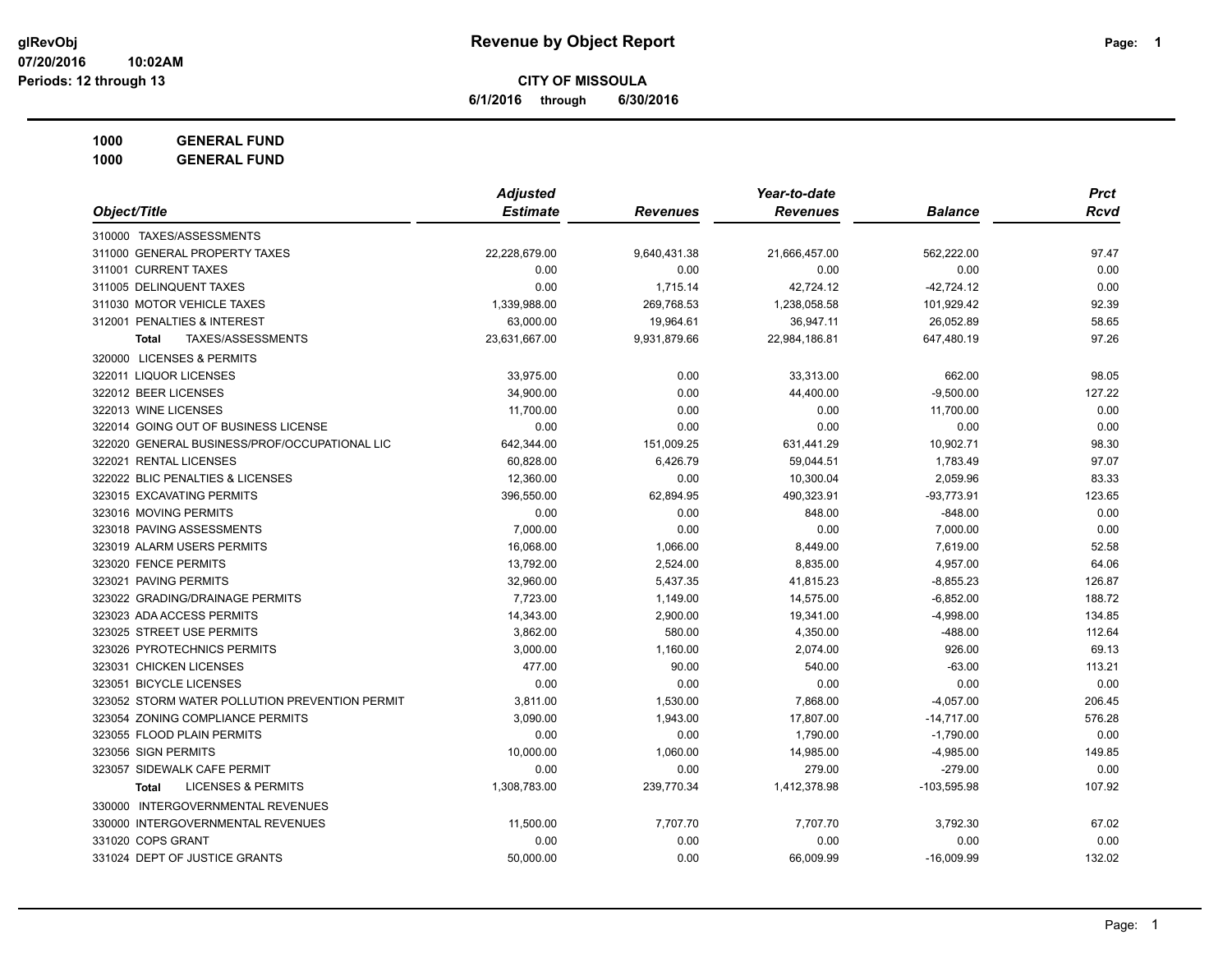**6/1/2016 through 6/30/2016**

| Object/Title                                      | <b>Adjusted</b> |                 | Year-to-date    |                | <b>Prct</b> |
|---------------------------------------------------|-----------------|-----------------|-----------------|----------------|-------------|
|                                                   | <b>Estimate</b> | <b>Revenues</b> | <b>Revenues</b> | <b>Balance</b> | Rcvd        |
| 331025 DV ACCOUNTABILITY PROJECT                  | 0.00            | 0.00            | 0.00            | 0.00           | 0.00        |
| 331050 ISTEA/CTEP GRANT                           | 0.00            | 0.00            | 0.00            | 0.00           | 0.00        |
| 331054 FHWA PL GRANT                              | 0.00            | 0.00            | 0.00            | 0.00           | 0.00        |
| 331055 FTA GRANT                                  | 0.00            | 0.00            | 0.00            | 0.00           | 0.00        |
| 331056 MDT FEDERAL CMAQ                           | 0.00            | 0.00            | 0.00            | 0.00           | 0.00        |
| 331057 TRANSIT-MUTD CMAQ                          | 0.00            | 0.00            | 0.00            | 0.00           | 0.00        |
| 331091 US DOT HMEP GRANT                          | 0.00            | 0.00            | 12,000.00       | $-12,000.00$   | 0.00        |
| 331112 SAFER GRANT                                | 0.00            | 0.00            | 0.00            | 0.00           | 0.00        |
| 331113 *** Title Not Found ***                    | 0.00            | 0.00            | 0.00            | 0.00           | 0.00        |
| 331114 TITLE III GRANT-MSLA CO                    | 14,500.00       | 0.00            | 0.00            | 14,500.00      | 0.00        |
| 331160 SAFE ROUTES TO SCHOOLS fY08 \$82,500       | 0.00            | 0.00            | 0.00            | 0.00           | 0.00        |
| 331170 HISTORICAL PRESERVATION GRANT              | 0.00            | 0.00            | 0.00            | 0.00           | 0.00        |
| 331178 DUI TASK FORCE                             | 0.00            | 0.00            | 0.00            | 0.00           | 0.00        |
| 334014 *** Title Not Found ***                    | 0.00            | 0.00            | 0.00            | 0.00           | 0.00        |
| 334017 SCHOOL RESOURCE OFFICER                    | 240,000.00      | 0.00            | 248,850.00      | $-8,850.00$    | 103.69      |
| 335075 STATE GAMBLING/VIDEO/KENO/BINGO FEES       | 127,650.00      | 0.00            | 113,589.19      | 14,060.81      | 88.98       |
| 335076 STATE GAMBLING LICENSE FEES                | 0.00            | 0.00            | 0.00            | 0.00           | 0.00        |
| 335077 STATE KENO/BINGO PROCEEDS TAX              | 0.00            | 0.00            | 0.00            | 0.00           | 0.00        |
| 335210 PERSONAL PROPERTY TAX REIMBURSEMENT        | 428,686.00      | 0.00            | 0.00            | 428,686.00     | 0.00        |
| 335230 HB 124 REVENUE                             | 7,773,820.00    | 0.00            | 6,151,879.32    | 1,621,940.68   | 79.14       |
| 336021 STATE CONTRIB - POLICE RETIREMENT          | 2,257,772.00    | 0.00            | 2,019,509.50    | 238,262.50     | 89.45       |
| 336022 STATE CONTRIB. - FIRE RETIREMENT           | 2,265,164.00    | 0.00            | 2,038,762.63    | 226,401.37     | 90.01       |
| 336023 STATE CONTRIB. - PERS                      | 9,986.00        | 849.80          | 9,675.88        | 310.12         | 96.89       |
| 336030 COUNTY CONTRIBUTION                        | 0.00            | 0.00            | 0.00            | 0.00           | 0.00        |
| 337000 LOCAL GRANTS                               | 0.00            | 0.00            | 0.00            | 0.00           | 0.00        |
| 337009 *** Title Not Found ***                    | 0.00            | 0.00            | 7,525.00        | $-7,525.00$    | 0.00        |
| 337012 LEGAL SERVICES-CONTRACTED/REIMB.           | 0.00            | 0.00            | 6,000.00        | $-6,000.00$    | 0.00        |
| 337013 MUTD SIGN MAINTENANCE AGREEMENT            | 3,000.00        | 0.00            | 0.00            | 3,000.00       | 0.00        |
| 338000 LOCAL SHARING OF TAX INCREMENT             | 0.00            | 0.00            | 0.00            | 0.00           | 0.00        |
| 338100 PLANNING MILLS PASSED THRU COUNTY          | 0.00            | 0.00            | 0.00            | 0.00           | 0.00        |
| 339000 PAYMENT IN LIEU OF TAXES                   | 34,056.00       | 0.00            | 14,678.00       | 19,378.00      | 43.10       |
| <b>INTERGOVERNMENTAL REVENUES</b><br><b>Total</b> | 13,216,134.00   | 8,557.50        | 10,696,187.21   | 2,519,946.79   | 80.93       |
| 340000 CHARGES FOR SERVICES                       |                 |                 |                 |                |             |
| 341009 BLDG ADMIN FEES                            | 310,310.00      | 155,155.00      | 310,310.00      | 0.00           | 100.00      |
| 341010 MISCELLANEOUS COLLECTIONS                  | 350.00          | 75.00           | 1,265.00        | $-915.00$      | 361.43      |
| 341011 TRANSPORTATION ADMIN FEES                  | 24,720.00       | 12,360.00       | 24,720.00       | 0.00           | 100.00      |
| 341012 MAYORS PROCLAMATION FEES                   | 100.00          | 0.00            | 0.00            | 100.00         | 0.00        |
| 341013 AIR FUND FEES                              | 250.00          | 25.00           | 165.00          | 85.00          | 66.00       |
| 341015 SEWER ADMINISTRATION FEES                  | 1,227,202.00    | 640.538.00      | 1,227,202.00    | 0.00           | 100.00      |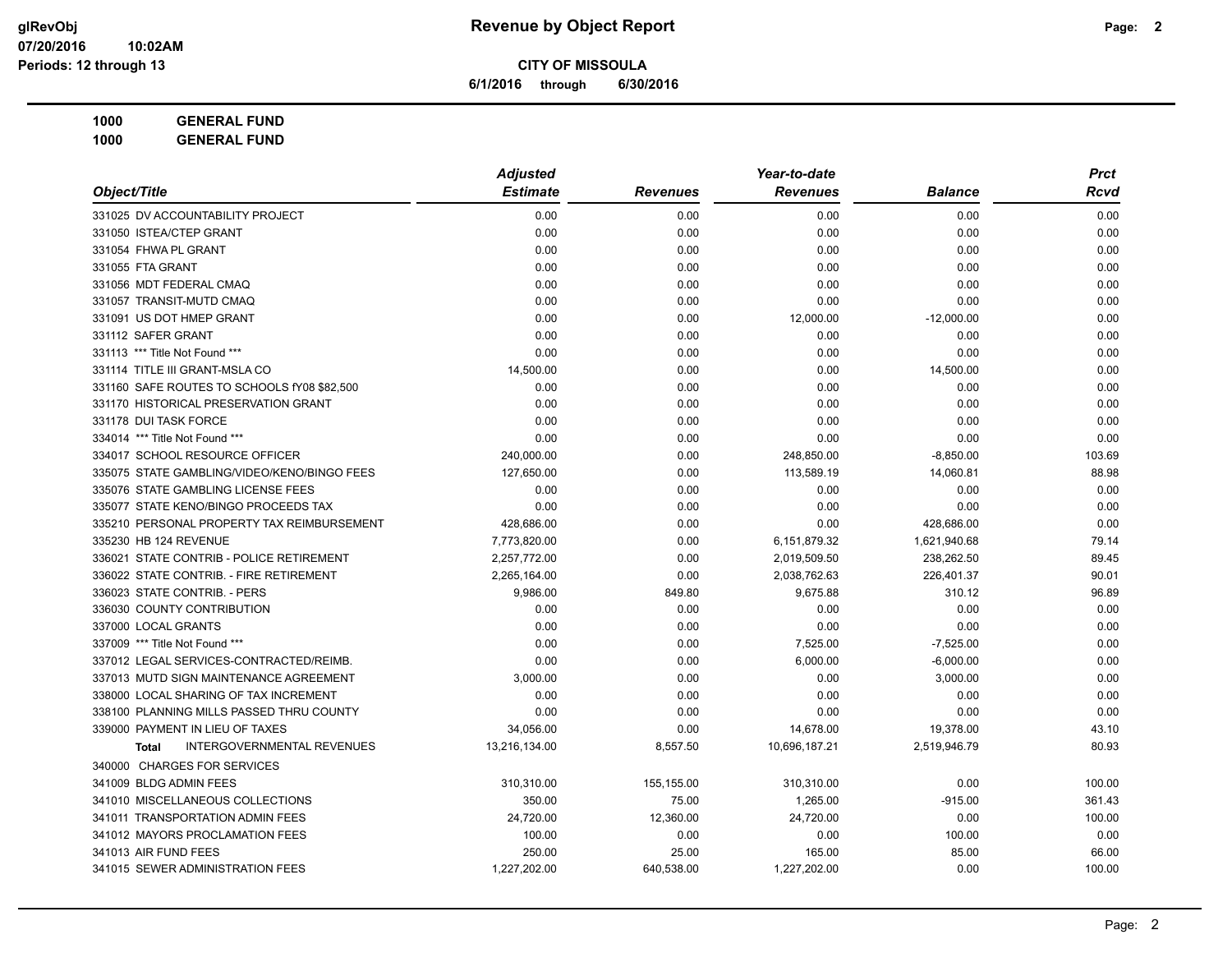**6/1/2016 through 6/30/2016**

| Object/Title                             | <b>Adjusted</b> |                 | Year-to-date    |                | <b>Prct</b> |
|------------------------------------------|-----------------|-----------------|-----------------|----------------|-------------|
|                                          | <b>Estimate</b> | <b>Revenues</b> | <b>Revenues</b> | <b>Balance</b> | Rcvd        |
| 341016 MRA ADMINISTRATION FEES           | 138,879.00      | 54,369.00       | 123,809.00      | 15,070.00      | 89.15       |
| 341017 LIGHTING ADMINISTRATION FEES      | 15,452.00       | 7,726.00        | 15,452.00       | 0.00           | 100.00      |
| 341018 PARKING COMM ADMIN FEES           | 188,805.00      | 94,403.00       | 188,806.00      | $-1.00$        | 100.00      |
| 341019 *** Title Not Found ***           | 4,512.00        | 2,256.00        | 4,512.00        | 0.00           | 100.00      |
| 341021 SID ADMINISTRATION FEES           | 0.00            | 0.00            | 0.00            | 0.00           | 0.00        |
| 341022 PROJECT ADMIN FEES                | 0.00            | 0.00            | 0.00            | 0.00           | 0.00        |
| 341023 PLANNING ADMIN FEES               | 24,720.00       | 12,720.00       | 24,720.00       | 0.00           | 100.00      |
| 341031 STATE REIMB MUNI COURT            | 0.00            | 0.00            | 0.00            | 0.00           | 0.00        |
| 341041 SEWER EXTENSION RECORDING FEES    | 4,500.00        | 0.00            | 3,154.00        | 1,346.00       | 70.09       |
| 341052 MUNICIPAL COURT FILING FEES       | 283,400.00      | 97,508.60       | 342,816.09      | $-59,416.09$   | 120.97      |
| 341055 CRIME VICTIM SURCHARGE            | 2,500.00        | 6,746.57        | 7,969.56        | $-5,469.56$    | 318.78      |
| 341067 SUBDIVISION EXEMPTION AFFIDAVITS  | 0.00            | 1,400.00        | 7,400.00        | $-7,400.00$    | 0.00        |
| 341068 SUBDIVISON FEES                   | 5,000.00        | 5,463.00        | 11,234.00       | $-6,234.00$    | 224.68      |
| 341069 REZONING FEES                     | 5,000.00        | 0.00            | 12,752.00       | $-7,752.00$    | 255.04      |
| 341070 DESIGN REVIEW BOARD               | 15,000.00       | 8,549.00        | 42,727.27       | $-27,727.27$   | 284.85      |
| 341071 BOARD OF ADJUST. ZONING, SIGNS    | 0.00            | 0.00            | 0.00            | 0.00           | 0.00        |
| 341072 FLOOD PLAIN-0THER FEES            | 0.00            | 0.00            | 0.00            | 0.00           | 0.00        |
| 341073 FIRE PLAN CHECK FEES              | 27,981.00       | 5,904.00        | 30,190.00       | $-2,209.00$    | 107.89      |
| 341074 FIRE INSPECTION FEES              | 25,000.00       | 9,341.00        | 55,840.49       | $-30,840.49$   | 223.36      |
| 341076 ENGINEERING PLAN CHECK FEES       | 33,478.00       | 4,037.00        | 44,613.00       | $-11,135.00$   | 133.26      |
| 341077 ZONING COMPLIANCE INSPECTIONS     | 0.00            | 0.00            | 0.00            | 0.00           | 0.00        |
| 341078 ENGINEERING MAP FEES              | 120.00          | 10.00           | 240.00          | $-120.00$      | 200.00      |
| 341079 GREASE INTERCEPTOR APPEAL FEES    | 2,000.00        | 0.00            | 463.50          | 1,536.50       | 23.18       |
| 341090 STREET VACATION PETITION FEES     | 0.00            | 0.00            | 3,962.00        | $-3,962.00$    | 0.00        |
| 341091 INSPECTION CODE BOOKS & COPIES    | 0.00            | 0.00            | 0.00            | 0.00           | 0.00        |
| 341100 GRANT ADMINISTRATION SERVICE FEES | 0.00            | 0.00            | 0.00            | 0.00           | 0.00        |
| 342010 POLICE/BID AGREEMENT              | 0.00            | 0.00            | 47,684.00       | $-47,684.00$   | 0.00        |
| 342012 PD REIMBURSABLE SERVICES          | 0.00            | 1,805.36        | 2,872.05        | $-2,872.05$    | 0.00        |
| 342013 SECURITY INVEST FEES              | 11,000.00       | 1,958.00        | 13,731.75       | $-2,731.75$    | 124.83      |
| 342014 POLICE DEPARTMENT SERVICE FEES    | 15,000.00       | 1,617.00        | 19,599.00       | $-4,599.00$    | 130.66      |
| 342015 POLICE OVERTIME FEES              | 84,000.00       | 7,622.75        | 92,618.76       | $-8,618.76$    | 110.26      |
| 342016 POLICE TRAINING FEES              | 36,000.00       | 6,550.12        | 21,851.54       | 14,148.46      | 60.70       |
| 342017 CATERING FEES                     | 7,200.00        | 245.00          | 5,005.00        | 2,195.00       | 69.51       |
| 342018 DESK REPORTS                      | 20,000.00       | 3,846.00        | 34,227.00       | $-14,227.00$   | 171.14      |
| 342019 ABANDONED VEHICLE REVENUE FEES    | 12,500.00       | 860.00          | 22,830.00       | $-10,330.00$   | 182.64      |
| 342020 FIRE DEPARTMENT FEES              | 100.00          | 183.00          | 664.50          | $-564.50$      | 664.50      |
| 342021 CPR EDUCATION PROGRAM             | 7,435.00        | 840.00          | 9,145.00        | $-1,710.00$    | 123.00      |
| 342022 OUTSIDE HIRES                     | 524,890.00      | 17,567.21       | 680,540.19      | $-155,650.19$  | 129.65      |
| 342060 BIKE PROGRAM SALES & FEES         | 2.700.00        | 0.00            | 0.00            | 2,700.00       | 0.00        |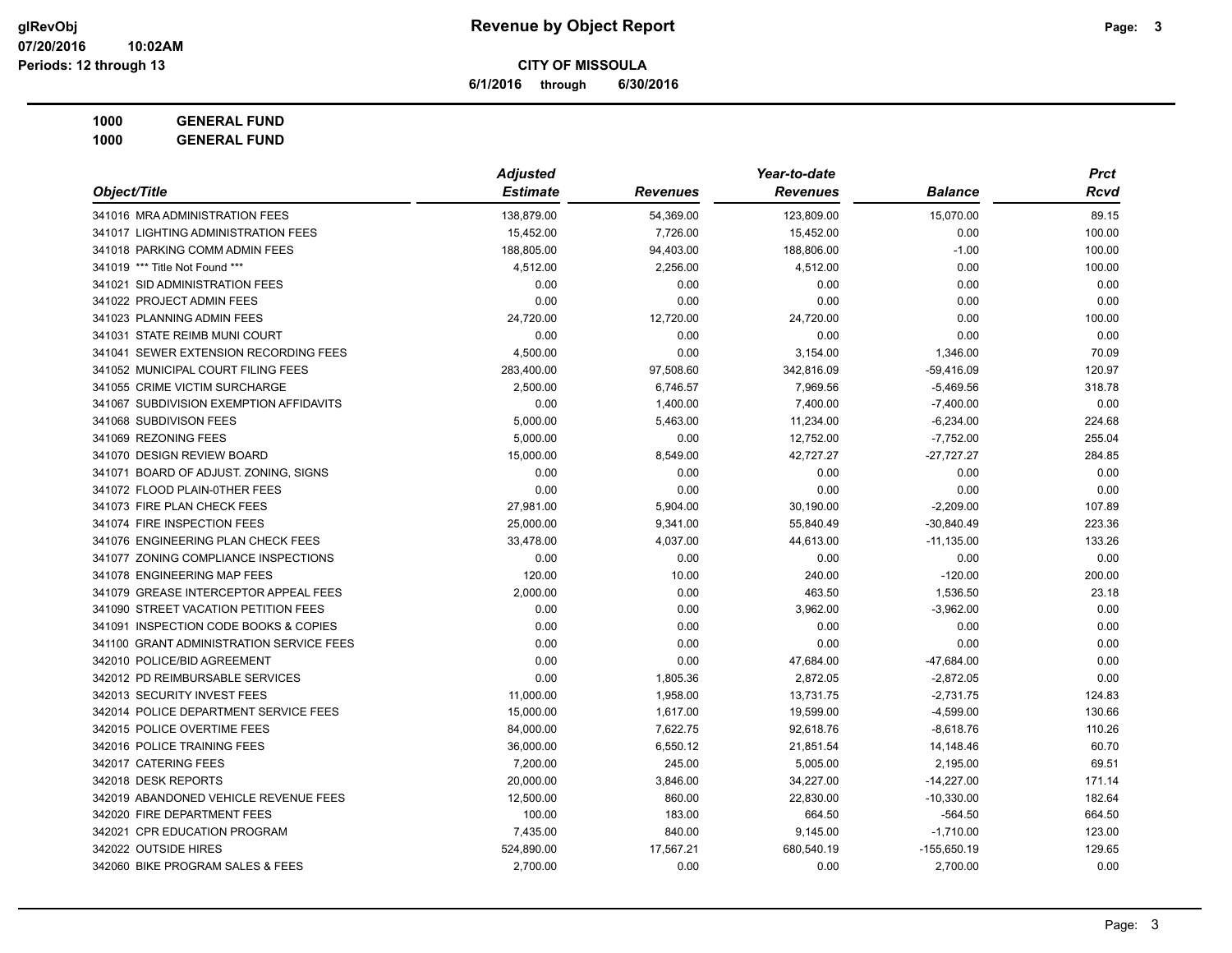**6/1/2016 through 6/30/2016**

| Object/Title                                | <b>Adjusted</b> |                 | Year-to-date    |                | Prct   |
|---------------------------------------------|-----------------|-----------------|-----------------|----------------|--------|
|                                             | <b>Estimate</b> | <b>Revenues</b> | <b>Revenues</b> | <b>Balance</b> | Rcvd   |
| 343000 PW REIMBURSABLE SERVICES             | 31,258.00       | 0.00            | 11,997.33       | 19,260.67      | 38.38  |
| 343001 SIGN FABRICATION & CONTRACTS         | 500.00          | 0.00            | 0.00            | 500.00         | 0.00   |
| 343002 OTHER AGENCIES - VEH MAINT           | 48,000.00       | 0.00            | 42,934.50       | 5,065.50       | 89.45  |
| 343003 STATE PAYMENT - TRAFFIC COUNTS       | 4,450.00        | 0.00            | 0.00            | 4,450.00       | 0.00   |
| 343004 SPECIAL STATE CONTRACTS              | 80,000.00       | 0.00            | 184,223.13      | $-104,223.13$  | 230.28 |
| 343006 OTHER GOVT AGENCY-STREET PROJECTS    | 98,318.00       | 0.00            | 0.00            | 98,318.00      | 0.00   |
| 343008 PRIVATE COMPANY STREET PAYMENTS      | 0.00            | 0.00            | 0.00            | 0.00           | 0.00   |
| 343010 STREET DEPT SALES & SERVICES         | 19,195.00       | 0.00            | 0.00            | 19,195.00      | 0.00   |
| 343013 SNOW REMOVAL FEES                    | 1,500.00        | 68.00           | 1,600.76        | $-100.76$      | 106.72 |
| 343018 *** Title Not Found ***              | 0.00            | 0.00            | 823.35          | $-823.35$      | 0.00   |
| 343080 STATE MAINTENANCE CONTRACT           | 530,082.00      | 121,485.52      | 556,065.28      | $-25,983.28$   | 104.90 |
| 343082 MDT URBAN PROJECTS                   | 0.00            | 0.00            | 0.00            | 0.00           | 0.00   |
| 343083 CONTRACT SEWER APPLICATIONS          | 0.00            | 0.00            | 0.00            | 0.00           | 0.00   |
| 343084 STREET MAINTENANCE MATERIALS REIMB   | 55,500.00       | 14,396.00       | 96,328.31       | $-40,828.31$   | 173.56 |
| 343097 SIDEWALK AND CURB FEES               | 340,000.00      | 17,489.81       | 310,896.12      | 29,103.88      | 91.44  |
| 343311 SALE OF NICHES                       | 3,200.00        | 0.00            | 0.00            | 3,200.00       | 0.00   |
| 343320 CEMETERY - SALE OF PLOTS             | 12,870.00       | 350.00          | 13,950.00       | $-1,080.00$    | 108.39 |
| 343321 CEMETERY FOUNDATIONS                 | 1,570.00        | 0.00            | 3,035.00        | $-1,465.00$    | 193.31 |
| 343322 CEMETERY FLOWER CARE                 | 4,250.00        | 100.00          | 4,150.00        | 100.00         | 97.65  |
| 343323 CEMETERY - LINER INSTALL FEES        | 5,580.00        | 600.00          | 12,650.00       | $-7,070.00$    | 226.70 |
| 343324 OTHER CEMETERY FEES                  | 1,500.00        | 150.00          | 1,800.00        | $-300.00$      | 120.00 |
| 343325 2ND INTERMENT RIGHT                  | 0.00            | 200.00          | 2,000.00        | $-2,000.00$    | 0.00   |
| 343340 CEMETERY - OPENINGS & CLOSINGS       | 10,950.00       | 700.00          | 12,900.00       | $-1,950.00$    | 117.81 |
| 343350 CEMETERY CARE, FEES                  | 24,000.00       | 0.00            | 0.00            | 24,000.00      | 0.00   |
| 343360 WEED CONTROL                         | 3,000.00        | 0.00            | 1,024.93        | 1,975.07       | 34.16  |
| 346029 PARKS PETTY CASH FUND                | 0.00            | 0.00            | 0.00            | 0.00           | 0.00   |
| 346031 RECREATION FEES                      | 243,088.00      | 30,016.20       | 301,258.67      | $-58,170.67$   | 123.93 |
| 346033 PARK FEES/FACILITY RENTALS           | 170,000.00      | 18,003.11       | 120,648.15      | 49,351.85      | 70.97  |
| 346034 GROUNDS MAINTENANCE CONTRACT         | 0.00            | 0.00            | 96,734.40       | $-96,734.40$   | 0.00   |
| 346036 PARK CONCESSION FEES                 | 3,000.00        | 184.00          | 1,713.44        | 1,286.56       | 57.11  |
| 346037 YOUTH DRUG COURT CONTRACT            | 11,700.00       | 0.00            | 0.00            | 11,700.00      | 0.00   |
| 346050 COUNTY PLAYGROUND CONTRACT           | 3,150.00        | 0.00            | 0.00            | 3,150.00       | 0.00   |
| 346051 MONTANA PARKS/REC CONFERENCE 2012    | 4,500.00        | 0.00            | 3,094.40        | 1,405.60       | 68.76  |
| 346070 RECREATION GENERAL MERCHANDISE       | 0.00            | 0.00            | 0.00            | 0.00           | 0.00   |
| <b>CHARGES FOR SERVICES</b><br><b>Total</b> | 4,771,265.00    | 1,365,423.25    | 5,214,919.47    | -443,654.47    | 109.30 |
| 350000 FINES & FORFEITURES                  |                 |                 |                 |                |        |
| 351022 LAW ENFORCEMENT ACADEMY SURCHARGE #5 | 0.00            | 18,037.57       | 18,037.57       | $-18,037.57$   | 0.00   |
| 351031 TRAFFIC FINES                        | 1,325,000.00    | 365,849.64      | 1,278,531.65    | 46,468.35      | 96.49  |
| 351032 SURCHARGE ON FINES                   | 129,089.00      | 27,636.30       | 106,124.02      | 22,964.98      | 82.21  |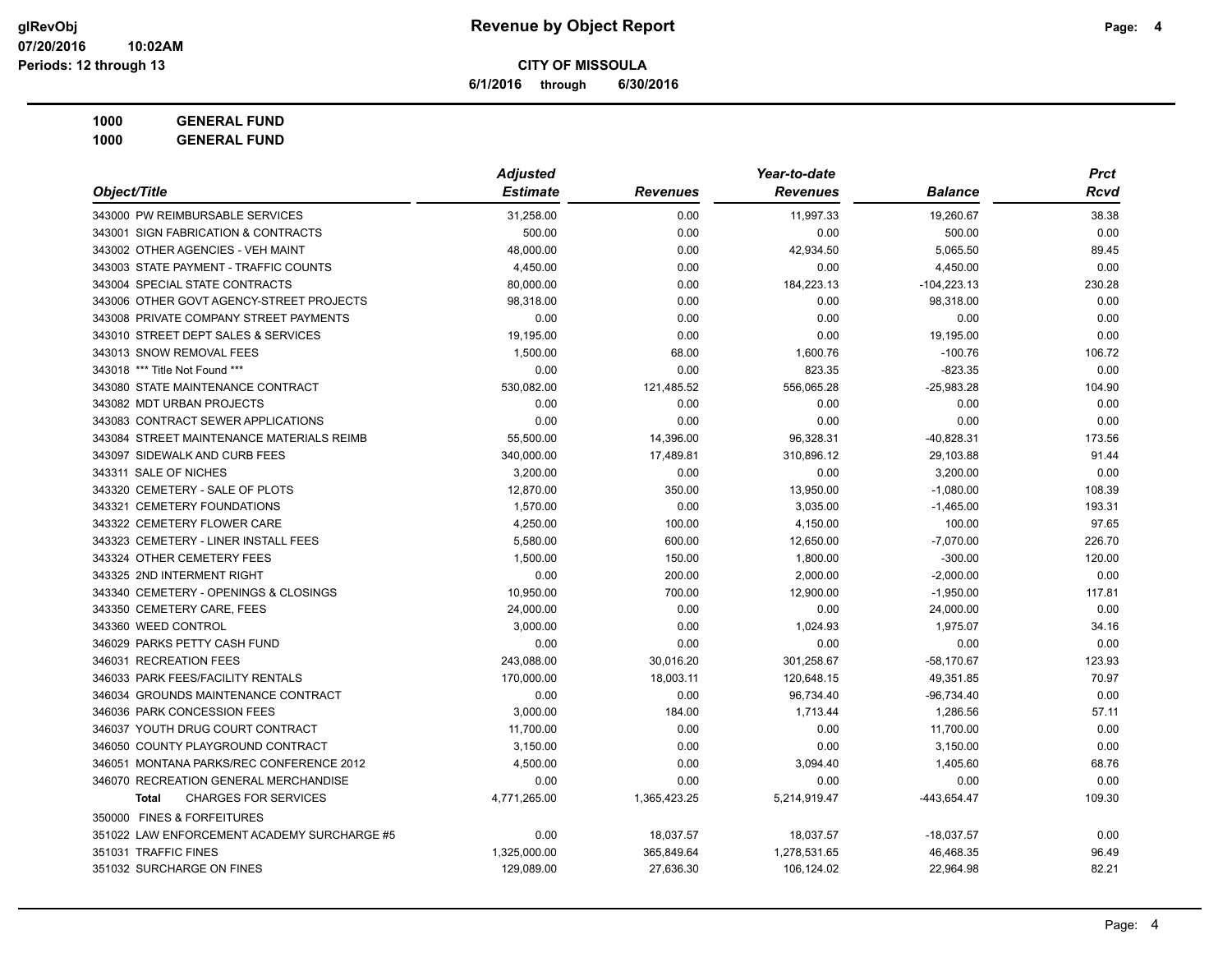**6/1/2016 through 6/30/2016**

|                                                | <b>Adjusted</b> |                 | Year-to-date    |                | <b>Prct</b> |
|------------------------------------------------|-----------------|-----------------|-----------------|----------------|-------------|
| Object/Title                                   | <b>Estimate</b> | <b>Revenues</b> | <b>Revenues</b> | <b>Balance</b> | Rcvd        |
| 351033 PUBLIC DEFENDER FEES                    | 0.00            | 0.00            | 0.00            | 0.00           | 0.00        |
| 351034 CELLULAR PHONE FINES                    | 80,000.00       | 17,006.75       | 67,091.25       | 12,908.75      | 83.86       |
| 351035 CELL PHONE FINES: EDUCATION             | 0.00            | 17,006.75       | 67,091.25       | $-67,091.25$   | 0.00        |
| 355000 FALSE ALARM PENALTY                     | 10,000.00       | 970.00          | 12,462.00       | $-2,462.00$    | 124.62      |
| <b>FINES &amp; FORFEITURES</b><br><b>Total</b> | 1,544,089.00    | 446,507.01      | 1,549,337.74    | $-5,248.74$    | 100.34      |
| 360000 MISCELLANEOUS REVENUES                  |                 |                 |                 |                |             |
| 360000 MISCELLANEOUS REVENUES                  | 0.00            | 0.00            | 0.00            | 0.00           | 0.00        |
| 360001 COPIES                                  | 2,200.00        | 343.25          | 2,329.24        | $-129.24$      | 105.87      |
| 360002 PHONES                                  | 0.00            | 0.00            | 0.00            | 0.00           | 0.00        |
| 360003 MMIA REIMBURSEMENT-ATTORNEY             | 0.00            | 0.00            | 203.37          | $-203.37$      | 0.00        |
| 360010 MISCELLANEOUS                           | 15,000.00       | 432.32          | 8,104.58        | 6,895.42       | 54.03       |
| 360011 ENERGY REBATES FOR COMPUTER UPGRADES    | 0.00            | 0.00            | 0.00            | 0.00           | 0.00        |
| 360050 OVER/SHORT                              | 0.00            | $-5.00$         | $-30.00$        | 30.00          | 0.00        |
| 360100 REFUNDS                                 | 200.00          | 0.00            | 0.00            | 200.00         | 0.00        |
| 362000 OTHER MISCELLANEOUS REVENUE             | 8,000.00        | 0.00            | 0.00            | 8,000.00       | 0.00        |
| 362001 MUNICIPAL COURT BAD CHECK CHARGES       | 0.00            | 0.00            | 0.00            | 0.00           | 0.00        |
| 362002 BAD CHECK CHARGES                       | 500.00          | 15.00           | 315.00          | 185.00         | 63.00       |
| 362003 US BANK FEE REIMBURSEMENT               | 0.00            | 0.00            | 0.00            | 0.00           | 0.00        |
| 362004 URD III FACADE IMPROVEMENT LOAN REC     | 0.00            | 0.00            | 0.00            | 0.00           | 0.00        |
| 362011 SALE OF UNCLAIMED PROPERTY              | 0.00            | 0.00            | 0.00            | 0.00           | 0.00        |
| 362012 REC/GREEN TAG PROGRAM                   | 300.00          | 0.00            | 0.00            | 300.00         | 0.00        |
| 364012 SALE OF SURPLUS PROPERTY                | 40,000.00       | 0.00            | 0.00            | 40,000.00      | 0.00        |
| 364040 INSURANCE AND DAMAGE RECOVERY           | 40,000.00       | 784.70          | 27,694.23       | 12,305.77      | 69.24       |
| 364041 WORKERS COMPENSATION REIMBURSEMENT      | 2,500.00        | 0.00            | 0.00            | 2,500.00       | 0.00        |
| 364042 EXPENDITURE REIMBURSEMENTS              | 1,200.00        | 0.00            | 747.02          | 452.98         | 62.25       |
| 364043 RATTLESNAKE CORRIDOR REIMBURSEMENT      | 10,000.00       | 2,288.00        | 7,436.00        | 2,564.00       | 74.36       |
| 364044 EMERGENCY RESPONSE REIMBURSEMENT        | 50,000.00       | 0.00            | 0.00            | 50,000.00      | 0.00        |
| 364047 MMIA EXPENDITURE REIMBURSEMENT          | 0.00            | 0.00            | 0.00            | 0.00           | 0.00        |
| 364051 DOT RADAR GRANT                         | 0.00            | 0.00            | 0.00            | 0.00           | 0.00        |
| 364053 EXPENDITURE REIMB-FIRE SERVICES         | 0.00            | 0.00            | 0.00            | 0.00           | 0.00        |
| 364060 REIMB LETTER OF CREDIT-709 PARKVIEW     | 0.00            | 0.00            | 0.00            | 0.00           | 0.00        |
| 364061 REIMB LETTER OF CREDIT-LINNEA LANE      | 0.00            | 0.00            | 0.00            | 0.00           | 0.00        |
| 365000 DONATIONS                               | 0.00            | 0.00            | 0.00            | 0.00           | 0.00        |
| 365001 *** Title Not Found ***                 | 0.00            | 2,199.64        | 7,903.95        | $-7,903.95$    | 0.00        |
| 365003 DONATIONS - SMOKE ALARMS                | 0.00            | 0.00            | 0.00            | 0.00           | 0.00        |
| 365004 GRANT CR TRAIL ASSN DONATION            | 0.00            | 0.00            | 0.00            | 0.00           | 0.00        |
| 365015 DONATIONS - COMBAT CHALLENGE            | 0.00            | 0.00            | 0.00            | 0.00           | 0.00        |
| 365016 LOCAL MATCH MDT                         | 0.00            | 0.00            | 0.00            | 0.00           | 0.00        |
| 365017 LOCAL MATCH TRANSIT                     | 0.00            | 0.00            | 0.00            | 0.00           | 0.00        |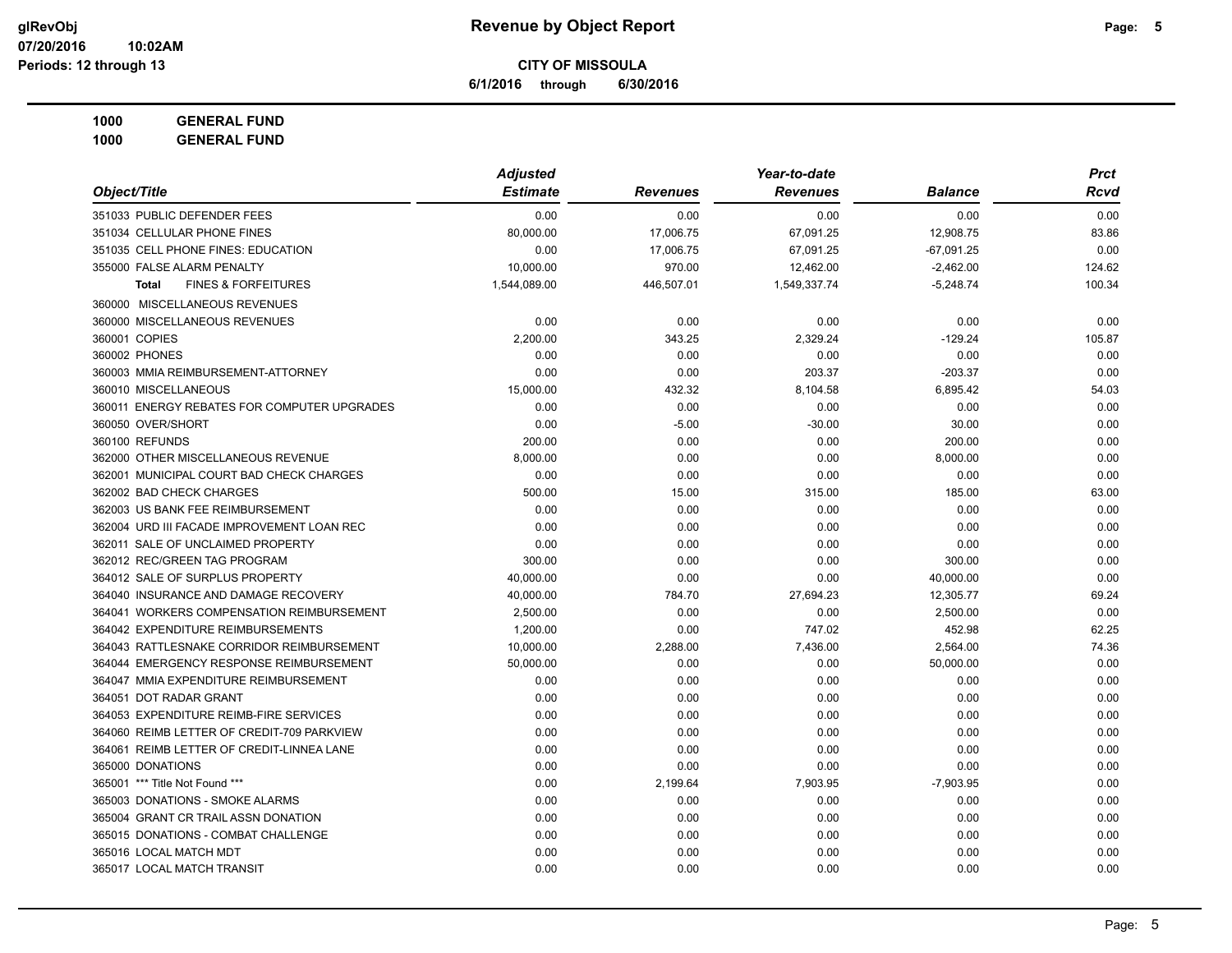**6/1/2016 through 6/30/2016**

| <b>GENERAL FUND</b><br>1000 |
|-----------------------------|
|-----------------------------|

|                                                           | <b>Adjusted</b> |                 | Year-to-date    |                | <b>Prct</b> |
|-----------------------------------------------------------|-----------------|-----------------|-----------------|----------------|-------------|
| Object/Title                                              | <b>Estimate</b> | <b>Revenues</b> | <b>Revenues</b> | <b>Balance</b> | Rcvd        |
| 365018 DONATIONS - MLCT CONFERENCE                        | 0.00            | 0.00            | 0.00            | 0.00           | 0.00        |
| 365021 COMBAT CHALLENGE DONATIONS                         | 0.00            | 0.00            | 0.00            | 0.00           | 0.00        |
| 365022 NEIGHBORHOOD COUNCIL DONATIONS                     | 0.00            | 0.00            | 0.00            | 0.00           | 0.00        |
| 368000 SALE OF COINS                                      | 0.00            | 0.00            | 0.00            | 0.00           | 0.00        |
| 368001 SALE OF POLICE PROMOTIONS                          | 0.00            | 0.00            | 0.00            | 0.00           | 0.00        |
| 368002 SALE OF FIRE PROMOTIONS                            | 0.00            | 0.00            | 0.00            | 0.00           | 0.00        |
| MISCELLANEOUS REVENUES<br><b>Total</b>                    | 169,900.00      | 6,057.91        | 54,703.39       | 115,196.61     | 32.20       |
| 370000 INVESTMENTS & ROYALTY EARNINGS                     |                 |                 |                 |                |             |
| 371010 INTEREST ON INVESTMENTS                            | 3,500.00        | 0.00            | 964.16          | 2,535.84       | 27.55       |
| 371020 GAIN/LOSS IN MARKET VALUE OF INVESTMENTS           | 0.00            | 0.00            | 0.00            | 0.00           | 0.00        |
| <b>INVESTMENTS &amp; ROYALTY EARNINGS</b><br><b>Total</b> | 3,500.00        | 0.00            | 964.16          | 2,535.84       | 27.55       |
| 380000 OTHER FINANCING SOURCES                            |                 |                 |                 |                |             |
| 381070 PROCEEDS FROM NOTES/LOANS/INTERCAP                 | 0.00            | 0.00            | 0.00            | 0.00           | 0.00        |
| 381090 PROCEEDS FROM CAPITAL LEASE                        | 0.00            | 0.00            | 260,875.00      | $-260,875.00$  | 0.00        |
| 382010 SALE OF FIXED ASSETS                               | 0.00            | 0.00            | 0.00            | 0.00           | 0.00        |
| 383000 OPERATING TRANSFERS                                | 0.00            | 0.00            | 0.00            | 0.00           | 0.00        |
| 383001 TRANS FR FLUSHING DISTRICT                         | 27,281.00       | 13,640.00       | 27,281.00       | 0.00           | 100.00      |
| 383002 TRANS FR GAS TAX                                   | 564,000.00      | 282,000.00      | 564,000.00      | 0.00           | 100.00      |
| 383003 TRANS FR COMPREHENSIVE INSURANCE LEVY              | 0.00            | 0.00            | 0.00            | 0.00           | 0.00        |
| 383004 TRANS FR EMPLOYEE HEALTH INSURANCE LEVY            | 4,409,908.00    | 2,204,954.00    | 4,409,908.00    | 0.00           | 100.00      |
| 383007 TRANS FR CABLE FRANCHISE                           | 251,433.00      | 125,716.00      | 251,433.00      | 0.00           | 100.00      |
| 383008 TRANS FR RUSSELL PARK DISTRICT                     | 0.00            | 0.00            | 0.00            | 0.00           | 0.00        |
| 383009 TRANS FR TITLE I                                   | 0.00            | 0.00            | 0.00            | 0.00           | 0.00        |
| 383010 TRANS FR CIP                                       | 0.00            | 0.00            | 0.00            | 0.00           | 0.00        |
| 383011 TRANS FR SID REVOLVING                             | 100,000.00      | 0.00            | 0.00            | 100,000.00     | 0.00        |
| 383014 TRANS FR MRA                                       | 0.00            | 0.00            | 0.00            | 0.00           | 0.00        |
| 383015 TRANS FR MPC                                       | 0.00            | 0.00            | 0.00            | 0.00           | 0.00        |
| 383017 TRANS FR BUILDING                                  | 0.00            | 0.00            | 0.00            | 0.00           | 0.00        |
| 383018 TRANS FR WILLOWWOOD PARK DISTRICT                  | 0.00            | 0.00            | 0.00            | 0.00           | 0.00        |
| 383020 TRANS FR CEMETERY CARE                             | 9,545.00        | 0.00            | 0.00            | 9,545.00       | 0.00        |
| 383021 TRANS FR P&R TRAILS DEVLP                          | 50,000.00       | 0.00            | 0.00            | 50,000.00      | 0.00        |
| 383024 TRANS FR SEWER CLEARING                            | 0.00            | 0.00            | 0.00            | 0.00           | 0.00        |
| 383027 TRANS FR URD                                       | 0.00            | 0.00            | 0.00            | 0.00           | 0.00        |
| 383028 TRANS FROM GF FOR HEALTH RESERVE                   | 0.00            | 0.00            | 0.00            | 0.00           | 0.00        |
| 383046 TRANS FR PARKS MAINTENANCE DIST                    | 0.00            | 0.00            | 0.00            | 0.00           | 0.00        |
| 383047 TRANS FR STREET MAINTENANCE DISTRICT               | 0.00            | 0.00            | 0.00            | 0.00           | 0.00        |
| 383050 TRANSFER FROM IMPACT FEES                          | 0.00            | 0.00            | 0.00            | 0.00           | 0.00        |
| 383065 TRANSFER FROM WWTF                                 | 0.00            | 0.00            | 0.00            | 0.00           | 0.00        |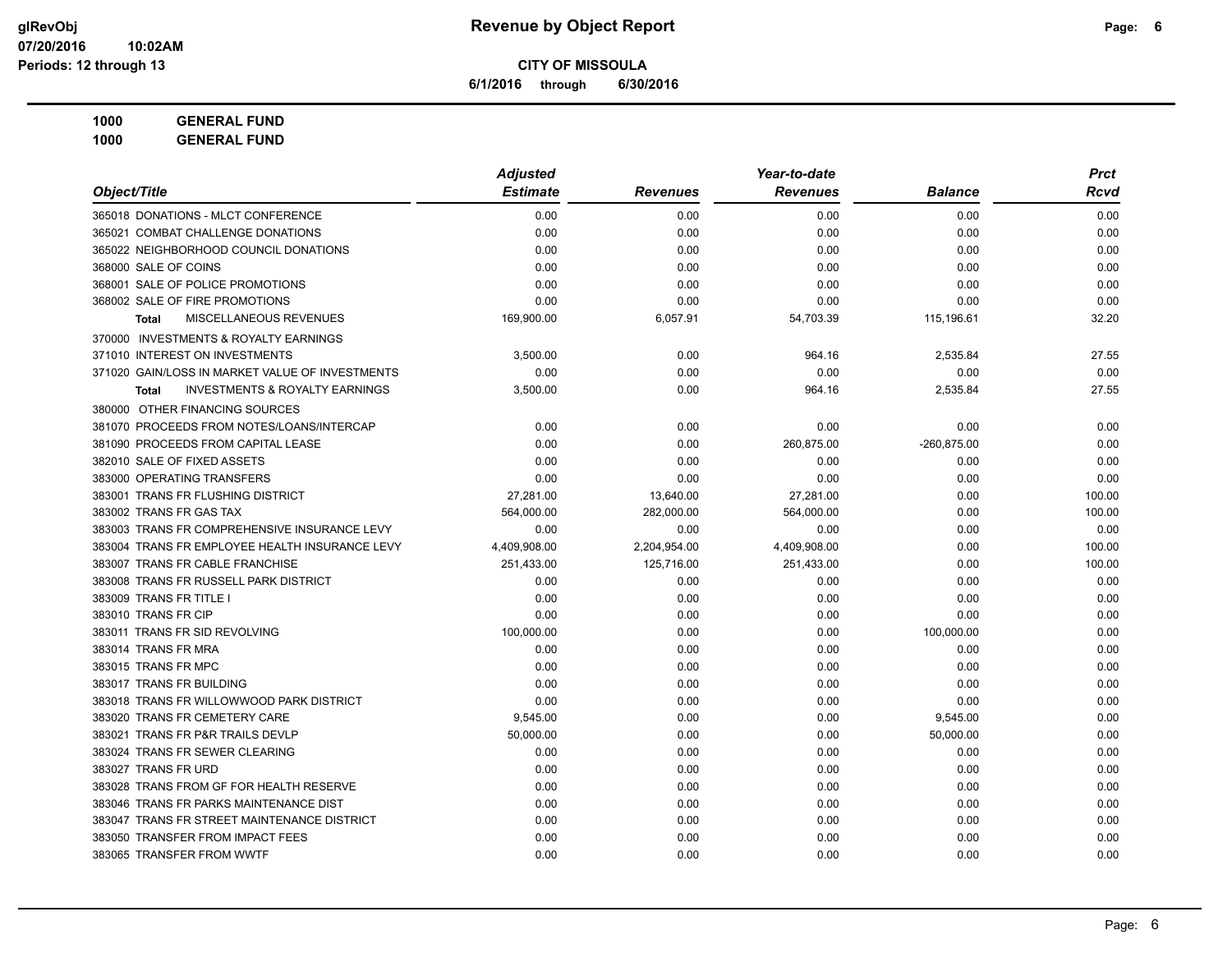**6/1/2016 through 6/30/2016**

| Object/Title                             | <b>Adjusted</b> |                 | Year-to-date    |                | <b>Prct</b> |
|------------------------------------------|-----------------|-----------------|-----------------|----------------|-------------|
|                                          | <b>Estimate</b> | <b>Revenues</b> | <b>Revenues</b> | <b>Balance</b> | <b>Rcvd</b> |
| OTHER FINANCING SOURCES<br><b>Total</b>  | 5.412.167.00    | 2.626.310.00    | 5.513.497.00    | $-101.330.00$  | 101.87      |
| 390000 INTERNAL SERVICES                 |                 |                 |                 |                |             |
| 399999 NEW REQUESTS FUNDING              | 0.00            | 0.00            | 0.00            | 0.00           | 0.00        |
| <b>INTERNAL SERVICES</b><br><b>Total</b> | 0.00            | 0.00            | 0.00            | 0.00           | 0.00        |
| <b>GENERAL FUND</b><br>Total             | 50,057,505.00   | 14.624.505.67   | 47.426.174.76   | 2,631,330.24   | 94.74       |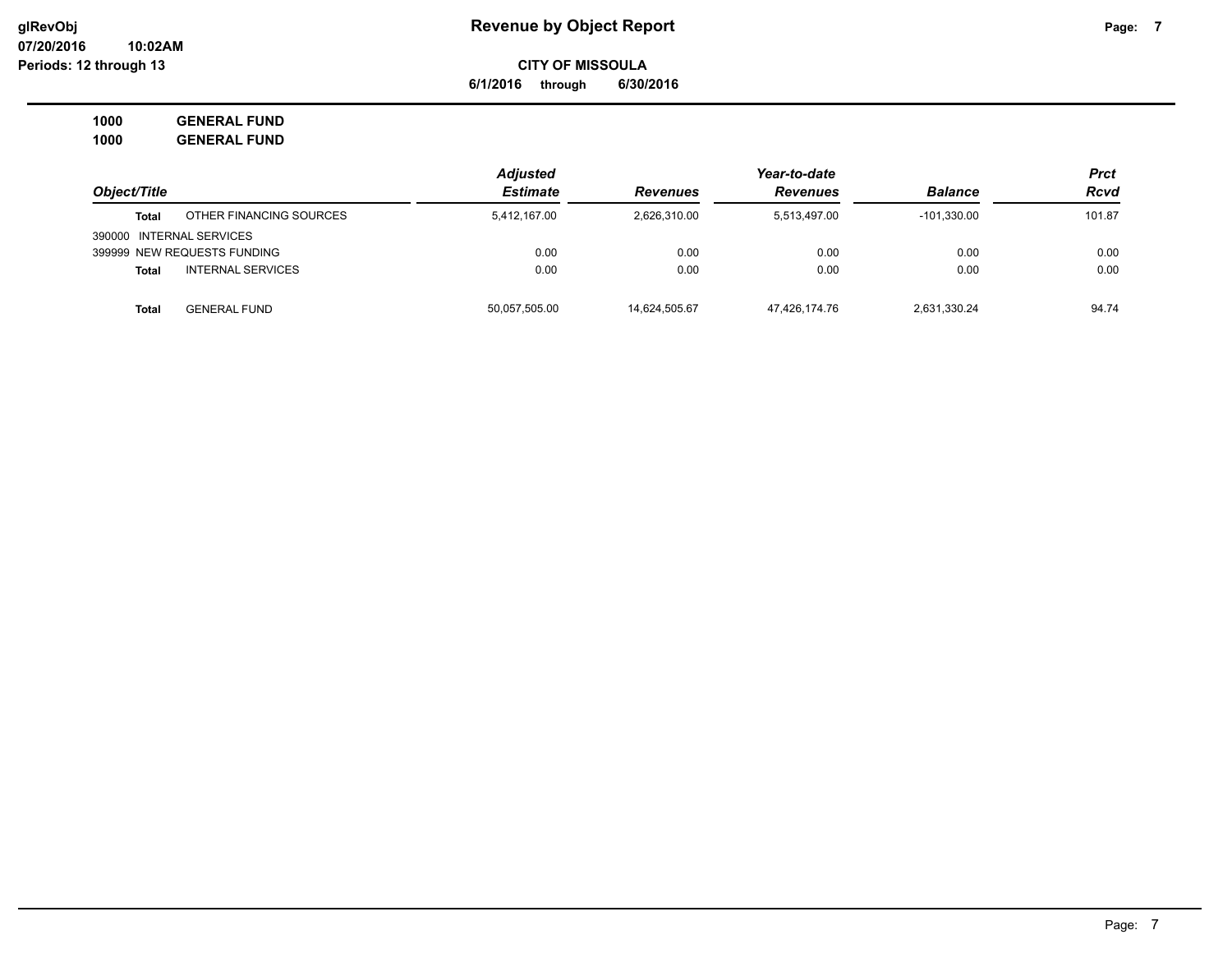**6/1/2016 through 6/30/2016**

| <b>Estimate</b><br><b>Revenues</b><br><b>Balance</b><br>Rcvd<br><b>Revenues</b><br>22,228,679.00<br>97.47<br>9,640,431.38<br>21,666,457.00<br>562,222.00<br>0.00<br>0.00<br>0.00<br>0.00<br>0.00<br>0.00<br>1,715.14<br>42,724.12<br>$-42,724.12$<br>0.00<br>269,768.53<br>1,238,058.58<br>101,929.42<br>92.39<br>1,339,988.00<br>63,000.00<br>19,964.61<br>36,947.11<br>26,052.89<br>58.65<br>TAXES/ASSESSMENTS<br>23,631,667.00<br>9,931,879.66<br>22,984,186.81<br>647,480.19<br>97.26<br><b>Total</b><br>33,975.00<br>0.00<br>33,313.00<br>662.00<br>98.05<br>0.00<br>44,400.00<br>$-9,500.00$<br>127.22<br>34,900.00<br>0.00<br>0.00<br>11,700.00<br>0.00<br>11,700.00<br>0.00<br>0.00<br>0.00<br>0.00<br>0.00<br>642,344.00<br>151,009.25<br>631,441.29<br>10,902.71<br>98.30<br>60,828.00<br>6,426.79<br>59,044.51<br>1,783.49<br>97.07<br>0.00<br>12,360.00<br>10,300.04<br>2,059.96<br>83.33<br>396,550.00<br>62,894.95<br>490,323.91<br>$-93,773.91$<br>123.65<br>0.00<br>0.00<br>848.00<br>$-848.00$<br>0.00<br>7,000.00<br>0.00<br>0.00<br>7,000.00<br>0.00<br>52.58<br>16,068.00<br>1,066.00<br>8,449.00<br>7,619.00<br>13,792.00<br>2,524.00<br>8,835.00<br>4,957.00<br>64.06<br>32,960.00<br>5,437.35<br>41,815.23<br>$-8,855.23$<br>126.87<br>7,723.00<br>1,149.00<br>14,575.00<br>$-6,852.00$<br>188.72<br>14,343.00<br>2,900.00<br>19,341.00<br>-4,998.00<br>134.85<br>3,862.00<br>580.00<br>4,350.00<br>$-488.00$<br>112.64<br>3,000.00<br>1,160.00<br>2,074.00<br>926.00<br>69.13<br>477.00<br>90.00<br>540.00<br>$-63.00$<br>113.21<br>0.00<br>0.00<br>0.00<br>0.00<br>0.00<br>3,811.00<br>1,530.00<br>7,868.00<br>$-4,057.00$<br>206.45<br>3,090.00<br>1,943.00<br>17,807.00<br>$-14,717.00$<br>576.28<br>0.00<br>0.00<br>1,790.00<br>$-1,790.00$<br>0.00<br>10,000.00<br>1,060.00<br>14,985.00<br>149.85<br>$-4,985.00$<br>0.00<br>0.00<br>279.00<br>$-279.00$<br>0.00<br><b>LICENSES &amp; PERMITS</b><br>1,308,783.00<br>239,770.34<br>1,412,378.98<br>$-103,595.98$<br>107.92<br><b>Total</b><br>11,500.00<br>7,707.70<br>7,707.70<br>3,792.30<br>67.02<br>0.00<br>0.00<br>0.00<br>0.00<br>0.00<br>0.00<br>66,009.99<br>$-16,009.99$<br>132.02<br>50,000.00<br>0.00<br>0.00<br>0.00<br>0.00<br>0.00 |                                               | <b>Adjusted</b> | Year-to-date | <b>Prct</b> |
|-------------------------------------------------------------------------------------------------------------------------------------------------------------------------------------------------------------------------------------------------------------------------------------------------------------------------------------------------------------------------------------------------------------------------------------------------------------------------------------------------------------------------------------------------------------------------------------------------------------------------------------------------------------------------------------------------------------------------------------------------------------------------------------------------------------------------------------------------------------------------------------------------------------------------------------------------------------------------------------------------------------------------------------------------------------------------------------------------------------------------------------------------------------------------------------------------------------------------------------------------------------------------------------------------------------------------------------------------------------------------------------------------------------------------------------------------------------------------------------------------------------------------------------------------------------------------------------------------------------------------------------------------------------------------------------------------------------------------------------------------------------------------------------------------------------------------------------------------------------------------------------------------------------------------------------------------------------------------------------------------------------------------------------------------------------------------------------------------------------------------------------------------------------------------------------------------------------------------------|-----------------------------------------------|-----------------|--------------|-------------|
|                                                                                                                                                                                                                                                                                                                                                                                                                                                                                                                                                                                                                                                                                                                                                                                                                                                                                                                                                                                                                                                                                                                                                                                                                                                                                                                                                                                                                                                                                                                                                                                                                                                                                                                                                                                                                                                                                                                                                                                                                                                                                                                                                                                                                               | Object/Title                                  |                 |              |             |
|                                                                                                                                                                                                                                                                                                                                                                                                                                                                                                                                                                                                                                                                                                                                                                                                                                                                                                                                                                                                                                                                                                                                                                                                                                                                                                                                                                                                                                                                                                                                                                                                                                                                                                                                                                                                                                                                                                                                                                                                                                                                                                                                                                                                                               | 310000 TAXES/ASSESSMENTS                      |                 |              |             |
|                                                                                                                                                                                                                                                                                                                                                                                                                                                                                                                                                                                                                                                                                                                                                                                                                                                                                                                                                                                                                                                                                                                                                                                                                                                                                                                                                                                                                                                                                                                                                                                                                                                                                                                                                                                                                                                                                                                                                                                                                                                                                                                                                                                                                               | 311000 GENERAL PROPERTY TAXES                 |                 |              |             |
|                                                                                                                                                                                                                                                                                                                                                                                                                                                                                                                                                                                                                                                                                                                                                                                                                                                                                                                                                                                                                                                                                                                                                                                                                                                                                                                                                                                                                                                                                                                                                                                                                                                                                                                                                                                                                                                                                                                                                                                                                                                                                                                                                                                                                               | 311001 CURRENT TAXES                          |                 |              |             |
|                                                                                                                                                                                                                                                                                                                                                                                                                                                                                                                                                                                                                                                                                                                                                                                                                                                                                                                                                                                                                                                                                                                                                                                                                                                                                                                                                                                                                                                                                                                                                                                                                                                                                                                                                                                                                                                                                                                                                                                                                                                                                                                                                                                                                               | 311005 DELINQUENT TAXES                       |                 |              |             |
|                                                                                                                                                                                                                                                                                                                                                                                                                                                                                                                                                                                                                                                                                                                                                                                                                                                                                                                                                                                                                                                                                                                                                                                                                                                                                                                                                                                                                                                                                                                                                                                                                                                                                                                                                                                                                                                                                                                                                                                                                                                                                                                                                                                                                               | 311030 MOTOR VEHICLE TAXES                    |                 |              |             |
|                                                                                                                                                                                                                                                                                                                                                                                                                                                                                                                                                                                                                                                                                                                                                                                                                                                                                                                                                                                                                                                                                                                                                                                                                                                                                                                                                                                                                                                                                                                                                                                                                                                                                                                                                                                                                                                                                                                                                                                                                                                                                                                                                                                                                               | 312001 PENALTIES & INTEREST                   |                 |              |             |
|                                                                                                                                                                                                                                                                                                                                                                                                                                                                                                                                                                                                                                                                                                                                                                                                                                                                                                                                                                                                                                                                                                                                                                                                                                                                                                                                                                                                                                                                                                                                                                                                                                                                                                                                                                                                                                                                                                                                                                                                                                                                                                                                                                                                                               |                                               |                 |              |             |
|                                                                                                                                                                                                                                                                                                                                                                                                                                                                                                                                                                                                                                                                                                                                                                                                                                                                                                                                                                                                                                                                                                                                                                                                                                                                                                                                                                                                                                                                                                                                                                                                                                                                                                                                                                                                                                                                                                                                                                                                                                                                                                                                                                                                                               | 320000 LICENSES & PERMITS                     |                 |              |             |
|                                                                                                                                                                                                                                                                                                                                                                                                                                                                                                                                                                                                                                                                                                                                                                                                                                                                                                                                                                                                                                                                                                                                                                                                                                                                                                                                                                                                                                                                                                                                                                                                                                                                                                                                                                                                                                                                                                                                                                                                                                                                                                                                                                                                                               | 322011 LIQUOR LICENSES                        |                 |              |             |
|                                                                                                                                                                                                                                                                                                                                                                                                                                                                                                                                                                                                                                                                                                                                                                                                                                                                                                                                                                                                                                                                                                                                                                                                                                                                                                                                                                                                                                                                                                                                                                                                                                                                                                                                                                                                                                                                                                                                                                                                                                                                                                                                                                                                                               | 322012 BEER LICENSES                          |                 |              |             |
|                                                                                                                                                                                                                                                                                                                                                                                                                                                                                                                                                                                                                                                                                                                                                                                                                                                                                                                                                                                                                                                                                                                                                                                                                                                                                                                                                                                                                                                                                                                                                                                                                                                                                                                                                                                                                                                                                                                                                                                                                                                                                                                                                                                                                               | 322013 WINE LICENSES                          |                 |              |             |
|                                                                                                                                                                                                                                                                                                                                                                                                                                                                                                                                                                                                                                                                                                                                                                                                                                                                                                                                                                                                                                                                                                                                                                                                                                                                                                                                                                                                                                                                                                                                                                                                                                                                                                                                                                                                                                                                                                                                                                                                                                                                                                                                                                                                                               | 322014 GOING OUT OF BUSINESS LICENSE          |                 |              |             |
|                                                                                                                                                                                                                                                                                                                                                                                                                                                                                                                                                                                                                                                                                                                                                                                                                                                                                                                                                                                                                                                                                                                                                                                                                                                                                                                                                                                                                                                                                                                                                                                                                                                                                                                                                                                                                                                                                                                                                                                                                                                                                                                                                                                                                               | 322020 GENERAL BUSINESS/PROF/OCCUPATIONAL LIC |                 |              |             |
|                                                                                                                                                                                                                                                                                                                                                                                                                                                                                                                                                                                                                                                                                                                                                                                                                                                                                                                                                                                                                                                                                                                                                                                                                                                                                                                                                                                                                                                                                                                                                                                                                                                                                                                                                                                                                                                                                                                                                                                                                                                                                                                                                                                                                               | 322021 RENTAL LICENSES                        |                 |              |             |
|                                                                                                                                                                                                                                                                                                                                                                                                                                                                                                                                                                                                                                                                                                                                                                                                                                                                                                                                                                                                                                                                                                                                                                                                                                                                                                                                                                                                                                                                                                                                                                                                                                                                                                                                                                                                                                                                                                                                                                                                                                                                                                                                                                                                                               | 322022 BLIC PENALTIES & LICENSES              |                 |              |             |
|                                                                                                                                                                                                                                                                                                                                                                                                                                                                                                                                                                                                                                                                                                                                                                                                                                                                                                                                                                                                                                                                                                                                                                                                                                                                                                                                                                                                                                                                                                                                                                                                                                                                                                                                                                                                                                                                                                                                                                                                                                                                                                                                                                                                                               | 323015 EXCAVATING PERMITS                     |                 |              |             |
|                                                                                                                                                                                                                                                                                                                                                                                                                                                                                                                                                                                                                                                                                                                                                                                                                                                                                                                                                                                                                                                                                                                                                                                                                                                                                                                                                                                                                                                                                                                                                                                                                                                                                                                                                                                                                                                                                                                                                                                                                                                                                                                                                                                                                               | 323016 MOVING PERMITS                         |                 |              |             |
|                                                                                                                                                                                                                                                                                                                                                                                                                                                                                                                                                                                                                                                                                                                                                                                                                                                                                                                                                                                                                                                                                                                                                                                                                                                                                                                                                                                                                                                                                                                                                                                                                                                                                                                                                                                                                                                                                                                                                                                                                                                                                                                                                                                                                               | 323018 PAVING ASSESSMENTS                     |                 |              |             |
|                                                                                                                                                                                                                                                                                                                                                                                                                                                                                                                                                                                                                                                                                                                                                                                                                                                                                                                                                                                                                                                                                                                                                                                                                                                                                                                                                                                                                                                                                                                                                                                                                                                                                                                                                                                                                                                                                                                                                                                                                                                                                                                                                                                                                               | 323019 ALARM USERS PERMITS                    |                 |              |             |
|                                                                                                                                                                                                                                                                                                                                                                                                                                                                                                                                                                                                                                                                                                                                                                                                                                                                                                                                                                                                                                                                                                                                                                                                                                                                                                                                                                                                                                                                                                                                                                                                                                                                                                                                                                                                                                                                                                                                                                                                                                                                                                                                                                                                                               | 323020 FENCE PERMITS                          |                 |              |             |
|                                                                                                                                                                                                                                                                                                                                                                                                                                                                                                                                                                                                                                                                                                                                                                                                                                                                                                                                                                                                                                                                                                                                                                                                                                                                                                                                                                                                                                                                                                                                                                                                                                                                                                                                                                                                                                                                                                                                                                                                                                                                                                                                                                                                                               | 323021 PAVING PERMITS                         |                 |              |             |
|                                                                                                                                                                                                                                                                                                                                                                                                                                                                                                                                                                                                                                                                                                                                                                                                                                                                                                                                                                                                                                                                                                                                                                                                                                                                                                                                                                                                                                                                                                                                                                                                                                                                                                                                                                                                                                                                                                                                                                                                                                                                                                                                                                                                                               | 323022 GRADING/DRAINAGE PERMITS               |                 |              |             |
|                                                                                                                                                                                                                                                                                                                                                                                                                                                                                                                                                                                                                                                                                                                                                                                                                                                                                                                                                                                                                                                                                                                                                                                                                                                                                                                                                                                                                                                                                                                                                                                                                                                                                                                                                                                                                                                                                                                                                                                                                                                                                                                                                                                                                               | 323023 ADA ACCESS PERMITS                     |                 |              |             |
|                                                                                                                                                                                                                                                                                                                                                                                                                                                                                                                                                                                                                                                                                                                                                                                                                                                                                                                                                                                                                                                                                                                                                                                                                                                                                                                                                                                                                                                                                                                                                                                                                                                                                                                                                                                                                                                                                                                                                                                                                                                                                                                                                                                                                               | 323025 STREET USE PERMITS                     |                 |              |             |
|                                                                                                                                                                                                                                                                                                                                                                                                                                                                                                                                                                                                                                                                                                                                                                                                                                                                                                                                                                                                                                                                                                                                                                                                                                                                                                                                                                                                                                                                                                                                                                                                                                                                                                                                                                                                                                                                                                                                                                                                                                                                                                                                                                                                                               | 323026 PYROTECHNICS PERMITS                   |                 |              |             |
|                                                                                                                                                                                                                                                                                                                                                                                                                                                                                                                                                                                                                                                                                                                                                                                                                                                                                                                                                                                                                                                                                                                                                                                                                                                                                                                                                                                                                                                                                                                                                                                                                                                                                                                                                                                                                                                                                                                                                                                                                                                                                                                                                                                                                               | 323031 CHICKEN LICENSES                       |                 |              |             |
|                                                                                                                                                                                                                                                                                                                                                                                                                                                                                                                                                                                                                                                                                                                                                                                                                                                                                                                                                                                                                                                                                                                                                                                                                                                                                                                                                                                                                                                                                                                                                                                                                                                                                                                                                                                                                                                                                                                                                                                                                                                                                                                                                                                                                               | 323051 BICYCLE LICENSES                       |                 |              |             |
|                                                                                                                                                                                                                                                                                                                                                                                                                                                                                                                                                                                                                                                                                                                                                                                                                                                                                                                                                                                                                                                                                                                                                                                                                                                                                                                                                                                                                                                                                                                                                                                                                                                                                                                                                                                                                                                                                                                                                                                                                                                                                                                                                                                                                               | 323052 STORM WATER POLLUTION PREVENTION PERM  |                 |              |             |
|                                                                                                                                                                                                                                                                                                                                                                                                                                                                                                                                                                                                                                                                                                                                                                                                                                                                                                                                                                                                                                                                                                                                                                                                                                                                                                                                                                                                                                                                                                                                                                                                                                                                                                                                                                                                                                                                                                                                                                                                                                                                                                                                                                                                                               | 323054 ZONING COMPLIANCE PERMITS              |                 |              |             |
|                                                                                                                                                                                                                                                                                                                                                                                                                                                                                                                                                                                                                                                                                                                                                                                                                                                                                                                                                                                                                                                                                                                                                                                                                                                                                                                                                                                                                                                                                                                                                                                                                                                                                                                                                                                                                                                                                                                                                                                                                                                                                                                                                                                                                               | 323055 FLOOD PLAIN PERMITS                    |                 |              |             |
|                                                                                                                                                                                                                                                                                                                                                                                                                                                                                                                                                                                                                                                                                                                                                                                                                                                                                                                                                                                                                                                                                                                                                                                                                                                                                                                                                                                                                                                                                                                                                                                                                                                                                                                                                                                                                                                                                                                                                                                                                                                                                                                                                                                                                               | 323056 SIGN PERMITS                           |                 |              |             |
|                                                                                                                                                                                                                                                                                                                                                                                                                                                                                                                                                                                                                                                                                                                                                                                                                                                                                                                                                                                                                                                                                                                                                                                                                                                                                                                                                                                                                                                                                                                                                                                                                                                                                                                                                                                                                                                                                                                                                                                                                                                                                                                                                                                                                               | 323057 SIDEWALK CAFE PERMIT                   |                 |              |             |
|                                                                                                                                                                                                                                                                                                                                                                                                                                                                                                                                                                                                                                                                                                                                                                                                                                                                                                                                                                                                                                                                                                                                                                                                                                                                                                                                                                                                                                                                                                                                                                                                                                                                                                                                                                                                                                                                                                                                                                                                                                                                                                                                                                                                                               |                                               |                 |              |             |
|                                                                                                                                                                                                                                                                                                                                                                                                                                                                                                                                                                                                                                                                                                                                                                                                                                                                                                                                                                                                                                                                                                                                                                                                                                                                                                                                                                                                                                                                                                                                                                                                                                                                                                                                                                                                                                                                                                                                                                                                                                                                                                                                                                                                                               | 330000 INTERGOVERNMENTAL REVENUES             |                 |              |             |
|                                                                                                                                                                                                                                                                                                                                                                                                                                                                                                                                                                                                                                                                                                                                                                                                                                                                                                                                                                                                                                                                                                                                                                                                                                                                                                                                                                                                                                                                                                                                                                                                                                                                                                                                                                                                                                                                                                                                                                                                                                                                                                                                                                                                                               | 330000 INTERGOVERNMENTAL REVENUES             |                 |              |             |
|                                                                                                                                                                                                                                                                                                                                                                                                                                                                                                                                                                                                                                                                                                                                                                                                                                                                                                                                                                                                                                                                                                                                                                                                                                                                                                                                                                                                                                                                                                                                                                                                                                                                                                                                                                                                                                                                                                                                                                                                                                                                                                                                                                                                                               | 331020 COPS GRANT                             |                 |              |             |
|                                                                                                                                                                                                                                                                                                                                                                                                                                                                                                                                                                                                                                                                                                                                                                                                                                                                                                                                                                                                                                                                                                                                                                                                                                                                                                                                                                                                                                                                                                                                                                                                                                                                                                                                                                                                                                                                                                                                                                                                                                                                                                                                                                                                                               | 331024 DEPT OF JUSTICE GRANTS                 |                 |              |             |
|                                                                                                                                                                                                                                                                                                                                                                                                                                                                                                                                                                                                                                                                                                                                                                                                                                                                                                                                                                                                                                                                                                                                                                                                                                                                                                                                                                                                                                                                                                                                                                                                                                                                                                                                                                                                                                                                                                                                                                                                                                                                                                                                                                                                                               | 331025 DV ACCOUNTABILITY PROJECT              |                 |              |             |
| 0.00<br>0.00<br>0.00<br>0.00<br>0.00                                                                                                                                                                                                                                                                                                                                                                                                                                                                                                                                                                                                                                                                                                                                                                                                                                                                                                                                                                                                                                                                                                                                                                                                                                                                                                                                                                                                                                                                                                                                                                                                                                                                                                                                                                                                                                                                                                                                                                                                                                                                                                                                                                                          | 331050 ISTEA/CTEP GRANT                       |                 |              |             |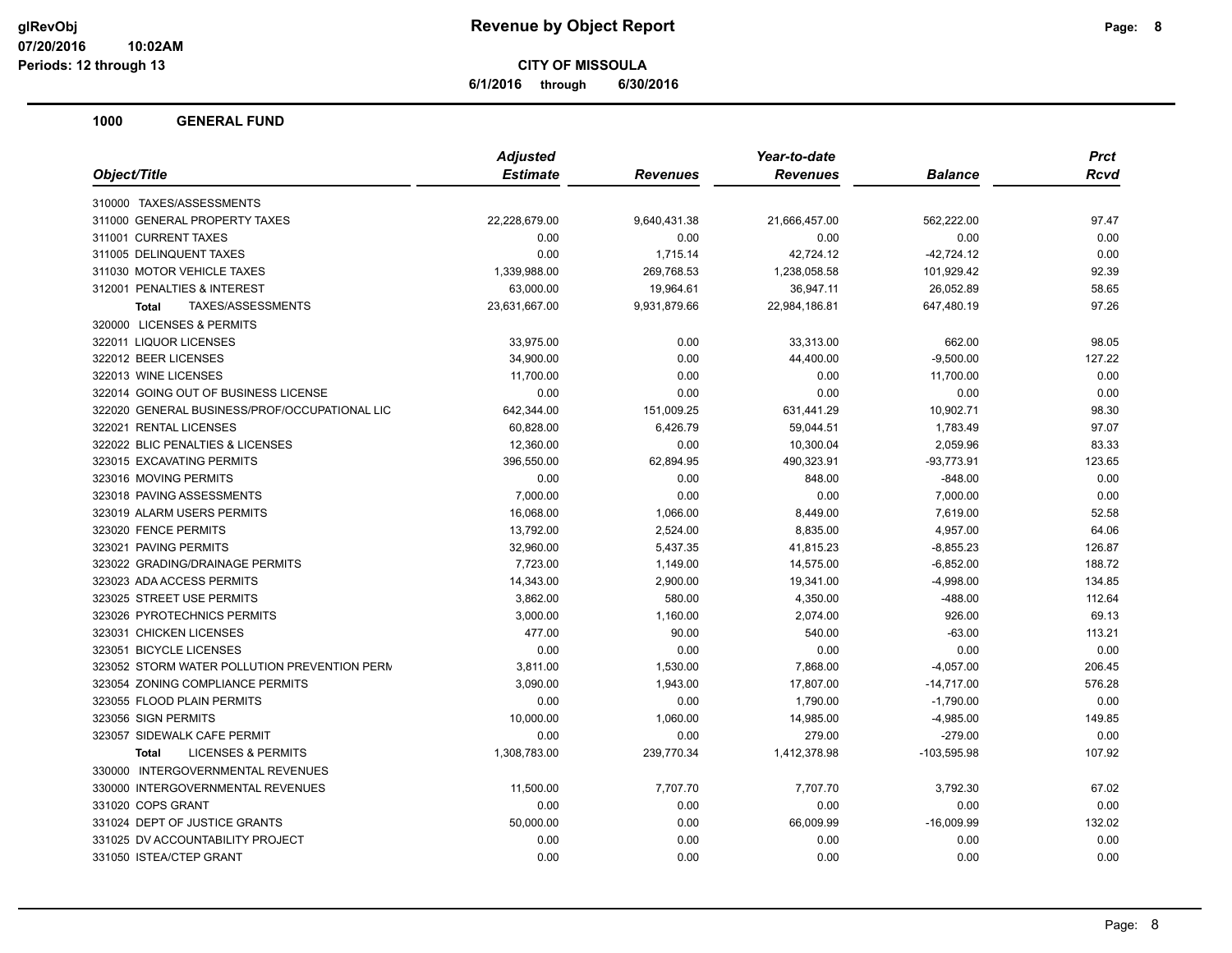**6/1/2016 through 6/30/2016**

| Object/Title                                      | <b>Adjusted</b> |                 | Year-to-date    |                | <b>Prct</b> |
|---------------------------------------------------|-----------------|-----------------|-----------------|----------------|-------------|
|                                                   | <b>Estimate</b> | <b>Revenues</b> | <b>Revenues</b> | <b>Balance</b> | Rcvd        |
| 331054 FHWA PL GRANT                              | 0.00            | 0.00            | 0.00            | 0.00           | 0.00        |
| 331055 FTA GRANT                                  | 0.00            | 0.00            | 0.00            | 0.00           | 0.00        |
| 331056 MDT FEDERAL CMAQ                           | 0.00            | 0.00            | 0.00            | 0.00           | 0.00        |
| 331057 TRANSIT-MUTD CMAQ                          | 0.00            | 0.00            | 0.00            | 0.00           | 0.00        |
| 331091 US DOT HMEP GRANT                          | 0.00            | 0.00            | 12,000.00       | $-12,000.00$   | 0.00        |
| 331112 SAFER GRANT                                | 0.00            | 0.00            | 0.00            | 0.00           | 0.00        |
| 331113 *** Title Not Found ***                    | 0.00            | 0.00            | 0.00            | 0.00           | 0.00        |
| 331114 TITLE III GRANT-MSLA CO                    | 14,500.00       | 0.00            | 0.00            | 14,500.00      | 0.00        |
| 331160 SAFE ROUTES TO SCHOOLS fY08 \$82,500       | 0.00            | 0.00            | 0.00            | 0.00           | 0.00        |
| 331170 HISTORICAL PRESERVATION GRANT              | 0.00            | 0.00            | 0.00            | 0.00           | 0.00        |
| 331178 DUI TASK FORCE                             | 0.00            | 0.00            | 0.00            | 0.00           | 0.00        |
| 334014 *** Title Not Found ***                    | 0.00            | 0.00            | 0.00            | 0.00           | 0.00        |
| 334017 SCHOOL RESOURCE OFFICER                    | 240,000.00      | 0.00            | 248,850.00      | $-8,850.00$    | 103.69      |
| 335075 STATE GAMBLING/VIDEO/KENO/BINGO FEES       | 127,650.00      | 0.00            | 113,589.19      | 14,060.81      | 88.98       |
| 335076 STATE GAMBLING LICENSE FEES                | 0.00            | 0.00            | 0.00            | 0.00           | 0.00        |
| 335077 STATE KENO/BINGO PROCEEDS TAX              | 0.00            | 0.00            | 0.00            | 0.00           | 0.00        |
| 335210 PERSONAL PROPERTY TAX REIMBURSEMENT        | 428,686.00      | 0.00            | 0.00            | 428,686.00     | 0.00        |
| 335230 HB 124 REVENUE                             | 7,773,820.00    | 0.00            | 6,151,879.32    | 1,621,940.68   | 79.14       |
| 336021 STATE CONTRIB - POLICE RETIREMENT          | 2,257,772.00    | 0.00            | 2,019,509.50    | 238,262.50     | 89.45       |
| 336022 STATE CONTRIB. - FIRE RETIREMENT           | 2,265,164.00    | 0.00            | 2,038,762.63    | 226,401.37     | 90.01       |
| 336023 STATE CONTRIB. - PERS                      | 9,986.00        | 849.80          | 9,675.88        | 310.12         | 96.89       |
| 336030 COUNTY CONTRIBUTION                        | 0.00            | 0.00            | 0.00            | 0.00           | 0.00        |
| 337000 LOCAL GRANTS                               | 0.00            | 0.00            | 0.00            | 0.00           | 0.00        |
| 337009 *** Title Not Found ***                    | 0.00            | 0.00            | 7,525.00        | $-7,525.00$    | 0.00        |
| 337012 LEGAL SERVICES-CONTRACTED/REIMB.           | 0.00            | 0.00            | 6,000.00        | $-6,000.00$    | 0.00        |
| 337013 MUTD SIGN MAINTENANCE AGREEMENT            | 3,000.00        | 0.00            | 0.00            | 3,000.00       | 0.00        |
| 338000 LOCAL SHARING OF TAX INCREMENT             | 0.00            | 0.00            | 0.00            | 0.00           | 0.00        |
| 338100 PLANNING MILLS PASSED THRU COUNTY          | 0.00            | 0.00            | 0.00            | 0.00           | 0.00        |
| 339000 PAYMENT IN LIEU OF TAXES                   | 34,056.00       | 0.00            | 14,678.00       | 19,378.00      | 43.10       |
| <b>INTERGOVERNMENTAL REVENUES</b><br><b>Total</b> | 13,216,134.00   | 8,557.50        | 10,696,187.21   | 2,519,946.79   | 80.93       |
| 340000 CHARGES FOR SERVICES                       |                 |                 |                 |                |             |
| 341009 BLDG ADMIN FEES                            | 310,310.00      | 155,155.00      | 310,310.00      | 0.00           | 100.00      |
| 341010 MISCELLANEOUS COLLECTIONS                  | 350.00          | 75.00           | 1,265.00        | $-915.00$      | 361.43      |
| 341011 TRANSPORTATION ADMIN FEES                  | 24,720.00       | 12,360.00       | 24,720.00       | 0.00           | 100.00      |
| 341012 MAYORS PROCLAMATION FEES                   | 100.00          | 0.00            | 0.00            | 100.00         | 0.00        |
| 341013 AIR FUND FEES                              | 250.00          | 25.00           | 165.00          | 85.00          | 66.00       |
| 341015 SEWER ADMINISTRATION FEES                  | 1,227,202.00    | 640,538.00      | 1,227,202.00    | 0.00           | 100.00      |
| 341016 MRA ADMINISTRATION FEES                    | 138,879.00      | 54,369.00       | 123,809.00      | 15,070.00      | 89.15       |
| 341017 LIGHTING ADMINISTRATION FEES               | 15,452.00       | 7,726.00        | 15,452.00       | 0.00           | 100.00      |
| 341018 PARKING COMM ADMIN FEES                    | 188,805.00      | 94,403.00       | 188,806.00      | $-1.00$        | 100.00      |
|                                                   |                 |                 |                 |                |             |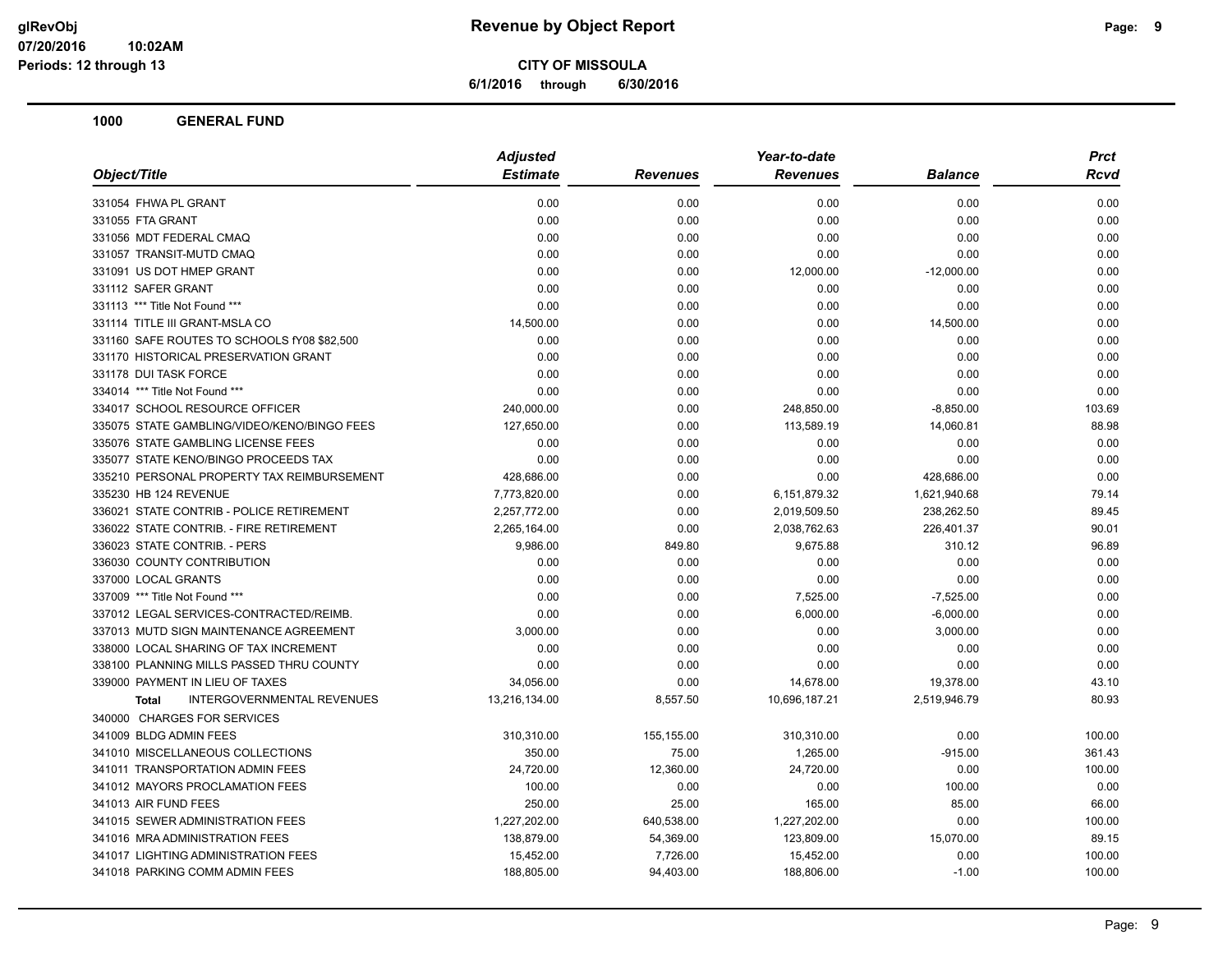**6/1/2016 through 6/30/2016**

| Object/Title                             | <b>Adjusted</b> |                 | Year-to-date    |                | <b>Prct</b> |
|------------------------------------------|-----------------|-----------------|-----------------|----------------|-------------|
|                                          | <b>Estimate</b> | <b>Revenues</b> | <b>Revenues</b> | <b>Balance</b> | Rcvd        |
| 341019 *** Title Not Found ***           | 4,512.00        | 2,256.00        | 4,512.00        | 0.00           | 100.00      |
| 341021 SID ADMINISTRATION FEES           | 0.00            | 0.00            | 0.00            | 0.00           | 0.00        |
| 341022 PROJECT ADMIN FEES                | 0.00            | 0.00            | 0.00            | 0.00           | 0.00        |
| 341023 PLANNING ADMIN FEES               | 24,720.00       | 12,720.00       | 24,720.00       | 0.00           | 100.00      |
| 341031 STATE REIMB MUNI COURT            | 0.00            | 0.00            | 0.00            | 0.00           | 0.00        |
| 341041 SEWER EXTENSION RECORDING FEES    | 4,500.00        | 0.00            | 3,154.00        | 1,346.00       | 70.09       |
| 341052 MUNICIPAL COURT FILING FEES       | 283,400.00      | 97,508.60       | 342,816.09      | $-59,416.09$   | 120.97      |
| 341055 CRIME VICTIM SURCHARGE            | 2,500.00        | 6,746.57        | 7,969.56        | $-5,469.56$    | 318.78      |
| 341067 SUBDIVISION EXEMPTION AFFIDAVITS  | 0.00            | 1,400.00        | 7,400.00        | $-7,400.00$    | 0.00        |
| 341068 SUBDIVISON FEES                   | 5,000.00        | 5,463.00        | 11,234.00       | $-6,234.00$    | 224.68      |
| 341069 REZONING FEES                     | 5,000.00        | 0.00            | 12,752.00       | $-7,752.00$    | 255.04      |
| 341070 DESIGN REVIEW BOARD               | 15,000.00       | 8,549.00        | 42,727.27       | $-27,727.27$   | 284.85      |
| 341071 BOARD OF ADJUST. ZONING, SIGNS    | 0.00            | 0.00            | 0.00            | 0.00           | 0.00        |
| 341072 FLOOD PLAIN-0THER FEES            | 0.00            | 0.00            | 0.00            | 0.00           | 0.00        |
| 341073 FIRE PLAN CHECK FEES              | 27,981.00       | 5,904.00        | 30,190.00       | $-2,209.00$    | 107.89      |
| 341074 FIRE INSPECTION FEES              | 25,000.00       | 9,341.00        | 55,840.49       | $-30,840.49$   | 223.36      |
| 341076 ENGINEERING PLAN CHECK FEES       | 33,478.00       | 4,037.00        | 44,613.00       | $-11,135.00$   | 133.26      |
| 341077 ZONING COMPLIANCE INSPECTIONS     | 0.00            | 0.00            | 0.00            | 0.00           | 0.00        |
| 341078 ENGINEERING MAP FEES              | 120.00          | 10.00           | 240.00          | $-120.00$      | 200.00      |
| 341079 GREASE INTERCEPTOR APPEAL FEES    | 2,000.00        | 0.00            | 463.50          | 1,536.50       | 23.18       |
| 341090 STREET VACATION PETITION FEES     | 0.00            | 0.00            | 3,962.00        | $-3,962.00$    | 0.00        |
| 341091 INSPECTION CODE BOOKS & COPIES    | 0.00            | 0.00            | 0.00            | 0.00           | 0.00        |
| 341100 GRANT ADMINISTRATION SERVICE FEES | 0.00            | 0.00            | 0.00            | 0.00           | 0.00        |
| 342010 POLICE/BID AGREEMENT              | 0.00            | 0.00            | 47,684.00       | $-47,684.00$   | 0.00        |
| 342012 PD REIMBURSABLE SERVICES          | 0.00            | 1,805.36        | 2,872.05        | $-2,872.05$    | 0.00        |
| 342013 SECURITY INVEST FEES              | 11,000.00       | 1,958.00        | 13,731.75       | $-2,731.75$    | 124.83      |
| 342014 POLICE DEPARTMENT SERVICE FEES    | 15,000.00       | 1,617.00        | 19,599.00       | $-4,599.00$    | 130.66      |
| 342015 POLICE OVERTIME FEES              | 84,000.00       | 7,622.75        | 92,618.76       | $-8,618.76$    | 110.26      |
| 342016 POLICE TRAINING FEES              | 36,000.00       | 6,550.12        | 21,851.54       | 14,148.46      | 60.70       |
| 342017 CATERING FEES                     | 7,200.00        | 245.00          | 5,005.00        | 2,195.00       | 69.51       |
| 342018 DESK REPORTS                      | 20,000.00       | 3,846.00        | 34,227.00       | $-14,227.00$   | 171.14      |
| 342019 ABANDONED VEHICLE REVENUE FEES    | 12,500.00       | 860.00          | 22,830.00       | $-10,330.00$   | 182.64      |
| 342020 FIRE DEPARTMENT FEES              | 100.00          | 183.00          | 664.50          | $-564.50$      | 664.50      |
| 342021 CPR EDUCATION PROGRAM             | 7,435.00        | 840.00          | 9,145.00        | $-1,710.00$    | 123.00      |
| 342022 OUTSIDE HIRES                     | 524,890.00      | 17,567.21       | 680,540.19      | $-155,650.19$  | 129.65      |
| 342060 BIKE PROGRAM SALES & FEES         | 2,700.00        | 0.00            | 0.00            | 2,700.00       | 0.00        |
| 343000 PW REIMBURSABLE SERVICES          | 31,258.00       | 0.00            | 11,997.33       | 19,260.67      | 38.38       |
| 343001 SIGN FABRICATION & CONTRACTS      | 500.00          | 0.00            | 0.00            | 500.00         | 0.00        |
| 343002 OTHER AGENCIES - VEH MAINT        | 48,000.00       | 0.00            | 42,934.50       | 5,065.50       | 89.45       |
| 343003 STATE PAYMENT - TRAFFIC COUNTS    | 4,450.00        | 0.00            | 0.00            | 4,450.00       | 0.00        |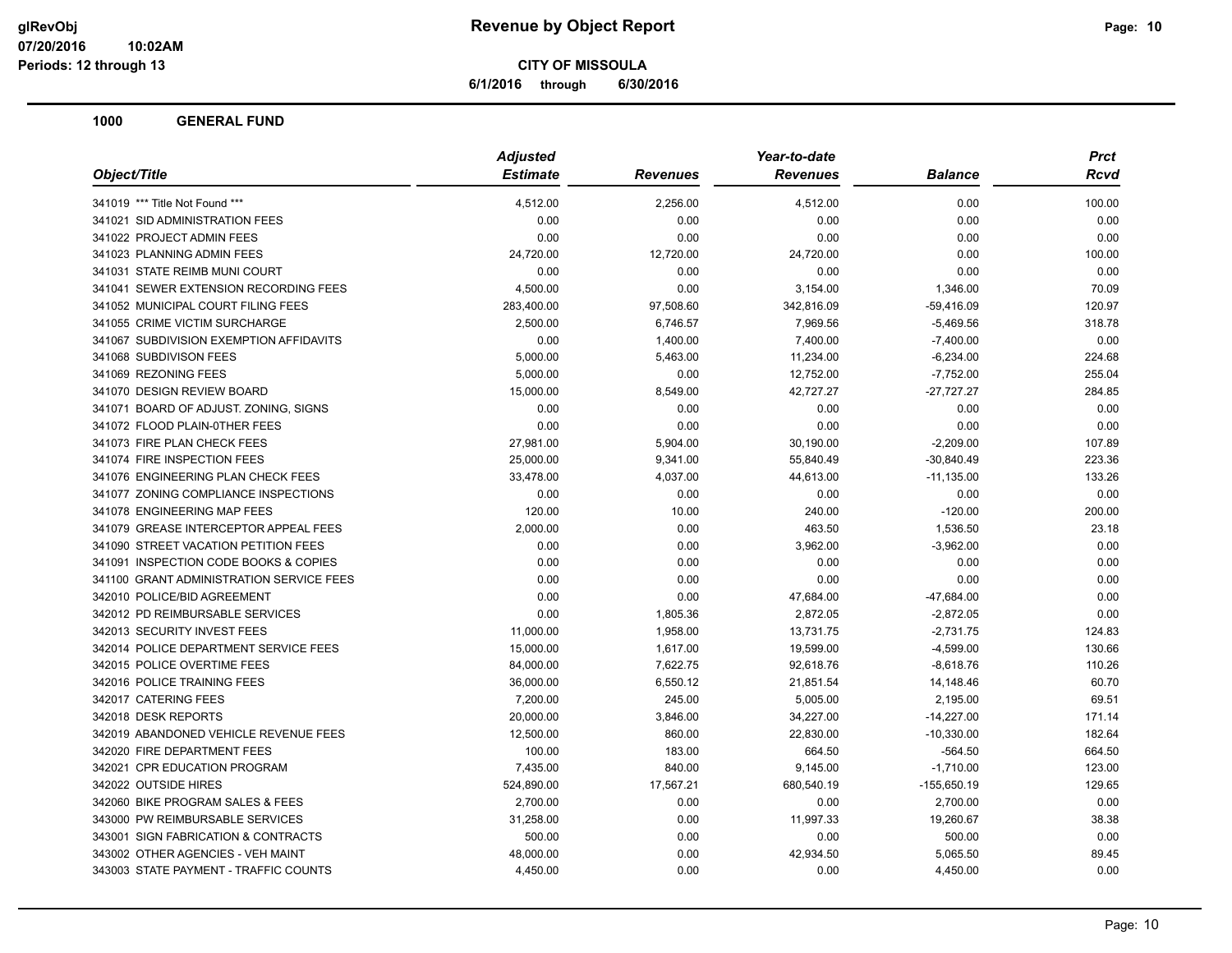**6/1/2016 through 6/30/2016**

| Object/Title                                | <b>Adjusted</b> |                 | Year-to-date    |                | <b>Prct</b> |
|---------------------------------------------|-----------------|-----------------|-----------------|----------------|-------------|
|                                             | <b>Estimate</b> | <b>Revenues</b> | <b>Revenues</b> | <b>Balance</b> | Rcvd        |
| 343004 SPECIAL STATE CONTRACTS              | 80,000.00       | 0.00            | 184,223.13      | $-104,223.13$  | 230.28      |
| 343006 OTHER GOVT AGENCY-STREET PROJECTS    | 98,318.00       | 0.00            | 0.00            | 98,318.00      | 0.00        |
| 343008 PRIVATE COMPANY STREET PAYMENTS      | 0.00            | 0.00            | 0.00            | 0.00           | 0.00        |
| 343010 STREET DEPT SALES & SERVICES         | 19,195.00       | 0.00            | 0.00            | 19,195.00      | 0.00        |
| 343013 SNOW REMOVAL FEES                    | 1,500.00        | 68.00           | 1,600.76        | $-100.76$      | 106.72      |
| 343018 *** Title Not Found ***              | 0.00            | 0.00            | 823.35          | $-823.35$      | 0.00        |
| 343080 STATE MAINTENANCE CONTRACT           | 530,082.00      | 121,485.52      | 556,065.28      | $-25,983.28$   | 104.90      |
| 343082 MDT URBAN PROJECTS                   | 0.00            | 0.00            | 0.00            | 0.00           | 0.00        |
| 343083 CONTRACT SEWER APPLICATIONS          | 0.00            | 0.00            | 0.00            | 0.00           | 0.00        |
| 343084 STREET MAINTENANCE MATERIALS REIMB   | 55,500.00       | 14,396.00       | 96,328.31       | $-40,828.31$   | 173.56      |
| 343097 SIDEWALK AND CURB FEES               | 340,000.00      | 17,489.81       | 310,896.12      | 29,103.88      | 91.44       |
| 343311 SALE OF NICHES                       | 3,200.00        | 0.00            | 0.00            | 3,200.00       | 0.00        |
| 343320 CEMETERY - SALE OF PLOTS             | 12,870.00       | 350.00          | 13,950.00       | $-1,080.00$    | 108.39      |
| 343321 CEMETERY FOUNDATIONS                 | 1,570.00        | 0.00            | 3,035.00        | $-1,465.00$    | 193.31      |
| 343322 CEMETERY FLOWER CARE                 | 4,250.00        | 100.00          | 4,150.00        | 100.00         | 97.65       |
| 343323 CEMETERY - LINER INSTALL FEES        | 5,580.00        | 600.00          | 12,650.00       | $-7,070.00$    | 226.70      |
| 343324 OTHER CEMETERY FEES                  | 1,500.00        | 150.00          | 1,800.00        | $-300.00$      | 120.00      |
| 343325 2ND INTERMENT RIGHT                  | 0.00            | 200.00          | 2,000.00        | $-2,000.00$    | 0.00        |
| 343340 CEMETERY - OPENINGS & CLOSINGS       | 10,950.00       | 700.00          | 12,900.00       | $-1,950.00$    | 117.81      |
| 343350 CEMETERY CARE, FEES                  | 24,000.00       | 0.00            | 0.00            | 24,000.00      | 0.00        |
| 343360 WEED CONTROL                         | 3,000.00        | 0.00            | 1,024.93        | 1,975.07       | 34.16       |
| 346029 PARKS PETTY CASH FUND                | 0.00            | 0.00            | 0.00            | 0.00           | 0.00        |
| 346031 RECREATION FEES                      | 243,088.00      | 30,016.20       | 301,258.67      | $-58,170.67$   | 123.93      |
| 346033 PARK FEES/FACILITY RENTALS           | 170,000.00      | 18,003.11       | 120,648.15      | 49,351.85      | 70.97       |
| 346034 GROUNDS MAINTENANCE CONTRACT         | 0.00            | 0.00            | 96,734.40       | $-96,734.40$   | 0.00        |
| 346036 PARK CONCESSION FEES                 | 3,000.00        | 184.00          | 1,713.44        | 1,286.56       | 57.11       |
| 346037 YOUTH DRUG COURT CONTRACT            | 11,700.00       | 0.00            | 0.00            | 11,700.00      | 0.00        |
| 346050 COUNTY PLAYGROUND CONTRACT           | 3,150.00        | 0.00            | 0.00            | 3,150.00       | 0.00        |
| 346051 MONTANA PARKS/REC CONFERENCE 2012    | 4,500.00        | 0.00            | 3,094.40        | 1.405.60       | 68.76       |
| 346070 RECREATION GENERAL MERCHANDISE       | 0.00            | 0.00            | 0.00            | 0.00           | 0.00        |
| <b>CHARGES FOR SERVICES</b><br><b>Total</b> | 4,771,265.00    | 1,365,423.25    | 5,214,919.47    | -443,654.47    | 109.30      |
| 350000 FINES & FORFEITURES                  |                 |                 |                 |                |             |
| 351022 LAW ENFORCEMENT ACADEMY SURCHARGE #  | 0.00            | 18,037.57       | 18,037.57       | $-18,037.57$   | 0.00        |
| 351031 TRAFFIC FINES                        | 1,325,000.00    | 365,849.64      | 1,278,531.65    | 46,468.35      | 96.49       |
| 351032 SURCHARGE ON FINES                   | 129,089.00      | 27,636.30       | 106,124.02      | 22,964.98      | 82.21       |
| 351033 PUBLIC DEFENDER FEES                 | 0.00            | 0.00            | 0.00            | 0.00           | 0.00        |
| 351034 CELLULAR PHONE FINES                 | 80,000.00       | 17,006.75       | 67,091.25       | 12,908.75      | 83.86       |
| 351035 CELL PHONE FINES: EDUCATION          | 0.00            | 17,006.75       | 67,091.25       | $-67,091.25$   | 0.00        |
| 355000 FALSE ALARM PENALTY                  | 10.000.00       | 970.00          | 12.462.00       | $-2.462.00$    | 124.62      |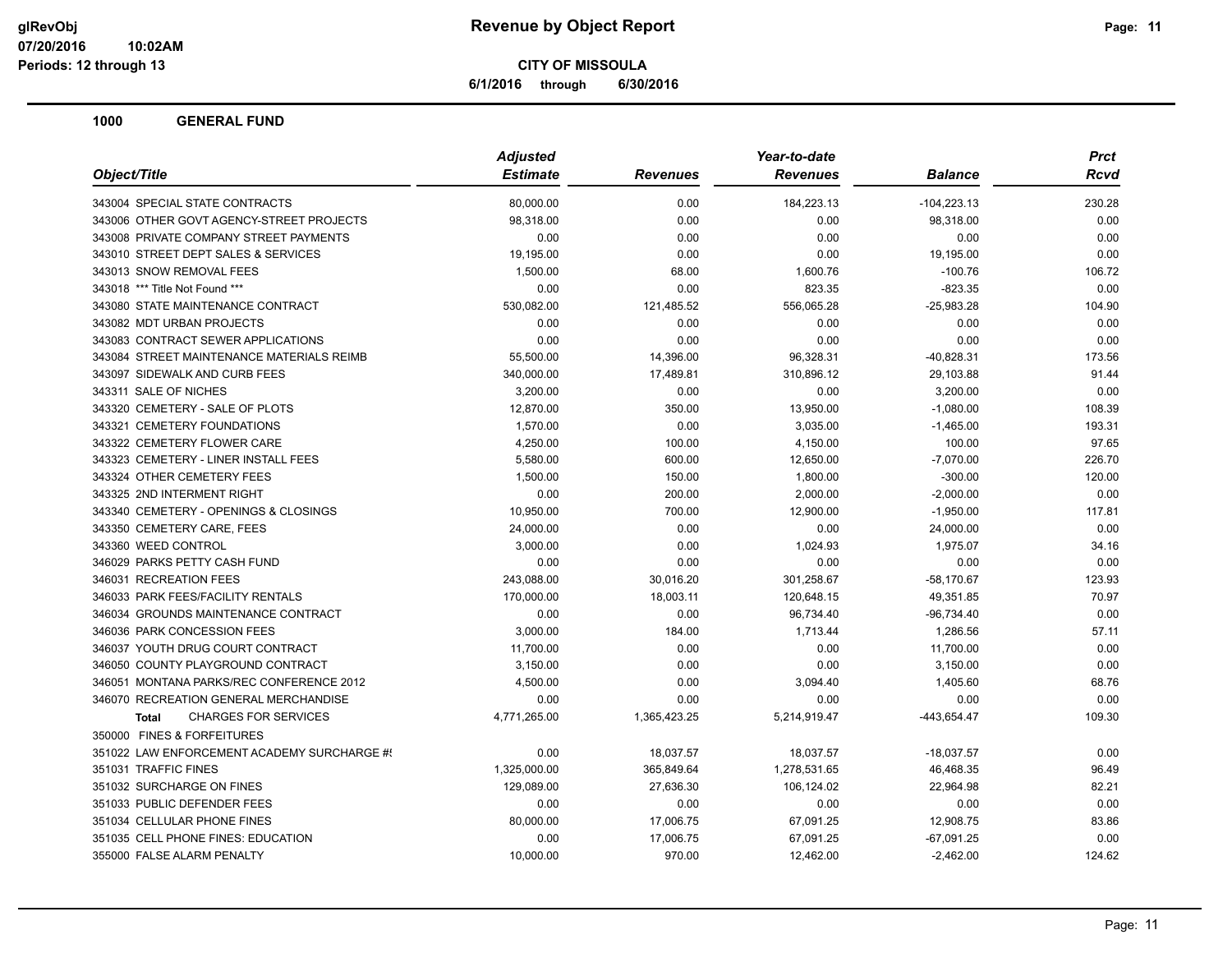**6/1/2016 through 6/30/2016**

| Object/Title                                   | <b>Adjusted</b><br><b>Estimate</b> | Revenues   | Year-to-date<br><b>Revenues</b> | <b>Balance</b> | <b>Prct</b><br>Rcvd |
|------------------------------------------------|------------------------------------|------------|---------------------------------|----------------|---------------------|
|                                                |                                    |            |                                 |                |                     |
| <b>FINES &amp; FORFEITURES</b><br><b>Total</b> | 1,544,089.00                       | 446,507.01 | 1,549,337.74                    | $-5,248.74$    | 100.34              |
| 360000 MISCELLANEOUS REVENUES                  |                                    |            |                                 |                |                     |
| 360000 MISCELLANEOUS REVENUES                  | 0.00                               | 0.00       | 0.00                            | 0.00           | 0.00                |
| 360001 COPIES                                  | 2,200.00                           | 343.25     | 2,329.24                        | $-129.24$      | 105.87              |
| 360002 PHONES                                  | 0.00                               | 0.00       | 0.00                            | 0.00           | 0.00                |
| 360003 MMIA REIMBURSEMENT-ATTORNEY             | 0.00                               | 0.00       | 203.37                          | $-203.37$      | 0.00                |
| 360010 MISCELLANEOUS                           | 15,000.00                          | 432.32     | 8,104.58                        | 6,895.42       | 54.03               |
| 360011 ENERGY REBATES FOR COMPUTER UPGRADES    | 0.00                               | 0.00       | 0.00                            | 0.00           | 0.00                |
| 360050 OVER/SHORT                              | 0.00                               | $-5.00$    | $-30.00$                        | 30.00          | 0.00                |
| 360100 REFUNDS                                 | 200.00                             | 0.00       | 0.00                            | 200.00         | 0.00                |
| 362000 OTHER MISCELLANEOUS REVENUE             | 8,000.00                           | 0.00       | 0.00                            | 8,000.00       | 0.00                |
| 362001 MUNICIPAL COURT BAD CHECK CHARGES       | 0.00                               | 0.00       | 0.00                            | 0.00           | 0.00                |
| 362002 BAD CHECK CHARGES                       | 500.00                             | 15.00      | 315.00                          | 185.00         | 63.00               |
| 362003 US BANK FEE REIMBURSEMENT               | 0.00                               | 0.00       | 0.00                            | 0.00           | 0.00                |
| 362004 URD III FACADE IMPROVEMENT LOAN REC     | 0.00                               | 0.00       | 0.00                            | 0.00           | 0.00                |
| 362011 SALE OF UNCLAIMED PROPERTY              | 0.00                               | 0.00       | 0.00                            | 0.00           | 0.00                |
| 362012 REC/GREEN TAG PROGRAM                   | 300.00                             | 0.00       | 0.00                            | 300.00         | 0.00                |
| 364012 SALE OF SURPLUS PROPERTY                | 40,000.00                          | 0.00       | 0.00                            | 40,000.00      | 0.00                |
| 364040 INSURANCE AND DAMAGE RECOVERY           | 40,000.00                          | 784.70     | 27,694.23                       | 12,305.77      | 69.24               |
| 364041 WORKERS COMPENSATION REIMBURSEMENT      | 2,500.00                           | 0.00       | 0.00                            | 2,500.00       | 0.00                |
| 364042 EXPENDITURE REIMBURSEMENTS              | 1,200.00                           | 0.00       | 747.02                          | 452.98         | 62.25               |
| 364043 RATTLESNAKE CORRIDOR REIMBURSEMENT      | 10,000.00                          | 2,288.00   | 7,436.00                        | 2,564.00       | 74.36               |
| 364044 EMERGENCY RESPONSE REIMBURSEMENT        | 50,000.00                          | 0.00       | 0.00                            | 50,000.00      | 0.00                |
| 364047 MMIA EXPENDITURE REIMBURSEMENT          | 0.00                               | 0.00       | 0.00                            | 0.00           | 0.00                |
| 364051 DOT RADAR GRANT                         | 0.00                               | 0.00       | 0.00                            | 0.00           | 0.00                |
| 364053 EXPENDITURE REIMB-FIRE SERVICES         | 0.00                               | 0.00       | 0.00                            | 0.00           | 0.00                |
| 364060 REIMB LETTER OF CREDIT-709 PARKVIEW     | 0.00                               | 0.00       | 0.00                            | 0.00           | 0.00                |
| 364061 REIMB LETTER OF CREDIT-LINNEA LANE      | 0.00                               | 0.00       | 0.00                            | 0.00           | 0.00                |
| 365000 DONATIONS                               | 0.00                               | 0.00       | 0.00                            | 0.00           | 0.00                |
| 365001 *** Title Not Found ***                 | 0.00                               | 2,199.64   | 7,903.95                        | $-7,903.95$    | 0.00                |
| 365003 DONATIONS - SMOKE ALARMS                | 0.00                               | 0.00       | 0.00                            | 0.00           | 0.00                |
| 365004 GRANT CR TRAIL ASSN DONATION            | 0.00                               | 0.00       | 0.00                            | 0.00           | 0.00                |
| 365015 DONATIONS - COMBAT CHALLENGE            | 0.00                               | 0.00       | 0.00                            | 0.00           | 0.00                |
| 365016 LOCAL MATCH MDT                         | 0.00                               | 0.00       | 0.00                            | 0.00           | 0.00                |
| 365017 LOCAL MATCH TRANSIT                     | 0.00                               | 0.00       | 0.00                            | 0.00           | 0.00                |
| 365018 DONATIONS - MLCT CONFERENCE             | 0.00                               | 0.00       | 0.00                            | 0.00           | 0.00                |
| 365021 COMBAT CHALLENGE DONATIONS              | 0.00                               | 0.00       | 0.00                            | 0.00           | 0.00                |
| 365022 NEIGHBORHOOD COUNCIL DONATIONS          | 0.00                               | 0.00       | 0.00                            | 0.00           | 0.00                |
| 368000 SALE OF COINS                           |                                    |            |                                 |                |                     |
|                                                | 0.00                               | 0.00       | 0.00                            | 0.00           | 0.00                |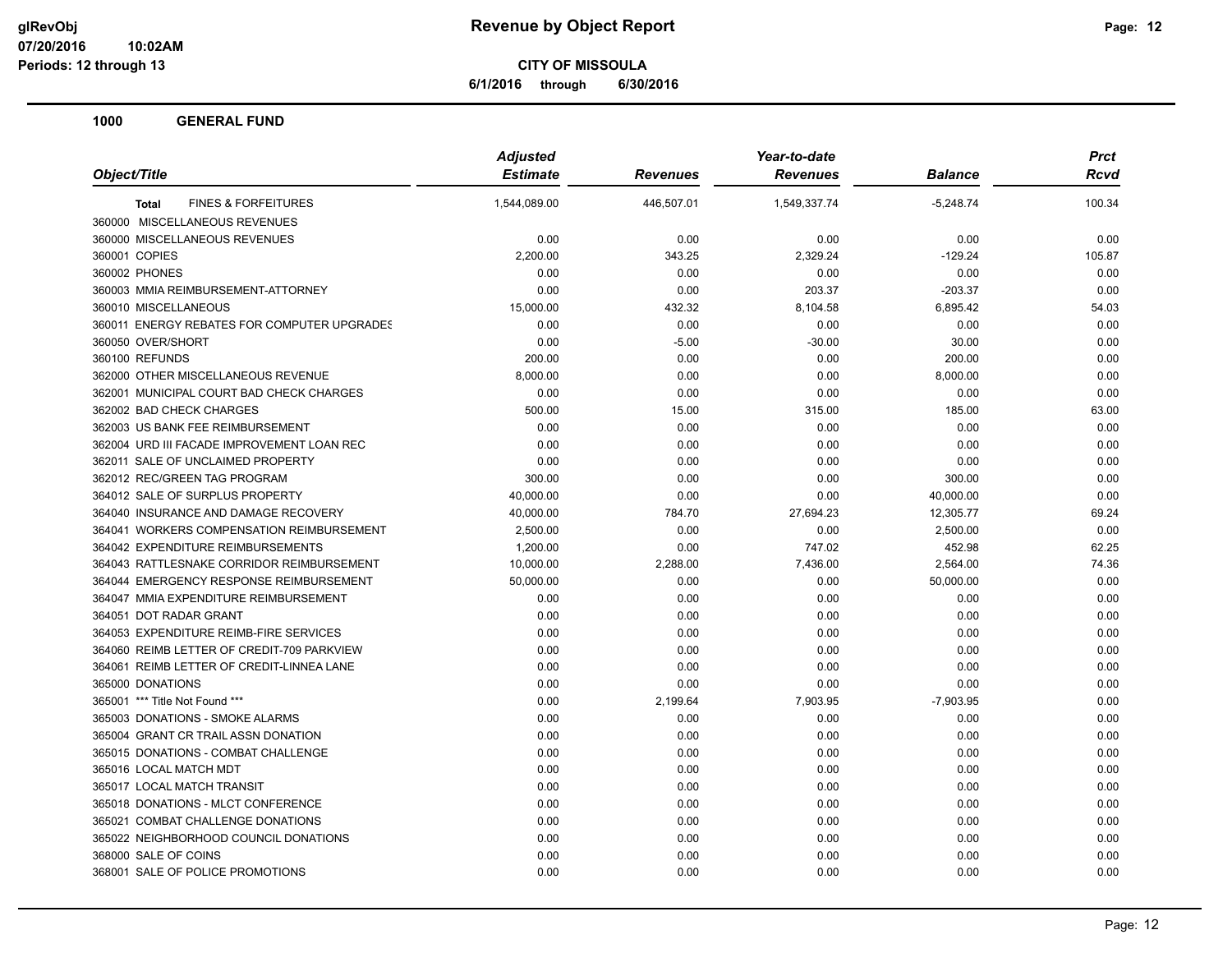**6/1/2016 through 6/30/2016**

| Object/Title                                              | <b>Adjusted</b><br><b>Estimate</b> | <b>Revenues</b> | Year-to-date<br><b>Revenues</b> | <b>Balance</b> | <b>Prct</b><br>Rcvd |
|-----------------------------------------------------------|------------------------------------|-----------------|---------------------------------|----------------|---------------------|
| 368002 SALE OF FIRE PROMOTIONS                            | 0.00                               | 0.00            | 0.00                            | 0.00           | 0.00                |
| MISCELLANEOUS REVENUES                                    | 169.900.00                         |                 | 54,703.39                       |                | 32.20               |
| Total                                                     |                                    | 6,057.91        |                                 | 115,196.61     |                     |
| 370000 INVESTMENTS & ROYALTY EARNINGS                     |                                    |                 |                                 |                |                     |
| 371010 INTEREST ON INVESTMENTS                            | 3,500.00                           | 0.00            | 964.16                          | 2,535.84       | 27.55               |
| 371020 GAIN/LOSS IN MARKET VALUE OF INVESTMENT            | 0.00                               | 0.00            | 0.00                            | 0.00           | 0.00                |
| <b>INVESTMENTS &amp; ROYALTY EARNINGS</b><br><b>Total</b> | 3,500.00                           | 0.00            | 964.16                          | 2,535.84       | 27.55               |
| 380000 OTHER FINANCING SOURCES                            |                                    |                 |                                 |                |                     |
| 381070 PROCEEDS FROM NOTES/LOANS/INTERCAP                 | 0.00                               | 0.00            | 0.00                            | 0.00           | 0.00                |
| 381090 PROCEEDS FROM CAPITAL LEASE                        | 0.00                               | 0.00            | 260,875.00                      | $-260,875.00$  | 0.00                |
| 382010 SALE OF FIXED ASSETS                               | 0.00                               | 0.00            | 0.00                            | 0.00           | 0.00                |
| 383000 OPERATING TRANSFERS                                | 0.00                               | 0.00            | 0.00                            | 0.00           | 0.00                |
| 383001 TRANS FR FLUSHING DISTRICT                         | 27,281.00                          | 13,640.00       | 27,281.00                       | 0.00           | 100.00              |
| 383002 TRANS FR GAS TAX                                   | 564,000.00                         | 282,000.00      | 564,000.00                      | 0.00           | 100.00              |
| 383003 TRANS FR COMPREHENSIVE INSURANCE LEVY              | 0.00                               | 0.00            | 0.00                            | 0.00           | 0.00                |
| 383004 TRANS FR EMPLOYEE HEALTH INSURANCE LEV             | 4,409,908.00                       | 2,204,954.00    | 4,409,908.00                    | 0.00           | 100.00              |
| 383007 TRANS FR CABLE FRANCHISE                           | 251,433.00                         | 125,716.00      | 251,433.00                      | 0.00           | 100.00              |
| 383008 TRANS FR RUSSELL PARK DISTRICT                     | 0.00                               | 0.00            | 0.00                            | 0.00           | 0.00                |
| 383009 TRANS FR TITLE I                                   | 0.00                               | 0.00            | 0.00                            | 0.00           | 0.00                |
| 383010 TRANS FR CIP                                       | 0.00                               | 0.00            | 0.00                            | 0.00           | 0.00                |
| 383011 TRANS FR SID REVOLVING                             | 100,000.00                         | 0.00            | 0.00                            | 100,000.00     | 0.00                |
| 383014 TRANS FR MRA                                       | 0.00                               | 0.00            | 0.00                            | 0.00           | 0.00                |
| 383015 TRANS FR MPC                                       | 0.00                               | 0.00            | 0.00                            | 0.00           | 0.00                |
| 383017 TRANS FR BUILDING                                  | 0.00                               | 0.00            | 0.00                            | 0.00           | 0.00                |
| 383018 TRANS FR WILLOWWOOD PARK DISTRICT                  | 0.00                               | 0.00            | 0.00                            | 0.00           | 0.00                |
| 383020 TRANS FR CEMETERY CARE                             | 9,545.00                           | 0.00            | 0.00                            | 9,545.00       | 0.00                |
| 383021 TRANS FR P&R TRAILS DEVLP                          | 50,000.00                          | 0.00            | 0.00                            | 50,000.00      | 0.00                |
| 383024 TRANS FR SEWER CLEARING                            | 0.00                               | 0.00            | 0.00                            | 0.00           | 0.00                |
| 383027 TRANS FR URD                                       | 0.00                               | 0.00            | 0.00                            | 0.00           | 0.00                |
| 383028 TRANS FROM GF FOR HEALTH RESERVE                   | 0.00                               | 0.00            | 0.00                            | 0.00           | 0.00                |
| 383046 TRANS FR PARKS MAINTENANCE DIST                    | 0.00                               | 0.00            | 0.00                            | 0.00           | 0.00                |
| 383047 TRANS FR STREET MAINTENANCE DISTRICT               | 0.00                               | 0.00            | 0.00                            | 0.00           | 0.00                |
| 383050 TRANSFER FROM IMPACT FEES                          | 0.00                               | 0.00            | 0.00                            | 0.00           | 0.00                |
| 383065 TRANSFER FROM WWTF                                 | 0.00                               | 0.00            | 0.00                            | 0.00           | 0.00                |
| OTHER FINANCING SOURCES<br><b>Total</b>                   | 5,412,167.00                       | 2,626,310.00    | 5,513,497.00                    | $-101,330.00$  | 101.87              |
| 390000 INTERNAL SERVICES                                  |                                    |                 |                                 |                |                     |
| 399999 NEW REQUESTS FUNDING                               | 0.00                               | 0.00            | 0.00                            | 0.00           | 0.00                |
| <b>INTERNAL SERVICES</b><br><b>Total</b>                  | 0.00                               | 0.00            | 0.00                            | 0.00           | 0.00                |
| <b>GENERAL FUND</b><br><b>Total</b>                       | 50.057.505.00                      | 14,624,505.67   | 47.426.174.76                   | 2.631.330.24   | 94.74               |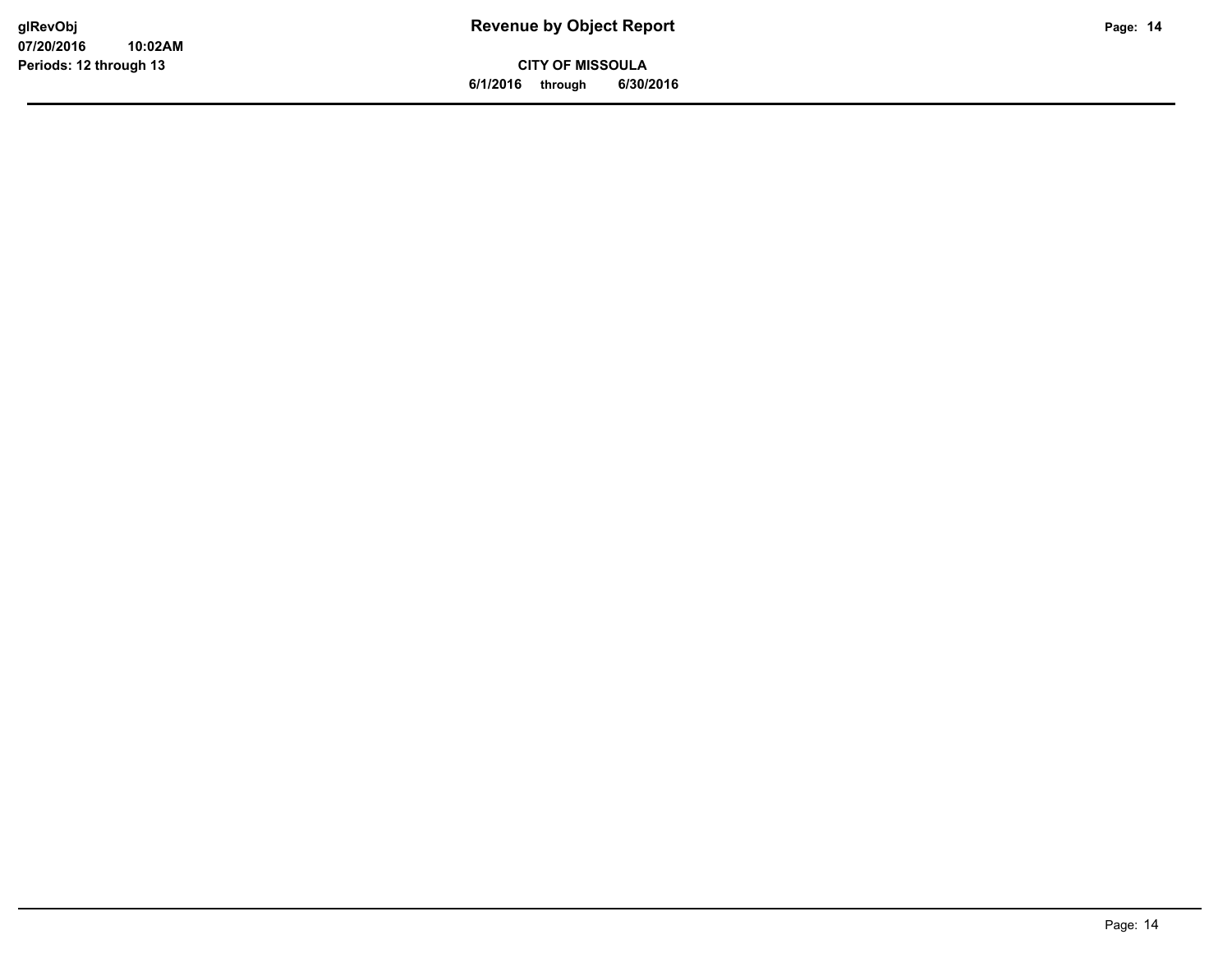**6/1/2016 through 6/30/2016**

# **1211 PARK ACQUISITION & DEVELOPMENT**

#### **1211 PARK ACQUISITION & DEVELOPMENT**

|                                                           | <b>Adjusted</b> |                 | Year-to-date    |                | <b>Prct</b> |
|-----------------------------------------------------------|-----------------|-----------------|-----------------|----------------|-------------|
| Object/Title                                              | <b>Estimate</b> | <b>Revenues</b> | <b>Revenues</b> | <b>Balance</b> | <b>Rcvd</b> |
| 340000 CHARGES FOR SERVICES                               |                 |                 |                 |                |             |
| 346080 PAYMENT IN LIEU OF PARKS                           | 213,578.00      | 0.00            | 4,822.25        | 208,755.75     | 2.26        |
| 346082 HIGH PARK EASEMENT EXCHANGE                        | 0.00            | 0.00            | 0.00            | 0.00           | 0.00        |
| <b>CHARGES FOR SERVICES</b><br><b>Total</b>               | 213,578.00      | 0.00            | 4,822.25        | 208,755.75     | 2.26        |
| MISCELLANEOUS REVENUES<br>360000                          |                 |                 |                 |                |             |
| 360010 MISCELLANEOUS                                      | 0.00            | 0.00            | 10.00           | $-10.00$       | 0.00        |
| 360016 LAFRAY PARK DONATIONS                              | 0.00            | 0.00            | 0.00            | 0.00           | 0.00        |
| 360017 PARK PLANS FORFEITURE                              | 0.00            | 0.00            | 960.00          | $-960.00$      | 0.00        |
| 360020 GREENOUGH PARK ENCROACHMENTS                       | 0.00            | 0.00            | 0.00            | 0.00           | 0.00        |
| 365102 RECREATION YOUTH & ADULT SPORTS                    | 0.00            | 0.00            | 0.00            | 0.00           | 0.00        |
| MISCELLANEOUS REVENUES<br><b>Total</b>                    | 0.00            | 0.00            | 970.00          | $-970.00$      | 0.00        |
| <b>INVESTMENTS &amp; ROYALTY EARNINGS</b><br>370000       |                 |                 |                 |                |             |
| 371010 INTEREST ON INVESTMENTS                            | 0.00            | 0.00            | 0.00            | 0.00           | 0.00        |
| 371020 GAIN/LOSS IN MARKET VALUE OF INVESTMENTS           | 0.00            | 0.00            | 0.00            | 0.00           | 0.00        |
| <b>INVESTMENTS &amp; ROYALTY EARNINGS</b><br><b>Total</b> | 0.00            | 0.00            | 0.00            | 0.00           | 0.00        |
| OTHER FINANCING SOURCES<br>380000                         |                 |                 |                 |                |             |
| 383000 OPERATING TRANSFERS                                | 0.00            | 0.00            | 0.00            | 0.00           | 0.00        |
| 383029 TRANS FR GENERAL                                   | 0.00            | 0.00            | 0.00            | 0.00           | 0.00        |
| OTHER FINANCING SOURCES<br><b>Total</b>                   | 0.00            | 0.00            | 0.00            | 0.00           | 0.00        |
| PARK ACQUISITION & DEVELOPMENT<br><b>Total</b>            | 213.578.00      | 0.00            | 5.792.25        | 207.785.75     | 2.71        |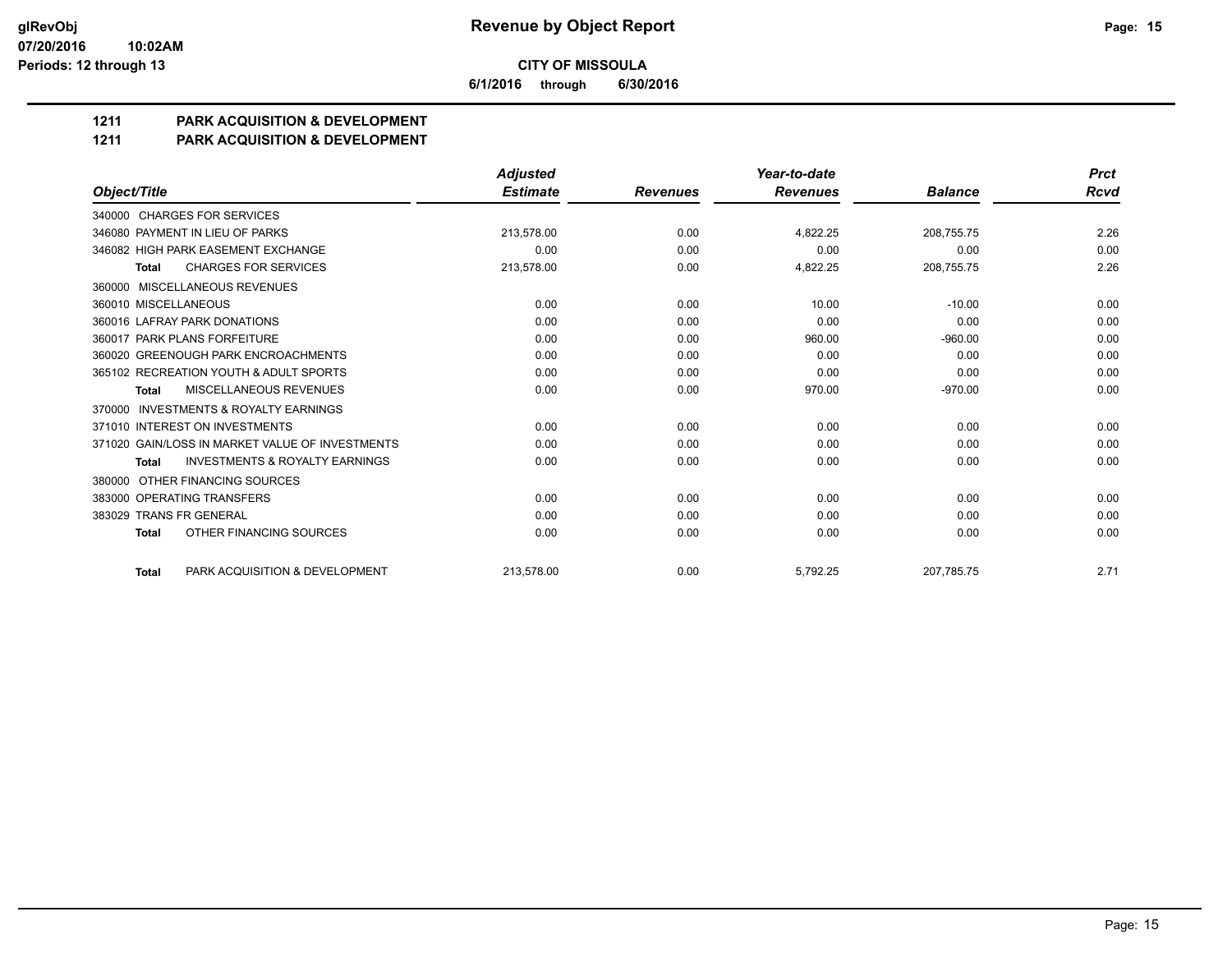**6/1/2016 through 6/30/2016**

## **1211 PARK ACQUISITION & DEVELOPMENT**

|                                                           | <b>Adjusted</b> |                 | Year-to-date    |                | <b>Prct</b> |
|-----------------------------------------------------------|-----------------|-----------------|-----------------|----------------|-------------|
| Object/Title                                              | <b>Estimate</b> | <b>Revenues</b> | <b>Revenues</b> | <b>Balance</b> | Rcvd        |
| 340000 CHARGES FOR SERVICES                               |                 |                 |                 |                |             |
| 346080 PAYMENT IN LIEU OF PARKS                           | 213,578.00      | 0.00            | 4,822.25        | 208,755.75     | 2.26        |
| 346082 HIGH PARK EASEMENT EXCHANGE                        | 0.00            | 0.00            | 0.00            | 0.00           | 0.00        |
| <b>CHARGES FOR SERVICES</b><br><b>Total</b>               | 213,578.00      | 0.00            | 4,822.25        | 208,755.75     | 2.26        |
| MISCELLANEOUS REVENUES<br>360000                          |                 |                 |                 |                |             |
| 360010 MISCELLANEOUS                                      | 0.00            | 0.00            | 10.00           | $-10.00$       | 0.00        |
| 360016 LAFRAY PARK DONATIONS                              | 0.00            | 0.00            | 0.00            | 0.00           | 0.00        |
| 360017 PARK PLANS FORFEITURE                              | 0.00            | 0.00            | 960.00          | $-960.00$      | 0.00        |
| 360020 GREENOUGH PARK ENCROACHMENTS                       | 0.00            | 0.00            | 0.00            | 0.00           | 0.00        |
| 365102 RECREATION YOUTH & ADULT SPORTS                    | 0.00            | 0.00            | 0.00            | 0.00           | 0.00        |
| <b>MISCELLANEOUS REVENUES</b><br><b>Total</b>             | 0.00            | 0.00            | 970.00          | $-970.00$      | 0.00        |
| <b>INVESTMENTS &amp; ROYALTY EARNINGS</b><br>370000       |                 |                 |                 |                |             |
| 371010 INTEREST ON INVESTMENTS                            | 0.00            | 0.00            | 0.00            | 0.00           | 0.00        |
| 371020 GAIN/LOSS IN MARKET VALUE OF INVESTMENT            | 0.00            | 0.00            | 0.00            | 0.00           | 0.00        |
| <b>INVESTMENTS &amp; ROYALTY EARNINGS</b><br><b>Total</b> | 0.00            | 0.00            | 0.00            | 0.00           | 0.00        |
| OTHER FINANCING SOURCES<br>380000                         |                 |                 |                 |                |             |
| 383000 OPERATING TRANSFERS                                | 0.00            | 0.00            | 0.00            | 0.00           | 0.00        |
| 383029 TRANS FR GENERAL                                   | 0.00            | 0.00            | 0.00            | 0.00           | 0.00        |
| OTHER FINANCING SOURCES<br><b>Total</b>                   | 0.00            | 0.00            | 0.00            | 0.00           | 0.00        |
| PARK ACQUISITION & DEVELOPMENT<br><b>Total</b>            | 213,578.00      | 0.00            | 5,792.25        | 207,785.75     | 2.71        |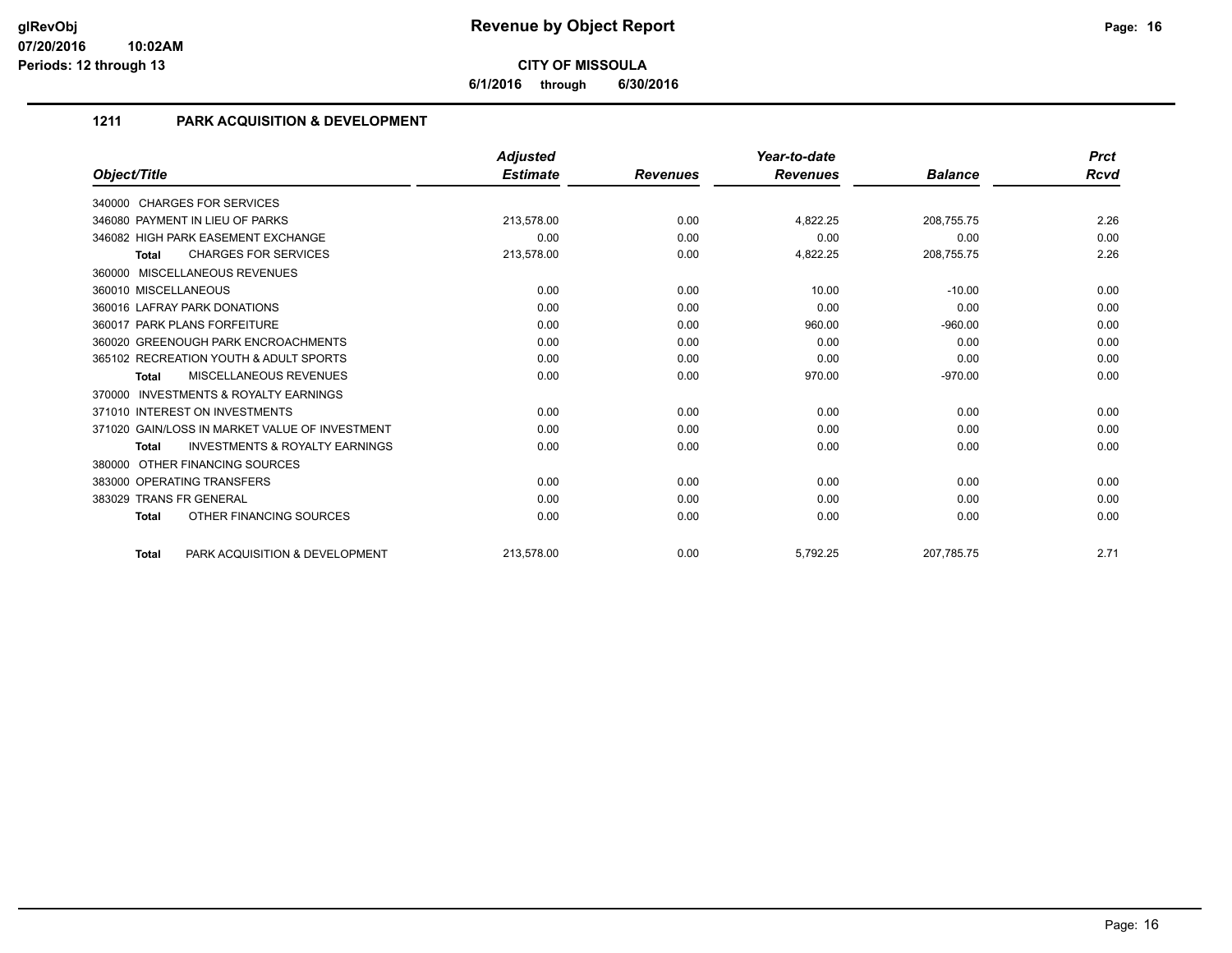**6/1/2016 through 6/30/2016**

**1212 PARK ENTERPRISE FUND**

**1212 PARK ENTERPRISE FUND**

|                                                     | <b>Adjusted</b> |                 | Year-to-date    |                | <b>Prct</b> |
|-----------------------------------------------------|-----------------|-----------------|-----------------|----------------|-------------|
| Object/Title                                        | <b>Estimate</b> | <b>Revenues</b> | <b>Revenues</b> | <b>Balance</b> | <b>Rcvd</b> |
| 340000 CHARGES FOR SERVICES                         |                 |                 |                 |                |             |
| 346000 FEES                                         | 220,000.00      | 12,022.28       | 64,598.37       | 155,401.63     | 29.36       |
| 346001 TENNIS FEE                                   | 0.00            | 0.00            | 1,410.00        | $-1,410.00$    | 0.00        |
| 346030 SWIMMING POOL FEES                           | 0.00            | 0.00            | 750.00          | $-750.00$      | 0.00        |
| 346040 MCCORMICK SWIMMING POOL                      | 0.00            | 0.00            | 0.00            | 0.00           | 0.00        |
| 346056 PICNIC SITE FEES                             | 0.00            | 0.00            | 0.00            | 0.00           | 0.00        |
| 346060 CURRENTS SWIMMING FACILITY                   | 0.00            | 0.00            | 0.00            | 0.00           | 0.00        |
| <b>CHARGES FOR SERVICES</b><br><b>Total</b>         | 220,000.00      | 12,022.28       | 66,758.37       | 153,241.63     | 30.34       |
| MISCELLANEOUS REVENUES<br>360000                    |                 |                 |                 |                |             |
| 360010 MISCELLANEOUS                                | 0.00            | 0.00            | 0.00            | 0.00           | 0.00        |
| MISCELLANEOUS REVENUES<br>Total                     | 0.00            | 0.00            | 0.00            | 0.00           | 0.00        |
| <b>INVESTMENTS &amp; ROYALTY EARNINGS</b><br>370000 |                 |                 |                 |                |             |
| 371010 INTEREST ON INVESTMENTS                      | 0.00            | 0.00            | 0.00            | 0.00           | 0.00        |
| 371020 GAIN/LOSS IN MARKET VALUE OF INVESTMENTS     | 0.00            | 0.00            | 0.00            | 0.00           | 0.00        |
| <b>INVESTMENTS &amp; ROYALTY EARNINGS</b><br>Total  | 0.00            | 0.00            | 0.00            | 0.00           | 0.00        |
| PARK ENTERPRISE FUND<br><b>Total</b>                | 220,000.00      | 12,022.28       | 66,758.37       | 153,241.63     | 30.34       |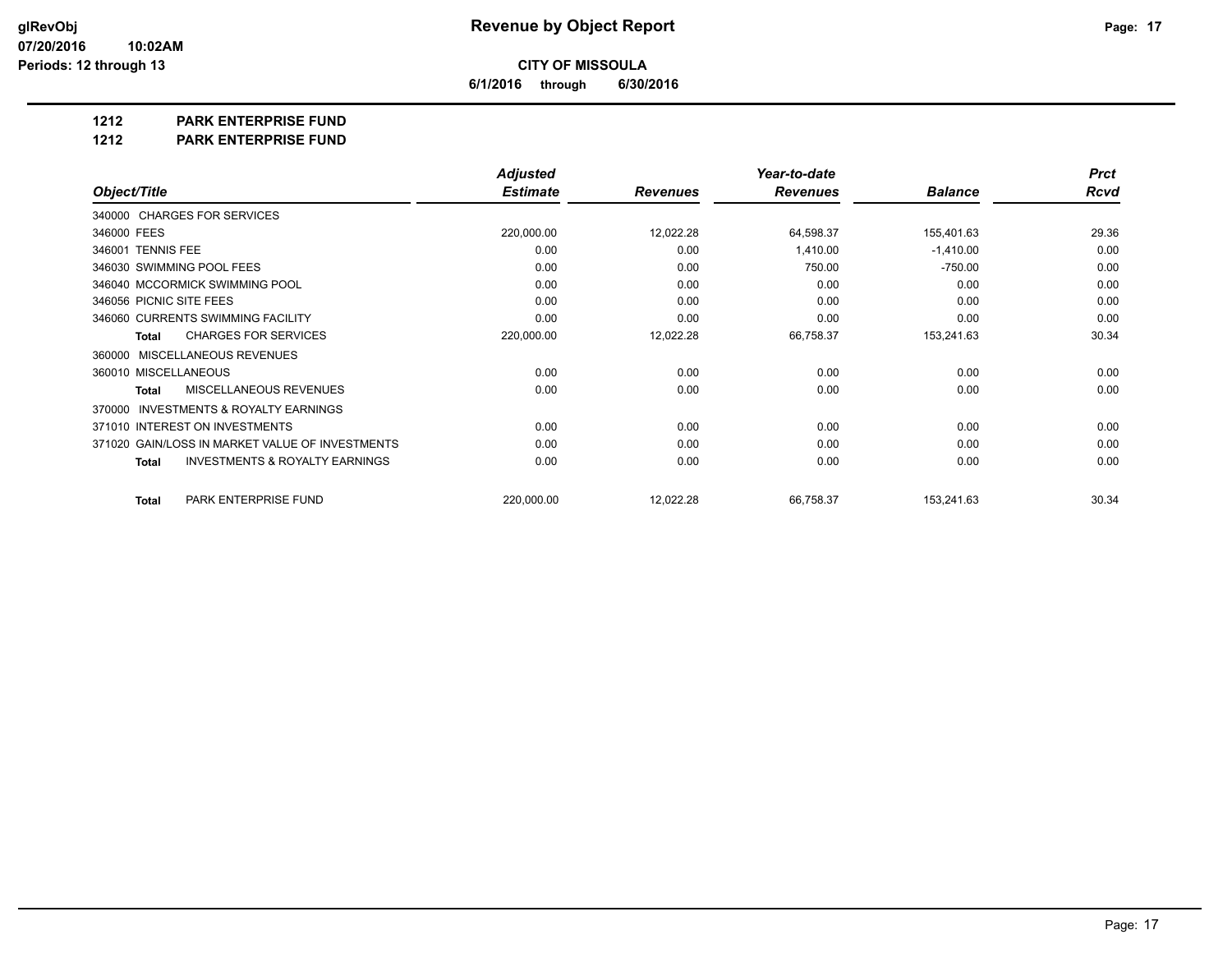**6/1/2016 through 6/30/2016**

#### **1212 PARK ENTERPRISE FUND**

|                                                           | <b>Adjusted</b> |                 | Year-to-date    |                | <b>Prct</b> |
|-----------------------------------------------------------|-----------------|-----------------|-----------------|----------------|-------------|
| Object/Title                                              | <b>Estimate</b> | <b>Revenues</b> | <b>Revenues</b> | <b>Balance</b> | <b>Rcvd</b> |
| 340000 CHARGES FOR SERVICES                               |                 |                 |                 |                |             |
| 346000 FEES                                               | 220,000.00      | 12,022.28       | 64,598.37       | 155,401.63     | 29.36       |
| 346001 TENNIS FEE                                         | 0.00            | 0.00            | 1,410.00        | $-1,410.00$    | 0.00        |
| 346030 SWIMMING POOL FEES                                 | 0.00            | 0.00            | 750.00          | $-750.00$      | 0.00        |
| 346040 MCCORMICK SWIMMING POOL                            | 0.00            | 0.00            | 0.00            | 0.00           | 0.00        |
| 346056 PICNIC SITE FEES                                   | 0.00            | 0.00            | 0.00            | 0.00           | 0.00        |
| 346060 CURRENTS SWIMMING FACILITY                         | 0.00            | 0.00            | 0.00            | 0.00           | 0.00        |
| <b>CHARGES FOR SERVICES</b><br><b>Total</b>               | 220,000.00      | 12,022.28       | 66,758.37       | 153,241.63     | 30.34       |
| 360000 MISCELLANEOUS REVENUES                             |                 |                 |                 |                |             |
| 360010 MISCELLANEOUS                                      | 0.00            | 0.00            | 0.00            | 0.00           | 0.00        |
| MISCELLANEOUS REVENUES<br>Total                           | 0.00            | 0.00            | 0.00            | 0.00           | 0.00        |
| <b>INVESTMENTS &amp; ROYALTY EARNINGS</b><br>370000       |                 |                 |                 |                |             |
| 371010 INTEREST ON INVESTMENTS                            | 0.00            | 0.00            | 0.00            | 0.00           | 0.00        |
| 371020 GAIN/LOSS IN MARKET VALUE OF INVESTMENT            | 0.00            | 0.00            | 0.00            | 0.00           | 0.00        |
| <b>INVESTMENTS &amp; ROYALTY EARNINGS</b><br><b>Total</b> | 0.00            | 0.00            | 0.00            | 0.00           | 0.00        |
| PARK ENTERPRISE FUND<br>Total                             | 220,000.00      | 12,022.28       | 66,758.37       | 153,241.63     | 30.34       |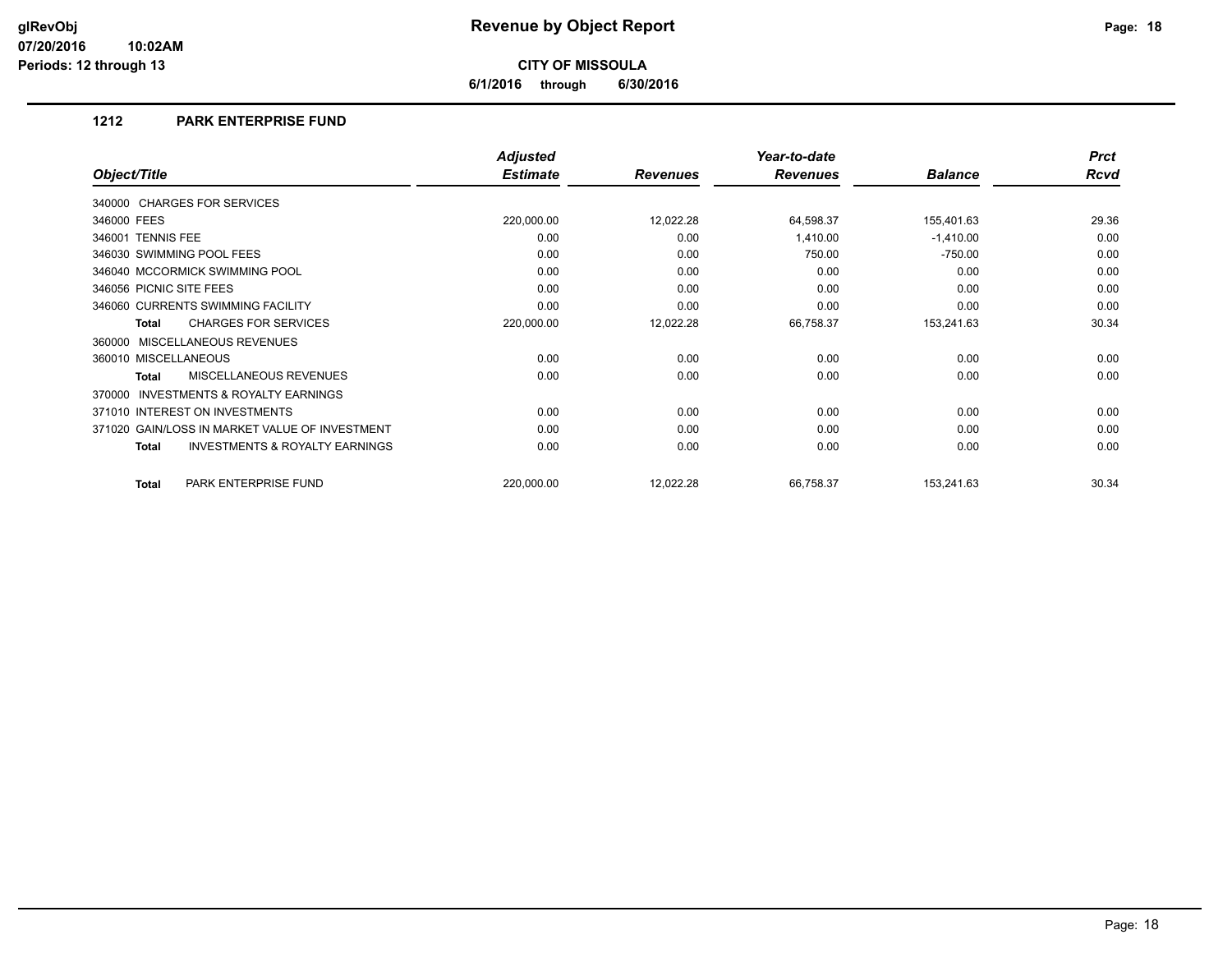**6/1/2016 through 6/30/2016**

**1216 PARKS & REC TRAILS, DEV**

|                                                   | <b>Adjusted</b> |                 | Year-to-date    |                | <b>Prct</b> |
|---------------------------------------------------|-----------------|-----------------|-----------------|----------------|-------------|
| Object/Title                                      | <b>Estimate</b> | <b>Revenues</b> | <b>Revenues</b> | <b>Balance</b> | <b>Rcvd</b> |
| 330000 INTERGOVERNMENTAL REVENUES                 |                 |                 |                 |                |             |
| 331013 NORTHSIDE PED BRIDGE ARRA GRANT            | 0.00            | 0.00            | 0.00            | 0.00           | 0.00        |
| 331014 WHITE PINE PLAYGROUND-CDBG GRANT           | 158.650.00      | 0.00            | 0.00            | 158,650.00     | 0.00        |
| 334025 COUNTY WEED                                | 15,000.00       | 15,000.00       | 16,049.73       | $-1,049.73$    | 107.00      |
| 334026 FOREST HEALTH GRANT                        | 0.00            | 0.00            | 0.00            | 0.00           | 0.00        |
| 334028 DEPT OF AG INTERN GRANT                    | 0.00            | 0.00            | 0.00            | 0.00           | 0.00        |
| 334121 DNRC GRANT                                 | 59,000.00       | 0.00            | 30,000.00       | 29.000.00      | 50.85       |
| 334122 RENEWABLE RESOURCE GRANTS                  | 0.00            | 0.00            | 0.00            | 0.00           | 0.00        |
| 334125 FWP GRANT                                  | 90,000.00       | 0.00            | 0.00            | 90,000.00      | 0.00        |
| 334251 RTP/TAP STATE GRANTS                       | 0.00            | 0.00            | 5,000.00        | $-5,000.00$    | 0.00        |
| 336023 STATE CONTRIB. - PERS                      | 0.00            | 3.21            | 8.06            | $-8.06$        | 0.00        |
| <b>INTERGOVERNMENTAL REVENUES</b><br><b>Total</b> | 322,650.00      | 15,003.21       | 51,057.79       | 271,592.21     | 15.82       |
| 340000 CHARGES FOR SERVICES                       |                 |                 |                 |                |             |
| 343036 *** Title Not Found ***                    | 0.00            | 0.00            | 0.00            | 0.00           | 0.00        |
| 343302 PARKS SOIL PROJECT                         | 0.00            | 0.00            | 0.00            | 0.00           | 0.00        |
| 346034 GROUNDS MAINTENANCE CONTRACT               | 0.00            | 0.00            | 0.00            | 0.00           | 0.00        |
| 346052 PLAYGROUND SAFETY TRAINING                 | 0.00            | 0.00            | 6,931.65        | $-6,931.65$    | 0.00        |
| 346055 COUNTY PARK SUPPORT                        | 0.00            | 0.00            | 0.00            | 0.00           | 0.00        |
| <b>CHARGES FOR SERVICES</b><br><b>Total</b>       | 0.00            | 0.00            | 6,931.65        | $-6,931.65$    | 0.00        |
| 360000 MISCELLANEOUS REVENUES                     |                 |                 |                 |                |             |
| 360000 MISCELLANEOUS REVENUES                     | 25.000.00       | 0.00            | 0.00            | 25,000.00      | 0.00        |
| 360010 MISCELLANEOUS                              | 0.00            | 0.00            | 0.00            | 0.00           | 0.00        |
| 361000 RATTLESNAKE LAND LEASES                    | 1,100.00        | 0.00            | 100.00          | 1,000.00       | 9.09        |
| 361003 CARAS PARK CONCERT REVENUE                 | 0.00            | 0.00            | 0.00            | 0.00           | 0.00        |
| 364040 INSURANCE AND DAMAGE RECOVERY              | 0.00            | 0.00            | 2.353.83        | $-2.353.83$    | 0.00        |
| 365000 DONATIONS                                  | 0.00            | 0.00            | 0.00            | 0.00           | 0.00        |
| 365001 *** Title Not Found ***                    | 0.00            | 0.00            | 2,800.00        | $-2,800.00$    | 0.00        |
| 365002 OTHER RECREATION DONATIONS                 | 70,000.00       | 250.00          | 14,976.25       | 55,023.75      | 21.39       |
| 365003 DONATIONS - SMOKE ALARMS                   | 0.00            | 0.00            | 99.45           | $-99.45$       | 0.00        |
| 365004 GRANT CR TRAIL ASSN DONATION               | 0.00            | 0.00            | 0.00            | 0.00           | 0.00        |
| 365005 DONATIONS - ARCO                           | 157,270.00      | 0.00            | 51,136.65       | 106,133.35     | 32.52       |
| 365009 DONATIONS - BASKETBALL/TENNIS COURT        | 65,000.00       | 0.00            | 7,000.00        | 58,000.00      | 10.77       |
| 365019 PARKS DONATIONS                            | 150,000.00      | 765.86          | 16,331.03       | 133,668.97     | 10.89       |
| 365020 OPEN SPACE DONATIONS                       | 10,000.00       | 0.00            | 25.00           | 9,975.00       | 0.25        |
| 365100 RECREATION OUTDOOR                         | 30,000.00       | 100.00          | 3,432.00        | 26,568.00      | 11.44       |
| 365101 RECREATION SCHOLARSHIP                     | 0.00            | $-10,361.95$    | $-4,144.29$     | 4,144.29       | 0.00        |
| 365102 RECREATION YOUTH & ADULT SPORTS            | 60,000.00       | 0.00            | 8.00            | 59,992.00      | 0.01        |
| 365103 URBAN FORESTRY PROGRAMS                    | 55,000.00       | 6,275.00        | 26,986.62       | 28,013.38      | 49.07       |
| 365109 CONSERVATION LANDS DONATIONS               | 0.00            | 0.00            | 0.00            | 0.00           | 0.00        |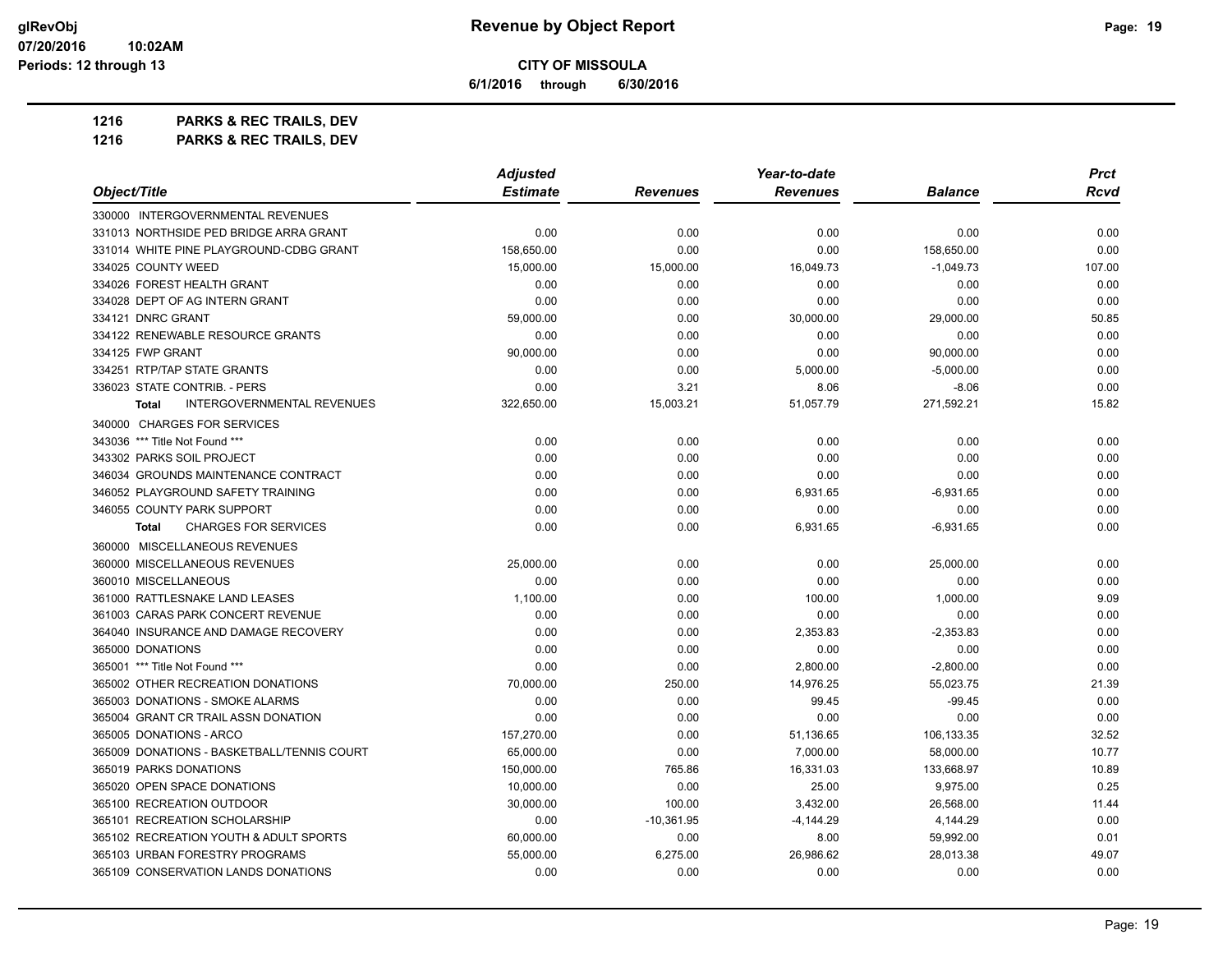**6/1/2016 through 6/30/2016**

| 1216 | <b>PARKS &amp; REC TRAILS, DEV</b> |  |
|------|------------------------------------|--|
|      |                                    |  |

|                                                 | <b>Adjusted</b> |                 | Year-to-date    |                | <b>Prct</b> |
|-------------------------------------------------|-----------------|-----------------|-----------------|----------------|-------------|
| Object/Title                                    | <b>Estimate</b> | <b>Revenues</b> | <b>Revenues</b> | <b>Balance</b> | <b>Rcvd</b> |
| MISCELLANEOUS REVENUES<br><b>Total</b>          | 623,370.00      | $-2.971.09$     | 121,104.54      | 502,265.46     | 19.43       |
| INVESTMENTS & ROYALTY EARNINGS<br>370000        |                 |                 |                 |                |             |
| 371010 INTEREST ON INVESTMENTS                  | 0.00            | 0.00            | 0.00            | 0.00           | 0.00        |
| 371020 GAIN/LOSS IN MARKET VALUE OF INVESTMENTS | 0.00            | 0.00            | 0.00            | 0.00           | 0.00        |
| INVESTMENTS & ROYALTY EARNINGS<br>Total         | 0.00            | 0.00            | 0.00            | 0.00           | 0.00        |
| 380000 OTHER FINANCING SOURCES                  |                 |                 |                 |                |             |
| 383000 OPERATING TRANSFERS                      | 10.000.00       | 10,000.00       | 10,000.00       | 0.00           | 100.00      |
| 383001 TRANS FR FLUSHING DISTRICT               | 0.00            | 0.00            | 0.00            | 0.00           | 0.00        |
| 383026 TRANS FR CDBG                            | 0.00            | 0.00            | 0.00            | 0.00           | 0.00        |
| 383043 TRANSFERS FROM IMPACT FEES               | 0.00            | 0.00            | 0.00            | 0.00           | 0.00        |
| OTHER FINANCING SOURCES<br><b>Total</b>         | 10,000.00       | 10,000.00       | 10,000.00       | 0.00           | 100.00      |
| <b>Total</b><br>PARKS & REC TRAILS. DEV         | 956.020.00      | 22.032.12       | 189,093.98      | 766.926.02     | 19.78       |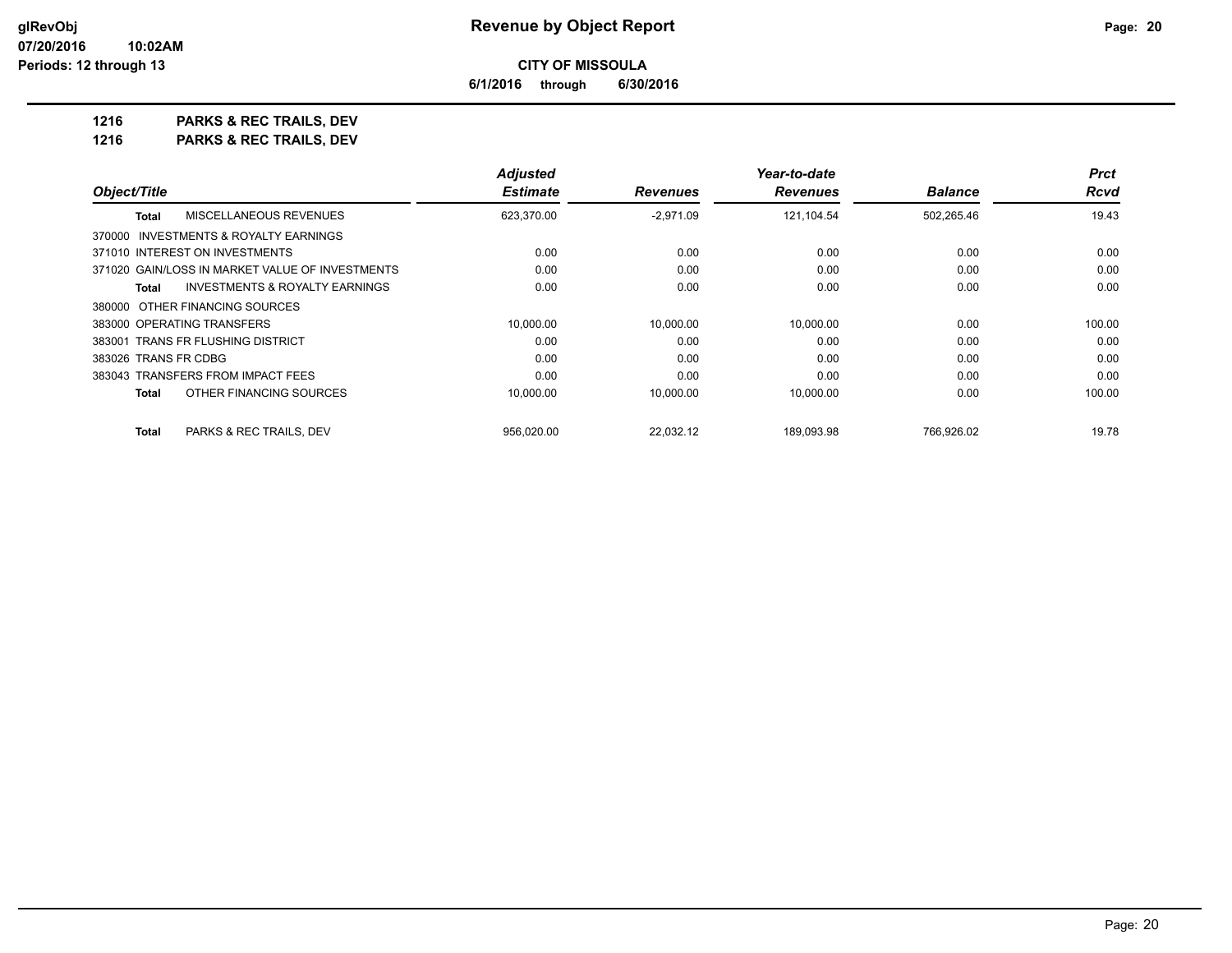**6/1/2016 through 6/30/2016**

|                                                   | <b>Adjusted</b> |                 | Year-to-date    |                | <b>Prct</b> |
|---------------------------------------------------|-----------------|-----------------|-----------------|----------------|-------------|
| Object/Title                                      | <b>Estimate</b> | <b>Revenues</b> | <b>Revenues</b> | <b>Balance</b> | <b>Rcvd</b> |
| 330000 INTERGOVERNMENTAL REVENUES                 |                 |                 |                 |                |             |
| 331013 NORTHSIDE PED BRIDGE ARRA GRANT            | 0.00            | 0.00            | 0.00            | 0.00           | 0.00        |
| 331014 WHITE PINE PLAYGROUND-CDBG GRANT           | 158,650.00      | 0.00            | 0.00            | 158,650.00     | 0.00        |
| 334025 COUNTY WEED                                | 15,000.00       | 15,000.00       | 16,049.73       | $-1,049.73$    | 107.00      |
| 334026 FOREST HEALTH GRANT                        | 0.00            | 0.00            | 0.00            | 0.00           | 0.00        |
| 334028 DEPT OF AG INTERN GRANT                    | 0.00            | 0.00            | 0.00            | 0.00           | 0.00        |
| 334121 DNRC GRANT                                 | 59,000.00       | 0.00            | 30,000.00       | 29,000.00      | 50.85       |
| 334122 RENEWABLE RESOURCE GRANTS                  | 0.00            | 0.00            | 0.00            | 0.00           | 0.00        |
| 334125 FWP GRANT                                  | 90,000.00       | 0.00            | 0.00            | 90,000.00      | 0.00        |
| 334251 RTP/TAP STATE GRANTS                       | 0.00            | 0.00            | 5,000.00        | $-5,000.00$    | 0.00        |
| 336023 STATE CONTRIB. - PERS                      | 0.00            | 3.21            | 8.06            | $-8.06$        | 0.00        |
| <b>INTERGOVERNMENTAL REVENUES</b><br><b>Total</b> | 322,650.00      | 15,003.21       | 51,057.79       | 271,592.21     | 15.82       |
| 340000 CHARGES FOR SERVICES                       |                 |                 |                 |                |             |
| 343036 *** Title Not Found ***                    | 0.00            | 0.00            | 0.00            | 0.00           | 0.00        |
| 343302 PARKS SOIL PROJECT                         | 0.00            | 0.00            | 0.00            | 0.00           | 0.00        |
| 346034 GROUNDS MAINTENANCE CONTRACT               | 0.00            | 0.00            | 0.00            | 0.00           | 0.00        |
| 346052 PLAYGROUND SAFETY TRAINING                 | 0.00            | 0.00            | 6,931.65        | $-6,931.65$    | 0.00        |
| 346055 COUNTY PARK SUPPORT                        | 0.00            | 0.00            | 0.00            | 0.00           | 0.00        |
| <b>CHARGES FOR SERVICES</b><br><b>Total</b>       | 0.00            | 0.00            | 6,931.65        | $-6,931.65$    | 0.00        |
| 360000 MISCELLANEOUS REVENUES                     |                 |                 |                 |                |             |
| 360000 MISCELLANEOUS REVENUES                     | 25,000.00       | 0.00            | 0.00            | 25,000.00      | 0.00        |
| 360010 MISCELLANEOUS                              | 0.00            | 0.00            | 0.00            | 0.00           | 0.00        |
| 361000 RATTLESNAKE LAND LEASES                    | 1,100.00        | 0.00            | 100.00          | 1,000.00       | 9.09        |
| 361003 CARAS PARK CONCERT REVENUE                 | 0.00            | 0.00            | 0.00            | 0.00           | 0.00        |
| 364040 INSURANCE AND DAMAGE RECOVERY              | 0.00            | 0.00            | 2,353.83        | $-2,353.83$    | 0.00        |
| 365000 DONATIONS                                  | 0.00            | 0.00            | 0.00            | 0.00           | 0.00        |
| 365001 *** Title Not Found ***                    | 0.00            | 0.00            | 2,800.00        | $-2,800.00$    | 0.00        |
| 365002 OTHER RECREATION DONATIONS                 | 70,000.00       | 250.00          | 14,976.25       | 55,023.75      | 21.39       |
| 365003 DONATIONS - SMOKE ALARMS                   | 0.00            | 0.00            | 99.45           | $-99.45$       | 0.00        |
| 365004 GRANT CR TRAIL ASSN DONATION               | 0.00            | 0.00            | 0.00            | 0.00           | 0.00        |
| 365005 DONATIONS - ARCO                           | 157,270.00      | 0.00            | 51,136.65       | 106,133.35     | 32.52       |
| 365009 DONATIONS - BASKETBALL/TENNIS COURT        | 65,000.00       | 0.00            | 7,000.00        | 58,000.00      | 10.77       |
| 365019 PARKS DONATIONS                            | 150,000.00      | 765.86          | 16,331.03       | 133,668.97     | 10.89       |
| 365020 OPEN SPACE DONATIONS                       | 10,000.00       | 0.00            | 25.00           | 9,975.00       | 0.25        |
| 365100 RECREATION OUTDOOR                         | 30,000.00       | 100.00          | 3,432.00        | 26,568.00      | 11.44       |
| 365101 RECREATION SCHOLARSHIP                     | 0.00            | $-10,361.95$    | $-4,144.29$     | 4,144.29       | 0.00        |
| 365102 RECREATION YOUTH & ADULT SPORTS            | 60,000.00       | 0.00            | 8.00            | 59,992.00      | 0.01        |
| 365103 URBAN FORESTRY PROGRAMS                    | 55,000.00       | 6,275.00        | 26,986.62       | 28,013.38      | 49.07       |
| 365109 CONSERVATION LANDS DONATIONS               | 0.00            | 0.00            | 0.00            | 0.00           | 0.00        |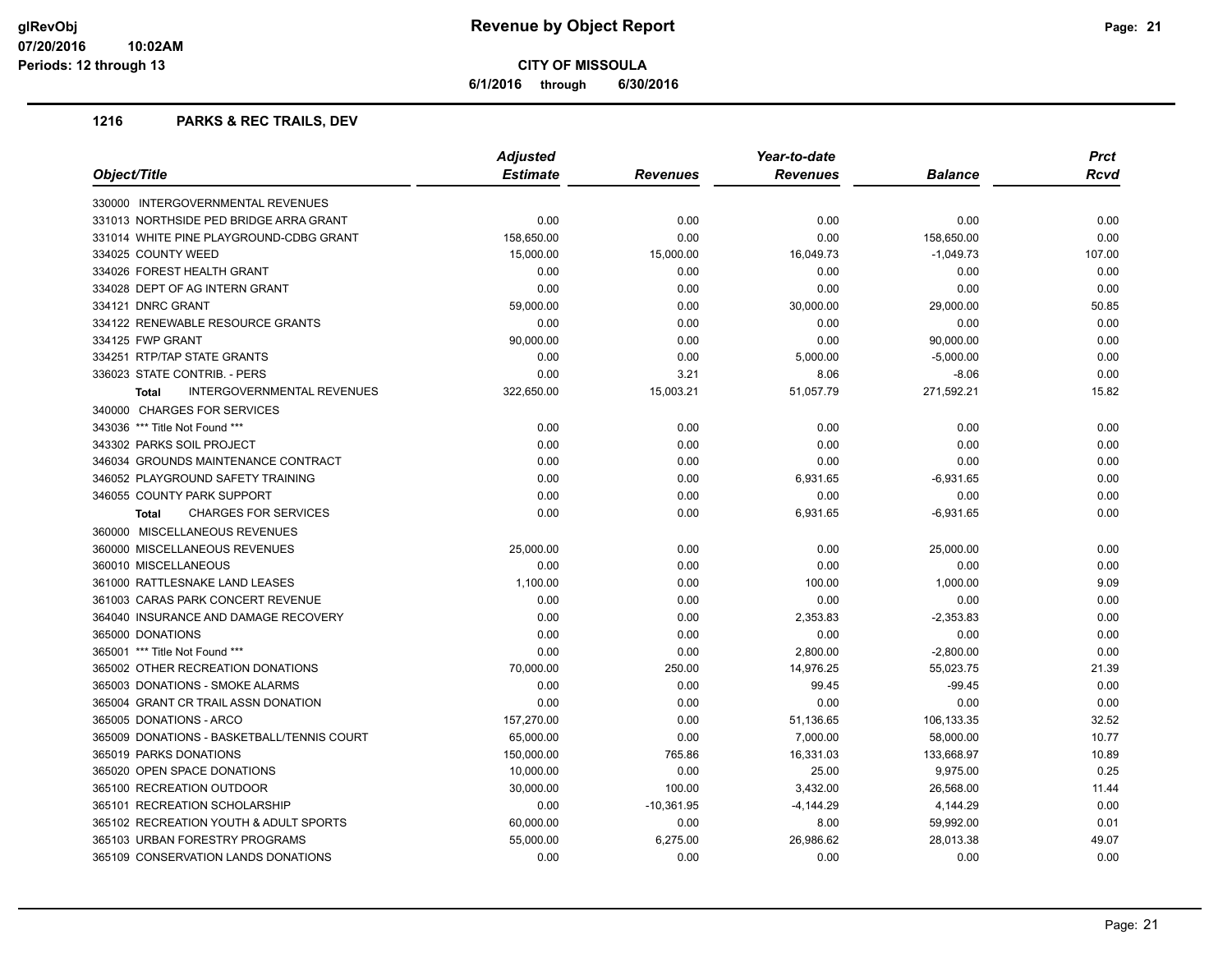**6/1/2016 through 6/30/2016**

| Object/Title                                              | <b>Adjusted</b><br><b>Estimate</b> | <b>Revenues</b> | Year-to-date<br><b>Revenues</b> | <b>Balance</b> | <b>Prct</b><br><b>Rcvd</b> |
|-----------------------------------------------------------|------------------------------------|-----------------|---------------------------------|----------------|----------------------------|
| MISCELLANEOUS REVENUES<br><b>Total</b>                    | 623,370.00                         | $-2.971.09$     | 121.104.54                      | 502,265.46     | 19.43                      |
| INVESTMENTS & ROYALTY EARNINGS<br>370000                  |                                    |                 |                                 |                |                            |
| 371010 INTEREST ON INVESTMENTS                            | 0.00                               | 0.00            | 0.00                            | 0.00           | 0.00                       |
| 371020 GAIN/LOSS IN MARKET VALUE OF INVESTMENT            | 0.00                               | 0.00            | 0.00                            | 0.00           | 0.00                       |
| <b>INVESTMENTS &amp; ROYALTY EARNINGS</b><br><b>Total</b> | 0.00                               | 0.00            | 0.00                            | 0.00           | 0.00                       |
| 380000 OTHER FINANCING SOURCES                            |                                    |                 |                                 |                |                            |
| 383000 OPERATING TRANSFERS                                | 10.000.00                          | 10.000.00       | 10.000.00                       | 0.00           | 100.00                     |
| 383001 TRANS FR FLUSHING DISTRICT                         | 0.00                               | 0.00            | 0.00                            | 0.00           | 0.00                       |
| 383026 TRANS FR CDBG                                      | 0.00                               | 0.00            | 0.00                            | 0.00           | 0.00                       |
| 383043 TRANSFERS FROM IMPACT FEES                         | 0.00                               | 0.00            | 0.00                            | 0.00           | 0.00                       |
| OTHER FINANCING SOURCES<br><b>Total</b>                   | 10.000.00                          | 10.000.00       | 10.000.00                       | 0.00           | 100.00                     |
| <b>Total</b><br>PARKS & REC TRAILS, DEV                   | 956,020.00                         | 22,032.12       | 189,093.98                      | 766,926.02     | 19.78                      |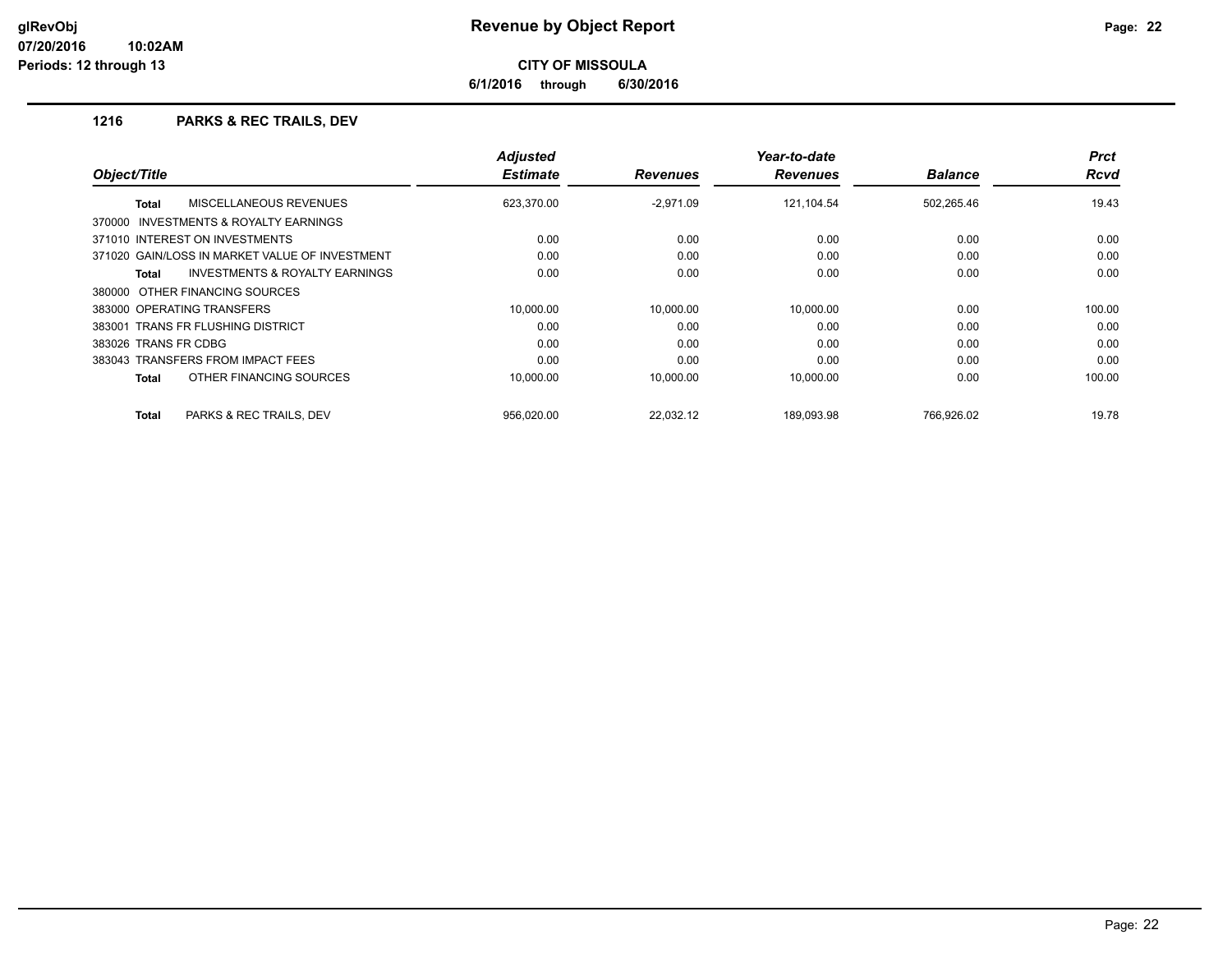**6/1/2016 through 6/30/2016**

## **1217 PARKS CITY LIFE GYM LEASE**

**1217 PARKS CITY LIFE GYM LEASE**

|                                            | <b>Adjusted</b> |                 | Year-to-date    |                | <b>Prct</b> |
|--------------------------------------------|-----------------|-----------------|-----------------|----------------|-------------|
| Object/Title                               | <b>Estimate</b> | <b>Revenues</b> | <b>Revenues</b> | <b>Balance</b> | <b>Rcvd</b> |
| 330000 INTERGOVERNMENTAL REVENUES          |                 |                 |                 |                |             |
| 336023 STATE CONTRIB. - PERS               | 0.00            | 0.00            | 0.00            | 0.00           | 0.00        |
| INTERGOVERNMENTAL REVENUES<br><b>Total</b> | 0.00            | 0.00            | 0.00            | 0.00           | 0.00        |
| 340000 CHARGES FOR SERVICES                |                 |                 |                 |                |             |
| 346031 RECREATION FEES                     | 30,900.00       | 64.00           | 42,945.50       | $-12,045.50$   | 138.98      |
| 346032 PRESCHOOL PROGRAMS                  | 0.00            | 0.00            | 0.00            | 0.00           | 0.00        |
| 346053 CITY LIFE PROGRAMS                  | 12,500.00       | 0.00            | 8,380.00        | 4,120.00       | 67.04       |
| <b>CHARGES FOR SERVICES</b><br>Total       | 43,400.00       | 64.00           | 51,325.50       | $-7,925.50$    | 118.26      |
| 360000 MISCELLANEOUS REVENUES              |                 |                 |                 |                |             |
| 365019 PARKS DONATIONS                     | 0.00            | 0.00            | 0.00            | 0.00           | 0.00        |
| MISCELLANEOUS REVENUES<br><b>Total</b>     | 0.00            | 0.00            | 0.00            | 0.00           | 0.00        |
| <b>Total</b><br>PARKS CITY LIFE GYM LEASE  | 43.400.00       | 64.00           | 51,325.50       | $-7,925.50$    | 118.26      |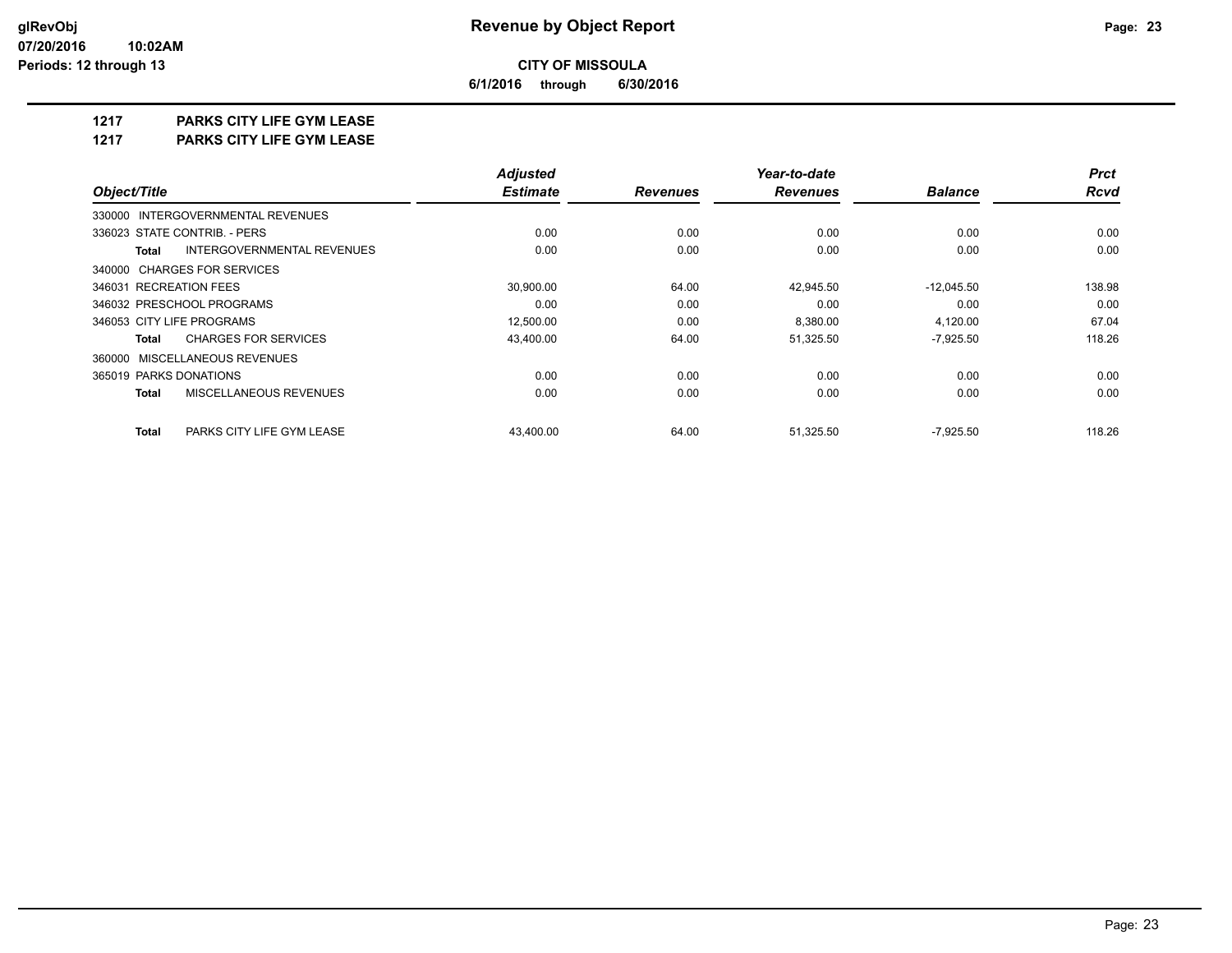**6/1/2016 through 6/30/2016**

## **1217 PARKS CITY LIFE GYM LEASE**

| Object/Title                              | <b>Adjusted</b><br><b>Estimate</b> | <b>Revenues</b> | Year-to-date<br><b>Revenues</b> | <b>Balance</b> | <b>Prct</b><br><b>Rcvd</b> |
|-------------------------------------------|------------------------------------|-----------------|---------------------------------|----------------|----------------------------|
| 330000 INTERGOVERNMENTAL REVENUES         |                                    |                 |                                 |                |                            |
| 336023 STATE CONTRIB. - PERS              | 0.00                               | 0.00            | 0.00                            | 0.00           | 0.00                       |
| INTERGOVERNMENTAL REVENUES<br>Total       | 0.00                               | 0.00            | 0.00                            | 0.00           | 0.00                       |
| 340000 CHARGES FOR SERVICES               |                                    |                 |                                 |                |                            |
| 346031 RECREATION FEES                    | 30,900.00                          | 64.00           | 42.945.50                       | $-12.045.50$   | 138.98                     |
| 346032 PRESCHOOL PROGRAMS                 | 0.00                               | 0.00            | 0.00                            | 0.00           | 0.00                       |
| 346053 CITY LIFE PROGRAMS                 | 12,500.00                          | 0.00            | 8.380.00                        | 4.120.00       | 67.04                      |
| <b>CHARGES FOR SERVICES</b><br>Total      | 43,400.00                          | 64.00           | 51,325.50                       | $-7,925.50$    | 118.26                     |
| 360000 MISCELLANEOUS REVENUES             |                                    |                 |                                 |                |                            |
| 365019 PARKS DONATIONS                    | 0.00                               | 0.00            | 0.00                            | 0.00           | 0.00                       |
| MISCELLANEOUS REVENUES<br><b>Total</b>    | 0.00                               | 0.00            | 0.00                            | 0.00           | 0.00                       |
| PARKS CITY LIFE GYM LEASE<br><b>Total</b> | 43.400.00                          | 64.00           | 51.325.50                       | $-7.925.50$    | 118.26                     |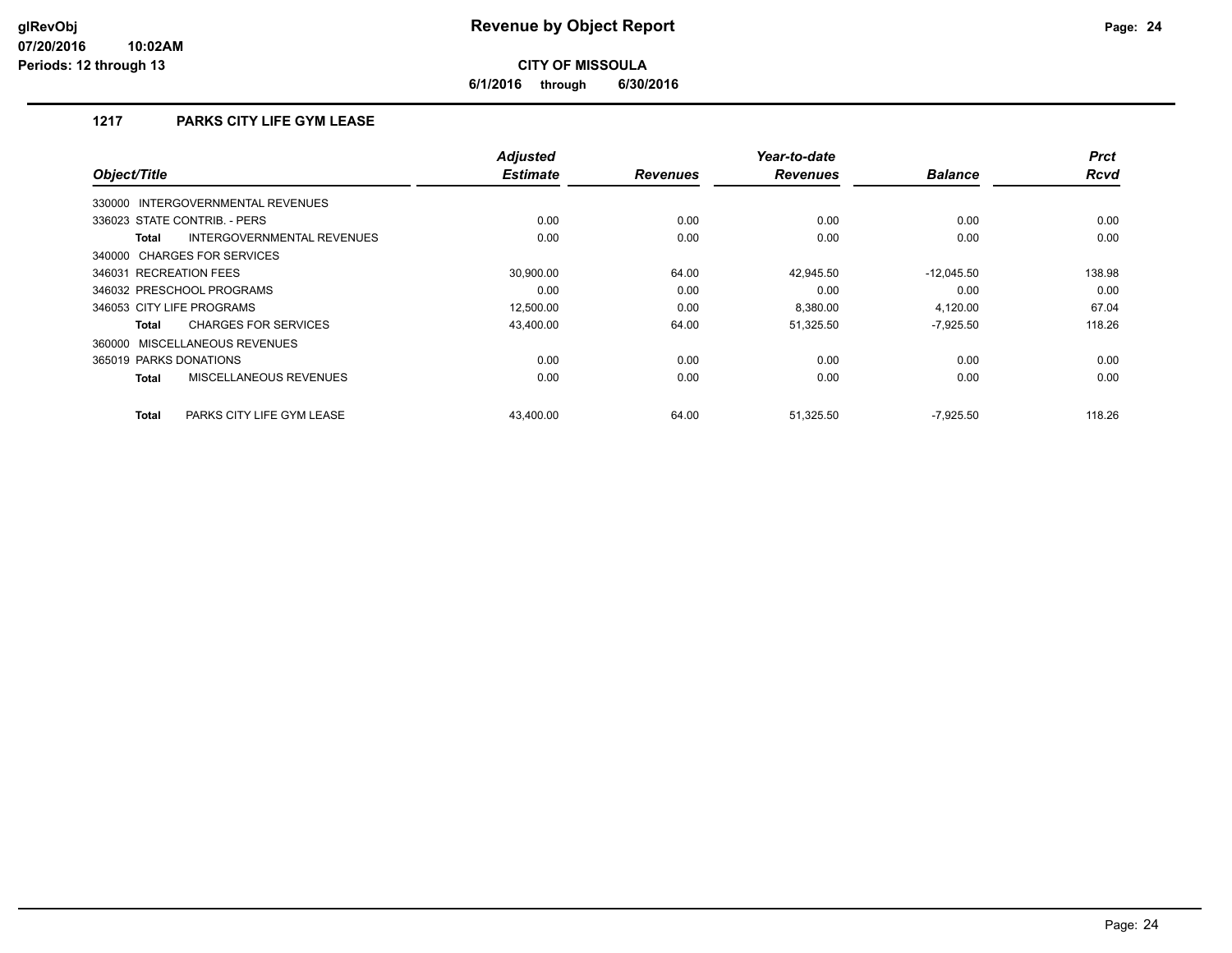**6/1/2016 through 6/30/2016**

#### **1218 ALL ABILITIES PLAYGROUND**

**1218 ALL ABILITIES PLAYGROUND**

|                                |                               | <b>Adjusted</b> |                 | Year-to-date    |                | <b>Prct</b> |
|--------------------------------|-------------------------------|-----------------|-----------------|-----------------|----------------|-------------|
| Object/Title                   |                               | <b>Estimate</b> | <b>Revenues</b> | <b>Revenues</b> | <b>Balance</b> | <b>Rcvd</b> |
| 360000 MISCELLANEOUS REVENUES  |                               |                 |                 |                 |                |             |
| 365019 PARKS DONATIONS         |                               | 490.861.00      | 0.00            | 30.000.00       | 460.861.00     | 6.11        |
| <b>Total</b>                   | <b>MISCELLANEOUS REVENUES</b> | 490,861.00      | 0.00            | 30,000.00       | 460,861.00     | 6.11        |
| 380000 OTHER FINANCING SOURCES |                               |                 |                 |                 |                |             |
| 383010 TRANS FR CIP            |                               | 0.00            | 0.00            | 0.00            | 0.00           | 0.00        |
| <b>Total</b>                   | OTHER FINANCING SOURCES       | 0.00            | 0.00            | 0.00            | 0.00           | 0.00        |
| <b>Total</b>                   | ALL ABILITIES PLAYGROUND      | 490.861.00      | 0.00            | 30.000.00       | 460.861.00     | 6.11        |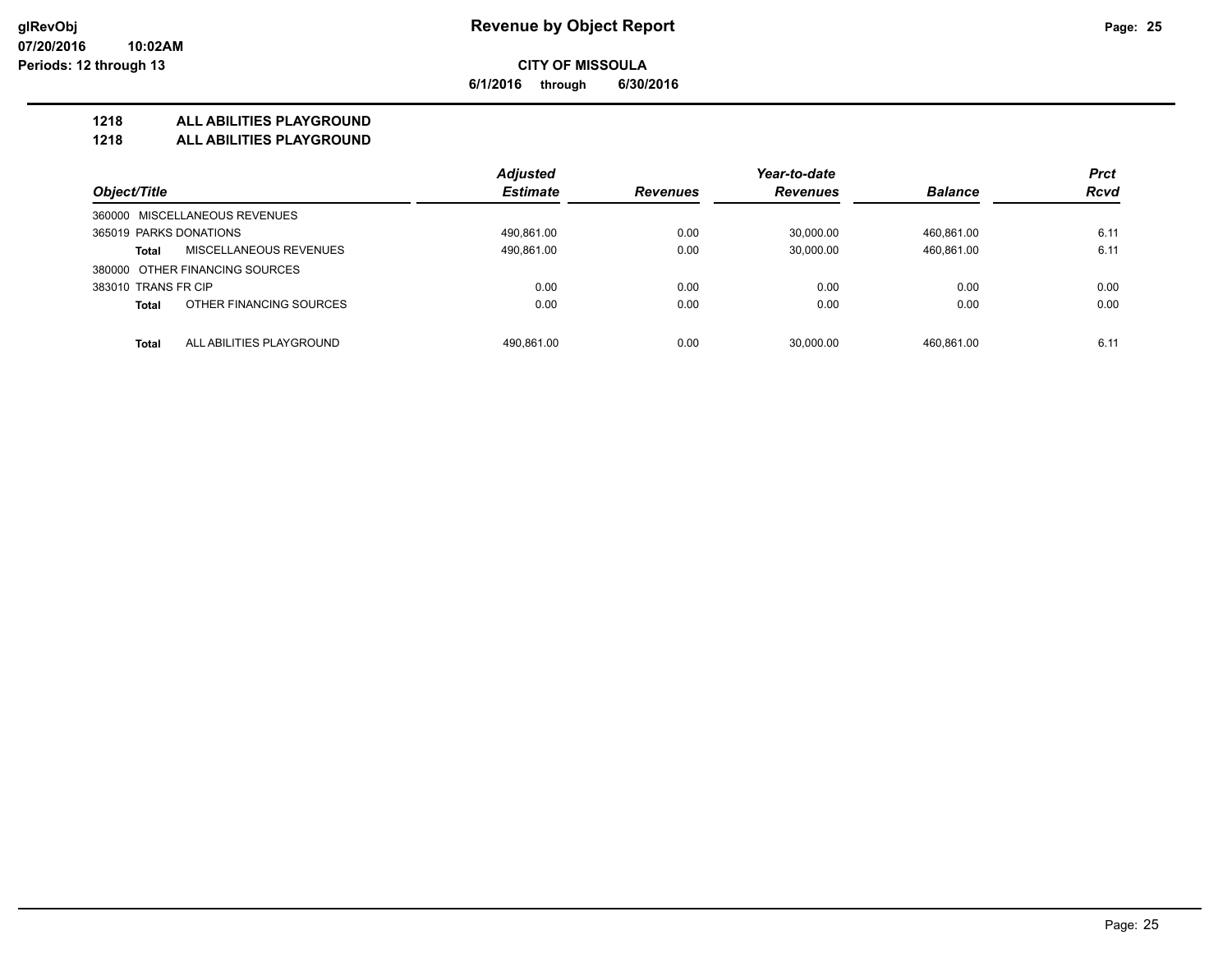**6/1/2016 through 6/30/2016**

## **1218 ALL ABILITIES PLAYGROUND**

| Object/Title           |                                | <b>Adjusted</b><br><b>Estimate</b> | <b>Revenues</b> | Year-to-date<br><b>Revenues</b> | <b>Balance</b> | <b>Prct</b><br><b>Rcvd</b> |
|------------------------|--------------------------------|------------------------------------|-----------------|---------------------------------|----------------|----------------------------|
|                        | 360000 MISCELLANEOUS REVENUES  |                                    |                 |                                 |                |                            |
| 365019 PARKS DONATIONS |                                | 490.861.00                         | 0.00            | 30.000.00                       | 460.861.00     | 6.11                       |
| <b>Total</b>           | <b>MISCELLANEOUS REVENUES</b>  | 490,861.00                         | 0.00            | 30,000.00                       | 460,861.00     | 6.11                       |
|                        | 380000 OTHER FINANCING SOURCES |                                    |                 |                                 |                |                            |
| 383010 TRANS FR CIP    |                                | 0.00                               | 0.00            | 0.00                            | 0.00           | 0.00                       |
| <b>Total</b>           | OTHER FINANCING SOURCES        | 0.00                               | 0.00            | 0.00                            | 0.00           | 0.00                       |
| <b>Total</b>           | ALL ABILITIES PLAYGROUND       | 490.861.00                         | 0.00            | 30.000.00                       | 460.861.00     | 6.11                       |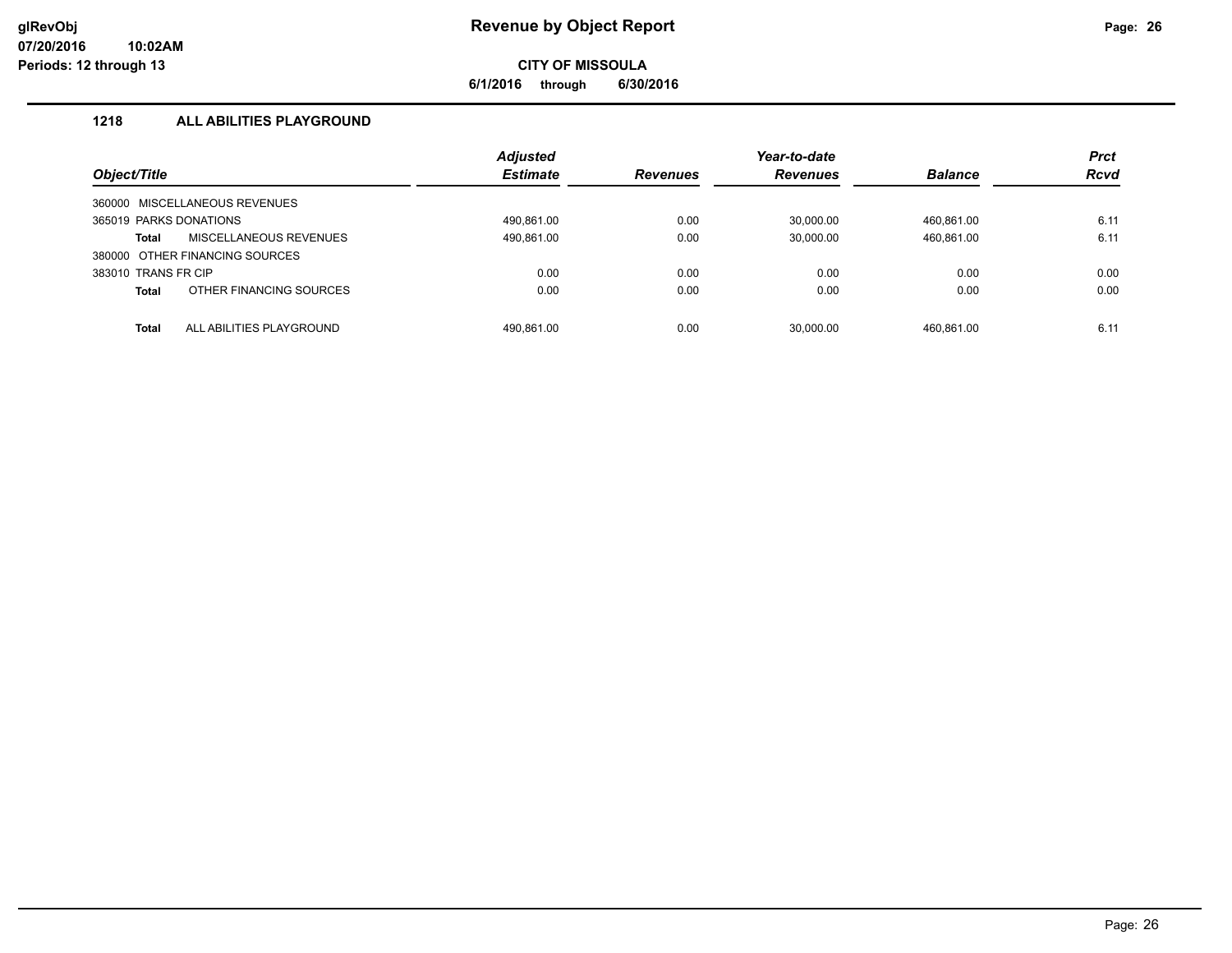**6/1/2016 through 6/30/2016**

**1219 FY14 PARK & TRAIL BOND**

**1219 FY14 PARK & TRAIL BOND**

|                                                   | <b>Adjusted</b> |                 | Year-to-date    |                | <b>Prct</b> |
|---------------------------------------------------|-----------------|-----------------|-----------------|----------------|-------------|
| Object/Title                                      | <b>Estimate</b> | <b>Revenues</b> | <b>Revenues</b> | <b>Balance</b> | Rcvd        |
| 330000 INTERGOVERNMENTAL REVENUES                 |                 |                 |                 |                |             |
| 330000 INTERGOVERNMENTAL REVENUES                 | 0.00            | 0.00            | 660,378.56      | $-660,378.56$  | 0.00        |
| 336023 STATE CONTRIB. - PERS                      | 0.00            | 6.39            | 6.39            | $-6.39$        | 0.00        |
| <b>INTERGOVERNMENTAL REVENUES</b><br><b>Total</b> | 0.00            | 6.39            | 660,384.95      | $-660.384.95$  | 0.00        |
| 380000 OTHER FINANCING SOURCES                    |                 |                 |                 |                |             |
| 381010 BOND PROCEEDS                              | 0.00            | 0.00            | 0.00            | 0.00           | 0.00        |
| 383050 TRANSFER FROM IMPACT FEES                  | 0.00            | 0.00            | 0.00            | 0.00           | 0.00        |
| OTHER FINANCING SOURCES<br><b>Total</b>           | 0.00            | 0.00            | 0.00            | 0.00           | 0.00        |
|                                                   |                 |                 |                 |                |             |
| <b>FY14 PARK &amp; TRAIL BOND</b><br><b>Total</b> | 0.00            | 6.39            | 660.384.95      | $-660.384.95$  | 0.00        |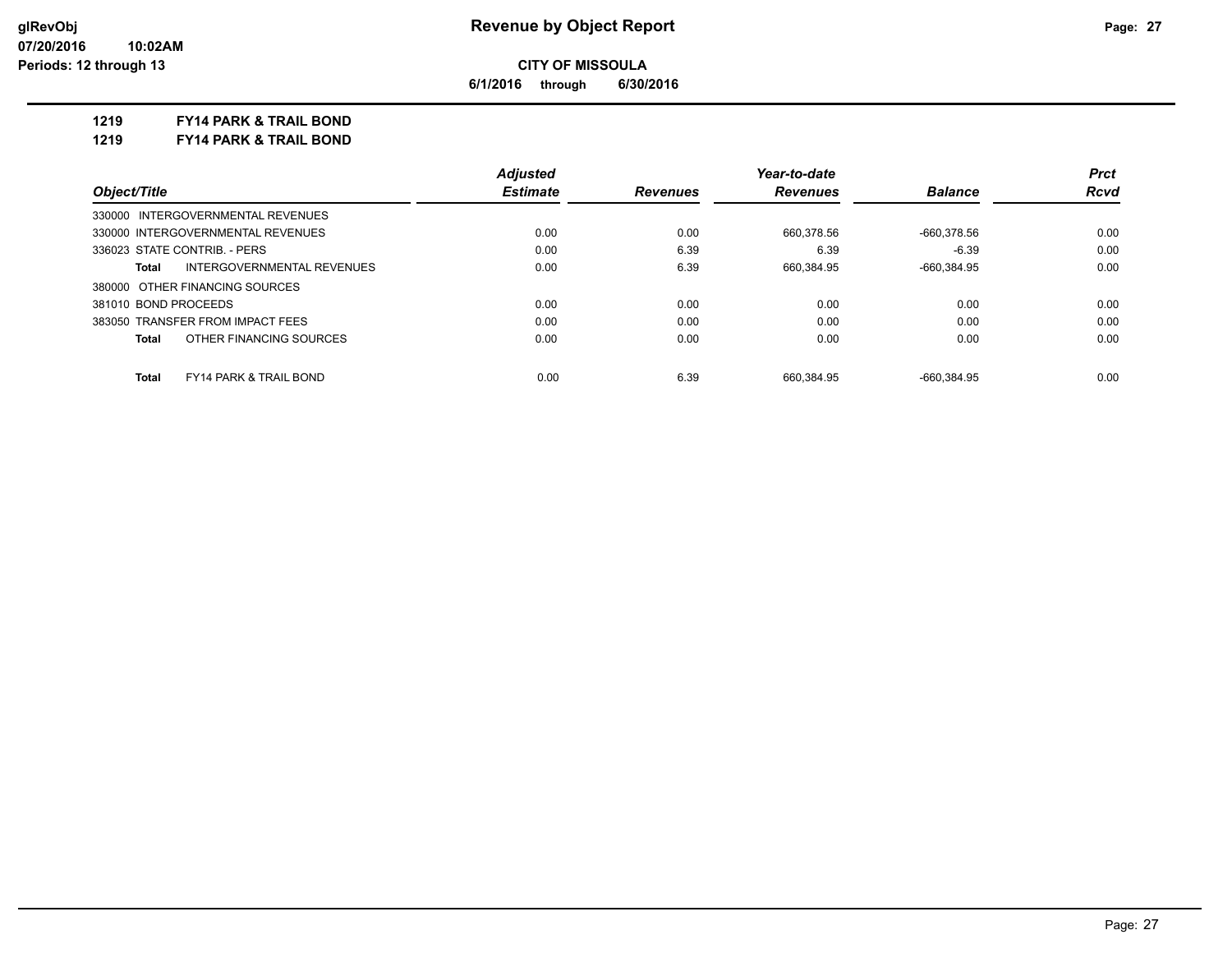**6/1/2016 through 6/30/2016**

## **1219 FY14 PARK & TRAIL BOND**

|                              |                                   | <b>Adjusted</b> |                 | Year-to-date    |                | <b>Prct</b> |
|------------------------------|-----------------------------------|-----------------|-----------------|-----------------|----------------|-------------|
| <b>Object/Title</b>          |                                   | <b>Estimate</b> | <b>Revenues</b> | <b>Revenues</b> | <b>Balance</b> | <b>Rcvd</b> |
|                              | 330000 INTERGOVERNMENTAL REVENUES |                 |                 |                 |                |             |
|                              | 330000 INTERGOVERNMENTAL REVENUES | 0.00            | 0.00            | 660.378.56      | -660.378.56    | 0.00        |
| 336023 STATE CONTRIB. - PERS |                                   | 0.00            | 6.39            | 6.39            | $-6.39$        | 0.00        |
| Total                        | INTERGOVERNMENTAL REVENUES        | 0.00            | 6.39            | 660.384.95      | -660.384.95    | 0.00        |
|                              | 380000 OTHER FINANCING SOURCES    |                 |                 |                 |                |             |
| 381010 BOND PROCEEDS         |                                   | 0.00            | 0.00            | 0.00            | 0.00           | 0.00        |
|                              | 383050 TRANSFER FROM IMPACT FEES  | 0.00            | 0.00            | 0.00            | 0.00           | 0.00        |
| Total                        | OTHER FINANCING SOURCES           | 0.00            | 0.00            | 0.00            | 0.00           | 0.00        |
| Total                        | <b>FY14 PARK &amp; TRAIL BOND</b> | 0.00            | 6.39            | 660.384.95      | -660.384.95    | 0.00        |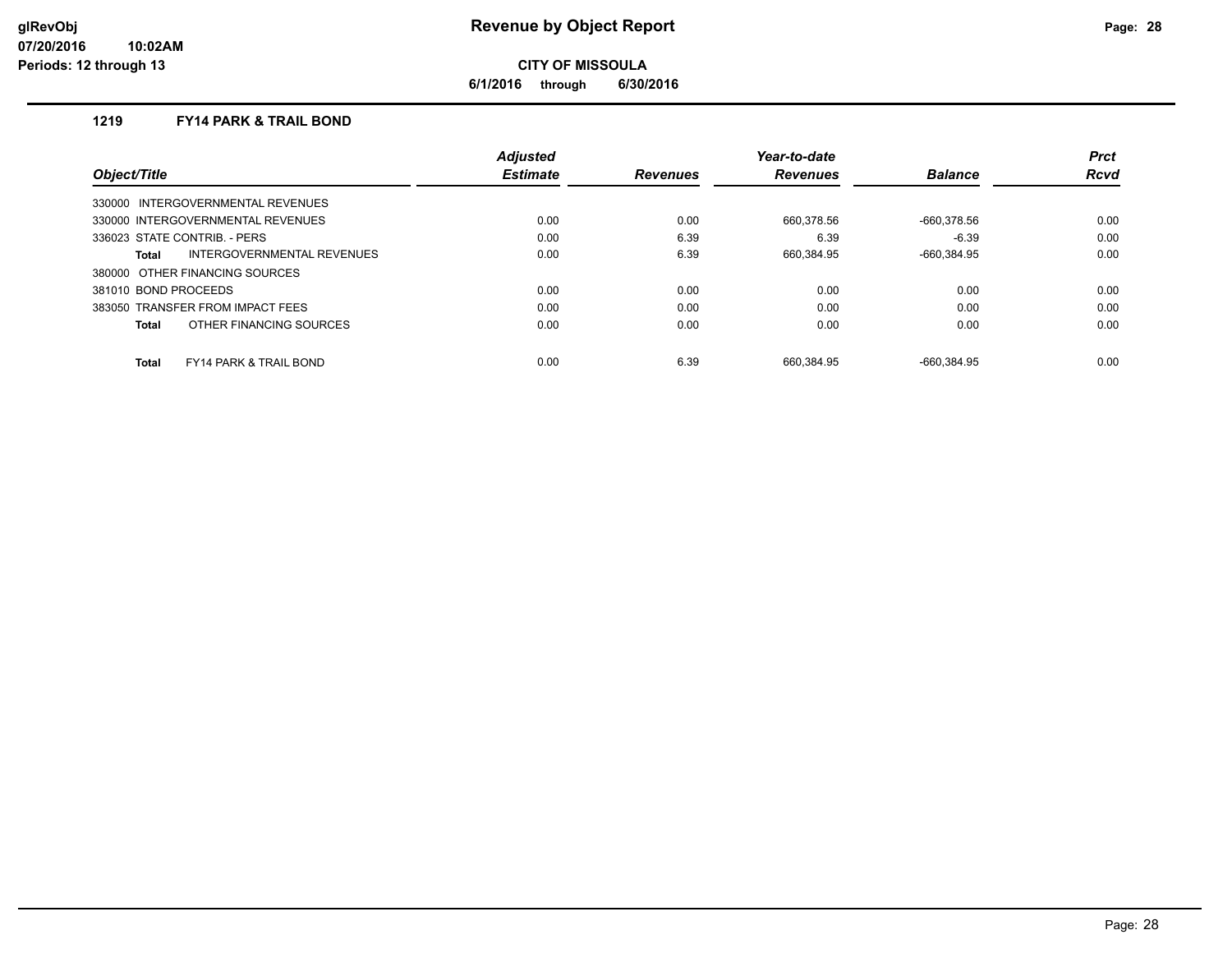**6/1/2016 through 6/30/2016**

# **1241 CREMAIN WALL & CEMETERY DONATIONS FUND**

## **1241 CREMAIN WALL & CEMETERY DONATIONS FUND**

|                                                                | <b>Adjusted</b> |                 | Year-to-date    |                | <b>Prct</b> |
|----------------------------------------------------------------|-----------------|-----------------|-----------------|----------------|-------------|
| Object/Title                                                   | <b>Estimate</b> | <b>Revenues</b> | <b>Revenues</b> | <b>Balance</b> | <b>Rcvd</b> |
| 340000 CHARGES FOR SERVICES                                    |                 |                 |                 |                |             |
| 343310 SALE OF NICHE NAMEPLATES & VASES                        | 0.00            | 2,400.00        | 14,200.00       | $-14,200.00$   | 0.00        |
| 343311 SALE OF NICHES                                          | 0.00            | 0.00            | 0.00            | 0.00           | 0.00        |
| <b>CHARGES FOR SERVICES</b><br>Total                           | 0.00            | 2,400.00        | 14,200.00       | $-14,200.00$   | 0.00        |
| MISCELLANEOUS REVENUES<br>360000                               |                 |                 |                 |                |             |
| 360010 MISCELLANEOUS                                           | 0.00            | 0.00            | 0.00            | 0.00           | 0.00        |
| 365000 DONATIONS                                               | 0.00            | 0.00            | 0.00            | 0.00           | 0.00        |
| MISCELLANEOUS REVENUES<br>Total                                | 0.00            | 0.00            | 0.00            | 0.00           | 0.00        |
| INVESTMENTS & ROYALTY EARNINGS<br>370000                       |                 |                 |                 |                |             |
| 371010 INTEREST ON INVESTMENTS                                 | 0.00            | 0.00            | 0.00            | 0.00           | 0.00        |
| 371020 GAIN/LOSS IN MARKET VALUE OF INVESTMENTS                | 0.00            | 0.00            | 0.00            | 0.00           | 0.00        |
| <b>INVESTMENTS &amp; ROYALTY EARNINGS</b><br>Total             | 0.00            | 0.00            | 0.00            | 0.00           | 0.00        |
| <b>CREMAIN WALL &amp; CEMETERY DONATIONS F</b><br><b>Total</b> | 0.00            | 2,400.00        | 14,200.00       | $-14,200.00$   | 0.00        |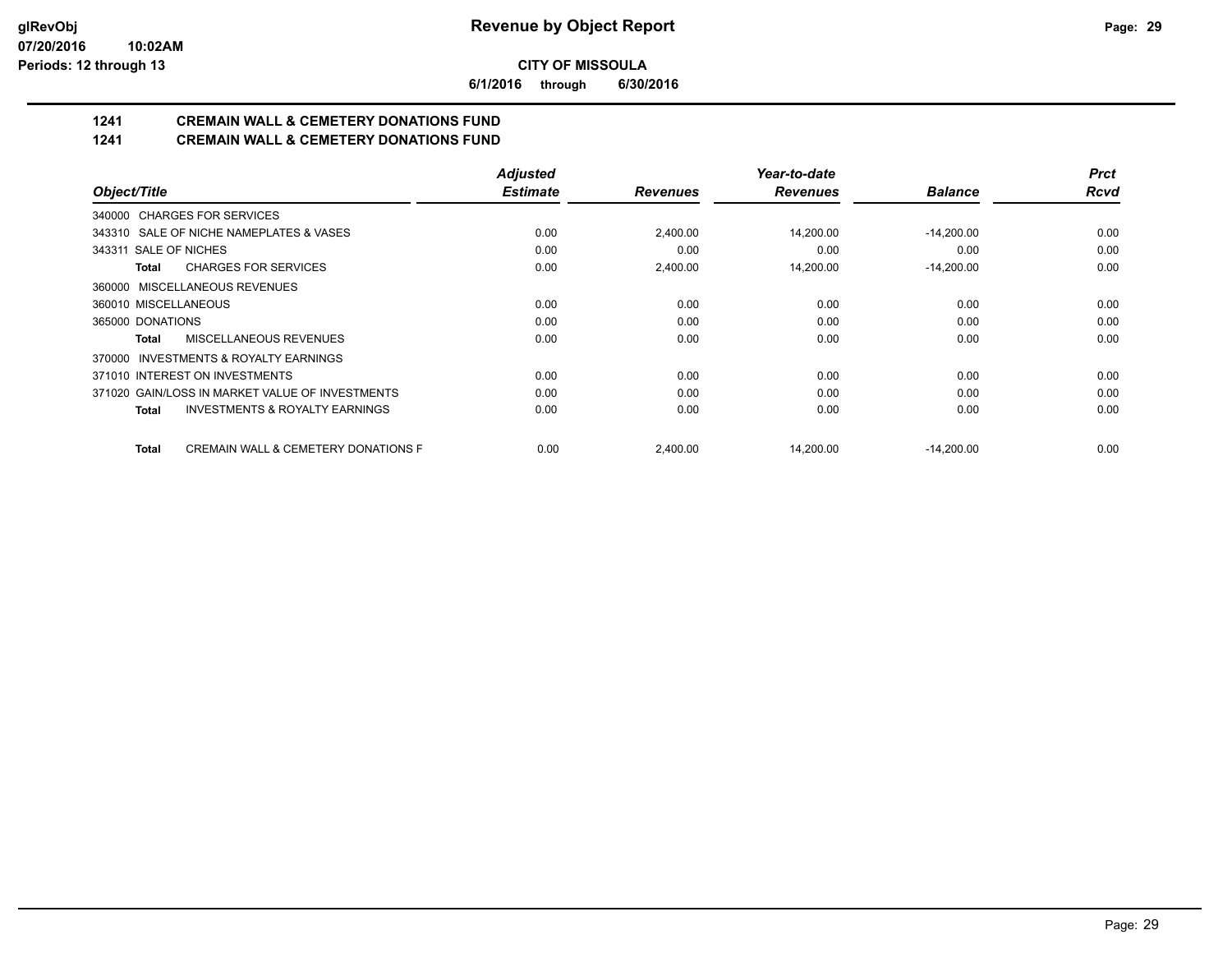**6/1/2016 through 6/30/2016**

## **1241 CREMAIN WALL & CEMETERY DONATIONS FUND**

| Object/Title                                                   | <b>Adjusted</b><br><b>Estimate</b> | <b>Revenues</b> | Year-to-date<br><b>Revenues</b> | <b>Balance</b> | <b>Prct</b><br><b>Rcvd</b> |
|----------------------------------------------------------------|------------------------------------|-----------------|---------------------------------|----------------|----------------------------|
|                                                                |                                    |                 |                                 |                |                            |
| 340000 CHARGES FOR SERVICES                                    |                                    |                 |                                 |                |                            |
| 343310 SALE OF NICHE NAMEPLATES & VASES                        | 0.00                               | 2,400.00        | 14,200.00                       | $-14,200.00$   | 0.00                       |
| 343311 SALE OF NICHES                                          | 0.00                               | 0.00            | 0.00                            | 0.00           | 0.00                       |
| <b>CHARGES FOR SERVICES</b><br>Total                           | 0.00                               | 2,400.00        | 14,200.00                       | $-14,200.00$   | 0.00                       |
| 360000 MISCELLANEOUS REVENUES                                  |                                    |                 |                                 |                |                            |
| 360010 MISCELLANEOUS                                           | 0.00                               | 0.00            | 0.00                            | 0.00           | 0.00                       |
| 365000 DONATIONS                                               | 0.00                               | 0.00            | 0.00                            | 0.00           | 0.00                       |
| MISCELLANEOUS REVENUES<br>Total                                | 0.00                               | 0.00            | 0.00                            | 0.00           | 0.00                       |
| <b>INVESTMENTS &amp; ROYALTY EARNINGS</b><br>370000            |                                    |                 |                                 |                |                            |
| 371010 INTEREST ON INVESTMENTS                                 | 0.00                               | 0.00            | 0.00                            | 0.00           | 0.00                       |
| 371020 GAIN/LOSS IN MARKET VALUE OF INVESTMENT                 | 0.00                               | 0.00            | 0.00                            | 0.00           | 0.00                       |
| <b>INVESTMENTS &amp; ROYALTY EARNINGS</b><br>Total             | 0.00                               | 0.00            | 0.00                            | 0.00           | 0.00                       |
|                                                                |                                    |                 |                                 |                |                            |
| <b>CREMAIN WALL &amp; CEMETERY DONATIONS F</b><br><b>Total</b> | 0.00                               | 2,400.00        | 14,200.00                       | $-14,200.00$   | 0.00                       |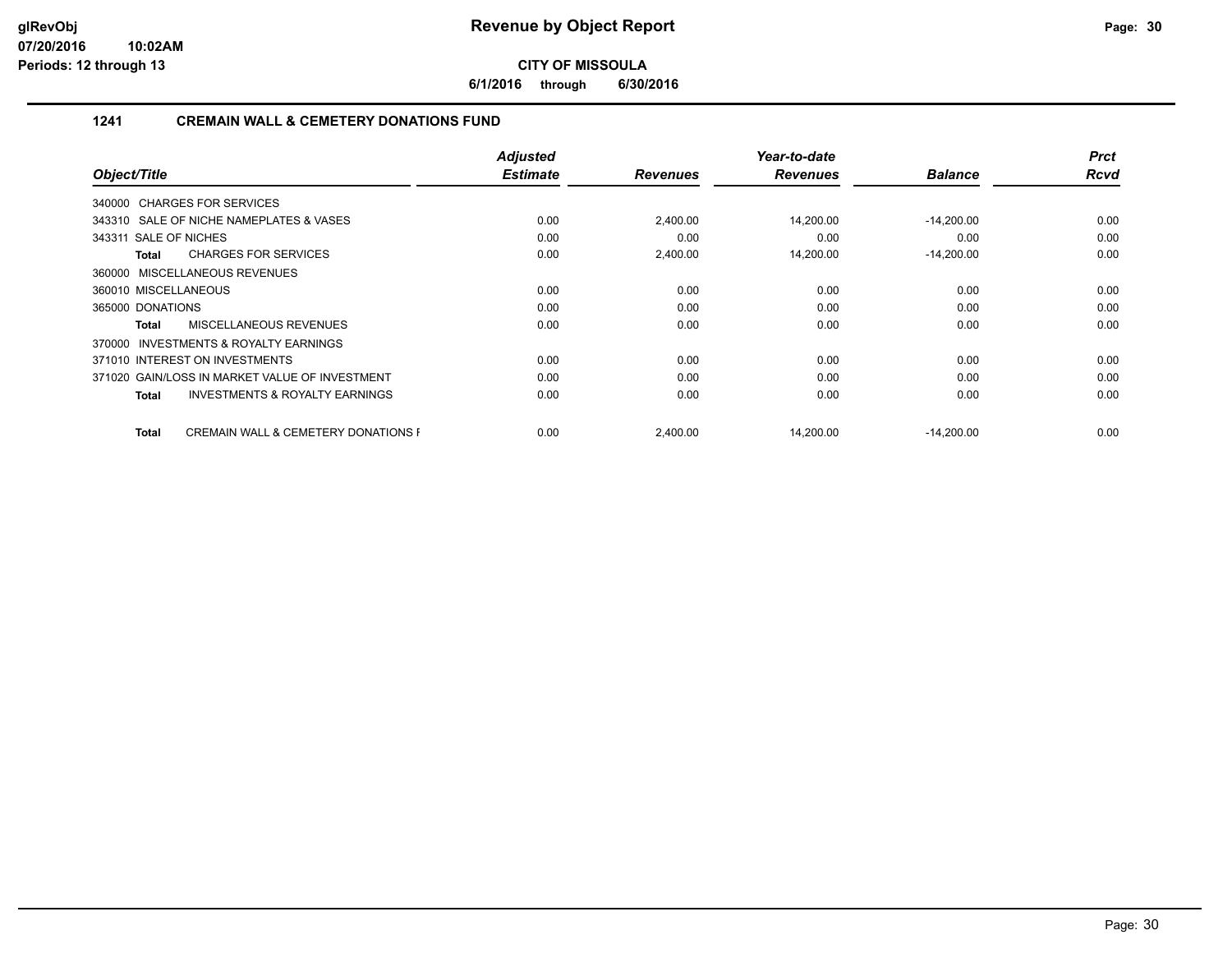**6/1/2016 through 6/30/2016**

## **1242 CEMETERY CARE FUND**

**1242 CEMETERY CARE FUND**

|                                                           | <b>Adjusted</b> |                 | Year-to-date    |                | <b>Prct</b> |
|-----------------------------------------------------------|-----------------|-----------------|-----------------|----------------|-------------|
| Object/Title                                              | <b>Estimate</b> | <b>Revenues</b> | <b>Revenues</b> | <b>Balance</b> | Rcvd        |
| 340000 CHARGES FOR SERVICES                               |                 |                 |                 |                |             |
| 343320 CEMETERY - SALE OF PLOTS                           | 0.00            | 350.00          | 13,950.00       | $-13,950.00$   | 0.00        |
| 343321 CEMETERY FOUNDATIONS                               | 0.00            | 0.00            | 3.035.00        | $-3.035.00$    | 0.00        |
| 343322 CEMETERY FLOWER CARE                               | 0.00            | 100.00          | 4,150.00        | $-4,150.00$    | 0.00        |
| 343323 CEMETERY - LINER INSTALL FEES                      | 0.00            | 600.00          | 12,650.00       | $-12,650.00$   | 0.00        |
| 343324 OTHER CEMETERY FEES                                | 0.00            | 150.00          | 1.800.00        | $-1.800.00$    | 0.00        |
| 343325 2ND INTERMENT RIGHT                                | 0.00            | 200.00          | 2,000.00        | $-2,000.00$    | 0.00        |
| 343340 CEMETERY - OPENINGS & CLOSINGS                     | 0.00            | 700.00          | 12,900.00       | $-12,900.00$   | 0.00        |
| 343350 CEMETERY CARE, FEES                                | 75.000.00       | 0.00            | 0.00            | 75,000.00      | 0.00        |
| <b>CHARGES FOR SERVICES</b><br><b>Total</b>               | 75,000.00       | 2,100.00        | 50,485.00       | 24,515.00      | 67.31       |
| 360000 MISCELLANEOUS REVENUES                             |                 |                 |                 |                |             |
| 360010 MISCELLANEOUS                                      | 0.00            | 0.00            | 0.00            | 0.00           | 0.00        |
| <b>MISCELLANEOUS REVENUES</b><br><b>Total</b>             | 0.00            | 0.00            | 0.00            | 0.00           | 0.00        |
| <b>INVESTMENTS &amp; ROYALTY EARNINGS</b><br>370000       |                 |                 |                 |                |             |
| 371010 INTEREST ON INVESTMENTS                            | 0.00            | 0.00            | 0.00            | 0.00           | 0.00        |
| 371020 GAIN/LOSS IN MARKET VALUE OF INVESTMENTS           | 0.00            | 0.00            | 0.00            | 0.00           | 0.00        |
| <b>INVESTMENTS &amp; ROYALTY EARNINGS</b><br><b>Total</b> | 0.00            | 0.00            | 0.00            | 0.00           | 0.00        |
| 380000 OTHER FINANCING SOURCES                            |                 |                 |                 |                |             |
| 382010 SALE OF FIXED ASSETS                               | 0.00            | 0.00            | 0.00            | 0.00           | 0.00        |
| OTHER FINANCING SOURCES<br><b>Total</b>                   | 0.00            | 0.00            | 0.00            | 0.00           | 0.00        |
| <b>CEMETERY CARE FUND</b><br><b>Total</b>                 | 75.000.00       | 2,100.00        | 50,485.00       | 24,515.00      | 67.31       |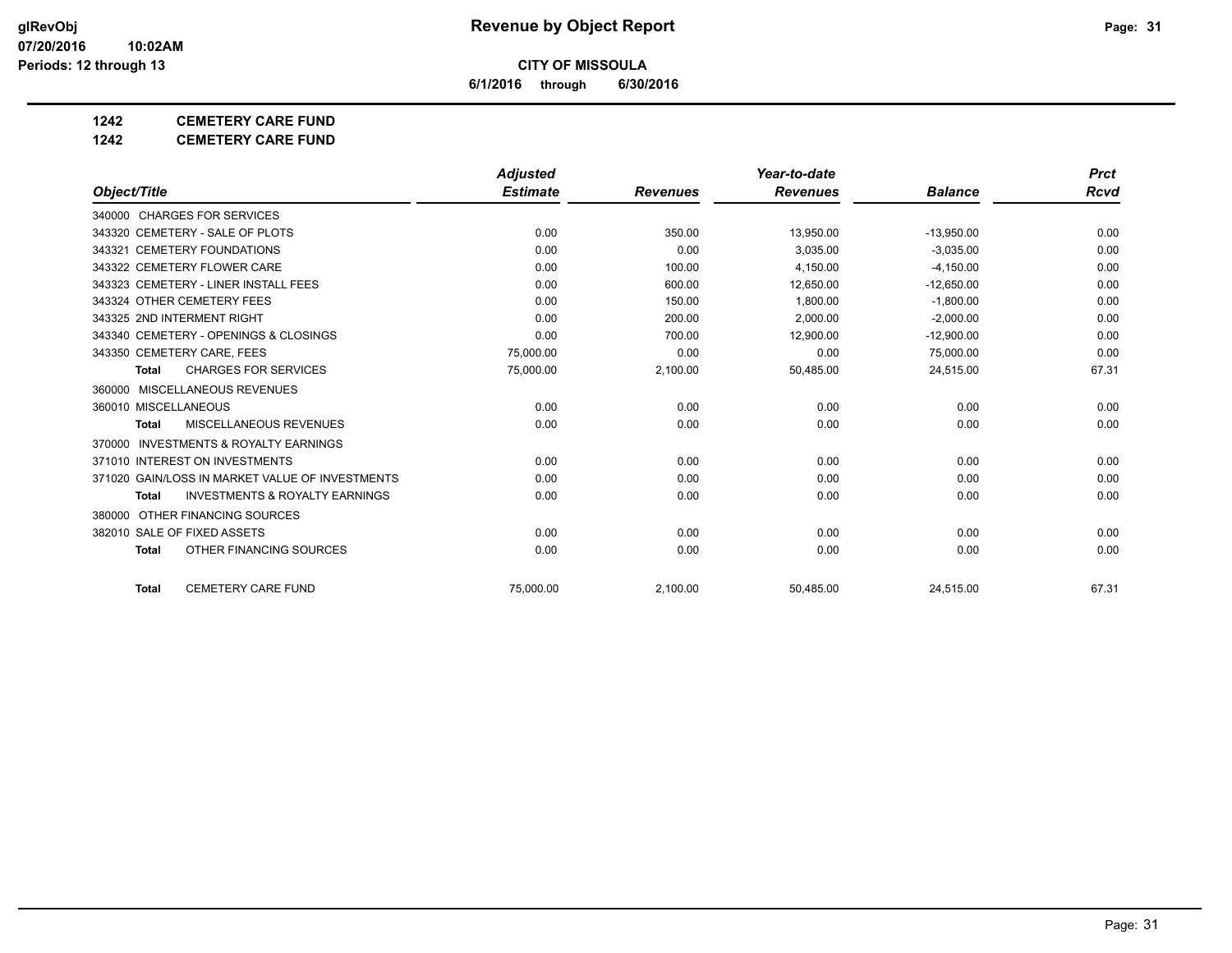**6/1/2016 through 6/30/2016**

#### **1242 CEMETERY CARE FUND**

|                                                           | <b>Adjusted</b> |                 | Year-to-date    |                | <b>Prct</b> |
|-----------------------------------------------------------|-----------------|-----------------|-----------------|----------------|-------------|
| Object/Title                                              | <b>Estimate</b> | <b>Revenues</b> | <b>Revenues</b> | <b>Balance</b> | Rcvd        |
| 340000 CHARGES FOR SERVICES                               |                 |                 |                 |                |             |
| 343320 CEMETERY - SALE OF PLOTS                           | 0.00            | 350.00          | 13,950.00       | $-13,950.00$   | 0.00        |
| 343321 CEMETERY FOUNDATIONS                               | 0.00            | 0.00            | 3,035.00        | $-3,035.00$    | 0.00        |
| 343322 CEMETERY FLOWER CARE                               | 0.00            | 100.00          | 4,150.00        | $-4,150.00$    | 0.00        |
| 343323 CEMETERY - LINER INSTALL FEES                      | 0.00            | 600.00          | 12,650.00       | $-12,650.00$   | 0.00        |
| 343324 OTHER CEMETERY FEES                                | 0.00            | 150.00          | 1.800.00        | $-1,800.00$    | 0.00        |
| 343325 2ND INTERMENT RIGHT                                | 0.00            | 200.00          | 2,000.00        | $-2,000.00$    | 0.00        |
| 343340 CEMETERY - OPENINGS & CLOSINGS                     | 0.00            | 700.00          | 12,900.00       | $-12,900.00$   | 0.00        |
| 343350 CEMETERY CARE, FEES                                | 75,000.00       | 0.00            | 0.00            | 75,000.00      | 0.00        |
| <b>CHARGES FOR SERVICES</b><br><b>Total</b>               | 75,000.00       | 2,100.00        | 50,485.00       | 24,515.00      | 67.31       |
| MISCELLANEOUS REVENUES<br>360000                          |                 |                 |                 |                |             |
| 360010 MISCELLANEOUS                                      | 0.00            | 0.00            | 0.00            | 0.00           | 0.00        |
| <b>MISCELLANEOUS REVENUES</b><br><b>Total</b>             | 0.00            | 0.00            | 0.00            | 0.00           | 0.00        |
| <b>INVESTMENTS &amp; ROYALTY EARNINGS</b><br>370000       |                 |                 |                 |                |             |
| 371010 INTEREST ON INVESTMENTS                            | 0.00            | 0.00            | 0.00            | 0.00           | 0.00        |
| 371020 GAIN/LOSS IN MARKET VALUE OF INVESTMENT            | 0.00            | 0.00            | 0.00            | 0.00           | 0.00        |
| <b>INVESTMENTS &amp; ROYALTY EARNINGS</b><br><b>Total</b> | 0.00            | 0.00            | 0.00            | 0.00           | 0.00        |
| 380000 OTHER FINANCING SOURCES                            |                 |                 |                 |                |             |
| 382010 SALE OF FIXED ASSETS                               | 0.00            | 0.00            | 0.00            | 0.00           | 0.00        |
| OTHER FINANCING SOURCES<br><b>Total</b>                   | 0.00            | 0.00            | 0.00            | 0.00           | 0.00        |
| <b>CEMETERY CARE FUND</b><br><b>Total</b>                 | 75.000.00       | 2,100.00        | 50,485.00       | 24,515.00      | 67.31       |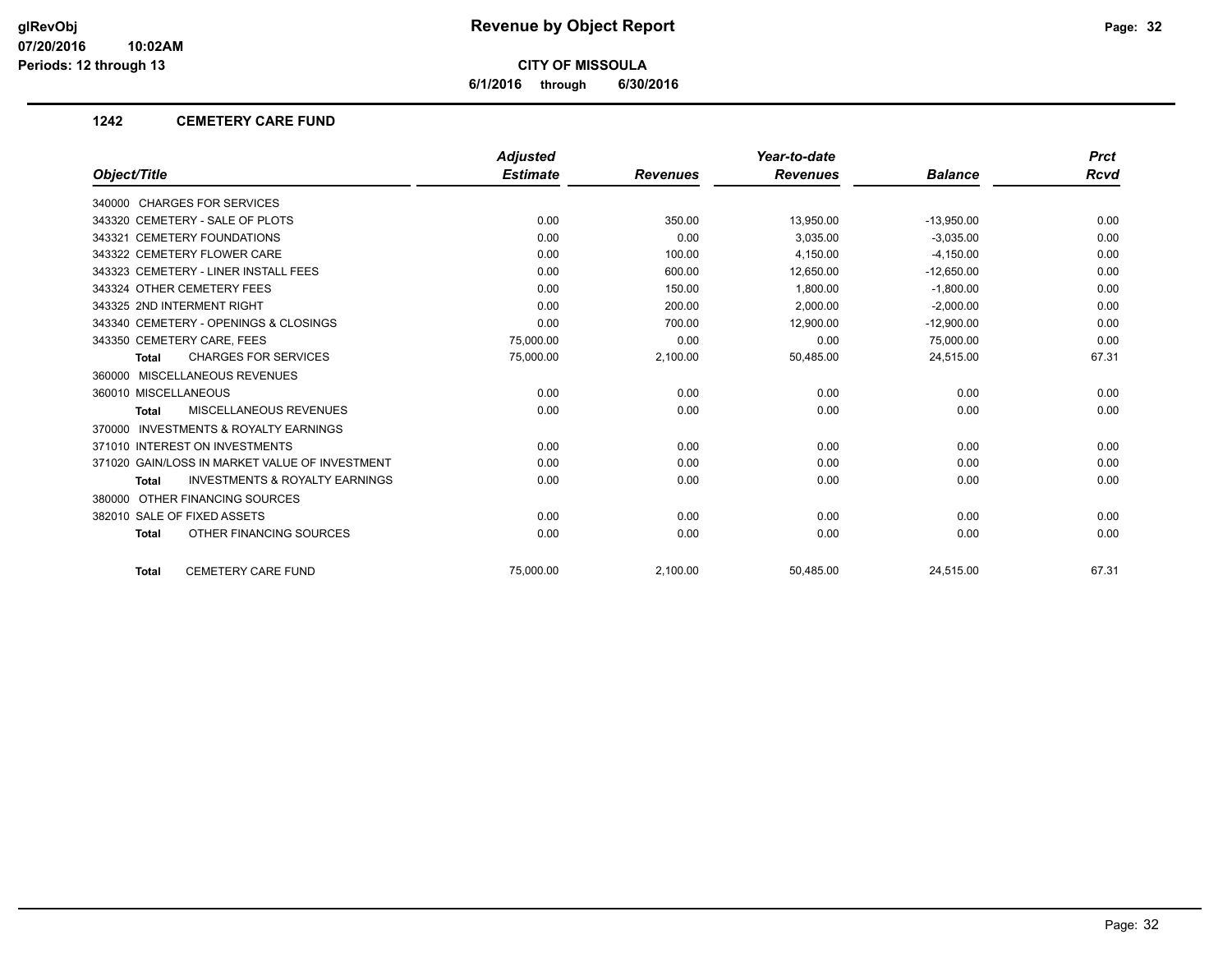**6/1/2016 through 6/30/2016**

## **1243 CEMETERY MEMORIAL FUND**

**1243 CEMETERY MEMORIAL FUND**

|                                |                                                 | <b>Adjusted</b> |                 | Year-to-date    |                | <b>Prct</b> |
|--------------------------------|-------------------------------------------------|-----------------|-----------------|-----------------|----------------|-------------|
| Object/Title                   |                                                 | <b>Estimate</b> | <b>Revenues</b> | <b>Revenues</b> | <b>Balance</b> | <b>Rcvd</b> |
| 360000 MISCELLANEOUS REVENUES  |                                                 |                 |                 |                 |                |             |
| 360010 MISCELLANEOUS           |                                                 | 0.00            | 0.00            | 0.00            | 0.00           | 0.00        |
| 365000 DONATIONS               |                                                 | 1.500.00        | 0.00            | 1.840.79        | $-340.79$      | 122.72      |
| Total                          | MISCELLANEOUS REVENUES                          | 1.500.00        | 0.00            | 1.840.79        | $-340.79$      | 122.72      |
|                                | 370000 INVESTMENTS & ROYALTY EARNINGS           |                 |                 |                 |                |             |
| 371010 INTEREST ON INVESTMENTS |                                                 | 0.00            | 0.00            | 0.00            | 0.00           | 0.00        |
|                                | 371020 GAIN/LOSS IN MARKET VALUE OF INVESTMENTS | 0.00            | 0.00            | 0.00            | 0.00           | 0.00        |
| Total                          | INVESTMENTS & ROYALTY EARNINGS                  | 0.00            | 0.00            | 0.00            | 0.00           | 0.00        |
| Total                          | <b>CEMETERY MEMORIAL FUND</b>                   | 1.500.00        | 0.00            | 1.840.79        | $-340.79$      | 122.72      |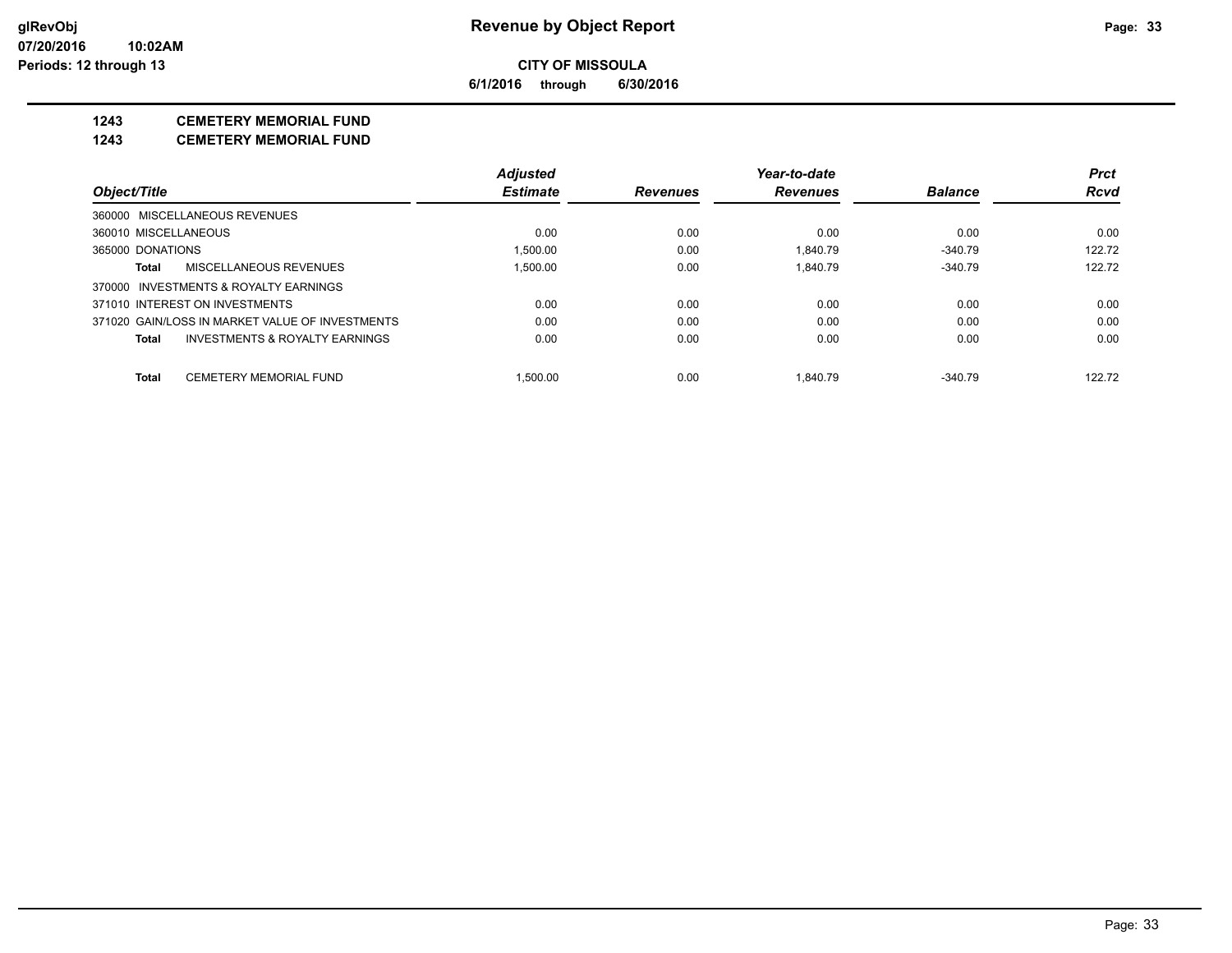**6/1/2016 through 6/30/2016**

## **1243 CEMETERY MEMORIAL FUND**

|                                                    | <b>Adjusted</b> |                 | Year-to-date    |                | <b>Prct</b> |
|----------------------------------------------------|-----------------|-----------------|-----------------|----------------|-------------|
| <b>Object/Title</b>                                | <b>Estimate</b> | <b>Revenues</b> | <b>Revenues</b> | <b>Balance</b> | <b>Rcvd</b> |
| 360000 MISCELLANEOUS REVENUES                      |                 |                 |                 |                |             |
| 360010 MISCELLANEOUS                               | 0.00            | 0.00            | 0.00            | 0.00           | 0.00        |
| 365000 DONATIONS                                   | 1.500.00        | 0.00            | 1.840.79        | $-340.79$      | 122.72      |
| MISCELLANEOUS REVENUES<br>Total                    | 1.500.00        | 0.00            | 1.840.79        | $-340.79$      | 122.72      |
| 370000 INVESTMENTS & ROYALTY EARNINGS              |                 |                 |                 |                |             |
| 371010 INTEREST ON INVESTMENTS                     | 0.00            | 0.00            | 0.00            | 0.00           | 0.00        |
| 371020 GAIN/LOSS IN MARKET VALUE OF INVESTMENT     | 0.00            | 0.00            | 0.00            | 0.00           | 0.00        |
| <b>INVESTMENTS &amp; ROYALTY EARNINGS</b><br>Total | 0.00            | 0.00            | 0.00            | 0.00           | 0.00        |
| <b>CEMETERY MEMORIAL FUND</b><br><b>Total</b>      | 1.500.00        | 0.00            | 1.840.79        | $-340.79$      | 122.72      |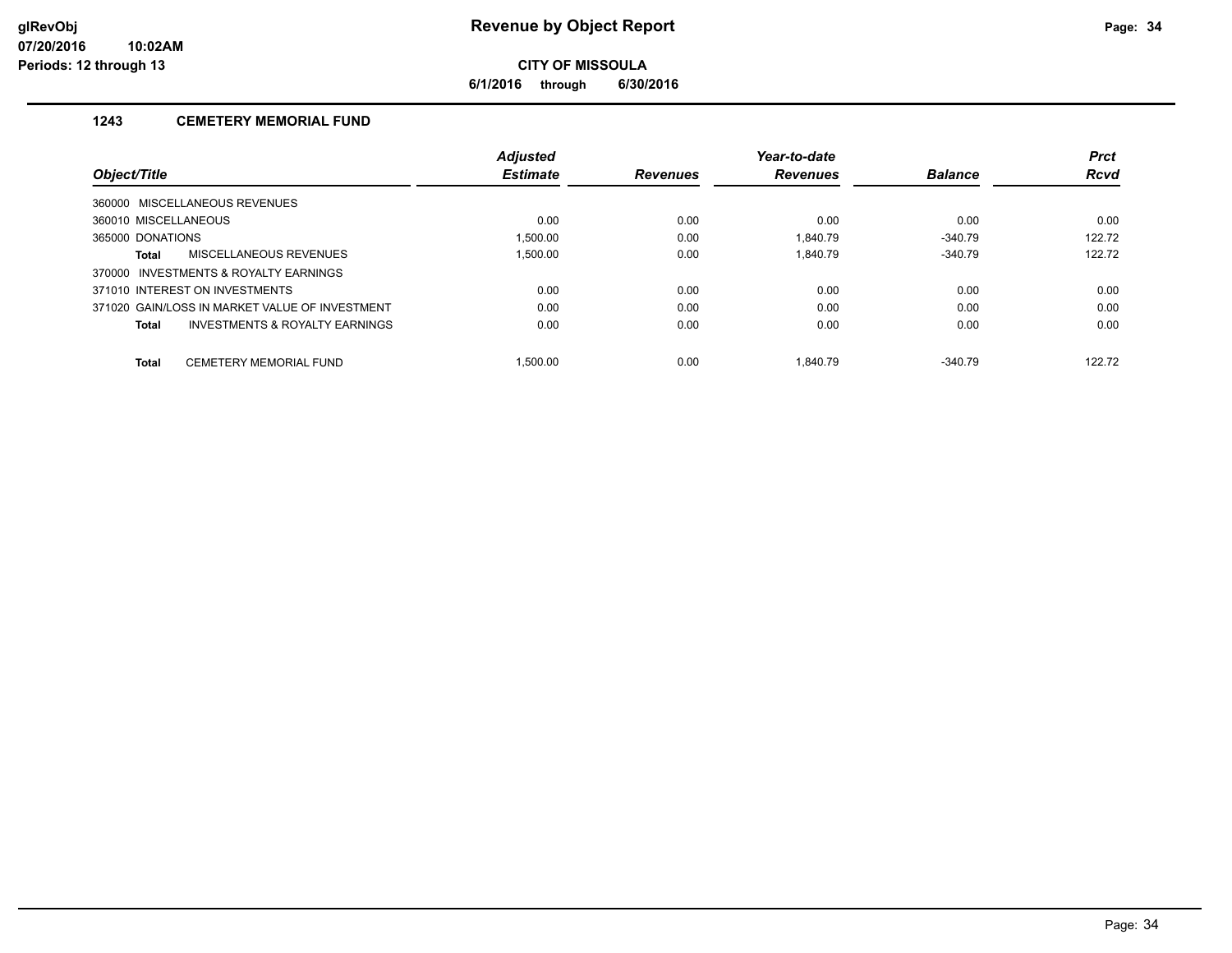**6/1/2016 through 6/30/2016**

**1265 TITLE 1 PROJECTS FUND**

**1265 TITLE 1 PROJECTS FUND**

|                                                           | <b>Adjusted</b> |                 | Year-to-date    |                | <b>Prct</b> |
|-----------------------------------------------------------|-----------------|-----------------|-----------------|----------------|-------------|
| Object/Title                                              | <b>Estimate</b> | <b>Revenues</b> | <b>Revenues</b> | <b>Balance</b> | Rcvd        |
| 360000 MISCELLANEOUS REVENUES                             |                 |                 |                 |                |             |
| 360010 MISCELLANEOUS                                      | 0.00            | 0.00            | 0.00            | 0.00           | 0.00        |
| MISCELLANEOUS REVENUES<br><b>Total</b>                    | 0.00            | 0.00            | 0.00            | 0.00           | 0.00        |
| 370000 INVESTMENTS & ROYALTY EARNINGS                     |                 |                 |                 |                |             |
| 371010 INTEREST ON INVESTMENTS                            | 0.00            | 0.00            | 0.00            | 0.00           | 0.00        |
| 373002 LOAN REPAYMENT - FAMILY SERVICES                   | 70.000.00       | 0.00            | 0.00            | 70.000.00      | 0.00        |
| 373006 BURNS ST COMMONS                                   | 0.00            | 0.00            | 0.00            | 0.00           | 0.00        |
| <b>INVESTMENTS &amp; ROYALTY EARNINGS</b><br><b>Total</b> | 70.000.00       | 0.00            | 0.00            | 70.000.00      | 0.00        |
|                                                           |                 |                 |                 |                |             |
| TITLE 1 PROJECTS FUND<br><b>Total</b>                     | 70.000.00       | 0.00            | 0.00            | 70.000.00      | 0.00        |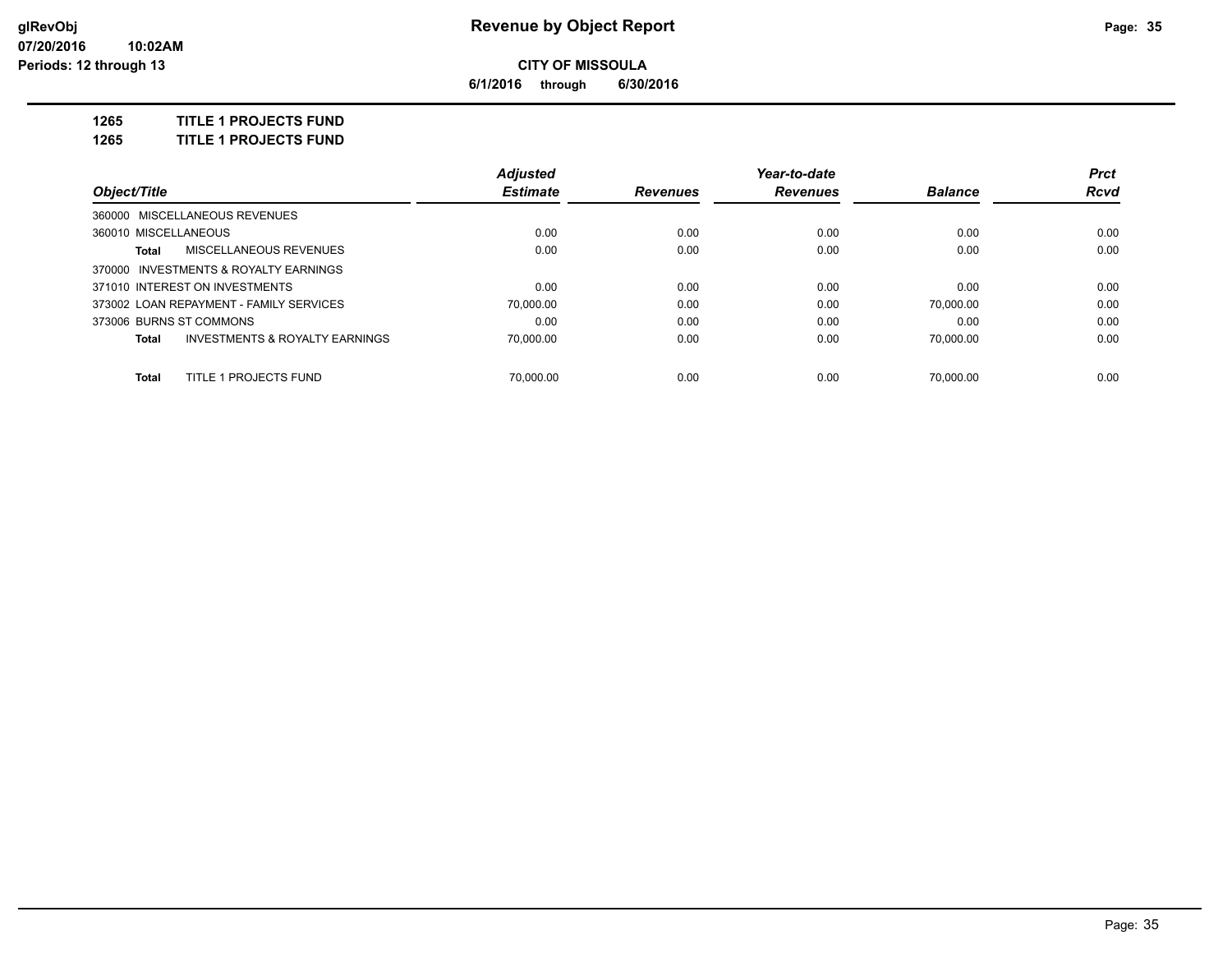**6/1/2016 through 6/30/2016**

## **1265 TITLE 1 PROJECTS FUND**

|                                                    | <b>Adjusted</b> |                 | Year-to-date    |                | <b>Prct</b> |
|----------------------------------------------------|-----------------|-----------------|-----------------|----------------|-------------|
| Object/Title                                       | <b>Estimate</b> | <b>Revenues</b> | <b>Revenues</b> | <b>Balance</b> | <b>Rcvd</b> |
| 360000 MISCELLANEOUS REVENUES                      |                 |                 |                 |                |             |
| 360010 MISCELLANEOUS                               | 0.00            | 0.00            | 0.00            | 0.00           | 0.00        |
| <b>MISCELLANEOUS REVENUES</b><br>Total             | 0.00            | 0.00            | 0.00            | 0.00           | 0.00        |
| 370000 INVESTMENTS & ROYALTY EARNINGS              |                 |                 |                 |                |             |
| 371010 INTEREST ON INVESTMENTS                     | 0.00            | 0.00            | 0.00            | 0.00           | 0.00        |
| 373002 LOAN REPAYMENT - FAMILY SERVICES            | 70.000.00       | 0.00            | 0.00            | 70.000.00      | 0.00        |
| 373006 BURNS ST COMMONS                            | 0.00            | 0.00            | 0.00            | 0.00           | 0.00        |
| <b>INVESTMENTS &amp; ROYALTY EARNINGS</b><br>Total | 70.000.00       | 0.00            | 0.00            | 70.000.00      | 0.00        |
| TITLE 1 PROJECTS FUND<br><b>Total</b>              | 70.000.00       | 0.00            | 0.00            | 70.000.00      | 0.00        |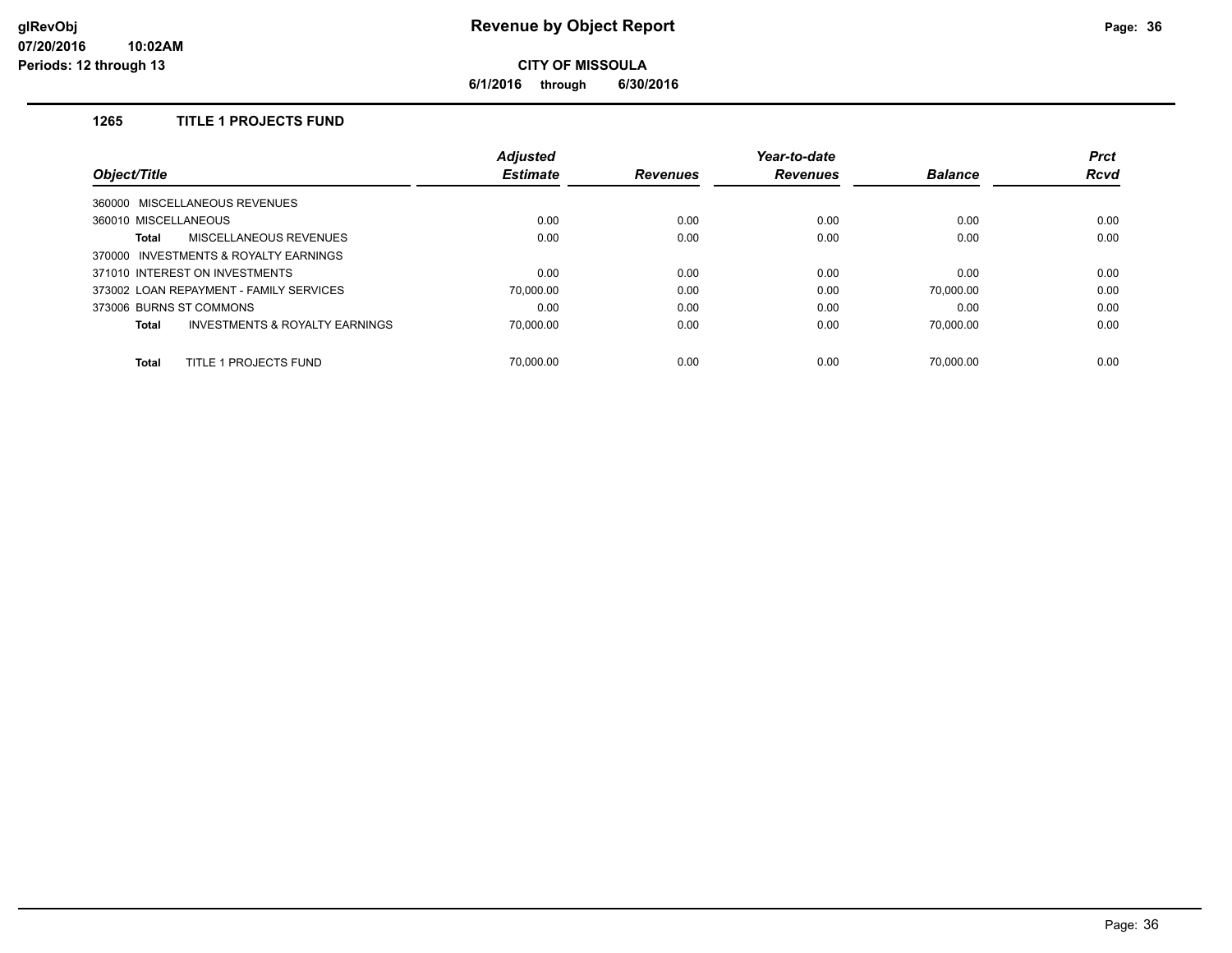**6/1/2016 through 6/30/2016**

#### **1396 PROGRAM INCOME REVOLVING LOAN PROGRAM 1396 PROGRAM INCOME REVOLVING LOAN PROGRAM**

|                                                    | <b>Adjusted</b> |                 | Year-to-date    |                | <b>Prct</b> |
|----------------------------------------------------|-----------------|-----------------|-----------------|----------------|-------------|
| Object/Title                                       | <b>Estimate</b> | <b>Revenues</b> | <b>Revenues</b> | <b>Balance</b> | Rcvd        |
| 330000 INTERGOVERNMENTAL REVENUES                  |                 |                 |                 |                |             |
| 331010 ENTITLEMENT - CDBG                          | 0.00            | 0.00            | 0.00            | 0.00           | 0.00        |
| <b>INTERGOVERNMENTAL REVENUES</b><br>Total         | 0.00            | 0.00            | 0.00            | 0.00           | 0.00        |
| 360000 MISCELLANEOUS REVENUES                      |                 |                 |                 |                |             |
| 360005 LOAN REPAYMENTS                             | 0.00            | 0.00            | 0.00            | 0.00           | 0.00        |
| 360010 MISCELLANEOUS                               | 0.00            | 0.00            | 0.00            | 0.00           | 0.00        |
| 360013 REPAYMENT OF SEWER GRANT                    | 7.000.00        | 0.00            | 5,390.00        | 1,610.00       | 77.00       |
| 360014 REPAYMENT OF LOAN/MHA                       | 0.00            | 0.00            | 0.00            | 0.00           | 0.00        |
| 361013 CLOSED GRANT REPAYMENTS                     | 0.00            | 0.00            | 0.00            | 0.00           | 0.00        |
| MISCELLANEOUS REVENUES<br>Total                    | 7,000.00        | 0.00            | 5,390.00        | 1,610.00       | 77.00       |
| INVESTMENTS & ROYALTY EARNINGS<br>370000           |                 |                 |                 |                |             |
| 371010 INTEREST ON INVESTMENTS                     | 0.00            | 0.00            | 0.00            | 0.00           | 0.00        |
| 371020 GAIN/LOSS IN MARKET VALUE OF INVESTMENTS    | 0.00            | 0.00            | 0.00            | 0.00           | 0.00        |
| <b>INVESTMENTS &amp; ROYALTY EARNINGS</b><br>Total | 0.00            | 0.00            | 0.00            | 0.00           | 0.00        |
| OTHER FINANCING SOURCES<br>380000                  |                 |                 |                 |                |             |
| 383026 TRANS FR CDBG                               | 0.00            | 0.00            | 0.00            | 0.00           | 0.00        |
| OTHER FINANCING SOURCES<br><b>Total</b>            | 0.00            | 0.00            | 0.00            | 0.00           | 0.00        |
| PROGRAM INCOME REVOLVING LOAN PRO<br><b>Total</b>  | 7,000.00        | 0.00            | 5,390.00        | 1,610.00       | 77.00       |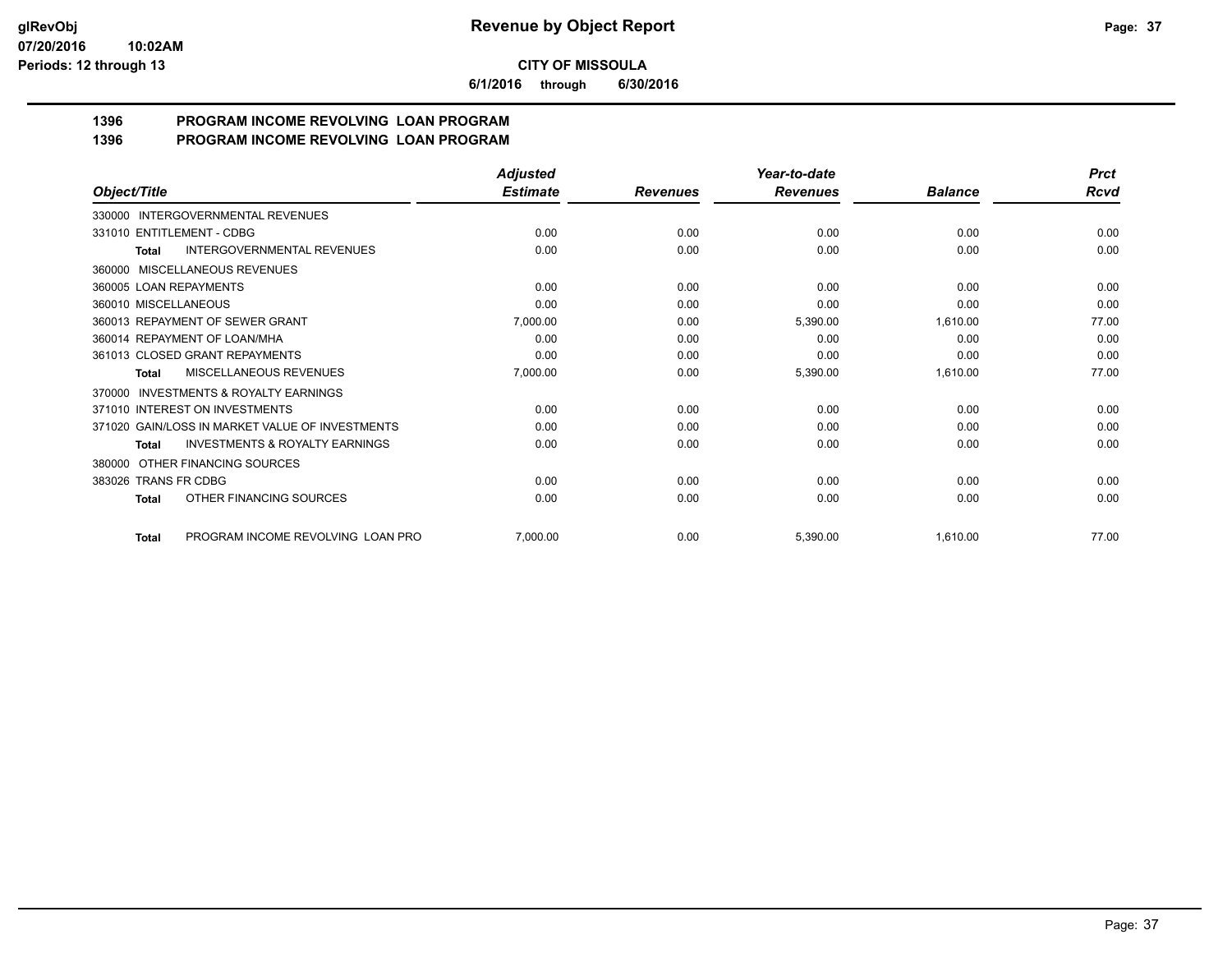**6/1/2016 through 6/30/2016**

#### **1396 PROGRAM INCOME REVOLVING LOAN PROGRAM**

|                                                     | <b>Adjusted</b> |                 | Year-to-date    |                | <b>Prct</b> |
|-----------------------------------------------------|-----------------|-----------------|-----------------|----------------|-------------|
| Object/Title                                        | <b>Estimate</b> | <b>Revenues</b> | <b>Revenues</b> | <b>Balance</b> | <b>Rcvd</b> |
| 330000 INTERGOVERNMENTAL REVENUES                   |                 |                 |                 |                |             |
| 331010 ENTITLEMENT - CDBG                           | 0.00            | 0.00            | 0.00            | 0.00           | 0.00        |
| <b>INTERGOVERNMENTAL REVENUES</b><br><b>Total</b>   | 0.00            | 0.00            | 0.00            | 0.00           | 0.00        |
| 360000 MISCELLANEOUS REVENUES                       |                 |                 |                 |                |             |
| 360005 LOAN REPAYMENTS                              | 0.00            | 0.00            | 0.00            | 0.00           | 0.00        |
| 360010 MISCELLANEOUS                                | 0.00            | 0.00            | 0.00            | 0.00           | 0.00        |
| 360013 REPAYMENT OF SEWER GRANT                     | 7,000.00        | 0.00            | 5,390.00        | 1,610.00       | 77.00       |
| 360014 REPAYMENT OF LOAN/MHA                        | 0.00            | 0.00            | 0.00            | 0.00           | 0.00        |
| 361013 CLOSED GRANT REPAYMENTS                      | 0.00            | 0.00            | 0.00            | 0.00           | 0.00        |
| MISCELLANEOUS REVENUES<br><b>Total</b>              | 7,000.00        | 0.00            | 5,390.00        | 1,610.00       | 77.00       |
| <b>INVESTMENTS &amp; ROYALTY EARNINGS</b><br>370000 |                 |                 |                 |                |             |
| 371010 INTEREST ON INVESTMENTS                      | 0.00            | 0.00            | 0.00            | 0.00           | 0.00        |
| 371020 GAIN/LOSS IN MARKET VALUE OF INVESTMENT      | 0.00            | 0.00            | 0.00            | 0.00           | 0.00        |
| <b>INVESTMENTS &amp; ROYALTY EARNINGS</b><br>Total  | 0.00            | 0.00            | 0.00            | 0.00           | 0.00        |
| 380000 OTHER FINANCING SOURCES                      |                 |                 |                 |                |             |
| 383026 TRANS FR CDBG                                | 0.00            | 0.00            | 0.00            | 0.00           | 0.00        |
| OTHER FINANCING SOURCES<br>Total                    | 0.00            | 0.00            | 0.00            | 0.00           | 0.00        |
| PROGRAM INCOME REVOLVING LOAN PRC<br><b>Total</b>   | 7,000.00        | 0.00            | 5,390.00        | 1,610.00       | 77.00       |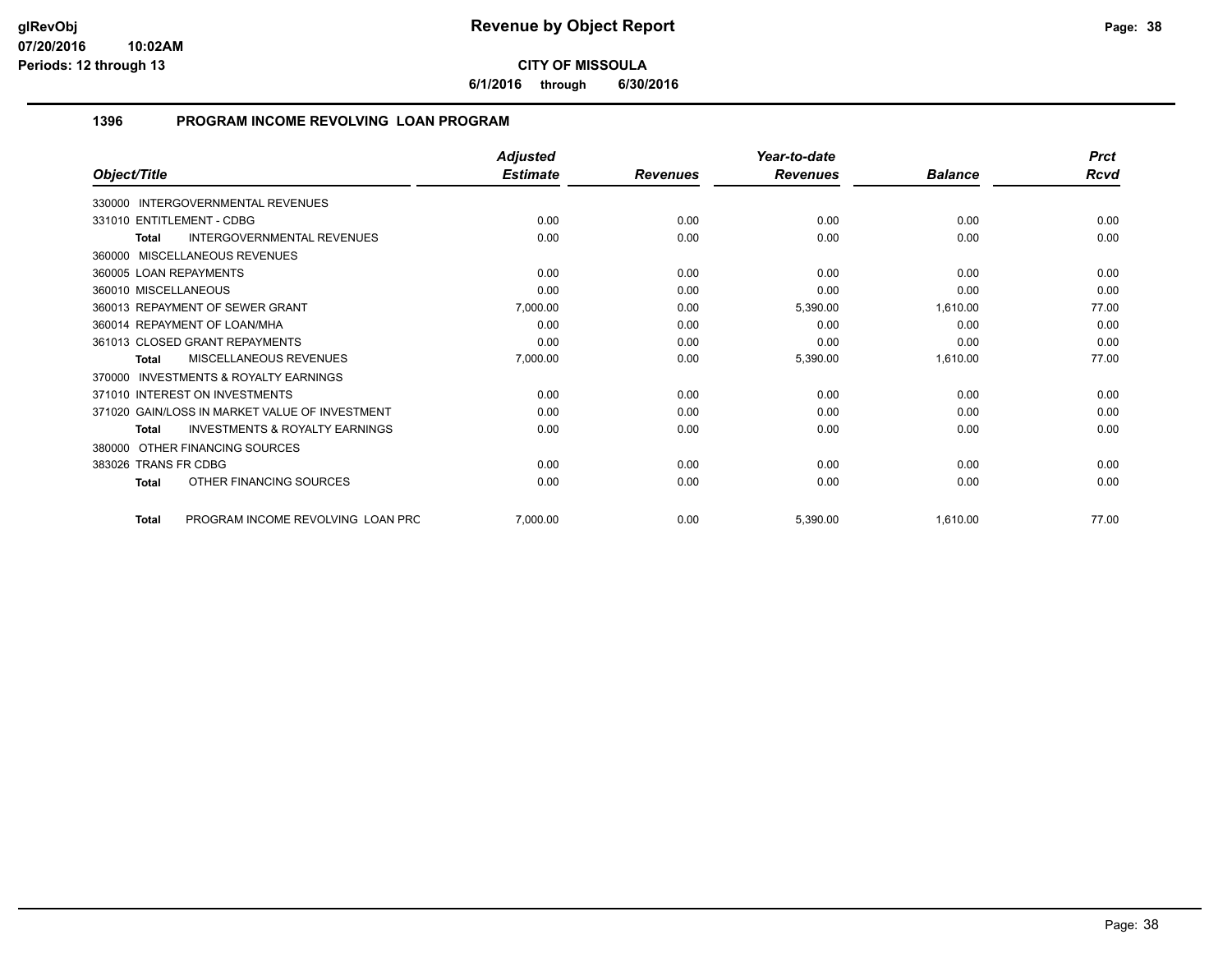**6/1/2016 through 6/30/2016**

#### **1397 STATE HOME PROGRAM INCOME**

**1397 STATE HOME PROGRAM INCOME**

|                                                    | <b>Adjusted</b> |                 | Year-to-date    |                | <b>Prct</b> |
|----------------------------------------------------|-----------------|-----------------|-----------------|----------------|-------------|
| Object/Title                                       | <b>Estimate</b> | <b>Revenues</b> | <b>Revenues</b> | <b>Balance</b> | <b>Rcvd</b> |
| 330000 INTERGOVERNMENTAL REVENUES                  |                 |                 |                 |                |             |
| 331003 STATE HOME PROGRAM INCOME                   | 186,935.00      | 0.00            | 0.00            | 186,935.00     | 0.00        |
| INTERGOVERNMENTAL REVENUES<br>Total                | 186,935.00      | 0.00            | 0.00            | 186,935.00     | 0.00        |
| 360000 MISCELLANEOUS REVENUES                      |                 |                 |                 |                |             |
| 360005 LOAN REPAYMENTS                             | 0.00            | 0.00            | 20.000.00       | $-20.000.00$   | 0.00        |
| MISCELLANEOUS REVENUES<br>Total                    | 0.00            | 0.00            | 20.000.00       | $-20.000.00$   | 0.00        |
| 370000 INVESTMENTS & ROYALTY EARNINGS              |                 |                 |                 |                |             |
| 371010 INTEREST ON INVESTMENTS                     | 0.00            | 0.00            | 0.00            | 0.00           | 0.00        |
| <b>INVESTMENTS &amp; ROYALTY EARNINGS</b><br>Total | 0.00            | 0.00            | 0.00            | 0.00           | 0.00        |
| STATE HOME PROGRAM INCOME<br>Total                 | 186.935.00      | 0.00            | 20.000.00       | 166.935.00     | 10.70       |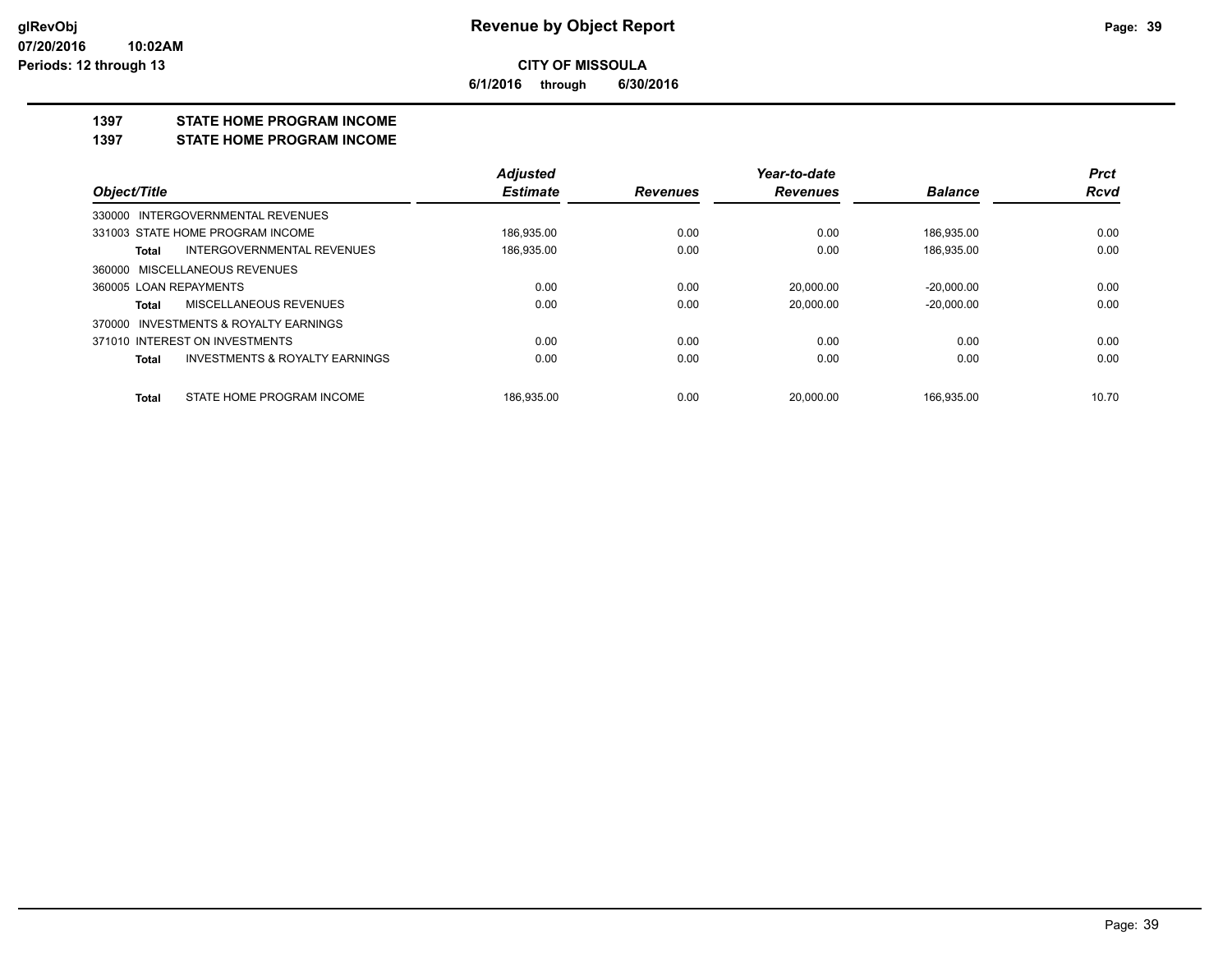**6/1/2016 through 6/30/2016**

## **1397 STATE HOME PROGRAM INCOME**

| Object/Title           |                                           | <b>Adjusted</b><br><b>Estimate</b> | <b>Revenues</b> | Year-to-date<br><b>Revenues</b> | <b>Balance</b> | <b>Prct</b><br><b>Rcvd</b> |
|------------------------|-------------------------------------------|------------------------------------|-----------------|---------------------------------|----------------|----------------------------|
|                        |                                           |                                    |                 |                                 |                |                            |
|                        | 330000 INTERGOVERNMENTAL REVENUES         |                                    |                 |                                 |                |                            |
|                        | 331003 STATE HOME PROGRAM INCOME          | 186.935.00                         | 0.00            | 0.00                            | 186.935.00     | 0.00                       |
| Total                  | INTERGOVERNMENTAL REVENUES                | 186,935.00                         | 0.00            | 0.00                            | 186,935.00     | 0.00                       |
| 360000                 | MISCELLANEOUS REVENUES                    |                                    |                 |                                 |                |                            |
| 360005 LOAN REPAYMENTS |                                           | 0.00                               | 0.00            | 20,000.00                       | $-20,000.00$   | 0.00                       |
| <b>Total</b>           | MISCELLANEOUS REVENUES                    | 0.00                               | 0.00            | 20.000.00                       | $-20.000.00$   | 0.00                       |
| 370000                 | INVESTMENTS & ROYALTY EARNINGS            |                                    |                 |                                 |                |                            |
|                        | 371010 INTEREST ON INVESTMENTS            | 0.00                               | 0.00            | 0.00                            | 0.00           | 0.00                       |
| <b>Total</b>           | <b>INVESTMENTS &amp; ROYALTY EARNINGS</b> | 0.00                               | 0.00            | 0.00                            | 0.00           | 0.00                       |
| <b>Total</b>           | STATE HOME PROGRAM INCOME                 | 186.935.00                         | 0.00            | 20.000.00                       | 166.935.00     | 10.70                      |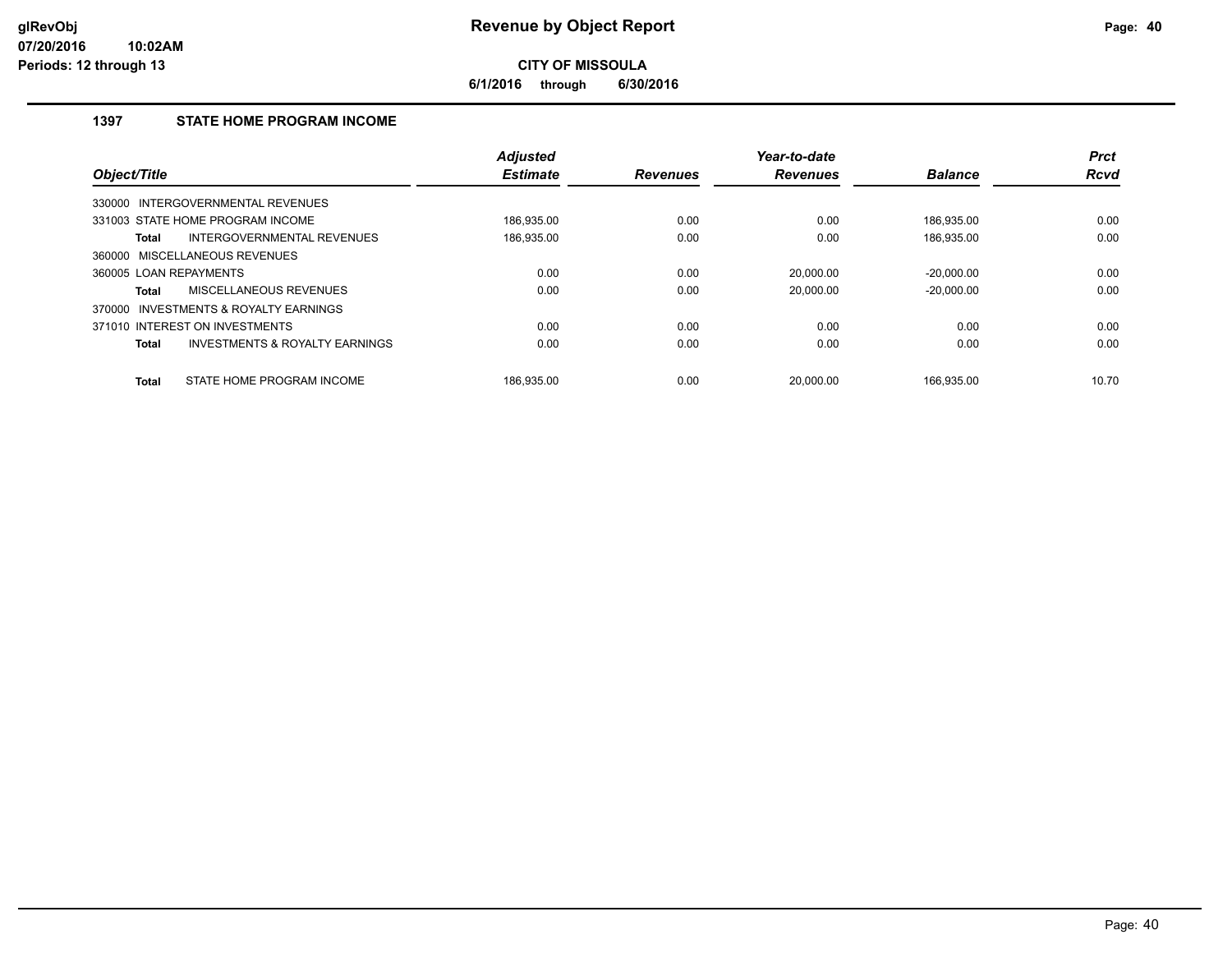**6/1/2016 through 6/30/2016**

**2250 PLANNING FUND**

**2250 PLANNING FUND**

|                                                    | <b>Adjusted</b> |                 | Year-to-date    |                | <b>Prct</b> |
|----------------------------------------------------|-----------------|-----------------|-----------------|----------------|-------------|
| Object/Title                                       | <b>Estimate</b> | <b>Revenues</b> | <b>Revenues</b> | <b>Balance</b> | <b>Rcvd</b> |
| INTERGOVERNMENTAL REVENUES<br>330000               |                 |                 |                 |                |             |
| 331057 TRANSIT-MUTD CMAQ                           | 0.00            | 0.00            | 0.00            | 0.00           | 0.00        |
| 331170 HISTORICAL PRESERVATION GRANT               | 5,500.00        | 0.00            | 5,500.00        | 0.00           | 100.00      |
| 336023 STATE CONTRIB. - PERS                       | 0.00            | 19.36           | 221.10          | $-221.10$      | 0.00        |
| 338100 PLANNING MILLS PASSED THRU COUNTY           | 329,157.00      | 0.00            | 300,000.00      | 29,157.00      | 91.14       |
| INTERGOVERNMENTAL REVENUES<br>Total                | 334,657.00      | 19.36           | 305,721.10      | 28,935.90      | 91.35       |
| INVESTMENTS & ROYALTY EARNINGS<br>370000           |                 |                 |                 |                |             |
| 371010 INTEREST ON INVESTMENTS                     | 0.00            | 0.00            | 0.00            | 0.00           | 0.00        |
| <b>INVESTMENTS &amp; ROYALTY EARNINGS</b><br>Total | 0.00            | 0.00            | 0.00            | 0.00           | 0.00        |
| OTHER FINANCING SOURCES<br>380000                  |                 |                 |                 |                |             |
| 383029 TRANS FR GENERAL                            | 83,734.00       | 0.00            | 0.00            | 83,734.00      | 0.00        |
| OTHER FINANCING SOURCES<br>Total                   | 83,734.00       | 0.00            | 0.00            | 83,734.00      | 0.00        |
| <b>PLANNING FUND</b><br>Total                      | 418,391.00      | 19.36           | 305.721.10      | 112,669.90     | 73.07       |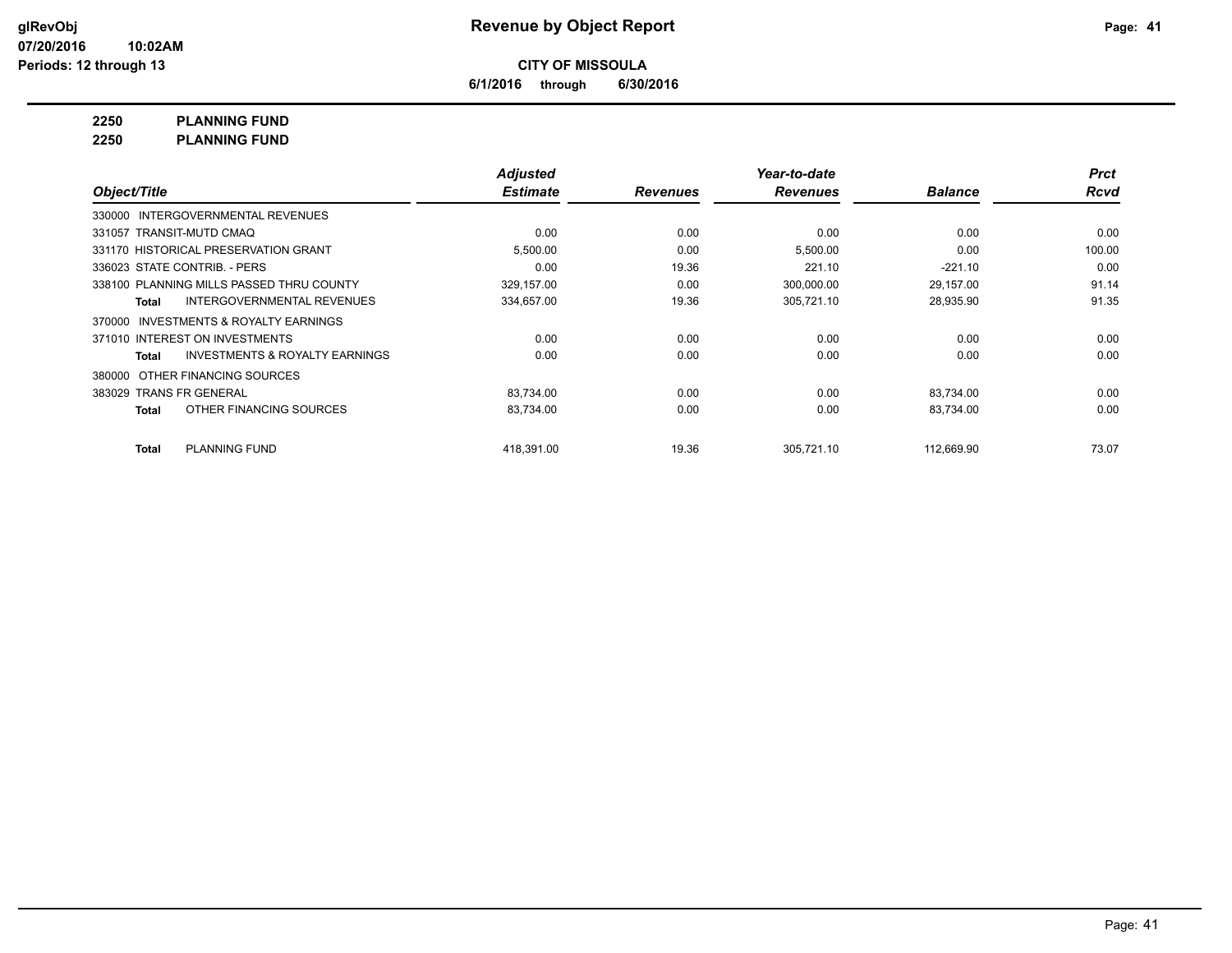**6/1/2016 through 6/30/2016**

#### **2250 PLANNING FUND**

| Object/Title                                        | <b>Adjusted</b><br><b>Estimate</b> | <b>Revenues</b> | Year-to-date<br><b>Revenues</b> | <b>Balance</b> | <b>Prct</b><br>Rcvd |
|-----------------------------------------------------|------------------------------------|-----------------|---------------------------------|----------------|---------------------|
| 330000 INTERGOVERNMENTAL REVENUES                   |                                    |                 |                                 |                |                     |
| 331057 TRANSIT-MUTD CMAQ                            | 0.00                               | 0.00            | 0.00                            | 0.00           | 0.00                |
| 331170 HISTORICAL PRESERVATION GRANT                | 5,500.00                           | 0.00            | 5,500.00                        | 0.00           | 100.00              |
| 336023 STATE CONTRIB. - PERS                        | 0.00                               | 19.36           | 221.10                          | $-221.10$      | 0.00                |
| 338100 PLANNING MILLS PASSED THRU COUNTY            | 329,157.00                         | 0.00            | 300,000.00                      | 29.157.00      | 91.14               |
| <b>INTERGOVERNMENTAL REVENUES</b><br>Total          | 334,657.00                         | 19.36           | 305,721.10                      | 28,935.90      | 91.35               |
| <b>INVESTMENTS &amp; ROYALTY EARNINGS</b><br>370000 |                                    |                 |                                 |                |                     |
| 371010 INTEREST ON INVESTMENTS                      | 0.00                               | 0.00            | 0.00                            | 0.00           | 0.00                |
| <b>INVESTMENTS &amp; ROYALTY EARNINGS</b><br>Total  | 0.00                               | 0.00            | 0.00                            | 0.00           | 0.00                |
| 380000 OTHER FINANCING SOURCES                      |                                    |                 |                                 |                |                     |
| 383029 TRANS FR GENERAL                             | 83,734.00                          | 0.00            | 0.00                            | 83,734.00      | 0.00                |
| OTHER FINANCING SOURCES<br>Total                    | 83,734.00                          | 0.00            | 0.00                            | 83,734.00      | 0.00                |
| <b>PLANNING FUND</b><br>Total                       | 418.391.00                         | 19.36           | 305.721.10                      | 112,669.90     | 73.07               |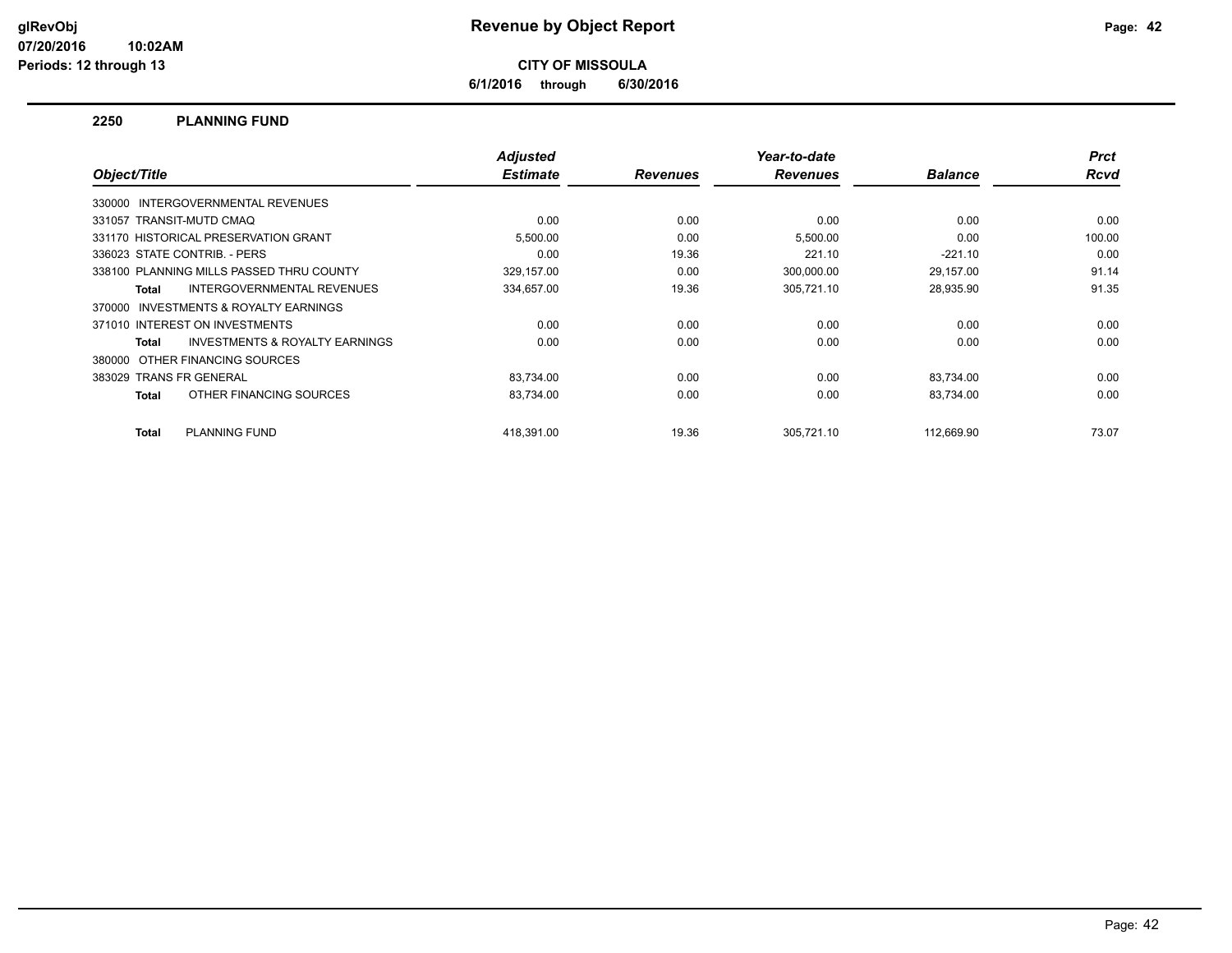**6/1/2016 through 6/30/2016**

# **2310 PUBLIC SAFETY INFORMATION SYSTEMS**

## **2310 PUBLIC SAFETY INFORMATION SYSTEMS**

|                                                    | <b>Adjusted</b> |                 | Year-to-date    |                | <b>Prct</b> |
|----------------------------------------------------|-----------------|-----------------|-----------------|----------------|-------------|
| Object/Title                                       | <b>Estimate</b> | <b>Revenues</b> | <b>Revenues</b> | <b>Balance</b> | <b>Rcvd</b> |
| 330000 INTERGOVERNMENTAL REVENUES                  |                 |                 |                 |                |             |
| 330000 INTERGOVERNMENTAL REVENUES                  | 18,000.00       | 0.00            | 18,000.00       | 0.00           | 100.00      |
| <b>INTERGOVERNMENTAL REVENUES</b><br>Total         | 18,000.00       | 0.00            | 18.000.00       | 0.00           | 100.00      |
| 370000 INVESTMENTS & ROYALTY EARNINGS              |                 |                 |                 |                |             |
| 371010 INTEREST ON INVESTMENTS                     | 0.00            | 0.00            | 0.00            | 0.00           | 0.00        |
| <b>INVESTMENTS &amp; ROYALTY EARNINGS</b><br>Total | 0.00            | 0.00            | 0.00            | 0.00           | 0.00        |
| 380000 OTHER FINANCING SOURCES                     |                 |                 |                 |                |             |
| 383029 TRANS FR GENERAL                            | 6.000.00        | 0.00            | 8.700.00        | $-2.700.00$    | 145.00      |
| OTHER FINANCING SOURCES<br>Total                   | 6.000.00        | 0.00            | 8.700.00        | $-2.700.00$    | 145.00      |
| PUBLIC SAFETY INFORMATION SYSTEMS<br>Total         | 24.000.00       | 0.00            | 26.700.00       | $-2.700.00$    | 111.25      |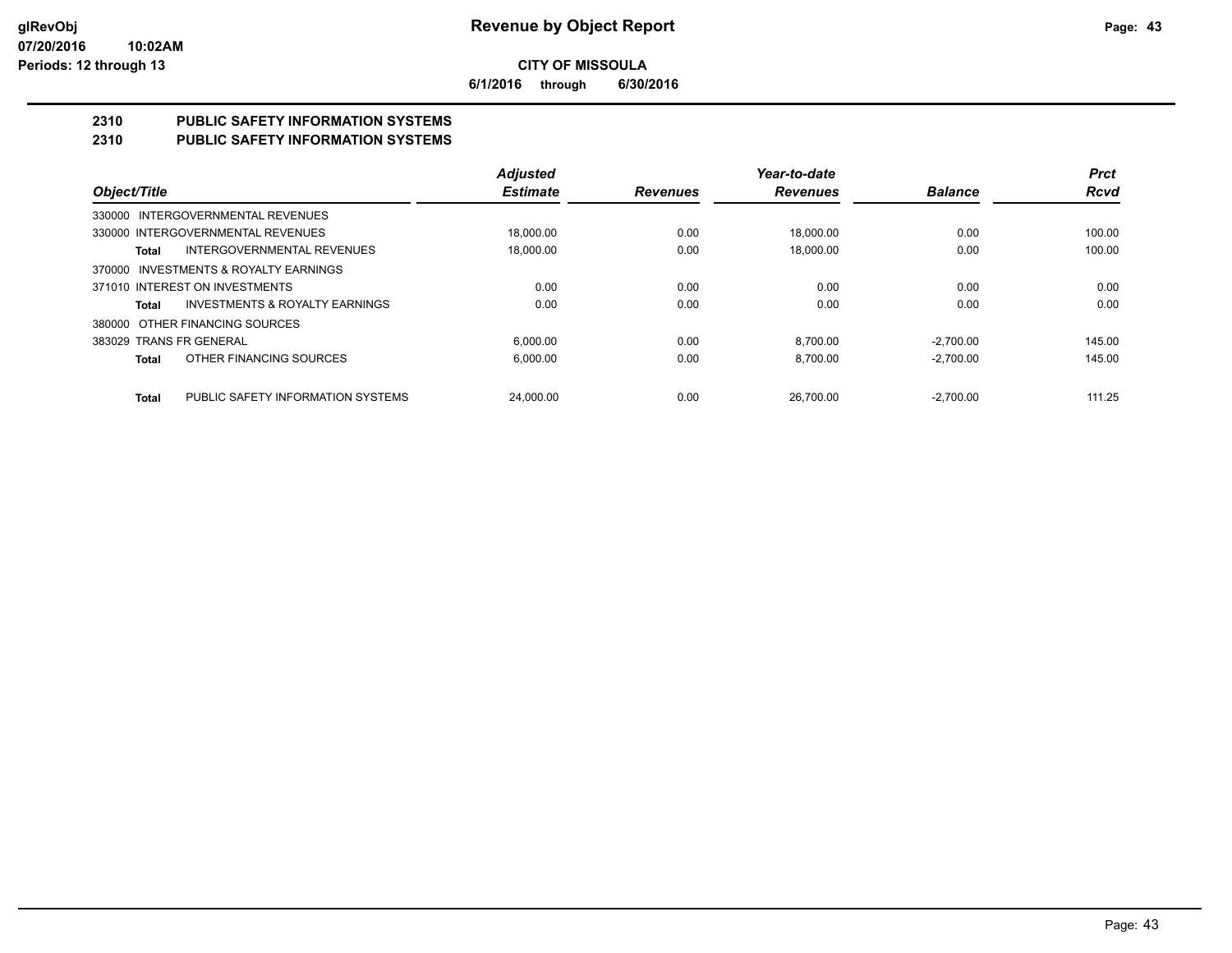**6/1/2016 through 6/30/2016**

### **2310 PUBLIC SAFETY INFORMATION SYSTEMS**

| Object/Title                                      | <b>Adjusted</b><br><b>Estimate</b> | <b>Revenues</b> | Year-to-date<br><b>Revenues</b> | <b>Balance</b> | <b>Prct</b><br><b>Rcvd</b> |
|---------------------------------------------------|------------------------------------|-----------------|---------------------------------|----------------|----------------------------|
| 330000 INTERGOVERNMENTAL REVENUES                 |                                    |                 |                                 |                |                            |
| 330000 INTERGOVERNMENTAL REVENUES                 | 18.000.00                          | 0.00            | 18.000.00                       | 0.00           | 100.00                     |
| INTERGOVERNMENTAL REVENUES<br><b>Total</b>        | 18.000.00                          | 0.00            | 18.000.00                       | 0.00           | 100.00                     |
| INVESTMENTS & ROYALTY EARNINGS<br>370000          |                                    |                 |                                 |                |                            |
| 371010 INTEREST ON INVESTMENTS                    | 0.00                               | 0.00            | 0.00                            | 0.00           | 0.00                       |
| INVESTMENTS & ROYALTY EARNINGS<br><b>Total</b>    | 0.00                               | 0.00            | 0.00                            | 0.00           | 0.00                       |
| 380000 OTHER FINANCING SOURCES                    |                                    |                 |                                 |                |                            |
| 383029 TRANS FR GENERAL                           | 6.000.00                           | 0.00            | 8.700.00                        | $-2.700.00$    | 145.00                     |
| OTHER FINANCING SOURCES<br><b>Total</b>           | 6.000.00                           | 0.00            | 8.700.00                        | $-2,700.00$    | 145.00                     |
| PUBLIC SAFETY INFORMATION SYSTEMS<br><b>Total</b> | 24.000.00                          | 0.00            | 26.700.00                       | $-2.700.00$    | 111.25                     |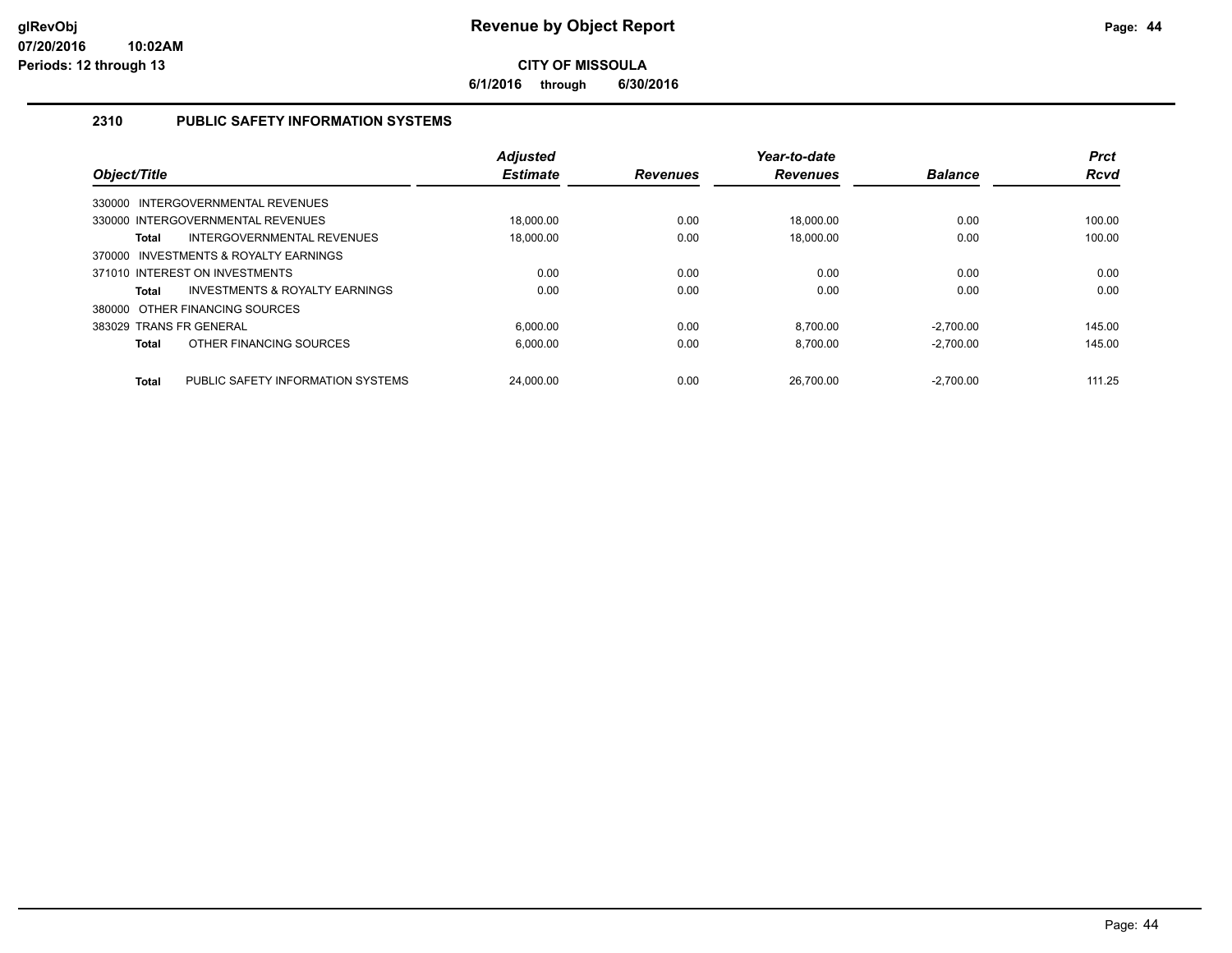**6/1/2016 through 6/30/2016**

**2321 IMPACT FEE FUND**

**2321 IMPACT FEE FUND**

|                                                    | <b>Adjusted</b> |                 | Year-to-date    |                | <b>Prct</b> |
|----------------------------------------------------|-----------------|-----------------|-----------------|----------------|-------------|
| Object/Title                                       | <b>Estimate</b> | <b>Revenues</b> | <b>Revenues</b> | <b>Balance</b> | Rcvd        |
| 340000 CHARGES FOR SERVICES                        |                 |                 |                 |                |             |
| 341032 IMPACT FEE CLEARING ACCOUNT                 | 1,200,000.00    | $-1,016,274.73$ | 0.00            | 1,200,000.00   | 0.00        |
| 341033 IMPACT FEES-PARKS SHARE                     | 0.00            | 138,288.26      | 138,288.26      | $-138,288.26$  | 0.00        |
| 341034 IMPACT FEES-FIRE SHARE                      | 0.00            | 75.724.97       | 75,724.97       | $-75.724.97$   | 0.00        |
| 341035 IMPACT FEES-POLICE SHARE                    | 0.00            | 12,287.79       | 12,287.79       | $-12,287.79$   | 0.00        |
| 341036 IMPACT FEES-COMMUNITY SERVICE SHARE         | 0.00            | 156,405.35      | 156.405.35      | $-156,405.35$  | 0.00        |
| 341037 IMPACT FEE-ROAD SHARE                       | 0.00            | 794.143.72      | 794.143.72      | -794.143.72    | 0.00        |
| <b>CHARGES FOR SERVICES</b><br>Total               | 1,200,000.00    | 160,575.36      | 1,176,850.09    | 23,149.91      | 98.07       |
| INVESTMENTS & ROYALTY EARNINGS<br>370000           |                 |                 |                 |                |             |
| 371010 INTEREST ON INVESTMENTS                     | 0.00            | 0.00            | 0.00            | 0.00           | 0.00        |
| <b>INVESTMENTS &amp; ROYALTY EARNINGS</b><br>Total | 0.00            | 0.00            | 0.00            | 0.00           | 0.00        |
| <b>IMPACT FEE FUND</b><br>Total                    | .200.000.00     | 160.575.36      | 1.176.850.09    | 23.149.91      | 98.07       |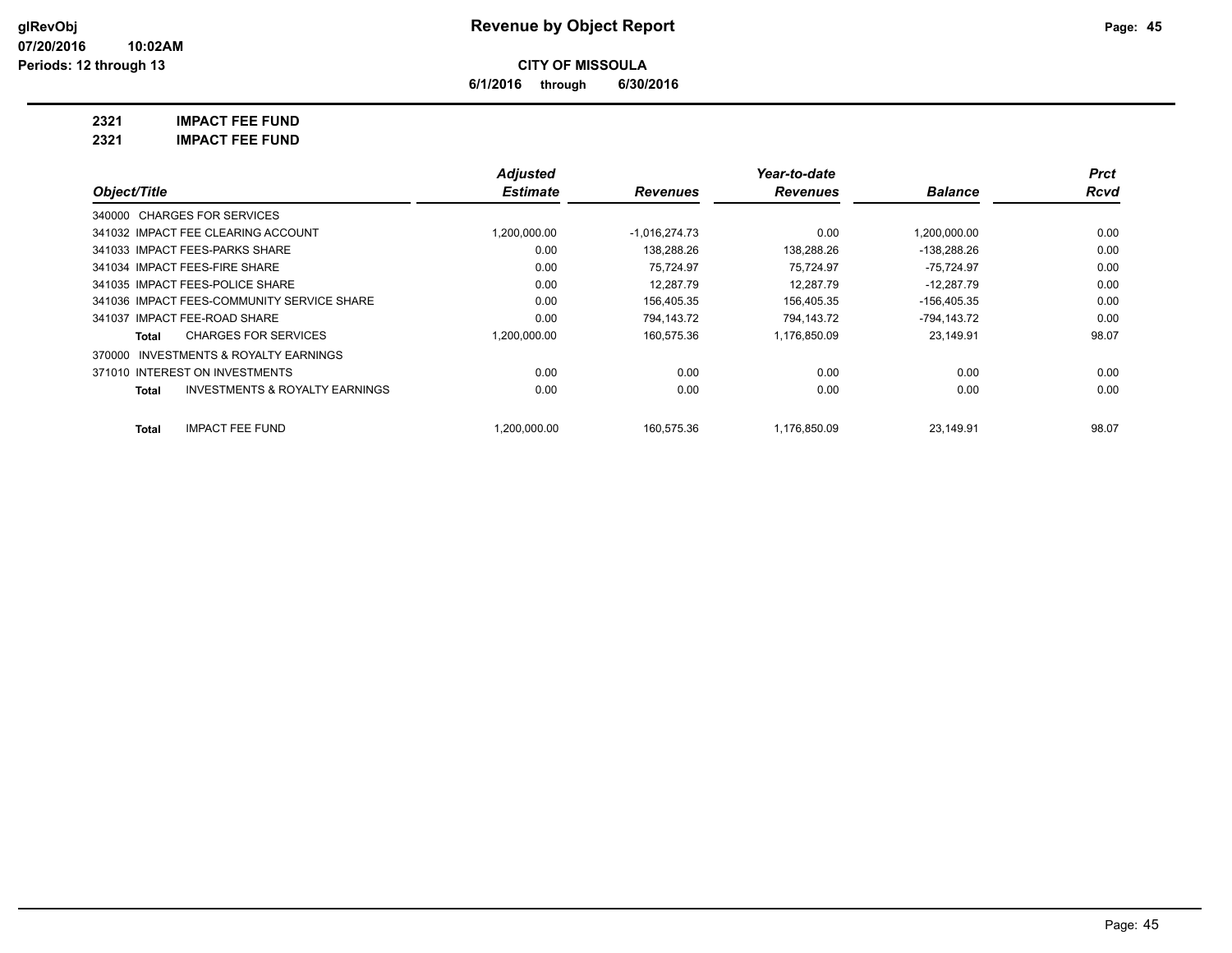**6/1/2016 through 6/30/2016**

#### **2321 IMPACT FEE FUND**

|                                                           | <b>Adjusted</b><br><b>Estimate</b> |                 | Year-to-date    | <b>Balance</b> | <b>Prct</b><br><b>Rcvd</b> |
|-----------------------------------------------------------|------------------------------------|-----------------|-----------------|----------------|----------------------------|
| Object/Title                                              |                                    | <b>Revenues</b> | <b>Revenues</b> |                |                            |
| 340000 CHARGES FOR SERVICES                               |                                    |                 |                 |                |                            |
| 341032 IMPACT FEE CLEARING ACCOUNT                        | 1.200.000.00                       | $-1,016,274.73$ | 0.00            | 1,200,000.00   | 0.00                       |
| 341033 IMPACT FEES-PARKS SHARE                            | 0.00                               | 138,288.26      | 138,288.26      | $-138,288.26$  | 0.00                       |
| 341034 IMPACT FEES-FIRE SHARE                             | 0.00                               | 75,724.97       | 75.724.97       | $-75.724.97$   | 0.00                       |
| 341035 IMPACT FEES-POLICE SHARE                           | 0.00                               | 12.287.79       | 12.287.79       | $-12.287.79$   | 0.00                       |
| 341036 IMPACT FEES-COMMUNITY SERVICE SHARE                | 0.00                               | 156.405.35      | 156.405.35      | $-156.405.35$  | 0.00                       |
| 341037 IMPACT FEE-ROAD SHARE                              | 0.00                               | 794,143.72      | 794,143.72      | -794,143.72    | 0.00                       |
| <b>CHARGES FOR SERVICES</b><br>Total                      | 1.200.000.00                       | 160,575.36      | 1.176.850.09    | 23.149.91      | 98.07                      |
| <b>INVESTMENTS &amp; ROYALTY EARNINGS</b><br>370000       |                                    |                 |                 |                |                            |
| 371010 INTEREST ON INVESTMENTS                            | 0.00                               | 0.00            | 0.00            | 0.00           | 0.00                       |
| <b>INVESTMENTS &amp; ROYALTY EARNINGS</b><br><b>Total</b> | 0.00                               | 0.00            | 0.00            | 0.00           | 0.00                       |
| <b>IMPACT FEE FUND</b><br><b>Total</b>                    | 1.200.000.00                       | 160.575.36      | 1.176.850.09    | 23.149.91      | 98.07                      |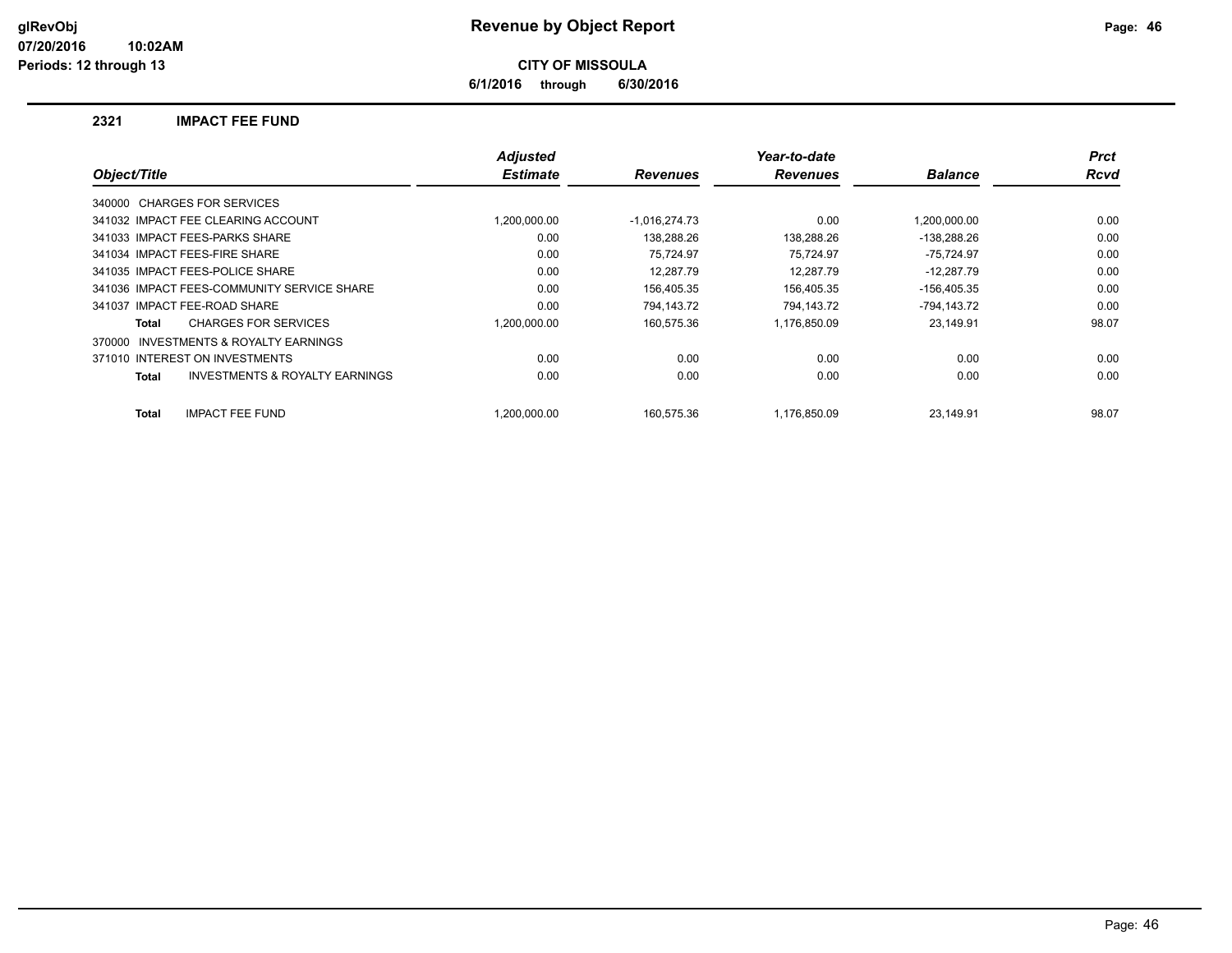**6/1/2016 through 6/30/2016**

# **2322 GEORGE ELMER/CATTLE DR INTERSECTION**

## **2322 GEORGE ELMER/CATTLE DR INTERSECTION**

|                                                     | <b>Adjusted</b> |                 | Year-to-date    |                | <b>Prct</b> |
|-----------------------------------------------------|-----------------|-----------------|-----------------|----------------|-------------|
| Object/Title                                        | <b>Estimate</b> | <b>Revenues</b> | <b>Revenues</b> | <b>Balance</b> | <b>Rcvd</b> |
| 360000 MISCELLANEOUS REVENUES                       |                 |                 |                 |                |             |
| 365000 DEVELOPER CONRIBUTIONS                       | 15.000.00       | 0.00            | 0.00            | 15,000.00      | 0.00        |
| MISCELLANEOUS REVENUES<br>Total                     | 15.000.00       | 0.00            | 0.00            | 15,000.00      | 0.00        |
| 370000 INVESTMENTS & ROYALTY EARNINGS               |                 |                 |                 |                |             |
| 371010 INTEREST ON INVESTMENTS                      | 0.00            | 0.00            | 0.00            | 0.00           | 0.00        |
| <b>INVESTMENTS &amp; ROYALTY EARNINGS</b><br>Total  | 0.00            | 0.00            | 0.00            | 0.00           | 0.00        |
|                                                     |                 |                 |                 |                |             |
| <b>GEORGE ELMER/CATTLE DR INTERSECTION</b><br>Total | 15.000.00       | 0.00            | 0.00            | 15.000.00      | 0.00        |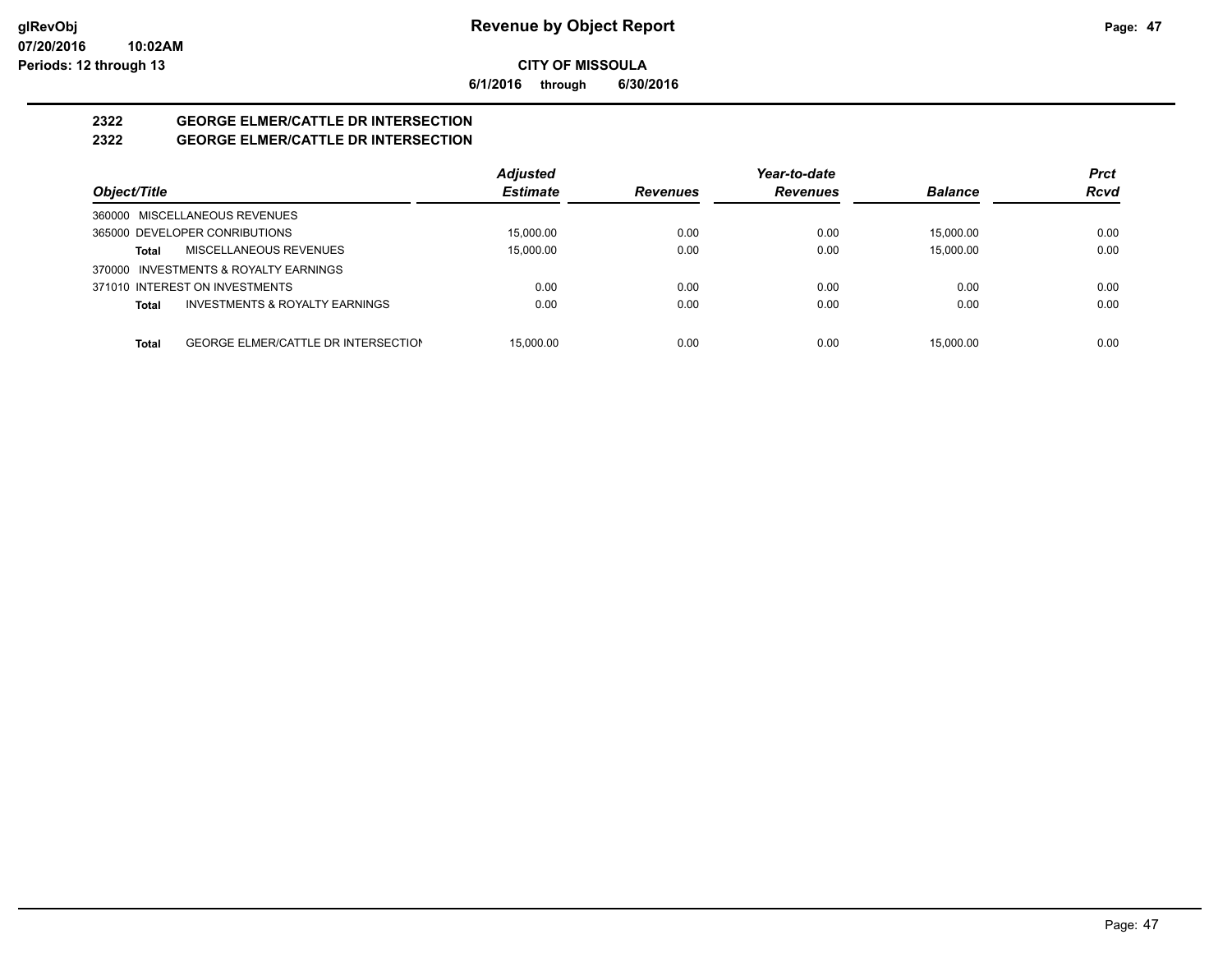**6/1/2016 through 6/30/2016**

## **2322 GEORGE ELMER/CATTLE DR INTERSECTION**

| Object/Title                                              | <b>Adjusted</b><br><b>Estimate</b> | <b>Revenues</b> | Year-to-date<br><b>Revenues</b> | <b>Balance</b> | <b>Prct</b><br><b>Rcvd</b> |
|-----------------------------------------------------------|------------------------------------|-----------------|---------------------------------|----------------|----------------------------|
| 360000 MISCELLANEOUS REVENUES                             |                                    |                 |                                 |                |                            |
| 365000 DEVELOPER CONRIBUTIONS                             | 15.000.00                          | 0.00            | 0.00                            | 15.000.00      | 0.00                       |
| <b>MISCELLANEOUS REVENUES</b><br><b>Total</b>             | 15,000.00                          | 0.00            | 0.00                            | 15.000.00      | 0.00                       |
| 370000 INVESTMENTS & ROYALTY EARNINGS                     |                                    |                 |                                 |                |                            |
| 371010 INTEREST ON INVESTMENTS                            | 0.00                               | 0.00            | 0.00                            | 0.00           | 0.00                       |
| <b>INVESTMENTS &amp; ROYALTY EARNINGS</b><br><b>Total</b> | 0.00                               | 0.00            | 0.00                            | 0.00           | 0.00                       |
|                                                           |                                    |                 |                                 |                |                            |
| <b>GEORGE ELMER/CATTLE DR INTERSECTIOL</b><br>Total       | 15.000.00                          | 0.00            | 0.00                            | 15.000.00      | 0.00                       |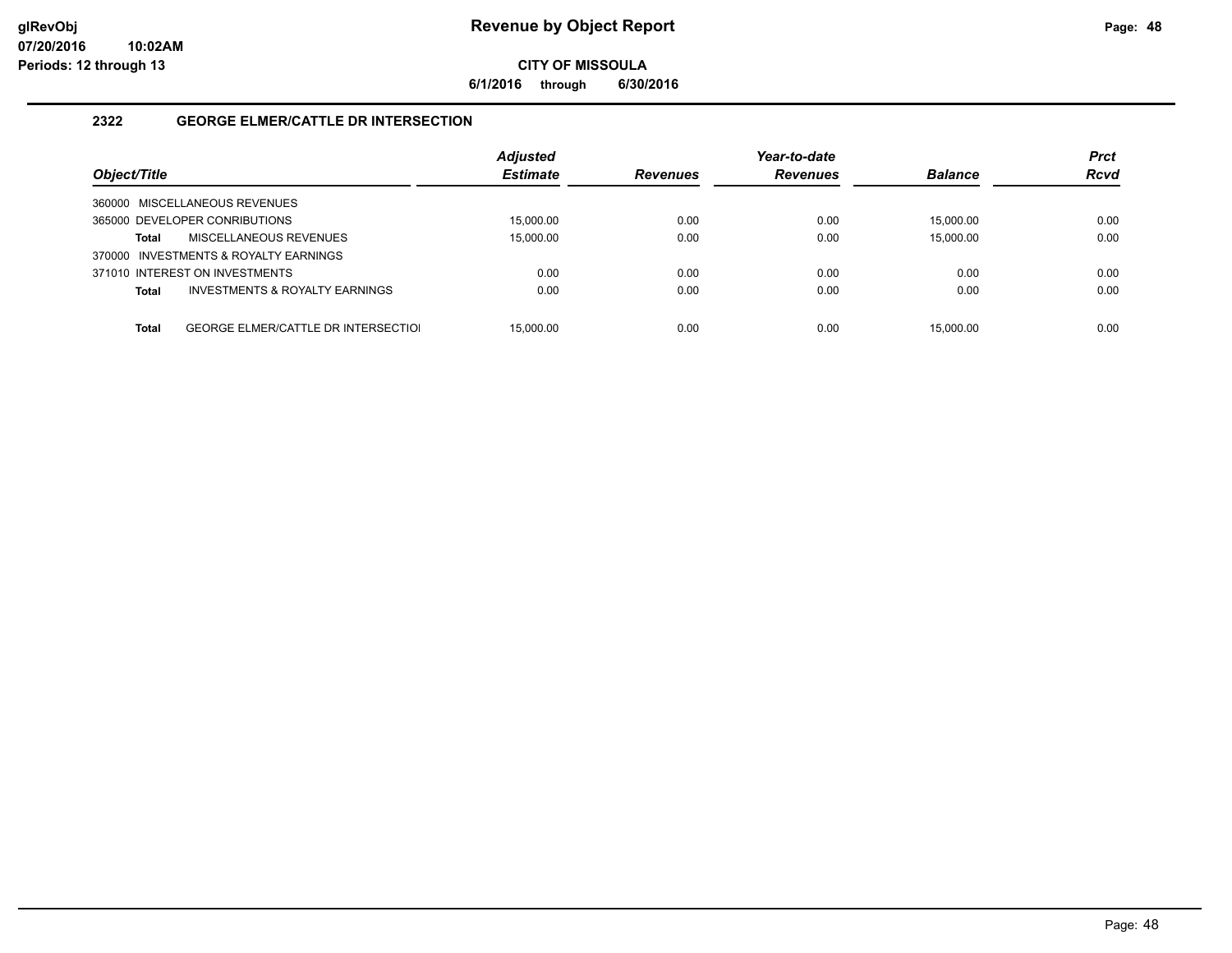**6/1/2016 through 6/30/2016**

**2365 PUBLIC ART FUND**

**2365 PUBLIC ART FUND**

|                                                    | <b>Adjusted</b> |                 | Year-to-date    |                | <b>Prct</b> |
|----------------------------------------------------|-----------------|-----------------|-----------------|----------------|-------------|
| Object/Title                                       | <b>Estimate</b> | <b>Revenues</b> | <b>Revenues</b> | <b>Balance</b> | <b>Rcvd</b> |
| 330000 INTERGOVERNMENTAL REVENUES                  |                 |                 |                 |                |             |
| 337000 LOCAL GRANTS                                | 0.00            | 0.00            | 9,000.00        | $-9,000.00$    | 0.00        |
| 337002 MRA GRANT                                   | 0.00            | 0.00            | 0.00            | 0.00           | 0.00        |
| <b>INTERGOVERNMENTAL REVENUES</b><br>Total         | 0.00            | 0.00            | 9,000.00        | $-9,000.00$    | 0.00        |
| 360000 MISCELLANEOUS REVENUES                      |                 |                 |                 |                |             |
| 360010 MISCELLANEOUS                               | 0.00            | 0.00            | 0.00            | 0.00           | 0.00        |
| 364040 INSURANCE AND DAMAGE RECOVERY               | 0.00            | 0.00            | 0.00            | 0.00           | 0.00        |
| 365000 DONATIONS                                   | 0.00            | 0.00            | 8,000.00        | $-8,000.00$    | 0.00        |
| MISCELLANEOUS REVENUES<br><b>Total</b>             | 0.00            | 0.00            | 8,000.00        | $-8,000.00$    | 0.00        |
| INVESTMENTS & ROYALTY EARNINGS<br>370000           |                 |                 |                 |                |             |
| 371010 INTEREST ON INVESTMENTS                     | 0.00            | 0.00            | 0.00            | 0.00           | 0.00        |
| <b>INVESTMENTS &amp; ROYALTY EARNINGS</b><br>Total | 0.00            | 0.00            | 0.00            | 0.00           | 0.00        |
| OTHER FINANCING SOURCES<br>380000                  |                 |                 |                 |                |             |
| 383000 OPERATING TRANSFERS                         | 0.00            | 0.00            | 0.00            | 0.00           | 0.00        |
| OTHER FINANCING SOURCES<br><b>Total</b>            | 0.00            | 0.00            | 0.00            | 0.00           | 0.00        |
| PUBLIC ART FUND<br>Total                           | 0.00            | 0.00            | 17,000.00       | $-17,000.00$   | 0.00        |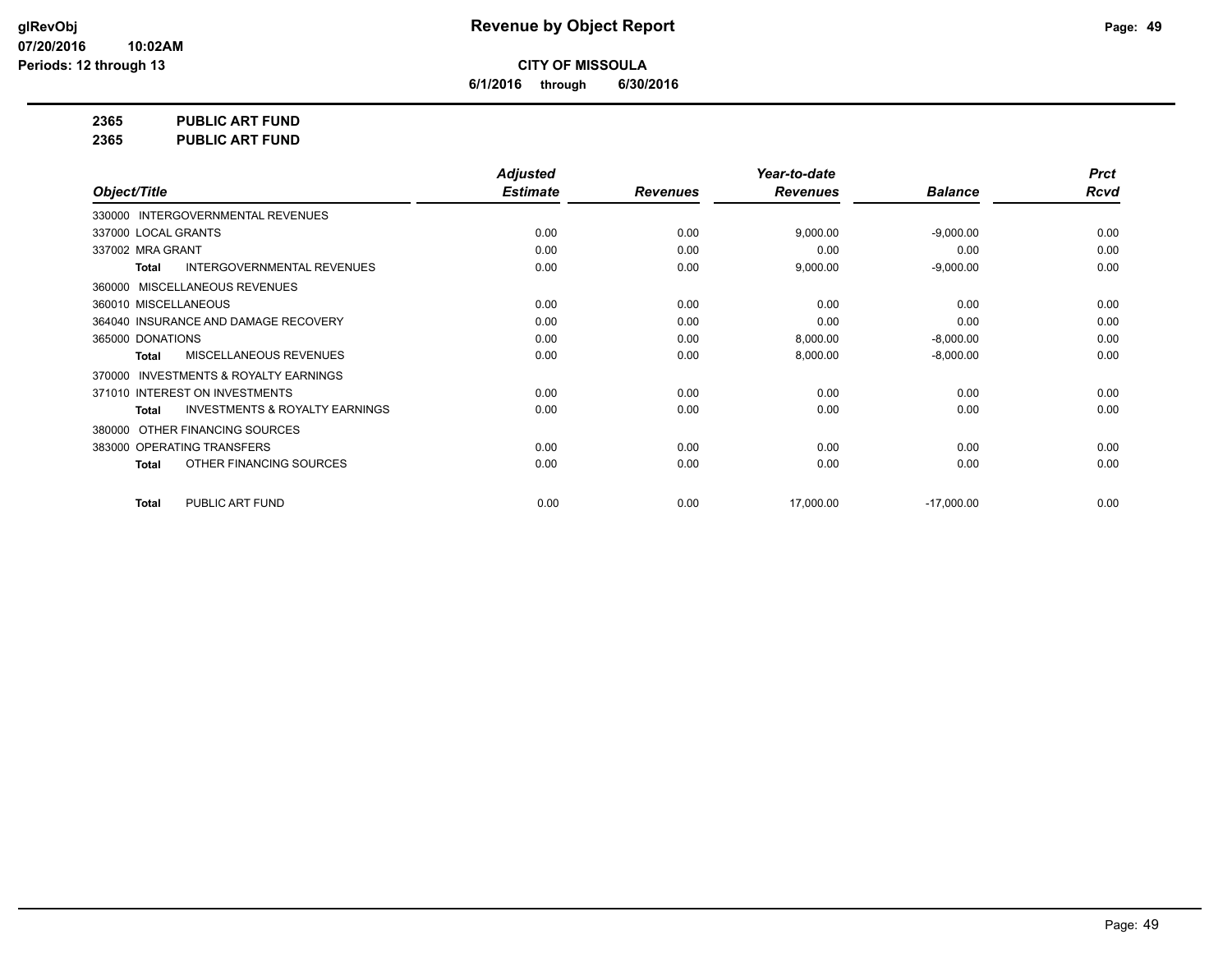**6/1/2016 through 6/30/2016**

#### **2365 PUBLIC ART FUND**

|                                                     | <b>Adjusted</b> |                 | Year-to-date    |                | <b>Prct</b> |
|-----------------------------------------------------|-----------------|-----------------|-----------------|----------------|-------------|
| Object/Title                                        | <b>Estimate</b> | <b>Revenues</b> | <b>Revenues</b> | <b>Balance</b> | <b>Rcvd</b> |
| 330000 INTERGOVERNMENTAL REVENUES                   |                 |                 |                 |                |             |
| 337000 LOCAL GRANTS                                 | 0.00            | 0.00            | 9,000.00        | $-9,000.00$    | 0.00        |
| 337002 MRA GRANT                                    | 0.00            | 0.00            | 0.00            | 0.00           | 0.00        |
| INTERGOVERNMENTAL REVENUES<br><b>Total</b>          | 0.00            | 0.00            | 9,000.00        | $-9,000.00$    | 0.00        |
| MISCELLANEOUS REVENUES<br>360000                    |                 |                 |                 |                |             |
| 360010 MISCELLANEOUS                                | 0.00            | 0.00            | 0.00            | 0.00           | 0.00        |
| 364040 INSURANCE AND DAMAGE RECOVERY                | 0.00            | 0.00            | 0.00            | 0.00           | 0.00        |
| 365000 DONATIONS                                    | 0.00            | 0.00            | 8,000.00        | $-8,000.00$    | 0.00        |
| <b>MISCELLANEOUS REVENUES</b><br><b>Total</b>       | 0.00            | 0.00            | 8,000.00        | $-8,000.00$    | 0.00        |
| <b>INVESTMENTS &amp; ROYALTY EARNINGS</b><br>370000 |                 |                 |                 |                |             |
| 371010 INTEREST ON INVESTMENTS                      | 0.00            | 0.00            | 0.00            | 0.00           | 0.00        |
| <b>INVESTMENTS &amp; ROYALTY EARNINGS</b><br>Total  | 0.00            | 0.00            | 0.00            | 0.00           | 0.00        |
| OTHER FINANCING SOURCES<br>380000                   |                 |                 |                 |                |             |
| 383000 OPERATING TRANSFERS                          | 0.00            | 0.00            | 0.00            | 0.00           | 0.00        |
| OTHER FINANCING SOURCES<br><b>Total</b>             | 0.00            | 0.00            | 0.00            | 0.00           | 0.00        |
| PUBLIC ART FUND<br>Total                            | 0.00            | 0.00            | 17,000.00       | $-17,000.00$   | 0.00        |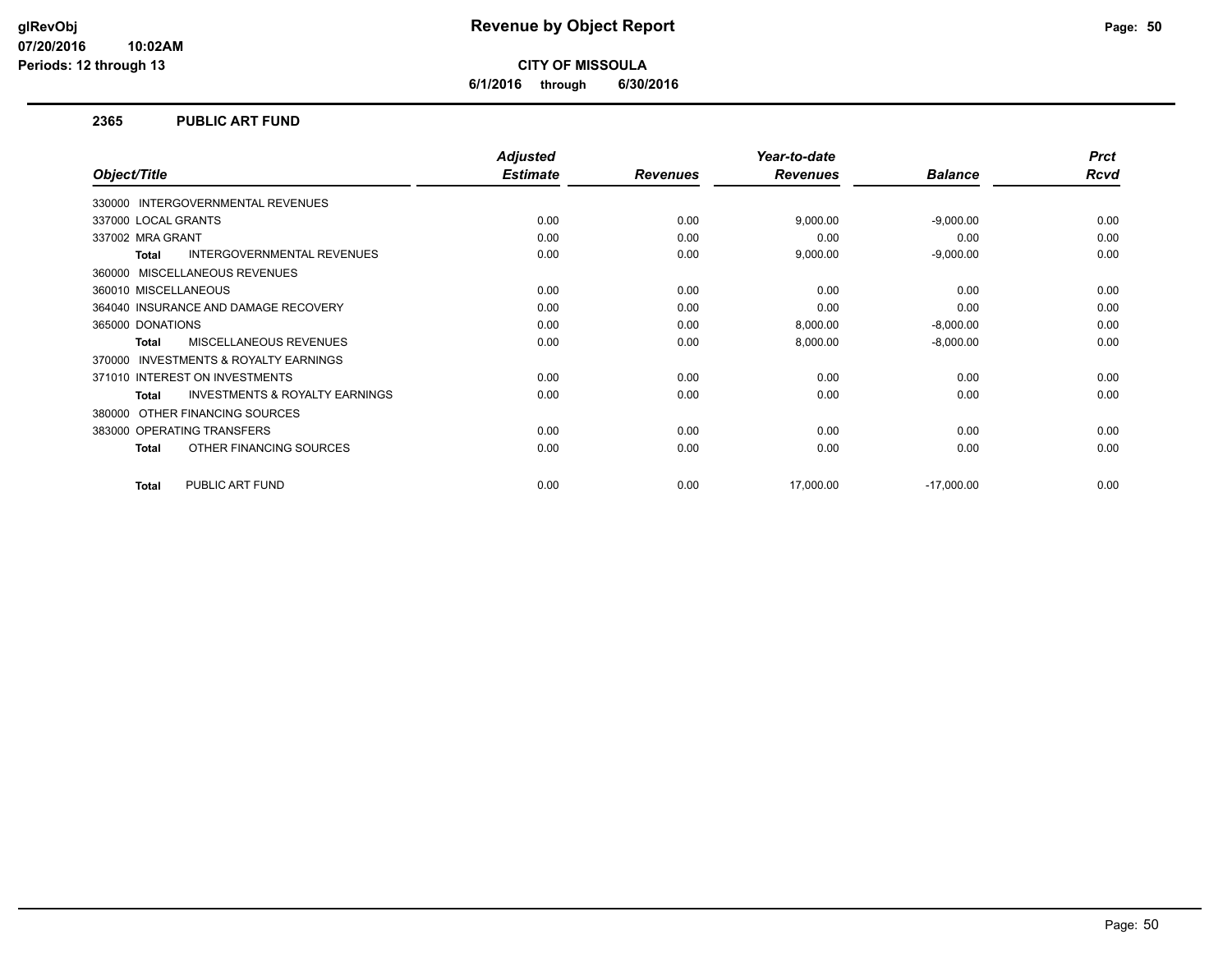**6/1/2016 through 6/30/2016**

## **2371 EMPLOYEE HEALTH INSURANCE LEVY FUND**

## **2371 EMPLOYEE HEALTH INSURANCE LEVY FUND**

|                                                    | <b>Adjusted</b> |                 | Year-to-date    |                | <b>Prct</b> |
|----------------------------------------------------|-----------------|-----------------|-----------------|----------------|-------------|
| Object/Title                                       | <b>Estimate</b> | <b>Revenues</b> | <b>Revenues</b> | <b>Balance</b> | Rcvd        |
| 310000 TAXES/ASSESSMENTS                           |                 |                 |                 |                |             |
| 311000 GENERAL PROPERTY TAXES                      | 4,462.00        | 2.017.90        | 7.191.62        | $-2.729.62$    | 161.17      |
| 312001 PENALTIES & INTEREST                        | 0.00            | 32.70           | 346.68          | $-346.68$      | 0.00        |
| TAXES/ASSESSMENTS<br>Total                         | 4.462.00        | 2.050.60        | 7.538.30        | $-3.076.30$    | 168.94      |
| 370000 INVESTMENTS & ROYALTY EARNINGS              |                 |                 |                 |                |             |
| 371010 INTEREST ON INVESTMENTS                     | 0.00            | 0.00            | 0.00            | 0.00           | 0.00        |
| <b>INVESTMENTS &amp; ROYALTY EARNINGS</b><br>Total | 0.00            | 0.00            | 0.00            | 0.00           | 0.00        |
| EMPLOYEE HEALTH INSURANCE LEVY FUNI<br>Total       | 4.462.00        | 2.050.60        | 7.538.30        | $-3.076.30$    | 168.94      |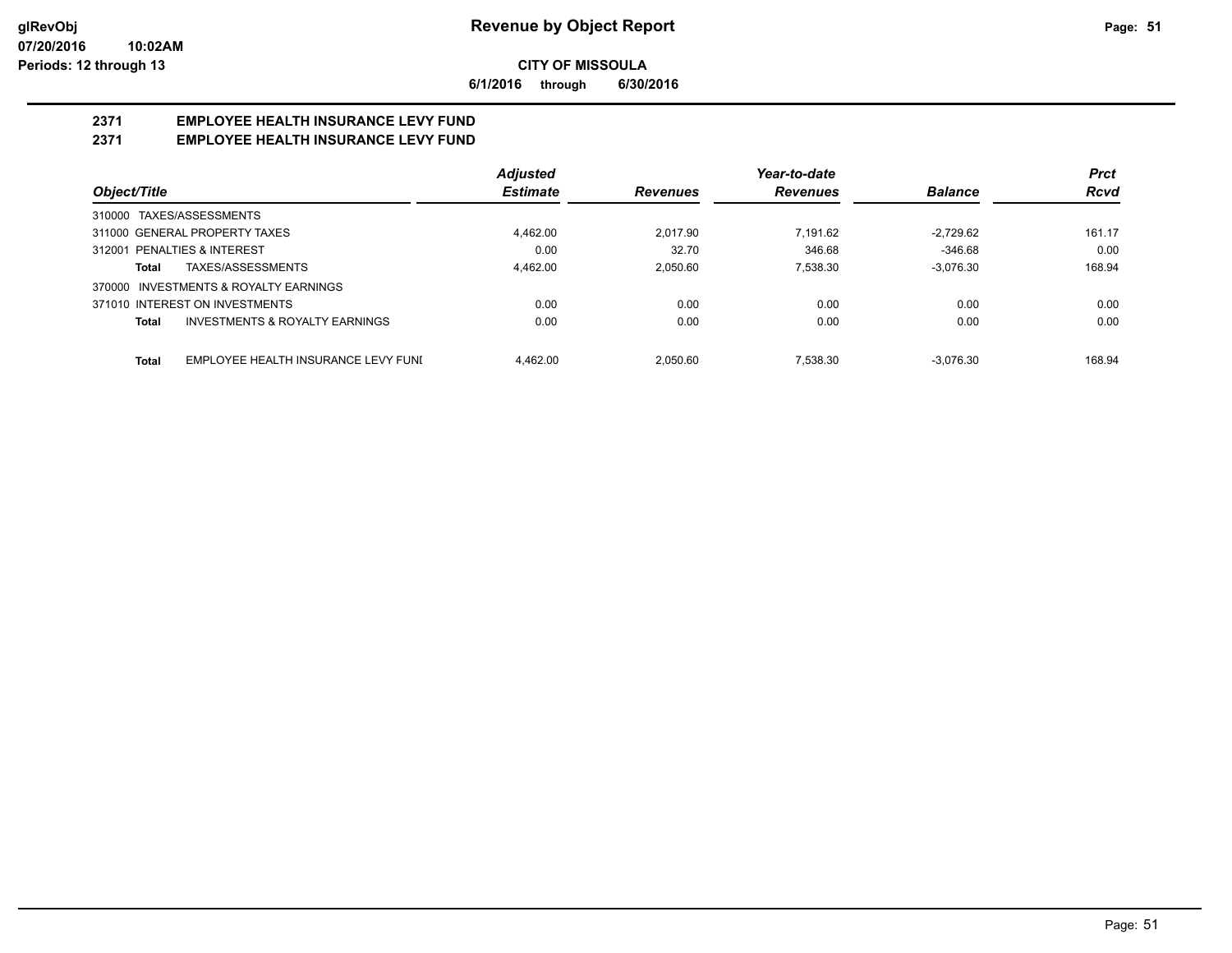**6/1/2016 through 6/30/2016**

## **2371 EMPLOYEE HEALTH INSURANCE LEVY FUND**

|                                       |                                    | <b>Adjusted</b> |                 | Year-to-date    |                | <b>Prct</b> |
|---------------------------------------|------------------------------------|-----------------|-----------------|-----------------|----------------|-------------|
| Object/Title                          |                                    | <b>Estimate</b> | <b>Revenues</b> | <b>Revenues</b> | <b>Balance</b> | <b>Rcvd</b> |
| 310000 TAXES/ASSESSMENTS              |                                    |                 |                 |                 |                |             |
| 311000 GENERAL PROPERTY TAXES         |                                    | 4.462.00        | 2,017.90        | 7.191.62        | $-2.729.62$    | 161.17      |
| 312001 PENALTIES & INTEREST           |                                    | 0.00            | 32.70           | 346.68          | $-346.68$      | 0.00        |
| <b>Total</b>                          | TAXES/ASSESSMENTS                  | 4.462.00        | 2,050.60        | 7,538.30        | $-3.076.30$    | 168.94      |
| 370000 INVESTMENTS & ROYALTY EARNINGS |                                    |                 |                 |                 |                |             |
| 371010 INTEREST ON INVESTMENTS        |                                    | 0.00            | 0.00            | 0.00            | 0.00           | 0.00        |
| Total                                 | INVESTMENTS & ROYALTY EARNINGS     | 0.00            | 0.00            | 0.00            | 0.00           | 0.00        |
| Total                                 | EMPLOYEE HEALTH INSURANCE LEVY FUN | 4.462.00        | 2.050.60        | 7.538.30        | $-3.076.30$    | 168.94      |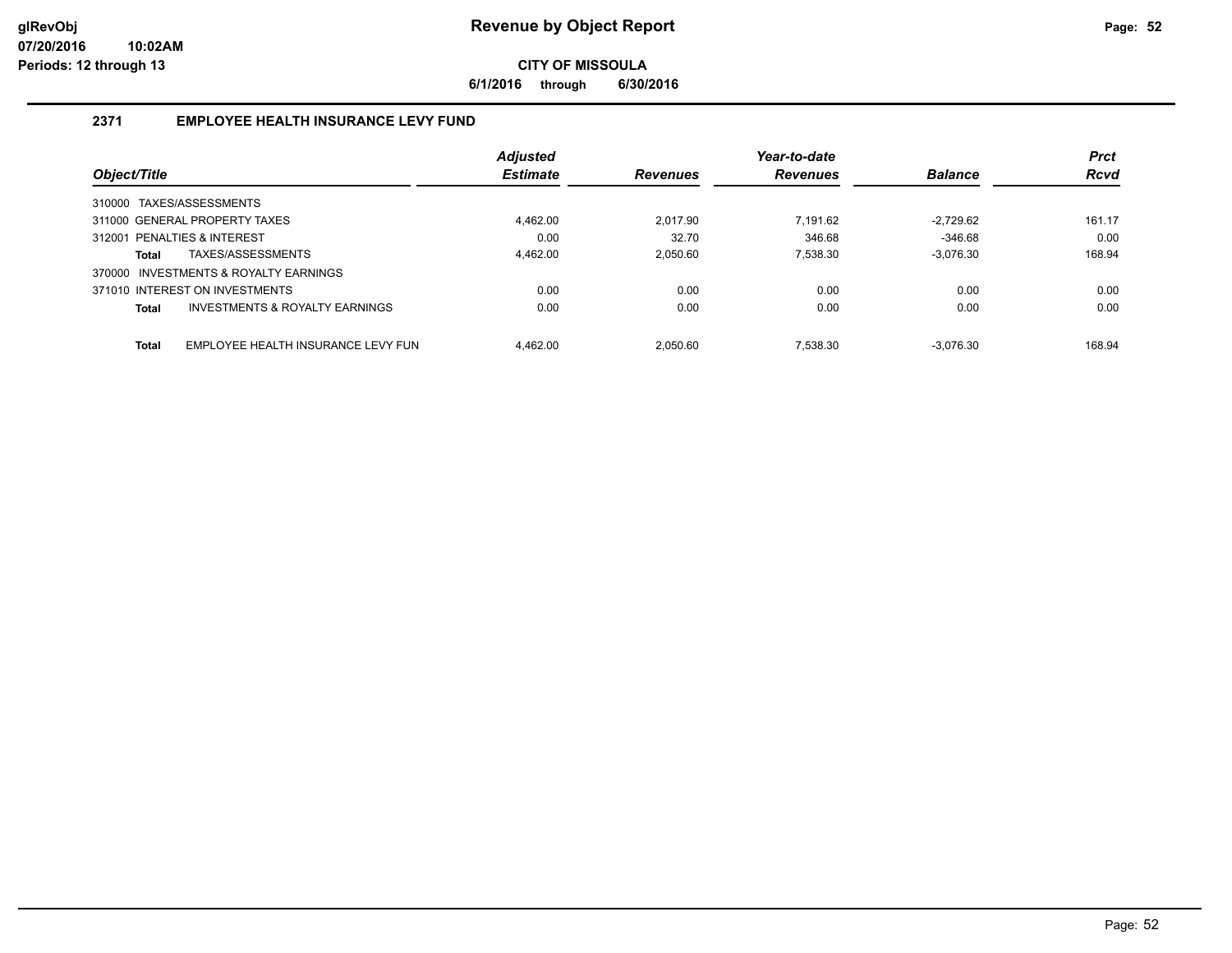**6/1/2016 through 6/30/2016**

#### **2372 PERMISSIVE MEDICAL LEVY**

**2372 PERMISSIVE MEDICAL LEVY**

|                                                    | <b>Adjusted</b> |                 | Year-to-date    |                | <b>Prct</b> |
|----------------------------------------------------|-----------------|-----------------|-----------------|----------------|-------------|
| Object/Title                                       | <b>Estimate</b> | <b>Revenues</b> | <b>Revenues</b> | <b>Balance</b> | Rcvd        |
| 310000 TAXES/ASSESSMENTS                           |                 |                 |                 |                |             |
| 311000 GENERAL PROPERTY TAXES                      | 4.405.445.00    | 1,910,789.83    | 4,299,625.38    | 105.819.62     | 97.60       |
| 312001 PENALTIES & INTEREST                        | 0.00            | 3.085.26        | 5.351.72        | $-5.351.72$    | 0.00        |
| TAXES/ASSESSMENTS<br>Total                         | 4.405.445.00    | 1.913.875.09    | 4.304.977.10    | 100.467.90     | 97.72       |
| 370000 INVESTMENTS & ROYALTY EARNINGS              |                 |                 |                 |                |             |
| 371010 INTEREST ON INVESTMENTS                     | 0.00            | 0.00            | 0.00            | 0.00           | 0.00        |
| <b>INVESTMENTS &amp; ROYALTY EARNINGS</b><br>Total | 0.00            | 0.00            | 0.00            | 0.00           | 0.00        |
| Total<br>PERMISSIVE MEDICAL LEVY                   | 4.405.445.00    | 1.913.875.09    | 4.304.977.10    | 100.467.90     | 97.72       |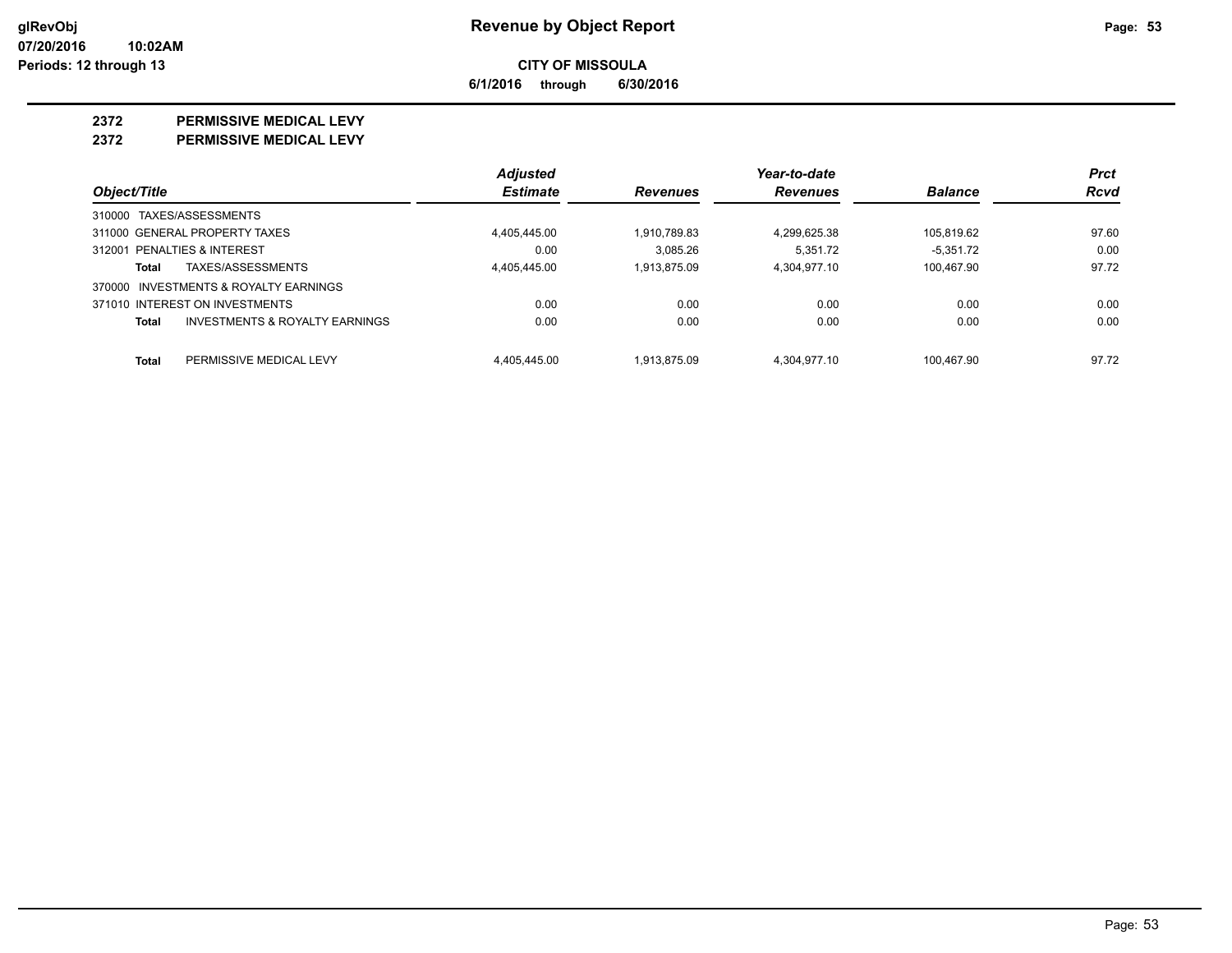**6/1/2016 through 6/30/2016**

#### **2372 PERMISSIVE MEDICAL LEVY**

|              |                                       | <b>Adjusted</b> |                 | Year-to-date    |                | <b>Prct</b> |
|--------------|---------------------------------------|-----------------|-----------------|-----------------|----------------|-------------|
| Object/Title |                                       | <b>Estimate</b> | <b>Revenues</b> | <b>Revenues</b> | <b>Balance</b> | <b>Rcvd</b> |
| 310000       | TAXES/ASSESSMENTS                     |                 |                 |                 |                |             |
|              | 311000 GENERAL PROPERTY TAXES         | 4.405.445.00    | 1.910.789.83    | 4.299.625.38    | 105.819.62     | 97.60       |
|              | 312001 PENALTIES & INTEREST           | 0.00            | 3.085.26        | 5.351.72        | $-5.351.72$    | 0.00        |
| <b>Total</b> | TAXES/ASSESSMENTS                     | 4.405.445.00    | 1,913,875.09    | 4,304,977.10    | 100,467.90     | 97.72       |
|              | 370000 INVESTMENTS & ROYALTY EARNINGS |                 |                 |                 |                |             |
|              | 371010 INTEREST ON INVESTMENTS        | 0.00            | 0.00            | 0.00            | 0.00           | 0.00        |
| <b>Total</b> | INVESTMENTS & ROYALTY EARNINGS        | 0.00            | 0.00            | 0.00            | 0.00           | 0.00        |
| <b>Total</b> | PERMISSIVE MEDICAL LEVY               | 4.405.445.00    | 1.913.875.09    | 4,304,977.10    | 100.467.90     | 97.72       |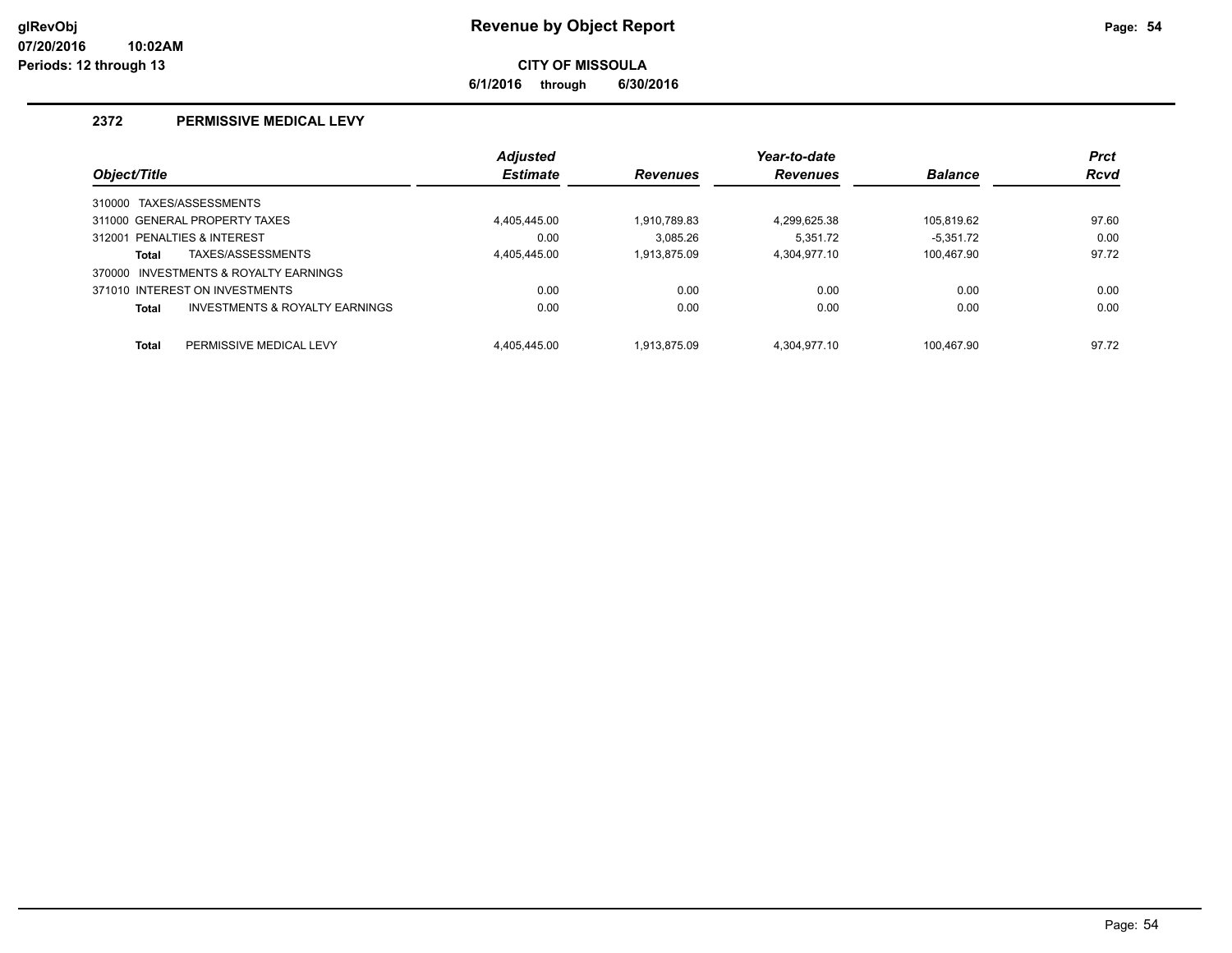**6/1/2016 through 6/30/2016**

## **2389 CABLE TELEVISION FRANCHISE FUND**

## **2389 CABLE TELEVISION FRANCHISE FUND**

|                   |                                 | <b>Adjusted</b> |                 | Year-to-date    |                | Prct        |
|-------------------|---------------------------------|-----------------|-----------------|-----------------|----------------|-------------|
| Object/Title      |                                 | <b>Estimate</b> | <b>Revenues</b> | <b>Revenues</b> | <b>Balance</b> | <b>Rcvd</b> |
|                   | 320000 LICENSES & PERMITS       |                 |                 |                 |                |             |
|                   | 322031 FRANCHISE FEE - AT&T     | 680,000.00      | 0.00            | 512,553.85      | 167,446.15     | 75.38       |
| 322034 PEG ACCESS |                                 | 56,000.00       | 0.00            | 29.795.47       | 26.204.53      | 53.21       |
| Total             | LICENSES & PERMITS              | 736,000.00      | 0.00            | 542,349.32      | 193.650.68     | 73.69       |
| Total             | CABLE TELEVISION FRANCHISE FUND | 736,000.00      | 0.00            | 542,349.32      | 193.650.68     | 73.69       |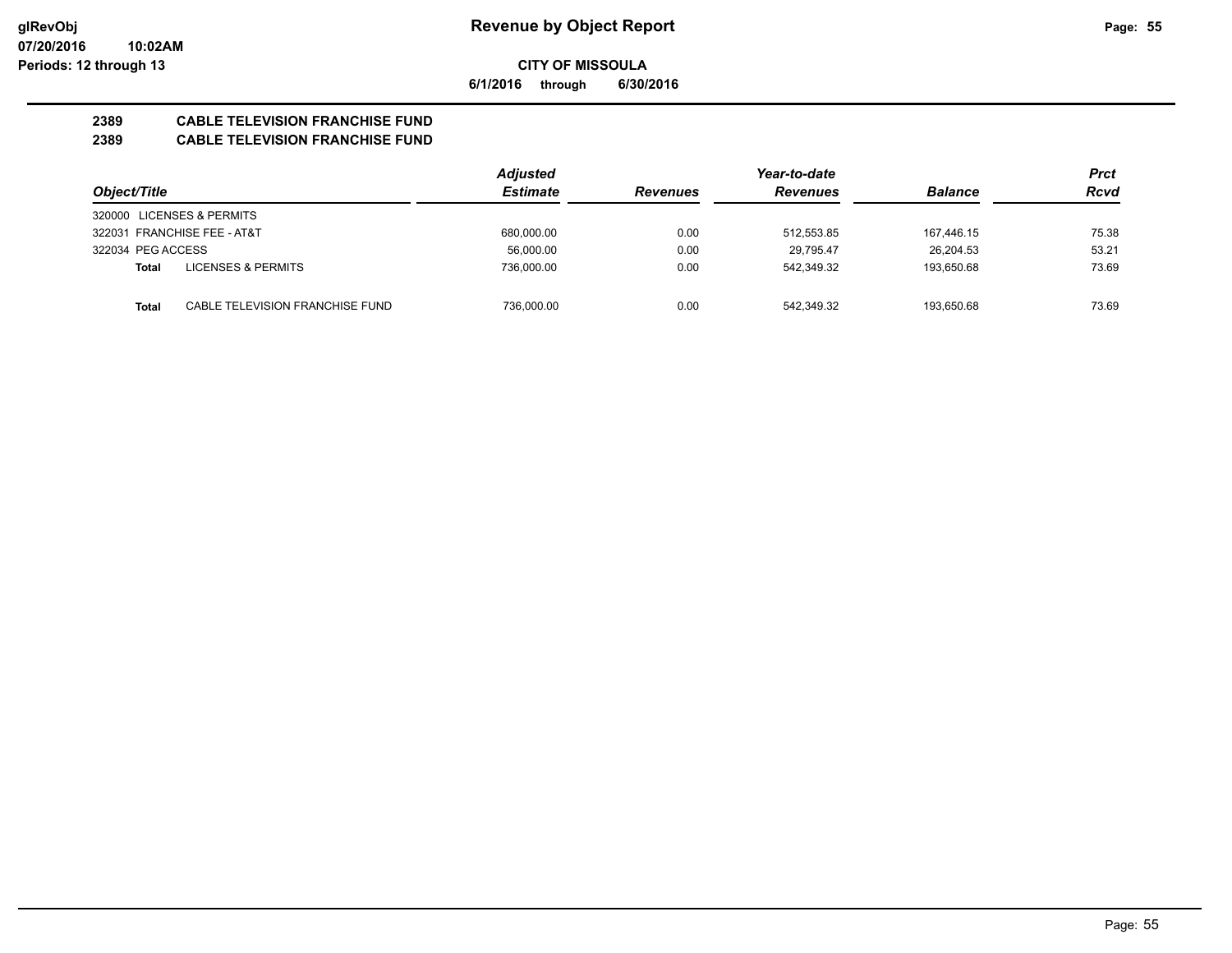**6/1/2016 through 6/30/2016**

#### **2389 CABLE TELEVISION FRANCHISE FUND**

| Object/Title      |                                 | <b>Adjusted</b><br><b>Estimate</b> | <b>Revenues</b> | Year-to-date<br><b>Revenues</b> | <b>Balance</b> | <b>Prct</b><br><b>Rcvd</b> |
|-------------------|---------------------------------|------------------------------------|-----------------|---------------------------------|----------------|----------------------------|
|                   | 320000 LICENSES & PERMITS       |                                    |                 |                                 |                |                            |
|                   | 322031 FRANCHISE FEE - AT&T     | 680,000.00                         | 0.00            | 512.553.85                      | 167.446.15     | 75.38                      |
| 322034 PEG ACCESS |                                 | 56,000.00                          | 0.00            | 29.795.47                       | 26,204.53      | 53.21                      |
| Total             | LICENSES & PERMITS              | 736.000.00                         | 0.00            | 542.349.32                      | 193.650.68     | 73.69                      |
|                   |                                 |                                    |                 |                                 |                |                            |
| Total             | CABLE TELEVISION FRANCHISE FUND | 736.000.00                         | 0.00            | 542.349.32                      | 193.650.68     | 73.69                      |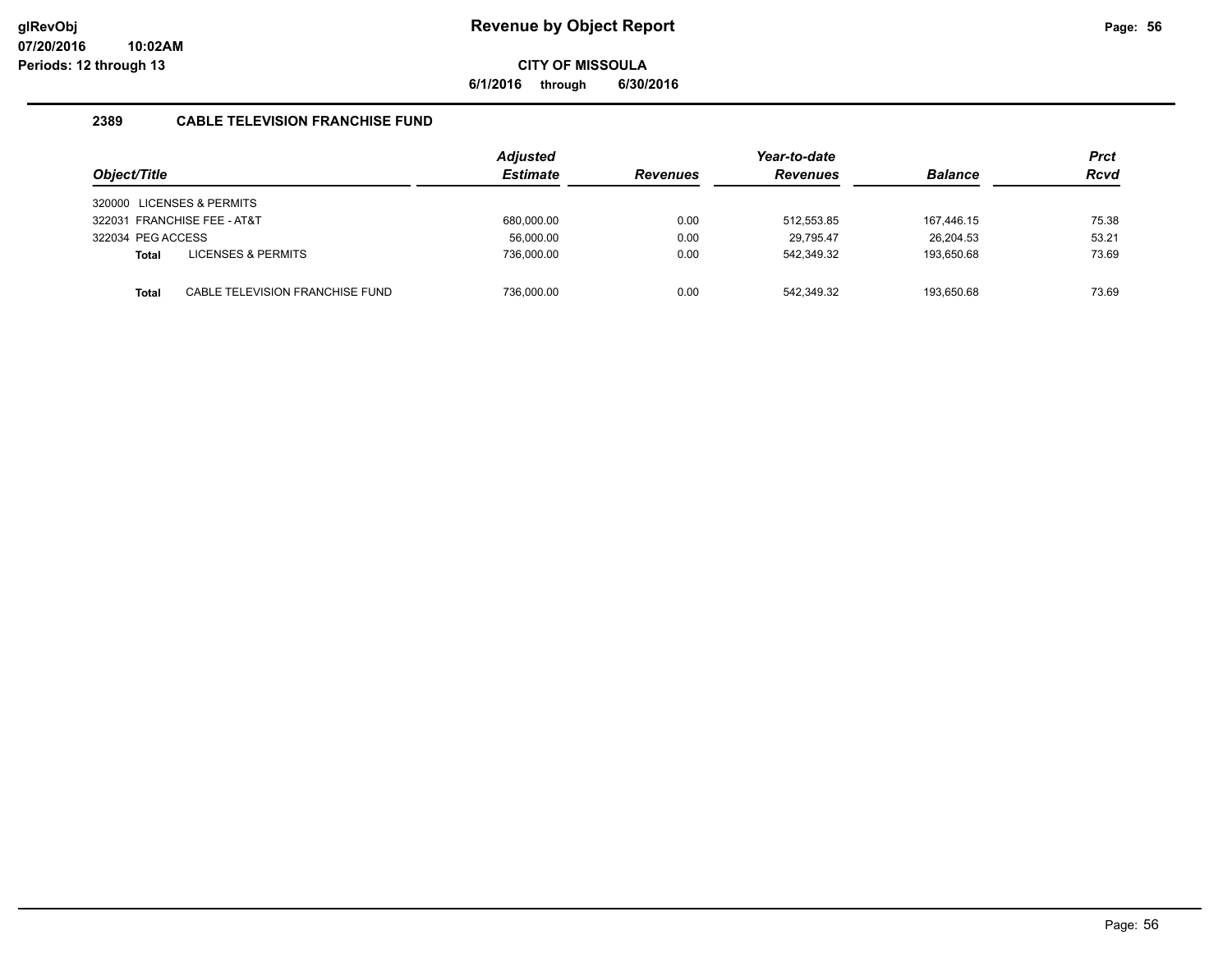**6/1/2016 through 6/30/2016**

#### **2390 DRUG FORFEITURE FUND**

**2390 DRUG FORFEITURE FUND**

|                                                | <b>Adjusted</b> |                 | Year-to-date    |                | <b>Prct</b> |
|------------------------------------------------|-----------------|-----------------|-----------------|----------------|-------------|
| Object/Title                                   | <b>Estimate</b> | <b>Revenues</b> | <b>Revenues</b> | <b>Balance</b> | <b>Rcvd</b> |
| 350000 FINES & FORFEITURES                     |                 |                 |                 |                |             |
| 351013 DRUG FORFEITURES                        | 16.800.00       | 2.627.16        | 15.310.68       | 1,489.32       | 91.14       |
| <b>FINES &amp; FORFEITURES</b><br>Total        | 16,800.00       | 2,627.16        | 15,310.68       | 1,489.32       | 91.14       |
| 370000 INVESTMENTS & ROYALTY EARNINGS          |                 |                 |                 |                |             |
| 371010 INTEREST ON INVESTMENTS                 | 0.00            | 0.00            | 0.00            | 0.00           | 0.00        |
| INVESTMENTS & ROYALTY EARNINGS<br><b>Total</b> | 0.00            | 0.00            | 0.00            | 0.00           | 0.00        |
| DRUG FORFEITURE FUND<br>Total                  | 16.800.00       | 2.627.16        | 15.310.68       | 1.489.32       | 91.14       |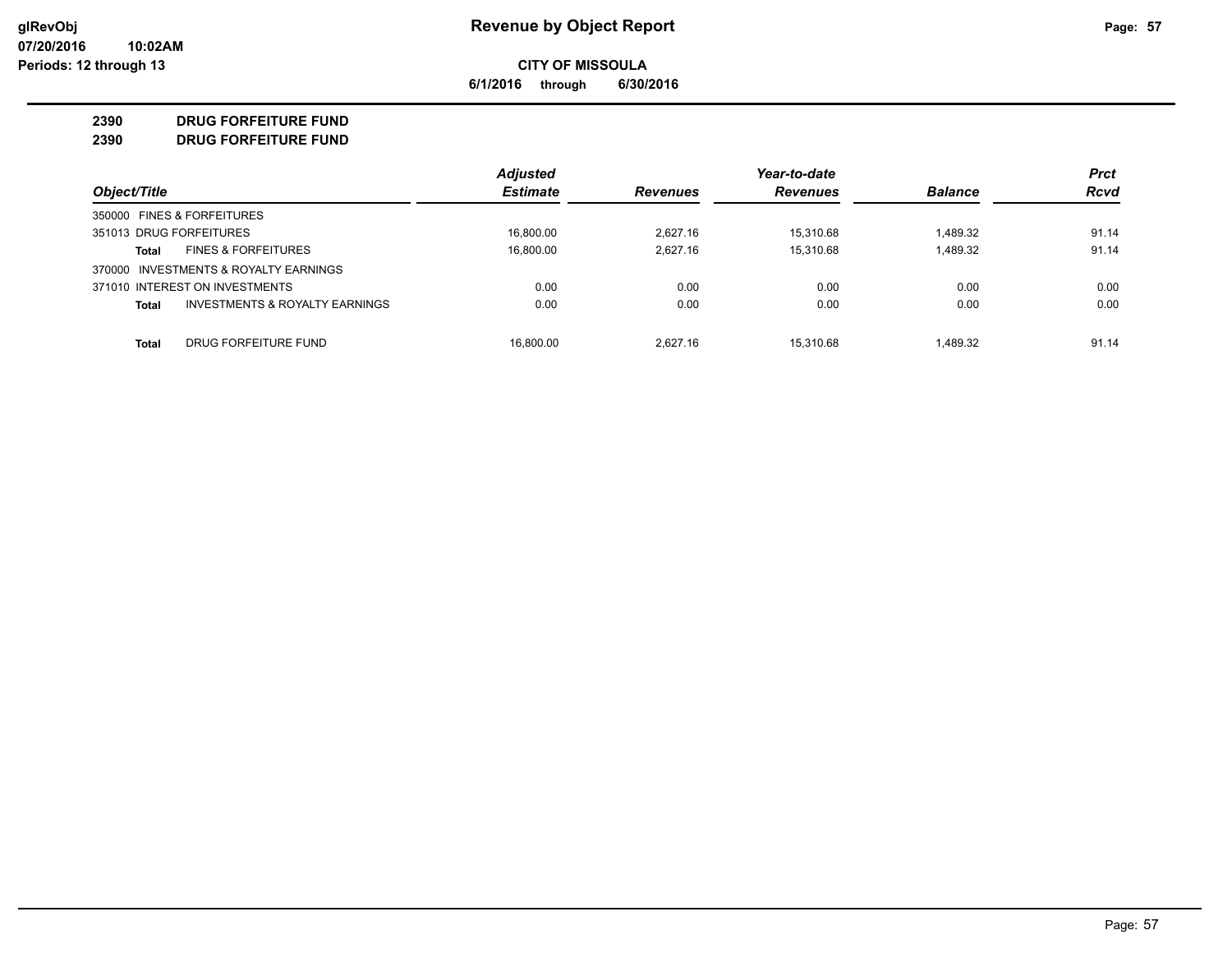**6/1/2016 through 6/30/2016**

#### **2390 DRUG FORFEITURE FUND**

|                            |                                           | <b>Adjusted</b> |                 | Year-to-date    |                | <b>Prct</b> |
|----------------------------|-------------------------------------------|-----------------|-----------------|-----------------|----------------|-------------|
| Object/Title               |                                           | <b>Estimate</b> | <b>Revenues</b> | <b>Revenues</b> | <b>Balance</b> | <b>Rcvd</b> |
| 350000 FINES & FORFEITURES |                                           |                 |                 |                 |                |             |
| 351013 DRUG FORFEITURES    |                                           | 16.800.00       | 2.627.16        | 15.310.68       | 1.489.32       | 91.14       |
| <b>Total</b>               | <b>FINES &amp; FORFEITURES</b>            | 16.800.00       | 2.627.16        | 15.310.68       | 1,489.32       | 91.14       |
| 370000                     | INVESTMENTS & ROYALTY EARNINGS            |                 |                 |                 |                |             |
|                            | 371010 INTEREST ON INVESTMENTS            | 0.00            | 0.00            | 0.00            | 0.00           | 0.00        |
| <b>Total</b>               | <b>INVESTMENTS &amp; ROYALTY EARNINGS</b> | 0.00            | 0.00            | 0.00            | 0.00           | 0.00        |
| Total                      | DRUG FORFEITURE FUND                      | 16.800.00       | 2.627.16        | 15.310.68       | 1.489.32       | 91.14       |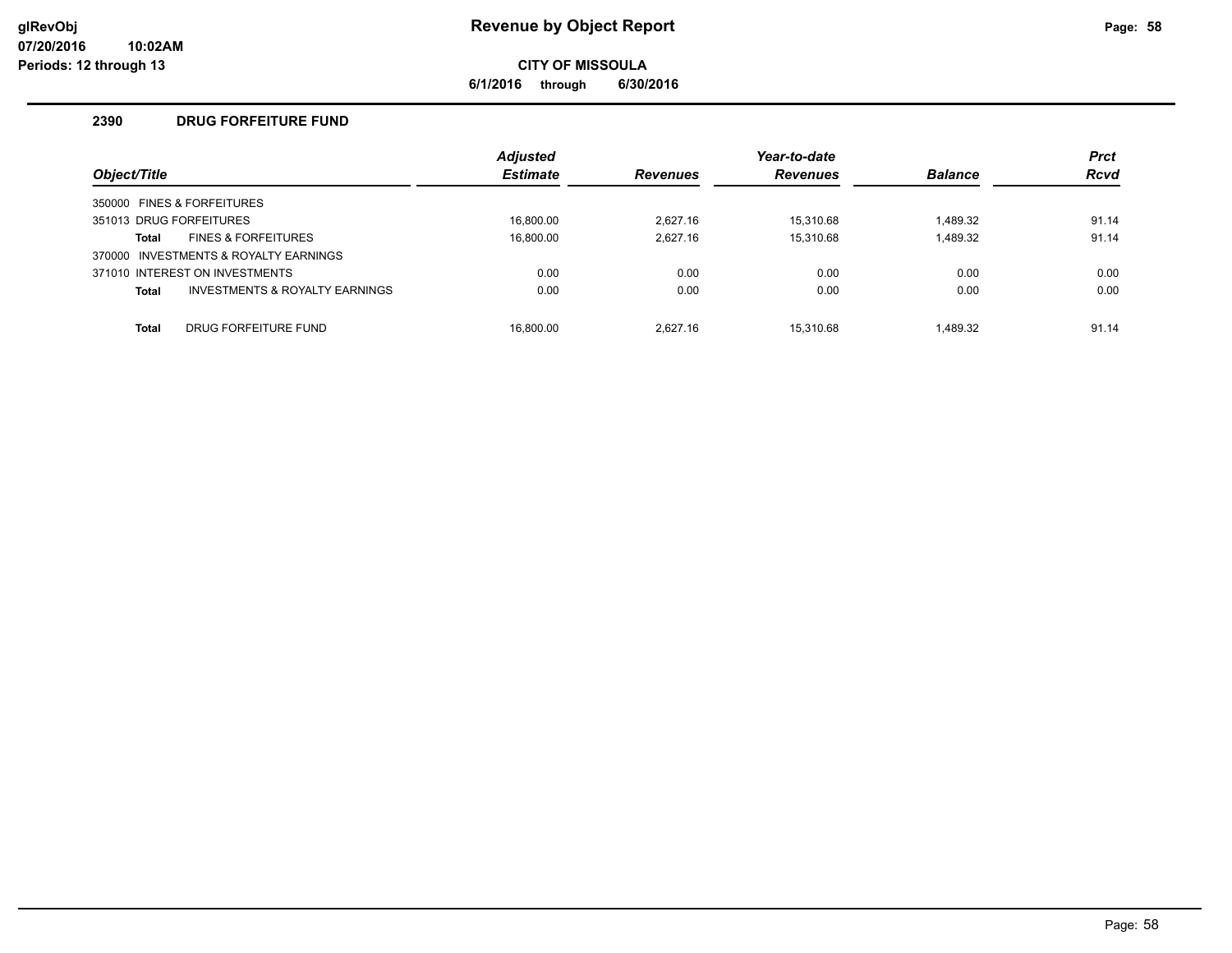**6/1/2016 through 6/30/2016**

#### **2394 BUILDING INSPECTION FUND**

**2394 BUILDING INSPECTION FUND**

|                                |                                           | <b>Adjusted</b> |                 | Year-to-date    |                | <b>Prct</b> |
|--------------------------------|-------------------------------------------|-----------------|-----------------|-----------------|----------------|-------------|
| Object/Title                   |                                           | <b>Estimate</b> | <b>Revenues</b> | <b>Revenues</b> | <b>Balance</b> | <b>Rcvd</b> |
| 320000 LICENSES & PERMITS      |                                           |                 |                 |                 |                |             |
| 323011 BUILDING PERMITS        |                                           | 1,074,058.00    | 174,818.23      | 1,181,618.04    | $-107,560.04$  | 110.01      |
| 323012 ELECTRICAL PERMITS      |                                           | 231.537.00      | 36.672.26       | 257.915.32      | $-26.378.32$   | 111.39      |
| 323013 PLUMBING PERMITS        |                                           | 132,373.00      | 15,144.00       | 134,420.00      | $-2,047.00$    | 101.55      |
| 323014 BLDG PERMIT REVIEW FEE  |                                           | 0.00            | 0.00            | 0.00            | 0.00           | 0.00        |
| 323016 MOVING PERMITS          |                                           | 0.00            | 0.00            | 0.00            | 0.00           | 0.00        |
| 323017 MECHANICAL PERMITS      |                                           | 96,891.00       | 11,373.00       | 106,788.60      | $-9,897.60$    | 110.22      |
| <b>Total</b>                   | <b>LICENSES &amp; PERMITS</b>             | 1,534,859.00    | 238,007.49      | 1,680,741.96    | $-145,882.96$  | 109.50      |
| 330000                         | <b>INTERGOVERNMENTAL REVENUES</b>         |                 |                 |                 |                |             |
| 336023 STATE CONTRIB. - PERS   |                                           | 0.00            | 36.08           | 459.74          | $-459.74$      | 0.00        |
| <b>Total</b>                   | <b>INTERGOVERNMENTAL REVENUES</b>         | 0.00            | 36.08           | 459.74          | $-459.74$      | 0.00        |
| 340000 CHARGES FOR SERVICES    |                                           |                 |                 |                 |                |             |
|                                | 341091 INSPECTION CODE BOOKS & COPIES     | 1.346.00        | 39.00           | 270.25          | 1,075.75       | 20.08       |
| Total                          | <b>CHARGES FOR SERVICES</b>               | 1,346.00        | 39.00           | 270.25          | 1,075.75       | 20.08       |
| 360000                         | MISCELLANEOUS REVENUES                    |                 |                 |                 |                |             |
| 360010 MISCELLANEOUS           |                                           | 0.00            | 0.00            | 0.00            | 0.00           | 0.00        |
| <b>Total</b>                   | MISCELLANEOUS REVENUES                    | 0.00            | 0.00            | 0.00            | 0.00           | 0.00        |
| 370000                         | <b>INVESTMENTS &amp; ROYALTY EARNINGS</b> |                 |                 |                 |                |             |
| 371010 INTEREST ON INVESTMENTS |                                           | 0.00            | 0.00            | 0.00            | 0.00           | 0.00        |
| <b>Total</b>                   | <b>INVESTMENTS &amp; ROYALTY EARNINGS</b> | 0.00            | 0.00            | 0.00            | 0.00           | 0.00        |
| 380000                         | OTHER FINANCING SOURCES                   |                 |                 |                 |                |             |
| 382010 SALE OF FIXED ASSETS    |                                           | 0.00            | 0.00            | 0.00            | 0.00           | 0.00        |
| 383000 OPERATING TRANSFERS     |                                           | 0.00            | 0.00            | 0.00            | 0.00           | 0.00        |
| <b>Total</b>                   | OTHER FINANCING SOURCES                   | 0.00            | 0.00            | 0.00            | 0.00           | 0.00        |
| <b>Total</b>                   | <b>BUILDING INSPECTION FUND</b>           | 1,536,205.00    | 238.082.57      | 1,681,471.95    | $-145.266.95$  | 109.46      |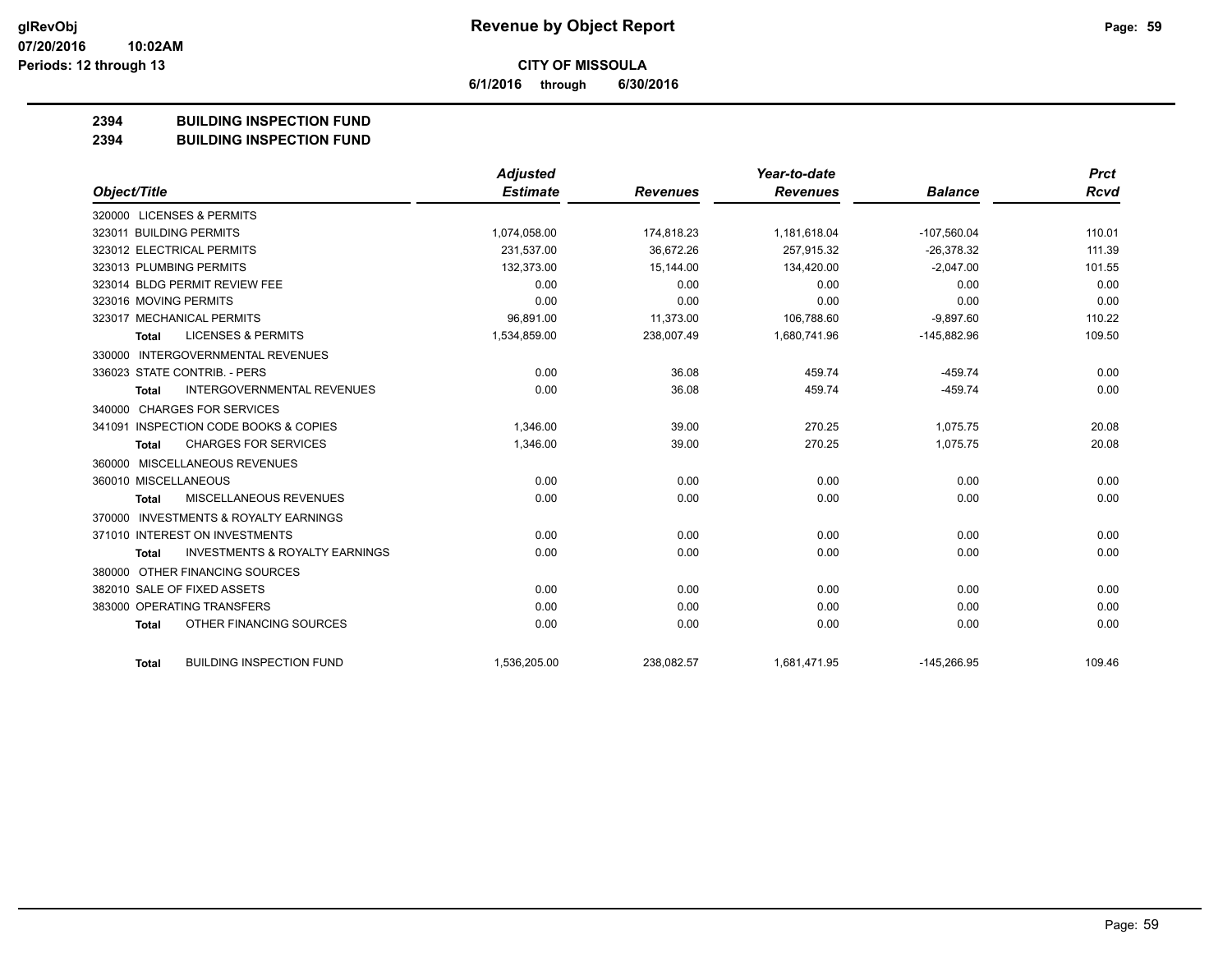**6/1/2016 through 6/30/2016**

## **2394 BUILDING INSPECTION FUND**

|                                                           | <b>Adjusted</b> |                 | Year-to-date    |                | <b>Prct</b> |
|-----------------------------------------------------------|-----------------|-----------------|-----------------|----------------|-------------|
| Object/Title                                              | <b>Estimate</b> | <b>Revenues</b> | <b>Revenues</b> | <b>Balance</b> | <b>Rcvd</b> |
| 320000 LICENSES & PERMITS                                 |                 |                 |                 |                |             |
| 323011 BUILDING PERMITS                                   | 1,074,058.00    | 174,818.23      | 1,181,618.04    | $-107,560.04$  | 110.01      |
| 323012 ELECTRICAL PERMITS                                 | 231.537.00      | 36.672.26       | 257.915.32      | $-26.378.32$   | 111.39      |
| 323013 PLUMBING PERMITS                                   | 132,373.00      | 15,144.00       | 134,420.00      | $-2,047.00$    | 101.55      |
| 323014 BLDG PERMIT REVIEW FEE                             | 0.00            | 0.00            | 0.00            | 0.00           | 0.00        |
| 323016 MOVING PERMITS                                     | 0.00            | 0.00            | 0.00            | 0.00           | 0.00        |
| 323017 MECHANICAL PERMITS                                 | 96,891.00       | 11,373.00       | 106,788.60      | $-9,897.60$    | 110.22      |
| <b>LICENSES &amp; PERMITS</b><br><b>Total</b>             | 1,534,859.00    | 238,007.49      | 1,680,741.96    | $-145,882.96$  | 109.50      |
| 330000 INTERGOVERNMENTAL REVENUES                         |                 |                 |                 |                |             |
| 336023 STATE CONTRIB. - PERS                              | 0.00            | 36.08           | 459.74          | $-459.74$      | 0.00        |
| <b>INTERGOVERNMENTAL REVENUES</b><br><b>Total</b>         | 0.00            | 36.08           | 459.74          | $-459.74$      | 0.00        |
| 340000 CHARGES FOR SERVICES                               |                 |                 |                 |                |             |
| 341091 INSPECTION CODE BOOKS & COPIES                     | 1,346.00        | 39.00           | 270.25          | 1,075.75       | 20.08       |
| <b>CHARGES FOR SERVICES</b><br><b>Total</b>               | 1,346.00        | 39.00           | 270.25          | 1,075.75       | 20.08       |
| 360000 MISCELLANEOUS REVENUES                             |                 |                 |                 |                |             |
| 360010 MISCELLANEOUS                                      | 0.00            | 0.00            | 0.00            | 0.00           | 0.00        |
| MISCELLANEOUS REVENUES<br><b>Total</b>                    | 0.00            | 0.00            | 0.00            | 0.00           | 0.00        |
| 370000 INVESTMENTS & ROYALTY EARNINGS                     |                 |                 |                 |                |             |
| 371010 INTEREST ON INVESTMENTS                            | 0.00            | 0.00            | 0.00            | 0.00           | 0.00        |
| <b>INVESTMENTS &amp; ROYALTY EARNINGS</b><br><b>Total</b> | 0.00            | 0.00            | 0.00            | 0.00           | 0.00        |
| 380000 OTHER FINANCING SOURCES                            |                 |                 |                 |                |             |
| 382010 SALE OF FIXED ASSETS                               | 0.00            | 0.00            | 0.00            | 0.00           | 0.00        |
| 383000 OPERATING TRANSFERS                                | 0.00            | 0.00            | 0.00            | 0.00           | 0.00        |
| OTHER FINANCING SOURCES<br><b>Total</b>                   | 0.00            | 0.00            | 0.00            | 0.00           | 0.00        |
| <b>BUILDING INSPECTION FUND</b><br><b>Total</b>           | 1,536,205.00    | 238,082.57      | 1,681,471.95    | $-145,266.95$  | 109.46      |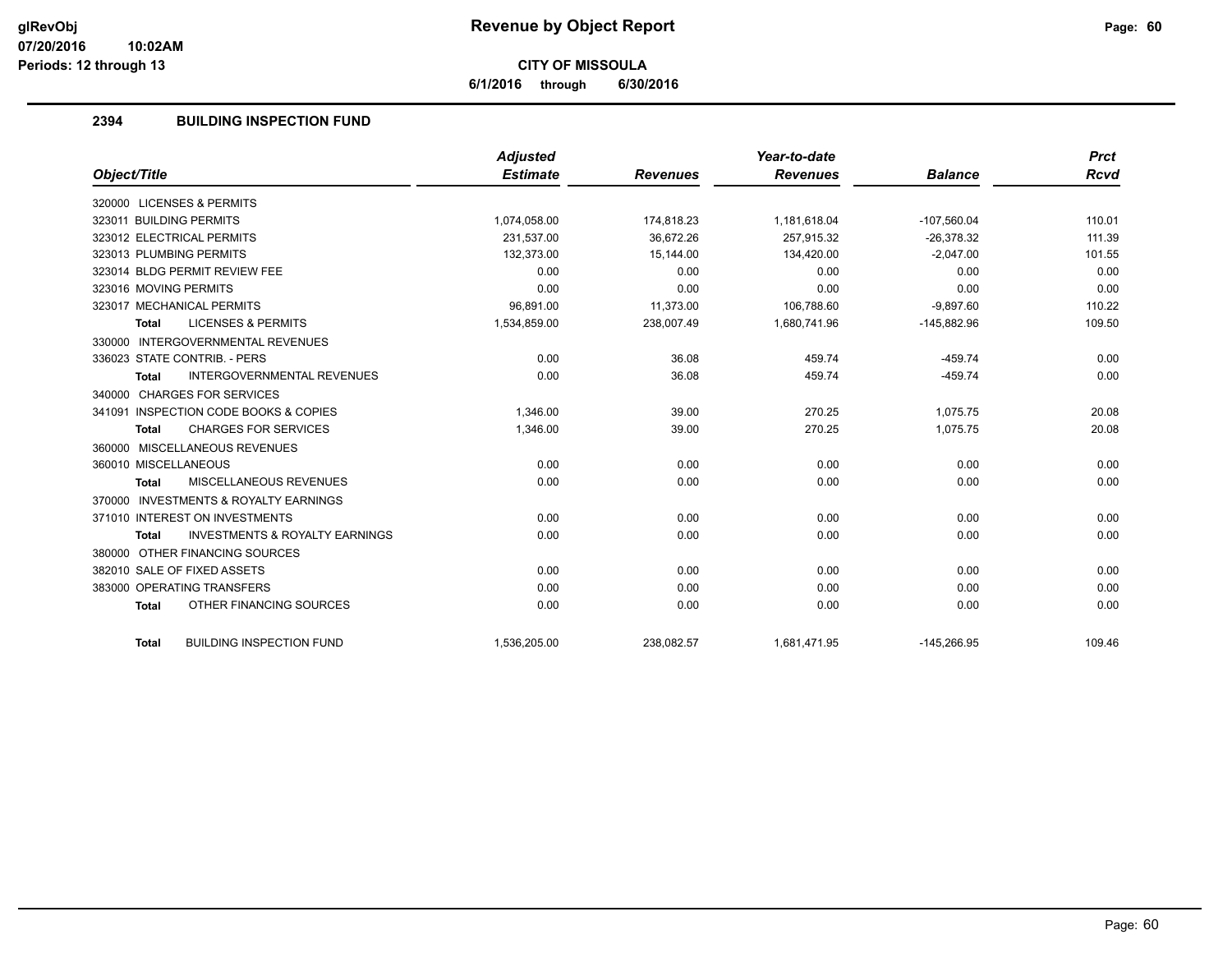**6/1/2016 through 6/30/2016**

## **2395 CITY GRANTS & PROGRAM INCOME FUND**

**2395 CITY GRANTS & PROGRAM INCOME FUND**

|                                                    | <b>Adjusted</b> |                 | Year-to-date    |                | <b>Prct</b> |
|----------------------------------------------------|-----------------|-----------------|-----------------|----------------|-------------|
| Object/Title                                       | <b>Estimate</b> | <b>Revenues</b> | <b>Revenues</b> | <b>Balance</b> | Rcvd        |
| 360000 MISCELLANEOUS REVENUES                      |                 |                 |                 |                |             |
| 360010 MISCELLANEOUS                               | 0.00            | 0.00            | 0.00            | 0.00           | 0.00        |
| 362000 OTHER MISCELLANEOUS REVENUE                 | 0.00            | 0.00            | 0.00            | 0.00           | 0.00        |
| <b>MISCELLANEOUS REVENUES</b><br>Total             | 0.00            | 0.00            | 0.00            | 0.00           | 0.00        |
| 370000 INVESTMENTS & ROYALTY EARNINGS              |                 |                 |                 |                |             |
| 371010 INTEREST ON INVESTMENTS                     | 0.00            | 0.00            | 0.00            | 0.00           | 0.00        |
| <b>INVESTMENTS &amp; ROYALTY EARNINGS</b><br>Total | 0.00            | 0.00            | 0.00            | 0.00           | 0.00        |
|                                                    |                 |                 |                 |                |             |
| Total<br>CITY GRANTS & PROGRAM INCOME FUND         | 0.00            | 0.00            | 0.00            | 0.00           | 0.00        |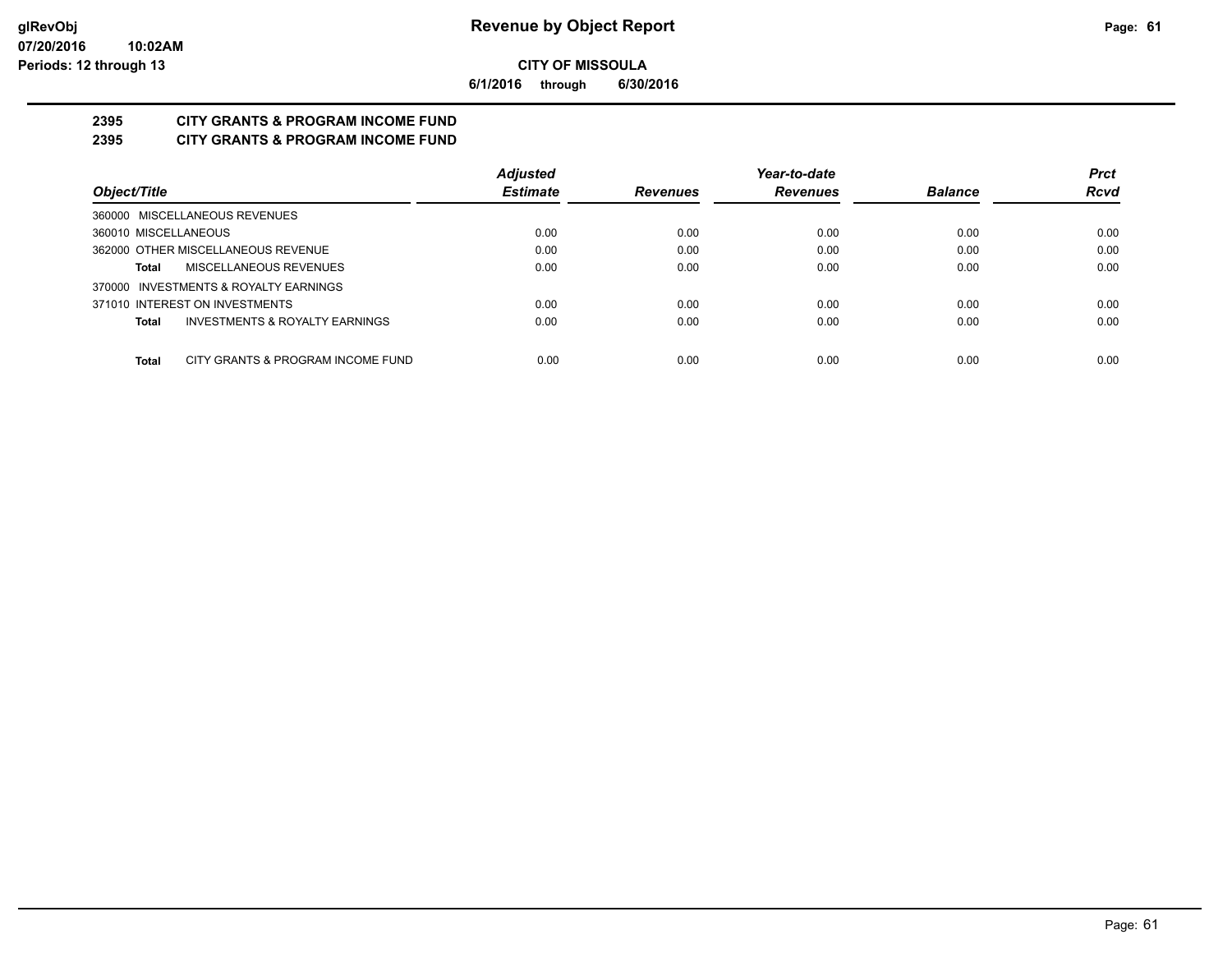**6/1/2016 through 6/30/2016**

#### **2395 CITY GRANTS & PROGRAM INCOME FUND**

|                                            | <b>Adjusted</b> |                 | Year-to-date    |                | <b>Prct</b> |
|--------------------------------------------|-----------------|-----------------|-----------------|----------------|-------------|
| Object/Title                               | <b>Estimate</b> | <b>Revenues</b> | <b>Revenues</b> | <b>Balance</b> | <b>Rcvd</b> |
| 360000 MISCELLANEOUS REVENUES              |                 |                 |                 |                |             |
| 360010 MISCELLANEOUS                       | 0.00            | 0.00            | 0.00            | 0.00           | 0.00        |
| 362000 OTHER MISCELLANEOUS REVENUE         | 0.00            | 0.00            | 0.00            | 0.00           | 0.00        |
| MISCELLANEOUS REVENUES<br>Total            | 0.00            | 0.00            | 0.00            | 0.00           | 0.00        |
| 370000 INVESTMENTS & ROYALTY EARNINGS      |                 |                 |                 |                |             |
| 371010 INTEREST ON INVESTMENTS             | 0.00            | 0.00            | 0.00            | 0.00           | 0.00        |
| INVESTMENTS & ROYALTY EARNINGS<br>Total    | 0.00            | 0.00            | 0.00            | 0.00           | 0.00        |
|                                            |                 |                 |                 |                |             |
| Total<br>CITY GRANTS & PROGRAM INCOME FUND | 0.00            | 0.00            | 0.00            | 0.00           | 0.00        |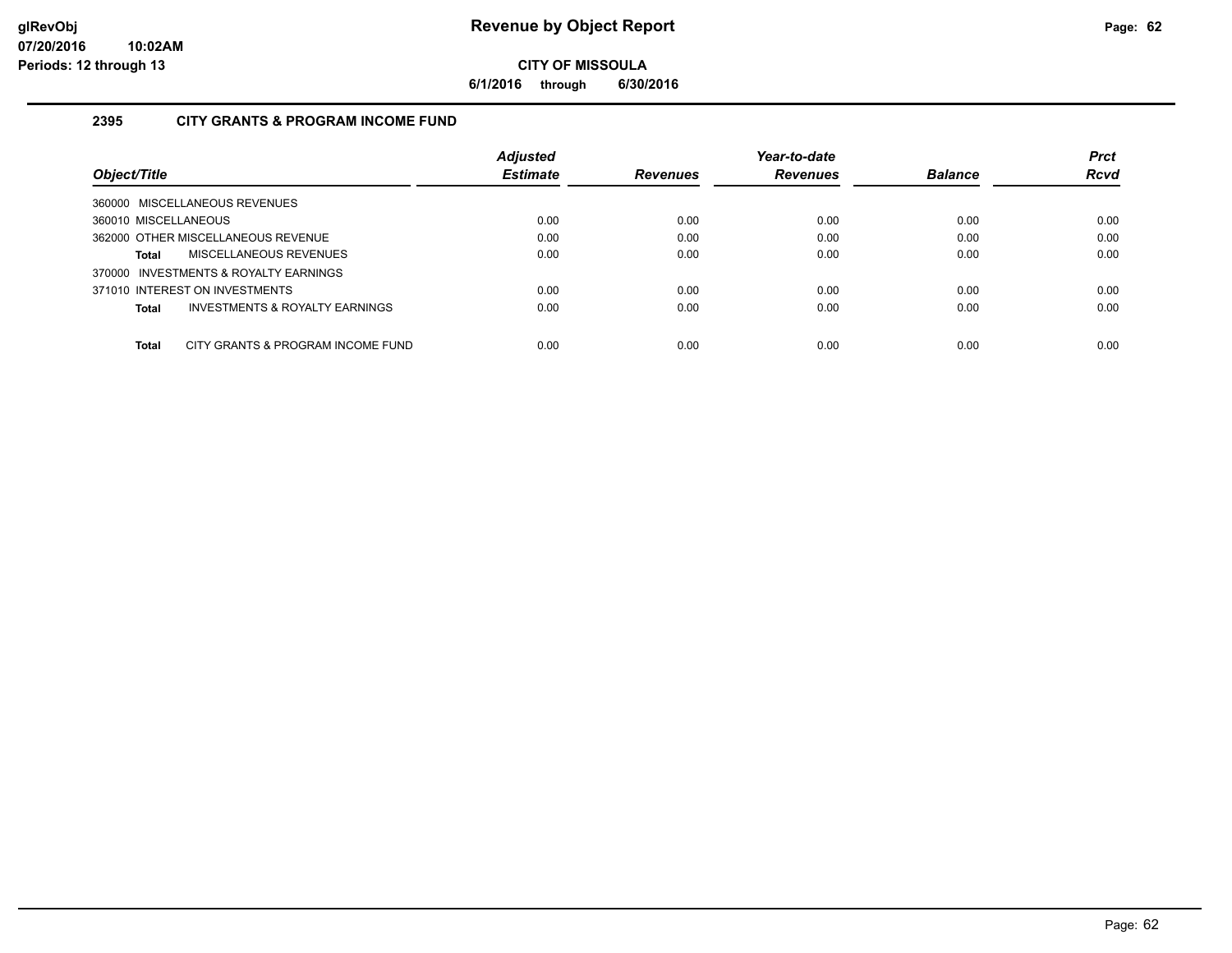**6/1/2016 through 6/30/2016**

#### **2396 ENERGY EFFICIENCY REVOLVING LOAN FUND 2396 ENERGY EFFICIENCY REVOLVING LOAN FUND**

|                                                    | <b>Adjusted</b> |                 | Year-to-date    |                | <b>Prct</b> |
|----------------------------------------------------|-----------------|-----------------|-----------------|----------------|-------------|
| Object/Title                                       | <b>Estimate</b> | <b>Revenues</b> | <b>Revenues</b> | <b>Balance</b> | Rcvd        |
| 330000 INTERGOVERNMENTAL REVENUES                  |                 |                 |                 |                |             |
| 331031 EECBG REVOLVING LOAN                        | 0.00            | 0.00            | 0.00            | 0.00           | 0.00        |
| INTERGOVERNMENTAL REVENUES<br>Total                | 0.00            | 0.00            | 0.00            | 0.00           | 0.00        |
| 370000 INVESTMENTS & ROYALTY EARNINGS              |                 |                 |                 |                |             |
| 371010 INTEREST ON INVESTMENTS                     | 0.00            | 0.00            | 0.00            | 0.00           | 0.00        |
| <b>INVESTMENTS &amp; ROYALTY EARNINGS</b><br>Total | 0.00            | 0.00            | 0.00            | 0.00           | 0.00        |
|                                                    |                 |                 |                 |                |             |
| ENERGY EFFICIENCY REVOLVING LOAN FUI<br>Total      | 0.00            | 0.00            | 0.00            | 0.00           | 0.00        |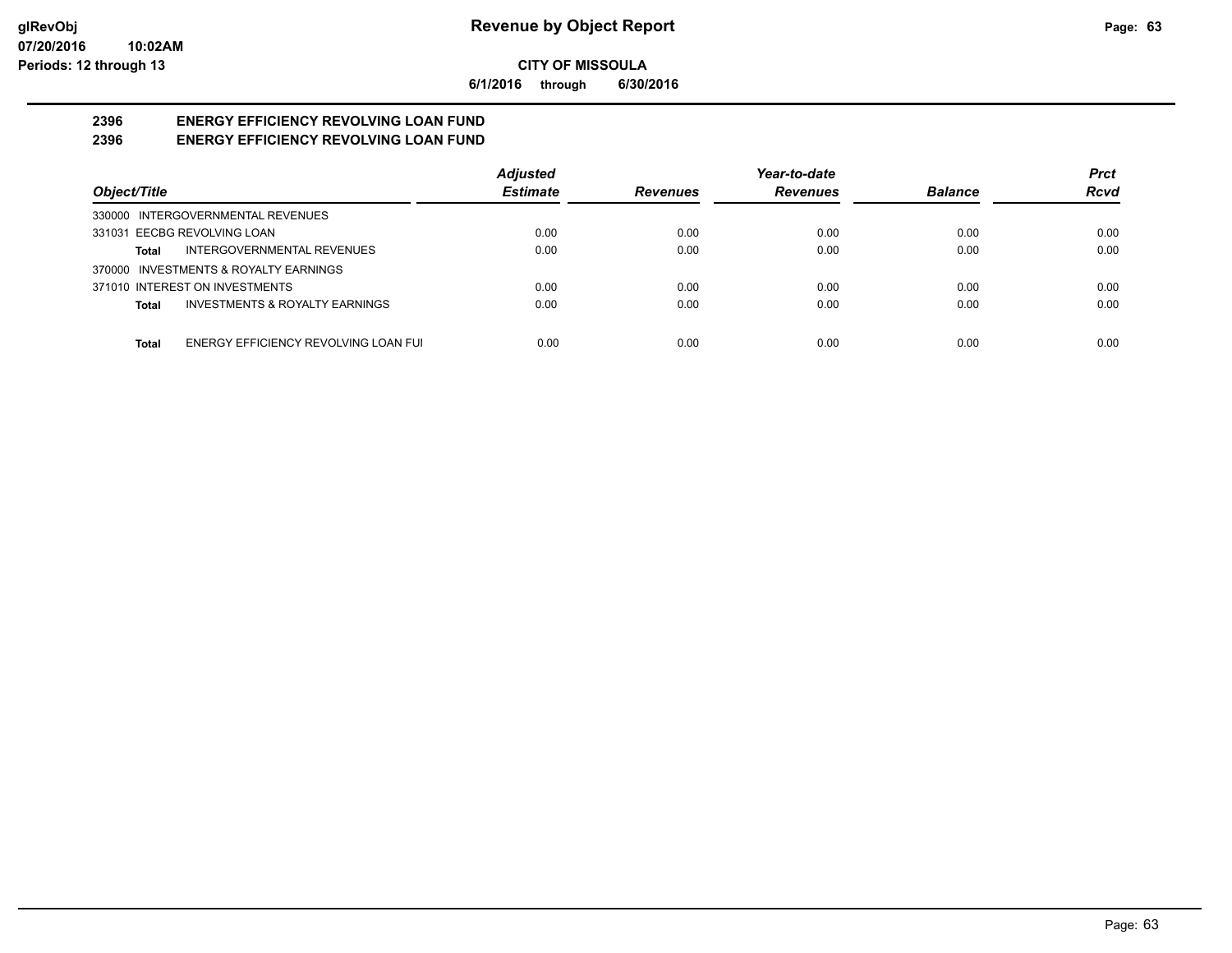**6/1/2016 through 6/30/2016**

#### **2396 ENERGY EFFICIENCY REVOLVING LOAN FUND**

| Object/Title                                              | <b>Adjusted</b><br><b>Estimate</b> | <b>Revenues</b> | Year-to-date<br><b>Revenues</b> | <b>Balance</b> | <b>Prct</b><br><b>Rcvd</b> |
|-----------------------------------------------------------|------------------------------------|-----------------|---------------------------------|----------------|----------------------------|
| 330000 INTERGOVERNMENTAL REVENUES                         |                                    |                 |                                 |                |                            |
| 331031 EECBG REVOLVING LOAN                               | 0.00                               | 0.00            | 0.00                            | 0.00           | 0.00                       |
| INTERGOVERNMENTAL REVENUES<br>Total                       | 0.00                               | 0.00            | 0.00                            | 0.00           | 0.00                       |
| 370000 INVESTMENTS & ROYALTY EARNINGS                     |                                    |                 |                                 |                |                            |
| 371010 INTEREST ON INVESTMENTS                            | 0.00                               | 0.00            | 0.00                            | 0.00           | 0.00                       |
| <b>INVESTMENTS &amp; ROYALTY EARNINGS</b><br><b>Total</b> | 0.00                               | 0.00            | 0.00                            | 0.00           | 0.00                       |
|                                                           |                                    |                 |                                 |                |                            |
| ENERGY EFFICIENCY REVOLVING LOAN FU<br>Total              | 0.00                               | 0.00            | 0.00                            | 0.00           | 0.00                       |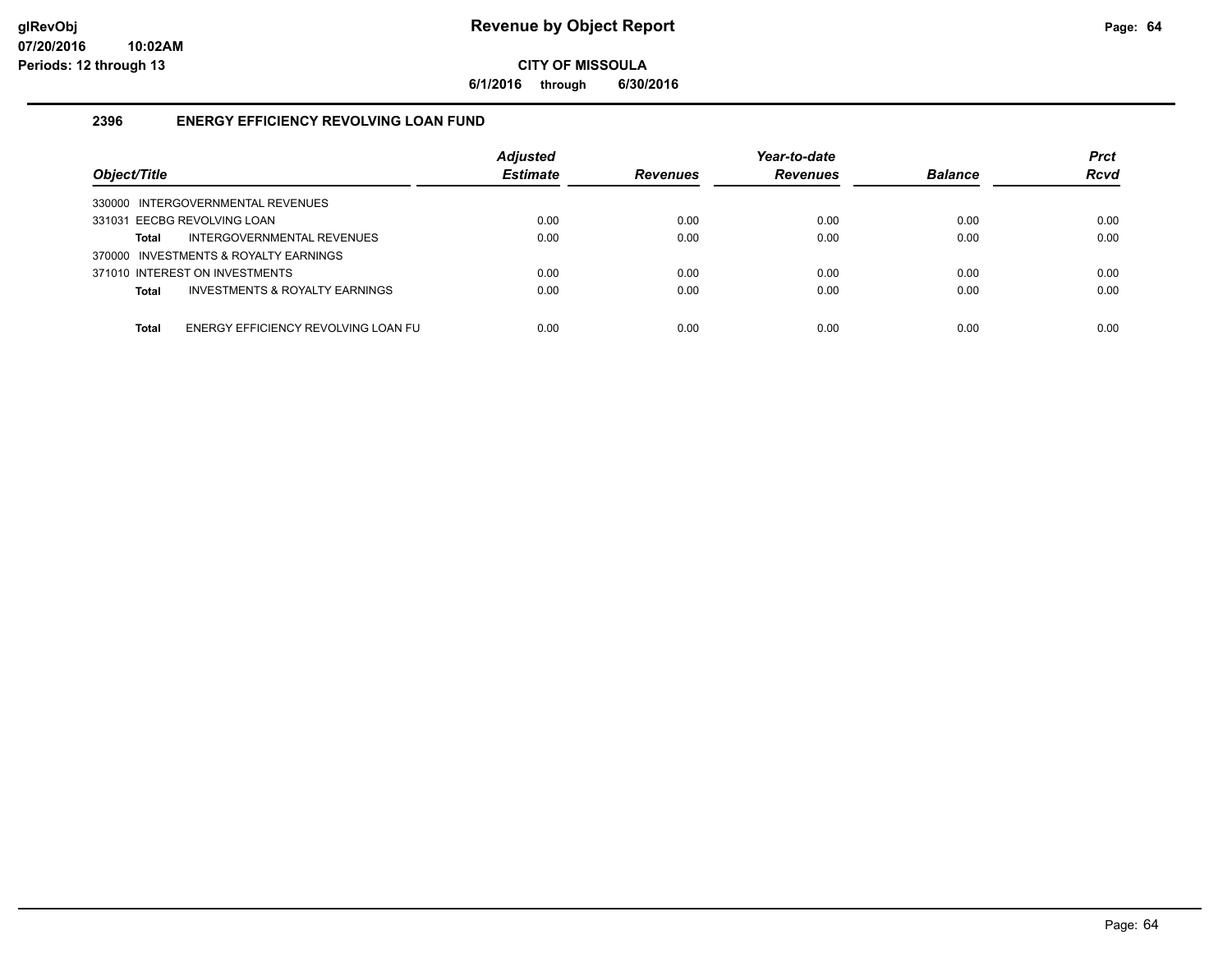**6/1/2016 through 6/30/2016**

#### **2399 DANGEROUS BUILDING DEMOLITION & REPAIR F 2399 DANGEROUS BUILDING DEMOLITION & REPAIR F**

|                                                      | <b>Adjusted</b> |                 | Year-to-date    |                | Prct |
|------------------------------------------------------|-----------------|-----------------|-----------------|----------------|------|
| Object/Title                                         | <b>Estimate</b> | <b>Revenues</b> | <b>Revenues</b> | <b>Balance</b> | Rcvd |
| 360000 MISCELLANEOUS REVENUES                        |                 |                 |                 |                |      |
| 363000 ASSESSMENTS PAID                              | 15.000.00       | 0.00            | 0.00            | 15,000.00      | 0.00 |
| MISCELLANEOUS REVENUES<br>Total                      | 15.000.00       | 0.00            | 0.00            | 15,000.00      | 0.00 |
| DANGEROUS BUILDING DEMOLITION & REP.<br><b>Total</b> | 15.000.00       | 0.00            | 0.00            | 15,000.00      | 0.00 |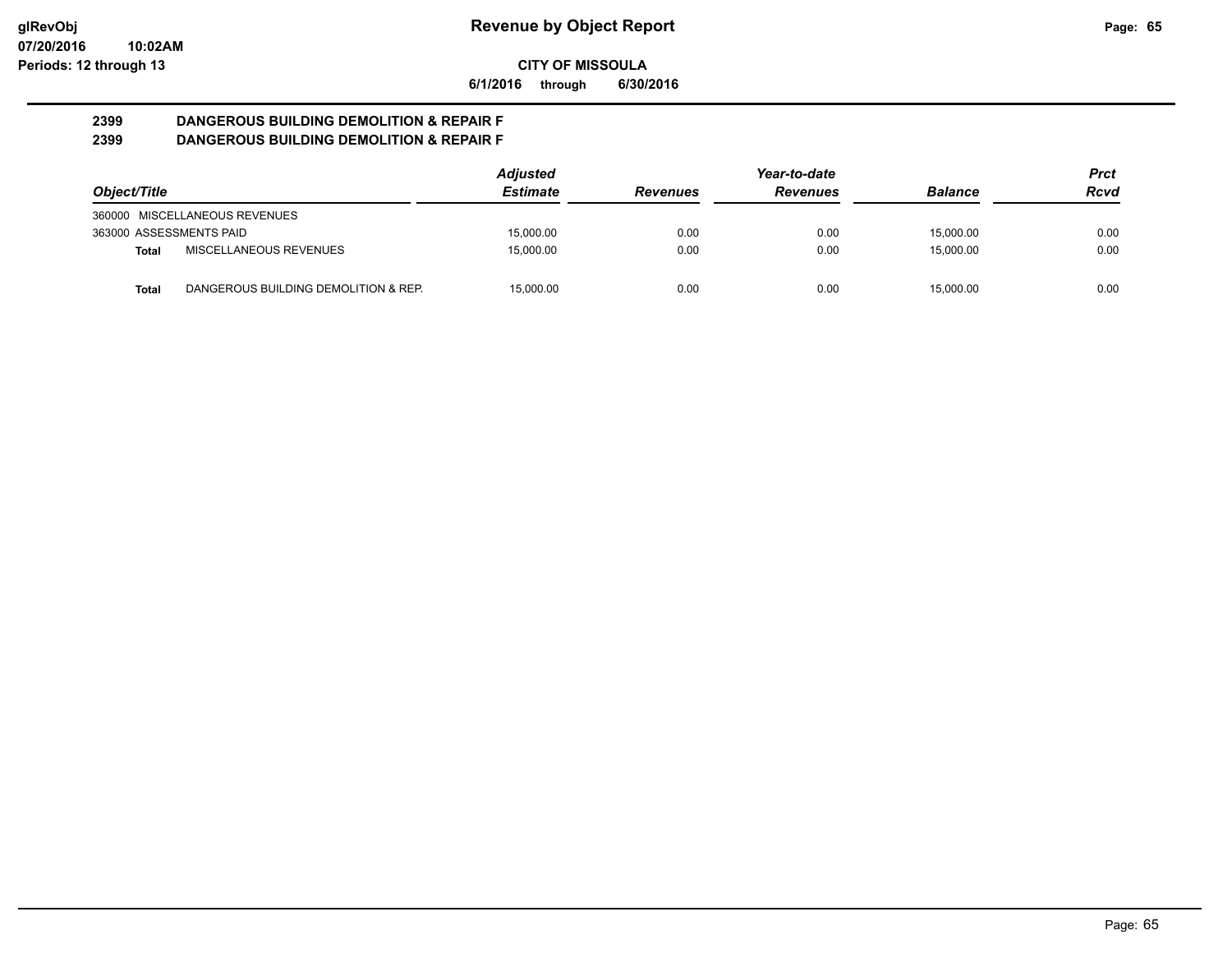**6/1/2016 through 6/30/2016**

#### **2399 DANGEROUS BUILDING DEMOLITION & REPAIR F**

| Object/Title            |                                     | Adjusted<br><b>Estimate</b> | <b>Revenues</b> | Year-to-date<br><b>Revenues</b> | <b>Balance</b> | <b>Prct</b><br><b>Rcvd</b> |
|-------------------------|-------------------------------------|-----------------------------|-----------------|---------------------------------|----------------|----------------------------|
|                         | 360000 MISCELLANEOUS REVENUES       |                             |                 |                                 |                |                            |
| 363000 ASSESSMENTS PAID |                                     | 15,000.00                   | 0.00            | 0.00                            | 15.000.00      | 0.00                       |
| <b>Total</b>            | MISCELLANEOUS REVENUES              | 15,000.00                   | 0.00            | 0.00                            | 15.000.00      | 0.00                       |
| <b>Total</b>            | DANGEROUS BUILDING DEMOLITION & REF | 15,000.00                   | 0.00            | 0.00                            | 15.000.00      | 0.00                       |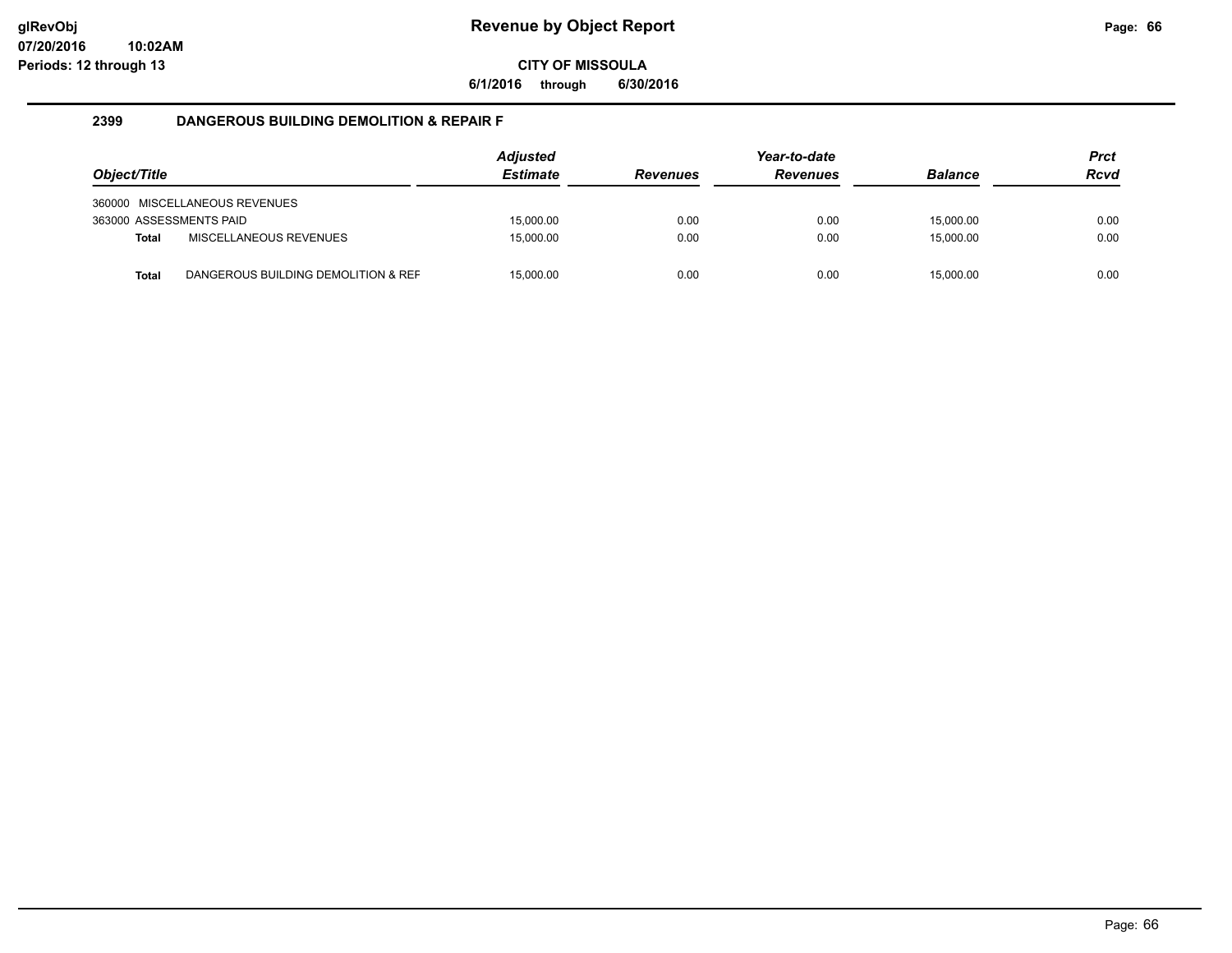**6/1/2016 through 6/30/2016**

# **2400 STREET LIGHTING ASSESSMENTS FUND**

## **2400 STREET LIGHTING ASSESSMENTS FUND**

|                      |                                           | <b>Adjusted</b> |                 | Year-to-date    |                | <b>Prct</b> |
|----------------------|-------------------------------------------|-----------------|-----------------|-----------------|----------------|-------------|
| Object/Title         |                                           | <b>Estimate</b> | <b>Revenues</b> | <b>Revenues</b> | <b>Balance</b> | <b>Rcvd</b> |
|                      | 360000 MISCELLANEOUS REVENUES             |                 |                 |                 |                |             |
| 360010 MISCELLANEOUS |                                           | 0.00            | 0.00            | 0.00            | 0.00           | 0.00        |
|                      | 363010 LIGHTING ASSESSMENTS               | 345.357.00      | 2.123.06        | 314.117.00      | 31.240.00      | 90.95       |
|                      | 363040 PENALTY AND INTEREST               | 0.00            | 150.54          | 441.96          | $-441.96$      | 0.00        |
| Total                | <b>MISCELLANEOUS REVENUES</b>             | 345.357.00      | 2.273.60        | 314.558.96      | 30.798.04      | 91.08       |
|                      | 370000 INVESTMENTS & ROYALTY EARNINGS     |                 |                 |                 |                |             |
|                      | 371010 INTEREST ON INVESTMENTS            | 0.00            | 0.00            | 0.00            | 0.00           | 0.00        |
| Total                | <b>INVESTMENTS &amp; ROYALTY EARNINGS</b> | 0.00            | 0.00            | 0.00            | 0.00           | 0.00        |
| <b>Total</b>         | STREET LIGHTING ASSESSMENTS FUND          | 345.357.00      | 2.273.60        | 314.558.96      | 30.798.04      | 91.08       |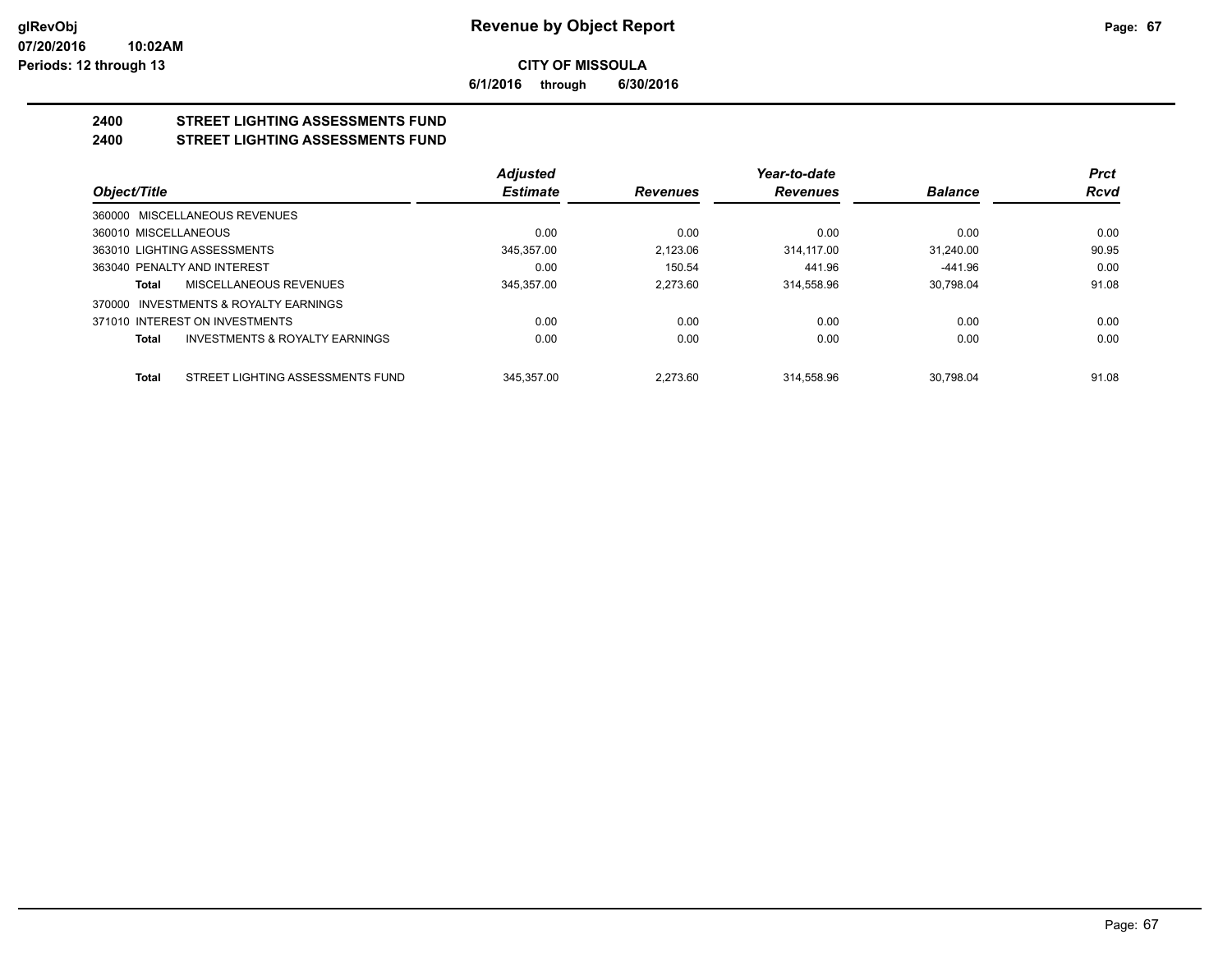**6/1/2016 through 6/30/2016**

#### **2400 STREET LIGHTING ASSESSMENTS FUND**

|                      |                                  | <b>Adjusted</b> |                 | Year-to-date    |                | <b>Prct</b> |
|----------------------|----------------------------------|-----------------|-----------------|-----------------|----------------|-------------|
| Object/Title         |                                  | <b>Estimate</b> | <b>Revenues</b> | <b>Revenues</b> | <b>Balance</b> | <b>Rcvd</b> |
|                      | 360000 MISCELLANEOUS REVENUES    |                 |                 |                 |                |             |
| 360010 MISCELLANEOUS |                                  | 0.00            | 0.00            | 0.00            | 0.00           | 0.00        |
|                      | 363010 LIGHTING ASSESSMENTS      | 345.357.00      | 2.123.06        | 314.117.00      | 31.240.00      | 90.95       |
|                      | 363040 PENALTY AND INTEREST      | 0.00            | 150.54          | 441.96          | $-441.96$      | 0.00        |
| Total                | MISCELLANEOUS REVENUES           | 345.357.00      | 2.273.60        | 314.558.96      | 30.798.04      | 91.08       |
| 370000               | INVESTMENTS & ROYALTY EARNINGS   |                 |                 |                 |                |             |
|                      | 371010 INTEREST ON INVESTMENTS   | 0.00            | 0.00            | 0.00            | 0.00           | 0.00        |
| Total                | INVESTMENTS & ROYALTY EARNINGS   | 0.00            | 0.00            | 0.00            | 0.00           | 0.00        |
| <b>Total</b>         | STREET LIGHTING ASSESSMENTS FUND | 345.357.00      | 2.273.60        | 314.558.96      | 30.798.04      | 91.08       |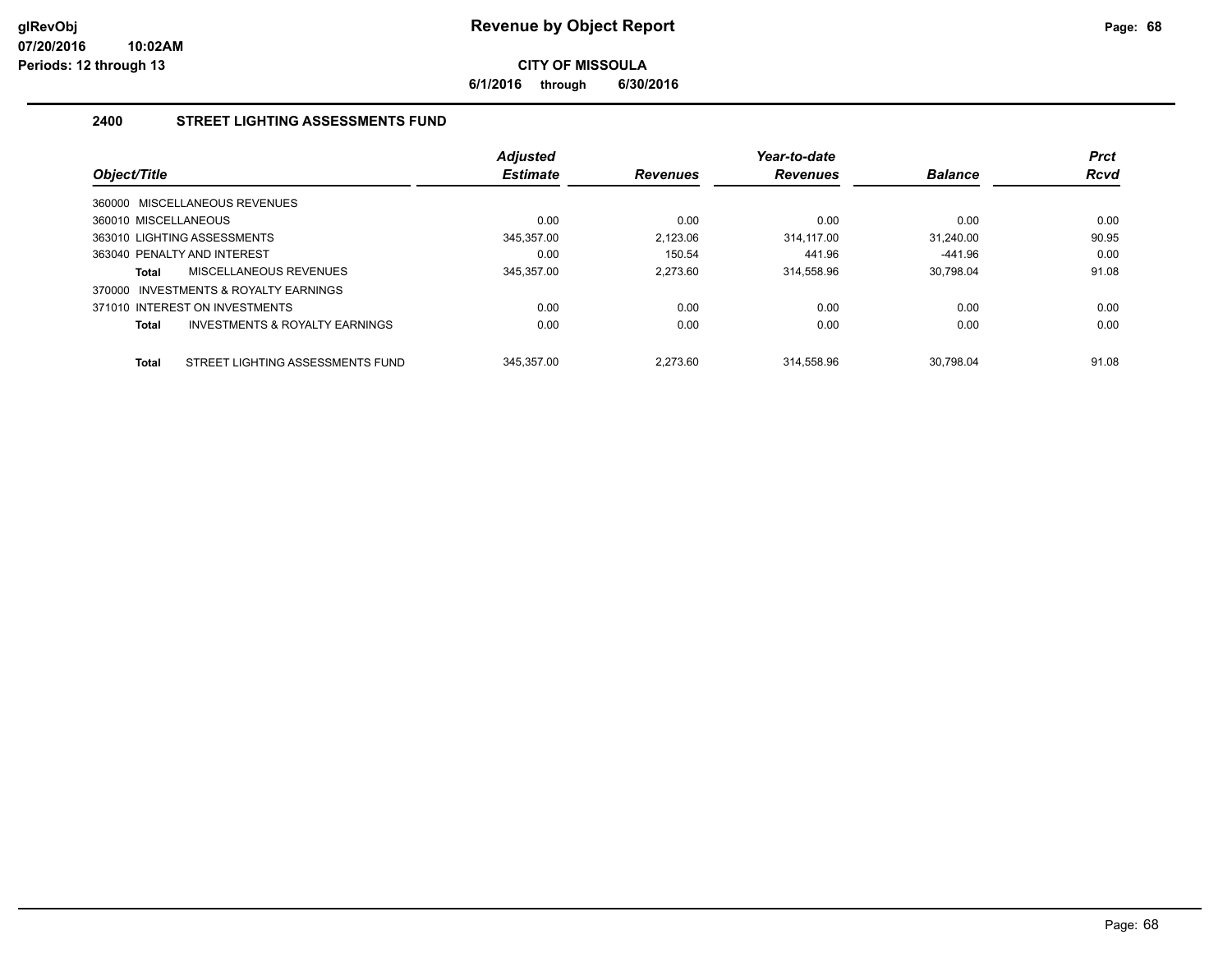**6/1/2016 through 6/30/2016**

## **2500 STREET MAINTENANCE ASSESSMENT FUND**

**2500 STREET MAINTENANCE ASSESSMENT FUND**

|                                                    | <b>Adjusted</b> |                 | Year-to-date    |                | <b>Prct</b> |
|----------------------------------------------------|-----------------|-----------------|-----------------|----------------|-------------|
| Object/Title                                       | <b>Estimate</b> | <b>Revenues</b> | <b>Revenues</b> | <b>Balance</b> | <b>Rcvd</b> |
| 360000 MISCELLANEOUS REVENUES                      |                 |                 |                 |                |             |
| 363010 LIGHTING ASSESSMENTS                        | 59.295.00       | 22.213.95       | 56.855.55       | 2.439.45       | 95.89       |
| 363040 PENALTY AND INTEREST                        | 0.00            | 27.40           | 59.49           | $-59.49$       | 0.00        |
| MISCELLANEOUS REVENUES<br>Total                    | 59,295.00       | 22,241.35       | 56,915.04       | 2,379.96       | 95.99       |
| 370000 INVESTMENTS & ROYALTY EARNINGS              |                 |                 |                 |                |             |
| 371010 INTEREST ON INVESTMENTS                     | 0.00            | 0.00            | 0.00            | 0.00           | 0.00        |
| INVESTMENTS & ROYALTY EARNINGS<br>Total            | 0.00            | 0.00            | 0.00            | 0.00           | 0.00        |
| 380000 OTHER FINANCING SOURCES                     |                 |                 |                 |                |             |
| 383000 OPERATING TRANSFERS                         | 0.00            | 0.00            | 0.00            | 0.00           | 0.00        |
| OTHER FINANCING SOURCES<br>Total                   | 0.00            | 0.00            | 0.00            | 0.00           | 0.00        |
| STREET MAINTENANCE ASSESSMENT FUND<br><b>Total</b> | 59.295.00       | 22.241.35       | 56.915.04       | 2.379.96       | 95.99       |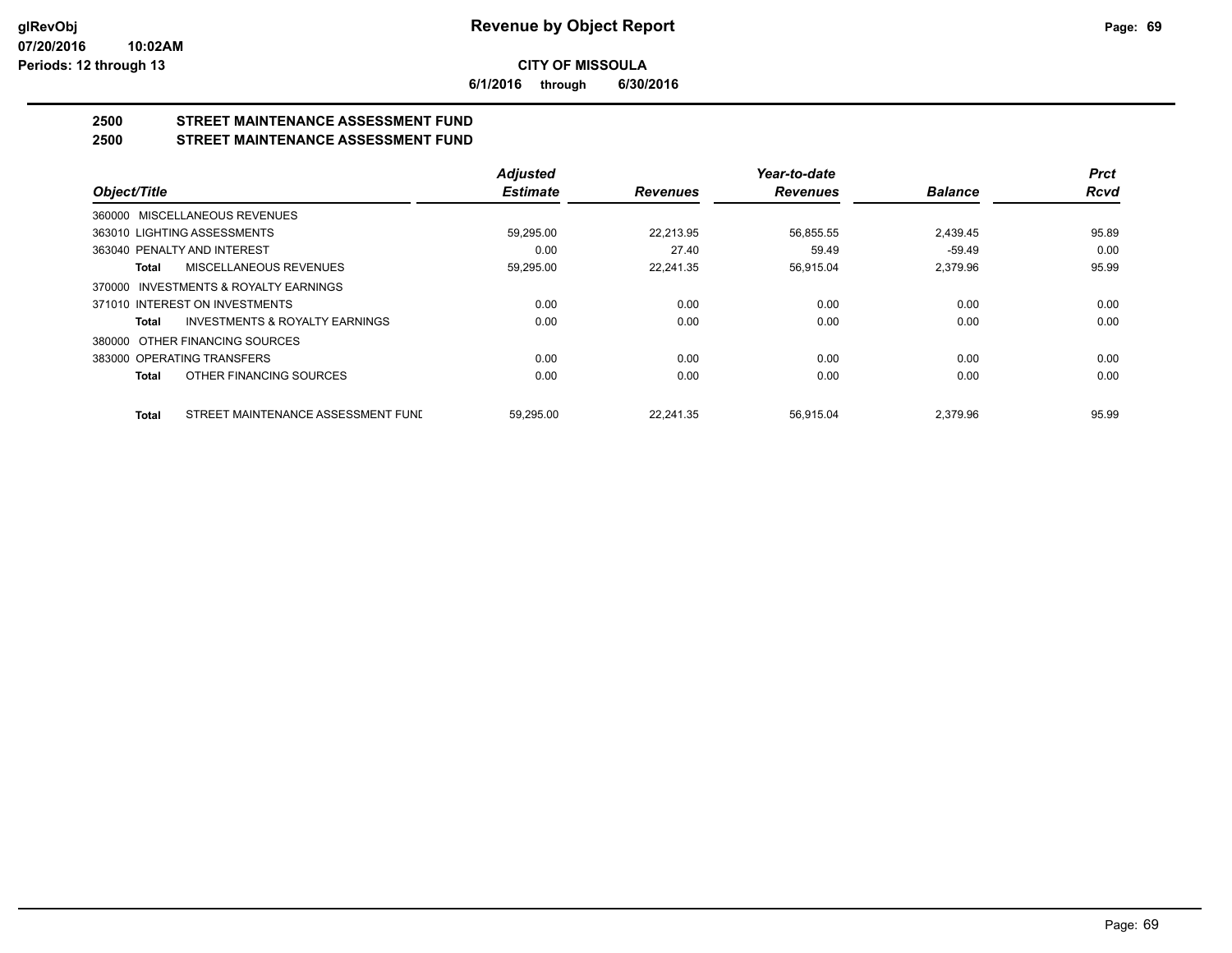**6/1/2016 through 6/30/2016**

### **2500 STREET MAINTENANCE ASSESSMENT FUND**

|                                                    | <b>Adjusted</b> |                 | Year-to-date    |                | <b>Prct</b> |
|----------------------------------------------------|-----------------|-----------------|-----------------|----------------|-------------|
| Object/Title                                       | <b>Estimate</b> | <b>Revenues</b> | <b>Revenues</b> | <b>Balance</b> | <b>Rcvd</b> |
| 360000 MISCELLANEOUS REVENUES                      |                 |                 |                 |                |             |
| 363010 LIGHTING ASSESSMENTS                        | 59.295.00       | 22.213.95       | 56,855.55       | 2.439.45       | 95.89       |
| 363040 PENALTY AND INTEREST                        | 0.00            | 27.40           | 59.49           | $-59.49$       | 0.00        |
| MISCELLANEOUS REVENUES<br><b>Total</b>             | 59,295.00       | 22.241.35       | 56,915.04       | 2,379.96       | 95.99       |
| INVESTMENTS & ROYALTY EARNINGS<br>370000           |                 |                 |                 |                |             |
| 371010 INTEREST ON INVESTMENTS                     | 0.00            | 0.00            | 0.00            | 0.00           | 0.00        |
| INVESTMENTS & ROYALTY EARNINGS<br><b>Total</b>     | 0.00            | 0.00            | 0.00            | 0.00           | 0.00        |
| 380000 OTHER FINANCING SOURCES                     |                 |                 |                 |                |             |
| 383000 OPERATING TRANSFERS                         | 0.00            | 0.00            | 0.00            | 0.00           | 0.00        |
| OTHER FINANCING SOURCES<br><b>Total</b>            | 0.00            | 0.00            | 0.00            | 0.00           | 0.00        |
| STREET MAINTENANCE ASSESSMENT FUNI<br><b>Total</b> | 59.295.00       | 22.241.35       | 56.915.04       | 2.379.96       | 95.99       |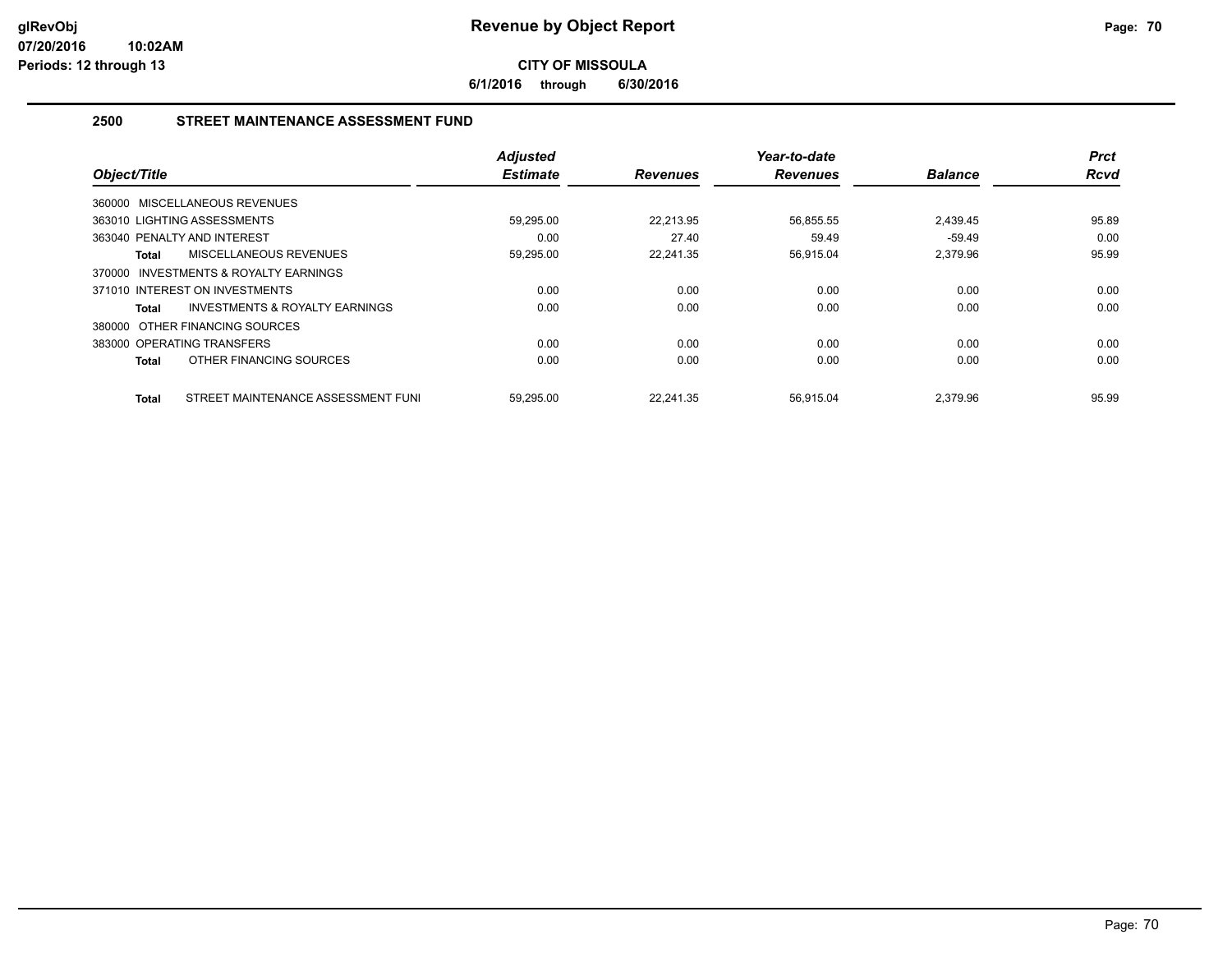**6/1/2016 through 6/30/2016**

**2512 ROAD DISTRICT #1**

**2512 ROAD DISTRICT #1**

|                                                           | <b>Adjusted</b> |                 | Year-to-date    |                | <b>Prct</b> |
|-----------------------------------------------------------|-----------------|-----------------|-----------------|----------------|-------------|
| Object/Title                                              | <b>Estimate</b> | <b>Revenues</b> | <b>Revenues</b> | <b>Balance</b> | <b>Rcvd</b> |
| 330000 INTERGOVERNMENTAL REVENUES                         |                 |                 |                 |                |             |
| 336023 STATE CONTRIB. - PERS                              | 0.00            | 1.24            | 7.57            | $-7.57$        | 0.00        |
| <b>INTERGOVERNMENTAL REVENUES</b><br><b>Total</b>         | 0.00            | 1.24            | 7.57            | $-7.57$        | 0.00        |
| 360000 MISCELLANEOUS REVENUES                             |                 |                 |                 |                |             |
| 363020 PROPERTY ASSESSMENTS                               | 1,604,151.00    | 684,317.86      | 1,573,702.13    | 30,448.87      | 98.10       |
| 363040 PENALTY AND INTEREST                               | 0.00            | 1,359.67        | 2,189.14        | $-2,189.14$    | 0.00        |
| MISCELLANEOUS REVENUES<br>Total                           | 1,604,151.00    | 685,677.53      | 1,575,891.27    | 28,259.73      | 98.24       |
| INVESTMENTS & ROYALTY EARNINGS<br>370000                  |                 |                 |                 |                |             |
| 371010 INTEREST ON INVESTMENTS                            | 0.00            | 0.00            | 0.00            | 0.00           | 0.00        |
| <b>INVESTMENTS &amp; ROYALTY EARNINGS</b><br><b>Total</b> | 0.00            | 0.00            | 0.00            | 0.00           | 0.00        |
| OTHER FINANCING SOURCES<br>380000                         |                 |                 |                 |                |             |
| 381090 PROCEEDS FROM CAPITAL LEASE                        | 0.00            | 0.00            | 621,382.00      | $-621,382.00$  | 0.00        |
| OTHER FINANCING SOURCES<br><b>Total</b>                   | 0.00            | 0.00            | 621,382.00      | $-621,382.00$  | 0.00        |
| ROAD DISTRICT #1<br><b>Total</b>                          | 1,604,151.00    | 685,678.77      | 2,197,280.84    | $-593, 129.84$ | 136.97      |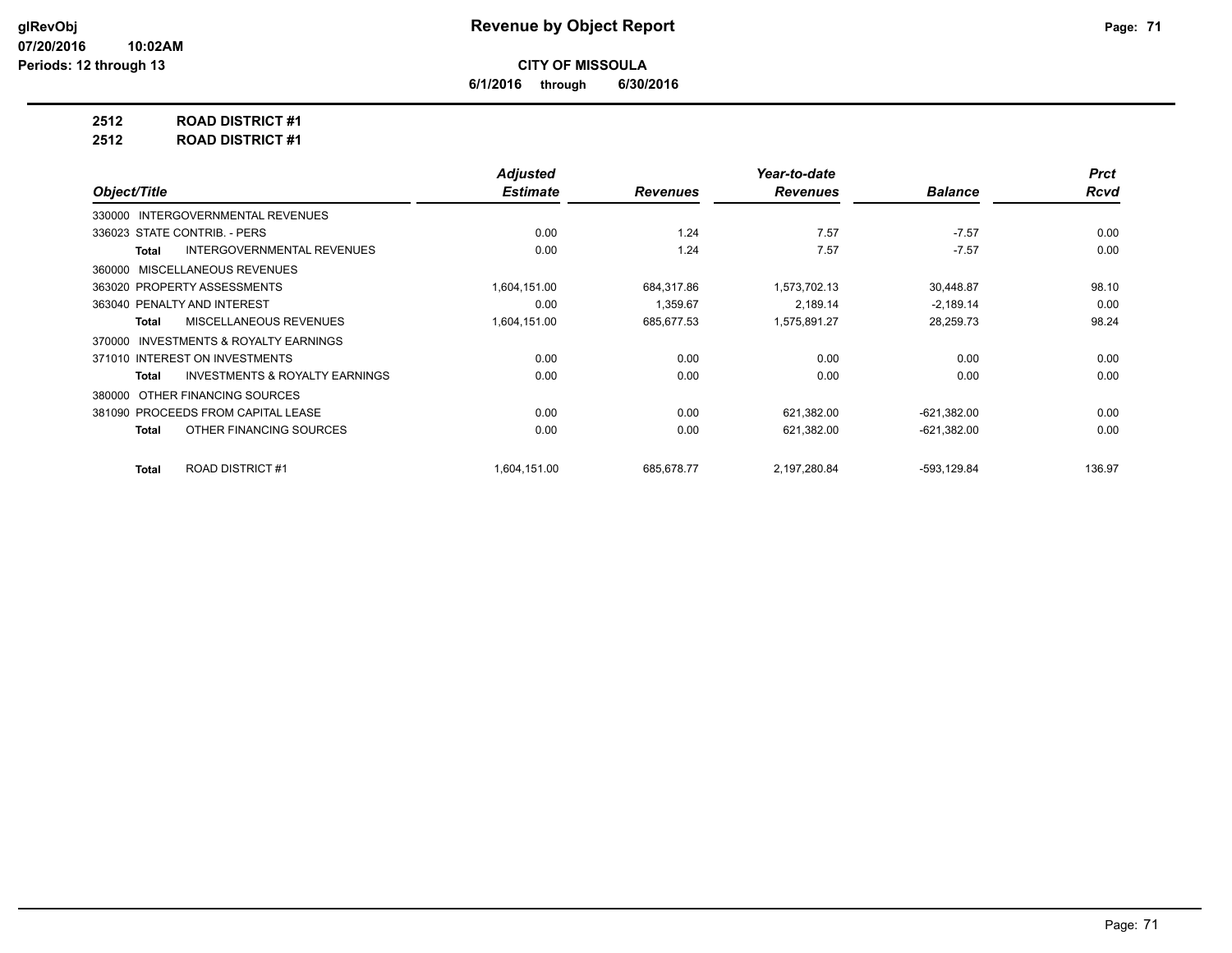**6/1/2016 through 6/30/2016**

#### **2512 ROAD DISTRICT #1**

| Object/Title                                   | <b>Adjusted</b><br><b>Estimate</b> | <b>Revenues</b> | Year-to-date<br><b>Revenues</b> | <b>Balance</b> | <b>Prct</b><br><b>Rcvd</b> |
|------------------------------------------------|------------------------------------|-----------------|---------------------------------|----------------|----------------------------|
| INTERGOVERNMENTAL REVENUES<br>330000           |                                    |                 |                                 |                |                            |
|                                                |                                    |                 |                                 |                |                            |
| 336023 STATE CONTRIB. - PERS                   | 0.00                               | 1.24            | 7.57                            | $-7.57$        | 0.00                       |
| <b>INTERGOVERNMENTAL REVENUES</b><br>Total     | 0.00                               | 1.24            | 7.57                            | $-7.57$        | 0.00                       |
| MISCELLANEOUS REVENUES<br>360000               |                                    |                 |                                 |                |                            |
| 363020 PROPERTY ASSESSMENTS                    | 1,604,151.00                       | 684,317.86      | 1,573,702.13                    | 30,448.87      | 98.10                      |
| 363040 PENALTY AND INTEREST                    | 0.00                               | 1.359.67        | 2,189.14                        | $-2,189.14$    | 0.00                       |
| MISCELLANEOUS REVENUES<br><b>Total</b>         | 1,604,151.00                       | 685,677.53      | 1,575,891.27                    | 28,259.73      | 98.24                      |
| INVESTMENTS & ROYALTY EARNINGS<br>370000       |                                    |                 |                                 |                |                            |
| 371010 INTEREST ON INVESTMENTS                 | 0.00                               | 0.00            | 0.00                            | 0.00           | 0.00                       |
| INVESTMENTS & ROYALTY EARNINGS<br><b>Total</b> | 0.00                               | 0.00            | 0.00                            | 0.00           | 0.00                       |
| OTHER FINANCING SOURCES<br>380000              |                                    |                 |                                 |                |                            |
| 381090 PROCEEDS FROM CAPITAL LEASE             | 0.00                               | 0.00            | 621,382.00                      | $-621,382.00$  | 0.00                       |
| OTHER FINANCING SOURCES<br><b>Total</b>        | 0.00                               | 0.00            | 621,382.00                      | $-621,382.00$  | 0.00                       |
| <b>ROAD DISTRICT #1</b><br>Total               | 1.604.151.00                       | 685.678.77      | 2,197,280.84                    | $-593,129.84$  | 136.97                     |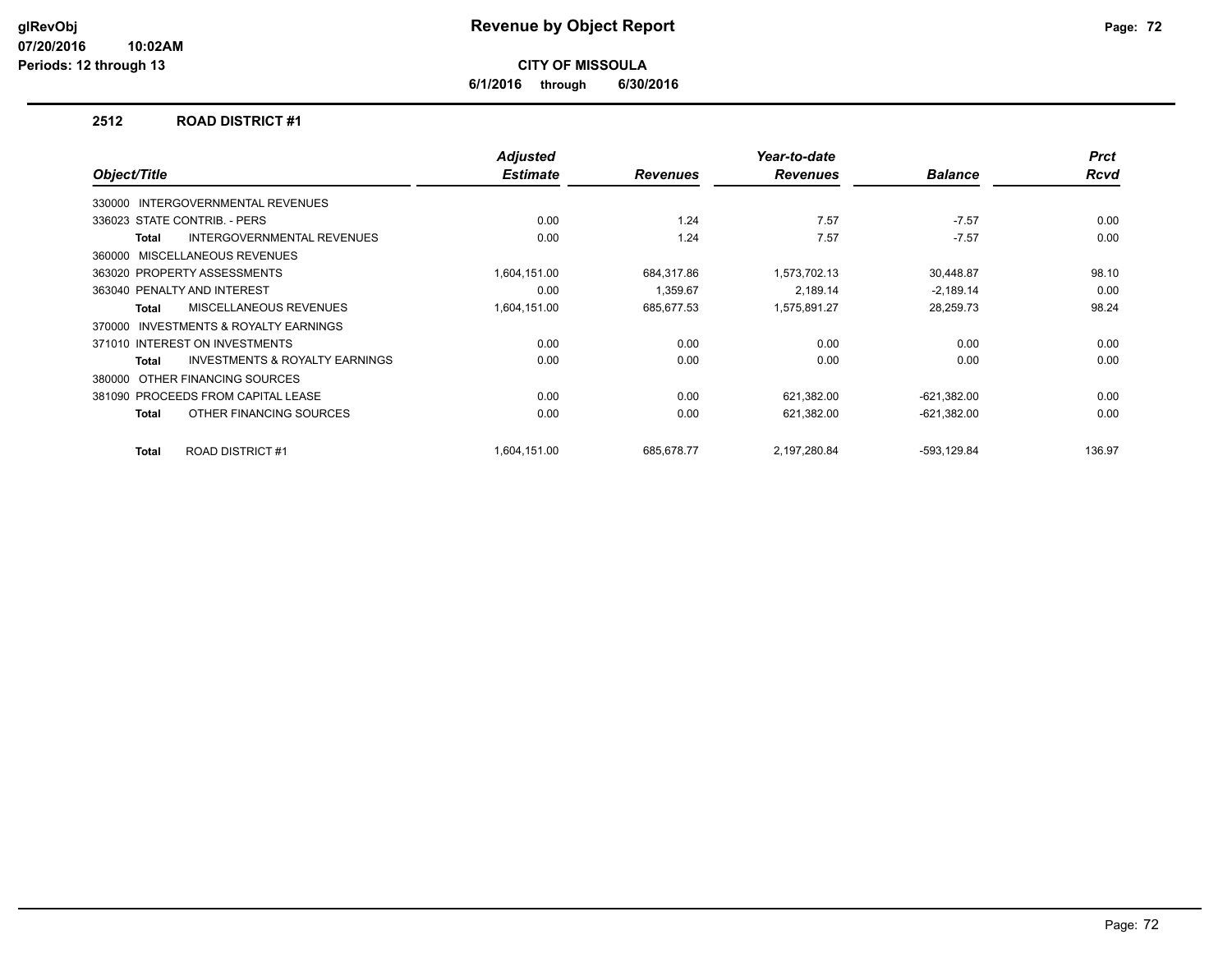**6/1/2016 through 6/30/2016**

**2513 PARK DISTRICT #1**

**2513 PARK DISTRICT #1**

|                                                     | <b>Adjusted</b> |                 | Year-to-date    |                | <b>Prct</b> |
|-----------------------------------------------------|-----------------|-----------------|-----------------|----------------|-------------|
| Object/Title                                        | <b>Estimate</b> | <b>Revenues</b> | <b>Revenues</b> | <b>Balance</b> | <b>Rcvd</b> |
| 330000 INTERGOVERNMENTAL REVENUES                   |                 |                 |                 |                |             |
| 336023 STATE CONTRIB. - PERS                        | 0.00            | 25.85           | 97.45           | $-97.45$       | 0.00        |
| <b>INTERGOVERNMENTAL REVENUES</b><br>Total          | 0.00            | 25.85           | 97.45           | $-97.45$       | 0.00        |
| 360000 MISCELLANEOUS REVENUES                       |                 |                 |                 |                |             |
| 363020 PROPERTY ASSESSMENTS                         | 931,280.00      | 397,928.03      | 914,905.10      | 16,374.90      | 98.24       |
| 363040 PENALTY AND INTEREST                         | 0.00            | 791.87          | 1.272.08        | $-1.272.08$    | 0.00        |
| MISCELLANEOUS REVENUES<br>Total                     | 931,280.00      | 398,719.90      | 916,177.18      | 15,102.82      | 98.38       |
| <b>INVESTMENTS &amp; ROYALTY EARNINGS</b><br>370000 |                 |                 |                 |                |             |
| 371010 INTEREST ON INVESTMENTS                      | 0.00            | 0.00            | 0.00            | 0.00           | 0.00        |
| <b>INVESTMENTS &amp; ROYALTY EARNINGS</b><br>Total  | 0.00            | 0.00            | 0.00            | 0.00           | 0.00        |
| 380000 OTHER FINANCING SOURCES                      |                 |                 |                 |                |             |
| 381090 PROCEEDS FROM CAPITAL LEASE                  | 0.00            | 0.00            | 289,734.00      | -289,734.00    | 0.00        |
| OTHER FINANCING SOURCES<br>Total                    | 0.00            | 0.00            | 289,734.00      | $-289,734.00$  | 0.00        |
| <b>PARK DISTRICT #1</b><br><b>Total</b>             | 931,280.00      | 398,745.75      | 1,206,008.63    | $-274,728.63$  | 129.50      |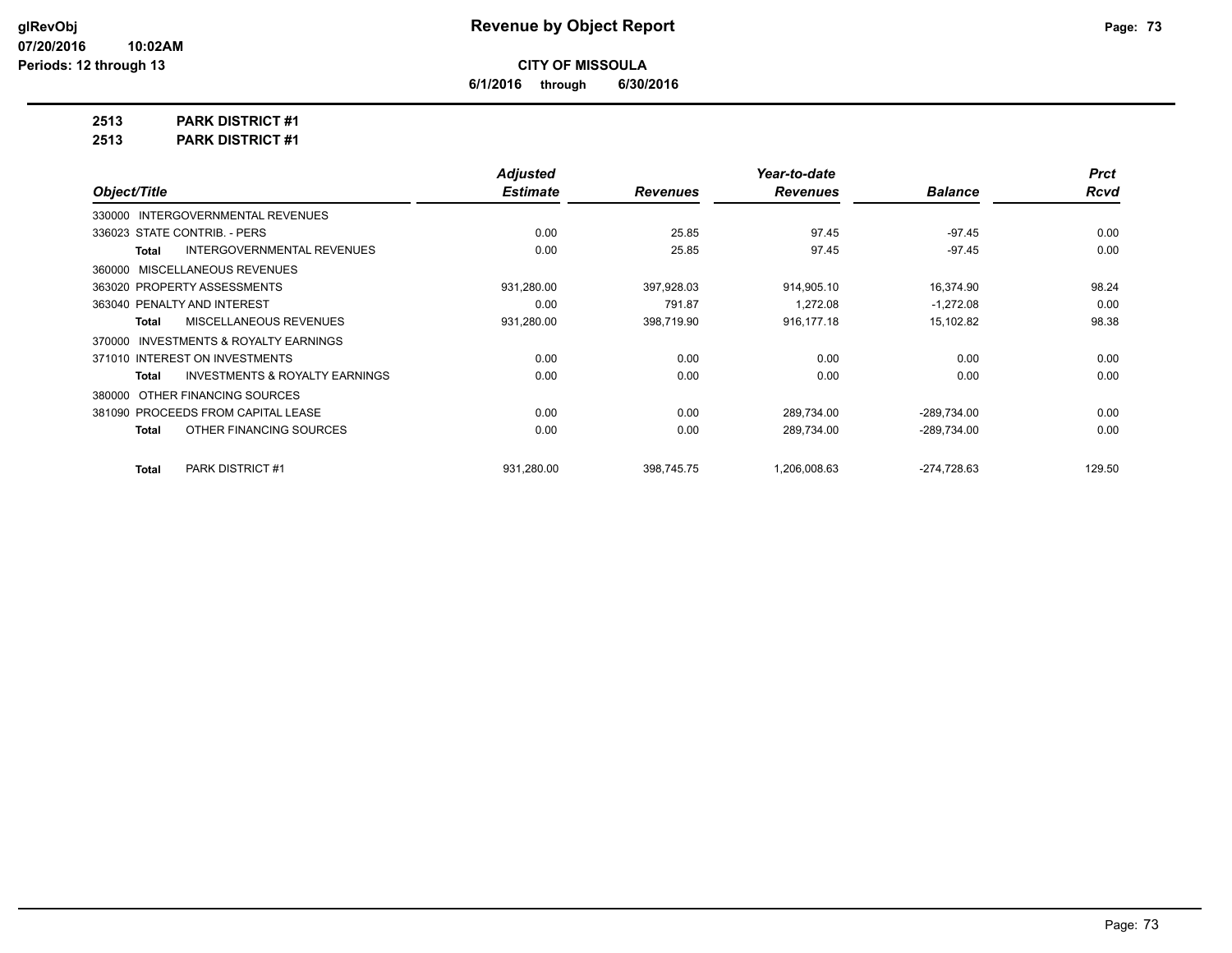**6/1/2016 through 6/30/2016**

### **2513 PARK DISTRICT #1**

|                                                     | <b>Adjusted</b> |                 | Year-to-date    |                | <b>Prct</b> |
|-----------------------------------------------------|-----------------|-----------------|-----------------|----------------|-------------|
| Object/Title                                        | <b>Estimate</b> | <b>Revenues</b> | <b>Revenues</b> | <b>Balance</b> | <b>Rcvd</b> |
| 330000 INTERGOVERNMENTAL REVENUES                   |                 |                 |                 |                |             |
| 336023 STATE CONTRIB. - PERS                        | 0.00            | 25.85           | 97.45           | $-97.45$       | 0.00        |
| <b>INTERGOVERNMENTAL REVENUES</b><br>Total          | 0.00            | 25.85           | 97.45           | $-97.45$       | 0.00        |
| MISCELLANEOUS REVENUES<br>360000                    |                 |                 |                 |                |             |
| 363020 PROPERTY ASSESSMENTS                         | 931,280.00      | 397,928.03      | 914,905.10      | 16,374.90      | 98.24       |
| 363040 PENALTY AND INTEREST                         | 0.00            | 791.87          | 1.272.08        | $-1,272.08$    | 0.00        |
| MISCELLANEOUS REVENUES<br><b>Total</b>              | 931,280.00      | 398,719.90      | 916,177.18      | 15,102.82      | 98.38       |
| <b>INVESTMENTS &amp; ROYALTY EARNINGS</b><br>370000 |                 |                 |                 |                |             |
| 371010 INTEREST ON INVESTMENTS                      | 0.00            | 0.00            | 0.00            | 0.00           | 0.00        |
| <b>INVESTMENTS &amp; ROYALTY EARNINGS</b><br>Total  | 0.00            | 0.00            | 0.00            | 0.00           | 0.00        |
| OTHER FINANCING SOURCES<br>380000                   |                 |                 |                 |                |             |
| 381090 PROCEEDS FROM CAPITAL LEASE                  | 0.00            | 0.00            | 289,734.00      | $-289,734.00$  | 0.00        |
| OTHER FINANCING SOURCES<br>Total                    | 0.00            | 0.00            | 289.734.00      | -289.734.00    | 0.00        |
| PARK DISTRICT #1<br>Total                           | 931,280.00      | 398.745.75      | 1.206.008.63    | $-274.728.63$  | 129.50      |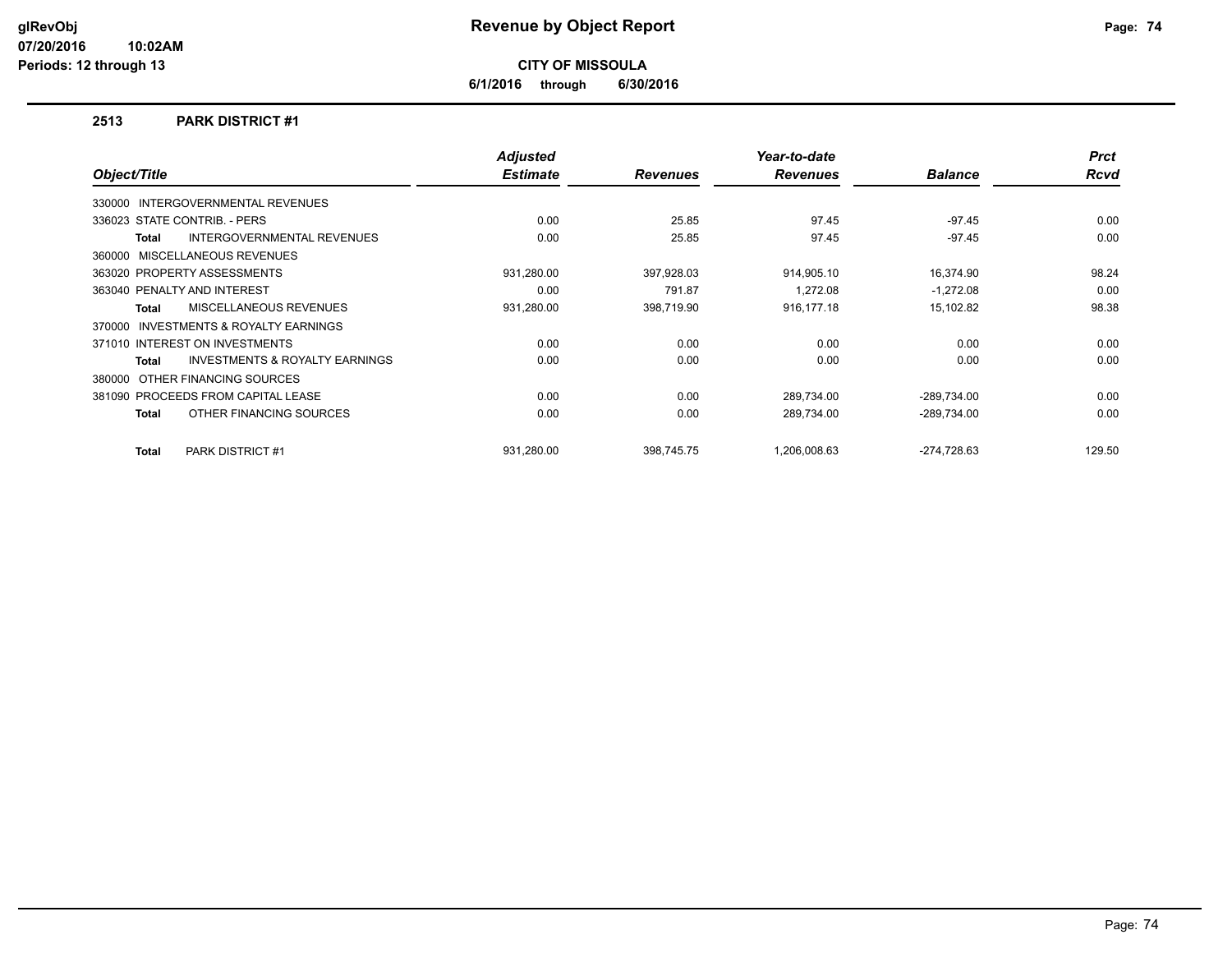**6/1/2016 through 6/30/2016**

**2820 STATE GAS TAX FUND**

**2820 STATE GAS TAX FUND**

| Object/Title |                                   | <b>Adjusted</b> |                                    | Year-to-date |                | Prct  |
|--------------|-----------------------------------|-----------------|------------------------------------|--------------|----------------|-------|
|              |                                   | <b>Estimate</b> | <b>Revenues</b><br><b>Revenues</b> |              | <b>Balance</b> | Rcvd  |
|              | 330000 INTERGOVERNMENTAL REVENUES |                 |                                    |              |                |       |
|              | 334040 GAS TAX APPORTIONMENT      | 1,080,419.00    | 0.00                               | 990.383.69   | 90.035.31      | 91.67 |
| Total        | INTERGOVERNMENTAL REVENUES        | 1,080,419.00    | 0.00                               | 990,383.69   | 90.035.31      | 91.67 |
| Total        | <b>STATE GAS TAX FUND</b>         | 1.080.419.00    | 0.00                               | 990.383.69   | 90.035.31      | 91.67 |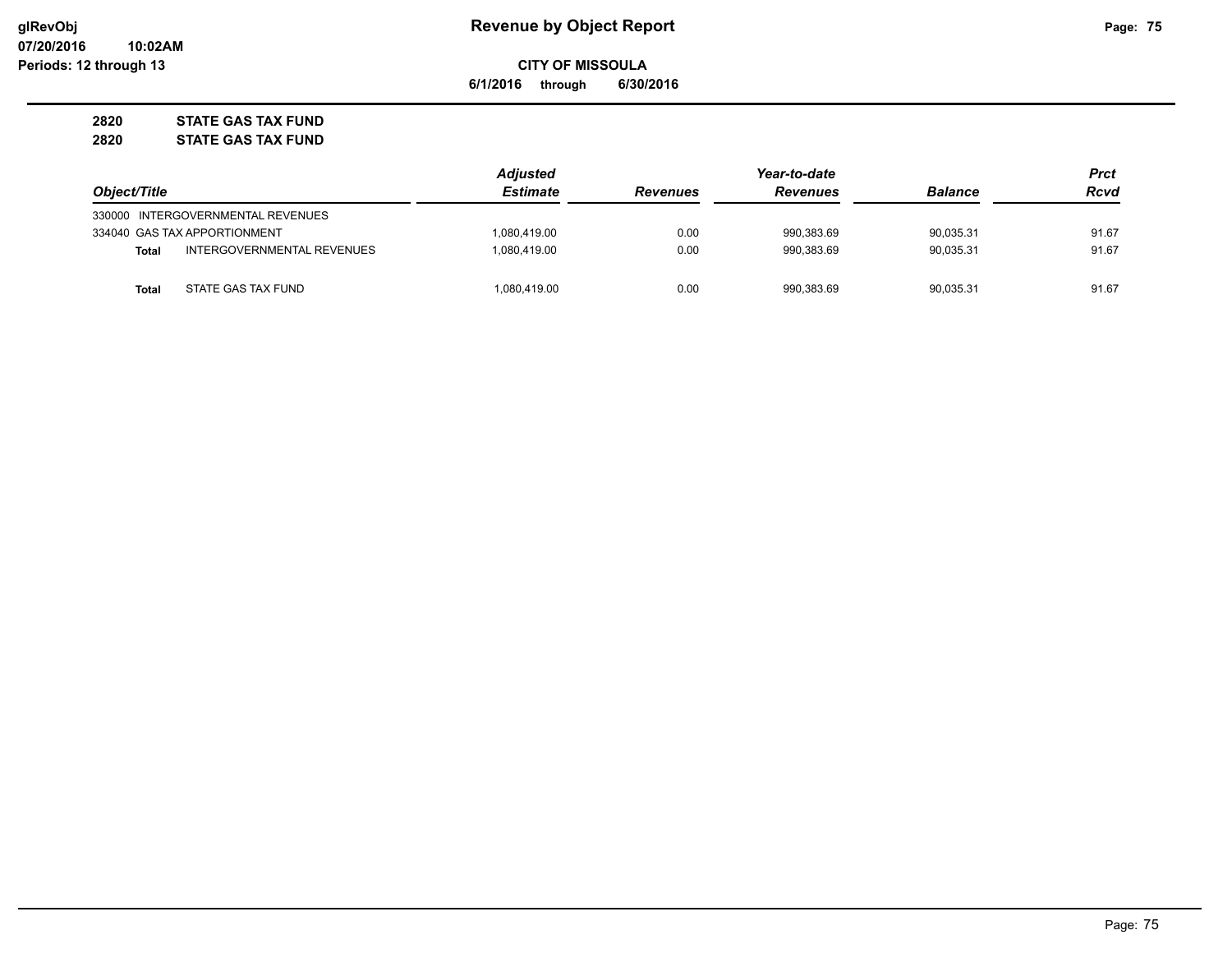**6/1/2016 through 6/30/2016**

### **2820 STATE GAS TAX FUND**

|              |                                   | <b>Adjusted</b> |                 | <b>Prct</b>     |                |             |
|--------------|-----------------------------------|-----------------|-----------------|-----------------|----------------|-------------|
| Object/Title |                                   | <b>Estimate</b> | <b>Revenues</b> | <b>Revenues</b> | <b>Balance</b> | <b>Rcvd</b> |
|              | 330000 INTERGOVERNMENTAL REVENUES |                 |                 |                 |                |             |
|              | 334040 GAS TAX APPORTIONMENT      | 1,080,419.00    | 0.00            | 990.383.69      | 90.035.31      | 91.67       |
| <b>Total</b> | INTERGOVERNMENTAL REVENUES        | 1.080.419.00    | 0.00            | 990.383.69      | 90.035.31      | 91.67       |
| <b>Total</b> | STATE GAS TAX FUND                | 1,080,419.00    | 0.00            | 990,383.69      | 90.035.31      | 91.67       |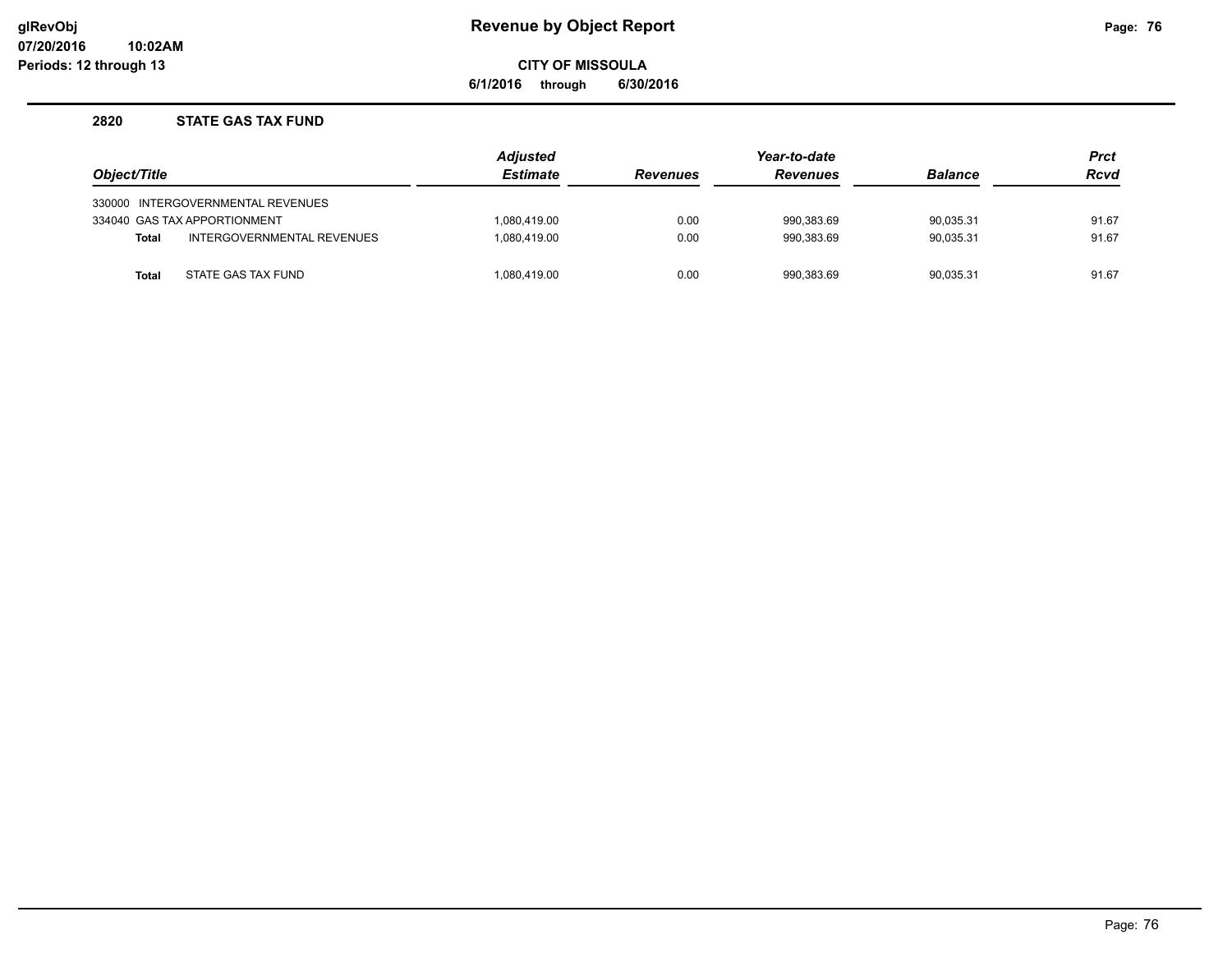**6/1/2016 through 6/30/2016**

#### **2917 CRIME VICTIM SURCHARGE**

**2917 CRIME VICTIM SURCHARGE**

|                                                           | <b>Adjusted</b> |                 | Year-to-date    |                | <b>Prct</b> |
|-----------------------------------------------------------|-----------------|-----------------|-----------------|----------------|-------------|
| Object/Title                                              | <b>Estimate</b> | <b>Revenues</b> | <b>Revenues</b> | <b>Balance</b> | <b>Rcvd</b> |
| 350000 FINES & FORFEITURES                                |                 |                 |                 |                |             |
| 351032 SURCHARGE ON FINES                                 | 0.00            | 12.613.71       | 73.026.36       | -73.026.36     | 0.00        |
| <b>FINES &amp; FORFEITURES</b><br><b>Total</b>            | 0.00            | 12.613.71       | 73.026.36       | -73,026.36     | 0.00        |
| 370000 INVESTMENTS & ROYALTY EARNINGS                     |                 |                 |                 |                |             |
| 371010 INTEREST ON INVESTMENTS                            | 0.00            | 0.00            | 0.00            | 0.00           | 0.00        |
| <b>INVESTMENTS &amp; ROYALTY EARNINGS</b><br><b>Total</b> | 0.00            | 0.00            | 0.00            | 0.00           | 0.00        |
|                                                           |                 |                 |                 |                |             |
| CRIME VICTIM SURCHARGE<br><b>Total</b>                    | 0.00            | 12.613.71       | 73.026.36       | -73.026.36     | 0.00        |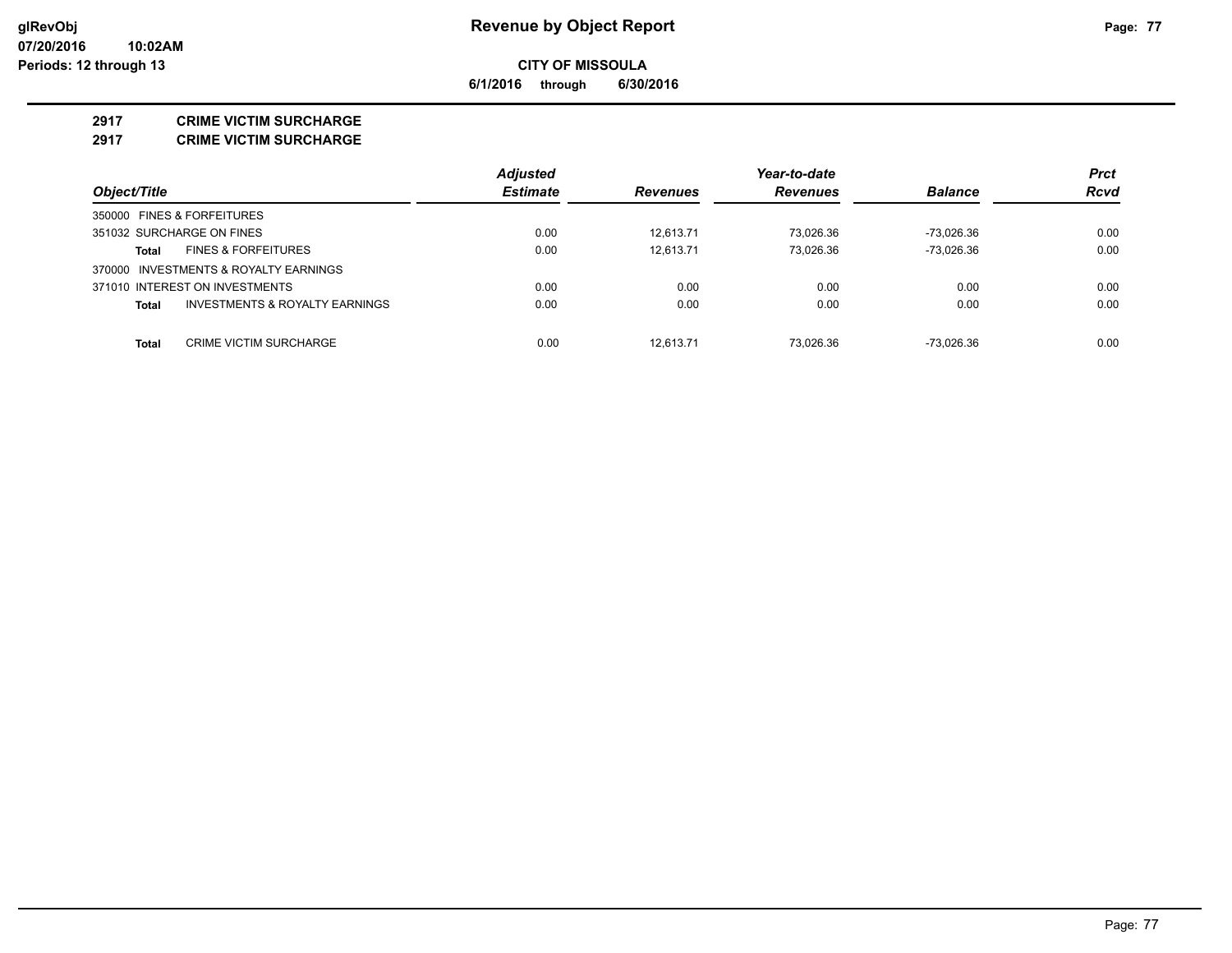**6/1/2016 through 6/30/2016**

### **2917 CRIME VICTIM SURCHARGE**

| Object/Title                                              | <b>Adjusted</b><br><b>Estimate</b> | <b>Revenues</b> | Year-to-date<br><b>Revenues</b> | <b>Balance</b> | <b>Prct</b><br><b>Rcvd</b> |
|-----------------------------------------------------------|------------------------------------|-----------------|---------------------------------|----------------|----------------------------|
| 350000 FINES & FORFEITURES                                |                                    |                 |                                 |                |                            |
| 351032 SURCHARGE ON FINES                                 | 0.00                               | 12.613.71       | 73.026.36                       | $-73.026.36$   | 0.00                       |
| <b>FINES &amp; FORFEITURES</b><br>Total                   | 0.00                               | 12.613.71       | 73.026.36                       | $-73,026.36$   | 0.00                       |
| 370000 INVESTMENTS & ROYALTY EARNINGS                     |                                    |                 |                                 |                |                            |
| 371010 INTEREST ON INVESTMENTS                            | 0.00                               | 0.00            | 0.00                            | 0.00           | 0.00                       |
| <b>INVESTMENTS &amp; ROYALTY EARNINGS</b><br><b>Total</b> | 0.00                               | 0.00            | 0.00                            | 0.00           | 0.00                       |
|                                                           |                                    |                 |                                 |                |                            |
| <b>CRIME VICTIM SURCHARGE</b><br><b>Total</b>             | 0.00                               | 12.613.71       | 73.026.36                       | $-73.026.36$   | 0.00                       |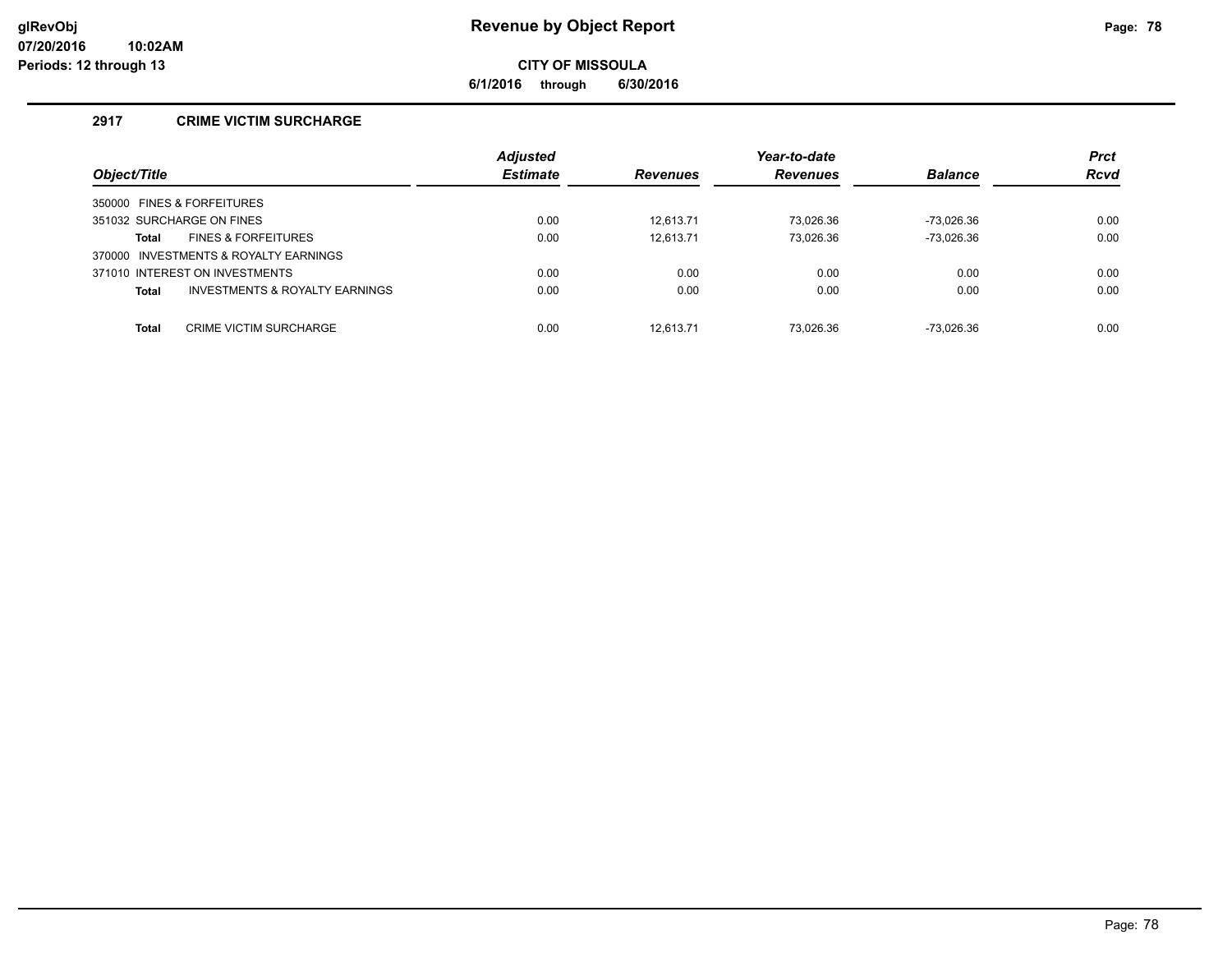**6/1/2016 through 6/30/2016**

# **2918 LAW ENFORCEMENT BLOCK GRANT FUND**

## **2918 LAW ENFORCEMENT BLOCK GRANT FUND**

|                                                           | <b>Adjusted</b> |                 | Year-to-date    |                | <b>Prct</b> |
|-----------------------------------------------------------|-----------------|-----------------|-----------------|----------------|-------------|
| Object/Title                                              | <b>Estimate</b> | <b>Revenues</b> | <b>Revenues</b> | <b>Balance</b> | <b>Rcvd</b> |
| <b>INTERGOVERNMENTAL REVENUES</b><br>330000               |                 |                 |                 |                |             |
| 331000 FEDERAL GRANTS                                     | 24,590.00       | 0.00            | 0.00            | 24,590.00      | 0.00        |
| 331022 EQUIPMENT GRANT                                    | 0.00            | 0.00            | 0.00            | 0.00           | 0.00        |
| 331023 COPS HIRING GRANT 2011                             | 42,000.00       | 0.00            | 35,483.03       | 6,516.97       | 84.48       |
| 331024 DEPT OF JUSTICE GRANTS                             | 0.00            | 0.00            | 0.00            | 0.00           | 0.00        |
| 331027 JAG GRANTS REVENUE                                 | 0.00            | 11,257.41       | 70,680.47       | $-70,680.47$   | 0.00        |
| 331028 JAG VII                                            | 0.00            | 0.00            | 0.00            | 0.00           | 0.00        |
| 336021 STATE CONTRIB - POLICE RETIREMENT                  | 0.00            | 0.00            | 0.00            | 0.00           | 0.00        |
| INTERGOVERNMENTAL REVENUES<br><b>Total</b>                | 66,590.00       | 11,257.41       | 106,163.50      | $-39,573.50$   | 159.43      |
| <b>CHARGES FOR SERVICES</b><br>340000                     |                 |                 |                 |                |             |
| 342010 POLICE/BID AGREEMENT                               | 0.00            | 0.00            | 0.00            | 0.00           | 0.00        |
| <b>CHARGES FOR SERVICES</b><br>Total                      | 0.00            | 0.00            | 0.00            | 0.00           | 0.00        |
| <b>INVESTMENTS &amp; ROYALTY EARNINGS</b><br>370000       |                 |                 |                 |                |             |
| 371010 INTEREST ON INVESTMENTS                            | 0.00            | 0.00            | 0.00            | 0.00           | 0.00        |
| <b>INVESTMENTS &amp; ROYALTY EARNINGS</b><br><b>Total</b> | 0.00            | 0.00            | 0.00            | 0.00           | 0.00        |
| LAW ENFORCEMENT BLOCK GRANT FUND<br><b>Total</b>          | 66,590.00       | 11,257.41       | 106,163.50      | $-39,573.50$   | 159.43      |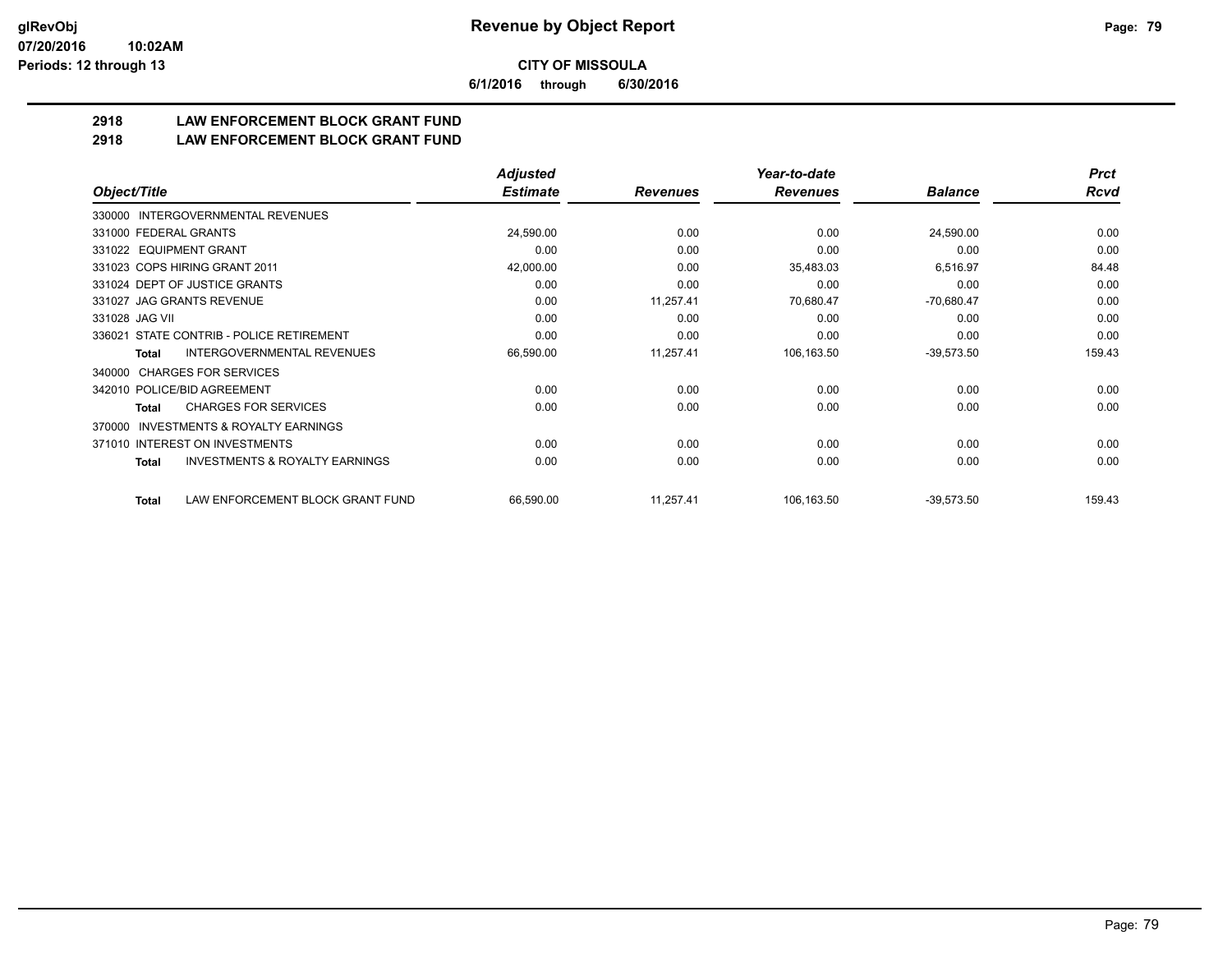**6/1/2016 through 6/30/2016**

### **2918 LAW ENFORCEMENT BLOCK GRANT FUND**

|                                                     | <b>Adjusted</b> |                 | Year-to-date    |                | <b>Prct</b> |
|-----------------------------------------------------|-----------------|-----------------|-----------------|----------------|-------------|
| Object/Title                                        | <b>Estimate</b> | <b>Revenues</b> | <b>Revenues</b> | <b>Balance</b> | <b>Rcvd</b> |
| <b>INTERGOVERNMENTAL REVENUES</b><br>330000         |                 |                 |                 |                |             |
| 331000 FEDERAL GRANTS                               | 24,590.00       | 0.00            | 0.00            | 24,590.00      | 0.00        |
| 331022 EQUIPMENT GRANT                              | 0.00            | 0.00            | 0.00            | 0.00           | 0.00        |
| 331023 COPS HIRING GRANT 2011                       | 42,000.00       | 0.00            | 35,483.03       | 6,516.97       | 84.48       |
| 331024 DEPT OF JUSTICE GRANTS                       | 0.00            | 0.00            | 0.00            | 0.00           | 0.00        |
| 331027 JAG GRANTS REVENUE                           | 0.00            | 11,257.41       | 70,680.47       | $-70,680.47$   | 0.00        |
| 331028 JAG VII                                      | 0.00            | 0.00            | 0.00            | 0.00           | 0.00        |
| STATE CONTRIB - POLICE RETIREMENT<br>336021         | 0.00            | 0.00            | 0.00            | 0.00           | 0.00        |
| <b>INTERGOVERNMENTAL REVENUES</b><br>Total          | 66,590.00       | 11,257.41       | 106,163.50      | $-39,573.50$   | 159.43      |
| <b>CHARGES FOR SERVICES</b><br>340000               |                 |                 |                 |                |             |
| 342010 POLICE/BID AGREEMENT                         | 0.00            | 0.00            | 0.00            | 0.00           | 0.00        |
| <b>CHARGES FOR SERVICES</b><br>Total                | 0.00            | 0.00            | 0.00            | 0.00           | 0.00        |
| <b>INVESTMENTS &amp; ROYALTY EARNINGS</b><br>370000 |                 |                 |                 |                |             |
| 371010 INTEREST ON INVESTMENTS                      | 0.00            | 0.00            | 0.00            | 0.00           | 0.00        |
| <b>INVESTMENTS &amp; ROYALTY EARNINGS</b><br>Total  | 0.00            | 0.00            | 0.00            | 0.00           | 0.00        |
| LAW ENFORCEMENT BLOCK GRANT FUND<br>Total           | 66,590.00       | 11,257.41       | 106,163.50      | $-39,573.50$   | 159.43      |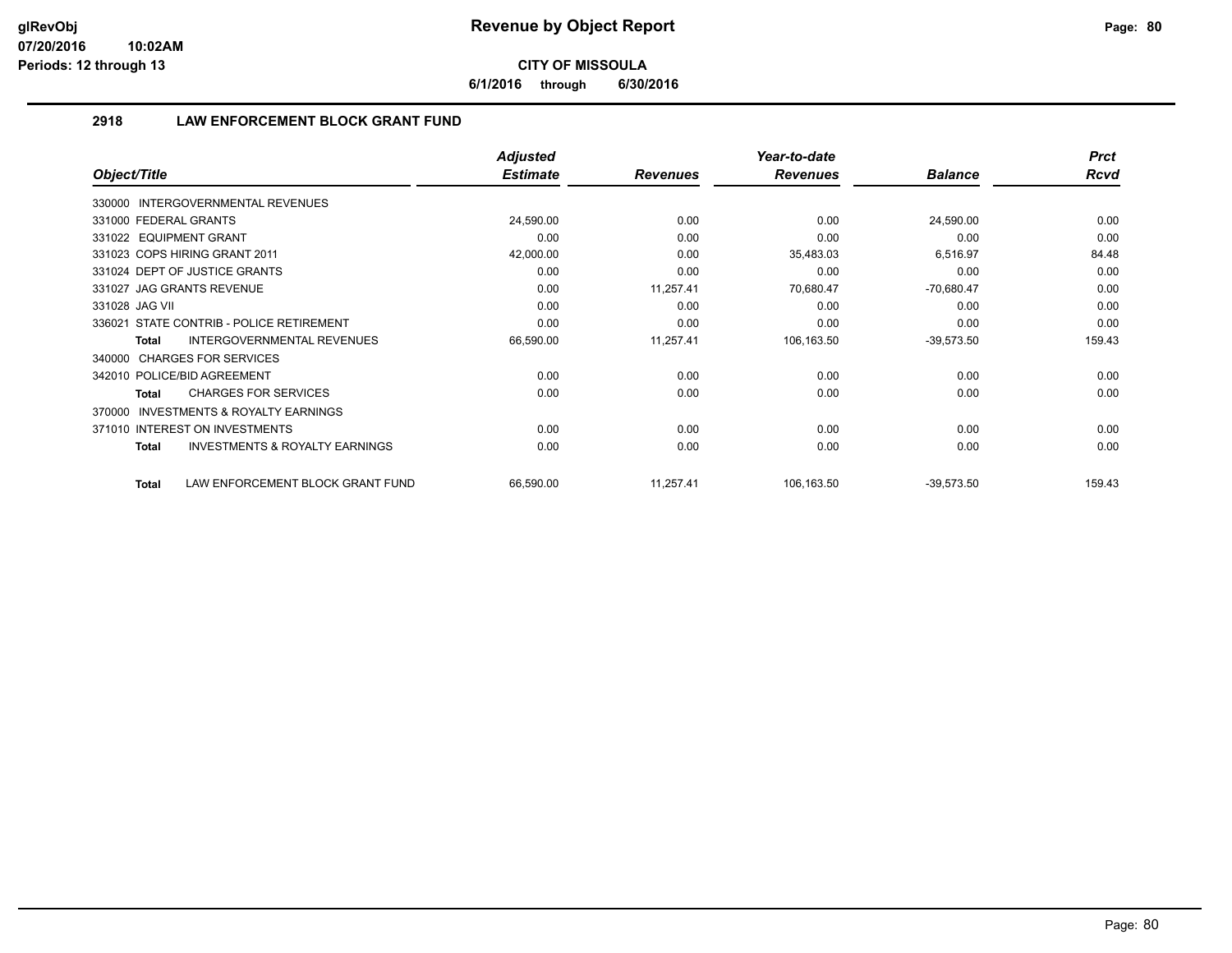**6/1/2016 through 6/30/2016**

### **2919 HIDTA FUND**

**2919 HIDTA FUND**

|                                                    | <b>Adjusted</b> |                 | Year-to-date    |                | <b>Prct</b> |
|----------------------------------------------------|-----------------|-----------------|-----------------|----------------|-------------|
| Object/Title                                       | <b>Estimate</b> | <b>Revenues</b> | <b>Revenues</b> | <b>Balance</b> | Rcvd        |
| 340000 CHARGES FOR SERVICES                        |                 |                 |                 |                |             |
| 342013 SECURITY INVEST FEES                        | 50,000.00       | 3.024.00        | 14.348.20       | 35.651.80      | 28.70       |
| 342014 POLICE DEPARTMENT SERVICE FEES              | 142.300.00      | 0.00            | 17.085.05       | 125.214.95     | 12.01       |
| <b>CHARGES FOR SERVICES</b><br>Total               | 192,300.00      | 3.024.00        | 31,433.25       | 160,866.75     | 16.35       |
| 360000 MISCELLANEOUS REVENUES                      |                 |                 |                 |                |             |
| 360010 MISCELLANEOUS                               | 0.00            | 0.00            | 0.00            | 0.00           | 0.00        |
| <b>MISCELLANEOUS REVENUES</b><br>Total             | 0.00            | 0.00            | 0.00            | 0.00           | 0.00        |
| INVESTMENTS & ROYALTY EARNINGS<br>370000           |                 |                 |                 |                |             |
| 371010 INTEREST ON INVESTMENTS                     | 0.00            | 0.00            | 0.00            | 0.00           | 0.00        |
| <b>INVESTMENTS &amp; ROYALTY EARNINGS</b><br>Total | 0.00            | 0.00            | 0.00            | 0.00           | 0.00        |
| <b>HIDTA FUND</b><br><b>Total</b>                  | 192.300.00      | 3.024.00        | 31.433.25       | 160.866.75     | 16.35       |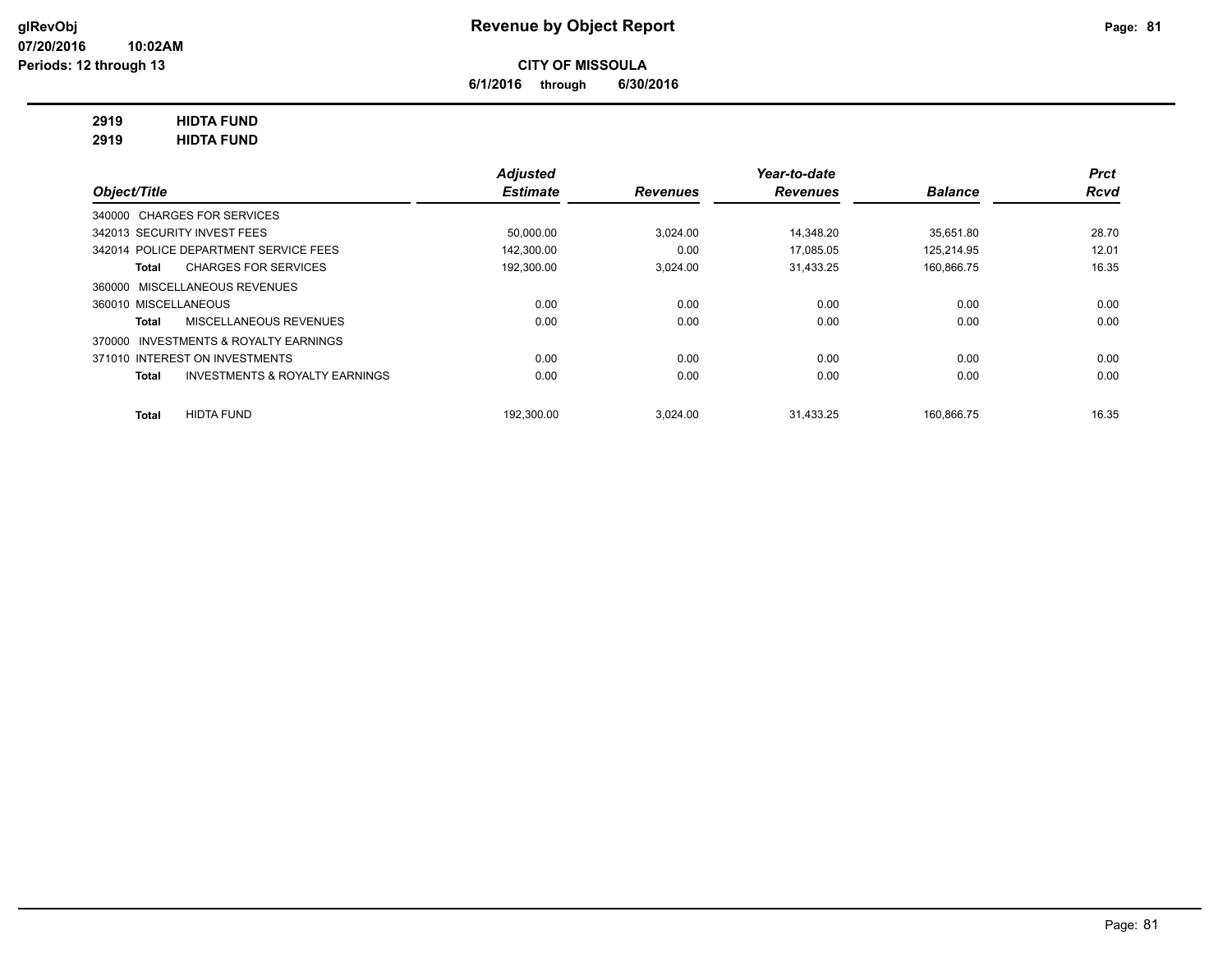**6/1/2016 through 6/30/2016**

### **2919 HIDTA FUND**

|                                                    | <b>Adjusted</b> |                 | Year-to-date    |                | <b>Prct</b> |
|----------------------------------------------------|-----------------|-----------------|-----------------|----------------|-------------|
| Object/Title                                       | <b>Estimate</b> | <b>Revenues</b> | <b>Revenues</b> | <b>Balance</b> | Rcvd        |
| 340000 CHARGES FOR SERVICES                        |                 |                 |                 |                |             |
| 342013 SECURITY INVEST FEES                        | 50,000.00       | 3,024.00        | 14,348.20       | 35,651.80      | 28.70       |
| 342014 POLICE DEPARTMENT SERVICE FEES              | 142.300.00      | 0.00            | 17.085.05       | 125.214.95     | 12.01       |
| <b>CHARGES FOR SERVICES</b><br>Total               | 192,300.00      | 3,024.00        | 31,433.25       | 160,866.75     | 16.35       |
| 360000 MISCELLANEOUS REVENUES                      |                 |                 |                 |                |             |
| 360010 MISCELLANEOUS                               | 0.00            | 0.00            | 0.00            | 0.00           | 0.00        |
| <b>MISCELLANEOUS REVENUES</b><br>Total             | 0.00            | 0.00            | 0.00            | 0.00           | 0.00        |
| 370000 INVESTMENTS & ROYALTY EARNINGS              |                 |                 |                 |                |             |
| 371010 INTEREST ON INVESTMENTS                     | 0.00            | 0.00            | 0.00            | 0.00           | 0.00        |
| <b>INVESTMENTS &amp; ROYALTY EARNINGS</b><br>Total | 0.00            | 0.00            | 0.00            | 0.00           | 0.00        |
| <b>HIDTA FUND</b><br><b>Total</b>                  | 192.300.00      | 3.024.00        | 31.433.25       | 160.866.75     | 16.35       |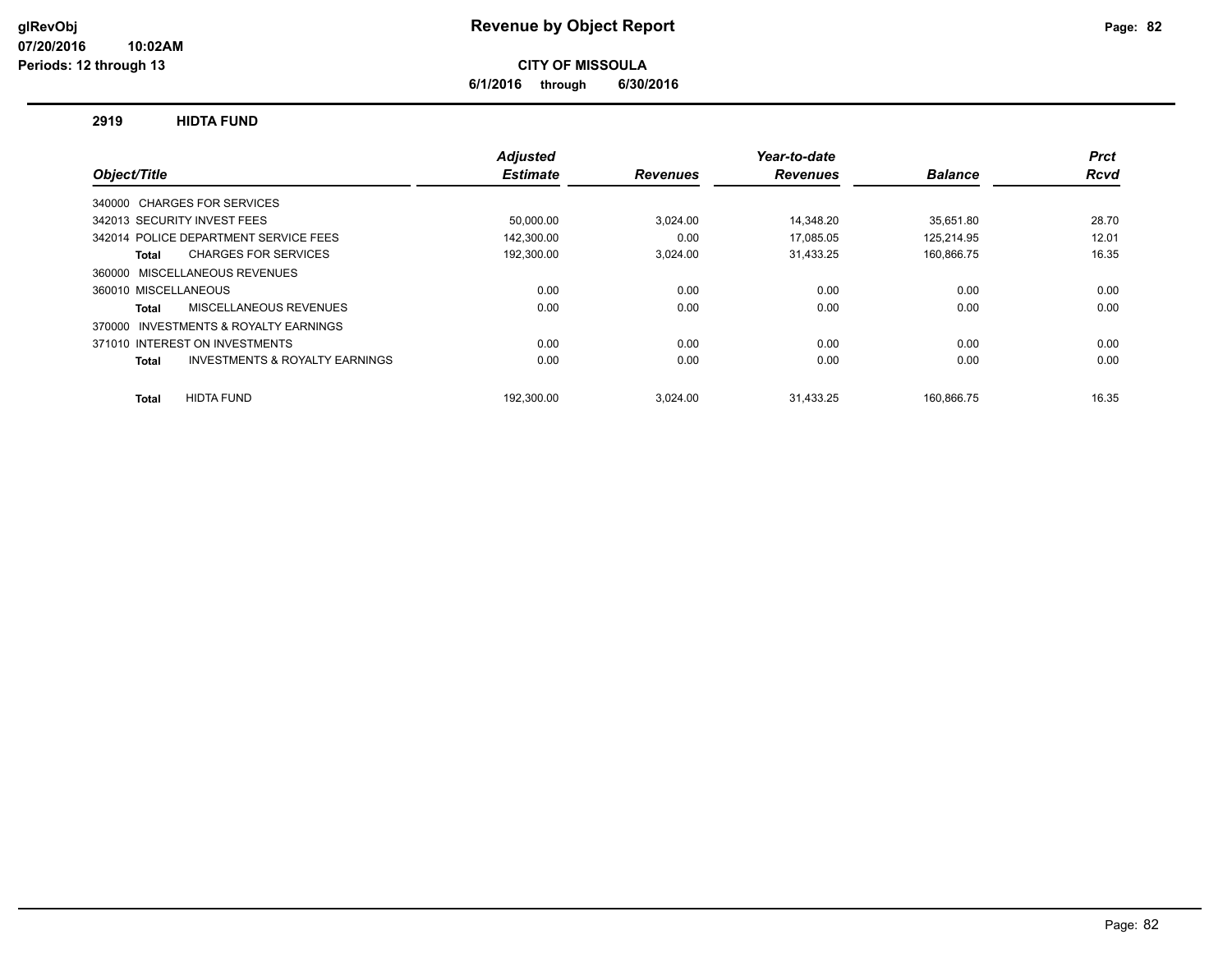**6/1/2016 through 6/30/2016**

# **2939 CDBG PROGRAM INCOME ACCOUNT**

**2939 CDBG PROGRAM INCOME ACCOUNT**

|                                                     | <b>Adjusted</b> |                 | Year-to-date    |                | <b>Prct</b> |
|-----------------------------------------------------|-----------------|-----------------|-----------------|----------------|-------------|
| Object/Title                                        | <b>Estimate</b> | <b>Revenues</b> | <b>Revenues</b> | <b>Balance</b> | <b>Rcvd</b> |
| 330000 INTERGOVERNMENTAL REVENUES                   |                 |                 |                 |                |             |
| 331000 FEDERAL GRANTS                               | 14,383.00       | 0.00            | 23,466.12       | $-9,083.12$    | 163.15      |
| INTERGOVERNMENTAL REVENUES<br>Total                 | 14,383.00       | 0.00            | 23,466.12       | $-9,083.12$    | 163.15      |
| 360000 MISCELLANEOUS REVENUES                       |                 |                 |                 |                |             |
| 360010 MISCELLANEOUS                                | 0.00            | 0.00            | 0.00            | 0.00           | 0.00        |
| <b>MISCELLANEOUS REVENUES</b><br>Total              | 0.00            | 0.00            | 0.00            | 0.00           | 0.00        |
| <b>INVESTMENTS &amp; ROYALTY EARNINGS</b><br>370000 |                 |                 |                 |                |             |
| 371010 INTEREST ON INVESTMENTS                      | 0.00            | 0.00            | 0.00            | 0.00           | 0.00        |
| <b>INVESTMENTS &amp; ROYALTY EARNINGS</b><br>Total  | 0.00            | 0.00            | 0.00            | 0.00           | 0.00        |
| 380000 OTHER FINANCING SOURCES                      |                 |                 |                 |                |             |
| 383000 OPERATING TRANSFERS                          | 0.00            | 0.00            | 0.00            | 0.00           | 0.00        |
| OTHER FINANCING SOURCES<br>Total                    | 0.00            | 0.00            | 0.00            | 0.00           | 0.00        |
| CDBG PROGRAM INCOME ACCOUNT<br>Total                | 14,383.00       | 0.00            | 23.466.12       | $-9,083.12$    | 163.15      |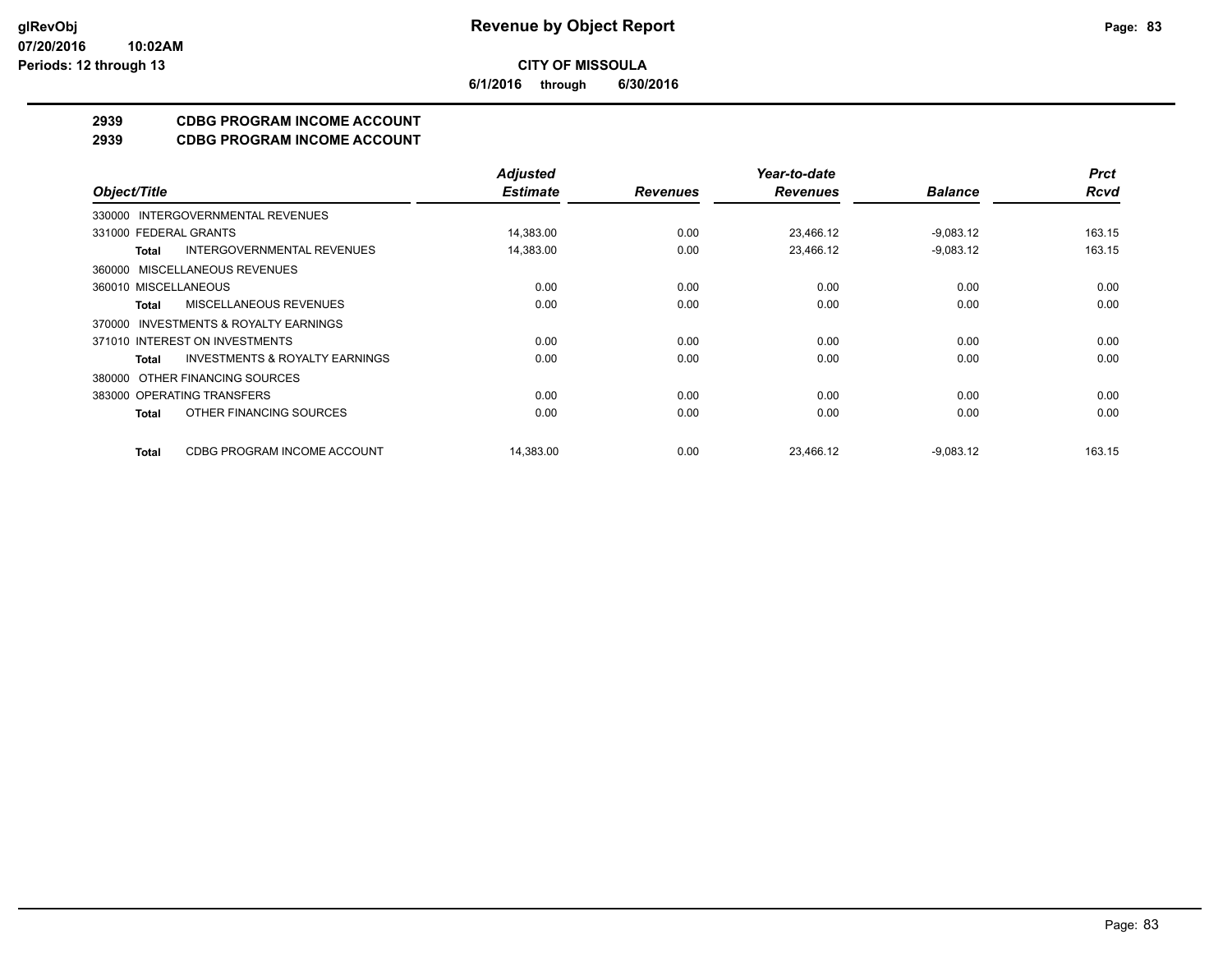**6/1/2016 through 6/30/2016**

## **2939 CDBG PROGRAM INCOME ACCOUNT**

| Object/Title                                       | <b>Adjusted</b><br><b>Estimate</b> | <b>Revenues</b> | Year-to-date<br><b>Revenues</b> | <b>Balance</b> | <b>Prct</b><br>Rcvd |
|----------------------------------------------------|------------------------------------|-----------------|---------------------------------|----------------|---------------------|
| INTERGOVERNMENTAL REVENUES<br>330000               |                                    |                 |                                 |                |                     |
| 331000 FEDERAL GRANTS                              | 14,383.00                          | 0.00            | 23,466.12                       | $-9,083.12$    | 163.15              |
| INTERGOVERNMENTAL REVENUES<br>Total                | 14,383.00                          | 0.00            | 23,466.12                       | $-9,083.12$    | 163.15              |
| 360000 MISCELLANEOUS REVENUES                      |                                    |                 |                                 |                |                     |
| 360010 MISCELLANEOUS                               | 0.00                               | 0.00            | 0.00                            | 0.00           | 0.00                |
| MISCELLANEOUS REVENUES<br><b>Total</b>             | 0.00                               | 0.00            | 0.00                            | 0.00           | 0.00                |
| 370000 INVESTMENTS & ROYALTY EARNINGS              |                                    |                 |                                 |                |                     |
| 371010 INTEREST ON INVESTMENTS                     | 0.00                               | 0.00            | 0.00                            | 0.00           | 0.00                |
| <b>INVESTMENTS &amp; ROYALTY EARNINGS</b><br>Total | 0.00                               | 0.00            | 0.00                            | 0.00           | 0.00                |
| 380000 OTHER FINANCING SOURCES                     |                                    |                 |                                 |                |                     |
| 383000 OPERATING TRANSFERS                         | 0.00                               | 0.00            | 0.00                            | 0.00           | 0.00                |
| OTHER FINANCING SOURCES<br><b>Total</b>            | 0.00                               | 0.00            | 0.00                            | 0.00           | 0.00                |
| CDBG PROGRAM INCOME ACCOUNT<br><b>Total</b>        | 14,383.00                          | 0.00            | 23.466.12                       | $-9,083.12$    | 163.15              |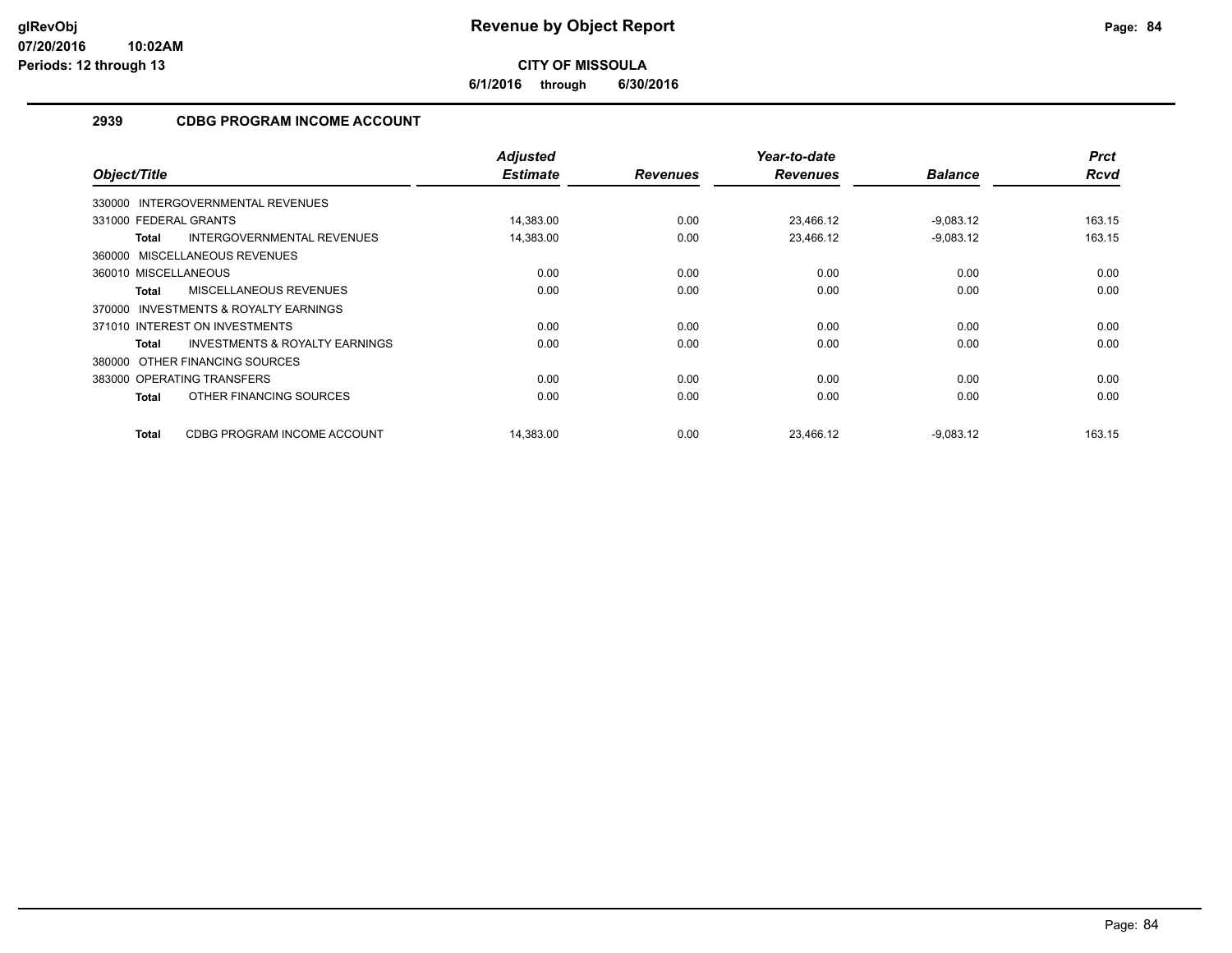**6/1/2016 through 6/30/2016**

### **2940 CDBG FUND**

**2940 CDBG FUND**

|                                                    | <b>Adjusted</b> |                 | Year-to-date    |                | <b>Prct</b> |
|----------------------------------------------------|-----------------|-----------------|-----------------|----------------|-------------|
| Object/Title                                       | <b>Estimate</b> | <b>Revenues</b> | <b>Revenues</b> | <b>Balance</b> | Rcvd        |
| 330000 INTERGOVERNMENTAL REVENUES                  |                 |                 |                 |                |             |
| 331010 ENTITLEMENT - CDBG                          | 405,605.00      | 0.00            | 555,918.42      | $-150,313.42$  | 137.06      |
| <b>INTERGOVERNMENTAL REVENUES</b><br>Total         | 405,605.00      | 0.00            | 555,918.42      | $-150,313.42$  | 137.06      |
| 360000 MISCELLANEOUS REVENUES                      |                 |                 |                 |                |             |
| 360010 MISCELLANEOUS                               | 0.00            | 0.00            | 0.00            | 0.00           | 0.00        |
| MISCELLANEOUS REVENUES<br>Total                    | 0.00            | 0.00            | 0.00            | 0.00           | 0.00        |
| 370000 INVESTMENTS & ROYALTY EARNINGS              |                 |                 |                 |                |             |
| 371010 INTEREST ON INVESTMENTS                     | 0.00            | 0.00            | 0.00            | 0.00           | 0.00        |
| <b>INVESTMENTS &amp; ROYALTY EARNINGS</b><br>Total | 0.00            | 0.00            | 0.00            | 0.00           | 0.00        |
| 380000 OTHER FINANCING SOURCES                     |                 |                 |                 |                |             |
| 383000 OPERATING TRANSFERS                         | 158,650.00      | 0.00            | 19,239.31       | 139,410.69     | 12.13       |
| OTHER FINANCING SOURCES<br>Total                   | 158,650.00      | 0.00            | 19,239.31       | 139,410.69     | 12.13       |
| <b>CDBG FUND</b><br>Total                          | 564,255.00      | 0.00            | 575, 157. 73    | $-10,902.73$   | 101.93      |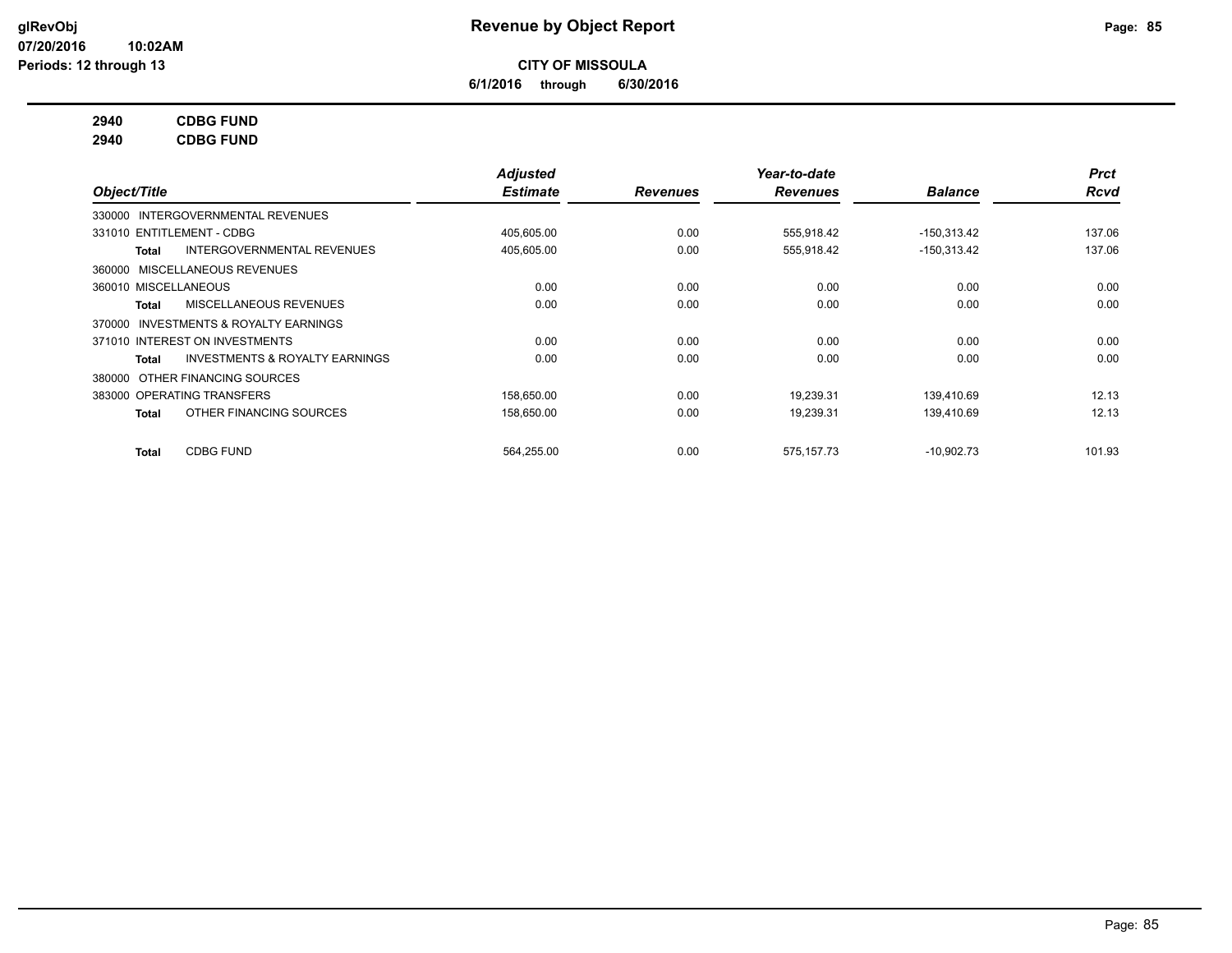## **glRevObj Revenue by Object Report Page: 86**

**CITY OF MISSOULA**

**6/1/2016 through 6/30/2016**

### **2940 CDBG FUND**

| Object/Title                                       | <b>Adjusted</b><br><b>Estimate</b> | <b>Revenues</b> | Year-to-date<br><b>Revenues</b> | <b>Balance</b> | <b>Prct</b><br>Rcvd |
|----------------------------------------------------|------------------------------------|-----------------|---------------------------------|----------------|---------------------|
|                                                    |                                    |                 |                                 |                |                     |
| 330000 INTERGOVERNMENTAL REVENUES                  |                                    |                 |                                 |                |                     |
| 331010 ENTITLEMENT - CDBG                          | 405,605.00                         | 0.00            | 555,918.42                      | $-150,313.42$  | 137.06              |
| INTERGOVERNMENTAL REVENUES<br><b>Total</b>         | 405,605.00                         | 0.00            | 555,918.42                      | $-150,313.42$  | 137.06              |
| 360000 MISCELLANEOUS REVENUES                      |                                    |                 |                                 |                |                     |
| 360010 MISCELLANEOUS                               | 0.00                               | 0.00            | 0.00                            | 0.00           | 0.00                |
| MISCELLANEOUS REVENUES<br><b>Total</b>             | 0.00                               | 0.00            | 0.00                            | 0.00           | 0.00                |
| INVESTMENTS & ROYALTY EARNINGS<br>370000           |                                    |                 |                                 |                |                     |
| 371010 INTEREST ON INVESTMENTS                     | 0.00                               | 0.00            | 0.00                            | 0.00           | 0.00                |
| <b>INVESTMENTS &amp; ROYALTY EARNINGS</b><br>Total | 0.00                               | 0.00            | 0.00                            | 0.00           | 0.00                |
| 380000 OTHER FINANCING SOURCES                     |                                    |                 |                                 |                |                     |
| 383000 OPERATING TRANSFERS                         | 158,650.00                         | 0.00            | 19,239.31                       | 139,410.69     | 12.13               |
| OTHER FINANCING SOURCES<br>Total                   | 158,650.00                         | 0.00            | 19,239.31                       | 139.410.69     | 12.13               |
|                                                    |                                    |                 |                                 |                |                     |
| <b>CDBG FUND</b><br><b>Total</b>                   | 564.255.00                         | 0.00            | 575,157.73                      | $-10,902.73$   | 101.93              |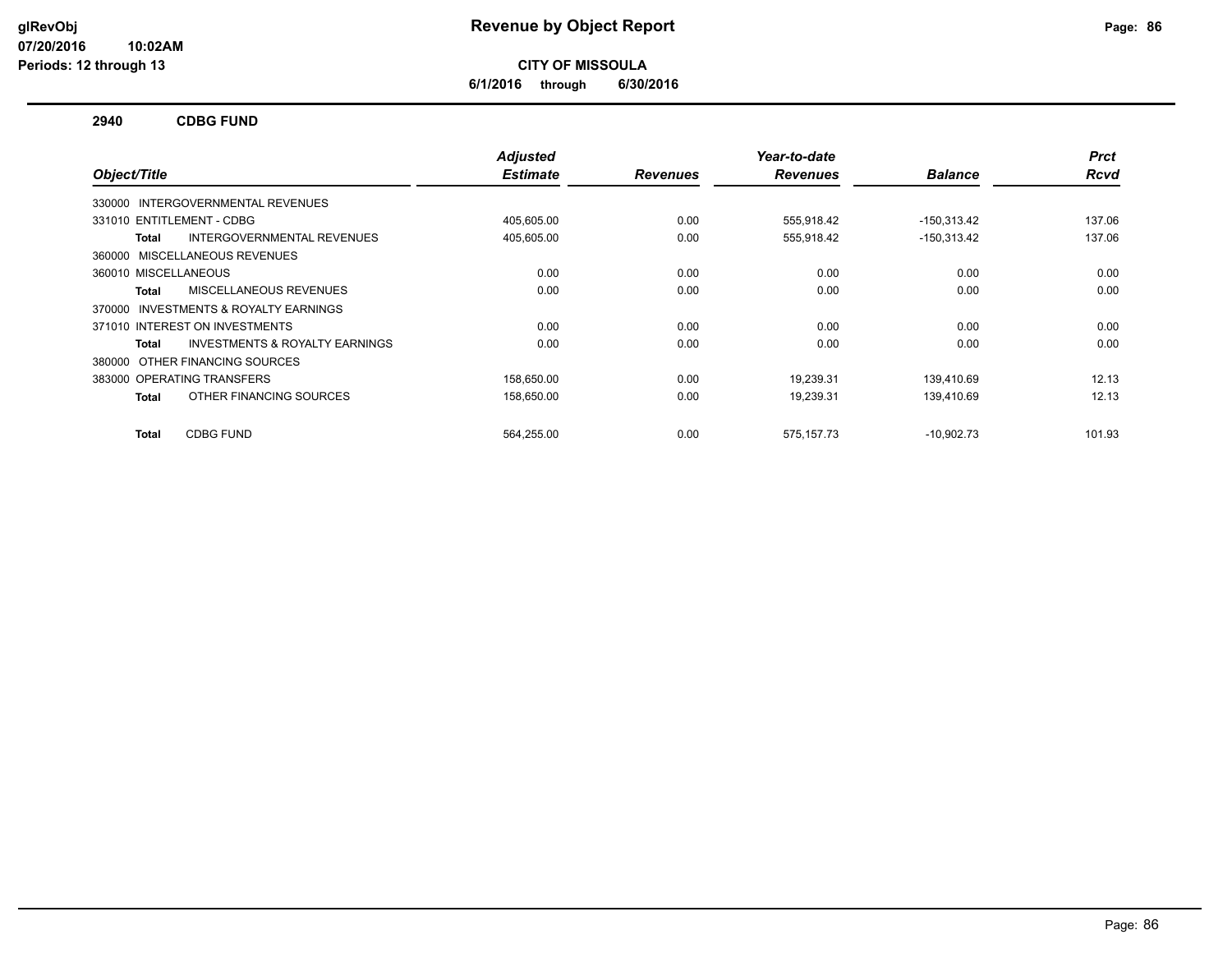**6/1/2016 through 6/30/2016**

### **2941 HOME FUND**

**2941 HOME FUND**

|                                             |                                   | <b>Adjusted</b> |                 | Year-to-date    |                | <b>Prct</b> |
|---------------------------------------------|-----------------------------------|-----------------|-----------------|-----------------|----------------|-------------|
| Object/Title                                |                                   | <b>Estimate</b> | <b>Revenues</b> | <b>Revenues</b> | <b>Balance</b> | <b>Rcvd</b> |
| <b>INTERGOVERNMENTAL REVENUES</b><br>330000 |                                   |                 |                 |                 |                |             |
| 330000 INTERGOVERNMENTAL REVENUES           |                                   | 57,921.00       | 0.00            | 34,796.80       | 23,124.20      | 60.08       |
| 331033 WORD                                 |                                   | 0.00            | 0.00            | 10,218.88       | $-10,218.88$   | 0.00        |
| 334145 WESTERN MT MENTAL HEALTH CTR         |                                   | 0.00            | 0.00            | 0.00            | 0.00           | 0.00        |
| 334149 MISSOULA HOMEOWNERSHIP PROGRAM       |                                   | 335,666.00      | 0.00            | 0.00            | 335,666.00     | 0.00        |
| 334153 FY14 DISTRICT XI HRC TBRA            |                                   | 0.00            | 0.00            | 1,667.00        | $-1,667.00$    | 0.00        |
| 334154 HOMEWORD SWEETGRASS                  |                                   | 0.00            | 0.00            | 156,750.00      | $-156,750.00$  | 0.00        |
| 334156 HOME PROGRAM INCOME                  |                                   | 0.00            | 0.00            | 0.00            | 0.00           | 0.00        |
| 334161 FY10 DISTRICT XI HRC                 |                                   | 0.00            | 0.00            | 0.00            | 0.00           | 0.00        |
| <b>Total</b>                                | <b>INTERGOVERNMENTAL REVENUES</b> | 393,587.00      | 0.00            | 203,432.68      | 190,154.32     | 51.69       |
| <b>CHARGES FOR SERVICES</b><br>340000       |                                   |                 |                 |                 |                |             |
| 341450 *** Title Not Found ***              |                                   | 0.00            | 0.00            | 0.00            | 0.00           | 0.00        |
| <b>CHARGES FOR SERVICES</b><br>Total        |                                   | 0.00            | 0.00            | 0.00            | 0.00           | 0.00        |
| MISCELLANEOUS REVENUES<br>360000            |                                   |                 |                 |                 |                |             |
| 360010 MISCELLANEOUS                        |                                   | 0.00            | 0.00            | 0.00            | 0.00           | 0.00        |
| <b>Total</b>                                | <b>MISCELLANEOUS REVENUES</b>     | 0.00            | 0.00            | 0.00            | 0.00           | 0.00        |
| <b>HOME FUND</b><br><b>Total</b>            |                                   | 393,587.00      | 0.00            | 203,432.68      | 190,154.32     | 51.69       |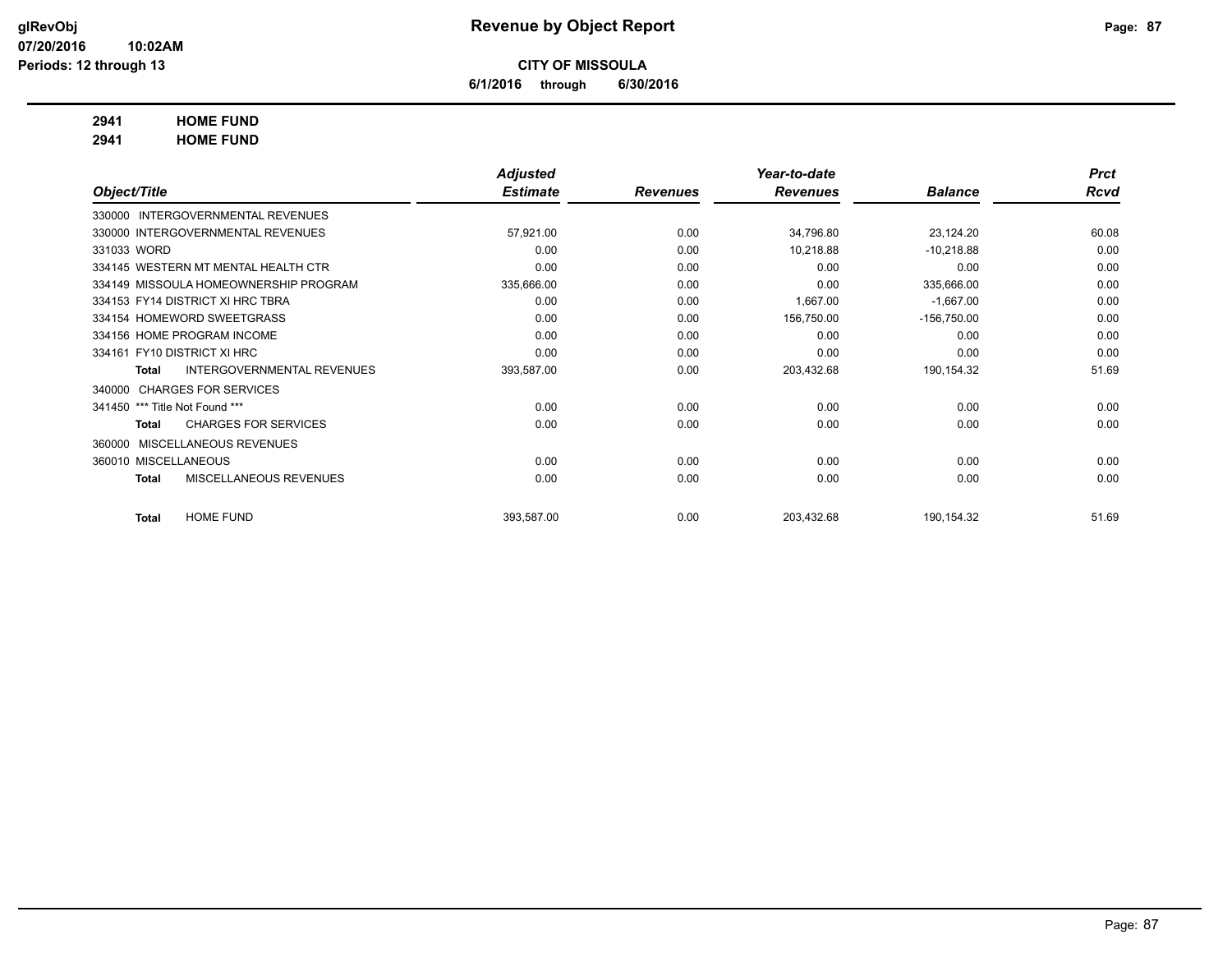**6/1/2016 through 6/30/2016**

### **2941 HOME FUND**

|                                        | <b>Adjusted</b> |                 | Year-to-date    |                | <b>Prct</b> |
|----------------------------------------|-----------------|-----------------|-----------------|----------------|-------------|
| Object/Title                           | <b>Estimate</b> | <b>Revenues</b> | <b>Revenues</b> | <b>Balance</b> | <b>Rcvd</b> |
| 330000 INTERGOVERNMENTAL REVENUES      |                 |                 |                 |                |             |
| 330000 INTERGOVERNMENTAL REVENUES      | 57,921.00       | 0.00            | 34,796.80       | 23,124.20      | 60.08       |
| 331033 WORD                            | 0.00            | 0.00            | 10,218.88       | $-10,218.88$   | 0.00        |
| 334145 WESTERN MT MENTAL HEALTH CTR    | 0.00            | 0.00            | 0.00            | 0.00           | 0.00        |
| 334149 MISSOULA HOMEOWNERSHIP PROGRAM  | 335,666.00      | 0.00            | 0.00            | 335,666.00     | 0.00        |
| 334153 FY14 DISTRICT XI HRC TBRA       | 0.00            | 0.00            | 1,667.00        | $-1,667.00$    | 0.00        |
| 334154 HOMEWORD SWEETGRASS             | 0.00            | 0.00            | 156,750.00      | $-156,750.00$  | 0.00        |
| 334156 HOME PROGRAM INCOME             | 0.00            | 0.00            | 0.00            | 0.00           | 0.00        |
| 334161 FY10 DISTRICT XI HRC            | 0.00            | 0.00            | 0.00            | 0.00           | 0.00        |
| INTERGOVERNMENTAL REVENUES<br>Total    | 393,587.00      | 0.00            | 203,432.68      | 190,154.32     | 51.69       |
| 340000 CHARGES FOR SERVICES            |                 |                 |                 |                |             |
| 341450 *** Title Not Found ***         | 0.00            | 0.00            | 0.00            | 0.00           | 0.00        |
| <b>CHARGES FOR SERVICES</b><br>Total   | 0.00            | 0.00            | 0.00            | 0.00           | 0.00        |
| 360000 MISCELLANEOUS REVENUES          |                 |                 |                 |                |             |
| 360010 MISCELLANEOUS                   | 0.00            | 0.00            | 0.00            | 0.00           | 0.00        |
| MISCELLANEOUS REVENUES<br><b>Total</b> | 0.00            | 0.00            | 0.00            | 0.00           | 0.00        |
| <b>HOME FUND</b><br><b>Total</b>       | 393,587.00      | 0.00            | 203,432.68      | 190,154.32     | 51.69       |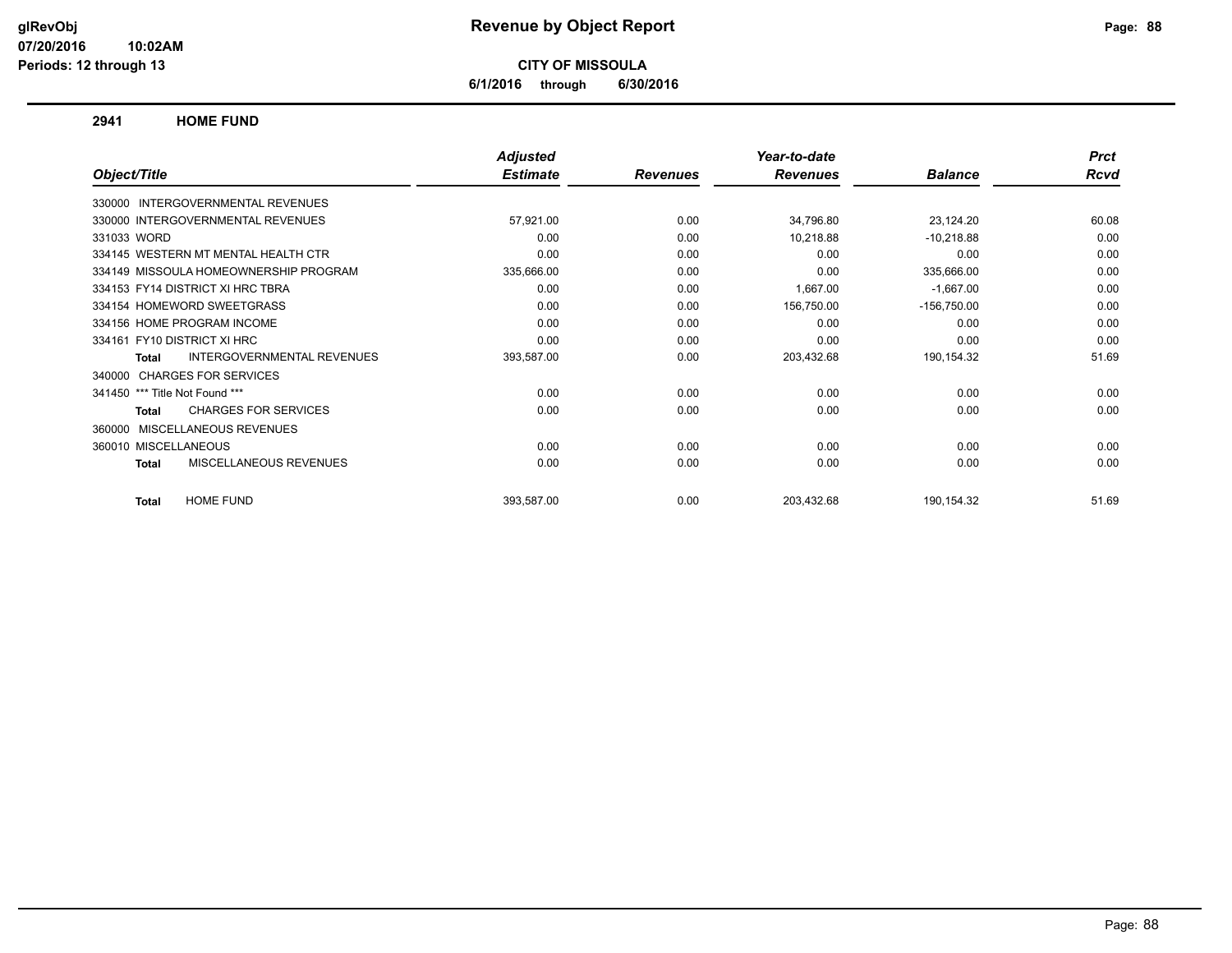**6/1/2016 through 6/30/2016**

**2942 ADDI PROGRAM 2942 ADDI PROGRAM**

|                                            | <b>Adjusted</b> |                 | <b>Prct</b>     |                |             |
|--------------------------------------------|-----------------|-----------------|-----------------|----------------|-------------|
| Object/Title                               | <b>Estimate</b> | <b>Revenues</b> | <b>Revenues</b> | <b>Balance</b> | <b>Rcvd</b> |
| 330000 INTERGOVERNMENTAL REVENUES          |                 |                 |                 |                |             |
| 334146 ADDI FUNDS-1ST TIME HOMEBUYERS      | 12,846.00       | 0.00            | 0.00            | 12.846.00      | 0.00        |
| INTERGOVERNMENTAL REVENUES<br><b>Total</b> | 12.846.00       | 0.00            | 0.00            | 12.846.00      | 0.00        |
| ADDI PROGRAM<br><b>Total</b>               | 12.846.00       | 0.00            | 0.00            | 12.846.00      | 0.00        |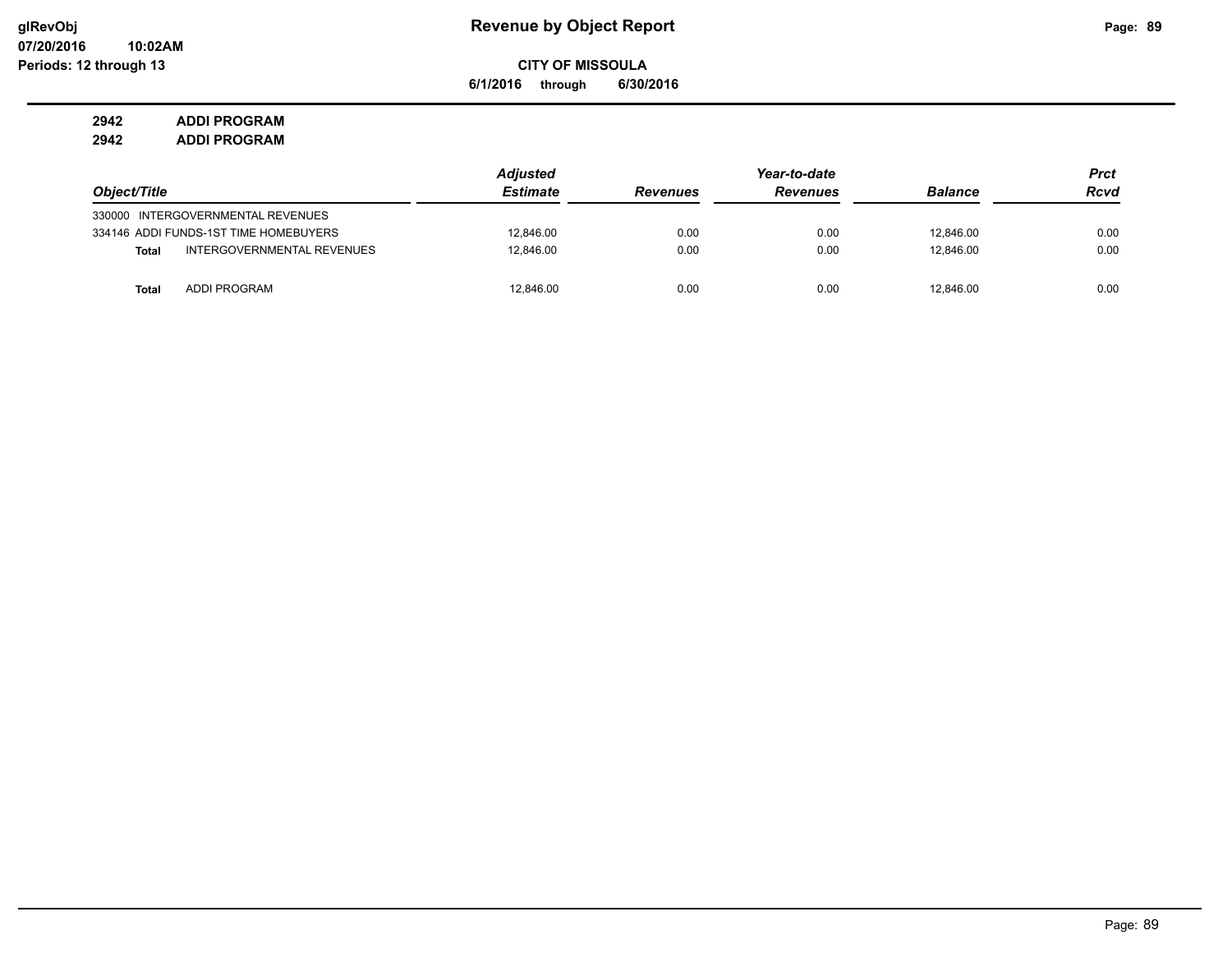## **glRevObj Revenue by Object Report Page: 90**

**CITY OF MISSOULA**

**6/1/2016 through 6/30/2016**

### **2942 ADDI PROGRAM**

|              |                                       | <b>Adjusted</b> |                 |                | <b>Prct</b> |      |
|--------------|---------------------------------------|-----------------|-----------------|----------------|-------------|------|
| Object/Title | <b>Estimate</b>                       | <b>Revenues</b> | <b>Revenues</b> | <b>Balance</b> | <b>Rcvd</b> |      |
|              | 330000 INTERGOVERNMENTAL REVENUES     |                 |                 |                |             |      |
|              | 334146 ADDI FUNDS-1ST TIME HOMEBUYERS | 12.846.00       | 0.00            | 0.00           | 12.846.00   | 0.00 |
| <b>Total</b> | INTERGOVERNMENTAL REVENUES            | 12.846.00       | 0.00            | 0.00           | 12.846.00   | 0.00 |
| <b>Total</b> | <b>ADDI PROGRAM</b>                   | 12,846.00       | 0.00            | 0.00           | 12.846.00   | 0.00 |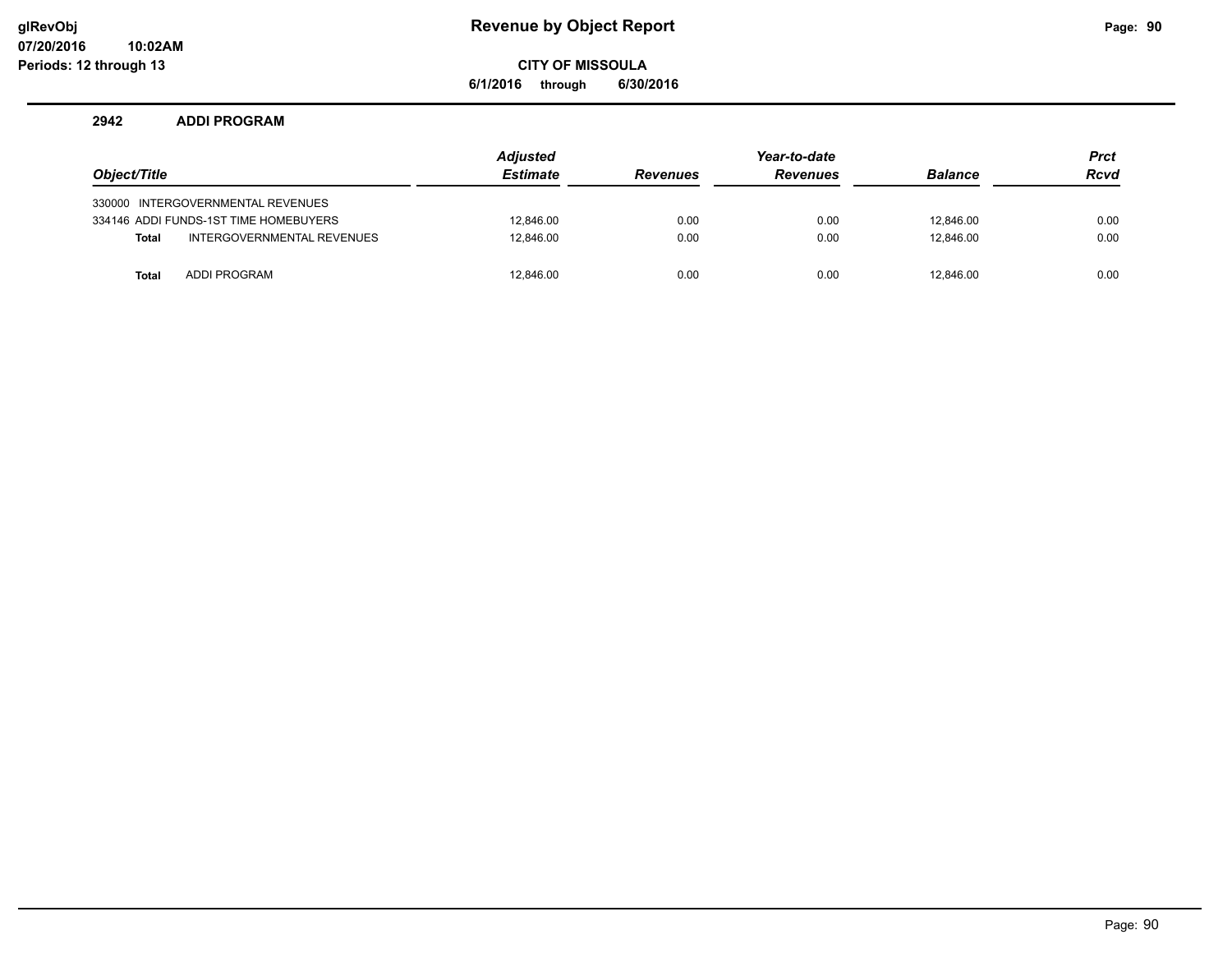**6/1/2016 through 6/30/2016**

#### **2943 CITY HOME PROGRAM INCOME**

#### **2943 CITY HOME PROGRAM INCOME**

|                                          | <b>Adjusted</b> |                 | Year-to-date    |                | <b>Prct</b> |
|------------------------------------------|-----------------|-----------------|-----------------|----------------|-------------|
| Object/Title                             | <b>Estimate</b> | <b>Revenues</b> | <b>Revenues</b> | <b>Balance</b> | <b>Rcvd</b> |
| 330000 INTERGOVERNMENTAL REVENUES        |                 |                 |                 |                |             |
| 334156 *** Title Not Found ***           | 31,500.00       | 0.00            | 0.00            | 31,500.00      | 0.00        |
| INTERGOVERNMENTAL REVENUES<br>Total      | 31,500.00       | 0.00            | 0.00            | 31.500.00      | 0.00        |
| 360000 MISCELLANEOUS REVENUES            |                 |                 |                 |                |             |
| 360005 LOAN REPAYMENTS                   | 0.00            | 0.00            | 25.242.50       | $-25.242.50$   | 0.00        |
| 360010 MISCELLANEOUS                     | 0.00            | 0.00            | 733.37          | -733.37        | 0.00        |
| MISCELLANEOUS REVENUES<br>Total          | 0.00            | 0.00            | 25,975.87       | $-25,975.87$   | 0.00        |
| 380000 OTHER FINANCING SOURCES           |                 |                 |                 |                |             |
| 383000 OPERATING TRANSFERS               | 0.00            | 0.00            | 0.00            | 0.00           | 0.00        |
| OTHER FINANCING SOURCES<br>Total         | 0.00            | 0.00            | 0.00            | 0.00           | 0.00        |
| CITY HOME PROGRAM INCOME<br><b>Total</b> | 31.500.00       | 0.00            | 25.975.87       | 5.524.13       | 82.46       |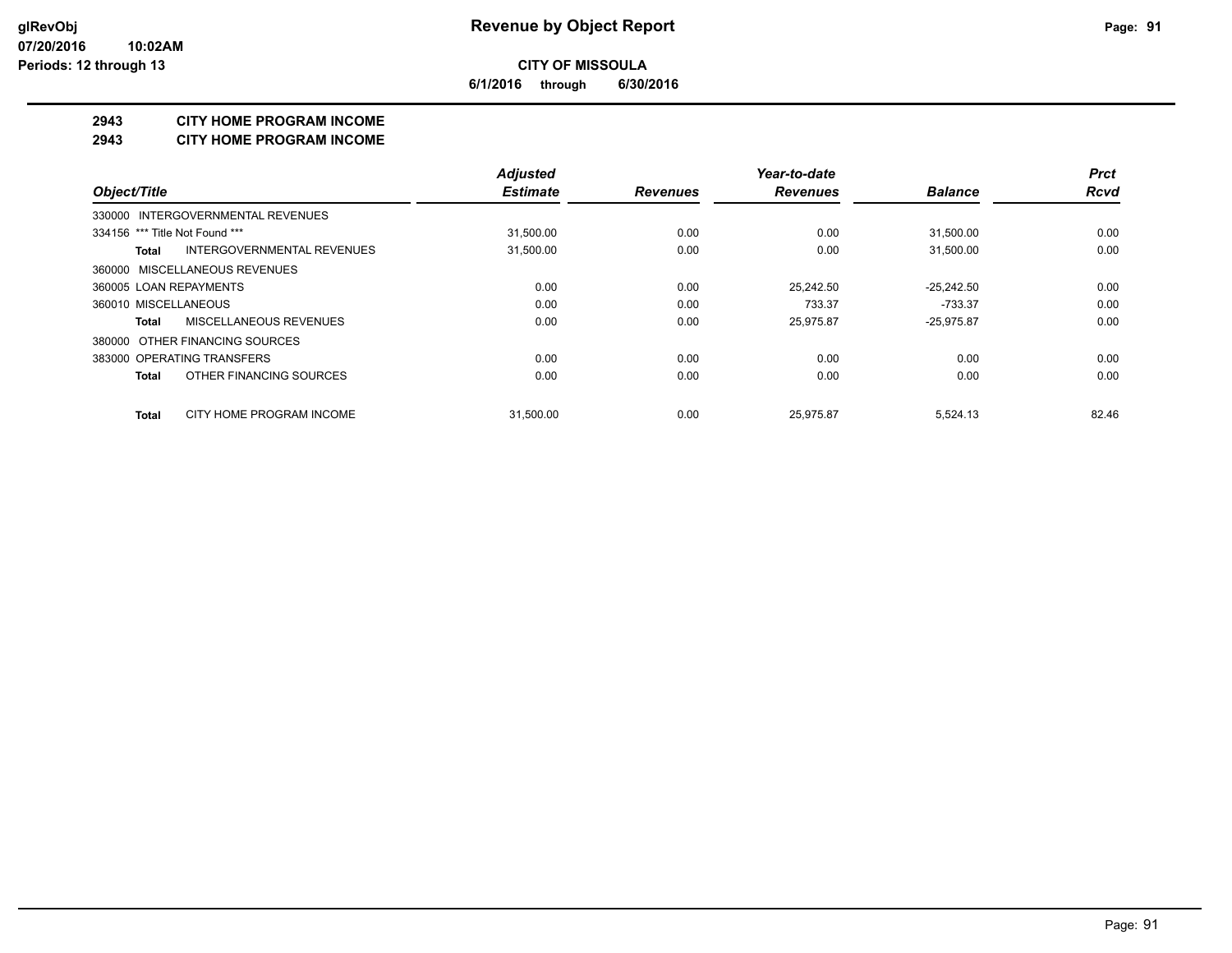**6/1/2016 through 6/30/2016**

## **2943 CITY HOME PROGRAM INCOME**

|                                         | <b>Adjusted</b> |                 | Year-to-date    |                | <b>Prct</b> |
|-----------------------------------------|-----------------|-----------------|-----------------|----------------|-------------|
| Object/Title                            | <b>Estimate</b> | <b>Revenues</b> | <b>Revenues</b> | <b>Balance</b> | <b>Rcvd</b> |
| INTERGOVERNMENTAL REVENUES<br>330000    |                 |                 |                 |                |             |
| 334156 *** Title Not Found ***          | 31.500.00       | 0.00            | 0.00            | 31.500.00      | 0.00        |
| INTERGOVERNMENTAL REVENUES<br>Total     | 31,500.00       | 0.00            | 0.00            | 31.500.00      | 0.00        |
| 360000 MISCELLANEOUS REVENUES           |                 |                 |                 |                |             |
| 360005 LOAN REPAYMENTS                  | 0.00            | 0.00            | 25,242.50       | $-25,242.50$   | 0.00        |
| 360010 MISCELLANEOUS                    | 0.00            | 0.00            | 733.37          | -733.37        | 0.00        |
| MISCELLANEOUS REVENUES<br><b>Total</b>  | 0.00            | 0.00            | 25.975.87       | $-25.975.87$   | 0.00        |
| 380000 OTHER FINANCING SOURCES          |                 |                 |                 |                |             |
| 383000 OPERATING TRANSFERS              | 0.00            | 0.00            | 0.00            | 0.00           | 0.00        |
| OTHER FINANCING SOURCES<br><b>Total</b> | 0.00            | 0.00            | 0.00            | 0.00           | 0.00        |
| CITY HOME PROGRAM INCOME<br>Total       | 31.500.00       | 0.00            | 25.975.87       | 5.524.13       | 82.46       |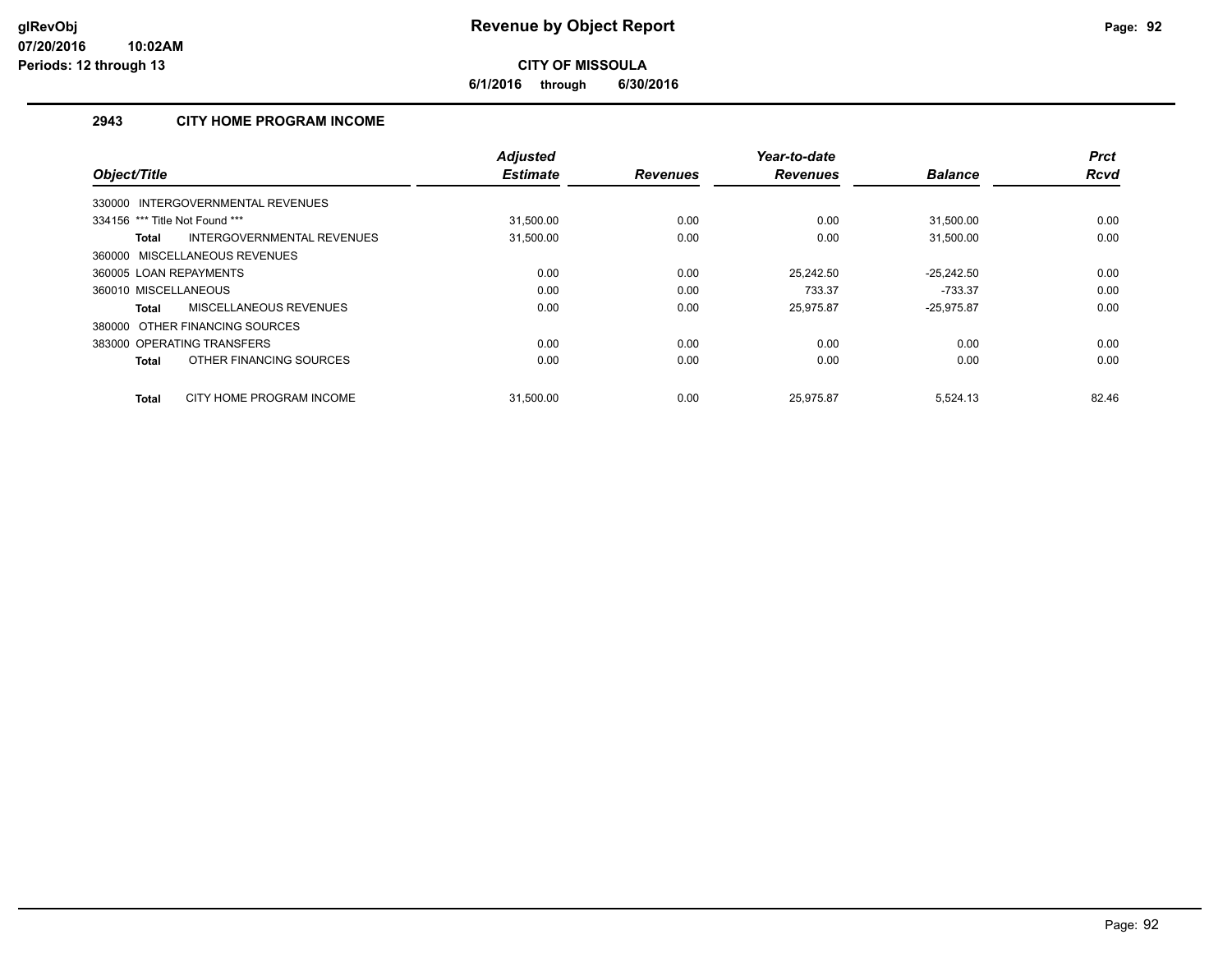**6/1/2016 through 6/30/2016**

**2955 TRANSPORTATION**

|                                                           | Adjusted        |                 | Year-to-date    |                | <b>Prct</b> |
|-----------------------------------------------------------|-----------------|-----------------|-----------------|----------------|-------------|
| Object/Title                                              | <b>Estimate</b> | <b>Revenues</b> | <b>Revenues</b> | <b>Balance</b> | Rcvd        |
| 330000 INTERGOVERNMENTAL REVENUES                         |                 |                 |                 |                |             |
| 330000 INTERGOVERNMENTAL REVENUES                         | 0.00            | 0.00            | 0.00            | 0.00           | 0.00        |
| 330005 MUTD GRANT ADMIN FEE                               | 0.00            | 0.00            | 0.00            | 0.00           | 0.00        |
| 331054 FHWA PL GRANT                                      | 650.194.00      | 0.00            | 425.376.77      | 224.817.23     | 65.42       |
| 331055 FTA GRANT                                          | 164,937.00      | 0.00            | 93.137.11       | 71.799.89      | 56.47       |
| 331056 MDT FEDERAL CMAO                                   | 285,698.00      | 168.50          | 172,748.70      | 112,949.30     | 60.47       |
| 336023 STATE CONTRIB. - PERS                              | 0.00            | 29.87           | 315.90          | $-315.90$      | 0.00        |
| 336030 COUNTY CONTRIBUTION                                | 9,900.00        | 0.00            | 30,121.67       | $-20,221.67$   | 304.26      |
| INTERGOVERNMENTAL REVENUES<br><b>Total</b>                | 1,110,729.00    | 198.37          | 721,700.15      | 389,028.85     | 64.98       |
| MISCELLANEOUS REVENUES<br>360000                          |                 |                 |                 |                |             |
| 362000 OTHER MISCELLANEOUS REVENUE                        | 10,000.00       | 0.00            | 0.00            | 10,000.00      | 0.00        |
| 362007 *** Title Not Found ***                            | 0.00            | 0.00            | 920.00          | $-920.00$      | 0.00        |
| 365016 LOCAL MATCH MDT                                    | 30,000.00       | 0.00            | 13,292.79       | 16.707.21      | 44.31       |
| <b>MISCELLANEOUS REVENUES</b><br><b>Total</b>             | 40,000.00       | 0.00            | 14,212.79       | 25,787.21      | 35.53       |
| <b>INVESTMENTS &amp; ROYALTY EARNINGS</b><br>370000       |                 |                 |                 |                |             |
| 371010 INTEREST ON INVESTMENTS                            | 0.00            | 0.00            | 0.00            | 0.00           | 0.00        |
| <b>INVESTMENTS &amp; ROYALTY EARNINGS</b><br><b>Total</b> | 0.00            | 0.00            | 0.00            | 0.00           | 0.00        |
| OTHER FINANCING SOURCES<br>380000                         |                 |                 |                 |                |             |
| 383000 OPERATING TRANSFERS                                | 9.900.00        | 0.00            | 9,900.00        | 0.00           | 100.00      |
| 383029 TRANS FR GENERAL                                   | 82,086.00       | 0.00            | 0.00            | 82,086.00      | 0.00        |
| OTHER FINANCING SOURCES<br><b>Total</b>                   | 91,986.00       | 0.00            | 9,900.00        | 82,086.00      | 10.76       |
| <b>TRANSPORTATION</b><br><b>Total</b>                     | 1,242,715.00    | 198.37          | 745,812.94      | 496,902.06     | 60.01       |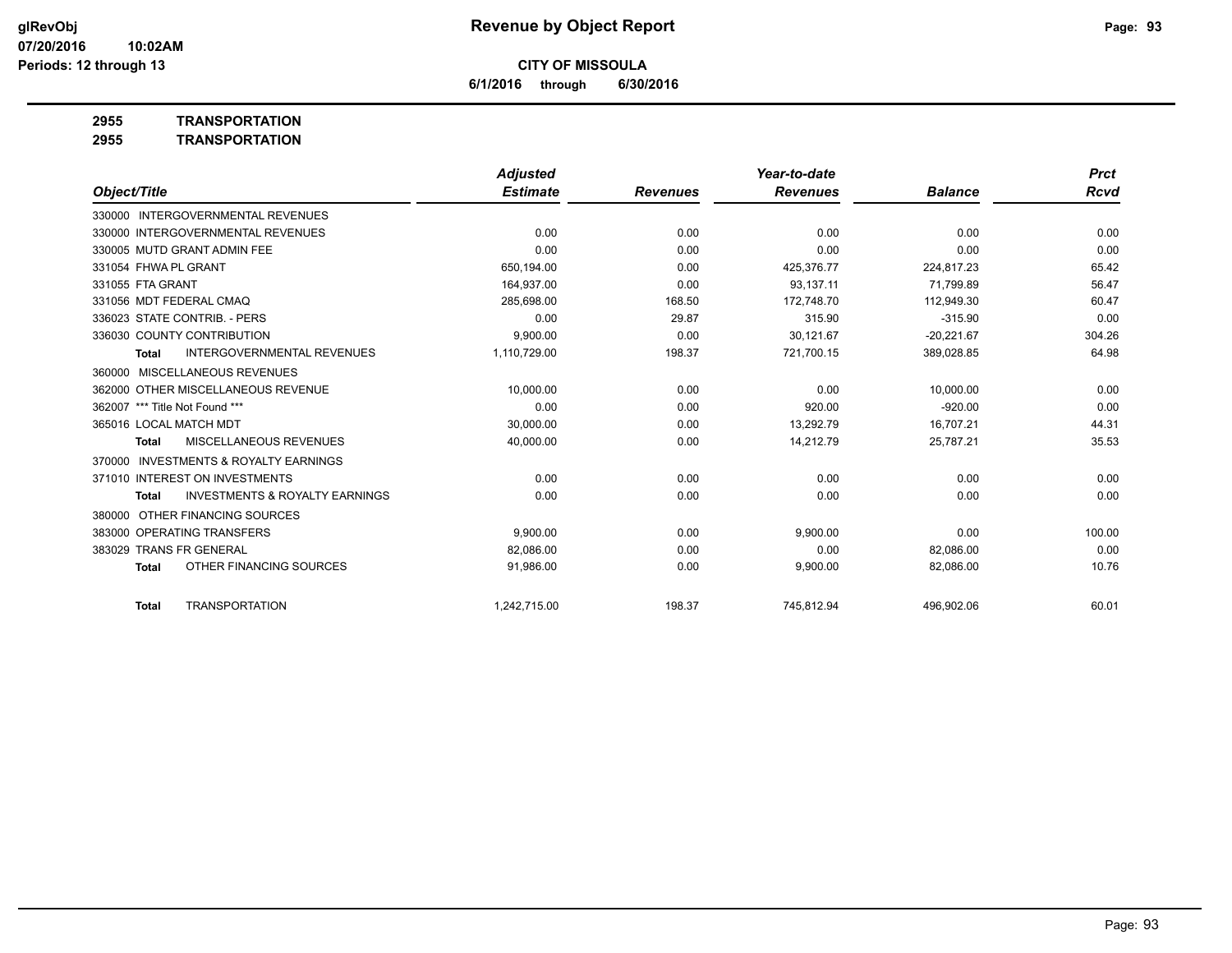**6/1/2016 through 6/30/2016**

### **2955 TRANSPORTATION**

|                                                           | <b>Adjusted</b> |                 | Year-to-date    |                | <b>Prct</b> |
|-----------------------------------------------------------|-----------------|-----------------|-----------------|----------------|-------------|
| Object/Title                                              | <b>Estimate</b> | <b>Revenues</b> | <b>Revenues</b> | <b>Balance</b> | Rcvd        |
| 330000 INTERGOVERNMENTAL REVENUES                         |                 |                 |                 |                |             |
| 330000 INTERGOVERNMENTAL REVENUES                         | 0.00            | 0.00            | 0.00            | 0.00           | 0.00        |
| 330005 MUTD GRANT ADMIN FEE                               | 0.00            | 0.00            | 0.00            | 0.00           | 0.00        |
| 331054 FHWA PL GRANT                                      | 650,194.00      | 0.00            | 425,376.77      | 224,817.23     | 65.42       |
| 331055 FTA GRANT                                          | 164,937.00      | 0.00            | 93.137.11       | 71,799.89      | 56.47       |
| 331056 MDT FEDERAL CMAQ                                   | 285,698.00      | 168.50          | 172,748.70      | 112,949.30     | 60.47       |
| 336023 STATE CONTRIB. - PERS                              | 0.00            | 29.87           | 315.90          | $-315.90$      | 0.00        |
| 336030 COUNTY CONTRIBUTION                                | 9,900.00        | 0.00            | 30,121.67       | $-20,221.67$   | 304.26      |
| <b>INTERGOVERNMENTAL REVENUES</b><br><b>Total</b>         | 1,110,729.00    | 198.37          | 721,700.15      | 389,028.85     | 64.98       |
| MISCELLANEOUS REVENUES<br>360000                          |                 |                 |                 |                |             |
| 362000 OTHER MISCELLANEOUS REVENUE                        | 10,000.00       | 0.00            | 0.00            | 10,000.00      | 0.00        |
| 362007 *** Title Not Found ***                            | 0.00            | 0.00            | 920.00          | $-920.00$      | 0.00        |
| 365016 LOCAL MATCH MDT                                    | 30,000.00       | 0.00            | 13,292.79       | 16,707.21      | 44.31       |
| <b>MISCELLANEOUS REVENUES</b><br><b>Total</b>             | 40,000.00       | 0.00            | 14,212.79       | 25,787.21      | 35.53       |
| <b>INVESTMENTS &amp; ROYALTY EARNINGS</b><br>370000       |                 |                 |                 |                |             |
| 371010 INTEREST ON INVESTMENTS                            | 0.00            | 0.00            | 0.00            | 0.00           | 0.00        |
| <b>INVESTMENTS &amp; ROYALTY EARNINGS</b><br><b>Total</b> | 0.00            | 0.00            | 0.00            | 0.00           | 0.00        |
| OTHER FINANCING SOURCES<br>380000                         |                 |                 |                 |                |             |
| 383000 OPERATING TRANSFERS                                | 9,900.00        | 0.00            | 9,900.00        | 0.00           | 100.00      |
| 383029 TRANS FR GENERAL                                   | 82,086.00       | 0.00            | 0.00            | 82,086.00      | 0.00        |
| OTHER FINANCING SOURCES<br><b>Total</b>                   | 91,986.00       | 0.00            | 9,900.00        | 82,086.00      | 10.76       |
| <b>TRANSPORTATION</b><br>Total                            | 1.242.715.00    | 198.37          | 745.812.94      | 496.902.06     | 60.01       |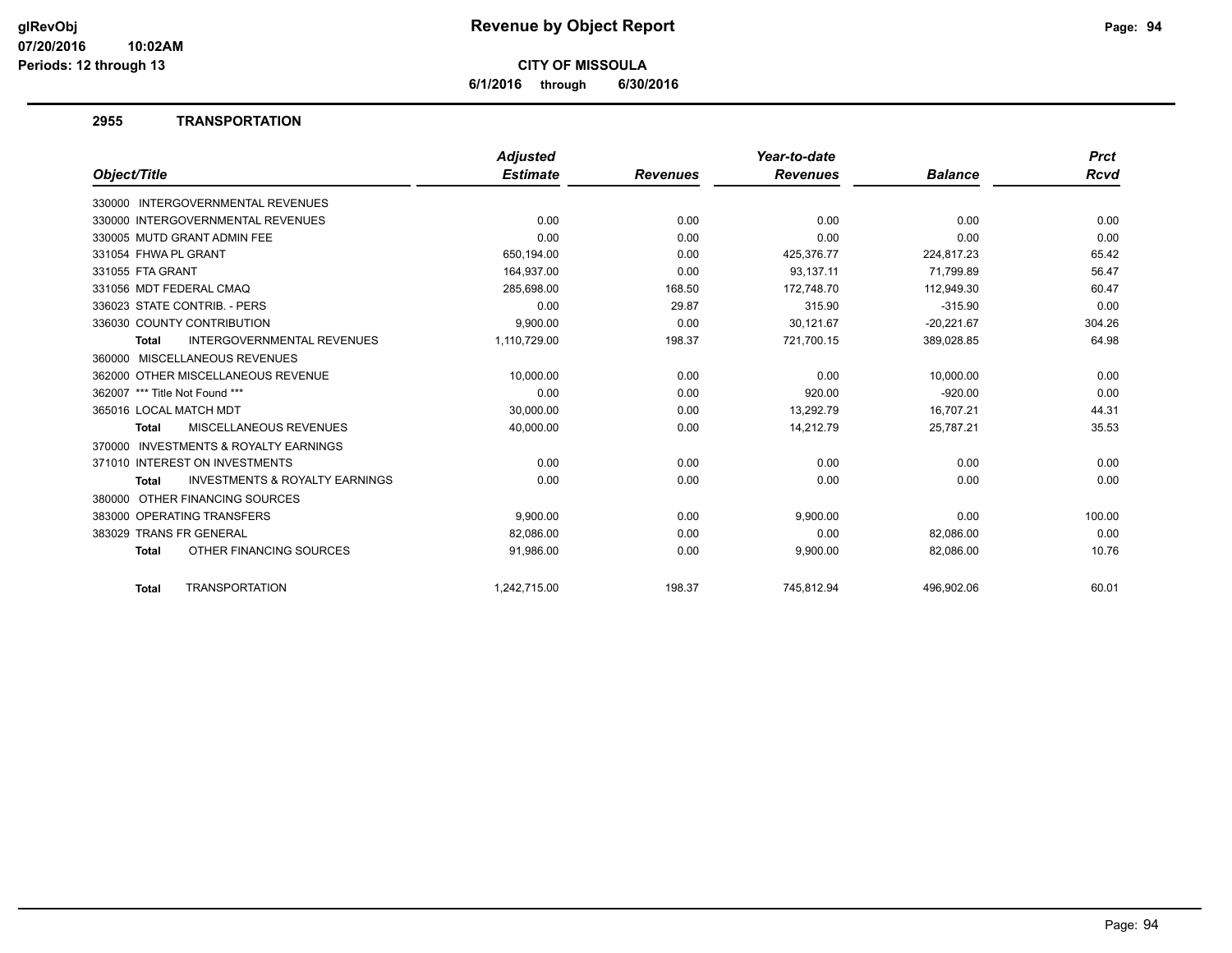**6/1/2016 through 6/30/2016**

**2987 FEDERAL TRANSPORTATION FUND**

**2987 FEDERAL TRANSPORTATION FUND**

|                                                           | <b>Adjusted</b> |                 | Year-to-date    |                | <b>Prct</b> |
|-----------------------------------------------------------|-----------------|-----------------|-----------------|----------------|-------------|
| Object/Title                                              | <b>Estimate</b> | <b>Revenues</b> | <b>Revenues</b> | <b>Balance</b> | <b>Rcvd</b> |
| 310000 TAXES/ASSESSMENTS                                  |                 |                 |                 |                |             |
| 311011 TAX INCREMENT                                      | 0.00            | 0.00            | 0.00            | 0.00           | 0.00        |
| TAXES/ASSESSMENTS<br><b>Total</b>                         | 0.00            | 0.00            | 0.00            | 0.00           | 0.00        |
| 330000 INTERGOVERNMENTAL REVENUES                         |                 |                 |                 |                |             |
| 331053 CTEP PLAYFAIR                                      | 0.00            | 0.00            | 38,890.21       | $-38,890.21$   | 0.00        |
| 331153 RUSSELL S 3RD IMPROVEMENTS                         | 0.00            | 0.00            | 0.00            | 0.00           | 0.00        |
| 331154 CTEP-MILWAUKEE RR TRAIL                            | 0.00            | 0.00            | 0.00            | 0.00           | 0.00        |
| 331155 CTEP/GRANT CREEK TRAIL BCN                         | 0.00            | 0.00            | 148,586.82      | $-148,586.82$  | 0.00        |
| 331156 CTEP GRANT - S HILLS TRAILS SYSTEM                 | 375,500.00      | 0.00            | 0.00            | 375,500.00     | 0.00        |
| 331180 LIBRARY LITERACY GRANT                             | 0.00            | 0.00            | 0.00            | 0.00           | 0.00        |
| 331181 CTEP/CMAQ MADISON ST TO U CONNECTOR                | 0.00            | 0.00            | 0.00            | 0.00           | 0.00        |
| 334045 MONTANA DEPARTMENT TRANSPORTATION                  | 0.00            | 0.00            | 0.00            | 0.00           | 0.00        |
| 334251 RTP/TAP STATE GRANTS                               | 0.00            | 0.00            | 0.00            | 0.00           | 0.00        |
| 336023 STATE CONTRIB. - PERS                              | 0.00            | 2.51            | 82.40           | $-82.40$       | 0.00        |
| <b>INTERGOVERNMENTAL REVENUES</b><br><b>Total</b>         | 375,500.00      | 2.51            | 187,559.43      | 187,940.57     | 49.95       |
| 340000 CHARGES FOR SERVICES                               |                 |                 |                 |                |             |
| 343011 STREET AND ROADWAY REPAIR CHARGES                  | 0.00            | 0.00            | 0.00            | 0.00           | 0.00        |
| <b>CHARGES FOR SERVICES</b><br><b>Total</b>               | 0.00            | 0.00            | 0.00            | 0.00           | 0.00        |
| 360000 MISCELLANEOUS REVENUES                             |                 |                 |                 |                |             |
| 360010 MISCELLANEOUS                                      | 0.00            | 0.00            | 0.00            | 0.00           | 0.00        |
| 363020 PROPERTY ASSESSMENTS                               | 0.00            | 0.00            | 0.00            | 0.00           | 0.00        |
| 365000 DONATIONS                                          | 386,689.00      | 0.00            | 0.00            | 386,689.00     | 0.00        |
| 365004 GRANT CR TRAIL ASSN DONATION                       | 0.00            | 0.00            | 0.00            | 0.00           | 0.00        |
| MISCELLANEOUS REVENUES<br><b>Total</b>                    | 386,689.00      | 0.00            | 0.00            | 386,689.00     | 0.00        |
| 370000 INVESTMENTS & ROYALTY EARNINGS                     |                 |                 |                 |                |             |
| 371010 INTEREST ON INVESTMENTS                            | 0.00            | 0.00            | 0.00            | 0.00           | 0.00        |
| <b>INVESTMENTS &amp; ROYALTY EARNINGS</b><br><b>Total</b> | 0.00            | 0.00            | 0.00            | 0.00           | 0.00        |
| 380000 OTHER FINANCING SOURCES                            |                 |                 |                 |                |             |
| 383000 OPERATING TRANSFERS                                | 0.00            | 0.00            | 0.00            | 0.00           | 0.00        |
| 383002 TRANS FR GAS TAX                                   | 0.00            | 0.00            | 0.00            | 0.00           | 0.00        |
| 383010 TRANS FR CIP                                       | 0.00            | 0.00            | 0.00            | 0.00           | 0.00        |
| 383014 TRANS FR MRA                                       | 0.00            | 0.00            | 0.00            | 0.00           | 0.00        |
| 383021 TRANS FR P&R TRAILS DEVLP                          | 0.00            | 0.00            | 0.00            | 0.00           | 0.00        |
| 383043 TRANSFERS FROM IMPACT FEES                         | 0.00            | 0.00            | 0.00            | 0.00           | 0.00        |
| OTHER FINANCING SOURCES<br><b>Total</b>                   | 0.00            | 0.00            | 0.00            | 0.00           | 0.00        |
|                                                           |                 |                 |                 |                |             |
| FEDERAL TRANSPORTATION FUND<br>Total                      | 762,189.00      | 2.51            | 187,559.43      | 574,629.57     | 24.61       |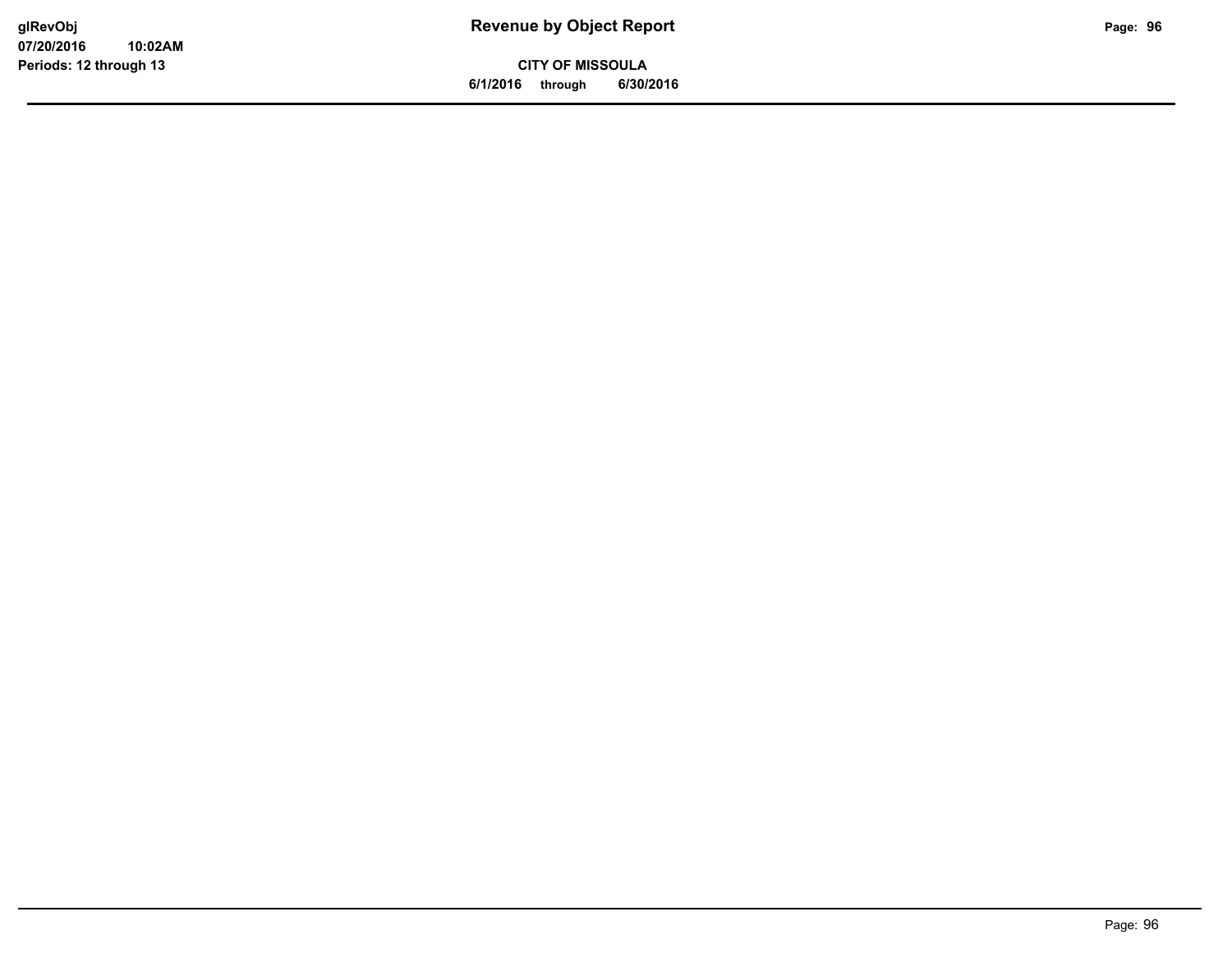**6/1/2016 through 6/30/2016**

### **2987 FEDERAL TRANSPORTATION FUND**

|                                                           | <b>Adjusted</b> |                 | Year-to-date    |                | <b>Prct</b> |
|-----------------------------------------------------------|-----------------|-----------------|-----------------|----------------|-------------|
| Object/Title                                              | <b>Estimate</b> | <b>Revenues</b> | <b>Revenues</b> | <b>Balance</b> | <b>Rcvd</b> |
| 310000 TAXES/ASSESSMENTS                                  |                 |                 |                 |                |             |
| 311011 TAX INCREMENT                                      | 0.00            | 0.00            | 0.00            | 0.00           | 0.00        |
| TAXES/ASSESSMENTS<br><b>Total</b>                         | 0.00            | 0.00            | 0.00            | 0.00           | 0.00        |
| 330000 INTERGOVERNMENTAL REVENUES                         |                 |                 |                 |                |             |
| 331053 CTEP PLAYFAIR                                      | 0.00            | 0.00            | 38,890.21       | $-38,890.21$   | 0.00        |
| 331153 RUSSELL S 3RD IMPROVEMENTS                         | 0.00            | 0.00            | 0.00            | 0.00           | 0.00        |
| 331154 CTEP-MILWAUKEE RR TRAIL                            | 0.00            | 0.00            | 0.00            | 0.00           | 0.00        |
| 331155 CTEP/GRANT CREEK TRAIL BCN                         | 0.00            | 0.00            | 148,586.82      | -148,586.82    | 0.00        |
| 331156 CTEP GRANT - S HILLS TRAILS SYSTEM                 | 375,500.00      | 0.00            | 0.00            | 375,500.00     | 0.00        |
| 331180 LIBRARY LITERACY GRANT                             | 0.00            | 0.00            | 0.00            | 0.00           | 0.00        |
| 331181 CTEP/CMAQ MADISON ST TO U CONNECTOR                | 0.00            | 0.00            | 0.00            | 0.00           | 0.00        |
| 334045 MONTANA DEPARTMENT TRANSPORTATION                  | 0.00            | 0.00            | 0.00            | 0.00           | 0.00        |
| 334251 RTP/TAP STATE GRANTS                               | 0.00            | 0.00            | 0.00            | 0.00           | 0.00        |
| 336023 STATE CONTRIB. - PERS                              | 0.00            | 2.51            | 82.40           | $-82.40$       | 0.00        |
| <b>INTERGOVERNMENTAL REVENUES</b><br><b>Total</b>         | 375,500.00      | 2.51            | 187,559.43      | 187,940.57     | 49.95       |
| 340000 CHARGES FOR SERVICES                               |                 |                 |                 |                |             |
| 343011 STREET AND ROADWAY REPAIR CHARGES                  | 0.00            | 0.00            | 0.00            | 0.00           | 0.00        |
| <b>CHARGES FOR SERVICES</b><br><b>Total</b>               | 0.00            | 0.00            | 0.00            | 0.00           | 0.00        |
| 360000 MISCELLANEOUS REVENUES                             |                 |                 |                 |                |             |
| 360010 MISCELLANEOUS                                      | 0.00            | 0.00            | 0.00            | 0.00           | 0.00        |
| 363020 PROPERTY ASSESSMENTS                               | 0.00            | 0.00            | 0.00            | 0.00           | 0.00        |
| 365000 DONATIONS                                          | 386,689.00      | 0.00            | 0.00            | 386,689.00     | 0.00        |
| 365004 GRANT CR TRAIL ASSN DONATION                       | 0.00            | 0.00            | 0.00            | 0.00           | 0.00        |
| MISCELLANEOUS REVENUES<br><b>Total</b>                    | 386,689.00      | 0.00            | 0.00            | 386,689.00     | 0.00        |
| 370000 INVESTMENTS & ROYALTY EARNINGS                     |                 |                 |                 |                |             |
| 371010 INTEREST ON INVESTMENTS                            | 0.00            | 0.00            | 0.00            | 0.00           | 0.00        |
| <b>INVESTMENTS &amp; ROYALTY EARNINGS</b><br><b>Total</b> | 0.00            | 0.00            | 0.00            | 0.00           | 0.00        |
| 380000 OTHER FINANCING SOURCES                            |                 |                 |                 |                |             |
| 383000 OPERATING TRANSFERS                                | 0.00            | 0.00            | 0.00            | 0.00           | 0.00        |
| 383002 TRANS FR GAS TAX                                   | 0.00            | 0.00            | 0.00            | 0.00           | 0.00        |
| 383010 TRANS FR CIP                                       | 0.00            | 0.00            | 0.00            | 0.00           | 0.00        |
| 383014 TRANS FR MRA                                       | 0.00            | 0.00            | 0.00            | 0.00           | 0.00        |
| 383021 TRANS FR P&R TRAILS DEVLP                          | 0.00            | 0.00            | 0.00            | 0.00           | 0.00        |
| 383043 TRANSFERS FROM IMPACT FEES                         | 0.00            | 0.00            | 0.00            | 0.00           | 0.00        |
| OTHER FINANCING SOURCES<br><b>Total</b>                   | 0.00            | 0.00            | 0.00            | 0.00           | 0.00        |
| FEDERAL TRANSPORTATION FUND<br><b>Total</b>               | 762,189.00      | 2.51            | 187,559.43      | 574,629.57     | 24.61       |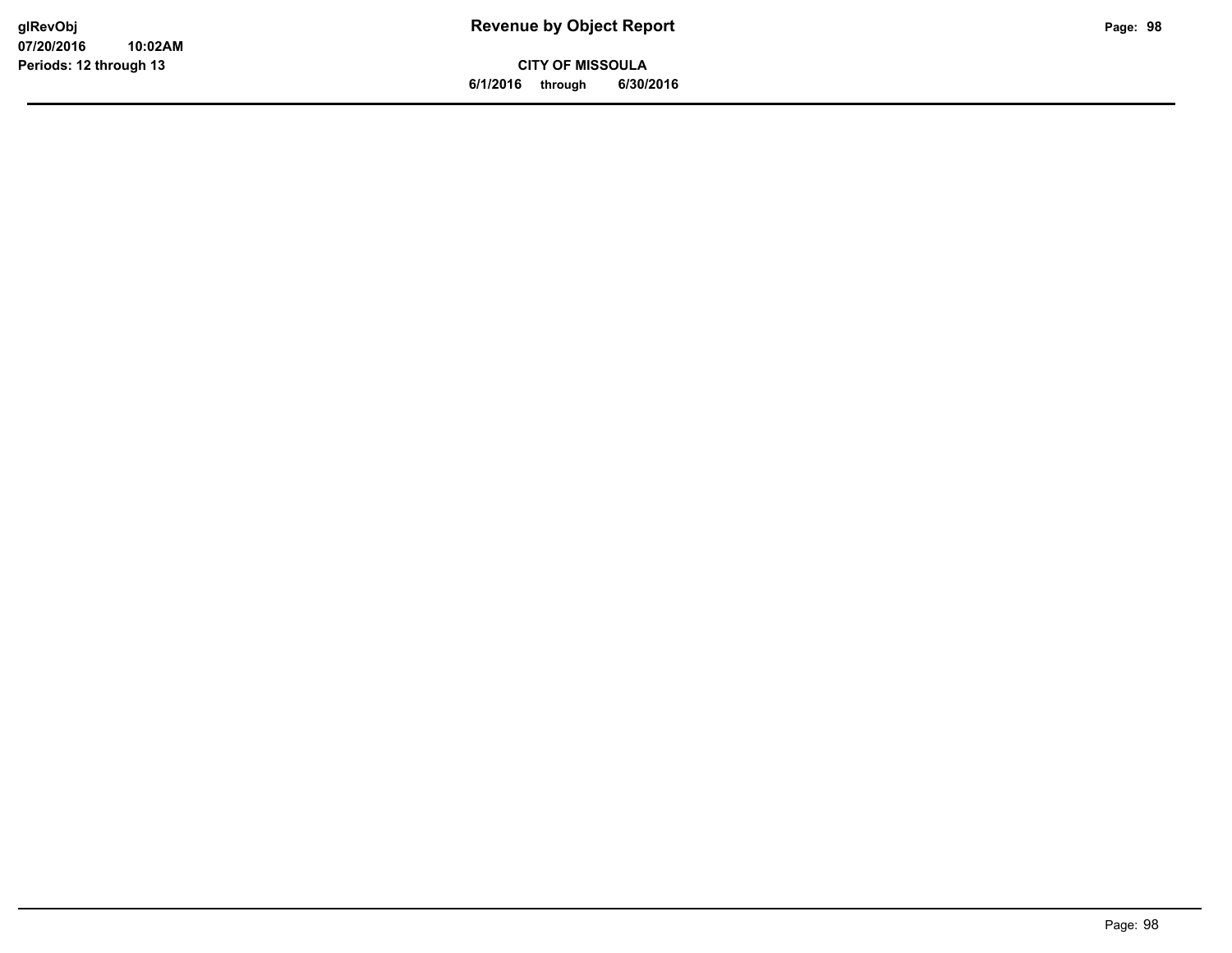**6/1/2016 through 6/30/2016**

**2988 GRANTS & DONATIONS FUND**

**2988 GRANTS & DONATIONS FUND**

|                                                    | <b>Adjusted</b><br>Year-to-date |                 |                 |                | <b>Prct</b> |  |
|----------------------------------------------------|---------------------------------|-----------------|-----------------|----------------|-------------|--|
| Object/Title                                       | <b>Estimate</b>                 | <b>Revenues</b> | <b>Revenues</b> | <b>Balance</b> | <b>Rcvd</b> |  |
| 330000 INTERGOVERNMENTAL REVENUES                  |                                 |                 |                 |                |             |  |
| 331014 EECBG GRANT                                 | 0.00                            | 0.00            | 0.00            | 0.00           | 0.00        |  |
| 331022 EQUIPMENT GRANT                             | 0.00                            | 0.00            | 254,143.40      | $-254, 143.40$ | 0.00        |  |
| 331025 COPS TECH GRANTS                            | 993,592.00                      | 0.00            | 0.00            | 993,592.00     | 0.00        |  |
| 331026 FY09 POLICE ICAC FEDERAL GRANT              | 0.00                            | 0.00            | 65,523.51       | $-65,523.51$   | 0.00        |  |
| 331028 DUI-COPS IN SHOPS                           | 5,000.00                        | 0.00            | 0.00            | 5,000.00       | 0.00        |  |
| 331029 CHRP GRANT                                  | 0.00                            | 0.00            | 0.00            | 0.00           | 0.00        |  |
| 331030 COMMUNITY RESOURCE OFFICER/MCPS             | 0.00                            | 0.00            | 0.00            | 0.00           | 0.00        |  |
| 331090 EPA GRANT                                   | 987,106.00                      | 78,741.07       | 78,379.57       | 908,726.43     | 7.94        |  |
| 331113 *** Title Not Found ***                     | 0.00                            | 0.00            | 86,262.00       | $-86,262.00$   | 0.00        |  |
| 331178 DUI TASK FORCE GRANT                        | 0.00                            | 0.00            | 0.00            | 0.00           | 0.00        |  |
| 331181 GRANTS/DONATIONS - FORT MISSOULA            | 0.00                            | 0.00            | 0.00            | 0.00           | 0.00        |  |
| 334013 STATE GRANT - OT SEATBELT                   | 60,000.00                       | 0.00            | 41,377.46       | 18,622.54      | 68.96       |  |
| 334014 *** Title Not Found ***                     | 0.00                            | 0.00            | 0.00            | 0.00           | 0.00        |  |
| 334015 COPS TECHNOLOGY GRANT                       | 299,498.00                      | 0.00            | 148,506.76      | 150,991.24     | 49.59       |  |
| 334016 BULLETPROOF VEST GRANT                      | 10,500.00                       | 0.00            | 6,317.04        | 4,182.96       | 60.16       |  |
| 334018 STATE GRANT - CAPITAL                       | 0.00                            | 0.00            | 0.00            | 0.00           | 0.00        |  |
| 334020 UNDERAGE DRINKING GRANT                     | 0.00                            | 0.00            | 0.00            | 0.00           | 0.00        |  |
| 334076 BIG SKY TRUST FUND GRANTS                   | 0.00                            | 0.00            | 0.00            | 0.00           | 0.00        |  |
| 334121 DNRC-EPA AREA WIDE ASSESSMENT GRANT         | 0.00                            | 0.00            | 0.00            | 0.00           | 0.00        |  |
| 336021 STATE CONTRIB - POLICE RETIREMENT           | 0.00                            | 0.00            | 12,044.82       | $-12,044.82$   | 0.00        |  |
| 336023 STATE CONTRIB. - PERS                       | 0.00                            | 0.00            | 16.44           | $-16.44$       | 0.00        |  |
| <b>INTERGOVERNMENTAL REVENUES</b><br>Total         | 2,355,696.00                    | 78,741.07       | 692,571.00      | 1,663,125.00   | 29.40       |  |
| 340000 CHARGES FOR SERVICES                        |                                 |                 |                 |                |             |  |
| 342000 ANTI-GRAFFITI PROJECT                       | 5,000.00                        | 0.00            | 100.00          | 4,900.00       | 2.00        |  |
| <b>CHARGES FOR SERVICES</b><br><b>Total</b>        | 5,000.00                        | 0.00            | 100.00          | 4,900.00       | 2.00        |  |
| 360000 MISCELLANEOUS REVENUES                      |                                 |                 |                 |                |             |  |
| 360010 MISCELLANEOUS                               | 0.00                            | 0.00            | 0.00            | 0.00           | 0.00        |  |
| 365000 DONATIONS                                   | 50,338.00                       | 0.00            | 100.00          | 50,238.00      | 0.20        |  |
| 365015 GREEN BLOCK PILOT PROJECT                   | 0.00                            | 0.00            | 0.00            | 0.00           | 0.00        |  |
| MISCELLANEOUS REVENUES<br><b>Total</b>             | 50,338.00                       | 0.00            | 100.00          | 50,238.00      | 0.20        |  |
| 380000 OTHER FINANCING SOURCES                     |                                 |                 |                 |                |             |  |
| 383002 TRANS FR GAS TAX                            | 0.00                            | 0.00            | 0.00            | 0.00           | 0.00        |  |
| 383042 TRANSFERS FROM OTHER FUNDS                  | 0.00                            | 0.00            | 0.00            | 0.00           | 0.00        |  |
| OTHER FINANCING SOURCES<br><b>Total</b>            | 0.00                            | 0.00            | 0.00            | 0.00           | 0.00        |  |
| <b>GRANTS &amp; DONATIONS FUND</b><br><b>Total</b> | 2,411,034.00                    | 78,741.07       | 692,771.00      | 1,718,263.00   | 28.73       |  |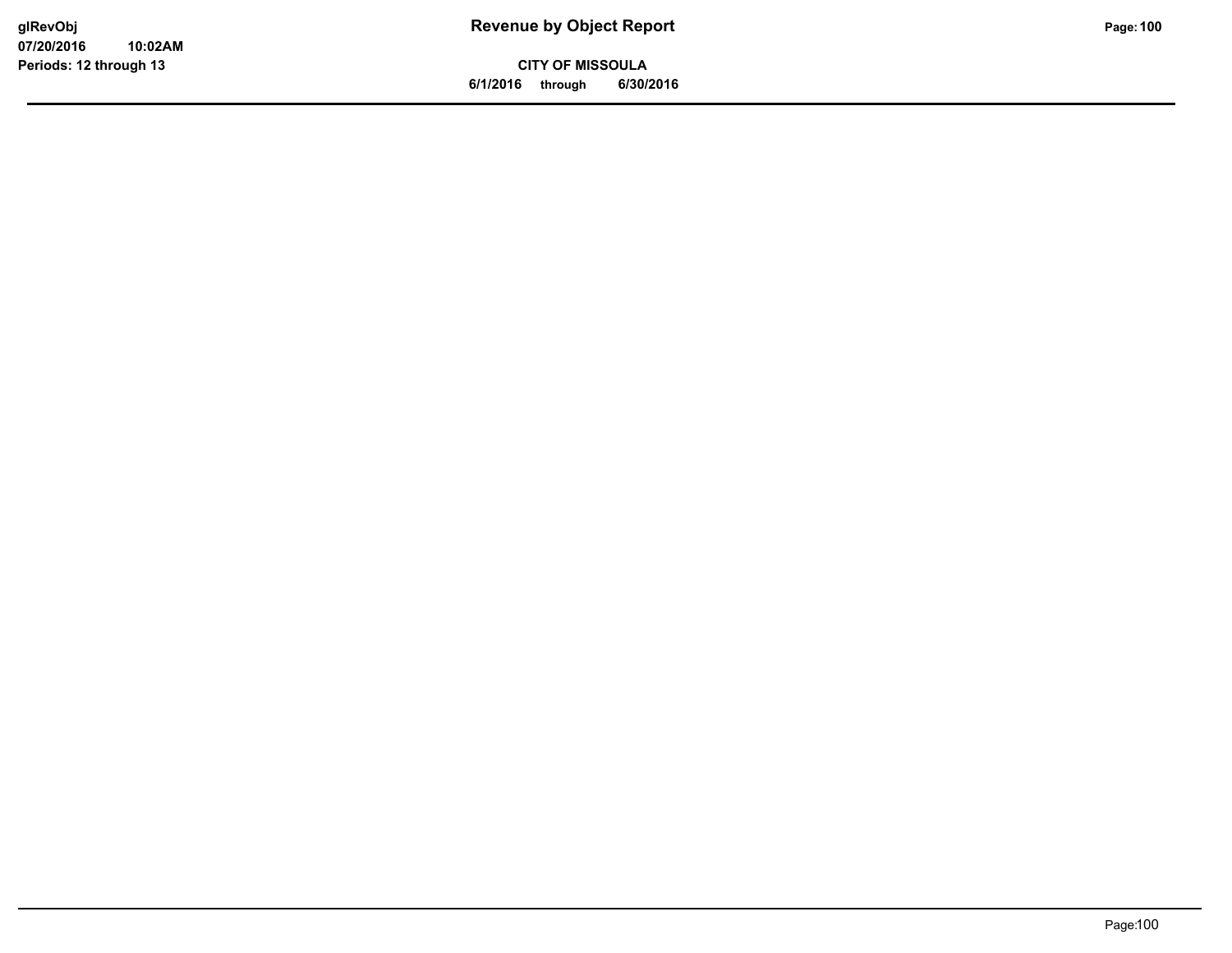**6/1/2016 through 6/30/2016**

### **2988 GRANTS & DONATIONS FUND**

|                                                   | <b>Adjusted</b> |                 | Year-to-date    | <b>Prct</b>    |             |  |
|---------------------------------------------------|-----------------|-----------------|-----------------|----------------|-------------|--|
| Object/Title                                      | <b>Estimate</b> | <b>Revenues</b> | <b>Revenues</b> | <b>Balance</b> | <b>Rcvd</b> |  |
| 330000 INTERGOVERNMENTAL REVENUES                 |                 |                 |                 |                |             |  |
| 331014 EECBG GRANT                                | 0.00            | 0.00            | 0.00            | 0.00           | 0.00        |  |
| 331022 EQUIPMENT GRANT                            | 0.00            | 0.00            | 254,143.40      | $-254, 143.40$ | 0.00        |  |
| 331025 COPS TECH GRANTS                           | 993,592.00      | 0.00            | 0.00            | 993,592.00     | 0.00        |  |
| 331026 FY09 POLICE ICAC FEDERAL GRANT             | 0.00            | 0.00            | 65,523.51       | $-65,523.51$   | 0.00        |  |
| 331028 DUI-COPS IN SHOPS                          | 5,000.00        | 0.00            | 0.00            | 5,000.00       | 0.00        |  |
| 331029 CHRP GRANT                                 | 0.00            | 0.00            | 0.00            | 0.00           | 0.00        |  |
| 331030 COMMUNITY RESOURCE OFFICER/MCPS            | 0.00            | 0.00            | 0.00            | 0.00           | 0.00        |  |
| 331090 EPA GRANT                                  | 987,106.00      | 78,741.07       | 78,379.57       | 908,726.43     | 7.94        |  |
| 331113 *** Title Not Found ***                    | 0.00            | 0.00            | 86,262.00       | $-86,262.00$   | 0.00        |  |
| 331178 DUI TASK FORCE GRANT                       | 0.00            | 0.00            | 0.00            | 0.00           | 0.00        |  |
| 331181 GRANTS/DONATIONS - FORT MISSOULA           | 0.00            | 0.00            | 0.00            | 0.00           | 0.00        |  |
| 334013 STATE GRANT - OT SEATBELT                  | 60,000.00       | 0.00            | 41,377.46       | 18,622.54      | 68.96       |  |
| 334014 *** Title Not Found ***                    | 0.00            | 0.00            | 0.00            | 0.00           | 0.00        |  |
| 334015 COPS TECHNOLOGY GRANT                      | 299,498.00      | 0.00            | 148,506.76      | 150,991.24     | 49.59       |  |
| 334016 BULLETPROOF VEST GRANT                     | 10,500.00       | 0.00            | 6,317.04        | 4,182.96       | 60.16       |  |
| 334018 STATE GRANT - CAPITAL                      | 0.00            | 0.00            | 0.00            | 0.00           | 0.00        |  |
| 334020 UNDERAGE DRINKING GRANT                    | 0.00            | 0.00            | 0.00            | 0.00           | 0.00        |  |
| 334076 BIG SKY TRUST FUND GRANTS                  | 0.00            | 0.00            | 0.00            | 0.00           | 0.00        |  |
| 334121 DNRC-EPA AREA WIDE ASSESSMENT GRANT        | 0.00            | 0.00            | 0.00            | 0.00           | 0.00        |  |
| 336021 STATE CONTRIB - POLICE RETIREMENT          | 0.00            | 0.00            | 12,044.82       | $-12,044.82$   | 0.00        |  |
| 336023 STATE CONTRIB. - PERS                      | 0.00            | 0.00            | 16.44           | $-16.44$       | 0.00        |  |
| <b>INTERGOVERNMENTAL REVENUES</b><br><b>Total</b> | 2,355,696.00    | 78,741.07       | 692,571.00      | 1,663,125.00   | 29.40       |  |
| 340000 CHARGES FOR SERVICES                       |                 |                 |                 |                |             |  |
| 342000 ANTI-GRAFFITI PROJECT                      | 5,000.00        | 0.00            | 100.00          | 4,900.00       | 2.00        |  |
| <b>CHARGES FOR SERVICES</b><br>Total              | 5,000.00        | 0.00            | 100.00          | 4,900.00       | 2.00        |  |
| 360000 MISCELLANEOUS REVENUES                     |                 |                 |                 |                |             |  |
| 360010 MISCELLANEOUS                              | 0.00            | 0.00            | 0.00            | 0.00           | 0.00        |  |
| 365000 DONATIONS                                  | 50,338.00       | 0.00            | 100.00          | 50,238.00      | 0.20        |  |
| 365015 GREEN BLOCK PILOT PROJECT                  | 0.00            | 0.00            | 0.00            | 0.00           | 0.00        |  |
| <b>MISCELLANEOUS REVENUES</b><br><b>Total</b>     | 50,338.00       | 0.00            | 100.00          | 50,238.00      | 0.20        |  |
| 380000 OTHER FINANCING SOURCES                    |                 |                 |                 |                |             |  |
| 383002 TRANS FR GAS TAX                           | 0.00            | 0.00            | 0.00            | 0.00           | 0.00        |  |
| 383042 TRANSFERS FROM OTHER FUNDS                 | 0.00            | 0.00            | 0.00            | 0.00           | 0.00        |  |
| OTHER FINANCING SOURCES<br>Total                  | 0.00            | 0.00            | 0.00            | 0.00           | 0.00        |  |
| <b>GRANTS &amp; DONATIONS FUND</b><br>Total       | 2,411,034.00    | 78,741.07       | 692,771.00      | 1,718,263.00   | 28.73       |  |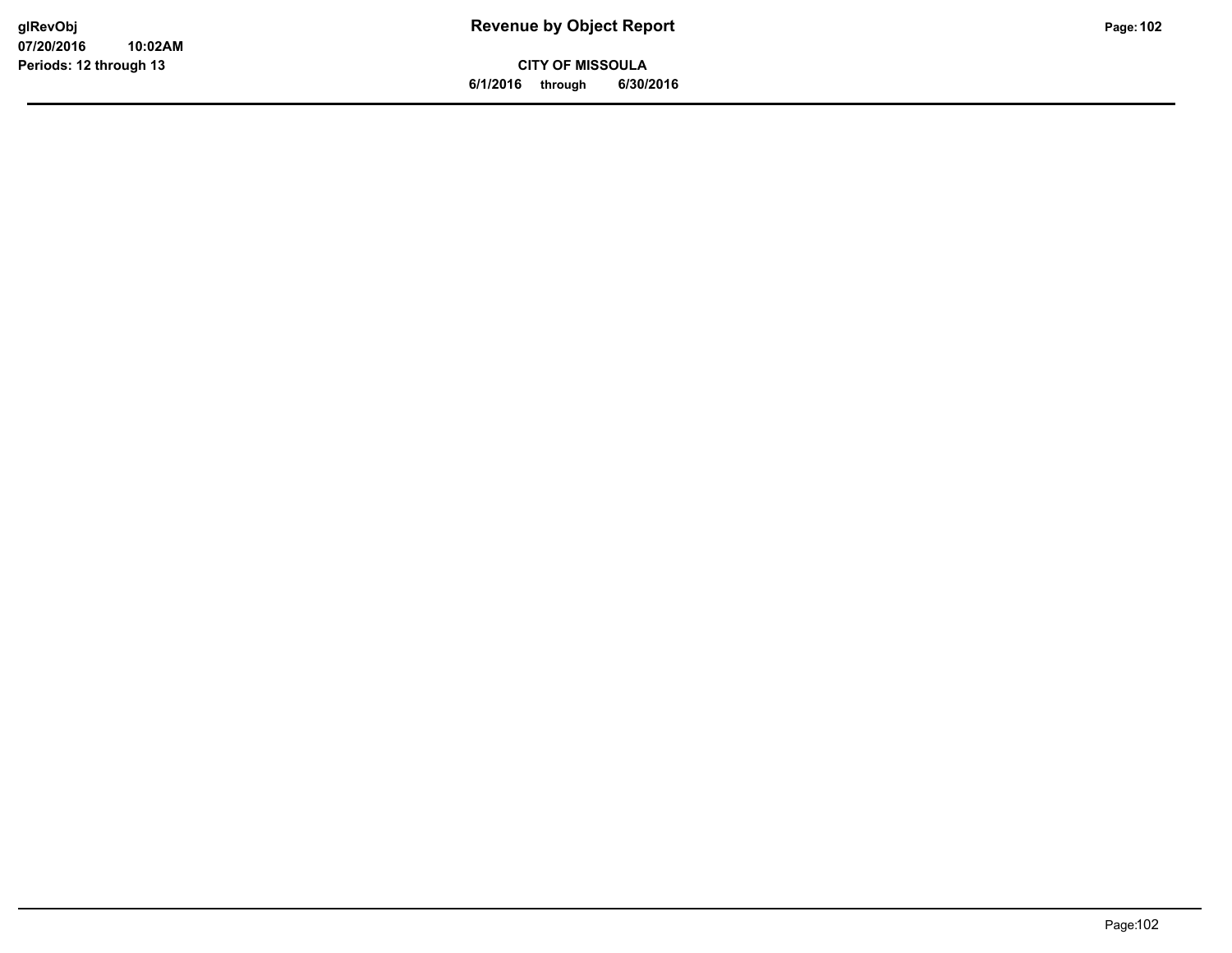**6/1/2016 through 6/30/2016**

**3000 SID REVOLVING FUND**

**3000 SID REVOLVING FUND**

|                                                           | <b>Adjusted</b> |                 | Year-to-date    |                |             |  |
|-----------------------------------------------------------|-----------------|-----------------|-----------------|----------------|-------------|--|
| Object/Title                                              | <b>Estimate</b> | <b>Revenues</b> | <b>Revenues</b> | <b>Balance</b> | <b>Rcvd</b> |  |
| 360000 MISCELLANEOUS REVENUES                             |                 |                 |                 |                |             |  |
| 360000 MISCELLANEOUS REVENUES                             | 0.00            | 0.00            | 0.00            | 0.00           | 0.00        |  |
| 360010 MISCELLANEOUS                                      | 0.00            | 0.00            | 0.00            | 0.00           | 0.00        |  |
| 362000 OTHER MISCELLANEOUS REVENUE                        | 0.00            | 0.00            | 0.00            | 0.00           | 0.00        |  |
| MISCELLANEOUS REVENUES<br><b>Total</b>                    | 0.00            | 0.00            | 0.00            | 0.00           | 0.00        |  |
| INVESTMENTS & ROYALTY EARNINGS<br>370000                  |                 |                 |                 |                |             |  |
| 371010 INTEREST ON INVESTMENTS                            | 0.00            | 0.00            | 0.00            | 0.00           | 0.00        |  |
| 371020 GAIN/LOSS IN MARKET VALUE OF INVESTMENTS           | 0.00            | 0.00            | 0.00            | 0.00           | 0.00        |  |
| <b>INVESTMENTS &amp; ROYALTY EARNINGS</b><br><b>Total</b> | 0.00            | 0.00            | 0.00            | 0.00           | 0.00        |  |
| OTHER FINANCING SOURCES<br>380000                         |                 |                 |                 |                |             |  |
| 380000 OTHER FINANCING SOURCES                            | 0.00            | 0.00            | 0.00            | 0.00           | 0.00        |  |
| 381002 SRF LOAN                                           | 0.00            | 0.00            | 0.00            | 0.00           | 0.00        |  |
| 381009 TRANSFERS IN                                       | 0.00            | 0.00            | 0.00            | 0.00           | 0.00        |  |
| 381030 SID BONDS PROCEEDS                                 | 0.00            | 0.00            | 29,930.00       | $-29,930.00$   | 0.00        |  |
| 383000 OPERATING TRANSFERS                                | 0.00            | 0.00            | 0.00            | 0.00           | 0.00        |  |
| 383039 FROM SID TRANSFERS                                 | 0.00            | 0.00            | 0.00            | 0.00           | 0.00        |  |
| OTHER FINANCING SOURCES<br>Total                          | 0.00            | 0.00            | 29,930.00       | $-29,930.00$   | 0.00        |  |
| SID REVOLVING FUND<br><b>Total</b>                        | 0.00            | 0.00            | 29,930.00       | $-29,930.00$   | 0.00        |  |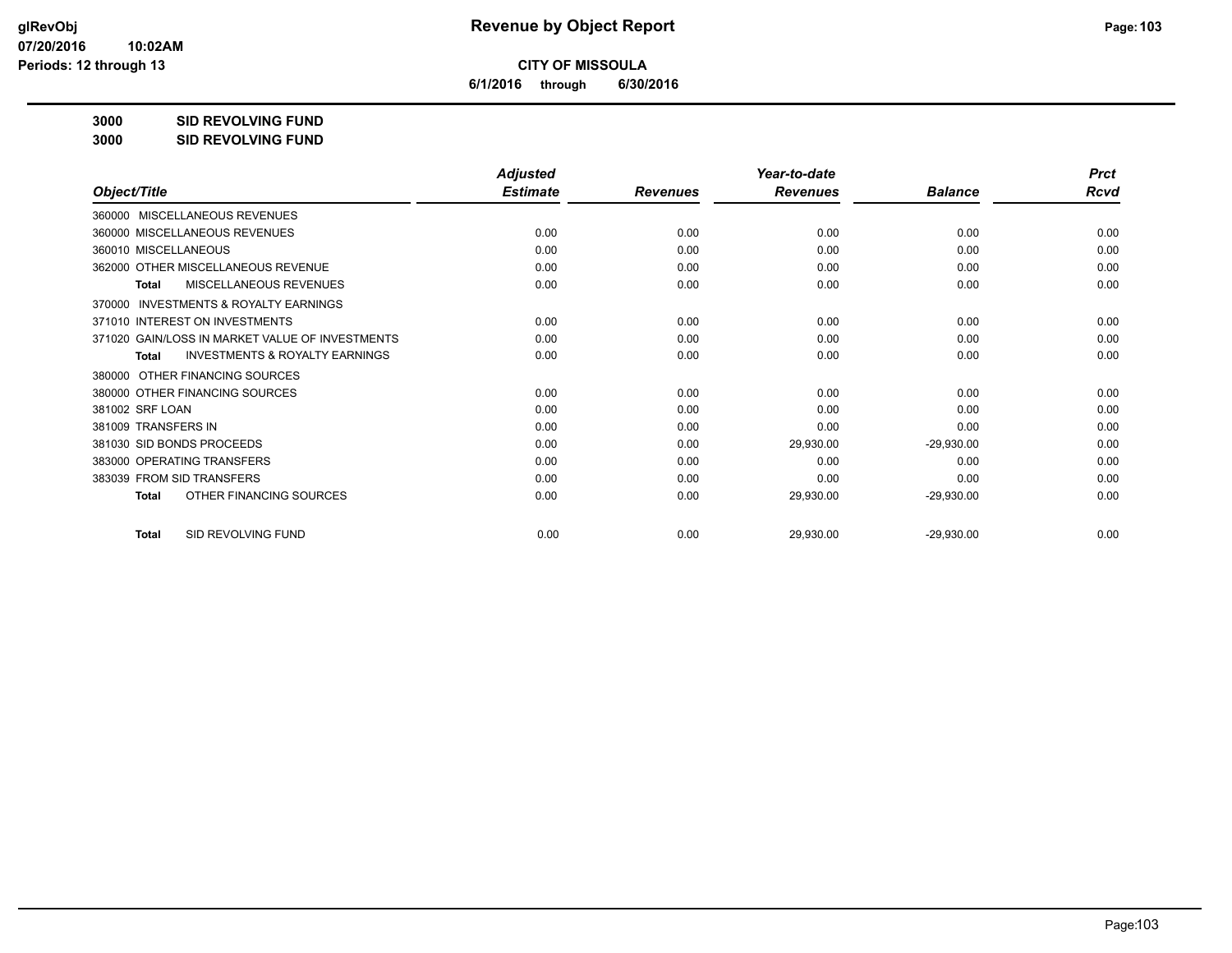**6/1/2016 through 6/30/2016**

### **3000 SID REVOLVING FUND**

|                                                           | <b>Adjusted</b> |                 | Year-to-date    |                | <b>Prct</b> |
|-----------------------------------------------------------|-----------------|-----------------|-----------------|----------------|-------------|
| Object/Title                                              | <b>Estimate</b> | <b>Revenues</b> | <b>Revenues</b> | <b>Balance</b> | <b>Rcvd</b> |
| 360000 MISCELLANEOUS REVENUES                             |                 |                 |                 |                |             |
| 360000 MISCELLANEOUS REVENUES                             | 0.00            | 0.00            | 0.00            | 0.00           | 0.00        |
| 360010 MISCELLANEOUS                                      | 0.00            | 0.00            | 0.00            | 0.00           | 0.00        |
| 362000 OTHER MISCELLANEOUS REVENUE                        | 0.00            | 0.00            | 0.00            | 0.00           | 0.00        |
| MISCELLANEOUS REVENUES<br><b>Total</b>                    | 0.00            | 0.00            | 0.00            | 0.00           | 0.00        |
| <b>INVESTMENTS &amp; ROYALTY EARNINGS</b><br>370000       |                 |                 |                 |                |             |
| 371010 INTEREST ON INVESTMENTS                            | 0.00            | 0.00            | 0.00            | 0.00           | 0.00        |
| 371020 GAIN/LOSS IN MARKET VALUE OF INVESTMENT            | 0.00            | 0.00            | 0.00            | 0.00           | 0.00        |
| <b>INVESTMENTS &amp; ROYALTY EARNINGS</b><br><b>Total</b> | 0.00            | 0.00            | 0.00            | 0.00           | 0.00        |
| OTHER FINANCING SOURCES<br>380000                         |                 |                 |                 |                |             |
| 380000 OTHER FINANCING SOURCES                            | 0.00            | 0.00            | 0.00            | 0.00           | 0.00        |
| 381002 SRF LOAN                                           | 0.00            | 0.00            | 0.00            | 0.00           | 0.00        |
| 381009 TRANSFERS IN                                       | 0.00            | 0.00            | 0.00            | 0.00           | 0.00        |
| 381030 SID BONDS PROCEEDS                                 | 0.00            | 0.00            | 29,930.00       | $-29,930.00$   | 0.00        |
| 383000 OPERATING TRANSFERS                                | 0.00            | 0.00            | 0.00            | 0.00           | 0.00        |
| 383039 FROM SID TRANSFERS                                 | 0.00            | 0.00            | 0.00            | 0.00           | 0.00        |
| OTHER FINANCING SOURCES<br><b>Total</b>                   | 0.00            | 0.00            | 29,930.00       | $-29,930.00$   | 0.00        |
| SID REVOLVING FUND<br><b>Total</b>                        | 0.00            | 0.00            | 29,930.00       | $-29,930.00$   | 0.00        |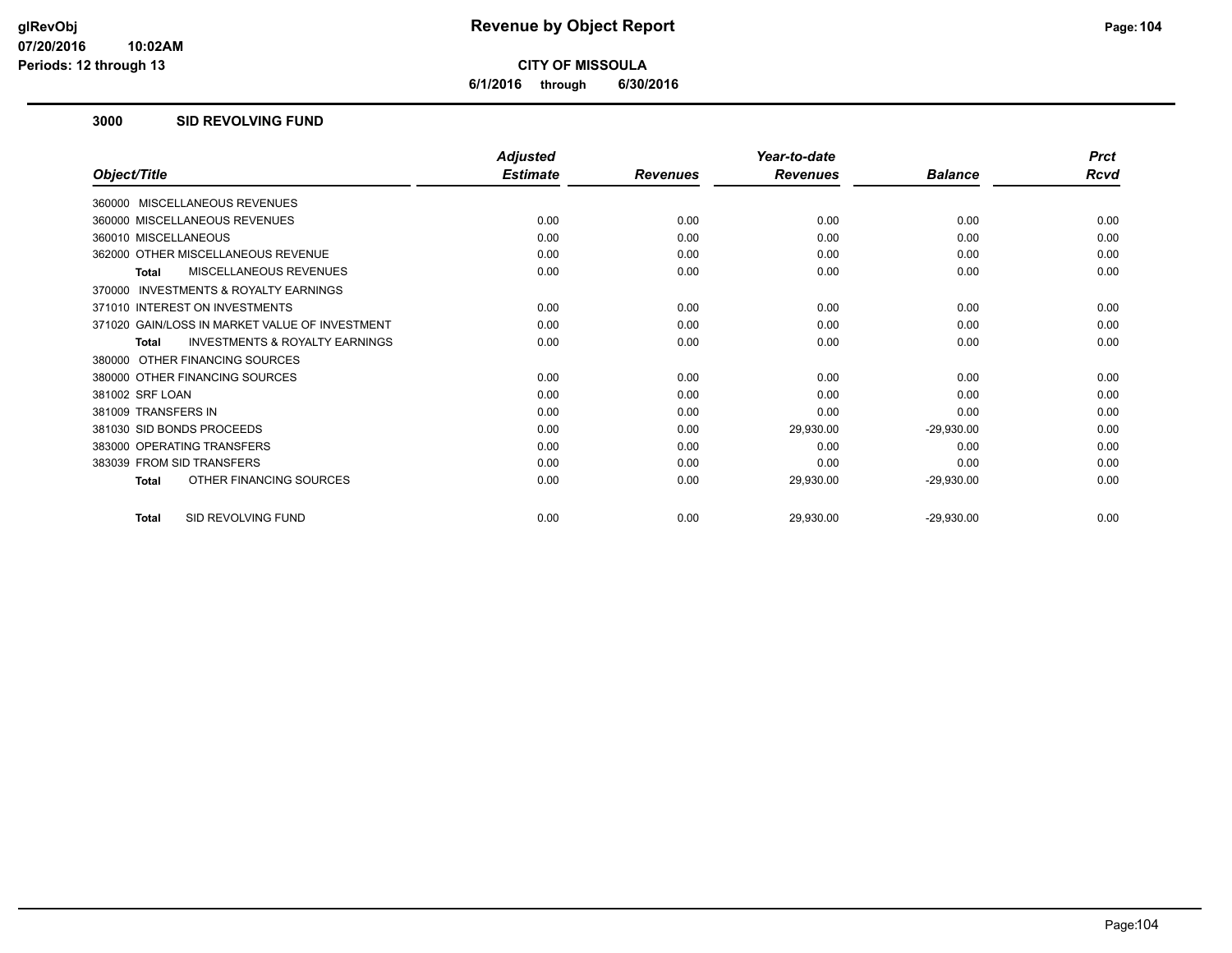**6/1/2016 through 6/30/2016**

# **3065 1998 PUBLIC SAFETY G O BONDS FUND**

**3065 1998 PUBLIC SAFETY G O BONDS FUND**

|                                                     | <b>Adjusted</b> |                 | Year-to-date    |                | <b>Prct</b> |
|-----------------------------------------------------|-----------------|-----------------|-----------------|----------------|-------------|
| Object/Title                                        | <b>Estimate</b> | <b>Revenues</b> | <b>Revenues</b> | <b>Balance</b> | <b>Rcvd</b> |
| 310000 TAXES/ASSESSMENTS                            |                 |                 |                 |                |             |
| 310000 TAXES/ASSESSMENTS                            | 0.00            | 0.00            | 0.00            | 0.00           | 0.00        |
| 311000 GENERAL PROPERTY TAXES                       | 0.00            | 0.00            | 0.00            | 0.00           | 0.00        |
| 311001 CURRENT TAXES                                | 0.00            | 0.00            | 0.00            | 0.00           | 0.00        |
| 311030 MOTOR VEHICLE TAXES                          | 0.00            | 0.00            | 0.00            | 0.00           | 0.00        |
| 312000 PENALTIES & INTEREST - DELINQUENT TAXES      | 0.00            | 0.00            | 0.00            | 0.00           | 0.00        |
| 312001 PENALTIES & INTEREST                         | 0.00            | 0.00            | 0.00            | 0.00           | 0.00        |
| 314000 PROP TAX - OTHER THAN ASSESSED VAL           | 0.00            | 0.00            | 0.00            | 0.00           | 0.00        |
| 314001 LIGHT VEHICLE TAX                            | 0.00            | 0.00            | 0.00            | 0.00           | 0.00        |
| TAXES/ASSESSMENTS<br>Total                          | 0.00            | 0.00            | 0.00            | 0.00           | 0.00        |
| 330000 INTERGOVERNMENTAL REVENUES                   |                 |                 |                 |                |             |
| 334056 BANK CORP. LIC. TAX - (PREVIOUS YEARS)       | 0.00            | 0.00            | 0.00            | 0.00           | 0.00        |
| 335210 PERSONAL PROPERTY TAX REIMBURSEMENT          | 0.00            | 0.00            | 0.00            | 0.00           | 0.00        |
| 335230 HB 124 REVENUE                               | 0.00            | 0.00            | 0.00            | 0.00           | 0.00        |
| 335250 STATE REIMB - SB #184                        | 0.00            | 0.00            | 0.00            | 0.00           | 0.00        |
| <b>INTERGOVERNMENTAL REVENUES</b><br><b>Total</b>   | 0.00            | 0.00            | 0.00            | 0.00           | 0.00        |
| 360000 MISCELLANEOUS REVENUES                       |                 |                 |                 |                |             |
| 360010 MISCELLANEOUS                                | 0.00            | 0.00            | 0.00            | 0.00           | 0.00        |
| <b>MISCELLANEOUS REVENUES</b><br>Total              | 0.00            | 0.00            | 0.00            | 0.00           | 0.00        |
| <b>INVESTMENTS &amp; ROYALTY EARNINGS</b><br>370000 |                 |                 |                 |                |             |
| 371010 INTEREST ON INVESTMENTS                      | 0.00            | 0.00            | 0.00            | 0.00           | 0.00        |
| 371020 GAIN/LOSS IN MARKET VALUE OF INVESTMENTS     | 0.00            | 0.00            | 0.00            | 0.00           | 0.00        |
| <b>INVESTMENTS &amp; ROYALTY EARNINGS</b><br>Total  | 0.00            | 0.00            | 0.00            | 0.00           | 0.00        |
| 380000 OTHER FINANCING SOURCES                      |                 |                 |                 |                |             |
| 381010 BOND PROCEEDS                                | 0.00            | 0.00            | 0.00            | 0.00           | 0.00        |
| 383042 TRANSFERS FROM OTHER FUNDS                   | 0.00            | 0.00            | 0.00            | 0.00           | 0.00        |
| OTHER FINANCING SOURCES<br><b>Total</b>             | 0.00            | 0.00            | 0.00            | 0.00           | 0.00        |
|                                                     |                 |                 |                 |                |             |
| 1998 PUBLIC SAFETY G O BONDS FUND<br>Total          | 0.00            | 0.00            | 0.00            | 0.00           | 0.00        |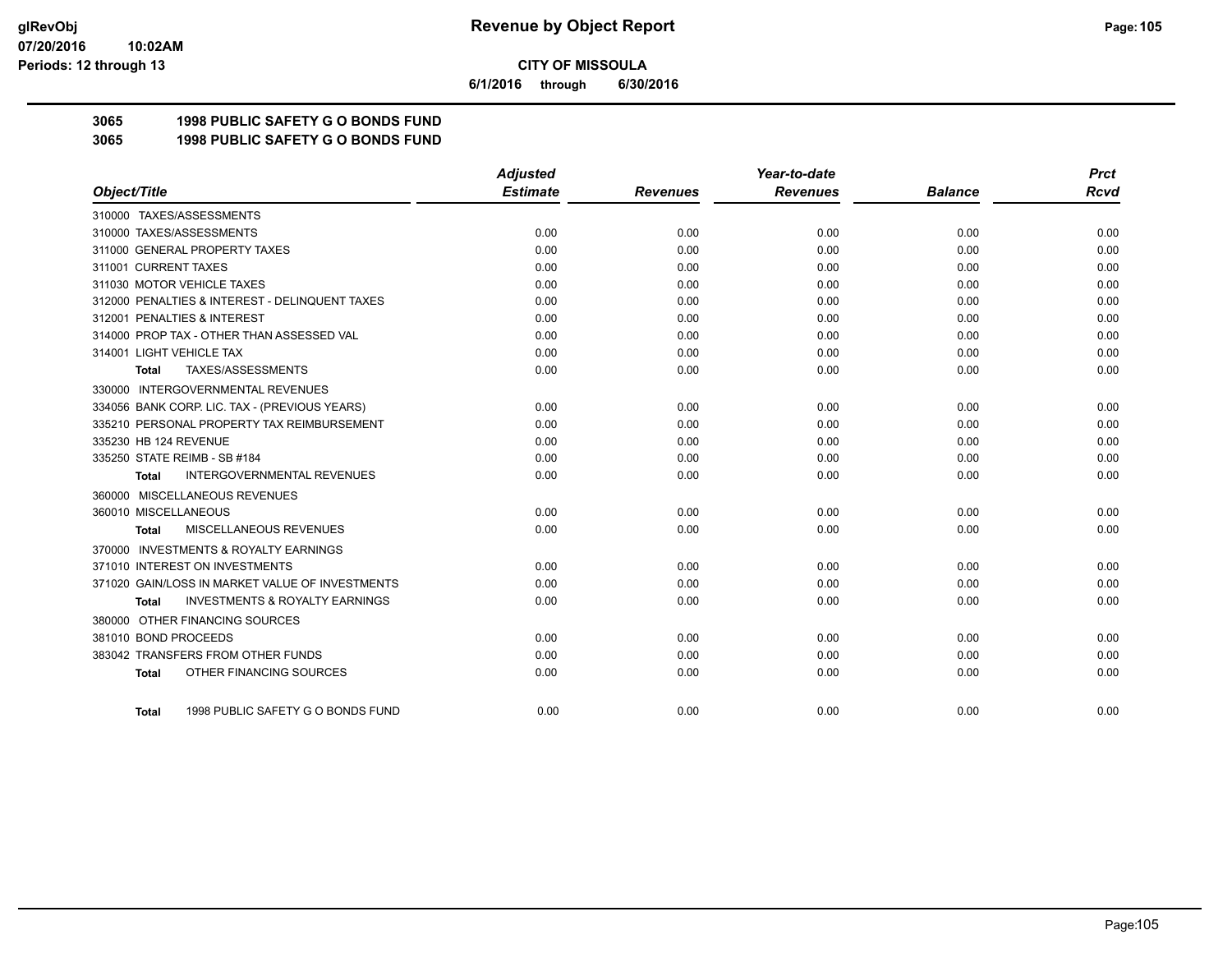**6/1/2016 through 6/30/2016**

### **3065 1998 PUBLIC SAFETY G O BONDS FUND**

|                                                    | <b>Adjusted</b> |                 | Year-to-date    |                | <b>Prct</b> |
|----------------------------------------------------|-----------------|-----------------|-----------------|----------------|-------------|
| Object/Title                                       | <b>Estimate</b> | <b>Revenues</b> | <b>Revenues</b> | <b>Balance</b> | Rcvd        |
| 310000 TAXES/ASSESSMENTS                           |                 |                 |                 |                |             |
| 310000 TAXES/ASSESSMENTS                           | 0.00            | 0.00            | 0.00            | 0.00           | 0.00        |
| 311000 GENERAL PROPERTY TAXES                      | 0.00            | 0.00            | 0.00            | 0.00           | 0.00        |
| 311001 CURRENT TAXES                               | 0.00            | 0.00            | 0.00            | 0.00           | 0.00        |
| 311030 MOTOR VEHICLE TAXES                         | 0.00            | 0.00            | 0.00            | 0.00           | 0.00        |
| 312000 PENALTIES & INTEREST - DELINQUENT TAXES     | 0.00            | 0.00            | 0.00            | 0.00           | 0.00        |
| 312001 PENALTIES & INTEREST                        | 0.00            | 0.00            | 0.00            | 0.00           | 0.00        |
| 314000 PROP TAX - OTHER THAN ASSESSED VAL          | 0.00            | 0.00            | 0.00            | 0.00           | 0.00        |
| 314001 LIGHT VEHICLE TAX                           | 0.00            | 0.00            | 0.00            | 0.00           | 0.00        |
| TAXES/ASSESSMENTS<br><b>Total</b>                  | 0.00            | 0.00            | 0.00            | 0.00           | 0.00        |
| 330000 INTERGOVERNMENTAL REVENUES                  |                 |                 |                 |                |             |
| 334056 BANK CORP. LIC. TAX - (PREVIOUS YEARS)      | 0.00            | 0.00            | 0.00            | 0.00           | 0.00        |
| 335210 PERSONAL PROPERTY TAX REIMBURSEMENT         | 0.00            | 0.00            | 0.00            | 0.00           | 0.00        |
| 335230 HB 124 REVENUE                              | 0.00            | 0.00            | 0.00            | 0.00           | 0.00        |
| 335250 STATE REIMB - SB #184                       | 0.00            | 0.00            | 0.00            | 0.00           | 0.00        |
| <b>INTERGOVERNMENTAL REVENUES</b><br><b>Total</b>  | 0.00            | 0.00            | 0.00            | 0.00           | 0.00        |
| 360000 MISCELLANEOUS REVENUES                      |                 |                 |                 |                |             |
| 360010 MISCELLANEOUS                               | 0.00            | 0.00            | 0.00            | 0.00           | 0.00        |
| MISCELLANEOUS REVENUES<br>Total                    | 0.00            | 0.00            | 0.00            | 0.00           | 0.00        |
| 370000 INVESTMENTS & ROYALTY EARNINGS              |                 |                 |                 |                |             |
| 371010 INTEREST ON INVESTMENTS                     | 0.00            | 0.00            | 0.00            | 0.00           | 0.00        |
| 371020 GAIN/LOSS IN MARKET VALUE OF INVESTMENT     | 0.00            | 0.00            | 0.00            | 0.00           | 0.00        |
| <b>INVESTMENTS &amp; ROYALTY EARNINGS</b><br>Total | 0.00            | 0.00            | 0.00            | 0.00           | 0.00        |
| 380000 OTHER FINANCING SOURCES                     |                 |                 |                 |                |             |
| 381010 BOND PROCEEDS                               | 0.00            | 0.00            | 0.00            | 0.00           | 0.00        |
| 383042 TRANSFERS FROM OTHER FUNDS                  | 0.00            | 0.00            | 0.00            | 0.00           | 0.00        |
| OTHER FINANCING SOURCES<br><b>Total</b>            | 0.00            | 0.00            | 0.00            | 0.00           | 0.00        |
|                                                    |                 |                 |                 |                |             |
| 1998 PUBLIC SAFETY G O BONDS FUND<br><b>Total</b>  | 0.00            | 0.00            | 0.00            | 0.00           | 0.00        |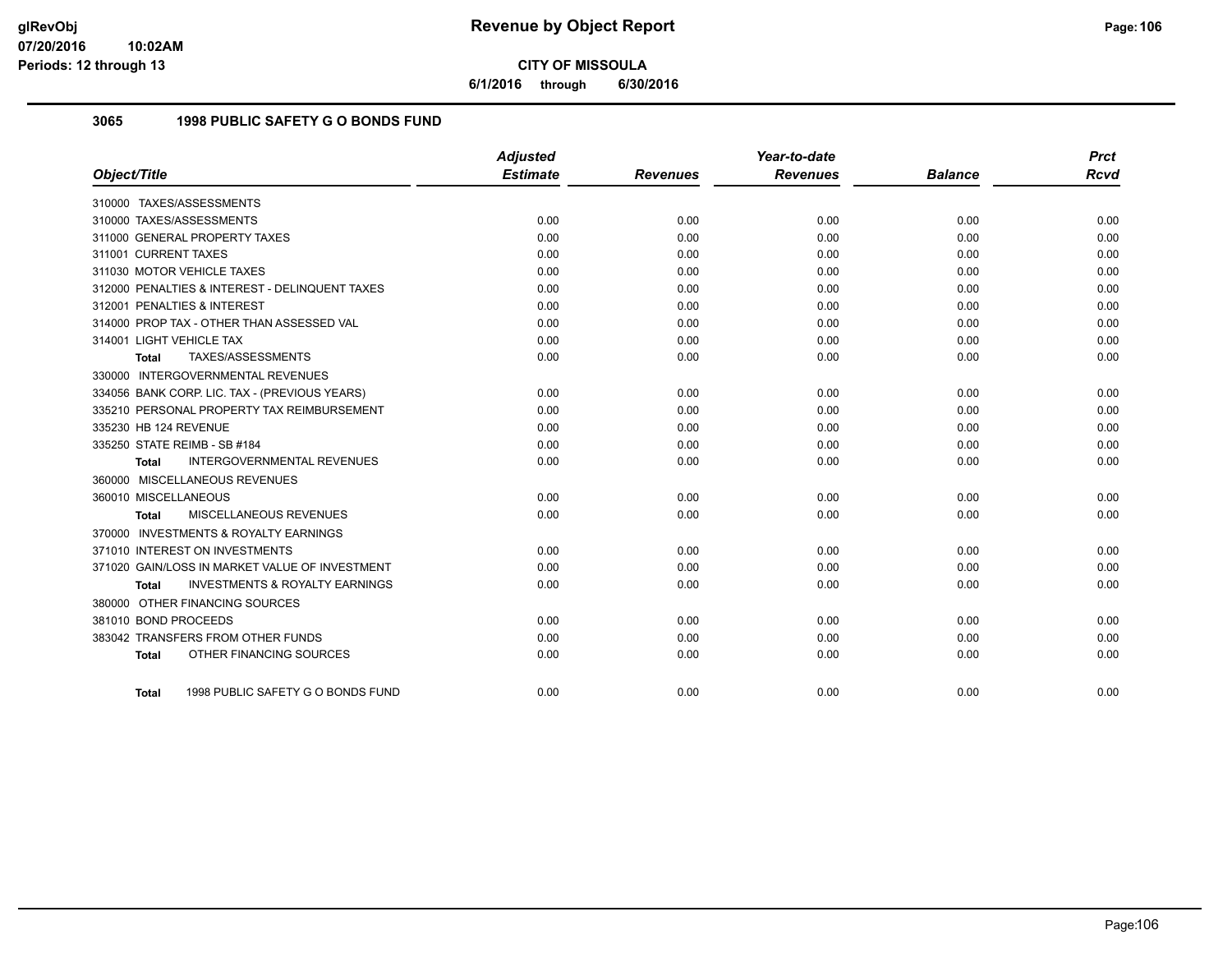**6/1/2016 through 6/30/2016**

**3070 1996 OPEN SPACE GO BONDS**

**3070 1996 OPEN SPACE GO BONDS**

|                                                           | <b>Adjusted</b> |                 | Year-to-date    |                | <b>Prct</b> |
|-----------------------------------------------------------|-----------------|-----------------|-----------------|----------------|-------------|
| Object/Title                                              | <b>Estimate</b> | <b>Revenues</b> | <b>Revenues</b> | <b>Balance</b> | <b>Rcvd</b> |
| 310000 TAXES/ASSESSMENTS                                  |                 |                 |                 |                |             |
| 310000 TAXES/ASSESSMENTS                                  | 0.00            | 0.00            | 0.00            | 0.00           | 0.00        |
| 311000 GENERAL PROPERTY TAXES                             | 0.00            | 0.00            | 0.00            | 0.00           | 0.00        |
| 311030 MOTOR VEHICLE TAXES                                | 0.00            | 0.00            | 0.00            | 0.00           | 0.00        |
| 312000 PENALTIES & INTEREST - DELINQUENT TAXES            | 0.00            | 0.00            | 0.00            | 0.00           | 0.00        |
| 312001 PENALTIES & INTEREST                               | 0.00            | 0.00            | 0.00            | 0.00           | 0.00        |
| 314000 PROP TAX - OTHER THAN ASSESSED VAL                 | 0.00            | 0.00            | 0.00            | 0.00           | 0.00        |
| 314001 LIGHT VEHICLE TAX                                  | 0.00            | 0.00            | 0.00            | 0.00           | 0.00        |
| TAXES/ASSESSMENTS<br><b>Total</b>                         | 0.00            | 0.00            | 0.00            | 0.00           | 0.00        |
| 330000 INTERGOVERNMENTAL REVENUES                         |                 |                 |                 |                |             |
| 334056 BANK CORP. LIC. TAX - (PREVIOUS YEARS)             | 0.00            | 0.00            | 0.00            | 0.00           | 0.00        |
| 335210 PERSONAL PROPERTY TAX REIMBURSEMENT                | 0.00            | 0.00            | 0.00            | 0.00           | 0.00        |
| 335230 HB 124 REVENUE                                     | 0.00            | 0.00            | 0.00            | 0.00           | 0.00        |
| 335250 STATE REIMB - SB #184                              | 0.00            | 0.00            | 0.00            | 0.00           | 0.00        |
| <b>INTERGOVERNMENTAL REVENUES</b><br><b>Total</b>         | 0.00            | 0.00            | 0.00            | 0.00           | 0.00        |
| <b>INVESTMENTS &amp; ROYALTY EARNINGS</b><br>370000       |                 |                 |                 |                |             |
| 371010 INTEREST ON INVESTMENTS                            | 0.00            | 0.00            | 0.00            | 0.00           | 0.00        |
| 371020 GAIN/LOSS IN MARKET VALUE OF INVESTMENTS           | 0.00            | 0.00            | 0.00            | 0.00           | 0.00        |
| <b>INVESTMENTS &amp; ROYALTY EARNINGS</b><br><b>Total</b> | 0.00            | 0.00            | 0.00            | 0.00           | 0.00        |
| OTHER FINANCING SOURCES<br>380000                         |                 |                 |                 |                |             |
| 381010 BOND PROCEEDS                                      | 0.00            | 0.00            | 0.00            | 0.00           | 0.00        |
| OTHER FINANCING SOURCES<br><b>Total</b>                   | 0.00            | 0.00            | 0.00            | 0.00           | 0.00        |
| 1996 OPEN SPACE GO BONDS<br><b>Total</b>                  | 0.00            | 0.00            | 0.00            | 0.00           | 0.00        |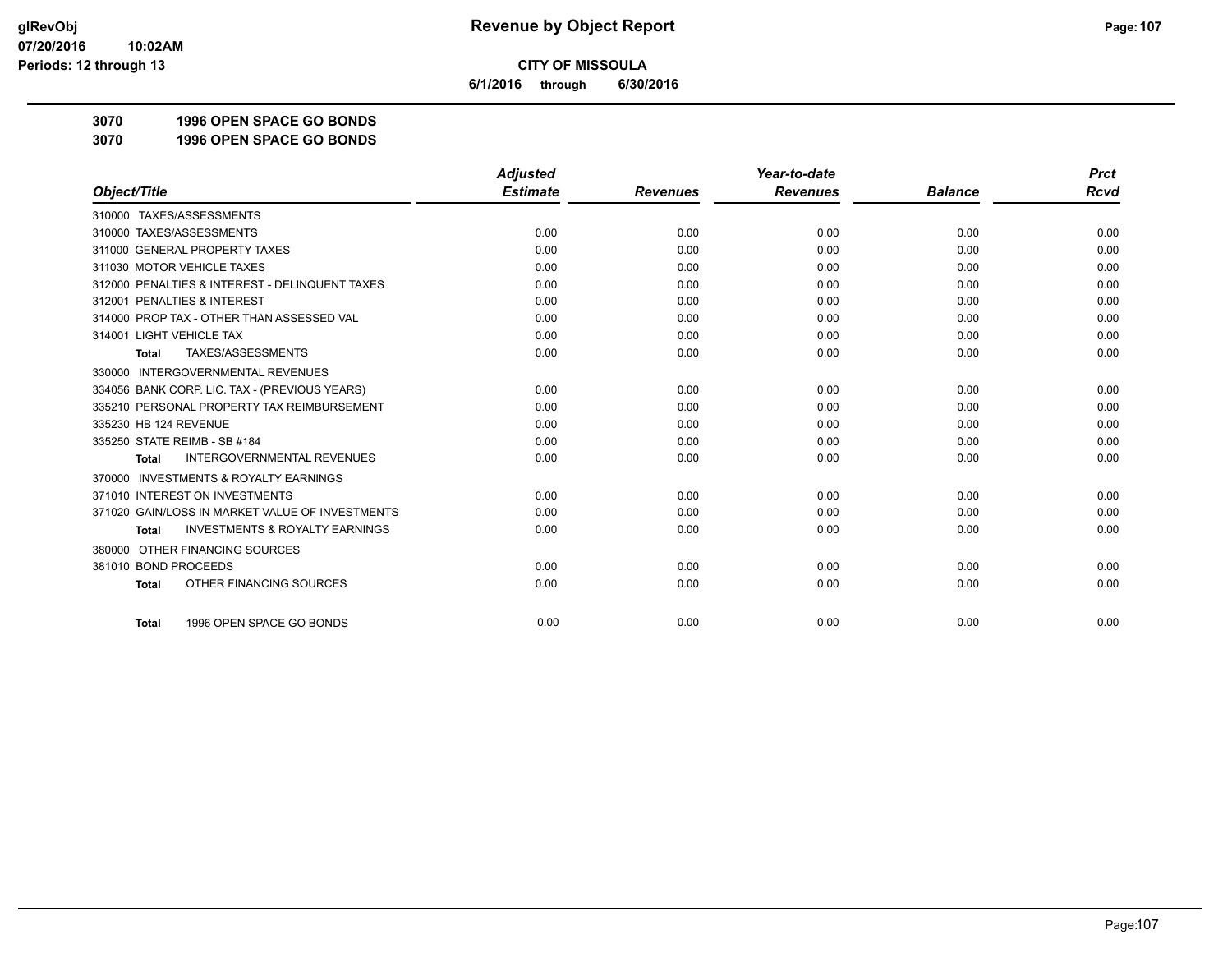**6/1/2016 through 6/30/2016**

### **3070 1996 OPEN SPACE GO BONDS**

|                                                    | <b>Adjusted</b> |                 | Year-to-date    |                | <b>Prct</b> |
|----------------------------------------------------|-----------------|-----------------|-----------------|----------------|-------------|
| Object/Title                                       | <b>Estimate</b> | <b>Revenues</b> | <b>Revenues</b> | <b>Balance</b> | Rcvd        |
| 310000 TAXES/ASSESSMENTS                           |                 |                 |                 |                |             |
| 310000 TAXES/ASSESSMENTS                           | 0.00            | 0.00            | 0.00            | 0.00           | 0.00        |
| 311000 GENERAL PROPERTY TAXES                      | 0.00            | 0.00            | 0.00            | 0.00           | 0.00        |
| 311030 MOTOR VEHICLE TAXES                         | 0.00            | 0.00            | 0.00            | 0.00           | 0.00        |
| 312000 PENALTIES & INTEREST - DELINQUENT TAXES     | 0.00            | 0.00            | 0.00            | 0.00           | 0.00        |
| 312001 PENALTIES & INTEREST                        | 0.00            | 0.00            | 0.00            | 0.00           | 0.00        |
| 314000 PROP TAX - OTHER THAN ASSESSED VAL          | 0.00            | 0.00            | 0.00            | 0.00           | 0.00        |
| 314001 LIGHT VEHICLE TAX                           | 0.00            | 0.00            | 0.00            | 0.00           | 0.00        |
| TAXES/ASSESSMENTS<br><b>Total</b>                  | 0.00            | 0.00            | 0.00            | 0.00           | 0.00        |
| 330000 INTERGOVERNMENTAL REVENUES                  |                 |                 |                 |                |             |
| 334056 BANK CORP. LIC. TAX - (PREVIOUS YEARS)      | 0.00            | 0.00            | 0.00            | 0.00           | 0.00        |
| 335210 PERSONAL PROPERTY TAX REIMBURSEMENT         | 0.00            | 0.00            | 0.00            | 0.00           | 0.00        |
| 335230 HB 124 REVENUE                              | 0.00            | 0.00            | 0.00            | 0.00           | 0.00        |
| 335250 STATE REIMB - SB #184                       | 0.00            | 0.00            | 0.00            | 0.00           | 0.00        |
| <b>INTERGOVERNMENTAL REVENUES</b><br><b>Total</b>  | 0.00            | 0.00            | 0.00            | 0.00           | 0.00        |
| 370000 INVESTMENTS & ROYALTY EARNINGS              |                 |                 |                 |                |             |
| 371010 INTEREST ON INVESTMENTS                     | 0.00            | 0.00            | 0.00            | 0.00           | 0.00        |
| 371020 GAIN/LOSS IN MARKET VALUE OF INVESTMENT     | 0.00            | 0.00            | 0.00            | 0.00           | 0.00        |
| <b>INVESTMENTS &amp; ROYALTY EARNINGS</b><br>Total | 0.00            | 0.00            | 0.00            | 0.00           | 0.00        |
| 380000 OTHER FINANCING SOURCES                     |                 |                 |                 |                |             |
| 381010 BOND PROCEEDS                               | 0.00            | 0.00            | 0.00            | 0.00           | 0.00        |
| OTHER FINANCING SOURCES<br><b>Total</b>            | 0.00            | 0.00            | 0.00            | 0.00           | 0.00        |
|                                                    |                 |                 |                 |                |             |
| 1996 OPEN SPACE GO BONDS<br><b>Total</b>           | 0.00            | 0.00            | 0.00            | 0.00           | 0.00        |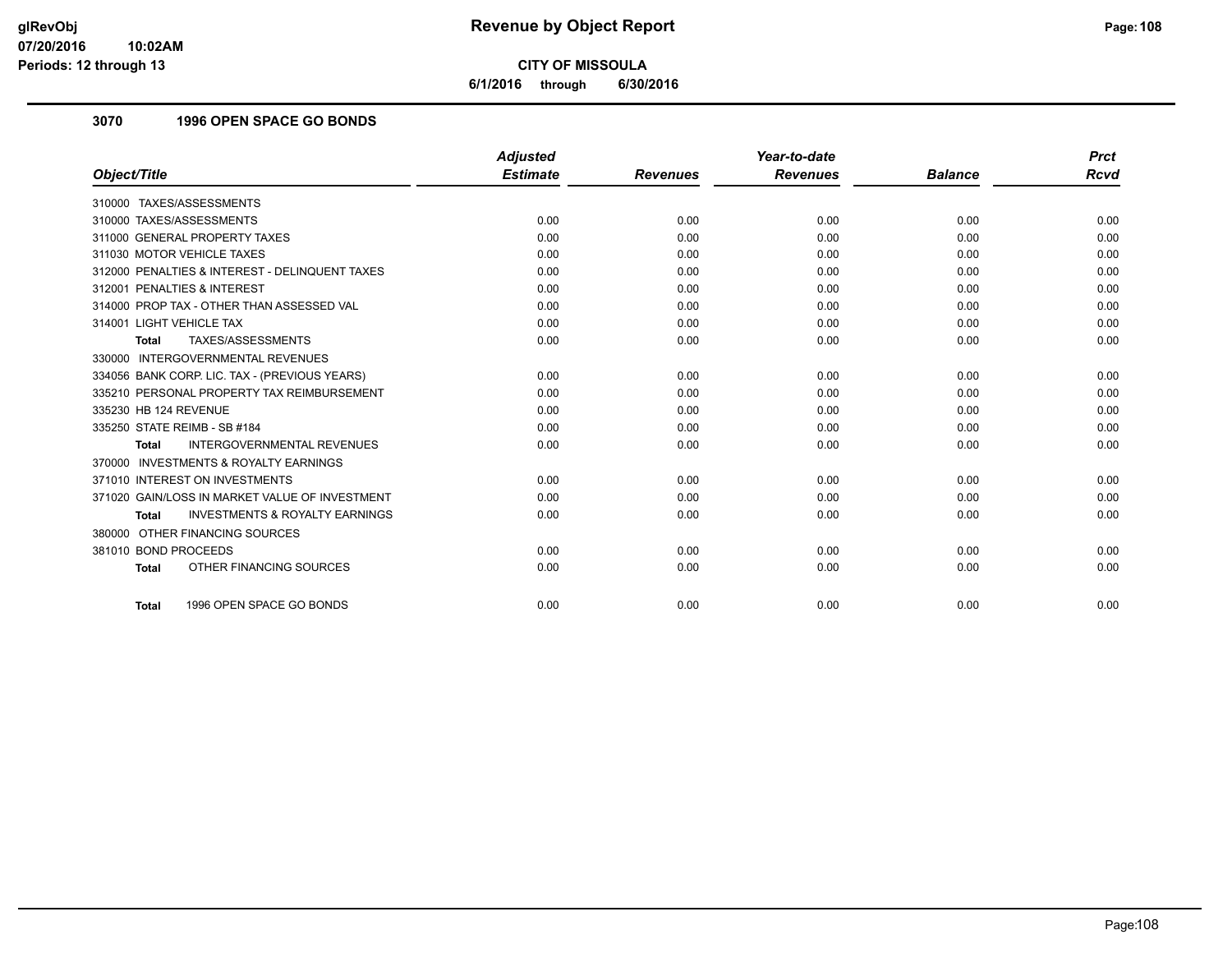**6/1/2016 through 6/30/2016**

**3075 1997 OPEN SPACE G O BOND FUND**

**3075 1997 OPEN SPACE G O BOND FUND**

|                                                           | <b>Adjusted</b> |                 | Year-to-date    |                | <b>Prct</b> |
|-----------------------------------------------------------|-----------------|-----------------|-----------------|----------------|-------------|
| Object/Title                                              | <b>Estimate</b> | <b>Revenues</b> | <b>Revenues</b> | <b>Balance</b> | <b>Rcvd</b> |
| 310000 TAXES/ASSESSMENTS                                  |                 |                 |                 |                |             |
| 310000 TAXES/ASSESSMENTS                                  | 0.00            | 0.00            | 0.00            | 0.00           | 0.00        |
| 311000 GENERAL PROPERTY TAXES                             | 0.00            | 0.00            | 0.00            | 0.00           | 0.00        |
| 311030 MOTOR VEHICLE TAXES                                | 0.00            | 0.00            | 0.00            | 0.00           | 0.00        |
| 312000 PENALTIES & INTEREST - DELINQUENT TAXES            | 0.00            | 0.00            | 0.00            | 0.00           | 0.00        |
| 312001 PENALTIES & INTEREST                               | 0.00            | 0.00            | 0.00            | 0.00           | 0.00        |
| 314000 PROP TAX - OTHER THAN ASSESSED VAL                 | 0.00            | 0.00            | 0.00            | 0.00           | 0.00        |
| 314001 LIGHT VEHICLE TAX                                  | 0.00            | 0.00            | 0.00            | 0.00           | 0.00        |
| TAXES/ASSESSMENTS<br>Total                                | 0.00            | 0.00            | 0.00            | 0.00           | 0.00        |
| 330000 INTERGOVERNMENTAL REVENUES                         |                 |                 |                 |                |             |
| 334056 BANK CORP. LIC. TAX - (PREVIOUS YEARS)             | 0.00            | 0.00            | 0.00            | 0.00           | 0.00        |
| 335210 PERSONAL PROPERTY TAX REIMBURSEMENT                | 0.00            | 0.00            | 0.00            | 0.00           | 0.00        |
| 335230 HB 124 REVENUE                                     | 0.00            | 0.00            | 0.00            | 0.00           | 0.00        |
| 335250 STATE REIMB - SB #184                              | 0.00            | 0.00            | 0.00            | 0.00           | 0.00        |
| <b>INTERGOVERNMENTAL REVENUES</b><br><b>Total</b>         | 0.00            | 0.00            | 0.00            | 0.00           | 0.00        |
| 360000 MISCELLANEOUS REVENUES                             |                 |                 |                 |                |             |
| 360010 MISCELLANEOUS                                      | 0.00            | 0.00            | 0.00            | 0.00           | 0.00        |
| MISCELLANEOUS REVENUES<br><b>Total</b>                    | 0.00            | 0.00            | 0.00            | 0.00           | 0.00        |
| 370000 INVESTMENTS & ROYALTY EARNINGS                     |                 |                 |                 |                |             |
| 371010 INTEREST ON INVESTMENTS                            | 0.00            | 0.00            | 0.00            | 0.00           | 0.00        |
| 371020 GAIN/LOSS IN MARKET VALUE OF INVESTMENTS           | 0.00            | 0.00            | 0.00            | 0.00           | 0.00        |
| <b>INVESTMENTS &amp; ROYALTY EARNINGS</b><br><b>Total</b> | 0.00            | 0.00            | 0.00            | 0.00           | 0.00        |
| 380000 OTHER FINANCING SOURCES                            |                 |                 |                 |                |             |
| 380000 OTHER FINANCING SOURCES                            | 0.00            | 0.00            | 0.00            | 0.00           | 0.00        |
| 381010 BOND PROCEEDS                                      | 0.00            | 0.00            | 0.00            | 0.00           | 0.00        |
| OTHER FINANCING SOURCES<br>Total                          | 0.00            | 0.00            | 0.00            | 0.00           | 0.00        |
|                                                           |                 |                 |                 |                |             |
| 1997 OPEN SPACE G O BOND FUND<br>Total                    | 0.00            | 0.00            | 0.00            | 0.00           | 0.00        |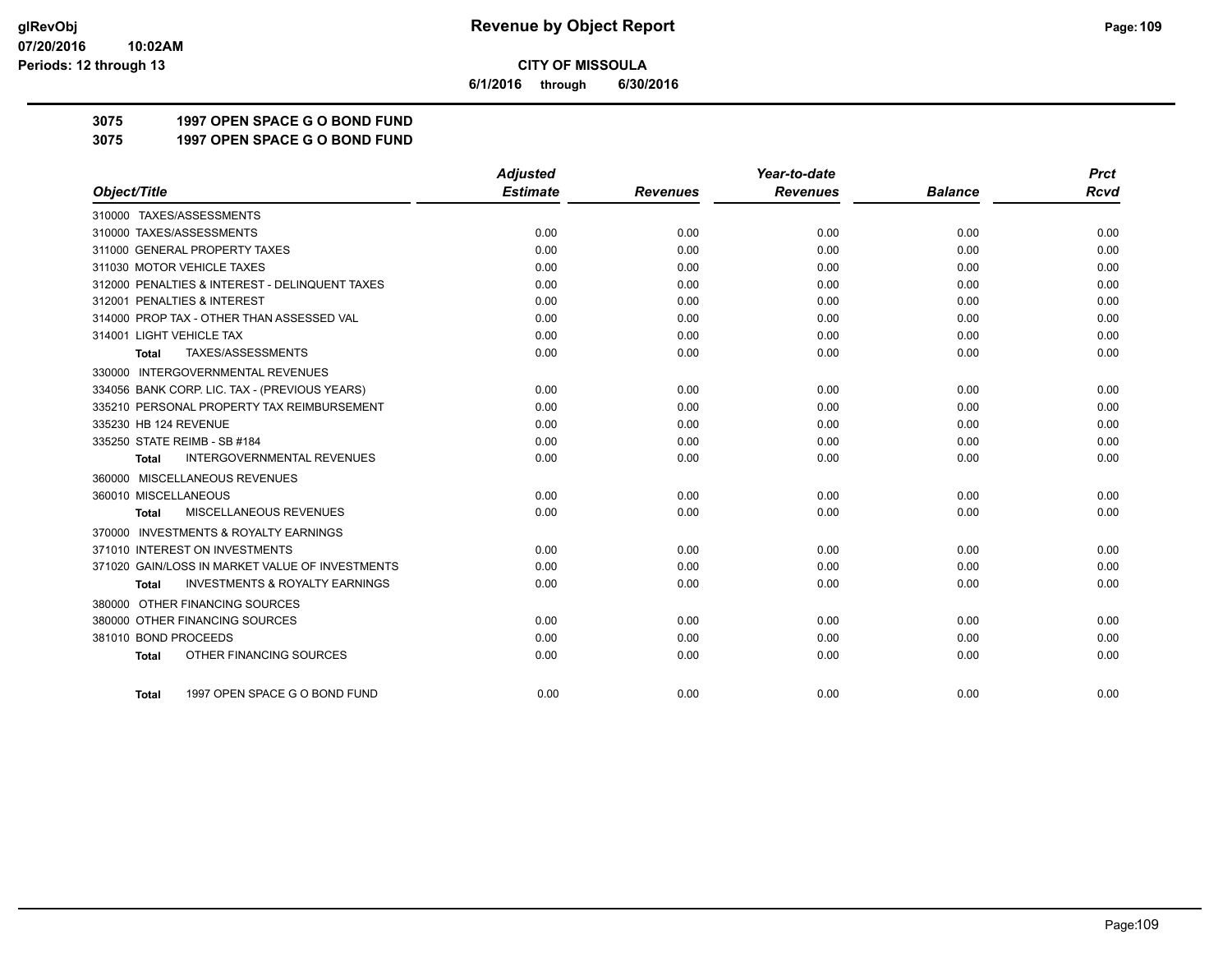**6/1/2016 through 6/30/2016**

## **3075 1997 OPEN SPACE G O BOND FUND**

|                                                           | <b>Adjusted</b> |                 | Year-to-date    |                | <b>Prct</b> |
|-----------------------------------------------------------|-----------------|-----------------|-----------------|----------------|-------------|
| Object/Title                                              | <b>Estimate</b> | <b>Revenues</b> | <b>Revenues</b> | <b>Balance</b> | <b>Rcvd</b> |
| 310000 TAXES/ASSESSMENTS                                  |                 |                 |                 |                |             |
| 310000 TAXES/ASSESSMENTS                                  | 0.00            | 0.00            | 0.00            | 0.00           | 0.00        |
| 311000 GENERAL PROPERTY TAXES                             | 0.00            | 0.00            | 0.00            | 0.00           | 0.00        |
| 311030 MOTOR VEHICLE TAXES                                | 0.00            | 0.00            | 0.00            | 0.00           | 0.00        |
| 312000 PENALTIES & INTEREST - DELINQUENT TAXES            | 0.00            | 0.00            | 0.00            | 0.00           | 0.00        |
| 312001 PENALTIES & INTEREST                               | 0.00            | 0.00            | 0.00            | 0.00           | 0.00        |
| 314000 PROP TAX - OTHER THAN ASSESSED VAL                 | 0.00            | 0.00            | 0.00            | 0.00           | 0.00        |
| 314001 LIGHT VEHICLE TAX                                  | 0.00            | 0.00            | 0.00            | 0.00           | 0.00        |
| TAXES/ASSESSMENTS<br><b>Total</b>                         | 0.00            | 0.00            | 0.00            | 0.00           | 0.00        |
| 330000 INTERGOVERNMENTAL REVENUES                         |                 |                 |                 |                |             |
| 334056 BANK CORP. LIC. TAX - (PREVIOUS YEARS)             | 0.00            | 0.00            | 0.00            | 0.00           | 0.00        |
| 335210 PERSONAL PROPERTY TAX REIMBURSEMENT                | 0.00            | 0.00            | 0.00            | 0.00           | 0.00        |
| 335230 HB 124 REVENUE                                     | 0.00            | 0.00            | 0.00            | 0.00           | 0.00        |
| 335250 STATE REIMB - SB #184                              | 0.00            | 0.00            | 0.00            | 0.00           | 0.00        |
| INTERGOVERNMENTAL REVENUES<br><b>Total</b>                | 0.00            | 0.00            | 0.00            | 0.00           | 0.00        |
| 360000 MISCELLANEOUS REVENUES                             |                 |                 |                 |                |             |
| 360010 MISCELLANEOUS                                      | 0.00            | 0.00            | 0.00            | 0.00           | 0.00        |
| MISCELLANEOUS REVENUES<br>Total                           | 0.00            | 0.00            | 0.00            | 0.00           | 0.00        |
| 370000 INVESTMENTS & ROYALTY EARNINGS                     |                 |                 |                 |                |             |
| 371010 INTEREST ON INVESTMENTS                            | 0.00            | 0.00            | 0.00            | 0.00           | 0.00        |
| 371020 GAIN/LOSS IN MARKET VALUE OF INVESTMENT            | 0.00            | 0.00            | 0.00            | 0.00           | 0.00        |
| <b>INVESTMENTS &amp; ROYALTY EARNINGS</b><br><b>Total</b> | 0.00            | 0.00            | 0.00            | 0.00           | 0.00        |
| 380000 OTHER FINANCING SOURCES                            |                 |                 |                 |                |             |
| 380000 OTHER FINANCING SOURCES                            | 0.00            | 0.00            | 0.00            | 0.00           | 0.00        |
| 381010 BOND PROCEEDS                                      | 0.00            | 0.00            | 0.00            | 0.00           | 0.00        |
| OTHER FINANCING SOURCES<br><b>Total</b>                   | 0.00            | 0.00            | 0.00            | 0.00           | 0.00        |
| 1997 OPEN SPACE G O BOND FUND<br>Total                    | 0.00            | 0.00            | 0.00            | 0.00           | 0.00        |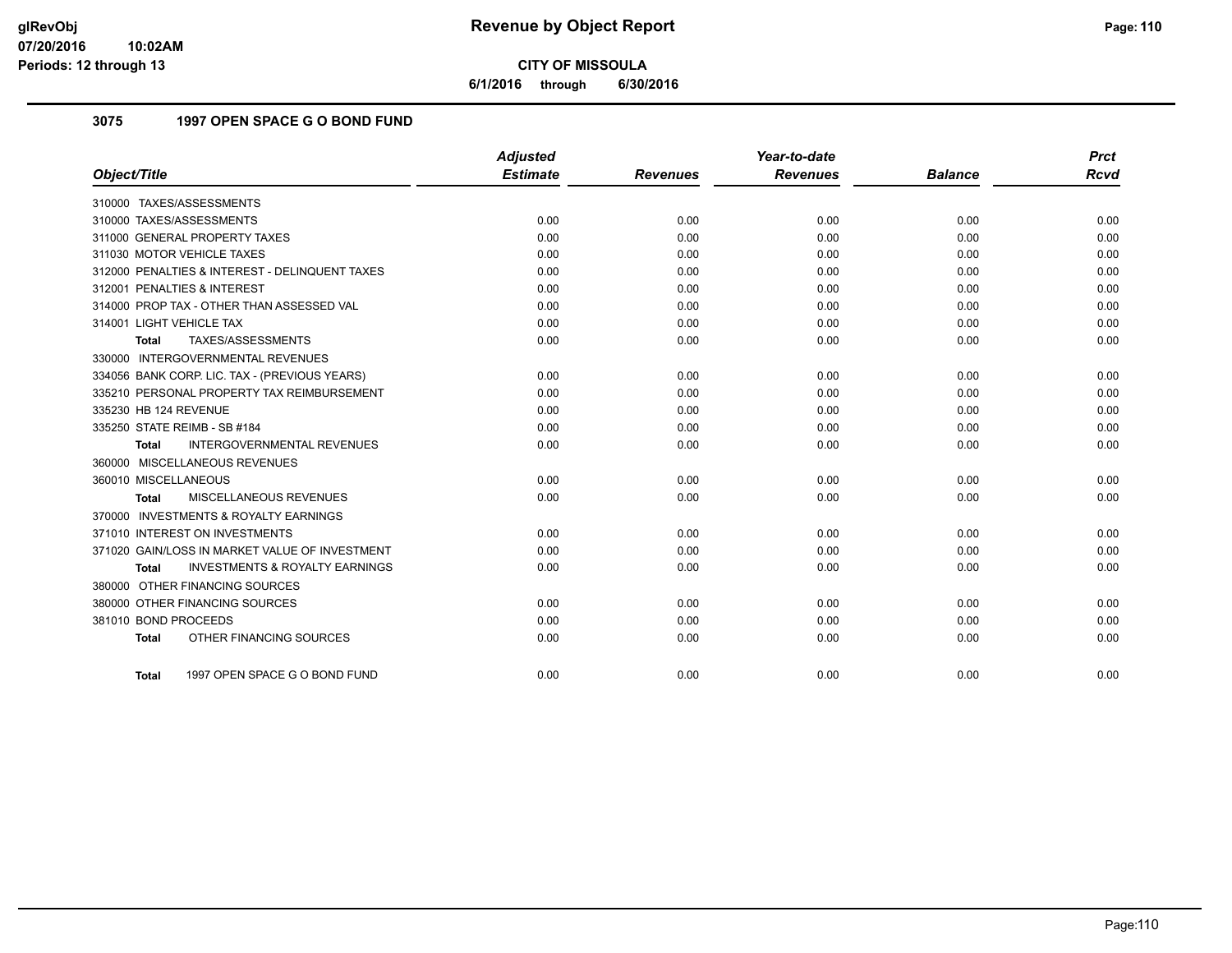#### **07/20/2016 10:02AM Periods: 12 through 13**

**CITY OF MISSOULA**

**6/1/2016 through 6/30/2016**

## **3080 1994 FIRE EQUIP/CITY HALLS REFUND BOND F**

**3080 1994 FIRE EQUIP/CITY HALLS REFUND BOND F**

|                                                           | <b>Adjusted</b> |                 | Year-to-date    |                | <b>Prct</b> |
|-----------------------------------------------------------|-----------------|-----------------|-----------------|----------------|-------------|
| Object/Title                                              | <b>Estimate</b> | <b>Revenues</b> | <b>Revenues</b> | <b>Balance</b> | <b>Rcvd</b> |
| 310000 TAXES/ASSESSMENTS                                  |                 |                 |                 |                |             |
| 310000 TAXES/ASSESSMENTS                                  | 0.00            | 0.00            | 0.00            | 0.00           | 0.00        |
| 311000 GENERAL PROPERTY TAXES                             | 0.00            | 0.00            | 0.00            | 0.00           | 0.00        |
| 311030 MOTOR VEHICLE TAXES                                | 0.00            | 0.00            | 0.00            | 0.00           | 0.00        |
| 312000 PENALTIES & INTEREST - DELINQUENT TAXES            | 0.00            | 0.00            | 0.00            | 0.00           | 0.00        |
| 312001 PENALTIES & INTEREST                               | 0.00            | 0.00            | 0.00            | 0.00           | 0.00        |
| 314000 PROP TAX - OTHER THAN ASSESSED VAL                 | 0.00            | 0.00            | 0.00            | 0.00           | 0.00        |
| 314001 LIGHT VEHICLE TAX                                  | 0.00            | 0.00            | 0.00            | 0.00           | 0.00        |
| TAXES/ASSESSMENTS<br>Total                                | 0.00            | 0.00            | 0.00            | 0.00           | 0.00        |
| 330000 INTERGOVERNMENTAL REVENUES                         |                 |                 |                 |                |             |
| 334056 BANK CORP. LIC. TAX - (PREVIOUS YEARS)             | 0.00            | 0.00            | 0.00            | 0.00           | 0.00        |
| 335210 PERSONAL PROPERTY TAX REIMBURSEMENT                | 0.00            | 0.00            | 0.00            | 0.00           | 0.00        |
| 335230 HB 124 REVENUE                                     | 0.00            | 0.00            | 0.00            | 0.00           | 0.00        |
| 335250 STATE REIMB - SB #184                              | 0.00            | 0.00            | 0.00            | 0.00           | 0.00        |
| <b>INTERGOVERNMENTAL REVENUES</b><br><b>Total</b>         | 0.00            | 0.00            | 0.00            | 0.00           | 0.00        |
| 360000 MISCELLANEOUS REVENUES                             |                 |                 |                 |                |             |
| 360010 MISCELLANEOUS                                      | 0.00            | 0.00            | 0.00            | 0.00           | 0.00        |
| MISCELLANEOUS REVENUES<br>Total                           | 0.00            | 0.00            | 0.00            | 0.00           | 0.00        |
| 370000 INVESTMENTS & ROYALTY EARNINGS                     |                 |                 |                 |                |             |
| 371010 INTEREST ON INVESTMENTS                            | 0.00            | 0.00            | 0.00            | 0.00           | 0.00        |
| 371020 GAIN/LOSS IN MARKET VALUE OF INVESTMENTS           | 0.00            | 0.00            | 0.00            | 0.00           | 0.00        |
| <b>INVESTMENTS &amp; ROYALTY EARNINGS</b><br><b>Total</b> | 0.00            | 0.00            | 0.00            | 0.00           | 0.00        |
| 380000 OTHER FINANCING SOURCES                            |                 |                 |                 |                |             |
| 380000 OTHER FINANCING SOURCES                            | 0.00            | 0.00            | 0.00            | 0.00           | 0.00        |
| 381010 BOND PROCEEDS                                      | 0.00            | 0.00            | 0.00            | 0.00           | 0.00        |
| OTHER FINANCING SOURCES<br><b>Total</b>                   | 0.00            | 0.00            | 0.00            | 0.00           | 0.00        |
| 1994 FIRE EQUIP/CITY HALLS REFUND BONI<br>Total           | 0.00            | 0.00            | 0.00            | 0.00           | 0.00        |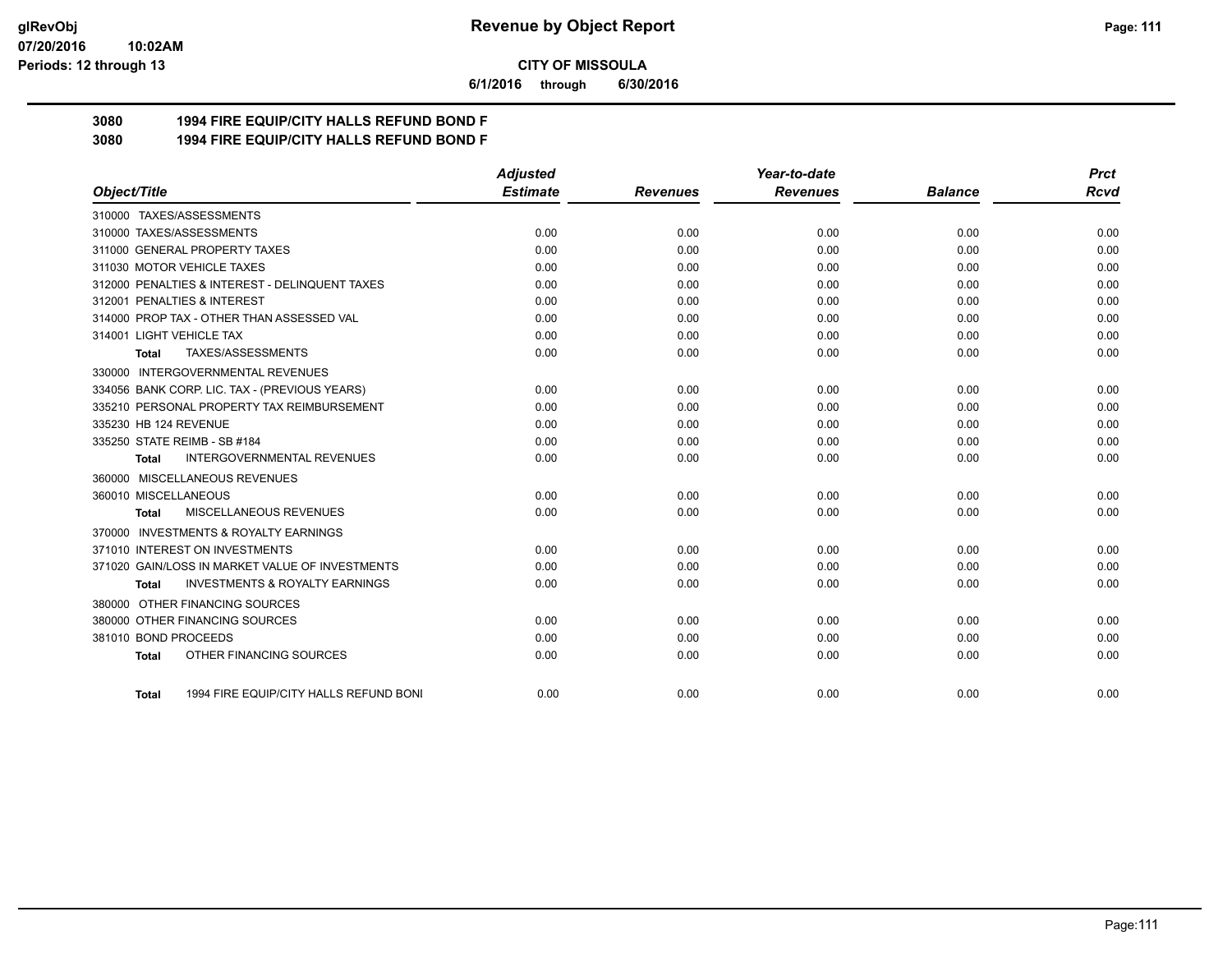**6/1/2016 through 6/30/2016**

### **3080 1994 FIRE EQUIP/CITY HALLS REFUND BOND F**

|                                                           | <b>Adjusted</b> |                 | Year-to-date    |                | <b>Prct</b> |
|-----------------------------------------------------------|-----------------|-----------------|-----------------|----------------|-------------|
| Object/Title                                              | <b>Estimate</b> | <b>Revenues</b> | <b>Revenues</b> | <b>Balance</b> | <b>Rcvd</b> |
| 310000 TAXES/ASSESSMENTS                                  |                 |                 |                 |                |             |
| 310000 TAXES/ASSESSMENTS                                  | 0.00            | 0.00            | 0.00            | 0.00           | 0.00        |
| 311000 GENERAL PROPERTY TAXES                             | 0.00            | 0.00            | 0.00            | 0.00           | 0.00        |
| 311030 MOTOR VEHICLE TAXES                                | 0.00            | 0.00            | 0.00            | 0.00           | 0.00        |
| 312000 PENALTIES & INTEREST - DELINQUENT TAXES            | 0.00            | 0.00            | 0.00            | 0.00           | 0.00        |
| 312001 PENALTIES & INTEREST                               | 0.00            | 0.00            | 0.00            | 0.00           | 0.00        |
| 314000 PROP TAX - OTHER THAN ASSESSED VAL                 | 0.00            | 0.00            | 0.00            | 0.00           | 0.00        |
| 314001 LIGHT VEHICLE TAX                                  | 0.00            | 0.00            | 0.00            | 0.00           | 0.00        |
| TAXES/ASSESSMENTS<br><b>Total</b>                         | 0.00            | 0.00            | 0.00            | 0.00           | 0.00        |
| 330000 INTERGOVERNMENTAL REVENUES                         |                 |                 |                 |                |             |
| 334056 BANK CORP. LIC. TAX - (PREVIOUS YEARS)             | 0.00            | 0.00            | 0.00            | 0.00           | 0.00        |
| 335210 PERSONAL PROPERTY TAX REIMBURSEMENT                | 0.00            | 0.00            | 0.00            | 0.00           | 0.00        |
| 335230 HB 124 REVENUE                                     | 0.00            | 0.00            | 0.00            | 0.00           | 0.00        |
| 335250 STATE REIMB - SB #184                              | 0.00            | 0.00            | 0.00            | 0.00           | 0.00        |
| <b>INTERGOVERNMENTAL REVENUES</b><br><b>Total</b>         | 0.00            | 0.00            | 0.00            | 0.00           | 0.00        |
| 360000 MISCELLANEOUS REVENUES                             |                 |                 |                 |                |             |
| 360010 MISCELLANEOUS                                      | 0.00            | 0.00            | 0.00            | 0.00           | 0.00        |
| <b>MISCELLANEOUS REVENUES</b><br><b>Total</b>             | 0.00            | 0.00            | 0.00            | 0.00           | 0.00        |
| 370000 INVESTMENTS & ROYALTY EARNINGS                     |                 |                 |                 |                |             |
| 371010 INTEREST ON INVESTMENTS                            | 0.00            | 0.00            | 0.00            | 0.00           | 0.00        |
| 371020 GAIN/LOSS IN MARKET VALUE OF INVESTMENT            | 0.00            | 0.00            | 0.00            | 0.00           | 0.00        |
| <b>INVESTMENTS &amp; ROYALTY EARNINGS</b><br><b>Total</b> | 0.00            | 0.00            | 0.00            | 0.00           | 0.00        |
| 380000 OTHER FINANCING SOURCES                            |                 |                 |                 |                |             |
| 380000 OTHER FINANCING SOURCES                            | 0.00            | 0.00            | 0.00            | 0.00           | 0.00        |
| 381010 BOND PROCEEDS                                      | 0.00            | 0.00            | 0.00            | 0.00           | 0.00        |
| OTHER FINANCING SOURCES<br><b>Total</b>                   | 0.00            | 0.00            | 0.00            | 0.00           | 0.00        |
| 1994 FIRE EQUIP/CITY HALLS REFUND BON<br>Total            | 0.00            | 0.00            | 0.00            | 0.00           | 0.00        |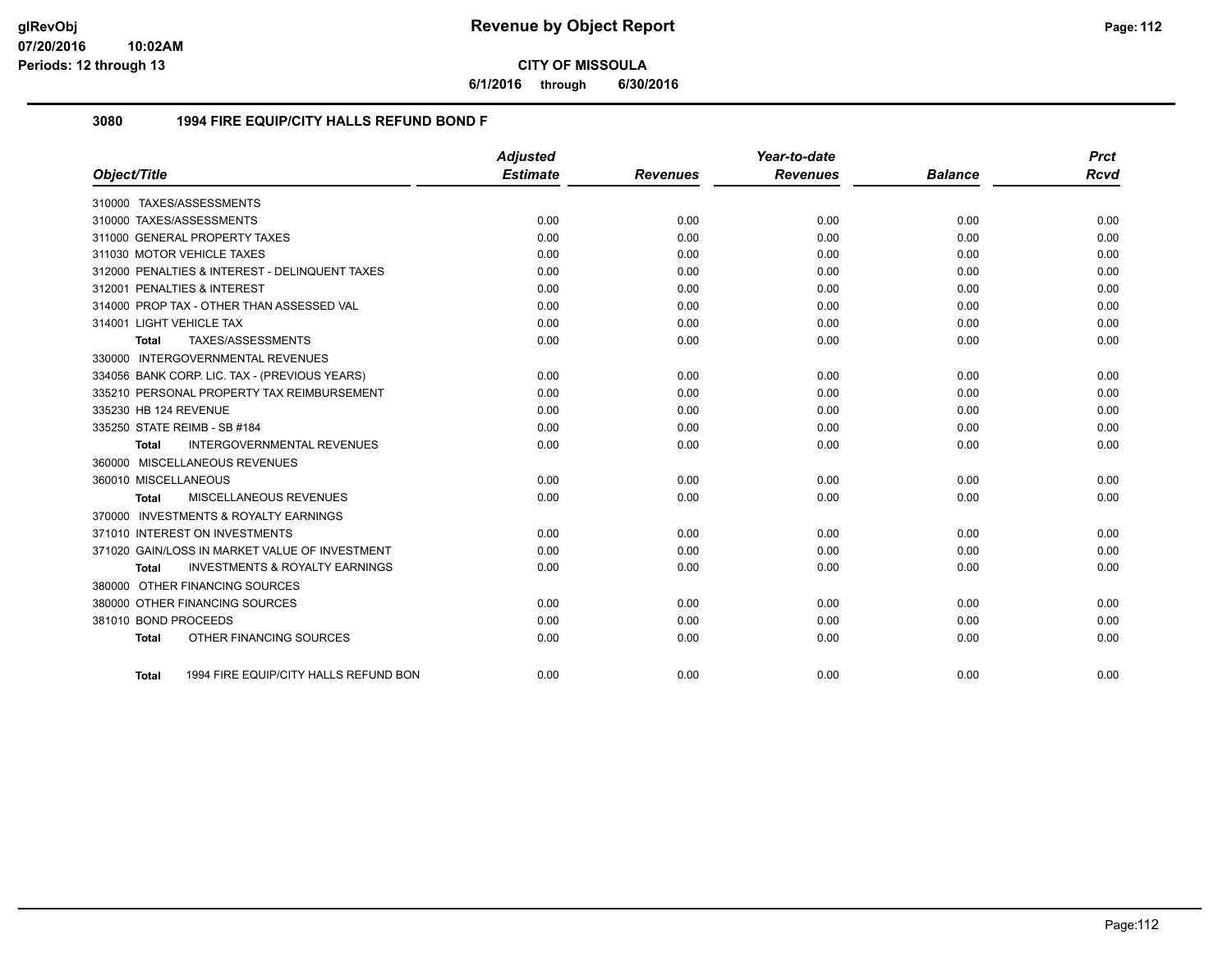**6/1/2016 through 6/30/2016**

## **3085 1993 FIRE STATION G O BOND FUND**

**3085 1993 FIRE STATION G O BOND FUND**

|                                                           | <b>Adjusted</b> |                 | Year-to-date    |                | <b>Prct</b> |
|-----------------------------------------------------------|-----------------|-----------------|-----------------|----------------|-------------|
| Object/Title                                              | <b>Estimate</b> | <b>Revenues</b> | <b>Revenues</b> | <b>Balance</b> | <b>Rcvd</b> |
| 310000 TAXES/ASSESSMENTS                                  |                 |                 |                 |                |             |
| 310000 TAXES/ASSESSMENTS                                  | 0.00            | 0.00            | 0.00            | 0.00           | 0.00        |
| 311000 GENERAL PROPERTY TAXES                             | 0.00            | 0.00            | 0.00            | 0.00           | 0.00        |
| 311030 MOTOR VEHICLE TAXES                                | 0.00            | 0.00            | 0.00            | 0.00           | 0.00        |
| 312000 PENALTIES & INTEREST - DELINQUENT TAXES            | 0.00            | 0.00            | 0.00            | 0.00           | 0.00        |
| 312001 PENALTIES & INTEREST                               | 0.00            | 0.00            | 0.00            | 0.00           | 0.00        |
| 314000 PROP TAX - OTHER THAN ASSESSED VAL                 | 0.00            | 0.00            | 0.00            | 0.00           | 0.00        |
| 314001 LIGHT VEHICLE TAX                                  | 0.00            | 0.00            | 0.00            | 0.00           | 0.00        |
| TAXES/ASSESSMENTS<br><b>Total</b>                         | 0.00            | 0.00            | 0.00            | 0.00           | 0.00        |
| 330000 INTERGOVERNMENTAL REVENUES                         |                 |                 |                 |                |             |
| 334056 BANK CORP. LIC. TAX - (PREVIOUS YEARS)             | 0.00            | 0.00            | 0.00            | 0.00           | 0.00        |
| 335210 PERSONAL PROPERTY TAX REIMBURSEMENT                | 0.00            | 0.00            | 0.00            | 0.00           | 0.00        |
| 335230 HB 124 REVENUE                                     | 0.00            | 0.00            | 0.00            | 0.00           | 0.00        |
| 335250 STATE REIMB - SB #184                              | 0.00            | 0.00            | 0.00            | 0.00           | 0.00        |
| <b>INTERGOVERNMENTAL REVENUES</b><br><b>Total</b>         | 0.00            | 0.00            | 0.00            | 0.00           | 0.00        |
| 360000 MISCELLANEOUS REVENUES                             |                 |                 |                 |                |             |
| 360010 MISCELLANEOUS                                      | 0.00            | 0.00            | 0.00            | 0.00           | 0.00        |
| <b>MISCELLANEOUS REVENUES</b><br><b>Total</b>             | 0.00            | 0.00            | 0.00            | 0.00           | 0.00        |
| <b>INVESTMENTS &amp; ROYALTY EARNINGS</b><br>370000       |                 |                 |                 |                |             |
| 371010 INTEREST ON INVESTMENTS                            | 0.00            | 0.00            | 0.00            | 0.00           | 0.00        |
| 371020 GAIN/LOSS IN MARKET VALUE OF INVESTMENTS           | 0.00            | 0.00            | 0.00            | 0.00           | 0.00        |
| <b>INVESTMENTS &amp; ROYALTY EARNINGS</b><br><b>Total</b> | 0.00            | 0.00            | 0.00            | 0.00           | 0.00        |
| 1993 FIRE STATION G O BOND FUND<br><b>Total</b>           | 0.00            | 0.00            | 0.00            | 0.00           | 0.00        |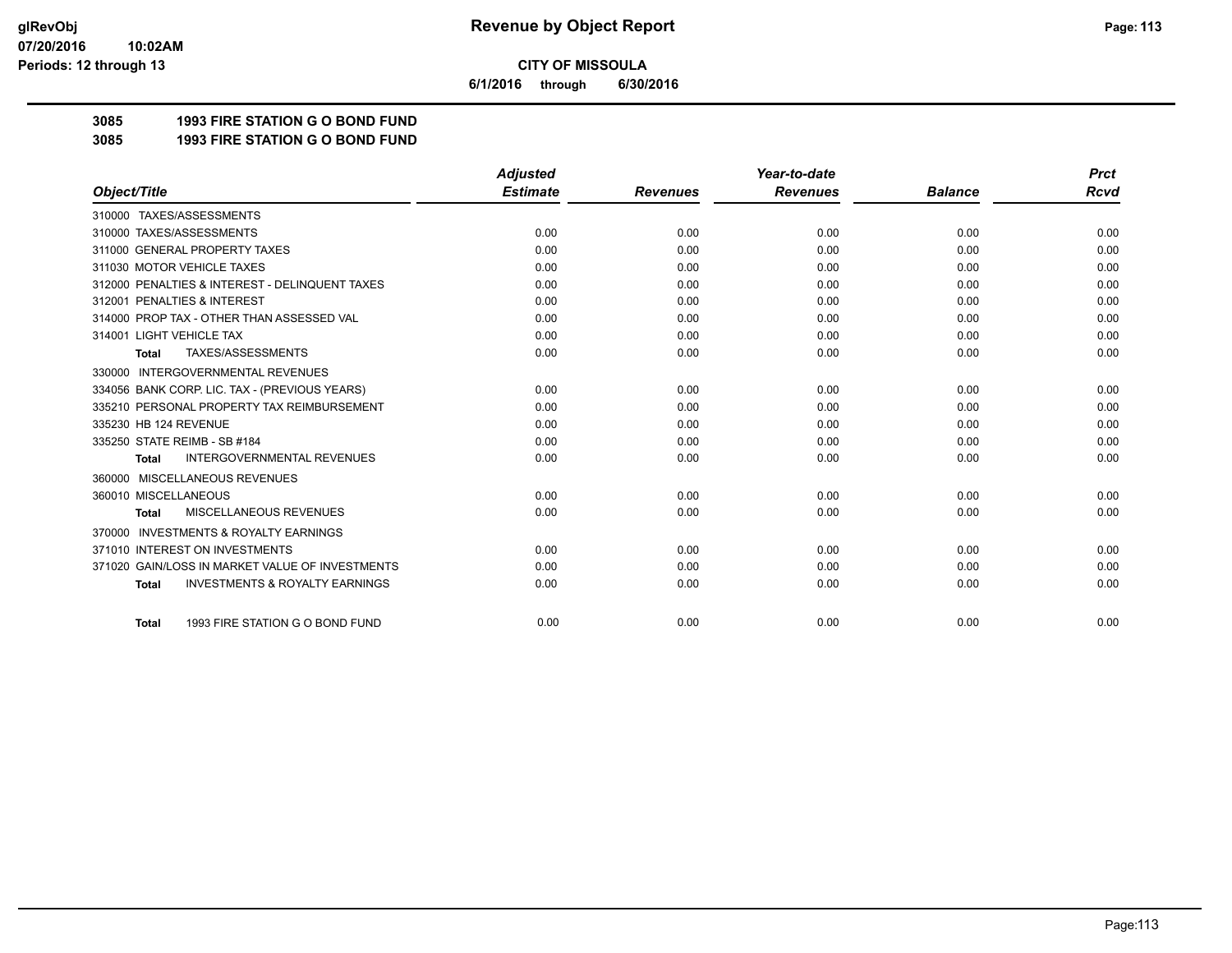**6/1/2016 through 6/30/2016**

## **3085 1993 FIRE STATION G O BOND FUND**

|                                                    | <b>Adjusted</b> |                 | Year-to-date    |                | <b>Prct</b> |
|----------------------------------------------------|-----------------|-----------------|-----------------|----------------|-------------|
| Object/Title                                       | <b>Estimate</b> | <b>Revenues</b> | <b>Revenues</b> | <b>Balance</b> | Rcvd        |
| 310000 TAXES/ASSESSMENTS                           |                 |                 |                 |                |             |
| 310000 TAXES/ASSESSMENTS                           | 0.00            | 0.00            | 0.00            | 0.00           | 0.00        |
| 311000 GENERAL PROPERTY TAXES                      | 0.00            | 0.00            | 0.00            | 0.00           | 0.00        |
| 311030 MOTOR VEHICLE TAXES                         | 0.00            | 0.00            | 0.00            | 0.00           | 0.00        |
| 312000 PENALTIES & INTEREST - DELINQUENT TAXES     | 0.00            | 0.00            | 0.00            | 0.00           | 0.00        |
| 312001 PENALTIES & INTEREST                        | 0.00            | 0.00            | 0.00            | 0.00           | 0.00        |
| 314000 PROP TAX - OTHER THAN ASSESSED VAL          | 0.00            | 0.00            | 0.00            | 0.00           | 0.00        |
| 314001 LIGHT VEHICLE TAX                           | 0.00            | 0.00            | 0.00            | 0.00           | 0.00        |
| TAXES/ASSESSMENTS<br>Total                         | 0.00            | 0.00            | 0.00            | 0.00           | 0.00        |
| 330000 INTERGOVERNMENTAL REVENUES                  |                 |                 |                 |                |             |
| 334056 BANK CORP. LIC. TAX - (PREVIOUS YEARS)      | 0.00            | 0.00            | 0.00            | 0.00           | 0.00        |
| 335210 PERSONAL PROPERTY TAX REIMBURSEMENT         | 0.00            | 0.00            | 0.00            | 0.00           | 0.00        |
| 335230 HB 124 REVENUE                              | 0.00            | 0.00            | 0.00            | 0.00           | 0.00        |
| 335250 STATE REIMB - SB #184                       | 0.00            | 0.00            | 0.00            | 0.00           | 0.00        |
| <b>INTERGOVERNMENTAL REVENUES</b><br><b>Total</b>  | 0.00            | 0.00            | 0.00            | 0.00           | 0.00        |
| 360000 MISCELLANEOUS REVENUES                      |                 |                 |                 |                |             |
| 360010 MISCELLANEOUS                               | 0.00            | 0.00            | 0.00            | 0.00           | 0.00        |
| MISCELLANEOUS REVENUES<br><b>Total</b>             | 0.00            | 0.00            | 0.00            | 0.00           | 0.00        |
| 370000 INVESTMENTS & ROYALTY EARNINGS              |                 |                 |                 |                |             |
| 371010 INTEREST ON INVESTMENTS                     | 0.00            | 0.00            | 0.00            | 0.00           | 0.00        |
| 371020 GAIN/LOSS IN MARKET VALUE OF INVESTMENT     | 0.00            | 0.00            | 0.00            | 0.00           | 0.00        |
| <b>INVESTMENTS &amp; ROYALTY EARNINGS</b><br>Total | 0.00            | 0.00            | 0.00            | 0.00           | 0.00        |
| 1993 FIRE STATION G O BOND FUND<br><b>Total</b>    | 0.00            | 0.00            | 0.00            | 0.00           | 0.00        |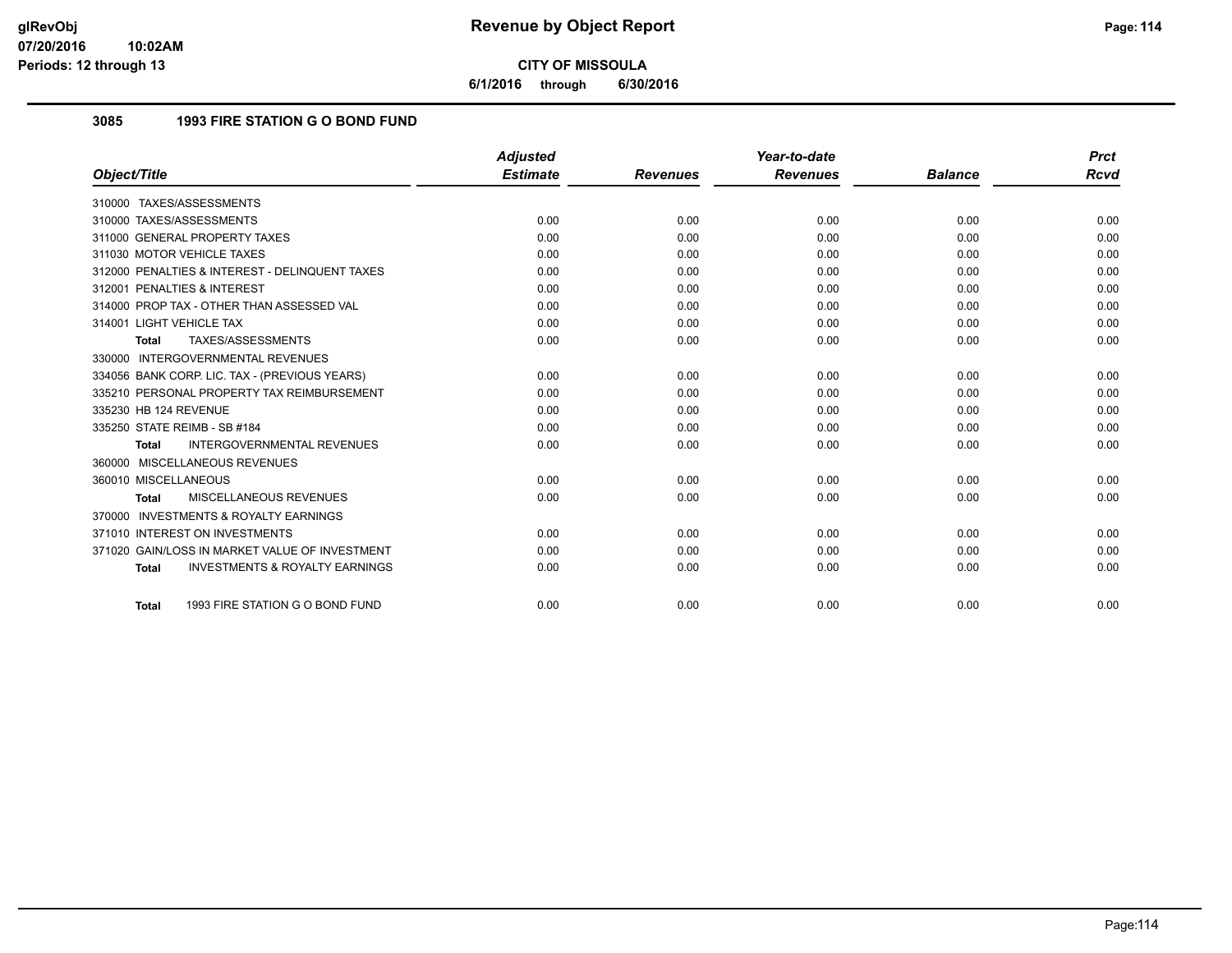**6/1/2016 through 6/30/2016**

**3090 2004 AQUATICS BOND**

**3090 2004 AQUATICS BOND**

|                                                     | <b>Adjusted</b> |                 | Year-to-date    |                | <b>Prct</b> |
|-----------------------------------------------------|-----------------|-----------------|-----------------|----------------|-------------|
| Object/Title                                        | <b>Estimate</b> | <b>Revenues</b> | <b>Revenues</b> | <b>Balance</b> | <b>Rcvd</b> |
| 310000 TAXES/ASSESSMENTS                            |                 |                 |                 |                |             |
| 310000 TAXES/ASSESSMENTS                            | 0.00            | 0.00            | 0.00            | 0.00           | 0.00        |
| 311000 GENERAL PROPERTY TAXES                       | 0.00            | 0.00            | 0.00            | 0.00           | 0.00        |
| 311030 MOTOR VEHICLE TAXES                          | 0.00            | 0.00            | 0.00            | 0.00           | 0.00        |
| 312000 PENALTIES & INTEREST - DELINQUENT TAXES      | 0.00            | 0.00            | 0.00            | 0.00           | 0.00        |
| 312001 PENALTIES & INTEREST                         | 0.00            | 0.00            | 0.00            | 0.00           | 0.00        |
| 314000 PROP TAX - OTHER THAN ASSESSED VAL           | 0.00            | 0.00            | 0.00            | 0.00           | 0.00        |
| 314001 LIGHT VEHICLE TAX                            | 0.00            | 0.00            | 0.00            | 0.00           | 0.00        |
| TAXES/ASSESSMENTS<br>Total                          | 0.00            | 0.00            | 0.00            | 0.00           | 0.00        |
| <b>INTERGOVERNMENTAL REVENUES</b><br>330000         |                 |                 |                 |                |             |
| 334056 BANK CORP. LIC. TAX - (PREVIOUS YEARS)       | 0.00            | 0.00            | 0.00            | 0.00           | 0.00        |
| 335210 PERSONAL PROPERTY TAX REIMBURSEMENT          | 0.00            | 0.00            | 0.00            | 0.00           | 0.00        |
| 335230 HB 124 REVENUE                               | 0.00            | 0.00            | 0.00            | 0.00           | 0.00        |
| 335250 STATE REIMB - SB #184                        | 0.00            | 0.00            | 0.00            | 0.00           | 0.00        |
| <b>INTERGOVERNMENTAL REVENUES</b><br><b>Total</b>   | 0.00            | 0.00            | 0.00            | 0.00           | 0.00        |
| 360000 MISCELLANEOUS REVENUES                       |                 |                 |                 |                |             |
| 360010 MISCELLANEOUS                                | 0.00            | 0.00            | 0.00            | 0.00           | 0.00        |
| <b>MISCELLANEOUS REVENUES</b><br><b>Total</b>       | 0.00            | 0.00            | 0.00            | 0.00           | 0.00        |
| <b>INVESTMENTS &amp; ROYALTY EARNINGS</b><br>370000 |                 |                 |                 |                |             |
| 371010 INTEREST ON INVESTMENTS                      | 0.00            | 0.00            | 0.00            | 0.00           | 0.00        |
| 371020 GAIN/LOSS IN MARKET VALUE OF INVESTMENTS     | 0.00            | 0.00            | 0.00            | 0.00           | 0.00        |
| <b>INVESTMENTS &amp; ROYALTY EARNINGS</b><br>Total  | 0.00            | 0.00            | 0.00            | 0.00           | 0.00        |
| OTHER FINANCING SOURCES<br>380000                   |                 |                 |                 |                |             |
| 383043 TRANSFERS FROM IMPACT FEES                   | 0.00            | 0.00            | 0.00            | 0.00           | 0.00        |
| OTHER FINANCING SOURCES<br><b>Total</b>             | 0.00            | 0.00            | 0.00            | 0.00           | 0.00        |
|                                                     |                 |                 |                 |                |             |
| 2004 AQUATICS BOND<br><b>Total</b>                  | 0.00            | 0.00            | 0.00            | 0.00           | 0.00        |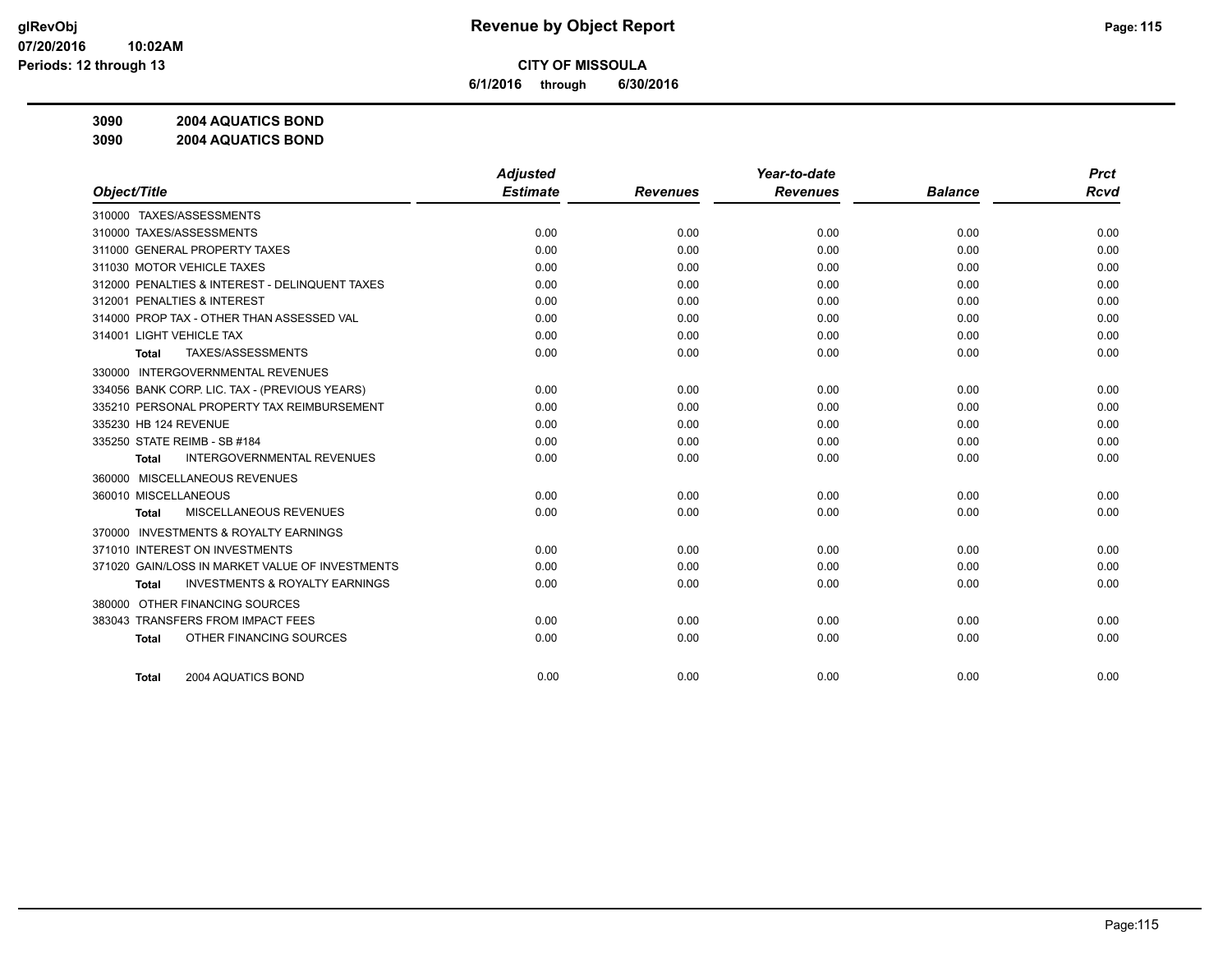**6/1/2016 through 6/30/2016**

#### **3090 2004 AQUATICS BOND**

|                                                           | <b>Adjusted</b> |                 | Year-to-date    |                | <b>Prct</b> |
|-----------------------------------------------------------|-----------------|-----------------|-----------------|----------------|-------------|
| Object/Title                                              | <b>Estimate</b> | <b>Revenues</b> | <b>Revenues</b> | <b>Balance</b> | <b>Rcvd</b> |
| 310000 TAXES/ASSESSMENTS                                  |                 |                 |                 |                |             |
| 310000 TAXES/ASSESSMENTS                                  | 0.00            | 0.00            | 0.00            | 0.00           | 0.00        |
| 311000 GENERAL PROPERTY TAXES                             | 0.00            | 0.00            | 0.00            | 0.00           | 0.00        |
| 311030 MOTOR VEHICLE TAXES                                | 0.00            | 0.00            | 0.00            | 0.00           | 0.00        |
| 312000 PENALTIES & INTEREST - DELINQUENT TAXES            | 0.00            | 0.00            | 0.00            | 0.00           | 0.00        |
| 312001 PENALTIES & INTEREST                               | 0.00            | 0.00            | 0.00            | 0.00           | 0.00        |
| 314000 PROP TAX - OTHER THAN ASSESSED VAL                 | 0.00            | 0.00            | 0.00            | 0.00           | 0.00        |
| 314001 LIGHT VEHICLE TAX                                  | 0.00            | 0.00            | 0.00            | 0.00           | 0.00        |
| TAXES/ASSESSMENTS<br><b>Total</b>                         | 0.00            | 0.00            | 0.00            | 0.00           | 0.00        |
| 330000 INTERGOVERNMENTAL REVENUES                         |                 |                 |                 |                |             |
| 334056 BANK CORP. LIC. TAX - (PREVIOUS YEARS)             | 0.00            | 0.00            | 0.00            | 0.00           | 0.00        |
| 335210 PERSONAL PROPERTY TAX REIMBURSEMENT                | 0.00            | 0.00            | 0.00            | 0.00           | 0.00        |
| 335230 HB 124 REVENUE                                     | 0.00            | 0.00            | 0.00            | 0.00           | 0.00        |
| 335250 STATE REIMB - SB #184                              | 0.00            | 0.00            | 0.00            | 0.00           | 0.00        |
| <b>INTERGOVERNMENTAL REVENUES</b><br><b>Total</b>         | 0.00            | 0.00            | 0.00            | 0.00           | 0.00        |
| 360000 MISCELLANEOUS REVENUES                             |                 |                 |                 |                |             |
| 360010 MISCELLANEOUS                                      | 0.00            | 0.00            | 0.00            | 0.00           | 0.00        |
| <b>MISCELLANEOUS REVENUES</b><br>Total                    | 0.00            | 0.00            | 0.00            | 0.00           | 0.00        |
| 370000 INVESTMENTS & ROYALTY EARNINGS                     |                 |                 |                 |                |             |
| 371010 INTEREST ON INVESTMENTS                            | 0.00            | 0.00            | 0.00            | 0.00           | 0.00        |
| 371020 GAIN/LOSS IN MARKET VALUE OF INVESTMENT            | 0.00            | 0.00            | 0.00            | 0.00           | 0.00        |
| <b>INVESTMENTS &amp; ROYALTY EARNINGS</b><br><b>Total</b> | 0.00            | 0.00            | 0.00            | 0.00           | 0.00        |
| 380000 OTHER FINANCING SOURCES                            |                 |                 |                 |                |             |
| 383043 TRANSFERS FROM IMPACT FEES                         | 0.00            | 0.00            | 0.00            | 0.00           | 0.00        |
| OTHER FINANCING SOURCES<br><b>Total</b>                   | 0.00            | 0.00            | 0.00            | 0.00           | 0.00        |
| 2004 AQUATICS BOND<br><b>Total</b>                        | 0.00            | 0.00            | 0.00            | 0.00           | 0.00        |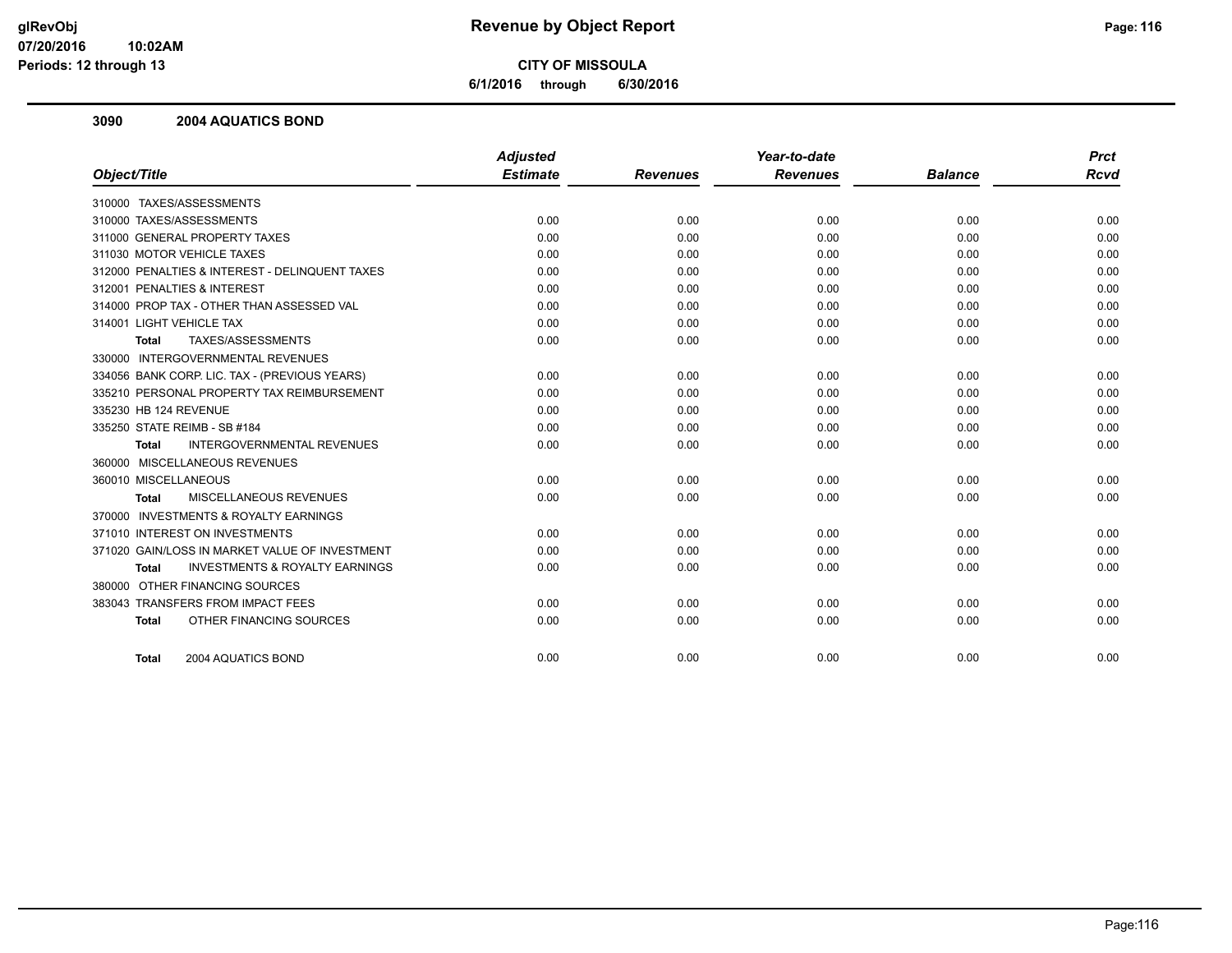**6/1/2016 through 6/30/2016**

# **3091 SERIES 2012A AQUATICS REFUNDING BOND**

**3091 SERIES 2012A AQUATICS REFUNDING BOND**

|                                                     | <b>Adjusted</b> |                 | Year-to-date    |                | <b>Prct</b> |
|-----------------------------------------------------|-----------------|-----------------|-----------------|----------------|-------------|
| Object/Title                                        | <b>Estimate</b> | <b>Revenues</b> | <b>Revenues</b> | <b>Balance</b> | Rcvd        |
| 310000 TAXES/ASSESSMENTS                            |                 |                 |                 |                |             |
| 310000 TAXES/ASSESSMENTS                            | 0.00            | 0.00            | 0.00            | 0.00           | 0.00        |
| 311000 GENERAL PROPERTY TAXES                       | 595,148.00      | 257,920.20      | 580,643.99      | 14,504.01      | 97.56       |
| 312000 PENALTIES & INTEREST - DELINQUENT TAXES      | 0.00            | 0.00            | 0.00            | 0.00           | 0.00        |
| 312001 PENALTIES & INTEREST                         | 0.00            | 427.30          | 794.73          | $-794.73$      | 0.00        |
| 314000 PROP TAX - OTHER THAN ASSESSED VAL           | 0.00            | 0.00            | 0.00            | 0.00           | 0.00        |
| TAXES/ASSESSMENTS<br>Total                          | 595,148.00      | 258,347.50      | 581,438.72      | 13,709.28      | 97.70       |
| 360000 MISCELLANEOUS REVENUES                       |                 |                 |                 |                |             |
| 360010 MISCELLANEOUS                                | 0.00            | 0.00            | 0.00            | 0.00           | 0.00        |
| MISCELLANEOUS REVENUES<br>Total                     | 0.00            | 0.00            | 0.00            | 0.00           | 0.00        |
| <b>INVESTMENTS &amp; ROYALTY EARNINGS</b><br>370000 |                 |                 |                 |                |             |
| 371010 INTEREST ON INVESTMENTS                      | 0.00            | 0.00            | 0.00            | 0.00           | 0.00        |
| 371020 GAIN/LOSS IN MARKET VALUE OF INVESTMENTS     | 0.00            | 0.00            | 0.00            | 0.00           | 0.00        |
| <b>INVESTMENTS &amp; ROYALTY EARNINGS</b><br>Total  | 0.00            | 0.00            | 0.00            | 0.00           | 0.00        |
| OTHER FINANCING SOURCES<br>380000                   |                 |                 |                 |                |             |
| 381010 BOND PROCEEDS                                | 0.00            | 0.00            | 0.00            | 0.00           | 0.00        |
| OTHER FINANCING SOURCES<br>Total                    | 0.00            | 0.00            | 0.00            | 0.00           | 0.00        |
| SERIES 2012A AQUATICS REFUNDING BONI<br>Total       | 595,148.00      | 258,347.50      | 581,438.72      | 13,709.28      | 97.70       |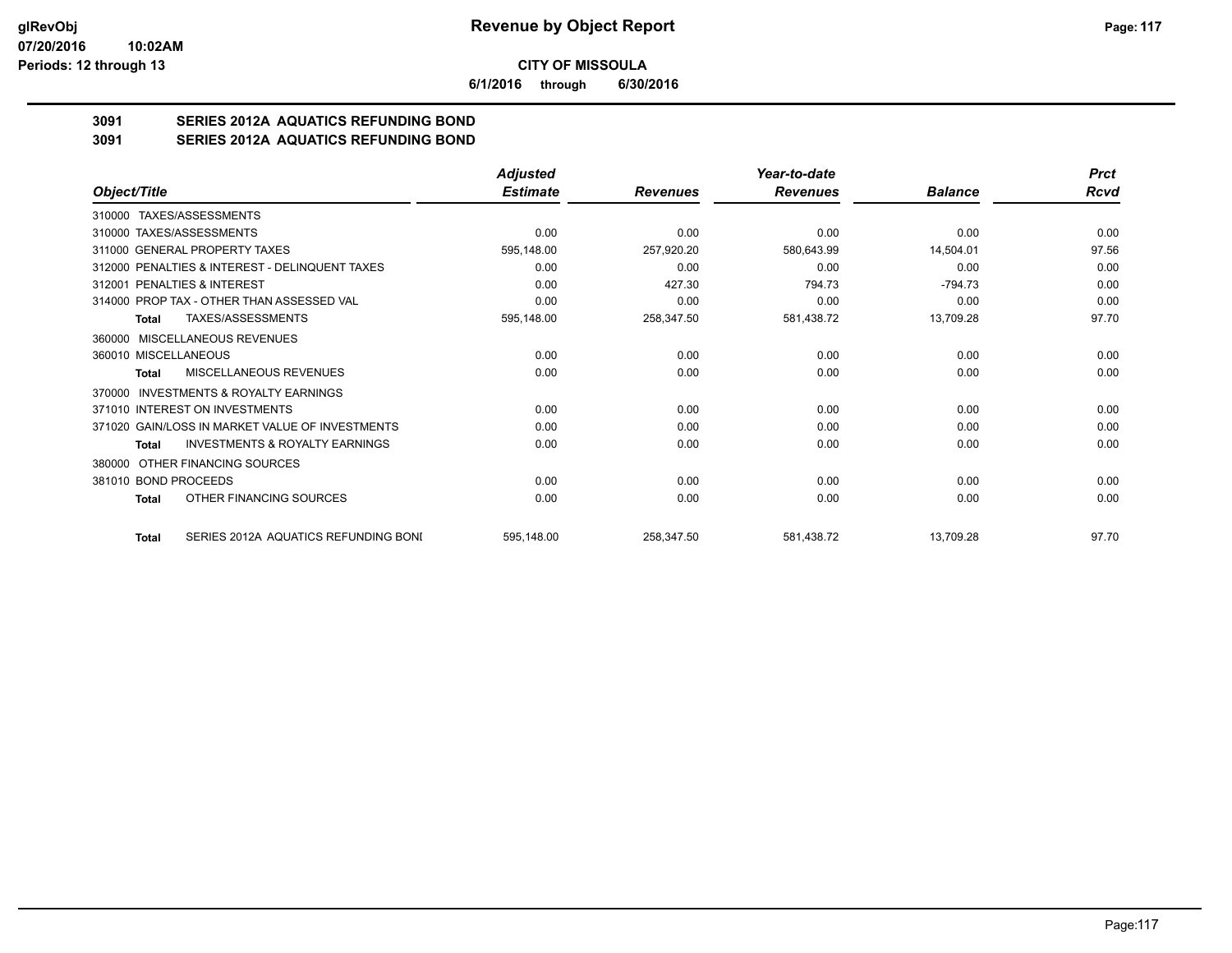**6/1/2016 through 6/30/2016**

## **3091 SERIES 2012A AQUATICS REFUNDING BOND**

|                                                           | <b>Adjusted</b> |                 | Year-to-date    |                | <b>Prct</b> |
|-----------------------------------------------------------|-----------------|-----------------|-----------------|----------------|-------------|
| Object/Title                                              | <b>Estimate</b> | <b>Revenues</b> | <b>Revenues</b> | <b>Balance</b> | <b>Rcvd</b> |
| 310000 TAXES/ASSESSMENTS                                  |                 |                 |                 |                |             |
| 310000 TAXES/ASSESSMENTS                                  | 0.00            | 0.00            | 0.00            | 0.00           | 0.00        |
| 311000 GENERAL PROPERTY TAXES                             | 595,148.00      | 257,920.20      | 580,643.99      | 14,504.01      | 97.56       |
| 312000 PENALTIES & INTEREST - DELINQUENT TAXES            | 0.00            | 0.00            | 0.00            | 0.00           | 0.00        |
| PENALTIES & INTEREST<br>312001                            | 0.00            | 427.30          | 794.73          | $-794.73$      | 0.00        |
| 314000 PROP TAX - OTHER THAN ASSESSED VAL                 | 0.00            | 0.00            | 0.00            | 0.00           | 0.00        |
| TAXES/ASSESSMENTS<br>Total                                | 595,148.00      | 258,347.50      | 581,438.72      | 13,709.28      | 97.70       |
| 360000 MISCELLANEOUS REVENUES                             |                 |                 |                 |                |             |
| 360010 MISCELLANEOUS                                      | 0.00            | 0.00            | 0.00            | 0.00           | 0.00        |
| MISCELLANEOUS REVENUES<br>Total                           | 0.00            | 0.00            | 0.00            | 0.00           | 0.00        |
| <b>INVESTMENTS &amp; ROYALTY EARNINGS</b><br>370000       |                 |                 |                 |                |             |
| 371010 INTEREST ON INVESTMENTS                            | 0.00            | 0.00            | 0.00            | 0.00           | 0.00        |
| 371020 GAIN/LOSS IN MARKET VALUE OF INVESTMENT            | 0.00            | 0.00            | 0.00            | 0.00           | 0.00        |
| <b>INVESTMENTS &amp; ROYALTY EARNINGS</b><br><b>Total</b> | 0.00            | 0.00            | 0.00            | 0.00           | 0.00        |
| OTHER FINANCING SOURCES<br>380000                         |                 |                 |                 |                |             |
| 381010 BOND PROCEEDS                                      | 0.00            | 0.00            | 0.00            | 0.00           | 0.00        |
| OTHER FINANCING SOURCES<br><b>Total</b>                   | 0.00            | 0.00            | 0.00            | 0.00           | 0.00        |
| SERIES 2012A AQUATICS REFUNDING BON<br><b>Total</b>       | 595,148.00      | 258,347.50      | 581,438.72      | 13,709.28      | 97.70       |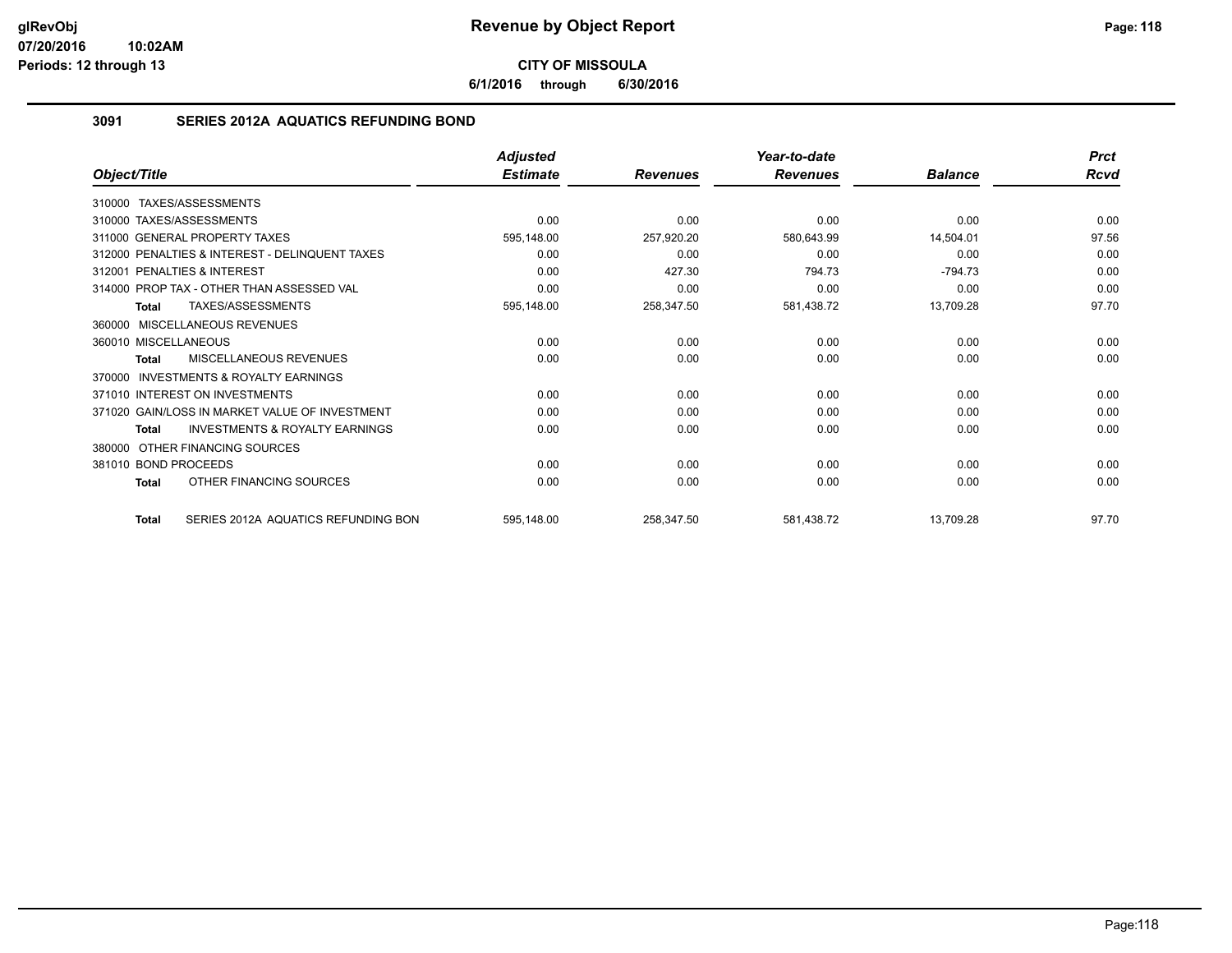**6/1/2016 through 6/30/2016**

## **3092 Series 2013A GO REFUNDING BONDS**

**3092 Series 2013A GO REFUNDING BONDS**

|                                                     | <b>Adjusted</b> |                 | Year-to-date    |                | <b>Prct</b> |
|-----------------------------------------------------|-----------------|-----------------|-----------------|----------------|-------------|
| Object/Title                                        | <b>Estimate</b> | <b>Revenues</b> | <b>Revenues</b> | <b>Balance</b> | <b>Rcvd</b> |
| 310000 TAXES/ASSESSMENTS                            |                 |                 |                 |                |             |
| 310000 TAXES/ASSESSMENTS                            | 0.00            | 0.00            | 0.00            | 0.00           | 0.00        |
| 311000 GENERAL PROPERTY TAXES                       | 688,926.00      | 299,046.70      | 673,335.62      | 15,590.38      | 97.74       |
| 312000 PENALTIES & INTEREST - DELINQUENT TAXES      | 0.00            | 0.00            | 0.00            | 0.00           | 0.00        |
| 312001 PENALTIES & INTEREST                         | 0.00            | 490.14          | 893.48          | $-893.48$      | 0.00        |
| TAXES/ASSESSMENTS<br><b>Total</b>                   | 688,926.00      | 299,536.84      | 674,229.10      | 14,696.90      | 97.87       |
| <b>INVESTMENTS &amp; ROYALTY EARNINGS</b><br>370000 |                 |                 |                 |                |             |
| 371010 INTEREST ON INVESTMENTS                      | 0.00            | 0.00            | 0.00            | 0.00           | 0.00        |
| 371020 GAIN/LOSS IN MARKET VALUE OF INVESTMENTS     | 0.00            | 0.00            | 0.00            | 0.00           | 0.00        |
| <b>INVESTMENTS &amp; ROYALTY EARNINGS</b><br>Total  | 0.00            | 0.00            | 0.00            | 0.00           | 0.00        |
| OTHER FINANCING SOURCES<br>380000                   |                 |                 |                 |                |             |
| 381010 BOND PROCEEDS                                | 0.00            | 0.00            | 0.00            | 0.00           | 0.00        |
| OTHER FINANCING SOURCES<br><b>Total</b>             | 0.00            | 0.00            | 0.00            | 0.00           | 0.00        |
| Series 2013A GO REFUNDING BONDS<br><b>Total</b>     | 688,926.00      | 299,536.84      | 674,229.10      | 14,696.90      | 97.87       |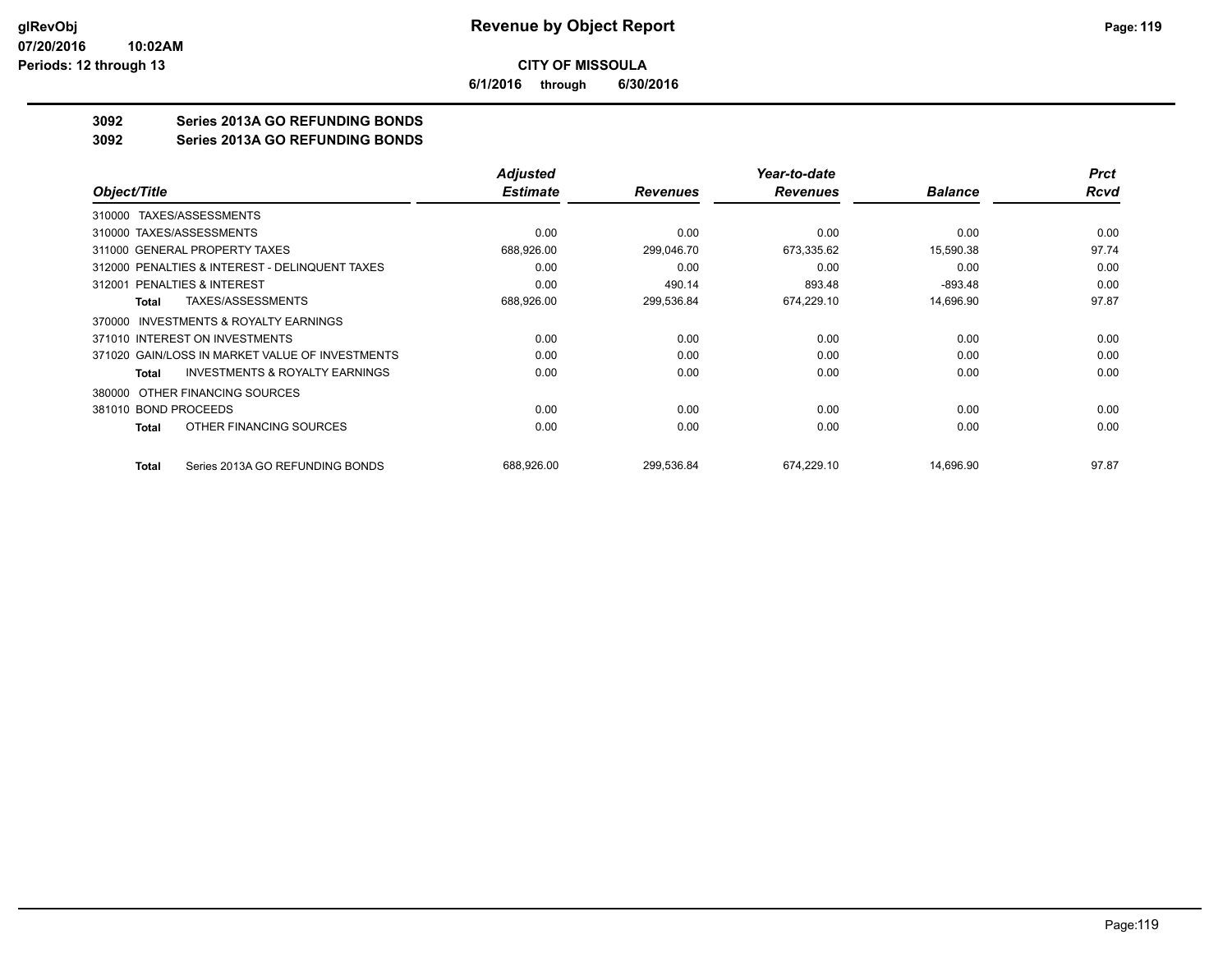**6/1/2016 through 6/30/2016**

## **3092 Series 2013A GO REFUNDING BONDS**

| Object/Title                                              | <b>Adjusted</b><br><b>Estimate</b> | <b>Revenues</b> | Year-to-date<br><b>Revenues</b> | <b>Balance</b> | <b>Prct</b><br><b>Rcvd</b> |
|-----------------------------------------------------------|------------------------------------|-----------------|---------------------------------|----------------|----------------------------|
| TAXES/ASSESSMENTS<br>310000                               |                                    |                 |                                 |                |                            |
| 310000 TAXES/ASSESSMENTS                                  | 0.00                               | 0.00            | 0.00                            | 0.00           | 0.00                       |
| 311000 GENERAL PROPERTY TAXES                             | 688,926.00                         | 299,046.70      | 673,335.62                      | 15,590.38      | 97.74                      |
| 312000 PENALTIES & INTEREST - DELINQUENT TAXES            | 0.00                               | 0.00            | 0.00                            | 0.00           | 0.00                       |
| 312001 PENALTIES & INTEREST                               | 0.00                               | 490.14          | 893.48                          | $-893.48$      | 0.00                       |
| <b>TAXES/ASSESSMENTS</b><br><b>Total</b>                  | 688,926.00                         | 299,536.84      | 674,229.10                      | 14,696.90      | 97.87                      |
| <b>INVESTMENTS &amp; ROYALTY EARNINGS</b><br>370000       |                                    |                 |                                 |                |                            |
| 371010 INTEREST ON INVESTMENTS                            | 0.00                               | 0.00            | 0.00                            | 0.00           | 0.00                       |
| 371020 GAIN/LOSS IN MARKET VALUE OF INVESTMENT            | 0.00                               | 0.00            | 0.00                            | 0.00           | 0.00                       |
| <b>INVESTMENTS &amp; ROYALTY EARNINGS</b><br><b>Total</b> | 0.00                               | 0.00            | 0.00                            | 0.00           | 0.00                       |
| 380000 OTHER FINANCING SOURCES                            |                                    |                 |                                 |                |                            |
| 381010 BOND PROCEEDS                                      | 0.00                               | 0.00            | 0.00                            | 0.00           | 0.00                       |
| OTHER FINANCING SOURCES<br><b>Total</b>                   | 0.00                               | 0.00            | 0.00                            | 0.00           | 0.00                       |
| Series 2013A GO REFUNDING BONDS<br><b>Total</b>           | 688.926.00                         | 299.536.84      | 674.229.10                      | 14,696.90      | 97.87                      |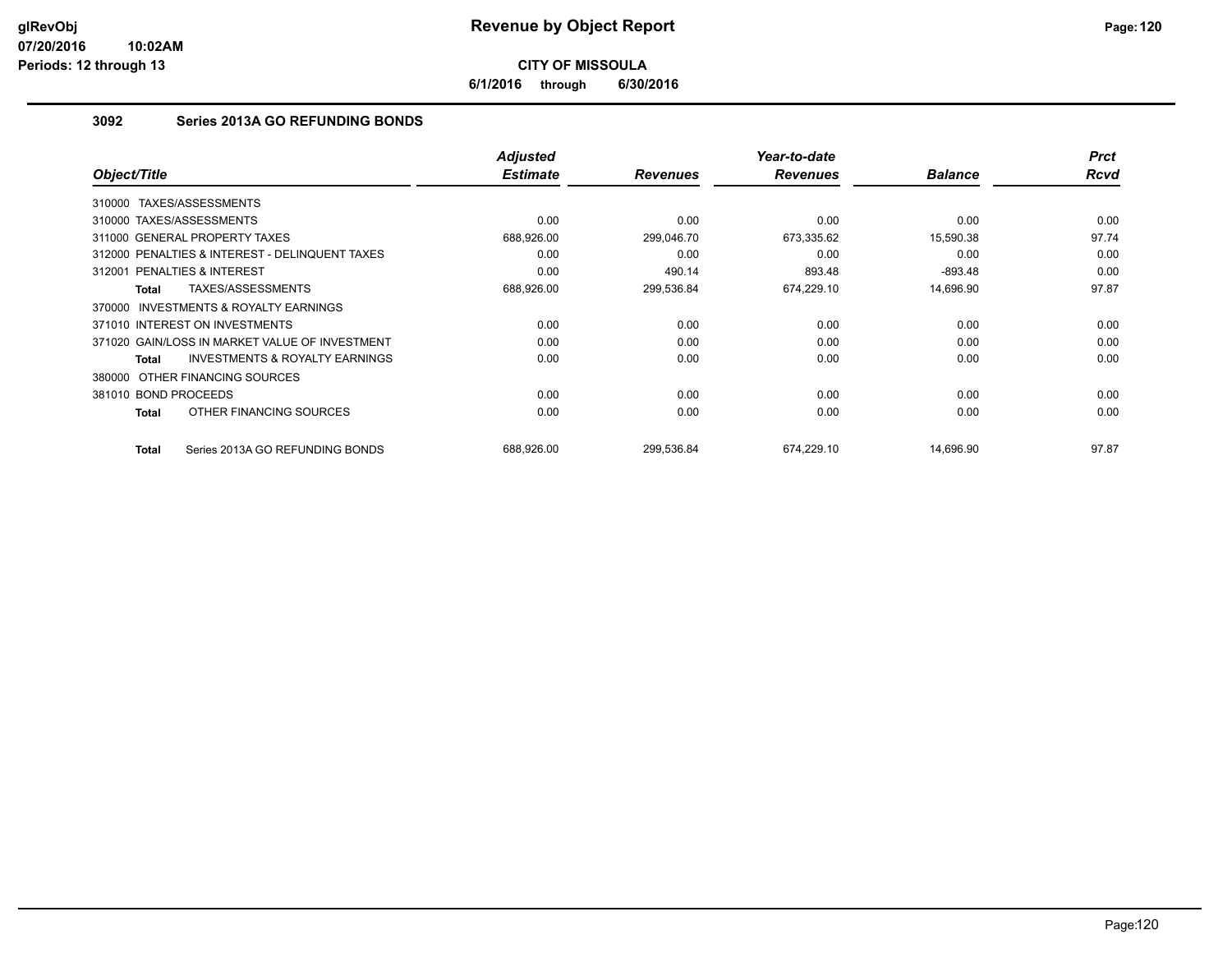**6/1/2016 through 6/30/2016**

# **3095 2004 REFUNDING BONDS DEBT SERVICE**

**3095 2004 REFUNDING BONDS DEBT SERVICE**

|                                                    | <b>Adjusted</b> |                 | Year-to-date    |                |             |  |
|----------------------------------------------------|-----------------|-----------------|-----------------|----------------|-------------|--|
| Object/Title                                       | <b>Estimate</b> | <b>Revenues</b> | <b>Revenues</b> | <b>Balance</b> | <b>Rcvd</b> |  |
| 310000 TAXES/ASSESSMENTS                           |                 |                 |                 |                |             |  |
| 310000 TAXES/ASSESSMENTS                           | 0.00            | 0.00            | 0.00            | 0.00           | 0.00        |  |
| 311000 GENERAL PROPERTY TAXES                      | 0.00            | 13.40           | 127.98          | $-127.98$      | 0.00        |  |
| 311030 MOTOR VEHICLE TAXES                         | 0.00            | 0.00            | 0.00            | 0.00           | 0.00        |  |
| 312000 PENALTIES & INTEREST - DELINQUENT TAXES     | 0.00            | 0.00            | 0.00            | 0.00           | 0.00        |  |
| 312001 PENALTIES & INTEREST                        | 0.00            | 8.08            | 54.77           | $-54.77$       | 0.00        |  |
| 314000 PROP TAX - OTHER THAN ASSESSED VAL          | 0.00            | 0.00            | 0.00            | 0.00           | 0.00        |  |
| 314001 LIGHT VEHICLE TAX                           | 0.00            | 0.00            | 0.00            | 0.00           | 0.00        |  |
| TAXES/ASSESSMENTS<br>Total                         | 0.00            | 21.48           | 182.75          | $-182.75$      | 0.00        |  |
| 330000 INTERGOVERNMENTAL REVENUES                  |                 |                 |                 |                |             |  |
| 334056 BANK CORP. LIC. TAX - (PREVIOUS YEARS)      | 0.00            | 0.00            | 0.00            | 0.00           | 0.00        |  |
| 335210 PERSONAL PROPERTY TAX REIMBURSEMENT         | 0.00            | 0.00            | 0.00            | 0.00           | 0.00        |  |
| 335230 HB 124 REVENUE                              | 0.00            | 0.00            | 0.00            | 0.00           | 0.00        |  |
| 335250 STATE REIMB - SB #184                       | 0.00            | 0.00            | 0.00            | 0.00           | 0.00        |  |
| <b>INTERGOVERNMENTAL REVENUES</b><br>Total         | 0.00            | 0.00            | 0.00            | 0.00           | 0.00        |  |
| 360000 MISCELLANEOUS REVENUES                      |                 |                 |                 |                |             |  |
| 360010 MISCELLANEOUS                               | 0.00            | 0.00            | 0.00            | 0.00           | 0.00        |  |
| MISCELLANEOUS REVENUES<br><b>Total</b>             | 0.00            | 0.00            | 0.00            | 0.00           | 0.00        |  |
| 370000 INVESTMENTS & ROYALTY EARNINGS              |                 |                 |                 |                |             |  |
| 371010 INTEREST ON INVESTMENTS                     | 0.00            | 0.00            | 0.00            | 0.00           | 0.00        |  |
| 371020 GAIN/LOSS IN MARKET VALUE OF INVESTMENTS    | 0.00            | 0.00            | 0.00            | 0.00           | 0.00        |  |
| <b>INVESTMENTS &amp; ROYALTY EARNINGS</b><br>Total | 0.00            | 0.00            | 0.00            | 0.00           | 0.00        |  |
| 380000 OTHER FINANCING SOURCES                     |                 |                 |                 |                |             |  |
| 380000 OTHER FINANCING SOURCES                     | 0.00            | 0.00            | 0.00            | 0.00           | 0.00        |  |
| 381009 TRANSFERS IN                                | 0.00            | 0.00            | 0.00            | 0.00           | 0.00        |  |
| 381010 BOND PROCEEDS                               | 0.00            | 0.00            | 0.00            | 0.00           | 0.00        |  |
| 383043 TRANSFERS FROM IMPACT FEES                  | 0.00            | 0.00            | 0.00            | 0.00           | 0.00        |  |
| OTHER FINANCING SOURCES<br>Total                   | 0.00            | 0.00            | 0.00            | 0.00           | 0.00        |  |
| 2004 REFUNDING BONDS DEBT SERVICE<br><b>Total</b>  | 0.00            | 21.48           | 182.75          | $-182.75$      | 0.00        |  |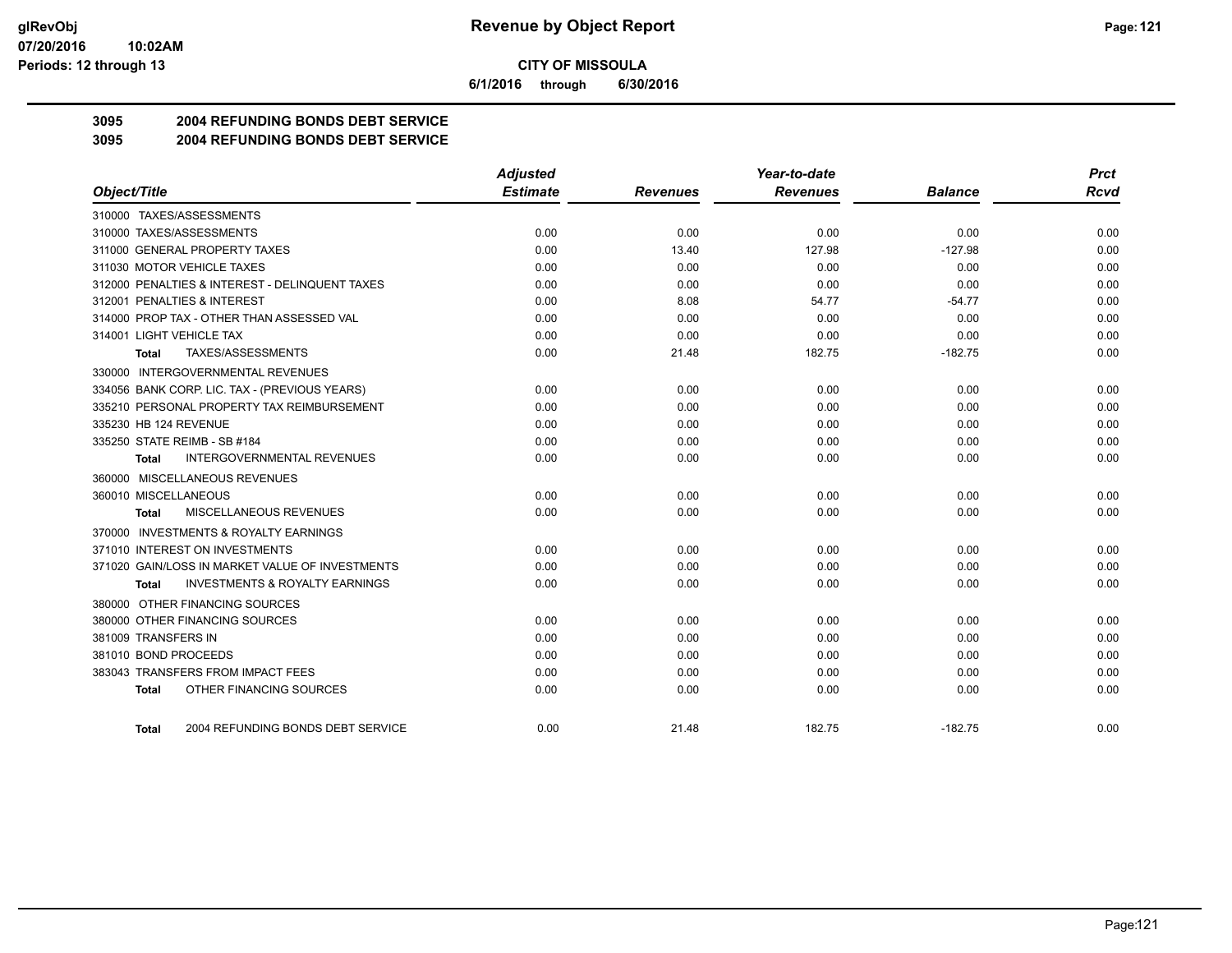**6/1/2016 through 6/30/2016**

## **3095 2004 REFUNDING BONDS DEBT SERVICE**

| Object/Title                                              | <b>Adjusted</b><br><b>Estimate</b> | <b>Revenues</b> | Year-to-date<br><b>Revenues</b> | <b>Balance</b> | <b>Prct</b><br><b>Rcvd</b> |
|-----------------------------------------------------------|------------------------------------|-----------------|---------------------------------|----------------|----------------------------|
|                                                           |                                    |                 |                                 |                |                            |
| 310000 TAXES/ASSESSMENTS                                  |                                    |                 |                                 |                |                            |
| 310000 TAXES/ASSESSMENTS                                  | 0.00                               | 0.00            | 0.00                            | 0.00           | 0.00                       |
| 311000 GENERAL PROPERTY TAXES                             | 0.00                               | 13.40           | 127.98                          | $-127.98$      | 0.00                       |
| 311030 MOTOR VEHICLE TAXES                                | 0.00                               | 0.00            | 0.00                            | 0.00           | 0.00                       |
| 312000 PENALTIES & INTEREST - DELINQUENT TAXES            | 0.00                               | 0.00            | 0.00                            | 0.00           | 0.00                       |
| 312001 PENALTIES & INTEREST                               | 0.00                               | 8.08            | 54.77                           | $-54.77$       | 0.00                       |
| 314000 PROP TAX - OTHER THAN ASSESSED VAL                 | 0.00                               | 0.00            | 0.00                            | 0.00           | 0.00                       |
| 314001 LIGHT VEHICLE TAX                                  | 0.00                               | 0.00            | 0.00                            | 0.00           | 0.00                       |
| TAXES/ASSESSMENTS<br><b>Total</b>                         | 0.00                               | 21.48           | 182.75                          | $-182.75$      | 0.00                       |
| 330000 INTERGOVERNMENTAL REVENUES                         |                                    |                 |                                 |                |                            |
| 334056 BANK CORP. LIC. TAX - (PREVIOUS YEARS)             | 0.00                               | 0.00            | 0.00                            | 0.00           | 0.00                       |
| 335210 PERSONAL PROPERTY TAX REIMBURSEMENT                | 0.00                               | 0.00            | 0.00                            | 0.00           | 0.00                       |
| 335230 HB 124 REVENUE                                     | 0.00                               | 0.00            | 0.00                            | 0.00           | 0.00                       |
| 335250 STATE REIMB - SB #184                              | 0.00                               | 0.00            | 0.00                            | 0.00           | 0.00                       |
| <b>INTERGOVERNMENTAL REVENUES</b><br><b>Total</b>         | 0.00                               | 0.00            | 0.00                            | 0.00           | 0.00                       |
| 360000 MISCELLANEOUS REVENUES                             |                                    |                 |                                 |                |                            |
| 360010 MISCELLANEOUS                                      | 0.00                               | 0.00            | 0.00                            | 0.00           | 0.00                       |
| <b>MISCELLANEOUS REVENUES</b><br><b>Total</b>             | 0.00                               | 0.00            | 0.00                            | 0.00           | 0.00                       |
| 370000 INVESTMENTS & ROYALTY EARNINGS                     |                                    |                 |                                 |                |                            |
| 371010 INTEREST ON INVESTMENTS                            | 0.00                               | 0.00            | 0.00                            | 0.00           | 0.00                       |
| 371020 GAIN/LOSS IN MARKET VALUE OF INVESTMENT            | 0.00                               | 0.00            | 0.00                            | 0.00           | 0.00                       |
| <b>INVESTMENTS &amp; ROYALTY EARNINGS</b><br><b>Total</b> | 0.00                               | 0.00            | 0.00                            | 0.00           | 0.00                       |
| 380000 OTHER FINANCING SOURCES                            |                                    |                 |                                 |                |                            |
| 380000 OTHER FINANCING SOURCES                            | 0.00                               | 0.00            | 0.00                            | 0.00           | 0.00                       |
| 381009 TRANSFERS IN                                       | 0.00                               | 0.00            | 0.00                            | 0.00           | 0.00                       |
| 381010 BOND PROCEEDS                                      | 0.00                               | 0.00            | 0.00                            | 0.00           | 0.00                       |
| 383043 TRANSFERS FROM IMPACT FEES                         | 0.00                               | 0.00            | 0.00                            | 0.00           | 0.00                       |
| OTHER FINANCING SOURCES<br><b>Total</b>                   | 0.00                               | 0.00            | 0.00                            | 0.00           | 0.00                       |
|                                                           |                                    |                 |                                 |                |                            |
| 2004 REFUNDING BONDS DEBT SERVICE<br><b>Total</b>         | 0.00                               | 21.48           | 182.75                          | $-182.75$      | 0.00                       |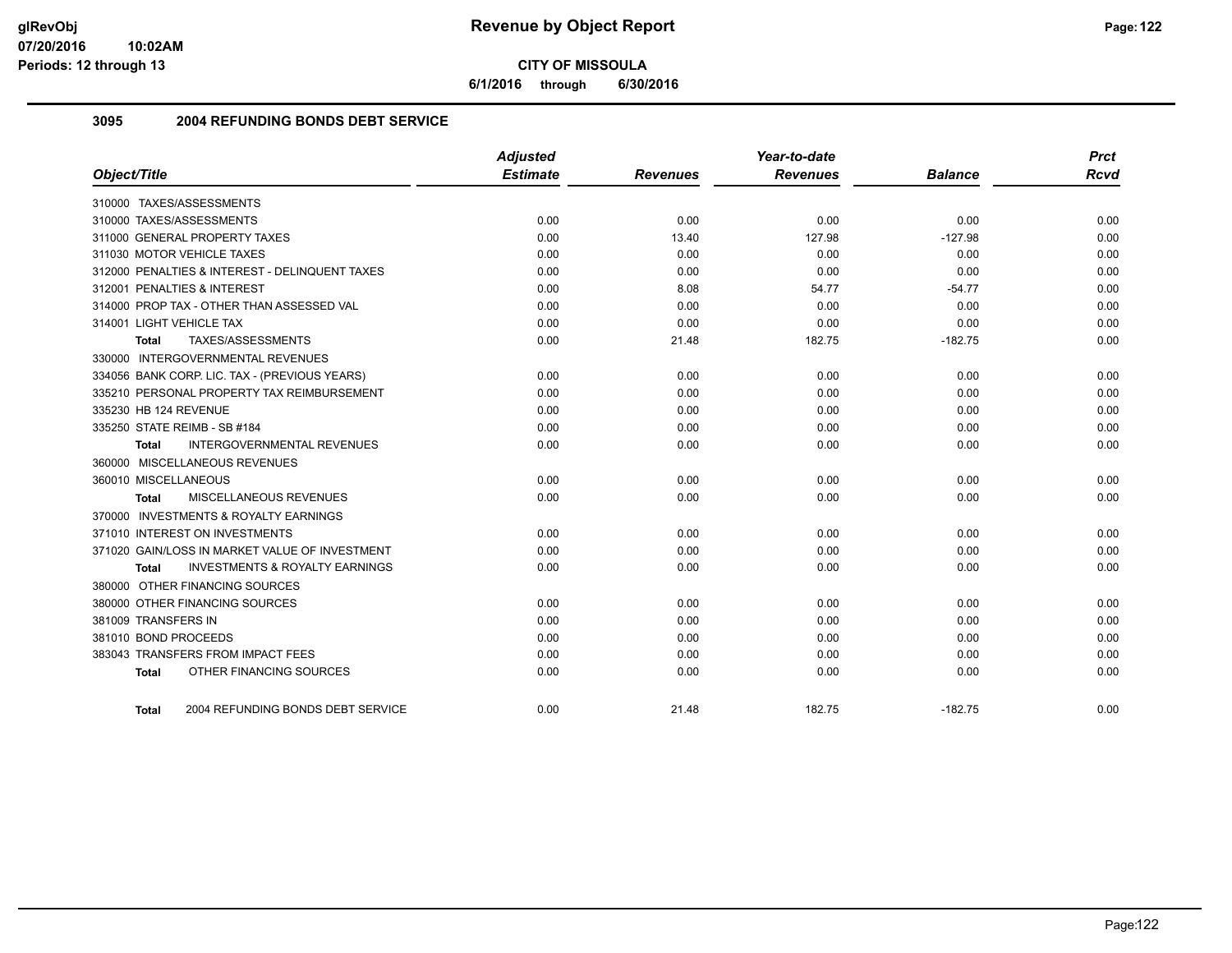**6/1/2016 through 6/30/2016**

#### **3096 NEW FIRE STATION GO BOND**

#### **3096 NEW FIRE STATION GO BOND**

|                                                     | <b>Adjusted</b> |                 | Year-to-date    |                | <b>Prct</b> |
|-----------------------------------------------------|-----------------|-----------------|-----------------|----------------|-------------|
| Object/Title                                        | <b>Estimate</b> | <b>Revenues</b> | <b>Revenues</b> | <b>Balance</b> | <b>Rcvd</b> |
| TAXES/ASSESSMENTS<br>310000                         |                 |                 |                 |                |             |
| 310000 TAXES/ASSESSMENTS                            | 0.00            | 0.00            | 0.00            | 0.00           | 0.00        |
| 311000 GENERAL PROPERTY TAXES                       | 280,151.00      | 121,461.71      | 273,009.08      | 7.141.92       | 97.45       |
| 311030 MOTOR VEHICLE TAXES                          | 0.00            | 0.00            | 0.00            | 0.00           | 0.00        |
| 312001 PENALTIES & INTEREST                         | 0.00            | 205.21          | 383.87          | $-383.87$      | 0.00        |
| TAXES/ASSESSMENTS<br>Total                          | 280,151.00      | 121,666.92      | 273,392.95      | 6,758.05       | 97.59       |
| <b>INVESTMENTS &amp; ROYALTY EARNINGS</b><br>370000 |                 |                 |                 |                |             |
| 371010 INTEREST ON INVESTMENTS                      | 0.00            | 0.00            | 0.00            | 0.00           | 0.00        |
| 371020 GAIN/LOSS IN MARKET VALUE OF INVESTMENTS     | 0.00            | 0.00            | 0.00            | 0.00           | 0.00        |
| <b>INVESTMENTS &amp; ROYALTY EARNINGS</b><br>Total  | 0.00            | 0.00            | 0.00            | 0.00           | 0.00        |
| OTHER FINANCING SOURCES<br>380000                   |                 |                 |                 |                |             |
| 383000 OPERATING TRANSFERS                          | 0.00            | 0.00            | 0.00            | 0.00           | 0.00        |
| OTHER FINANCING SOURCES<br>Total                    | 0.00            | 0.00            | 0.00            | 0.00           | 0.00        |
| NEW FIRE STATION GO BOND<br>Total                   | 280,151.00      | 121,666.92      | 273,392.95      | 6,758.05       | 97.59       |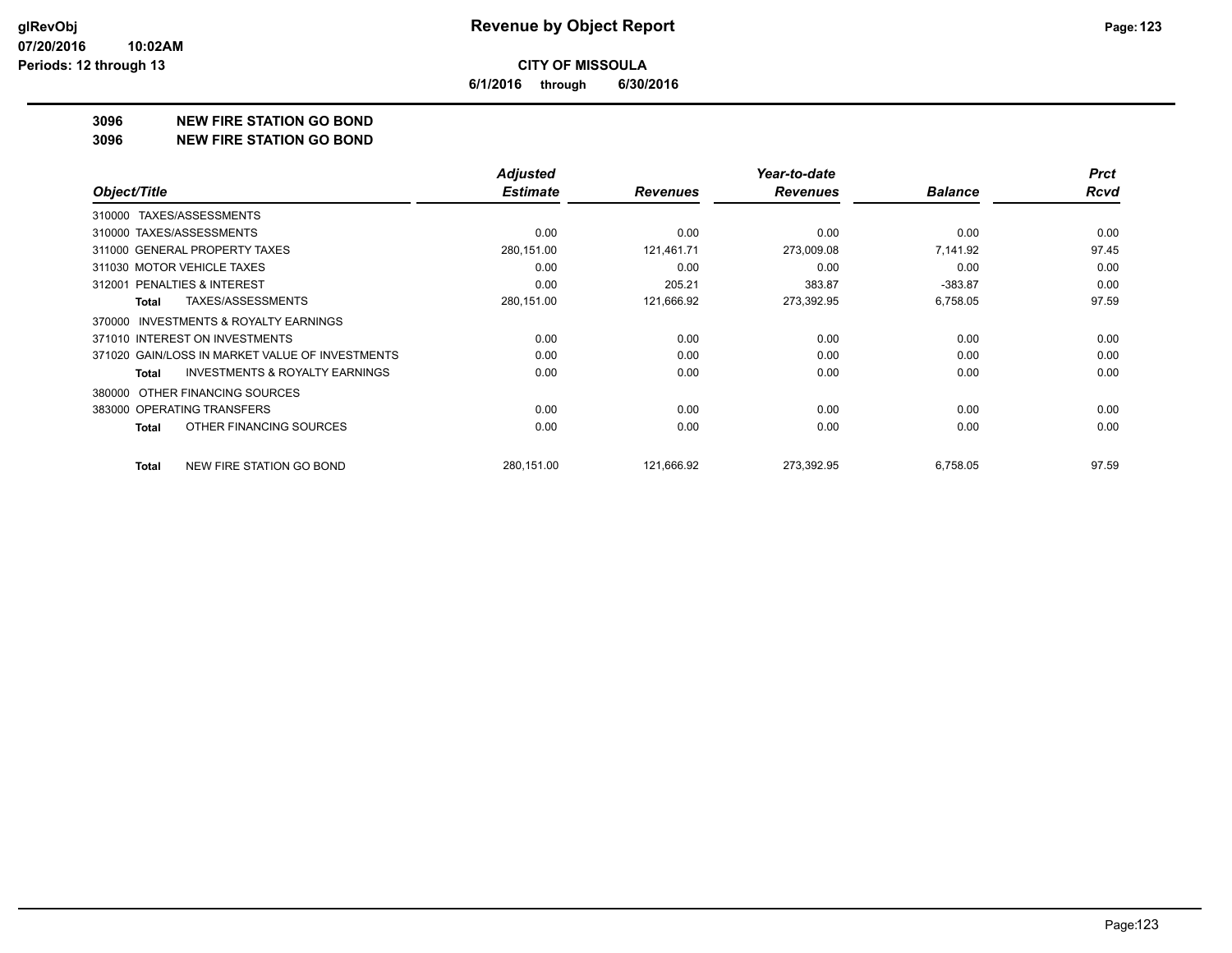**6/1/2016 through 6/30/2016**

## **3096 NEW FIRE STATION GO BOND**

| Object/Title                                              | <b>Adjusted</b><br><b>Estimate</b> | <b>Revenues</b> | Year-to-date<br><b>Revenues</b> | <b>Balance</b> | <b>Prct</b><br><b>Rcvd</b> |
|-----------------------------------------------------------|------------------------------------|-----------------|---------------------------------|----------------|----------------------------|
|                                                           |                                    |                 |                                 |                |                            |
| TAXES/ASSESSMENTS<br>310000                               |                                    |                 |                                 |                |                            |
| 310000 TAXES/ASSESSMENTS                                  | 0.00                               | 0.00            | 0.00                            | 0.00           | 0.00                       |
| 311000 GENERAL PROPERTY TAXES                             | 280,151.00                         | 121,461.71      | 273,009.08                      | 7,141.92       | 97.45                      |
| 311030 MOTOR VEHICLE TAXES                                | 0.00                               | 0.00            | 0.00                            | 0.00           | 0.00                       |
| 312001 PENALTIES & INTEREST                               | 0.00                               | 205.21          | 383.87                          | $-383.87$      | 0.00                       |
| <b>TAXES/ASSESSMENTS</b><br><b>Total</b>                  | 280,151.00                         | 121,666.92      | 273,392.95                      | 6,758.05       | 97.59                      |
| <b>INVESTMENTS &amp; ROYALTY EARNINGS</b><br>370000       |                                    |                 |                                 |                |                            |
| 371010 INTEREST ON INVESTMENTS                            | 0.00                               | 0.00            | 0.00                            | 0.00           | 0.00                       |
| 371020 GAIN/LOSS IN MARKET VALUE OF INVESTMENT            | 0.00                               | 0.00            | 0.00                            | 0.00           | 0.00                       |
| <b>INVESTMENTS &amp; ROYALTY EARNINGS</b><br><b>Total</b> | 0.00                               | 0.00            | 0.00                            | 0.00           | 0.00                       |
| 380000 OTHER FINANCING SOURCES                            |                                    |                 |                                 |                |                            |
| 383000 OPERATING TRANSFERS                                | 0.00                               | 0.00            | 0.00                            | 0.00           | 0.00                       |
| OTHER FINANCING SOURCES<br><b>Total</b>                   | 0.00                               | 0.00            | 0.00                            | 0.00           | 0.00                       |
| <b>NEW FIRE STATION GO BOND</b><br><b>Total</b>           | 280.151.00                         | 121,666.92      | 273.392.95                      | 6,758.05       | 97.59                      |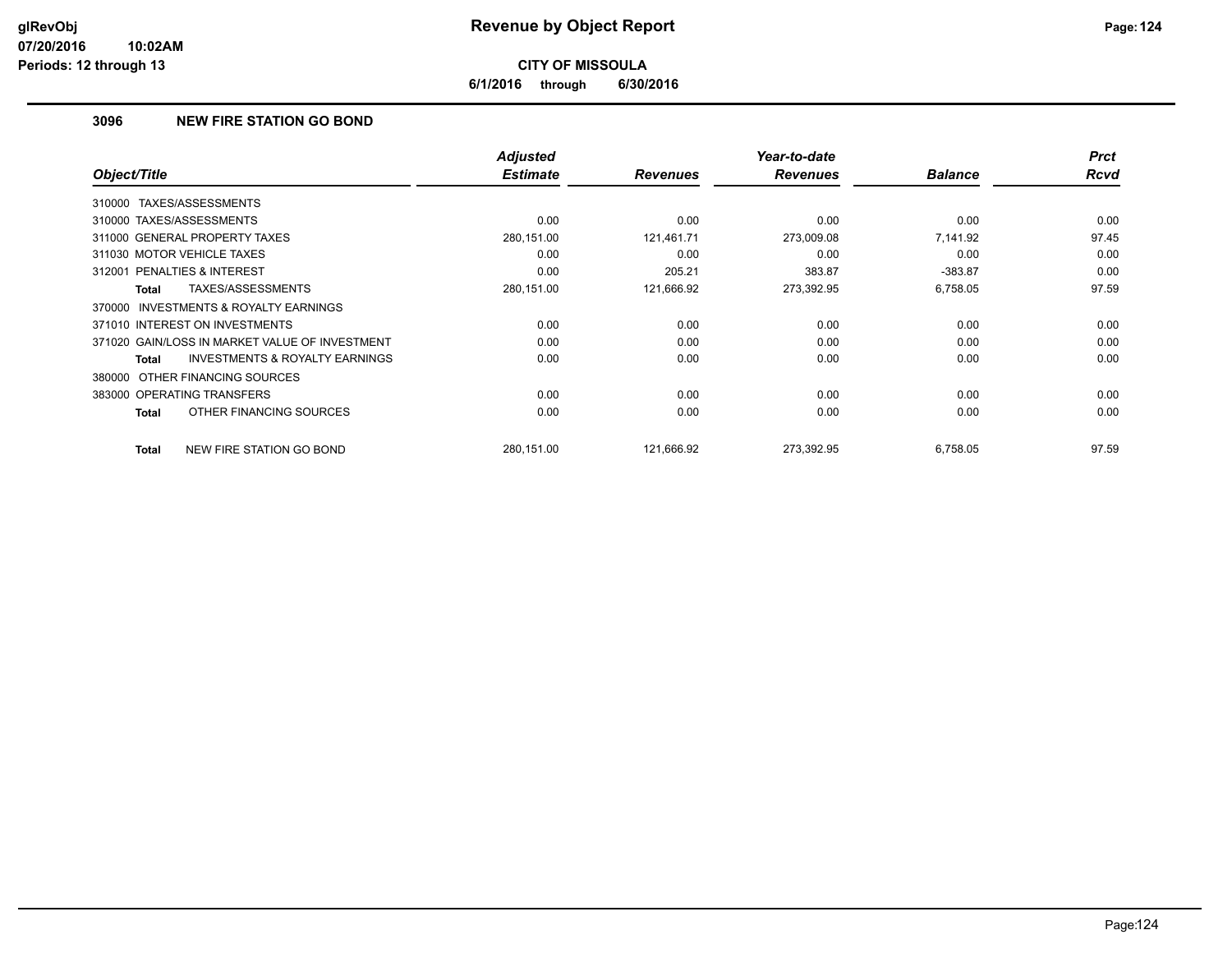**6/1/2016 through 6/30/2016**

#### **3097 2007 REFUNDING BONDS**

**3097 2007 REFUNDING BONDS**

|                                                           | <b>Adjusted</b> |                 | Year-to-date    |                | <b>Prct</b> |
|-----------------------------------------------------------|-----------------|-----------------|-----------------|----------------|-------------|
| Object/Title                                              | <b>Estimate</b> | <b>Revenues</b> | <b>Revenues</b> | <b>Balance</b> | <b>Rcvd</b> |
| 310000 TAXES/ASSESSMENTS                                  |                 |                 |                 |                |             |
| 310000 TAXES/ASSESSMENTS                                  | 0.00            | 0.00            | 0.00            | 0.00           | 0.00        |
| 311000 GENERAL PROPERTY TAXES                             | 0.00            | 0.00            | 0.00            | 0.00           | 0.00        |
| 311030 MOTOR VEHICLE TAXES                                | 0.00            | 0.00            | 0.00            | 0.00           | 0.00        |
| 312001 PENALTIES & INTEREST                               | 0.00            | 0.00            | 0.00            | 0.00           | 0.00        |
| <b>TAXES/ASSESSMENTS</b><br><b>Total</b>                  | 0.00            | 0.00            | 0.00            | 0.00           | 0.00        |
| <b>INVESTMENTS &amp; ROYALTY EARNINGS</b><br>370000       |                 |                 |                 |                |             |
| 371010 INTEREST ON INVESTMENTS                            | 0.00            | 0.00            | 0.00            | 0.00           | 0.00        |
| 371020 GAIN/LOSS IN MARKET VALUE OF INVESTMENTS           | 0.00            | 0.00            | 0.00            | 0.00           | 0.00        |
| <b>INVESTMENTS &amp; ROYALTY EARNINGS</b><br><b>Total</b> | 0.00            | 0.00            | 0.00            | 0.00           | 0.00        |
| OTHER FINANCING SOURCES<br>380000                         |                 |                 |                 |                |             |
| 381010 BOND PROCEEDS                                      | 0.00            | 0.00            | 0.00            | 0.00           | 0.00        |
| 383042 TRANSFERS FROM OTHER FUNDS                         | 0.00            | 0.00            | 0.00            | 0.00           | 0.00        |
| 383043 TRANSFERS FROM IMPACT FEES                         | 0.00            | 0.00            | 0.00            | 0.00           | 0.00        |
| OTHER FINANCING SOURCES<br>Total                          | 0.00            | 0.00            | 0.00            | 0.00           | 0.00        |
|                                                           |                 |                 |                 |                | 0.00        |
| 2007 REFUNDING BONDS<br><b>Total</b>                      | 0.00            | 0.00            | 0.00            | 0.00           |             |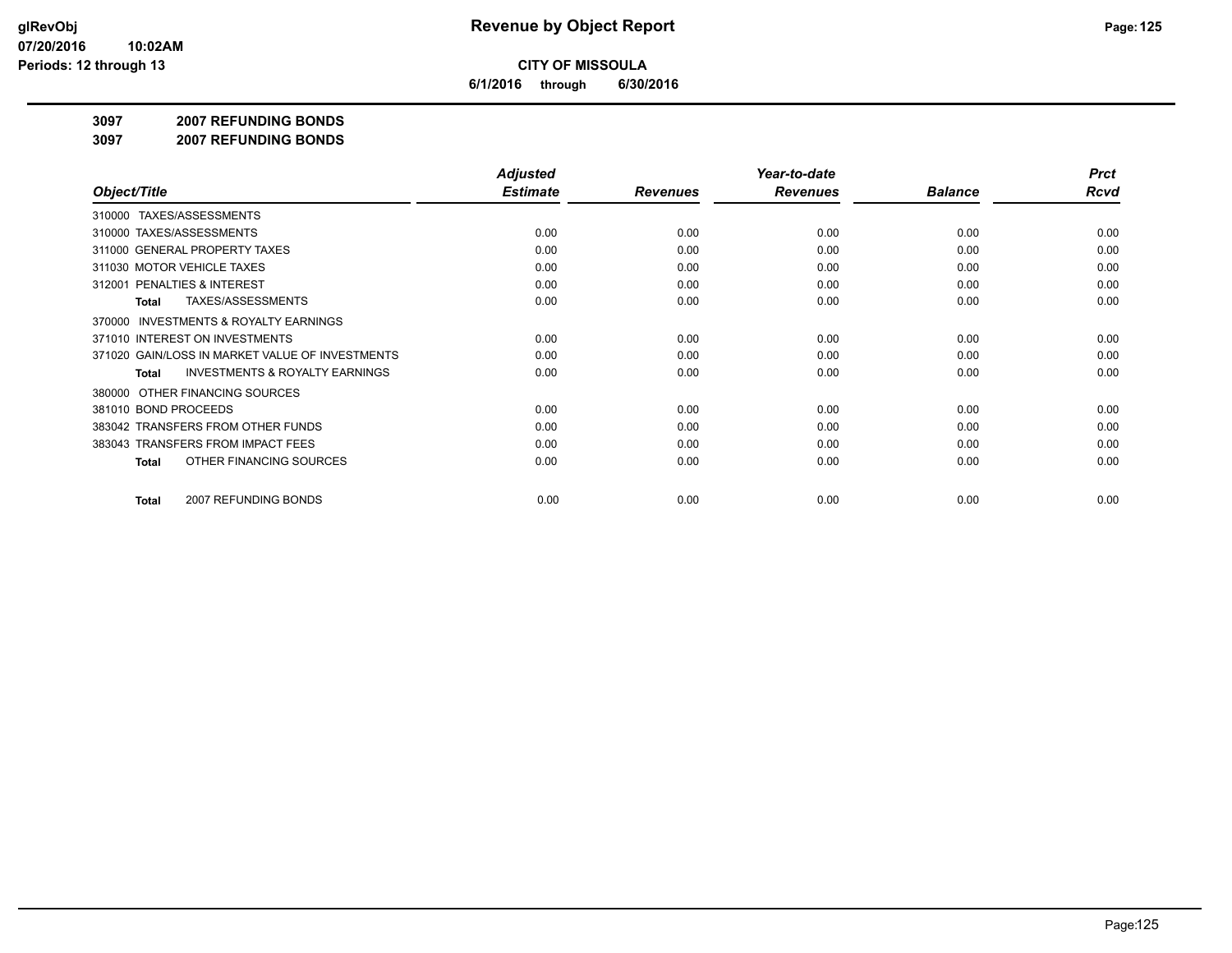**6/1/2016 through 6/30/2016**

#### **3097 2007 REFUNDING BONDS**

|                                                    | <b>Adjusted</b> |                 | Year-to-date    |                | <b>Prct</b> |
|----------------------------------------------------|-----------------|-----------------|-----------------|----------------|-------------|
| Object/Title                                       | <b>Estimate</b> | <b>Revenues</b> | <b>Revenues</b> | <b>Balance</b> | <b>Rcvd</b> |
| 310000 TAXES/ASSESSMENTS                           |                 |                 |                 |                |             |
| 310000 TAXES/ASSESSMENTS                           | 0.00            | 0.00            | 0.00            | 0.00           | 0.00        |
| 311000 GENERAL PROPERTY TAXES                      | 0.00            | 0.00            | 0.00            | 0.00           | 0.00        |
| 311030 MOTOR VEHICLE TAXES                         | 0.00            | 0.00            | 0.00            | 0.00           | 0.00        |
| 312001 PENALTIES & INTEREST                        | 0.00            | 0.00            | 0.00            | 0.00           | 0.00        |
| TAXES/ASSESSMENTS<br><b>Total</b>                  | 0.00            | 0.00            | 0.00            | 0.00           | 0.00        |
| 370000 INVESTMENTS & ROYALTY EARNINGS              |                 |                 |                 |                |             |
| 371010 INTEREST ON INVESTMENTS                     | 0.00            | 0.00            | 0.00            | 0.00           | 0.00        |
| 371020 GAIN/LOSS IN MARKET VALUE OF INVESTMENT     | 0.00            | 0.00            | 0.00            | 0.00           | 0.00        |
| <b>INVESTMENTS &amp; ROYALTY EARNINGS</b><br>Total | 0.00            | 0.00            | 0.00            | 0.00           | 0.00        |
| 380000 OTHER FINANCING SOURCES                     |                 |                 |                 |                |             |
| 381010 BOND PROCEEDS                               | 0.00            | 0.00            | 0.00            | 0.00           | 0.00        |
| 383042 TRANSFERS FROM OTHER FUNDS                  | 0.00            | 0.00            | 0.00            | 0.00           | 0.00        |
| 383043 TRANSFERS FROM IMPACT FEES                  | 0.00            | 0.00            | 0.00            | 0.00           | 0.00        |
| OTHER FINANCING SOURCES<br><b>Total</b>            | 0.00            | 0.00            | 0.00            | 0.00           | 0.00        |
| 2007 REFUNDING BONDS<br>Total                      | 0.00            | 0.00            | 0.00            | 0.00           | 0.00        |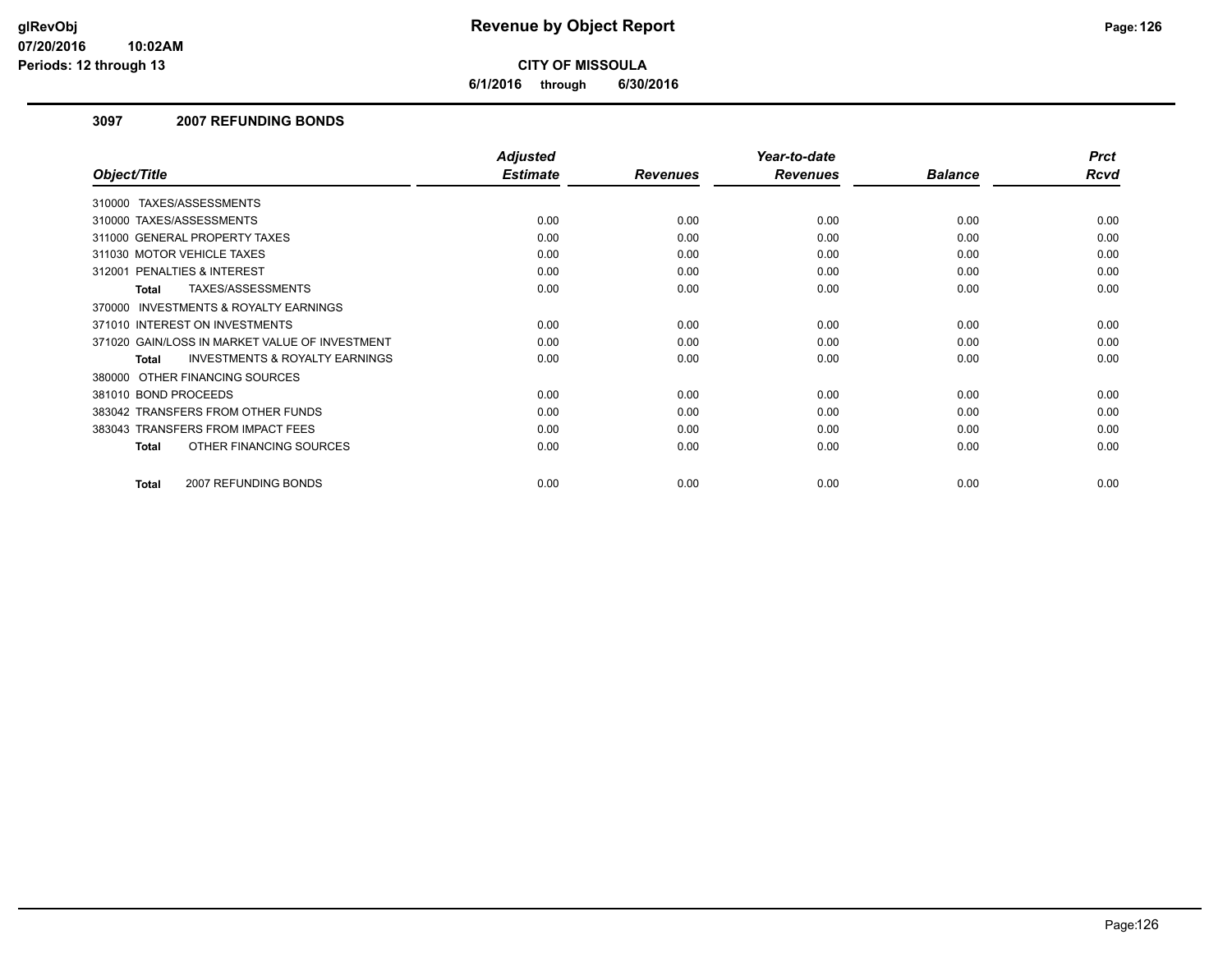**6/1/2016 through 6/30/2016**

## **3100 SIDEWALK & CURB WARRANTS FUND**

#### **3100 SIDEWALK & CURB WARRANTS FUND**

|                                                           | <b>Adjusted</b> |                 | Year-to-date    |                | <b>Prct</b> |
|-----------------------------------------------------------|-----------------|-----------------|-----------------|----------------|-------------|
| Object/Title                                              | <b>Estimate</b> | <b>Revenues</b> | <b>Revenues</b> | <b>Balance</b> | <b>Rcvd</b> |
| TAXES/ASSESSMENTS<br>310000                               |                 |                 |                 |                |             |
| PENALTIES & INTEREST<br>312001                            | 0.00            | 0.00            | 0.00            | 0.00           | 0.00        |
| <b>TAXES/ASSESSMENTS</b><br><b>Total</b>                  | 0.00            | 0.00            | 0.00            | 0.00           | 0.00        |
| MISCELLANEOUS REVENUES<br>360000                          |                 |                 |                 |                |             |
| 360010 MISCELLANEOUS                                      | 0.00            | 0.00            | 0.00            | 0.00           | 0.00        |
| 363020 PROPERTY ASSESSMENTS                               | 0.00            | 0.00            | 0.00            | 0.00           | 0.00        |
| 363021 PAYOFF PRINCIPAL ASSESSMENTS                       | 0.00            | 0.00            | 0.00            | 0.00           | 0.00        |
| 363022 BOND INTEREST ASSESSMENTS                          | 0.00            | 0.00            | 0.00            | 0.00           | 0.00        |
| 363030 SIDEWALK AND CURB ASSESSMENTS                      | 0.00            | 0.00            | 0.00            | 0.00           | 0.00        |
| 363040 PENALTY AND INTEREST                               | 0.00            | 0.00            | 0.00            | 0.00           | 0.00        |
| MISCELLANEOUS REVENUES<br><b>Total</b>                    | 0.00            | 0.00            | 0.00            | 0.00           | 0.00        |
| <b>INVESTMENTS &amp; ROYALTY EARNINGS</b><br>370000       |                 |                 |                 |                |             |
| 371010 INTEREST ON INVESTMENTS                            | 0.00            | 0.00            | 0.00            | 0.00           | 0.00        |
| 371020 GAIN/LOSS IN MARKET VALUE OF INVESTMENTS           | 0.00            | 0.00            | 0.00            | 0.00           | 0.00        |
| <b>INVESTMENTS &amp; ROYALTY EARNINGS</b><br><b>Total</b> | 0.00            | 0.00            | 0.00            | 0.00           | 0.00        |
| OTHER FINANCING SOURCES<br>380000                         |                 |                 |                 |                |             |
| 383042 TRANSFERS FROM OTHER FUNDS                         | 0.00            | 0.00            | 0.00            | 0.00           | 0.00        |
| OTHER FINANCING SOURCES<br><b>Total</b>                   | 0.00            | 0.00            | 0.00            | 0.00           | 0.00        |
| SIDEWALK & CURB WARRANTS FUND<br><b>Total</b>             | 0.00            | 0.00            | 0.00            | 0.00           | 0.00        |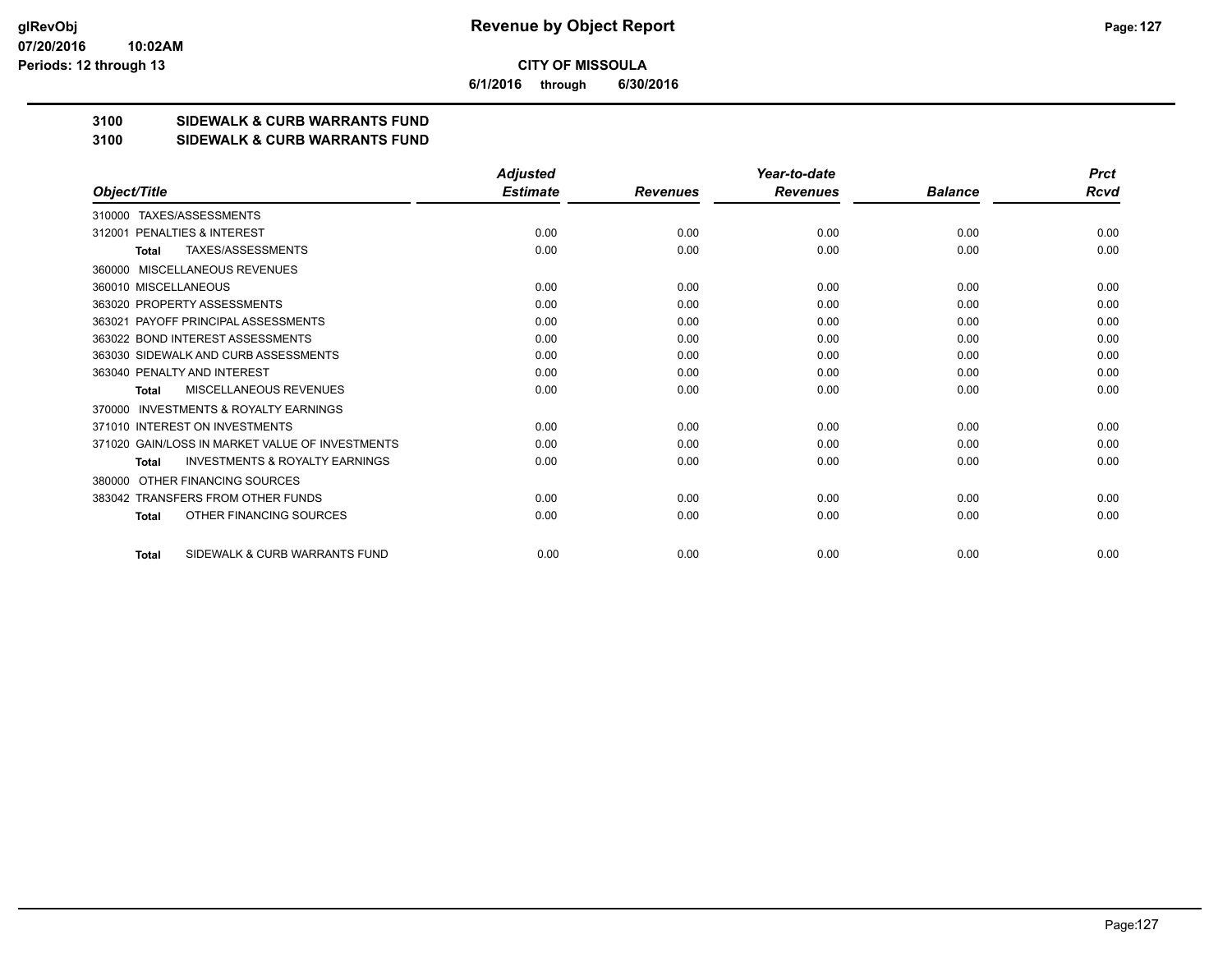**6/1/2016 through 6/30/2016**

## **3100 SIDEWALK & CURB WARRANTS FUND**

|                                                           | <b>Adjusted</b> |                 | Year-to-date    |                | <b>Prct</b> |
|-----------------------------------------------------------|-----------------|-----------------|-----------------|----------------|-------------|
| Object/Title                                              | <b>Estimate</b> | <b>Revenues</b> | <b>Revenues</b> | <b>Balance</b> | Rcvd        |
| TAXES/ASSESSMENTS<br>310000                               |                 |                 |                 |                |             |
| <b>PENALTIES &amp; INTEREST</b><br>312001                 | 0.00            | 0.00            | 0.00            | 0.00           | 0.00        |
| TAXES/ASSESSMENTS<br>Total                                | 0.00            | 0.00            | 0.00            | 0.00           | 0.00        |
| 360000 MISCELLANEOUS REVENUES                             |                 |                 |                 |                |             |
| 360010 MISCELLANEOUS                                      | 0.00            | 0.00            | 0.00            | 0.00           | 0.00        |
| 363020 PROPERTY ASSESSMENTS                               | 0.00            | 0.00            | 0.00            | 0.00           | 0.00        |
| 363021 PAYOFF PRINCIPAL ASSESSMENTS                       | 0.00            | 0.00            | 0.00            | 0.00           | 0.00        |
| 363022 BOND INTEREST ASSESSMENTS                          | 0.00            | 0.00            | 0.00            | 0.00           | 0.00        |
| 363030 SIDEWALK AND CURB ASSESSMENTS                      | 0.00            | 0.00            | 0.00            | 0.00           | 0.00        |
| 363040 PENALTY AND INTEREST                               | 0.00            | 0.00            | 0.00            | 0.00           | 0.00        |
| MISCELLANEOUS REVENUES<br><b>Total</b>                    | 0.00            | 0.00            | 0.00            | 0.00           | 0.00        |
| <b>INVESTMENTS &amp; ROYALTY EARNINGS</b><br>370000       |                 |                 |                 |                |             |
| 371010 INTEREST ON INVESTMENTS                            | 0.00            | 0.00            | 0.00            | 0.00           | 0.00        |
| 371020 GAIN/LOSS IN MARKET VALUE OF INVESTMENT            | 0.00            | 0.00            | 0.00            | 0.00           | 0.00        |
| <b>INVESTMENTS &amp; ROYALTY EARNINGS</b><br><b>Total</b> | 0.00            | 0.00            | 0.00            | 0.00           | 0.00        |
| OTHER FINANCING SOURCES<br>380000                         |                 |                 |                 |                |             |
| 383042 TRANSFERS FROM OTHER FUNDS                         | 0.00            | 0.00            | 0.00            | 0.00           | 0.00        |
| OTHER FINANCING SOURCES<br>Total                          | 0.00            | 0.00            | 0.00            | 0.00           | 0.00        |
| SIDEWALK & CURB WARRANTS FUND<br><b>Total</b>             | 0.00            | 0.00            | 0.00            | 0.00           | 0.00        |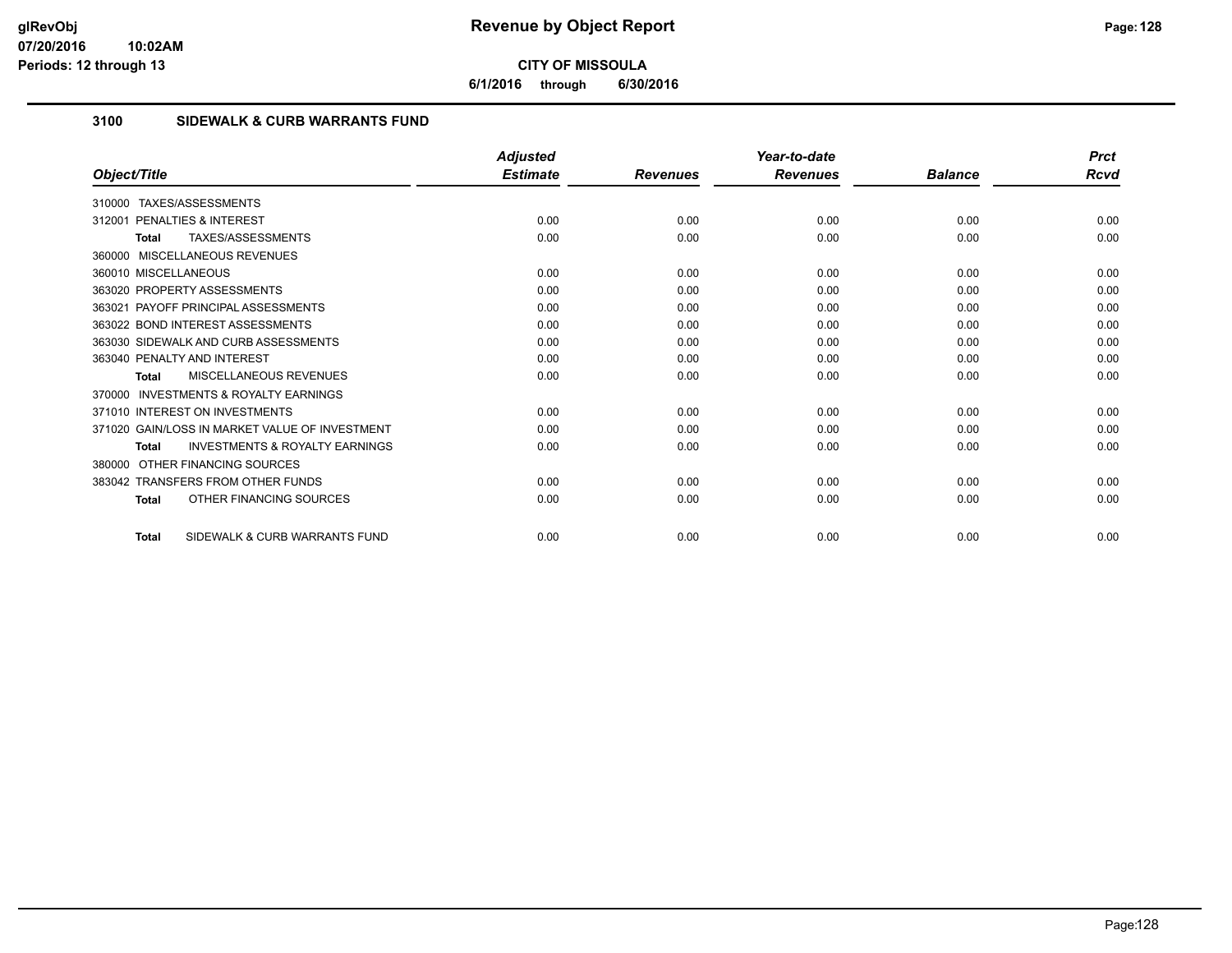#### **07/20/2016 10:02AM Periods: 12 through 13**

**CITY OF MISSOULA**

**6/1/2016 through 6/30/2016**

# **3200 FY99 SIDEWALK & CURB DEBT SERVICE FUND**

**3200 FY99 SIDEWALK & CURB DEBT SERVICE FUND**

|                                                                  | <b>Adjusted</b> |                 | Year-to-date    |                | <b>Prct</b> |
|------------------------------------------------------------------|-----------------|-----------------|-----------------|----------------|-------------|
| Object/Title                                                     | <b>Estimate</b> | <b>Revenues</b> | <b>Revenues</b> | <b>Balance</b> | <b>Rcvd</b> |
| TAXES/ASSESSMENTS<br>310000                                      |                 |                 |                 |                |             |
| PENALTIES & INTEREST<br>312001                                   | 0.00            | 0.00            | 0.00            | 0.00           | 0.00        |
| TAXES/ASSESSMENTS<br>Total                                       | 0.00            | 0.00            | 0.00            | 0.00           | 0.00        |
| <b>MISCELLANEOUS REVENUES</b><br>360000                          |                 |                 |                 |                |             |
| 363020 PROPERTY ASSESSMENTS                                      | 0.00            | 0.00            | 0.00            | 0.00           | 0.00        |
| 363021 PAYOFF PRINCIPAL ASSESSMENTS                              | 0.00            | 0.00            | 0.00            | 0.00           | 0.00        |
| 363022 BOND INTEREST ASSESSMENTS                                 | 0.00            | 0.00            | 0.00            | 0.00           | 0.00        |
| 363040 PENALTY AND INTEREST                                      | 0.00            | 0.00            | 0.00            | 0.00           | 0.00        |
| MISCELLANEOUS REVENUES<br>Total                                  | 0.00            | 0.00            | 0.00            | 0.00           | 0.00        |
| <b>INVESTMENTS &amp; ROYALTY EARNINGS</b><br>370000              |                 |                 |                 |                |             |
| 371010 INTEREST ON INVESTMENTS                                   | 0.00            | 0.00            | 0.00            | 0.00           | 0.00        |
| 371020 GAIN/LOSS IN MARKET VALUE OF INVESTMENTS                  | 0.00            | 0.00            | 0.00            | 0.00           | 0.00        |
| <b>INVESTMENTS &amp; ROYALTY EARNINGS</b><br><b>Total</b>        | 0.00            | 0.00            | 0.00            | 0.00           | 0.00        |
| OTHER FINANCING SOURCES<br>380000                                |                 |                 |                 |                |             |
| 381009 TRANSFERS IN                                              | 0.00            | 0.00            | 0.00            | 0.00           | 0.00        |
| OTHER FINANCING SOURCES<br><b>Total</b>                          | 0.00            | 0.00            | 0.00            | 0.00           | 0.00        |
| <b>FY99 SIDEWALK &amp; CURB DEBT SERVICE FUI</b><br><b>Total</b> | 0.00            | 0.00            | 0.00            | 0.00           | 0.00        |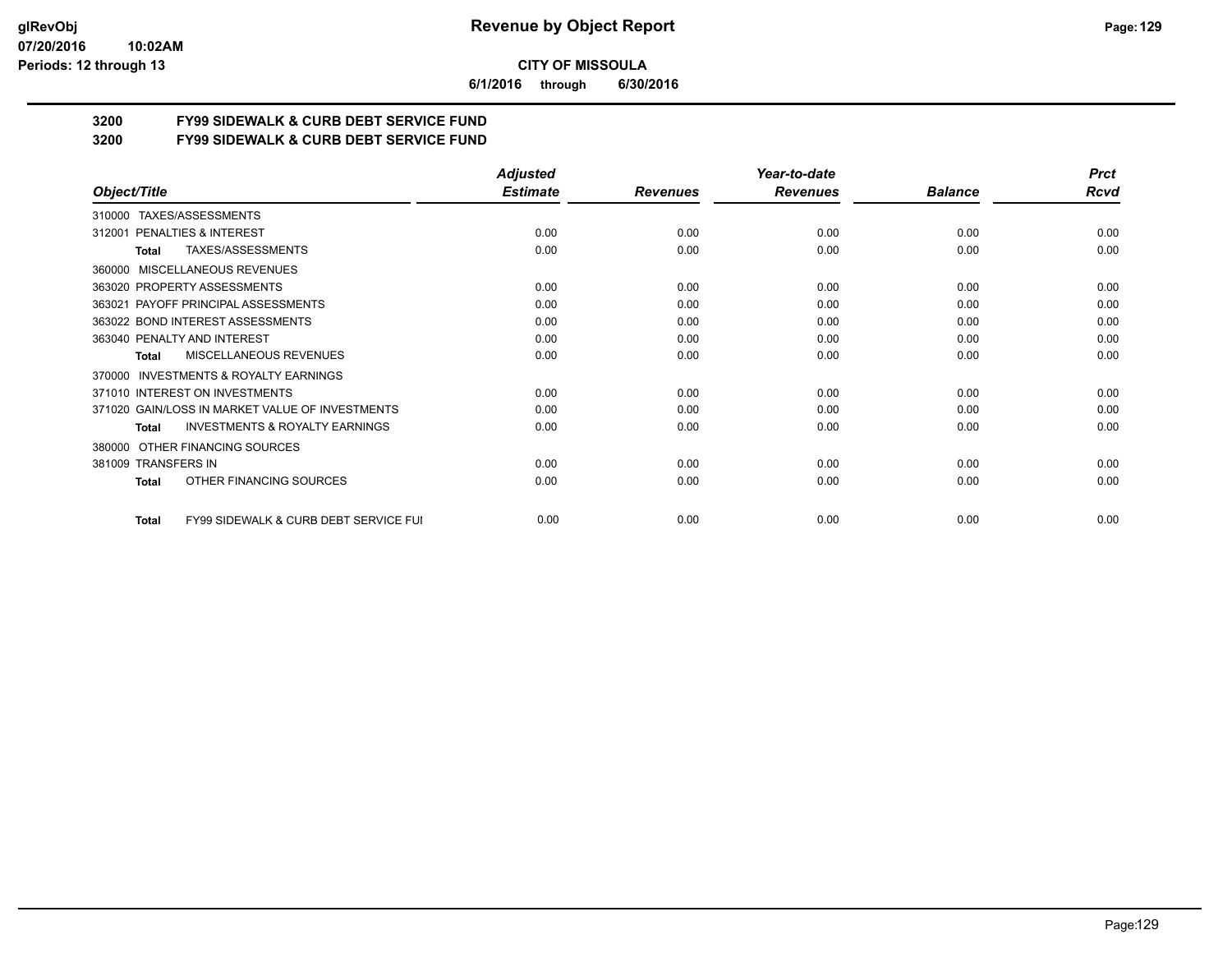**6/1/2016 through 6/30/2016**

## **3200 FY99 SIDEWALK & CURB DEBT SERVICE FUND**

|                                                          | <b>Adjusted</b> |                 | Year-to-date    |                | <b>Prct</b> |
|----------------------------------------------------------|-----------------|-----------------|-----------------|----------------|-------------|
| Object/Title                                             | <b>Estimate</b> | <b>Revenues</b> | <b>Revenues</b> | <b>Balance</b> | <b>Rcvd</b> |
| TAXES/ASSESSMENTS<br>310000                              |                 |                 |                 |                |             |
| PENALTIES & INTEREST<br>312001                           | 0.00            | 0.00            | 0.00            | 0.00           | 0.00        |
| TAXES/ASSESSMENTS<br><b>Total</b>                        | 0.00            | 0.00            | 0.00            | 0.00           | 0.00        |
| 360000 MISCELLANEOUS REVENUES                            |                 |                 |                 |                |             |
| 363020 PROPERTY ASSESSMENTS                              | 0.00            | 0.00            | 0.00            | 0.00           | 0.00        |
| PAYOFF PRINCIPAL ASSESSMENTS<br>363021                   | 0.00            | 0.00            | 0.00            | 0.00           | 0.00        |
| 363022 BOND INTEREST ASSESSMENTS                         | 0.00            | 0.00            | 0.00            | 0.00           | 0.00        |
| 363040 PENALTY AND INTEREST                              | 0.00            | 0.00            | 0.00            | 0.00           | 0.00        |
| MISCELLANEOUS REVENUES<br>Total                          | 0.00            | 0.00            | 0.00            | 0.00           | 0.00        |
| INVESTMENTS & ROYALTY EARNINGS<br>370000                 |                 |                 |                 |                |             |
| 371010 INTEREST ON INVESTMENTS                           | 0.00            | 0.00            | 0.00            | 0.00           | 0.00        |
| 371020 GAIN/LOSS IN MARKET VALUE OF INVESTMENT           | 0.00            | 0.00            | 0.00            | 0.00           | 0.00        |
| <b>INVESTMENTS &amp; ROYALTY EARNINGS</b><br>Total       | 0.00            | 0.00            | 0.00            | 0.00           | 0.00        |
| OTHER FINANCING SOURCES<br>380000                        |                 |                 |                 |                |             |
| 381009 TRANSFERS IN                                      | 0.00            | 0.00            | 0.00            | 0.00           | 0.00        |
| OTHER FINANCING SOURCES<br><b>Total</b>                  | 0.00            | 0.00            | 0.00            | 0.00           | 0.00        |
| <b>FY99 SIDEWALK &amp; CURB DEBT SERVICE FU</b><br>Total | 0.00            | 0.00            | 0.00            | 0.00           | 0.00        |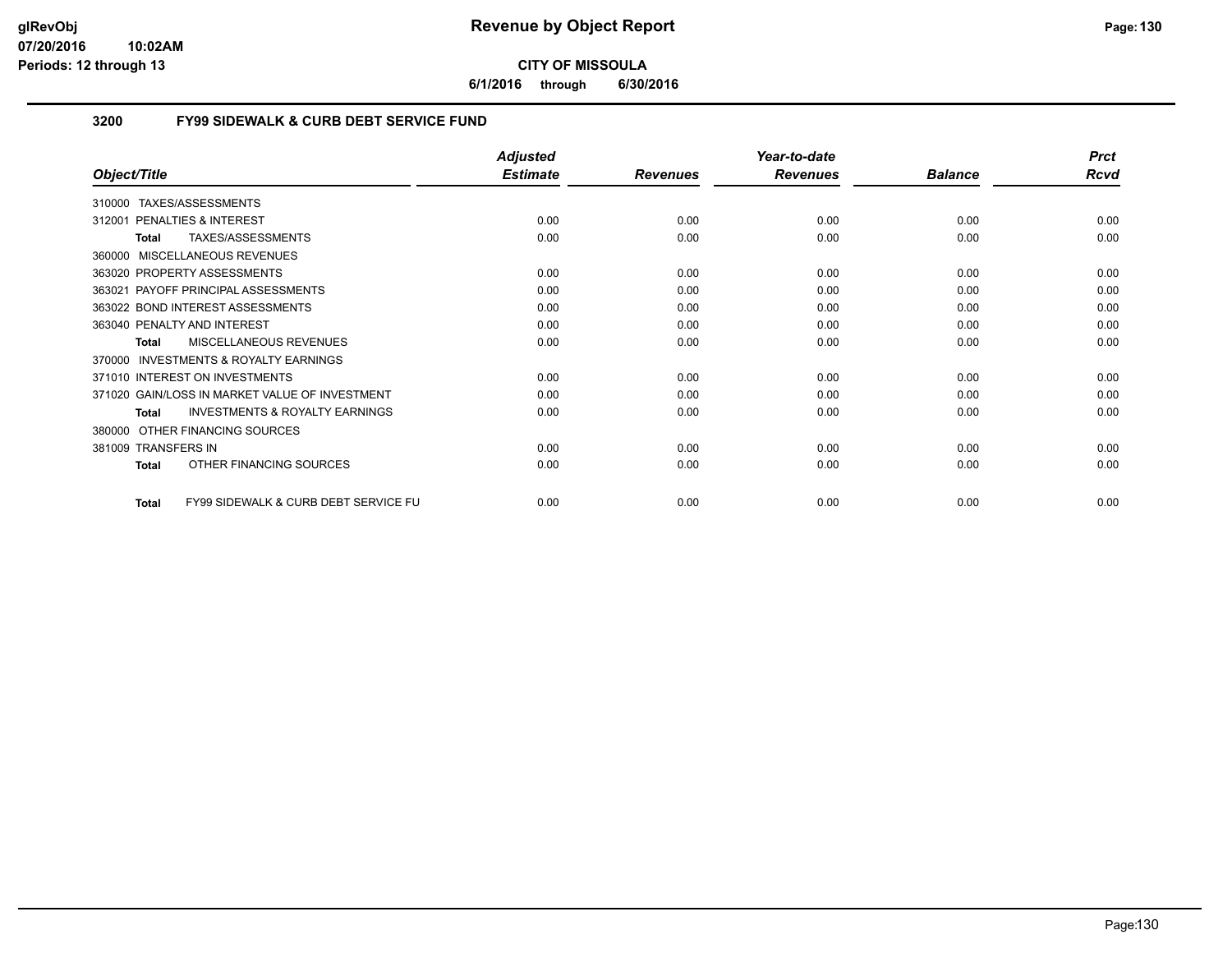**6/1/2016 through 6/30/2016**

# **3300 FY00 SIDEWALK & CURB DEBT SERVICE FUND**

**3300 FY00 SIDEWALK & CURB DEBT SERVICE FUND**

|                                                           | <b>Adjusted</b> |                 | Year-to-date    |                | <b>Prct</b> |
|-----------------------------------------------------------|-----------------|-----------------|-----------------|----------------|-------------|
| Object/Title                                              | <b>Estimate</b> | <b>Revenues</b> | <b>Revenues</b> | <b>Balance</b> | Rcvd        |
| 360000 MISCELLANEOUS REVENUES                             |                 |                 |                 |                |             |
| 363020 PROPERTY ASSESSMENTS                               | 0.00            | 0.00            | 0.00            | 0.00           | 0.00        |
| 363021 PAYOFF PRINCIPAL ASSESSMENTS                       | 0.00            | 0.00            | 0.00            | 0.00           | 0.00        |
| 363022 BOND INTEREST ASSESSMENTS                          | 0.00            | 0.00            | 0.00            | 0.00           | 0.00        |
| 363040 PENALTY AND INTEREST                               | 0.00            | 0.00            | 0.00            | 0.00           | 0.00        |
| MISCELLANEOUS REVENUES<br>Total                           | 0.00            | 0.00            | 0.00            | 0.00           | 0.00        |
| INVESTMENTS & ROYALTY EARNINGS<br>370000                  |                 |                 |                 |                |             |
| 371010 INTEREST ON INVESTMENTS                            | 0.00            | 0.00            | 0.00            | 0.00           | 0.00        |
| 371020 GAIN/LOSS IN MARKET VALUE OF INVESTMENTS           | 0.00            | 0.00            | 0.00            | 0.00           | 0.00        |
| <b>INVESTMENTS &amp; ROYALTY EARNINGS</b><br><b>Total</b> | 0.00            | 0.00            | 0.00            | 0.00           | 0.00        |
| FY00 SIDEWALK & CURB DEBT SERVICE FUI<br><b>Total</b>     | 0.00            | 0.00            | 0.00            | 0.00           | 0.00        |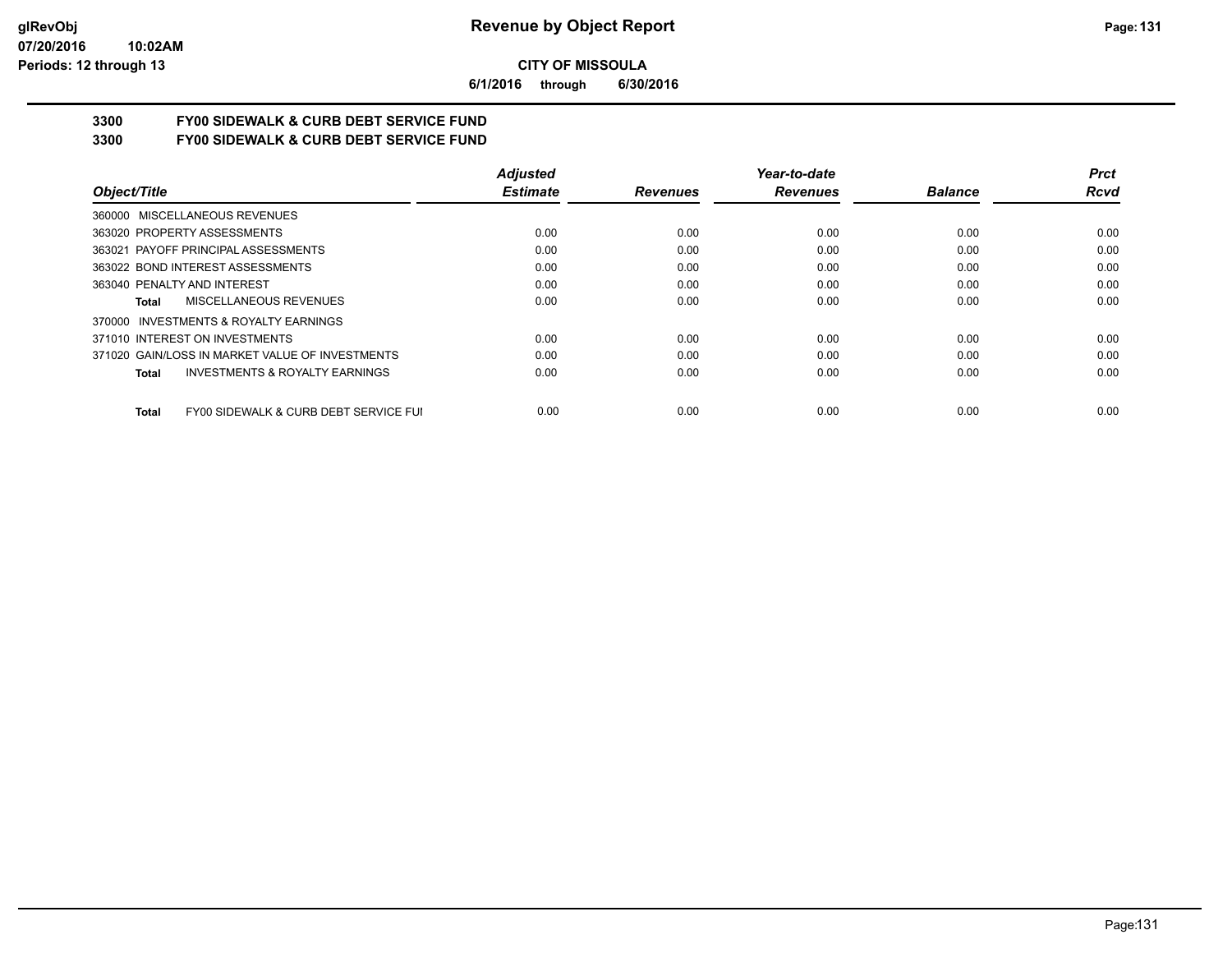**6/1/2016 through 6/30/2016**

## **3300 FY00 SIDEWALK & CURB DEBT SERVICE FUND**

|                                                    | <b>Adjusted</b> |                 | Year-to-date    |                | <b>Prct</b> |
|----------------------------------------------------|-----------------|-----------------|-----------------|----------------|-------------|
| Object/Title                                       | <b>Estimate</b> | <b>Revenues</b> | <b>Revenues</b> | <b>Balance</b> | <b>Rcvd</b> |
| 360000 MISCELLANEOUS REVENUES                      |                 |                 |                 |                |             |
| 363020 PROPERTY ASSESSMENTS                        | 0.00            | 0.00            | 0.00            | 0.00           | 0.00        |
| 363021 PAYOFF PRINCIPAL ASSESSMENTS                | 0.00            | 0.00            | 0.00            | 0.00           | 0.00        |
| 363022 BOND INTEREST ASSESSMENTS                   | 0.00            | 0.00            | 0.00            | 0.00           | 0.00        |
| 363040 PENALTY AND INTEREST                        | 0.00            | 0.00            | 0.00            | 0.00           | 0.00        |
| MISCELLANEOUS REVENUES<br>Total                    | 0.00            | 0.00            | 0.00            | 0.00           | 0.00        |
| 370000 INVESTMENTS & ROYALTY EARNINGS              |                 |                 |                 |                |             |
| 371010 INTEREST ON INVESTMENTS                     | 0.00            | 0.00            | 0.00            | 0.00           | 0.00        |
| 371020 GAIN/LOSS IN MARKET VALUE OF INVESTMENT     | 0.00            | 0.00            | 0.00            | 0.00           | 0.00        |
| <b>INVESTMENTS &amp; ROYALTY EARNINGS</b><br>Total | 0.00            | 0.00            | 0.00            | 0.00           | 0.00        |
| FY00 SIDEWALK & CURB DEBT SERVICE FU<br>Total      | 0.00            | 0.00            | 0.00            | 0.00           | 0.00        |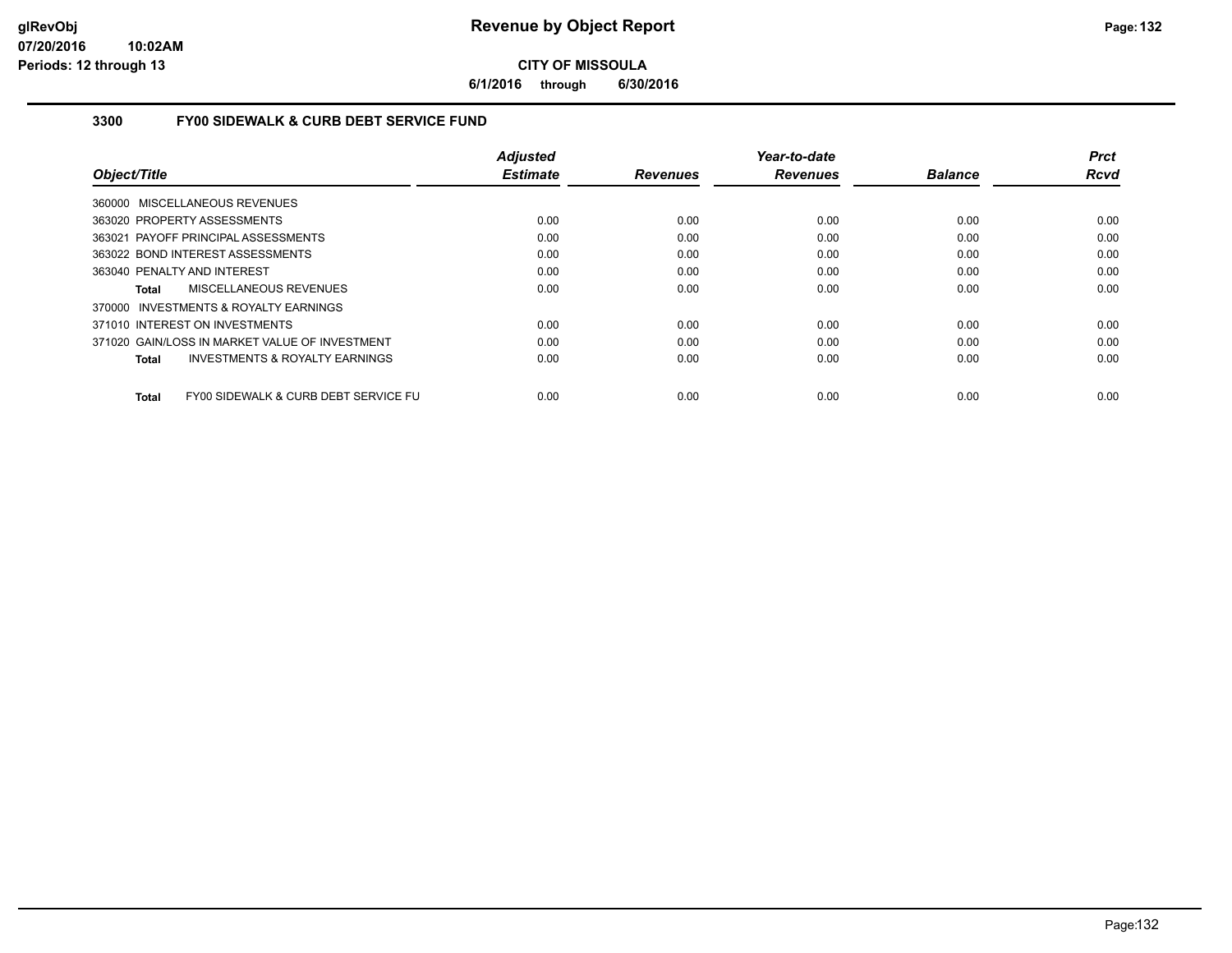**6/1/2016 through 6/30/2016**

**3305 JUDGMENT LEVIES 3305 JUDGMENT LEVIES**

|                                        | <b>Adjusted</b> |                 |                 | <b>Prct</b>    |             |
|----------------------------------------|-----------------|-----------------|-----------------|----------------|-------------|
| Object/Title                           | <b>Estimate</b> | <b>Revenues</b> | <b>Revenues</b> | <b>Balance</b> | <b>Rcvd</b> |
| 310000 TAXES/ASSESSMENTS               |                 |                 |                 |                |             |
| 311000 GENERAL PROPERTY TAXES          | 0.00            | 2.40            | 169.77          | $-169.77$      | 0.00        |
| 312001 PENALTIES & INTEREST            | 0.00            | 0.20            | 7.23            | $-7.23$        | 0.00        |
| TAXES/ASSESSMENTS<br><b>Total</b>      | 0.00            | 2.60            | 177.00          | $-177.00$      | 0.00        |
| <b>JUDGMENT LEVIES</b><br><b>Total</b> | 0.00            | 2.60            | 177.00          | $-177.00$      | 0.00        |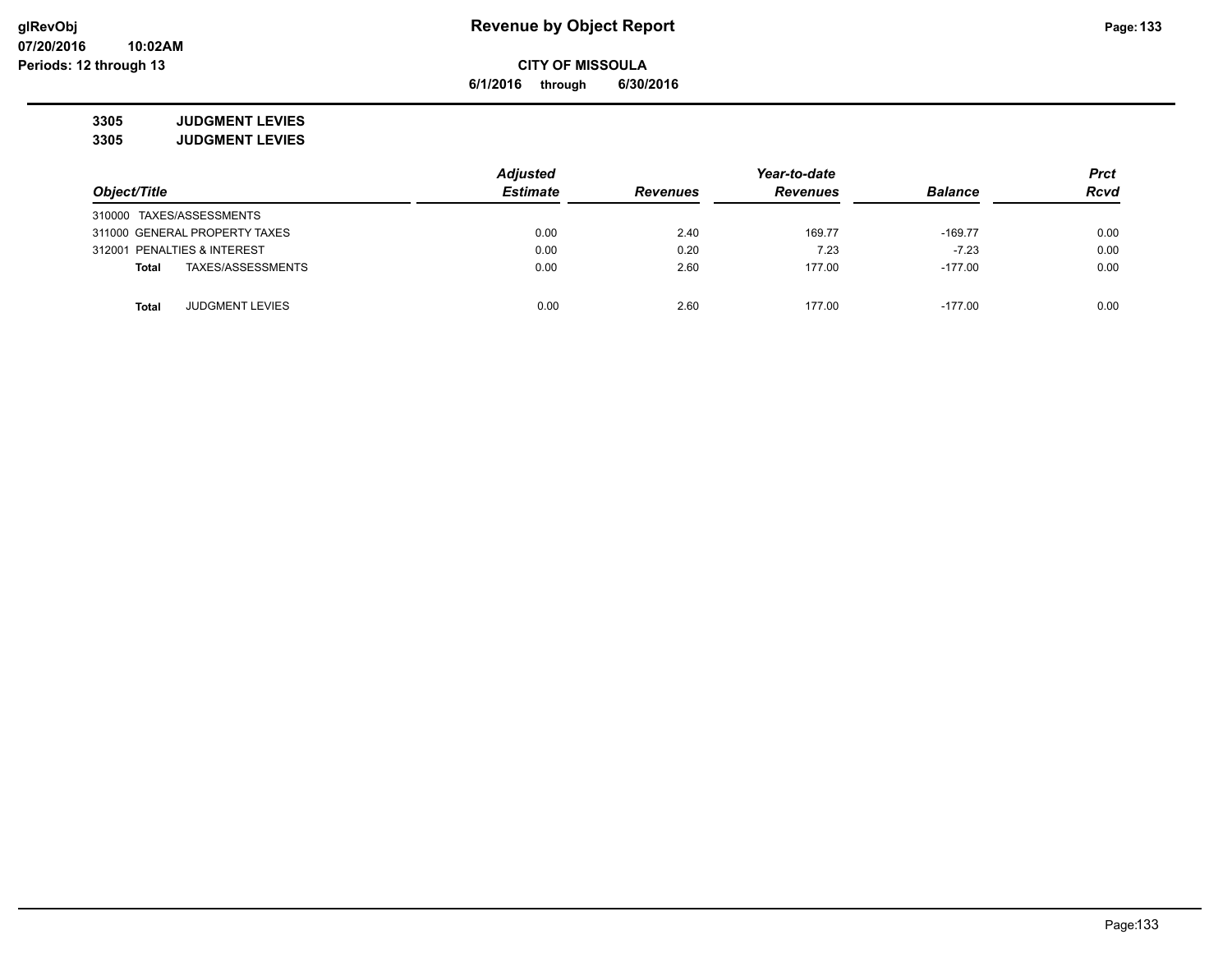## **glRevObj Revenue by Object Report Page:134**

**6/1/2016 through 6/30/2016**

#### **3305 JUDGMENT LEVIES**

| Object/Title                           |                   | <b>Adjusted</b><br><b>Estimate</b> | <b>Revenues</b> | Year-to-date<br><b>Revenues</b> | <b>Balance</b> | <b>Prct</b><br><b>Rcvd</b> |
|----------------------------------------|-------------------|------------------------------------|-----------------|---------------------------------|----------------|----------------------------|
| 310000 TAXES/ASSESSMENTS               |                   |                                    |                 |                                 |                |                            |
| 311000 GENERAL PROPERTY TAXES          |                   | 0.00                               | 2.40            | 169.77                          | $-169.77$      | 0.00                       |
| 312001 PENALTIES & INTEREST            |                   | 0.00                               | 0.20            | 7.23                            | $-7.23$        | 0.00                       |
| Total                                  | TAXES/ASSESSMENTS | 0.00                               | 2.60            | 177.00                          | $-177.00$      | 0.00                       |
|                                        |                   |                                    |                 |                                 |                |                            |
| <b>JUDGMENT LEVIES</b><br><b>Total</b> |                   | 0.00                               | 2.60            | 177.00                          | $-177.00$      | 0.00                       |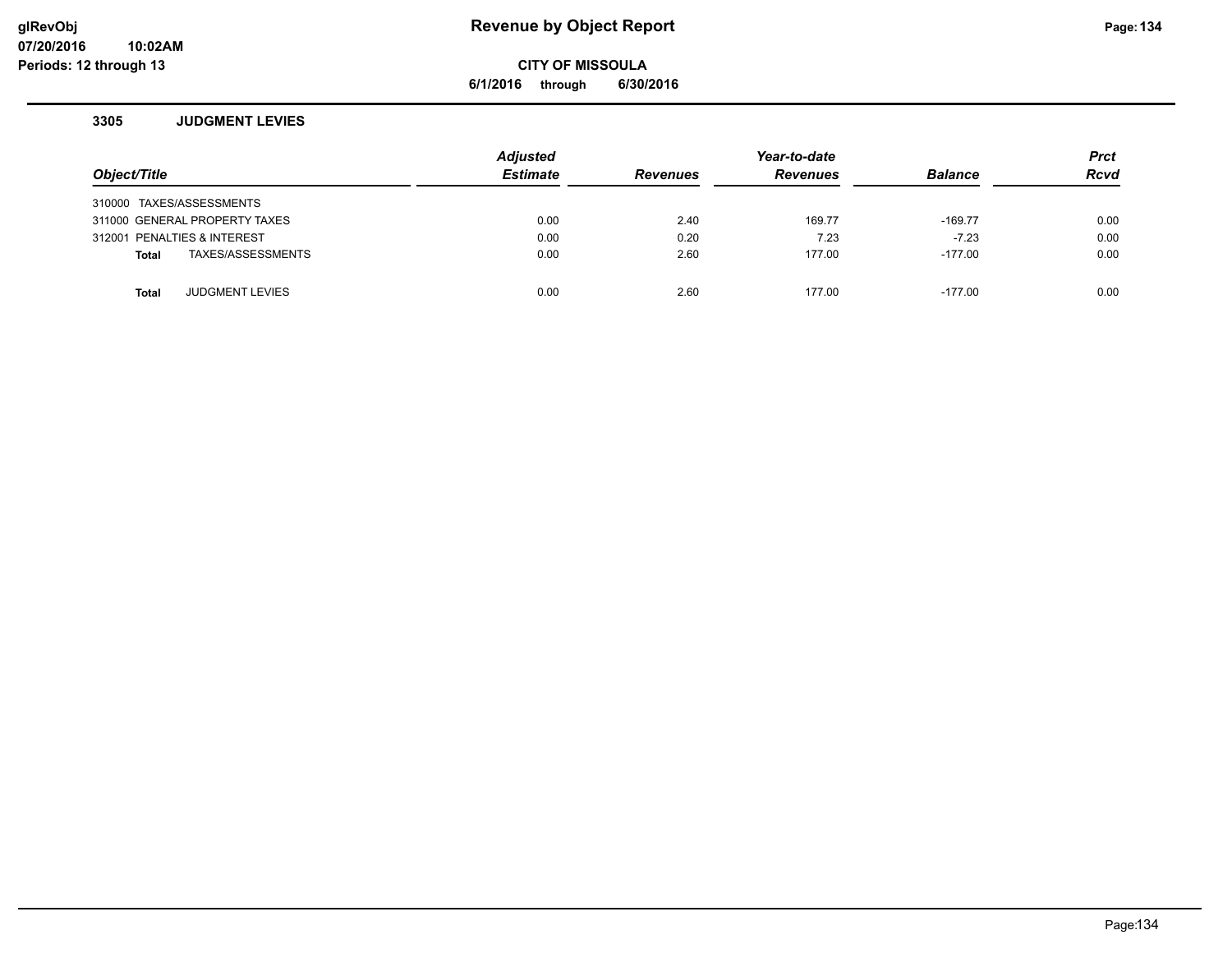#### **07/20/2016 10:02AM Periods: 12 through 13**

**CITY OF MISSOULA**

**6/1/2016 through 6/30/2016**

# **3400 FY01 SIDEWALK & CURB DEBT SERVICE FUND**

**3400 FY01 SIDEWALK & CURB DEBT SERVICE FUND**

|                                                           | <b>Adjusted</b> |                 | Year-to-date    |                | <b>Prct</b> |
|-----------------------------------------------------------|-----------------|-----------------|-----------------|----------------|-------------|
| Object/Title                                              | <b>Estimate</b> | <b>Revenues</b> | <b>Revenues</b> | <b>Balance</b> | <b>Rcvd</b> |
| TAXES/ASSESSMENTS<br>310000                               |                 |                 |                 |                |             |
| 312001 PENALTIES & INTEREST                               | 0.00            | 0.00            | 0.00            | 0.00           | 0.00        |
| TAXES/ASSESSMENTS<br>Total                                | 0.00            | 0.00            | 0.00            | 0.00           | 0.00        |
| 360000 MISCELLANEOUS REVENUES                             |                 |                 |                 |                |             |
| 360010 MISCELLANEOUS                                      | 0.00            | 0.00            | 0.00            | 0.00           | 0.00        |
| 363020 PROPERTY ASSESSMENTS                               | 0.00            | 0.00            | 0.00            | 0.00           | 0.00        |
| 363021 PAYOFF PRINCIPAL ASSESSMENTS                       | 0.00            | 0.00            | 0.00            | 0.00           | 0.00        |
| 363022 BOND INTEREST ASSESSMENTS                          | 0.00            | 0.00            | 0.00            | 0.00           | 0.00        |
| 363040 PENALTY AND INTEREST                               | 0.00            | 0.00            | 0.00            | 0.00           | 0.00        |
| <b>MISCELLANEOUS REVENUES</b><br>Total                    | 0.00            | 0.00            | 0.00            | 0.00           | 0.00        |
| <b>INVESTMENTS &amp; ROYALTY EARNINGS</b><br>370000       |                 |                 |                 |                |             |
| 371010 INTEREST ON INVESTMENTS                            | 0.00            | 0.00            | 0.00            | 0.00           | 0.00        |
| 371020 GAIN/LOSS IN MARKET VALUE OF INVESTMENTS           | 0.00            | 0.00            | 0.00            | 0.00           | 0.00        |
| <b>INVESTMENTS &amp; ROYALTY EARNINGS</b><br>Total        | 0.00            | 0.00            | 0.00            | 0.00           | 0.00        |
| <b>FY01 SIDEWALK &amp; CURB DEBT SERVICE FUI</b><br>Total | 0.00            | 0.00            | 0.00            | 0.00           | 0.00        |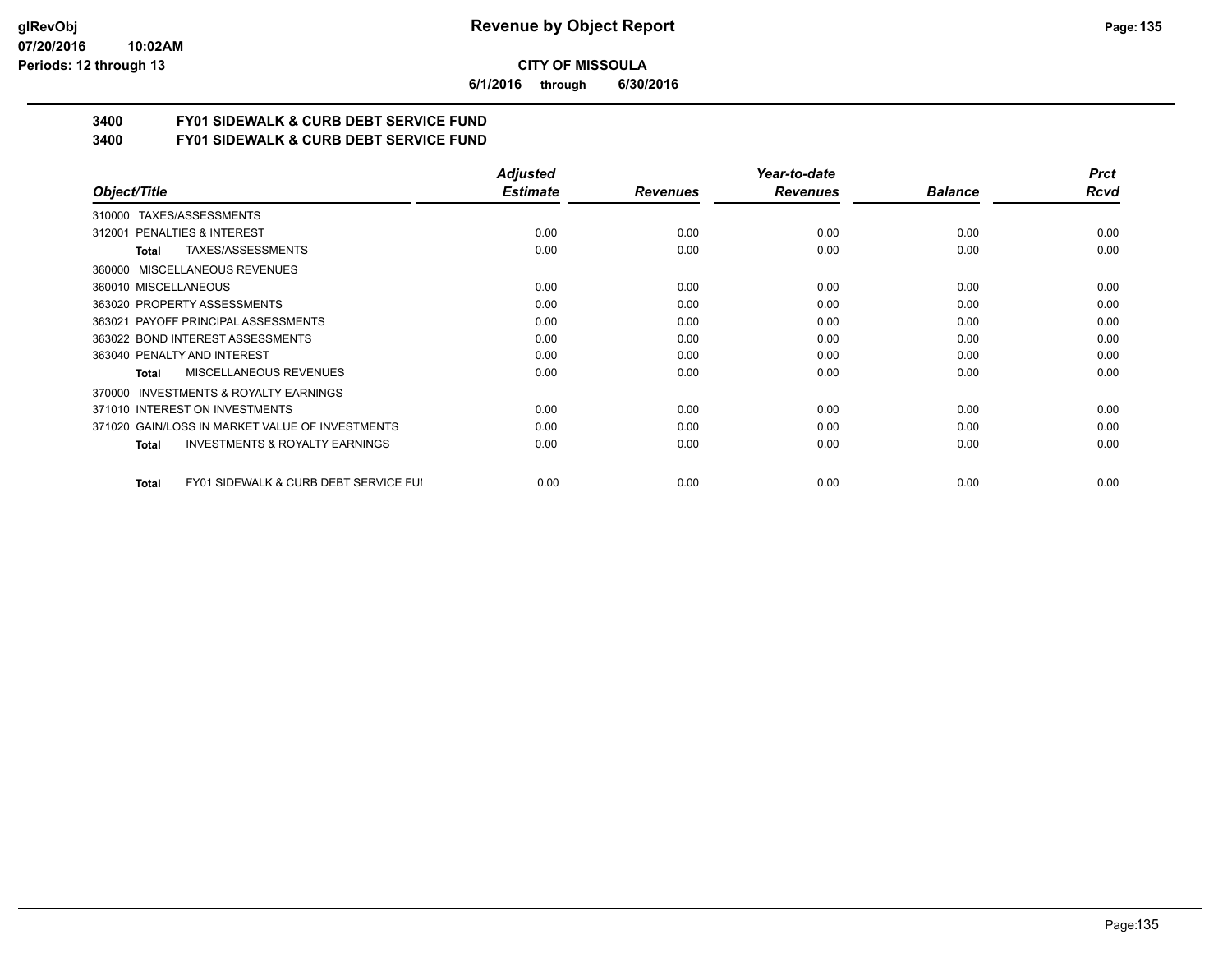**6/1/2016 through 6/30/2016**

## **3400 FY01 SIDEWALK & CURB DEBT SERVICE FUND**

|                                                           | <b>Adjusted</b> |                 | Year-to-date    |                | <b>Prct</b> |
|-----------------------------------------------------------|-----------------|-----------------|-----------------|----------------|-------------|
| Object/Title                                              | <b>Estimate</b> | <b>Revenues</b> | <b>Revenues</b> | <b>Balance</b> | Rcvd        |
| 310000 TAXES/ASSESSMENTS                                  |                 |                 |                 |                |             |
| PENALTIES & INTEREST<br>312001                            | 0.00            | 0.00            | 0.00            | 0.00           | 0.00        |
| TAXES/ASSESSMENTS<br><b>Total</b>                         | 0.00            | 0.00            | 0.00            | 0.00           | 0.00        |
| 360000 MISCELLANEOUS REVENUES                             |                 |                 |                 |                |             |
| 360010 MISCELLANEOUS                                      | 0.00            | 0.00            | 0.00            | 0.00           | 0.00        |
| 363020 PROPERTY ASSESSMENTS                               | 0.00            | 0.00            | 0.00            | 0.00           | 0.00        |
| PAYOFF PRINCIPAL ASSESSMENTS<br>363021                    | 0.00            | 0.00            | 0.00            | 0.00           | 0.00        |
| 363022 BOND INTEREST ASSESSMENTS                          | 0.00            | 0.00            | 0.00            | 0.00           | 0.00        |
| 363040 PENALTY AND INTEREST                               | 0.00            | 0.00            | 0.00            | 0.00           | 0.00        |
| <b>MISCELLANEOUS REVENUES</b><br><b>Total</b>             | 0.00            | 0.00            | 0.00            | 0.00           | 0.00        |
| INVESTMENTS & ROYALTY EARNINGS<br>370000                  |                 |                 |                 |                |             |
| 371010 INTEREST ON INVESTMENTS                            | 0.00            | 0.00            | 0.00            | 0.00           | 0.00        |
| 371020 GAIN/LOSS IN MARKET VALUE OF INVESTMENT            | 0.00            | 0.00            | 0.00            | 0.00           | 0.00        |
| <b>INVESTMENTS &amp; ROYALTY EARNINGS</b><br><b>Total</b> | 0.00            | 0.00            | 0.00            | 0.00           | 0.00        |
| FY01 SIDEWALK & CURB DEBT SERVICE FU<br><b>Total</b>      | 0.00            | 0.00            | 0.00            | 0.00           | 0.00        |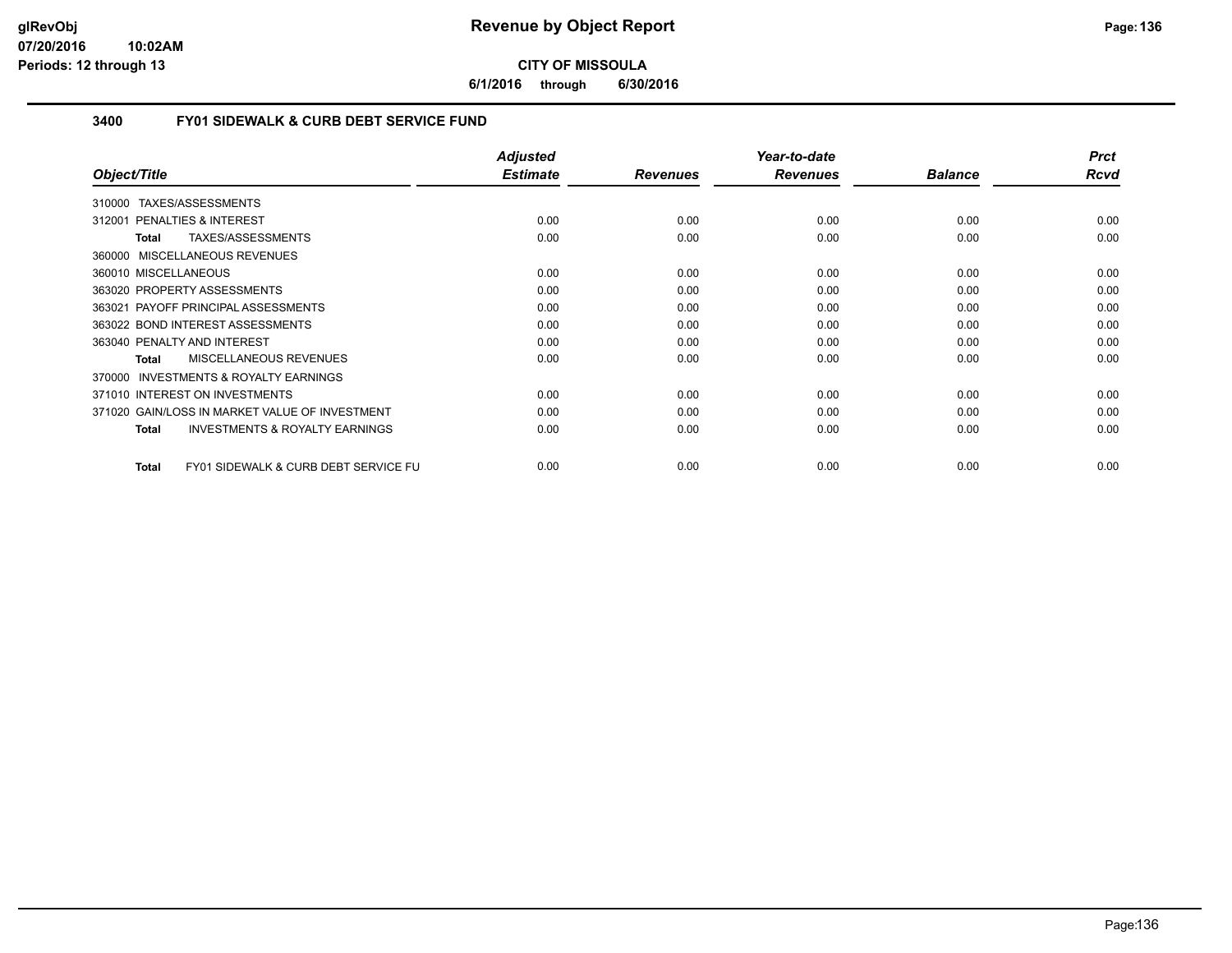**6/1/2016 through 6/30/2016**

# **3410 FY02 SIDEWALK & CURB DEBT SERVICE FUND**

**3410 FY02 SIDEWALK & CURB DEBT SERVICE FUND**

|                                                    | <b>Adjusted</b> |                 | Year-to-date    |                | <b>Prct</b> |
|----------------------------------------------------|-----------------|-----------------|-----------------|----------------|-------------|
| Object/Title                                       | <b>Estimate</b> | <b>Revenues</b> | <b>Revenues</b> | <b>Balance</b> | Rcvd        |
| 360000 MISCELLANEOUS REVENUES                      |                 |                 |                 |                |             |
| 363020 PROPERTY ASSESSMENTS                        | 0.00            | 0.00            | 0.00            | 0.00           | 0.00        |
| 363021 PAYOFF PRINCIPAL ASSESSMENTS                | 0.00            | 0.00            | 0.00            | 0.00           | 0.00        |
| 363022 BOND INTEREST ASSESSMENTS                   | 0.00            | 0.00            | 0.00            | 0.00           | 0.00        |
| 363040 PENALTY AND INTEREST                        | 0.00            | 0.00            | 0.00            | 0.00           | 0.00        |
| MISCELLANEOUS REVENUES<br>Total                    | 0.00            | 0.00            | 0.00            | 0.00           | 0.00        |
| 370000 INVESTMENTS & ROYALTY EARNINGS              |                 |                 |                 |                |             |
| 371010 INTEREST ON INVESTMENTS                     | 0.00            | 0.00            | 0.00            | 0.00           | 0.00        |
| 371020 GAIN/LOSS IN MARKET VALUE OF INVESTMENTS    | 0.00            | 0.00            | 0.00            | 0.00           | 0.00        |
| <b>INVESTMENTS &amp; ROYALTY EARNINGS</b><br>Total | 0.00            | 0.00            | 0.00            | 0.00           | 0.00        |
| FY02 SIDEWALK & CURB DEBT SERVICE FUI<br>Total     | 0.00            | 0.00            | 0.00            | 0.00           | 0.00        |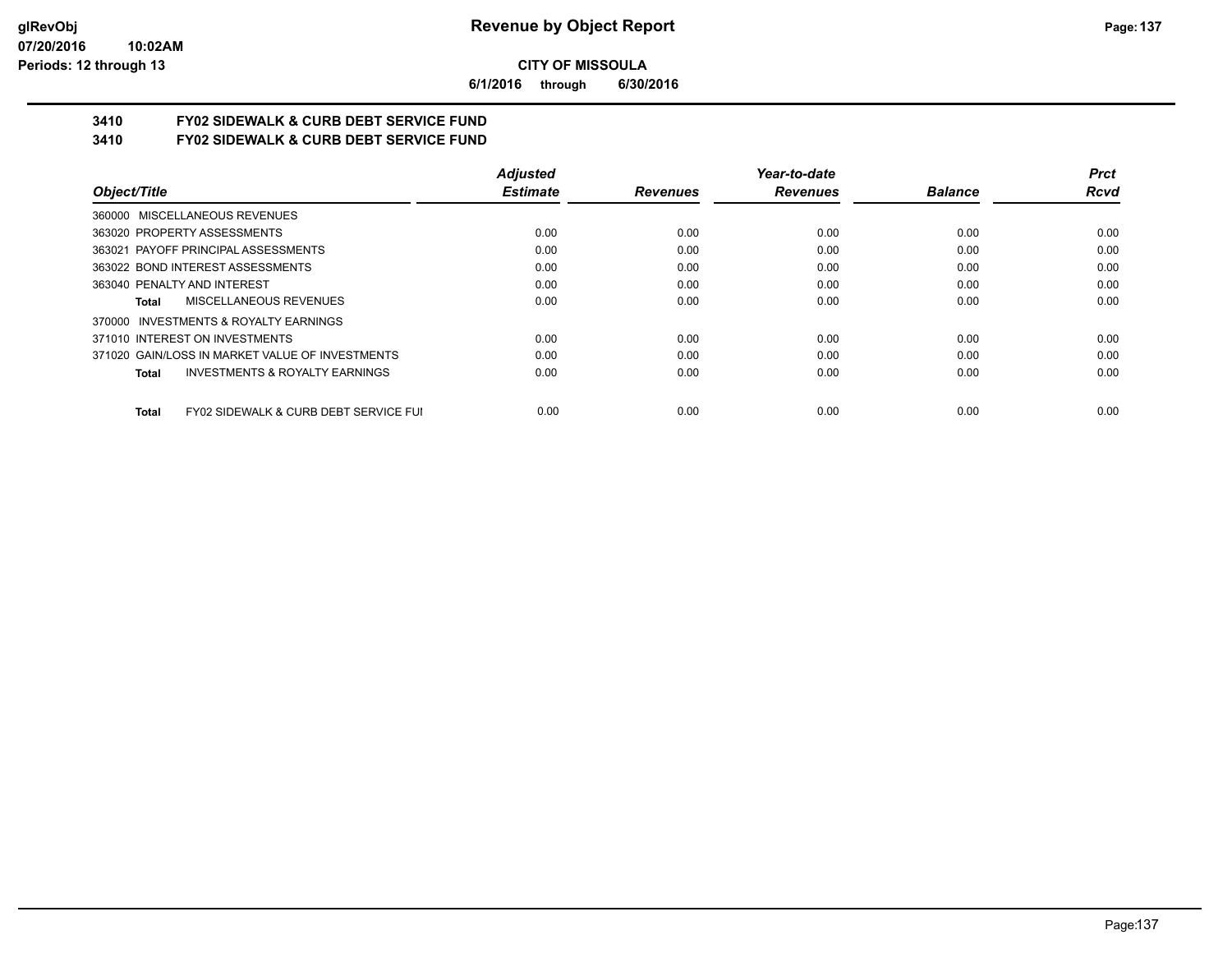**6/1/2016 through 6/30/2016**

## **3410 FY02 SIDEWALK & CURB DEBT SERVICE FUND**

|                                                      | <b>Adjusted</b> |                 | Year-to-date    |                | <b>Prct</b> |
|------------------------------------------------------|-----------------|-----------------|-----------------|----------------|-------------|
| Object/Title                                         | <b>Estimate</b> | <b>Revenues</b> | <b>Revenues</b> | <b>Balance</b> | <b>Rcvd</b> |
| 360000 MISCELLANEOUS REVENUES                        |                 |                 |                 |                |             |
| 363020 PROPERTY ASSESSMENTS                          | 0.00            | 0.00            | 0.00            | 0.00           | 0.00        |
| 363021 PAYOFF PRINCIPAL ASSESSMENTS                  | 0.00            | 0.00            | 0.00            | 0.00           | 0.00        |
| 363022 BOND INTEREST ASSESSMENTS                     | 0.00            | 0.00            | 0.00            | 0.00           | 0.00        |
| 363040 PENALTY AND INTEREST                          | 0.00            | 0.00            | 0.00            | 0.00           | 0.00        |
| MISCELLANEOUS REVENUES<br>Total                      | 0.00            | 0.00            | 0.00            | 0.00           | 0.00        |
| 370000 INVESTMENTS & ROYALTY EARNINGS                |                 |                 |                 |                |             |
| 371010 INTEREST ON INVESTMENTS                       | 0.00            | 0.00            | 0.00            | 0.00           | 0.00        |
| 371020 GAIN/LOSS IN MARKET VALUE OF INVESTMENT       | 0.00            | 0.00            | 0.00            | 0.00           | 0.00        |
| <b>INVESTMENTS &amp; ROYALTY EARNINGS</b><br>Total   | 0.00            | 0.00            | 0.00            | 0.00           | 0.00        |
| FY02 SIDEWALK & CURB DEBT SERVICE FU<br><b>Total</b> | 0.00            | 0.00            | 0.00            | 0.00           | 0.00        |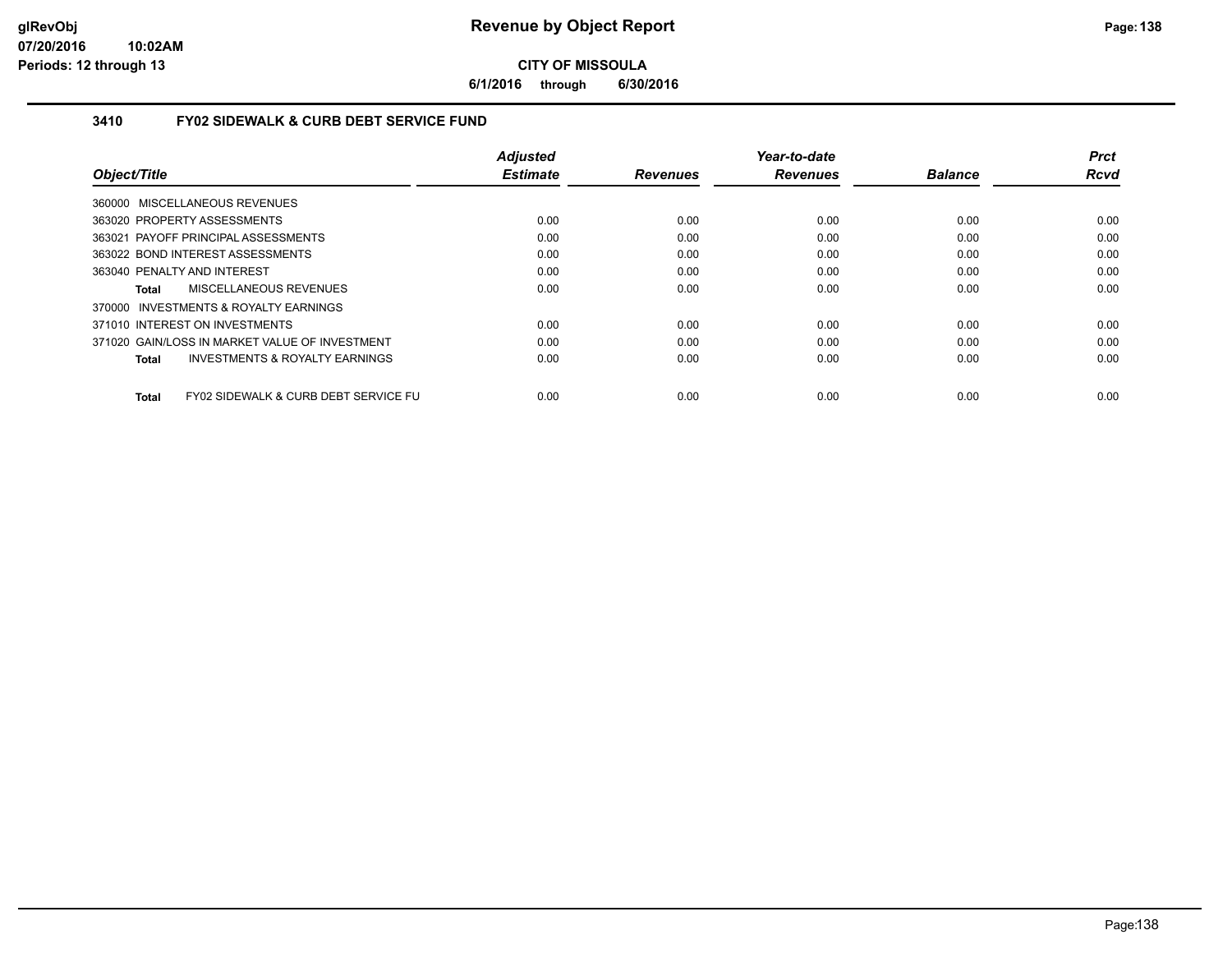**6/1/2016 through 6/30/2016**

# **3420 FY03 SIDEWALK & CURB DEBT SERVICE**

**3420 FY03 SIDEWALK & CURB DEBT SERVICE**

|                                                           | <b>Adjusted</b> |                 | Year-to-date    |                | <b>Prct</b> |
|-----------------------------------------------------------|-----------------|-----------------|-----------------|----------------|-------------|
| Object/Title                                              | <b>Estimate</b> | <b>Revenues</b> | <b>Revenues</b> | <b>Balance</b> | Rcvd        |
| 360000 MISCELLANEOUS REVENUES                             |                 |                 |                 |                |             |
| 363020 PROPERTY ASSESSMENTS                               | 0.00            | 0.00            | 0.00            | 0.00           | 0.00        |
| 363021 PAYOFF PRINCIPAL ASSESSMENTS                       | 0.00            | 0.00            | 0.00            | 0.00           | 0.00        |
| 363022 BOND INTEREST ASSESSMENTS                          | 0.00            | 0.00            | 0.00            | 0.00           | 0.00        |
| 363040 PENALTY AND INTEREST                               | 0.00            | 0.00            | 0.00            | 0.00           | 0.00        |
| <b>MISCELLANEOUS REVENUES</b><br><b>Total</b>             | 0.00            | 0.00            | 0.00            | 0.00           | 0.00        |
| 370000 INVESTMENTS & ROYALTY EARNINGS                     |                 |                 |                 |                |             |
| 371010 INTEREST ON INVESTMENTS                            | 0.00            | 0.00            | 0.00            | 0.00           | 0.00        |
| 371020 GAIN/LOSS IN MARKET VALUE OF INVESTMENTS           | 0.00            | 0.00            | 0.00            | 0.00           | 0.00        |
| <b>INVESTMENTS &amp; ROYALTY EARNINGS</b><br><b>Total</b> | 0.00            | 0.00            | 0.00            | 0.00           | 0.00        |
| OTHER FINANCING SOURCES<br>380000                         |                 |                 |                 |                |             |
| 381009 TRANSFERS IN                                       | 0.00            | 0.00            | 0.00            | 0.00           | 0.00        |
| OTHER FINANCING SOURCES<br><b>Total</b>                   | 0.00            | 0.00            | 0.00            | 0.00           | 0.00        |
| FY03 SIDEWALK & CURB DEBT SERVICE<br><b>Total</b>         | 0.00            | 0.00            | 0.00            | 0.00           | 0.00        |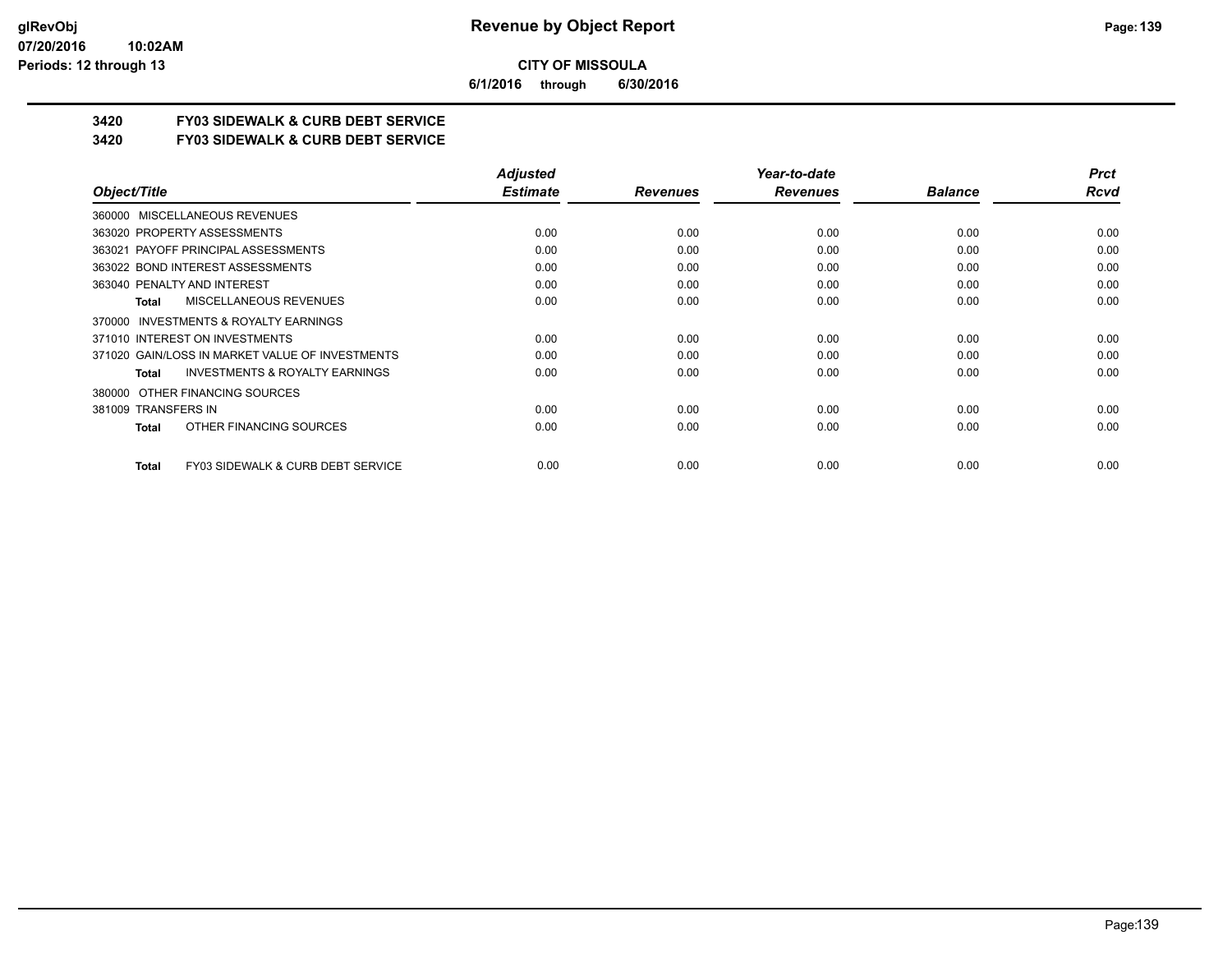**6/1/2016 through 6/30/2016**

## **3420 FY03 SIDEWALK & CURB DEBT SERVICE**

| Object/Title                                        | <b>Adjusted</b><br><b>Estimate</b> | <b>Revenues</b> | Year-to-date<br><b>Revenues</b> | <b>Balance</b> | <b>Prct</b><br>Rcvd |
|-----------------------------------------------------|------------------------------------|-----------------|---------------------------------|----------------|---------------------|
| 360000 MISCELLANEOUS REVENUES                       |                                    |                 |                                 |                |                     |
|                                                     |                                    |                 |                                 |                |                     |
| 363020 PROPERTY ASSESSMENTS                         | 0.00                               | 0.00            | 0.00                            | 0.00           | 0.00                |
| 363021 PAYOFF PRINCIPAL ASSESSMENTS                 | 0.00                               | 0.00            | 0.00                            | 0.00           | 0.00                |
| 363022 BOND INTEREST ASSESSMENTS                    | 0.00                               | 0.00            | 0.00                            | 0.00           | 0.00                |
| 363040 PENALTY AND INTEREST                         | 0.00                               | 0.00            | 0.00                            | 0.00           | 0.00                |
| <b>MISCELLANEOUS REVENUES</b><br>Total              | 0.00                               | 0.00            | 0.00                            | 0.00           | 0.00                |
| <b>INVESTMENTS &amp; ROYALTY EARNINGS</b><br>370000 |                                    |                 |                                 |                |                     |
| 371010 INTEREST ON INVESTMENTS                      | 0.00                               | 0.00            | 0.00                            | 0.00           | 0.00                |
| 371020 GAIN/LOSS IN MARKET VALUE OF INVESTMENT      | 0.00                               | 0.00            | 0.00                            | 0.00           | 0.00                |
| <b>INVESTMENTS &amp; ROYALTY EARNINGS</b><br>Total  | 0.00                               | 0.00            | 0.00                            | 0.00           | 0.00                |
| 380000 OTHER FINANCING SOURCES                      |                                    |                 |                                 |                |                     |
| 381009 TRANSFERS IN                                 | 0.00                               | 0.00            | 0.00                            | 0.00           | 0.00                |
| OTHER FINANCING SOURCES<br><b>Total</b>             | 0.00                               | 0.00            | 0.00                            | 0.00           | 0.00                |
| FY03 SIDEWALK & CURB DEBT SERVICE<br><b>Total</b>   | 0.00                               | 0.00            | 0.00                            | 0.00           | 0.00                |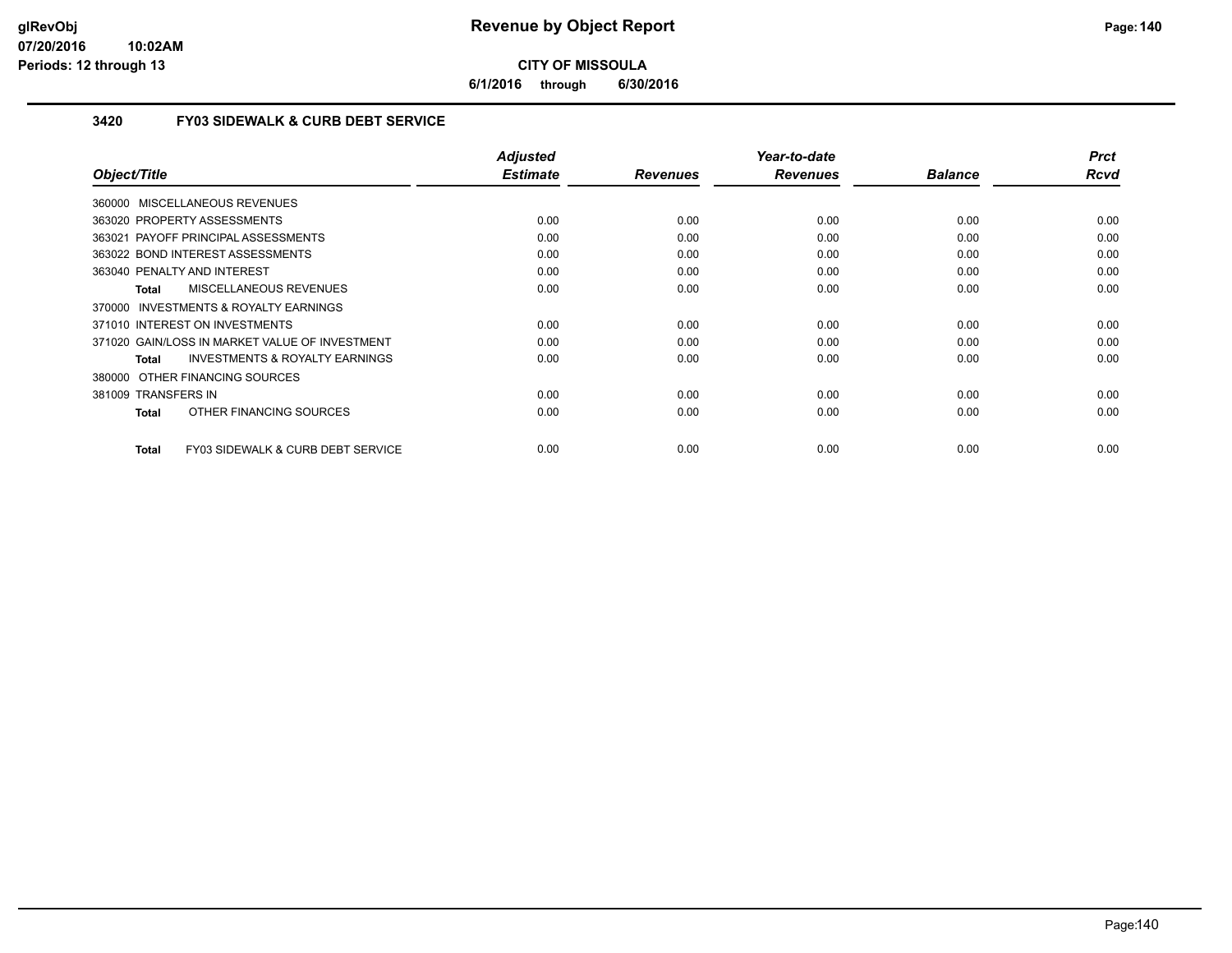**6/1/2016 through 6/30/2016**

# **3430 FY04 SIDEWALK CURB DEBT SERVICE**

#### **3430 FY04 SIDEWALK CURB DEBT SERVICE**

|                                                        | <b>Adjusted</b> |                 | Year-to-date    |                | <b>Prct</b> |
|--------------------------------------------------------|-----------------|-----------------|-----------------|----------------|-------------|
| Object/Title                                           | <b>Estimate</b> | <b>Revenues</b> | <b>Revenues</b> | <b>Balance</b> | <b>Rcvd</b> |
| 360000 MISCELLANEOUS REVENUES                          |                 |                 |                 |                |             |
| 363020 PROPERTY ASSESSMENTS                            | 10,825.00       | 5,742.89        | 13,002.08       | $-2,177.08$    | 120.11      |
| 363021 PAYOFF PRINCIPAL ASSESSMENTS                    | 0.00            | 0.00            | 0.00            | 0.00           | 0.00        |
| 363022 BOND INTEREST ASSESSMENTS                       | 0.00            | 0.00            | 0.00            | 0.00           | 0.00        |
| 363040 PENALTY AND INTEREST                            | 0.00            | 0.00            | 14.51           | $-14.51$       | 0.00        |
| MISCELLANEOUS REVENUES<br><b>Total</b>                 | 10,825.00       | 5,742.89        | 13,016.59       | $-2,191.59$    | 120.25      |
| 370000 INVESTMENTS & ROYALTY EARNINGS                  |                 |                 |                 |                |             |
| 371010 INTEREST ON INVESTMENTS                         | 0.00            | 0.00            | 0.00            | 0.00           | 0.00        |
| 371020 GAIN/LOSS IN MARKET VALUE OF INVESTMENTS        | 0.00            | 0.00            | 0.00            | 0.00           | 0.00        |
| <b>INVESTMENTS &amp; ROYALTY EARNINGS</b><br>Total     | 0.00            | 0.00            | 0.00            | 0.00           | 0.00        |
| OTHER FINANCING SOURCES<br>380000                      |                 |                 |                 |                |             |
| 381030 SID BOND PROCEEDS                               | 0.00            | 0.00            | 0.00            | 0.00           | 0.00        |
| OTHER FINANCING SOURCES<br>Total                       | 0.00            | 0.00            | 0.00            | 0.00           | 0.00        |
| <b>FY04 SIDEWALK CURB DEBT SERVICE</b><br><b>Total</b> | 10,825.00       | 5,742.89        | 13,016.59       | $-2,191.59$    | 120.25      |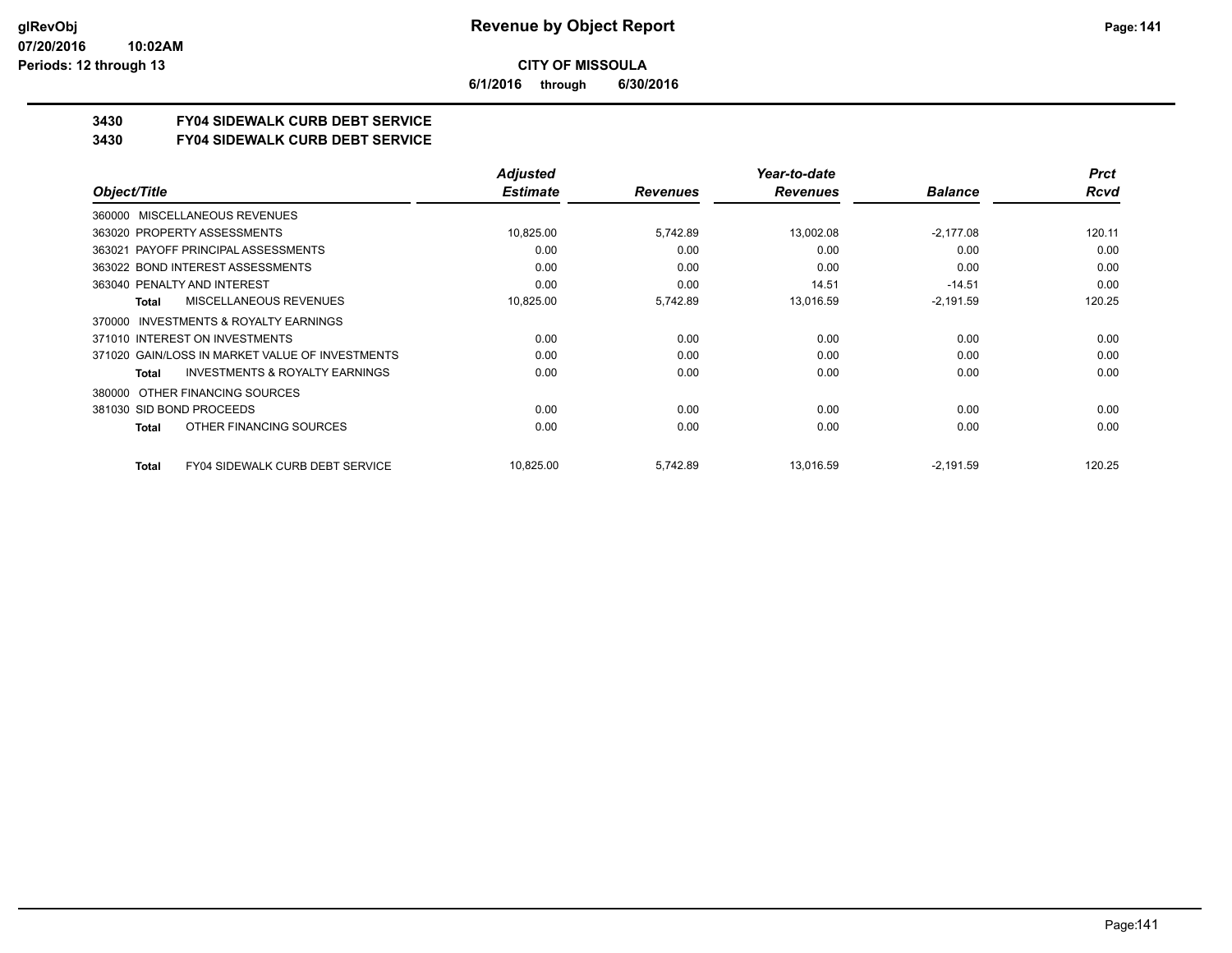**6/1/2016 through 6/30/2016**

## **3430 FY04 SIDEWALK CURB DEBT SERVICE**

|                                                    | <b>Adjusted</b> |                 | Year-to-date    |                | <b>Prct</b> |
|----------------------------------------------------|-----------------|-----------------|-----------------|----------------|-------------|
| Object/Title                                       | <b>Estimate</b> | <b>Revenues</b> | <b>Revenues</b> | <b>Balance</b> | <b>Rcvd</b> |
| 360000 MISCELLANEOUS REVENUES                      |                 |                 |                 |                |             |
| 363020 PROPERTY ASSESSMENTS                        | 10,825.00       | 5.742.89        | 13,002.08       | $-2.177.08$    | 120.11      |
| 363021 PAYOFF PRINCIPAL ASSESSMENTS                | 0.00            | 0.00            | 0.00            | 0.00           | 0.00        |
| 363022 BOND INTEREST ASSESSMENTS                   | 0.00            | 0.00            | 0.00            | 0.00           | 0.00        |
| 363040 PENALTY AND INTEREST                        | 0.00            | 0.00            | 14.51           | $-14.51$       | 0.00        |
| <b>MISCELLANEOUS REVENUES</b><br>Total             | 10,825.00       | 5,742.89        | 13,016.59       | $-2,191.59$    | 120.25      |
| 370000 INVESTMENTS & ROYALTY EARNINGS              |                 |                 |                 |                |             |
| 371010 INTEREST ON INVESTMENTS                     | 0.00            | 0.00            | 0.00            | 0.00           | 0.00        |
| 371020 GAIN/LOSS IN MARKET VALUE OF INVESTMENT     | 0.00            | 0.00            | 0.00            | 0.00           | 0.00        |
| <b>INVESTMENTS &amp; ROYALTY EARNINGS</b><br>Total | 0.00            | 0.00            | 0.00            | 0.00           | 0.00        |
| 380000 OTHER FINANCING SOURCES                     |                 |                 |                 |                |             |
| 381030 SID BOND PROCEEDS                           | 0.00            | 0.00            | 0.00            | 0.00           | 0.00        |
| OTHER FINANCING SOURCES<br>Total                   | 0.00            | 0.00            | 0.00            | 0.00           | 0.00        |
| FY04 SIDEWALK CURB DEBT SERVICE<br>Total           | 10.825.00       | 5.742.89        | 13.016.59       | $-2,191.59$    | 120.25      |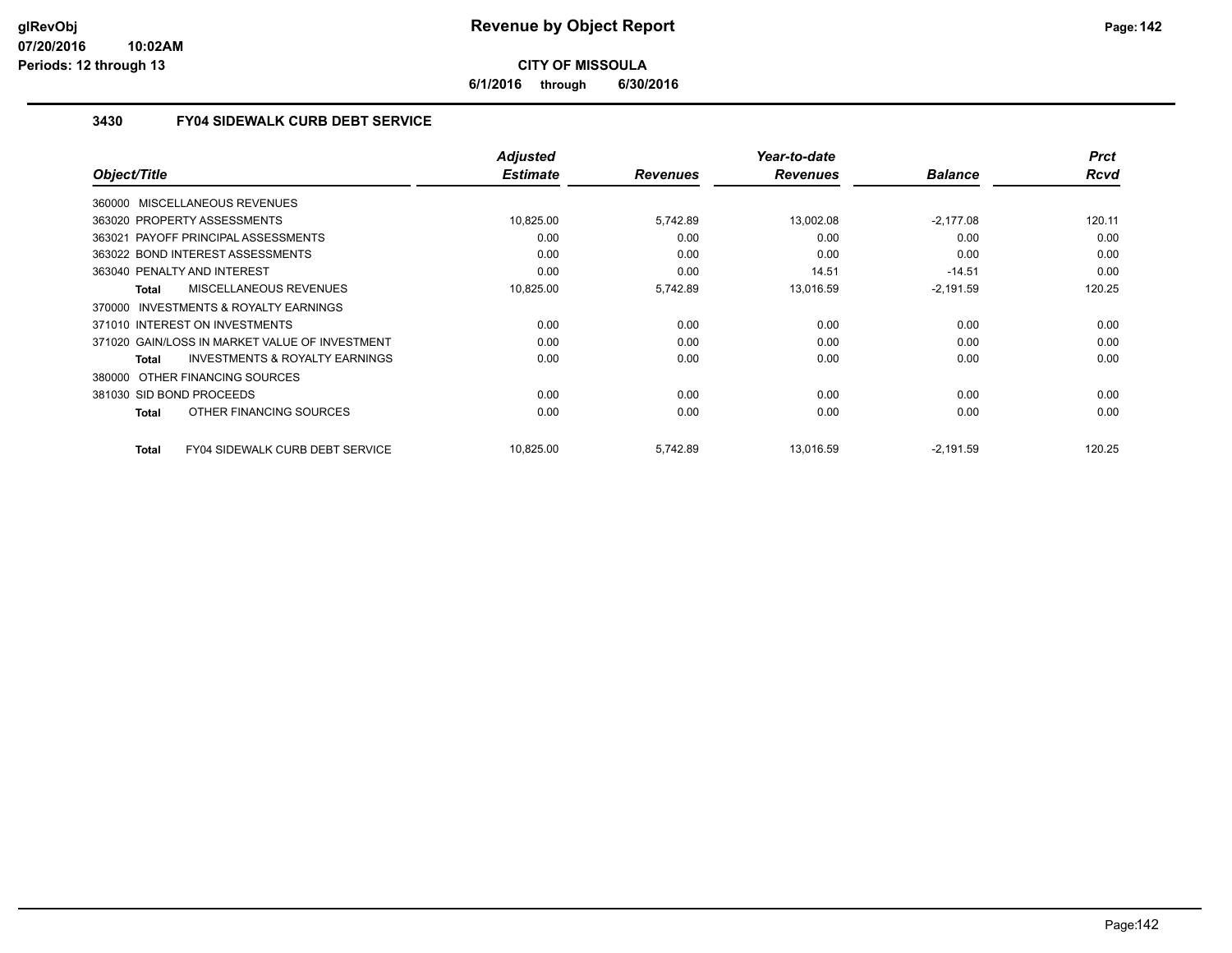**6/1/2016 through 6/30/2016**

## **3433 SID 433 DEBT SERVICE**

**3433 SID 433 DEBT SERVICE**

|                                                 | <b>Adjusted</b> |                 | Year-to-date    |                | Prct |
|-------------------------------------------------|-----------------|-----------------|-----------------|----------------|------|
| Object/Title                                    | <b>Estimate</b> | <b>Revenues</b> | <b>Revenues</b> | <b>Balance</b> | Rcvd |
| 360000 MISCELLANEOUS REVENUES                   |                 |                 |                 |                |      |
| 363020 PROPERTY ASSESSMENTS                     | 0.00            | 0.00            | 0.00            | 0.00           | 0.00 |
| 363021 PAYOFF PRINCIPAL ASSESSMENTS             | 0.00            | 0.00            | 0.00            | 0.00           | 0.00 |
| 363022 BOND INTEREST ASSESSMENTS                | 0.00            | 0.00            | 0.00            | 0.00           | 0.00 |
| 363040 PENALTY AND INTEREST                     | 0.00            | 0.00            | 0.00            | 0.00           | 0.00 |
| MISCELLANEOUS REVENUES<br>Total                 | 0.00            | 0.00            | 0.00            | 0.00           | 0.00 |
| 370000 INVESTMENTS & ROYALTY EARNINGS           |                 |                 |                 |                |      |
| 371010 INTEREST ON INVESTMENTS                  | 0.00            | 0.00            | 0.00            | 0.00           | 0.00 |
| 371020 GAIN/LOSS IN MARKET VALUE OF INVESTMENTS | 0.00            | 0.00            | 0.00            | 0.00           | 0.00 |
| INVESTMENTS & ROYALTY EARNINGS<br>Total         | 0.00            | 0.00            | 0.00            | 0.00           | 0.00 |
| SID 433 DEBT SERVICE<br>Total                   | 0.00            | 0.00            | 0.00            | 0.00           | 0.00 |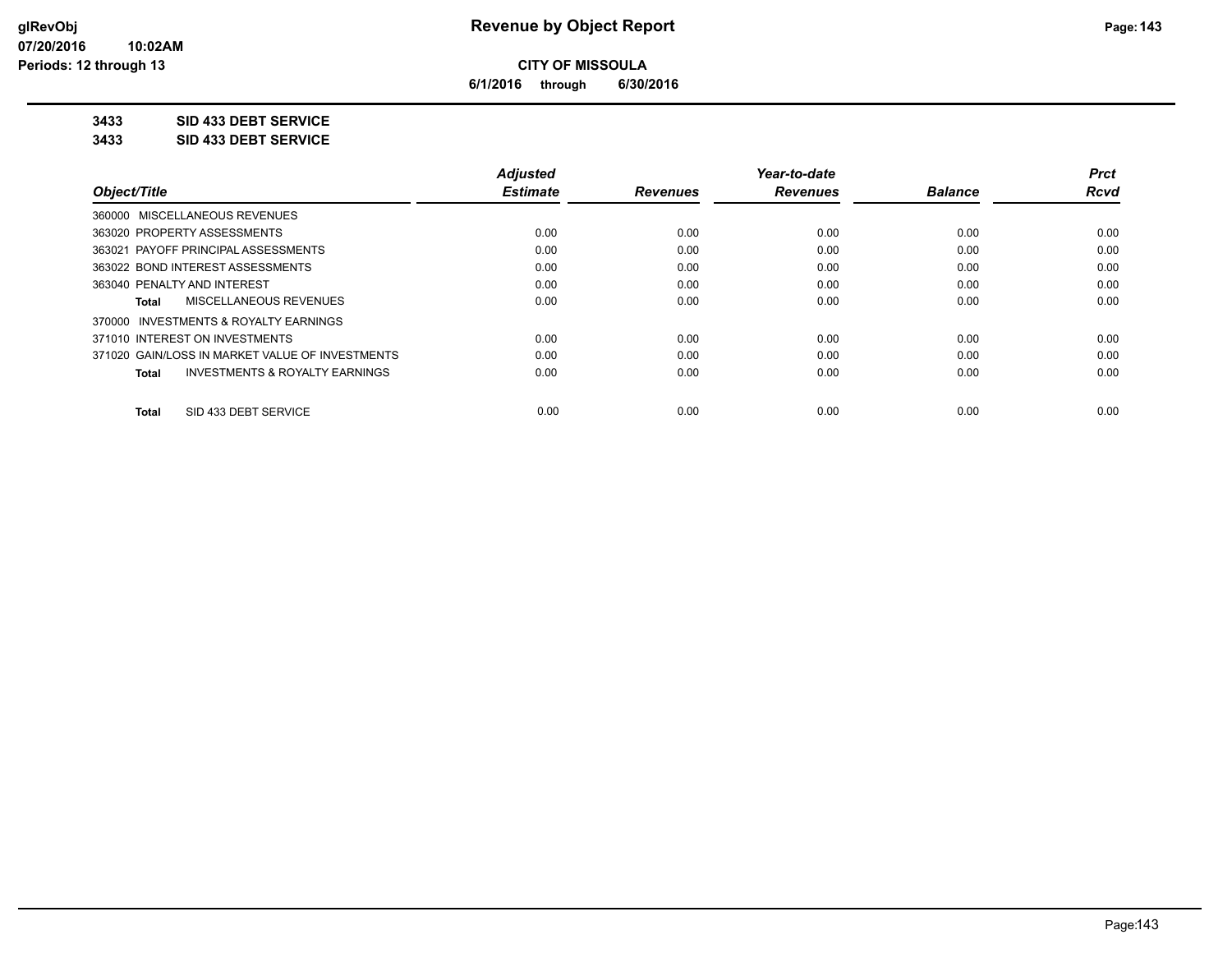**6/1/2016 through 6/30/2016**

#### **3433 SID 433 DEBT SERVICE**

|                                                    | <b>Adjusted</b> |                 | Year-to-date    |                | <b>Prct</b> |
|----------------------------------------------------|-----------------|-----------------|-----------------|----------------|-------------|
| Object/Title                                       | <b>Estimate</b> | <b>Revenues</b> | <b>Revenues</b> | <b>Balance</b> | <b>Rcvd</b> |
| 360000 MISCELLANEOUS REVENUES                      |                 |                 |                 |                |             |
| 363020 PROPERTY ASSESSMENTS                        | 0.00            | 0.00            | 0.00            | 0.00           | 0.00        |
| 363021 PAYOFF PRINCIPAL ASSESSMENTS                | 0.00            | 0.00            | 0.00            | 0.00           | 0.00        |
| 363022 BOND INTEREST ASSESSMENTS                   | 0.00            | 0.00            | 0.00            | 0.00           | 0.00        |
| 363040 PENALTY AND INTEREST                        | 0.00            | 0.00            | 0.00            | 0.00           | 0.00        |
| MISCELLANEOUS REVENUES<br>Total                    | 0.00            | 0.00            | 0.00            | 0.00           | 0.00        |
| 370000 INVESTMENTS & ROYALTY EARNINGS              |                 |                 |                 |                |             |
| 371010 INTEREST ON INVESTMENTS                     | 0.00            | 0.00            | 0.00            | 0.00           | 0.00        |
| 371020 GAIN/LOSS IN MARKET VALUE OF INVESTMENT     | 0.00            | 0.00            | 0.00            | 0.00           | 0.00        |
| <b>INVESTMENTS &amp; ROYALTY EARNINGS</b><br>Total | 0.00            | 0.00            | 0.00            | 0.00           | 0.00        |
| SID 433 DEBT SERVICE<br><b>Total</b>               | 0.00            | 0.00            | 0.00            | 0.00           | 0.00        |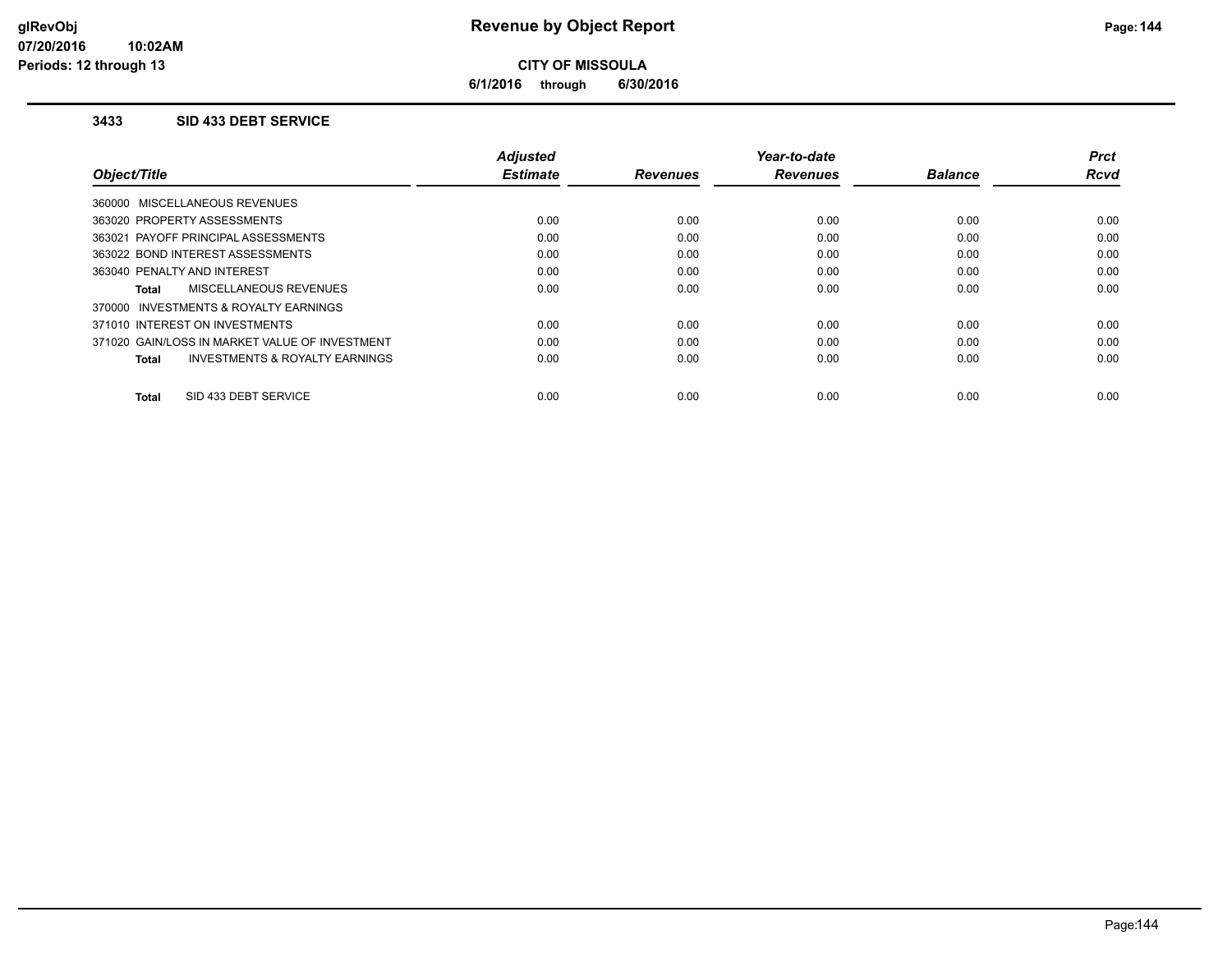**6/1/2016 through 6/30/2016**

## **3440 FY 05 SIDEWALK AND CURB**

**3440 FY 05 SIDEWALK AND CURB**

|                                                           | <b>Adjusted</b> |                 | Year-to-date    |                | <b>Prct</b> |
|-----------------------------------------------------------|-----------------|-----------------|-----------------|----------------|-------------|
| Object/Title                                              | <b>Estimate</b> | <b>Revenues</b> | <b>Revenues</b> | <b>Balance</b> | Rcvd        |
| MISCELLANEOUS REVENUES<br>360000                          |                 |                 |                 |                |             |
| 363020 PROPERTY ASSESSMENTS                               | 38,588.00       | 13,806.33       | 28,753.08       | 9,834.92       | 74.51       |
| 363021 PAYOFF PRINCIPAL ASSESSMENTS                       | 0.00            | 0.00            | 106.74          | $-106.74$      | 0.00        |
| 363022 BOND INTEREST ASSESSMENTS                          | 0.00            | 0.00            | 0.00            | 0.00           | 0.00        |
| 363040 PENALTY AND INTEREST                               | 0.00            | 15.31           | 20.38           | $-20.38$       | 0.00        |
| MISCELLANEOUS REVENUES<br><b>Total</b>                    | 38,588.00       | 13,821.64       | 28,880.20       | 9,707.80       | 74.84       |
| INVESTMENTS & ROYALTY EARNINGS<br>370000                  |                 |                 |                 |                |             |
| 371010 INTEREST ON INVESTMENTS                            | 0.00            | 0.00            | 0.00            | 0.00           | 0.00        |
| 371020 GAIN/LOSS IN MARKET VALUE OF INVESTMENTS           | 0.00            | 0.00            | 0.00            | 0.00           | 0.00        |
| 371500 INTEREST ON INTERFUND LOAN                         | 0.00            | 0.00            | 0.00            | 0.00           | 0.00        |
| <b>INVESTMENTS &amp; ROYALTY EARNINGS</b><br><b>Total</b> | 0.00            | 0.00            | 0.00            | 0.00           | 0.00        |
| OTHER FINANCING SOURCES<br>380000                         |                 |                 |                 |                |             |
| 381030 SID BONDS PROCEEDS                                 | 0.00            | 0.00            | 0.00            | 0.00           | 0.00        |
| OTHER FINANCING SOURCES<br><b>Total</b>                   | 0.00            | 0.00            | 0.00            | 0.00           | 0.00        |
| FY 05 SIDEWALK AND CURB<br><b>Total</b>                   | 38,588.00       | 13,821.64       | 28,880.20       | 9,707.80       | 74.84       |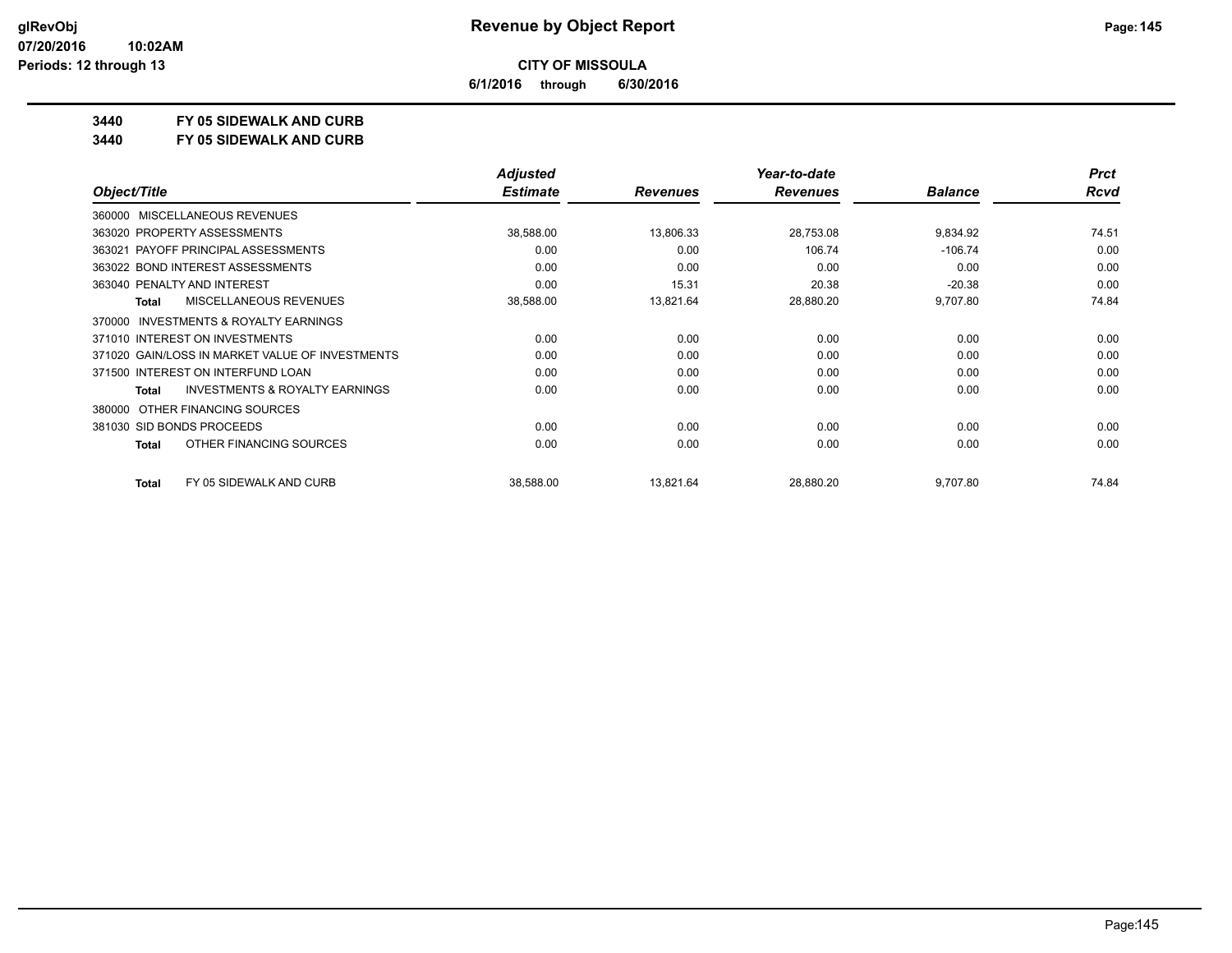**6/1/2016 through 6/30/2016**

### **3440 FY 05 SIDEWALK AND CURB**

|                                                     | <b>Adjusted</b><br><b>Estimate</b> | <b>Revenues</b> | Year-to-date<br><b>Revenues</b> | <b>Balance</b> | <b>Prct</b><br><b>Rcvd</b> |
|-----------------------------------------------------|------------------------------------|-----------------|---------------------------------|----------------|----------------------------|
| Object/Title                                        |                                    |                 |                                 |                |                            |
| 360000 MISCELLANEOUS REVENUES                       |                                    |                 |                                 |                |                            |
| 363020 PROPERTY ASSESSMENTS                         | 38,588.00                          | 13,806.33       | 28,753.08                       | 9,834.92       | 74.51                      |
| 363021 PAYOFF PRINCIPAL ASSESSMENTS                 | 0.00                               | 0.00            | 106.74                          | $-106.74$      | 0.00                       |
| 363022 BOND INTEREST ASSESSMENTS                    | 0.00                               | 0.00            | 0.00                            | 0.00           | 0.00                       |
| 363040 PENALTY AND INTEREST                         | 0.00                               | 15.31           | 20.38                           | $-20.38$       | 0.00                       |
| <b>MISCELLANEOUS REVENUES</b><br><b>Total</b>       | 38,588.00                          | 13,821.64       | 28,880.20                       | 9,707.80       | 74.84                      |
| <b>INVESTMENTS &amp; ROYALTY EARNINGS</b><br>370000 |                                    |                 |                                 |                |                            |
| 371010 INTEREST ON INVESTMENTS                      | 0.00                               | 0.00            | 0.00                            | 0.00           | 0.00                       |
| 371020 GAIN/LOSS IN MARKET VALUE OF INVESTMENT      | 0.00                               | 0.00            | 0.00                            | 0.00           | 0.00                       |
| 371500 INTEREST ON INTERFUND LOAN                   | 0.00                               | 0.00            | 0.00                            | 0.00           | 0.00                       |
| <b>INVESTMENTS &amp; ROYALTY EARNINGS</b><br>Total  | 0.00                               | 0.00            | 0.00                            | 0.00           | 0.00                       |
| OTHER FINANCING SOURCES<br>380000                   |                                    |                 |                                 |                |                            |
| 381030 SID BONDS PROCEEDS                           | 0.00                               | 0.00            | 0.00                            | 0.00           | 0.00                       |
| OTHER FINANCING SOURCES<br><b>Total</b>             | 0.00                               | 0.00            | 0.00                            | 0.00           | 0.00                       |
| <b>Total</b><br>FY 05 SIDEWALK AND CURB             | 38,588.00                          | 13,821.64       | 28,880.20                       | 9,707.80       | 74.84                      |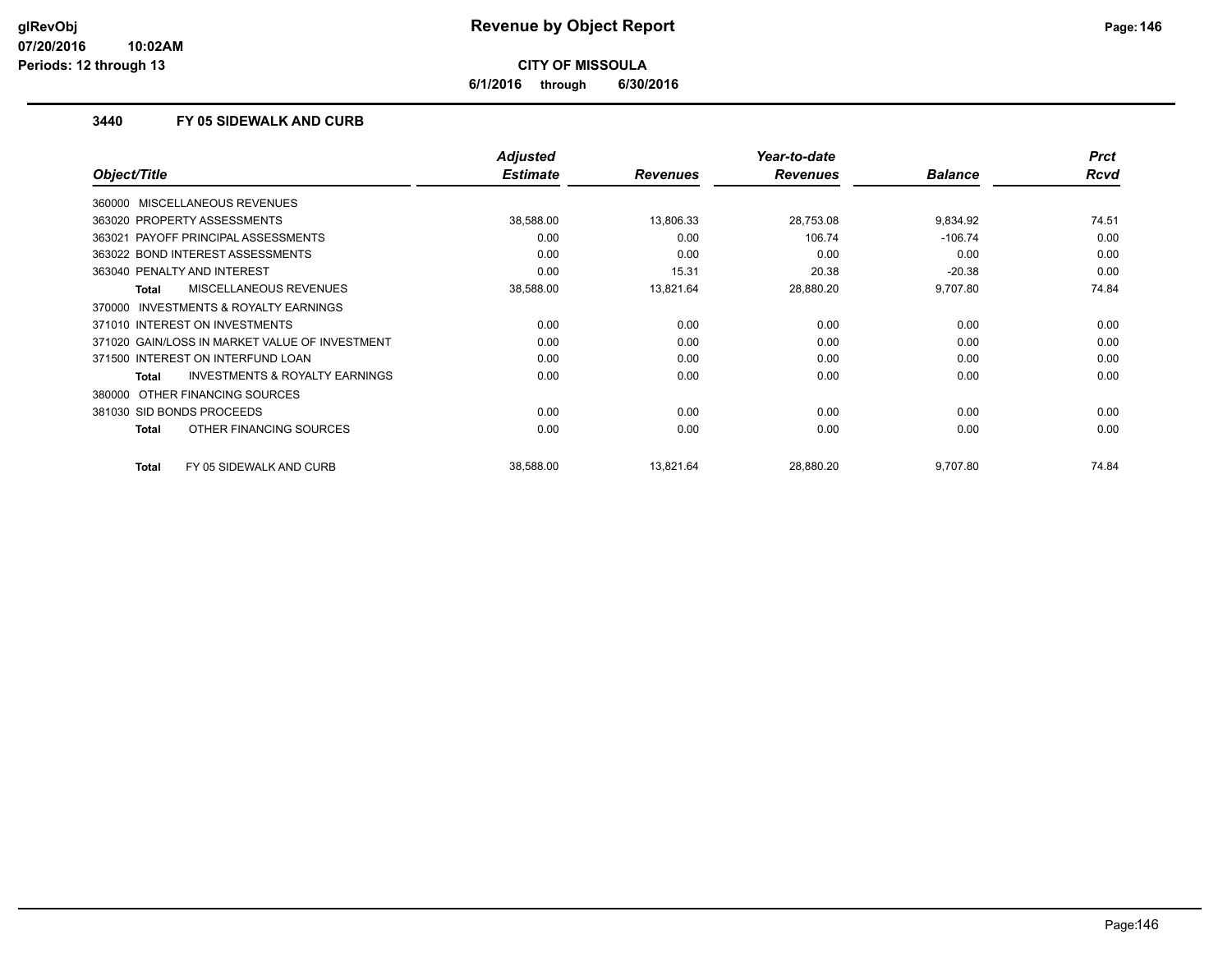**6/1/2016 through 6/30/2016**

## **3441 FY 06 SIDEWALK & CURB DEBT**

**3441 FY 06 SIDEWALK & CURB DEBT**

|                                                    | <b>Adjusted</b> |                 | Year-to-date    |                | <b>Prct</b> |
|----------------------------------------------------|-----------------|-----------------|-----------------|----------------|-------------|
| Object/Title                                       | <b>Estimate</b> | <b>Revenues</b> | <b>Revenues</b> | <b>Balance</b> | <b>Rcvd</b> |
| 360000 MISCELLANEOUS REVENUES                      |                 |                 |                 |                |             |
| 363020 PROPERTY ASSESSMENTS                        | 0.00            | 0.00            | 0.00            | 0.00           | 0.00        |
| MISCELLANEOUS REVENUES<br><b>Total</b>             | 0.00            | 0.00            | 0.00            | 0.00           | 0.00        |
| 370000 INVESTMENTS & ROYALTY EARNINGS              |                 |                 |                 |                |             |
| 371010 INTEREST ON INVESTMENTS                     | 0.00            | 0.00            | 0.00            | 0.00           | 0.00        |
| 371020 GAIN/LOSS IN MARKET VALUE OF INVESTMENTS    | 0.00            | 0.00            | 0.00            | 0.00           | 0.00        |
| <b>INVESTMENTS &amp; ROYALTY EARNINGS</b><br>Total | 0.00            | 0.00            | 0.00            | 0.00           | 0.00        |
| FY 06 SIDEWALK & CURB DEBT<br><b>Total</b>         | 0.00            | 0.00            | 0.00            | 0.00           | 0.00        |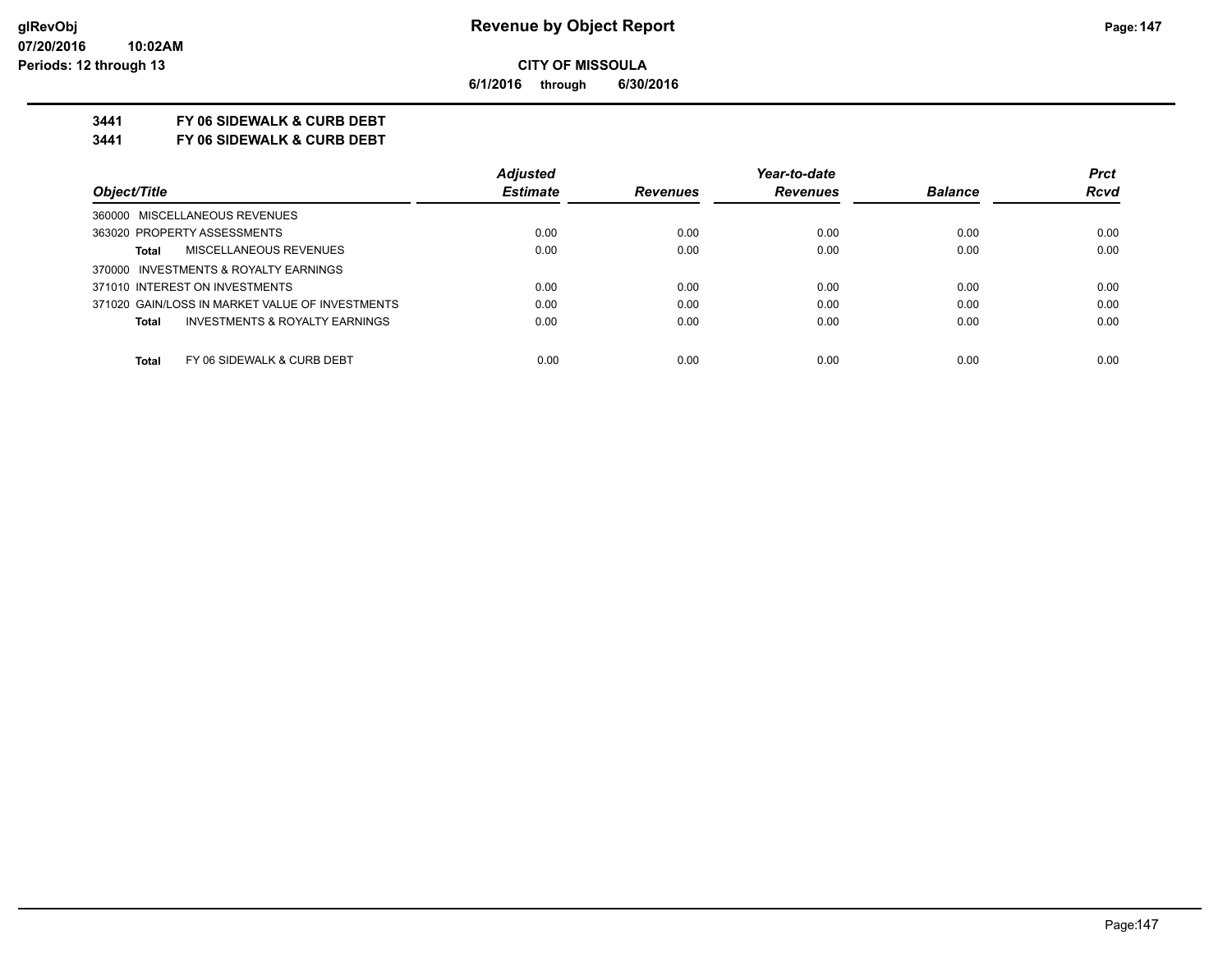**6/1/2016 through 6/30/2016**

## **3441 FY 06 SIDEWALK & CURB DEBT**

|                                                | <b>Adjusted</b> |                 | Year-to-date    |                | <b>Prct</b> |
|------------------------------------------------|-----------------|-----------------|-----------------|----------------|-------------|
| Object/Title                                   | <b>Estimate</b> | <b>Revenues</b> | <b>Revenues</b> | <b>Balance</b> | <b>Rcvd</b> |
| 360000 MISCELLANEOUS REVENUES                  |                 |                 |                 |                |             |
| 363020 PROPERTY ASSESSMENTS                    | 0.00            | 0.00            | 0.00            | 0.00           | 0.00        |
| <b>MISCELLANEOUS REVENUES</b><br>Total         | 0.00            | 0.00            | 0.00            | 0.00           | 0.00        |
| 370000 INVESTMENTS & ROYALTY EARNINGS          |                 |                 |                 |                |             |
| 371010 INTEREST ON INVESTMENTS                 | 0.00            | 0.00            | 0.00            | 0.00           | 0.00        |
| 371020 GAIN/LOSS IN MARKET VALUE OF INVESTMENT | 0.00            | 0.00            | 0.00            | 0.00           | 0.00        |
| INVESTMENTS & ROYALTY EARNINGS<br>Total        | 0.00            | 0.00            | 0.00            | 0.00           | 0.00        |
| <b>Total</b><br>FY 06 SIDEWALK & CURB DEBT     | 0.00            | 0.00            | 0.00            | 0.00           | 0.00        |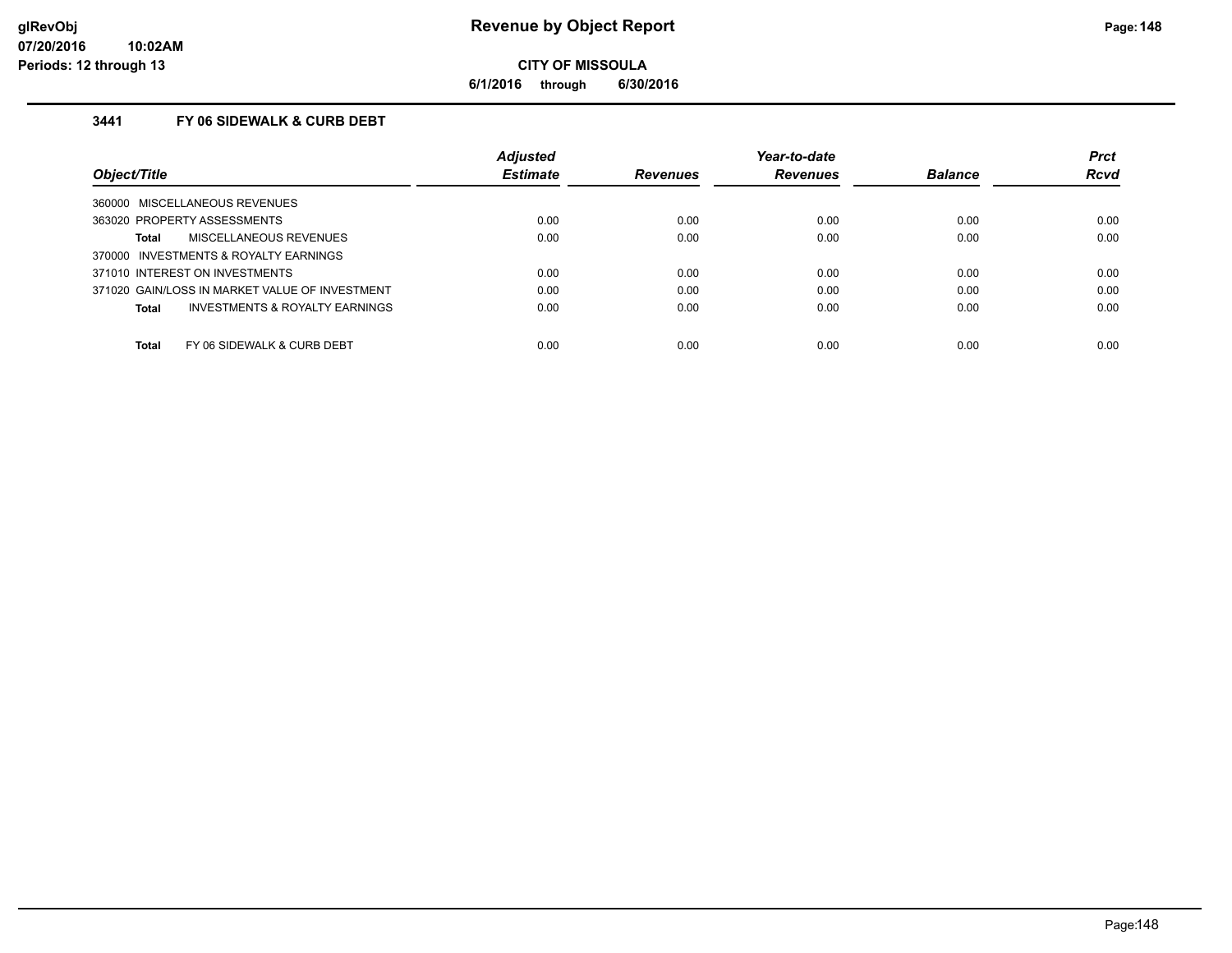**6/1/2016 through 6/30/2016**

## **3449 SID 449 DEBT SERVICE**

**3449 SID 449 DEBT SERVICE**

|                                                 | <b>Adjusted</b> |                 | Year-to-date    |                | Prct |
|-------------------------------------------------|-----------------|-----------------|-----------------|----------------|------|
| Object/Title                                    | <b>Estimate</b> | <b>Revenues</b> | <b>Revenues</b> | <b>Balance</b> | Rcvd |
| 360000 MISCELLANEOUS REVENUES                   |                 |                 |                 |                |      |
| 363020 PROPERTY ASSESSMENTS                     | 0.00            | 0.00            | 0.00            | 0.00           | 0.00 |
| 363021 PAYOFF PRINCIPAL ASSESSMENTS             | 0.00            | 0.00            | 0.00            | 0.00           | 0.00 |
| 363022 BOND INTEREST ASSESSMENTS                | 0.00            | 0.00            | 0.00            | 0.00           | 0.00 |
| 363040 PENALTY AND INTEREST                     | 0.00            | 0.00            | 0.00            | 0.00           | 0.00 |
| MISCELLANEOUS REVENUES<br>Total                 | 0.00            | 0.00            | 0.00            | 0.00           | 0.00 |
| 370000 INVESTMENTS & ROYALTY EARNINGS           |                 |                 |                 |                |      |
| 371010 INTEREST ON INVESTMENTS                  | 0.00            | 0.00            | 0.00            | 0.00           | 0.00 |
| 371020 GAIN/LOSS IN MARKET VALUE OF INVESTMENTS | 0.00            | 0.00            | 0.00            | 0.00           | 0.00 |
| INVESTMENTS & ROYALTY EARNINGS<br>Total         | 0.00            | 0.00            | 0.00            | 0.00           | 0.00 |
| SID 449 DEBT SERVICE<br>Total                   | 0.00            | 0.00            | 0.00            | 0.00           | 0.00 |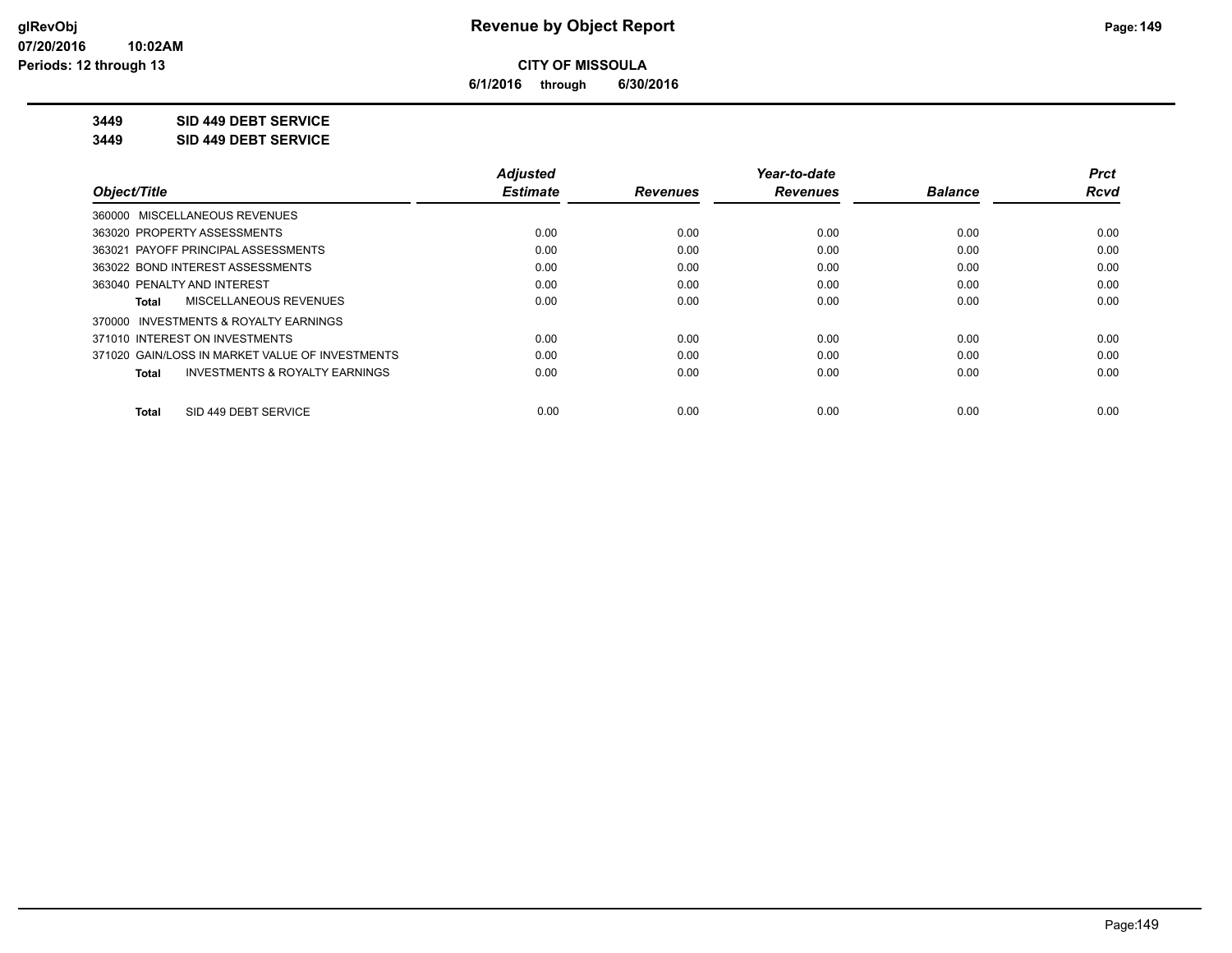**6/1/2016 through 6/30/2016**

#### **3449 SID 449 DEBT SERVICE**

|                                                | <b>Adjusted</b> |                 | Year-to-date    |                | <b>Prct</b> |
|------------------------------------------------|-----------------|-----------------|-----------------|----------------|-------------|
| Object/Title                                   | <b>Estimate</b> | <b>Revenues</b> | <b>Revenues</b> | <b>Balance</b> | Rcvd        |
| 360000 MISCELLANEOUS REVENUES                  |                 |                 |                 |                |             |
| 363020 PROPERTY ASSESSMENTS                    | 0.00            | 0.00            | 0.00            | 0.00           | 0.00        |
| 363021 PAYOFF PRINCIPAL ASSESSMENTS            | 0.00            | 0.00            | 0.00            | 0.00           | 0.00        |
| 363022 BOND INTEREST ASSESSMENTS               | 0.00            | 0.00            | 0.00            | 0.00           | 0.00        |
| 363040 PENALTY AND INTEREST                    | 0.00            | 0.00            | 0.00            | 0.00           | 0.00        |
| MISCELLANEOUS REVENUES<br><b>Total</b>         | 0.00            | 0.00            | 0.00            | 0.00           | 0.00        |
| INVESTMENTS & ROYALTY EARNINGS<br>370000       |                 |                 |                 |                |             |
| 371010 INTEREST ON INVESTMENTS                 | 0.00            | 0.00            | 0.00            | 0.00           | 0.00        |
| 371020 GAIN/LOSS IN MARKET VALUE OF INVESTMENT | 0.00            | 0.00            | 0.00            | 0.00           | 0.00        |
| INVESTMENTS & ROYALTY EARNINGS<br><b>Total</b> | 0.00            | 0.00            | 0.00            | 0.00           | 0.00        |
|                                                |                 |                 |                 |                |             |
| SID 449 DEBT SERVICE<br><b>Total</b>           | 0.00            | 0.00            | 0.00            | 0.00           | 0.00        |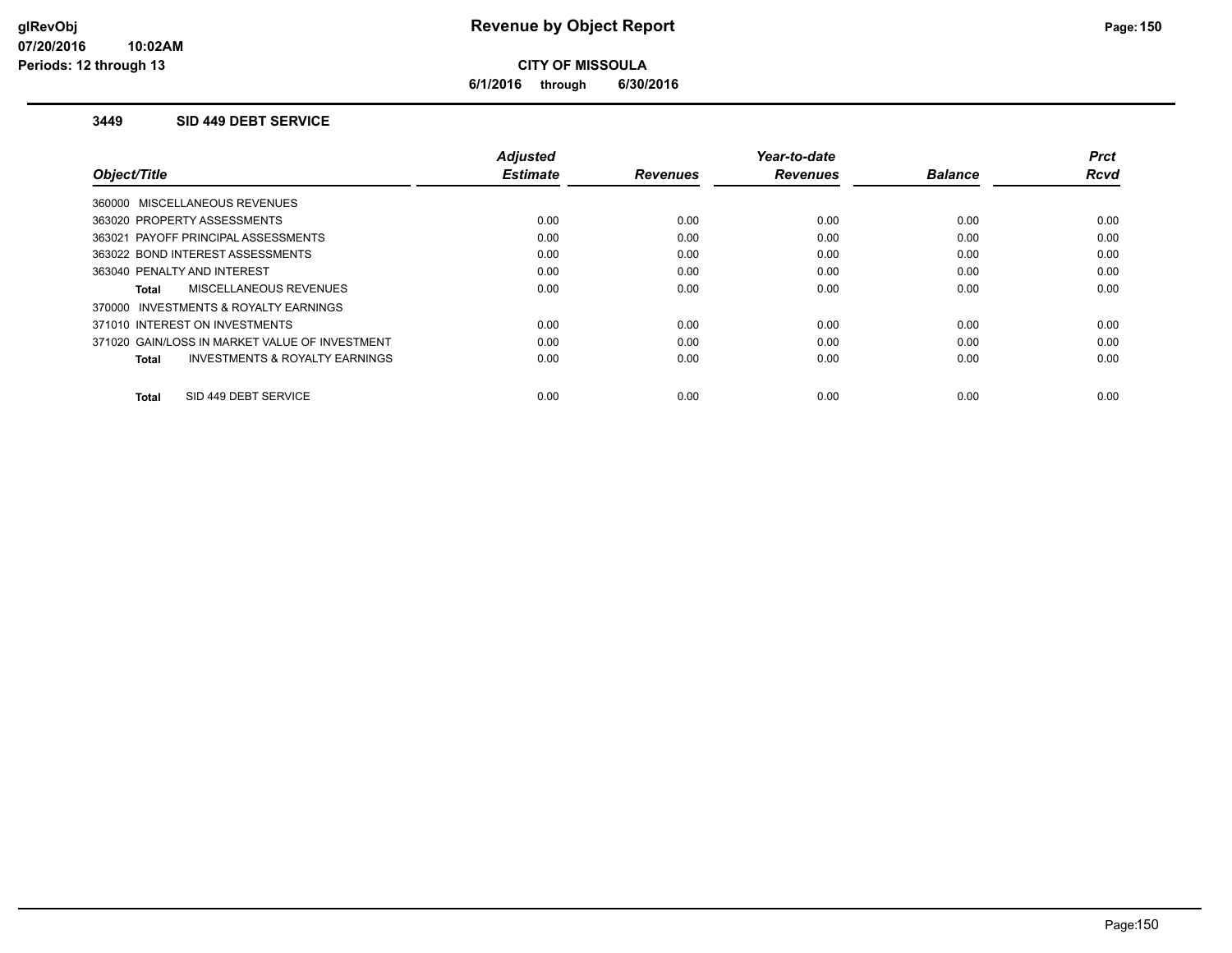**6/1/2016 through 6/30/2016**

**3450 FY 06 SIDEWALK AND CURB**

**3450 FY 06 SIDEWALK AND CURB**

|                                                     | <b>Adjusted</b> |                 | Year-to-date    |                | <b>Prct</b> |
|-----------------------------------------------------|-----------------|-----------------|-----------------|----------------|-------------|
| Object/Title                                        | <b>Estimate</b> | <b>Revenues</b> | <b>Revenues</b> | <b>Balance</b> | <b>Rcvd</b> |
| MISCELLANEOUS REVENUES<br>360000                    |                 |                 |                 |                |             |
| 363020 PROPERTY ASSESSMENTS                         | 28,537.00       | 11,454.81       | 26,827.59       | 1,709.41       | 94.01       |
| 363021 PAYOFF PRINCIPAL ASSESSMENTS                 | 0.00            | 0.00            | 0.00            | 0.00           | 0.00        |
| 363022 BOND INTEREST ASSESSMENTS                    | 0.00            | 0.00            | 0.00            | 0.00           | 0.00        |
| 363040 PENALTY AND INTEREST                         | 0.00            | 10.21           | 17.50           | $-17.50$       | 0.00        |
| MISCELLANEOUS REVENUES<br>Total                     | 28,537.00       | 11,465.02       | 26,845.09       | 1,691.91       | 94.07       |
| <b>INVESTMENTS &amp; ROYALTY EARNINGS</b><br>370000 |                 |                 |                 |                |             |
| 371010 INTEREST ON INVESTMENTS                      | 0.00            | 0.00            | 0.00            | 0.00           | 0.00        |
| 371020 GAIN/LOSS IN MARKET VALUE OF INVESTMENTS     | 0.00            | 0.00            | 0.00            | 0.00           | 0.00        |
| 371500 INTEREST ON INTERFUND LOAN                   | 0.00            | 0.00            | 0.00            | 0.00           | 0.00        |
| <b>INVESTMENTS &amp; ROYALTY EARNINGS</b><br>Total  | 0.00            | 0.00            | 0.00            | 0.00           | 0.00        |
| OTHER FINANCING SOURCES<br>380000                   |                 |                 |                 |                |             |
| 381030 SID BONDS PROCEEDS                           | 0.00            | 0.00            | 0.00            | 0.00           | 0.00        |
| 383042 TRANSFERS FROM OTHER FUNDS                   | 0.00            | 0.00            | 0.00            | 0.00           | 0.00        |
| OTHER FINANCING SOURCES<br>Total                    | 0.00            | 0.00            | 0.00            | 0.00           | 0.00        |
| FY 06 SIDEWALK AND CURB<br>Total                    | 28,537.00       | 11,465.02       | 26,845.09       | 1,691.91       | 94.07       |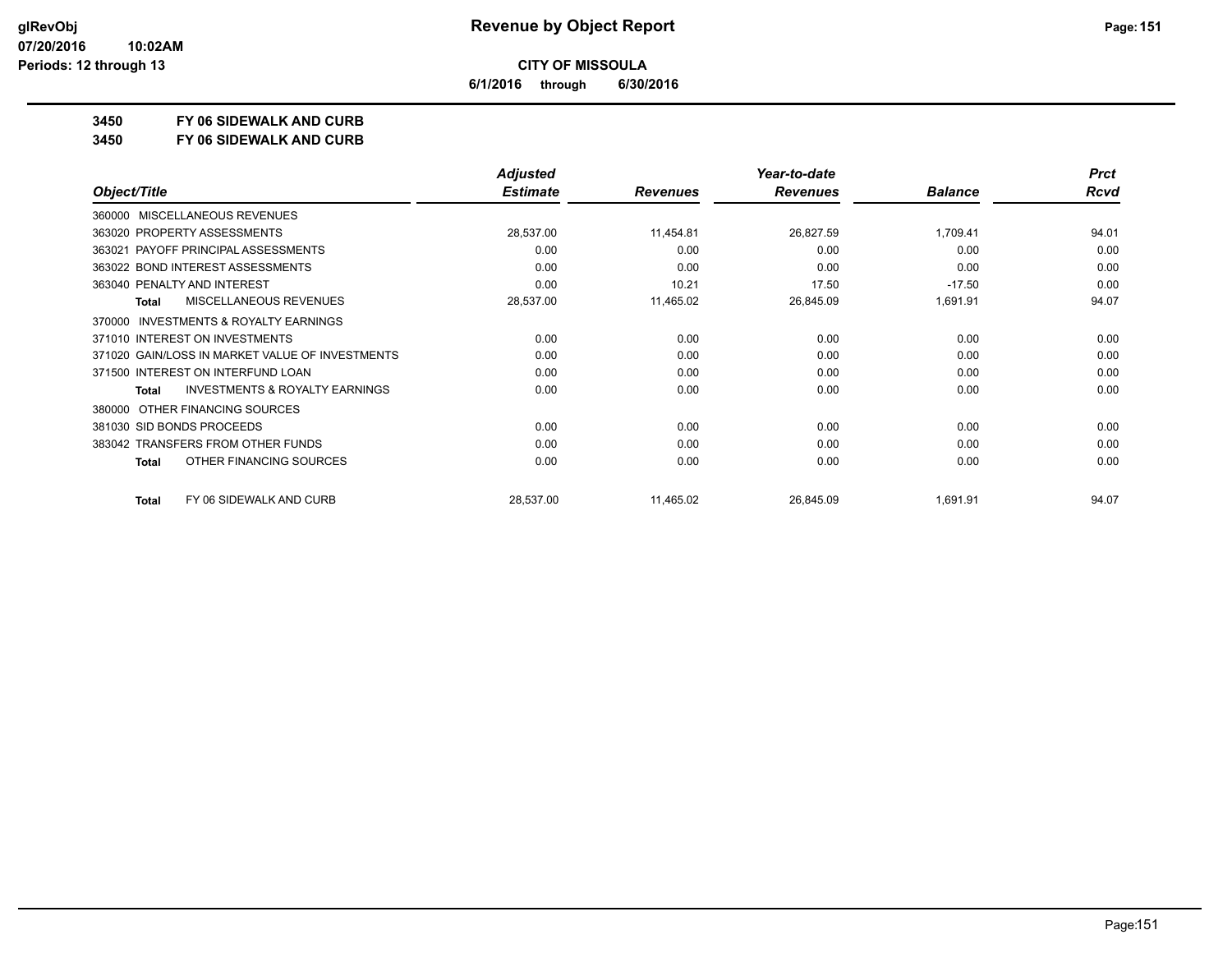**6/1/2016 through 6/30/2016**

### **3450 FY 06 SIDEWALK AND CURB**

|                                                     | <b>Adjusted</b> |                 | Year-to-date    |                | <b>Prct</b> |
|-----------------------------------------------------|-----------------|-----------------|-----------------|----------------|-------------|
| Object/Title                                        | <b>Estimate</b> | <b>Revenues</b> | <b>Revenues</b> | <b>Balance</b> | <b>Rcvd</b> |
| 360000 MISCELLANEOUS REVENUES                       |                 |                 |                 |                |             |
| 363020 PROPERTY ASSESSMENTS                         | 28,537.00       | 11,454.81       | 26,827.59       | 1,709.41       | 94.01       |
| 363021 PAYOFF PRINCIPAL ASSESSMENTS                 | 0.00            | 0.00            | 0.00            | 0.00           | 0.00        |
| 363022 BOND INTEREST ASSESSMENTS                    | 0.00            | 0.00            | 0.00            | 0.00           | 0.00        |
| 363040 PENALTY AND INTEREST                         | 0.00            | 10.21           | 17.50           | $-17.50$       | 0.00        |
| MISCELLANEOUS REVENUES<br><b>Total</b>              | 28,537.00       | 11,465.02       | 26,845.09       | 1,691.91       | 94.07       |
| <b>INVESTMENTS &amp; ROYALTY EARNINGS</b><br>370000 |                 |                 |                 |                |             |
| 371010 INTEREST ON INVESTMENTS                      | 0.00            | 0.00            | 0.00            | 0.00           | 0.00        |
| 371020 GAIN/LOSS IN MARKET VALUE OF INVESTMENT      | 0.00            | 0.00            | 0.00            | 0.00           | 0.00        |
| 371500 INTEREST ON INTERFUND LOAN                   | 0.00            | 0.00            | 0.00            | 0.00           | 0.00        |
| <b>INVESTMENTS &amp; ROYALTY EARNINGS</b><br>Total  | 0.00            | 0.00            | 0.00            | 0.00           | 0.00        |
| 380000 OTHER FINANCING SOURCES                      |                 |                 |                 |                |             |
| 381030 SID BONDS PROCEEDS                           | 0.00            | 0.00            | 0.00            | 0.00           | 0.00        |
| 383042 TRANSFERS FROM OTHER FUNDS                   | 0.00            | 0.00            | 0.00            | 0.00           | 0.00        |
| OTHER FINANCING SOURCES<br><b>Total</b>             | 0.00            | 0.00            | 0.00            | 0.00           | 0.00        |
| FY 06 SIDEWALK AND CURB<br><b>Total</b>             | 28,537.00       | 11,465.02       | 26,845.09       | 1,691.91       | 94.07       |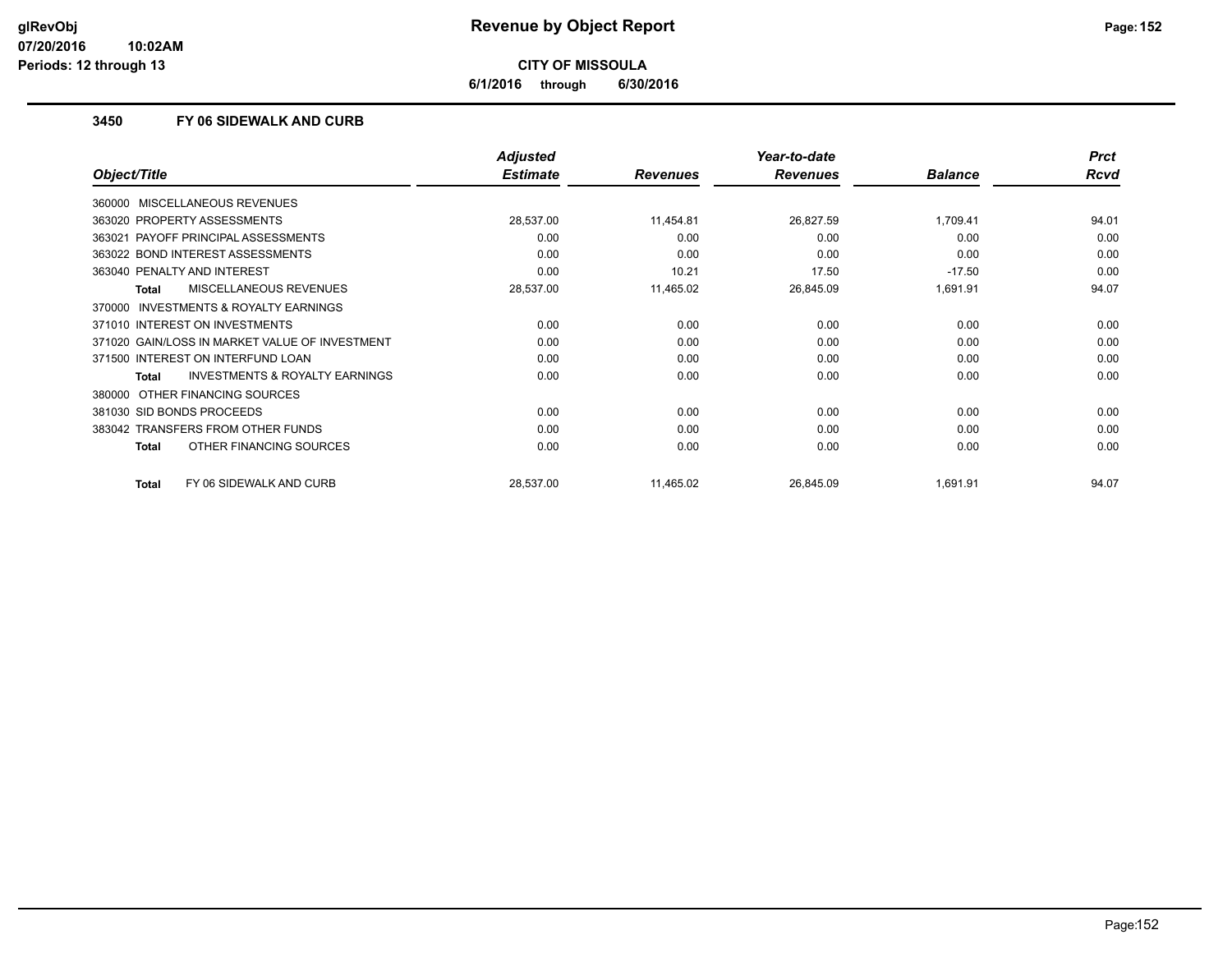**6/1/2016 through 6/30/2016**

## **3460 FY07 SIDEWALK AND CURB DEBT**

#### **3460 FY07 SIDEWALK AND CURB DEBT**

|                                                     | <b>Adjusted</b> |                 | Year-to-date    |                | <b>Prct</b> |
|-----------------------------------------------------|-----------------|-----------------|-----------------|----------------|-------------|
| Object/Title                                        | <b>Estimate</b> | <b>Revenues</b> | <b>Revenues</b> | <b>Balance</b> | <b>Rcvd</b> |
| <b>MISCELLANEOUS REVENUES</b><br>360000             |                 |                 |                 |                |             |
| 363020 PROPERTY ASSESSMENTS                         | 58,810.00       | 20,098.48       | 49,305.36       | 9,504.64       | 83.84       |
| PAYOFF PRINCIPAL ASSESSMENTS<br>363021              | 0.00            | 0.00            | 1,269.11        | $-1,269.11$    | 0.00        |
| 363022 BOND INTEREST ASSESSMENTS                    | 0.00            | 0.00            | 0.00            | 0.00           | 0.00        |
| 363040 PENALTY AND INTEREST                         | 0.00            | 26.08           | 56.33           | $-56.33$       | 0.00        |
| <b>MISCELLANEOUS REVENUES</b><br>Total              | 58,810.00       | 20,124.56       | 50,630.80       | 8,179.20       | 86.09       |
| <b>INVESTMENTS &amp; ROYALTY EARNINGS</b><br>370000 |                 |                 |                 |                |             |
| 371010 INTEREST ON INVESTMENTS                      | 0.00            | 0.00            | 0.00            | 0.00           | 0.00        |
| 371020 GAIN/LOSS IN MARKET VALUE OF INVESTMENTS     | 0.00            | 0.00            | 0.00            | 0.00           | 0.00        |
| 371500 INTEREST ON INTERFUND LOAN                   | 0.00            | 0.00            | 0.00            | 0.00           | 0.00        |
| <b>INVESTMENTS &amp; ROYALTY EARNINGS</b><br>Total  | 0.00            | 0.00            | 0.00            | 0.00           | 0.00        |
| OTHER FINANCING SOURCES<br>380000                   |                 |                 |                 |                |             |
| 381030 SID BONDS PROCEEDS                           | 0.00            | 0.00            | 0.00            | 0.00           | 0.00        |
| 383042 TRANSFERS FROM OTHER FUNDS                   | 0.00            | 0.00            | 0.00            | 0.00           | 0.00        |
| OTHER FINANCING SOURCES<br>Total                    | 0.00            | 0.00            | 0.00            | 0.00           | 0.00        |
| <b>FY07 SIDEWALK AND CURB DEBT</b><br>Total         | 58,810.00       | 20,124.56       | 50,630.80       | 8,179.20       | 86.09       |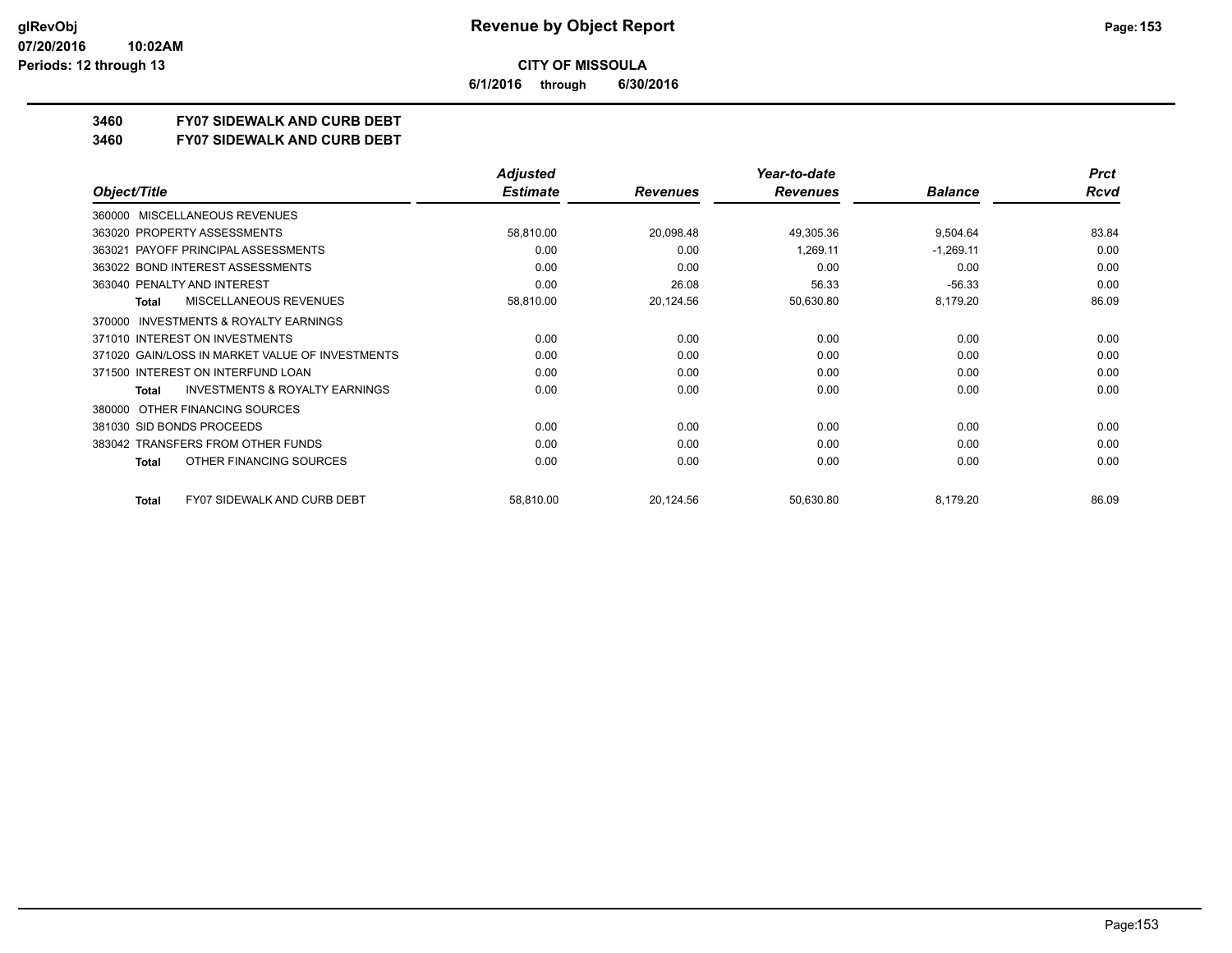**6/1/2016 through 6/30/2016**

## **3460 FY07 SIDEWALK AND CURB DEBT**

|                                                     | <b>Adjusted</b> |                 | Year-to-date    |                | <b>Prct</b> |
|-----------------------------------------------------|-----------------|-----------------|-----------------|----------------|-------------|
| Object/Title                                        | <b>Estimate</b> | <b>Revenues</b> | <b>Revenues</b> | <b>Balance</b> | <b>Rcvd</b> |
| 360000 MISCELLANEOUS REVENUES                       |                 |                 |                 |                |             |
| 363020 PROPERTY ASSESSMENTS                         | 58,810.00       | 20,098.48       | 49,305.36       | 9,504.64       | 83.84       |
| 363021 PAYOFF PRINCIPAL ASSESSMENTS                 | 0.00            | 0.00            | 1,269.11        | $-1,269.11$    | 0.00        |
| 363022 BOND INTEREST ASSESSMENTS                    | 0.00            | 0.00            | 0.00            | 0.00           | 0.00        |
| 363040 PENALTY AND INTEREST                         | 0.00            | 26.08           | 56.33           | $-56.33$       | 0.00        |
| <b>MISCELLANEOUS REVENUES</b><br>Total              | 58,810.00       | 20,124.56       | 50,630.80       | 8,179.20       | 86.09       |
| <b>INVESTMENTS &amp; ROYALTY EARNINGS</b><br>370000 |                 |                 |                 |                |             |
| 371010 INTEREST ON INVESTMENTS                      | 0.00            | 0.00            | 0.00            | 0.00           | 0.00        |
| 371020 GAIN/LOSS IN MARKET VALUE OF INVESTMENT      | 0.00            | 0.00            | 0.00            | 0.00           | 0.00        |
| 371500 INTEREST ON INTERFUND LOAN                   | 0.00            | 0.00            | 0.00            | 0.00           | 0.00        |
| <b>INVESTMENTS &amp; ROYALTY EARNINGS</b><br>Total  | 0.00            | 0.00            | 0.00            | 0.00           | 0.00        |
| 380000 OTHER FINANCING SOURCES                      |                 |                 |                 |                |             |
| 381030 SID BONDS PROCEEDS                           | 0.00            | 0.00            | 0.00            | 0.00           | 0.00        |
| 383042 TRANSFERS FROM OTHER FUNDS                   | 0.00            | 0.00            | 0.00            | 0.00           | 0.00        |
| OTHER FINANCING SOURCES<br>Total                    | 0.00            | 0.00            | 0.00            | 0.00           | 0.00        |
| <b>FY07 SIDEWALK AND CURB DEBT</b><br>Total         | 58,810.00       | 20,124.56       | 50,630.80       | 8,179.20       | 86.09       |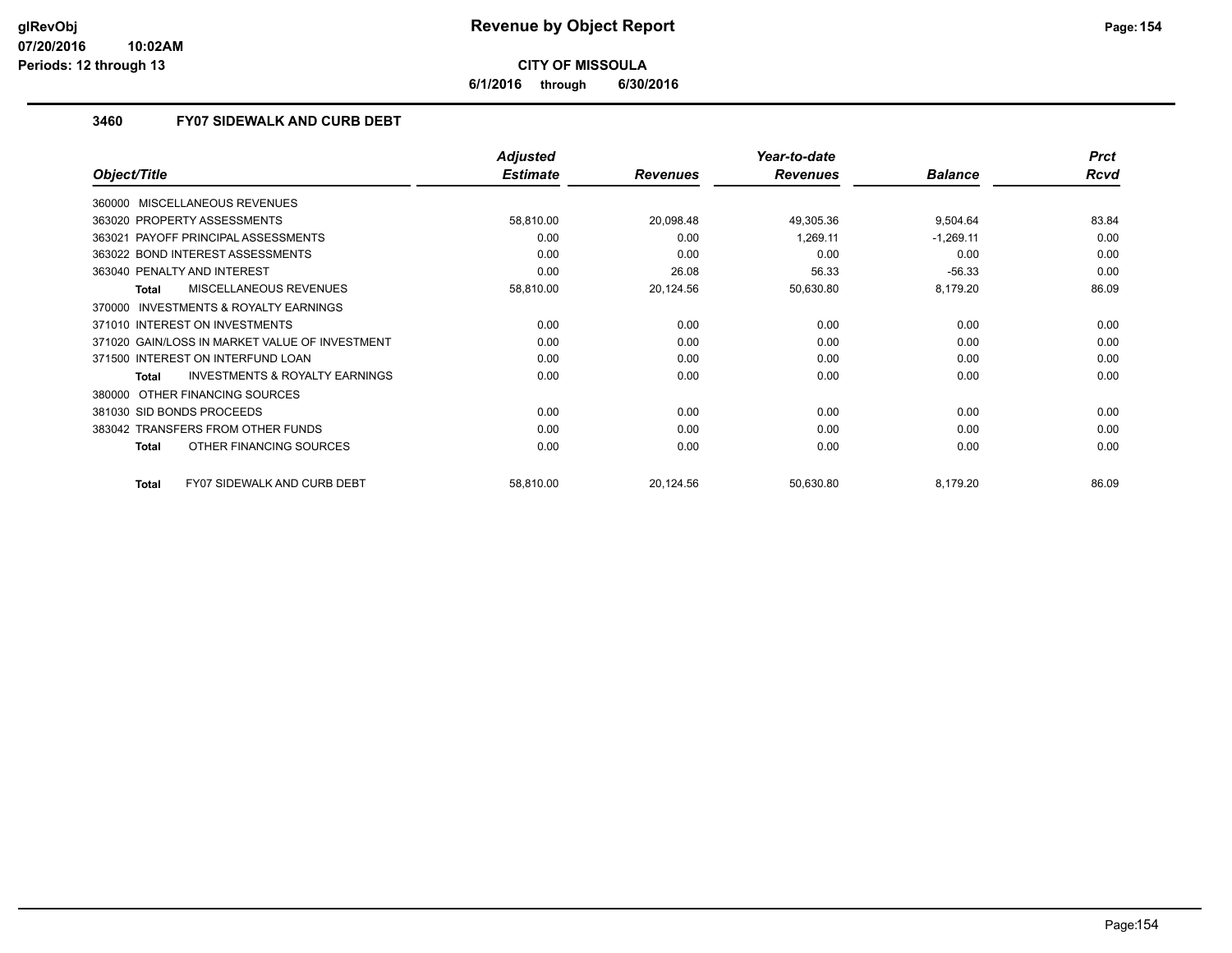**6/1/2016 through 6/30/2016**

## **3461 SERIES 2008A SIDEWALK AND CURB**

#### **3461 SERIES 2008A SIDEWALK AND CURB**

|                                                    | <b>Adjusted</b> |                 | Year-to-date    |                | <b>Prct</b> |
|----------------------------------------------------|-----------------|-----------------|-----------------|----------------|-------------|
| Object/Title                                       | <b>Estimate</b> | <b>Revenues</b> | <b>Revenues</b> | <b>Balance</b> | <b>Rcvd</b> |
| 360000 MISCELLANEOUS REVENUES                      |                 |                 |                 |                |             |
| 363020 PROPERTY ASSESSMENTS                        | 60,213.00       | 19,731.21       | 45.018.41       | 15,194.59      | 74.77       |
| 363021 PAYOFF PRINCIPAL ASSESSMENTS                | 0.00            | 0.00            | 595.68          | $-595.68$      | 0.00        |
| 363022 BOND INTEREST ASSESSMENTS                   | 0.00            | 0.00            | 0.00            | 0.00           | 0.00        |
| 363040 PENALTY AND INTEREST                        | 0.00            | 7.31            | 14.02           | $-14.02$       | 0.00        |
| MISCELLANEOUS REVENUES<br><b>Total</b>             | 60,213.00       | 19,738.52       | 45,628.11       | 14,584.89      | 75.78       |
| INVESTMENTS & ROYALTY EARNINGS<br>370000           |                 |                 |                 |                |             |
| 371010 INTEREST ON INVESTMENTS                     | 0.00            | 0.00            | 0.00            | 0.00           | 0.00        |
| 371020 GAIN/LOSS IN MARKET VALUE OF INVESTMENTS    | 0.00            | 0.00            | 0.00            | 0.00           | 0.00        |
| <b>INVESTMENTS &amp; ROYALTY EARNINGS</b><br>Total | 0.00            | 0.00            | 0.00            | 0.00           | 0.00        |
| OTHER FINANCING SOURCES<br>380000                  |                 |                 |                 |                |             |
| 381030 SID BONDS PROCEEDS                          | 0.00            | 0.00            | 0.00            | 0.00           | 0.00        |
| OTHER FINANCING SOURCES<br>Total                   | 0.00            | 0.00            | 0.00            | 0.00           | 0.00        |
| SERIES 2008A SIDEWALK AND CURB<br><b>Total</b>     | 60,213.00       | 19,738.52       | 45,628.11       | 14,584.89      | 75.78       |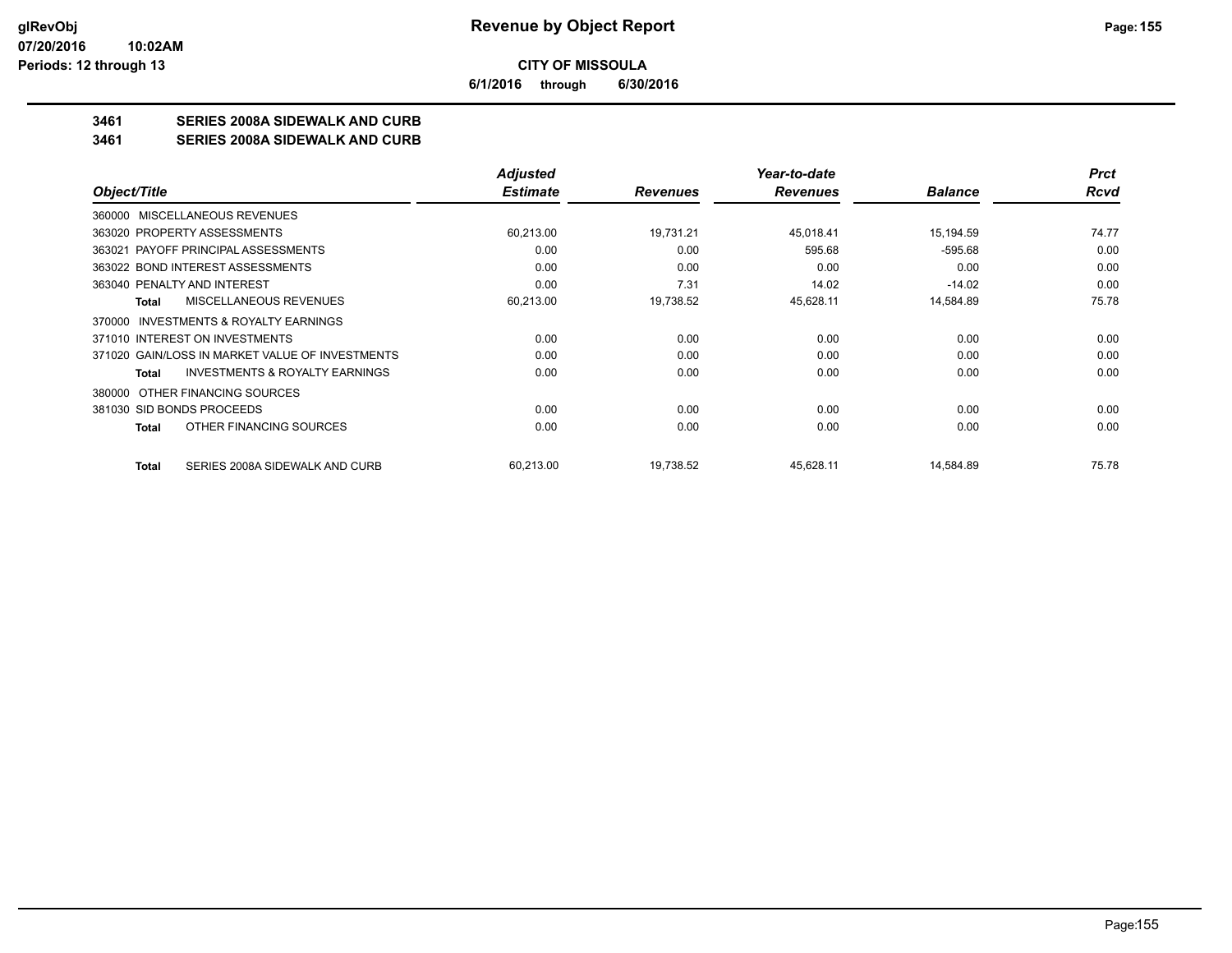**6/1/2016 through 6/30/2016**

## **3461 SERIES 2008A SIDEWALK AND CURB**

|                                                     | <b>Adjusted</b> |                 | Year-to-date    |                | <b>Prct</b> |
|-----------------------------------------------------|-----------------|-----------------|-----------------|----------------|-------------|
| Object/Title                                        | <b>Estimate</b> | <b>Revenues</b> | <b>Revenues</b> | <b>Balance</b> | Rcvd        |
| 360000 MISCELLANEOUS REVENUES                       |                 |                 |                 |                |             |
| 363020 PROPERTY ASSESSMENTS                         | 60,213.00       | 19.731.21       | 45,018.41       | 15,194.59      | 74.77       |
| 363021 PAYOFF PRINCIPAL ASSESSMENTS                 | 0.00            | 0.00            | 595.68          | $-595.68$      | 0.00        |
| 363022 BOND INTEREST ASSESSMENTS                    | 0.00            | 0.00            | 0.00            | 0.00           | 0.00        |
| 363040 PENALTY AND INTEREST                         | 0.00            | 7.31            | 14.02           | $-14.02$       | 0.00        |
| <b>MISCELLANEOUS REVENUES</b><br>Total              | 60,213.00       | 19,738.52       | 45,628.11       | 14,584.89      | 75.78       |
| <b>INVESTMENTS &amp; ROYALTY EARNINGS</b><br>370000 |                 |                 |                 |                |             |
| 371010 INTEREST ON INVESTMENTS                      | 0.00            | 0.00            | 0.00            | 0.00           | 0.00        |
| 371020 GAIN/LOSS IN MARKET VALUE OF INVESTMENT      | 0.00            | 0.00            | 0.00            | 0.00           | 0.00        |
| <b>INVESTMENTS &amp; ROYALTY EARNINGS</b><br>Total  | 0.00            | 0.00            | 0.00            | 0.00           | 0.00        |
| 380000 OTHER FINANCING SOURCES                      |                 |                 |                 |                |             |
| 381030 SID BONDS PROCEEDS                           | 0.00            | 0.00            | 0.00            | 0.00           | 0.00        |
| OTHER FINANCING SOURCES<br>Total                    | 0.00            | 0.00            | 0.00            | 0.00           | 0.00        |
| SERIES 2008A SIDEWALK AND CURB<br>Total             | 60,213.00       | 19,738.52       | 45,628.11       | 14,584.89      | 75.78       |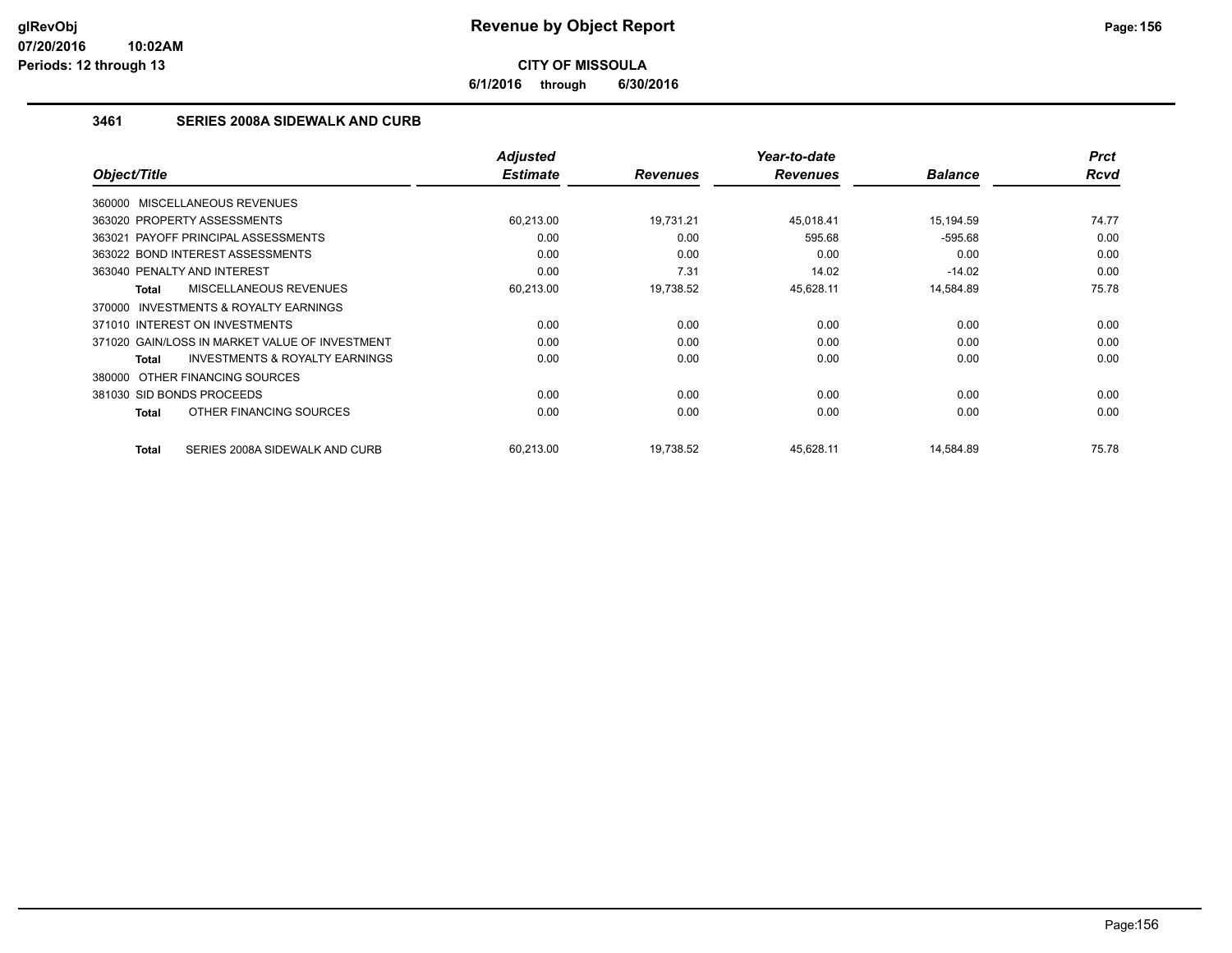**6/1/2016 through 6/30/2016**

## **3462 SERIES 2009 SIDEWALK AND CURB**

#### **3462 SERIES 2009 SIDEWALK AND CURB**

|                                                           | <b>Adjusted</b> |                 | Year-to-date    |                | <b>Prct</b> |
|-----------------------------------------------------------|-----------------|-----------------|-----------------|----------------|-------------|
| Object/Title                                              | <b>Estimate</b> | <b>Revenues</b> | <b>Revenues</b> | <b>Balance</b> | Rcvd        |
| <b>MISCELLANEOUS REVENUES</b><br>360000                   |                 |                 |                 |                |             |
| 363020 PROPERTY ASSESSMENTS                               | 65,342.00       | 23,632.01       | 56,345.69       | 8,996.31       | 86.23       |
| 363021 PAYOFF PRINCIPAL ASSESSMENTS                       | 0.00            | 0.00            | 0.00            | 0.00           | 0.00        |
| 363022 BOND INTEREST ASSESSMENTS                          | 0.00            | 0.00            | 0.00            | 0.00           | 0.00        |
| 363040 PENALTY AND INTEREST                               | 0.00            | 43.73           | 2,584.68        | $-2,584.68$    | 0.00        |
| MISCELLANEOUS REVENUES<br><b>Total</b>                    | 65,342.00       | 23,675.74       | 58,930.37       | 6,411.63       | 90.19       |
| INVESTMENTS & ROYALTY EARNINGS<br>370000                  |                 |                 |                 |                |             |
| 371010 INTEREST ON INVESTMENTS                            | 0.00            | 0.00            | 0.00            | 0.00           | 0.00        |
| 371020 GAIN/LOSS IN MARKET VALUE OF INVESTMENTS           | 0.00            | 0.00            | 0.00            | 0.00           | 0.00        |
| <b>INVESTMENTS &amp; ROYALTY EARNINGS</b><br><b>Total</b> | 0.00            | 0.00            | 0.00            | 0.00           | 0.00        |
| OTHER FINANCING SOURCES<br>380000                         |                 |                 |                 |                |             |
| 381030 SID BONDS PROCEEDS                                 | 0.00            | 0.00            | 0.00            | 0.00           | 0.00        |
| 383042 TRANSFERS FROM OTHER FUNDS                         | 0.00            | 0.00            | 0.00            | 0.00           | 0.00        |
| OTHER FINANCING SOURCES<br><b>Total</b>                   | 0.00            | 0.00            | 0.00            | 0.00           | 0.00        |
| SERIES 2009 SIDEWALK AND CURB<br><b>Total</b>             | 65,342.00       | 23,675.74       | 58,930.37       | 6,411.63       | 90.19       |
|                                                           |                 |                 |                 |                |             |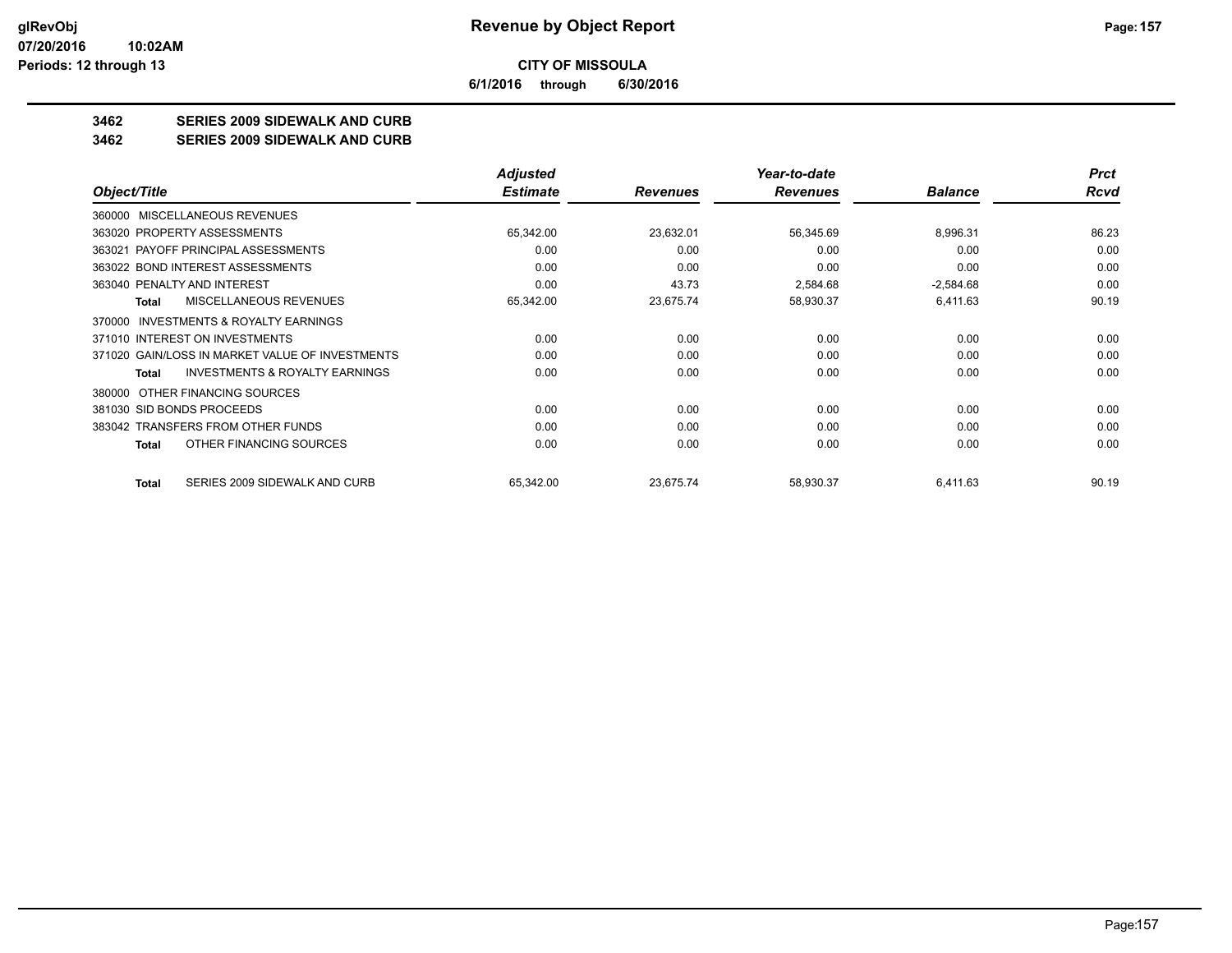**6/1/2016 through 6/30/2016**

## **3462 SERIES 2009 SIDEWALK AND CURB**

|                                                           | <b>Adjusted</b> |                 | Year-to-date    |                | <b>Prct</b> |
|-----------------------------------------------------------|-----------------|-----------------|-----------------|----------------|-------------|
| Object/Title                                              | <b>Estimate</b> | <b>Revenues</b> | <b>Revenues</b> | <b>Balance</b> | <b>Rcvd</b> |
| 360000 MISCELLANEOUS REVENUES                             |                 |                 |                 |                |             |
| 363020 PROPERTY ASSESSMENTS                               | 65,342.00       | 23,632.01       | 56,345.69       | 8,996.31       | 86.23       |
| 363021 PAYOFF PRINCIPAL ASSESSMENTS                       | 0.00            | 0.00            | 0.00            | 0.00           | 0.00        |
| 363022 BOND INTEREST ASSESSMENTS                          | 0.00            | 0.00            | 0.00            | 0.00           | 0.00        |
| 363040 PENALTY AND INTEREST                               | 0.00            | 43.73           | 2,584.68        | $-2,584.68$    | 0.00        |
| MISCELLANEOUS REVENUES<br><b>Total</b>                    | 65,342.00       | 23,675.74       | 58,930.37       | 6,411.63       | 90.19       |
| INVESTMENTS & ROYALTY EARNINGS<br>370000                  |                 |                 |                 |                |             |
| 371010 INTEREST ON INVESTMENTS                            | 0.00            | 0.00            | 0.00            | 0.00           | 0.00        |
| 371020 GAIN/LOSS IN MARKET VALUE OF INVESTMENT            | 0.00            | 0.00            | 0.00            | 0.00           | 0.00        |
| <b>INVESTMENTS &amp; ROYALTY EARNINGS</b><br><b>Total</b> | 0.00            | 0.00            | 0.00            | 0.00           | 0.00        |
| 380000 OTHER FINANCING SOURCES                            |                 |                 |                 |                |             |
| 381030 SID BONDS PROCEEDS                                 | 0.00            | 0.00            | 0.00            | 0.00           | 0.00        |
| 383042 TRANSFERS FROM OTHER FUNDS                         | 0.00            | 0.00            | 0.00            | 0.00           | 0.00        |
| OTHER FINANCING SOURCES<br><b>Total</b>                   | 0.00            | 0.00            | 0.00            | 0.00           | 0.00        |
| SERIES 2009 SIDEWALK AND CURB<br><b>Total</b>             | 65,342.00       | 23.675.74       | 58,930.37       | 6,411.63       | 90.19       |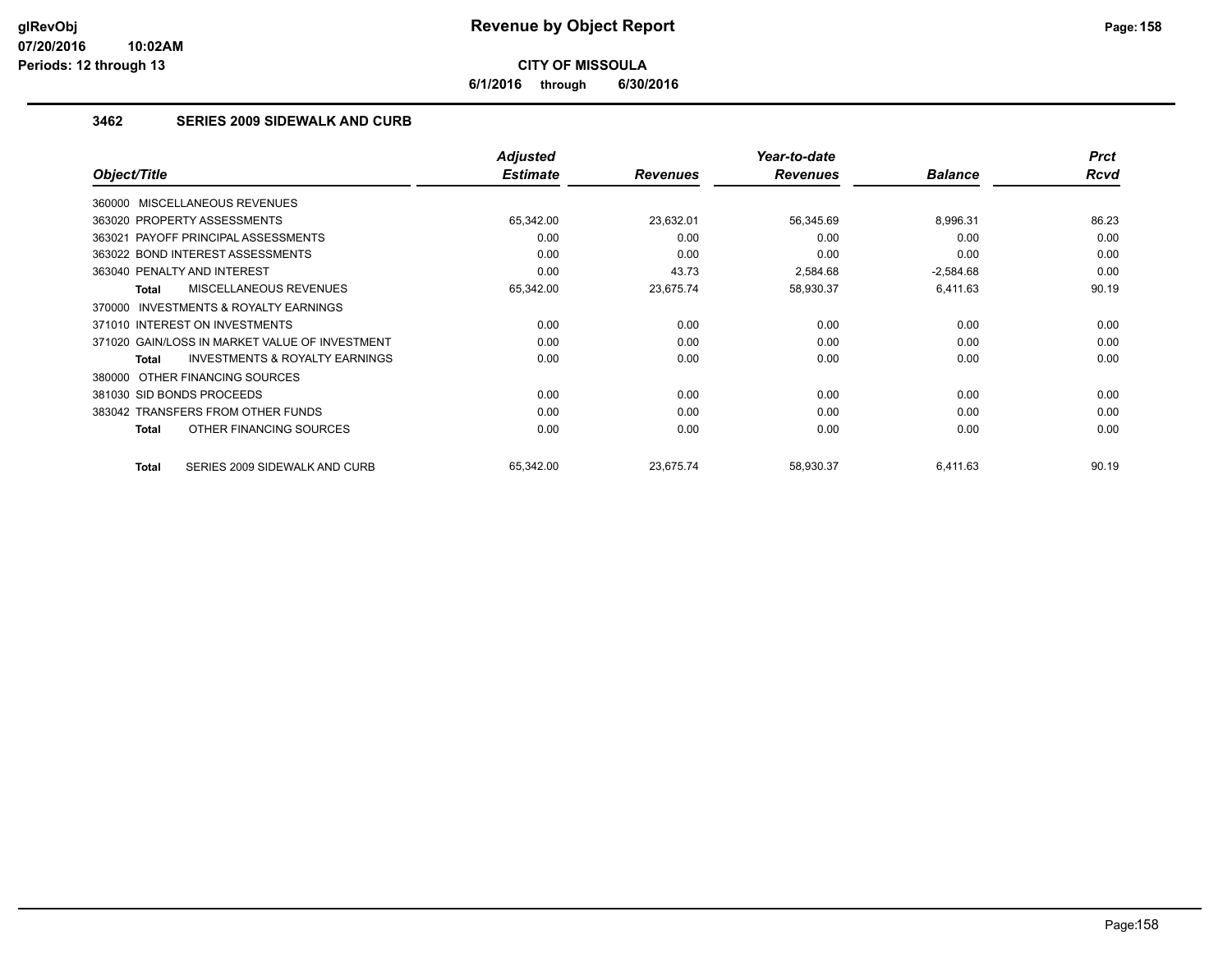**6/1/2016 through 6/30/2016**

## **3463 SERIES 2010 SIDEWALK AND CURB**

**3463 SERIES 2010 SIDEWALK AND CURB**

|                                                           | <b>Adjusted</b> |                 | Year-to-date    |                | <b>Prct</b> |
|-----------------------------------------------------------|-----------------|-----------------|-----------------|----------------|-------------|
| Object/Title                                              | <b>Estimate</b> | <b>Revenues</b> | <b>Revenues</b> | <b>Balance</b> | Rcvd        |
| <b>MISCELLANEOUS REVENUES</b><br>360000                   |                 |                 |                 |                |             |
| 363020 PROPERTY ASSESSMENTS                               | 100,413.00      | 35,593.66       | 79,817.27       | 20,595.73      | 79.49       |
| 363021 PAYOFF PRINCIPAL ASSESSMENTS                       | 0.00            | 1,044.80        | 6,740.88        | $-6,740.88$    | 0.00        |
| 363022 BOND INTEREST ASSESSMENTS                          | 0.00            | 0.00            | 0.00            | 0.00           | 0.00        |
| 363040 PENALTY AND INTEREST                               | 0.00            | 141.97          | 223.82          | $-223.82$      | 0.00        |
| MISCELLANEOUS REVENUES<br><b>Total</b>                    | 100,413.00      | 36,780.43       | 86,781.97       | 13,631.03      | 86.43       |
| <b>INVESTMENTS &amp; ROYALTY EARNINGS</b><br>370000       |                 |                 |                 |                |             |
| 371010 INTEREST ON INVESTMENTS                            | 0.00            | 0.00            | 0.00            | 0.00           | 0.00        |
| 371020 GAIN/LOSS IN MARKET VALUE OF INVESTMENTS           | 0.00            | 0.00            | 0.00            | 0.00           | 0.00        |
| <b>INVESTMENTS &amp; ROYALTY EARNINGS</b><br><b>Total</b> | 0.00            | 0.00            | 0.00            | 0.00           | 0.00        |
| OTHER FINANCING SOURCES<br>380000                         |                 |                 |                 |                |             |
| 381030 SID BONDS PROCEEDS                                 | 0.00            | 0.00            | 0.00            | 0.00           | 0.00        |
| 383042 TRANSFERS FROM OTHER FUNDS                         | 0.00            | 0.00            | 0.00            | 0.00           | 0.00        |
| OTHER FINANCING SOURCES<br>Total                          | 0.00            | 0.00            | 0.00            | 0.00           | 0.00        |
| SERIES 2010 SIDEWALK AND CURB<br>Total                    | 100,413.00      | 36,780.43       | 86,781.97       | 13,631.03      | 86.43       |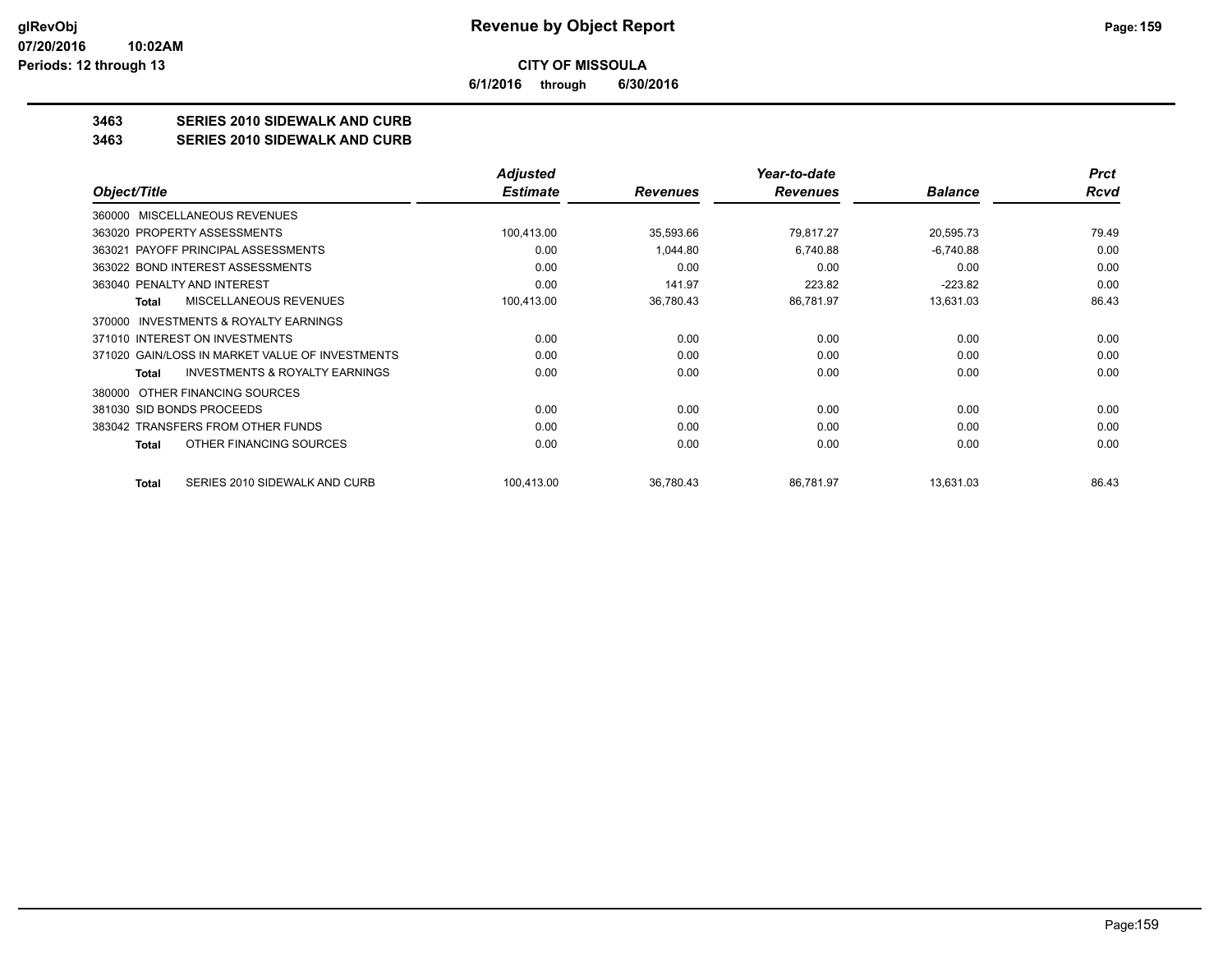**6/1/2016 through 6/30/2016**

## **3463 SERIES 2010 SIDEWALK AND CURB**

|                                                           | <b>Adjusted</b> |                 | Year-to-date    |                | <b>Prct</b> |
|-----------------------------------------------------------|-----------------|-----------------|-----------------|----------------|-------------|
| Object/Title                                              | <b>Estimate</b> | <b>Revenues</b> | <b>Revenues</b> | <b>Balance</b> | <b>Rcvd</b> |
| 360000 MISCELLANEOUS REVENUES                             |                 |                 |                 |                |             |
| 363020 PROPERTY ASSESSMENTS                               | 100,413.00      | 35,593.66       | 79,817.27       | 20,595.73      | 79.49       |
| PAYOFF PRINCIPAL ASSESSMENTS<br>363021                    | 0.00            | 1,044.80        | 6,740.88        | $-6,740.88$    | 0.00        |
| 363022 BOND INTEREST ASSESSMENTS                          | 0.00            | 0.00            | 0.00            | 0.00           | 0.00        |
| 363040 PENALTY AND INTEREST                               | 0.00            | 141.97          | 223.82          | $-223.82$      | 0.00        |
| <b>MISCELLANEOUS REVENUES</b><br><b>Total</b>             | 100,413.00      | 36,780.43       | 86,781.97       | 13,631.03      | 86.43       |
| 370000 INVESTMENTS & ROYALTY EARNINGS                     |                 |                 |                 |                |             |
| 371010 INTEREST ON INVESTMENTS                            | 0.00            | 0.00            | 0.00            | 0.00           | 0.00        |
| 371020 GAIN/LOSS IN MARKET VALUE OF INVESTMENT            | 0.00            | 0.00            | 0.00            | 0.00           | 0.00        |
| <b>INVESTMENTS &amp; ROYALTY EARNINGS</b><br><b>Total</b> | 0.00            | 0.00            | 0.00            | 0.00           | 0.00        |
| OTHER FINANCING SOURCES<br>380000                         |                 |                 |                 |                |             |
| 381030 SID BONDS PROCEEDS                                 | 0.00            | 0.00            | 0.00            | 0.00           | 0.00        |
| 383042 TRANSFERS FROM OTHER FUNDS                         | 0.00            | 0.00            | 0.00            | 0.00           | 0.00        |
| OTHER FINANCING SOURCES<br><b>Total</b>                   | 0.00            | 0.00            | 0.00            | 0.00           | 0.00        |
| SERIES 2010 SIDEWALK AND CURB<br><b>Total</b>             | 100,413.00      | 36,780.43       | 86,781.97       | 13,631.03      | 86.43       |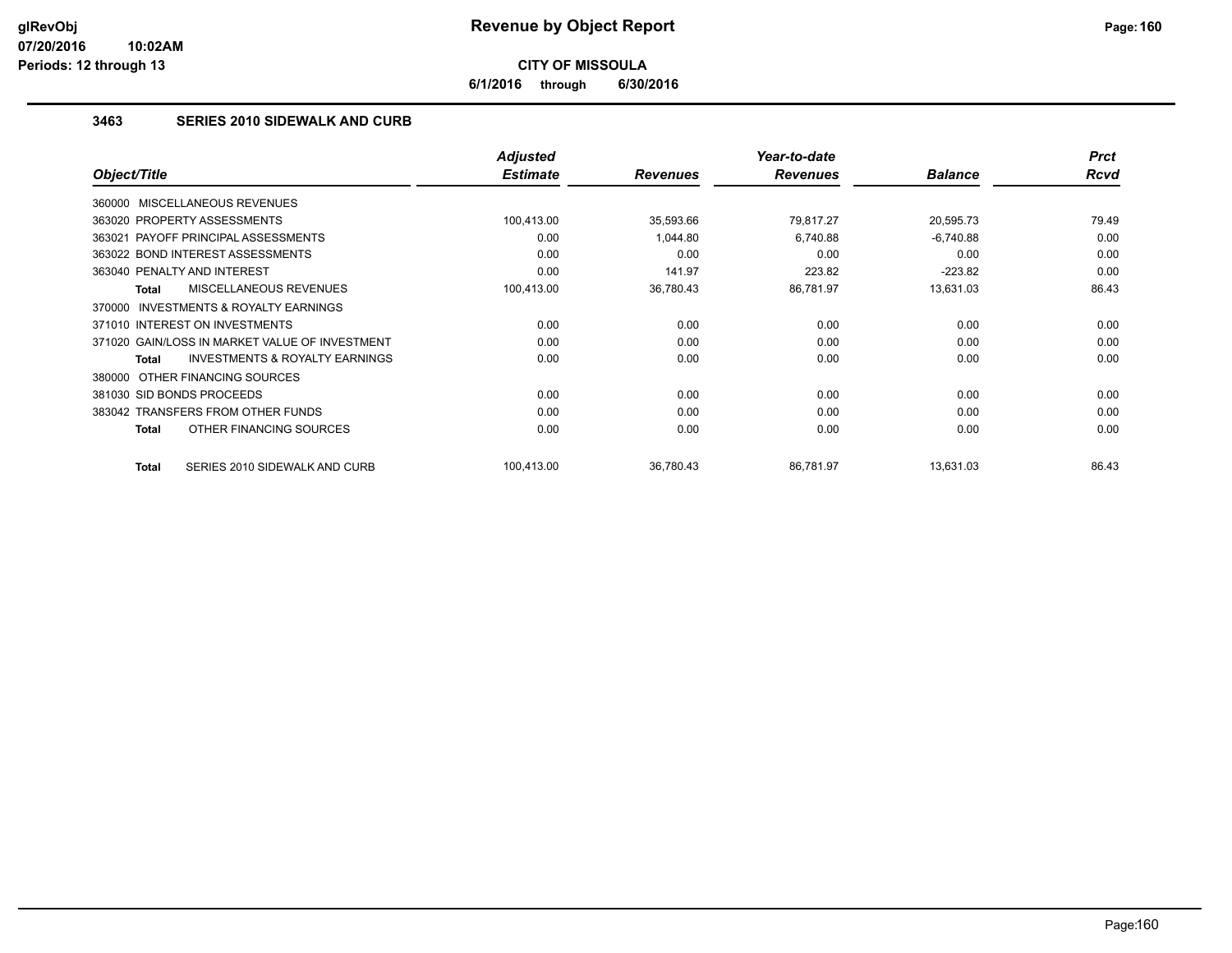**6/1/2016 through 6/30/2016**

**3464 FY12 S/C DEBT SERVICE**

**3464 FY12 S/C DEBT SERVICE**

|                                                    | <b>Adjusted</b> |                 | Year-to-date    |                | <b>Prct</b> |
|----------------------------------------------------|-----------------|-----------------|-----------------|----------------|-------------|
| Object/Title                                       | <b>Estimate</b> | <b>Revenues</b> | <b>Revenues</b> | <b>Balance</b> | Rcvd        |
| MISCELLANEOUS REVENUES<br>360000                   |                 |                 |                 |                |             |
| 363020 PROPERTY ASSESSMENTS                        | 71,785.00       | 30,551.20       | 67,734.22       | 4,050.78       | 94.36       |
| 363021 PAYOFF PRINCIPAL ASSESSMENTS                | 0.00            | 0.00            | 0.00            | 0.00           | 0.00        |
| 363022 BOND INTEREST ASSESSMENTS                   | 0.00            | 0.00            | 0.00            | 0.00           | 0.00        |
| 363040 PENALTY AND INTEREST                        | 0.00            | 156.70          | 168.34          | $-168.34$      | 0.00        |
| <b>MISCELLANEOUS REVENUES</b><br><b>Total</b>      | 71,785.00       | 30,707.90       | 67,902.56       | 3,882.44       | 94.59       |
| INVESTMENTS & ROYALTY EARNINGS<br>370000           |                 |                 |                 |                |             |
| 371010 INTEREST ON INVESTMENTS                     | 0.00            | 0.00            | 0.00            | 0.00           | 0.00        |
| 371020 GAIN/LOSS IN MARKET VALUE OF INVESTMENTS    | 0.00            | 0.00            | 0.00            | 0.00           | 0.00        |
| <b>INVESTMENTS &amp; ROYALTY EARNINGS</b><br>Total | 0.00            | 0.00            | 0.00            | 0.00           | 0.00        |
| OTHER FINANCING SOURCES<br>380000                  |                 |                 |                 |                |             |
| 381030 SID BONDS PROCEEDS                          | 0.00            | 0.00            | 0.00            | 0.00           | 0.00        |
| 383042 TRANSFERS FROM OTHER FUNDS                  | 0.00            | 0.00            | 0.00            | 0.00           | 0.00        |
| OTHER FINANCING SOURCES<br>Total                   | 0.00            | 0.00            | 0.00            | 0.00           | 0.00        |
| FY12 S/C DEBT SERVICE<br><b>Total</b>              | 71,785.00       | 30,707.90       | 67,902.56       | 3,882.44       | 94.59       |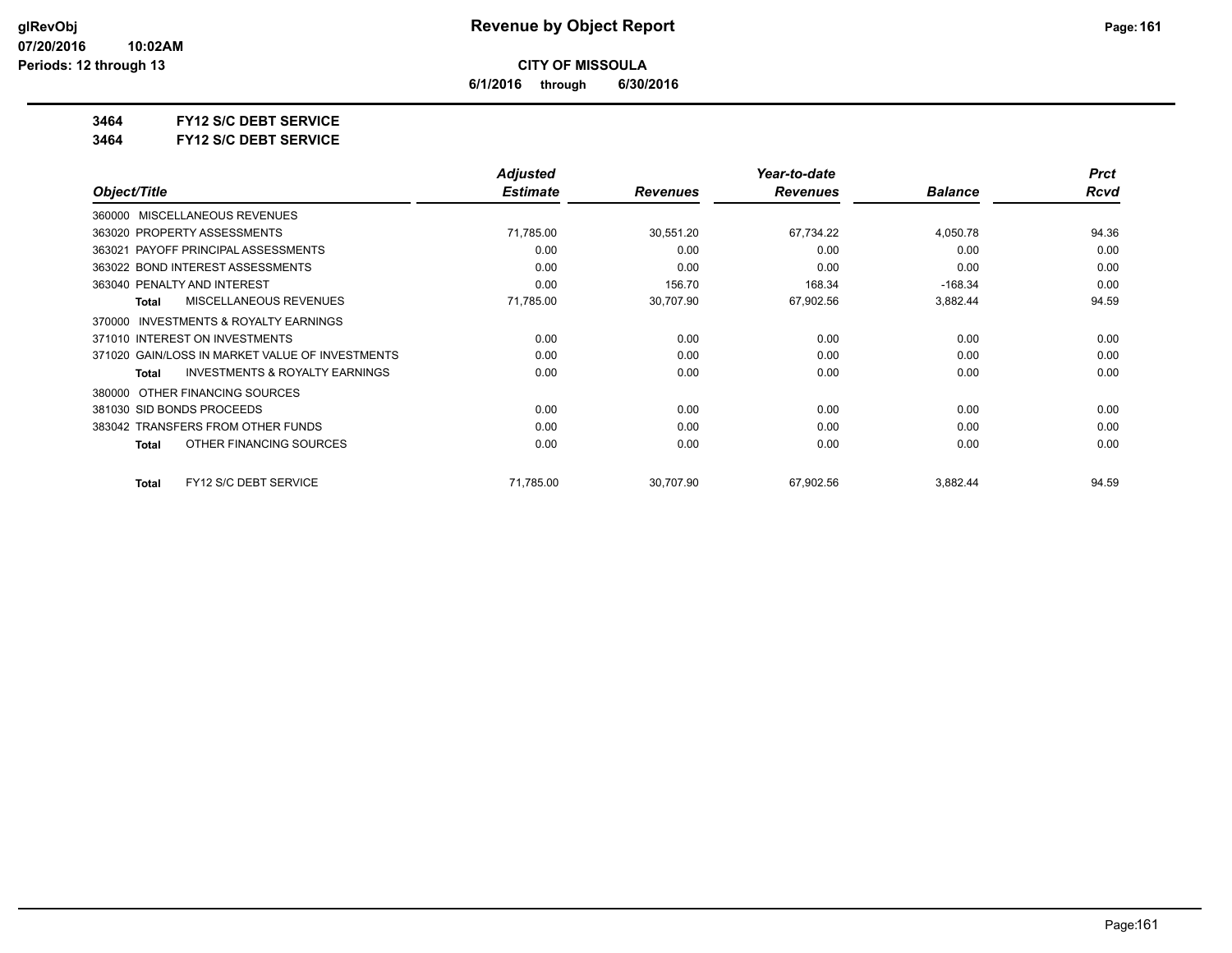**6/1/2016 through 6/30/2016**

### **3464 FY12 S/C DEBT SERVICE**

|                                                           | <b>Adjusted</b> |                 | Year-to-date    |                | <b>Prct</b> |
|-----------------------------------------------------------|-----------------|-----------------|-----------------|----------------|-------------|
| Object/Title                                              | <b>Estimate</b> | <b>Revenues</b> | <b>Revenues</b> | <b>Balance</b> | <b>Rcvd</b> |
| 360000 MISCELLANEOUS REVENUES                             |                 |                 |                 |                |             |
| 363020 PROPERTY ASSESSMENTS                               | 71,785.00       | 30,551.20       | 67,734.22       | 4,050.78       | 94.36       |
| 363021 PAYOFF PRINCIPAL ASSESSMENTS                       | 0.00            | 0.00            | 0.00            | 0.00           | 0.00        |
| 363022 BOND INTEREST ASSESSMENTS                          | 0.00            | 0.00            | 0.00            | 0.00           | 0.00        |
| 363040 PENALTY AND INTEREST                               | 0.00            | 156.70          | 168.34          | $-168.34$      | 0.00        |
| MISCELLANEOUS REVENUES<br><b>Total</b>                    | 71,785.00       | 30,707.90       | 67,902.56       | 3,882.44       | 94.59       |
| <b>INVESTMENTS &amp; ROYALTY EARNINGS</b><br>370000       |                 |                 |                 |                |             |
| 371010 INTEREST ON INVESTMENTS                            | 0.00            | 0.00            | 0.00            | 0.00           | 0.00        |
| 371020 GAIN/LOSS IN MARKET VALUE OF INVESTMENT            | 0.00            | 0.00            | 0.00            | 0.00           | 0.00        |
| <b>INVESTMENTS &amp; ROYALTY EARNINGS</b><br><b>Total</b> | 0.00            | 0.00            | 0.00            | 0.00           | 0.00        |
| 380000 OTHER FINANCING SOURCES                            |                 |                 |                 |                |             |
| 381030 SID BONDS PROCEEDS                                 | 0.00            | 0.00            | 0.00            | 0.00           | 0.00        |
| 383042 TRANSFERS FROM OTHER FUNDS                         | 0.00            | 0.00            | 0.00            | 0.00           | 0.00        |
| OTHER FINANCING SOURCES<br><b>Total</b>                   | 0.00            | 0.00            | 0.00            | 0.00           | 0.00        |
| FY12 S/C DEBT SERVICE<br><b>Total</b>                     | 71,785.00       | 30,707.90       | 67,902.56       | 3,882.44       | 94.59       |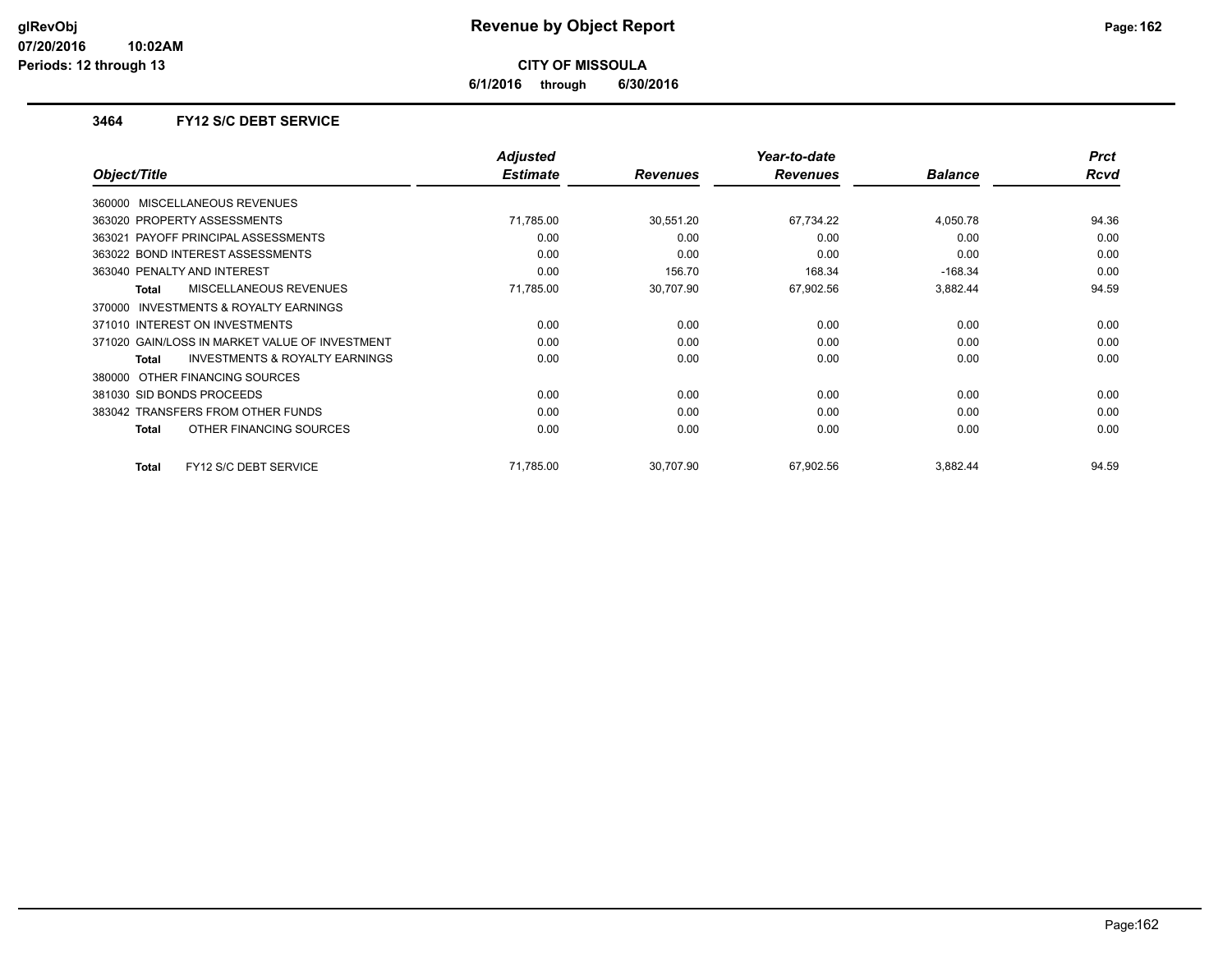**6/1/2016 through 6/30/2016**

## **3465 FY13 SIDEWALK/CURB DEBT SERVICE**

#### **3465 FY13 SIDEWALK/CURB DEBT SERVICE**

|                                                           | <b>Adjusted</b> |                 | Year-to-date    |                | <b>Prct</b> |
|-----------------------------------------------------------|-----------------|-----------------|-----------------|----------------|-------------|
| Object/Title                                              | <b>Estimate</b> | <b>Revenues</b> | <b>Revenues</b> | <b>Balance</b> | <b>Rcvd</b> |
| MISCELLANEOUS REVENUES<br>360000                          |                 |                 |                 |                |             |
| 363020 PROPERTY ASSESSMENTS                               | 40,021.00       | 19,239.82       | 40,327.24       | $-306.24$      | 100.77      |
| 363021 PAYOFF PRINCIPAL ASSESSMENTS                       | 0.00            | 0.00            | 454.88          | $-454.88$      | 0.00        |
| 363022 BOND INTEREST ASSESSMENTS                          | 0.00            | 0.00            | 0.00            | 0.00           | 0.00        |
| 363040 PENALTY AND INTEREST                               | 0.00            | 6.97            | 15.63           | $-15.63$       | 0.00        |
| MISCELLANEOUS REVENUES<br><b>Total</b>                    | 40,021.00       | 19,246.79       | 40,797.75       | $-776.75$      | 101.94      |
| INVESTMENTS & ROYALTY EARNINGS<br>370000                  |                 |                 |                 |                |             |
| 371010 INTEREST ON INVESTMENTS                            | 0.00            | 0.00            | 0.00            | 0.00           | 0.00        |
| 371020 GAIN/LOSS IN MARKET VALUE OF INVESTMENTS           | 0.00            | 0.00            | 0.00            | 0.00           | 0.00        |
| <b>INVESTMENTS &amp; ROYALTY EARNINGS</b><br><b>Total</b> | 0.00            | 0.00            | 0.00            | 0.00           | 0.00        |
| OTHER FINANCING SOURCES<br>380000                         |                 |                 |                 |                |             |
| 381030 SID BONDS PROCEEDS                                 | 0.00            | 0.00            | 0.00            | 0.00           | 0.00        |
| 383042 TRANSFERS FROM OTHER FUNDS                         | 0.00            | 0.00            | 0.00            | 0.00           | 0.00        |
| OTHER FINANCING SOURCES<br><b>Total</b>                   | 0.00            | 0.00            | 0.00            | 0.00           | 0.00        |
| <b>FY13 SIDEWALK/CURB DEBT SERVICE</b><br><b>Total</b>    | 40,021.00       | 19,246.79       | 40,797.75       | $-776.75$      | 101.94      |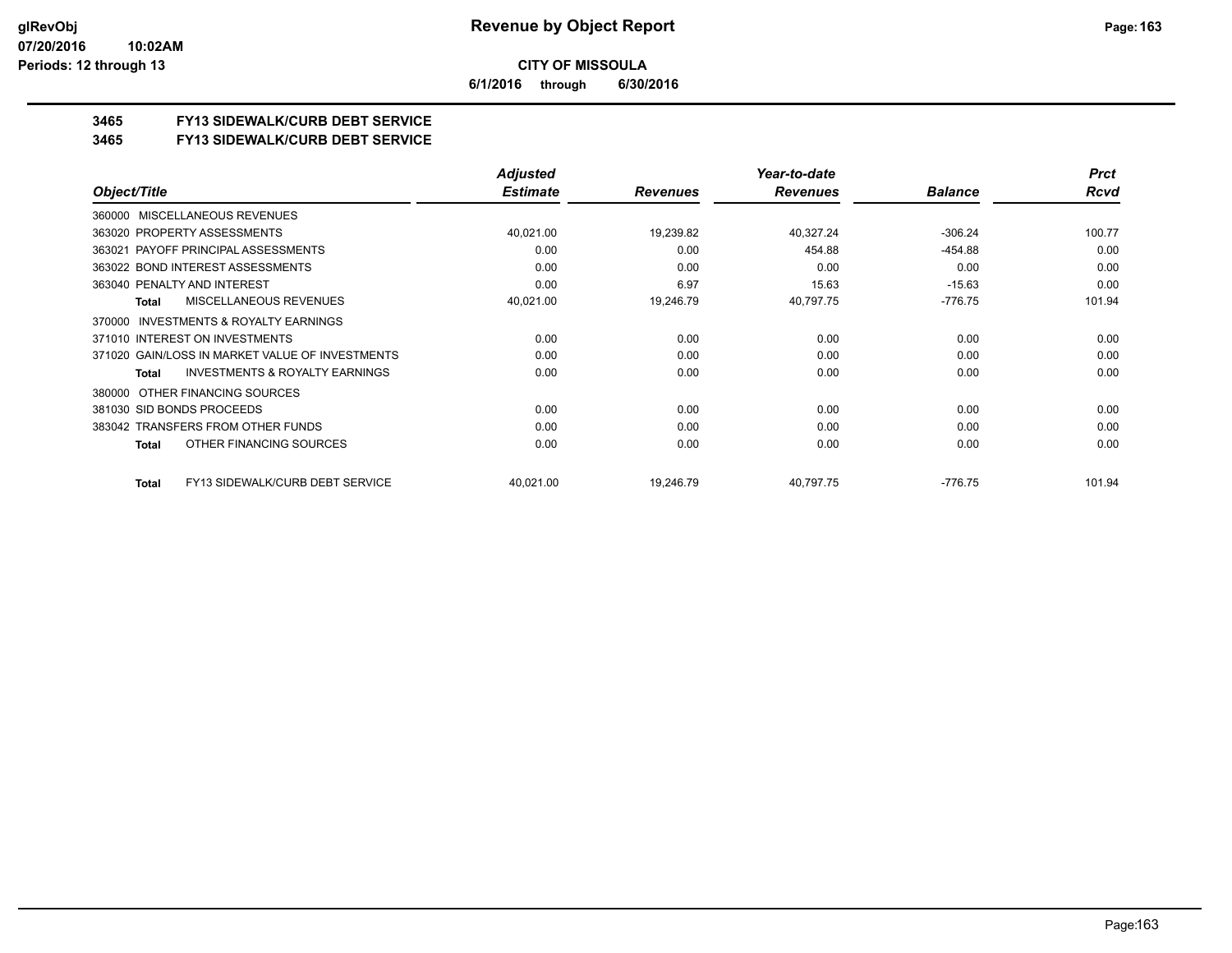**6/1/2016 through 6/30/2016**

## **3465 FY13 SIDEWALK/CURB DEBT SERVICE**

|                                                           | <b>Adjusted</b> |                 | Year-to-date    |                | <b>Prct</b> |
|-----------------------------------------------------------|-----------------|-----------------|-----------------|----------------|-------------|
| Object/Title                                              | <b>Estimate</b> | <b>Revenues</b> | <b>Revenues</b> | <b>Balance</b> | <b>Rcvd</b> |
| 360000 MISCELLANEOUS REVENUES                             |                 |                 |                 |                |             |
| 363020 PROPERTY ASSESSMENTS                               | 40,021.00       | 19,239.82       | 40,327.24       | $-306.24$      | 100.77      |
| PAYOFF PRINCIPAL ASSESSMENTS<br>363021                    | 0.00            | 0.00            | 454.88          | $-454.88$      | 0.00        |
| 363022 BOND INTEREST ASSESSMENTS                          | 0.00            | 0.00            | 0.00            | 0.00           | 0.00        |
| 363040 PENALTY AND INTEREST                               | 0.00            | 6.97            | 15.63           | $-15.63$       | 0.00        |
| <b>MISCELLANEOUS REVENUES</b><br><b>Total</b>             | 40,021.00       | 19,246.79       | 40,797.75       | $-776.75$      | 101.94      |
| INVESTMENTS & ROYALTY EARNINGS<br>370000                  |                 |                 |                 |                |             |
| 371010 INTEREST ON INVESTMENTS                            | 0.00            | 0.00            | 0.00            | 0.00           | 0.00        |
| 371020 GAIN/LOSS IN MARKET VALUE OF INVESTMENT            | 0.00            | 0.00            | 0.00            | 0.00           | 0.00        |
| <b>INVESTMENTS &amp; ROYALTY EARNINGS</b><br><b>Total</b> | 0.00            | 0.00            | 0.00            | 0.00           | 0.00        |
| OTHER FINANCING SOURCES<br>380000                         |                 |                 |                 |                |             |
| 381030 SID BONDS PROCEEDS                                 | 0.00            | 0.00            | 0.00            | 0.00           | 0.00        |
| 383042 TRANSFERS FROM OTHER FUNDS                         | 0.00            | 0.00            | 0.00            | 0.00           | 0.00        |
| OTHER FINANCING SOURCES<br><b>Total</b>                   | 0.00            | 0.00            | 0.00            | 0.00           | 0.00        |
| FY13 SIDEWALK/CURB DEBT SERVICE<br><b>Total</b>           | 40,021.00       | 19.246.79       | 40,797.75       | $-776.75$      | 101.94      |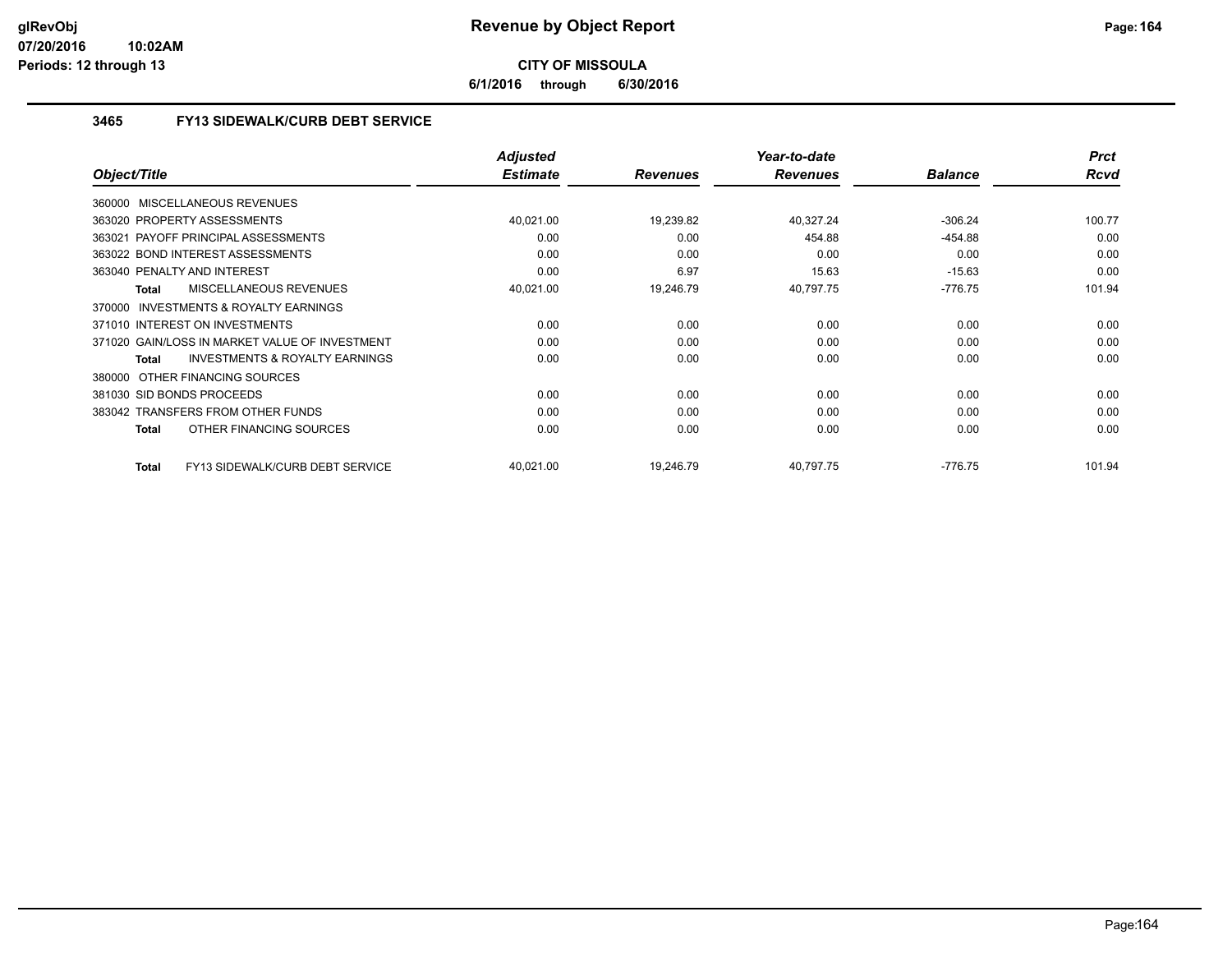**6/1/2016 through 6/30/2016**

## **3466 FY15 SIDEWALK/CURB DEBT SERVICE**

#### **3466 FY15 SIDEWALK/CURB DEBT SERVICE**

|                                                           | <b>Adjusted</b> |                 | Year-to-date    |                | <b>Prct</b> |
|-----------------------------------------------------------|-----------------|-----------------|-----------------|----------------|-------------|
| Object/Title                                              | <b>Estimate</b> | <b>Revenues</b> | <b>Revenues</b> | <b>Balance</b> | <b>Rcvd</b> |
| MISCELLANEOUS REVENUES<br>360000                          |                 |                 |                 |                |             |
| 363020 PROPERTY ASSESSMENTS                               | 0.00            | 27,490.52       | 60,979.58       | $-60,979.58$   | 0.00        |
| 363021 PAYOFF PRINCIPAL ASSESSMENTS                       | 0.00            | 12,241.69       | 12,241.69       | $-12,241.69$   | 0.00        |
| 363022 BOND INTEREST ASSESSMENTS                          | 0.00            | 0.00            | 0.00            | 0.00           | 0.00        |
| 363040 PENALTY AND INTEREST                               | 0.00            | 52.76           | 70.09           | $-70.09$       | 0.00        |
| MISCELLANEOUS REVENUES<br><b>Total</b>                    | 0.00            | 39,784.97       | 73,291.36       | $-73,291.36$   | 0.00        |
| <b>INVESTMENTS &amp; ROYALTY EARNINGS</b><br>370000       |                 |                 |                 |                |             |
| 371010 INTEREST ON INVESTMENTS                            | 0.00            | 0.00            | 0.00            | 0.00           | 0.00        |
| 371020 GAIN/LOSS IN MARKET VALUE OF INVESTMENTS           | 0.00            | 0.00            | 0.00            | 0.00           | 0.00        |
| <b>INVESTMENTS &amp; ROYALTY EARNINGS</b><br><b>Total</b> | 0.00            | 0.00            | 0.00            | 0.00           | 0.00        |
| OTHER FINANCING SOURCES<br>380000                         |                 |                 |                 |                |             |
| 381030 SID BONDS PROCEEDS                                 | 0.00            | 0.00            | 0.00            | 0.00           | 0.00        |
| 383042 TRANSFERS FROM OTHER FUNDS                         | 0.00            | 0.00            | 0.00            | 0.00           | 0.00        |
| OTHER FINANCING SOURCES<br>Total                          | 0.00            | 0.00            | 0.00            | 0.00           | 0.00        |
| FY15 SIDEWALK/CURB DEBT SERVICE<br><b>Total</b>           | 0.00            | 39,784.97       | 73,291.36       | $-73,291.36$   | 0.00        |
|                                                           |                 |                 |                 |                |             |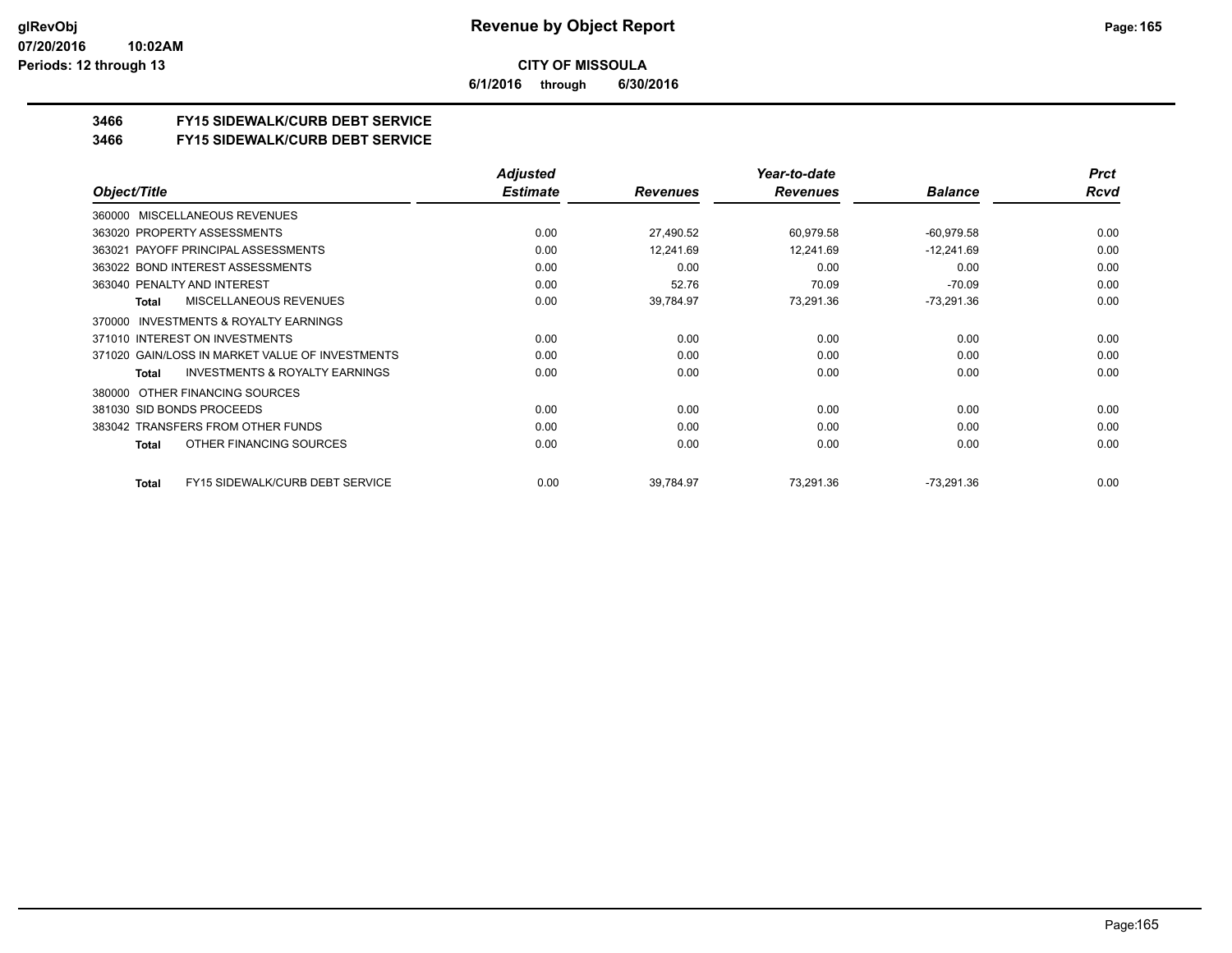**6/1/2016 through 6/30/2016**

## **3466 FY15 SIDEWALK/CURB DEBT SERVICE**

|                                                 | <b>Adjusted</b> |                 | Year-to-date    |                | <b>Prct</b> |
|-------------------------------------------------|-----------------|-----------------|-----------------|----------------|-------------|
| Object/Title                                    | <b>Estimate</b> | <b>Revenues</b> | <b>Revenues</b> | <b>Balance</b> | Rcvd        |
| 360000 MISCELLANEOUS REVENUES                   |                 |                 |                 |                |             |
| 363020 PROPERTY ASSESSMENTS                     | 0.00            | 27,490.52       | 60,979.58       | $-60,979.58$   | 0.00        |
| PAYOFF PRINCIPAL ASSESSMENTS<br>363021          | 0.00            | 12,241.69       | 12.241.69       | $-12,241.69$   | 0.00        |
| 363022 BOND INTEREST ASSESSMENTS                | 0.00            | 0.00            | 0.00            | 0.00           | 0.00        |
| 363040 PENALTY AND INTEREST                     | 0.00            | 52.76           | 70.09           | $-70.09$       | 0.00        |
| <b>MISCELLANEOUS REVENUES</b><br><b>Total</b>   | 0.00            | 39,784.97       | 73,291.36       | $-73,291.36$   | 0.00        |
| INVESTMENTS & ROYALTY EARNINGS<br>370000        |                 |                 |                 |                |             |
| 371010 INTEREST ON INVESTMENTS                  | 0.00            | 0.00            | 0.00            | 0.00           | 0.00        |
| 371020 GAIN/LOSS IN MARKET VALUE OF INVESTMENT  | 0.00            | 0.00            | 0.00            | 0.00           | 0.00        |
| INVESTMENTS & ROYALTY EARNINGS<br><b>Total</b>  | 0.00            | 0.00            | 0.00            | 0.00           | 0.00        |
| OTHER FINANCING SOURCES<br>380000               |                 |                 |                 |                |             |
| 381030 SID BONDS PROCEEDS                       | 0.00            | 0.00            | 0.00            | 0.00           | 0.00        |
| 383042 TRANSFERS FROM OTHER FUNDS               | 0.00            | 0.00            | 0.00            | 0.00           | 0.00        |
| OTHER FINANCING SOURCES<br><b>Total</b>         | 0.00            | 0.00            | 0.00            | 0.00           | 0.00        |
| FY15 SIDEWALK/CURB DEBT SERVICE<br><b>Total</b> | 0.00            | 39.784.97       | 73,291.36       | $-73,291.36$   | 0.00        |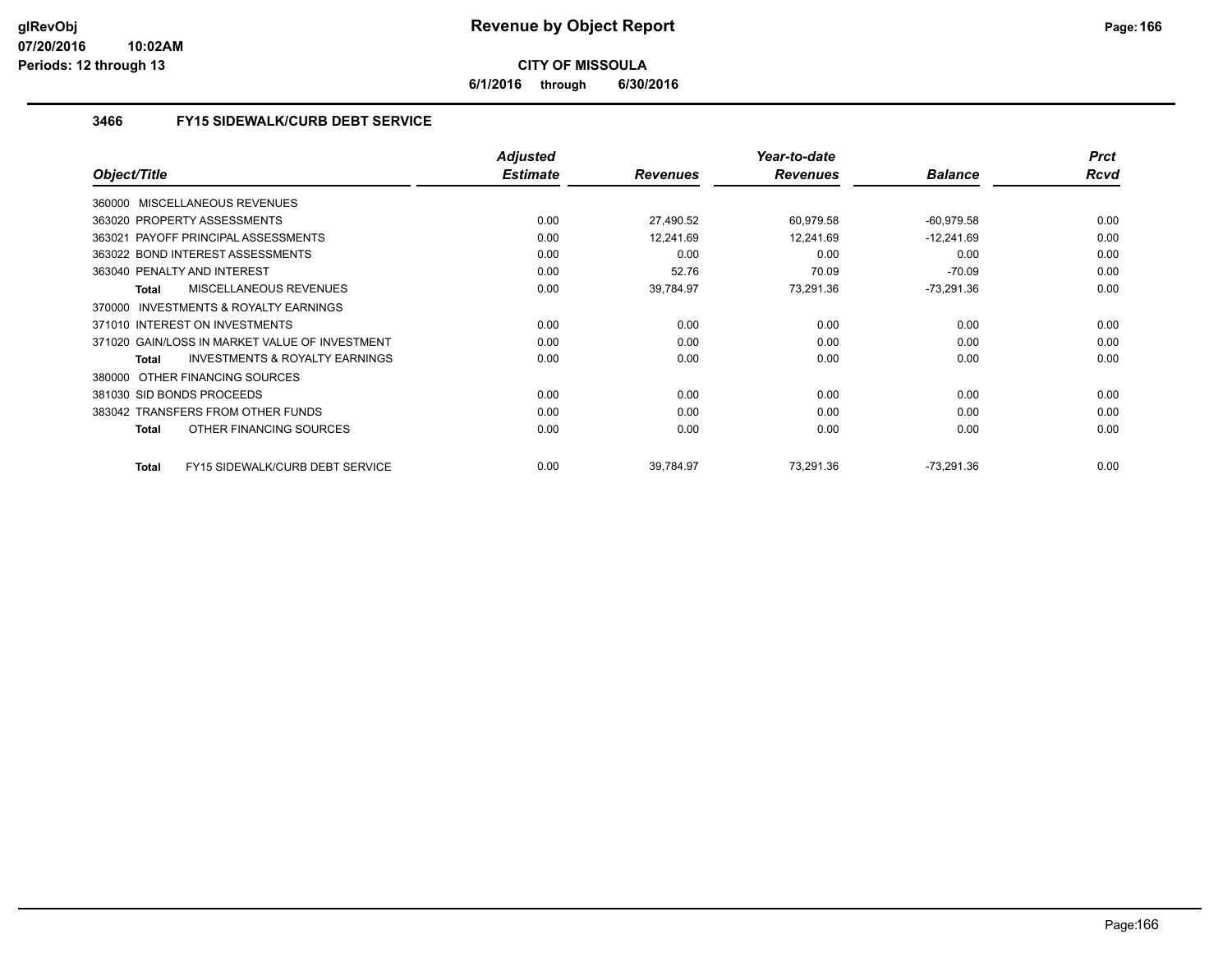**6/1/2016 through 6/30/2016**

**3470 SID 470 DEBT SERVICE FUND**

**3470 SID 470 DEBT SERVICE FUND**

|                                                           | <b>Adjusted</b> |                 | Year-to-date    |                | <b>Prct</b> |
|-----------------------------------------------------------|-----------------|-----------------|-----------------|----------------|-------------|
| Object/Title                                              | <b>Estimate</b> | <b>Revenues</b> | <b>Revenues</b> | <b>Balance</b> | <b>Rcvd</b> |
| TAXES/ASSESSMENTS<br>310000                               |                 |                 |                 |                |             |
| PENALTIES & INTEREST<br>312001                            | 0.00            | 0.00            | 0.00            | 0.00           | 0.00        |
| TAXES/ASSESSMENTS<br><b>Total</b>                         | 0.00            | 0.00            | 0.00            | 0.00           | 0.00        |
| MISCELLANEOUS REVENUES<br>360000                          |                 |                 |                 |                |             |
| 363020 PROPERTY ASSESSMENTS                               | 0.00            | 0.00            | 0.00            | 0.00           | 0.00        |
| PAYOFF PRINCIPAL ASSESSMENTS<br>363021                    | 0.00            | 0.00            | 0.00            | 0.00           | 0.00        |
| 363022 BOND INTEREST ASSESSMENTS                          | 0.00            | 0.00            | 0.00            | 0.00           | 0.00        |
| 363040 PENALTY AND INTEREST                               | 0.00            | 0.00            | 0.00            | 0.00           | 0.00        |
| MISCELLANEOUS REVENUES<br><b>Total</b>                    | 0.00            | 0.00            | 0.00            | 0.00           | 0.00        |
| <b>INVESTMENTS &amp; ROYALTY EARNINGS</b><br>370000       |                 |                 |                 |                |             |
| 371010 INTEREST ON INVESTMENTS                            | 0.00            | 0.00            | 0.00            | 0.00           | 0.00        |
| 371020 GAIN/LOSS IN MARKET VALUE OF INVESTMENTS           | 0.00            | 0.00            | 0.00            | 0.00           | 0.00        |
| <b>INVESTMENTS &amp; ROYALTY EARNINGS</b><br><b>Total</b> | 0.00            | 0.00            | 0.00            | 0.00           | 0.00        |
| OTHER FINANCING SOURCES<br>380000                         |                 |                 |                 |                |             |
| 381009 TRANSFERS IN                                       | 0.00            | 0.00            | 0.00            | 0.00           | 0.00        |
| OTHER FINANCING SOURCES<br><b>Total</b>                   | 0.00            | 0.00            | 0.00            | 0.00           | 0.00        |
| SID 470 DEBT SERVICE FUND<br><b>Total</b>                 | 0.00            | 0.00            | 0.00            | 0.00           | 0.00        |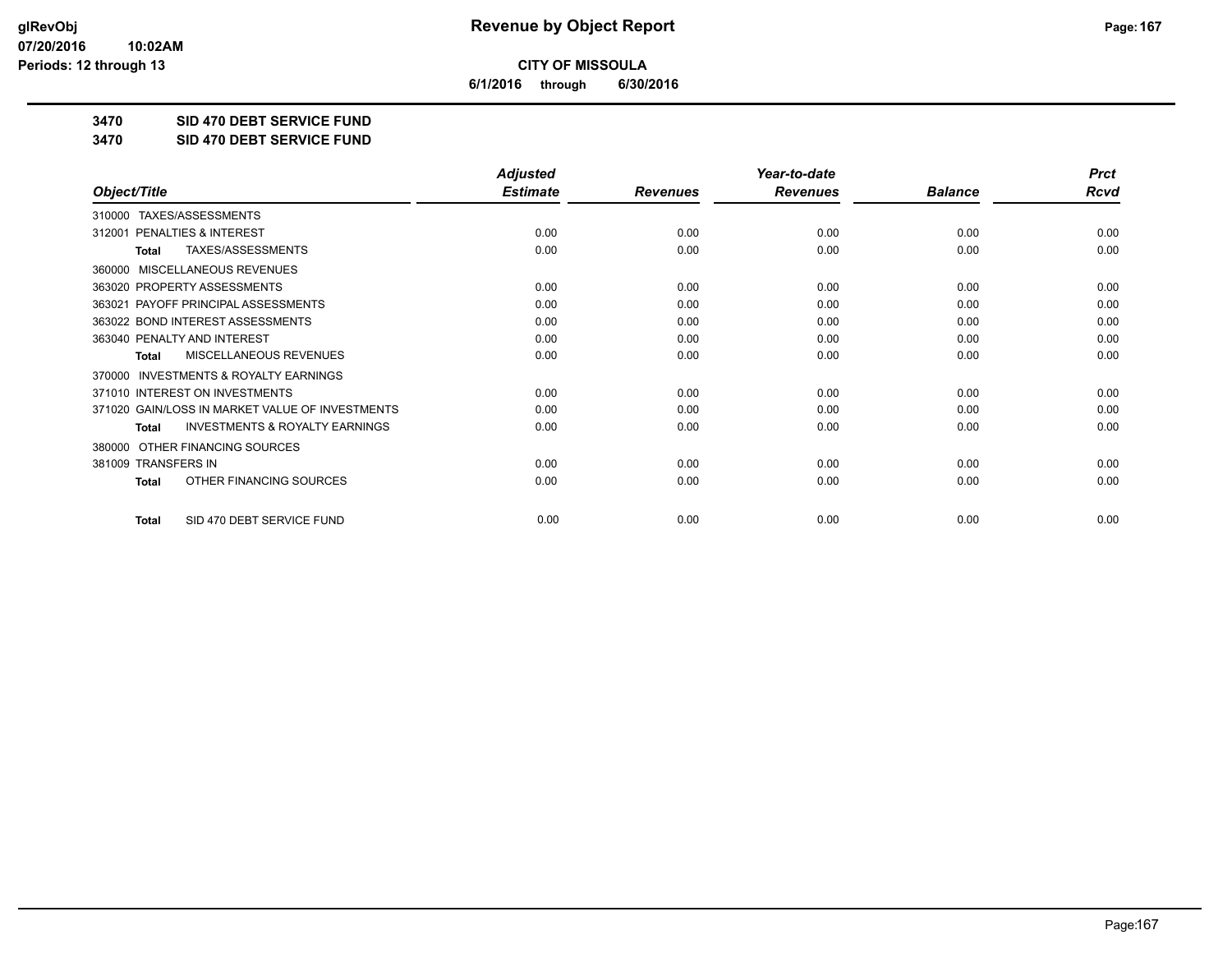**6/1/2016 through 6/30/2016**

## **3470 SID 470 DEBT SERVICE FUND**

|                                                           | <b>Adjusted</b> |                 | Year-to-date    |                | <b>Prct</b> |
|-----------------------------------------------------------|-----------------|-----------------|-----------------|----------------|-------------|
| Object/Title                                              | <b>Estimate</b> | <b>Revenues</b> | <b>Revenues</b> | <b>Balance</b> | <b>Rcvd</b> |
| TAXES/ASSESSMENTS<br>310000                               |                 |                 |                 |                |             |
| 312001 PENALTIES & INTEREST                               | 0.00            | 0.00            | 0.00            | 0.00           | 0.00        |
| TAXES/ASSESSMENTS<br><b>Total</b>                         | 0.00            | 0.00            | 0.00            | 0.00           | 0.00        |
| MISCELLANEOUS REVENUES<br>360000                          |                 |                 |                 |                |             |
| 363020 PROPERTY ASSESSMENTS                               | 0.00            | 0.00            | 0.00            | 0.00           | 0.00        |
| 363021 PAYOFF PRINCIPAL ASSESSMENTS                       | 0.00            | 0.00            | 0.00            | 0.00           | 0.00        |
| 363022 BOND INTEREST ASSESSMENTS                          | 0.00            | 0.00            | 0.00            | 0.00           | 0.00        |
| 363040 PENALTY AND INTEREST                               | 0.00            | 0.00            | 0.00            | 0.00           | 0.00        |
| MISCELLANEOUS REVENUES<br><b>Total</b>                    | 0.00            | 0.00            | 0.00            | 0.00           | 0.00        |
| <b>INVESTMENTS &amp; ROYALTY EARNINGS</b><br>370000       |                 |                 |                 |                |             |
| 371010 INTEREST ON INVESTMENTS                            | 0.00            | 0.00            | 0.00            | 0.00           | 0.00        |
| 371020 GAIN/LOSS IN MARKET VALUE OF INVESTMENT            | 0.00            | 0.00            | 0.00            | 0.00           | 0.00        |
| <b>INVESTMENTS &amp; ROYALTY EARNINGS</b><br><b>Total</b> | 0.00            | 0.00            | 0.00            | 0.00           | 0.00        |
| OTHER FINANCING SOURCES<br>380000                         |                 |                 |                 |                |             |
| 381009 TRANSFERS IN                                       | 0.00            | 0.00            | 0.00            | 0.00           | 0.00        |
| OTHER FINANCING SOURCES<br><b>Total</b>                   | 0.00            | 0.00            | 0.00            | 0.00           | 0.00        |
| SID 470 DEBT SERVICE FUND<br>Total                        | 0.00            | 0.00            | 0.00            | 0.00           | 0.00        |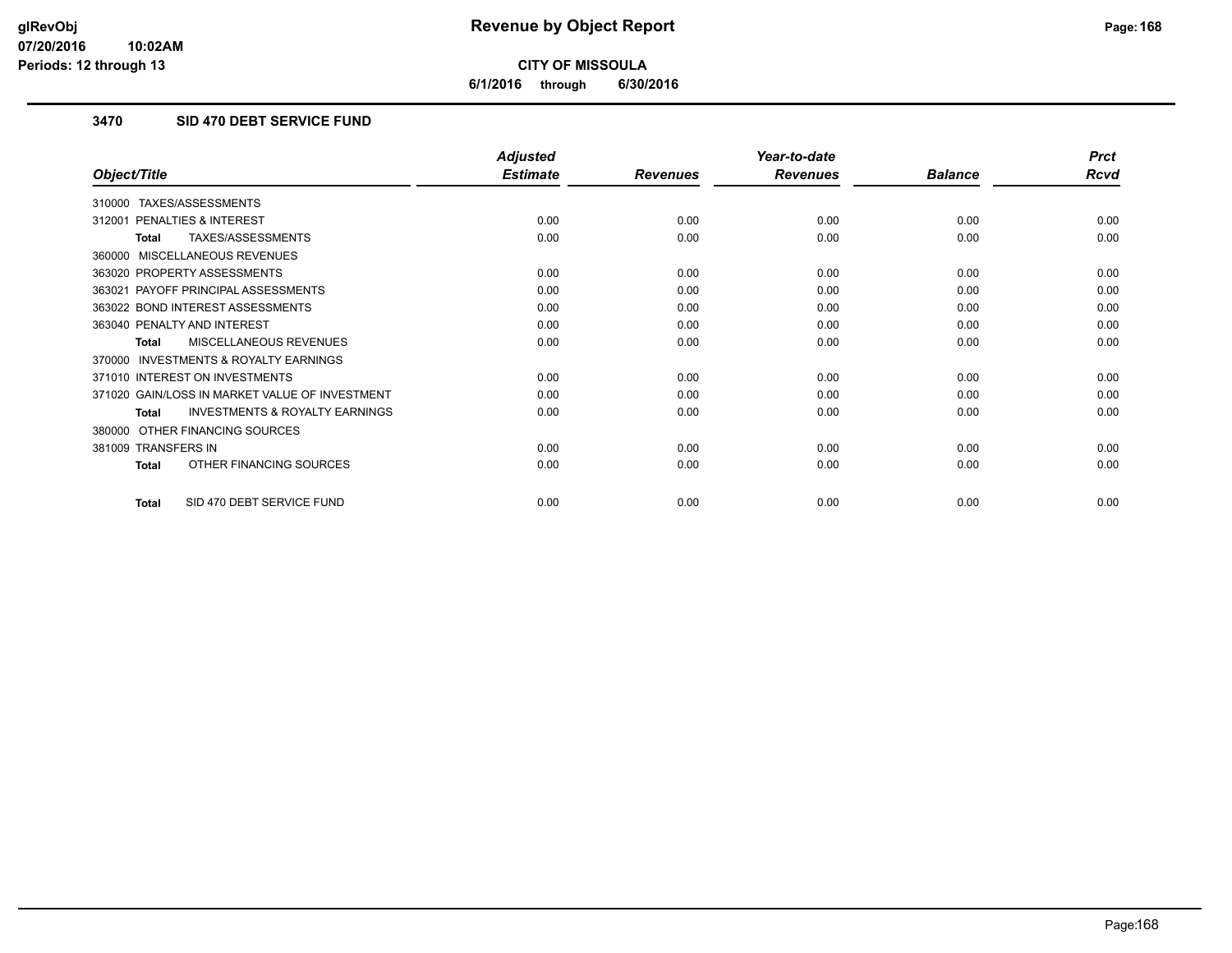**6/1/2016 through 6/30/2016**

**3491 SID 491 DEBT SERVICE FUND**

**3491 SID 491 DEBT SERVICE FUND**

|                                                           | <b>Adjusted</b> |                 | Year-to-date    |                | <b>Prct</b> |
|-----------------------------------------------------------|-----------------|-----------------|-----------------|----------------|-------------|
| Object/Title                                              | <b>Estimate</b> | <b>Revenues</b> | <b>Revenues</b> | <b>Balance</b> | <b>Rcvd</b> |
| TAXES/ASSESSMENTS<br>310000                               |                 |                 |                 |                |             |
| 312001 PENALTIES & INTEREST                               | 0.00            | 0.00            | 0.00            | 0.00           | 0.00        |
| TAXES/ASSESSMENTS<br><b>Total</b>                         | 0.00            | 0.00            | 0.00            | 0.00           | 0.00        |
| <b>MISCELLANEOUS REVENUES</b><br>360000                   |                 |                 |                 |                |             |
| 360010 MISCELLANEOUS                                      | 0.00            | 0.00            | 0.00            | 0.00           | 0.00        |
| 363020 PROPERTY ASSESSMENTS                               | 0.00            | 0.00            | 0.00            | 0.00           | 0.00        |
| 363021 PAYOFF PRINCIPAL ASSESSMENTS                       | 0.00            | 0.00            | 0.00            | 0.00           | 0.00        |
| 363022 BOND INTEREST ASSESSMENTS                          | 0.00            | 0.00            | 0.00            | 0.00           | 0.00        |
| 363040 PENALTY AND INTEREST                               | 0.00            | 0.00            | 0.00            | 0.00           | 0.00        |
| <b>MISCELLANEOUS REVENUES</b><br><b>Total</b>             | 0.00            | 0.00            | 0.00            | 0.00           | 0.00        |
| <b>INVESTMENTS &amp; ROYALTY EARNINGS</b><br>370000       |                 |                 |                 |                |             |
| 371010 INTEREST ON INVESTMENTS                            | 0.00            | 0.00            | 0.00            | 0.00           | 0.00        |
| 371020 GAIN/LOSS IN MARKET VALUE OF INVESTMENTS           | 0.00            | 0.00            | 0.00            | 0.00           | 0.00        |
| <b>INVESTMENTS &amp; ROYALTY EARNINGS</b><br><b>Total</b> | 0.00            | 0.00            | 0.00            | 0.00           | 0.00        |
| OTHER FINANCING SOURCES<br>380000                         |                 |                 |                 |                |             |
| 381009 TRANSFERS IN                                       | 0.00            | 0.00            | 0.00            | 0.00           | 0.00        |
| OTHER FINANCING SOURCES<br>Total                          | 0.00            | 0.00            | 0.00            | 0.00           | 0.00        |
| SID 491 DEBT SERVICE FUND<br><b>Total</b>                 | 0.00            | 0.00            | 0.00            | 0.00           | 0.00        |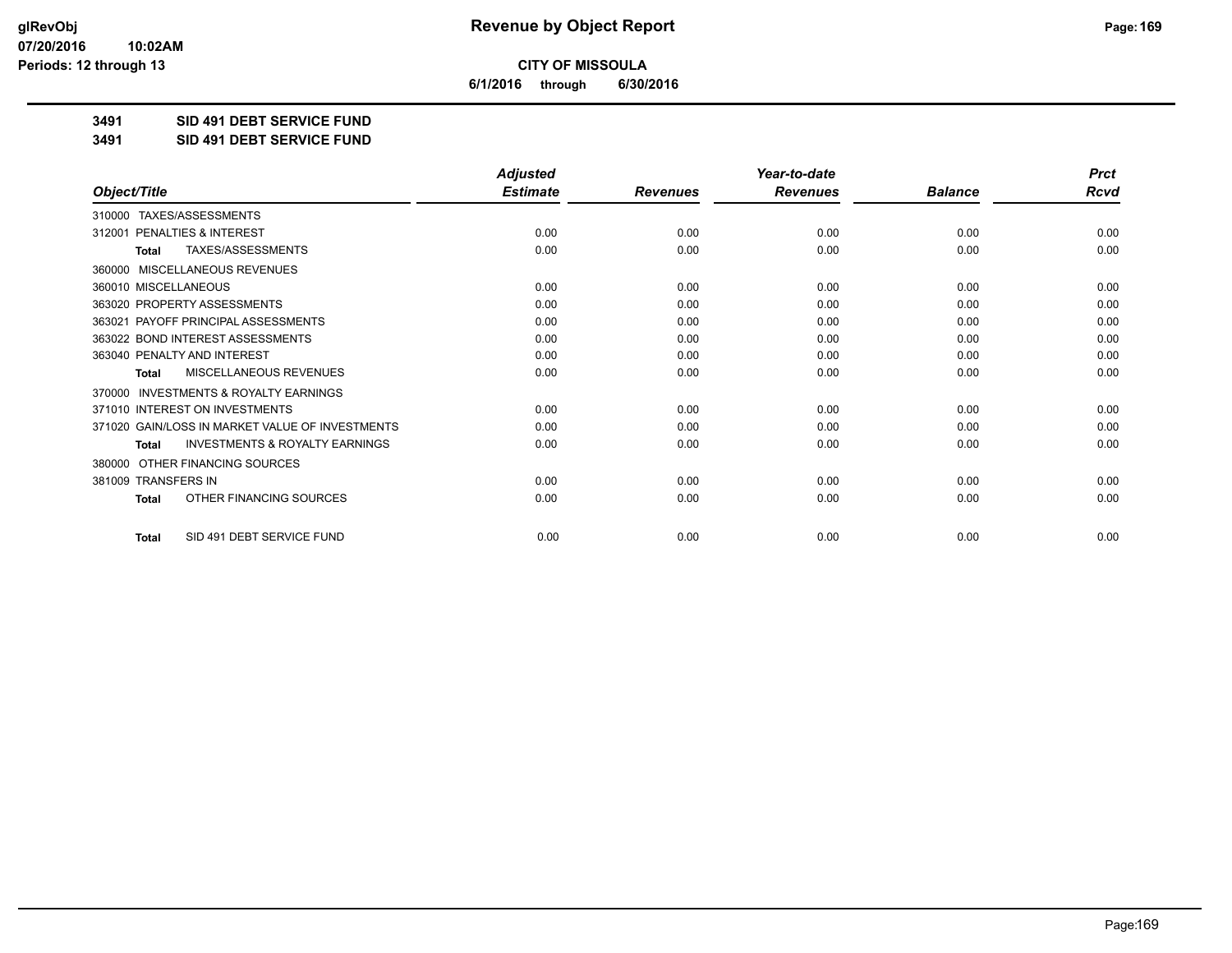**6/1/2016 through 6/30/2016**

## **3491 SID 491 DEBT SERVICE FUND**

|                                                           | <b>Adjusted</b> |                 | Year-to-date    |                | <b>Prct</b> |
|-----------------------------------------------------------|-----------------|-----------------|-----------------|----------------|-------------|
| Object/Title                                              | <b>Estimate</b> | <b>Revenues</b> | <b>Revenues</b> | <b>Balance</b> | <b>Rcvd</b> |
| 310000 TAXES/ASSESSMENTS                                  |                 |                 |                 |                |             |
| 312001 PENALTIES & INTEREST                               | 0.00            | 0.00            | 0.00            | 0.00           | 0.00        |
| TAXES/ASSESSMENTS<br><b>Total</b>                         | 0.00            | 0.00            | 0.00            | 0.00           | 0.00        |
| 360000 MISCELLANEOUS REVENUES                             |                 |                 |                 |                |             |
| 360010 MISCELLANEOUS                                      | 0.00            | 0.00            | 0.00            | 0.00           | 0.00        |
| 363020 PROPERTY ASSESSMENTS                               | 0.00            | 0.00            | 0.00            | 0.00           | 0.00        |
| 363021 PAYOFF PRINCIPAL ASSESSMENTS                       | 0.00            | 0.00            | 0.00            | 0.00           | 0.00        |
| 363022 BOND INTEREST ASSESSMENTS                          | 0.00            | 0.00            | 0.00            | 0.00           | 0.00        |
| 363040 PENALTY AND INTEREST                               | 0.00            | 0.00            | 0.00            | 0.00           | 0.00        |
| MISCELLANEOUS REVENUES<br><b>Total</b>                    | 0.00            | 0.00            | 0.00            | 0.00           | 0.00        |
| <b>INVESTMENTS &amp; ROYALTY EARNINGS</b><br>370000       |                 |                 |                 |                |             |
| 371010 INTEREST ON INVESTMENTS                            | 0.00            | 0.00            | 0.00            | 0.00           | 0.00        |
| 371020 GAIN/LOSS IN MARKET VALUE OF INVESTMENT            | 0.00            | 0.00            | 0.00            | 0.00           | 0.00        |
| <b>INVESTMENTS &amp; ROYALTY EARNINGS</b><br><b>Total</b> | 0.00            | 0.00            | 0.00            | 0.00           | 0.00        |
| OTHER FINANCING SOURCES<br>380000                         |                 |                 |                 |                |             |
| 381009 TRANSFERS IN                                       | 0.00            | 0.00            | 0.00            | 0.00           | 0.00        |
| OTHER FINANCING SOURCES<br><b>Total</b>                   | 0.00            | 0.00            | 0.00            | 0.00           | 0.00        |
| SID 491 DEBT SERVICE FUND<br><b>Total</b>                 | 0.00            | 0.00            | 0.00            | 0.00           | 0.00        |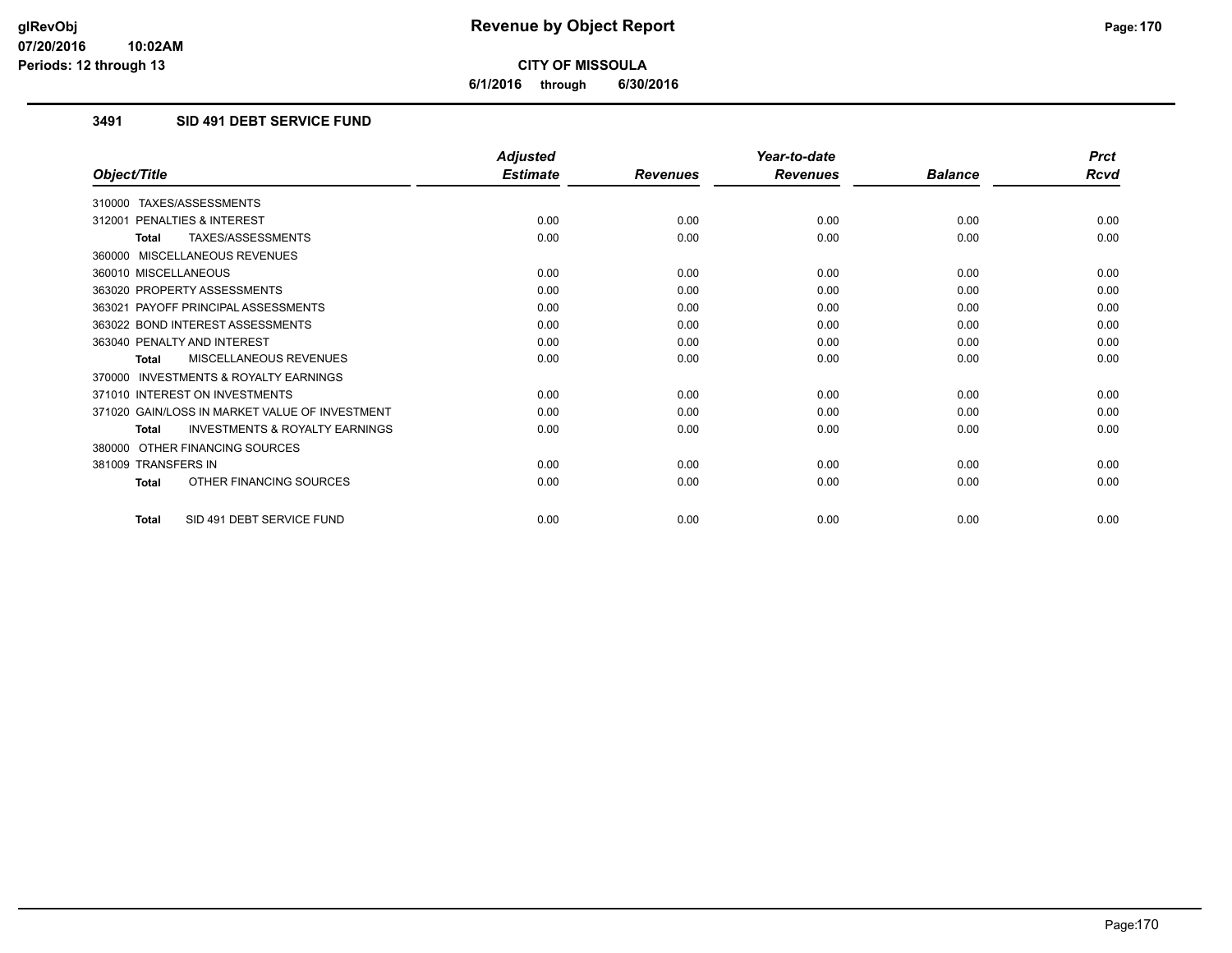**6/1/2016 through 6/30/2016**

## **3492 SID 492/499 DEBT SERVICE FUND**

**3492 SID 492/499 DEBT SERVICE FUND**

|                                                    | <b>Adjusted</b> |                 | Year-to-date    |                | <b>Prct</b> |
|----------------------------------------------------|-----------------|-----------------|-----------------|----------------|-------------|
| Object/Title                                       | <b>Estimate</b> | <b>Revenues</b> | <b>Revenues</b> | <b>Balance</b> | <b>Rcvd</b> |
| 360000 MISCELLANEOUS REVENUES                      |                 |                 |                 |                |             |
| 360010 MISCELLANEOUS                               | 0.00            | 0.00            | 0.00            | 0.00           | 0.00        |
| 363040 PENALTY AND INTEREST                        | 0.00            | 0.00            | 0.00            | 0.00           | 0.00        |
| <b>MISCELLANEOUS REVENUES</b><br>Total             | 0.00            | 0.00            | 0.00            | 0.00           | 0.00        |
| 370000 INVESTMENTS & ROYALTY EARNINGS              |                 |                 |                 |                |             |
| 371010 INTEREST ON INVESTMENTS                     | 0.00            | 0.00            | 0.00            | 0.00           | 0.00        |
| 371020 GAIN/LOSS IN MARKET VALUE OF INVESTMENTS    | 0.00            | 0.00            | 0.00            | 0.00           | 0.00        |
| <b>INVESTMENTS &amp; ROYALTY EARNINGS</b><br>Total | 0.00            | 0.00            | 0.00            | 0.00           | 0.00        |
| 380000 OTHER FINANCING SOURCES                     |                 |                 |                 |                |             |
| 381009 TRANSFERS IN                                | 0.00            | 0.00            | 0.00            | 0.00           | 0.00        |
| OTHER FINANCING SOURCES<br>Total                   | 0.00            | 0.00            | 0.00            | 0.00           | 0.00        |
| SID 492/499 DEBT SERVICE FUND<br>Total             | 0.00            | 0.00            | 0.00            | 0.00           | 0.00        |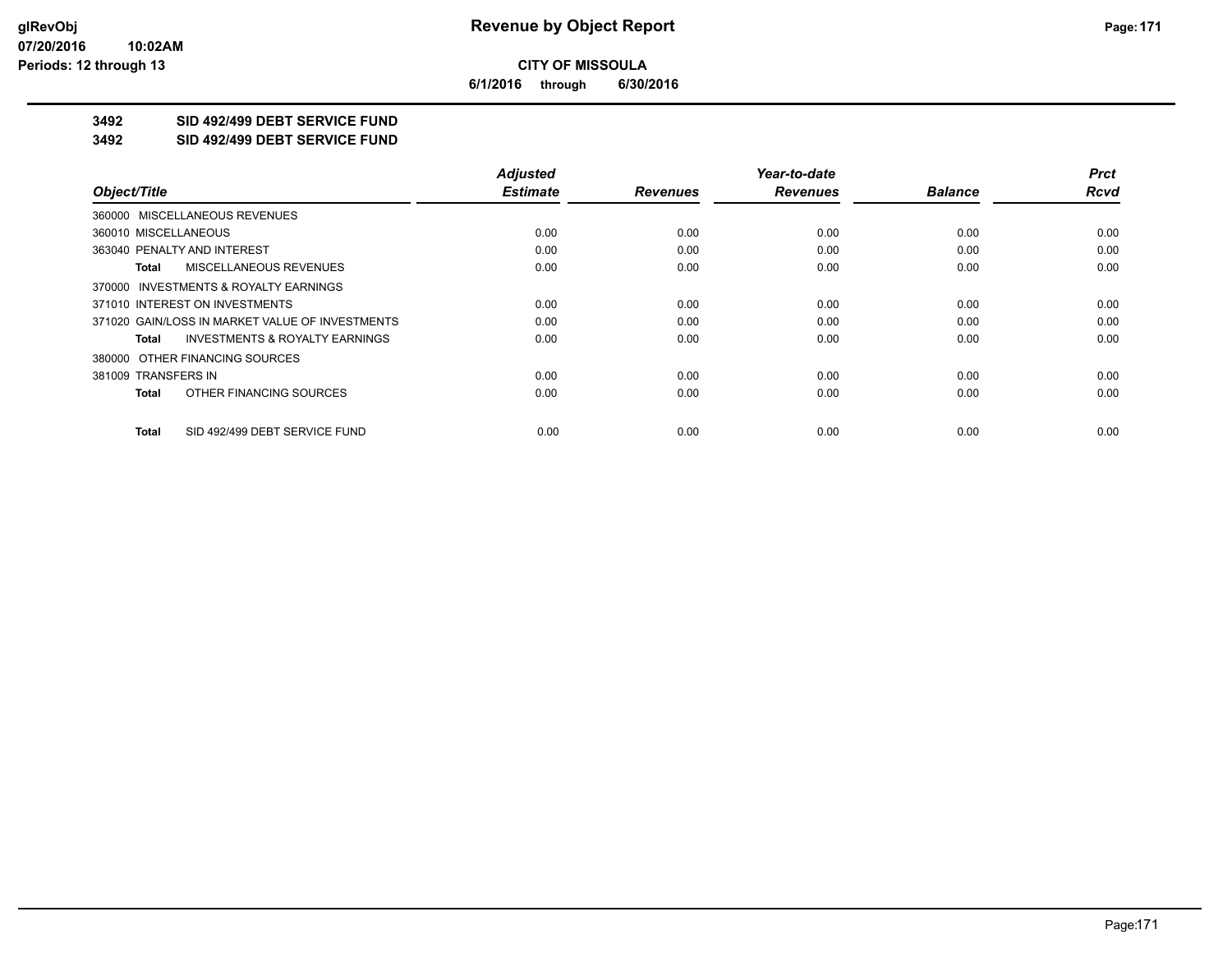**6/1/2016 through 6/30/2016**

## **3492 SID 492/499 DEBT SERVICE FUND**

| Object/Title                                              | <b>Adjusted</b><br><b>Estimate</b> | <b>Revenues</b> | Year-to-date<br><b>Revenues</b> | <b>Balance</b> | <b>Prct</b><br>Rcvd |
|-----------------------------------------------------------|------------------------------------|-----------------|---------------------------------|----------------|---------------------|
| 360000 MISCELLANEOUS REVENUES                             |                                    |                 |                                 |                |                     |
| 360010 MISCELLANEOUS                                      | 0.00                               | 0.00            | 0.00                            | 0.00           | 0.00                |
| 363040 PENALTY AND INTEREST                               | 0.00                               | 0.00            | 0.00                            | 0.00           | 0.00                |
| MISCELLANEOUS REVENUES<br>Total                           | 0.00                               | 0.00            | 0.00                            | 0.00           | 0.00                |
| 370000 INVESTMENTS & ROYALTY EARNINGS                     |                                    |                 |                                 |                |                     |
| 371010 INTEREST ON INVESTMENTS                            | 0.00                               | 0.00            | 0.00                            | 0.00           | 0.00                |
| 371020 GAIN/LOSS IN MARKET VALUE OF INVESTMENT            | 0.00                               | 0.00            | 0.00                            | 0.00           | 0.00                |
| <b>INVESTMENTS &amp; ROYALTY EARNINGS</b><br><b>Total</b> | 0.00                               | 0.00            | 0.00                            | 0.00           | 0.00                |
| 380000 OTHER FINANCING SOURCES                            |                                    |                 |                                 |                |                     |
| 381009 TRANSFERS IN                                       | 0.00                               | 0.00            | 0.00                            | 0.00           | 0.00                |
| OTHER FINANCING SOURCES<br><b>Total</b>                   | 0.00                               | 0.00            | 0.00                            | 0.00           | 0.00                |
| SID 492/499 DEBT SERVICE FUND<br><b>Total</b>             | 0.00                               | 0.00            | 0.00                            | 0.00           | 0.00                |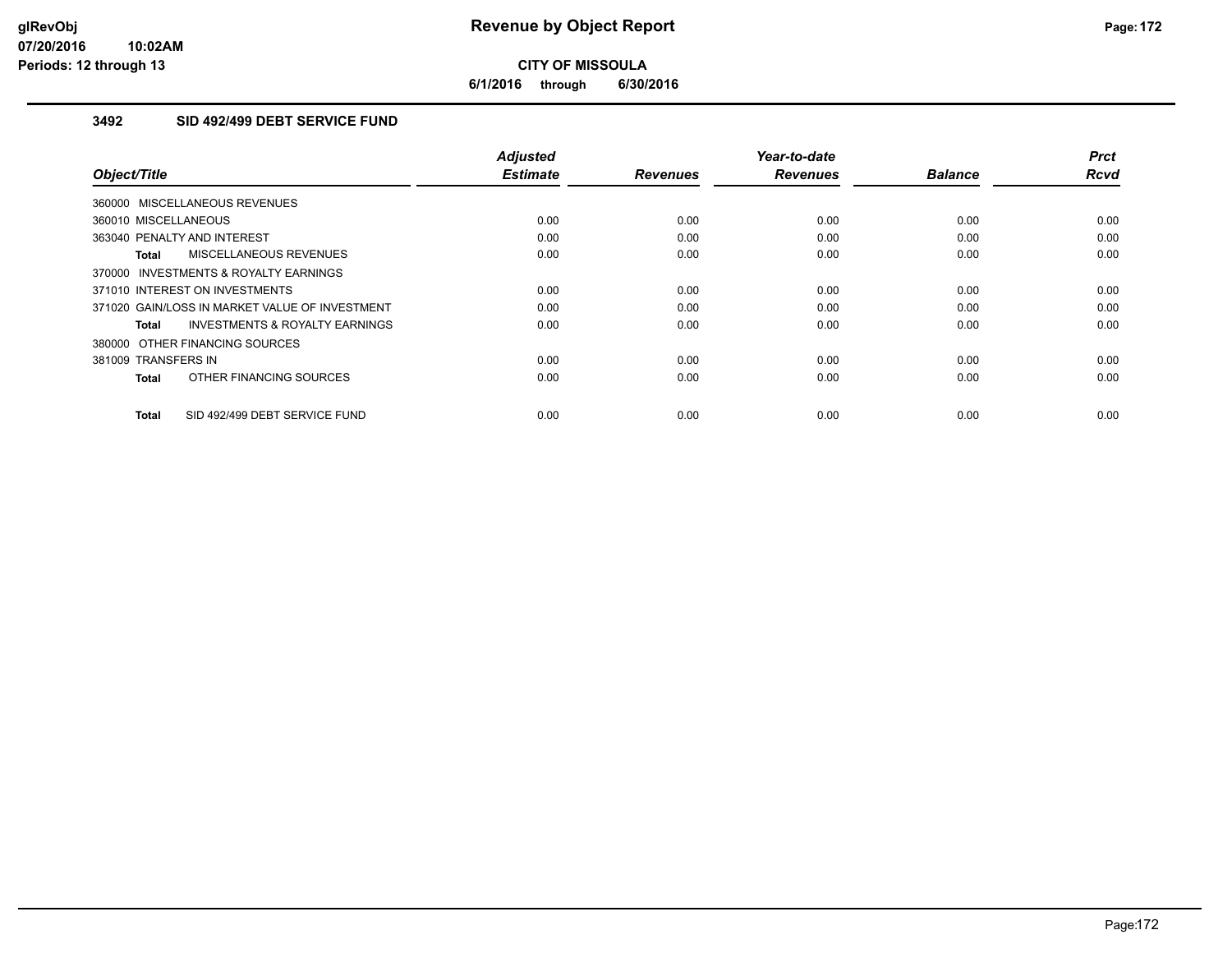**6/1/2016 through 6/30/2016**

**3494 SID 494 DEBT SERVICE**

**3494 SID 494 DEBT SERVICE**

|                                                     | <b>Adjusted</b> |                 | Year-to-date    |                | <b>Prct</b> |
|-----------------------------------------------------|-----------------|-----------------|-----------------|----------------|-------------|
| Object/Title                                        | <b>Estimate</b> | <b>Revenues</b> | <b>Revenues</b> | <b>Balance</b> | <b>Rcvd</b> |
| TAXES/ASSESSMENTS<br>310000                         |                 |                 |                 |                |             |
| PENALTIES & INTEREST<br>312001                      | 0.00            | 0.00            | 0.00            | 0.00           | 0.00        |
| TAXES/ASSESSMENTS<br><b>Total</b>                   | 0.00            | 0.00            | 0.00            | 0.00           | 0.00        |
| MISCELLANEOUS REVENUES<br>360000                    |                 |                 |                 |                |             |
| 360010 MISCELLANEOUS                                | 0.00            | 0.00            | 0.00            | 0.00           | 0.00        |
| 363020 PROPERTY ASSESSMENTS                         | 0.00            | 0.00            | 0.00            | 0.00           | 0.00        |
| 363021 PAYOFF PRINCIPAL ASSESSMENTS                 | 0.00            | 0.00            | 0.00            | 0.00           | 0.00        |
| 363022 BOND INTEREST ASSESSMENTS                    | 0.00            | 0.00            | 0.00            | 0.00           | 0.00        |
| 363040 PENALTY AND INTEREST                         | 0.00            | 0.00            | 0.00            | 0.00           | 0.00        |
| MISCELLANEOUS REVENUES<br>Total                     | 0.00            | 0.00            | 0.00            | 0.00           | 0.00        |
| <b>INVESTMENTS &amp; ROYALTY EARNINGS</b><br>370000 |                 |                 |                 |                |             |
| 371010 INTEREST ON INVESTMENTS                      | 0.00            | 0.00            | 0.00            | 0.00           | 0.00        |
| 371020 GAIN/LOSS IN MARKET VALUE OF INVESTMENTS     | 0.00            | 0.00            | 0.00            | 0.00           | 0.00        |
| <b>INVESTMENTS &amp; ROYALTY EARNINGS</b><br>Total  | 0.00            | 0.00            | 0.00            | 0.00           | 0.00        |
| OTHER FINANCING SOURCES<br>380000                   |                 |                 |                 |                |             |
| 381009 TRANSFERS IN                                 | 0.00            | 0.00            | 0.00            | 0.00           | 0.00        |
| OTHER FINANCING SOURCES<br><b>Total</b>             | 0.00            | 0.00            | 0.00            | 0.00           | 0.00        |
| SID 494 DEBT SERVICE<br><b>Total</b>                | 0.00            | 0.00            | 0.00            | 0.00           | 0.00        |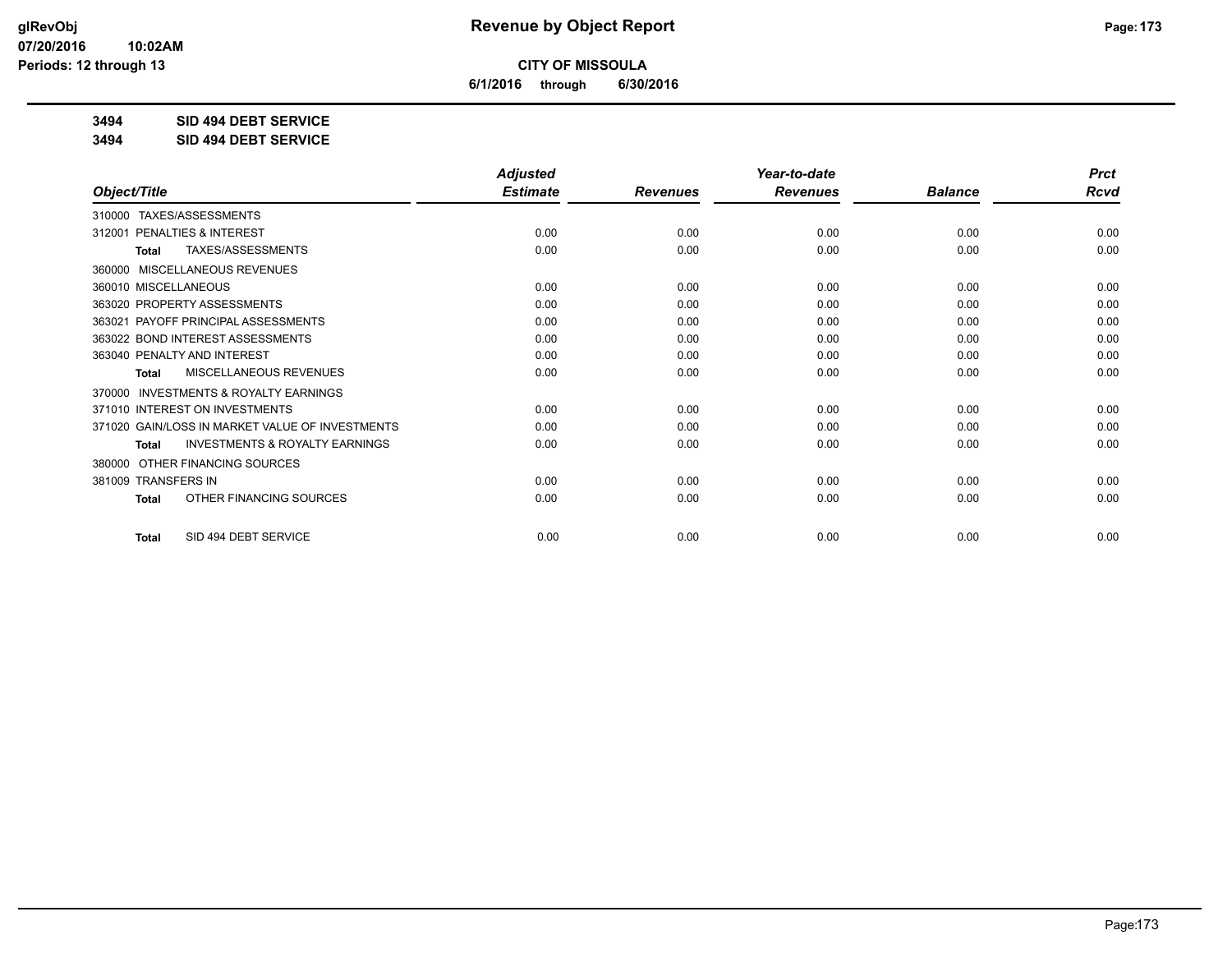**6/1/2016 through 6/30/2016**

### **3494 SID 494 DEBT SERVICE**

|                                                           | <b>Adjusted</b> |                 | Year-to-date    |                | <b>Prct</b> |
|-----------------------------------------------------------|-----------------|-----------------|-----------------|----------------|-------------|
| Object/Title                                              | <b>Estimate</b> | <b>Revenues</b> | <b>Revenues</b> | <b>Balance</b> | <b>Rcvd</b> |
| 310000 TAXES/ASSESSMENTS                                  |                 |                 |                 |                |             |
| 312001 PENALTIES & INTEREST                               | 0.00            | 0.00            | 0.00            | 0.00           | 0.00        |
| TAXES/ASSESSMENTS<br><b>Total</b>                         | 0.00            | 0.00            | 0.00            | 0.00           | 0.00        |
| 360000 MISCELLANEOUS REVENUES                             |                 |                 |                 |                |             |
| 360010 MISCELLANEOUS                                      | 0.00            | 0.00            | 0.00            | 0.00           | 0.00        |
| 363020 PROPERTY ASSESSMENTS                               | 0.00            | 0.00            | 0.00            | 0.00           | 0.00        |
| 363021 PAYOFF PRINCIPAL ASSESSMENTS                       | 0.00            | 0.00            | 0.00            | 0.00           | 0.00        |
| 363022 BOND INTEREST ASSESSMENTS                          | 0.00            | 0.00            | 0.00            | 0.00           | 0.00        |
| 363040 PENALTY AND INTEREST                               | 0.00            | 0.00            | 0.00            | 0.00           | 0.00        |
| MISCELLANEOUS REVENUES<br><b>Total</b>                    | 0.00            | 0.00            | 0.00            | 0.00           | 0.00        |
| <b>INVESTMENTS &amp; ROYALTY EARNINGS</b><br>370000       |                 |                 |                 |                |             |
| 371010 INTEREST ON INVESTMENTS                            | 0.00            | 0.00            | 0.00            | 0.00           | 0.00        |
| 371020 GAIN/LOSS IN MARKET VALUE OF INVESTMENT            | 0.00            | 0.00            | 0.00            | 0.00           | 0.00        |
| <b>INVESTMENTS &amp; ROYALTY EARNINGS</b><br><b>Total</b> | 0.00            | 0.00            | 0.00            | 0.00           | 0.00        |
| 380000 OTHER FINANCING SOURCES                            |                 |                 |                 |                |             |
| 381009 TRANSFERS IN                                       | 0.00            | 0.00            | 0.00            | 0.00           | 0.00        |
| OTHER FINANCING SOURCES<br><b>Total</b>                   | 0.00            | 0.00            | 0.00            | 0.00           | 0.00        |
| SID 494 DEBT SERVICE<br><b>Total</b>                      | 0.00            | 0.00            | 0.00            | 0.00           | 0.00        |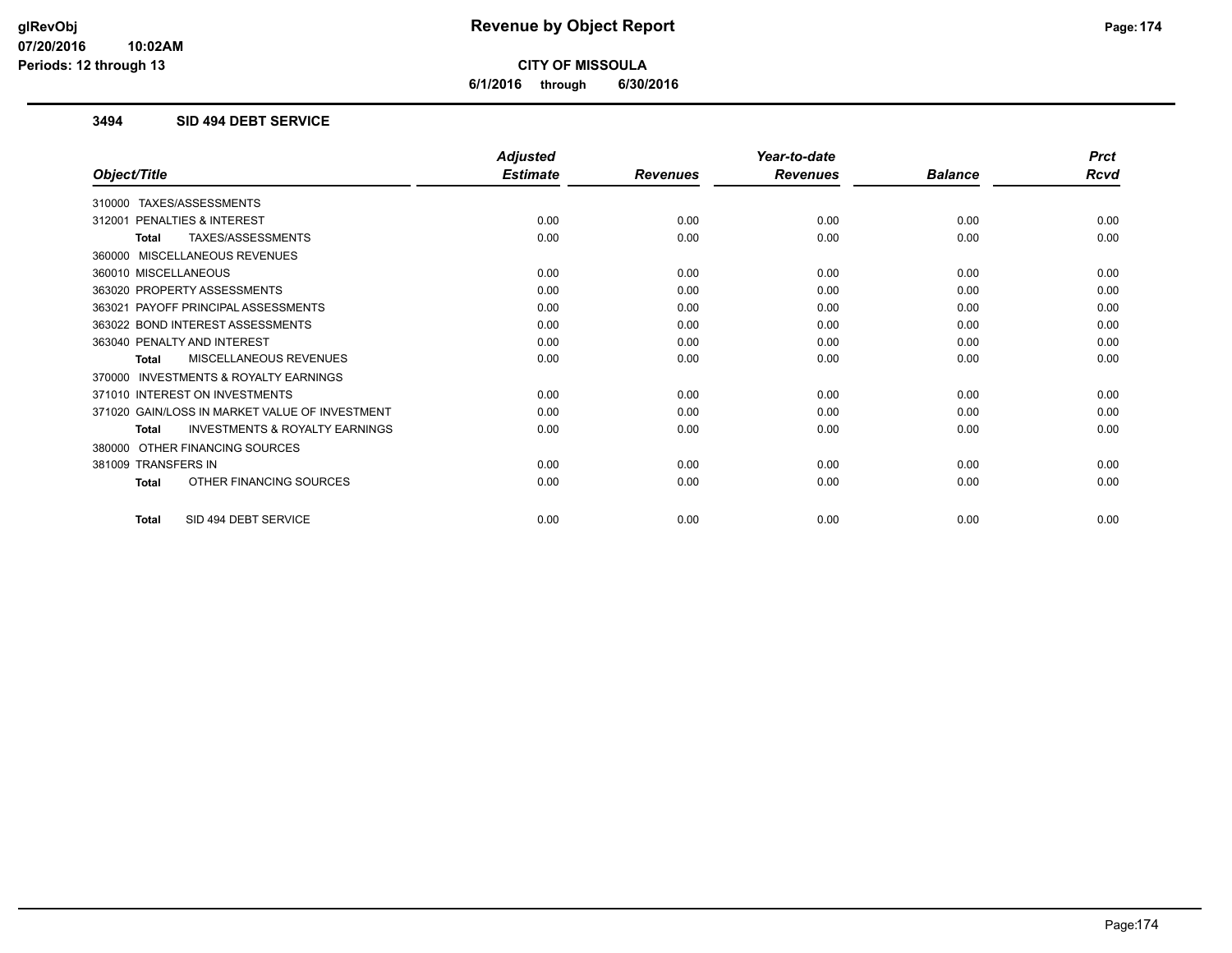**6/1/2016 through 6/30/2016**

**3495 SID 495 DEBT SERVICE FUND**

**3495 SID 495 DEBT SERVICE FUND**

|                                                           | <b>Adjusted</b> |                 | Year-to-date    |                | <b>Prct</b> |
|-----------------------------------------------------------|-----------------|-----------------|-----------------|----------------|-------------|
| Object/Title                                              | <b>Estimate</b> | <b>Revenues</b> | <b>Revenues</b> | <b>Balance</b> | <b>Rcvd</b> |
| TAXES/ASSESSMENTS<br>310000                               |                 |                 |                 |                |             |
| 312001 PENALTIES & INTEREST                               | 0.00            | 0.00            | 0.00            | 0.00           | 0.00        |
| TAXES/ASSESSMENTS<br><b>Total</b>                         | 0.00            | 0.00            | 0.00            | 0.00           | 0.00        |
| <b>MISCELLANEOUS REVENUES</b><br>360000                   |                 |                 |                 |                |             |
| 360010 MISCELLANEOUS                                      | 0.00            | 0.00            | 0.00            | 0.00           | 0.00        |
| 363020 PROPERTY ASSESSMENTS                               | 0.00            | 0.00            | 0.00            | 0.00           | 0.00        |
| 363021 PAYOFF PRINCIPAL ASSESSMENTS                       | 0.00            | 0.00            | 0.00            | 0.00           | 0.00        |
| 363022 BOND INTEREST ASSESSMENTS                          | 0.00            | 0.00            | 0.00            | 0.00           | 0.00        |
| 363040 PENALTY AND INTEREST                               | 0.00            | 0.00            | 0.00            | 0.00           | 0.00        |
| MISCELLANEOUS REVENUES<br><b>Total</b>                    | 0.00            | 0.00            | 0.00            | 0.00           | 0.00        |
| <b>INVESTMENTS &amp; ROYALTY EARNINGS</b><br>370000       |                 |                 |                 |                |             |
| 371010 INTEREST ON INVESTMENTS                            | 0.00            | 0.00            | 0.00            | 0.00           | 0.00        |
| 371020 GAIN/LOSS IN MARKET VALUE OF INVESTMENTS           | 0.00            | 0.00            | 0.00            | 0.00           | 0.00        |
| <b>INVESTMENTS &amp; ROYALTY EARNINGS</b><br><b>Total</b> | 0.00            | 0.00            | 0.00            | 0.00           | 0.00        |
| OTHER FINANCING SOURCES<br>380000                         |                 |                 |                 |                |             |
| 381009 TRANSFERS IN                                       | 0.00            | 0.00            | 0.00            | 0.00           | 0.00        |
| OTHER FINANCING SOURCES<br><b>Total</b>                   | 0.00            | 0.00            | 0.00            | 0.00           | 0.00        |
| SID 495 DEBT SERVICE FUND<br><b>Total</b>                 | 0.00            | 0.00            | 0.00            | 0.00           | 0.00        |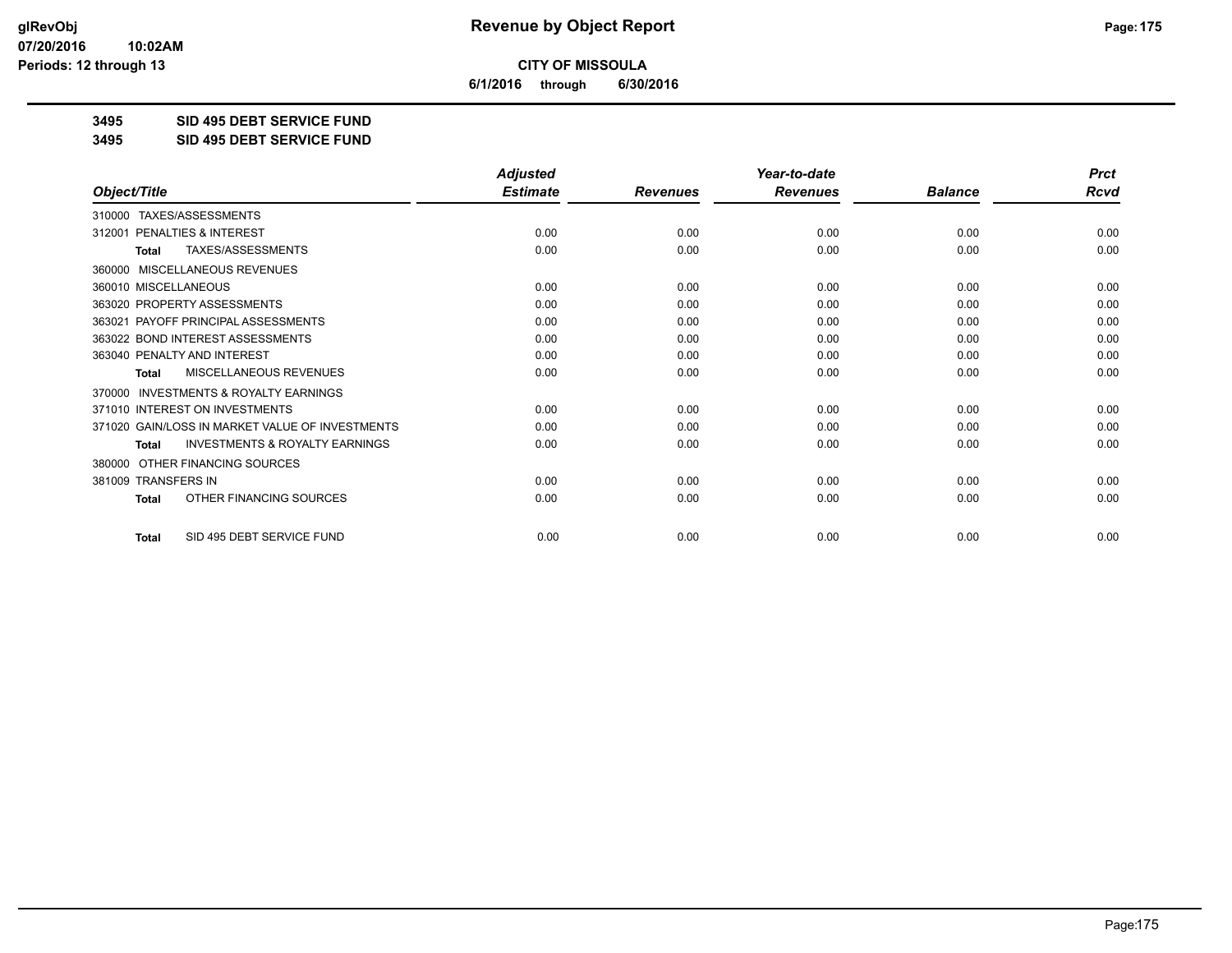**6/1/2016 through 6/30/2016**

## **3495 SID 495 DEBT SERVICE FUND**

|                                                           | <b>Adjusted</b> |                 | Year-to-date    |                | <b>Prct</b> |
|-----------------------------------------------------------|-----------------|-----------------|-----------------|----------------|-------------|
| Object/Title                                              | <b>Estimate</b> | <b>Revenues</b> | <b>Revenues</b> | <b>Balance</b> | <b>Rcvd</b> |
| 310000 TAXES/ASSESSMENTS                                  |                 |                 |                 |                |             |
| 312001 PENALTIES & INTEREST                               | 0.00            | 0.00            | 0.00            | 0.00           | 0.00        |
| TAXES/ASSESSMENTS<br><b>Total</b>                         | 0.00            | 0.00            | 0.00            | 0.00           | 0.00        |
| 360000 MISCELLANEOUS REVENUES                             |                 |                 |                 |                |             |
| 360010 MISCELLANEOUS                                      | 0.00            | 0.00            | 0.00            | 0.00           | 0.00        |
| 363020 PROPERTY ASSESSMENTS                               | 0.00            | 0.00            | 0.00            | 0.00           | 0.00        |
| 363021 PAYOFF PRINCIPAL ASSESSMENTS                       | 0.00            | 0.00            | 0.00            | 0.00           | 0.00        |
| 363022 BOND INTEREST ASSESSMENTS                          | 0.00            | 0.00            | 0.00            | 0.00           | 0.00        |
| 363040 PENALTY AND INTEREST                               | 0.00            | 0.00            | 0.00            | 0.00           | 0.00        |
| MISCELLANEOUS REVENUES<br><b>Total</b>                    | 0.00            | 0.00            | 0.00            | 0.00           | 0.00        |
| <b>INVESTMENTS &amp; ROYALTY EARNINGS</b><br>370000       |                 |                 |                 |                |             |
| 371010 INTEREST ON INVESTMENTS                            | 0.00            | 0.00            | 0.00            | 0.00           | 0.00        |
| 371020 GAIN/LOSS IN MARKET VALUE OF INVESTMENT            | 0.00            | 0.00            | 0.00            | 0.00           | 0.00        |
| <b>INVESTMENTS &amp; ROYALTY EARNINGS</b><br><b>Total</b> | 0.00            | 0.00            | 0.00            | 0.00           | 0.00        |
| 380000 OTHER FINANCING SOURCES                            |                 |                 |                 |                |             |
| 381009 TRANSFERS IN                                       | 0.00            | 0.00            | 0.00            | 0.00           | 0.00        |
| OTHER FINANCING SOURCES<br>Total                          | 0.00            | 0.00            | 0.00            | 0.00           | 0.00        |
| SID 495 DEBT SERVICE FUND<br><b>Total</b>                 | 0.00            | 0.00            | 0.00            | 0.00           | 0.00        |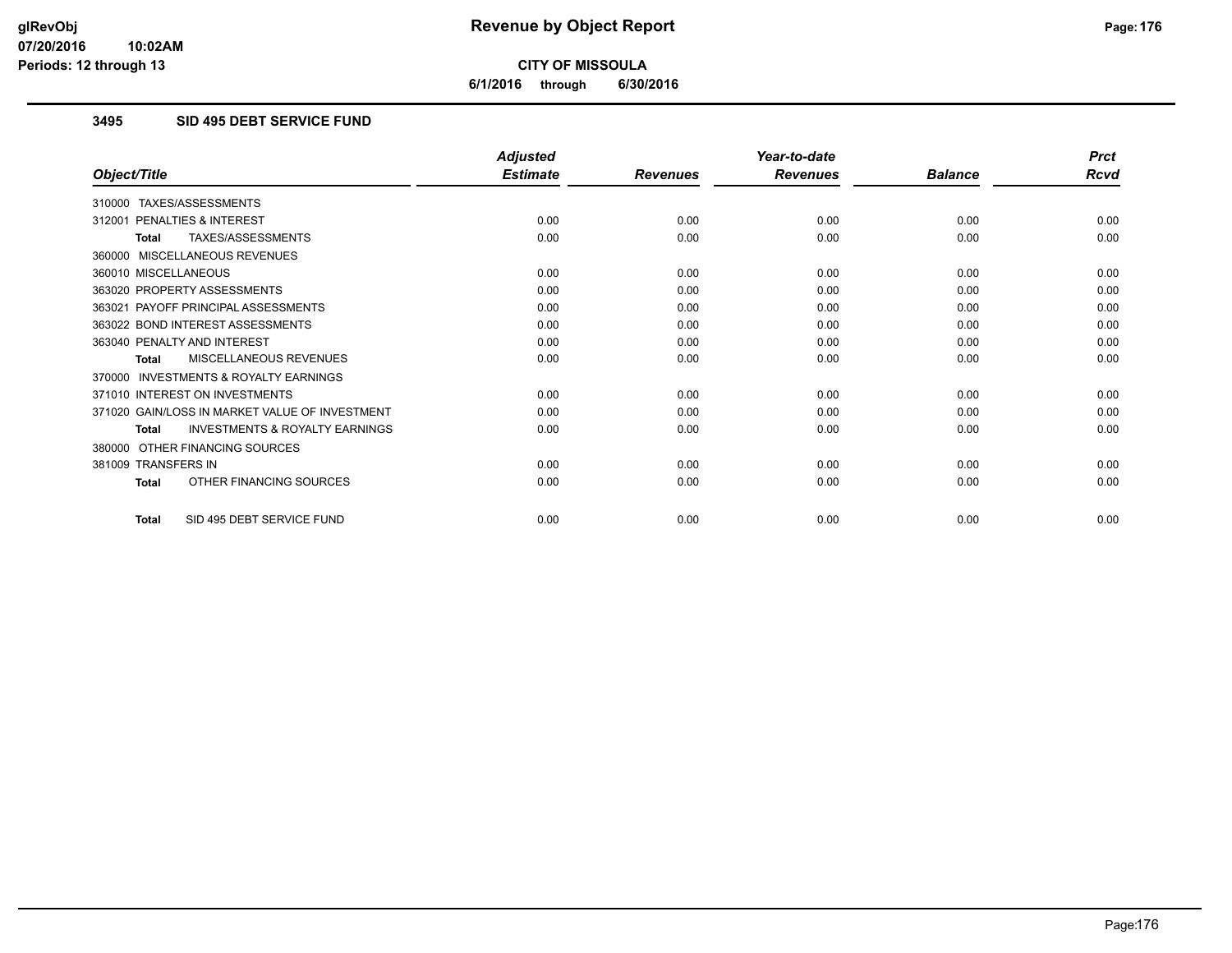**6/1/2016 through 6/30/2016**

**3496 SID 496 DEBT SERVICE FUND**

**3496 SID 496 DEBT SERVICE FUND**

|                                                           | <b>Adjusted</b> |                 | Year-to-date    |                | <b>Prct</b> |
|-----------------------------------------------------------|-----------------|-----------------|-----------------|----------------|-------------|
| Object/Title                                              | <b>Estimate</b> | <b>Revenues</b> | <b>Revenues</b> | <b>Balance</b> | <b>Rcvd</b> |
| TAXES/ASSESSMENTS<br>310000                               |                 |                 |                 |                |             |
| 312001 PENALTIES & INTEREST                               | 0.00            | 0.00            | 0.00            | 0.00           | 0.00        |
| TAXES/ASSESSMENTS<br><b>Total</b>                         | 0.00            | 0.00            | 0.00            | 0.00           | 0.00        |
| <b>MISCELLANEOUS REVENUES</b><br>360000                   |                 |                 |                 |                |             |
| 360010 MISCELLANEOUS                                      | 0.00            | 0.00            | 0.00            | 0.00           | 0.00        |
| 363020 PROPERTY ASSESSMENTS                               | 0.00            | 0.00            | 0.00            | 0.00           | 0.00        |
| 363021 PAYOFF PRINCIPAL ASSESSMENTS                       | 0.00            | 0.00            | 0.00            | 0.00           | 0.00        |
| 363022 BOND INTEREST ASSESSMENTS                          | 0.00            | 0.00            | 0.00            | 0.00           | 0.00        |
| 363040 PENALTY AND INTEREST                               | 0.00            | 0.00            | 0.00            | 0.00           | 0.00        |
| <b>MISCELLANEOUS REVENUES</b><br><b>Total</b>             | 0.00            | 0.00            | 0.00            | 0.00           | 0.00        |
| <b>INVESTMENTS &amp; ROYALTY EARNINGS</b><br>370000       |                 |                 |                 |                |             |
| 371010 INTEREST ON INVESTMENTS                            | 0.00            | 0.00            | 0.00            | 0.00           | 0.00        |
| 371020 GAIN/LOSS IN MARKET VALUE OF INVESTMENTS           | 0.00            | 0.00            | 0.00            | 0.00           | 0.00        |
| <b>INVESTMENTS &amp; ROYALTY EARNINGS</b><br><b>Total</b> | 0.00            | 0.00            | 0.00            | 0.00           | 0.00        |
| OTHER FINANCING SOURCES<br>380000                         |                 |                 |                 |                |             |
| 381009 TRANSFERS IN                                       | 0.00            | 0.00            | 0.00            | 0.00           | 0.00        |
| OTHER FINANCING SOURCES<br>Total                          | 0.00            | 0.00            | 0.00            | 0.00           | 0.00        |
| SID 496 DEBT SERVICE FUND<br><b>Total</b>                 | 0.00            | 0.00            | 0.00            | 0.00           | 0.00        |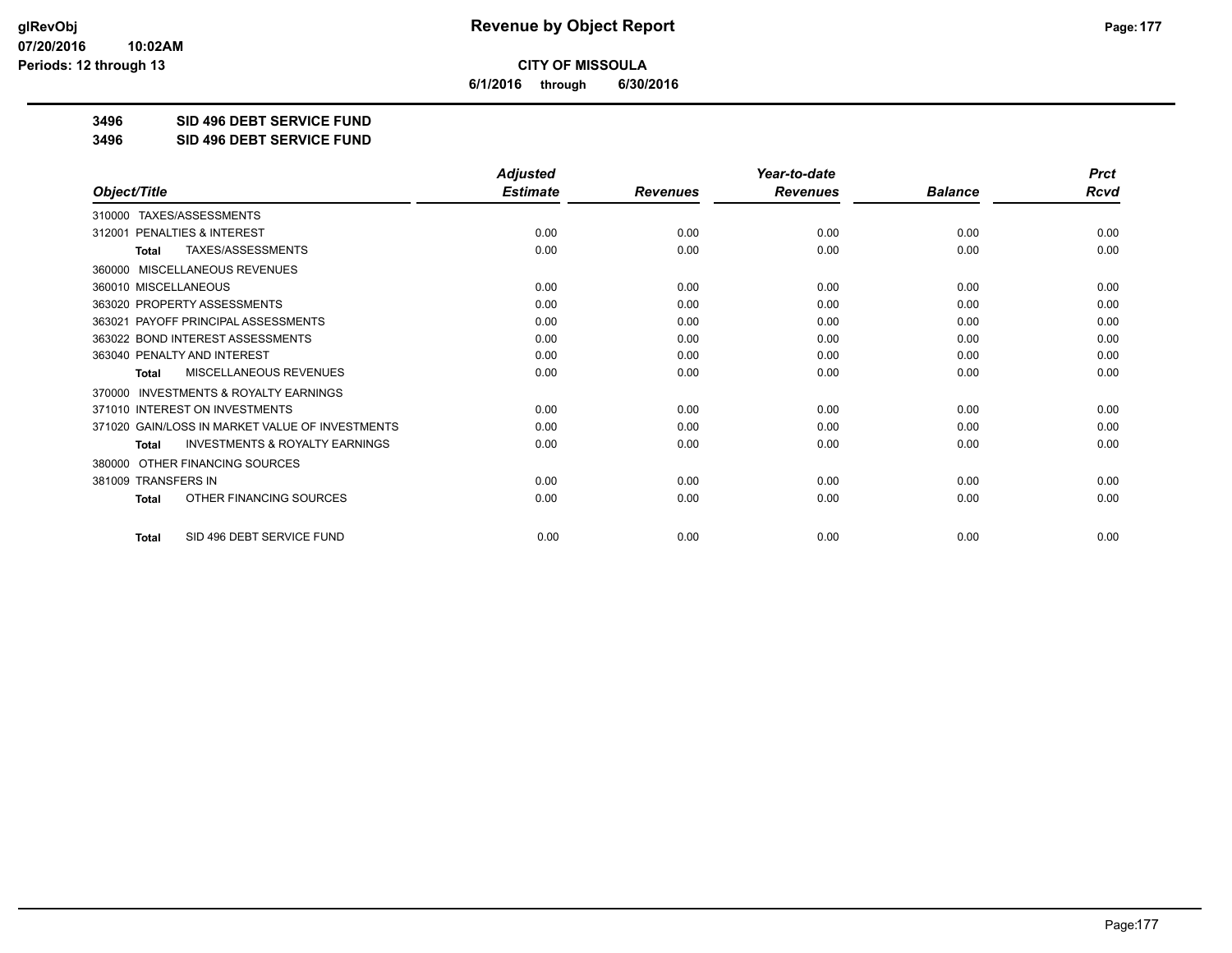**6/1/2016 through 6/30/2016**

## **3496 SID 496 DEBT SERVICE FUND**

|                                                           | <b>Adjusted</b> |                 | Year-to-date    |                | <b>Prct</b> |
|-----------------------------------------------------------|-----------------|-----------------|-----------------|----------------|-------------|
| Object/Title                                              | <b>Estimate</b> | <b>Revenues</b> | <b>Revenues</b> | <b>Balance</b> | <b>Rcvd</b> |
| 310000 TAXES/ASSESSMENTS                                  |                 |                 |                 |                |             |
| 312001 PENALTIES & INTEREST                               | 0.00            | 0.00            | 0.00            | 0.00           | 0.00        |
| TAXES/ASSESSMENTS<br><b>Total</b>                         | 0.00            | 0.00            | 0.00            | 0.00           | 0.00        |
| 360000 MISCELLANEOUS REVENUES                             |                 |                 |                 |                |             |
| 360010 MISCELLANEOUS                                      | 0.00            | 0.00            | 0.00            | 0.00           | 0.00        |
| 363020 PROPERTY ASSESSMENTS                               | 0.00            | 0.00            | 0.00            | 0.00           | 0.00        |
| 363021 PAYOFF PRINCIPAL ASSESSMENTS                       | 0.00            | 0.00            | 0.00            | 0.00           | 0.00        |
| 363022 BOND INTEREST ASSESSMENTS                          | 0.00            | 0.00            | 0.00            | 0.00           | 0.00        |
| 363040 PENALTY AND INTEREST                               | 0.00            | 0.00            | 0.00            | 0.00           | 0.00        |
| MISCELLANEOUS REVENUES<br><b>Total</b>                    | 0.00            | 0.00            | 0.00            | 0.00           | 0.00        |
| <b>INVESTMENTS &amp; ROYALTY EARNINGS</b><br>370000       |                 |                 |                 |                |             |
| 371010 INTEREST ON INVESTMENTS                            | 0.00            | 0.00            | 0.00            | 0.00           | 0.00        |
| 371020 GAIN/LOSS IN MARKET VALUE OF INVESTMENT            | 0.00            | 0.00            | 0.00            | 0.00           | 0.00        |
| <b>INVESTMENTS &amp; ROYALTY EARNINGS</b><br><b>Total</b> | 0.00            | 0.00            | 0.00            | 0.00           | 0.00        |
| 380000 OTHER FINANCING SOURCES                            |                 |                 |                 |                |             |
| 381009 TRANSFERS IN                                       | 0.00            | 0.00            | 0.00            | 0.00           | 0.00        |
| OTHER FINANCING SOURCES<br><b>Total</b>                   | 0.00            | 0.00            | 0.00            | 0.00           | 0.00        |
| SID 496 DEBT SERVICE FUND<br><b>Total</b>                 | 0.00            | 0.00            | 0.00            | 0.00           | 0.00        |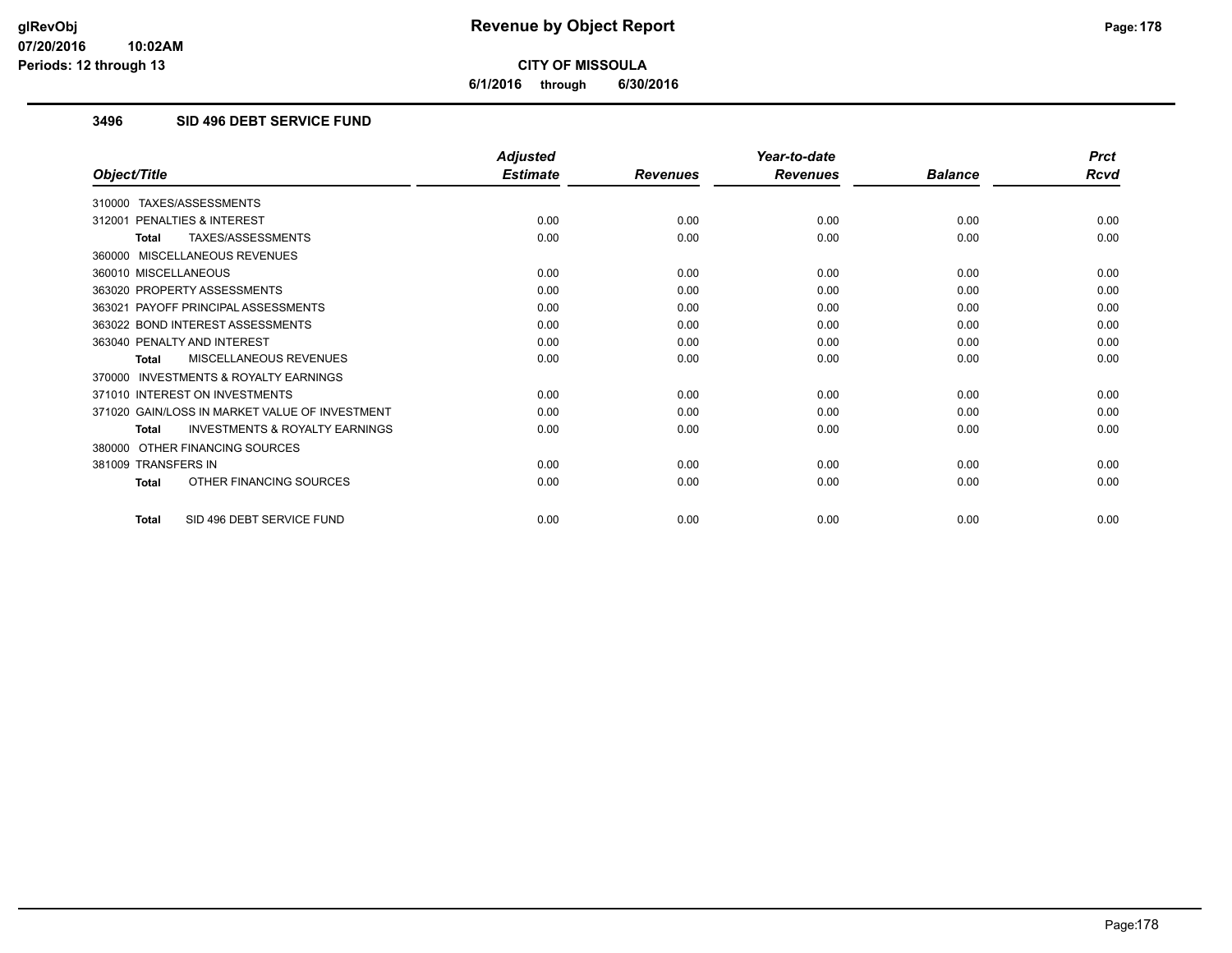**6/1/2016 through 6/30/2016**

**3497 SID 497 DEBT SERVICE FUND**

**3497 SID 497 DEBT SERVICE FUND**

|                                                           | <b>Adjusted</b> |                 | Year-to-date    |                | <b>Prct</b> |
|-----------------------------------------------------------|-----------------|-----------------|-----------------|----------------|-------------|
| Object/Title                                              | <b>Estimate</b> | <b>Revenues</b> | <b>Revenues</b> | <b>Balance</b> | Rcvd        |
| TAXES/ASSESSMENTS<br>310000                               |                 |                 |                 |                |             |
| 312001 PENALTIES & INTEREST                               | 0.00            | 0.00            | 0.00            | 0.00           | 0.00        |
| TAXES/ASSESSMENTS<br><b>Total</b>                         | 0.00            | 0.00            | 0.00            | 0.00           | 0.00        |
| MISCELLANEOUS REVENUES<br>360000                          |                 |                 |                 |                |             |
| 360010 MISCELLANEOUS                                      | 0.00            | 0.00            | 0.00            | 0.00           | 0.00        |
| 363020 PROPERTY ASSESSMENTS                               | 0.00            | 0.00            | 0.00            | 0.00           | 0.00        |
| 363021 PAYOFF PRINCIPAL ASSESSMENTS                       | 0.00            | 0.00            | 0.00            | 0.00           | 0.00        |
| 363022 BOND INTEREST ASSESSMENTS                          | 0.00            | 0.00            | 0.00            | 0.00           | 0.00        |
| 363040 PENALTY AND INTEREST                               | 0.00            | 0.00            | 0.00            | 0.00           | 0.00        |
| MISCELLANEOUS REVENUES<br><b>Total</b>                    | 0.00            | 0.00            | 0.00            | 0.00           | 0.00        |
| INVESTMENTS & ROYALTY EARNINGS<br>370000                  |                 |                 |                 |                |             |
| 371010 INTEREST ON INVESTMENTS                            | 0.00            | 0.00            | 0.00            | 0.00           | 0.00        |
| 371020 GAIN/LOSS IN MARKET VALUE OF INVESTMENTS           | 0.00            | 0.00            | 0.00            | 0.00           | 0.00        |
| <b>INVESTMENTS &amp; ROYALTY EARNINGS</b><br><b>Total</b> | 0.00            | 0.00            | 0.00            | 0.00           | 0.00        |
| SID 497 DEBT SERVICE FUND<br><b>Total</b>                 | 0.00            | 0.00            | 0.00            | 0.00           | 0.00        |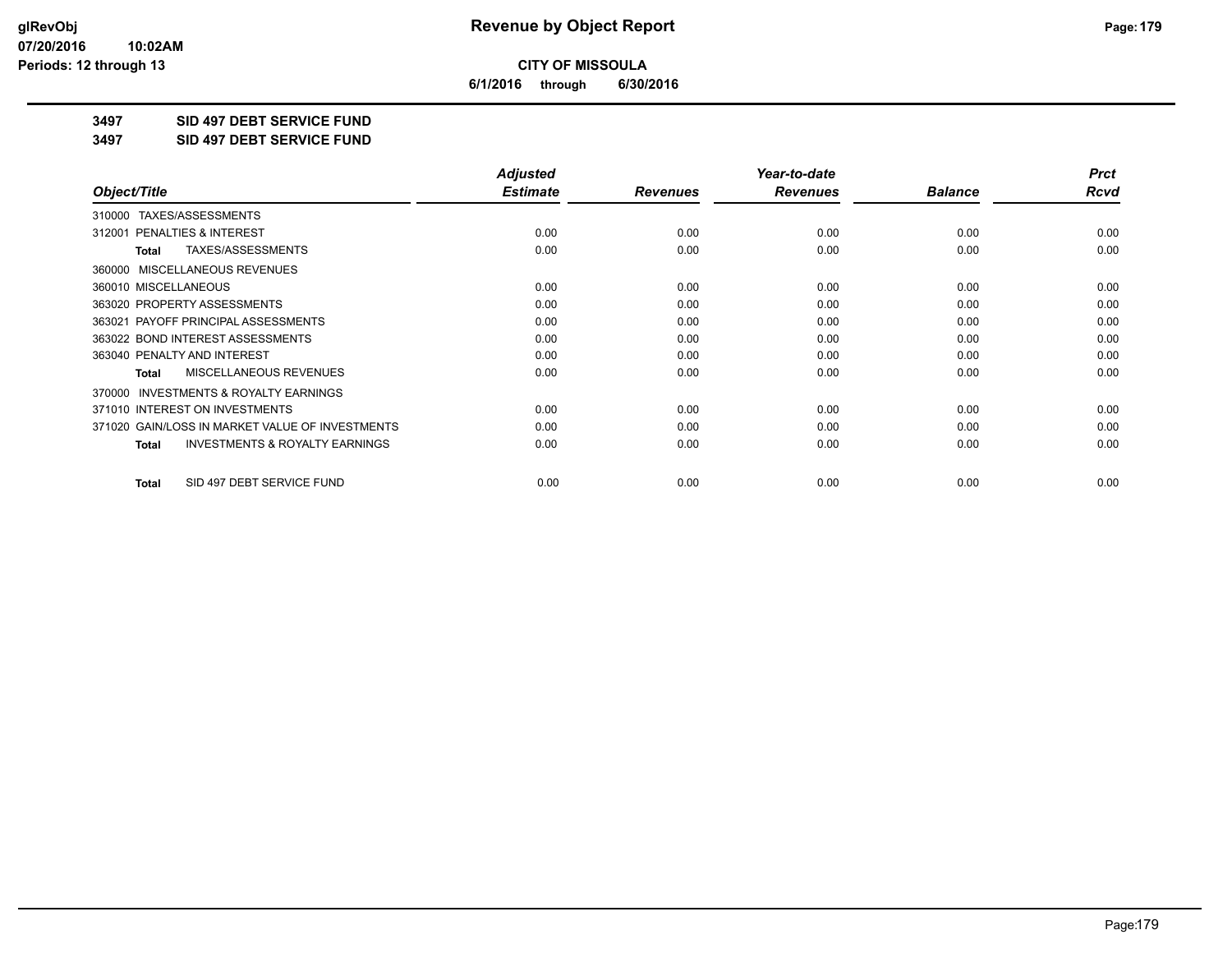**6/1/2016 through 6/30/2016**

## **3497 SID 497 DEBT SERVICE FUND**

|                                                           | <b>Adjusted</b> |                 | Year-to-date    |                | <b>Prct</b> |
|-----------------------------------------------------------|-----------------|-----------------|-----------------|----------------|-------------|
| Object/Title                                              | <b>Estimate</b> | <b>Revenues</b> | <b>Revenues</b> | <b>Balance</b> | <b>Rcvd</b> |
| 310000 TAXES/ASSESSMENTS                                  |                 |                 |                 |                |             |
| 312001 PENALTIES & INTEREST                               | 0.00            | 0.00            | 0.00            | 0.00           | 0.00        |
| TAXES/ASSESSMENTS<br><b>Total</b>                         | 0.00            | 0.00            | 0.00            | 0.00           | 0.00        |
| 360000 MISCELLANEOUS REVENUES                             |                 |                 |                 |                |             |
| 360010 MISCELLANEOUS                                      | 0.00            | 0.00            | 0.00            | 0.00           | 0.00        |
| 363020 PROPERTY ASSESSMENTS                               | 0.00            | 0.00            | 0.00            | 0.00           | 0.00        |
| 363021 PAYOFF PRINCIPAL ASSESSMENTS                       | 0.00            | 0.00            | 0.00            | 0.00           | 0.00        |
| 363022 BOND INTEREST ASSESSMENTS                          | 0.00            | 0.00            | 0.00            | 0.00           | 0.00        |
| 363040 PENALTY AND INTEREST                               | 0.00            | 0.00            | 0.00            | 0.00           | 0.00        |
| MISCELLANEOUS REVENUES<br>Total                           | 0.00            | 0.00            | 0.00            | 0.00           | 0.00        |
| <b>INVESTMENTS &amp; ROYALTY EARNINGS</b><br>370000       |                 |                 |                 |                |             |
| 371010 INTEREST ON INVESTMENTS                            | 0.00            | 0.00            | 0.00            | 0.00           | 0.00        |
| 371020 GAIN/LOSS IN MARKET VALUE OF INVESTMENT            | 0.00            | 0.00            | 0.00            | 0.00           | 0.00        |
| <b>INVESTMENTS &amp; ROYALTY EARNINGS</b><br><b>Total</b> | 0.00            | 0.00            | 0.00            | 0.00           | 0.00        |
| SID 497 DEBT SERVICE FUND<br><b>Total</b>                 | 0.00            | 0.00            | 0.00            | 0.00           | 0.00        |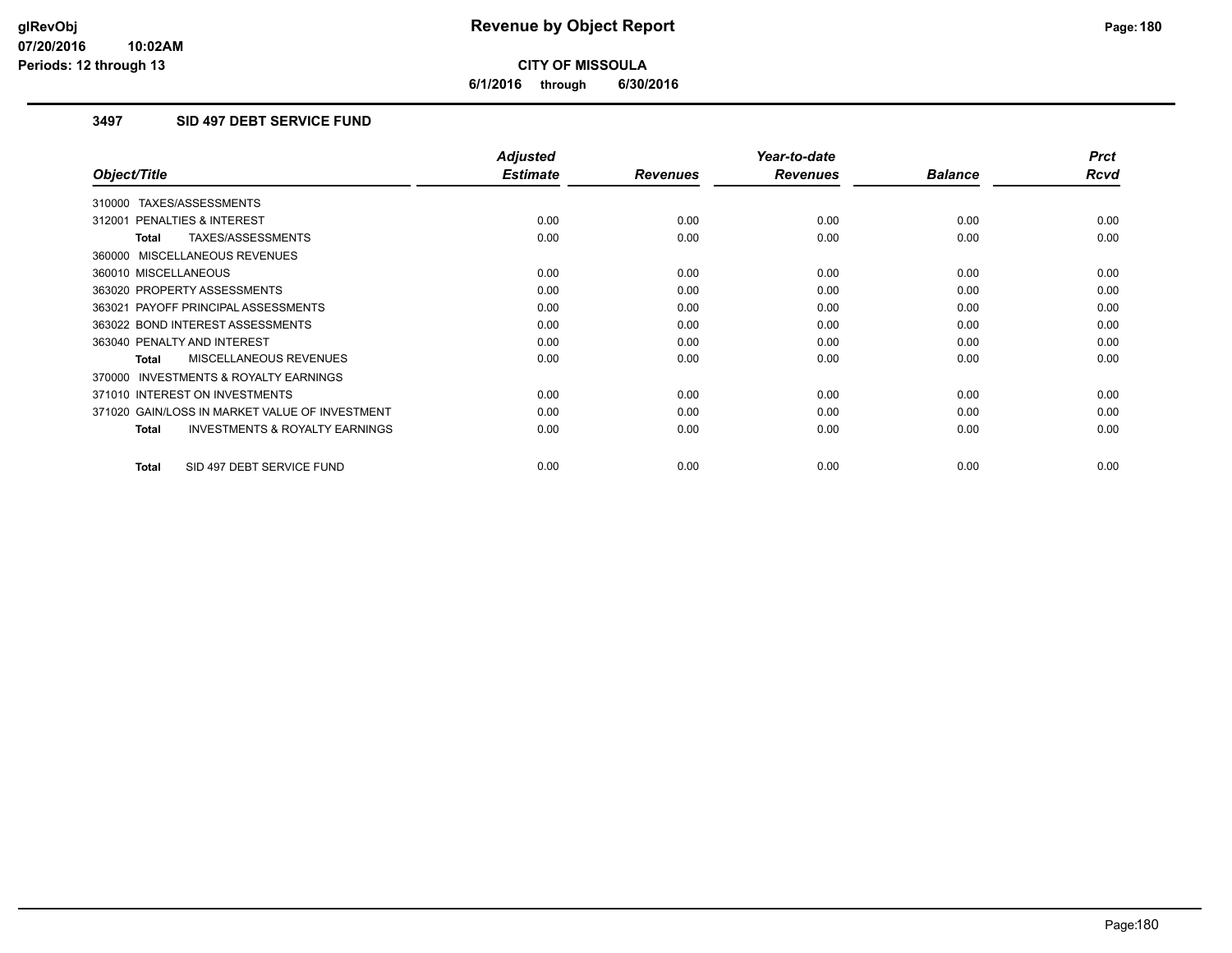**6/1/2016 through 6/30/2016**

**3498 SID 498 DEBT SERVICE FUND**

**3498 SID 498 DEBT SERVICE FUND**

|                                                           | <b>Adjusted</b> |                 | Year-to-date    |                | <b>Prct</b> |
|-----------------------------------------------------------|-----------------|-----------------|-----------------|----------------|-------------|
| Object/Title                                              | <b>Estimate</b> | <b>Revenues</b> | <b>Revenues</b> | <b>Balance</b> | Rcvd        |
| TAXES/ASSESSMENTS<br>310000                               |                 |                 |                 |                |             |
| PENALTIES & INTEREST<br>312001                            | 0.00            | 0.00            | 0.00            | 0.00           | 0.00        |
| TAXES/ASSESSMENTS<br><b>Total</b>                         | 0.00            | 0.00            | 0.00            | 0.00           | 0.00        |
| 360000 MISCELLANEOUS REVENUES                             |                 |                 |                 |                |             |
| 360010 MISCELLANEOUS                                      | 0.00            | 0.00            | 0.00            | 0.00           | 0.00        |
| 363020 PROPERTY ASSESSMENTS                               | 0.00            | 0.00            | 0.00            | 0.00           | 0.00        |
| PAYOFF PRINCIPAL ASSESSMENTS<br>363021                    | 0.00            | 0.00            | 0.00            | 0.00           | 0.00        |
| 363022 BOND INTEREST ASSESSMENTS                          | 0.00            | 0.00            | 0.00            | 0.00           | 0.00        |
| 363040 PENALTY AND INTEREST                               | 0.00            | 0.00            | 0.00            | 0.00           | 0.00        |
| <b>MISCELLANEOUS REVENUES</b><br><b>Total</b>             | 0.00            | 0.00            | 0.00            | 0.00           | 0.00        |
| 370000 INVESTMENTS & ROYALTY EARNINGS                     |                 |                 |                 |                |             |
| 371010 INTEREST ON INVESTMENTS                            | 0.00            | 0.00            | 0.00            | 0.00           | 0.00        |
| 371020 GAIN/LOSS IN MARKET VALUE OF INVESTMENTS           | 0.00            | 0.00            | 0.00            | 0.00           | 0.00        |
| 371500 INTEREST ON INTERFUND LOAN                         | 0.00            | 0.00            | 0.00            | 0.00           | 0.00        |
| <b>INVESTMENTS &amp; ROYALTY EARNINGS</b><br><b>Total</b> | 0.00            | 0.00            | 0.00            | 0.00           | 0.00        |
| OTHER FINANCING SOURCES<br>380000                         |                 |                 |                 |                |             |
| 381009 TRANSFERS IN                                       | 0.00            | 0.00            | 0.00            | 0.00           | 0.00        |
| OTHER FINANCING SOURCES<br><b>Total</b>                   | 0.00            | 0.00            | 0.00            | 0.00           | 0.00        |
| SID 498 DEBT SERVICE FUND<br>Total                        | 0.00            | 0.00            | 0.00            | 0.00           | 0.00        |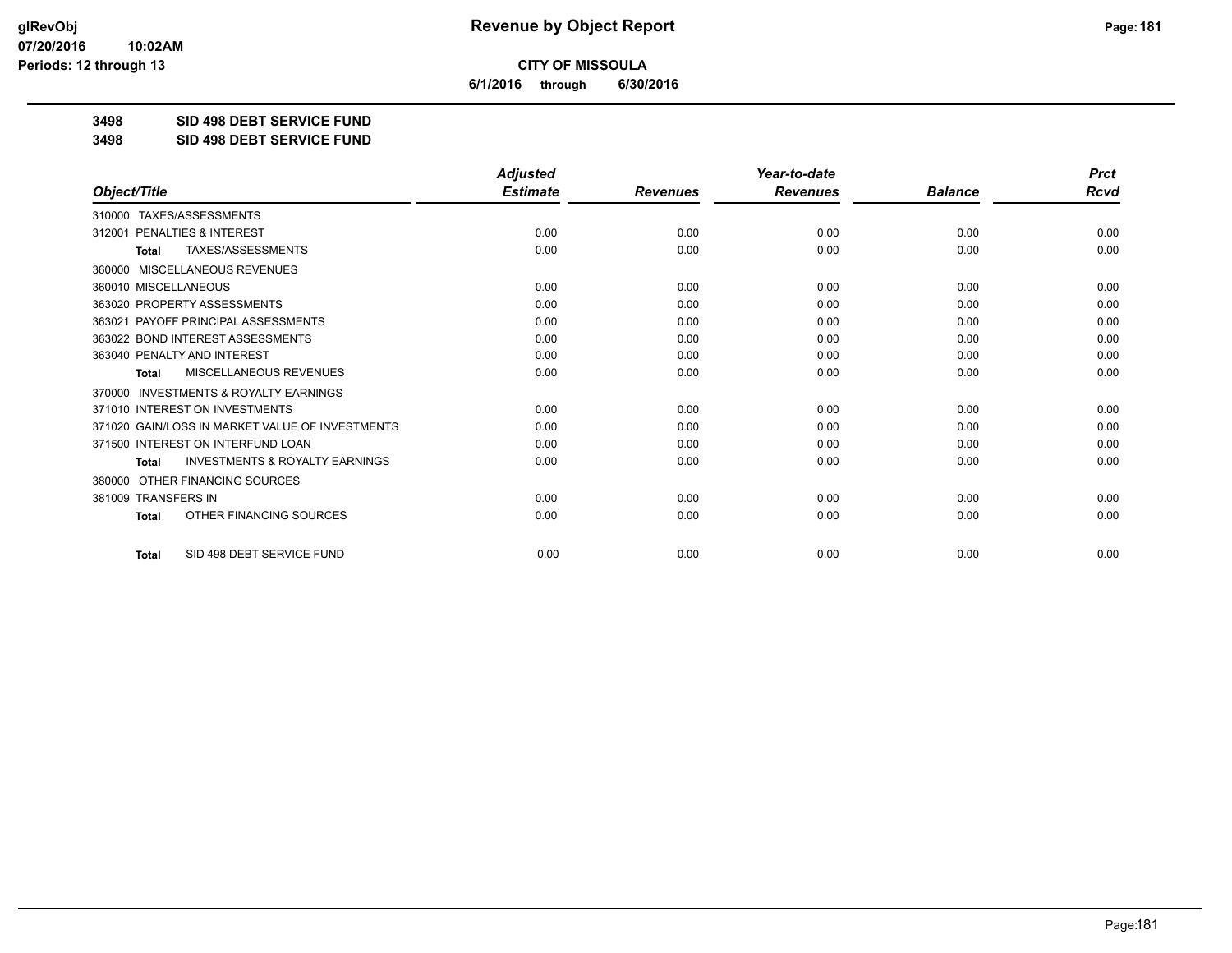**6/1/2016 through 6/30/2016**

# **3498 SID 498 DEBT SERVICE FUND**

|                                                           | <b>Adjusted</b> |                 | Year-to-date    |                | <b>Prct</b> |
|-----------------------------------------------------------|-----------------|-----------------|-----------------|----------------|-------------|
| Object/Title                                              | <b>Estimate</b> | <b>Revenues</b> | <b>Revenues</b> | <b>Balance</b> | Rcvd        |
| TAXES/ASSESSMENTS<br>310000                               |                 |                 |                 |                |             |
| 312001 PENALTIES & INTEREST                               | 0.00            | 0.00            | 0.00            | 0.00           | 0.00        |
| <b>TAXES/ASSESSMENTS</b><br><b>Total</b>                  | 0.00            | 0.00            | 0.00            | 0.00           | 0.00        |
| 360000 MISCELLANEOUS REVENUES                             |                 |                 |                 |                |             |
| 360010 MISCELLANEOUS                                      | 0.00            | 0.00            | 0.00            | 0.00           | 0.00        |
| 363020 PROPERTY ASSESSMENTS                               | 0.00            | 0.00            | 0.00            | 0.00           | 0.00        |
| 363021 PAYOFF PRINCIPAL ASSESSMENTS                       | 0.00            | 0.00            | 0.00            | 0.00           | 0.00        |
| 363022 BOND INTEREST ASSESSMENTS                          | 0.00            | 0.00            | 0.00            | 0.00           | 0.00        |
| 363040 PENALTY AND INTEREST                               | 0.00            | 0.00            | 0.00            | 0.00           | 0.00        |
| MISCELLANEOUS REVENUES<br><b>Total</b>                    | 0.00            | 0.00            | 0.00            | 0.00           | 0.00        |
| <b>INVESTMENTS &amp; ROYALTY EARNINGS</b><br>370000       |                 |                 |                 |                |             |
| 371010 INTEREST ON INVESTMENTS                            | 0.00            | 0.00            | 0.00            | 0.00           | 0.00        |
| 371020 GAIN/LOSS IN MARKET VALUE OF INVESTMENT            | 0.00            | 0.00            | 0.00            | 0.00           | 0.00        |
| 371500 INTEREST ON INTERFUND LOAN                         | 0.00            | 0.00            | 0.00            | 0.00           | 0.00        |
| <b>INVESTMENTS &amp; ROYALTY EARNINGS</b><br><b>Total</b> | 0.00            | 0.00            | 0.00            | 0.00           | 0.00        |
| OTHER FINANCING SOURCES<br>380000                         |                 |                 |                 |                |             |
| 381009 TRANSFERS IN                                       | 0.00            | 0.00            | 0.00            | 0.00           | 0.00        |
| OTHER FINANCING SOURCES<br>Total                          | 0.00            | 0.00            | 0.00            | 0.00           | 0.00        |
| SID 498 DEBT SERVICE FUND<br>Total                        | 0.00            | 0.00            | 0.00            | 0.00           | 0.00        |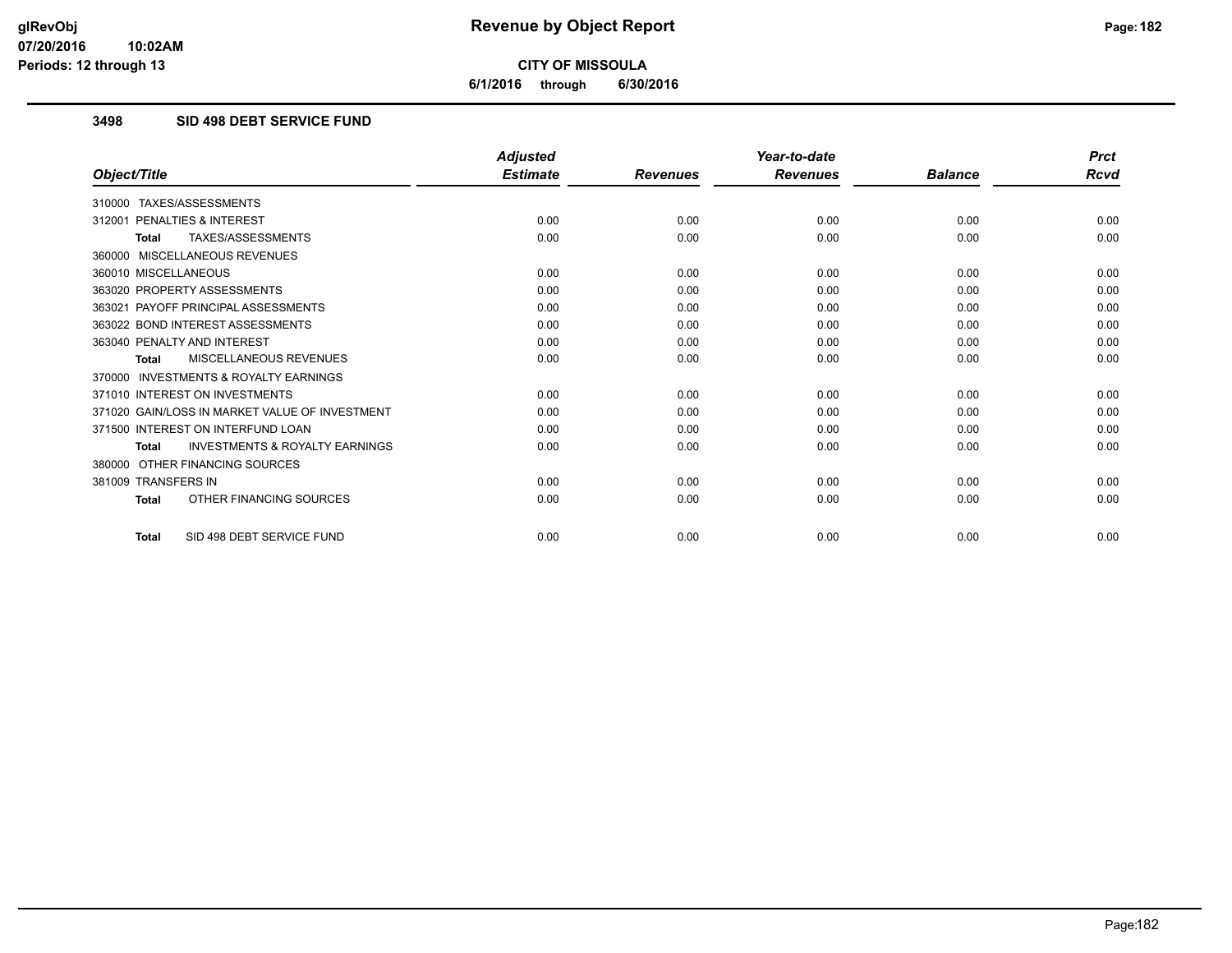**6/1/2016 through 6/30/2016**

**3500 SID 500 DEBT SERVICE FUND**

**3500 SID 500 DEBT SERVICE FUND**

|                                                    | <b>Adjusted</b> |                 | Year-to-date    |                | <b>Prct</b> |
|----------------------------------------------------|-----------------|-----------------|-----------------|----------------|-------------|
| Object/Title                                       | <b>Estimate</b> | <b>Revenues</b> | <b>Revenues</b> | <b>Balance</b> | Rcvd        |
| TAXES/ASSESSMENTS<br>310000                        |                 |                 |                 |                |             |
| <b>PENALTIES &amp; INTEREST</b><br>312001          | 0.00            | 0.00            | 0.00            | 0.00           | 0.00        |
| TAXES/ASSESSMENTS<br>Total                         | 0.00            | 0.00            | 0.00            | 0.00           | 0.00        |
| 360000 MISCELLANEOUS REVENUES                      |                 |                 |                 |                |             |
| 360010 MISCELLANEOUS                               | 0.00            | 0.00            | 0.00            | 0.00           | 0.00        |
| 363020 PROPERTY ASSESSMENTS                        | 0.00            | 0.00            | 0.00            | 0.00           | 0.00        |
| 363021 PAYOFF PRINCIPAL ASSESSMENTS                | 0.00            | 0.00            | 0.00            | 0.00           | 0.00        |
| 363022 BOND INTEREST ASSESSMENTS                   | 0.00            | 0.00            | 0.00            | 0.00           | 0.00        |
| 363040 PENALTY AND INTEREST                        | 0.00            | 0.00            | 0.00            | 0.00           | 0.00        |
| MISCELLANEOUS REVENUES<br>Total                    | 0.00            | 0.00            | 0.00            | 0.00           | 0.00        |
| 370000 INVESTMENTS & ROYALTY EARNINGS              |                 |                 |                 |                |             |
| 371010 INTEREST ON INVESTMENTS                     | 0.00            | 0.00            | 0.00            | 0.00           | 0.00        |
| 371020 GAIN/LOSS IN MARKET VALUE OF INVESTMENTS    | 0.00            | 0.00            | 0.00            | 0.00           | 0.00        |
| <b>INVESTMENTS &amp; ROYALTY EARNINGS</b><br>Total | 0.00            | 0.00            | 0.00            | 0.00           | 0.00        |
| SID 500 DEBT SERVICE FUND<br>Total                 | 0.00            | 0.00            | 0.00            | 0.00           | 0.00        |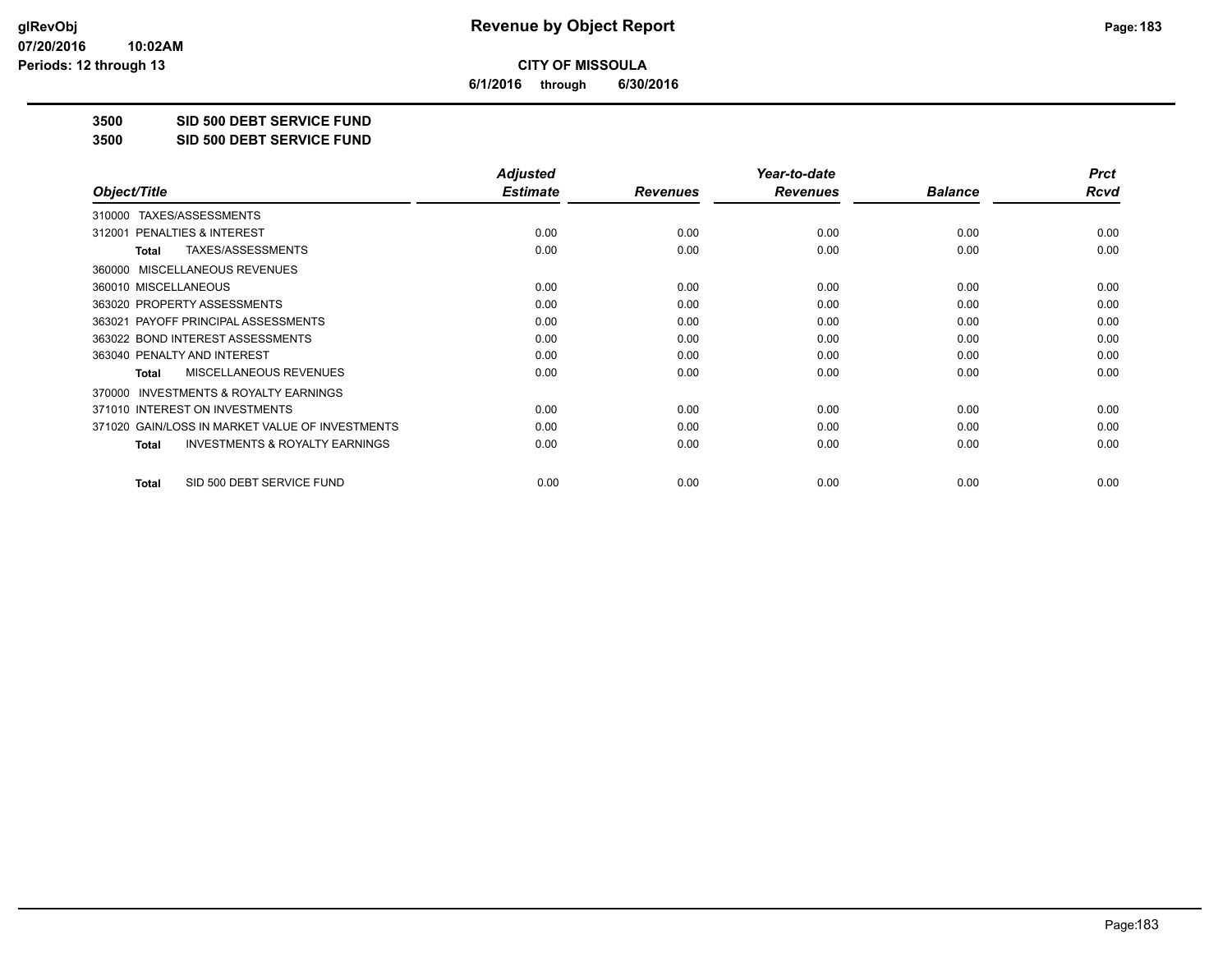**6/1/2016 through 6/30/2016**

# **3500 SID 500 DEBT SERVICE FUND**

|                                                           | <b>Adjusted</b> |                 | Year-to-date    |                | <b>Prct</b> |
|-----------------------------------------------------------|-----------------|-----------------|-----------------|----------------|-------------|
| Object/Title                                              | <b>Estimate</b> | <b>Revenues</b> | <b>Revenues</b> | <b>Balance</b> | <b>Rcvd</b> |
| 310000 TAXES/ASSESSMENTS                                  |                 |                 |                 |                |             |
| 312001 PENALTIES & INTEREST                               | 0.00            | 0.00            | 0.00            | 0.00           | 0.00        |
| TAXES/ASSESSMENTS<br><b>Total</b>                         | 0.00            | 0.00            | 0.00            | 0.00           | 0.00        |
| 360000 MISCELLANEOUS REVENUES                             |                 |                 |                 |                |             |
| 360010 MISCELLANEOUS                                      | 0.00            | 0.00            | 0.00            | 0.00           | 0.00        |
| 363020 PROPERTY ASSESSMENTS                               | 0.00            | 0.00            | 0.00            | 0.00           | 0.00        |
| 363021 PAYOFF PRINCIPAL ASSESSMENTS                       | 0.00            | 0.00            | 0.00            | 0.00           | 0.00        |
| 363022 BOND INTEREST ASSESSMENTS                          | 0.00            | 0.00            | 0.00            | 0.00           | 0.00        |
| 363040 PENALTY AND INTEREST                               | 0.00            | 0.00            | 0.00            | 0.00           | 0.00        |
| MISCELLANEOUS REVENUES<br>Total                           | 0.00            | 0.00            | 0.00            | 0.00           | 0.00        |
| INVESTMENTS & ROYALTY EARNINGS<br>370000                  |                 |                 |                 |                |             |
| 371010 INTEREST ON INVESTMENTS                            | 0.00            | 0.00            | 0.00            | 0.00           | 0.00        |
| 371020 GAIN/LOSS IN MARKET VALUE OF INVESTMENT            | 0.00            | 0.00            | 0.00            | 0.00           | 0.00        |
| <b>INVESTMENTS &amp; ROYALTY EARNINGS</b><br><b>Total</b> | 0.00            | 0.00            | 0.00            | 0.00           | 0.00        |
| SID 500 DEBT SERVICE FUND<br><b>Total</b>                 | 0.00            | 0.00            | 0.00            | 0.00           | 0.00        |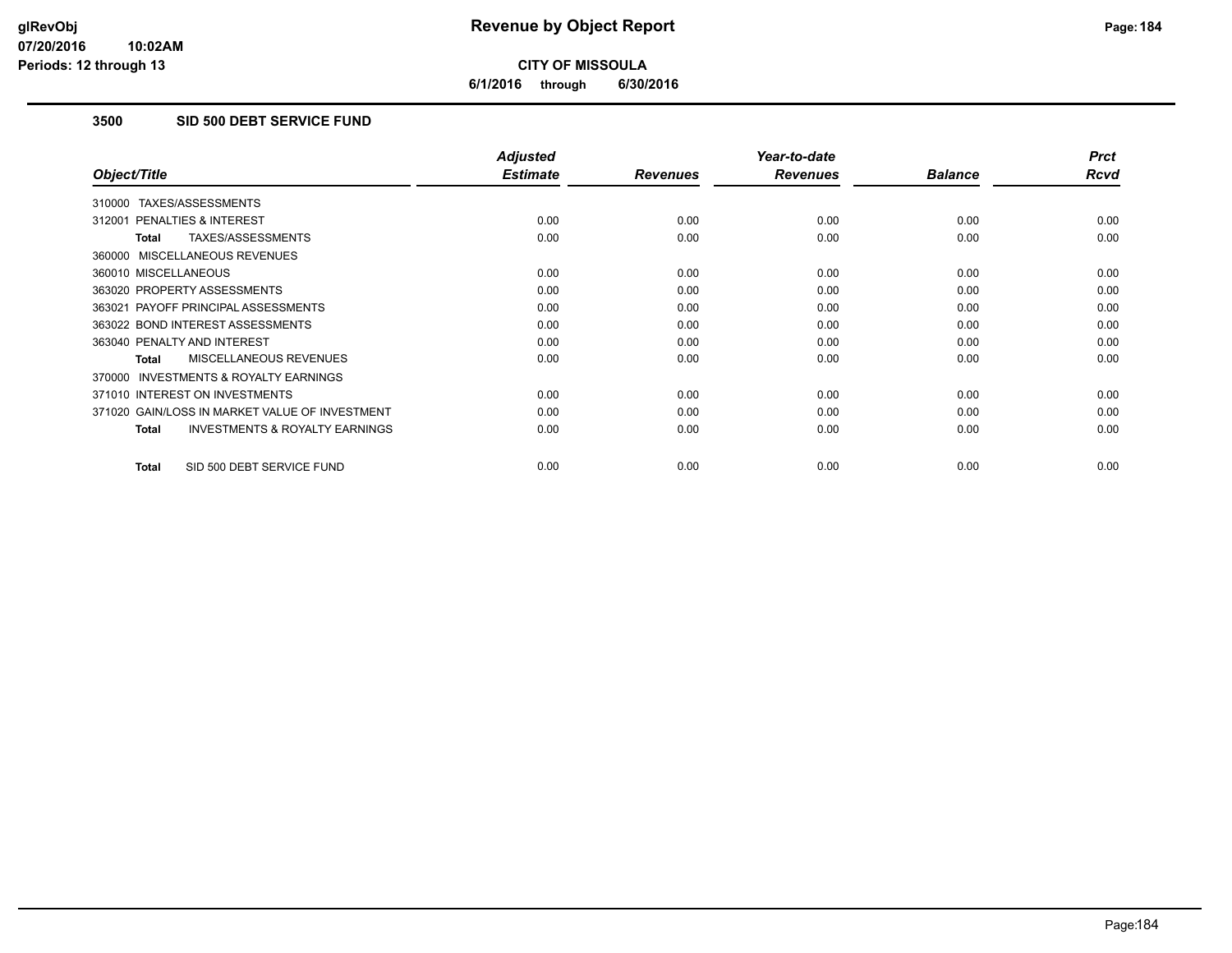**6/1/2016 through 6/30/2016**

**3501 SID 501 DEBT SERVICE FUND**

**3501 SID 501 DEBT SERVICE FUND**

|                                                    | <b>Adjusted</b> |                 | Year-to-date    |                | <b>Prct</b> |
|----------------------------------------------------|-----------------|-----------------|-----------------|----------------|-------------|
| Object/Title                                       | <b>Estimate</b> | <b>Revenues</b> | <b>Revenues</b> | <b>Balance</b> | Rcvd        |
| TAXES/ASSESSMENTS<br>310000                        |                 |                 |                 |                |             |
| <b>PENALTIES &amp; INTEREST</b><br>312001          | 0.00            | 0.00            | 0.00            | 0.00           | 0.00        |
| TAXES/ASSESSMENTS<br>Total                         | 0.00            | 0.00            | 0.00            | 0.00           | 0.00        |
| 360000 MISCELLANEOUS REVENUES                      |                 |                 |                 |                |             |
| 360010 MISCELLANEOUS                               | 0.00            | 0.00            | 0.00            | 0.00           | 0.00        |
| 363020 PROPERTY ASSESSMENTS                        | 0.00            | 0.00            | 0.00            | 0.00           | 0.00        |
| 363021 PAYOFF PRINCIPAL ASSESSMENTS                | 0.00            | 0.00            | 0.00            | 0.00           | 0.00        |
| 363022 BOND INTEREST ASSESSMENTS                   | 0.00            | 0.00            | 0.00            | 0.00           | 0.00        |
| 363040 PENALTY AND INTEREST                        | 0.00            | 0.00            | 0.00            | 0.00           | 0.00        |
| MISCELLANEOUS REVENUES<br>Total                    | 0.00            | 0.00            | 0.00            | 0.00           | 0.00        |
| 370000 INVESTMENTS & ROYALTY EARNINGS              |                 |                 |                 |                |             |
| 371010 INTEREST ON INVESTMENTS                     | 0.00            | 0.00            | 0.00            | 0.00           | 0.00        |
| 371020 GAIN/LOSS IN MARKET VALUE OF INVESTMENTS    | 0.00            | 0.00            | 0.00            | 0.00           | 0.00        |
| <b>INVESTMENTS &amp; ROYALTY EARNINGS</b><br>Total | 0.00            | 0.00            | 0.00            | 0.00           | 0.00        |
| SID 501 DEBT SERVICE FUND<br><b>Total</b>          | 0.00            | 0.00            | 0.00            | 0.00           | 0.00        |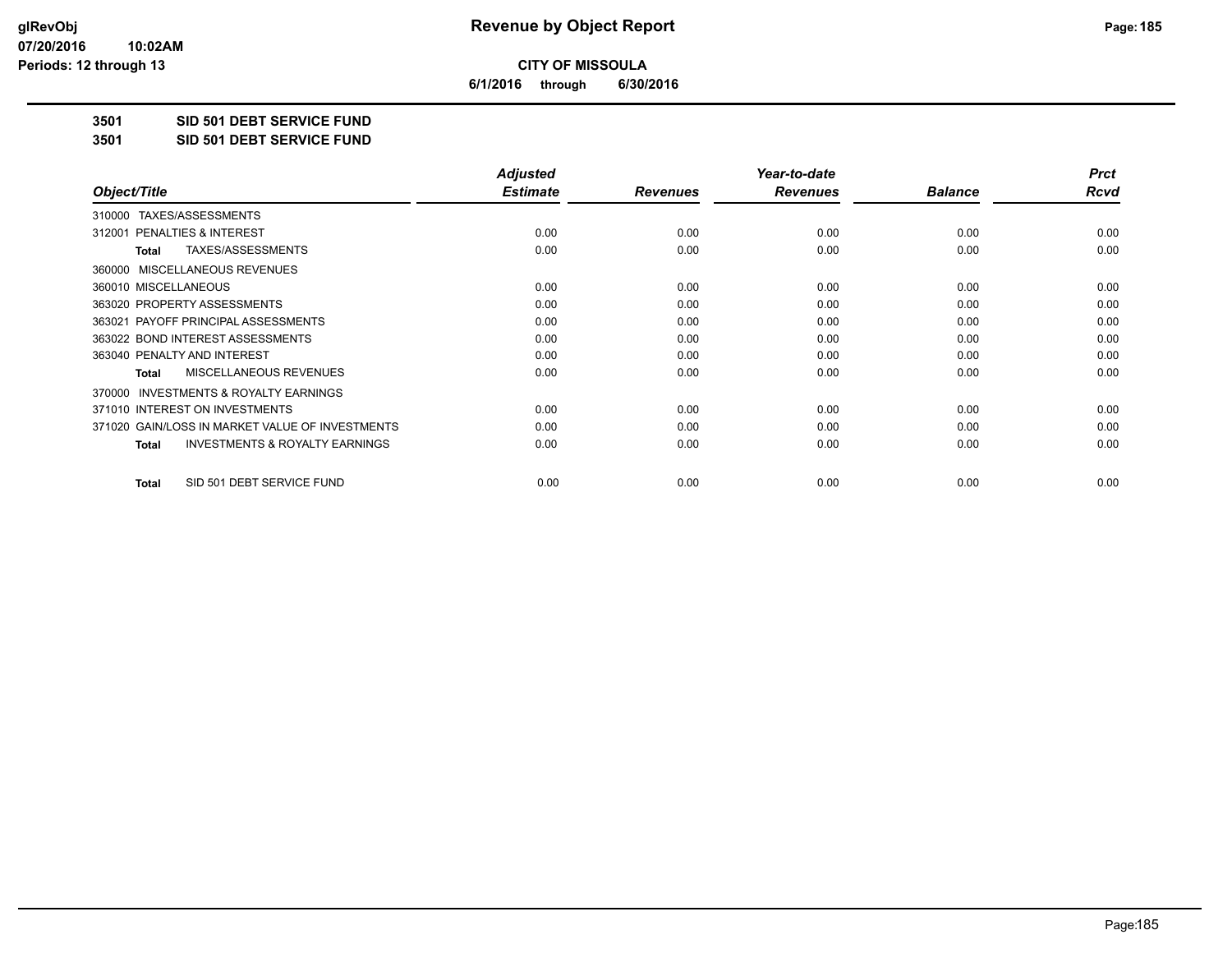**6/1/2016 through 6/30/2016**

# **3501 SID 501 DEBT SERVICE FUND**

|                                                     | <b>Adjusted</b> |                 | Year-to-date    |                | <b>Prct</b> |
|-----------------------------------------------------|-----------------|-----------------|-----------------|----------------|-------------|
| Object/Title                                        | <b>Estimate</b> | <b>Revenues</b> | <b>Revenues</b> | <b>Balance</b> | <b>Rcvd</b> |
| 310000 TAXES/ASSESSMENTS                            |                 |                 |                 |                |             |
| 312001 PENALTIES & INTEREST                         | 0.00            | 0.00            | 0.00            | 0.00           | 0.00        |
| TAXES/ASSESSMENTS<br><b>Total</b>                   | 0.00            | 0.00            | 0.00            | 0.00           | 0.00        |
| 360000 MISCELLANEOUS REVENUES                       |                 |                 |                 |                |             |
| 360010 MISCELLANEOUS                                | 0.00            | 0.00            | 0.00            | 0.00           | 0.00        |
| 363020 PROPERTY ASSESSMENTS                         | 0.00            | 0.00            | 0.00            | 0.00           | 0.00        |
| 363021 PAYOFF PRINCIPAL ASSESSMENTS                 | 0.00            | 0.00            | 0.00            | 0.00           | 0.00        |
| 363022 BOND INTEREST ASSESSMENTS                    | 0.00            | 0.00            | 0.00            | 0.00           | 0.00        |
| 363040 PENALTY AND INTEREST                         | 0.00            | 0.00            | 0.00            | 0.00           | 0.00        |
| <b>MISCELLANEOUS REVENUES</b><br>Total              | 0.00            | 0.00            | 0.00            | 0.00           | 0.00        |
| <b>INVESTMENTS &amp; ROYALTY EARNINGS</b><br>370000 |                 |                 |                 |                |             |
| 371010 INTEREST ON INVESTMENTS                      | 0.00            | 0.00            | 0.00            | 0.00           | 0.00        |
| 371020 GAIN/LOSS IN MARKET VALUE OF INVESTMENT      | 0.00            | 0.00            | 0.00            | 0.00           | 0.00        |
| <b>INVESTMENTS &amp; ROYALTY EARNINGS</b><br>Total  | 0.00            | 0.00            | 0.00            | 0.00           | 0.00        |
| SID 501 DEBT SERVICE FUND<br><b>Total</b>           | 0.00            | 0.00            | 0.00            | 0.00           | 0.00        |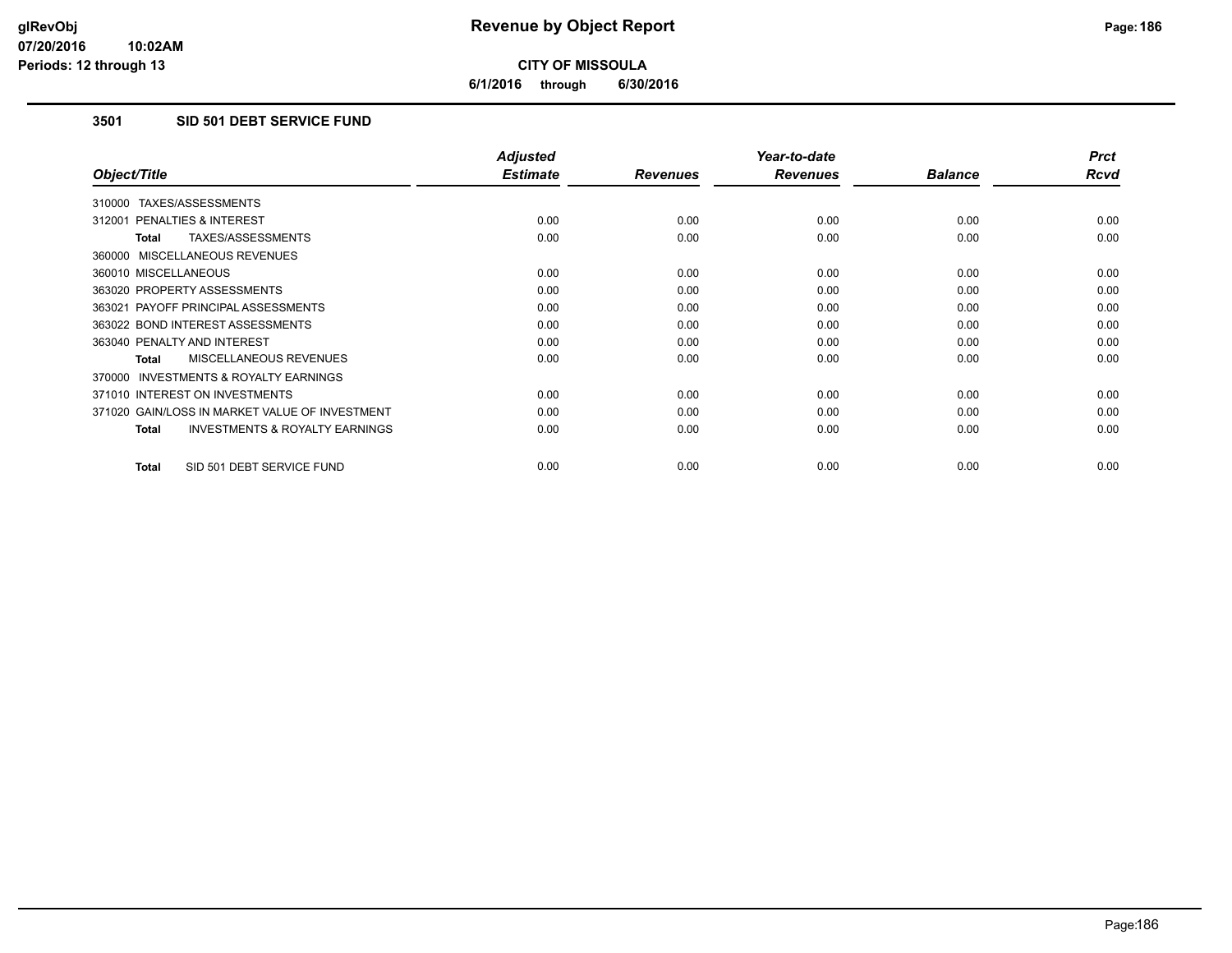**6/1/2016 through 6/30/2016**

**3502 SID 502 DEBT SERVICE FUND**

**3502 SID 502 DEBT SERVICE FUND**

|                                                    | <b>Adjusted</b> |                 | Year-to-date    |                | <b>Prct</b> |
|----------------------------------------------------|-----------------|-----------------|-----------------|----------------|-------------|
| Object/Title                                       | <b>Estimate</b> | <b>Revenues</b> | <b>Revenues</b> | <b>Balance</b> | Rcvd        |
| TAXES/ASSESSMENTS<br>310000                        |                 |                 |                 |                |             |
| <b>PENALTIES &amp; INTEREST</b><br>312001          | 0.00            | 0.00            | 0.00            | 0.00           | 0.00        |
| TAXES/ASSESSMENTS<br>Total                         | 0.00            | 0.00            | 0.00            | 0.00           | 0.00        |
| 360000 MISCELLANEOUS REVENUES                      |                 |                 |                 |                |             |
| 360010 MISCELLANEOUS                               | 0.00            | 0.00            | 0.00            | 0.00           | 0.00        |
| 363020 PROPERTY ASSESSMENTS                        | 0.00            | 0.00            | 0.00            | 0.00           | 0.00        |
| 363021 PAYOFF PRINCIPAL ASSESSMENTS                | 0.00            | 0.00            | 0.00            | 0.00           | 0.00        |
| 363022 BOND INTEREST ASSESSMENTS                   | 0.00            | 0.00            | 0.00            | 0.00           | 0.00        |
| 363040 PENALTY AND INTEREST                        | 0.00            | 0.00            | 0.00            | 0.00           | 0.00        |
| MISCELLANEOUS REVENUES<br>Total                    | 0.00            | 0.00            | 0.00            | 0.00           | 0.00        |
| 370000 INVESTMENTS & ROYALTY EARNINGS              |                 |                 |                 |                |             |
| 371010 INTEREST ON INVESTMENTS                     | 0.00            | 0.00            | 0.00            | 0.00           | 0.00        |
| 371020 GAIN/LOSS IN MARKET VALUE OF INVESTMENTS    | 0.00            | 0.00            | 0.00            | 0.00           | 0.00        |
| <b>INVESTMENTS &amp; ROYALTY EARNINGS</b><br>Total | 0.00            | 0.00            | 0.00            | 0.00           | 0.00        |
|                                                    |                 |                 |                 |                |             |
| SID 502 DEBT SERVICE FUND<br><b>Total</b>          | 0.00            | 0.00            | 0.00            | 0.00           | 0.00        |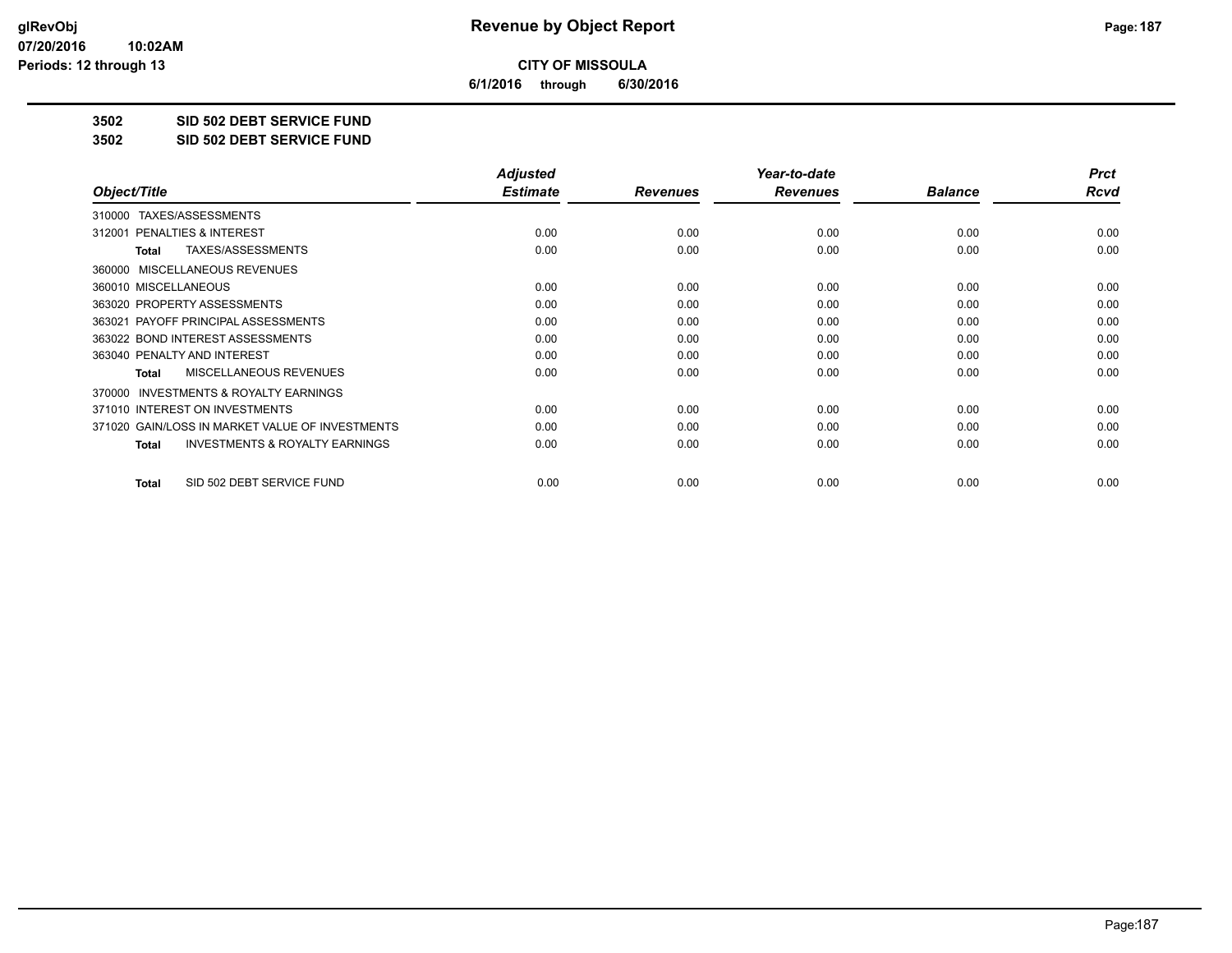**6/1/2016 through 6/30/2016**

#### **3502 SID 502 DEBT SERVICE FUND**

|                                                     | <b>Adjusted</b> |                 | Year-to-date    |                | <b>Prct</b> |
|-----------------------------------------------------|-----------------|-----------------|-----------------|----------------|-------------|
| Object/Title                                        | <b>Estimate</b> | <b>Revenues</b> | <b>Revenues</b> | <b>Balance</b> | <b>Rcvd</b> |
| 310000 TAXES/ASSESSMENTS                            |                 |                 |                 |                |             |
| 312001 PENALTIES & INTEREST                         | 0.00            | 0.00            | 0.00            | 0.00           | 0.00        |
| TAXES/ASSESSMENTS<br><b>Total</b>                   | 0.00            | 0.00            | 0.00            | 0.00           | 0.00        |
| 360000 MISCELLANEOUS REVENUES                       |                 |                 |                 |                |             |
| 360010 MISCELLANEOUS                                | 0.00            | 0.00            | 0.00            | 0.00           | 0.00        |
| 363020 PROPERTY ASSESSMENTS                         | 0.00            | 0.00            | 0.00            | 0.00           | 0.00        |
| 363021 PAYOFF PRINCIPAL ASSESSMENTS                 | 0.00            | 0.00            | 0.00            | 0.00           | 0.00        |
| 363022 BOND INTEREST ASSESSMENTS                    | 0.00            | 0.00            | 0.00            | 0.00           | 0.00        |
| 363040 PENALTY AND INTEREST                         | 0.00            | 0.00            | 0.00            | 0.00           | 0.00        |
| <b>MISCELLANEOUS REVENUES</b><br>Total              | 0.00            | 0.00            | 0.00            | 0.00           | 0.00        |
| <b>INVESTMENTS &amp; ROYALTY EARNINGS</b><br>370000 |                 |                 |                 |                |             |
| 371010 INTEREST ON INVESTMENTS                      | 0.00            | 0.00            | 0.00            | 0.00           | 0.00        |
| 371020 GAIN/LOSS IN MARKET VALUE OF INVESTMENT      | 0.00            | 0.00            | 0.00            | 0.00           | 0.00        |
| <b>INVESTMENTS &amp; ROYALTY EARNINGS</b><br>Total  | 0.00            | 0.00            | 0.00            | 0.00           | 0.00        |
| SID 502 DEBT SERVICE FUND<br><b>Total</b>           | 0.00            | 0.00            | 0.00            | 0.00           | 0.00        |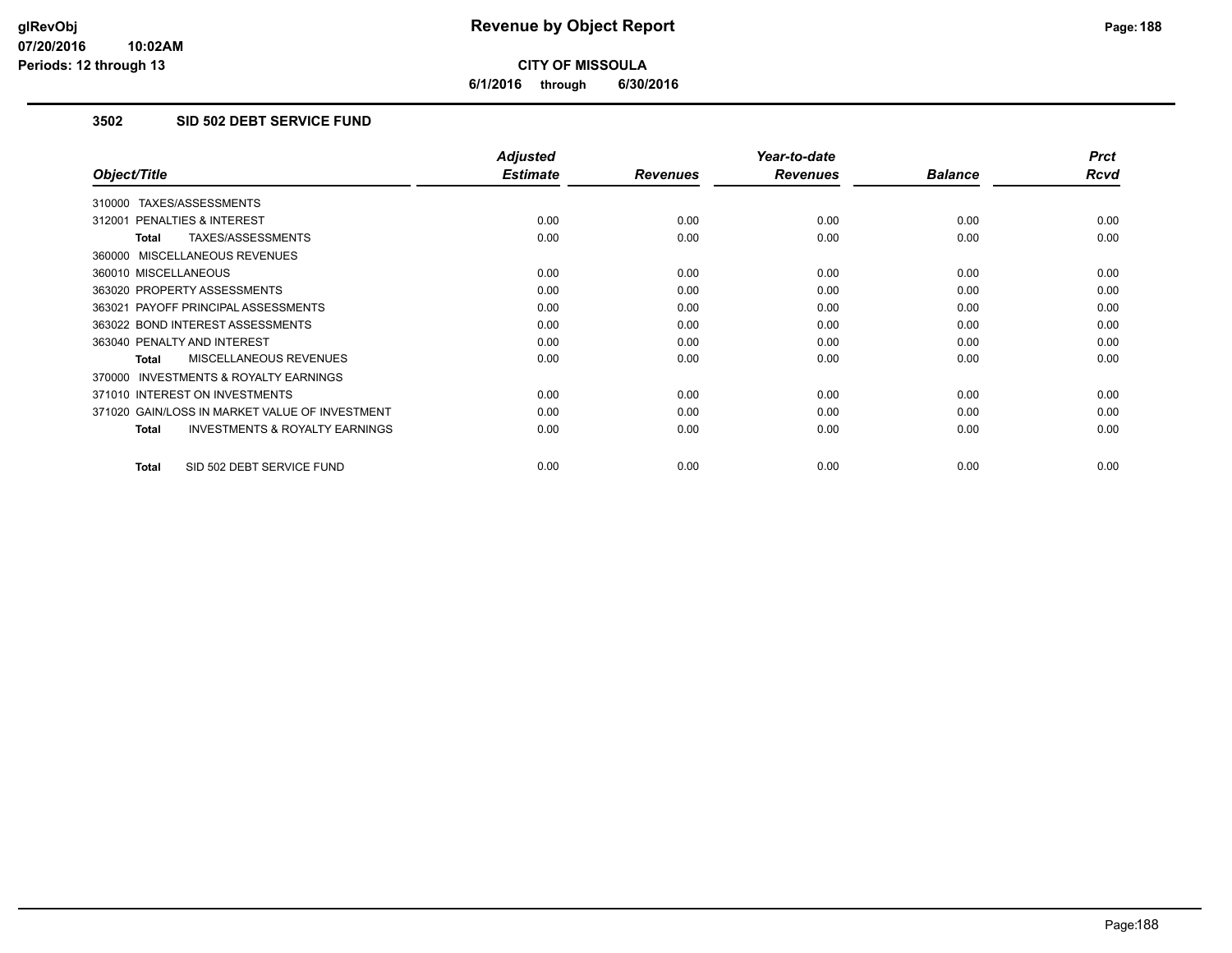**6/1/2016 through 6/30/2016**

**3503 SID 503 DEBT SERVICE FUND**

**3503 SID 503 DEBT SERVICE FUND**

|                                                    | <b>Adjusted</b> |                 | Year-to-date    |                | <b>Prct</b> |
|----------------------------------------------------|-----------------|-----------------|-----------------|----------------|-------------|
| Object/Title                                       | <b>Estimate</b> | <b>Revenues</b> | <b>Revenues</b> | <b>Balance</b> | Rcvd        |
| TAXES/ASSESSMENTS<br>310000                        |                 |                 |                 |                |             |
| <b>PENALTIES &amp; INTEREST</b><br>312001          | 0.00            | 0.00            | 0.00            | 0.00           | 0.00        |
| TAXES/ASSESSMENTS<br>Total                         | 0.00            | 0.00            | 0.00            | 0.00           | 0.00        |
| 360000 MISCELLANEOUS REVENUES                      |                 |                 |                 |                |             |
| 360010 MISCELLANEOUS                               | 0.00            | 0.00            | 0.00            | 0.00           | 0.00        |
| 363020 PROPERTY ASSESSMENTS                        | 0.00            | 0.00            | 0.00            | 0.00           | 0.00        |
| 363021 PAYOFF PRINCIPAL ASSESSMENTS                | 0.00            | 0.00            | 0.00            | 0.00           | 0.00        |
| 363022 BOND INTEREST ASSESSMENTS                   | 0.00            | 0.00            | 0.00            | 0.00           | 0.00        |
| 363040 PENALTY AND INTEREST                        | 0.00            | 0.00            | 0.00            | 0.00           | 0.00        |
| MISCELLANEOUS REVENUES<br>Total                    | 0.00            | 0.00            | 0.00            | 0.00           | 0.00        |
| 370000 INVESTMENTS & ROYALTY EARNINGS              |                 |                 |                 |                |             |
| 371010 INTEREST ON INVESTMENTS                     | 0.00            | 0.00            | 0.00            | 0.00           | 0.00        |
| 371020 GAIN/LOSS IN MARKET VALUE OF INVESTMENTS    | 0.00            | 0.00            | 0.00            | 0.00           | 0.00        |
| <b>INVESTMENTS &amp; ROYALTY EARNINGS</b><br>Total | 0.00            | 0.00            | 0.00            | 0.00           | 0.00        |
| SID 503 DEBT SERVICE FUND<br><b>Total</b>          | 0.00            | 0.00            | 0.00            | 0.00           | 0.00        |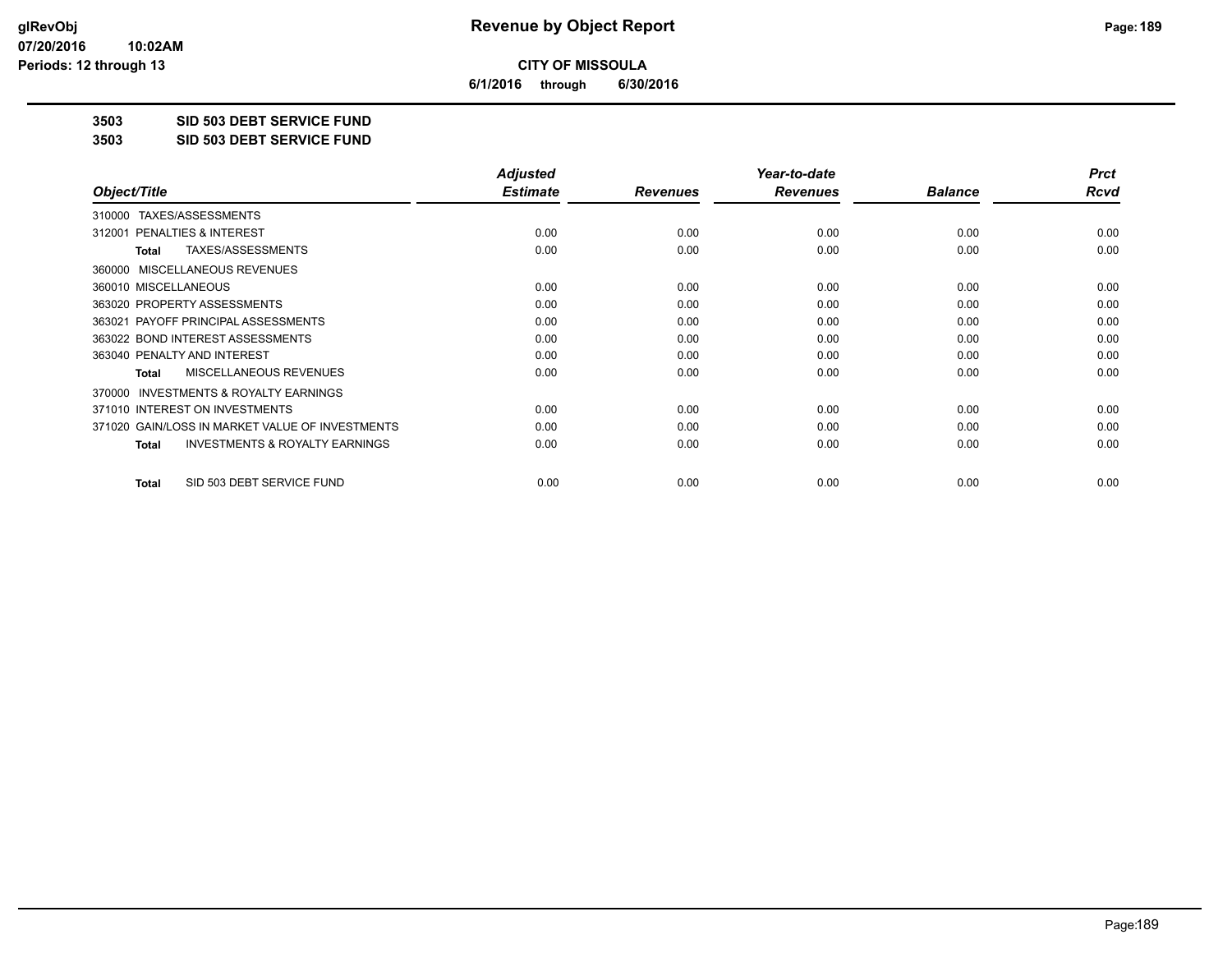**6/1/2016 through 6/30/2016**

#### **3503 SID 503 DEBT SERVICE FUND**

|                                                           | <b>Adjusted</b> |                 | Year-to-date    |                | <b>Prct</b> |
|-----------------------------------------------------------|-----------------|-----------------|-----------------|----------------|-------------|
| Object/Title                                              | <b>Estimate</b> | <b>Revenues</b> | <b>Revenues</b> | <b>Balance</b> | <b>Rcvd</b> |
| 310000 TAXES/ASSESSMENTS                                  |                 |                 |                 |                |             |
| 312001 PENALTIES & INTEREST                               | 0.00            | 0.00            | 0.00            | 0.00           | 0.00        |
| TAXES/ASSESSMENTS<br><b>Total</b>                         | 0.00            | 0.00            | 0.00            | 0.00           | 0.00        |
| 360000 MISCELLANEOUS REVENUES                             |                 |                 |                 |                |             |
| 360010 MISCELLANEOUS                                      | 0.00            | 0.00            | 0.00            | 0.00           | 0.00        |
| 363020 PROPERTY ASSESSMENTS                               | 0.00            | 0.00            | 0.00            | 0.00           | 0.00        |
| 363021 PAYOFF PRINCIPAL ASSESSMENTS                       | 0.00            | 0.00            | 0.00            | 0.00           | 0.00        |
| 363022 BOND INTEREST ASSESSMENTS                          | 0.00            | 0.00            | 0.00            | 0.00           | 0.00        |
| 363040 PENALTY AND INTEREST                               | 0.00            | 0.00            | 0.00            | 0.00           | 0.00        |
| MISCELLANEOUS REVENUES<br><b>Total</b>                    | 0.00            | 0.00            | 0.00            | 0.00           | 0.00        |
| <b>INVESTMENTS &amp; ROYALTY EARNINGS</b><br>370000       |                 |                 |                 |                |             |
| 371010 INTEREST ON INVESTMENTS                            | 0.00            | 0.00            | 0.00            | 0.00           | 0.00        |
| 371020 GAIN/LOSS IN MARKET VALUE OF INVESTMENT            | 0.00            | 0.00            | 0.00            | 0.00           | 0.00        |
| <b>INVESTMENTS &amp; ROYALTY EARNINGS</b><br><b>Total</b> | 0.00            | 0.00            | 0.00            | 0.00           | 0.00        |
| SID 503 DEBT SERVICE FUND<br><b>Total</b>                 | 0.00            | 0.00            | 0.00            | 0.00           | 0.00        |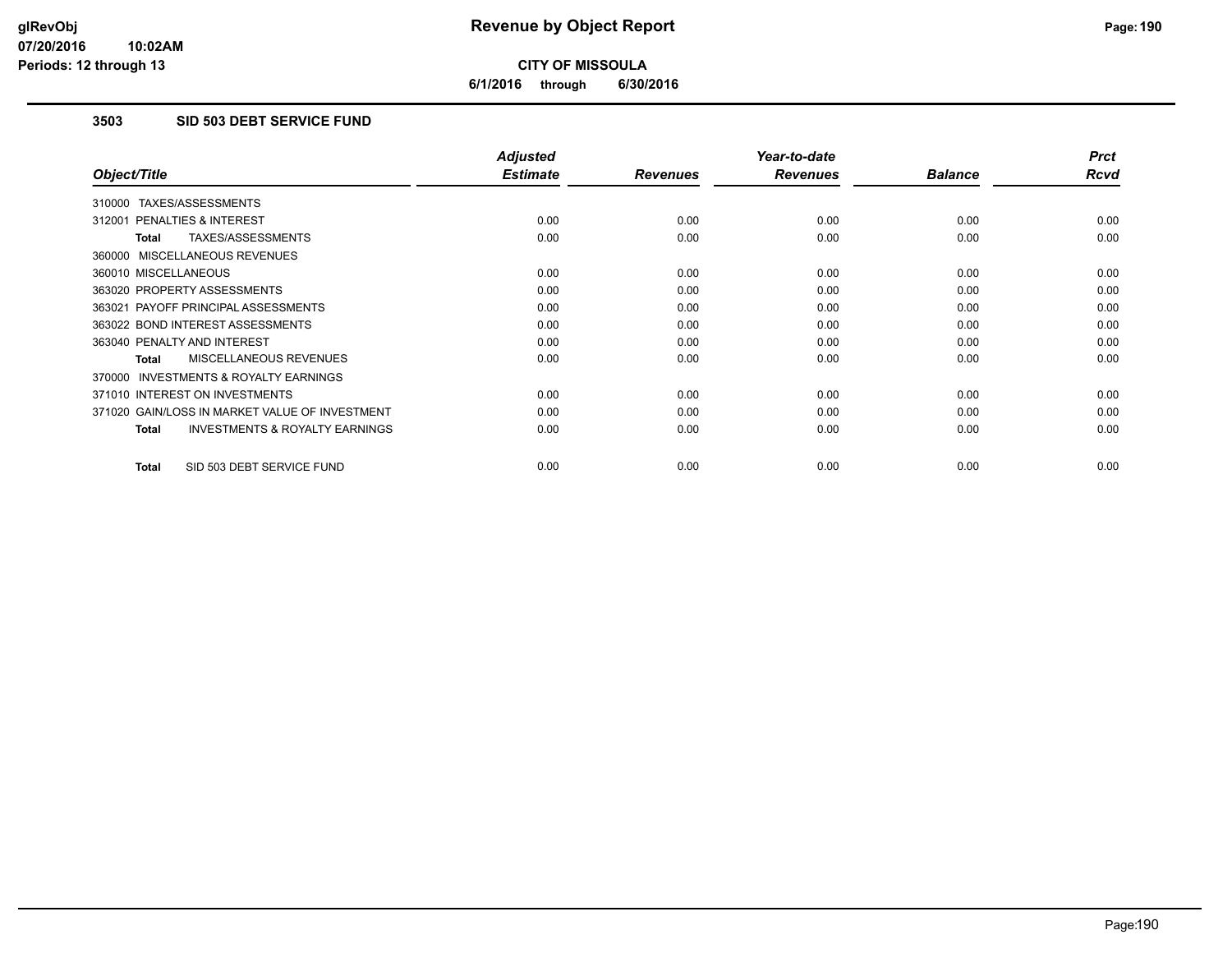**6/1/2016 through 6/30/2016**

**3504 SID 504 DEBT SERVICE FUND**

**3504 SID 504 DEBT SERVICE FUND**

|                                                           | <b>Adjusted</b> |                 | Year-to-date    |                | <b>Prct</b> |
|-----------------------------------------------------------|-----------------|-----------------|-----------------|----------------|-------------|
| Object/Title                                              | <b>Estimate</b> | <b>Revenues</b> | <b>Revenues</b> | <b>Balance</b> | Rcvd        |
| TAXES/ASSESSMENTS<br>310000                               |                 |                 |                 |                |             |
| PENALTIES & INTEREST<br>312001                            | 0.00            | 0.00            | 0.00            | 0.00           | 0.00        |
| TAXES/ASSESSMENTS<br>Total                                | 0.00            | 0.00            | 0.00            | 0.00           | 0.00        |
| MISCELLANEOUS REVENUES<br>360000                          |                 |                 |                 |                |             |
| 360010 MISCELLANEOUS                                      | 0.00            | 0.00            | 0.00            | 0.00           | 0.00        |
| 363020 PROPERTY ASSESSMENTS                               | 0.00            | 0.00            | 0.00            | 0.00           | 0.00        |
| 363021 PAYOFF PRINCIPAL ASSESSMENTS                       | 0.00            | 0.00            | 0.00            | 0.00           | 0.00        |
| 363022 BOND INTEREST ASSESSMENTS                          | 0.00            | 0.00            | 0.00            | 0.00           | 0.00        |
| 363040 PENALTY AND INTEREST                               | 0.00            | 0.00            | 0.00            | 0.00           | 0.00        |
| <b>MISCELLANEOUS REVENUES</b><br><b>Total</b>             | 0.00            | 0.00            | 0.00            | 0.00           | 0.00        |
| <b>INVESTMENTS &amp; ROYALTY EARNINGS</b><br>370000       |                 |                 |                 |                |             |
| 371010 INTEREST ON INVESTMENTS                            | 0.00            | 0.00            | 0.00            | 0.00           | 0.00        |
| 371020 GAIN/LOSS IN MARKET VALUE OF INVESTMENTS           | 0.00            | 0.00            | 0.00            | 0.00           | 0.00        |
| <b>INVESTMENTS &amp; ROYALTY EARNINGS</b><br><b>Total</b> | 0.00            | 0.00            | 0.00            | 0.00           | 0.00        |
| OTHER FINANCING SOURCES<br>380000                         |                 |                 |                 |                |             |
| 381009 TRANSFERS IN                                       | 0.00            | 0.00            | 0.00            | 0.00           | 0.00        |
| OTHER FINANCING SOURCES<br><b>Total</b>                   | 0.00            | 0.00            | 0.00            | 0.00           | 0.00        |
| SID 504 DEBT SERVICE FUND<br><b>Total</b>                 | 0.00            | 0.00            | 0.00            | 0.00           | 0.00        |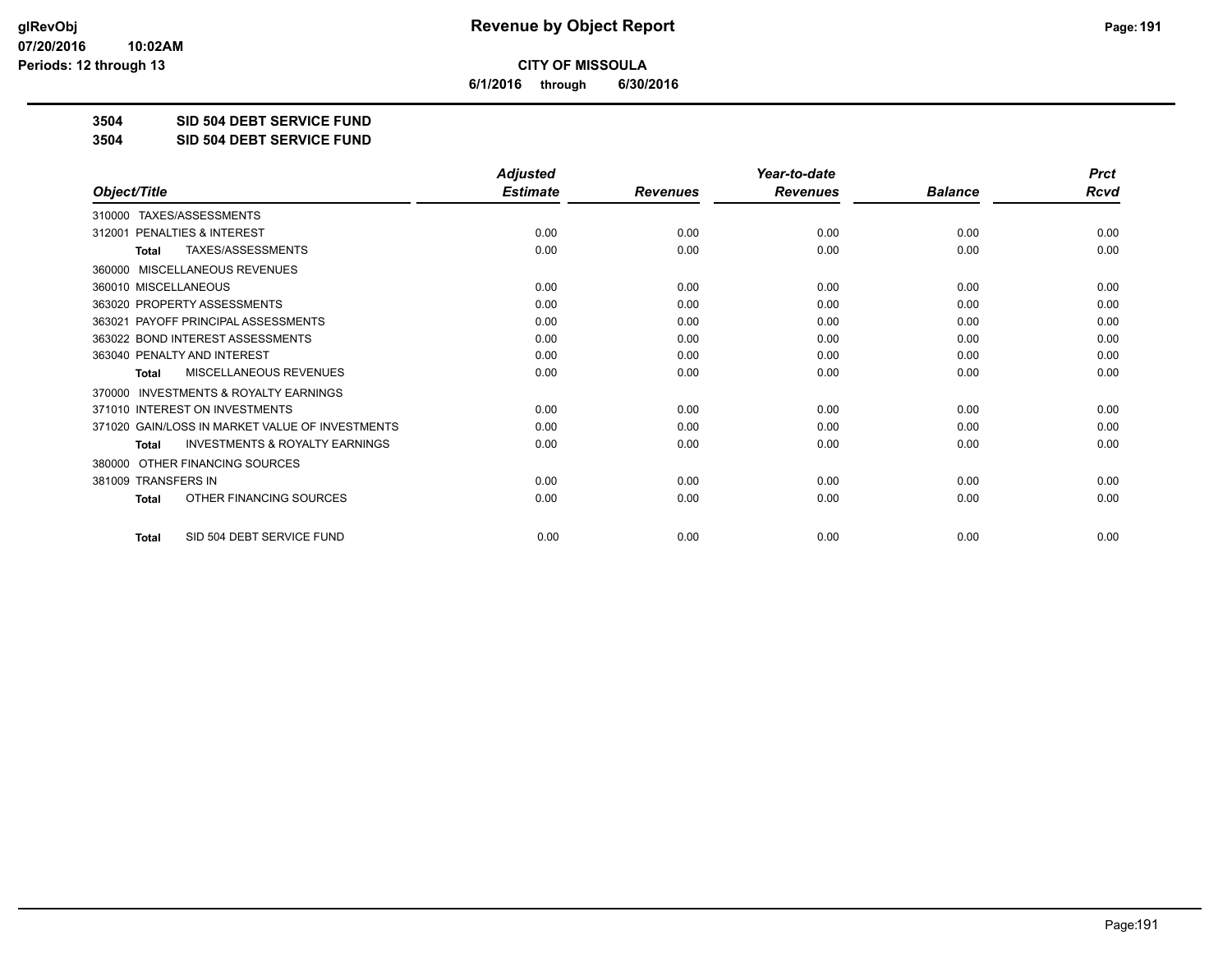**6/1/2016 through 6/30/2016**

#### **3504 SID 504 DEBT SERVICE FUND**

|                                                           | <b>Adjusted</b> |                 | Year-to-date    |                | <b>Prct</b> |
|-----------------------------------------------------------|-----------------|-----------------|-----------------|----------------|-------------|
| Object/Title                                              | <b>Estimate</b> | <b>Revenues</b> | <b>Revenues</b> | <b>Balance</b> | <b>Rcvd</b> |
| 310000 TAXES/ASSESSMENTS                                  |                 |                 |                 |                |             |
| 312001 PENALTIES & INTEREST                               | 0.00            | 0.00            | 0.00            | 0.00           | 0.00        |
| TAXES/ASSESSMENTS<br><b>Total</b>                         | 0.00            | 0.00            | 0.00            | 0.00           | 0.00        |
| 360000 MISCELLANEOUS REVENUES                             |                 |                 |                 |                |             |
| 360010 MISCELLANEOUS                                      | 0.00            | 0.00            | 0.00            | 0.00           | 0.00        |
| 363020 PROPERTY ASSESSMENTS                               | 0.00            | 0.00            | 0.00            | 0.00           | 0.00        |
| 363021 PAYOFF PRINCIPAL ASSESSMENTS                       | 0.00            | 0.00            | 0.00            | 0.00           | 0.00        |
| 363022 BOND INTEREST ASSESSMENTS                          | 0.00            | 0.00            | 0.00            | 0.00           | 0.00        |
| 363040 PENALTY AND INTEREST                               | 0.00            | 0.00            | 0.00            | 0.00           | 0.00        |
| MISCELLANEOUS REVENUES<br><b>Total</b>                    | 0.00            | 0.00            | 0.00            | 0.00           | 0.00        |
| <b>INVESTMENTS &amp; ROYALTY EARNINGS</b><br>370000       |                 |                 |                 |                |             |
| 371010 INTEREST ON INVESTMENTS                            | 0.00            | 0.00            | 0.00            | 0.00           | 0.00        |
| 371020 GAIN/LOSS IN MARKET VALUE OF INVESTMENT            | 0.00            | 0.00            | 0.00            | 0.00           | 0.00        |
| <b>INVESTMENTS &amp; ROYALTY EARNINGS</b><br><b>Total</b> | 0.00            | 0.00            | 0.00            | 0.00           | 0.00        |
| 380000 OTHER FINANCING SOURCES                            |                 |                 |                 |                |             |
| 381009 TRANSFERS IN                                       | 0.00            | 0.00            | 0.00            | 0.00           | 0.00        |
| OTHER FINANCING SOURCES<br><b>Total</b>                   | 0.00            | 0.00            | 0.00            | 0.00           | 0.00        |
| SID 504 DEBT SERVICE FUND<br>Total                        | 0.00            | 0.00            | 0.00            | 0.00           | 0.00        |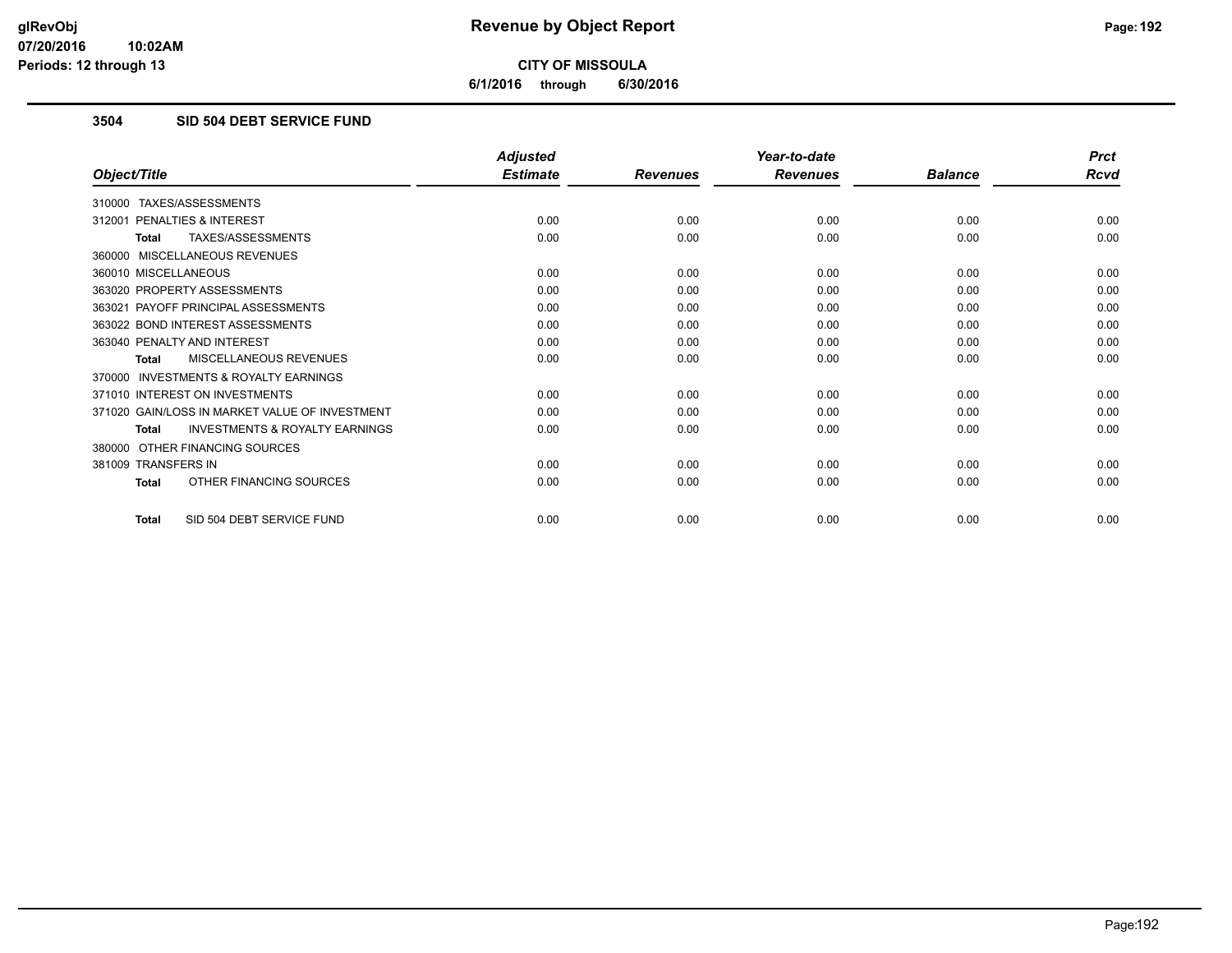**6/1/2016 through 6/30/2016**

**3505 SID 505 DEBT SERVICE FUND**

**3505 SID 505 DEBT SERVICE FUND**

|                                                           | <b>Adjusted</b> |                 | Year-to-date    |                | <b>Prct</b> |
|-----------------------------------------------------------|-----------------|-----------------|-----------------|----------------|-------------|
| Object/Title                                              | <b>Estimate</b> | <b>Revenues</b> | <b>Revenues</b> | <b>Balance</b> | Rcvd        |
| TAXES/ASSESSMENTS<br>310000                               |                 |                 |                 |                |             |
| 312001 PENALTIES & INTEREST                               | 0.00            | 0.00            | 0.00            | 0.00           | 0.00        |
| TAXES/ASSESSMENTS<br><b>Total</b>                         | 0.00            | 0.00            | 0.00            | 0.00           | 0.00        |
| MISCELLANEOUS REVENUES<br>360000                          |                 |                 |                 |                |             |
| 360010 MISCELLANEOUS                                      | 0.00            | 0.00            | 0.00            | 0.00           | 0.00        |
| 363020 PROPERTY ASSESSMENTS                               | 0.00            | 0.00            | 0.00            | 0.00           | 0.00        |
| 363021 PAYOFF PRINCIPAL ASSESSMENTS                       | 0.00            | 0.00            | 0.00            | 0.00           | 0.00        |
| 363022 BOND INTEREST ASSESSMENTS                          | 0.00            | 0.00            | 0.00            | 0.00           | 0.00        |
| 363040 PENALTY AND INTEREST                               | 0.00            | 0.00            | 0.00            | 0.00           | 0.00        |
| MISCELLANEOUS REVENUES<br><b>Total</b>                    | 0.00            | 0.00            | 0.00            | 0.00           | 0.00        |
| <b>INVESTMENTS &amp; ROYALTY EARNINGS</b><br>370000       |                 |                 |                 |                |             |
| 371010 INTEREST ON INVESTMENTS                            | 0.00            | 0.00            | 0.00            | 0.00           | 0.00        |
| 371020 GAIN/LOSS IN MARKET VALUE OF INVESTMENTS           | 0.00            | 0.00            | 0.00            | 0.00           | 0.00        |
| <b>INVESTMENTS &amp; ROYALTY EARNINGS</b><br><b>Total</b> | 0.00            | 0.00            | 0.00            | 0.00           | 0.00        |
| SID 505 DEBT SERVICE FUND<br><b>Total</b>                 | 0.00            | 0.00            | 0.00            | 0.00           | 0.00        |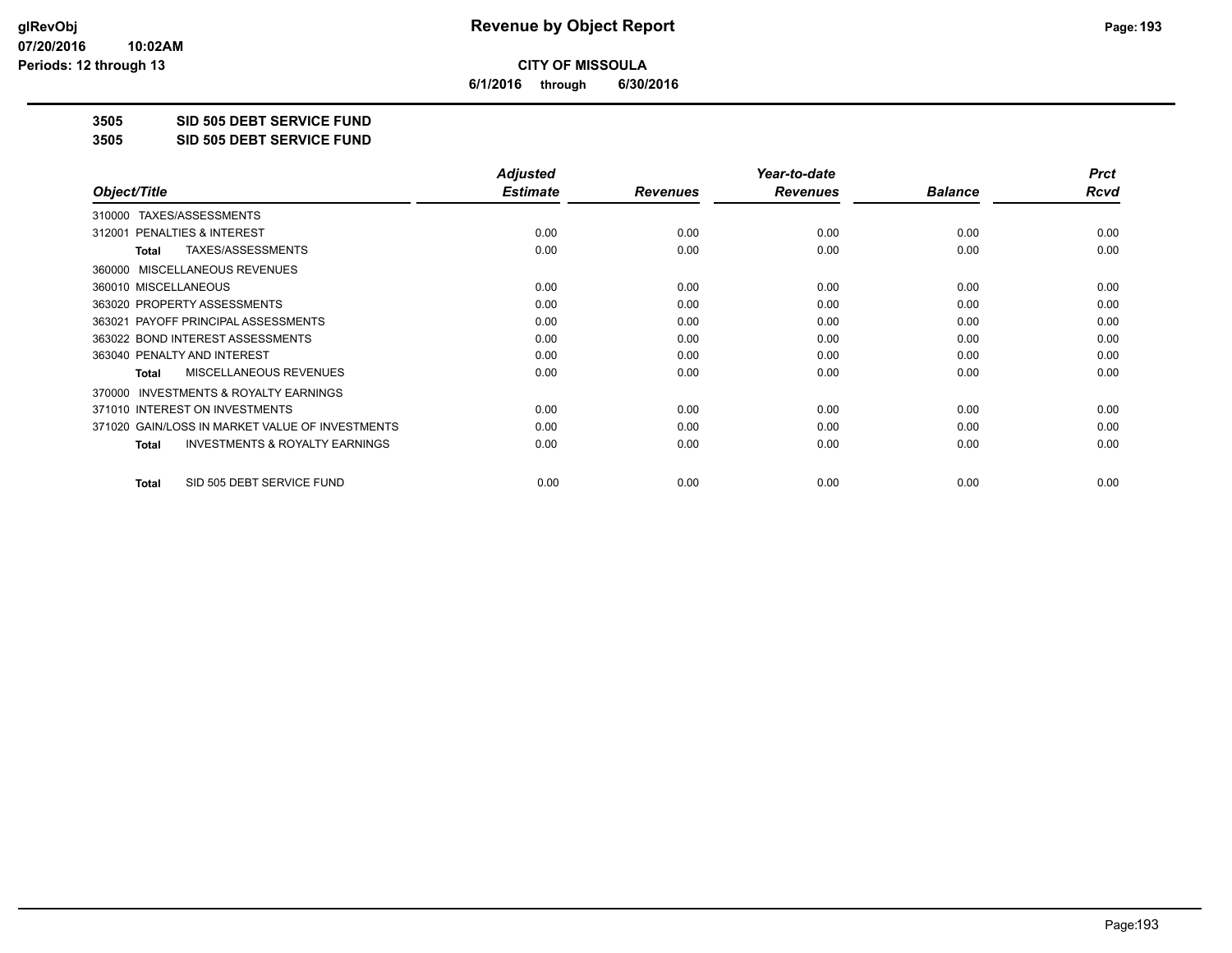**6/1/2016 through 6/30/2016**

### **3505 SID 505 DEBT SERVICE FUND**

|                                                           | <b>Adjusted</b> |                 | Year-to-date    |                | <b>Prct</b> |
|-----------------------------------------------------------|-----------------|-----------------|-----------------|----------------|-------------|
| Object/Title                                              | <b>Estimate</b> | <b>Revenues</b> | <b>Revenues</b> | <b>Balance</b> | Rcvd        |
| 310000 TAXES/ASSESSMENTS                                  |                 |                 |                 |                |             |
| 312001 PENALTIES & INTEREST                               | 0.00            | 0.00            | 0.00            | 0.00           | 0.00        |
| TAXES/ASSESSMENTS<br>Total                                | 0.00            | 0.00            | 0.00            | 0.00           | 0.00        |
| 360000 MISCELLANEOUS REVENUES                             |                 |                 |                 |                |             |
| 360010 MISCELLANEOUS                                      | 0.00            | 0.00            | 0.00            | 0.00           | 0.00        |
| 363020 PROPERTY ASSESSMENTS                               | 0.00            | 0.00            | 0.00            | 0.00           | 0.00        |
| 363021 PAYOFF PRINCIPAL ASSESSMENTS                       | 0.00            | 0.00            | 0.00            | 0.00           | 0.00        |
| 363022 BOND INTEREST ASSESSMENTS                          | 0.00            | 0.00            | 0.00            | 0.00           | 0.00        |
| 363040 PENALTY AND INTEREST                               | 0.00            | 0.00            | 0.00            | 0.00           | 0.00        |
| MISCELLANEOUS REVENUES<br><b>Total</b>                    | 0.00            | 0.00            | 0.00            | 0.00           | 0.00        |
| <b>INVESTMENTS &amp; ROYALTY EARNINGS</b><br>370000       |                 |                 |                 |                |             |
| 371010 INTEREST ON INVESTMENTS                            | 0.00            | 0.00            | 0.00            | 0.00           | 0.00        |
| 371020 GAIN/LOSS IN MARKET VALUE OF INVESTMENT            | 0.00            | 0.00            | 0.00            | 0.00           | 0.00        |
| <b>INVESTMENTS &amp; ROYALTY EARNINGS</b><br><b>Total</b> | 0.00            | 0.00            | 0.00            | 0.00           | 0.00        |
| SID 505 DEBT SERVICE FUND<br><b>Total</b>                 | 0.00            | 0.00            | 0.00            | 0.00           | 0.00        |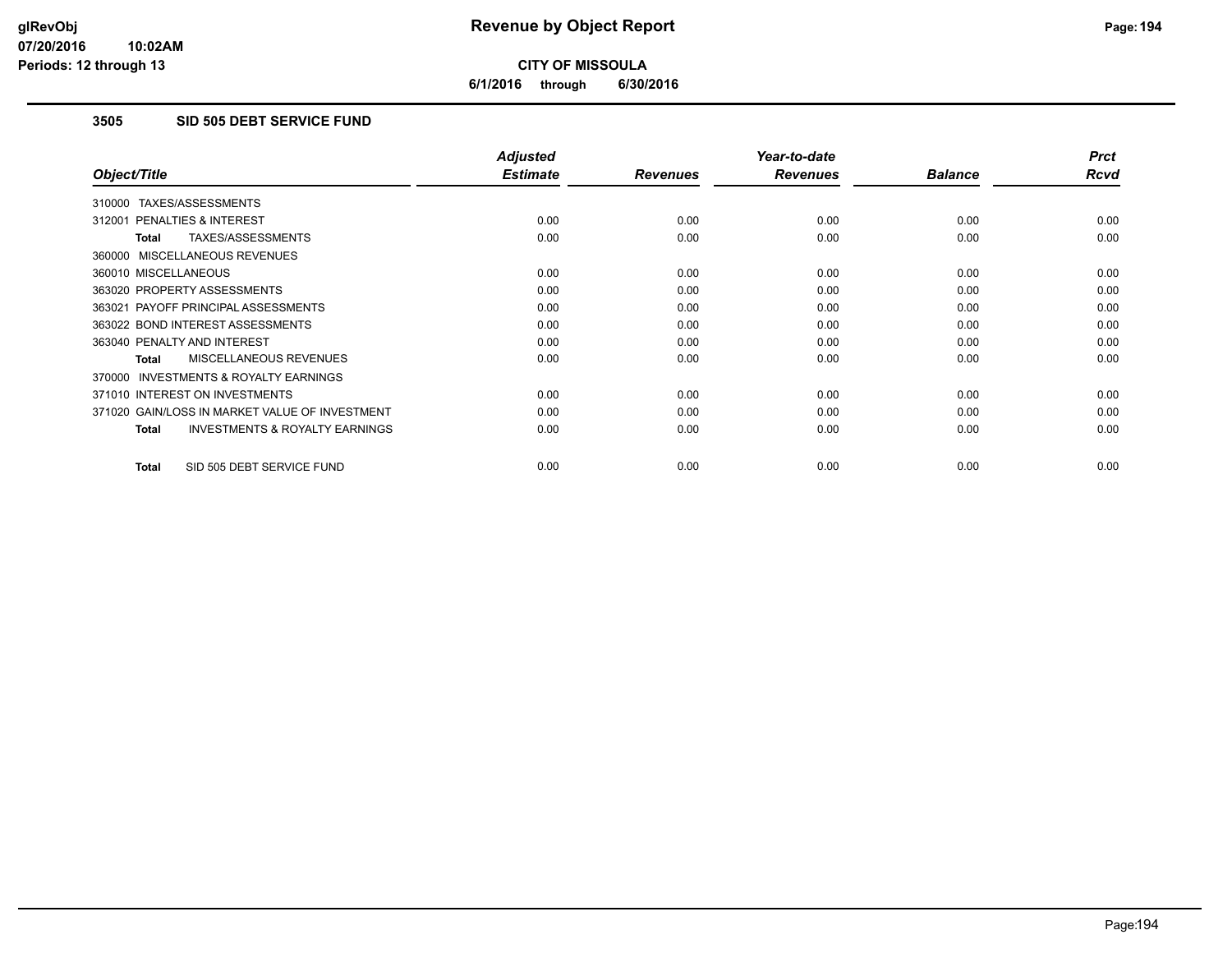**6/1/2016 through 6/30/2016**

**3506 SID 506 DEBT SERVICE FUND**

**3506 SID 506 DEBT SERVICE FUND**

|                                                           | <b>Adjusted</b> |                 | Year-to-date    |                | <b>Prct</b> |
|-----------------------------------------------------------|-----------------|-----------------|-----------------|----------------|-------------|
| Object/Title                                              | <b>Estimate</b> | <b>Revenues</b> | <b>Revenues</b> | <b>Balance</b> | <b>Rcvd</b> |
| TAXES/ASSESSMENTS<br>310000                               |                 |                 |                 |                |             |
| 312001 PENALTIES & INTEREST                               | 0.00            | 0.00            | 0.00            | 0.00           | 0.00        |
| TAXES/ASSESSMENTS<br><b>Total</b>                         | 0.00            | 0.00            | 0.00            | 0.00           | 0.00        |
| <b>MISCELLANEOUS REVENUES</b><br>360000                   |                 |                 |                 |                |             |
| 360010 MISCELLANEOUS                                      | 0.00            | 0.00            | 0.00            | 0.00           | 0.00        |
| 363020 PROPERTY ASSESSMENTS                               | 0.00            | 0.00            | 0.00            | 0.00           | 0.00        |
| 363021 PAYOFF PRINCIPAL ASSESSMENTS                       | 0.00            | 0.00            | 0.00            | 0.00           | 0.00        |
| 363022 BOND INTEREST ASSESSMENTS                          | 0.00            | 0.00            | 0.00            | 0.00           | 0.00        |
| 363040 PENALTY AND INTEREST                               | 0.00            | 0.00            | 0.00            | 0.00           | 0.00        |
| MISCELLANEOUS REVENUES<br><b>Total</b>                    | 0.00            | 0.00            | 0.00            | 0.00           | 0.00        |
| <b>INVESTMENTS &amp; ROYALTY EARNINGS</b><br>370000       |                 |                 |                 |                |             |
| 371010 INTEREST ON INVESTMENTS                            | 0.00            | 0.00            | 0.00            | 0.00           | 0.00        |
| 371020 GAIN/LOSS IN MARKET VALUE OF INVESTMENTS           | 0.00            | 0.00            | 0.00            | 0.00           | 0.00        |
| <b>INVESTMENTS &amp; ROYALTY EARNINGS</b><br><b>Total</b> | 0.00            | 0.00            | 0.00            | 0.00           | 0.00        |
| OTHER FINANCING SOURCES<br>380000                         |                 |                 |                 |                |             |
| 381009 TRANSFERS IN                                       | 0.00            | 0.00            | 0.00            | 0.00           | 0.00        |
| OTHER FINANCING SOURCES<br><b>Total</b>                   | 0.00            | 0.00            | 0.00            | 0.00           | 0.00        |
| SID 506 DEBT SERVICE FUND<br><b>Total</b>                 | 0.00            | 0.00            | 0.00            | 0.00           | 0.00        |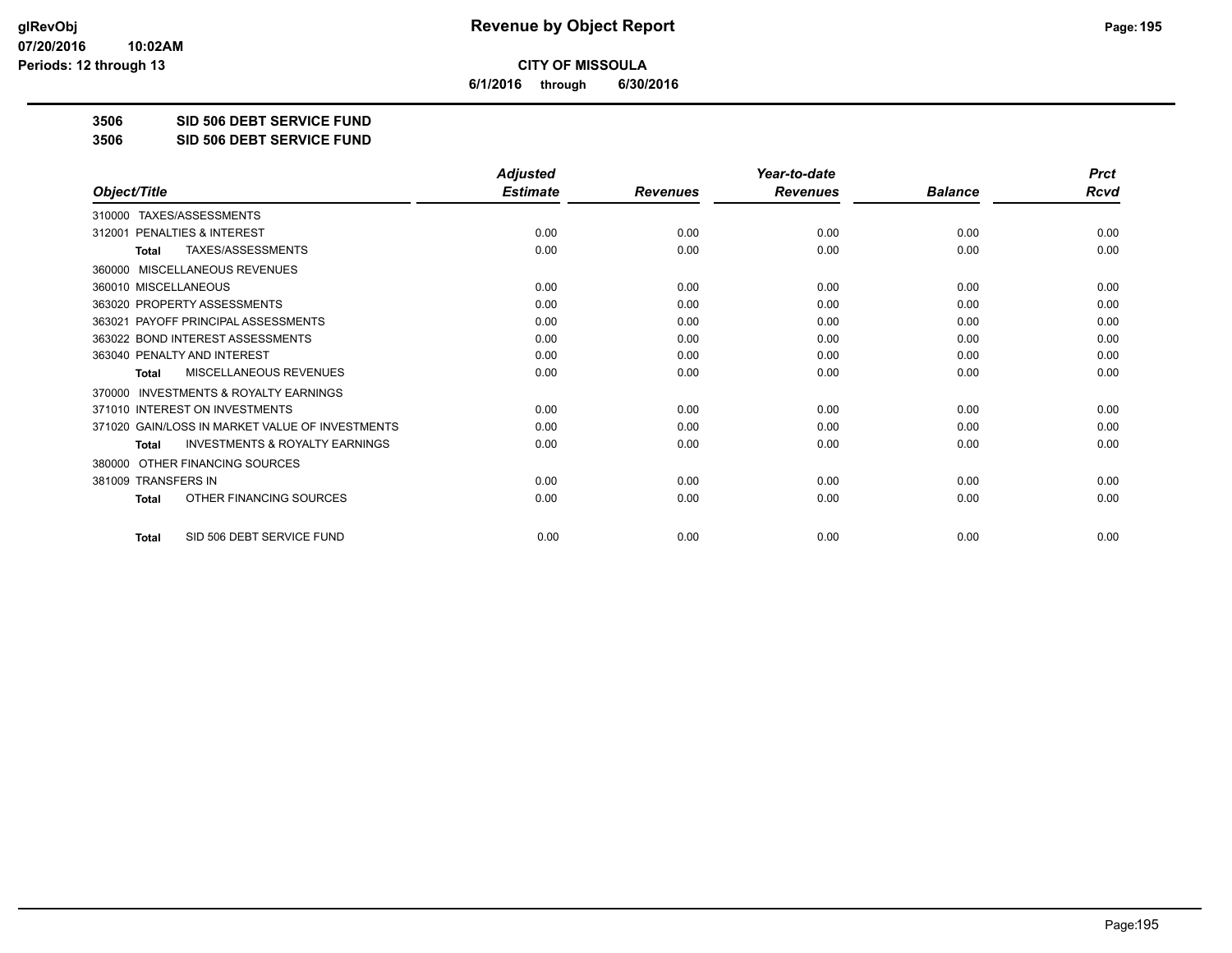**6/1/2016 through 6/30/2016**

### **3506 SID 506 DEBT SERVICE FUND**

|                                                           | <b>Adjusted</b> |                 | Year-to-date    |                | <b>Prct</b> |
|-----------------------------------------------------------|-----------------|-----------------|-----------------|----------------|-------------|
| Object/Title                                              | <b>Estimate</b> | <b>Revenues</b> | <b>Revenues</b> | <b>Balance</b> | <b>Rcvd</b> |
| 310000 TAXES/ASSESSMENTS                                  |                 |                 |                 |                |             |
| PENALTIES & INTEREST<br>312001                            | 0.00            | 0.00            | 0.00            | 0.00           | 0.00        |
| TAXES/ASSESSMENTS<br><b>Total</b>                         | 0.00            | 0.00            | 0.00            | 0.00           | 0.00        |
| 360000 MISCELLANEOUS REVENUES                             |                 |                 |                 |                |             |
| 360010 MISCELLANEOUS                                      | 0.00            | 0.00            | 0.00            | 0.00           | 0.00        |
| 363020 PROPERTY ASSESSMENTS                               | 0.00            | 0.00            | 0.00            | 0.00           | 0.00        |
| 363021 PAYOFF PRINCIPAL ASSESSMENTS                       | 0.00            | 0.00            | 0.00            | 0.00           | 0.00        |
| 363022 BOND INTEREST ASSESSMENTS                          | 0.00            | 0.00            | 0.00            | 0.00           | 0.00        |
| 363040 PENALTY AND INTEREST                               | 0.00            | 0.00            | 0.00            | 0.00           | 0.00        |
| MISCELLANEOUS REVENUES<br><b>Total</b>                    | 0.00            | 0.00            | 0.00            | 0.00           | 0.00        |
| <b>INVESTMENTS &amp; ROYALTY EARNINGS</b><br>370000       |                 |                 |                 |                |             |
| 371010 INTEREST ON INVESTMENTS                            | 0.00            | 0.00            | 0.00            | 0.00           | 0.00        |
| 371020 GAIN/LOSS IN MARKET VALUE OF INVESTMENT            | 0.00            | 0.00            | 0.00            | 0.00           | 0.00        |
| <b>INVESTMENTS &amp; ROYALTY EARNINGS</b><br><b>Total</b> | 0.00            | 0.00            | 0.00            | 0.00           | 0.00        |
| OTHER FINANCING SOURCES<br>380000                         |                 |                 |                 |                |             |
| 381009 TRANSFERS IN                                       | 0.00            | 0.00            | 0.00            | 0.00           | 0.00        |
| OTHER FINANCING SOURCES<br><b>Total</b>                   | 0.00            | 0.00            | 0.00            | 0.00           | 0.00        |
| SID 506 DEBT SERVICE FUND<br><b>Total</b>                 | 0.00            | 0.00            | 0.00            | 0.00           | 0.00        |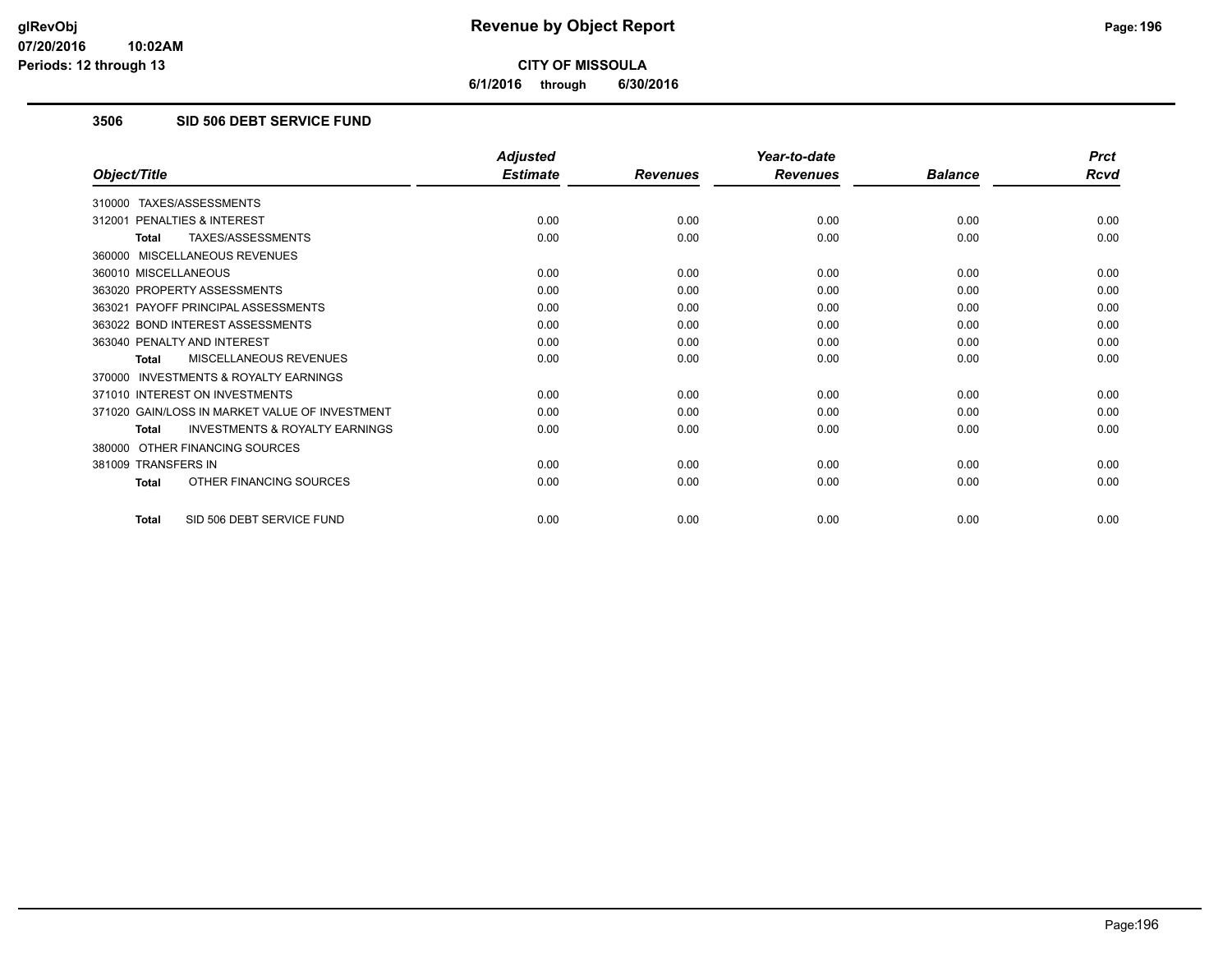**6/1/2016 through 6/30/2016**

**3507 SID 507 DEBT SERVICE FUND**

**3507 SID 507 DEBT SERVICE FUND**

|                                                           | <b>Adjusted</b> |                 | Year-to-date    |                | <b>Prct</b> |
|-----------------------------------------------------------|-----------------|-----------------|-----------------|----------------|-------------|
| Object/Title                                              | <b>Estimate</b> | <b>Revenues</b> | <b>Revenues</b> | <b>Balance</b> | <b>Rcvd</b> |
| TAXES/ASSESSMENTS<br>310000                               |                 |                 |                 |                |             |
| 312001 PENALTIES & INTEREST                               | 0.00            | 0.00            | 0.00            | 0.00           | 0.00        |
| TAXES/ASSESSMENTS<br><b>Total</b>                         | 0.00            | 0.00            | 0.00            | 0.00           | 0.00        |
| <b>MISCELLANEOUS REVENUES</b><br>360000                   |                 |                 |                 |                |             |
| 360010 MISCELLANEOUS                                      | 0.00            | 0.00            | 0.00            | 0.00           | 0.00        |
| 363020 PROPERTY ASSESSMENTS                               | 0.00            | 0.00            | 0.00            | 0.00           | 0.00        |
| 363021 PAYOFF PRINCIPAL ASSESSMENTS                       | 0.00            | 0.00            | 0.00            | 0.00           | 0.00        |
| 363022 BOND INTEREST ASSESSMENTS                          | 0.00            | 0.00            | 0.00            | 0.00           | 0.00        |
| 363040 PENALTY AND INTEREST                               | 0.00            | 0.00            | 0.00            | 0.00           | 0.00        |
| <b>MISCELLANEOUS REVENUES</b><br><b>Total</b>             | 0.00            | 0.00            | 0.00            | 0.00           | 0.00        |
| <b>INVESTMENTS &amp; ROYALTY EARNINGS</b><br>370000       |                 |                 |                 |                |             |
| 371010 INTEREST ON INVESTMENTS                            | 0.00            | 0.00            | 0.00            | 0.00           | 0.00        |
| 371020 GAIN/LOSS IN MARKET VALUE OF INVESTMENTS           | 0.00            | 0.00            | 0.00            | 0.00           | 0.00        |
| <b>INVESTMENTS &amp; ROYALTY EARNINGS</b><br><b>Total</b> | 0.00            | 0.00            | 0.00            | 0.00           | 0.00        |
| OTHER FINANCING SOURCES<br>380000                         |                 |                 |                 |                |             |
| 381009 TRANSFERS IN                                       | 0.00            | 0.00            | 0.00            | 0.00           | 0.00        |
| OTHER FINANCING SOURCES<br>Total                          | 0.00            | 0.00            | 0.00            | 0.00           | 0.00        |
| SID 507 DEBT SERVICE FUND<br><b>Total</b>                 | 0.00            | 0.00            | 0.00            | 0.00           | 0.00        |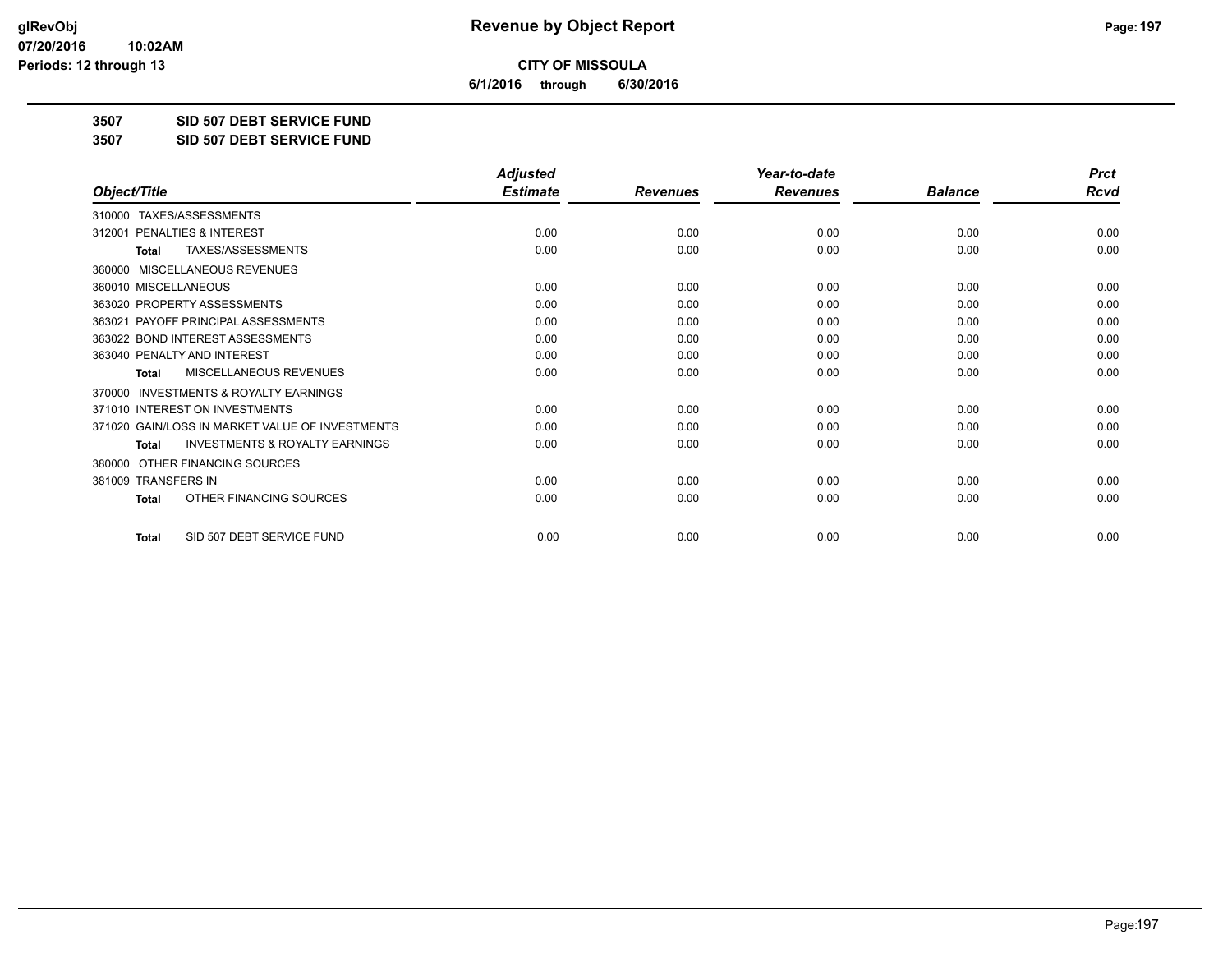**6/1/2016 through 6/30/2016**

# **3507 SID 507 DEBT SERVICE FUND**

|                                                           | <b>Adjusted</b> |                 | Year-to-date    |                | <b>Prct</b> |
|-----------------------------------------------------------|-----------------|-----------------|-----------------|----------------|-------------|
| Object/Title                                              | <b>Estimate</b> | <b>Revenues</b> | <b>Revenues</b> | <b>Balance</b> | <b>Rcvd</b> |
| 310000 TAXES/ASSESSMENTS                                  |                 |                 |                 |                |             |
| PENALTIES & INTEREST<br>312001                            | 0.00            | 0.00            | 0.00            | 0.00           | 0.00        |
| TAXES/ASSESSMENTS<br><b>Total</b>                         | 0.00            | 0.00            | 0.00            | 0.00           | 0.00        |
| 360000 MISCELLANEOUS REVENUES                             |                 |                 |                 |                |             |
| 360010 MISCELLANEOUS                                      | 0.00            | 0.00            | 0.00            | 0.00           | 0.00        |
| 363020 PROPERTY ASSESSMENTS                               | 0.00            | 0.00            | 0.00            | 0.00           | 0.00        |
| 363021 PAYOFF PRINCIPAL ASSESSMENTS                       | 0.00            | 0.00            | 0.00            | 0.00           | 0.00        |
| 363022 BOND INTEREST ASSESSMENTS                          | 0.00            | 0.00            | 0.00            | 0.00           | 0.00        |
| 363040 PENALTY AND INTEREST                               | 0.00            | 0.00            | 0.00            | 0.00           | 0.00        |
| <b>MISCELLANEOUS REVENUES</b><br><b>Total</b>             | 0.00            | 0.00            | 0.00            | 0.00           | 0.00        |
| 370000 INVESTMENTS & ROYALTY EARNINGS                     |                 |                 |                 |                |             |
| 371010 INTEREST ON INVESTMENTS                            | 0.00            | 0.00            | 0.00            | 0.00           | 0.00        |
| 371020 GAIN/LOSS IN MARKET VALUE OF INVESTMENT            | 0.00            | 0.00            | 0.00            | 0.00           | 0.00        |
| <b>INVESTMENTS &amp; ROYALTY EARNINGS</b><br><b>Total</b> | 0.00            | 0.00            | 0.00            | 0.00           | 0.00        |
| 380000 OTHER FINANCING SOURCES                            |                 |                 |                 |                |             |
| 381009 TRANSFERS IN                                       | 0.00            | 0.00            | 0.00            | 0.00           | 0.00        |
| OTHER FINANCING SOURCES<br><b>Total</b>                   | 0.00            | 0.00            | 0.00            | 0.00           | 0.00        |
| SID 507 DEBT SERVICE FUND<br><b>Total</b>                 | 0.00            | 0.00            | 0.00            | 0.00           | 0.00        |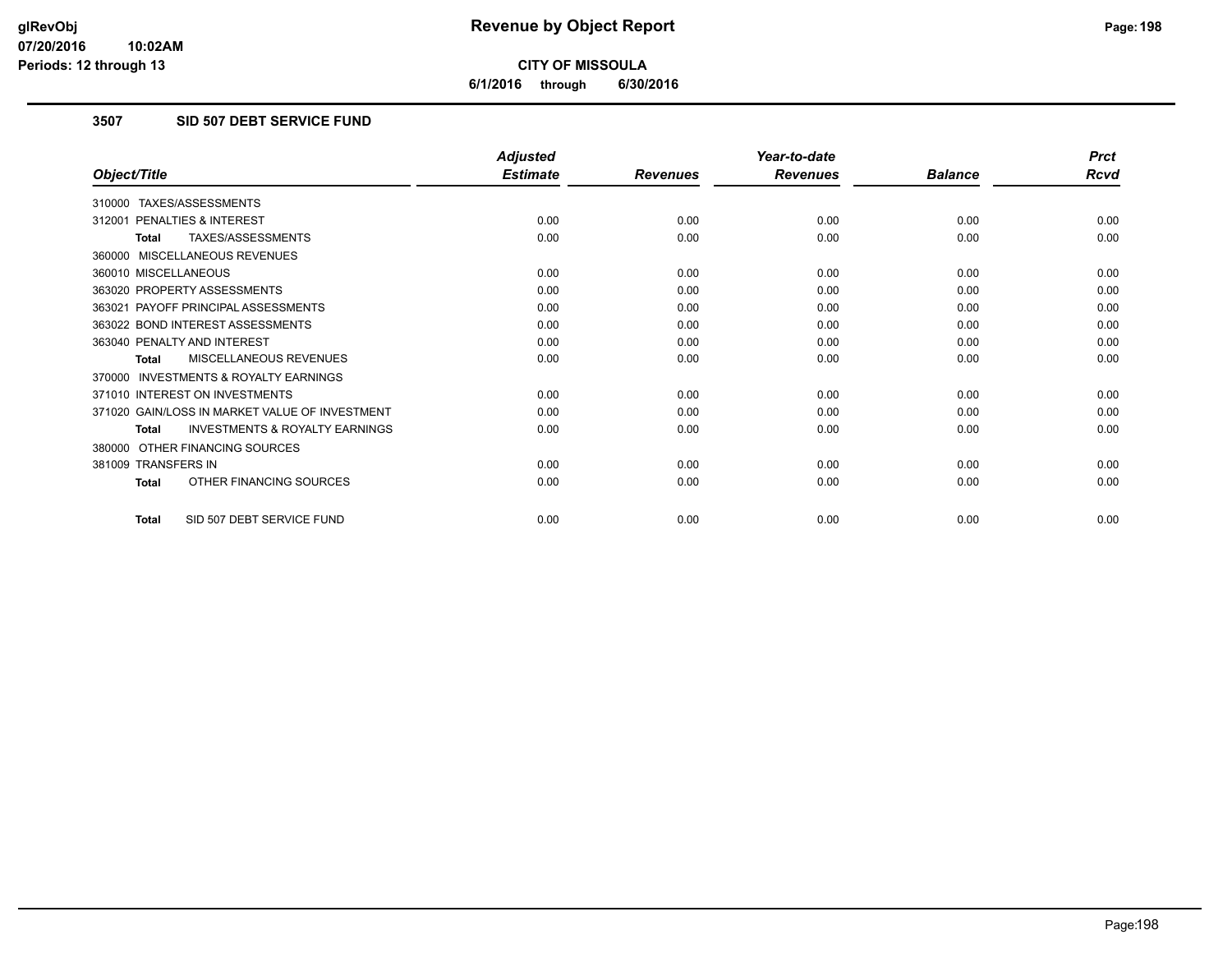**6/1/2016 through 6/30/2016**

**3508 SID 508 DEBT SERVICE FUND**

**3508 SID 508 DEBT SERVICE FUND**

|                                                           | <b>Adjusted</b> |                 | Year-to-date    |                | <b>Prct</b> |
|-----------------------------------------------------------|-----------------|-----------------|-----------------|----------------|-------------|
| Object/Title                                              | <b>Estimate</b> | <b>Revenues</b> | <b>Revenues</b> | <b>Balance</b> | <b>Rcvd</b> |
| TAXES/ASSESSMENTS<br>310000                               |                 |                 |                 |                |             |
| 312001 PENALTIES & INTEREST                               | 0.00            | 0.00            | 0.00            | 0.00           | 0.00        |
| TAXES/ASSESSMENTS<br><b>Total</b>                         | 0.00            | 0.00            | 0.00            | 0.00           | 0.00        |
| <b>MISCELLANEOUS REVENUES</b><br>360000                   |                 |                 |                 |                |             |
| 360010 MISCELLANEOUS                                      | 0.00            | 0.00            | 0.00            | 0.00           | 0.00        |
| 363020 PROPERTY ASSESSMENTS                               | 0.00            | 0.00            | 0.00            | 0.00           | 0.00        |
| 363021 PAYOFF PRINCIPAL ASSESSMENTS                       | 0.00            | 0.00            | 0.00            | 0.00           | 0.00        |
| 363022 BOND INTEREST ASSESSMENTS                          | 0.00            | 0.00            | 0.00            | 0.00           | 0.00        |
| 363040 PENALTY AND INTEREST                               | 0.00            | 0.00            | 0.00            | 0.00           | 0.00        |
| MISCELLANEOUS REVENUES<br><b>Total</b>                    | 0.00            | 0.00            | 0.00            | 0.00           | 0.00        |
| <b>INVESTMENTS &amp; ROYALTY EARNINGS</b><br>370000       |                 |                 |                 |                |             |
| 371010 INTEREST ON INVESTMENTS                            | 0.00            | 0.00            | 0.00            | 0.00           | 0.00        |
| 371020 GAIN/LOSS IN MARKET VALUE OF INVESTMENTS           | 0.00            | 0.00            | 0.00            | 0.00           | 0.00        |
| <b>INVESTMENTS &amp; ROYALTY EARNINGS</b><br><b>Total</b> | 0.00            | 0.00            | 0.00            | 0.00           | 0.00        |
| OTHER FINANCING SOURCES<br>380000                         |                 |                 |                 |                |             |
| 381009 TRANSFERS IN                                       | 0.00            | 0.00            | 0.00            | 0.00           | 0.00        |
| OTHER FINANCING SOURCES<br><b>Total</b>                   | 0.00            | 0.00            | 0.00            | 0.00           | 0.00        |
| SID 508 DEBT SERVICE FUND<br><b>Total</b>                 | 0.00            | 0.00            | 0.00            | 0.00           | 0.00        |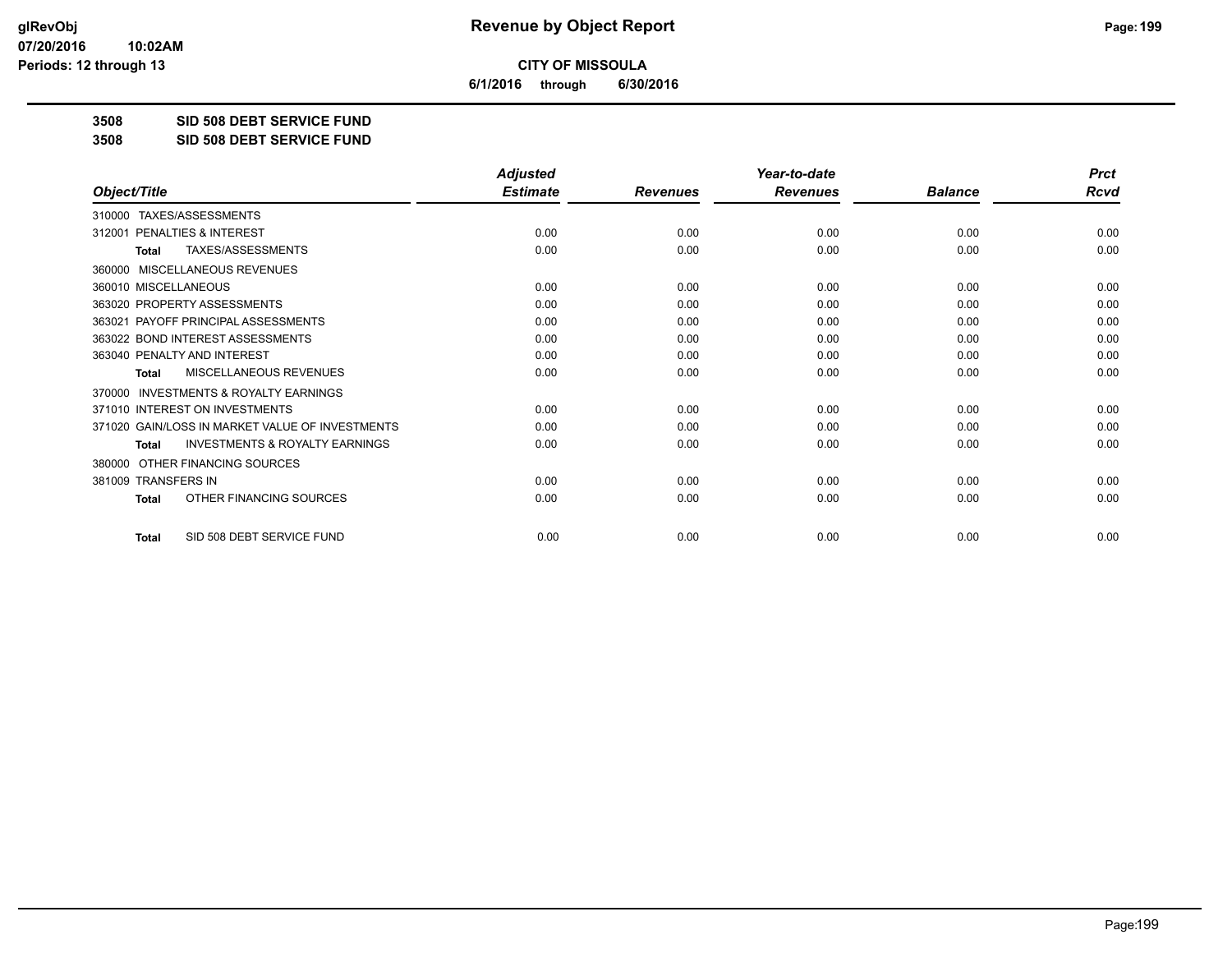**6/1/2016 through 6/30/2016**

#### **3508 SID 508 DEBT SERVICE FUND**

|                                                           | <b>Adjusted</b> |                 | Year-to-date    |                | <b>Prct</b> |
|-----------------------------------------------------------|-----------------|-----------------|-----------------|----------------|-------------|
| Object/Title                                              | <b>Estimate</b> | <b>Revenues</b> | <b>Revenues</b> | <b>Balance</b> | <b>Rcvd</b> |
| TAXES/ASSESSMENTS<br>310000                               |                 |                 |                 |                |             |
| PENALTIES & INTEREST<br>312001                            | 0.00            | 0.00            | 0.00            | 0.00           | 0.00        |
| TAXES/ASSESSMENTS<br><b>Total</b>                         | 0.00            | 0.00            | 0.00            | 0.00           | 0.00        |
| MISCELLANEOUS REVENUES<br>360000                          |                 |                 |                 |                |             |
| 360010 MISCELLANEOUS                                      | 0.00            | 0.00            | 0.00            | 0.00           | 0.00        |
| 363020 PROPERTY ASSESSMENTS                               | 0.00            | 0.00            | 0.00            | 0.00           | 0.00        |
| 363021 PAYOFF PRINCIPAL ASSESSMENTS                       | 0.00            | 0.00            | 0.00            | 0.00           | 0.00        |
| 363022 BOND INTEREST ASSESSMENTS                          | 0.00            | 0.00            | 0.00            | 0.00           | 0.00        |
| 363040 PENALTY AND INTEREST                               | 0.00            | 0.00            | 0.00            | 0.00           | 0.00        |
| MISCELLANEOUS REVENUES<br><b>Total</b>                    | 0.00            | 0.00            | 0.00            | 0.00           | 0.00        |
| <b>INVESTMENTS &amp; ROYALTY EARNINGS</b><br>370000       |                 |                 |                 |                |             |
| 371010 INTEREST ON INVESTMENTS                            | 0.00            | 0.00            | 0.00            | 0.00           | 0.00        |
| 371020 GAIN/LOSS IN MARKET VALUE OF INVESTMENT            | 0.00            | 0.00            | 0.00            | 0.00           | 0.00        |
| <b>INVESTMENTS &amp; ROYALTY EARNINGS</b><br><b>Total</b> | 0.00            | 0.00            | 0.00            | 0.00           | 0.00        |
| OTHER FINANCING SOURCES<br>380000                         |                 |                 |                 |                |             |
| 381009 TRANSFERS IN                                       | 0.00            | 0.00            | 0.00            | 0.00           | 0.00        |
| OTHER FINANCING SOURCES<br><b>Total</b>                   | 0.00            | 0.00            | 0.00            | 0.00           | 0.00        |
| SID 508 DEBT SERVICE FUND<br><b>Total</b>                 | 0.00            | 0.00            | 0.00            | 0.00           | 0.00        |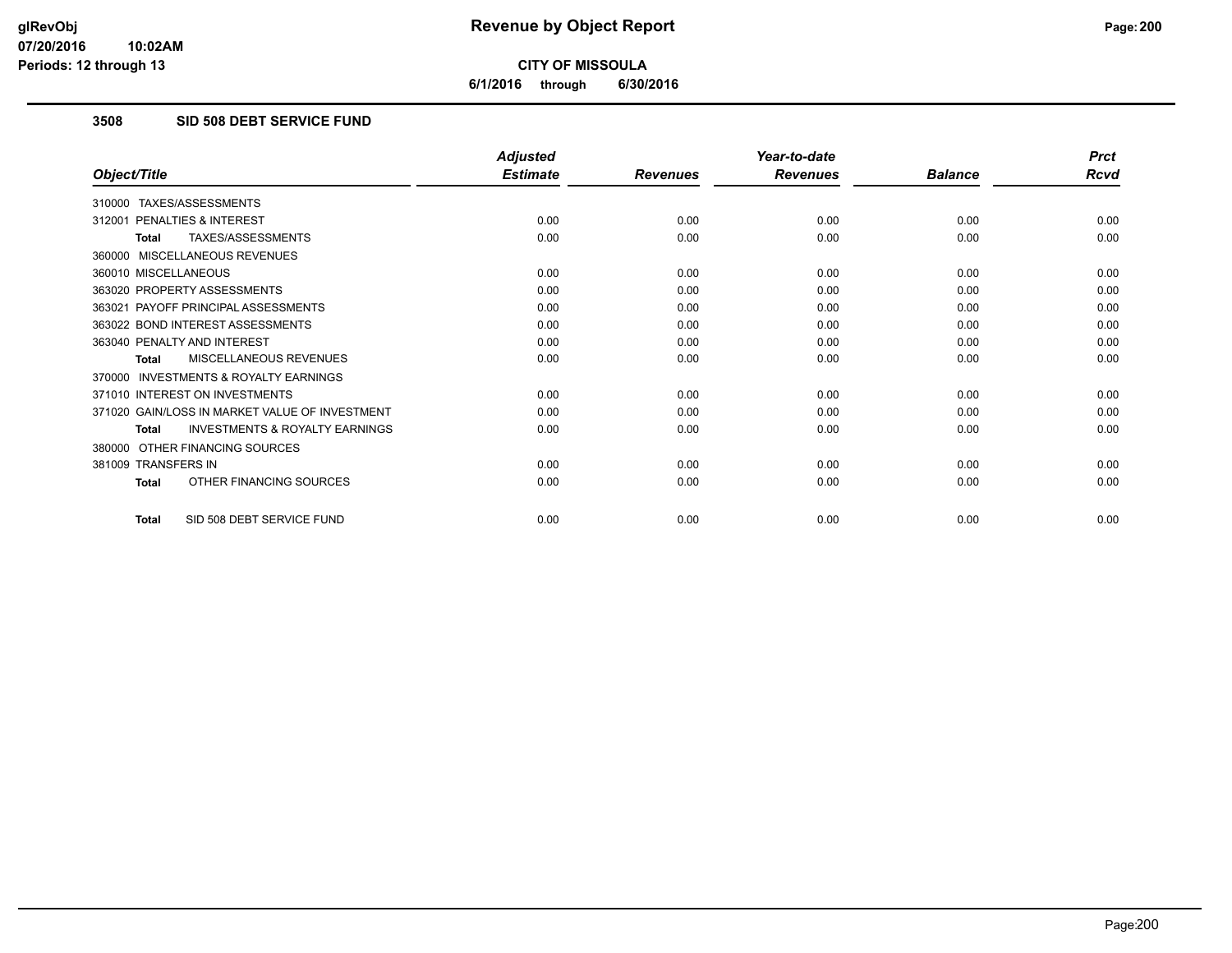**6/1/2016 through 6/30/2016**

**3510 SID 510 DEBT SERVICE FUND**

**3510 SID 510 DEBT SERVICE FUND**

|                                                           | <b>Adjusted</b> |                 | Year-to-date    |                | <b>Prct</b> |
|-----------------------------------------------------------|-----------------|-----------------|-----------------|----------------|-------------|
| Object/Title                                              | <b>Estimate</b> | <b>Revenues</b> | <b>Revenues</b> | <b>Balance</b> | <b>Rcvd</b> |
| TAXES/ASSESSMENTS<br>310000                               |                 |                 |                 |                |             |
| 312001 PENALTIES & INTEREST                               | 0.00            | 0.00            | 0.00            | 0.00           | 0.00        |
| TAXES/ASSESSMENTS<br><b>Total</b>                         | 0.00            | 0.00            | 0.00            | 0.00           | 0.00        |
| MISCELLANEOUS REVENUES<br>360000                          |                 |                 |                 |                |             |
| 360010 MISCELLANEOUS                                      | 0.00            | 0.00            | 0.00            | 0.00           | 0.00        |
| 363020 PROPERTY ASSESSMENTS                               | 0.00            | 0.00            | 0.00            | 0.00           | 0.00        |
| 363021 PAYOFF PRINCIPAL ASSESSMENTS                       | 0.00            | 0.00            | 0.00            | 0.00           | 0.00        |
| 363022 BOND INTEREST ASSESSMENTS                          | 0.00            | 0.00            | 0.00            | 0.00           | 0.00        |
| 363040 PENALTY AND INTEREST                               | 0.00            | 0.00            | 0.00            | 0.00           | 0.00        |
| <b>MISCELLANEOUS REVENUES</b><br><b>Total</b>             | 0.00            | 0.00            | 0.00            | 0.00           | 0.00        |
| <b>INVESTMENTS &amp; ROYALTY EARNINGS</b><br>370000       |                 |                 |                 |                |             |
| 371010 INTEREST ON INVESTMENTS                            | 0.00            | 0.00            | 0.00            | 0.00           | 0.00        |
| 371020 GAIN/LOSS IN MARKET VALUE OF INVESTMENTS           | 0.00            | 0.00            | 0.00            | 0.00           | 0.00        |
| 371500 INTEREST ON INTERFUND LOAN                         | 0.00            | 0.00            | 0.00            | 0.00           | 0.00        |
| <b>INVESTMENTS &amp; ROYALTY EARNINGS</b><br><b>Total</b> | 0.00            | 0.00            | 0.00            | 0.00           | 0.00        |
| SID 510 DEBT SERVICE FUND<br>Total                        | 0.00            | 0.00            | 0.00            | 0.00           | 0.00        |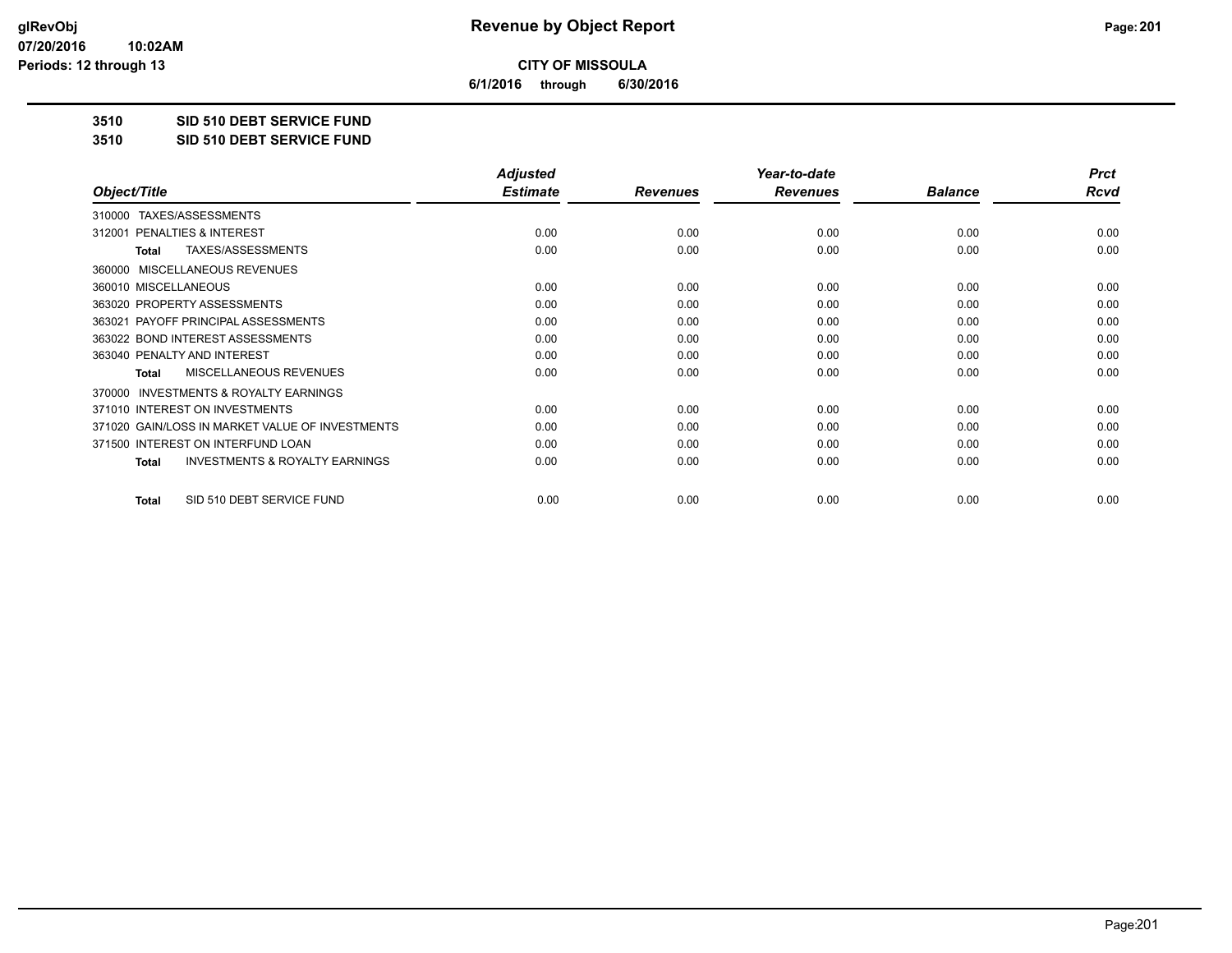**6/1/2016 through 6/30/2016**

# **3510 SID 510 DEBT SERVICE FUND**

|                                                           | <b>Adjusted</b> |                 | Year-to-date    |                | <b>Prct</b> |
|-----------------------------------------------------------|-----------------|-----------------|-----------------|----------------|-------------|
| Object/Title                                              | <b>Estimate</b> | <b>Revenues</b> | <b>Revenues</b> | <b>Balance</b> | Rcvd        |
| TAXES/ASSESSMENTS<br>310000                               |                 |                 |                 |                |             |
| 312001 PENALTIES & INTEREST                               | 0.00            | 0.00            | 0.00            | 0.00           | 0.00        |
| TAXES/ASSESSMENTS<br>Total                                | 0.00            | 0.00            | 0.00            | 0.00           | 0.00        |
| 360000 MISCELLANEOUS REVENUES                             |                 |                 |                 |                |             |
| 360010 MISCELLANEOUS                                      | 0.00            | 0.00            | 0.00            | 0.00           | 0.00        |
| 363020 PROPERTY ASSESSMENTS                               | 0.00            | 0.00            | 0.00            | 0.00           | 0.00        |
| 363021 PAYOFF PRINCIPAL ASSESSMENTS                       | 0.00            | 0.00            | 0.00            | 0.00           | 0.00        |
| 363022 BOND INTEREST ASSESSMENTS                          | 0.00            | 0.00            | 0.00            | 0.00           | 0.00        |
| 363040 PENALTY AND INTEREST                               | 0.00            | 0.00            | 0.00            | 0.00           | 0.00        |
| MISCELLANEOUS REVENUES<br>Total                           | 0.00            | 0.00            | 0.00            | 0.00           | 0.00        |
| <b>INVESTMENTS &amp; ROYALTY EARNINGS</b><br>370000       |                 |                 |                 |                |             |
| 371010 INTEREST ON INVESTMENTS                            | 0.00            | 0.00            | 0.00            | 0.00           | 0.00        |
| 371020 GAIN/LOSS IN MARKET VALUE OF INVESTMENT            | 0.00            | 0.00            | 0.00            | 0.00           | 0.00        |
| 371500 INTEREST ON INTERFUND LOAN                         | 0.00            | 0.00            | 0.00            | 0.00           | 0.00        |
| <b>INVESTMENTS &amp; ROYALTY EARNINGS</b><br><b>Total</b> | 0.00            | 0.00            | 0.00            | 0.00           | 0.00        |
| SID 510 DEBT SERVICE FUND<br><b>Total</b>                 | 0.00            | 0.00            | 0.00            | 0.00           | 0.00        |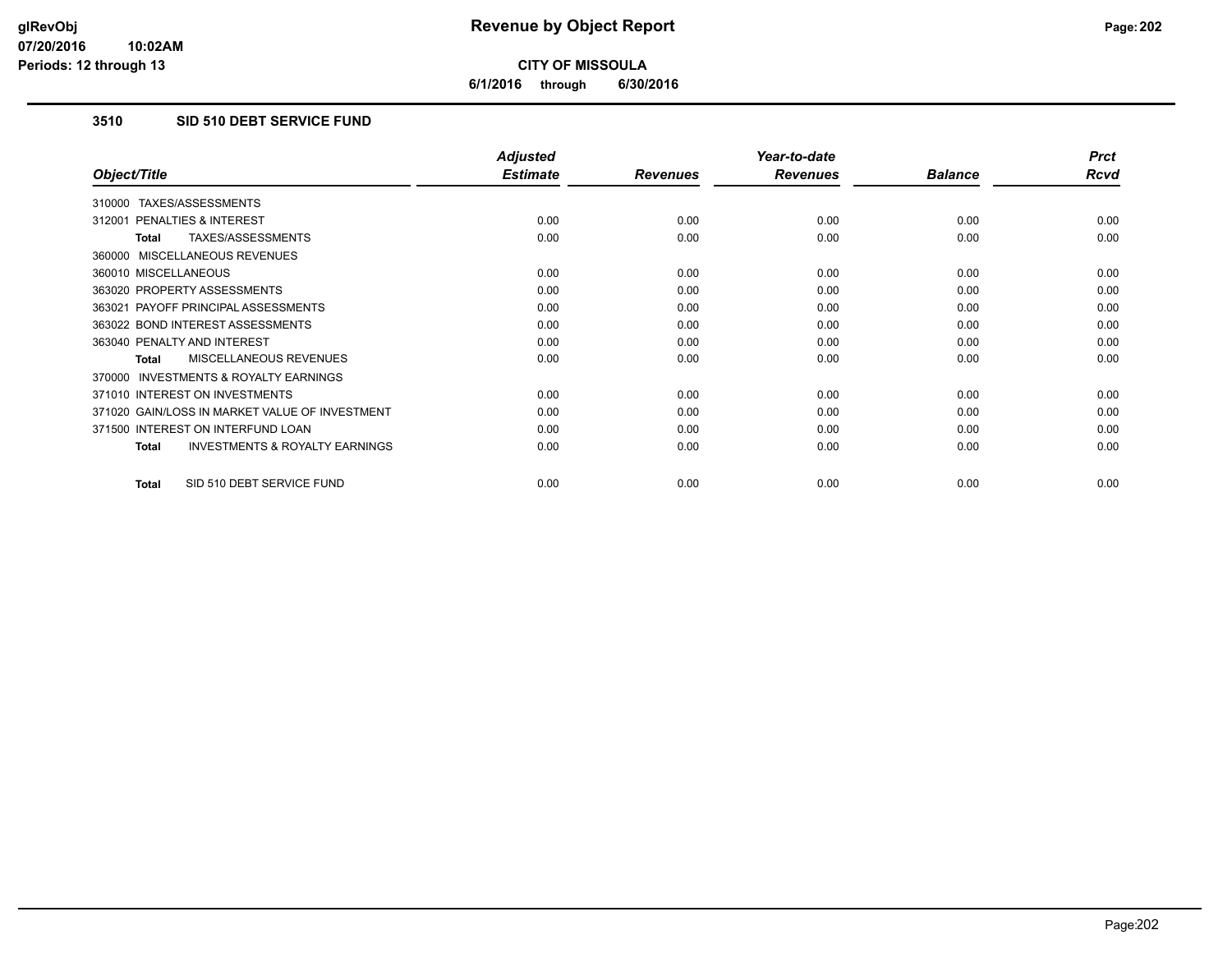**6/1/2016 through 6/30/2016**

**3511 SID 511 DEBT SERVICE FUND**

**3511 SID 511 DEBT SERVICE FUND**

|                                                           | <b>Adjusted</b> |                 | Year-to-date    |                | <b>Prct</b> |
|-----------------------------------------------------------|-----------------|-----------------|-----------------|----------------|-------------|
| Object/Title                                              | <b>Estimate</b> | <b>Revenues</b> | <b>Revenues</b> | <b>Balance</b> | Rcvd        |
| TAXES/ASSESSMENTS<br>310000                               |                 |                 |                 |                |             |
| <b>PENALTIES &amp; INTEREST</b><br>312001                 | 0.00            | 0.00            | 0.00            | 0.00           | 0.00        |
| TAXES/ASSESSMENTS<br>Total                                | 0.00            | 0.00            | 0.00            | 0.00           | 0.00        |
| 360000 MISCELLANEOUS REVENUES                             |                 |                 |                 |                |             |
| 360010 MISCELLANEOUS                                      | 0.00            | 0.00            | 0.00            | 0.00           | 0.00        |
| 363020 PROPERTY ASSESSMENTS                               | 0.00            | 0.00            | 0.00            | 0.00           | 0.00        |
| 363021 PAYOFF PRINCIPAL ASSESSMENTS                       | 0.00            | 0.00            | 0.00            | 0.00           | 0.00        |
| 363022 BOND INTEREST ASSESSMENTS                          | 0.00            | 0.00            | 0.00            | 0.00           | 0.00        |
| 363040 PENALTY AND INTEREST                               | 0.00            | 0.00            | 0.00            | 0.00           | 0.00        |
| MISCELLANEOUS REVENUES<br>Total                           | 0.00            | 0.00            | 0.00            | 0.00           | 0.00        |
| 370000 INVESTMENTS & ROYALTY EARNINGS                     |                 |                 |                 |                |             |
| 371010 INTEREST ON INVESTMENTS                            | 0.00            | 0.00            | 0.00            | 0.00           | 0.00        |
| 371020 GAIN/LOSS IN MARKET VALUE OF INVESTMENTS           | 0.00            | 0.00            | 0.00            | 0.00           | 0.00        |
| <b>INVESTMENTS &amp; ROYALTY EARNINGS</b><br><b>Total</b> | 0.00            | 0.00            | 0.00            | 0.00           | 0.00        |
| SID 511 DEBT SERVICE FUND<br>Total                        | 0.00            | 0.00            | 0.00            | 0.00           | 0.00        |
|                                                           |                 |                 |                 |                |             |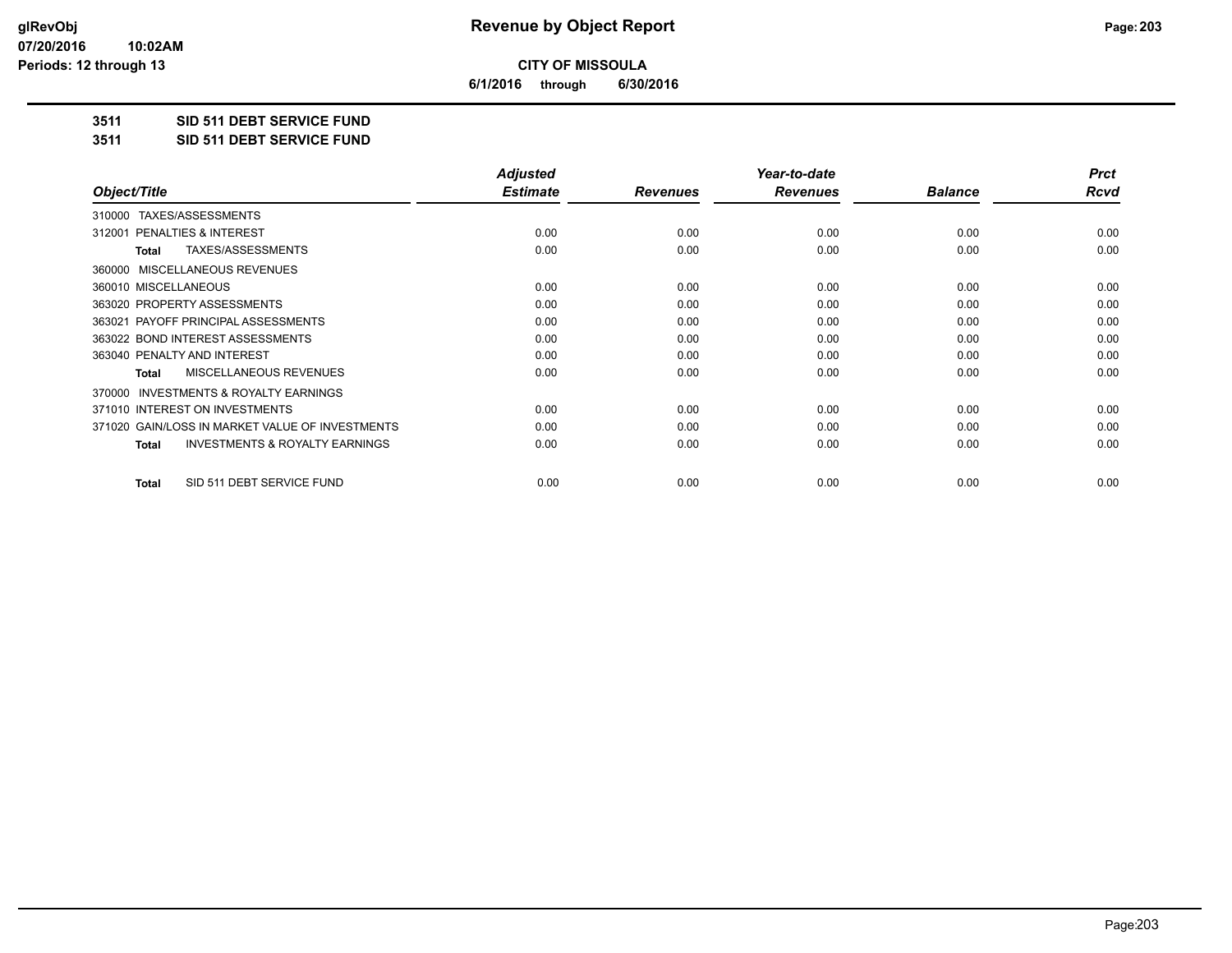**6/1/2016 through 6/30/2016**

# **3511 SID 511 DEBT SERVICE FUND**

|                                                           | <b>Adjusted</b> |                 | Year-to-date    |                | <b>Prct</b> |
|-----------------------------------------------------------|-----------------|-----------------|-----------------|----------------|-------------|
| Object/Title                                              | <b>Estimate</b> | <b>Revenues</b> | <b>Revenues</b> | <b>Balance</b> | <b>Rcvd</b> |
| 310000 TAXES/ASSESSMENTS                                  |                 |                 |                 |                |             |
| 312001 PENALTIES & INTEREST                               | 0.00            | 0.00            | 0.00            | 0.00           | 0.00        |
| TAXES/ASSESSMENTS<br><b>Total</b>                         | 0.00            | 0.00            | 0.00            | 0.00           | 0.00        |
| 360000 MISCELLANEOUS REVENUES                             |                 |                 |                 |                |             |
| 360010 MISCELLANEOUS                                      | 0.00            | 0.00            | 0.00            | 0.00           | 0.00        |
| 363020 PROPERTY ASSESSMENTS                               | 0.00            | 0.00            | 0.00            | 0.00           | 0.00        |
| 363021 PAYOFF PRINCIPAL ASSESSMENTS                       | 0.00            | 0.00            | 0.00            | 0.00           | 0.00        |
| 363022 BOND INTEREST ASSESSMENTS                          | 0.00            | 0.00            | 0.00            | 0.00           | 0.00        |
| 363040 PENALTY AND INTEREST                               | 0.00            | 0.00            | 0.00            | 0.00           | 0.00        |
| MISCELLANEOUS REVENUES<br>Total                           | 0.00            | 0.00            | 0.00            | 0.00           | 0.00        |
| <b>INVESTMENTS &amp; ROYALTY EARNINGS</b><br>370000       |                 |                 |                 |                |             |
| 371010 INTEREST ON INVESTMENTS                            | 0.00            | 0.00            | 0.00            | 0.00           | 0.00        |
| 371020 GAIN/LOSS IN MARKET VALUE OF INVESTMENT            | 0.00            | 0.00            | 0.00            | 0.00           | 0.00        |
| <b>INVESTMENTS &amp; ROYALTY EARNINGS</b><br><b>Total</b> | 0.00            | 0.00            | 0.00            | 0.00           | 0.00        |
| SID 511 DEBT SERVICE FUND<br><b>Total</b>                 | 0.00            | 0.00            | 0.00            | 0.00           | 0.00        |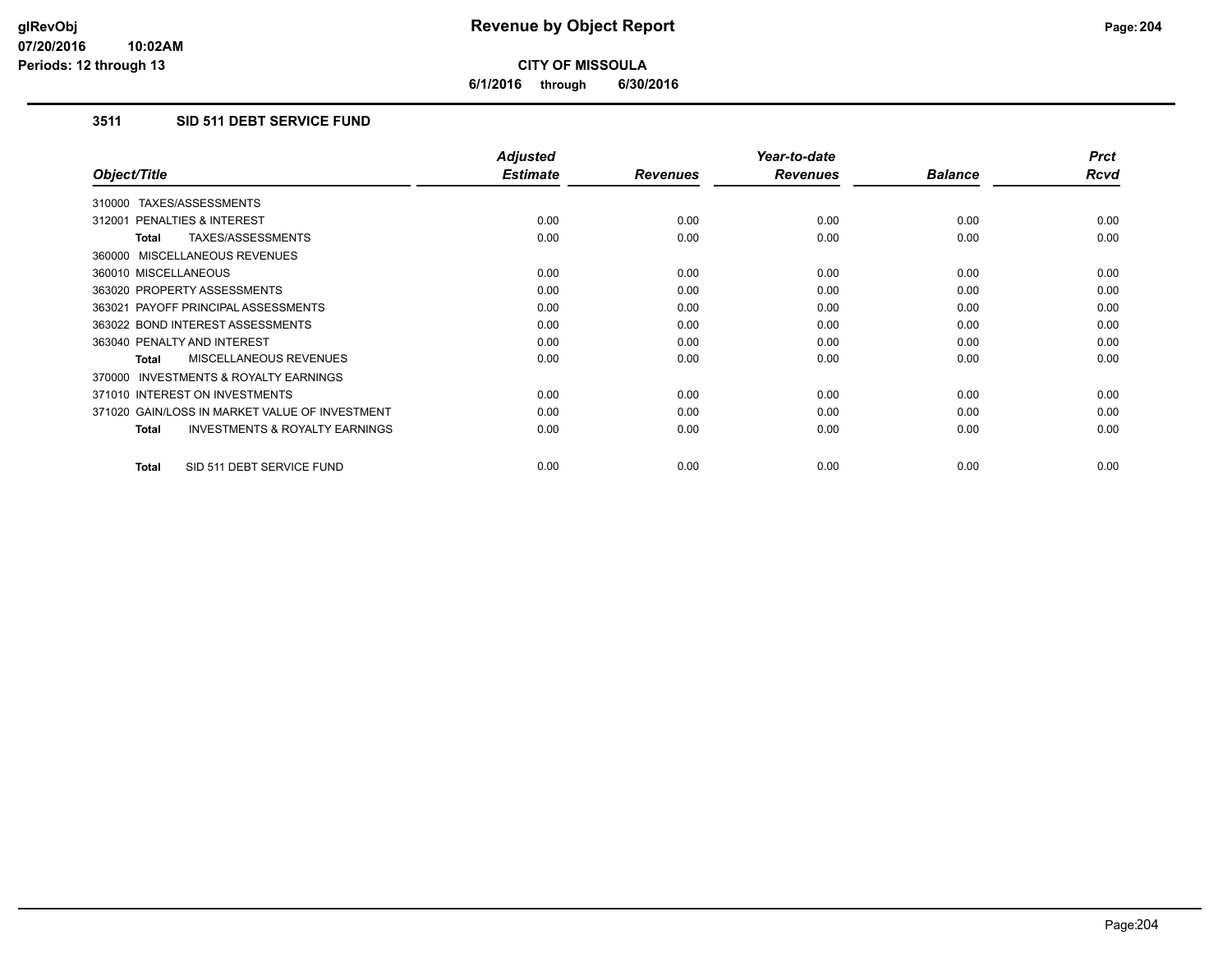**6/1/2016 through 6/30/2016**

#### **3512 SID 512 DEBT SERVICE FUND**

**3512 SID 512 DEBT SERVICE FUND**

|                                                           | <b>Adjusted</b> |                 | Year-to-date    |                | <b>Prct</b> |
|-----------------------------------------------------------|-----------------|-----------------|-----------------|----------------|-------------|
| Object/Title                                              | <b>Estimate</b> | <b>Revenues</b> | <b>Revenues</b> | <b>Balance</b> | <b>Rcvd</b> |
| TAXES/ASSESSMENTS<br>310000                               |                 |                 |                 |                |             |
| PENALTIES & INTEREST<br>312001                            | 0.00            | 0.00            | 0.00            | 0.00           | 0.00        |
| TAXES/ASSESSMENTS<br><b>Total</b>                         | 0.00            | 0.00            | 0.00            | 0.00           | 0.00        |
| <b>MISCELLANEOUS REVENUES</b><br>360000                   |                 |                 |                 |                |             |
| 360010 MISCELLANEOUS                                      | 0.00            | 0.00            | 0.00            | 0.00           | 0.00        |
| 363020 PROPERTY ASSESSMENTS                               | 33,355.00       | 33,980.02       | 81,448.03       | $-48,093.03$   | 244.19      |
| 363021 PAYOFF PRINCIPAL ASSESSMENTS                       | 0.00            | 0.00            | 267.11          | $-267.11$      | 0.00        |
| 363022 BOND INTEREST ASSESSMENTS                          | 0.00            | 0.00            | 0.00            | 0.00           | 0.00        |
| 363040 PENALTY AND INTEREST                               | 0.00            | 61.53           | 128.10          | $-128.10$      | 0.00        |
| MISCELLANEOUS REVENUES<br><b>Total</b>                    | 33,355.00       | 34,041.55       | 81,843.24       | $-48,488.24$   | 245.37      |
| INVESTMENTS & ROYALTY EARNINGS<br>370000                  |                 |                 |                 |                |             |
| 371010 INTEREST ON INVESTMENTS                            | 0.00            | 0.00            | 0.00            | 0.00           | 0.00        |
| 371020 GAIN/LOSS IN MARKET VALUE OF INVESTMENTS           | 0.00            | 0.00            | 0.00            | 0.00           | 0.00        |
| 371500 INTEREST ON INTERFUND LOAN                         | 0.00            | 0.00            | 0.00            | 0.00           | 0.00        |
| <b>INVESTMENTS &amp; ROYALTY EARNINGS</b><br><b>Total</b> | 0.00            | 0.00            | 0.00            | 0.00           | 0.00        |
| SID 512 DEBT SERVICE FUND<br><b>Total</b>                 | 33,355.00       | 34,041.55       | 81,843.24       | $-48,488.24$   | 245.37      |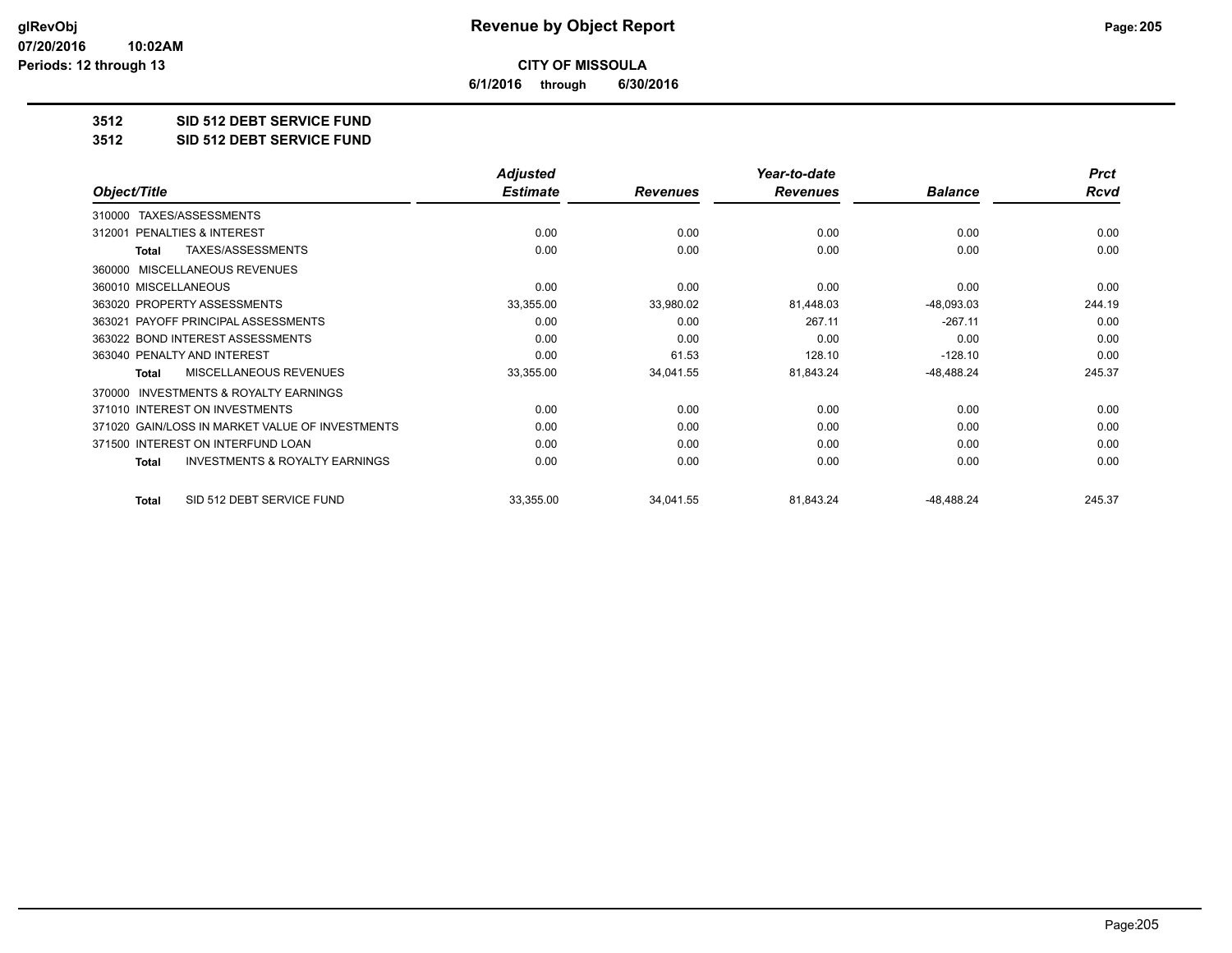**6/1/2016 through 6/30/2016**

# **3512 SID 512 DEBT SERVICE FUND**

|                                                           | <b>Adjusted</b> |                 | Year-to-date    |                | <b>Prct</b> |
|-----------------------------------------------------------|-----------------|-----------------|-----------------|----------------|-------------|
| Object/Title                                              | <b>Estimate</b> | <b>Revenues</b> | <b>Revenues</b> | <b>Balance</b> | <b>Rcvd</b> |
| TAXES/ASSESSMENTS<br>310000                               |                 |                 |                 |                |             |
| PENALTIES & INTEREST<br>312001                            | 0.00            | 0.00            | 0.00            | 0.00           | 0.00        |
| TAXES/ASSESSMENTS<br>Total                                | 0.00            | 0.00            | 0.00            | 0.00           | 0.00        |
| 360000 MISCELLANEOUS REVENUES                             |                 |                 |                 |                |             |
| 360010 MISCELLANEOUS                                      | 0.00            | 0.00            | 0.00            | 0.00           | 0.00        |
| 363020 PROPERTY ASSESSMENTS                               | 33,355.00       | 33,980.02       | 81,448.03       | $-48,093.03$   | 244.19      |
| 363021 PAYOFF PRINCIPAL ASSESSMENTS                       | 0.00            | 0.00            | 267.11          | $-267.11$      | 0.00        |
| 363022 BOND INTEREST ASSESSMENTS                          | 0.00            | 0.00            | 0.00            | 0.00           | 0.00        |
| 363040 PENALTY AND INTEREST                               | 0.00            | 61.53           | 128.10          | $-128.10$      | 0.00        |
| MISCELLANEOUS REVENUES<br>Total                           | 33,355.00       | 34,041.55       | 81,843.24       | $-48,488.24$   | 245.37      |
| 370000 INVESTMENTS & ROYALTY EARNINGS                     |                 |                 |                 |                |             |
| 371010 INTEREST ON INVESTMENTS                            | 0.00            | 0.00            | 0.00            | 0.00           | 0.00        |
| 371020 GAIN/LOSS IN MARKET VALUE OF INVESTMENT            | 0.00            | 0.00            | 0.00            | 0.00           | 0.00        |
| 371500 INTEREST ON INTERFUND LOAN                         | 0.00            | 0.00            | 0.00            | 0.00           | 0.00        |
| <b>INVESTMENTS &amp; ROYALTY EARNINGS</b><br><b>Total</b> | 0.00            | 0.00            | 0.00            | 0.00           | 0.00        |
| SID 512 DEBT SERVICE FUND<br><b>Total</b>                 | 33,355.00       | 34,041.55       | 81,843.24       | $-48,488.24$   | 245.37      |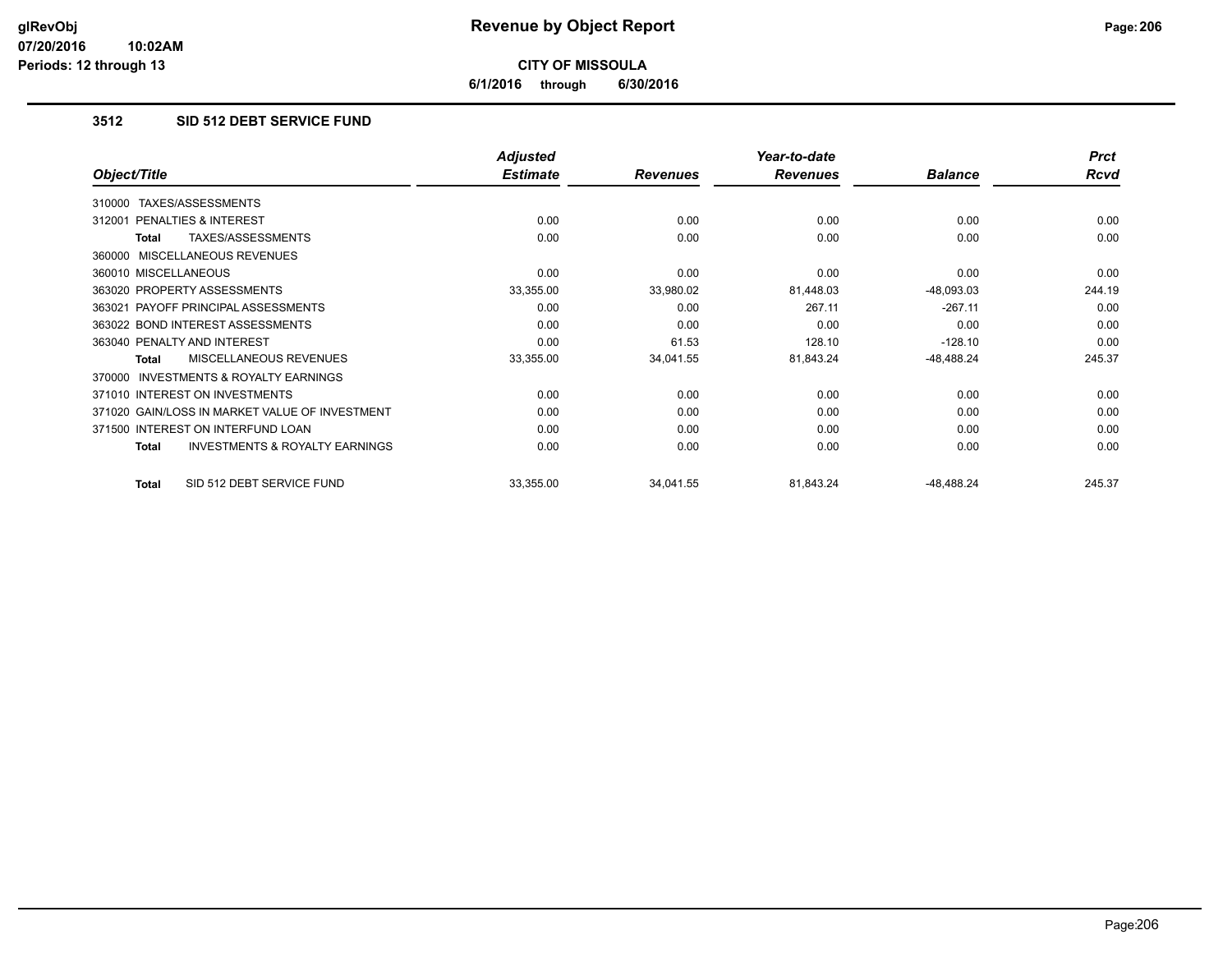**6/1/2016 through 6/30/2016**

**3513 SID 513 DEBT SERVICE FUND**

**3513 SID 513 DEBT SERVICE FUND**

|                                                           | <b>Adjusted</b> |                 | Year-to-date    |                | <b>Prct</b> |
|-----------------------------------------------------------|-----------------|-----------------|-----------------|----------------|-------------|
| Object/Title                                              | <b>Estimate</b> | <b>Revenues</b> | <b>Revenues</b> | <b>Balance</b> | <b>Rcvd</b> |
| TAXES/ASSESSMENTS<br>310000                               |                 |                 |                 |                |             |
| 312001 PENALTIES & INTEREST                               | 0.00            | 0.00            | 0.00            | 0.00           | 0.00        |
| TAXES/ASSESSMENTS<br><b>Total</b>                         | 0.00            | 0.00            | 0.00            | 0.00           | 0.00        |
| <b>MISCELLANEOUS REVENUES</b><br>360000                   |                 |                 |                 |                |             |
| 360010 MISCELLANEOUS                                      | 0.00            | 0.00            | 0.00            | 0.00           | 0.00        |
| 363020 PROPERTY ASSESSMENTS                               | 0.00            | 0.00            | 0.00            | 0.00           | 0.00        |
| 363021 PAYOFF PRINCIPAL ASSESSMENTS                       | 0.00            | 0.00            | 0.00            | 0.00           | 0.00        |
| 363022 BOND INTEREST ASSESSMENTS                          | 0.00            | 0.00            | 0.00            | 0.00           | 0.00        |
| 363040 PENALTY AND INTEREST                               | 0.00            | 0.00            | 0.00            | 0.00           | 0.00        |
| MISCELLANEOUS REVENUES<br><b>Total</b>                    | 0.00            | 0.00            | 0.00            | 0.00           | 0.00        |
| <b>INVESTMENTS &amp; ROYALTY EARNINGS</b><br>370000       |                 |                 |                 |                |             |
| 371010 INTEREST ON INVESTMENTS                            | 0.00            | 0.00            | 0.00            | 0.00           | 0.00        |
| 371020 GAIN/LOSS IN MARKET VALUE OF INVESTMENTS           | 0.00            | 0.00            | 0.00            | 0.00           | 0.00        |
| <b>INVESTMENTS &amp; ROYALTY EARNINGS</b><br><b>Total</b> | 0.00            | 0.00            | 0.00            | 0.00           | 0.00        |
| OTHER FINANCING SOURCES<br>380000                         |                 |                 |                 |                |             |
| 381009 TRANSFERS IN                                       | 0.00            | 0.00            | 0.00            | 0.00           | 0.00        |
| OTHER FINANCING SOURCES<br><b>Total</b>                   | 0.00            | 0.00            | 0.00            | 0.00           | 0.00        |
| SID 513 DEBT SERVICE FUND<br><b>Total</b>                 | 0.00            | 0.00            | 0.00            | 0.00           | 0.00        |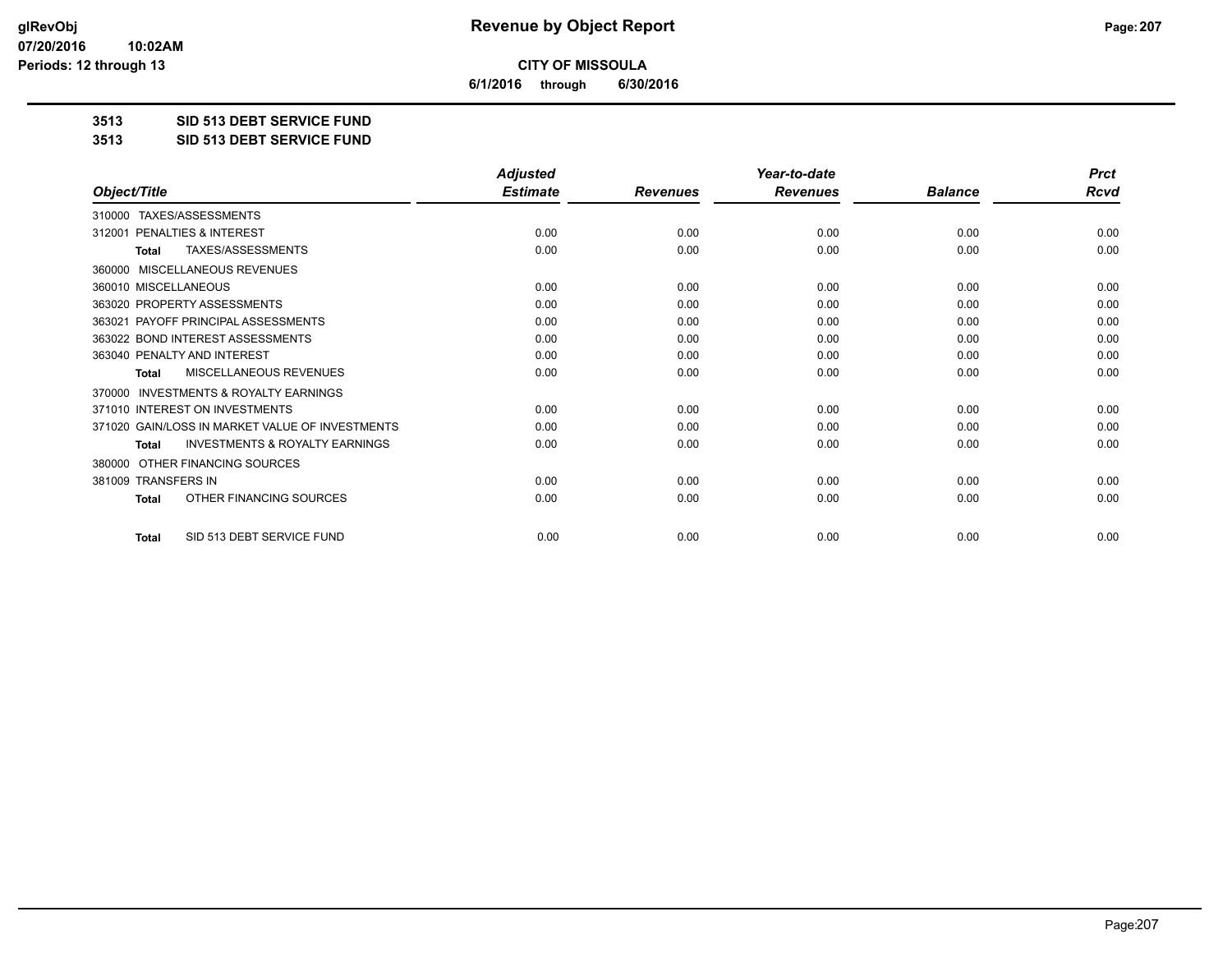**6/1/2016 through 6/30/2016**

# **3513 SID 513 DEBT SERVICE FUND**

|                                                           | <b>Adjusted</b> |                 | Year-to-date    |                | <b>Prct</b> |
|-----------------------------------------------------------|-----------------|-----------------|-----------------|----------------|-------------|
| Object/Title                                              | <b>Estimate</b> | <b>Revenues</b> | <b>Revenues</b> | <b>Balance</b> | <b>Rcvd</b> |
| 310000 TAXES/ASSESSMENTS                                  |                 |                 |                 |                |             |
| 312001 PENALTIES & INTEREST                               | 0.00            | 0.00            | 0.00            | 0.00           | 0.00        |
| TAXES/ASSESSMENTS<br><b>Total</b>                         | 0.00            | 0.00            | 0.00            | 0.00           | 0.00        |
| 360000 MISCELLANEOUS REVENUES                             |                 |                 |                 |                |             |
| 360010 MISCELLANEOUS                                      | 0.00            | 0.00            | 0.00            | 0.00           | 0.00        |
| 363020 PROPERTY ASSESSMENTS                               | 0.00            | 0.00            | 0.00            | 0.00           | 0.00        |
| 363021 PAYOFF PRINCIPAL ASSESSMENTS                       | 0.00            | 0.00            | 0.00            | 0.00           | 0.00        |
| 363022 BOND INTEREST ASSESSMENTS                          | 0.00            | 0.00            | 0.00            | 0.00           | 0.00        |
| 363040 PENALTY AND INTEREST                               | 0.00            | 0.00            | 0.00            | 0.00           | 0.00        |
| MISCELLANEOUS REVENUES<br><b>Total</b>                    | 0.00            | 0.00            | 0.00            | 0.00           | 0.00        |
| <b>INVESTMENTS &amp; ROYALTY EARNINGS</b><br>370000       |                 |                 |                 |                |             |
| 371010 INTEREST ON INVESTMENTS                            | 0.00            | 0.00            | 0.00            | 0.00           | 0.00        |
| 371020 GAIN/LOSS IN MARKET VALUE OF INVESTMENT            | 0.00            | 0.00            | 0.00            | 0.00           | 0.00        |
| <b>INVESTMENTS &amp; ROYALTY EARNINGS</b><br><b>Total</b> | 0.00            | 0.00            | 0.00            | 0.00           | 0.00        |
| 380000 OTHER FINANCING SOURCES                            |                 |                 |                 |                |             |
| 381009 TRANSFERS IN                                       | 0.00            | 0.00            | 0.00            | 0.00           | 0.00        |
| OTHER FINANCING SOURCES<br><b>Total</b>                   | 0.00            | 0.00            | 0.00            | 0.00           | 0.00        |
| SID 513 DEBT SERVICE FUND<br>Total                        | 0.00            | 0.00            | 0.00            | 0.00           | 0.00        |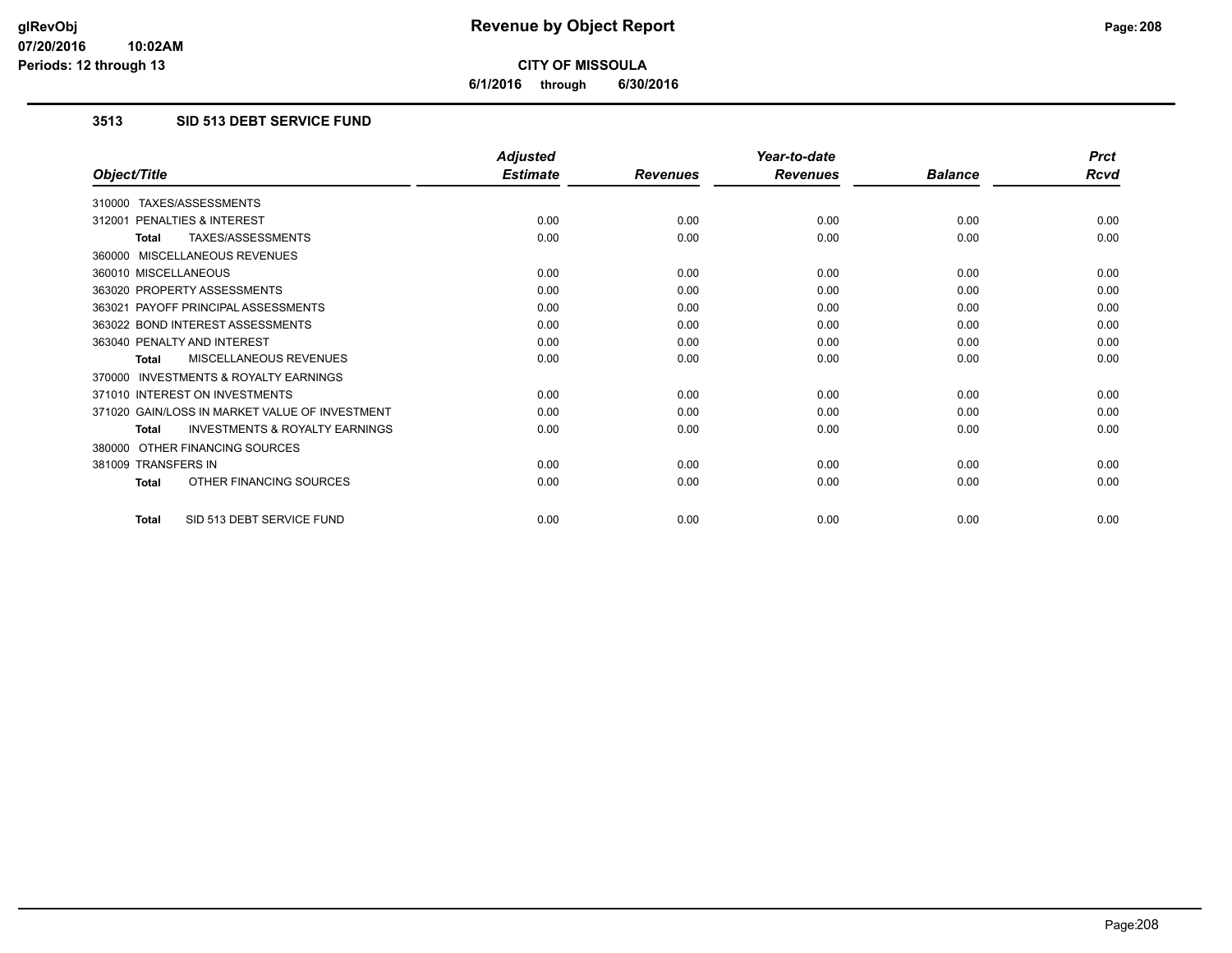**6/1/2016 through 6/30/2016**

**3514 SID 514 DEBT SERVICE FUND**

**3514 SID 514 DEBT SERVICE FUND**

|                                                           | <b>Adjusted</b> |                 | Year-to-date    |                | <b>Prct</b> |
|-----------------------------------------------------------|-----------------|-----------------|-----------------|----------------|-------------|
| Object/Title                                              | <b>Estimate</b> | <b>Revenues</b> | <b>Revenues</b> | <b>Balance</b> | <b>Rcvd</b> |
| TAXES/ASSESSMENTS<br>310000                               |                 |                 |                 |                |             |
| 312001 PENALTIES & INTEREST                               | 0.00            | 0.00            | 0.00            | 0.00           | 0.00        |
| <b>TAXES/ASSESSMENTS</b><br><b>Total</b>                  | 0.00            | 0.00            | 0.00            | 0.00           | 0.00        |
| <b>MISCELLANEOUS REVENUES</b><br>360000                   |                 |                 |                 |                |             |
| 360010 MISCELLANEOUS                                      | 0.00            | 0.00            | 0.00            | 0.00           | 0.00        |
| 363020 PROPERTY ASSESSMENTS                               | 0.00            | 0.00            | 0.00            | 0.00           | 0.00        |
| 363021 PAYOFF PRINCIPAL ASSESSMENTS                       | 0.00            | 0.00            | 0.00            | 0.00           | 0.00        |
| 363022 BOND INTEREST ASSESSMENTS                          | 0.00            | 0.00            | 0.00            | 0.00           | 0.00        |
| 363040 PENALTY AND INTEREST                               | 0.00            | 0.00            | 0.00            | 0.00           | 0.00        |
| <b>MISCELLANEOUS REVENUES</b><br><b>Total</b>             | 0.00            | 0.00            | 0.00            | 0.00           | 0.00        |
| <b>INVESTMENTS &amp; ROYALTY EARNINGS</b><br>370000       |                 |                 |                 |                |             |
| 371010 INTEREST ON INVESTMENTS                            | 0.00            | 0.00            | 0.00            | 0.00           | 0.00        |
| 371020 GAIN/LOSS IN MARKET VALUE OF INVESTMENTS           | 0.00            | 0.00            | 0.00            | 0.00           | 0.00        |
| <b>INVESTMENTS &amp; ROYALTY EARNINGS</b><br><b>Total</b> | 0.00            | 0.00            | 0.00            | 0.00           | 0.00        |
| OTHER FINANCING SOURCES<br>380000                         |                 |                 |                 |                |             |
| 383042 TRANSFERS FROM OTHER FUNDS                         | 0.00            | 0.00            | 0.00            | 0.00           | 0.00        |
| OTHER FINANCING SOURCES<br><b>Total</b>                   | 0.00            | 0.00            | 0.00            | 0.00           | 0.00        |
| SID 514 DEBT SERVICE FUND<br><b>Total</b>                 | 0.00            | 0.00            | 0.00            | 0.00           | 0.00        |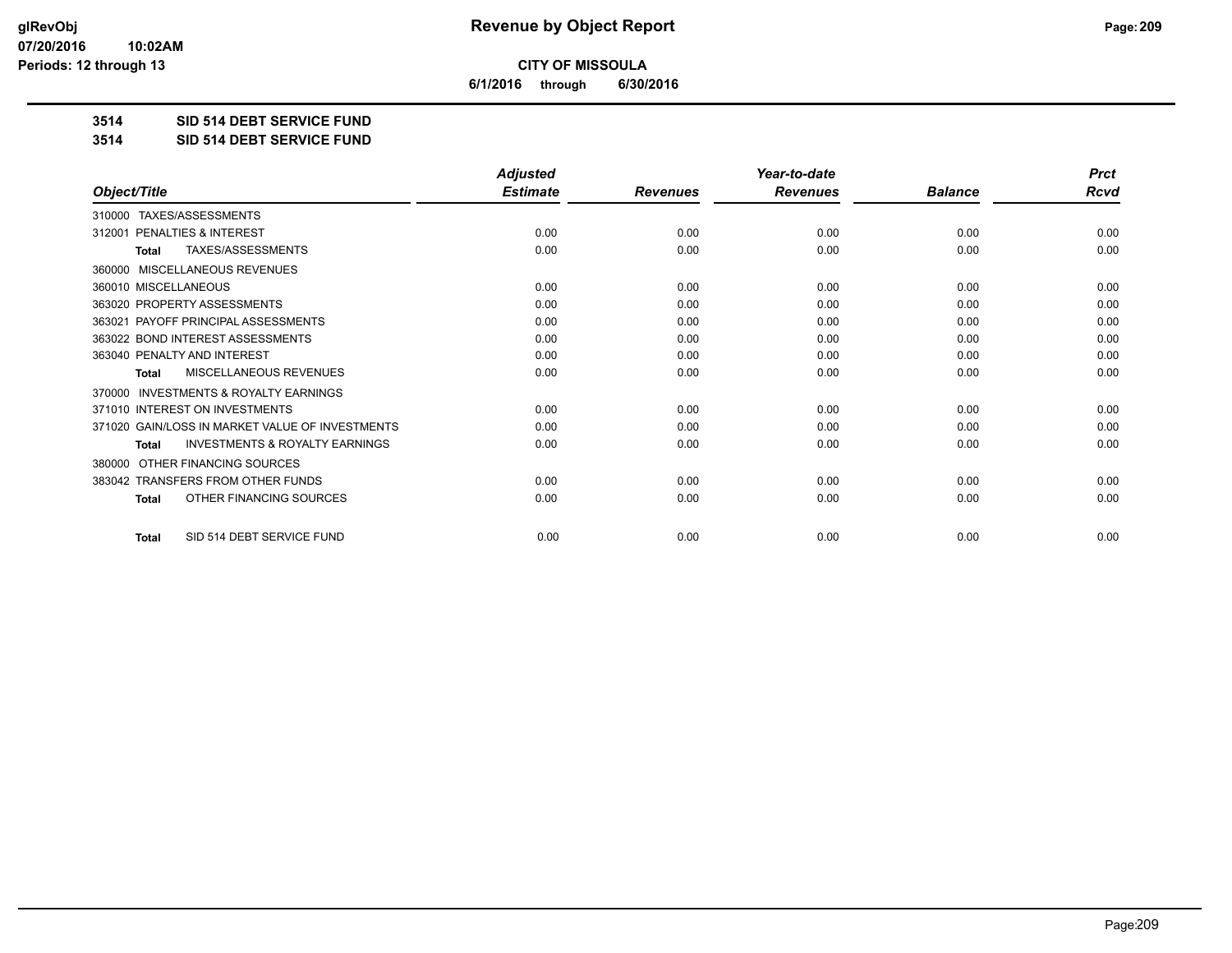**6/1/2016 through 6/30/2016**

# **3514 SID 514 DEBT SERVICE FUND**

|                                                           | <b>Adjusted</b> |                 | Year-to-date    |                | <b>Prct</b> |
|-----------------------------------------------------------|-----------------|-----------------|-----------------|----------------|-------------|
| Object/Title                                              | <b>Estimate</b> | <b>Revenues</b> | <b>Revenues</b> | <b>Balance</b> | <b>Rcvd</b> |
| 310000 TAXES/ASSESSMENTS                                  |                 |                 |                 |                |             |
| PENALTIES & INTEREST<br>312001                            | 0.00            | 0.00            | 0.00            | 0.00           | 0.00        |
| TAXES/ASSESSMENTS<br><b>Total</b>                         | 0.00            | 0.00            | 0.00            | 0.00           | 0.00        |
| 360000 MISCELLANEOUS REVENUES                             |                 |                 |                 |                |             |
| 360010 MISCELLANEOUS                                      | 0.00            | 0.00            | 0.00            | 0.00           | 0.00        |
| 363020 PROPERTY ASSESSMENTS                               | 0.00            | 0.00            | 0.00            | 0.00           | 0.00        |
| 363021 PAYOFF PRINCIPAL ASSESSMENTS                       | 0.00            | 0.00            | 0.00            | 0.00           | 0.00        |
| 363022 BOND INTEREST ASSESSMENTS                          | 0.00            | 0.00            | 0.00            | 0.00           | 0.00        |
| 363040 PENALTY AND INTEREST                               | 0.00            | 0.00            | 0.00            | 0.00           | 0.00        |
| <b>MISCELLANEOUS REVENUES</b><br><b>Total</b>             | 0.00            | 0.00            | 0.00            | 0.00           | 0.00        |
| 370000 INVESTMENTS & ROYALTY EARNINGS                     |                 |                 |                 |                |             |
| 371010 INTEREST ON INVESTMENTS                            | 0.00            | 0.00            | 0.00            | 0.00           | 0.00        |
| 371020 GAIN/LOSS IN MARKET VALUE OF INVESTMENT            | 0.00            | 0.00            | 0.00            | 0.00           | 0.00        |
| <b>INVESTMENTS &amp; ROYALTY EARNINGS</b><br><b>Total</b> | 0.00            | 0.00            | 0.00            | 0.00           | 0.00        |
| 380000 OTHER FINANCING SOURCES                            |                 |                 |                 |                |             |
| 383042 TRANSFERS FROM OTHER FUNDS                         | 0.00            | 0.00            | 0.00            | 0.00           | 0.00        |
| OTHER FINANCING SOURCES<br><b>Total</b>                   | 0.00            | 0.00            | 0.00            | 0.00           | 0.00        |
| SID 514 DEBT SERVICE FUND<br><b>Total</b>                 | 0.00            | 0.00            | 0.00            | 0.00           | 0.00        |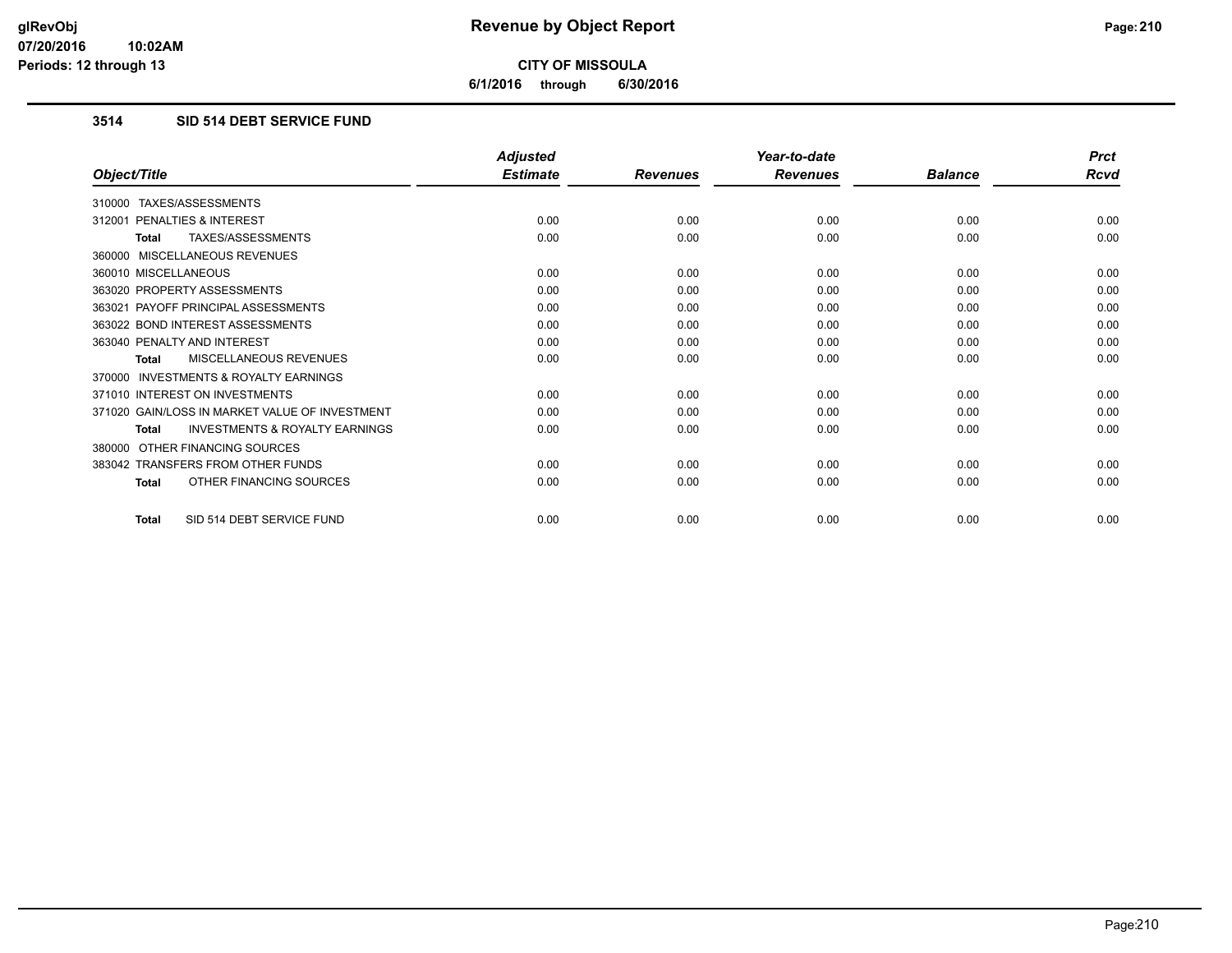**6/1/2016 through 6/30/2016**

**3515 SID 515 DEBT SERVICE FUND**

**3515 SID 515 DEBT SERVICE FUND**

|                                                           | <b>Adjusted</b> |                 | Year-to-date    |                | <b>Prct</b> |
|-----------------------------------------------------------|-----------------|-----------------|-----------------|----------------|-------------|
| Object/Title                                              | <b>Estimate</b> | <b>Revenues</b> | <b>Revenues</b> | <b>Balance</b> | <b>Rcvd</b> |
| TAXES/ASSESSMENTS<br>310000                               |                 |                 |                 |                |             |
| PENALTIES & INTEREST<br>312001                            | 0.00            | 0.00            | 0.00            | 0.00           | 0.00        |
| TAXES/ASSESSMENTS<br><b>Total</b>                         | 0.00            | 0.00            | 0.00            | 0.00           | 0.00        |
| MISCELLANEOUS REVENUES<br>360000                          |                 |                 |                 |                |             |
| 363020 PROPERTY ASSESSMENTS                               | 0.00            | 0.00            | 0.00            | 0.00           | 0.00        |
| PAYOFF PRINCIPAL ASSESSMENTS<br>363021                    | 0.00            | 0.00            | 0.00            | 0.00           | 0.00        |
| 363022 BOND INTEREST ASSESSMENTS                          | 0.00            | 0.00            | 0.00            | 0.00           | 0.00        |
| 363040 PENALTY AND INTEREST                               | 0.00            | 0.00            | 0.00            | 0.00           | 0.00        |
| MISCELLANEOUS REVENUES<br><b>Total</b>                    | 0.00            | 0.00            | 0.00            | 0.00           | 0.00        |
| <b>INVESTMENTS &amp; ROYALTY EARNINGS</b><br>370000       |                 |                 |                 |                |             |
| 371010 INTEREST ON INVESTMENTS                            | 0.00            | 0.00            | 0.00            | 0.00           | 0.00        |
| 371020 GAIN/LOSS IN MARKET VALUE OF INVESTMENTS           | 0.00            | 0.00            | 0.00            | 0.00           | 0.00        |
| <b>INVESTMENTS &amp; ROYALTY EARNINGS</b><br><b>Total</b> | 0.00            | 0.00            | 0.00            | 0.00           | 0.00        |
| OTHER FINANCING SOURCES<br>380000                         |                 |                 |                 |                |             |
| 383042 TRANSFERS FROM OTHER FUNDS                         | 0.00            | 0.00            | 0.00            | 0.00           | 0.00        |
| OTHER FINANCING SOURCES<br><b>Total</b>                   | 0.00            | 0.00            | 0.00            | 0.00           | 0.00        |
|                                                           |                 |                 |                 |                |             |
| SID 515 DEBT SERVICE FUND<br><b>Total</b>                 | 0.00            | 0.00            | 0.00            | 0.00           | 0.00        |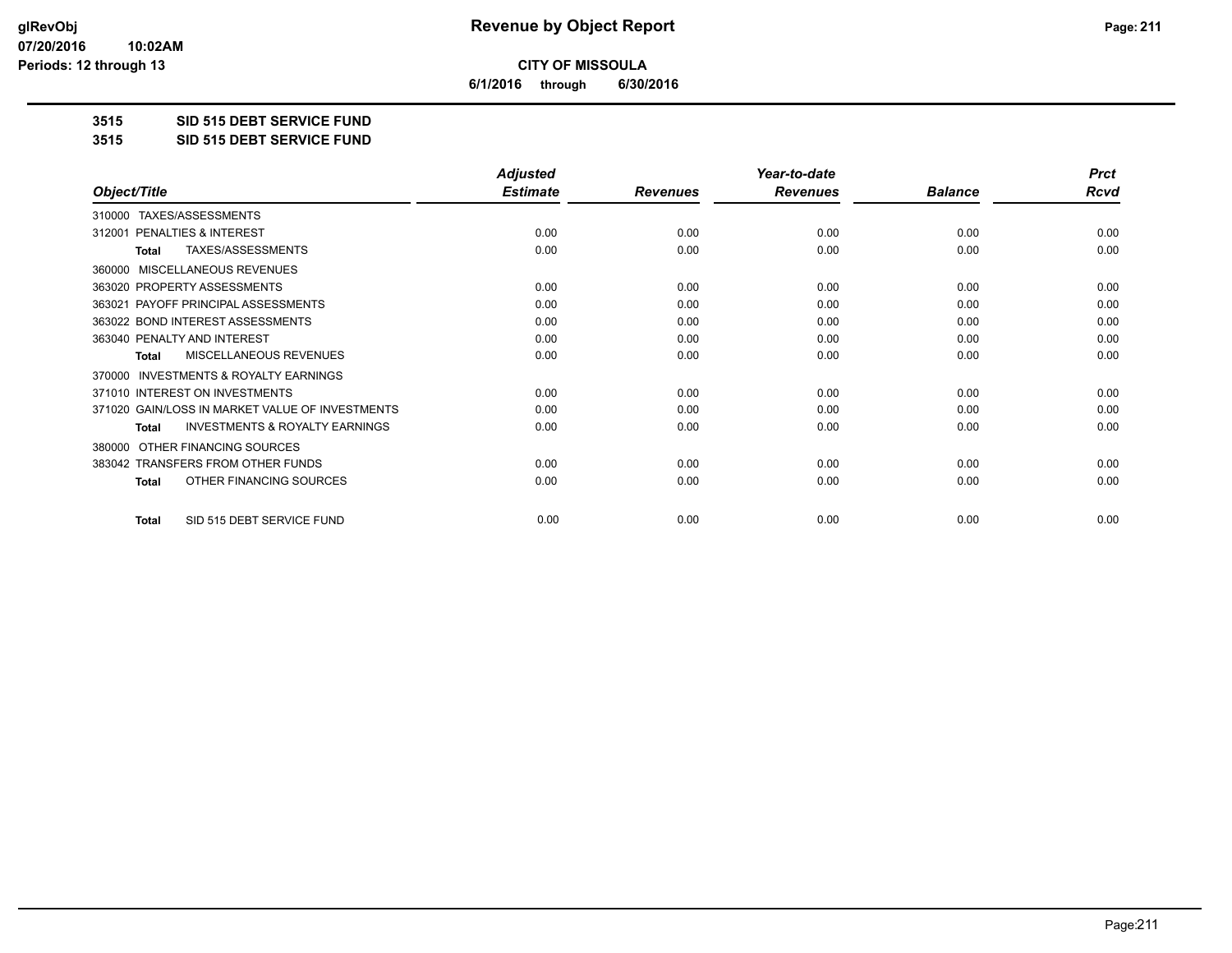**6/1/2016 through 6/30/2016**

# **3515 SID 515 DEBT SERVICE FUND**

|                                                           | <b>Adjusted</b> |                 | Year-to-date    |                | <b>Prct</b> |
|-----------------------------------------------------------|-----------------|-----------------|-----------------|----------------|-------------|
| Object/Title                                              | <b>Estimate</b> | <b>Revenues</b> | <b>Revenues</b> | <b>Balance</b> | <b>Rcvd</b> |
| TAXES/ASSESSMENTS<br>310000                               |                 |                 |                 |                |             |
| 312001 PENALTIES & INTEREST                               | 0.00            | 0.00            | 0.00            | 0.00           | 0.00        |
| TAXES/ASSESSMENTS<br><b>Total</b>                         | 0.00            | 0.00            | 0.00            | 0.00           | 0.00        |
| MISCELLANEOUS REVENUES<br>360000                          |                 |                 |                 |                |             |
| 363020 PROPERTY ASSESSMENTS                               | 0.00            | 0.00            | 0.00            | 0.00           | 0.00        |
| 363021 PAYOFF PRINCIPAL ASSESSMENTS                       | 0.00            | 0.00            | 0.00            | 0.00           | 0.00        |
| 363022 BOND INTEREST ASSESSMENTS                          | 0.00            | 0.00            | 0.00            | 0.00           | 0.00        |
| 363040 PENALTY AND INTEREST                               | 0.00            | 0.00            | 0.00            | 0.00           | 0.00        |
| MISCELLANEOUS REVENUES<br><b>Total</b>                    | 0.00            | 0.00            | 0.00            | 0.00           | 0.00        |
| <b>INVESTMENTS &amp; ROYALTY EARNINGS</b><br>370000       |                 |                 |                 |                |             |
| 371010 INTEREST ON INVESTMENTS                            | 0.00            | 0.00            | 0.00            | 0.00           | 0.00        |
| 371020 GAIN/LOSS IN MARKET VALUE OF INVESTMENT            | 0.00            | 0.00            | 0.00            | 0.00           | 0.00        |
| <b>INVESTMENTS &amp; ROYALTY EARNINGS</b><br><b>Total</b> | 0.00            | 0.00            | 0.00            | 0.00           | 0.00        |
| OTHER FINANCING SOURCES<br>380000                         |                 |                 |                 |                |             |
| 383042 TRANSFERS FROM OTHER FUNDS                         | 0.00            | 0.00            | 0.00            | 0.00           | 0.00        |
| OTHER FINANCING SOURCES<br><b>Total</b>                   | 0.00            | 0.00            | 0.00            | 0.00           | 0.00        |
| SID 515 DEBT SERVICE FUND<br>Total                        | 0.00            | 0.00            | 0.00            | 0.00           | 0.00        |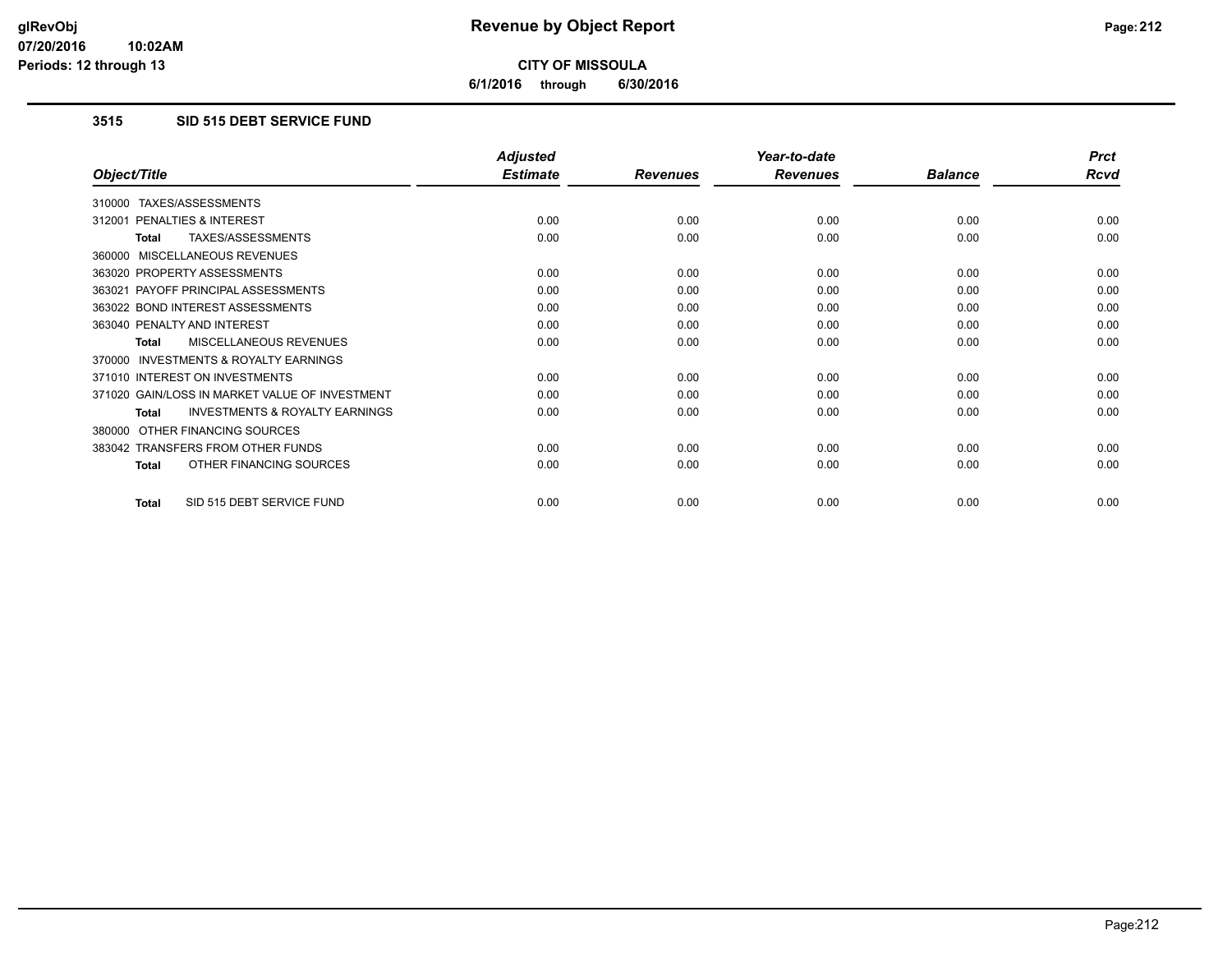**6/1/2016 through 6/30/2016**

**3517 SID 517 DEBT SERVICE FUND**

**3517 SID 517 DEBT SERVICE FUND**

|                                                           | <b>Adjusted</b> |                 | Year-to-date    |                | <b>Prct</b> |
|-----------------------------------------------------------|-----------------|-----------------|-----------------|----------------|-------------|
| Object/Title                                              | <b>Estimate</b> | <b>Revenues</b> | <b>Revenues</b> | <b>Balance</b> | <b>Rcvd</b> |
| 310000 TAXES/ASSESSMENTS                                  |                 |                 |                 |                |             |
| PENALTIES & INTEREST<br>312001                            | 0.00            | 0.00            | 0.00            | 0.00           | 0.00        |
| TAXES/ASSESSMENTS<br><b>Total</b>                         | 0.00            | 0.00            | 0.00            | 0.00           | 0.00        |
| MISCELLANEOUS REVENUES<br>360000                          |                 |                 |                 |                |             |
| 360010 MISCELLANEOUS                                      | 0.00            | 0.00            | 0.00            | 0.00           | 0.00        |
| 363020 PROPERTY ASSESSMENTS                               | 0.00            | 0.00            | 0.00            | 0.00           | 0.00        |
| PAYOFF PRINCIPAL ASSESSMENTS<br>363021                    | 0.00            | 0.00            | 0.00            | 0.00           | 0.00        |
| 363022 BOND INTEREST ASSESSMENTS                          | 0.00            | 0.00            | 0.00            | 0.00           | 0.00        |
| 363040 PENALTY AND INTEREST                               | 0.00            | 0.00            | 0.00            | 0.00           | 0.00        |
| <b>MISCELLANEOUS REVENUES</b><br><b>Total</b>             | 0.00            | 0.00            | 0.00            | 0.00           | 0.00        |
| <b>INVESTMENTS &amp; ROYALTY EARNINGS</b><br>370000       |                 |                 |                 |                |             |
| 371010 INTEREST ON INVESTMENTS                            | 0.00            | 0.00            | 0.00            | 0.00           | 0.00        |
| 371020 GAIN/LOSS IN MARKET VALUE OF INVESTMENTS           | 0.00            | 0.00            | 0.00            | 0.00           | 0.00        |
| <b>INVESTMENTS &amp; ROYALTY EARNINGS</b><br><b>Total</b> | 0.00            | 0.00            | 0.00            | 0.00           | 0.00        |
| OTHER FINANCING SOURCES<br>380000                         |                 |                 |                 |                |             |
| 381009 TRANSFERS IN                                       | 0.00            | 0.00            | 0.00            | 0.00           | 0.00        |
| OTHER FINANCING SOURCES<br><b>Total</b>                   | 0.00            | 0.00            | 0.00            | 0.00           | 0.00        |
| SID 517 DEBT SERVICE FUND<br><b>Total</b>                 | 0.00            | 0.00            | 0.00            | 0.00           | 0.00        |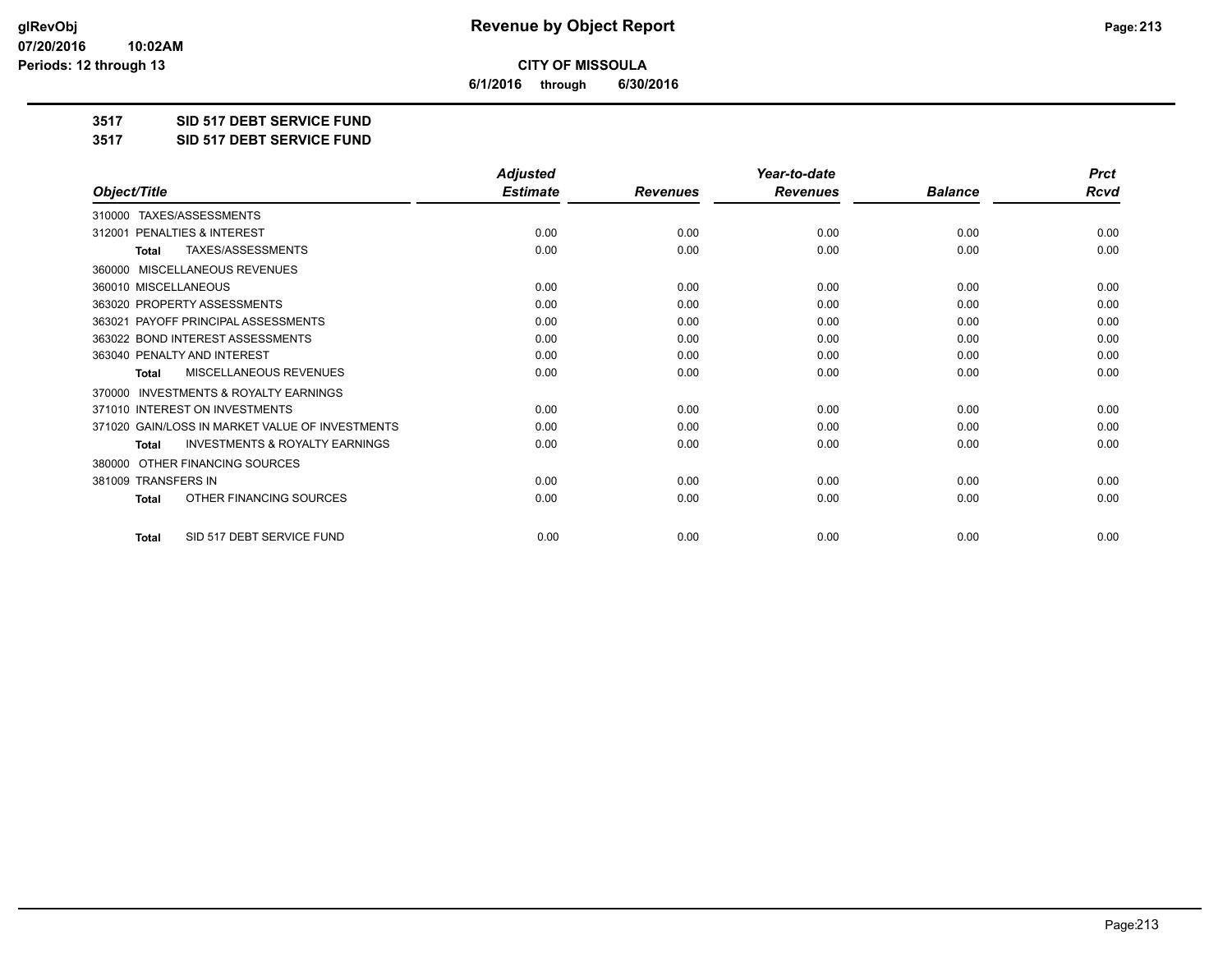**6/1/2016 through 6/30/2016**

# **3517 SID 517 DEBT SERVICE FUND**

|                                                           | <b>Adjusted</b> |                 | Year-to-date    |                | <b>Prct</b> |
|-----------------------------------------------------------|-----------------|-----------------|-----------------|----------------|-------------|
| Object/Title                                              | <b>Estimate</b> | <b>Revenues</b> | <b>Revenues</b> | <b>Balance</b> | <b>Rcvd</b> |
| 310000 TAXES/ASSESSMENTS                                  |                 |                 |                 |                |             |
| PENALTIES & INTEREST<br>312001                            | 0.00            | 0.00            | 0.00            | 0.00           | 0.00        |
| TAXES/ASSESSMENTS<br><b>Total</b>                         | 0.00            | 0.00            | 0.00            | 0.00           | 0.00        |
| 360000 MISCELLANEOUS REVENUES                             |                 |                 |                 |                |             |
| 360010 MISCELLANEOUS                                      | 0.00            | 0.00            | 0.00            | 0.00           | 0.00        |
| 363020 PROPERTY ASSESSMENTS                               | 0.00            | 0.00            | 0.00            | 0.00           | 0.00        |
| 363021 PAYOFF PRINCIPAL ASSESSMENTS                       | 0.00            | 0.00            | 0.00            | 0.00           | 0.00        |
| 363022 BOND INTEREST ASSESSMENTS                          | 0.00            | 0.00            | 0.00            | 0.00           | 0.00        |
| 363040 PENALTY AND INTEREST                               | 0.00            | 0.00            | 0.00            | 0.00           | 0.00        |
| <b>MISCELLANEOUS REVENUES</b><br><b>Total</b>             | 0.00            | 0.00            | 0.00            | 0.00           | 0.00        |
| 370000 INVESTMENTS & ROYALTY EARNINGS                     |                 |                 |                 |                |             |
| 371010 INTEREST ON INVESTMENTS                            | 0.00            | 0.00            | 0.00            | 0.00           | 0.00        |
| 371020 GAIN/LOSS IN MARKET VALUE OF INVESTMENT            | 0.00            | 0.00            | 0.00            | 0.00           | 0.00        |
| <b>INVESTMENTS &amp; ROYALTY EARNINGS</b><br><b>Total</b> | 0.00            | 0.00            | 0.00            | 0.00           | 0.00        |
| 380000 OTHER FINANCING SOURCES                            |                 |                 |                 |                |             |
| 381009 TRANSFERS IN                                       | 0.00            | 0.00            | 0.00            | 0.00           | 0.00        |
| OTHER FINANCING SOURCES<br><b>Total</b>                   | 0.00            | 0.00            | 0.00            | 0.00           | 0.00        |
| SID 517 DEBT SERVICE FUND<br><b>Total</b>                 | 0.00            | 0.00            | 0.00            | 0.00           | 0.00        |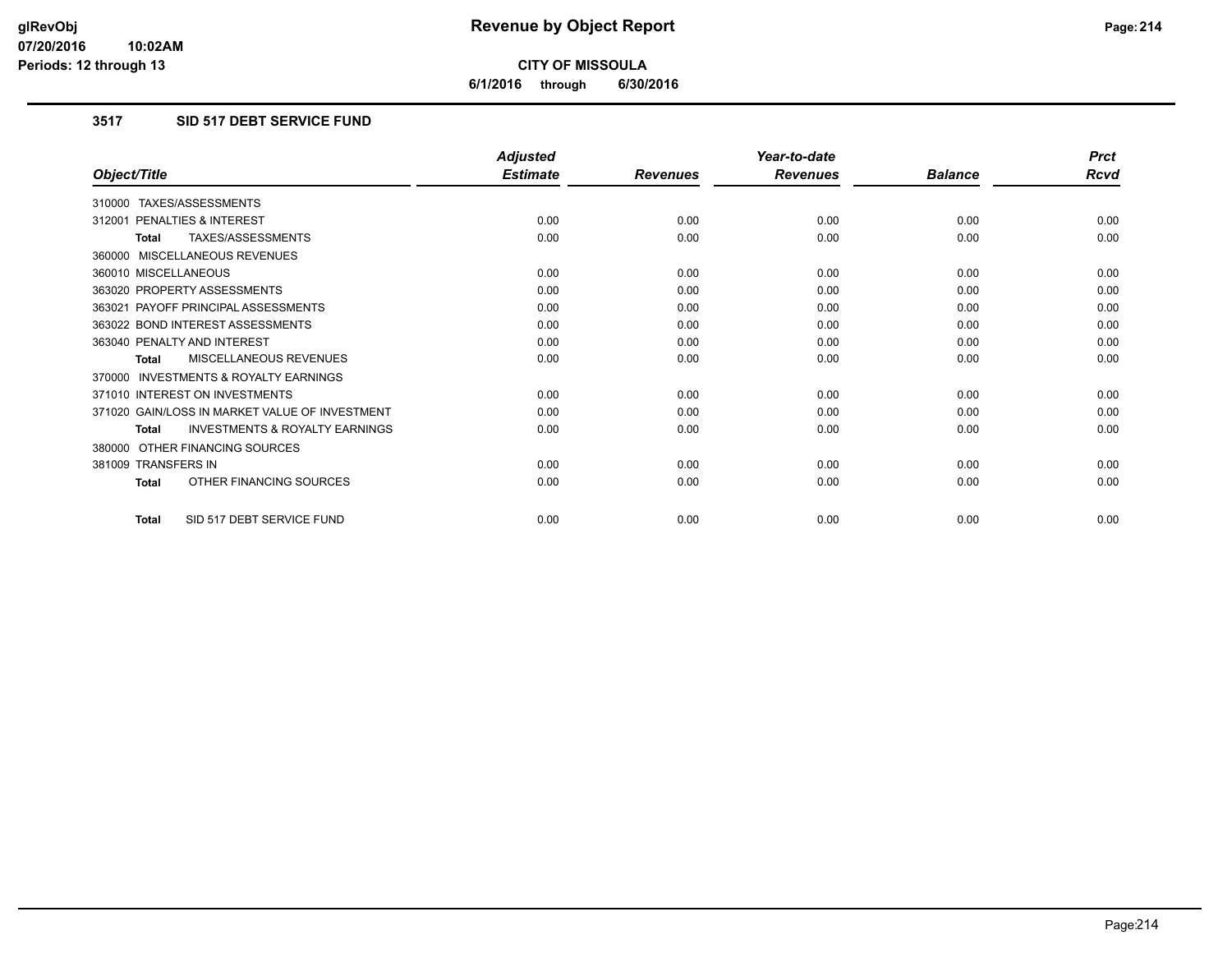**6/1/2016 through 6/30/2016**

**3518 SID 518 DEBT SERVICE FUND**

**3518 SID 518 DEBT SERVICE FUND**

|                                                           | <b>Adjusted</b> |                 | Year-to-date    |                | <b>Prct</b> |
|-----------------------------------------------------------|-----------------|-----------------|-----------------|----------------|-------------|
| Object/Title                                              | <b>Estimate</b> | <b>Revenues</b> | <b>Revenues</b> | <b>Balance</b> | <b>Rcvd</b> |
| 310000 TAXES/ASSESSMENTS                                  |                 |                 |                 |                |             |
| PENALTIES & INTEREST<br>312001                            | 0.00            | 0.00            | 0.00            | 0.00           | 0.00        |
| <b>TAXES/ASSESSMENTS</b><br><b>Total</b>                  | 0.00            | 0.00            | 0.00            | 0.00           | 0.00        |
| <b>MISCELLANEOUS REVENUES</b><br>360000                   |                 |                 |                 |                |             |
| 363020 PROPERTY ASSESSMENTS                               | 0.00            | 0.00            | 0.00            | 0.00           | 0.00        |
| 363021 PAYOFF PRINCIPAL ASSESSMENTS                       | 0.00            | 0.00            | 0.00            | 0.00           | 0.00        |
| 363022 BOND INTEREST ASSESSMENTS                          | 0.00            | 0.00            | 0.00            | 0.00           | 0.00        |
| 363040 PENALTY AND INTEREST                               | 0.00            | 0.00            | 0.00            | 0.00           | 0.00        |
| <b>MISCELLANEOUS REVENUES</b><br><b>Total</b>             | 0.00            | 0.00            | 0.00            | 0.00           | 0.00        |
| <b>INVESTMENTS &amp; ROYALTY EARNINGS</b><br>370000       |                 |                 |                 |                |             |
| 371010 INTEREST ON INVESTMENTS                            | 0.00            | 0.00            | 0.00            | 0.00           | 0.00        |
| 371020 GAIN/LOSS IN MARKET VALUE OF INVESTMENTS           | 0.00            | 0.00            | 0.00            | 0.00           | 0.00        |
| <b>INVESTMENTS &amp; ROYALTY EARNINGS</b><br><b>Total</b> | 0.00            | 0.00            | 0.00            | 0.00           | 0.00        |
| OTHER FINANCING SOURCES<br>380000                         |                 |                 |                 |                |             |
| 381009 TRANSFERS IN                                       | 0.00            | 0.00            | 0.00            | 0.00           | 0.00        |
| 383000 OPERATING TRANSFERS                                | 0.00            | 0.00            | 0.00            | 0.00           | 0.00        |
| OTHER FINANCING SOURCES<br><b>Total</b>                   | 0.00            | 0.00            | 0.00            | 0.00           | 0.00        |
| SID 518 DEBT SERVICE FUND<br><b>Total</b>                 | 0.00            | 0.00            | 0.00            | 0.00           | 0.00        |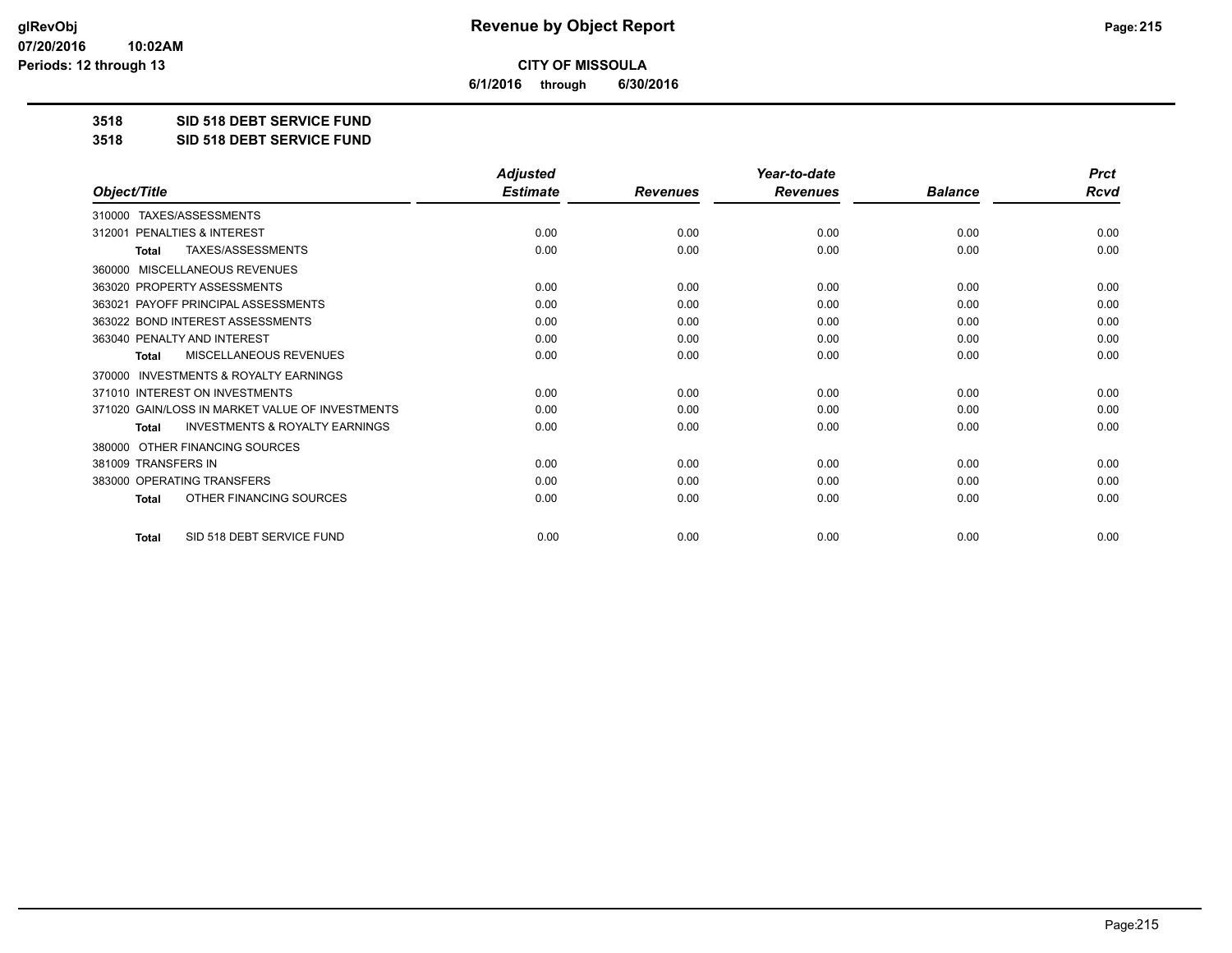**6/1/2016 through 6/30/2016**

# **3518 SID 518 DEBT SERVICE FUND**

|                                                           | <b>Adjusted</b> |                 | Year-to-date    |                | <b>Prct</b> |
|-----------------------------------------------------------|-----------------|-----------------|-----------------|----------------|-------------|
| Object/Title                                              | <b>Estimate</b> | <b>Revenues</b> | <b>Revenues</b> | <b>Balance</b> | <b>Rcvd</b> |
| 310000 TAXES/ASSESSMENTS                                  |                 |                 |                 |                |             |
| 312001 PENALTIES & INTEREST                               | 0.00            | 0.00            | 0.00            | 0.00           | 0.00        |
| <b>TAXES/ASSESSMENTS</b><br><b>Total</b>                  | 0.00            | 0.00            | 0.00            | 0.00           | 0.00        |
| 360000 MISCELLANEOUS REVENUES                             |                 |                 |                 |                |             |
| 363020 PROPERTY ASSESSMENTS                               | 0.00            | 0.00            | 0.00            | 0.00           | 0.00        |
| 363021 PAYOFF PRINCIPAL ASSESSMENTS                       | 0.00            | 0.00            | 0.00            | 0.00           | 0.00        |
| 363022 BOND INTEREST ASSESSMENTS                          | 0.00            | 0.00            | 0.00            | 0.00           | 0.00        |
| 363040 PENALTY AND INTEREST                               | 0.00            | 0.00            | 0.00            | 0.00           | 0.00        |
| MISCELLANEOUS REVENUES<br>Total                           | 0.00            | 0.00            | 0.00            | 0.00           | 0.00        |
| <b>INVESTMENTS &amp; ROYALTY EARNINGS</b><br>370000       |                 |                 |                 |                |             |
| 371010 INTEREST ON INVESTMENTS                            | 0.00            | 0.00            | 0.00            | 0.00           | 0.00        |
| 371020 GAIN/LOSS IN MARKET VALUE OF INVESTMENT            | 0.00            | 0.00            | 0.00            | 0.00           | 0.00        |
| <b>INVESTMENTS &amp; ROYALTY EARNINGS</b><br><b>Total</b> | 0.00            | 0.00            | 0.00            | 0.00           | 0.00        |
| 380000 OTHER FINANCING SOURCES                            |                 |                 |                 |                |             |
| 381009 TRANSFERS IN                                       | 0.00            | 0.00            | 0.00            | 0.00           | 0.00        |
| 383000 OPERATING TRANSFERS                                | 0.00            | 0.00            | 0.00            | 0.00           | 0.00        |
| OTHER FINANCING SOURCES<br><b>Total</b>                   | 0.00            | 0.00            | 0.00            | 0.00           | 0.00        |
| SID 518 DEBT SERVICE FUND<br><b>Total</b>                 | 0.00            | 0.00            | 0.00            | 0.00           | 0.00        |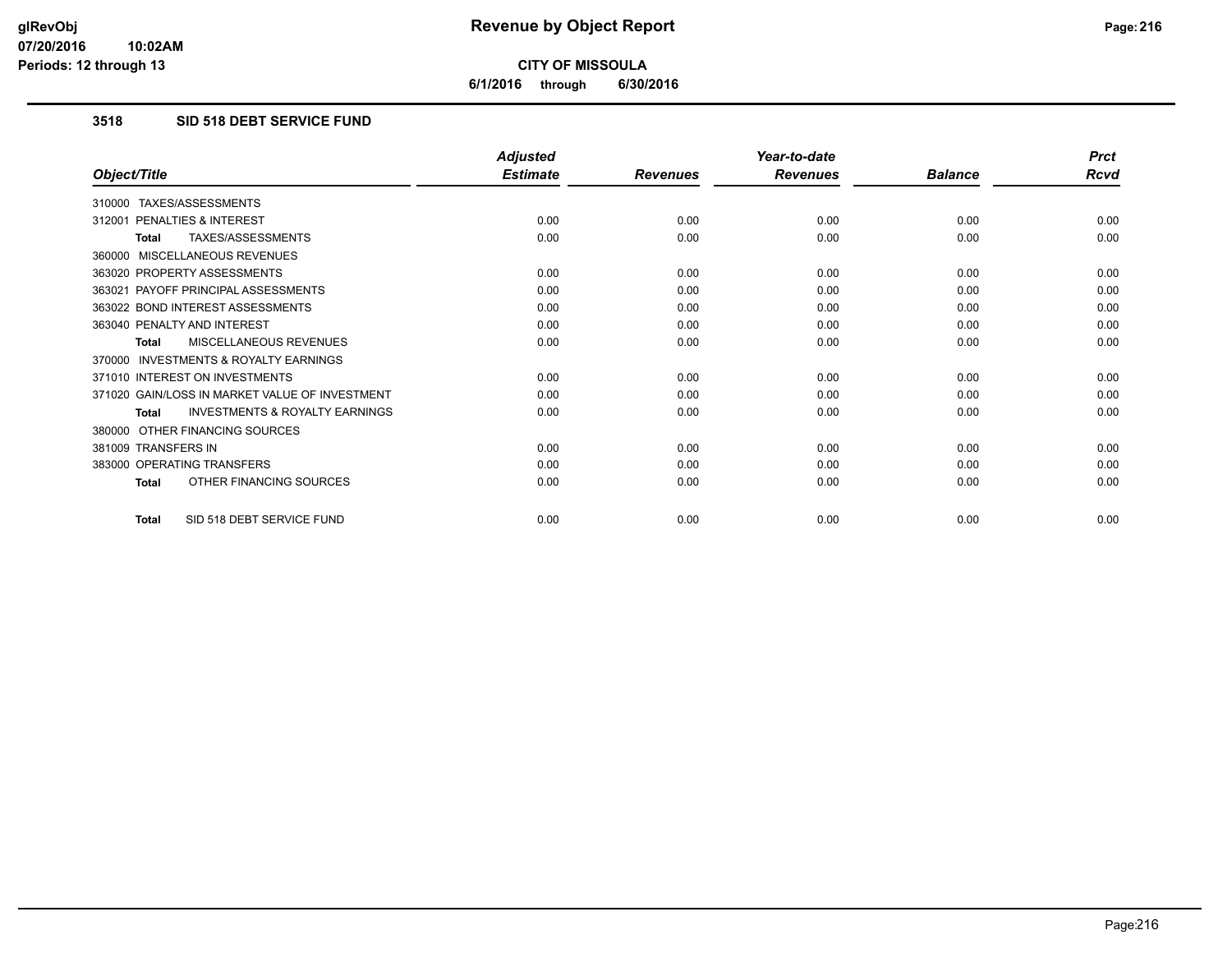**6/1/2016 through 6/30/2016**

**3519 SID 519 DEBT SERVICE FUND**

**3519 SID 519 DEBT SERVICE FUND**

|                                                           | <b>Adjusted</b> |                 | Year-to-date    |                | <b>Prct</b> |
|-----------------------------------------------------------|-----------------|-----------------|-----------------|----------------|-------------|
| Object/Title                                              | <b>Estimate</b> | <b>Revenues</b> | <b>Revenues</b> | <b>Balance</b> | <b>Rcvd</b> |
| 310000 TAXES/ASSESSMENTS                                  |                 |                 |                 |                |             |
| 312001 PENALTIES & INTEREST                               | 0.00            | 0.00            | 0.00            | 0.00           | 0.00        |
| <b>TAXES/ASSESSMENTS</b><br><b>Total</b>                  | 0.00            | 0.00            | 0.00            | 0.00           | 0.00        |
| MISCELLANEOUS REVENUES<br>360000                          |                 |                 |                 |                |             |
| 360010 MISCELLANEOUS                                      | 0.00            | 0.00            | 0.00            | 0.00           | 0.00        |
| 363020 PROPERTY ASSESSMENTS                               | 0.00            | 0.00            | 0.00            | 0.00           | 0.00        |
| 363021 PAYOFF PRINCIPAL ASSESSMENTS                       | 0.00            | 0.00            | 0.00            | 0.00           | 0.00        |
| 363022 BOND INTEREST ASSESSMENTS                          | 0.00            | 0.00            | 0.00            | 0.00           | 0.00        |
| 363040 PENALTY AND INTEREST                               | 0.00            | 0.00            | 0.00            | 0.00           | 0.00        |
| <b>MISCELLANEOUS REVENUES</b><br><b>Total</b>             | 0.00            | 0.00            | 0.00            | 0.00           | 0.00        |
| <b>INVESTMENTS &amp; ROYALTY EARNINGS</b><br>370000       |                 |                 |                 |                |             |
| 371010 INTEREST ON INVESTMENTS                            | 0.00            | 0.00            | 0.00            | 0.00           | 0.00        |
| 371020 GAIN/LOSS IN MARKET VALUE OF INVESTMENTS           | 0.00            | 0.00            | 0.00            | 0.00           | 0.00        |
| <b>INVESTMENTS &amp; ROYALTY EARNINGS</b><br><b>Total</b> | 0.00            | 0.00            | 0.00            | 0.00           | 0.00        |
| OTHER FINANCING SOURCES<br>380000                         |                 |                 |                 |                |             |
| 381009 TRANSFERS IN                                       | 0.00            | 0.00            | 0.00            | 0.00           | 0.00        |
| OTHER FINANCING SOURCES<br><b>Total</b>                   | 0.00            | 0.00            | 0.00            | 0.00           | 0.00        |
| SID 519 DEBT SERVICE FUND<br><b>Total</b>                 | 0.00            | 0.00            | 0.00            | 0.00           | 0.00        |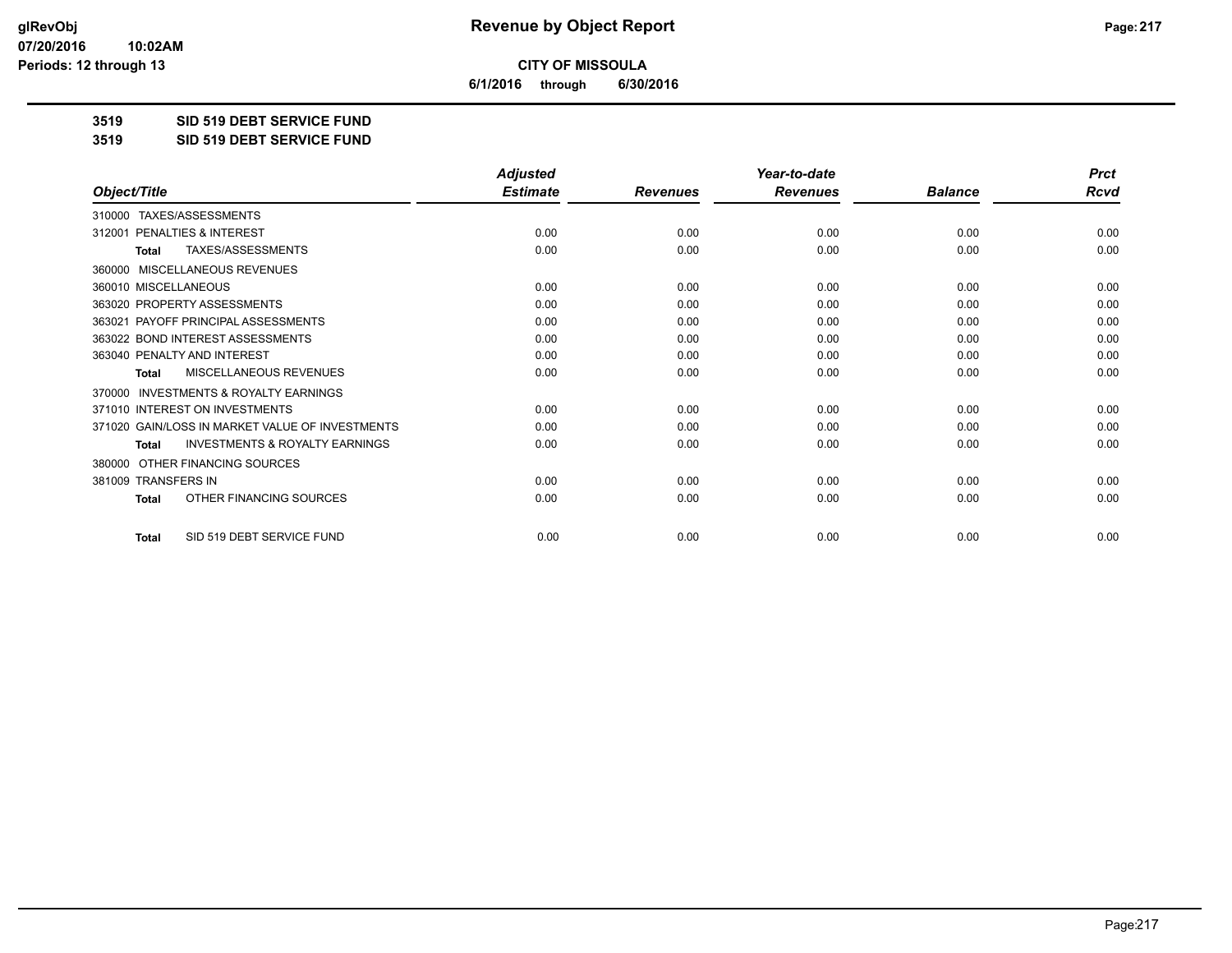**6/1/2016 through 6/30/2016**

## **3519 SID 519 DEBT SERVICE FUND**

|                                                           | <b>Adjusted</b> |                 | Year-to-date    |                | <b>Prct</b> |
|-----------------------------------------------------------|-----------------|-----------------|-----------------|----------------|-------------|
| Object/Title                                              | <b>Estimate</b> | <b>Revenues</b> | <b>Revenues</b> | <b>Balance</b> | <b>Rcvd</b> |
| 310000 TAXES/ASSESSMENTS                                  |                 |                 |                 |                |             |
| 312001 PENALTIES & INTEREST                               | 0.00            | 0.00            | 0.00            | 0.00           | 0.00        |
| <b>TAXES/ASSESSMENTS</b><br><b>Total</b>                  | 0.00            | 0.00            | 0.00            | 0.00           | 0.00        |
| 360000 MISCELLANEOUS REVENUES                             |                 |                 |                 |                |             |
| 360010 MISCELLANEOUS                                      | 0.00            | 0.00            | 0.00            | 0.00           | 0.00        |
| 363020 PROPERTY ASSESSMENTS                               | 0.00            | 0.00            | 0.00            | 0.00           | 0.00        |
| 363021 PAYOFF PRINCIPAL ASSESSMENTS                       | 0.00            | 0.00            | 0.00            | 0.00           | 0.00        |
| 363022 BOND INTEREST ASSESSMENTS                          | 0.00            | 0.00            | 0.00            | 0.00           | 0.00        |
| 363040 PENALTY AND INTEREST                               | 0.00            | 0.00            | 0.00            | 0.00           | 0.00        |
| MISCELLANEOUS REVENUES<br><b>Total</b>                    | 0.00            | 0.00            | 0.00            | 0.00           | 0.00        |
| <b>INVESTMENTS &amp; ROYALTY EARNINGS</b><br>370000       |                 |                 |                 |                |             |
| 371010 INTEREST ON INVESTMENTS                            | 0.00            | 0.00            | 0.00            | 0.00           | 0.00        |
| 371020 GAIN/LOSS IN MARKET VALUE OF INVESTMENT            | 0.00            | 0.00            | 0.00            | 0.00           | 0.00        |
| <b>INVESTMENTS &amp; ROYALTY EARNINGS</b><br><b>Total</b> | 0.00            | 0.00            | 0.00            | 0.00           | 0.00        |
| 380000 OTHER FINANCING SOURCES                            |                 |                 |                 |                |             |
| 381009 TRANSFERS IN                                       | 0.00            | 0.00            | 0.00            | 0.00           | 0.00        |
| OTHER FINANCING SOURCES<br><b>Total</b>                   | 0.00            | 0.00            | 0.00            | 0.00           | 0.00        |
| SID 519 DEBT SERVICE FUND<br>Total                        | 0.00            | 0.00            | 0.00            | 0.00           | 0.00        |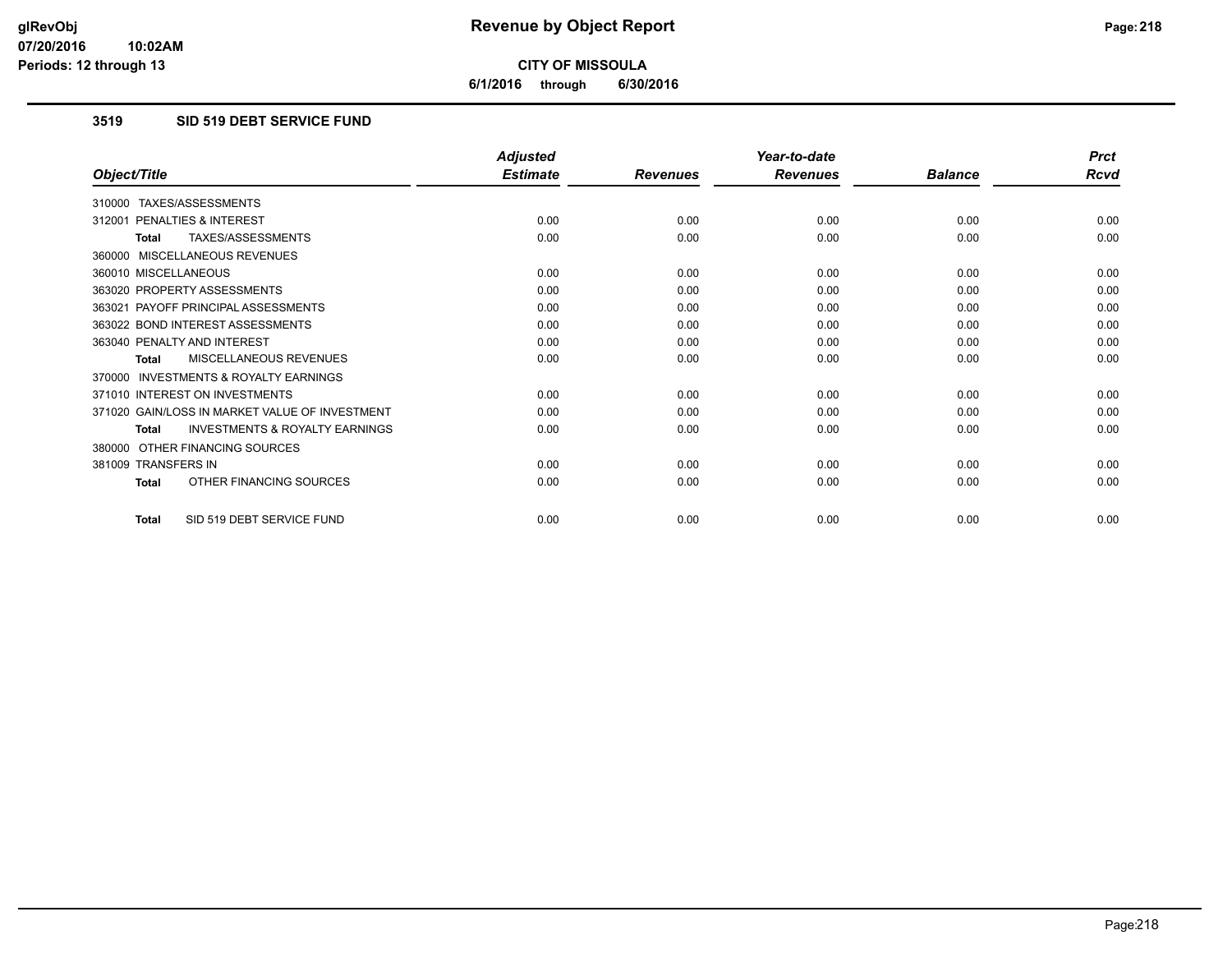**6/1/2016 through 6/30/2016**

**3520 SID 520 DEBT SERVICE FUND**

**3520 SID 520 DEBT SERVICE FUND**

|                                                           | <b>Adjusted</b> |                 | Year-to-date    |                | <b>Prct</b> |
|-----------------------------------------------------------|-----------------|-----------------|-----------------|----------------|-------------|
| Object/Title                                              | <b>Estimate</b> | <b>Revenues</b> | <b>Revenues</b> | <b>Balance</b> | <b>Rcvd</b> |
| TAXES/ASSESSMENTS<br>310000                               |                 |                 |                 |                |             |
| 312001 PENALTIES & INTEREST                               | 0.00            | 0.00            | 0.00            | 0.00           | 0.00        |
| TAXES/ASSESSMENTS<br><b>Total</b>                         | 0.00            | 0.00            | 0.00            | 0.00           | 0.00        |
| MISCELLANEOUS REVENUES<br>360000                          |                 |                 |                 |                |             |
| 360010 MISCELLANEOUS                                      | 0.00            | 0.00            | 0.00            | 0.00           | 0.00        |
| 363020 PROPERTY ASSESSMENTS                               | 159,920.00      | 53,879.51       | 132,122.65      | 27,797.35      | 82.62       |
| 363021 PAYOFF PRINCIPAL ASSESSMENTS                       | 0.00            | 1,306.11        | 10,877.22       | $-10,877.22$   | 0.00        |
| 363022 BOND INTEREST ASSESSMENTS                          | 0.00            | 0.00            | 0.00            | 0.00           | 0.00        |
| 363040 PENALTY AND INTEREST                               | 0.00            | 149.72          | 280.06          | $-280.06$      | 0.00        |
| <b>MISCELLANEOUS REVENUES</b><br><b>Total</b>             | 159,920.00      | 55,335.34       | 143,279.93      | 16,640.07      | 89.59       |
| <b>INVESTMENTS &amp; ROYALTY EARNINGS</b><br>370000       |                 |                 |                 |                |             |
| 371010 INTEREST ON INVESTMENTS                            | 0.00            | 0.00            | 0.00            | 0.00           | 0.00        |
| 371020 GAIN/LOSS IN MARKET VALUE OF INVESTMENTS           | 0.00            | 0.00            | 0.00            | 0.00           | 0.00        |
| <b>INVESTMENTS &amp; ROYALTY EARNINGS</b><br><b>Total</b> | 0.00            | 0.00            | 0.00            | 0.00           | 0.00        |
| OTHER FINANCING SOURCES<br>380000                         |                 |                 |                 |                |             |
| 383000 OPERATING TRANSFERS                                | 0.00            | 0.00            | 0.00            | 0.00           | 0.00        |
| OTHER FINANCING SOURCES<br><b>Total</b>                   | 0.00            | 0.00            | 0.00            | 0.00           | 0.00        |
| SID 520 DEBT SERVICE FUND<br><b>Total</b>                 | 159,920.00      | 55,335.34       | 143,279.93      | 16,640.07      | 89.59       |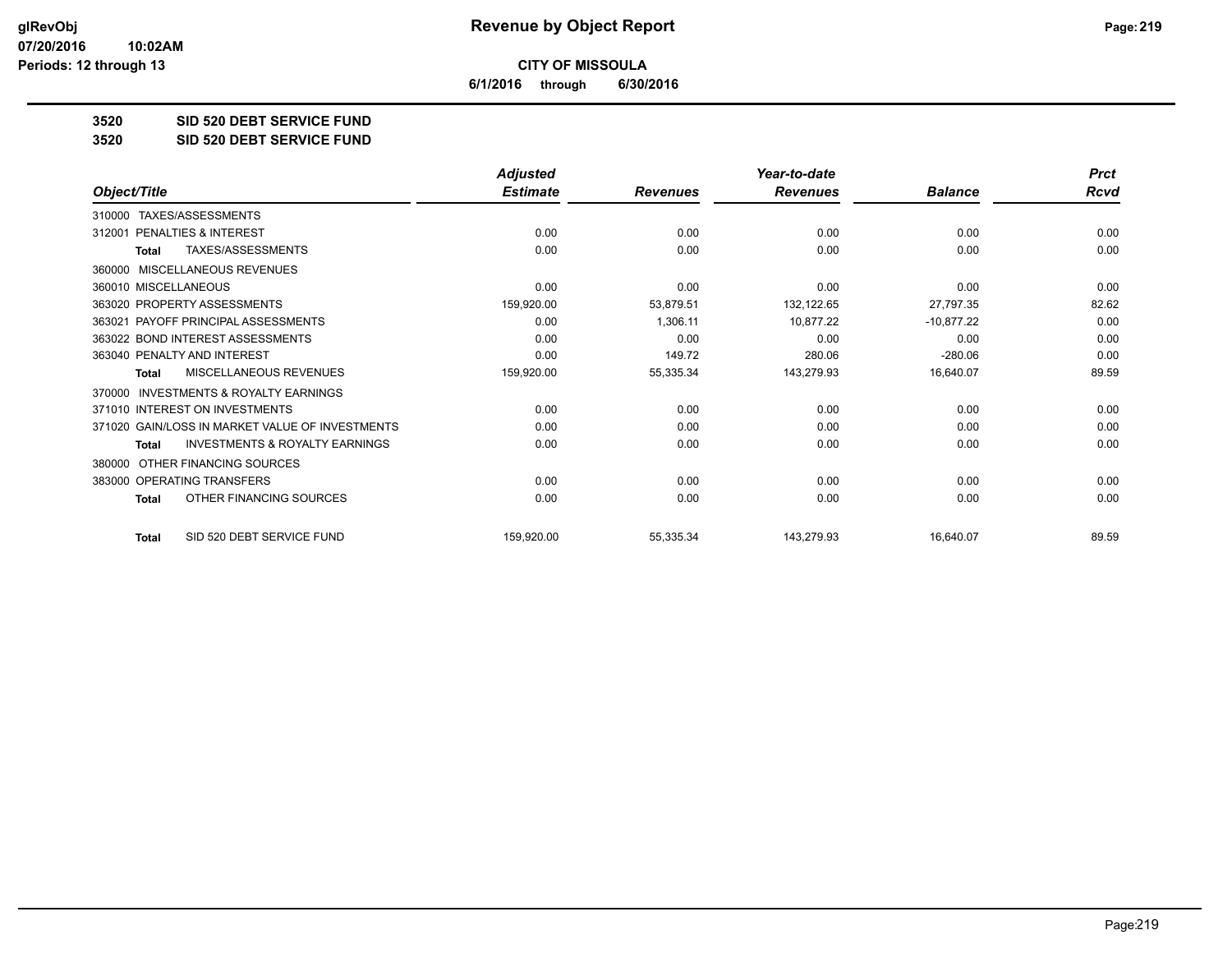**6/1/2016 through 6/30/2016**

## **3520 SID 520 DEBT SERVICE FUND**

|                                                           | <b>Adjusted</b> |                 | Year-to-date    |                | <b>Prct</b> |
|-----------------------------------------------------------|-----------------|-----------------|-----------------|----------------|-------------|
| Object/Title                                              | <b>Estimate</b> | <b>Revenues</b> | <b>Revenues</b> | <b>Balance</b> | <b>Rcvd</b> |
| TAXES/ASSESSMENTS<br>310000                               |                 |                 |                 |                |             |
| PENALTIES & INTEREST<br>312001                            | 0.00            | 0.00            | 0.00            | 0.00           | 0.00        |
| <b>TAXES/ASSESSMENTS</b><br><b>Total</b>                  | 0.00            | 0.00            | 0.00            | 0.00           | 0.00        |
| MISCELLANEOUS REVENUES<br>360000                          |                 |                 |                 |                |             |
| 360010 MISCELLANEOUS                                      | 0.00            | 0.00            | 0.00            | 0.00           | 0.00        |
| 363020 PROPERTY ASSESSMENTS                               | 159,920.00      | 53,879.51       | 132,122.65      | 27,797.35      | 82.62       |
| PAYOFF PRINCIPAL ASSESSMENTS<br>363021                    | 0.00            | 1,306.11        | 10,877.22       | $-10,877.22$   | 0.00        |
| 363022 BOND INTEREST ASSESSMENTS                          | 0.00            | 0.00            | 0.00            | 0.00           | 0.00        |
| 363040 PENALTY AND INTEREST                               | 0.00            | 149.72          | 280.06          | $-280.06$      | 0.00        |
| MISCELLANEOUS REVENUES<br>Total                           | 159,920.00      | 55,335.34       | 143,279.93      | 16,640.07      | 89.59       |
| <b>INVESTMENTS &amp; ROYALTY EARNINGS</b><br>370000       |                 |                 |                 |                |             |
| 371010 INTEREST ON INVESTMENTS                            | 0.00            | 0.00            | 0.00            | 0.00           | 0.00        |
| 371020 GAIN/LOSS IN MARKET VALUE OF INVESTMENT            | 0.00            | 0.00            | 0.00            | 0.00           | 0.00        |
| <b>INVESTMENTS &amp; ROYALTY EARNINGS</b><br><b>Total</b> | 0.00            | 0.00            | 0.00            | 0.00           | 0.00        |
| OTHER FINANCING SOURCES<br>380000                         |                 |                 |                 |                |             |
| 383000 OPERATING TRANSFERS                                | 0.00            | 0.00            | 0.00            | 0.00           | 0.00        |
| OTHER FINANCING SOURCES<br><b>Total</b>                   | 0.00            | 0.00            | 0.00            | 0.00           | 0.00        |
| SID 520 DEBT SERVICE FUND<br><b>Total</b>                 | 159,920.00      | 55,335.34       | 143,279.93      | 16,640.07      | 89.59       |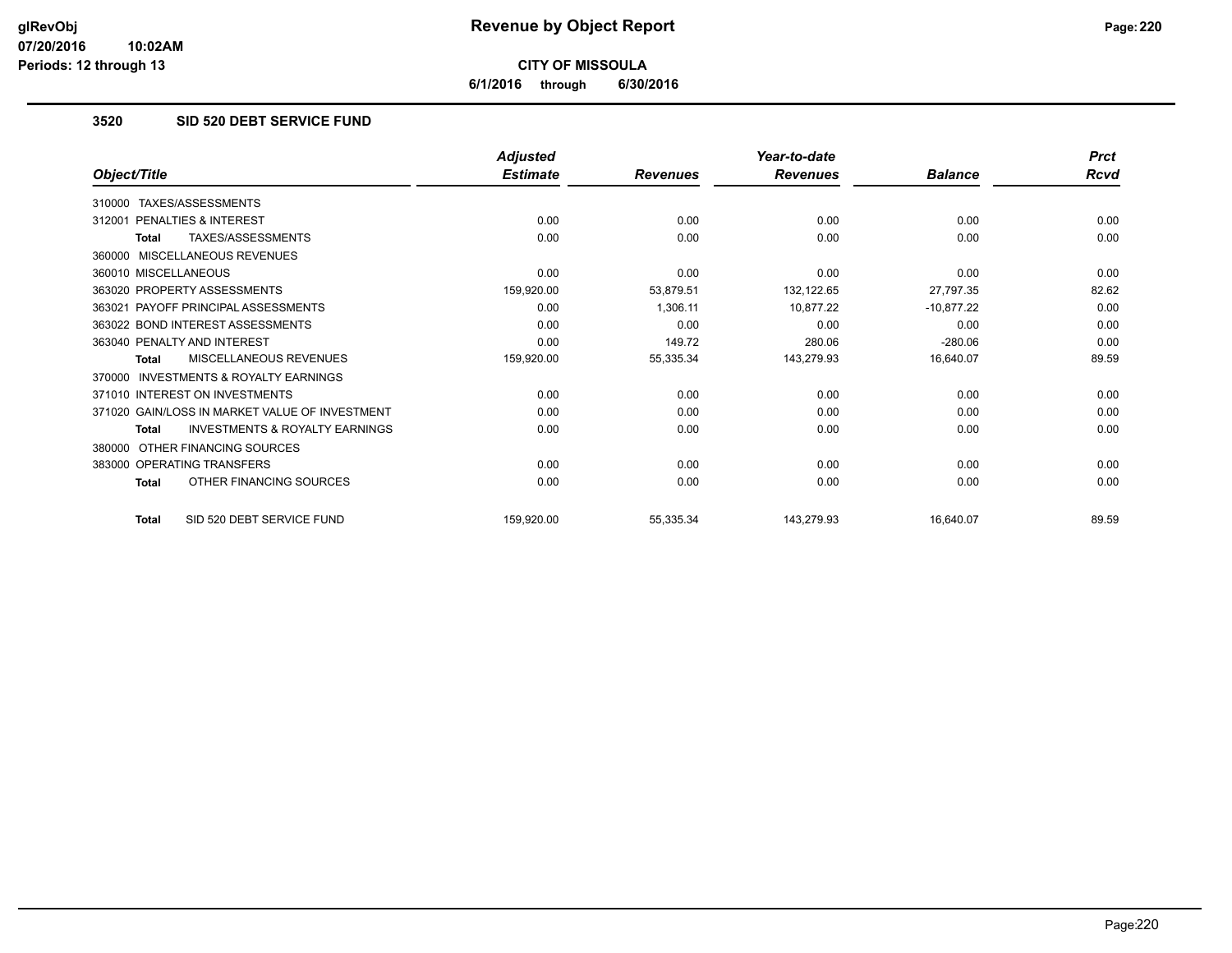**6/1/2016 through 6/30/2016**

**3521 SID 521 DEBT SERVICE FUND**

**3521 SID 521 DEBT SERVICE FUND**

|                                                           | <b>Adjusted</b> |                 | Year-to-date    |                | <b>Prct</b> |
|-----------------------------------------------------------|-----------------|-----------------|-----------------|----------------|-------------|
| Object/Title                                              | <b>Estimate</b> | <b>Revenues</b> | <b>Revenues</b> | <b>Balance</b> | <b>Rcvd</b> |
| TAXES/ASSESSMENTS<br>310000                               |                 |                 |                 |                |             |
| 312001 PENALTIES & INTEREST                               | 0.00            | 0.00            | 0.00            | 0.00           | 0.00        |
| TAXES/ASSESSMENTS<br><b>Total</b>                         | 0.00            | 0.00            | 0.00            | 0.00           | 0.00        |
| MISCELLANEOUS REVENUES<br>360000                          |                 |                 |                 |                |             |
| 360010 MISCELLANEOUS                                      | 0.00            | 0.00            | 0.00            | 0.00           | 0.00        |
| 363020 PROPERTY ASSESSMENTS                               | 150.00          | 0.00            | 0.00            | 150.00         | 0.00        |
| 363021 PAYOFF PRINCIPAL ASSESSMENTS                       | 0.00            | 0.00            | 0.00            | 0.00           | 0.00        |
| 363022 BOND INTEREST ASSESSMENTS                          | 0.00            | 0.00            | 0.00            | 0.00           | 0.00        |
| 363040 PENALTY AND INTEREST                               | 0.00            | 0.00            | 0.00            | 0.00           | 0.00        |
| <b>MISCELLANEOUS REVENUES</b><br><b>Total</b>             | 150.00          | 0.00            | 0.00            | 150.00         | 0.00        |
| <b>INVESTMENTS &amp; ROYALTY EARNINGS</b><br>370000       |                 |                 |                 |                |             |
| 371010 INTEREST ON INVESTMENTS                            | 0.00            | 0.00            | 0.00            | 0.00           | 0.00        |
| 371020 GAIN/LOSS IN MARKET VALUE OF INVESTMENTS           | 0.00            | 0.00            | 0.00            | 0.00           | 0.00        |
| <b>INVESTMENTS &amp; ROYALTY EARNINGS</b><br><b>Total</b> | 0.00            | 0.00            | 0.00            | 0.00           | 0.00        |
| OTHER FINANCING SOURCES<br>380000                         |                 |                 |                 |                |             |
| 381009 TRANSFERS IN                                       | 0.00            | 0.00            | 0.00            | 0.00           | 0.00        |
| OTHER FINANCING SOURCES<br>Total                          | 0.00            | 0.00            | 0.00            | 0.00           | 0.00        |
| SID 521 DEBT SERVICE FUND<br><b>Total</b>                 | 150.00          | 0.00            | 0.00            | 150.00         | 0.00        |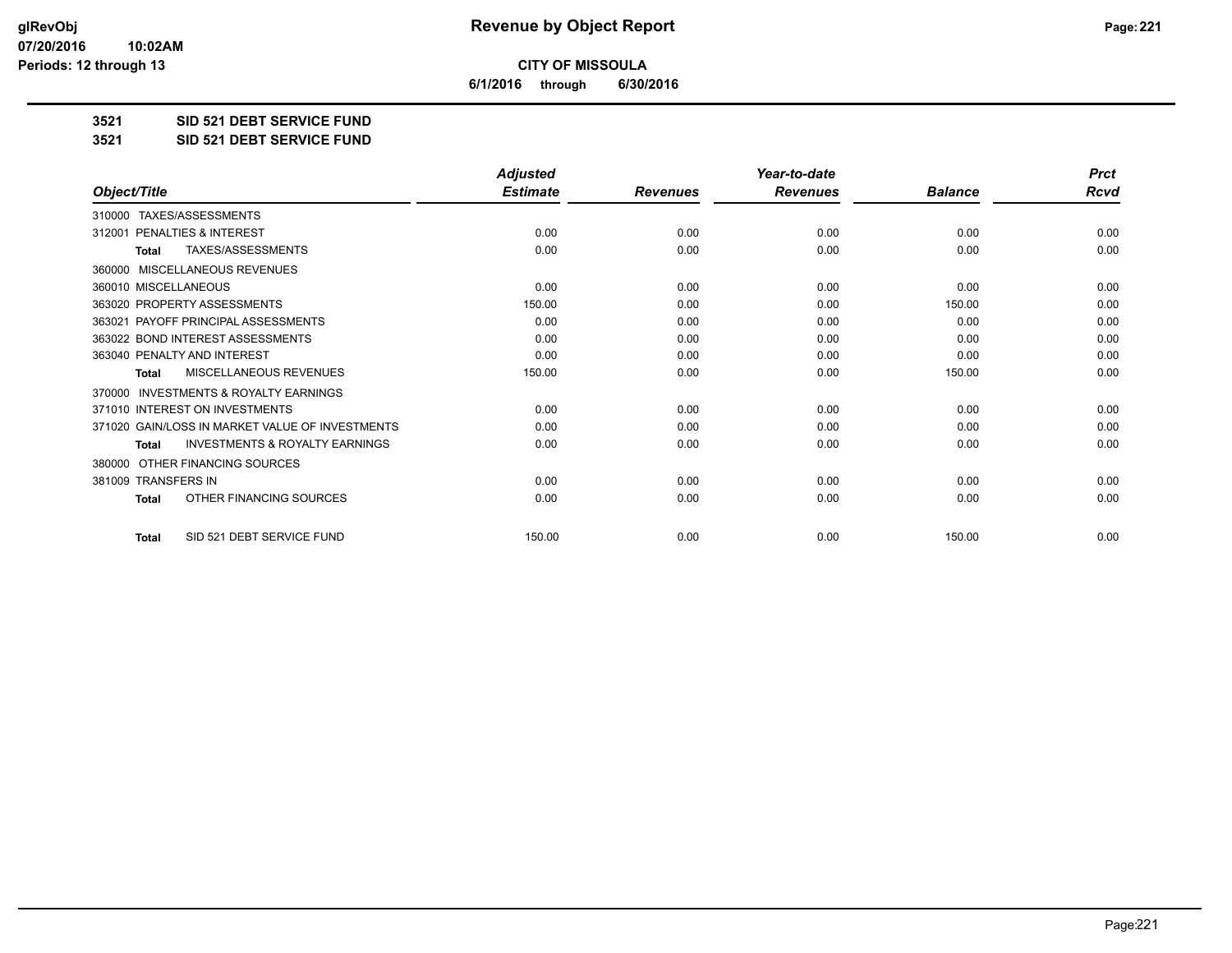**6/1/2016 through 6/30/2016**

## **3521 SID 521 DEBT SERVICE FUND**

|                                                           | <b>Adjusted</b> |                 | Year-to-date    |                | <b>Prct</b> |
|-----------------------------------------------------------|-----------------|-----------------|-----------------|----------------|-------------|
| Object/Title                                              | <b>Estimate</b> | <b>Revenues</b> | <b>Revenues</b> | <b>Balance</b> | <b>Rcvd</b> |
| 310000 TAXES/ASSESSMENTS                                  |                 |                 |                 |                |             |
| PENALTIES & INTEREST<br>312001                            | 0.00            | 0.00            | 0.00            | 0.00           | 0.00        |
| TAXES/ASSESSMENTS<br><b>Total</b>                         | 0.00            | 0.00            | 0.00            | 0.00           | 0.00        |
| 360000 MISCELLANEOUS REVENUES                             |                 |                 |                 |                |             |
| 360010 MISCELLANEOUS                                      | 0.00            | 0.00            | 0.00            | 0.00           | 0.00        |
| 363020 PROPERTY ASSESSMENTS                               | 150.00          | 0.00            | 0.00            | 150.00         | 0.00        |
| 363021 PAYOFF PRINCIPAL ASSESSMENTS                       | 0.00            | 0.00            | 0.00            | 0.00           | 0.00        |
| 363022 BOND INTEREST ASSESSMENTS                          | 0.00            | 0.00            | 0.00            | 0.00           | 0.00        |
| 363040 PENALTY AND INTEREST                               | 0.00            | 0.00            | 0.00            | 0.00           | 0.00        |
| <b>MISCELLANEOUS REVENUES</b><br><b>Total</b>             | 150.00          | 0.00            | 0.00            | 150.00         | 0.00        |
| 370000 INVESTMENTS & ROYALTY EARNINGS                     |                 |                 |                 |                |             |
| 371010 INTEREST ON INVESTMENTS                            | 0.00            | 0.00            | 0.00            | 0.00           | 0.00        |
| 371020 GAIN/LOSS IN MARKET VALUE OF INVESTMENT            | 0.00            | 0.00            | 0.00            | 0.00           | 0.00        |
| <b>INVESTMENTS &amp; ROYALTY EARNINGS</b><br><b>Total</b> | 0.00            | 0.00            | 0.00            | 0.00           | 0.00        |
| 380000 OTHER FINANCING SOURCES                            |                 |                 |                 |                |             |
| 381009 TRANSFERS IN                                       | 0.00            | 0.00            | 0.00            | 0.00           | 0.00        |
| OTHER FINANCING SOURCES<br>Total                          | 0.00            | 0.00            | 0.00            | 0.00           | 0.00        |
| SID 521 DEBT SERVICE FUND<br><b>Total</b>                 | 150.00          | 0.00            | 0.00            | 150.00         | 0.00        |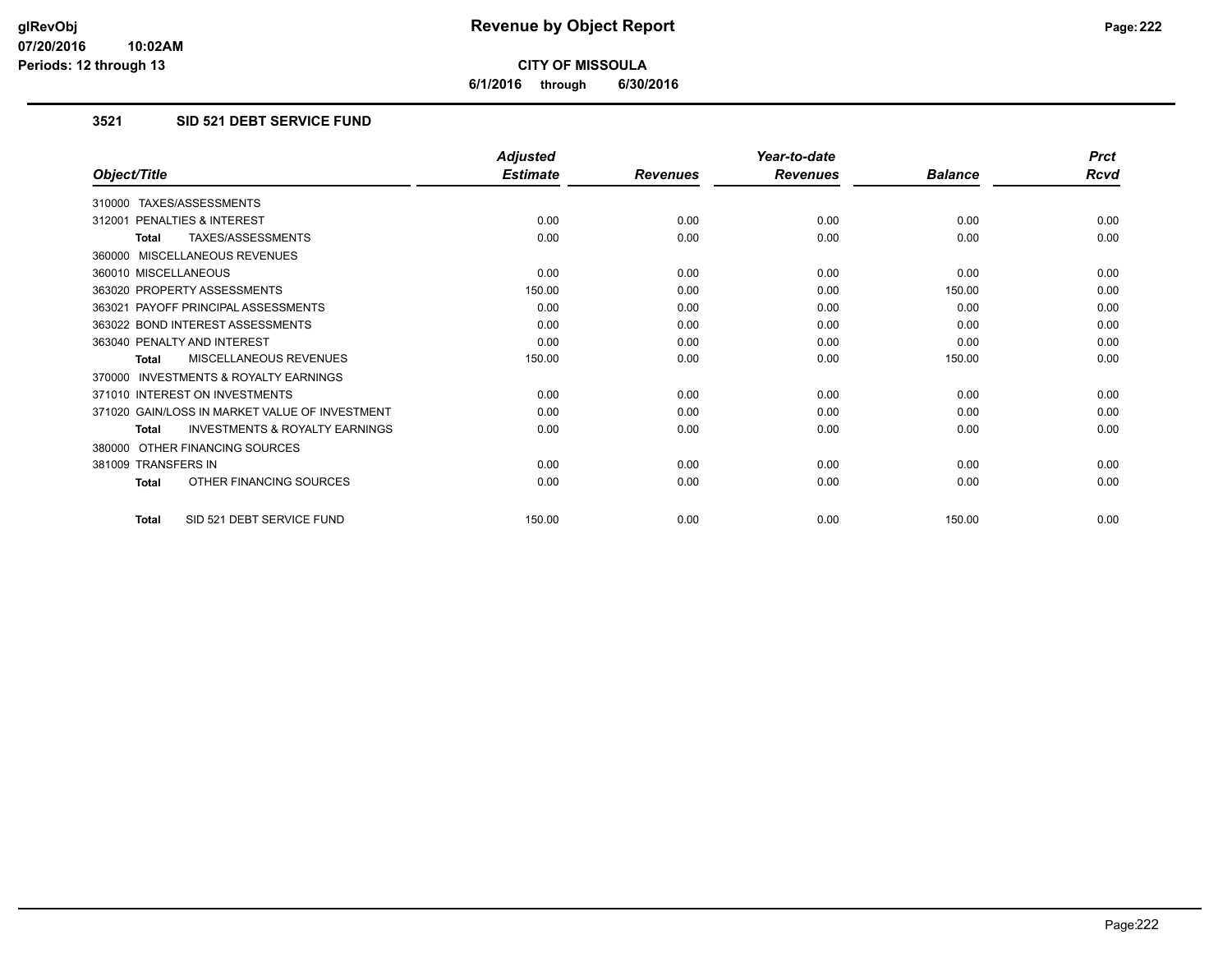**6/1/2016 through 6/30/2016**

**3522 SID 522 DEBT SERVICE FUND**

**3522 SID 522 DEBT SERVICE FUND**

|                                                    | <b>Adjusted</b> |                 | Year-to-date    |                | <b>Prct</b> |
|----------------------------------------------------|-----------------|-----------------|-----------------|----------------|-------------|
| Object/Title                                       | <b>Estimate</b> | <b>Revenues</b> | <b>Revenues</b> | <b>Balance</b> | Rcvd        |
| TAXES/ASSESSMENTS<br>310000                        |                 |                 |                 |                |             |
| <b>PENALTIES &amp; INTEREST</b><br>312001          | 0.00            | 0.00            | 0.00            | 0.00           | 0.00        |
| TAXES/ASSESSMENTS<br>Total                         | 0.00            | 0.00            | 0.00            | 0.00           | 0.00        |
| 360000 MISCELLANEOUS REVENUES                      |                 |                 |                 |                |             |
| 360010 MISCELLANEOUS                               | 0.00            | 0.00            | 0.00            | 0.00           | 0.00        |
| 363020 PROPERTY ASSESSMENTS                        | 217.00          | 0.00            | 0.00            | 217.00         | 0.00        |
| 363021 PAYOFF PRINCIPAL ASSESSMENTS                | 0.00            | 0.00            | 0.00            | 0.00           | 0.00        |
| 363022 BOND INTEREST ASSESSMENTS                   | 0.00            | 0.00            | 0.00            | 0.00           | 0.00        |
| 363040 PENALTY AND INTEREST                        | 0.00            | 0.00            | 0.00            | 0.00           | 0.00        |
| MISCELLANEOUS REVENUES<br>Total                    | 217.00          | 0.00            | 0.00            | 217.00         | 0.00        |
| 370000 INVESTMENTS & ROYALTY EARNINGS              |                 |                 |                 |                |             |
| 371010 INTEREST ON INVESTMENTS                     | 0.00            | 0.00            | 0.00            | 0.00           | 0.00        |
| 371020 GAIN/LOSS IN MARKET VALUE OF INVESTMENTS    | 0.00            | 0.00            | 0.00            | 0.00           | 0.00        |
| <b>INVESTMENTS &amp; ROYALTY EARNINGS</b><br>Total | 0.00            | 0.00            | 0.00            | 0.00           | 0.00        |
| SID 522 DEBT SERVICE FUND<br>Total                 | 217.00          | 0.00            | 0.00            | 217.00         | 0.00        |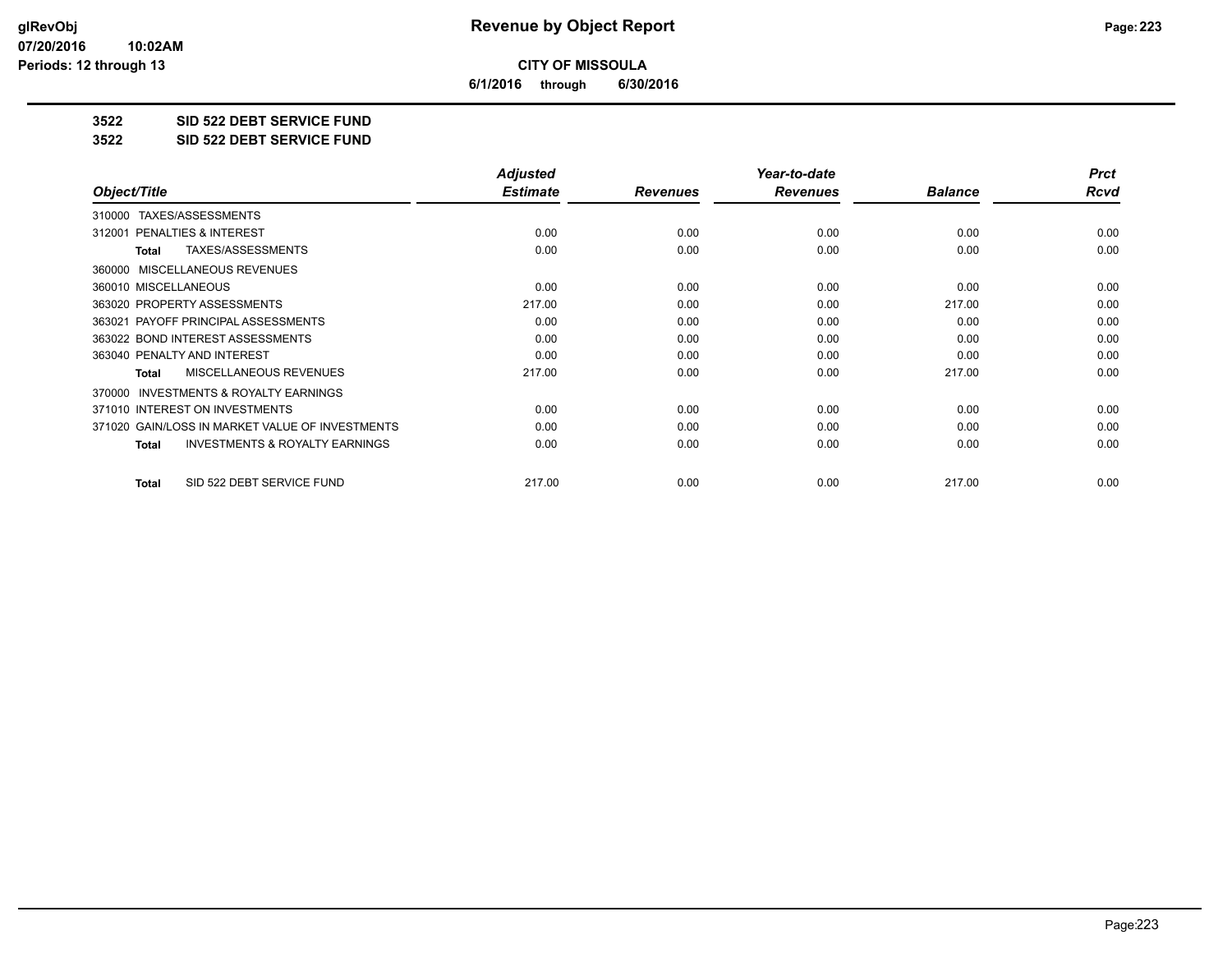**6/1/2016 through 6/30/2016**

## **3522 SID 522 DEBT SERVICE FUND**

|                                                           | <b>Adjusted</b> |                 | Year-to-date    |                | <b>Prct</b> |
|-----------------------------------------------------------|-----------------|-----------------|-----------------|----------------|-------------|
| Object/Title                                              | <b>Estimate</b> | <b>Revenues</b> | <b>Revenues</b> | <b>Balance</b> | <b>Rcvd</b> |
| 310000 TAXES/ASSESSMENTS                                  |                 |                 |                 |                |             |
| 312001 PENALTIES & INTEREST                               | 0.00            | 0.00            | 0.00            | 0.00           | 0.00        |
| TAXES/ASSESSMENTS<br><b>Total</b>                         | 0.00            | 0.00            | 0.00            | 0.00           | 0.00        |
| 360000 MISCELLANEOUS REVENUES                             |                 |                 |                 |                |             |
| 360010 MISCELLANEOUS                                      | 0.00            | 0.00            | 0.00            | 0.00           | 0.00        |
| 363020 PROPERTY ASSESSMENTS                               | 217.00          | 0.00            | 0.00            | 217.00         | 0.00        |
| 363021 PAYOFF PRINCIPAL ASSESSMENTS                       | 0.00            | 0.00            | 0.00            | 0.00           | 0.00        |
| 363022 BOND INTEREST ASSESSMENTS                          | 0.00            | 0.00            | 0.00            | 0.00           | 0.00        |
| 363040 PENALTY AND INTEREST                               | 0.00            | 0.00            | 0.00            | 0.00           | 0.00        |
| MISCELLANEOUS REVENUES<br><b>Total</b>                    | 217.00          | 0.00            | 0.00            | 217.00         | 0.00        |
| INVESTMENTS & ROYALTY EARNINGS<br>370000                  |                 |                 |                 |                |             |
| 371010 INTEREST ON INVESTMENTS                            | 0.00            | 0.00            | 0.00            | 0.00           | 0.00        |
| 371020 GAIN/LOSS IN MARKET VALUE OF INVESTMENT            | 0.00            | 0.00            | 0.00            | 0.00           | 0.00        |
| <b>INVESTMENTS &amp; ROYALTY EARNINGS</b><br><b>Total</b> | 0.00            | 0.00            | 0.00            | 0.00           | 0.00        |
| SID 522 DEBT SERVICE FUND<br><b>Total</b>                 | 217.00          | 0.00            | 0.00            | 217.00         | 0.00        |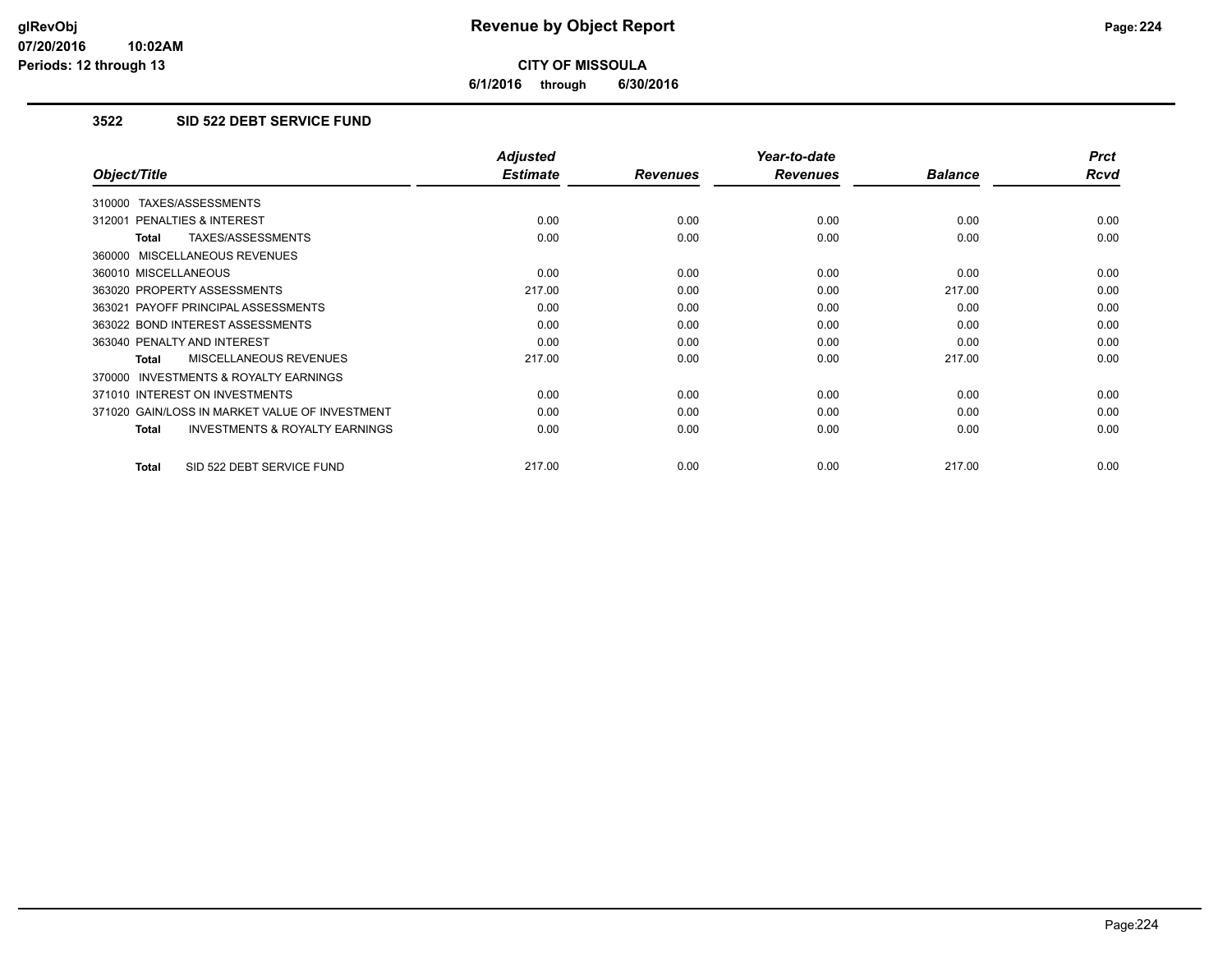**6/1/2016 through 6/30/2016**

#### **3524 SID 524 DEBT SERVICE FUND**

**3524 SID 524 DEBT SERVICE FUND**

|                                                           | <b>Adjusted</b> |                 | Year-to-date    |                | <b>Prct</b> |
|-----------------------------------------------------------|-----------------|-----------------|-----------------|----------------|-------------|
| Object/Title                                              | <b>Estimate</b> | <b>Revenues</b> | <b>Revenues</b> | <b>Balance</b> | <b>Rcvd</b> |
| TAXES/ASSESSMENTS<br>310000                               |                 |                 |                 |                |             |
| PENALTIES & INTEREST<br>312001                            | 0.00            | 0.00            | 0.00            | 0.00           | 0.00        |
| TAXES/ASSESSMENTS<br><b>Total</b>                         | 0.00            | 0.00            | 0.00            | 0.00           | 0.00        |
| MISCELLANEOUS REVENUES<br>360000                          |                 |                 |                 |                |             |
| 363020 PROPERTY ASSESSMENTS                               | 304,660.00      | 111,918.74      | 252,458.31      | 52,201.69      | 82.87       |
| 363021 PAYOFF PRINCIPAL ASSESSMENTS                       | 0.00            | 547.96          | 12,705.06       | $-12,705.06$   | 0.00        |
| 363022 BOND INTEREST ASSESSMENTS                          | 0.00            | 0.00            | 0.00            | 0.00           | 0.00        |
| 363040 PENALTY AND INTEREST                               | 0.00            | 176.97          | 245.15          | $-245.15$      | 0.00        |
| <b>MISCELLANEOUS REVENUES</b><br><b>Total</b>             | 304,660.00      | 112,643.67      | 265,408.52      | 39,251.48      | 87.12       |
| <b>INVESTMENTS &amp; ROYALTY EARNINGS</b><br>370000       |                 |                 |                 |                |             |
| 371010 INTEREST ON INVESTMENTS                            | 0.00            | 0.00            | 0.00            | 0.00           | 0.00        |
| 371020 GAIN/LOSS IN MARKET VALUE OF INVESTMENTS           | 0.00            | 0.00            | 0.00            | 0.00           | 0.00        |
| 371500 INTEREST ON INTERFUND LOAN                         | 0.00            | 0.00            | 0.00            | 0.00           | 0.00        |
| <b>INVESTMENTS &amp; ROYALTY EARNINGS</b><br><b>Total</b> | 0.00            | 0.00            | 0.00            | 0.00           | 0.00        |
| SID 524 DEBT SERVICE FUND<br><b>Total</b>                 | 304,660.00      | 112,643.67      | 265,408.52      | 39,251.48      | 87.12       |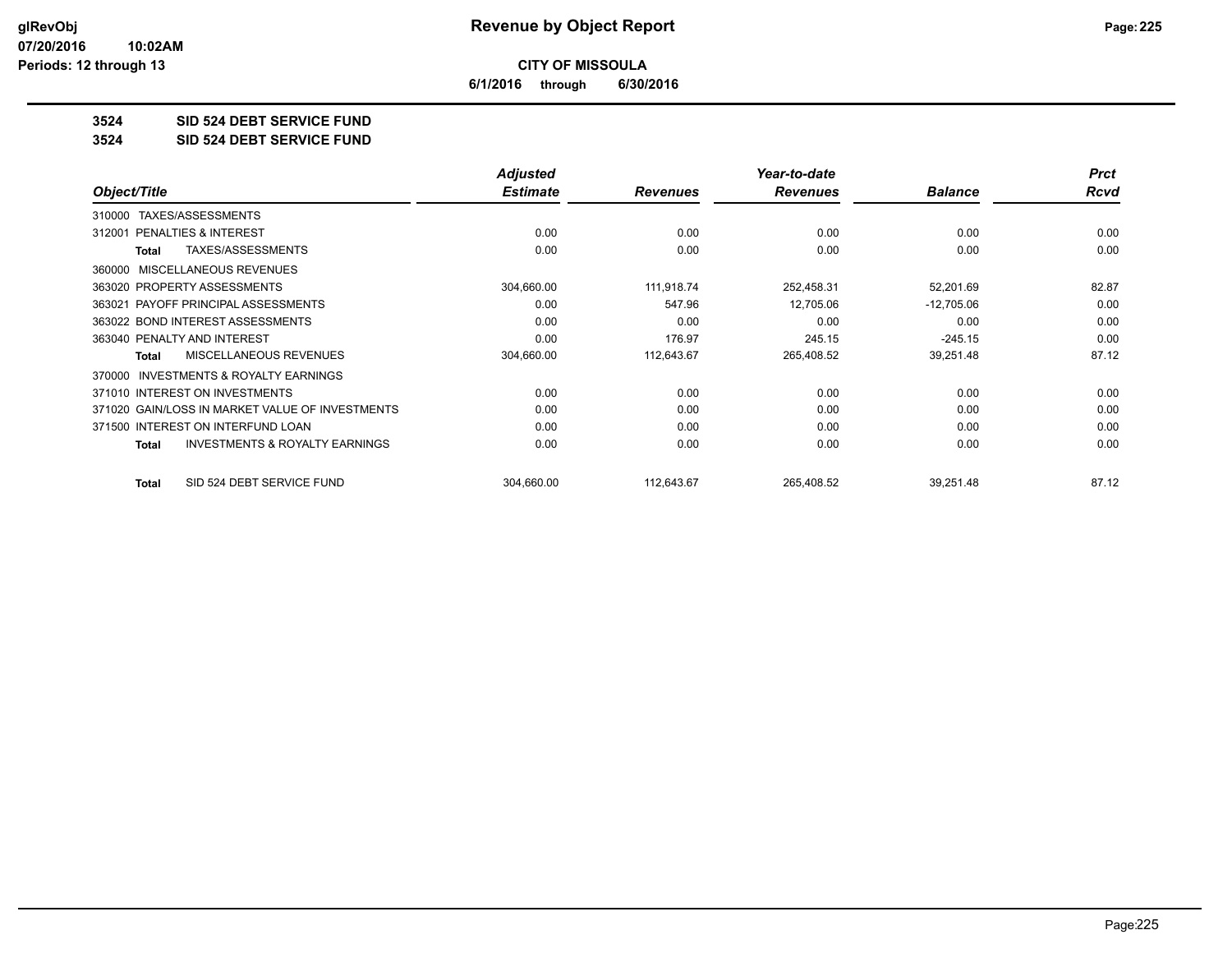**6/1/2016 through 6/30/2016**

## **3524 SID 524 DEBT SERVICE FUND**

|                                                           | <b>Adjusted</b> |                 | Year-to-date    |                | <b>Prct</b> |
|-----------------------------------------------------------|-----------------|-----------------|-----------------|----------------|-------------|
| Object/Title                                              | <b>Estimate</b> | <b>Revenues</b> | <b>Revenues</b> | <b>Balance</b> | Rcvd        |
| 310000 TAXES/ASSESSMENTS                                  |                 |                 |                 |                |             |
| 312001 PENALTIES & INTEREST                               | 0.00            | 0.00            | 0.00            | 0.00           | 0.00        |
| TAXES/ASSESSMENTS<br>Total                                | 0.00            | 0.00            | 0.00            | 0.00           | 0.00        |
| 360000 MISCELLANEOUS REVENUES                             |                 |                 |                 |                |             |
| 363020 PROPERTY ASSESSMENTS                               | 304,660.00      | 111,918.74      | 252,458.31      | 52,201.69      | 82.87       |
| 363021 PAYOFF PRINCIPAL ASSESSMENTS                       | 0.00            | 547.96          | 12,705.06       | $-12,705.06$   | 0.00        |
| 363022 BOND INTEREST ASSESSMENTS                          | 0.00            | 0.00            | 0.00            | 0.00           | 0.00        |
| 363040 PENALTY AND INTEREST                               | 0.00            | 176.97          | 245.15          | $-245.15$      | 0.00        |
| <b>MISCELLANEOUS REVENUES</b><br><b>Total</b>             | 304,660.00      | 112,643.67      | 265,408.52      | 39,251.48      | 87.12       |
| INVESTMENTS & ROYALTY EARNINGS<br>370000                  |                 |                 |                 |                |             |
| 371010 INTEREST ON INVESTMENTS                            | 0.00            | 0.00            | 0.00            | 0.00           | 0.00        |
| 371020 GAIN/LOSS IN MARKET VALUE OF INVESTMENT            | 0.00            | 0.00            | 0.00            | 0.00           | 0.00        |
| 371500 INTEREST ON INTERFUND LOAN                         | 0.00            | 0.00            | 0.00            | 0.00           | 0.00        |
| <b>INVESTMENTS &amp; ROYALTY EARNINGS</b><br><b>Total</b> | 0.00            | 0.00            | 0.00            | 0.00           | 0.00        |
| SID 524 DEBT SERVICE FUND<br><b>Total</b>                 | 304,660.00      | 112.643.67      | 265,408.52      | 39,251.48      | 87.12       |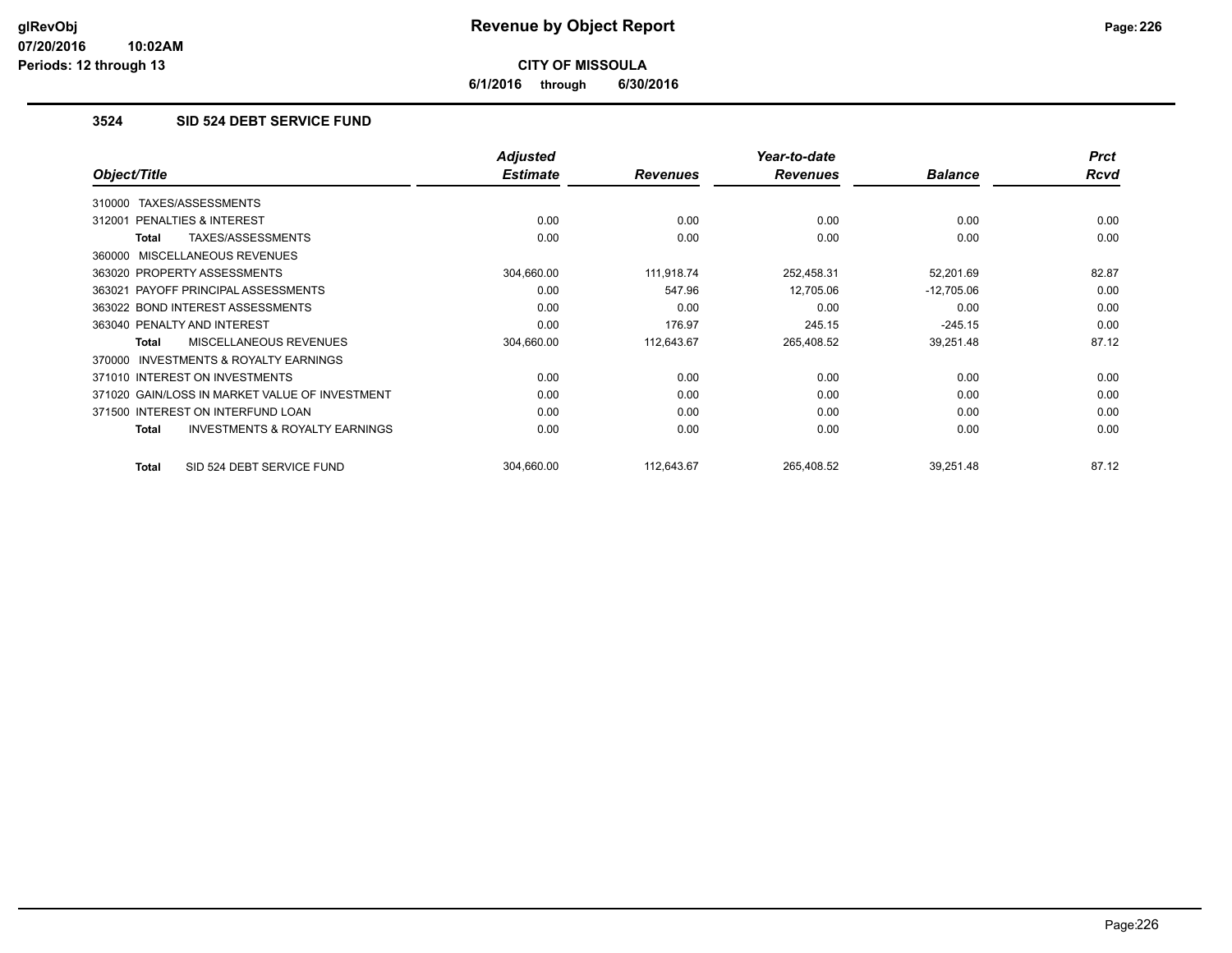**6/1/2016 through 6/30/2016**

#### **3525 SID 525 DEBT SERVICE FUND**

**3525 SID 525 DEBT SERVICE FUND**

|                                                           | <b>Adjusted</b> |                 | Year-to-date    |                | <b>Prct</b> |
|-----------------------------------------------------------|-----------------|-----------------|-----------------|----------------|-------------|
| Object/Title                                              | <b>Estimate</b> | <b>Revenues</b> | <b>Revenues</b> | <b>Balance</b> | <b>Rcvd</b> |
| TAXES/ASSESSMENTS<br>310000                               |                 |                 |                 |                |             |
| <b>PENALTIES &amp; INTEREST</b><br>312001                 | 0.00            | 0.00            | 0.00            | 0.00           | 0.00        |
| TAXES/ASSESSMENTS<br>Total                                | 0.00            | 0.00            | 0.00            | 0.00           | 0.00        |
| MISCELLANEOUS REVENUES<br>360000                          |                 |                 |                 |                |             |
| 360010 MISCELLANEOUS                                      | 0.00            | 0.00            | 0.00            | 0.00           | 0.00        |
| 363020 PROPERTY ASSESSMENTS                               | 31,500.00       | 11,927.49       | 30,488.39       | 1,011.61       | 96.79       |
| 363021 PAYOFF PRINCIPAL ASSESSMENTS                       | 0.00            | 0.00            | 1,394.40        | $-1,394.40$    | 0.00        |
| 363022 BOND INTEREST ASSESSMENTS                          | 0.00            | 0.00            | 0.00            | 0.00           | 0.00        |
| 363040 PENALTY AND INTEREST                               | 0.00            | 8.94            | 15.84           | $-15.84$       | 0.00        |
| <b>MISCELLANEOUS REVENUES</b><br><b>Total</b>             | 31,500.00       | 11,936.43       | 31,898.63       | $-398.63$      | 101.27      |
| <b>INVESTMENTS &amp; ROYALTY EARNINGS</b><br>370000       |                 |                 |                 |                |             |
| 371010 INTEREST ON INVESTMENTS                            | 0.00            | 0.00            | 0.00            | 0.00           | 0.00        |
| 371020 GAIN/LOSS IN MARKET VALUE OF INVESTMENTS           | 0.00            | 0.00            | 0.00            | 0.00           | 0.00        |
| 371500 INTEREST ON INTERFUND LOAN                         | 0.00            | 0.00            | 0.00            | 0.00           | 0.00        |
| <b>INVESTMENTS &amp; ROYALTY EARNINGS</b><br><b>Total</b> | 0.00            | 0.00            | 0.00            | 0.00           | 0.00        |
| SID 525 DEBT SERVICE FUND<br><b>Total</b>                 | 31,500.00       | 11,936.43       | 31,898.63       | $-398.63$      | 101.27      |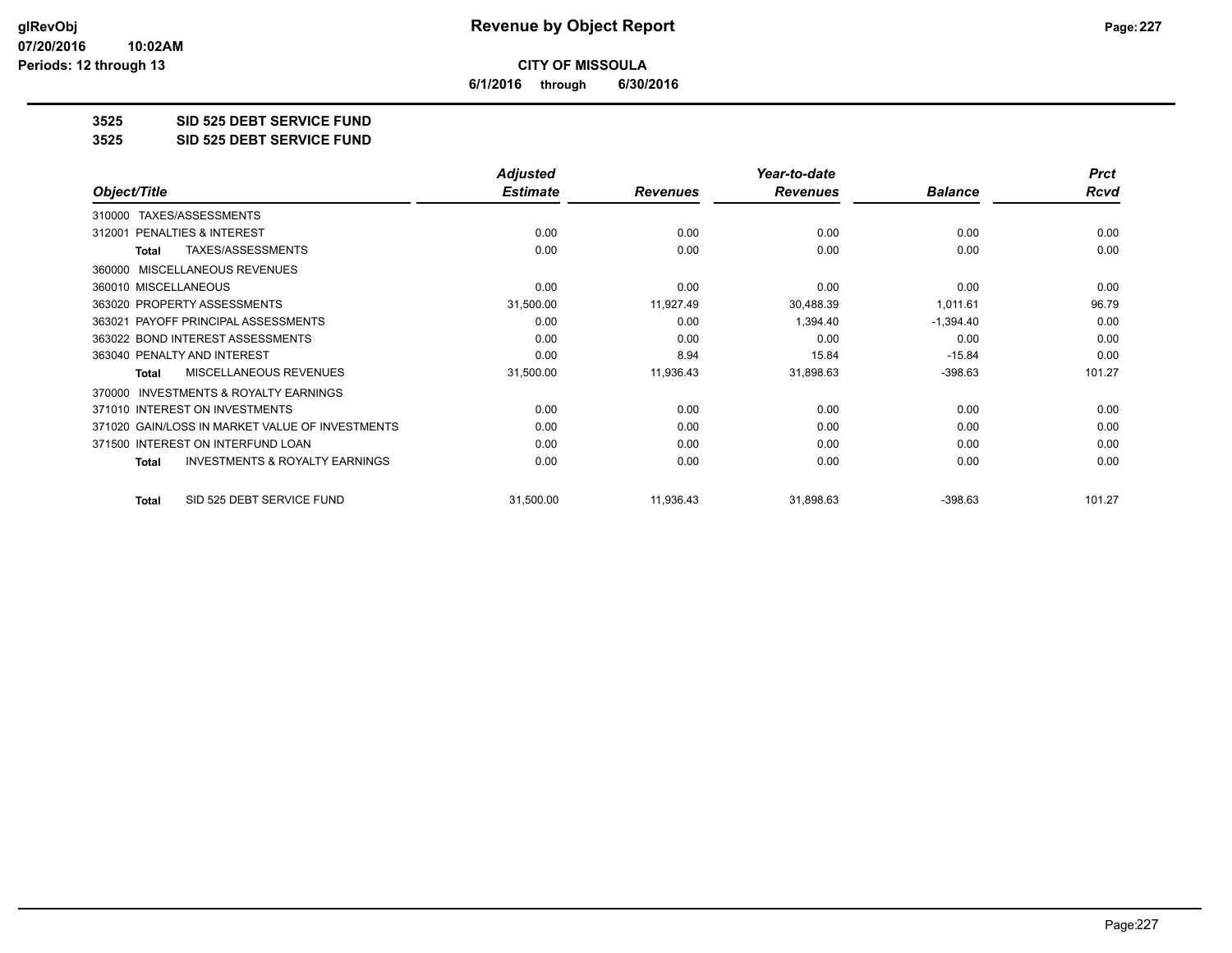**6/1/2016 through 6/30/2016**

## **3525 SID 525 DEBT SERVICE FUND**

| Object/Title                                              | <b>Adjusted</b><br><b>Estimate</b> | <b>Revenues</b> | Year-to-date<br><b>Revenues</b> | <b>Balance</b> | <b>Prct</b><br>Rcvd |
|-----------------------------------------------------------|------------------------------------|-----------------|---------------------------------|----------------|---------------------|
|                                                           |                                    |                 |                                 |                |                     |
| TAXES/ASSESSMENTS<br>310000                               |                                    |                 |                                 |                |                     |
| 312001 PENALTIES & INTEREST                               | 0.00                               | 0.00            | 0.00                            | 0.00           | 0.00                |
| TAXES/ASSESSMENTS<br>Total                                | 0.00                               | 0.00            | 0.00                            | 0.00           | 0.00                |
| 360000 MISCELLANEOUS REVENUES                             |                                    |                 |                                 |                |                     |
| 360010 MISCELLANEOUS                                      | 0.00                               | 0.00            | 0.00                            | 0.00           | 0.00                |
| 363020 PROPERTY ASSESSMENTS                               | 31,500.00                          | 11,927.49       | 30,488.39                       | 1.011.61       | 96.79               |
| 363021 PAYOFF PRINCIPAL ASSESSMENTS                       | 0.00                               | 0.00            | 1,394.40                        | $-1,394.40$    | 0.00                |
| 363022 BOND INTEREST ASSESSMENTS                          | 0.00                               | 0.00            | 0.00                            | 0.00           | 0.00                |
| 363040 PENALTY AND INTEREST                               | 0.00                               | 8.94            | 15.84                           | $-15.84$       | 0.00                |
| <b>MISCELLANEOUS REVENUES</b><br>Total                    | 31,500.00                          | 11,936.43       | 31,898.63                       | $-398.63$      | 101.27              |
| 370000 INVESTMENTS & ROYALTY EARNINGS                     |                                    |                 |                                 |                |                     |
| 371010 INTEREST ON INVESTMENTS                            | 0.00                               | 0.00            | 0.00                            | 0.00           | 0.00                |
| 371020 GAIN/LOSS IN MARKET VALUE OF INVESTMENT            | 0.00                               | 0.00            | 0.00                            | 0.00           | 0.00                |
| 371500 INTEREST ON INTERFUND LOAN                         | 0.00                               | 0.00            | 0.00                            | 0.00           | 0.00                |
| <b>INVESTMENTS &amp; ROYALTY EARNINGS</b><br><b>Total</b> | 0.00                               | 0.00            | 0.00                            | 0.00           | 0.00                |
| SID 525 DEBT SERVICE FUND<br><b>Total</b>                 | 31,500.00                          | 11,936.43       | 31,898.63                       | $-398.63$      | 101.27              |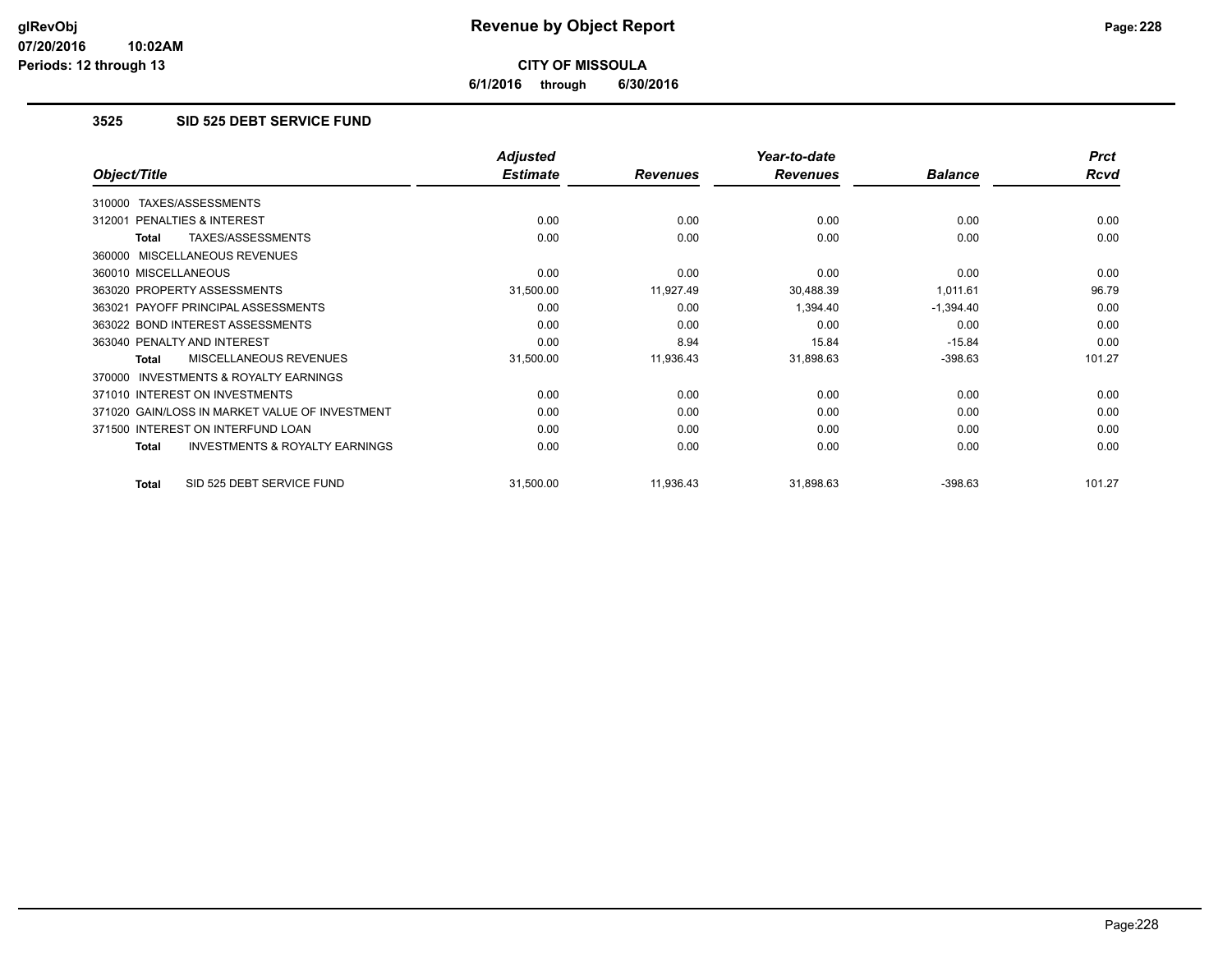**6/1/2016 through 6/30/2016**

#### **3526 SID 526 DEBT SERVICE FUND**

**3526 SID 526 DEBT SERVICE FUND**

|                                                           | <b>Adjusted</b> |                 | Year-to-date    |                | <b>Prct</b> |
|-----------------------------------------------------------|-----------------|-----------------|-----------------|----------------|-------------|
| Object/Title                                              | <b>Estimate</b> | <b>Revenues</b> | <b>Revenues</b> | <b>Balance</b> | Rcvd        |
| TAXES/ASSESSMENTS<br>310000                               |                 |                 |                 |                |             |
| <b>PENALTIES &amp; INTEREST</b><br>312001                 | 0.00            | 0.00            | 0.00            | 0.00           | 0.00        |
| TAXES/ASSESSMENTS<br><b>Total</b>                         | 0.00            | 0.00            | 0.00            | 0.00           | 0.00        |
| <b>MISCELLANEOUS REVENUES</b><br>360000                   |                 |                 |                 |                |             |
| 360010 MISCELLANEOUS                                      | 0.00            | 0.00            | 0.00            | 0.00           | 0.00        |
| 363020 PROPERTY ASSESSMENTS                               | 193,320.00      | 53,568.02       | 120,740.88      | 72,579.12      | 62.46       |
| 363021 PAYOFF PRINCIPAL ASSESSMENTS                       | 0.00            | 0.00            | 3,123.32        | $-3,123.32$    | 0.00        |
| 363022 BOND INTEREST ASSESSMENTS                          | 0.00            | 0.00            | 0.00            | 0.00           | 0.00        |
| 363040 PENALTY AND INTEREST                               | 0.00            | 206.87          | 266.98          | $-266.98$      | 0.00        |
| <b>MISCELLANEOUS REVENUES</b><br><b>Total</b>             | 193,320.00      | 53,774.89       | 124,131.18      | 69,188.82      | 64.21       |
| INVESTMENTS & ROYALTY EARNINGS<br>370000                  |                 |                 |                 |                |             |
| 371010 INTEREST ON INVESTMENTS                            | 0.00            | 0.00            | 0.00            | 0.00           | 0.00        |
| 371020 GAIN/LOSS IN MARKET VALUE OF INVESTMENTS           | 0.00            | 0.00            | 0.00            | 0.00           | 0.00        |
| 371500 INTEREST ON INTERFUND LOAN                         | 0.00            | 0.00            | 0.00            | 0.00           | 0.00        |
| <b>INVESTMENTS &amp; ROYALTY EARNINGS</b><br><b>Total</b> | 0.00            | 0.00            | 0.00            | 0.00           | 0.00        |
| SID 526 DEBT SERVICE FUND<br><b>Total</b>                 | 193,320.00      | 53,774.89       | 124,131.18      | 69,188.82      | 64.21       |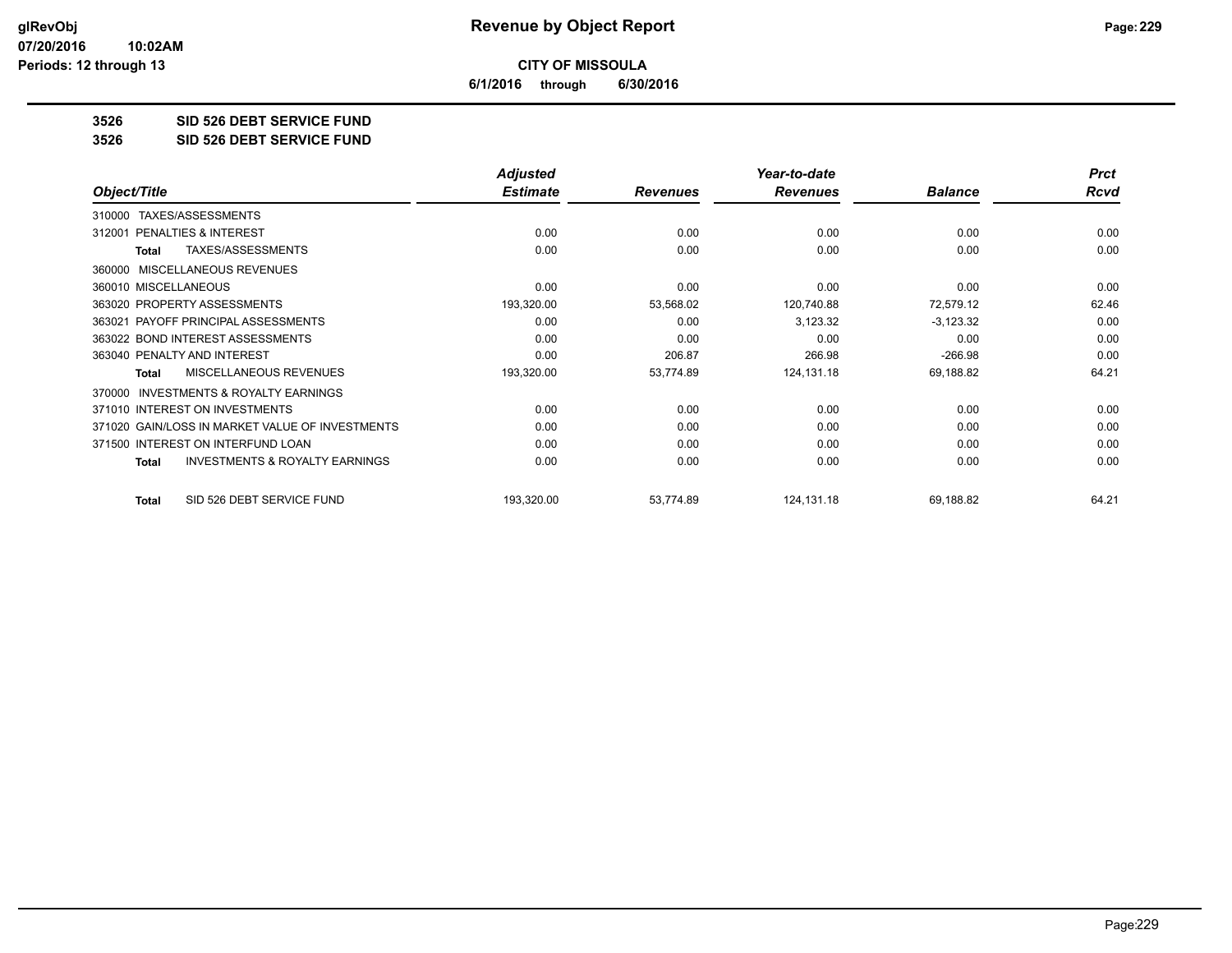**6/1/2016 through 6/30/2016**

## **3526 SID 526 DEBT SERVICE FUND**

|                                                           | <b>Adjusted</b> |                 | Year-to-date    |                | <b>Prct</b> |
|-----------------------------------------------------------|-----------------|-----------------|-----------------|----------------|-------------|
| Object/Title                                              | <b>Estimate</b> | <b>Revenues</b> | <b>Revenues</b> | <b>Balance</b> | Rcvd        |
| TAXES/ASSESSMENTS<br>310000                               |                 |                 |                 |                |             |
| <b>PENALTIES &amp; INTEREST</b><br>312001                 | 0.00            | 0.00            | 0.00            | 0.00           | 0.00        |
| TAXES/ASSESSMENTS<br><b>Total</b>                         | 0.00            | 0.00            | 0.00            | 0.00           | 0.00        |
| 360000 MISCELLANEOUS REVENUES                             |                 |                 |                 |                |             |
| 360010 MISCELLANEOUS                                      | 0.00            | 0.00            | 0.00            | 0.00           | 0.00        |
| 363020 PROPERTY ASSESSMENTS                               | 193,320.00      | 53,568.02       | 120,740.88      | 72,579.12      | 62.46       |
| 363021 PAYOFF PRINCIPAL ASSESSMENTS                       | 0.00            | 0.00            | 3,123.32        | $-3,123.32$    | 0.00        |
| 363022 BOND INTEREST ASSESSMENTS                          | 0.00            | 0.00            | 0.00            | 0.00           | 0.00        |
| 363040 PENALTY AND INTEREST                               | 0.00            | 206.87          | 266.98          | $-266.98$      | 0.00        |
| <b>MISCELLANEOUS REVENUES</b><br><b>Total</b>             | 193,320.00      | 53,774.89       | 124,131.18      | 69,188.82      | 64.21       |
| <b>INVESTMENTS &amp; ROYALTY EARNINGS</b><br>370000       |                 |                 |                 |                |             |
| 371010 INTEREST ON INVESTMENTS                            | 0.00            | 0.00            | 0.00            | 0.00           | 0.00        |
| 371020 GAIN/LOSS IN MARKET VALUE OF INVESTMENT            | 0.00            | 0.00            | 0.00            | 0.00           | 0.00        |
| 371500 INTEREST ON INTERFUND LOAN                         | 0.00            | 0.00            | 0.00            | 0.00           | 0.00        |
| <b>INVESTMENTS &amp; ROYALTY EARNINGS</b><br><b>Total</b> | 0.00            | 0.00            | 0.00            | 0.00           | 0.00        |
| SID 526 DEBT SERVICE FUND<br><b>Total</b>                 | 193,320.00      | 53,774.89       | 124,131.18      | 69,188.82      | 64.21       |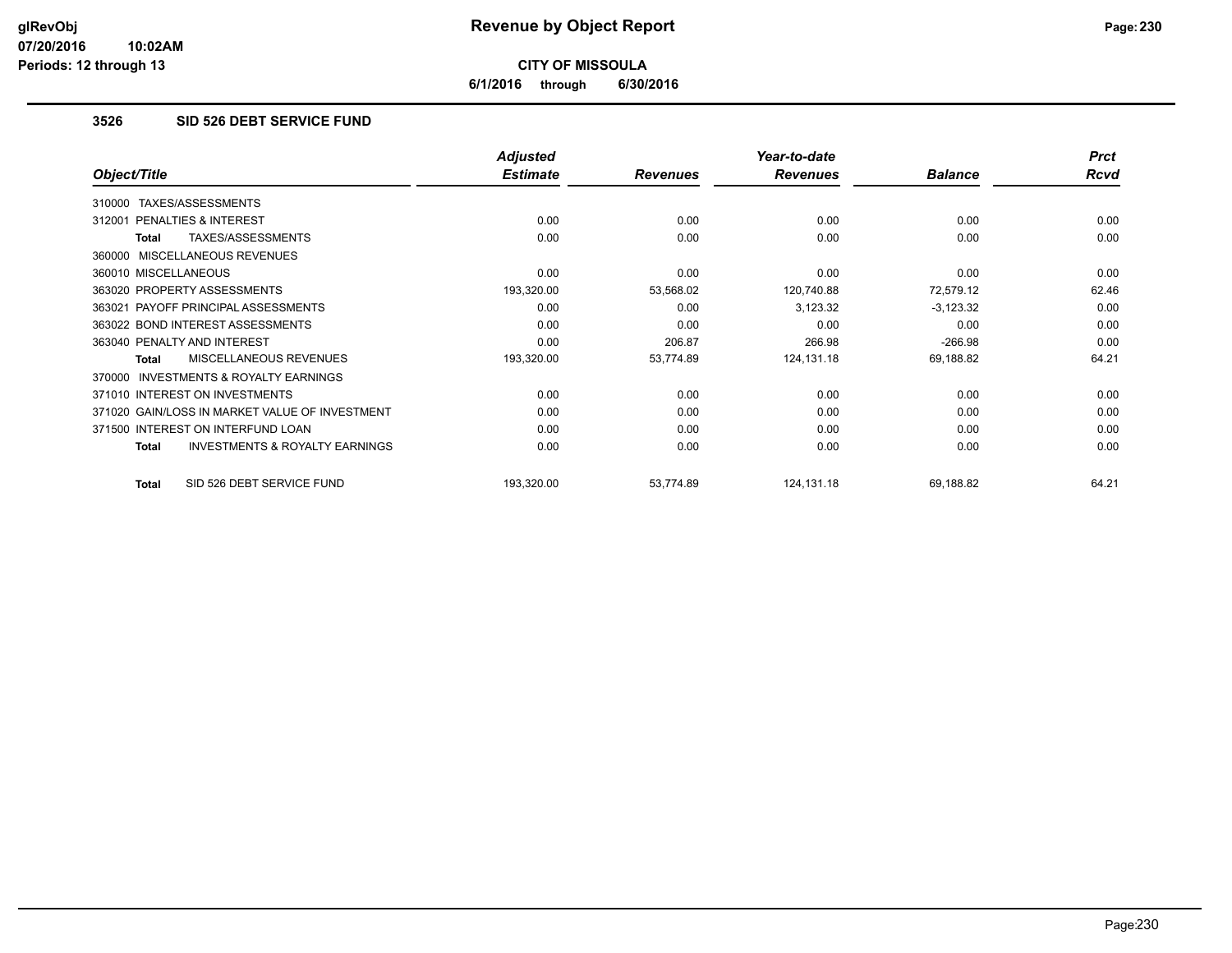**6/1/2016 through 6/30/2016**

**3527 SID 527 DEBT SERVICE FUND**

**3527 SID 527 DEBT SERVICE FUND**

|                                                           | <b>Adjusted</b> |                 | Year-to-date    |                | <b>Prct</b> |
|-----------------------------------------------------------|-----------------|-----------------|-----------------|----------------|-------------|
| Object/Title                                              | <b>Estimate</b> | <b>Revenues</b> | <b>Revenues</b> | <b>Balance</b> | <b>Rcvd</b> |
| TAXES/ASSESSMENTS<br>310000                               |                 |                 |                 |                |             |
| 312001 PENALTIES & INTEREST                               | 0.00            | 0.00            | 0.00            | 0.00           | 0.00        |
| TAXES/ASSESSMENTS<br><b>Total</b>                         | 0.00            | 0.00            | 0.00            | 0.00           | 0.00        |
| MISCELLANEOUS REVENUES<br>360000                          |                 |                 |                 |                |             |
| 360010 MISCELLANEOUS                                      | 0.00            | 0.00            | 0.00            | 0.00           | 0.00        |
| 363020 PROPERTY ASSESSMENTS                               | 0.00            | 0.00            | 0.00            | 0.00           | 0.00        |
| 363021 PAYOFF PRINCIPAL ASSESSMENTS                       | 0.00            | 0.00            | 0.00            | 0.00           | 0.00        |
| 363022 BOND INTEREST ASSESSMENTS                          | 0.00            | 0.00            | 0.00            | 0.00           | 0.00        |
| 363040 PENALTY AND INTEREST                               | 0.00            | 0.00            | 0.00            | 0.00           | 0.00        |
| <b>MISCELLANEOUS REVENUES</b><br><b>Total</b>             | 0.00            | 0.00            | 0.00            | 0.00           | 0.00        |
| <b>INVESTMENTS &amp; ROYALTY EARNINGS</b><br>370000       |                 |                 |                 |                |             |
| 371010 INTEREST ON INVESTMENTS                            | 0.00            | 0.00            | 0.00            | 0.00           | 0.00        |
| 371020 GAIN/LOSS IN MARKET VALUE OF INVESTMENTS           | 0.00            | 0.00            | 0.00            | 0.00           | 0.00        |
| <b>INVESTMENTS &amp; ROYALTY EARNINGS</b><br><b>Total</b> | 0.00            | 0.00            | 0.00            | 0.00           | 0.00        |
| OTHER FINANCING SOURCES<br>380000                         |                 |                 |                 |                |             |
| 381030 SID BONDS PROCEEDS                                 | 0.00            | 0.00            | 0.00            | 0.00           | 0.00        |
| OTHER FINANCING SOURCES<br>Total                          | 0.00            | 0.00            | 0.00            | 0.00           | 0.00        |
| SID 527 DEBT SERVICE FUND<br><b>Total</b>                 | 0.00            | 0.00            | 0.00            | 0.00           | 0.00        |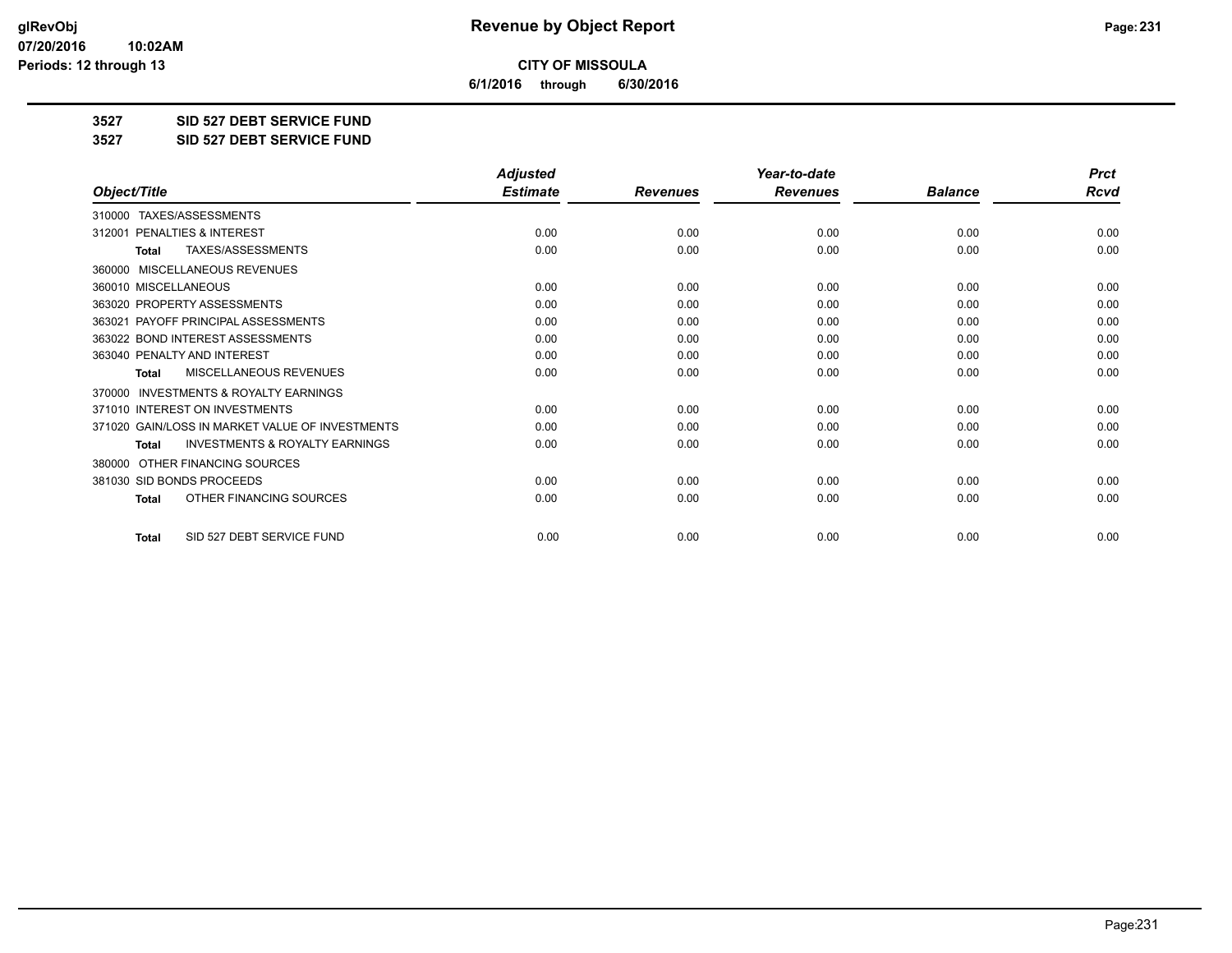**6/1/2016 through 6/30/2016**

## **3527 SID 527 DEBT SERVICE FUND**

|                                                           | <b>Adjusted</b> |                 | Year-to-date    |                | <b>Prct</b> |
|-----------------------------------------------------------|-----------------|-----------------|-----------------|----------------|-------------|
| Object/Title                                              | <b>Estimate</b> | <b>Revenues</b> | <b>Revenues</b> | <b>Balance</b> | Rcvd        |
| 310000 TAXES/ASSESSMENTS                                  |                 |                 |                 |                |             |
| PENALTIES & INTEREST<br>312001                            | 0.00            | 0.00            | 0.00            | 0.00           | 0.00        |
| TAXES/ASSESSMENTS<br>Total                                | 0.00            | 0.00            | 0.00            | 0.00           | 0.00        |
| 360000 MISCELLANEOUS REVENUES                             |                 |                 |                 |                |             |
| 360010 MISCELLANEOUS                                      | 0.00            | 0.00            | 0.00            | 0.00           | 0.00        |
| 363020 PROPERTY ASSESSMENTS                               | 0.00            | 0.00            | 0.00            | 0.00           | 0.00        |
| 363021 PAYOFF PRINCIPAL ASSESSMENTS                       | 0.00            | 0.00            | 0.00            | 0.00           | 0.00        |
| 363022 BOND INTEREST ASSESSMENTS                          | 0.00            | 0.00            | 0.00            | 0.00           | 0.00        |
| 363040 PENALTY AND INTEREST                               | 0.00            | 0.00            | 0.00            | 0.00           | 0.00        |
| <b>MISCELLANEOUS REVENUES</b><br><b>Total</b>             | 0.00            | 0.00            | 0.00            | 0.00           | 0.00        |
| 370000 INVESTMENTS & ROYALTY EARNINGS                     |                 |                 |                 |                |             |
| 371010 INTEREST ON INVESTMENTS                            | 0.00            | 0.00            | 0.00            | 0.00           | 0.00        |
| 371020 GAIN/LOSS IN MARKET VALUE OF INVESTMENT            | 0.00            | 0.00            | 0.00            | 0.00           | 0.00        |
| <b>INVESTMENTS &amp; ROYALTY EARNINGS</b><br><b>Total</b> | 0.00            | 0.00            | 0.00            | 0.00           | 0.00        |
| 380000 OTHER FINANCING SOURCES                            |                 |                 |                 |                |             |
| 381030 SID BONDS PROCEEDS                                 | 0.00            | 0.00            | 0.00            | 0.00           | 0.00        |
| OTHER FINANCING SOURCES<br>Total                          | 0.00            | 0.00            | 0.00            | 0.00           | 0.00        |
| SID 527 DEBT SERVICE FUND<br><b>Total</b>                 | 0.00            | 0.00            | 0.00            | 0.00           | 0.00        |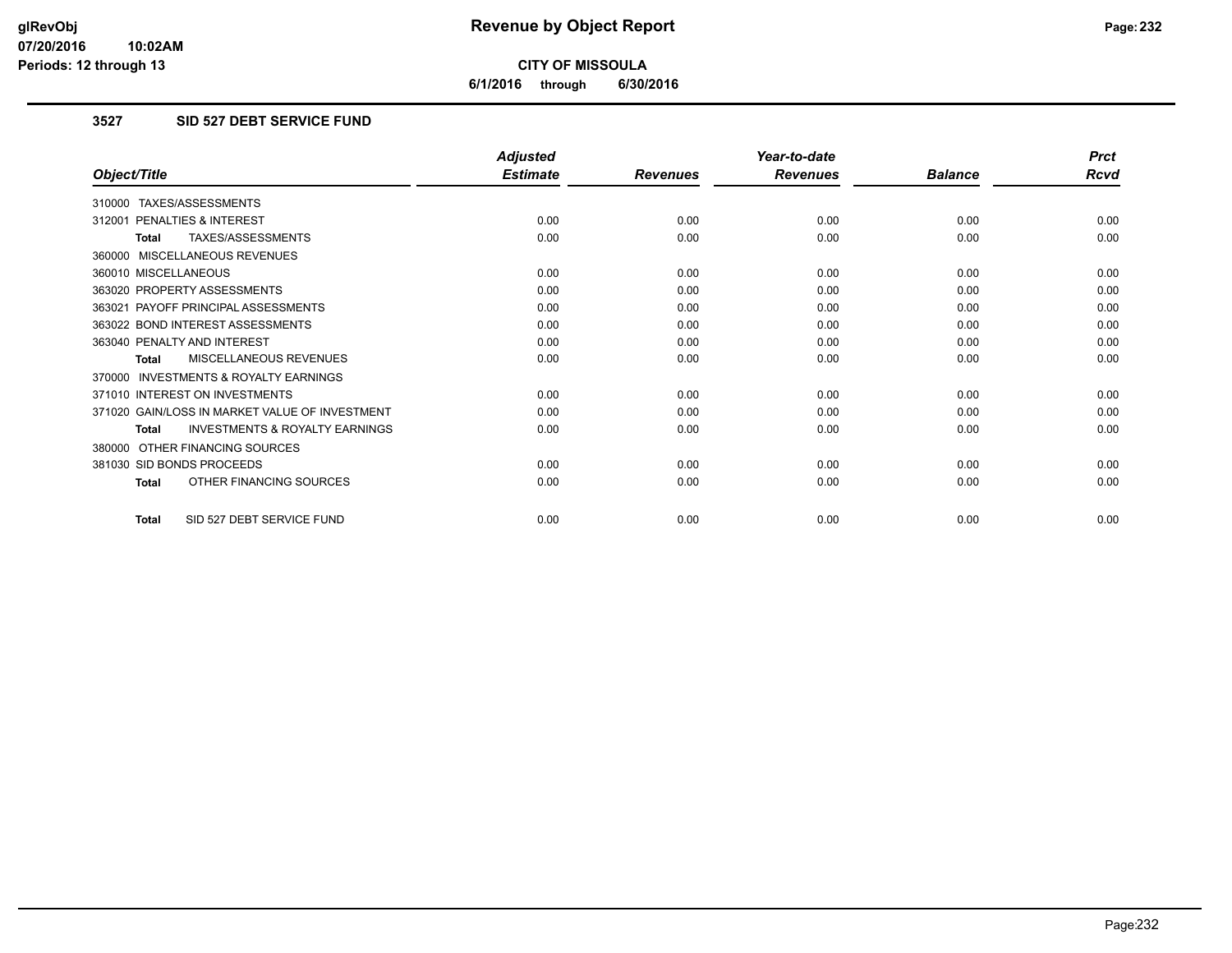**6/1/2016 through 6/30/2016**

**3530 SID 530 DEBT SERVICE FUND**

**3530 SID 530 DEBT SERVICE FUND**

|                                                           | <b>Adjusted</b> |                 | Year-to-date    |                | <b>Prct</b> |
|-----------------------------------------------------------|-----------------|-----------------|-----------------|----------------|-------------|
| Object/Title                                              | <b>Estimate</b> | <b>Revenues</b> | <b>Revenues</b> | <b>Balance</b> | Rcvd        |
| TAXES/ASSESSMENTS<br>310000                               |                 |                 |                 |                |             |
| 312001 PENALTIES & INTEREST                               | 0.00            | 0.00            | 0.00            | 0.00           | 0.00        |
| TAXES/ASSESSMENTS<br>Total                                | 0.00            | 0.00            | 0.00            | 0.00           | 0.00        |
| 360000 MISCELLANEOUS REVENUES                             |                 |                 |                 |                |             |
| 360010 MISCELLANEOUS                                      | 0.00            | 0.00            | 0.00            | 0.00           | 0.00        |
| 363020 PROPERTY ASSESSMENTS                               | 681.00          | 0.00            | 0.00            | 681.00         | 0.00        |
| 363021 PAYOFF PRINCIPAL ASSESSMENTS                       | 0.00            | 0.00            | 0.00            | 0.00           | 0.00        |
| 363022 BOND INTEREST ASSESSMENTS                          | 0.00            | 0.00            | 0.00            | 0.00           | 0.00        |
| 363040 PENALTY AND INTEREST                               | 0.00            | 0.00            | 0.00            | 0.00           | 0.00        |
| <b>MISCELLANEOUS REVENUES</b><br>Total                    | 681.00          | 0.00            | 0.00            | 681.00         | 0.00        |
| 370000 INVESTMENTS & ROYALTY EARNINGS                     |                 |                 |                 |                |             |
| 371010 INTEREST ON INVESTMENTS                            | 0.00            | 0.00            | 0.00            | 0.00           | 0.00        |
| 371020 GAIN/LOSS IN MARKET VALUE OF INVESTMENTS           | 0.00            | 0.00            | 0.00            | 0.00           | 0.00        |
| <b>INVESTMENTS &amp; ROYALTY EARNINGS</b><br><b>Total</b> | 0.00            | 0.00            | 0.00            | 0.00           | 0.00        |
| SID 530 DEBT SERVICE FUND<br><b>Total</b>                 | 681.00          | 0.00            | 0.00            | 681.00         | 0.00        |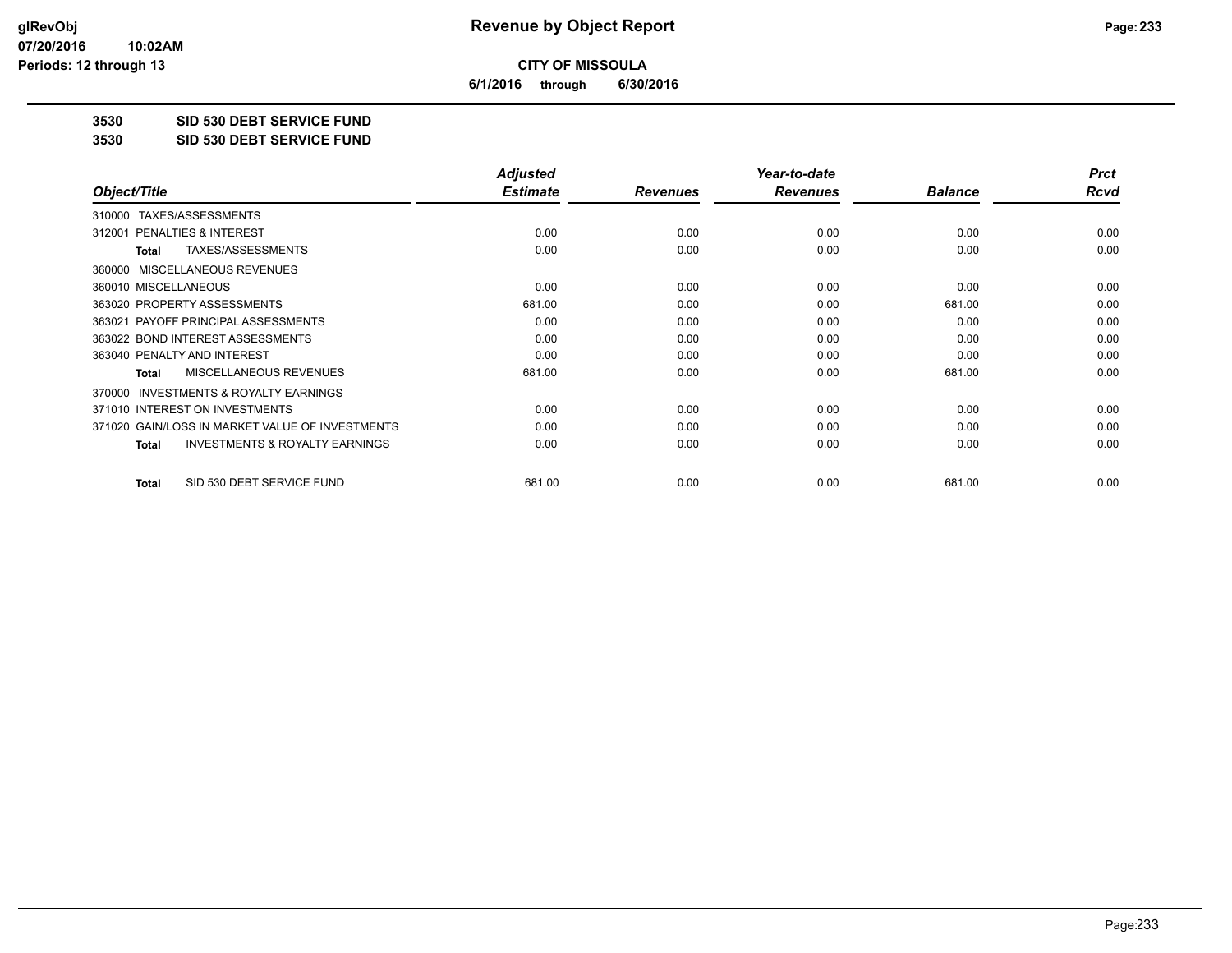**6/1/2016 through 6/30/2016**

## **3530 SID 530 DEBT SERVICE FUND**

|                                                           | <b>Adjusted</b> |                 | Year-to-date    |                | <b>Prct</b> |
|-----------------------------------------------------------|-----------------|-----------------|-----------------|----------------|-------------|
| Object/Title                                              | <b>Estimate</b> | <b>Revenues</b> | <b>Revenues</b> | <b>Balance</b> | <b>Rcvd</b> |
| 310000 TAXES/ASSESSMENTS                                  |                 |                 |                 |                |             |
| 312001 PENALTIES & INTEREST                               | 0.00            | 0.00            | 0.00            | 0.00           | 0.00        |
| TAXES/ASSESSMENTS<br>Total                                | 0.00            | 0.00            | 0.00            | 0.00           | 0.00        |
| 360000 MISCELLANEOUS REVENUES                             |                 |                 |                 |                |             |
| 360010 MISCELLANEOUS                                      | 0.00            | 0.00            | 0.00            | 0.00           | 0.00        |
| 363020 PROPERTY ASSESSMENTS                               | 681.00          | 0.00            | 0.00            | 681.00         | 0.00        |
| 363021 PAYOFF PRINCIPAL ASSESSMENTS                       | 0.00            | 0.00            | 0.00            | 0.00           | 0.00        |
| 363022 BOND INTEREST ASSESSMENTS                          | 0.00            | 0.00            | 0.00            | 0.00           | 0.00        |
| 363040 PENALTY AND INTEREST                               | 0.00            | 0.00            | 0.00            | 0.00           | 0.00        |
| MISCELLANEOUS REVENUES<br><b>Total</b>                    | 681.00          | 0.00            | 0.00            | 681.00         | 0.00        |
| <b>INVESTMENTS &amp; ROYALTY EARNINGS</b><br>370000       |                 |                 |                 |                |             |
| 371010 INTEREST ON INVESTMENTS                            | 0.00            | 0.00            | 0.00            | 0.00           | 0.00        |
| 371020 GAIN/LOSS IN MARKET VALUE OF INVESTMENT            | 0.00            | 0.00            | 0.00            | 0.00           | 0.00        |
| <b>INVESTMENTS &amp; ROYALTY EARNINGS</b><br><b>Total</b> | 0.00            | 0.00            | 0.00            | 0.00           | 0.00        |
| SID 530 DEBT SERVICE FUND<br><b>Total</b>                 | 681.00          | 0.00            | 0.00            | 681.00         | 0.00        |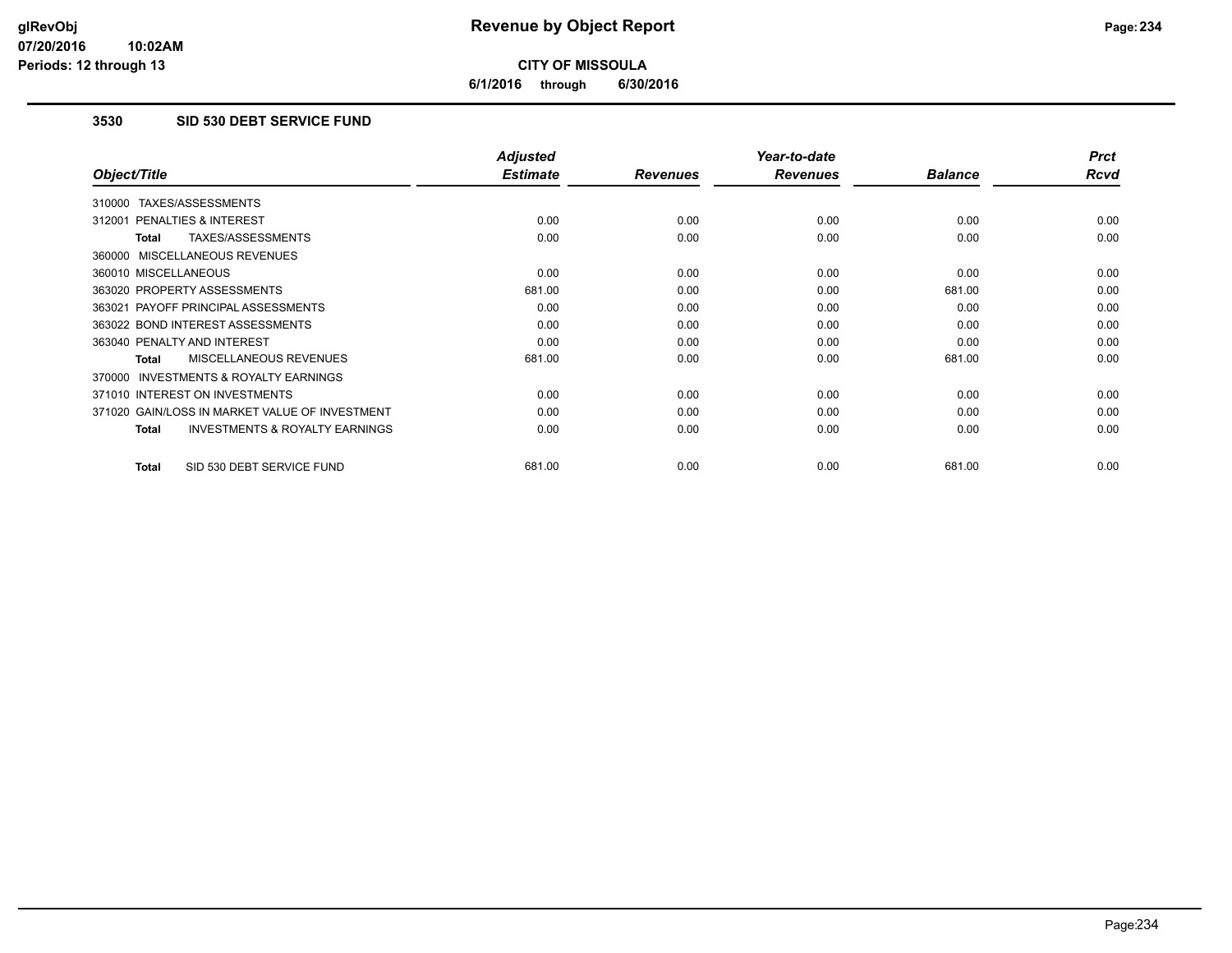**6/1/2016 through 6/30/2016**

#### **3531 SID 531 HICKORY ST CALMING**

#### **3531 SID 531 HICKORY ST CALMING**

|                                                           | <b>Adjusted</b> |                 | Year-to-date    |                | <b>Prct</b> |
|-----------------------------------------------------------|-----------------|-----------------|-----------------|----------------|-------------|
| Object/Title                                              | <b>Estimate</b> | <b>Revenues</b> | <b>Revenues</b> | <b>Balance</b> | <b>Rcvd</b> |
| 310000 TAXES/ASSESSMENTS                                  |                 |                 |                 |                |             |
| PENALTIES & INTEREST<br>312001                            | 0.00            | 0.00            | 0.00            | 0.00           | 0.00        |
| TAXES/ASSESSMENTS<br>Total                                | 0.00            | 0.00            | 0.00            | 0.00           | 0.00        |
| MISCELLANEOUS REVENUES<br>360000                          |                 |                 |                 |                |             |
| 360010 MISCELLANEOUS                                      | 0.00            | 0.00            | 0.00            | 0.00           | 0.00        |
| 363020 PROPERTY ASSESSMENTS                               | 0.00            | 0.00            | 0.00            | 0.00           | 0.00        |
| 363021 PAYOFF PRINCIPAL ASSESSMENTS                       | 0.00            | 0.00            | 0.00            | 0.00           | 0.00        |
| 363022 BOND INTEREST ASSESSMENTS                          | 0.00            | 0.00            | 0.00            | 0.00           | 0.00        |
| 363040 PENALTY AND INTEREST                               | 0.00            | 0.00            | 0.00            | 0.00           | 0.00        |
| MISCELLANEOUS REVENUES<br>Total                           | 0.00            | 0.00            | 0.00            | 0.00           | 0.00        |
| INVESTMENTS & ROYALTY EARNINGS<br>370000                  |                 |                 |                 |                |             |
| 371010 INTEREST ON INVESTMENTS                            | 0.00            | 0.00            | 0.00            | 0.00           | 0.00        |
| 371020 GAIN/LOSS IN MARKET VALUE OF INVESTMENTS           | 0.00            | 0.00            | 0.00            | 0.00           | 0.00        |
| <b>INVESTMENTS &amp; ROYALTY EARNINGS</b><br><b>Total</b> | 0.00            | 0.00            | 0.00            | 0.00           | 0.00        |
| OTHER FINANCING SOURCES<br>380000                         |                 |                 |                 |                |             |
| 383000 OPERATING TRANSFERS                                | 0.00            | 0.00            | 0.00            | 0.00           | 0.00        |
| OTHER FINANCING SOURCES<br><b>Total</b>                   | 0.00            | 0.00            | 0.00            | 0.00           | 0.00        |
| SID 531 HICKORY ST CALMING<br><b>Total</b>                | 0.00            | 0.00            | 0.00            | 0.00           | 0.00        |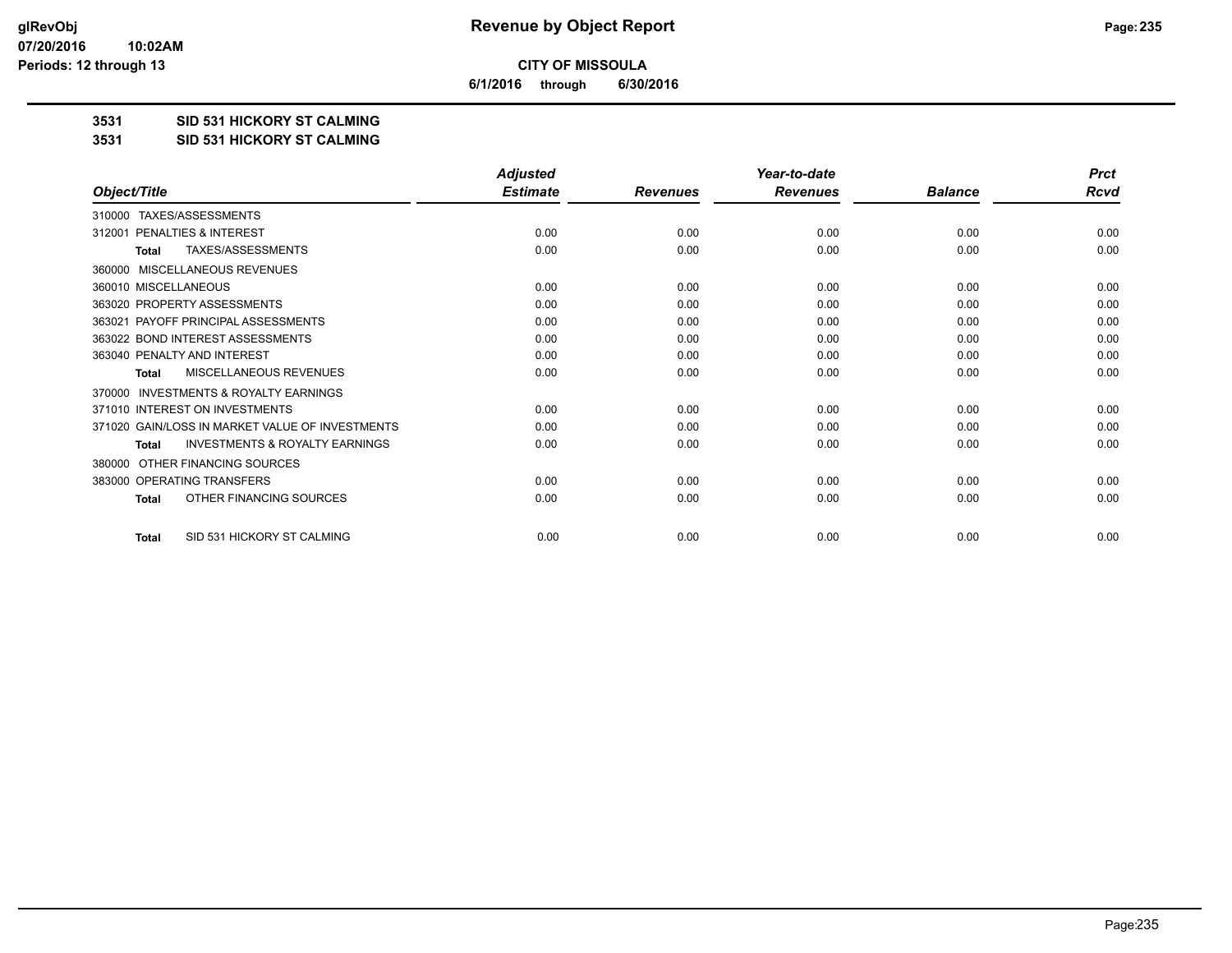**6/1/2016 through 6/30/2016**

## **3531 SID 531 HICKORY ST CALMING**

|                                                           | <b>Adjusted</b> |                 | Year-to-date    |                | <b>Prct</b> |
|-----------------------------------------------------------|-----------------|-----------------|-----------------|----------------|-------------|
| Object/Title                                              | <b>Estimate</b> | <b>Revenues</b> | <b>Revenues</b> | <b>Balance</b> | <b>Rcvd</b> |
| 310000 TAXES/ASSESSMENTS                                  |                 |                 |                 |                |             |
| 312001 PENALTIES & INTEREST                               | 0.00            | 0.00            | 0.00            | 0.00           | 0.00        |
| TAXES/ASSESSMENTS<br><b>Total</b>                         | 0.00            | 0.00            | 0.00            | 0.00           | 0.00        |
| 360000 MISCELLANEOUS REVENUES                             |                 |                 |                 |                |             |
| 360010 MISCELLANEOUS                                      | 0.00            | 0.00            | 0.00            | 0.00           | 0.00        |
| 363020 PROPERTY ASSESSMENTS                               | 0.00            | 0.00            | 0.00            | 0.00           | 0.00        |
| 363021 PAYOFF PRINCIPAL ASSESSMENTS                       | 0.00            | 0.00            | 0.00            | 0.00           | 0.00        |
| 363022 BOND INTEREST ASSESSMENTS                          | 0.00            | 0.00            | 0.00            | 0.00           | 0.00        |
| 363040 PENALTY AND INTEREST                               | 0.00            | 0.00            | 0.00            | 0.00           | 0.00        |
| MISCELLANEOUS REVENUES<br><b>Total</b>                    | 0.00            | 0.00            | 0.00            | 0.00           | 0.00        |
| <b>INVESTMENTS &amp; ROYALTY EARNINGS</b><br>370000       |                 |                 |                 |                |             |
| 371010 INTEREST ON INVESTMENTS                            | 0.00            | 0.00            | 0.00            | 0.00           | 0.00        |
| 371020 GAIN/LOSS IN MARKET VALUE OF INVESTMENT            | 0.00            | 0.00            | 0.00            | 0.00           | 0.00        |
| <b>INVESTMENTS &amp; ROYALTY EARNINGS</b><br><b>Total</b> | 0.00            | 0.00            | 0.00            | 0.00           | 0.00        |
| OTHER FINANCING SOURCES<br>380000                         |                 |                 |                 |                |             |
| 383000 OPERATING TRANSFERS                                | 0.00            | 0.00            | 0.00            | 0.00           | 0.00        |
| OTHER FINANCING SOURCES<br>Total                          | 0.00            | 0.00            | 0.00            | 0.00           | 0.00        |
| SID 531 HICKORY ST CALMING<br><b>Total</b>                | 0.00            | 0.00            | 0.00            | 0.00           | 0.00        |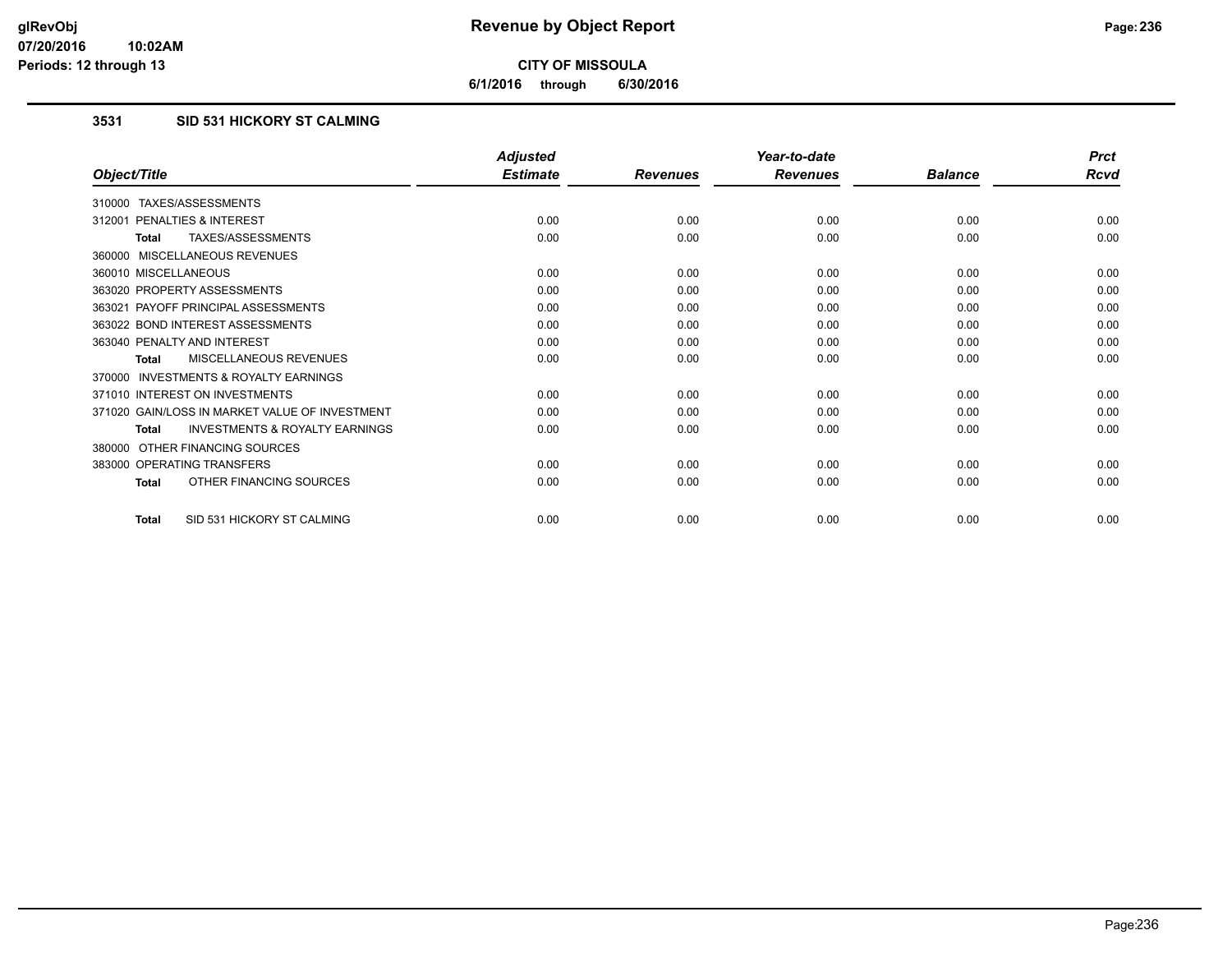**6/1/2016 through 6/30/2016**

**3532 SID 532 DEBT SERVICE FUND**

**3532 SID 532 DEBT SERVICE FUND**

|                                                           | <b>Adjusted</b> |                 | Year-to-date    |                | <b>Prct</b> |
|-----------------------------------------------------------|-----------------|-----------------|-----------------|----------------|-------------|
| Object/Title                                              | <b>Estimate</b> | <b>Revenues</b> | <b>Revenues</b> | <b>Balance</b> | <b>Rcvd</b> |
| 360000 MISCELLANEOUS REVENUES                             |                 |                 |                 |                |             |
| 363020 PROPERTY ASSESSMENTS                               | 42,362.00       | 15.664.25       | 34.013.80       | 8,348.20       | 80.29       |
| PAYOFF PRINCIPAL ASSESSMENTS<br>363021                    | 0.00            | 1.064.70        | 3.164.50        | $-3.164.50$    | 0.00        |
| 363022 BOND INTEREST ASSESSMENTS                          | 0.00            | 0.00            | 0.00            | 0.00           | 0.00        |
| 363040 PENALTY AND INTEREST                               | 0.00            | 25.66           | 30.15           | $-30.15$       | 0.00        |
| MISCELLANEOUS REVENUES<br>Total                           | 42,362.00       | 16.754.61       | 37,208.45       | 5,153.55       | 87.83       |
| 370000 INVESTMENTS & ROYALTY EARNINGS                     |                 |                 |                 |                |             |
| 371010 INTEREST ON INVESTMENTS                            | 0.00            | 0.00            | 0.00            | 0.00           | 0.00        |
| 371020 GAIN/LOSS IN MARKET VALUE OF INVESTMENTS           | 0.00            | 0.00            | 0.00            | 0.00           | 0.00        |
| <b>INVESTMENTS &amp; ROYALTY EARNINGS</b><br><b>Total</b> | 0.00            | 0.00            | 0.00            | 0.00           | 0.00        |
| SID 532 DEBT SERVICE FUND<br><b>Total</b>                 | 42.362.00       | 16.754.61       | 37.208.45       | 5.153.55       | 87.83       |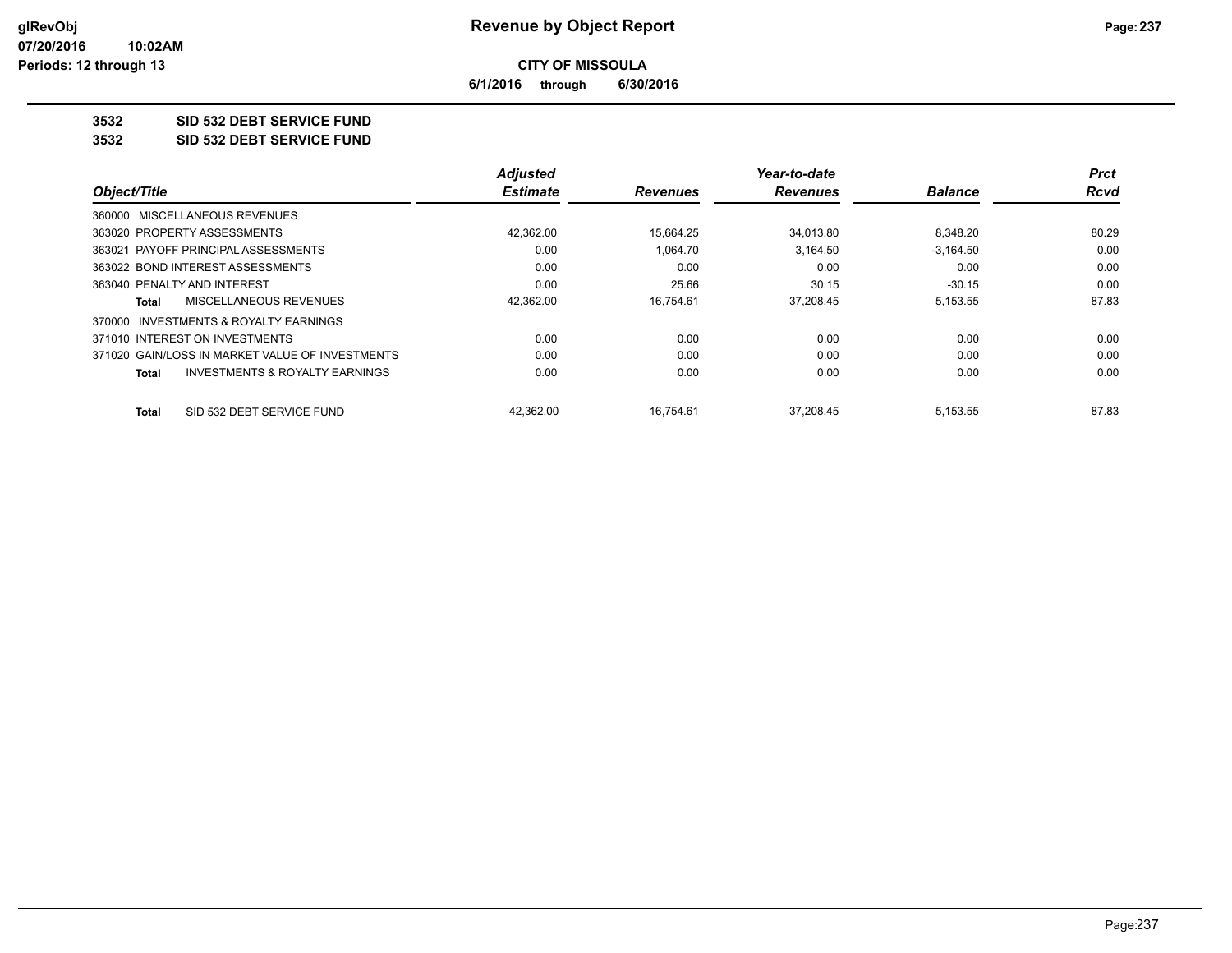**6/1/2016 through 6/30/2016**

### **3532 SID 532 DEBT SERVICE FUND**

|                                                           | <b>Adjusted</b> |                 | Year-to-date    |                | <b>Prct</b> |
|-----------------------------------------------------------|-----------------|-----------------|-----------------|----------------|-------------|
| Object/Title                                              | <b>Estimate</b> | <b>Revenues</b> | <b>Revenues</b> | <b>Balance</b> | <b>Rcvd</b> |
| 360000 MISCELLANEOUS REVENUES                             |                 |                 |                 |                |             |
| 363020 PROPERTY ASSESSMENTS                               | 42.362.00       | 15.664.25       | 34.013.80       | 8.348.20       | 80.29       |
| 363021 PAYOFF PRINCIPAL ASSESSMENTS                       | 0.00            | 1.064.70        | 3.164.50        | $-3,164.50$    | 0.00        |
| 363022 BOND INTEREST ASSESSMENTS                          | 0.00            | 0.00            | 0.00            | 0.00           | 0.00        |
| 363040 PENALTY AND INTEREST                               | 0.00            | 25.66           | 30.15           | $-30.15$       | 0.00        |
| MISCELLANEOUS REVENUES<br>Total                           | 42,362.00       | 16,754.61       | 37,208.45       | 5,153.55       | 87.83       |
| 370000 INVESTMENTS & ROYALTY EARNINGS                     |                 |                 |                 |                |             |
| 371010 INTEREST ON INVESTMENTS                            | 0.00            | 0.00            | 0.00            | 0.00           | 0.00        |
| 371020 GAIN/LOSS IN MARKET VALUE OF INVESTMENT            | 0.00            | 0.00            | 0.00            | 0.00           | 0.00        |
| <b>INVESTMENTS &amp; ROYALTY EARNINGS</b><br><b>Total</b> | 0.00            | 0.00            | 0.00            | 0.00           | 0.00        |
| SID 532 DEBT SERVICE FUND<br><b>Total</b>                 | 42.362.00       | 16.754.61       | 37.208.45       | 5.153.55       | 87.83       |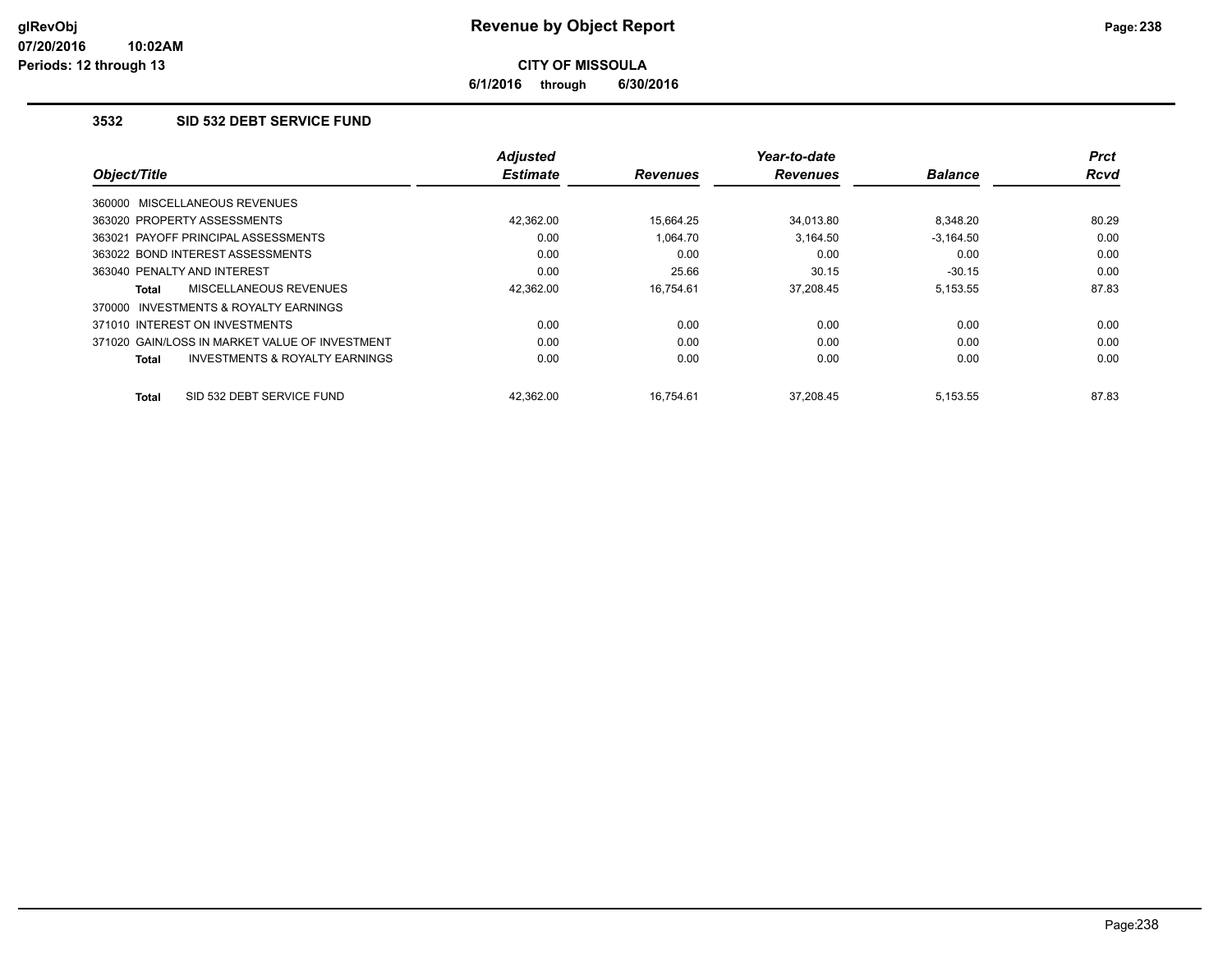**6/1/2016 through 6/30/2016**

## **3533 GILBERT ST SEWER SID DEBT FUND**

#### **3533 GILBERT ST SEWER SID DEBT FUND**

|                                                           | <b>Adjusted</b> |                 | Year-to-date    |                | <b>Prct</b> |
|-----------------------------------------------------------|-----------------|-----------------|-----------------|----------------|-------------|
| Object/Title                                              | <b>Estimate</b> | <b>Revenues</b> | <b>Revenues</b> | <b>Balance</b> | <b>Rcvd</b> |
| TAXES/ASSESSMENTS<br>310000                               |                 |                 |                 |                |             |
| <b>PENALTIES &amp; INTEREST</b><br>312001                 | 0.00            | 0.00            | 0.00            | 0.00           | 0.00        |
| <b>TAXES/ASSESSMENTS</b><br><b>Total</b>                  | 0.00            | 0.00            | 0.00            | 0.00           | 0.00        |
| <b>MISCELLANEOUS REVENUES</b><br>360000                   |                 |                 |                 |                |             |
| 363020 PROPERTY ASSESSMENTS                               | 17,325.00       | 5,428.74        | 12,547.90       | 4,777.10       | 72.43       |
| PAYOFF PRINCIPAL ASSESSMENTS<br>363021                    | 0.00            | 0.00            | 979.82          | $-979.82$      | 0.00        |
| 363022 BOND INTEREST ASSESSMENTS                          | 0.00            | 0.00            | 0.00            | 0.00           | 0.00        |
| 363040 PENALTY AND INTEREST                               | 0.00            | 43.41           | 43.41           | $-43.41$       | 0.00        |
| MISCELLANEOUS REVENUES<br><b>Total</b>                    | 17,325.00       | 5,472.15        | 13,571.13       | 3,753.87       | 78.33       |
| <b>INVESTMENTS &amp; ROYALTY EARNINGS</b><br>370000       |                 |                 |                 |                |             |
| 371010 INTEREST ON INVESTMENTS                            | 0.00            | 0.00            | 0.00            | 0.00           | 0.00        |
| 371020 GAIN/LOSS IN MARKET VALUE OF INVESTMENTS           | 0.00            | 0.00            | 0.00            | 0.00           | 0.00        |
| <b>INVESTMENTS &amp; ROYALTY EARNINGS</b><br><b>Total</b> | 0.00            | 0.00            | 0.00            | 0.00           | 0.00        |
| OTHER FINANCING SOURCES<br>380000                         |                 |                 |                 |                |             |
| 381009 TRANSFERS IN                                       | 0.00            | 0.00            | 0.00            | 0.00           | 0.00        |
| OTHER FINANCING SOURCES<br><b>Total</b>                   | 0.00            | 0.00            | 0.00            | 0.00           | 0.00        |
| GILBERT ST SEWER SID DEBT FUND<br><b>Total</b>            | 17,325.00       | 5,472.15        | 13,571.13       | 3,753.87       | 78.33       |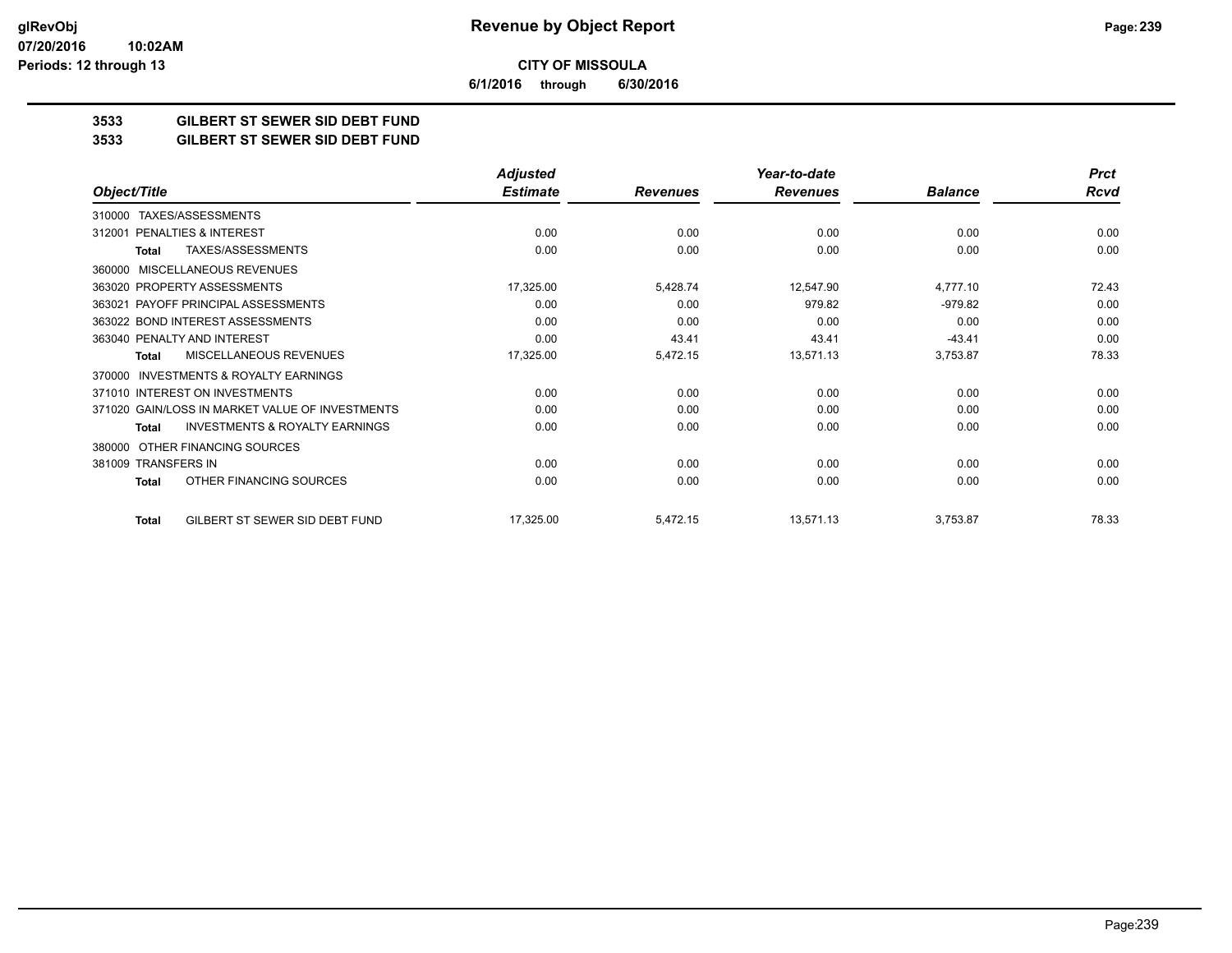**6/1/2016 through 6/30/2016**

## **3533 GILBERT ST SEWER SID DEBT FUND**

|                                                           | <b>Adjusted</b> |                 | Year-to-date    |                | <b>Prct</b> |
|-----------------------------------------------------------|-----------------|-----------------|-----------------|----------------|-------------|
| Object/Title                                              | <b>Estimate</b> | <b>Revenues</b> | <b>Revenues</b> | <b>Balance</b> | <b>Rcvd</b> |
| TAXES/ASSESSMENTS<br>310000                               |                 |                 |                 |                |             |
| 312001 PENALTIES & INTEREST                               | 0.00            | 0.00            | 0.00            | 0.00           | 0.00        |
| TAXES/ASSESSMENTS<br>Total                                | 0.00            | 0.00            | 0.00            | 0.00           | 0.00        |
| MISCELLANEOUS REVENUES<br>360000                          |                 |                 |                 |                |             |
| 363020 PROPERTY ASSESSMENTS                               | 17,325.00       | 5,428.74        | 12,547.90       | 4,777.10       | 72.43       |
| 363021 PAYOFF PRINCIPAL ASSESSMENTS                       | 0.00            | 0.00            | 979.82          | $-979.82$      | 0.00        |
| 363022 BOND INTEREST ASSESSMENTS                          | 0.00            | 0.00            | 0.00            | 0.00           | 0.00        |
| 363040 PENALTY AND INTEREST                               | 0.00            | 43.41           | 43.41           | $-43.41$       | 0.00        |
| MISCELLANEOUS REVENUES<br><b>Total</b>                    | 17,325.00       | 5,472.15        | 13,571.13       | 3,753.87       | 78.33       |
| <b>INVESTMENTS &amp; ROYALTY EARNINGS</b><br>370000       |                 |                 |                 |                |             |
| 371010 INTEREST ON INVESTMENTS                            | 0.00            | 0.00            | 0.00            | 0.00           | 0.00        |
| 371020 GAIN/LOSS IN MARKET VALUE OF INVESTMENT            | 0.00            | 0.00            | 0.00            | 0.00           | 0.00        |
| <b>INVESTMENTS &amp; ROYALTY EARNINGS</b><br><b>Total</b> | 0.00            | 0.00            | 0.00            | 0.00           | 0.00        |
| OTHER FINANCING SOURCES<br>380000                         |                 |                 |                 |                |             |
| 381009 TRANSFERS IN                                       | 0.00            | 0.00            | 0.00            | 0.00           | 0.00        |
| OTHER FINANCING SOURCES<br><b>Total</b>                   | 0.00            | 0.00            | 0.00            | 0.00           | 0.00        |
| GILBERT ST SEWER SID DEBT FUND<br><b>Total</b>            | 17,325.00       | 5,472.15        | 13,571.13       | 3,753.87       | 78.33       |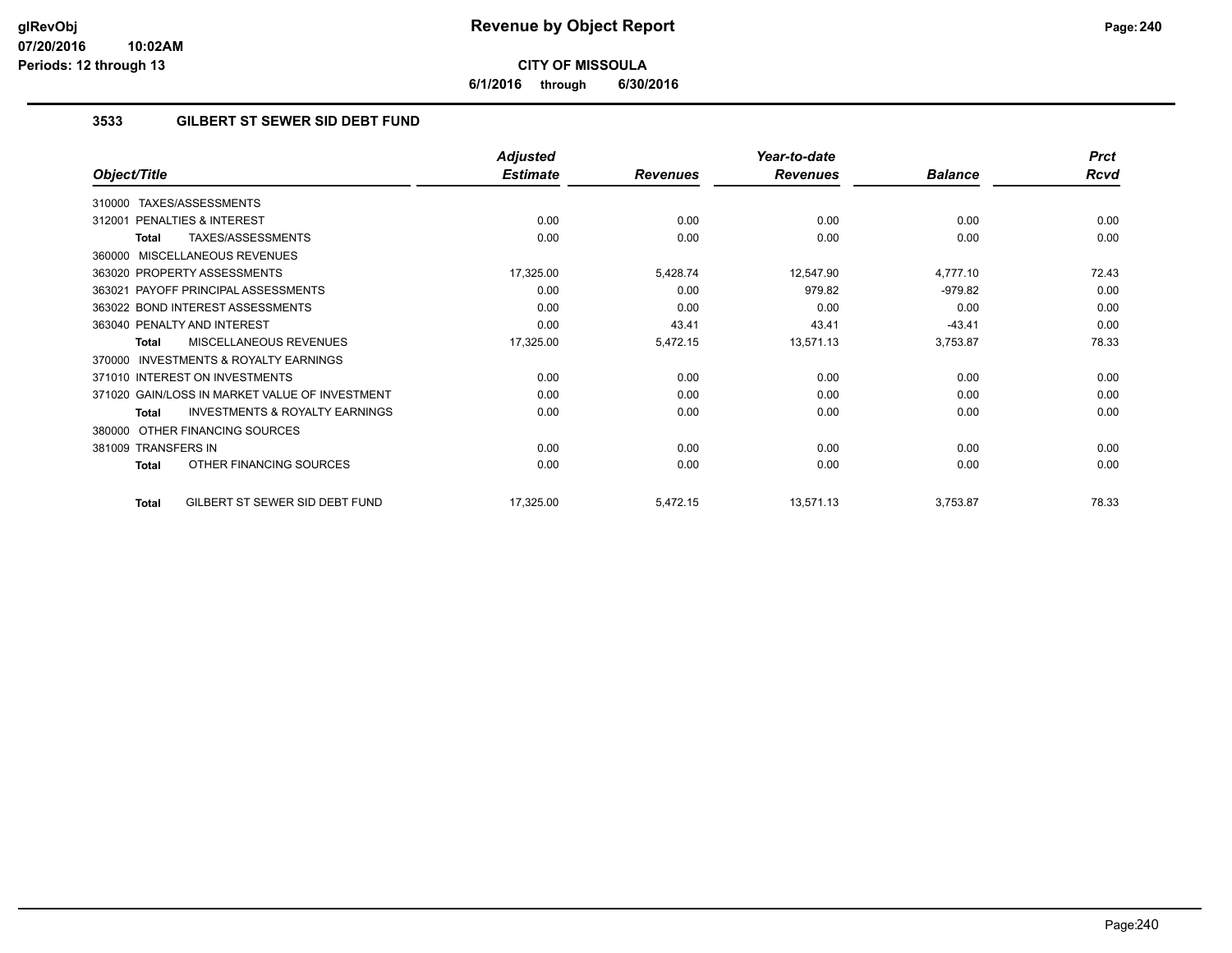**6/1/2016 through 6/30/2016**

## **3534 LINCOLNWOOD SEWER PHASE I**

#### **3534 LINCOLNWOOD SEWER PHASE I**

|                                                           | <b>Adjusted</b> |                 | Year-to-date    |                | <b>Prct</b> |
|-----------------------------------------------------------|-----------------|-----------------|-----------------|----------------|-------------|
| Object/Title                                              | <b>Estimate</b> | <b>Revenues</b> | <b>Revenues</b> | <b>Balance</b> | <b>Rcvd</b> |
| TAXES/ASSESSMENTS<br>310000                               |                 |                 |                 |                |             |
| <b>PENALTIES &amp; INTEREST</b><br>312001                 | 0.00            | 0.00            | 0.00            | 0.00           | 0.00        |
| TAXES/ASSESSMENTS<br><b>Total</b>                         | 0.00            | 0.00            | 0.00            | 0.00           | 0.00        |
| MISCELLANEOUS REVENUES<br>360000                          |                 |                 |                 |                |             |
| 363020 PROPERTY ASSESSMENTS                               | 17,963.00       | 7,128.41        | 15,658.98       | 2,304.02       | 87.17       |
| 363021 PAYOFF PRINCIPAL ASSESSMENTS                       | 0.00            | 0.00            | 0.00            | 0.00           | 0.00        |
| 363022 BOND INTEREST ASSESSMENTS                          | 0.00            | 0.00            | 0.00            | 0.00           | 0.00        |
| 363040 PENALTY AND INTEREST                               | 0.00            | 25.28           | 36.37           | $-36.37$       | 0.00        |
| <b>MISCELLANEOUS REVENUES</b><br><b>Total</b>             | 17,963.00       | 7,153.69        | 15,695.35       | 2,267.65       | 87.38       |
| <b>INVESTMENTS &amp; ROYALTY EARNINGS</b><br>370000       |                 |                 |                 |                |             |
| 371010 INTEREST ON INVESTMENTS                            | 0.00            | 0.00            | 0.00            | 0.00           | 0.00        |
| 371020 GAIN/LOSS IN MARKET VALUE OF INVESTMENTS           | 0.00            | 0.00            | 0.00            | 0.00           | 0.00        |
| <b>INVESTMENTS &amp; ROYALTY EARNINGS</b><br><b>Total</b> | 0.00            | 0.00            | 0.00            | 0.00           | 0.00        |
| LINCOLNWOOD SEWER PHASE I<br><b>Total</b>                 | 17,963.00       | 7,153.69        | 15,695.35       | 2,267.65       | 87.38       |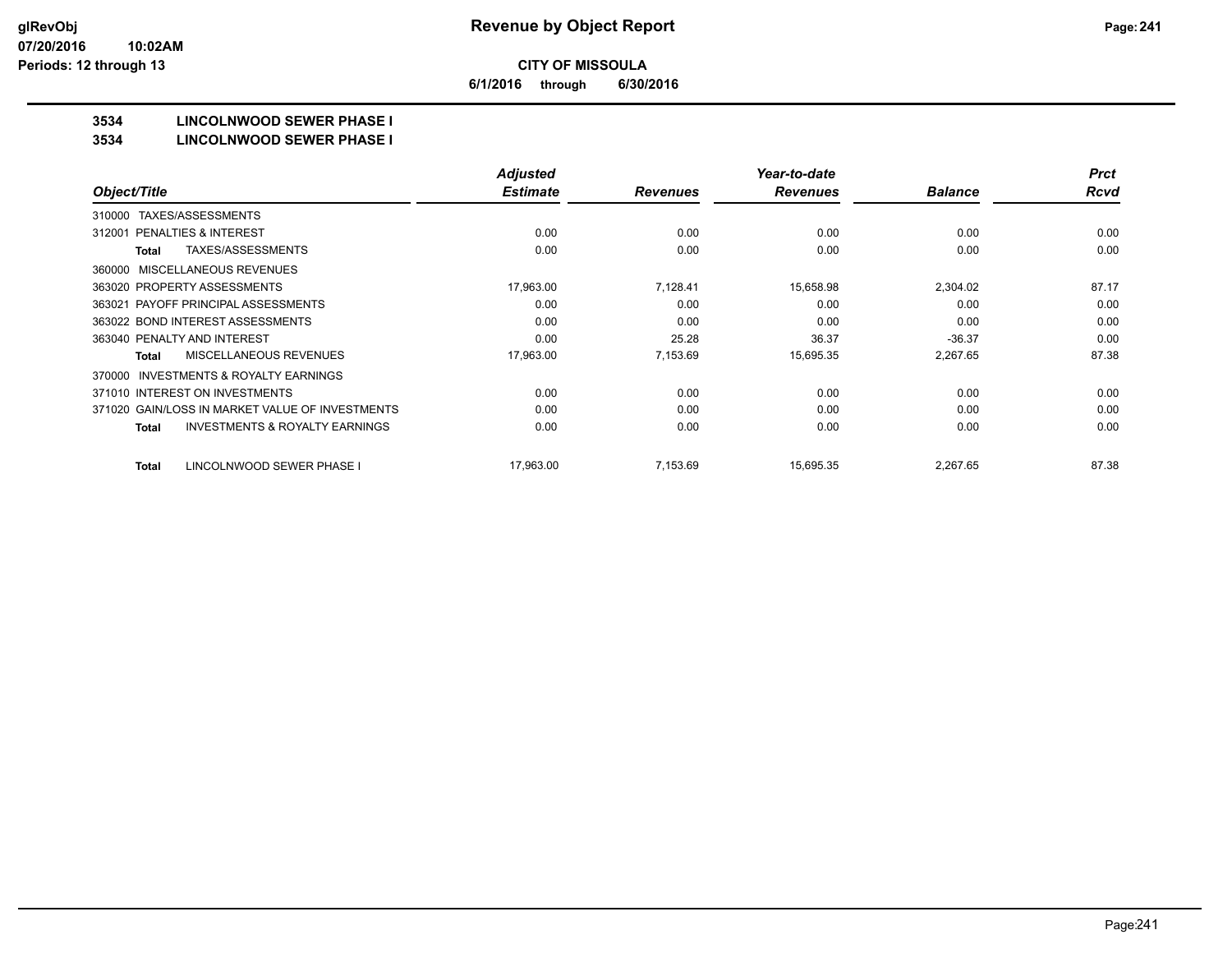**6/1/2016 through 6/30/2016**

## **3534 LINCOLNWOOD SEWER PHASE I**

| Object/Title                                              | <b>Adjusted</b><br><b>Estimate</b> | <b>Revenues</b> | Year-to-date<br><b>Revenues</b> | <b>Balance</b> | <b>Prct</b><br><b>Rcvd</b> |
|-----------------------------------------------------------|------------------------------------|-----------------|---------------------------------|----------------|----------------------------|
|                                                           |                                    |                 |                                 |                |                            |
| TAXES/ASSESSMENTS<br>310000                               |                                    |                 |                                 |                |                            |
| 312001 PENALTIES & INTEREST                               | 0.00                               | 0.00            | 0.00                            | 0.00           | 0.00                       |
| <b>TAXES/ASSESSMENTS</b><br><b>Total</b>                  | 0.00                               | 0.00            | 0.00                            | 0.00           | 0.00                       |
| 360000 MISCELLANEOUS REVENUES                             |                                    |                 |                                 |                |                            |
| 363020 PROPERTY ASSESSMENTS                               | 17,963.00                          | 7,128.41        | 15,658.98                       | 2,304.02       | 87.17                      |
| 363021 PAYOFF PRINCIPAL ASSESSMENTS                       | 0.00                               | 0.00            | 0.00                            | 0.00           | 0.00                       |
| 363022 BOND INTEREST ASSESSMENTS                          | 0.00                               | 0.00            | 0.00                            | 0.00           | 0.00                       |
| 363040 PENALTY AND INTEREST                               | 0.00                               | 25.28           | 36.37                           | $-36.37$       | 0.00                       |
| MISCELLANEOUS REVENUES<br><b>Total</b>                    | 17,963.00                          | 7,153.69        | 15,695.35                       | 2,267.65       | 87.38                      |
| <b>INVESTMENTS &amp; ROYALTY EARNINGS</b><br>370000       |                                    |                 |                                 |                |                            |
| 371010 INTEREST ON INVESTMENTS                            | 0.00                               | 0.00            | 0.00                            | 0.00           | 0.00                       |
| 371020 GAIN/LOSS IN MARKET VALUE OF INVESTMENT            | 0.00                               | 0.00            | 0.00                            | 0.00           | 0.00                       |
| <b>INVESTMENTS &amp; ROYALTY EARNINGS</b><br><b>Total</b> | 0.00                               | 0.00            | 0.00                            | 0.00           | 0.00                       |
| LINCOLNWOOD SEWER PHASE I<br><b>Total</b>                 | 17,963.00                          | 7,153.69        | 15,695.35                       | 2,267.65       | 87.38                      |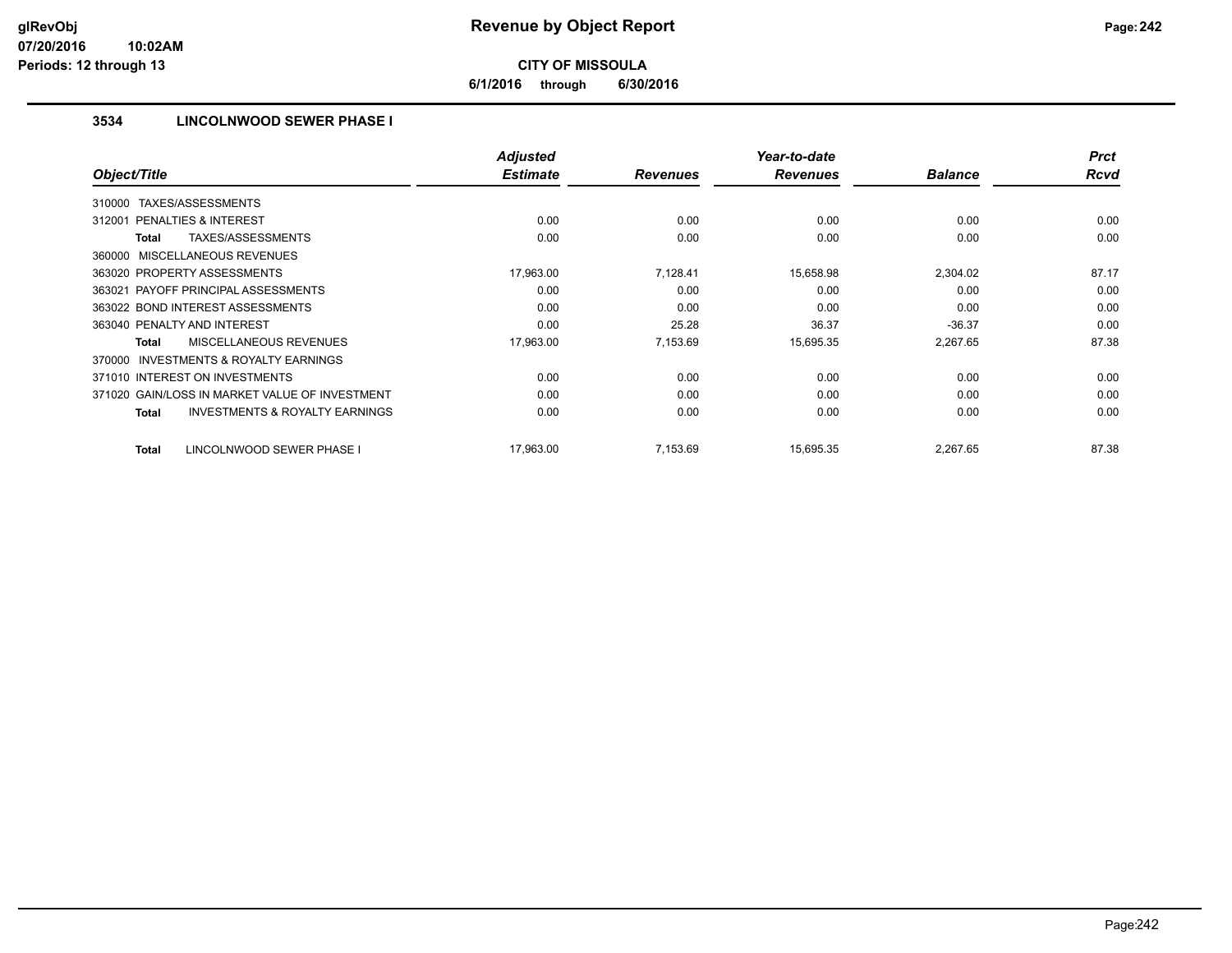**6/1/2016 through 6/30/2016**

## **3535 SLANT STREET TRAFFIC CALMING**

#### **3535 SLANT STREET TRAFFIC CALMING**

|                                                           | <b>Adjusted</b> |                 | Year-to-date    |                | <b>Prct</b> |
|-----------------------------------------------------------|-----------------|-----------------|-----------------|----------------|-------------|
| Object/Title                                              | <b>Estimate</b> | <b>Revenues</b> | <b>Revenues</b> | <b>Balance</b> | Rcvd        |
| TAXES/ASSESSMENTS<br>310000                               |                 |                 |                 |                |             |
| PENALTIES & INTEREST<br>312001                            | 0.00            | 0.00            | 0.00            | 0.00           | 0.00        |
| <b>TAXES/ASSESSMENTS</b><br><b>Total</b>                  | 0.00            | 0.00            | 0.00            | 0.00           | 0.00        |
| <b>MISCELLANEOUS REVENUES</b><br>360000                   |                 |                 |                 |                |             |
| 360010 MISCELLANEOUS                                      | 0.00            | 0.00            | 0.00            | 0.00           | 0.00        |
| 363020 PROPERTY ASSESSMENTS                               | 0.00            | 1,801.41        | 4,151.26        | $-4,151.26$    | 0.00        |
| 363021 PAYOFF PRINCIPAL ASSESSMENTS                       | 0.00            | 0.00            | 19.87           | $-19.87$       | 0.00        |
| 363022 BOND INTEREST ASSESSMENTS                          | 0.00            | 0.00            | 0.00            | 0.00           | 0.00        |
| 363040 PENALTY AND INTEREST                               | 0.00            | 5.03            | 6.42            | $-6.42$        | 0.00        |
| <b>MISCELLANEOUS REVENUES</b><br><b>Total</b>             | 0.00            | 1,806.44        | 4,177.55        | $-4,177.55$    | 0.00        |
| INVESTMENTS & ROYALTY EARNINGS<br>370000                  |                 |                 |                 |                |             |
| 371010 INTEREST ON INVESTMENTS                            | 0.00            | 0.00            | 0.00            | 0.00           | 0.00        |
| 371020 GAIN/LOSS IN MARKET VALUE OF INVESTMENTS           | 0.00            | 0.00            | 0.00            | 0.00           | 0.00        |
| <b>INVESTMENTS &amp; ROYALTY EARNINGS</b><br><b>Total</b> | 0.00            | 0.00            | 0.00            | 0.00           | 0.00        |
| OTHER FINANCING SOURCES<br>380000                         |                 |                 |                 |                |             |
| 383000 OPERATING TRANSFERS                                | 0.00            | 0.00            | 0.00            | 0.00           | 0.00        |
| OTHER FINANCING SOURCES<br><b>Total</b>                   | 0.00            | 0.00            | 0.00            | 0.00           | 0.00        |
| SLANT STREET TRAFFIC CALMING<br><b>Total</b>              | 0.00            | 1,806.44        | 4,177.55        | $-4, 177.55$   | 0.00        |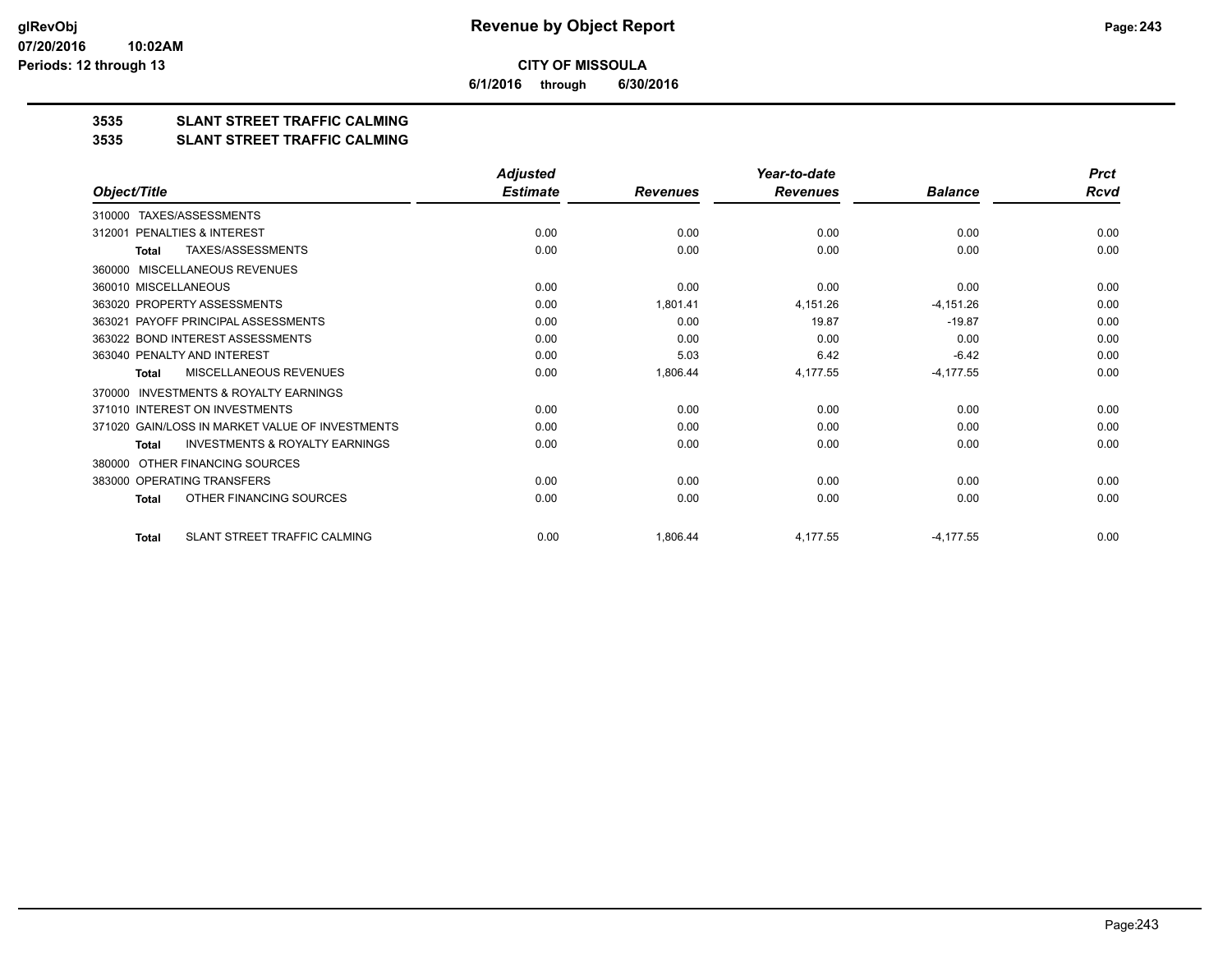**6/1/2016 through 6/30/2016**

## **3535 SLANT STREET TRAFFIC CALMING**

|                                                    | <b>Adjusted</b> |                 | Year-to-date    |                | <b>Prct</b> |
|----------------------------------------------------|-----------------|-----------------|-----------------|----------------|-------------|
| Object/Title                                       | <b>Estimate</b> | <b>Revenues</b> | <b>Revenues</b> | <b>Balance</b> | Rcvd        |
| 310000 TAXES/ASSESSMENTS                           |                 |                 |                 |                |             |
| PENALTIES & INTEREST<br>312001                     | 0.00            | 0.00            | 0.00            | 0.00           | 0.00        |
| <b>TAXES/ASSESSMENTS</b><br><b>Total</b>           | 0.00            | 0.00            | 0.00            | 0.00           | 0.00        |
| 360000 MISCELLANEOUS REVENUES                      |                 |                 |                 |                |             |
| 360010 MISCELLANEOUS                               | 0.00            | 0.00            | 0.00            | 0.00           | 0.00        |
| 363020 PROPERTY ASSESSMENTS                        | 0.00            | 1,801.41        | 4,151.26        | $-4,151.26$    | 0.00        |
| 363021 PAYOFF PRINCIPAL ASSESSMENTS                | 0.00            | 0.00            | 19.87           | $-19.87$       | 0.00        |
| 363022 BOND INTEREST ASSESSMENTS                   | 0.00            | 0.00            | 0.00            | 0.00           | 0.00        |
| 363040 PENALTY AND INTEREST                        | 0.00            | 5.03            | 6.42            | $-6.42$        | 0.00        |
| MISCELLANEOUS REVENUES<br><b>Total</b>             | 0.00            | 1,806.44        | 4,177.55        | $-4,177.55$    | 0.00        |
| 370000 INVESTMENTS & ROYALTY EARNINGS              |                 |                 |                 |                |             |
| 371010 INTEREST ON INVESTMENTS                     | 0.00            | 0.00            | 0.00            | 0.00           | 0.00        |
| 371020 GAIN/LOSS IN MARKET VALUE OF INVESTMENT     | 0.00            | 0.00            | 0.00            | 0.00           | 0.00        |
| <b>INVESTMENTS &amp; ROYALTY EARNINGS</b><br>Total | 0.00            | 0.00            | 0.00            | 0.00           | 0.00        |
| 380000 OTHER FINANCING SOURCES                     |                 |                 |                 |                |             |
| 383000 OPERATING TRANSFERS                         | 0.00            | 0.00            | 0.00            | 0.00           | 0.00        |
| OTHER FINANCING SOURCES<br>Total                   | 0.00            | 0.00            | 0.00            | 0.00           | 0.00        |
| SLANT STREET TRAFFIC CALMING<br><b>Total</b>       | 0.00            | 1,806.44        | 4,177.55        | $-4, 177.55$   | 0.00        |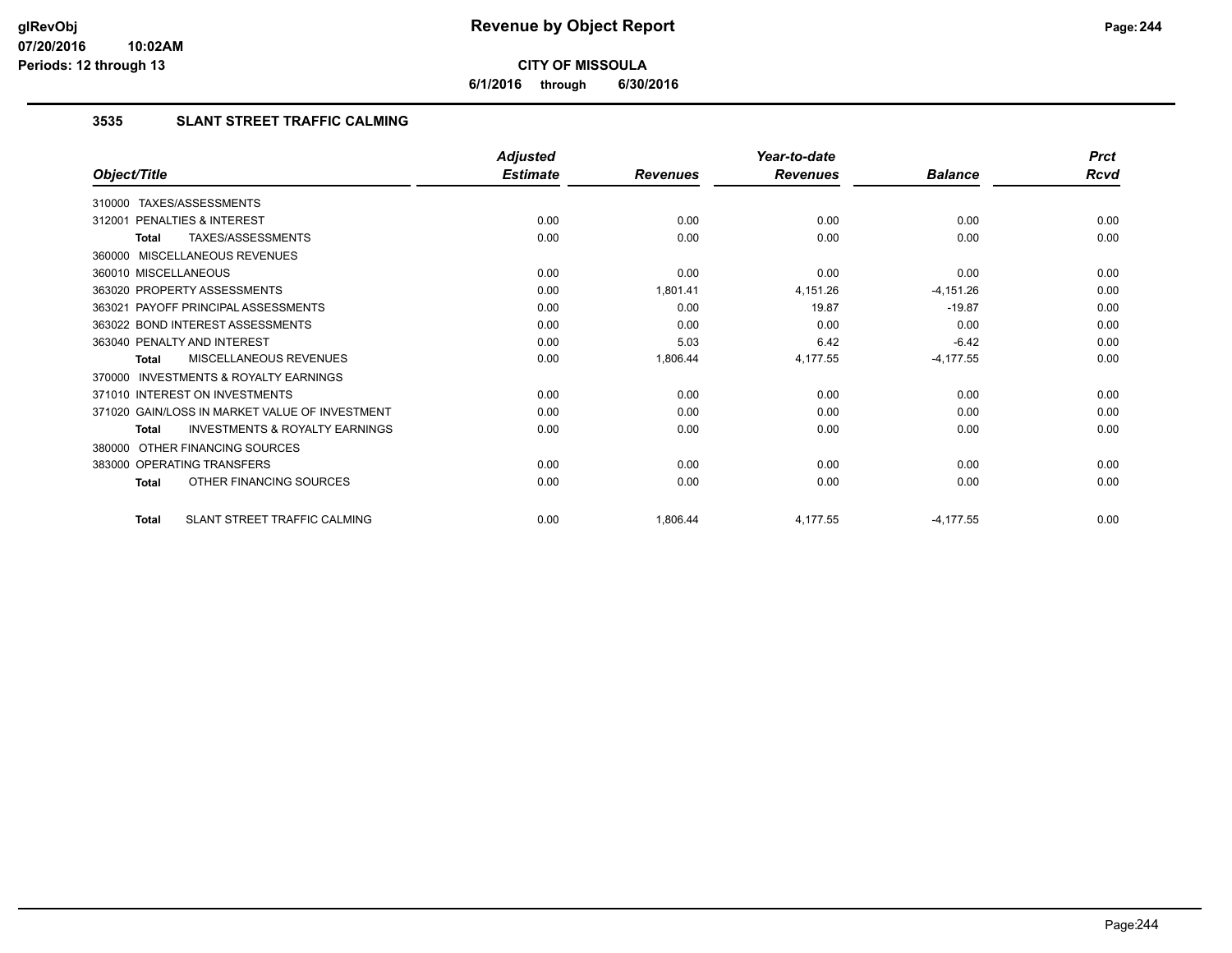**6/1/2016 through 6/30/2016**

## **3536 LINCOLNWOOD SEWER PHASE II**

#### **3536 LINCOLNWOOD SEWER PHASE II**

|                                                    | <b>Adjusted</b> |                 | Year-to-date    |                | <b>Prct</b> |
|----------------------------------------------------|-----------------|-----------------|-----------------|----------------|-------------|
| Object/Title                                       | <b>Estimate</b> | <b>Revenues</b> | <b>Revenues</b> | <b>Balance</b> | <b>Rcvd</b> |
| TAXES/ASSESSMENTS<br>310000                        |                 |                 |                 |                |             |
| PENALTIES & INTEREST<br>312001                     | 0.00            | 0.00            | 0.00            | 0.00           | 0.00        |
| TAXES/ASSESSMENTS<br>Total                         | 0.00            | 0.00            | 0.00            | 0.00           | 0.00        |
| MISCELLANEOUS REVENUES<br>360000                   |                 |                 |                 |                |             |
| 363020 PROPERTY ASSESSMENTS                        | 31,350.00       | 11,658.01       | 26,835.90       | 4,514.10       | 85.60       |
| 363021 PAYOFF PRINCIPAL ASSESSMENTS                | 0.00            | 0.00            | 0.00            | 0.00           | 0.00        |
| 363022 BOND INTEREST ASSESSMENTS                   | 0.00            | 0.00            | 0.00            | 0.00           | 0.00        |
| 363040 PENALTY AND INTEREST                        | 0.00            | 11.52           | 29.02           | $-29.02$       | 0.00        |
| MISCELLANEOUS REVENUES<br>Total                    | 31,350.00       | 11,669.53       | 26,864.92       | 4,485.08       | 85.69       |
| INVESTMENTS & ROYALTY EARNINGS<br>370000           |                 |                 |                 |                |             |
| 371010 INTEREST ON INVESTMENTS                     | 0.00            | 0.00            | 0.00            | 0.00           | 0.00        |
| 371020 GAIN/LOSS IN MARKET VALUE OF INVESTMENTS    | 0.00            | 0.00            | 0.00            | 0.00           | 0.00        |
| <b>INVESTMENTS &amp; ROYALTY EARNINGS</b><br>Total | 0.00            | 0.00            | 0.00            | 0.00           | 0.00        |
| LINCOLNWOOD SEWER PHASE II<br><b>Total</b>         | 31,350.00       | 11,669.53       | 26,864.92       | 4,485.08       | 85.69       |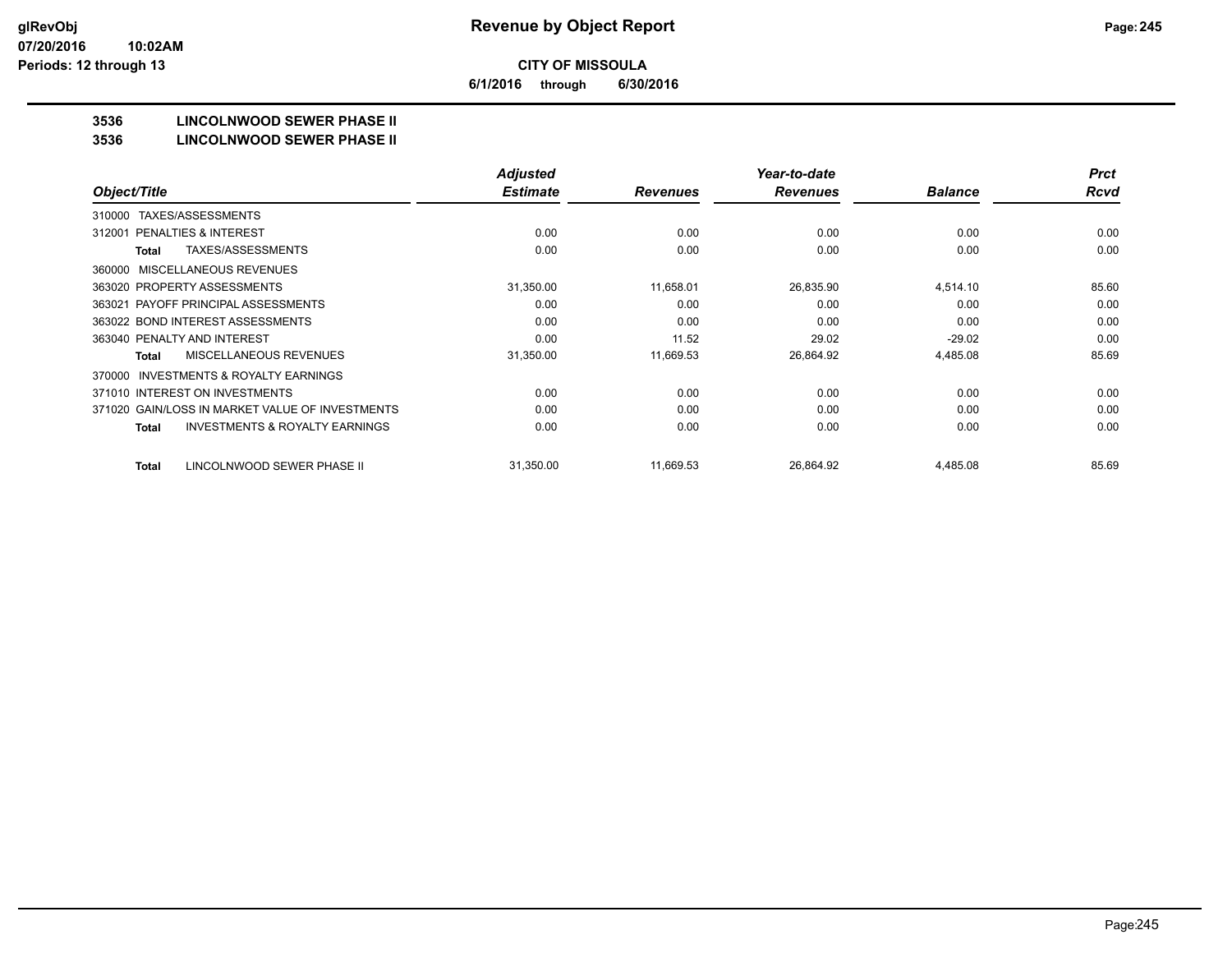**6/1/2016 through 6/30/2016**

## **3536 LINCOLNWOOD SEWER PHASE II**

|                                                           | <b>Adjusted</b> |                 | Year-to-date    |                | <b>Prct</b> |
|-----------------------------------------------------------|-----------------|-----------------|-----------------|----------------|-------------|
| Object/Title                                              | <b>Estimate</b> | <b>Revenues</b> | <b>Revenues</b> | <b>Balance</b> | <b>Rcvd</b> |
| TAXES/ASSESSMENTS<br>310000                               |                 |                 |                 |                |             |
| 312001 PENALTIES & INTEREST                               | 0.00            | 0.00            | 0.00            | 0.00           | 0.00        |
| <b>TAXES/ASSESSMENTS</b><br><b>Total</b>                  | 0.00            | 0.00            | 0.00            | 0.00           | 0.00        |
| 360000 MISCELLANEOUS REVENUES                             |                 |                 |                 |                |             |
| 363020 PROPERTY ASSESSMENTS                               | 31,350.00       | 11,658.01       | 26,835.90       | 4,514.10       | 85.60       |
| 363021 PAYOFF PRINCIPAL ASSESSMENTS                       | 0.00            | 0.00            | 0.00            | 0.00           | 0.00        |
| 363022 BOND INTEREST ASSESSMENTS                          | 0.00            | 0.00            | 0.00            | 0.00           | 0.00        |
| 363040 PENALTY AND INTEREST                               | 0.00            | 11.52           | 29.02           | $-29.02$       | 0.00        |
| MISCELLANEOUS REVENUES<br><b>Total</b>                    | 31,350.00       | 11,669.53       | 26,864.92       | 4,485.08       | 85.69       |
| <b>INVESTMENTS &amp; ROYALTY EARNINGS</b><br>370000       |                 |                 |                 |                |             |
| 371010 INTEREST ON INVESTMENTS                            | 0.00            | 0.00            | 0.00            | 0.00           | 0.00        |
| 371020 GAIN/LOSS IN MARKET VALUE OF INVESTMENT            | 0.00            | 0.00            | 0.00            | 0.00           | 0.00        |
| <b>INVESTMENTS &amp; ROYALTY EARNINGS</b><br><b>Total</b> | 0.00            | 0.00            | 0.00            | 0.00           | 0.00        |
| LINCOLNWOOD SEWER PHASE II<br><b>Total</b>                | 31,350.00       | 11,669.53       | 26,864.92       | 4,485.08       | 85.69       |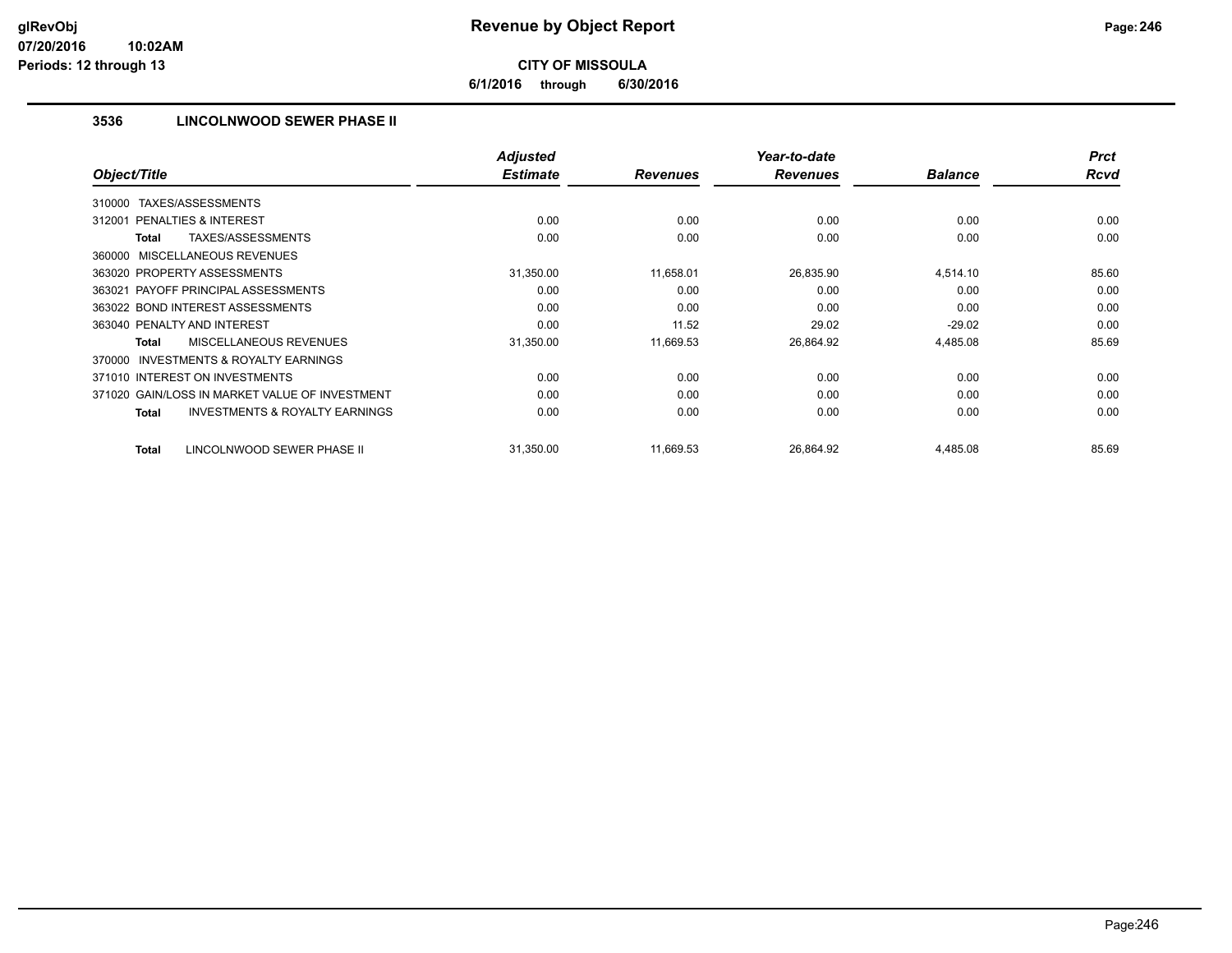**6/1/2016 through 6/30/2016**

#### **3539 SOUTH 4TH STREET W TRAFFIC**

#### **3539 SOUTH 4TH STREET W TRAFFIC**

|                                                     | <b>Adjusted</b> |                 | Year-to-date    |                | <b>Prct</b> |
|-----------------------------------------------------|-----------------|-----------------|-----------------|----------------|-------------|
| Object/Title                                        | <b>Estimate</b> | <b>Revenues</b> | <b>Revenues</b> | <b>Balance</b> | Rcvd        |
| TAXES/ASSESSMENTS<br>310000                         |                 |                 |                 |                |             |
| PENALTIES & INTEREST<br>312001                      | 0.00            | 0.00            | 0.00            | 0.00           | 0.00        |
| TAXES/ASSESSMENTS<br><b>Total</b>                   | 0.00            | 0.00            | 0.00            | 0.00           | 0.00        |
| MISCELLANEOUS REVENUES<br>360000                    |                 |                 |                 |                |             |
| 360010 MISCELLANEOUS                                | 0.00            | 0.00            | 0.00            | 0.00           | 0.00        |
| 363020 PROPERTY ASSESSMENTS                         | 0.00            | 659.16          | 1,501.63        | $-1,501.63$    | 0.00        |
| PAYOFF PRINCIPAL ASSESSMENTS<br>363021              | 0.00            | 0.00            | 0.00            | 0.00           | 0.00        |
| 363022 BOND INTEREST ASSESSMENTS                    | 0.00            | 0.00            | 0.00            | 0.00           | 0.00        |
| 363040 PENALTY AND INTEREST                         | 0.00            | 0.00            | 0.74            | $-0.74$        | 0.00        |
| MISCELLANEOUS REVENUES<br>Total                     | 0.00            | 659.16          | 1,502.37        | $-1,502.37$    | 0.00        |
| <b>INVESTMENTS &amp; ROYALTY EARNINGS</b><br>370000 |                 |                 |                 |                |             |
| 371010 INTEREST ON INVESTMENTS                      | 0.00            | 0.00            | 0.00            | 0.00           | 0.00        |
| 371020 GAIN/LOSS IN MARKET VALUE OF INVESTMENTS     | 0.00            | 0.00            | 0.00            | 0.00           | 0.00        |
| <b>INVESTMENTS &amp; ROYALTY EARNINGS</b><br>Total  | 0.00            | 0.00            | 0.00            | 0.00           | 0.00        |
| OTHER FINANCING SOURCES<br>380000                   |                 |                 |                 |                |             |
| 383000 OPERATING TRANSFERS                          | 0.00            | 0.00            | 0.00            | 0.00           | 0.00        |
| OTHER FINANCING SOURCES<br><b>Total</b>             | 0.00            | 0.00            | 0.00            | 0.00           | 0.00        |
| SOUTH 4TH STREET W TRAFFIC<br><b>Total</b>          | 0.00            | 659.16          | 1,502.37        | $-1,502.37$    | 0.00        |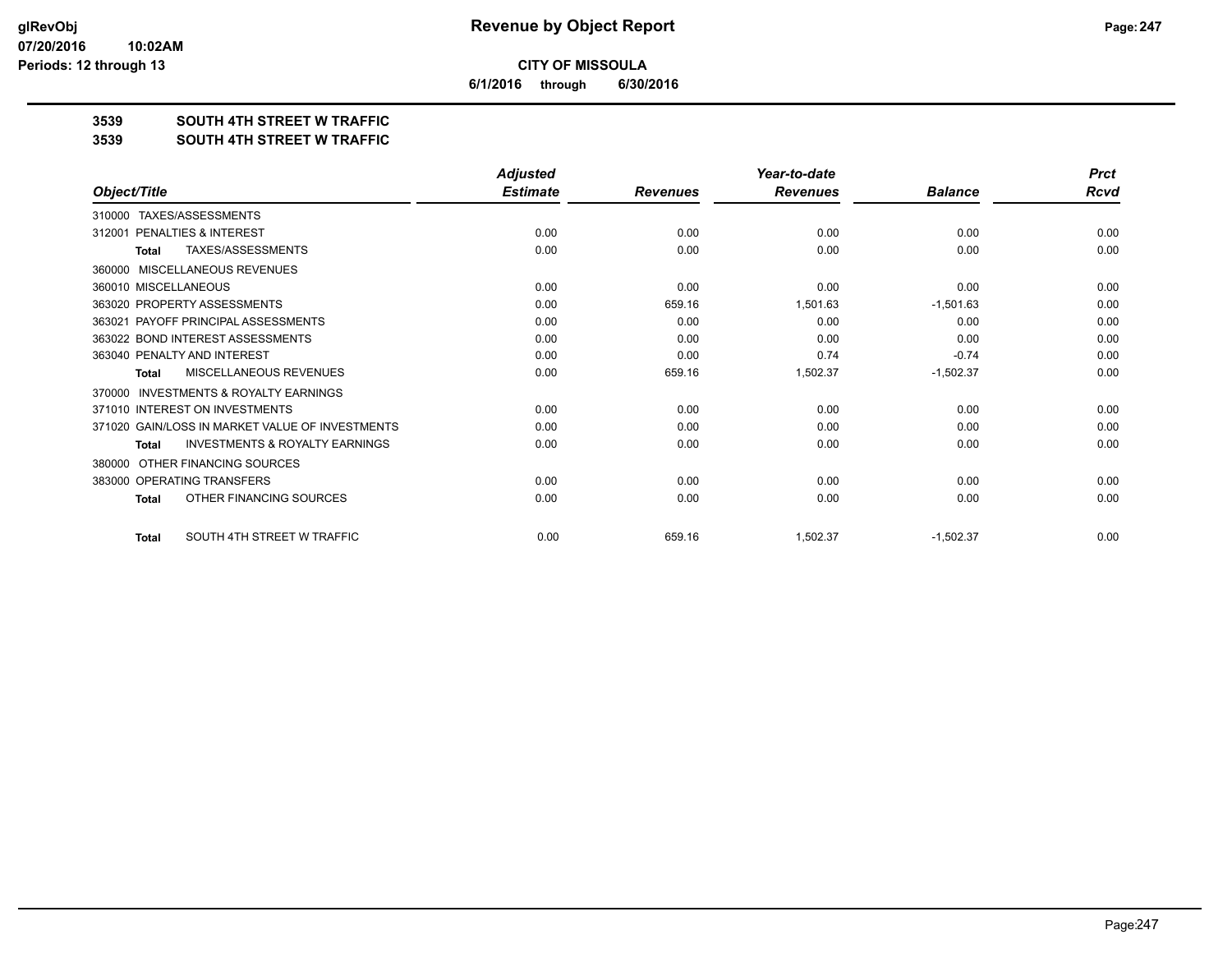**6/1/2016 through 6/30/2016**

## **3539 SOUTH 4TH STREET W TRAFFIC**

|                                                           | <b>Adjusted</b> |                 | Year-to-date    |                | <b>Prct</b> |
|-----------------------------------------------------------|-----------------|-----------------|-----------------|----------------|-------------|
| Object/Title                                              | <b>Estimate</b> | <b>Revenues</b> | <b>Revenues</b> | <b>Balance</b> | Rcvd        |
| 310000 TAXES/ASSESSMENTS                                  |                 |                 |                 |                |             |
| 312001 PENALTIES & INTEREST                               | 0.00            | 0.00            | 0.00            | 0.00           | 0.00        |
| <b>TAXES/ASSESSMENTS</b><br><b>Total</b>                  | 0.00            | 0.00            | 0.00            | 0.00           | 0.00        |
| 360000 MISCELLANEOUS REVENUES                             |                 |                 |                 |                |             |
| 360010 MISCELLANEOUS                                      | 0.00            | 0.00            | 0.00            | 0.00           | 0.00        |
| 363020 PROPERTY ASSESSMENTS                               | 0.00            | 659.16          | 1,501.63        | $-1,501.63$    | 0.00        |
| 363021 PAYOFF PRINCIPAL ASSESSMENTS                       | 0.00            | 0.00            | 0.00            | 0.00           | 0.00        |
| 363022 BOND INTEREST ASSESSMENTS                          | 0.00            | 0.00            | 0.00            | 0.00           | 0.00        |
| 363040 PENALTY AND INTEREST                               | 0.00            | 0.00            | 0.74            | $-0.74$        | 0.00        |
| <b>MISCELLANEOUS REVENUES</b><br><b>Total</b>             | 0.00            | 659.16          | 1,502.37        | $-1,502.37$    | 0.00        |
| <b>INVESTMENTS &amp; ROYALTY EARNINGS</b><br>370000       |                 |                 |                 |                |             |
| 371010 INTEREST ON INVESTMENTS                            | 0.00            | 0.00            | 0.00            | 0.00           | 0.00        |
| 371020 GAIN/LOSS IN MARKET VALUE OF INVESTMENT            | 0.00            | 0.00            | 0.00            | 0.00           | 0.00        |
| <b>INVESTMENTS &amp; ROYALTY EARNINGS</b><br><b>Total</b> | 0.00            | 0.00            | 0.00            | 0.00           | 0.00        |
| OTHER FINANCING SOURCES<br>380000                         |                 |                 |                 |                |             |
| 383000 OPERATING TRANSFERS                                | 0.00            | 0.00            | 0.00            | 0.00           | 0.00        |
| OTHER FINANCING SOURCES<br><b>Total</b>                   | 0.00            | 0.00            | 0.00            | 0.00           | 0.00        |
| SOUTH 4TH STREET W TRAFFIC<br>Total                       | 0.00            | 659.16          | 1,502.37        | $-1,502.37$    | 0.00        |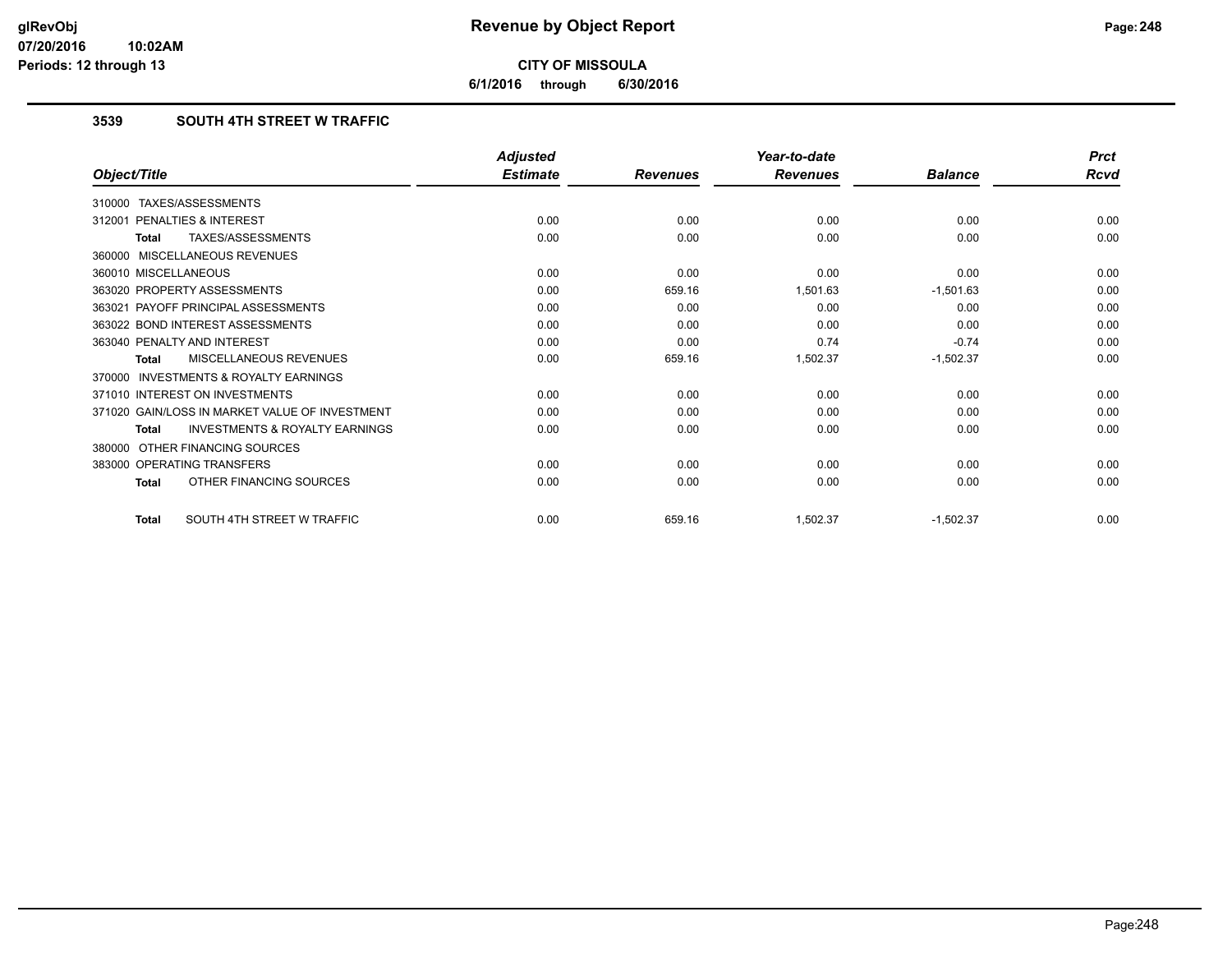**6/1/2016 through 6/30/2016**

**3540 SID 540 DEBT SERVICE FUND**

**3540 SID 540 DEBT SERVICE FUND**

|                                                    | <b>Adjusted</b> |                 | Year-to-date    |                | <b>Prct</b> |
|----------------------------------------------------|-----------------|-----------------|-----------------|----------------|-------------|
| Object/Title                                       | <b>Estimate</b> | <b>Revenues</b> | <b>Revenues</b> | <b>Balance</b> | Rcvd        |
| 360000 MISCELLANEOUS REVENUES                      |                 |                 |                 |                |             |
| 363020 PROPERTY ASSESSMENTS                        | 119.192.00      | 39.582.74       | 111.181.39      | 8.010.61       | 93.28       |
| 363021 PAYOFF PRINCIPAL ASSESSMENTS                | 0.00            | 0.00            | 85.143.53       | $-85.143.53$   | 0.00        |
| 363040 PENALTY AND INTEREST                        | 0.00            | 38.48           | 65.41           | $-65.41$       | 0.00        |
| MISCELLANEOUS REVENUES<br>Total                    | 119.192.00      | 39.621.22       | 196.390.33      | -77.198.33     | 164.77      |
| 370000 INVESTMENTS & ROYALTY EARNINGS              |                 |                 |                 |                |             |
| 371010 INTEREST ON INVESTMENTS                     | 0.00            | 0.00            | 0.00            | 0.00           | 0.00        |
| 371500 INTEREST ON INTERFUND LOAN                  | 0.00            | 0.00            | 0.00            | 0.00           | 0.00        |
| <b>INVESTMENTS &amp; ROYALTY EARNINGS</b><br>Total | 0.00            | 0.00            | 0.00            | 0.00           | 0.00        |
| SID 540 DEBT SERVICE FUND<br>Total                 | 119.192.00      | 39.621.22       | 196.390.33      | -77.198.33     | 164.77      |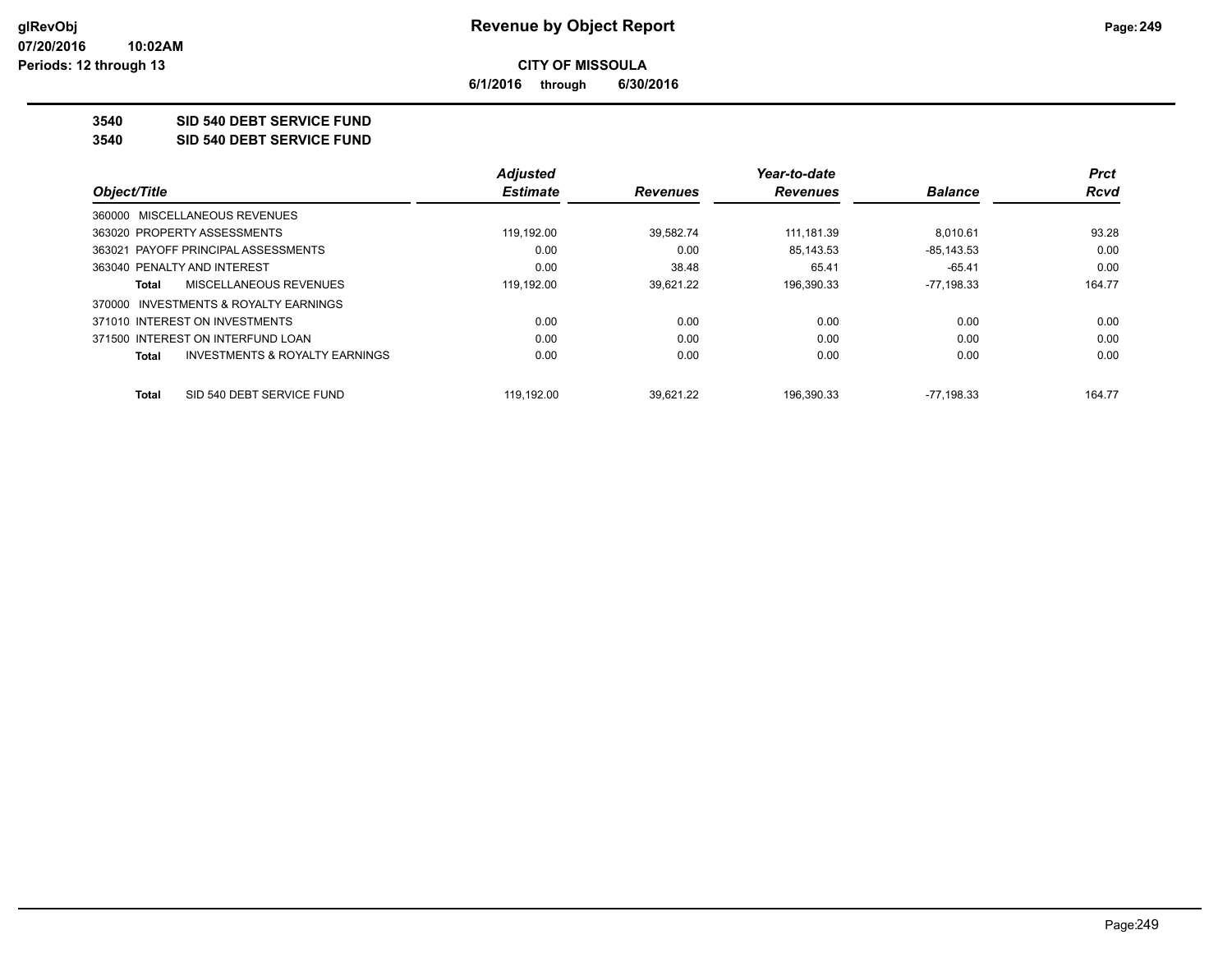**6/1/2016 through 6/30/2016**

## **3540 SID 540 DEBT SERVICE FUND**

| Object/Title                                              | <b>Adjusted</b><br><b>Estimate</b> | <b>Revenues</b> | Year-to-date<br><b>Revenues</b> | <b>Balance</b> | <b>Prct</b><br><b>Rcvd</b> |
|-----------------------------------------------------------|------------------------------------|-----------------|---------------------------------|----------------|----------------------------|
| 360000 MISCELLANEOUS REVENUES                             |                                    |                 |                                 |                |                            |
| 363020 PROPERTY ASSESSMENTS                               | 119.192.00                         | 39.582.74       | 111.181.39                      | 8.010.61       | 93.28                      |
| 363021 PAYOFF PRINCIPAL ASSESSMENTS                       | 0.00                               | 0.00            | 85.143.53                       | $-85.143.53$   | 0.00                       |
| 363040 PENALTY AND INTEREST                               | 0.00                               | 38.48           | 65.41                           | $-65.41$       | 0.00                       |
| <b>MISCELLANEOUS REVENUES</b><br><b>Total</b>             | 119.192.00                         | 39.621.22       | 196.390.33                      | $-77.198.33$   | 164.77                     |
| INVESTMENTS & ROYALTY EARNINGS<br>370000                  |                                    |                 |                                 |                |                            |
| 371010 INTEREST ON INVESTMENTS                            | 0.00                               | 0.00            | 0.00                            | 0.00           | 0.00                       |
| 371500 INTEREST ON INTERFUND LOAN                         | 0.00                               | 0.00            | 0.00                            | 0.00           | 0.00                       |
| <b>INVESTMENTS &amp; ROYALTY EARNINGS</b><br><b>Total</b> | 0.00                               | 0.00            | 0.00                            | 0.00           | 0.00                       |
| SID 540 DEBT SERVICE FUND<br><b>Total</b>                 | 119.192.00                         | 39.621.22       | 196.390.33                      | $-77.198.33$   | 164.77                     |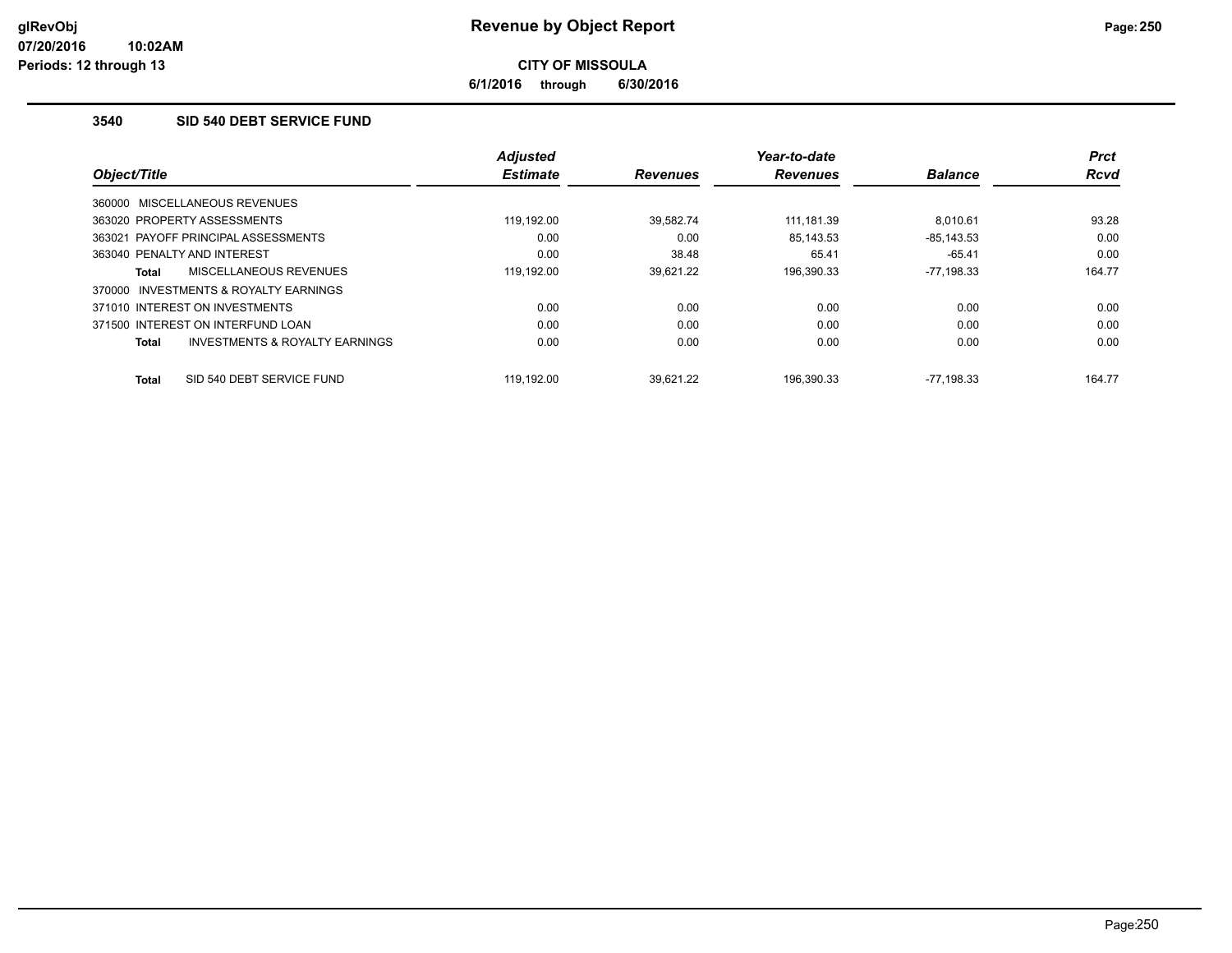**6/1/2016 through 6/30/2016**

**3541 SID 541 DEBT SERVICE**

**3541 SID 541 DEBT SERVICE**

|                                         | <b>Adjusted</b> |                 | Year-to-date    |                | <b>Prct</b> |
|-----------------------------------------|-----------------|-----------------|-----------------|----------------|-------------|
| Object/Title                            | <b>Estimate</b> | <b>Revenues</b> | <b>Revenues</b> | <b>Balance</b> | <b>Rcvd</b> |
| 360000 MISCELLANEOUS REVENUES           |                 |                 |                 |                |             |
| 363020 PROPERTY ASSESSMENTS             | 59,303.00       | 21,925.07       | 53,092.55       | 6,210.45       | 89.53       |
| 363021 PAYOFF PRINCIPAL ASSESSMENTS     | 0.00            | 651.92          | 6,617.61        | $-6.617.61$    | 0.00        |
| 363040 PENALTY AND INTEREST             | 0.00            | 33.22           | 59.13           | $-59.13$       | 0.00        |
| MISCELLANEOUS REVENUES<br>Total         | 59,303.00       | 22,610.21       | 59,769.29       | $-466.29$      | 100.79      |
| 370000 INVESTMENTS & ROYALTY EARNINGS   |                 |                 |                 |                |             |
| 371010 INTEREST ON INVESTMENTS          | 0.00            | 0.00            | 0.00            | 0.00           | 0.00        |
| INVESTMENTS & ROYALTY EARNINGS<br>Total | 0.00            | 0.00            | 0.00            | 0.00           | 0.00        |
| 380000 OTHER FINANCING SOURCES          |                 |                 |                 |                |             |
| 381030 SID BONDS PROCEEDS               | 0.00            | 0.00            | 0.00            | 0.00           | 0.00        |
| OTHER FINANCING SOURCES<br>Total        | 0.00            | 0.00            | 0.00            | 0.00           | 0.00        |
| SID 541 DEBT SERVICE<br>Total           | 59.303.00       | 22.610.21       | 59.769.29       | $-466.29$      | 100.79      |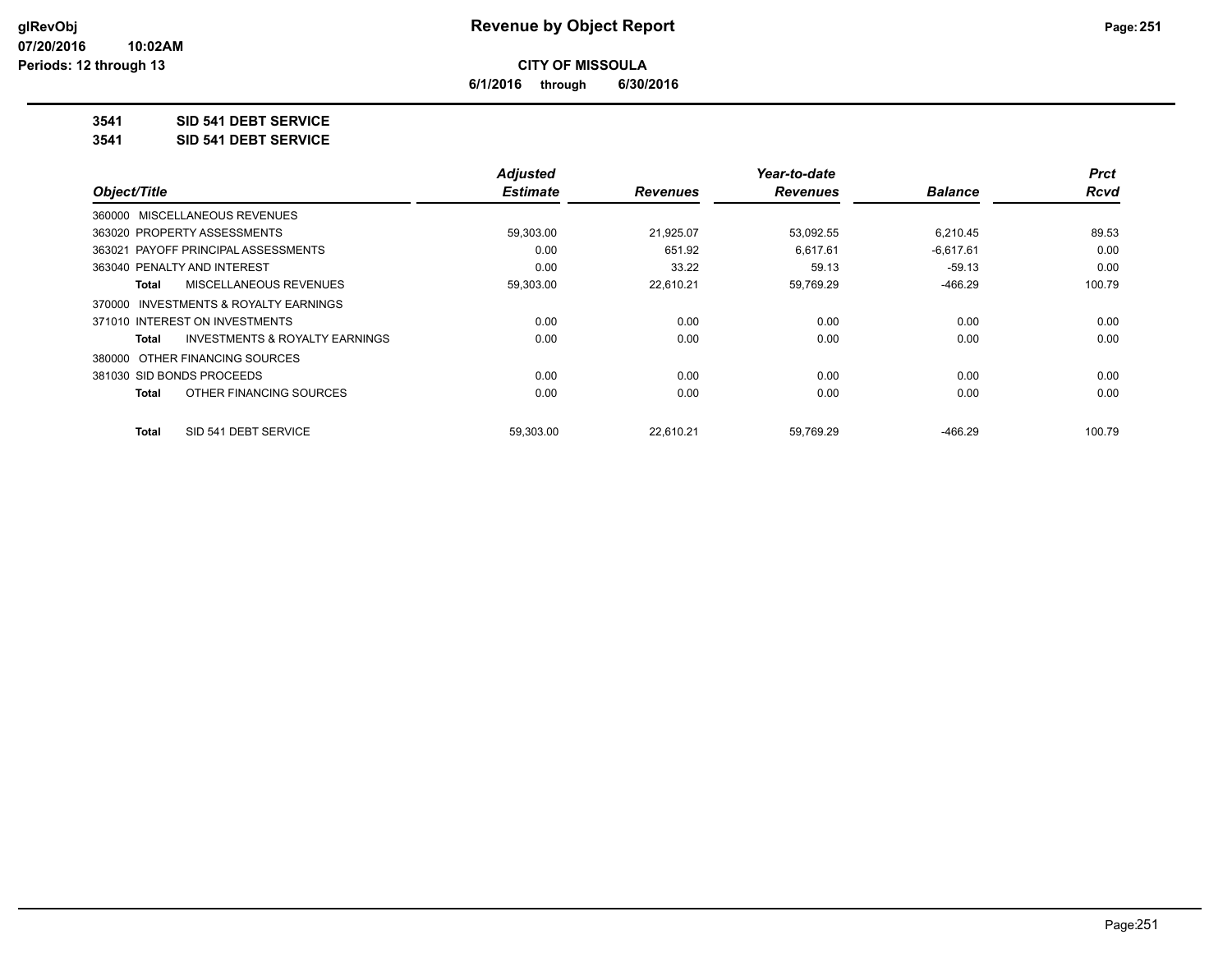**6/1/2016 through 6/30/2016**

#### **3541 SID 541 DEBT SERVICE**

| Object/Title                                              | <b>Adjusted</b><br><b>Estimate</b> | <b>Revenues</b> | Year-to-date<br><b>Revenues</b> | <b>Balance</b> | <b>Prct</b><br><b>Rcvd</b> |
|-----------------------------------------------------------|------------------------------------|-----------------|---------------------------------|----------------|----------------------------|
|                                                           |                                    |                 |                                 |                |                            |
| 360000 MISCELLANEOUS REVENUES                             |                                    |                 |                                 |                |                            |
| 363020 PROPERTY ASSESSMENTS                               | 59,303.00                          | 21,925.07       | 53,092.55                       | 6.210.45       | 89.53                      |
| 363021 PAYOFF PRINCIPAL ASSESSMENTS                       | 0.00                               | 651.92          | 6,617.61                        | $-6,617.61$    | 0.00                       |
| 363040 PENALTY AND INTEREST                               | 0.00                               | 33.22           | 59.13                           | $-59.13$       | 0.00                       |
| MISCELLANEOUS REVENUES<br>Total                           | 59,303.00                          | 22.610.21       | 59.769.29                       | $-466.29$      | 100.79                     |
| 370000 INVESTMENTS & ROYALTY EARNINGS                     |                                    |                 |                                 |                |                            |
| 371010 INTEREST ON INVESTMENTS                            | 0.00                               | 0.00            | 0.00                            | 0.00           | 0.00                       |
| <b>INVESTMENTS &amp; ROYALTY EARNINGS</b><br><b>Total</b> | 0.00                               | 0.00            | 0.00                            | 0.00           | 0.00                       |
| 380000 OTHER FINANCING SOURCES                            |                                    |                 |                                 |                |                            |
| 381030 SID BONDS PROCEEDS                                 | 0.00                               | 0.00            | 0.00                            | 0.00           | 0.00                       |
| OTHER FINANCING SOURCES<br><b>Total</b>                   | 0.00                               | 0.00            | 0.00                            | 0.00           | 0.00                       |
| SID 541 DEBT SERVICE<br><b>Total</b>                      | 59,303.00                          | 22.610.21       | 59,769.29                       | $-466.29$      | 100.79                     |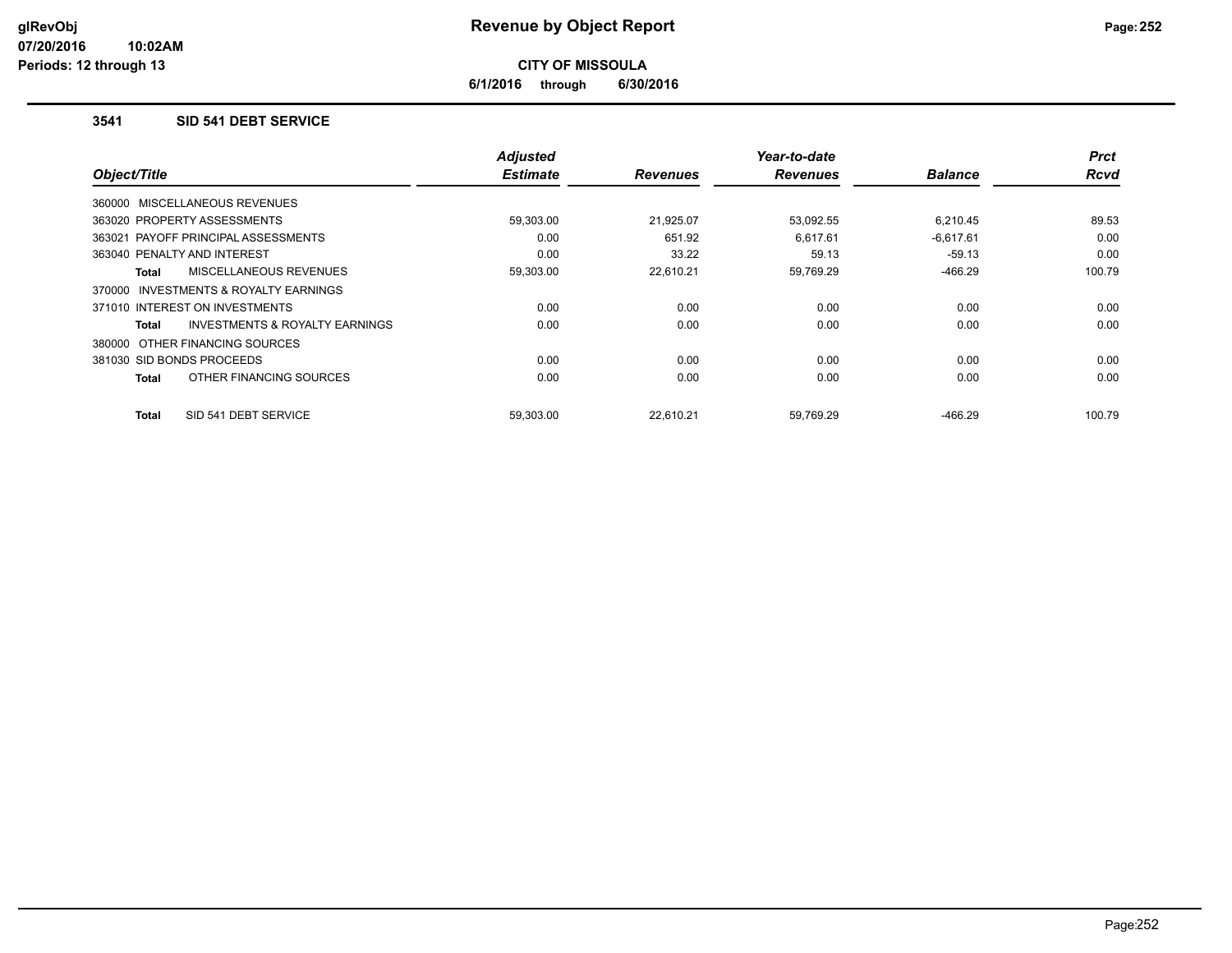**6/1/2016 through 6/30/2016**

**3543 SID 543 DEBT SERVICE**

**3543 SID 543 DEBT SERVICE**

|                                                    | <b>Adjusted</b> |                 | Year-to-date    |                | <b>Prct</b> |
|----------------------------------------------------|-----------------|-----------------|-----------------|----------------|-------------|
| Object/Title                                       | <b>Estimate</b> | <b>Revenues</b> | <b>Revenues</b> | <b>Balance</b> | <b>Rcvd</b> |
| 360000 MISCELLANEOUS REVENUES                      |                 |                 |                 |                |             |
| 363020 PROPERTY ASSESSMENTS                        | 0.00            | 3,972.45        | 9.007.95        | $-9,007.95$    | 0.00        |
| 363021 PAYOFF PRINCIPAL ASSESSMENTS                | 0.00            | 0.00            | 233.55          | $-233.55$      | 0.00        |
| 363040 PENALTY AND INTEREST                        | 0.00            | 11.43           | 38.520.29       | $-38.520.29$   | 0.00        |
| MISCELLANEOUS REVENUES<br>Total                    | 0.00            | 3.983.88        | 47.761.79       | -47.761.79     | 0.00        |
| 370000 INVESTMENTS & ROYALTY EARNINGS              |                 |                 |                 |                |             |
| 371010 INTEREST ON INVESTMENTS                     | 0.00            | 0.00            | 0.00            | 0.00           | 0.00        |
| <b>INVESTMENTS &amp; ROYALTY EARNINGS</b><br>Total | 0.00            | 0.00            | 0.00            | 0.00           | 0.00        |
| SID 543 DEBT SERVICE<br>Total                      | 0.00            | 3.983.88        | 47.761.79       | -47.761.79     | 0.00        |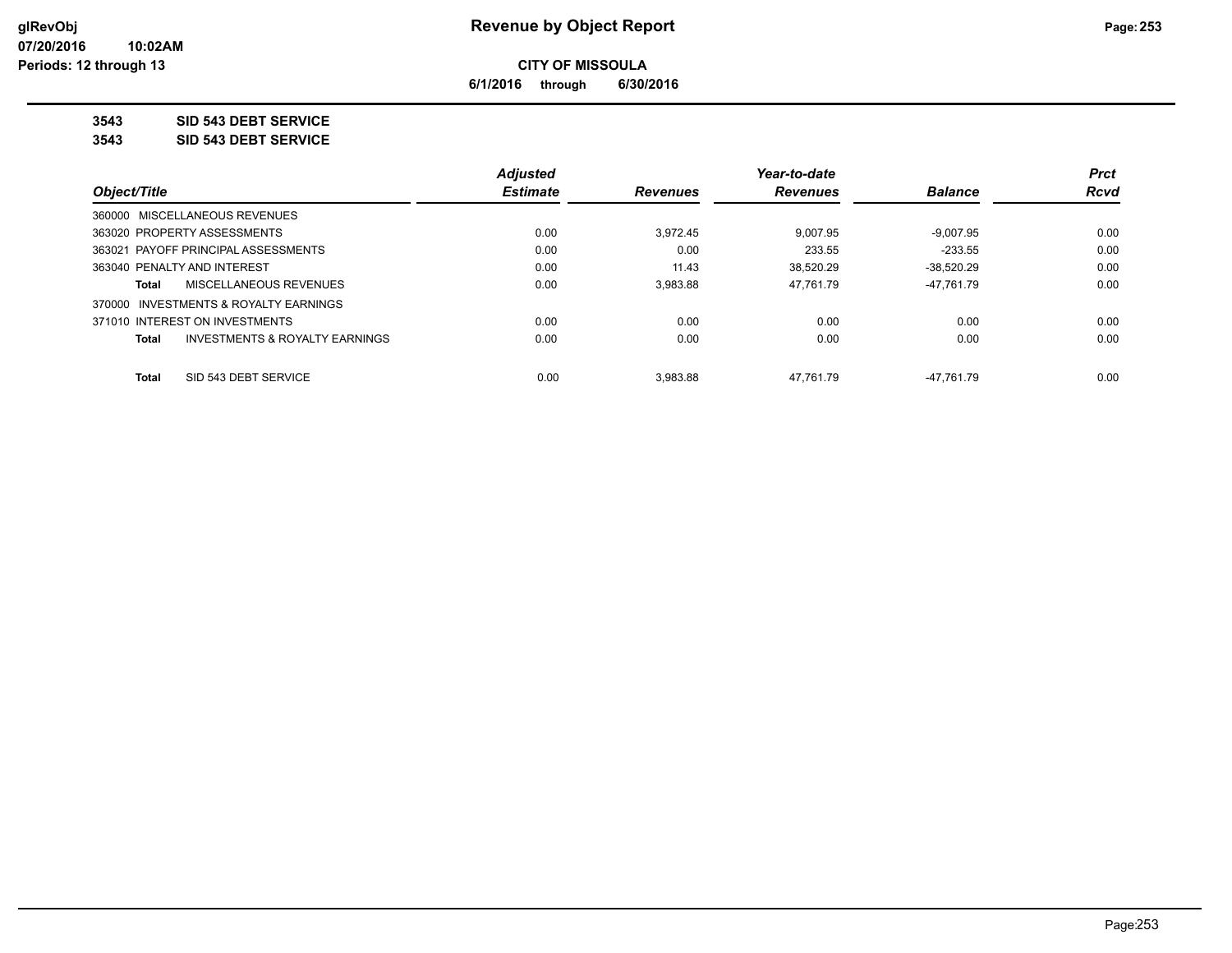**6/1/2016 through 6/30/2016**

## **3543 SID 543 DEBT SERVICE**

|                                     |                                | <b>Adjusted</b> |                 | Year-to-date    |                | <b>Prct</b> |
|-------------------------------------|--------------------------------|-----------------|-----------------|-----------------|----------------|-------------|
| Object/Title                        |                                | <b>Estimate</b> | <b>Revenues</b> | <b>Revenues</b> | <b>Balance</b> | <b>Rcvd</b> |
| 360000 MISCELLANEOUS REVENUES       |                                |                 |                 |                 |                |             |
| 363020 PROPERTY ASSESSMENTS         |                                | 0.00            | 3.972.45        | 9.007.95        | $-9.007.95$    | 0.00        |
| 363021 PAYOFF PRINCIPAL ASSESSMENTS |                                | 0.00            | 0.00            | 233.55          | $-233.55$      | 0.00        |
| 363040 PENALTY AND INTEREST         |                                | 0.00            | 11.43           | 38.520.29       | $-38.520.29$   | 0.00        |
| Total                               | MISCELLANEOUS REVENUES         | 0.00            | 3.983.88        | 47.761.79       | $-47.761.79$   | 0.00        |
| 370000                              | INVESTMENTS & ROYALTY EARNINGS |                 |                 |                 |                |             |
| 371010 INTEREST ON INVESTMENTS      |                                | 0.00            | 0.00            | 0.00            | 0.00           | 0.00        |
| Total                               | INVESTMENTS & ROYALTY EARNINGS | 0.00            | 0.00            | 0.00            | 0.00           | 0.00        |
| <b>Total</b>                        | SID 543 DEBT SERVICE           | 0.00            | 3.983.88        | 47.761.79       | $-47.761.79$   | 0.00        |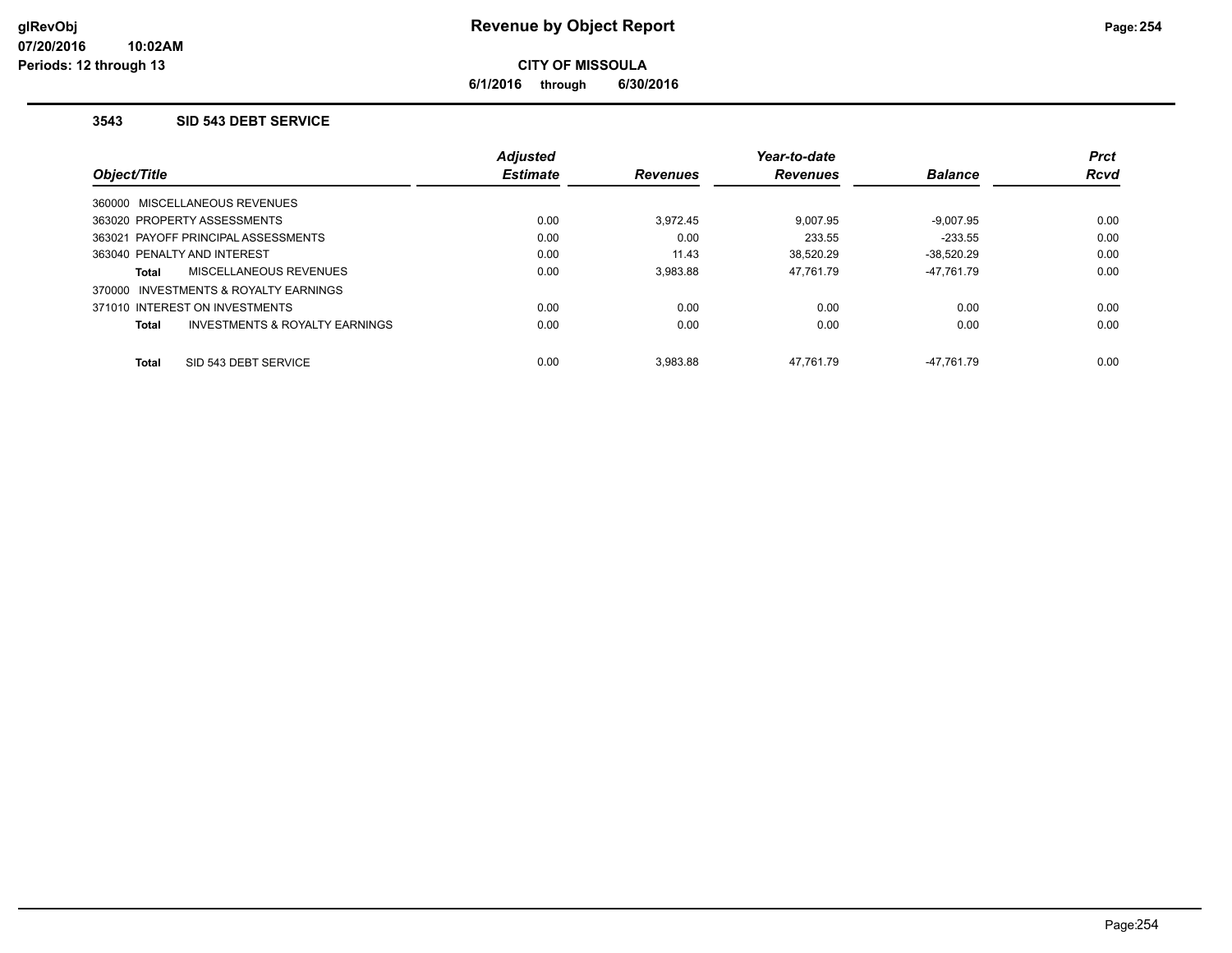**6/1/2016 through 6/30/2016**

# **3544 SID 544 RATTLESNAKE DEBT SERVICE**

## **3544 SID 544 RATTLESNAKE DEBT SERVICE**

|                                                    | <b>Adjusted</b> |                 | Year-to-date    |                | <b>Prct</b> |
|----------------------------------------------------|-----------------|-----------------|-----------------|----------------|-------------|
| Object/Title                                       | <b>Estimate</b> | <b>Revenues</b> | <b>Revenues</b> | <b>Balance</b> | <b>Rcvd</b> |
| 360000 MISCELLANEOUS REVENUES                      |                 |                 |                 |                |             |
| 363020 PROPERTY ASSESSMENTS                        | 139,383.00      | 59.225.90       | 105,666.43      | 33.716.57      | 75.81       |
| 363021 PAYOFF PRINCIPAL ASSESSMENTS                | 0.00            | 5.028.81        | 10.475.83       | $-10.475.83$   | 0.00        |
| 363040 PENALTY AND INTEREST                        | 0.00            | 104.86          | 231.93          | $-231.93$      | 0.00        |
| MISCELLANEOUS REVENUES<br>Total                    | 139.383.00      | 64.359.57       | 116.374.19      | 23.008.81      | 83.49       |
| 370000 INVESTMENTS & ROYALTY EARNINGS              |                 |                 |                 |                |             |
| 371010 INTEREST ON INVESTMENTS                     | 0.00            | 0.00            | 0.00            | 0.00           | 0.00        |
| <b>INVESTMENTS &amp; ROYALTY EARNINGS</b><br>Total | 0.00            | 0.00            | 0.00            | 0.00           | 0.00        |
|                                                    |                 |                 |                 |                |             |
| SID 544 RATTLESNAKE DEBT SERVICE<br>Total          | 139.383.00      | 64.359.57       | 116.374.19      | 23.008.81      | 83.49       |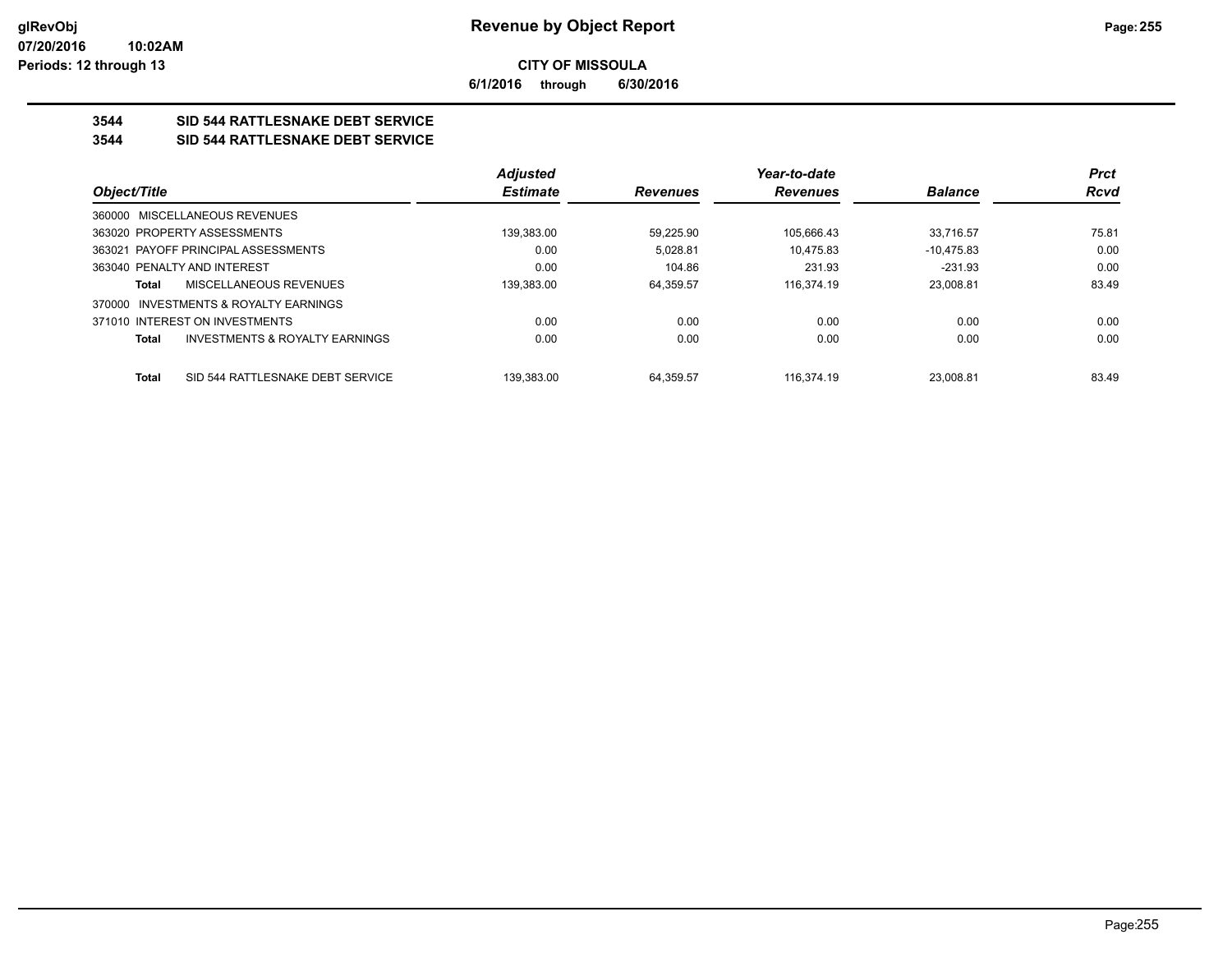**6/1/2016 through 6/30/2016**

## **3544 SID 544 RATTLESNAKE DEBT SERVICE**

|              |                                     | <b>Adjusted</b> |                 | Year-to-date    |                | <b>Prct</b> |
|--------------|-------------------------------------|-----------------|-----------------|-----------------|----------------|-------------|
| Object/Title |                                     | <b>Estimate</b> | <b>Revenues</b> | <b>Revenues</b> | <b>Balance</b> | <b>Rcvd</b> |
|              | 360000 MISCELLANEOUS REVENUES       |                 |                 |                 |                |             |
|              | 363020 PROPERTY ASSESSMENTS         | 139,383.00      | 59.225.90       | 105,666.43      | 33.716.57      | 75.81       |
|              | 363021 PAYOFF PRINCIPAL ASSESSMENTS | 0.00            | 5.028.81        | 10.475.83       | $-10.475.83$   | 0.00        |
|              | 363040 PENALTY AND INTEREST         | 0.00            | 104.86          | 231.93          | $-231.93$      | 0.00        |
| <b>Total</b> | MISCELLANEOUS REVENUES              | 139.383.00      | 64.359.57       | 116.374.19      | 23.008.81      | 83.49       |
| 370000       | INVESTMENTS & ROYALTY EARNINGS      |                 |                 |                 |                |             |
|              | 371010 INTEREST ON INVESTMENTS      | 0.00            | 0.00            | 0.00            | 0.00           | 0.00        |
| <b>Total</b> | INVESTMENTS & ROYALTY EARNINGS      | 0.00            | 0.00            | 0.00            | 0.00           | 0.00        |
| <b>Total</b> | SID 544 RATTLESNAKE DEBT SERVICE    | 139.383.00      | 64.359.57       | 116.374.19      | 23.008.81      | 83.49       |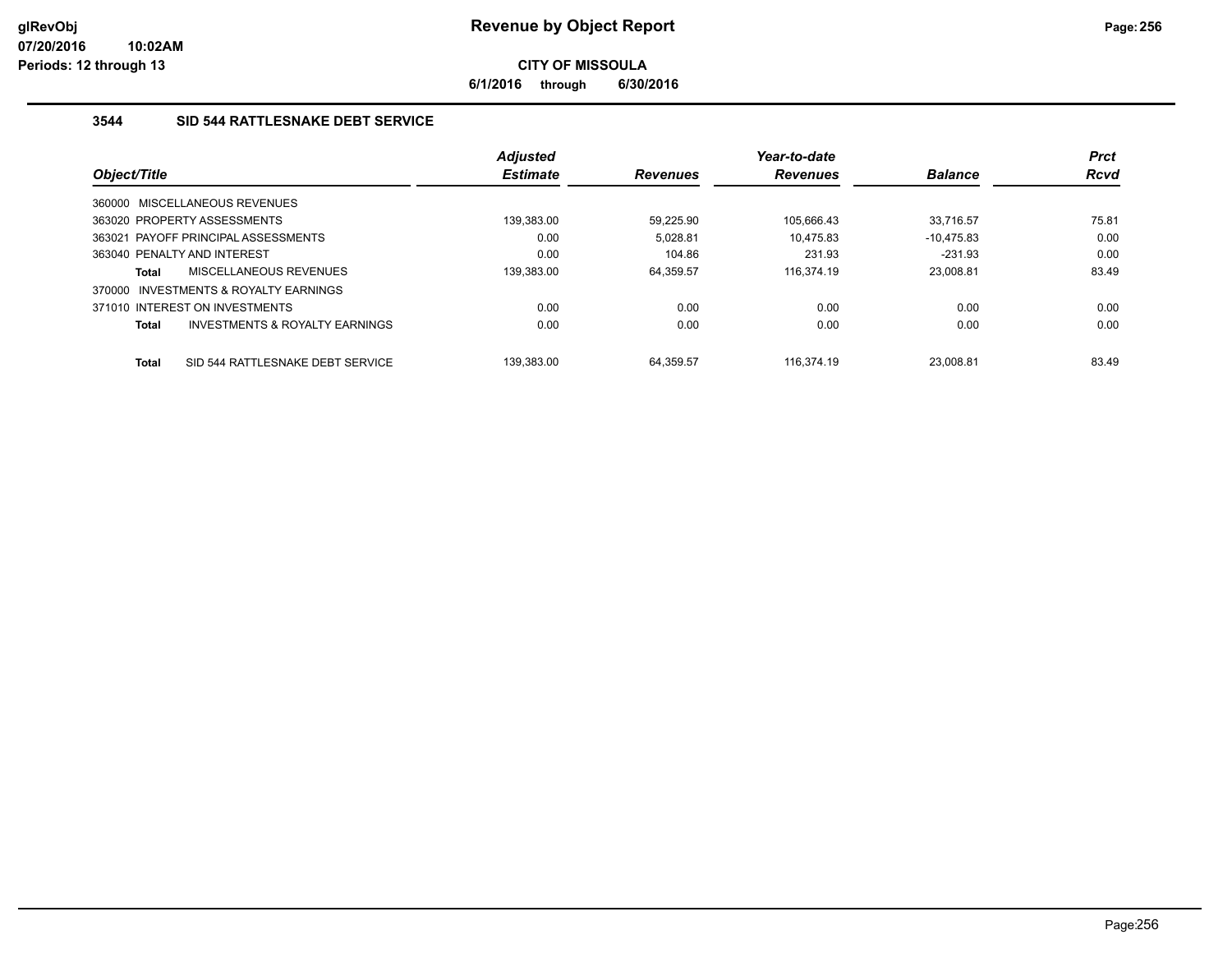**6/1/2016 through 6/30/2016**

**3545 SID 545 DEBT SERVICE**

**3545 SID 545 DEBT SERVICE**

|                                                    | <b>Adjusted</b> |                 | Year-to-date    |                | <b>Prct</b> |
|----------------------------------------------------|-----------------|-----------------|-----------------|----------------|-------------|
| Object/Title                                       | <b>Estimate</b> | <b>Revenues</b> | <b>Revenues</b> | <b>Balance</b> | <b>Rcvd</b> |
| 360000 MISCELLANEOUS REVENUES                      |                 |                 |                 |                |             |
| 363020 PROPERTY ASSESSMENTS                        | 0.00            | 857.48          | 1.933.78        | $-1.933.78$    | 0.00        |
| 363021 PAYOFF PRINCIPAL ASSESSMENTS                | 0.00            | 0.00            | 0.00            | 0.00           | 0.00        |
| 363040 PENALTY AND INTEREST                        | 0.00            | 1.64            | 3.39            | $-3.39$        | 0.00        |
| MISCELLANEOUS REVENUES<br>Total                    | 0.00            | 859.12          | 1.937.17        | $-1.937.17$    | 0.00        |
| 370000 INVESTMENTS & ROYALTY EARNINGS              |                 |                 |                 |                |             |
| 371010 INTEREST ON INVESTMENTS                     | 0.00            | 0.00            | 0.00            | 0.00           | 0.00        |
| <b>INVESTMENTS &amp; ROYALTY EARNINGS</b><br>Total | 0.00            | 0.00            | 0.00            | 0.00           | 0.00        |
| SID 545 DEBT SERVICE<br><b>Total</b>               | 0.00            | 859.12          | 1.937.17        | $-1.937.17$    | 0.00        |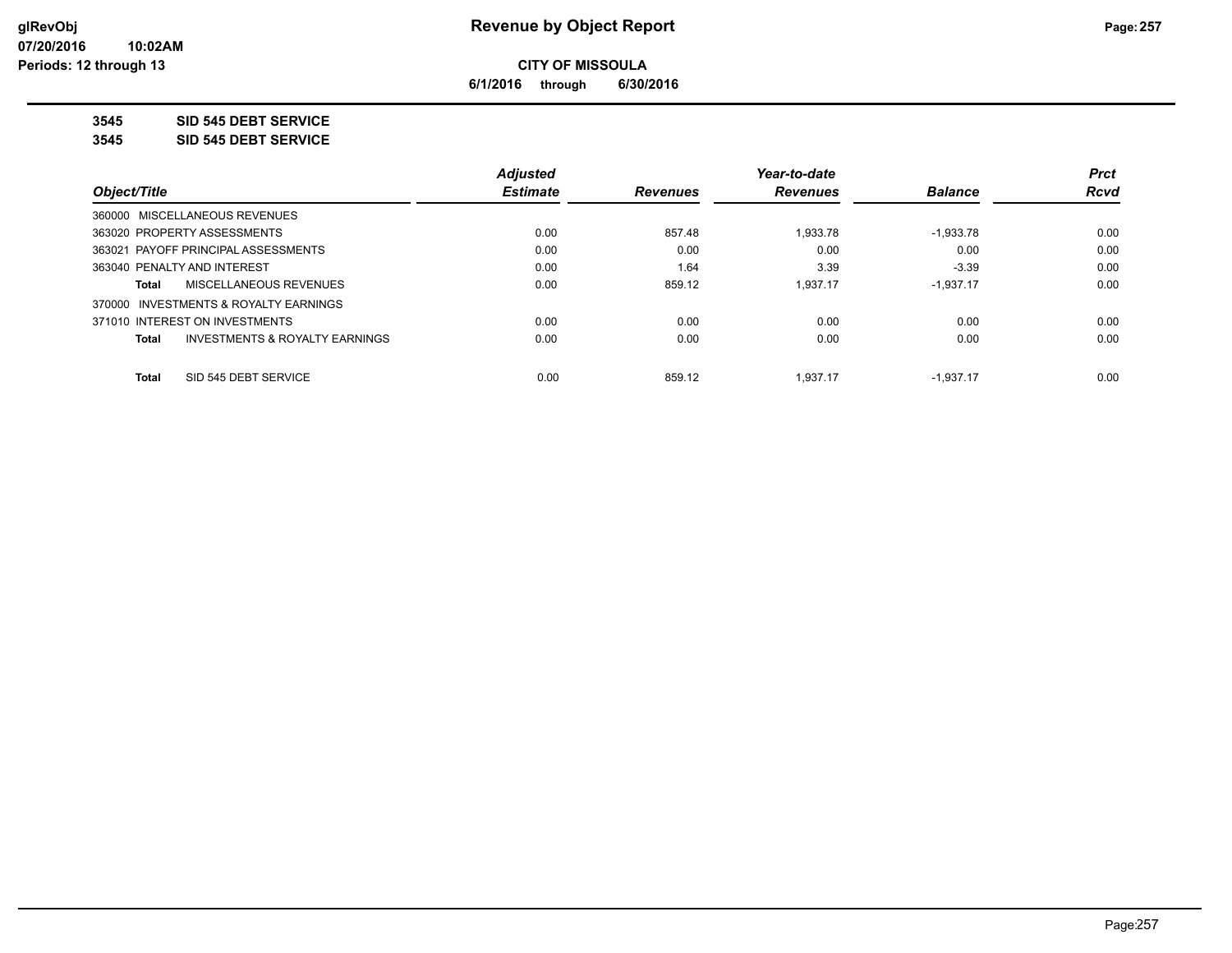**6/1/2016 through 6/30/2016**

### **3545 SID 545 DEBT SERVICE**

|                                                    | <b>Adjusted</b> |                 | Year-to-date    |                | <b>Prct</b> |
|----------------------------------------------------|-----------------|-----------------|-----------------|----------------|-------------|
| <b>Object/Title</b>                                | <b>Estimate</b> | <b>Revenues</b> | <b>Revenues</b> | <b>Balance</b> | <b>Rcvd</b> |
| 360000 MISCELLANEOUS REVENUES                      |                 |                 |                 |                |             |
| 363020 PROPERTY ASSESSMENTS                        | 0.00            | 857.48          | 1.933.78        | $-1,933.78$    | 0.00        |
| 363021 PAYOFF PRINCIPAL ASSESSMENTS                | 0.00            | 0.00            | 0.00            | 0.00           | 0.00        |
| 363040 PENALTY AND INTEREST                        | 0.00            | 1.64            | 3.39            | $-3.39$        | 0.00        |
| MISCELLANEOUS REVENUES<br>Total                    | 0.00            | 859.12          | 1.937.17        | $-1.937.17$    | 0.00        |
| INVESTMENTS & ROYALTY EARNINGS<br>370000           |                 |                 |                 |                |             |
| 371010 INTEREST ON INVESTMENTS                     | 0.00            | 0.00            | 0.00            | 0.00           | 0.00        |
| <b>INVESTMENTS &amp; ROYALTY EARNINGS</b><br>Total | 0.00            | 0.00            | 0.00            | 0.00           | 0.00        |
| SID 545 DEBT SERVICE<br><b>Total</b>               | 0.00            | 859.12          | 1.937.17        | $-1.937.17$    | 0.00        |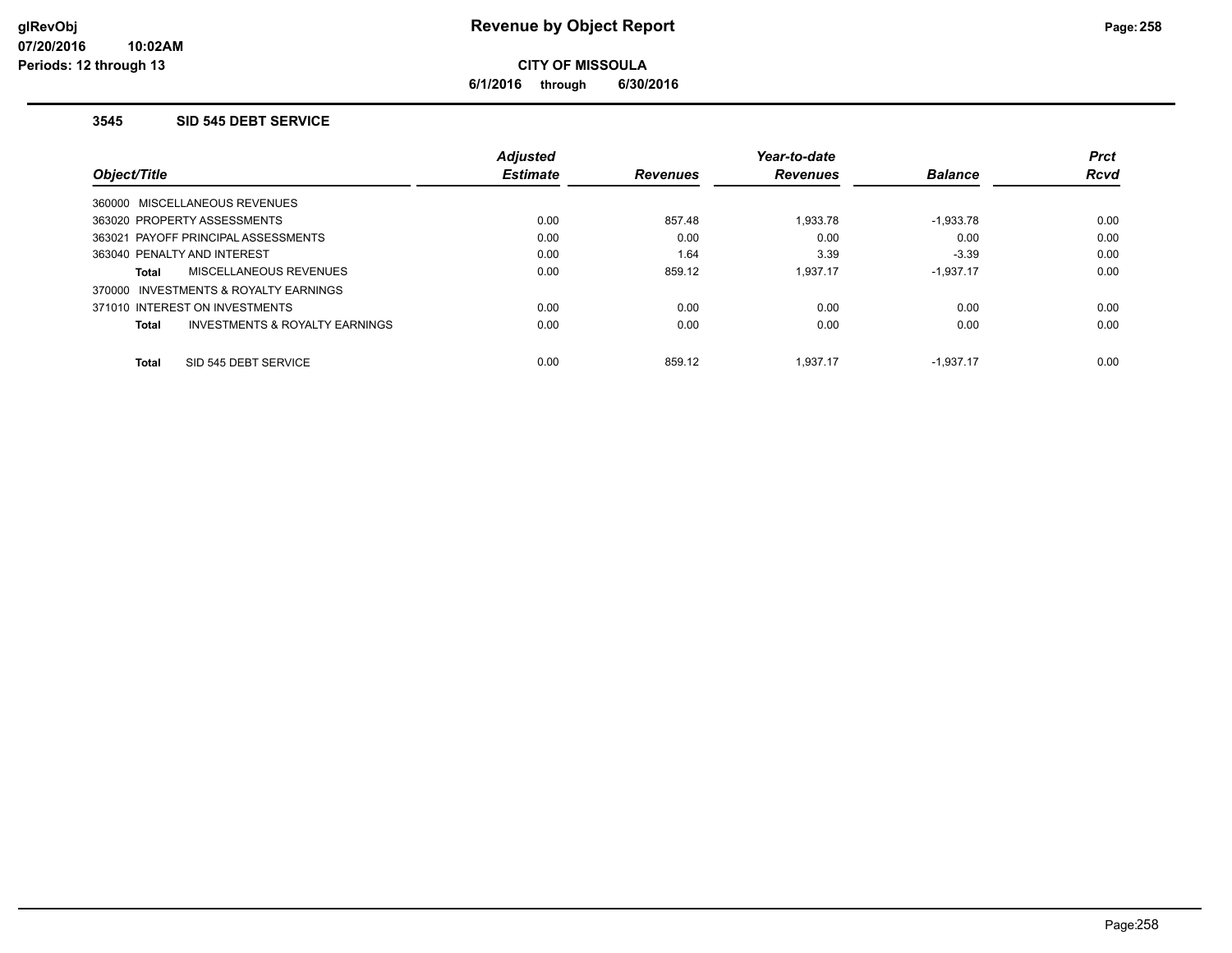**6/1/2016 through 6/30/2016**

**3546 SID 546 DEBT SERVICE**

**3546 SID 546 DEBT SERVICE**

|                                                           | <b>Adjusted</b> |                 | Year-to-date    |                | <b>Prct</b> |
|-----------------------------------------------------------|-----------------|-----------------|-----------------|----------------|-------------|
| Object/Title                                              | <b>Estimate</b> | <b>Revenues</b> | <b>Revenues</b> | <b>Balance</b> | Rcvd        |
| 360000 MISCELLANEOUS REVENUES                             |                 |                 |                 |                |             |
| 363020 PROPERTY ASSESSMENTS                               | 0.00            | 695.60          | 1,548.15        | $-1,548.15$    | 0.00        |
| 363021 PAYOFF PRINCIPAL ASSESSMENTS                       | 0.00            | 0.00            | 0.00            | 0.00           | 0.00        |
| 363040 PENALTY AND INTEREST                               | 0.00            | 0.38            | 0.75            | $-0.75$        | 0.00        |
| MISCELLANEOUS REVENUES<br>Total                           | 0.00            | 695.98          | 1.548.90        | $-1.548.90$    | 0.00        |
| 370000 INVESTMENTS & ROYALTY EARNINGS                     |                 |                 |                 |                |             |
| 371010 INTEREST ON INVESTMENTS                            | 0.00            | 0.00            | 0.00            | 0.00           | 0.00        |
| <b>INVESTMENTS &amp; ROYALTY EARNINGS</b><br><b>Total</b> | 0.00            | 0.00            | 0.00            | 0.00           | 0.00        |
| SID 546 DEBT SERVICE<br>Total                             | 0.00            | 695.98          | 1.548.90        | $-1.548.90$    | 0.00        |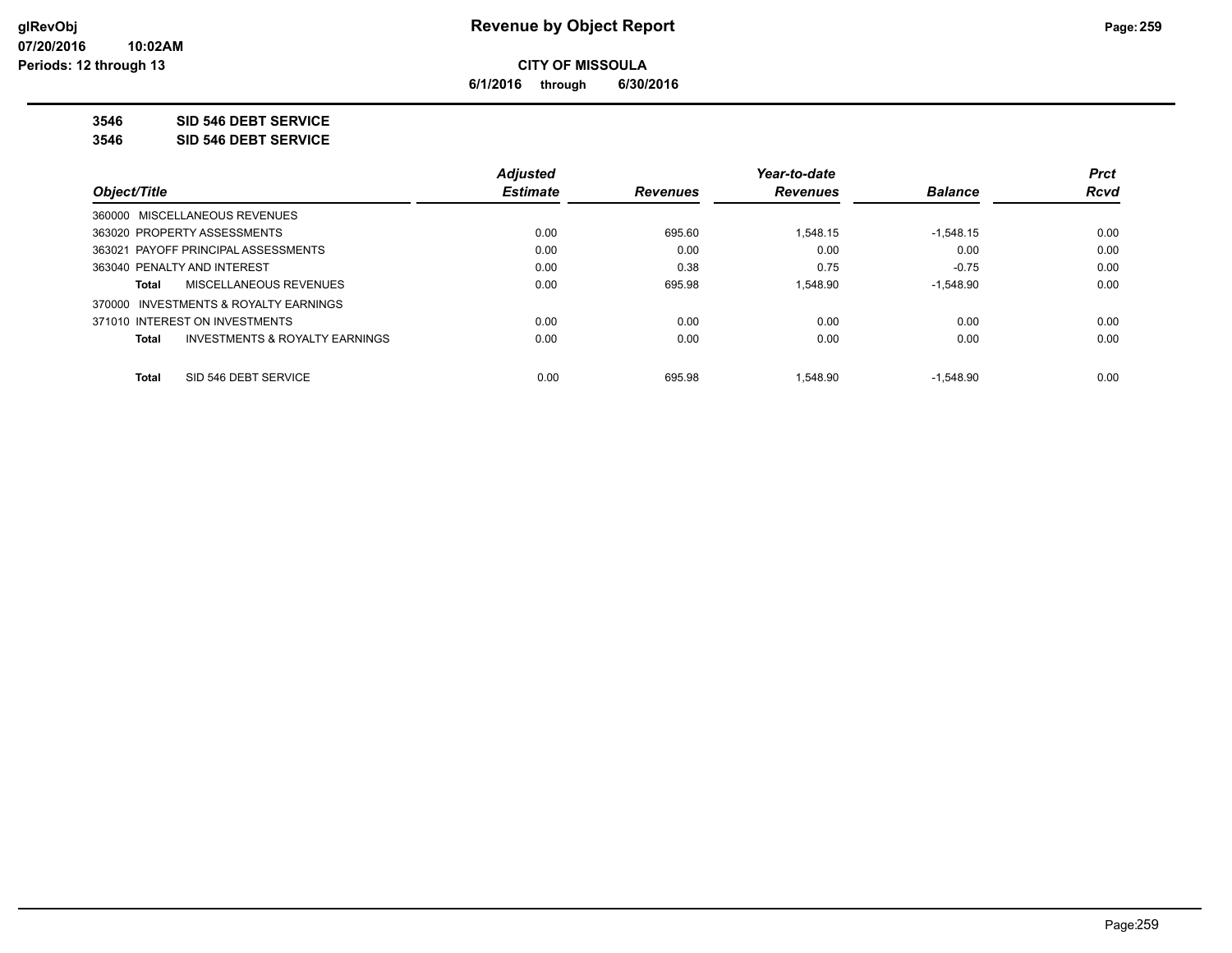**6/1/2016 through 6/30/2016**

## **3546 SID 546 DEBT SERVICE**

|                                                    | <b>Adjusted</b> |                 | Year-to-date    |                | <b>Prct</b> |
|----------------------------------------------------|-----------------|-----------------|-----------------|----------------|-------------|
| <i><b>Object/Title</b></i>                         | <b>Estimate</b> | <b>Revenues</b> | <b>Revenues</b> | <b>Balance</b> | <b>Rcvd</b> |
| 360000 MISCELLANEOUS REVENUES                      |                 |                 |                 |                |             |
| 363020 PROPERTY ASSESSMENTS                        |                 | 0.00<br>695.60  | 1.548.15        | $-1.548.15$    | 0.00        |
| 363021 PAYOFF PRINCIPAL ASSESSMENTS                |                 | 0.00<br>0.00    | 0.00            | 0.00           | 0.00        |
| 363040 PENALTY AND INTEREST                        |                 | 0.00<br>0.38    | 0.75            | $-0.75$        | 0.00        |
| MISCELLANEOUS REVENUES<br>Total                    |                 | 0.00<br>695.98  | 1.548.90        | $-1.548.90$    | 0.00        |
| INVESTMENTS & ROYALTY EARNINGS<br>370000           |                 |                 |                 |                |             |
| 371010 INTEREST ON INVESTMENTS                     |                 | 0.00<br>0.00    | 0.00            | 0.00           | 0.00        |
| <b>INVESTMENTS &amp; ROYALTY EARNINGS</b><br>Total |                 | 0.00<br>0.00    | 0.00            | 0.00           | 0.00        |
| SID 546 DEBT SERVICE<br><b>Total</b>               |                 | 0.00<br>695.98  | 1.548.90        | $-1.548.90$    | 0.00        |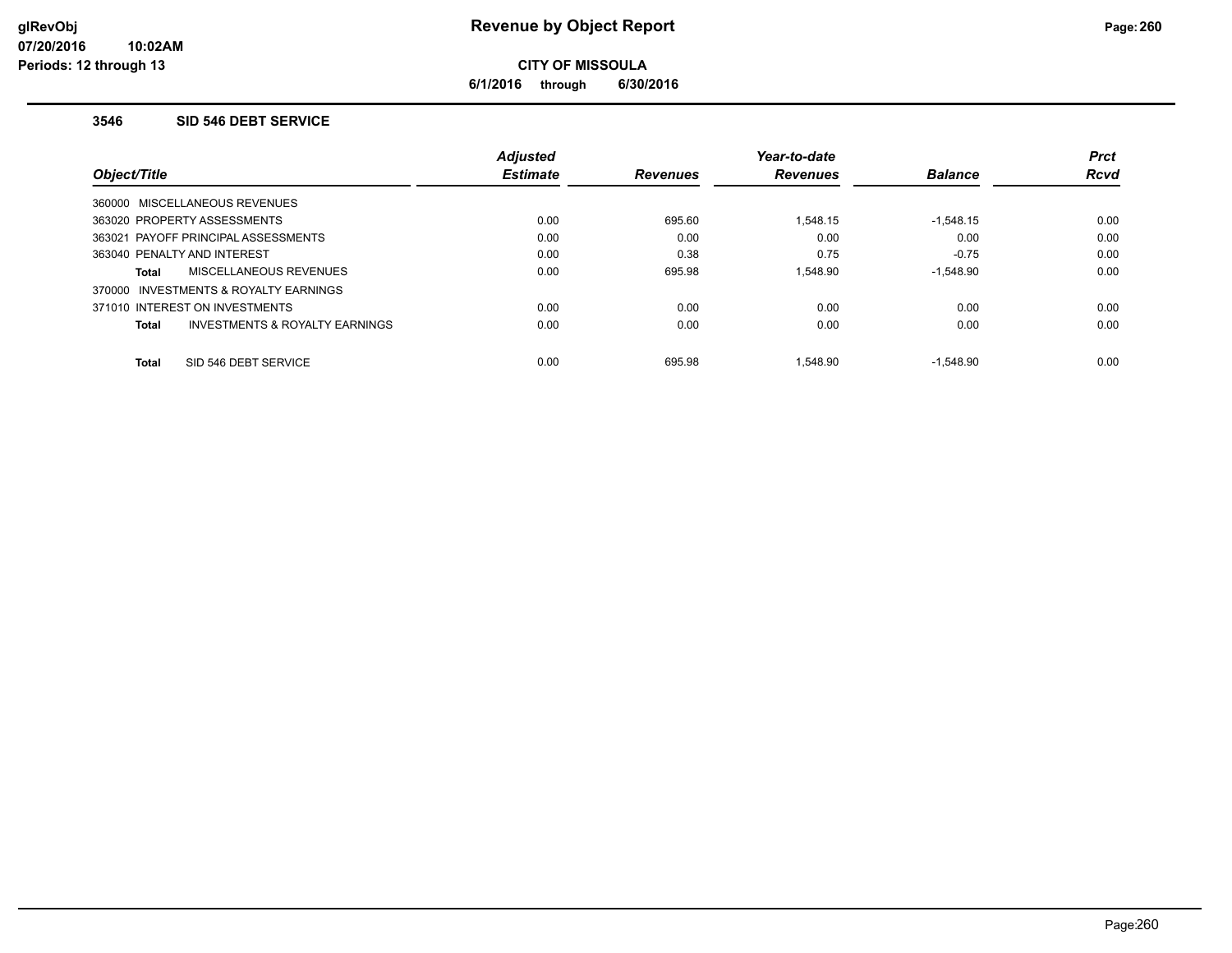**6/1/2016 through 6/30/2016**

**3548 SID 548-5TH, 6TH & ARTHUR**

**3548 SID 548-5TH, 6TH & ARTHUR**

|                                                    | <b>Adjusted</b> |                 | Year-to-date    |                | <b>Prct</b> |
|----------------------------------------------------|-----------------|-----------------|-----------------|----------------|-------------|
| Object/Title                                       | <b>Estimate</b> | <b>Revenues</b> | <b>Revenues</b> | <b>Balance</b> | Rcvd        |
| 360000 MISCELLANEOUS REVENUES                      |                 |                 |                 |                |             |
| 363020 PROPERTY ASSESSMENTS                        | 111,525.00      | 0.00            | 116.500.00      | $-4,975.00$    | 104.46      |
| 363021 PAYOFF PRINCIPAL ASSESSMENTS                | 0.00            | 0.00            | 0.00            | 0.00           | 0.00        |
| 363040 PENALTY AND INTEREST                        | 0.00            | 0.00            | 0.00            | 0.00           | 0.00        |
| MISCELLANEOUS REVENUES<br>Total                    | 111,525.00      | 0.00            | 116,500.00      | $-4.975.00$    | 104.46      |
| 370000 INVESTMENTS & ROYALTY EARNINGS              |                 |                 |                 |                |             |
| 371010 INTEREST ON INVESTMENTS                     | 0.00            | 0.00            | 0.00            | 0.00           | 0.00        |
| <b>INVESTMENTS &amp; ROYALTY EARNINGS</b><br>Total | 0.00            | 0.00            | 0.00            | 0.00           | 0.00        |
| SID 548-5TH, 6TH & ARTHUR<br>Total                 | 111.525.00      | 0.00            | 116.500.00      | -4.975.00      | 104.46      |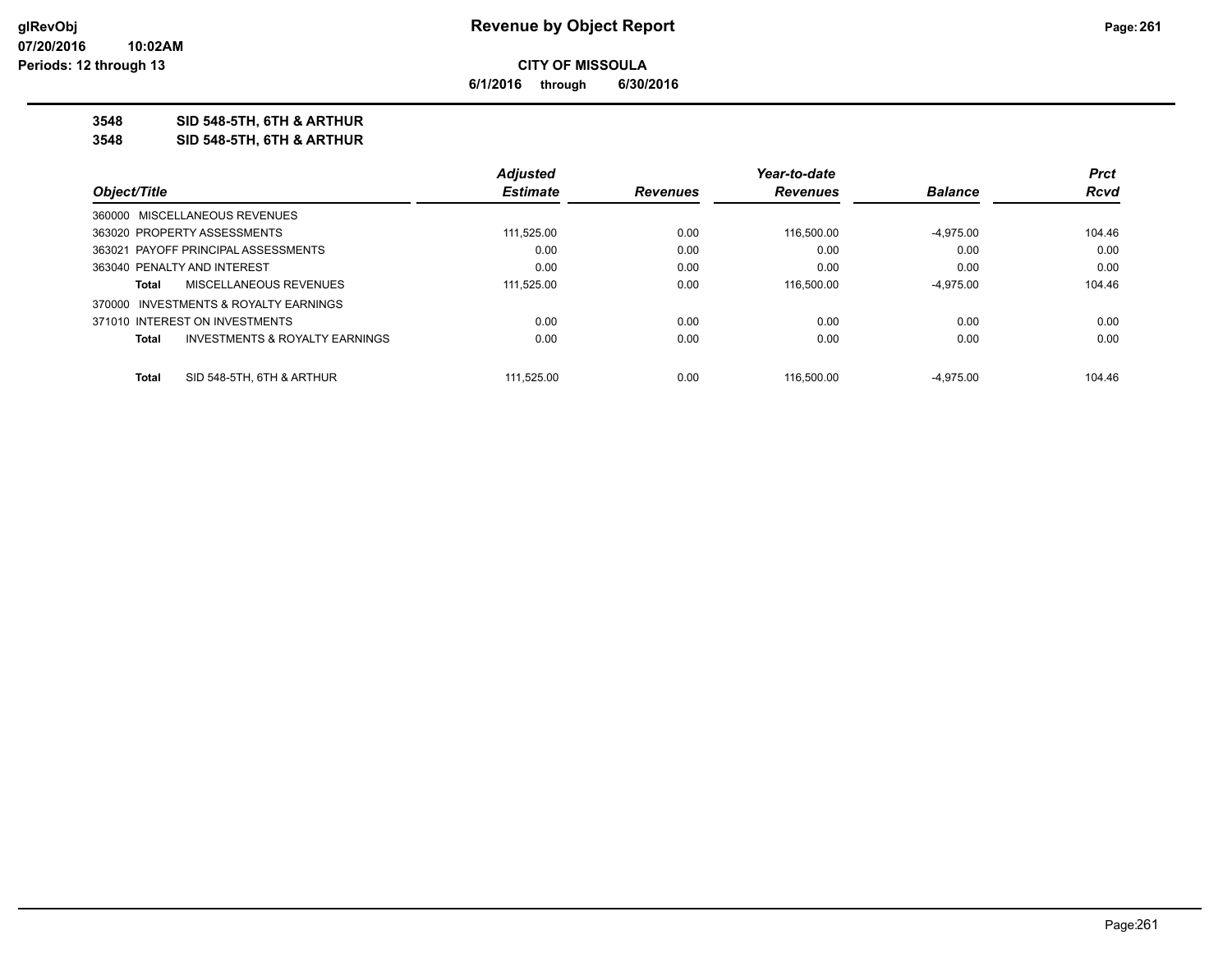**6/1/2016 through 6/30/2016**

## **3548 SID 548-5TH, 6TH & ARTHUR**

|              |                                           | <b>Adjusted</b> |                 | Year-to-date    |                | <b>Prct</b> |
|--------------|-------------------------------------------|-----------------|-----------------|-----------------|----------------|-------------|
| Object/Title |                                           | <b>Estimate</b> | <b>Revenues</b> | <b>Revenues</b> | <b>Balance</b> | <b>Rcvd</b> |
|              | 360000 MISCELLANEOUS REVENUES             |                 |                 |                 |                |             |
|              | 363020 PROPERTY ASSESSMENTS               | 111.525.00      | 0.00            | 116.500.00      | $-4,975.00$    | 104.46      |
|              | 363021 PAYOFF PRINCIPAL ASSESSMENTS       | 0.00            | 0.00            | 0.00            | 0.00           | 0.00        |
|              | 363040 PENALTY AND INTEREST               | 0.00            | 0.00            | 0.00            | 0.00           | 0.00        |
| Total        | <b>MISCELLANEOUS REVENUES</b>             | 111.525.00      | 0.00            | 116.500.00      | $-4.975.00$    | 104.46      |
| 370000       | INVESTMENTS & ROYALTY EARNINGS            |                 |                 |                 |                |             |
|              | 371010 INTEREST ON INVESTMENTS            | 0.00            | 0.00            | 0.00            | 0.00           | 0.00        |
| Total        | <b>INVESTMENTS &amp; ROYALTY EARNINGS</b> | 0.00            | 0.00            | 0.00            | 0.00           | 0.00        |
| <b>Total</b> | SID 548-5TH, 6TH & ARTHUR                 | 111.525.00      | 0.00            | 116.500.00      | $-4.975.00$    | 104.46      |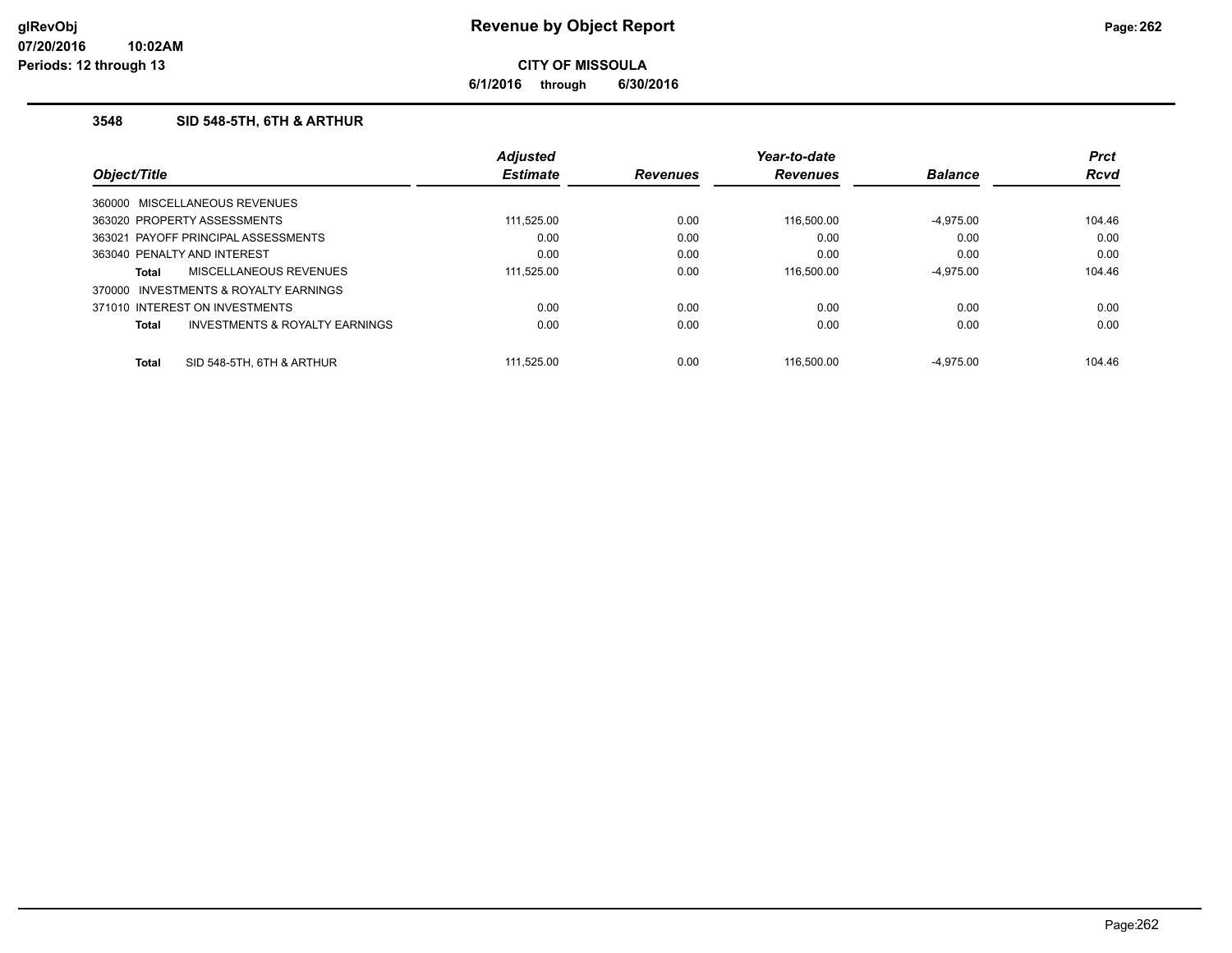**6/1/2016 through 6/30/2016**

## **3549 SID 549 HILLVIEW WAY**

**3549 SID 549 HILLVIEW WAY**

|                                                    | <b>Adjusted</b> |                 | Year-to-date    |                | <b>Prct</b> |
|----------------------------------------------------|-----------------|-----------------|-----------------|----------------|-------------|
| Object/Title                                       | <b>Estimate</b> | <b>Revenues</b> | <b>Revenues</b> | <b>Balance</b> | Rcvd        |
| 360000 MISCELLANEOUS REVENUES                      |                 |                 |                 |                |             |
| 363020 PROPERTY ASSESSMENTS                        | 0.00            | 0.00            | 0.00            | 0.00           | 0.00        |
| 363021 PAYOFF PRINCIPAL ASSESSMENTS                | 0.00            | 0.00            | 0.00            | 0.00           | 0.00        |
| 363040 PENALTY AND INTEREST                        | 0.00            | 0.00            | 0.00            | 0.00           | 0.00        |
| MISCELLANEOUS REVENUES<br>Total                    | 0.00            | 0.00            | 0.00            | 0.00           | 0.00        |
| 370000 INVESTMENTS & ROYALTY EARNINGS              |                 |                 |                 |                |             |
| 371010 INTEREST ON INVESTMENTS                     | 0.00            | 0.00            | 0.00            | 0.00           | 0.00        |
| <b>INVESTMENTS &amp; ROYALTY EARNINGS</b><br>Total | 0.00            | 0.00            | 0.00            | 0.00           | 0.00        |
| SID 549 HILLVIEW WAY<br>Total                      | 0.00            | 0.00            | 0.00            | 0.00           | 0.00        |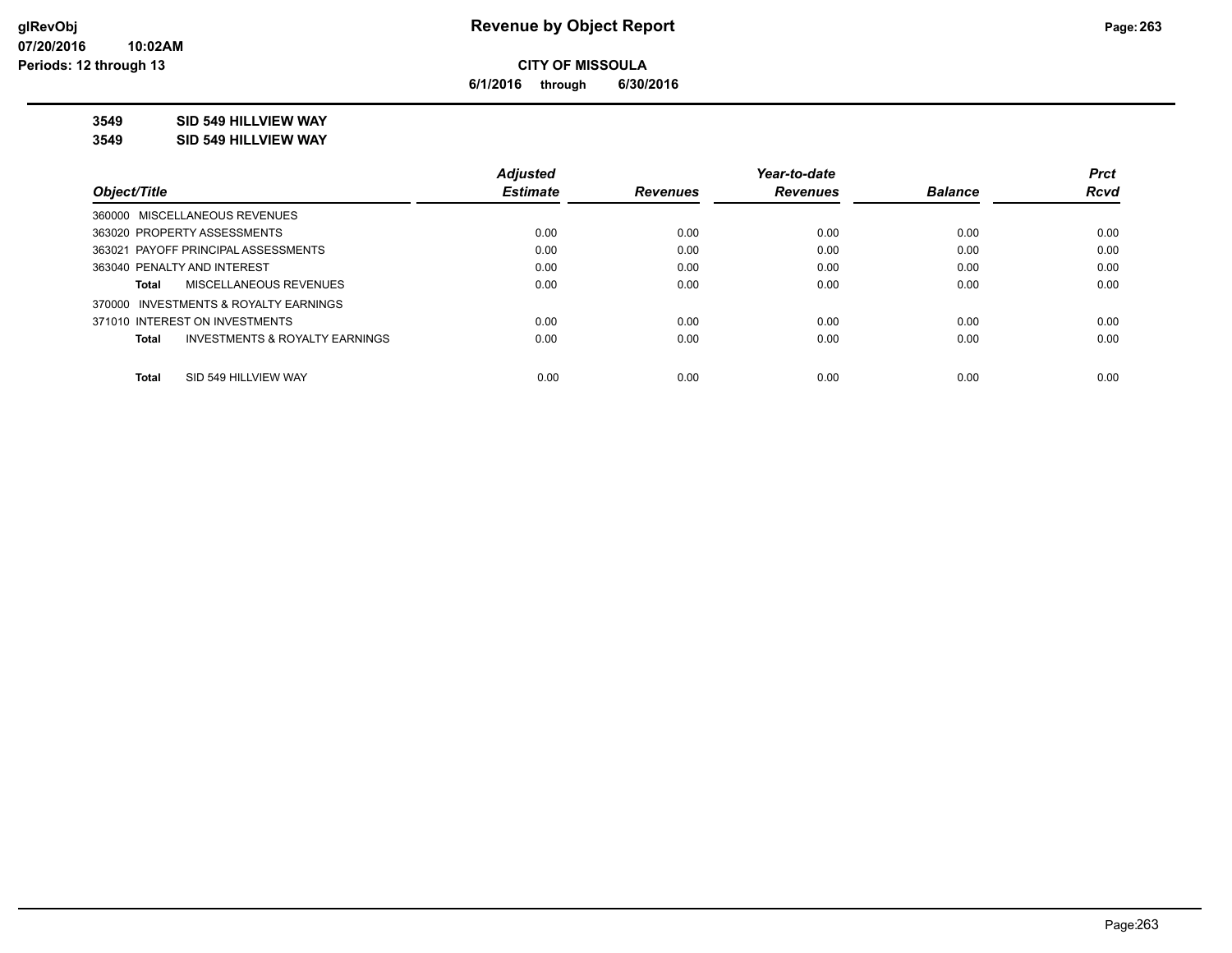**6/1/2016 through 6/30/2016**

## **3549 SID 549 HILLVIEW WAY**

|                                                | <b>Adiusted</b> |                 | Year-to-date    |                | <b>Prct</b> |
|------------------------------------------------|-----------------|-----------------|-----------------|----------------|-------------|
| Obiect/Title                                   | <b>Estimate</b> | <b>Revenues</b> | <b>Revenues</b> | <b>Balance</b> | <b>Rcvd</b> |
| 360000 MISCELLANEOUS REVENUES                  |                 |                 |                 |                |             |
| 363020 PROPERTY ASSESSMENTS                    | 0.00            | 0.00            | 0.00            | 0.00           | 0.00        |
| 363021 PAYOFF PRINCIPAL ASSESSMENTS            | 0.00            | 0.00            | 0.00            | 0.00           | 0.00        |
| 363040 PENALTY AND INTEREST                    | 0.00            | 0.00            | 0.00            | 0.00           | 0.00        |
| MISCELLANEOUS REVENUES<br><b>Total</b>         | 0.00            | 0.00            | 0.00            | 0.00           | 0.00        |
| 370000 INVESTMENTS & ROYALTY EARNINGS          |                 |                 |                 |                |             |
| 371010 INTEREST ON INVESTMENTS                 | 0.00            | 0.00            | 0.00            | 0.00           | 0.00        |
| INVESTMENTS & ROYALTY EARNINGS<br><b>Total</b> | 0.00            | 0.00            | 0.00            | 0.00           | 0.00        |
| SID 549 HILLVIEW WAY<br><b>Total</b>           | 0.00            | 0.00            | 0.00            | 0.00           | 0.00        |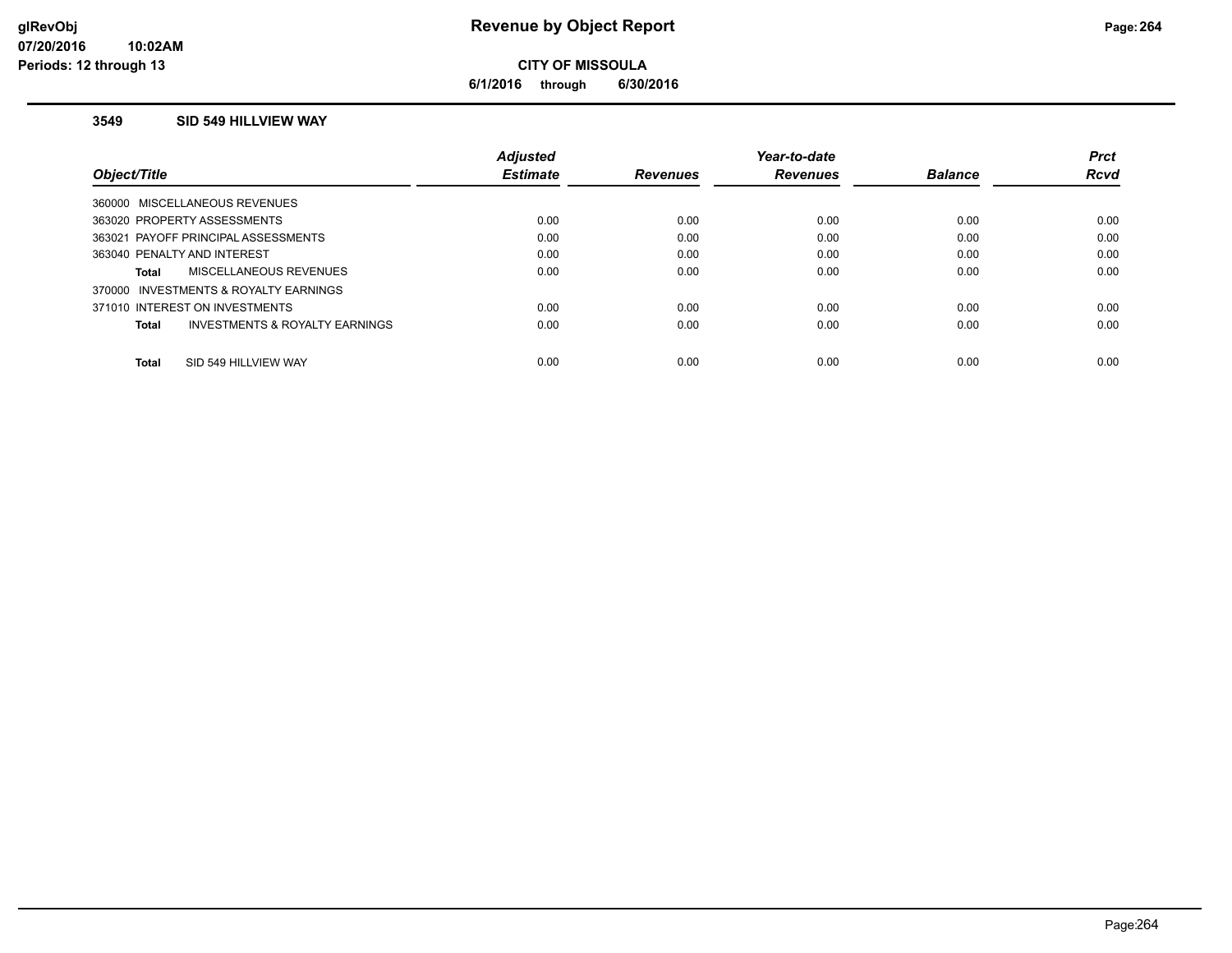**6/1/2016 through 6/30/2016**

## **4060 CAPITAL IMPROVEMENT PROGRAM FUND**

|                                                           | <b>Adjusted</b> |                 | Year-to-date    |                 | <b>Prct</b> |
|-----------------------------------------------------------|-----------------|-----------------|-----------------|-----------------|-------------|
| Object/Title                                              | <b>Estimate</b> | <b>Revenues</b> | <b>Revenues</b> | Balance         | Rcvd        |
| 330000 INTERGOVERNMENTAL REVENUES                         |                 |                 |                 |                 |             |
| 331001 GRANTS                                             | 0.00            | 0.00            | 0.00            | 0.00            | 0.00        |
| 331002 COUNTY ASSISTANCE CIP PROJECTS                     | 0.00            | 0.00            | 0.00            | 0.00            | 0.00        |
| 331003 STATE HOME PROGRAM INCOME                          | 0.00            | 0.00            | 0.00            | 0.00            | 0.00        |
| 331004 CITY ASSESSMENTS                                   | 0.00            | 0.00            | 0.00            | 0.00            | 0.00        |
| 334040 GAS TAX APPORTIONMENT                              | 0.00            | 0.00            | 0.00            | 0.00            | 0.00        |
| 334061 IMPACT FEES-CLEARING ACCOUNT                       | 0.00            | 0.00            | 0.00            | 0.00            | 0.00        |
| 334120 TSEP GRANT                                         | 0.00            | 0.00            | 0.00            | 0.00            | 0.00        |
| 334121 DNRC GRANT                                         | 0.00            | 0.00            | 0.00            | 0.00            | 0.00        |
| 334123 MAQI FEDERAL ASSISTANCE                            | 0.00            | 0.00            | 0.00            | 0.00            | 0.00        |
| 334124 GRANTS-CIP                                         | 0.00            | 0.00            | 0.00            | 0.00            | 0.00        |
| 334125 FIRE FIGHTER GRANT                                 | 0.00            | 0.00            | 0.00            | 0.00            | 0.00        |
| 334126 DEVELOPER ASSESSMENTS                              | 0.00            | 0.00            | 0.00            | 0.00            | 0.00        |
| 334127 TONKIN TRAIL - FISH WILDLIFE PARKS                 | 0.00            | 0.00            | 0.00            | 0.00            | 0.00        |
| 334128 CDBG FIRE HYDRANT GRANT                            | 0.00            | 0.00            | 0.00            | 0.00            | 0.00        |
| 334143 MONTANA TOURISM GRANT                              | 0.00            | 0.00            | 0.00            | 0.00            | 0.00        |
| 339000 PAYMENT IN LIEU OF TAXES                           | 0.00            | 0.00            | 0.00            | 0.00            | 0.00        |
| <b>INTERGOVERNMENTAL REVENUES</b><br><b>Total</b>         | 0.00            | 0.00            | 0.00            | 0.00            | 0.00        |
| 360000 MISCELLANEOUS REVENUES                             |                 |                 |                 |                 |             |
| 360010 MISCELLANEOUS                                      | 0.00            | 0.00            | 0.00            | 0.00            | 0.00        |
| 360011 YOUTH COUNCIL FUNDS                                | 9,010.00        | 0.00            | 0.00            | 9,010.00        | 0.00        |
| 360012 SEWER GRANT REPAYMENTS                             | 0.00            | 0.00            | 0.00            | 0.00            | 0.00        |
| 360016 MRA SHARE OF CIVIC STADIUM PARKING                 | 0.00            | 0.00            | 0.00            | 0.00            | 0.00        |
| 362000 OTHER MISCELLANEOUS REVENUE                        | 0.00            | 0.00            | 0.00            | 0.00            | 0.00        |
| 365000 DONATIONS                                          | 0.00            | 0.00            | 0.00            | 0.00            | 0.00        |
| 365001 *** Title Not Found ***                            | 0.00            | 25,000.00       | 220,500.00      | $-220,500.00$   | 0.00        |
| 365030 WHITE PINE PARK DONATION-ZIP BEVERAGE              | 0.00            | 0.00            | 0.00            | 0.00            | 0.00        |
| MISCELLANEOUS REVENUES<br><b>Total</b>                    | 9,010.00        | 25,000.00       | 220,500.00      | $-211,490.00$   | 2,447.28    |
| 370000 INVESTMENTS & ROYALTY EARNINGS                     |                 |                 |                 |                 |             |
| 371010 INTEREST ON INVESTMENTS                            | 0.00            | 0.00            | 0.00            | 0.00            | 0.00        |
| 371020 GAIN/LOSS IN MARKET VALUE OF INVESTMENTS           | 0.00            | 0.00            | 0.00            | 0.00            | 0.00        |
| <b>INVESTMENTS &amp; ROYALTY EARNINGS</b><br><b>Total</b> | 0.00            | 0.00            | 0.00            | 0.00            | 0.00        |
| 380000 OTHER FINANCING SOURCES                            |                 |                 |                 |                 |             |
| 381000 LOAN PROCEEDS                                      | 0.00            | 0.00            | 0.00            | 0.00            | 0.00        |
| 381010 BOND PROCEEDS                                      | 0.00            | 0.00            | 1,579,240.64    | $-1,579,240.64$ | 0.00        |
| 381011 \$1,860,000 General Fund Obligation Bond           | 0.00            | 0.00            | 0.00            | 0.00            | 0.00        |
| 381012 \$680,000 FIRE GF DEBT                             | 0.00            | 0.00            | 0.00            | 0.00            | 0.00        |
| 381015 \$1,010,000 LIMITED TAX GO BONDS 2010C             | 0.00            | 0.00            | 0.00            | 0.00            | 0.00        |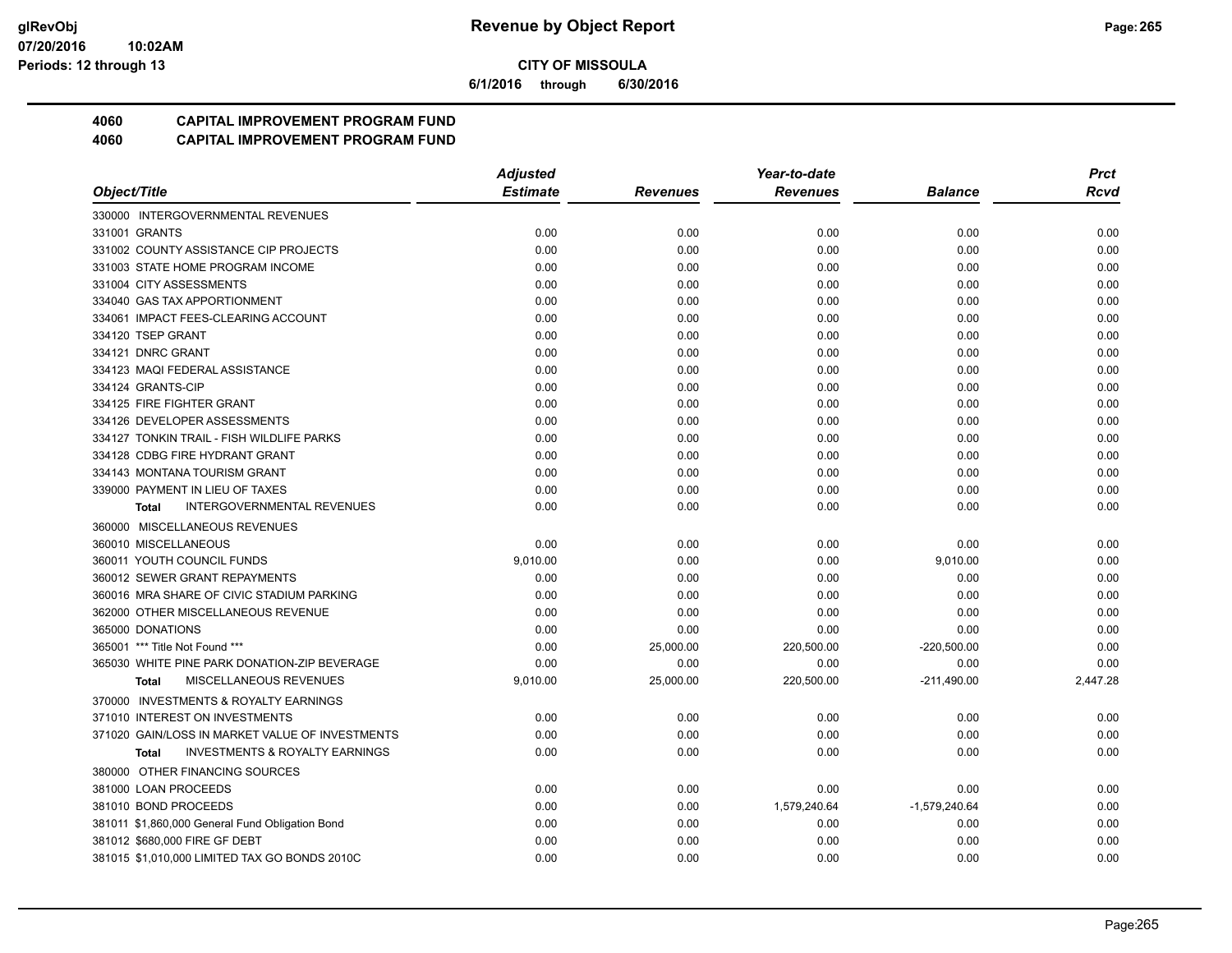**6/1/2016 through 6/30/2016**

# **4060 CAPITAL IMPROVEMENT PROGRAM FUND**

|                                                  | <b>Adjusted</b> |                 | Year-to-date    |                 |        |
|--------------------------------------------------|-----------------|-----------------|-----------------|-----------------|--------|
| Object/Title                                     | <b>Estimate</b> | <b>Revenues</b> | <b>Revenues</b> | <b>Balance</b>  | Rcvd   |
| 381090 PROCEEDS FROM CAPITAL LEASE               | 0.00            | 0.00            | 414,365.53      | $-414,365.53$   | 0.00   |
| 382010 SALE OF FIXED ASSETS                      | 0.00            | 0.00            | 0.00            | 0.00            | 0.00   |
| 383009 TRANS FR TITLE I                          | 0.00            | 0.00            | 0.00            | 0.00            | 0.00   |
| 383010 TRANS FR CIP                              | 0.00            | 0.00            | 0.00            | 0.00            | 0.00   |
| 383014 TRANS FR MRA                              | 0.00            | 0.00            | 0.00            | 0.00            | 0.00   |
| 383015 TRANS FR MPC                              | 0.00            | 0.00            | 0.00            | 0.00            | 0.00   |
| 383017 TRANS FR BUILDING                         | 0.00            | 0.00            | 0.00            | 0.00            | 0.00   |
| 383020 TRANS FR CEMETERY CARE                    | 0.00            | 0.00            | 0.00            | 0.00            | 0.00   |
| 383025 TRANS FR SEWER R & D                      | 0.00            | 0.00            | 0.00            | 0.00            | 0.00   |
| 383029 TRANS FR GENERAL                          | 1,084,565.00    | 1,084,565.00    | 1,084,565.00    | 0.00            | 100.00 |
| 383041 TRANS FR CDBG                             | 0.00            | 0.00            | 0.00            | 0.00            | 0.00   |
| 383042 TRANSFERS FROM OTHER FUNDS                | 0.00            | 0.00            | 0.00            | 0.00            | 0.00   |
| 383043 TRANSFERS FROM IMPACT FEES                | 0.00            | 0.00            | 0.00            | 0.00            | 0.00   |
| 383044 TRANSFER FROM PYMT IN LIEU OF PARKS       | 0.00            | 0.00            | 0.00            | 0.00            | 0.00   |
| 383045 TRANSFER FROM PARK ENTERPRISE             | 0.00            | 0.00            | 0.00            | 0.00            | 0.00   |
| OTHER FINANCING SOURCES<br>Total                 | 1,084,565.00    | 1,084,565.00    | 3,078,171.17    | $-1,993,606.17$ | 283.82 |
| CAPITAL IMPROVEMENT PROGRAM FUND<br><b>Total</b> | 1,093,575.00    | 1,109,565.00    | 3,298,671.17    | $-2,205,096.17$ | 301.64 |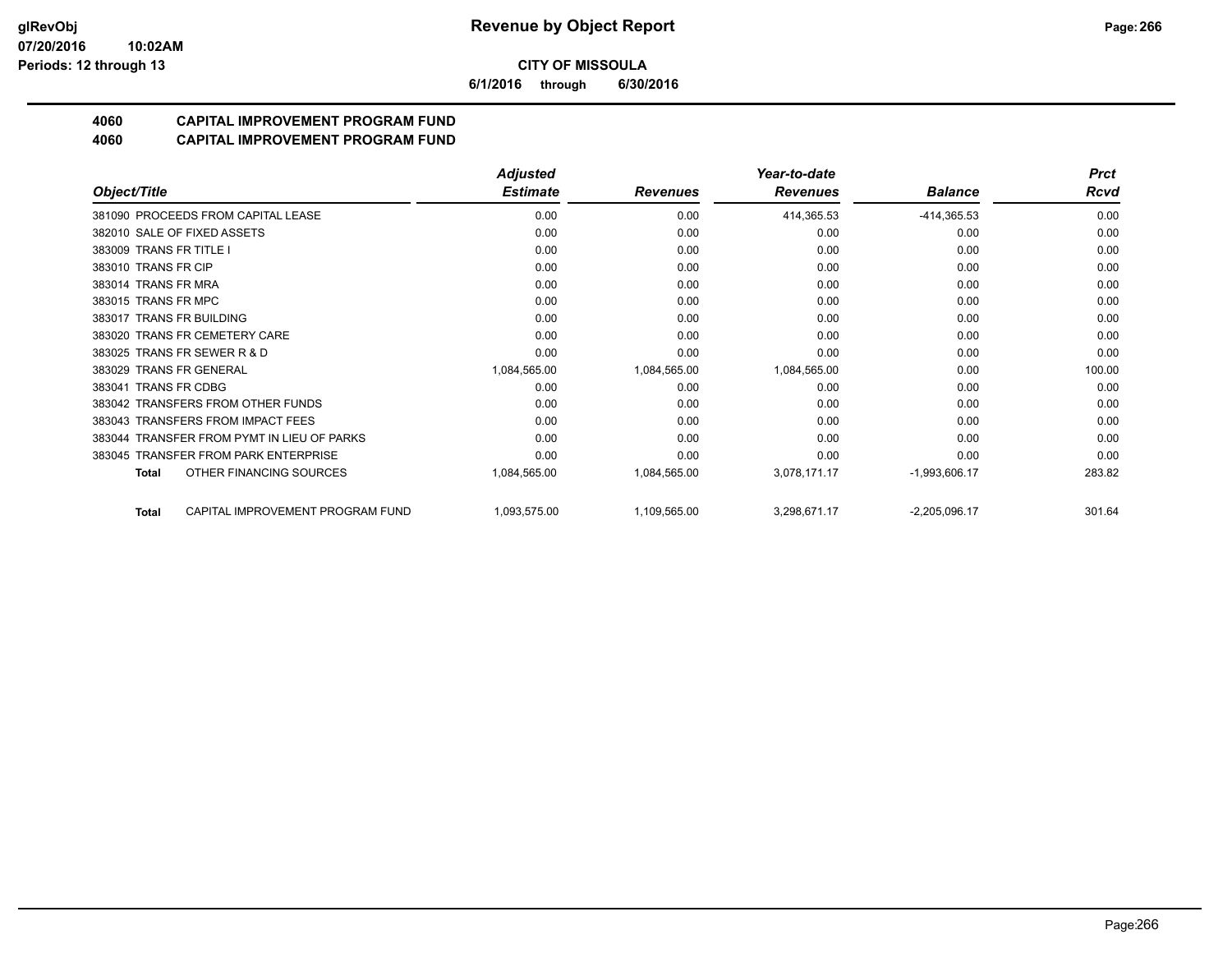**6/1/2016 through 6/30/2016**

| Object/Title                                       | <b>Adjusted</b> |                 | Year-to-date    |                 | <b>Prct</b> |
|----------------------------------------------------|-----------------|-----------------|-----------------|-----------------|-------------|
|                                                    | <b>Estimate</b> | <b>Revenues</b> | <b>Revenues</b> | <b>Balance</b>  | Rcvd        |
| 330000 INTERGOVERNMENTAL REVENUES                  |                 |                 |                 |                 |             |
| 331001 GRANTS                                      | 0.00            | 0.00            | 0.00            | 0.00            | 0.00        |
| 331002 COUNTY ASSISTANCE CIP PROJECTS              | 0.00            | 0.00            | 0.00            | 0.00            | 0.00        |
| 331003 STATE HOME PROGRAM INCOME                   | 0.00            | 0.00            | 0.00            | 0.00            | 0.00        |
| 331004 CITY ASSESSMENTS                            | 0.00            | 0.00            | 0.00            | 0.00            | 0.00        |
| 334040 GAS TAX APPORTIONMENT                       | 0.00            | 0.00            | 0.00            | 0.00            | 0.00        |
| 334061 IMPACT FEES-CLEARING ACCOUNT                | 0.00            | 0.00            | 0.00            | 0.00            | 0.00        |
| 334120 TSEP GRANT                                  | 0.00            | 0.00            | 0.00            | 0.00            | 0.00        |
| 334121 DNRC GRANT                                  | 0.00            | 0.00            | 0.00            | 0.00            | 0.00        |
| 334123 MAQI FEDERAL ASSISTANCE                     | 0.00            | 0.00            | 0.00            | 0.00            | 0.00        |
| 334124 GRANTS-CIP                                  | 0.00            | 0.00            | 0.00            | 0.00            | 0.00        |
| 334125 FIRE FIGHTER GRANT                          | 0.00            | 0.00            | 0.00            | 0.00            | 0.00        |
| 334126 DEVELOPER ASSESSMENTS                       | 0.00            | 0.00            | 0.00            | 0.00            | 0.00        |
| 334127 TONKIN TRAIL - FISH WILDLIFE PARKS          | 0.00            | 0.00            | 0.00            | 0.00            | 0.00        |
| 334128 CDBG FIRE HYDRANT GRANT                     | 0.00            | 0.00            | 0.00            | 0.00            | 0.00        |
| 334143 MONTANA TOURISM GRANT                       | 0.00            | 0.00            | 0.00            | 0.00            | 0.00        |
| 339000 PAYMENT IN LIEU OF TAXES                    | 0.00            | 0.00            | 0.00            | 0.00            | 0.00        |
| <b>INTERGOVERNMENTAL REVENUES</b><br><b>Total</b>  | 0.00            | 0.00            | 0.00            | 0.00            | 0.00        |
| 360000 MISCELLANEOUS REVENUES                      |                 |                 |                 |                 |             |
| 360010 MISCELLANEOUS                               | 0.00            | 0.00            | 0.00            | 0.00            | 0.00        |
| 360011 YOUTH COUNCIL FUNDS                         | 9,010.00        | 0.00            | 0.00            | 9,010.00        | 0.00        |
| 360012 SEWER GRANT REPAYMENTS                      | 0.00            | 0.00            | 0.00            | 0.00            | 0.00        |
| 360016 MRA SHARE OF CIVIC STADIUM PARKING          | 0.00            | 0.00            | 0.00            | 0.00            | 0.00        |
| 362000 OTHER MISCELLANEOUS REVENUE                 | 0.00            | 0.00            | 0.00            | 0.00            | 0.00        |
| 365000 DONATIONS                                   | 0.00            | 0.00            | 0.00            | 0.00            | 0.00        |
| 365001 *** Title Not Found ***                     | 0.00            | 25,000.00       | 220,500.00      | $-220,500.00$   | 0.00        |
| 365030 WHITE PINE PARK DONATION-ZIP BEVERAGE       | 0.00            | 0.00            | 0.00            | 0.00            | 0.00        |
| MISCELLANEOUS REVENUES<br>Total                    | 9,010.00        | 25,000.00       | 220,500.00      | $-211,490.00$   | 2,447.28    |
| 370000 INVESTMENTS & ROYALTY EARNINGS              |                 |                 |                 |                 |             |
| 371010 INTEREST ON INVESTMENTS                     | 0.00            | 0.00            | 0.00            | 0.00            | 0.00        |
| 371020 GAIN/LOSS IN MARKET VALUE OF INVESTMENT     | 0.00            | 0.00            | 0.00            | 0.00            | 0.00        |
| <b>INVESTMENTS &amp; ROYALTY EARNINGS</b><br>Total | 0.00            | 0.00            | 0.00            | 0.00            | 0.00        |
| 380000 OTHER FINANCING SOURCES                     |                 |                 |                 |                 |             |
| 381000 LOAN PROCEEDS                               | 0.00            | 0.00            | 0.00            | 0.00            | 0.00        |
| 381010 BOND PROCEEDS                               | 0.00            | 0.00            | 1,579,240.64    | $-1,579,240.64$ | 0.00        |
| 381011 \$1,860,000 General Fund Obligation Bond    | 0.00            | 0.00            | 0.00            | 0.00            | 0.00        |
| 381012 \$680,000 FIRE GF DEBT                      | 0.00            | 0.00            | 0.00            | 0.00            | 0.00        |
| 381015 \$1,010,000 LIMITED TAX GO BONDS 2010C      | 0.00            | 0.00            | 0.00            | 0.00            | 0.00        |
| 381090 PROCEEDS FROM CAPITAL LEASE                 | 0.00            | 0.00            | 414,365.53      | $-414,365.53$   | 0.00        |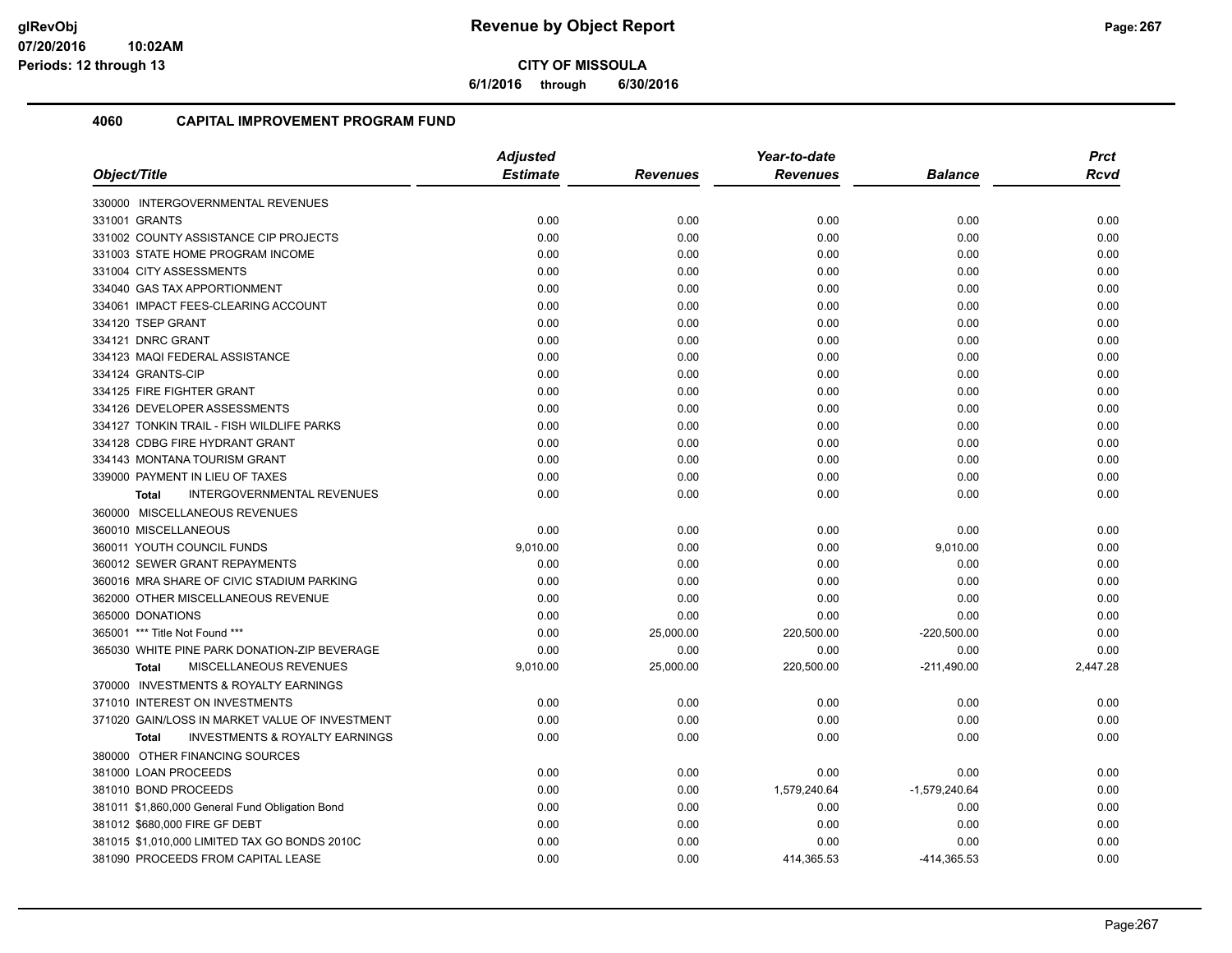**6/1/2016 through 6/30/2016**

| Object/Title                               | <b>Adjusted</b><br><b>Estimate</b> | <b>Revenues</b> | Year-to-date<br><b>Revenues</b> | <b>Balance</b>  | <b>Prct</b><br><b>Rcvd</b> |
|--------------------------------------------|------------------------------------|-----------------|---------------------------------|-----------------|----------------------------|
|                                            |                                    |                 |                                 |                 |                            |
| 382010 SALE OF FIXED ASSETS                | 0.00                               | 0.00            | 0.00                            | 0.00            | 0.00                       |
| 383009 TRANS FR TITLE I                    | 0.00                               | 0.00            | 0.00                            | 0.00            | 0.00                       |
| 383010 TRANS FR CIP                        | 0.00                               | 0.00            | 0.00                            | 0.00            | 0.00                       |
| 383014 TRANS FR MRA                        | 0.00                               | 0.00            | 0.00                            | 0.00            | 0.00                       |
| 383015 TRANS FR MPC                        | 0.00                               | 0.00            | 0.00                            | 0.00            | 0.00                       |
| 383017 TRANS FR BUILDING                   | 0.00                               | 0.00            | 0.00                            | 0.00            | 0.00                       |
| 383020 TRANS FR CEMETERY CARE              | 0.00                               | 0.00            | 0.00                            | 0.00            | 0.00                       |
| 383025 TRANS FR SEWER R & D                | 0.00                               | 0.00            | 0.00                            | 0.00            | 0.00                       |
| 383029 TRANS FR GENERAL                    | 1,084,565.00                       | 1,084,565.00    | 1,084,565.00                    | 0.00            | 100.00                     |
| 383041 TRANS FR CDBG                       | 0.00                               | 0.00            | 0.00                            | 0.00            | 0.00                       |
| 383042 TRANSFERS FROM OTHER FUNDS          | 0.00                               | 0.00            | 0.00                            | 0.00            | 0.00                       |
| 383043 TRANSFERS FROM IMPACT FEES          | 0.00                               | 0.00            | 0.00                            | 0.00            | 0.00                       |
| 383044 TRANSFER FROM PYMT IN LIEU OF PARKS | 0.00                               | 0.00            | 0.00                            | 0.00            | 0.00                       |
| 383045 TRANSFER FROM PARK ENTERPRISE       | 0.00                               | 0.00            | 0.00                            | 0.00            | 0.00                       |
| OTHER FINANCING SOURCES<br><b>Total</b>    | 1,084,565.00                       | 1,084,565.00    | 3,078,171.17                    | $-1,993,606.17$ | 283.82                     |
| CAPITAL IMPROVEMENT PROGRAM FUND<br>Total  | 1,093,575.00                       | 1,109,565.00    | 3,298,671.17                    | $-2,205,096.17$ | 301.64                     |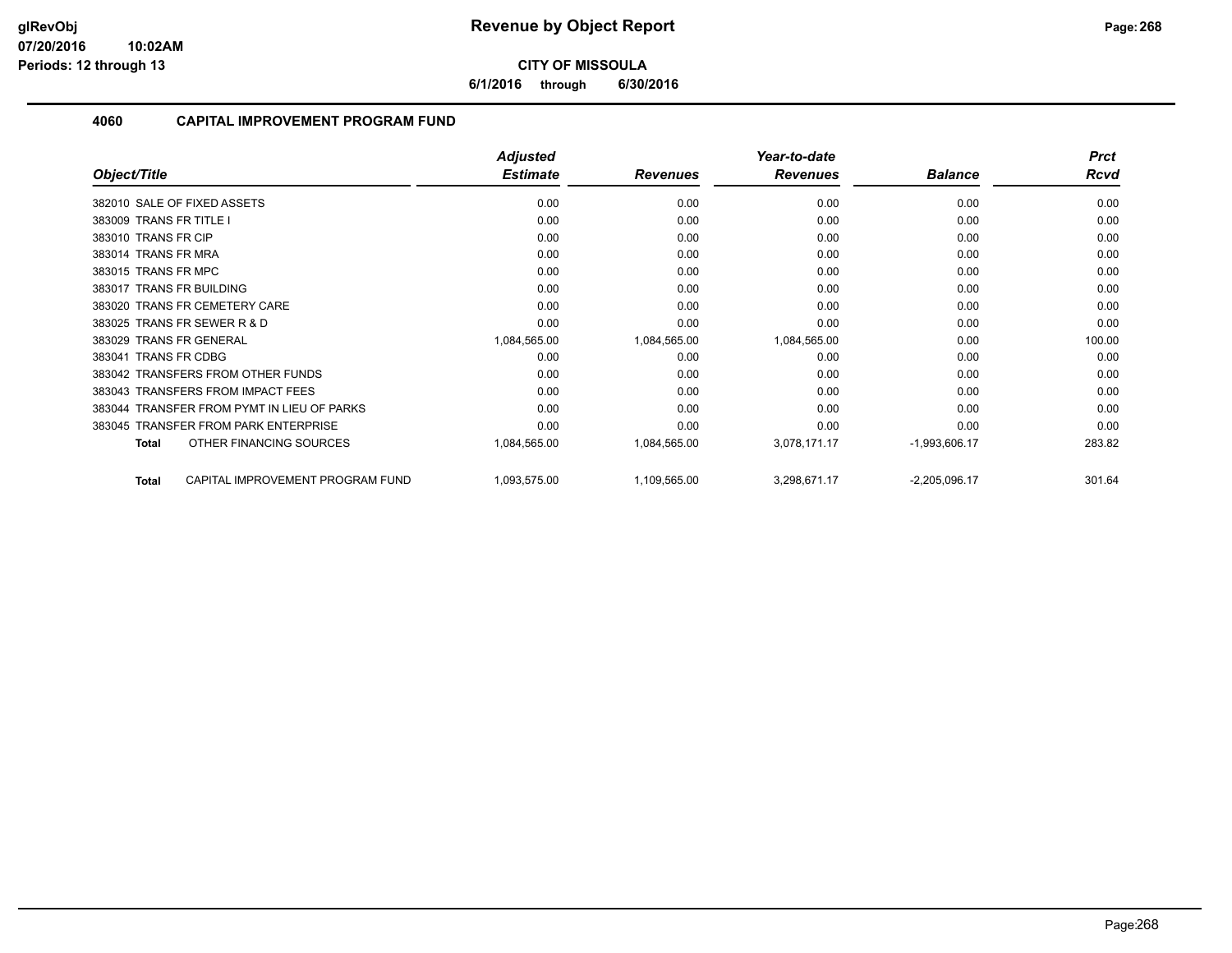**6/1/2016 through 6/30/2016**

# **4130 1997 G O BOND OPEN SPACE PURCHASE FUND**

## **4130 1997 G O BOND OPEN SPACE PURCHASE FUND**

|                                                      | <b>Adjusted</b> |                 | Year-to-date    |                | <b>Prct</b> |
|------------------------------------------------------|-----------------|-----------------|-----------------|----------------|-------------|
| Object/Title                                         | <b>Estimate</b> | <b>Revenues</b> | <b>Revenues</b> | <b>Balance</b> | Rcvd        |
| 330000 INTERGOVERNMENTAL REVENUES                    |                 |                 |                 |                |             |
| 330000 INTERGOVERNMENTAL REVENUES                    | 0.00            | 0.00            | 7,617.23        | $-7,617.23$    | 0.00        |
| 331156 CTEP GRANT - S HILLS TRAIL SYSTEM             | 0.00            | 0.00            | 0.00            | 0.00           | 0.00        |
| 334014 *** Title Not Found ***                       | 0.00            | 0.00            | 0.00            | 0.00           | 0.00        |
| <b>INTERGOVERNMENTAL REVENUES</b><br><b>Total</b>    | 0.00            | 0.00            | 7,617.23        | $-7,617.23$    | 0.00        |
| <b>CHARGES FOR SERVICES</b><br>340000                |                 |                 |                 |                |             |
| 343065 BUILDING RENTALS                              | 0.00            | 0.00            | 0.00            | 0.00           | 0.00        |
| <b>CHARGES FOR SERVICES</b><br><b>Total</b>          | 0.00            | 0.00            | 0.00            | 0.00           | 0.00        |
| 360000 MISCELLANEOUS REVENUES                        |                 |                 |                 |                |             |
| 360010 MISCELLANEOUS                                 | 0.00            | 0.00            | 0.00            | 0.00           | 0.00        |
| 365000 DONATIONS                                     | 0.00            | 0.00            | 0.00            | 0.00           | 0.00        |
| MISCELLANEOUS REVENUES<br><b>Total</b>               | 0.00            | 0.00            | 0.00            | 0.00           | 0.00        |
| <b>INVESTMENTS &amp; ROYALTY EARNINGS</b><br>370000  |                 |                 |                 |                |             |
| 371010 INTEREST ON INVESTMENTS                       | 0.00            | 0.00            | 0.00            | 0.00           | 0.00        |
| 371020 GAIN/LOSS IN MARKET VALUE OF INVESTMENTS      | 0.00            | 0.00            | 0.00            | 0.00           | 0.00        |
| <b>INVESTMENTS &amp; ROYALTY EARNINGS</b><br>Total   | 0.00            | 0.00            | 0.00            | 0.00           | 0.00        |
| OTHER FINANCING SOURCES<br>380000                    |                 |                 |                 |                |             |
| 382010 SALE OF FIXED ASSETS                          | 0.00            | 0.00            | 0.00            | 0.00           | 0.00        |
| 383000 OPERATING TRANSFERS                           | 0.00            | 0.00            | 0.00            | 0.00           | 0.00        |
| OTHER FINANCING SOURCES<br><b>Total</b>              | 0.00            | 0.00            | 0.00            | 0.00           | 0.00        |
| 1997 G O BOND OPEN SPACE PURCHASE FU<br><b>Total</b> | 0.00            | 0.00            | 7,617.23        | $-7,617.23$    | 0.00        |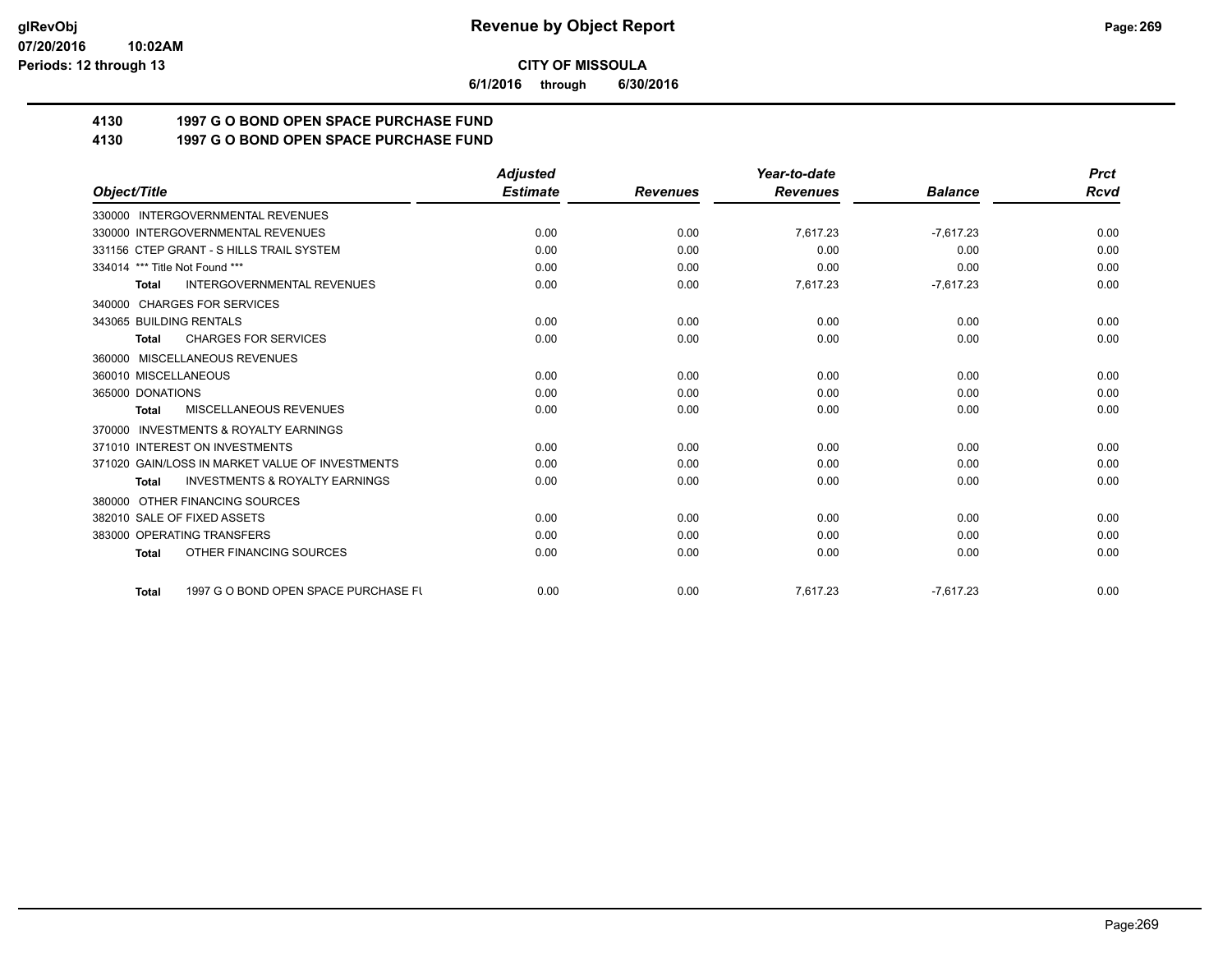**6/1/2016 through 6/30/2016**

## **4130 1997 G O BOND OPEN SPACE PURCHASE FUND**

|                                                           | <b>Adjusted</b> |                 | Year-to-date    |                | <b>Prct</b> |
|-----------------------------------------------------------|-----------------|-----------------|-----------------|----------------|-------------|
| Object/Title                                              | <b>Estimate</b> | <b>Revenues</b> | <b>Revenues</b> | <b>Balance</b> | Rcvd        |
| 330000 INTERGOVERNMENTAL REVENUES                         |                 |                 |                 |                |             |
| 330000 INTERGOVERNMENTAL REVENUES                         | 0.00            | 0.00            | 7.617.23        | $-7.617.23$    | 0.00        |
| 331156 CTEP GRANT - S HILLS TRAIL SYSTEM                  | 0.00            | 0.00            | 0.00            | 0.00           | 0.00        |
| 334014 *** Title Not Found ***                            | 0.00            | 0.00            | 0.00            | 0.00           | 0.00        |
| <b>INTERGOVERNMENTAL REVENUES</b><br><b>Total</b>         | 0.00            | 0.00            | 7,617.23        | $-7,617.23$    | 0.00        |
| 340000 CHARGES FOR SERVICES                               |                 |                 |                 |                |             |
| 343065 BUILDING RENTALS                                   | 0.00            | 0.00            | 0.00            | 0.00           | 0.00        |
| <b>CHARGES FOR SERVICES</b><br><b>Total</b>               | 0.00            | 0.00            | 0.00            | 0.00           | 0.00        |
| 360000 MISCELLANEOUS REVENUES                             |                 |                 |                 |                |             |
| 360010 MISCELLANEOUS                                      | 0.00            | 0.00            | 0.00            | 0.00           | 0.00        |
| 365000 DONATIONS                                          | 0.00            | 0.00            | 0.00            | 0.00           | 0.00        |
| MISCELLANEOUS REVENUES<br><b>Total</b>                    | 0.00            | 0.00            | 0.00            | 0.00           | 0.00        |
| <b>INVESTMENTS &amp; ROYALTY EARNINGS</b><br>370000       |                 |                 |                 |                |             |
| 371010 INTEREST ON INVESTMENTS                            | 0.00            | 0.00            | 0.00            | 0.00           | 0.00        |
| 371020 GAIN/LOSS IN MARKET VALUE OF INVESTMENT            | 0.00            | 0.00            | 0.00            | 0.00           | 0.00        |
| <b>INVESTMENTS &amp; ROYALTY EARNINGS</b><br><b>Total</b> | 0.00            | 0.00            | 0.00            | 0.00           | 0.00        |
| 380000 OTHER FINANCING SOURCES                            |                 |                 |                 |                |             |
| 382010 SALE OF FIXED ASSETS                               | 0.00            | 0.00            | 0.00            | 0.00           | 0.00        |
| 383000 OPERATING TRANSFERS                                | 0.00            | 0.00            | 0.00            | 0.00           | 0.00        |
| OTHER FINANCING SOURCES<br><b>Total</b>                   | 0.00            | 0.00            | 0.00            | 0.00           | 0.00        |
| 1997 G O BOND OPEN SPACE PURCHASE F<br><b>Total</b>       | 0.00            | 0.00            | 7.617.23        | $-7.617.23$    | 0.00        |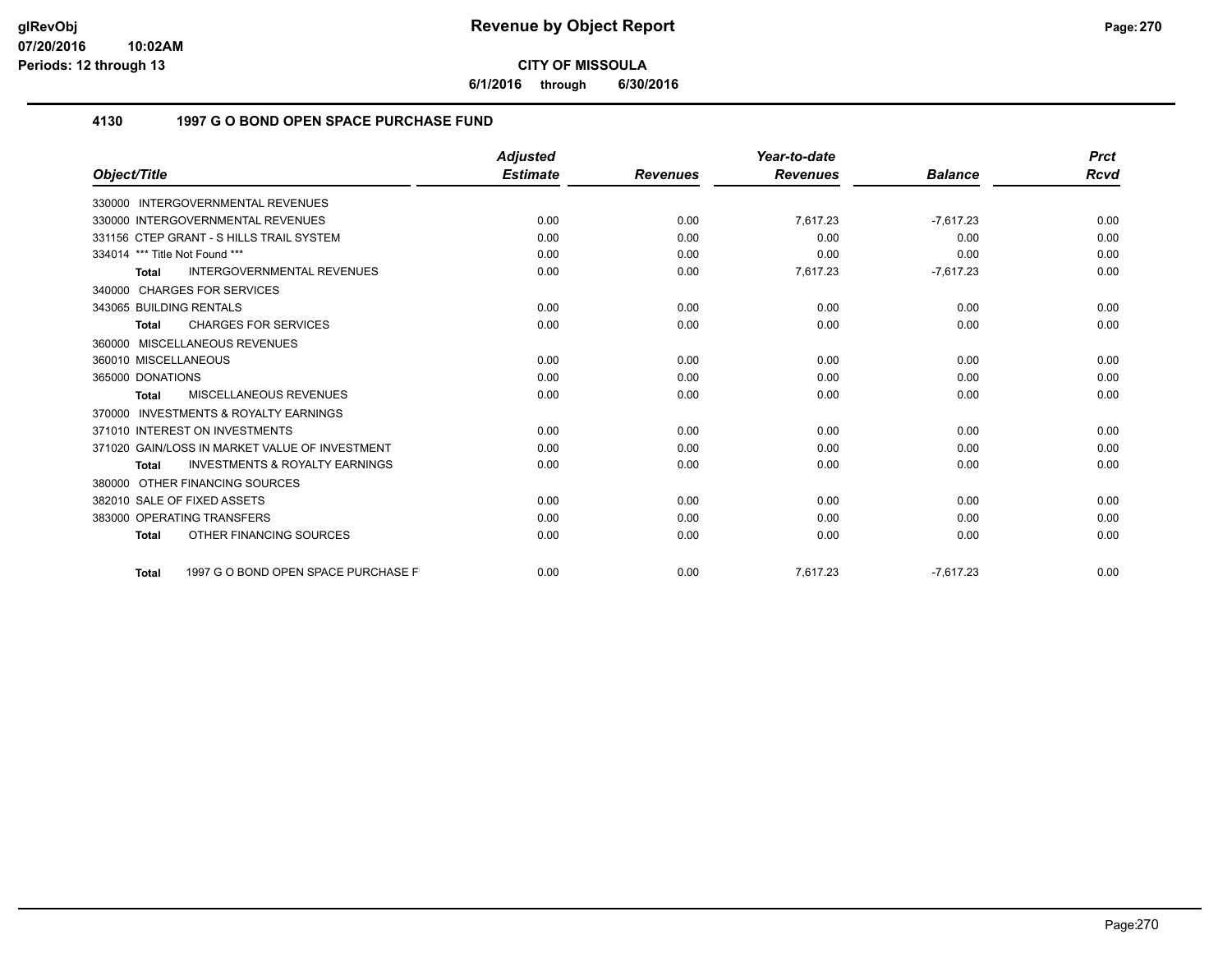**6/1/2016 through 6/30/2016**

### **4196 NEW FIRE STATION GO BOND**

#### **4196 NEW FIRE STATION GO BOND**

| Object/Title                                       | <b>Adjusted</b><br><b>Estimate</b> | <b>Revenues</b> | Year-to-date<br><b>Revenues</b> | <b>Balance</b> | <b>Prct</b><br><b>Rcvd</b> |
|----------------------------------------------------|------------------------------------|-----------------|---------------------------------|----------------|----------------------------|
|                                                    |                                    |                 |                                 |                |                            |
| 360000 MISCELLANEOUS REVENUES                      |                                    |                 |                                 |                |                            |
| 365023 NORTHWESTERN ENERGY GRANT                   | 0.00                               | 0.00            | 0.00                            | 0.00           | 0.00                       |
| MISCELLANEOUS REVENUES<br>Total                    | 0.00                               | 0.00            | 0.00                            | 0.00           | 0.00                       |
| 370000 INVESTMENTS & ROYALTY EARNINGS              |                                    |                 |                                 |                |                            |
| 371010 INTEREST ON INVESTMENTS                     | 0.00                               | 0.00            | 0.00                            | 0.00           | 0.00                       |
| 371020 GAIN/LOSS IN MARKET VALUE OF INVESTMENTS    | 0.00                               | 0.00            | 0.00                            | 0.00           | 0.00                       |
| <b>INVESTMENTS &amp; ROYALTY EARNINGS</b><br>Total | 0.00                               | 0.00            | 0.00                            | 0.00           | 0.00                       |
| 380000 OTHER FINANCING SOURCES                     |                                    |                 |                                 |                |                            |
| 381010 BOND PROCEEDS                               | 0.00                               | 0.00            | 0.00                            | 0.00           | 0.00                       |
| 383000 OPERATING TRANSFERS                         | 0.00                               | 0.00            | 0.00                            | 0.00           | 0.00                       |
| OTHER FINANCING SOURCES<br>Total                   | 0.00                               | 0.00            | 0.00                            | 0.00           | 0.00                       |
| NEW FIRE STATION GO BOND<br>Total                  | 0.00                               | 0.00            | 0.00                            | 0.00           | 0.00                       |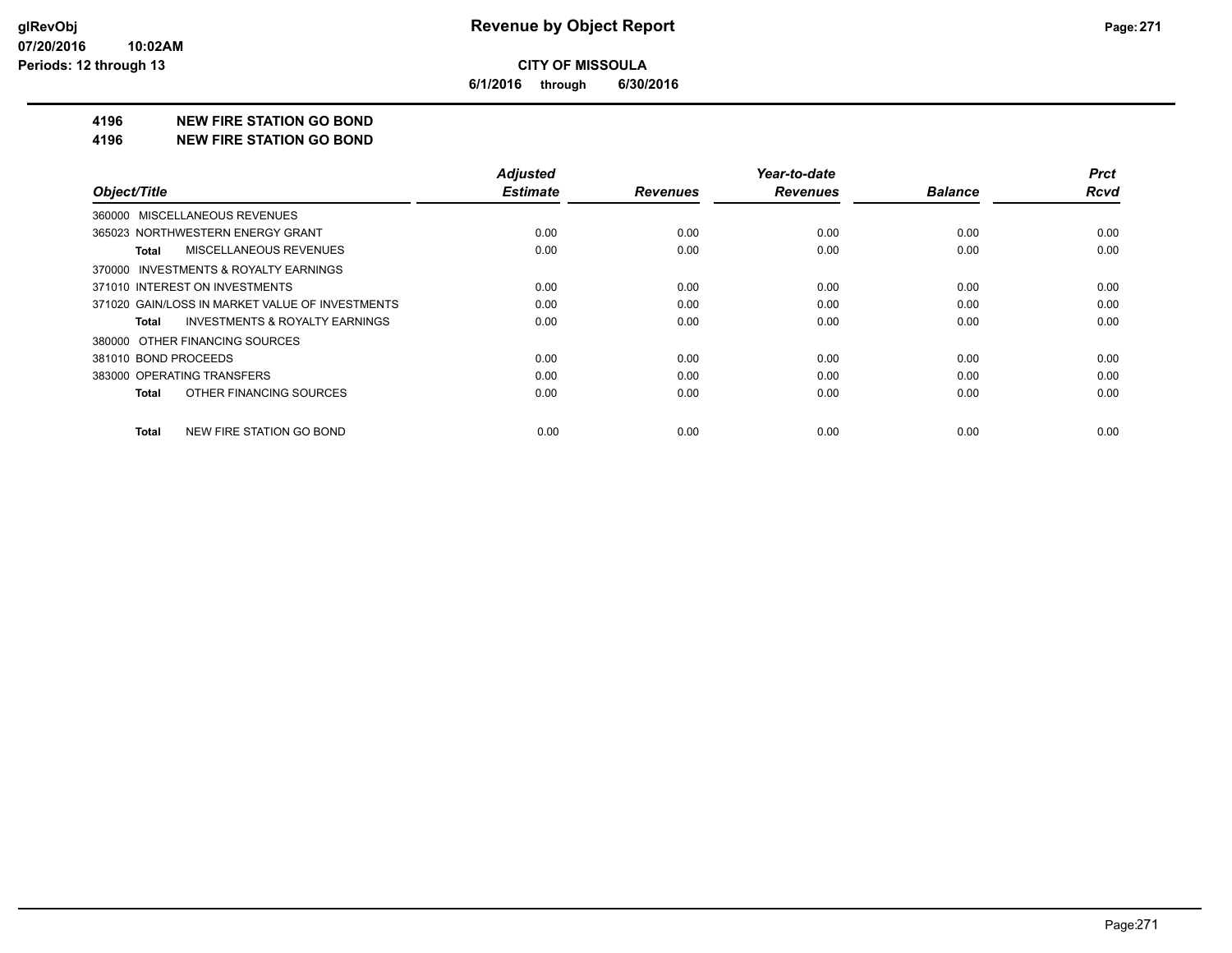**6/1/2016 through 6/30/2016**

## **4196 NEW FIRE STATION GO BOND**

| Object/Title                                       | <b>Adjusted</b><br><b>Estimate</b> | <b>Revenues</b> | Year-to-date<br><b>Revenues</b> | <b>Balance</b> | <b>Prct</b><br>Rcvd |
|----------------------------------------------------|------------------------------------|-----------------|---------------------------------|----------------|---------------------|
| 360000 MISCELLANEOUS REVENUES                      |                                    |                 |                                 |                |                     |
| 365023 NORTHWESTERN ENERGY GRANT                   | 0.00                               | 0.00            | 0.00                            | 0.00           | 0.00                |
| MISCELLANEOUS REVENUES<br>Total                    | 0.00                               | 0.00            | 0.00                            | 0.00           | 0.00                |
| 370000 INVESTMENTS & ROYALTY EARNINGS              |                                    |                 |                                 |                |                     |
| 371010 INTEREST ON INVESTMENTS                     | 0.00                               | 0.00            | 0.00                            | 0.00           | 0.00                |
| 371020 GAIN/LOSS IN MARKET VALUE OF INVESTMENT     | 0.00                               | 0.00            | 0.00                            | 0.00           | 0.00                |
| <b>INVESTMENTS &amp; ROYALTY EARNINGS</b><br>Total | 0.00                               | 0.00            | 0.00                            | 0.00           | 0.00                |
| 380000 OTHER FINANCING SOURCES                     |                                    |                 |                                 |                |                     |
| 381010 BOND PROCEEDS                               | 0.00                               | 0.00            | 0.00                            | 0.00           | 0.00                |
| 383000 OPERATING TRANSFERS                         | 0.00                               | 0.00            | 0.00                            | 0.00           | 0.00                |
| OTHER FINANCING SOURCES<br>Total                   | 0.00                               | 0.00            | 0.00                            | 0.00           | 0.00                |
| <b>Total</b><br>NEW FIRE STATION GO BOND           | 0.00                               | 0.00            | 0.00                            | 0.00           | 0.00                |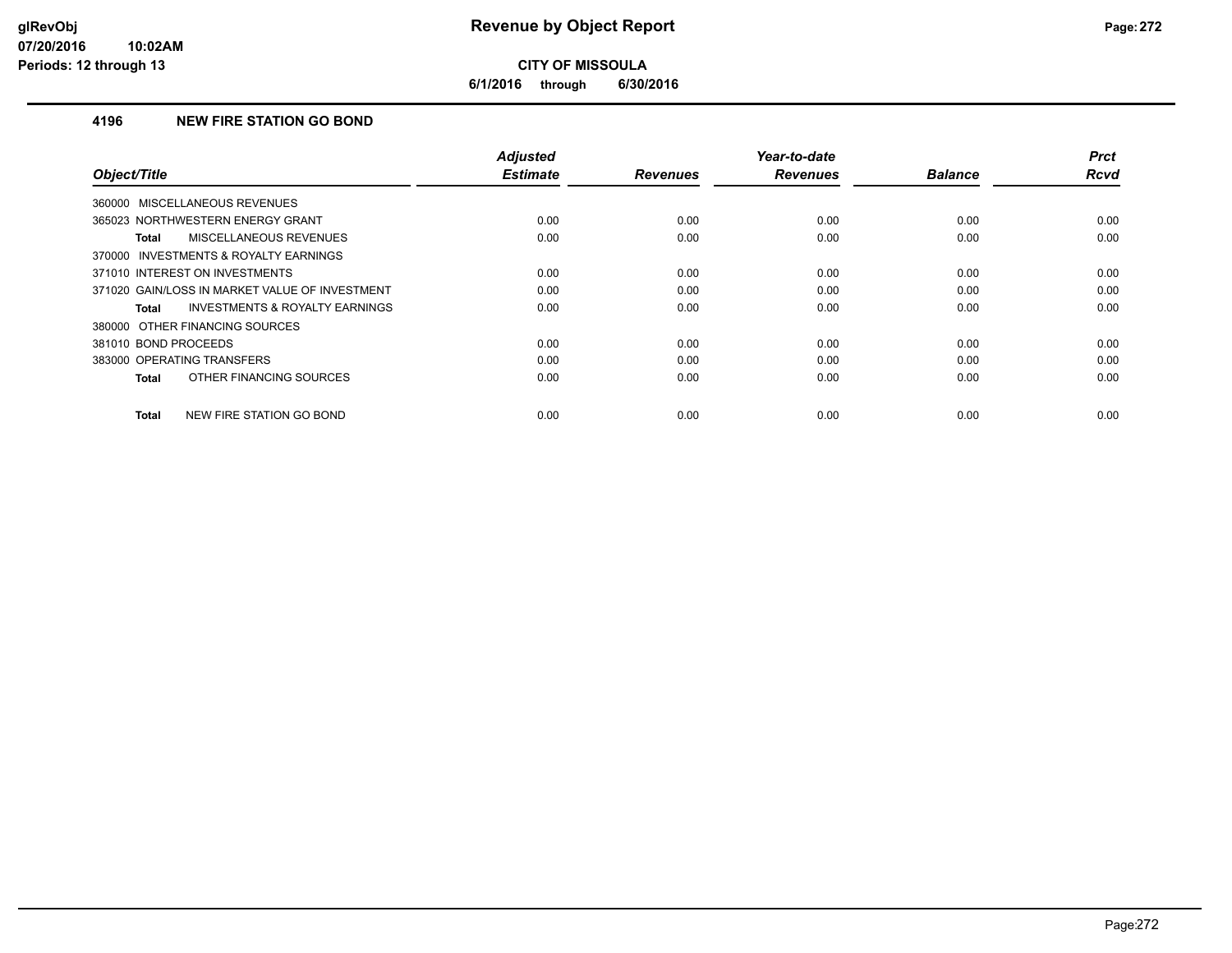**6/1/2016 through 6/30/2016**

# **4450 S/C CONSTRUCTION FUND FOR FY06**

**4450 S/C CONSTRUCTION FUND FOR FY06**

|                                                 | <b>Adjusted</b> |                 | Year-to-date    |                | <b>Prct</b> |
|-------------------------------------------------|-----------------|-----------------|-----------------|----------------|-------------|
| Object/Title                                    | <b>Estimate</b> | <b>Revenues</b> | <b>Revenues</b> | <b>Balance</b> | Rcvd        |
| 370000 INVESTMENTS & ROYALTY EARNINGS           |                 |                 |                 |                |             |
| 371010 INTEREST ON INVESTMENTS                  | 0.00            | 0.00            | 0.00            | 0.00           | 0.00        |
| 371020 GAIN/LOSS IN MARKET VALUE OF INVESTMENTS | 0.00            | 0.00            | 0.00            | 0.00           | 0.00        |
| INVESTMENTS & ROYALTY EARNINGS<br><b>Total</b>  | 0.00            | 0.00            | 0.00            | 0.00           | 0.00        |
| S/C CONSTRUCTION FUND FOR FY06<br><b>Total</b>  | 0.00            | 0.00            | 0.00            | 0.00           | 0.00        |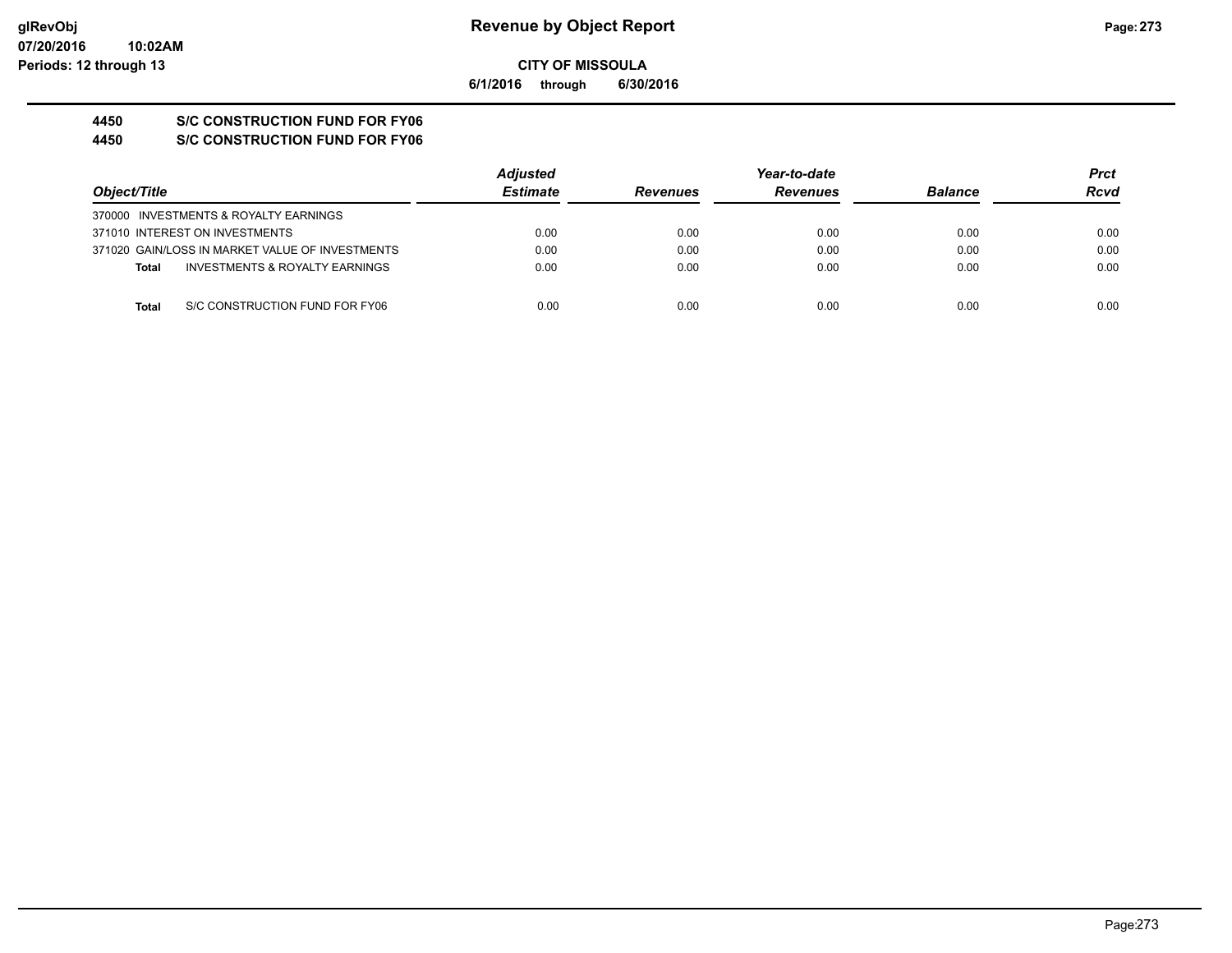**6/1/2016 through 6/30/2016**

## **4450 S/C CONSTRUCTION FUND FOR FY06**

| Object/Title |                                                | <b>Adjusted</b><br><b>Estimate</b> | <b>Revenues</b> | Year-to-date<br><b>Revenues</b> | <b>Balance</b> | <b>Prct</b><br><b>Rcvd</b> |
|--------------|------------------------------------------------|------------------------------------|-----------------|---------------------------------|----------------|----------------------------|
|              | 370000 INVESTMENTS & ROYALTY EARNINGS          |                                    |                 |                                 |                |                            |
|              | 371010 INTEREST ON INVESTMENTS                 | 0.00                               | 0.00            | 0.00                            | 0.00           | 0.00                       |
|              | 371020 GAIN/LOSS IN MARKET VALUE OF INVESTMENT | 0.00                               | 0.00            | 0.00                            | 0.00           | 0.00                       |
| <b>Total</b> | INVESTMENTS & ROYALTY EARNINGS                 | 0.00                               | 0.00            | 0.00                            | 0.00           | 0.00                       |
|              |                                                |                                    |                 |                                 |                |                            |
| Total        | S/C CONSTRUCTION FUND FOR FY06                 | 0.00                               | 0.00            | 0.00                            | 0.00           | 0.00                       |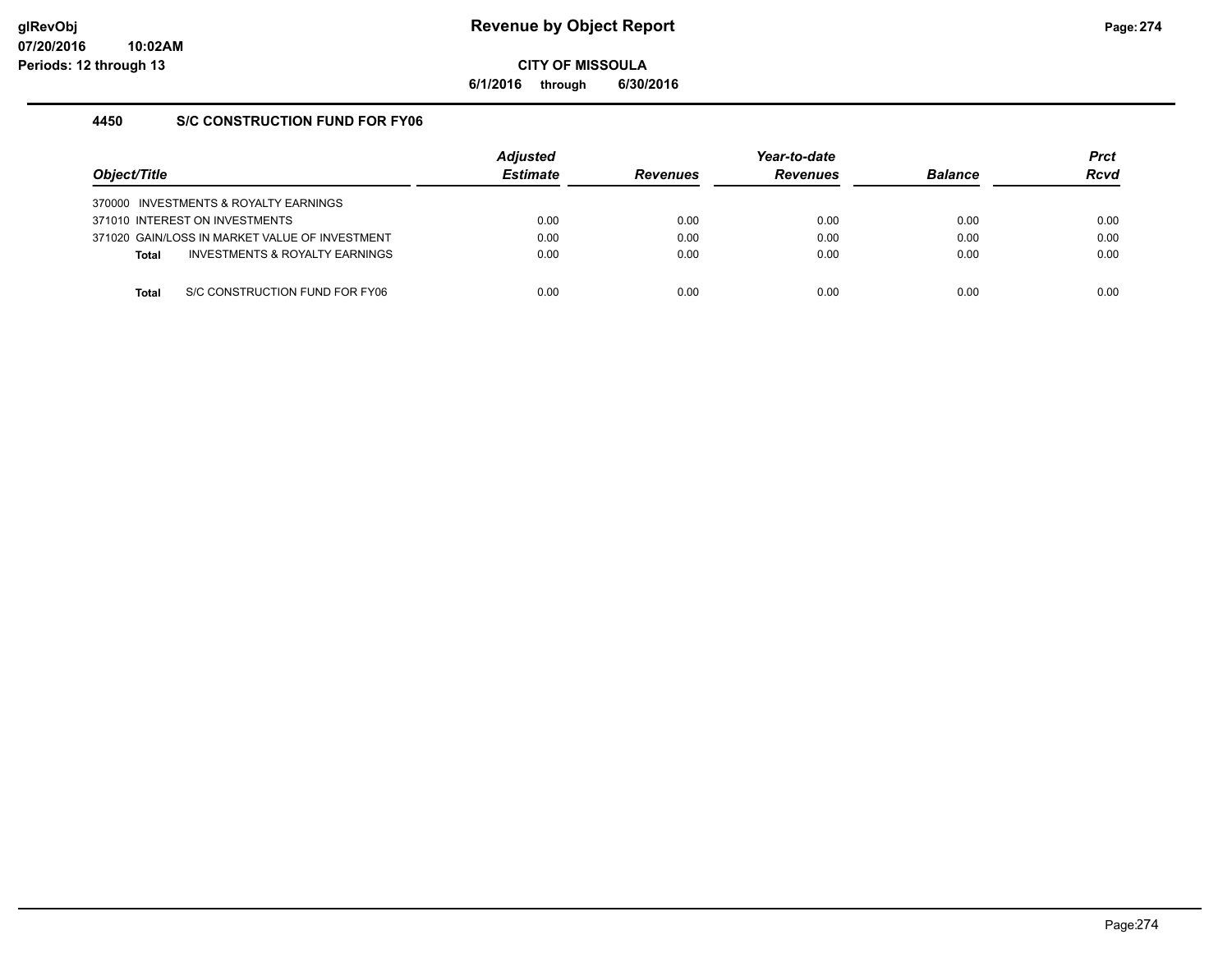**6/1/2016 through 6/30/2016**

**4451 FY07 S/C BOND FUND**

**4451 FY07 S/C BOND FUND**

|                                                    | <b>Adjusted</b> |                 | Year-to-date    |                | <b>Prct</b> |
|----------------------------------------------------|-----------------|-----------------|-----------------|----------------|-------------|
| Object/Title                                       | <b>Estimate</b> | <b>Revenues</b> | <b>Revenues</b> | <b>Balance</b> | Rcvd        |
| 360000 MISCELLANEOUS REVENUES                      |                 |                 |                 |                |             |
| 360010 MISCELLANEOUS                               | 0.00            | 0.00            | 0.00            | 0.00           | 0.00        |
| MISCELLANEOUS REVENUES<br>Total                    | 0.00            | 0.00            | 0.00            | 0.00           | 0.00        |
| 370000 INVESTMENTS & ROYALTY EARNINGS              |                 |                 |                 |                |             |
| 371010 INTEREST ON INVESTMENTS                     | 0.00            | 0.00            | 0.00            | 0.00           | 0.00        |
| 371020 GAIN/LOSS IN MARKET VALUE OF INVESTMENTS    | 0.00            | 0.00            | 0.00            | 0.00           | 0.00        |
| <b>INVESTMENTS &amp; ROYALTY EARNINGS</b><br>Total | 0.00            | 0.00            | 0.00            | 0.00           | 0.00        |
| 380000 OTHER FINANCING SOURCES                     |                 |                 |                 |                |             |
| 381030 SID BONDS PROCEEDS                          | 0.00            | 0.00            | 0.00            | 0.00           | 0.00        |
| OTHER FINANCING SOURCES<br><b>Total</b>            | 0.00            | 0.00            | 0.00            | 0.00           | 0.00        |
| FY07 S/C BOND FUND<br><b>Total</b>                 | 0.00            | 0.00            | 0.00            | 0.00           | 0.00        |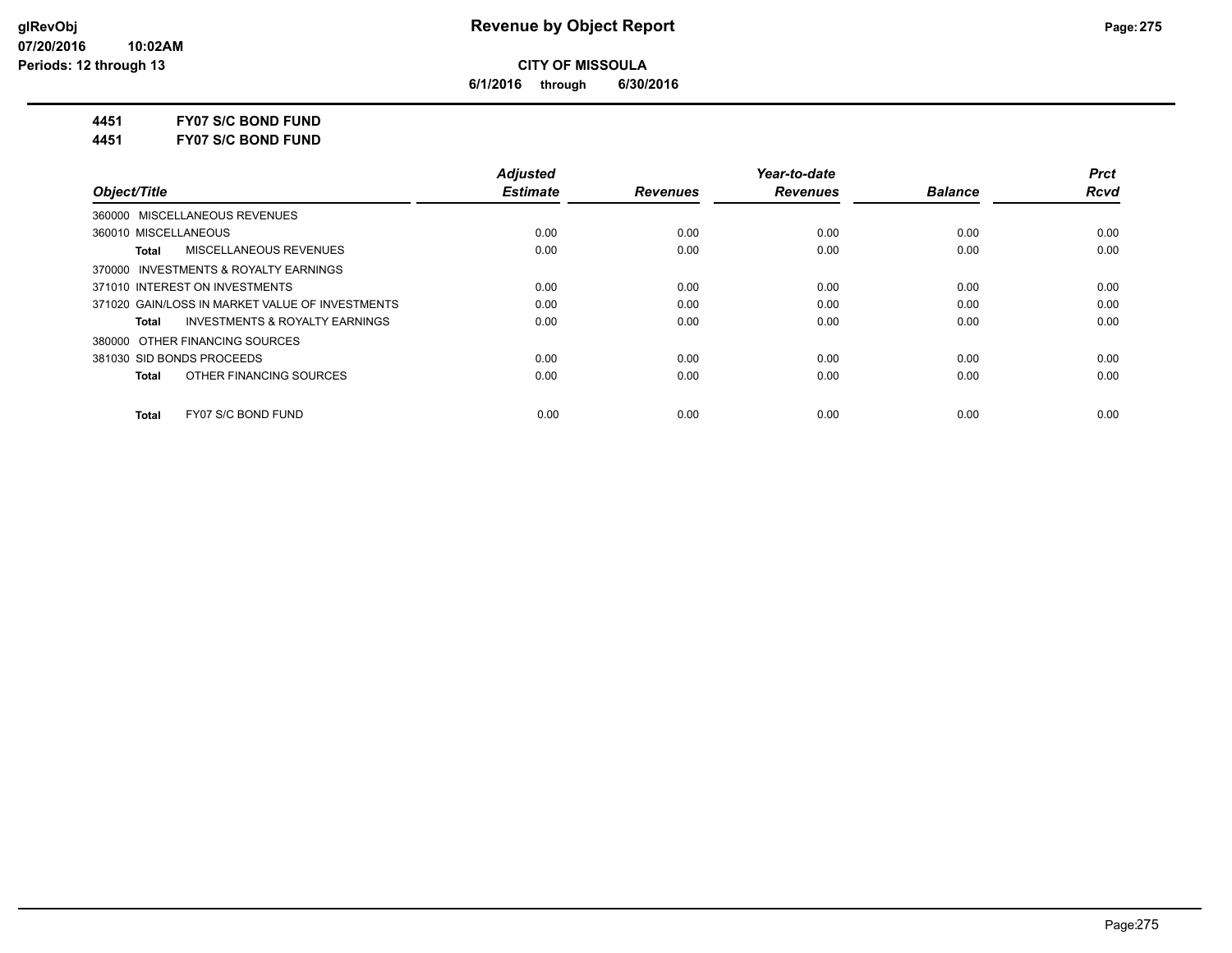**6/1/2016 through 6/30/2016**

#### **4451 FY07 S/C BOND FUND**

| Object/Title                                   | <b>Adjusted</b><br><b>Estimate</b> | <b>Revenues</b> | Year-to-date<br><b>Revenues</b> | <b>Balance</b> | <b>Prct</b><br><b>Rcvd</b> |
|------------------------------------------------|------------------------------------|-----------------|---------------------------------|----------------|----------------------------|
| MISCELLANEOUS REVENUES<br>360000               |                                    |                 |                                 |                |                            |
| 360010 MISCELLANEOUS                           | 0.00                               | 0.00            | 0.00                            | 0.00           | 0.00                       |
| MISCELLANEOUS REVENUES<br>Total                | 0.00                               | 0.00            | 0.00                            | 0.00           | 0.00                       |
| 370000 INVESTMENTS & ROYALTY EARNINGS          |                                    |                 |                                 |                |                            |
| 371010 INTEREST ON INVESTMENTS                 | 0.00                               | 0.00            | 0.00                            | 0.00           | 0.00                       |
| 371020 GAIN/LOSS IN MARKET VALUE OF INVESTMENT | 0.00                               | 0.00            | 0.00                            | 0.00           | 0.00                       |
| INVESTMENTS & ROYALTY EARNINGS<br>Total        | 0.00                               | 0.00            | 0.00                            | 0.00           | 0.00                       |
| 380000 OTHER FINANCING SOURCES                 |                                    |                 |                                 |                |                            |
| 381030 SID BONDS PROCEEDS                      | 0.00                               | 0.00            | 0.00                            | 0.00           | 0.00                       |
| OTHER FINANCING SOURCES<br><b>Total</b>        | 0.00                               | 0.00            | 0.00                            | 0.00           | 0.00                       |
| FY07 S/C BOND FUND<br><b>Total</b>             | 0.00                               | 0.00            | 0.00                            | 0.00           | 0.00                       |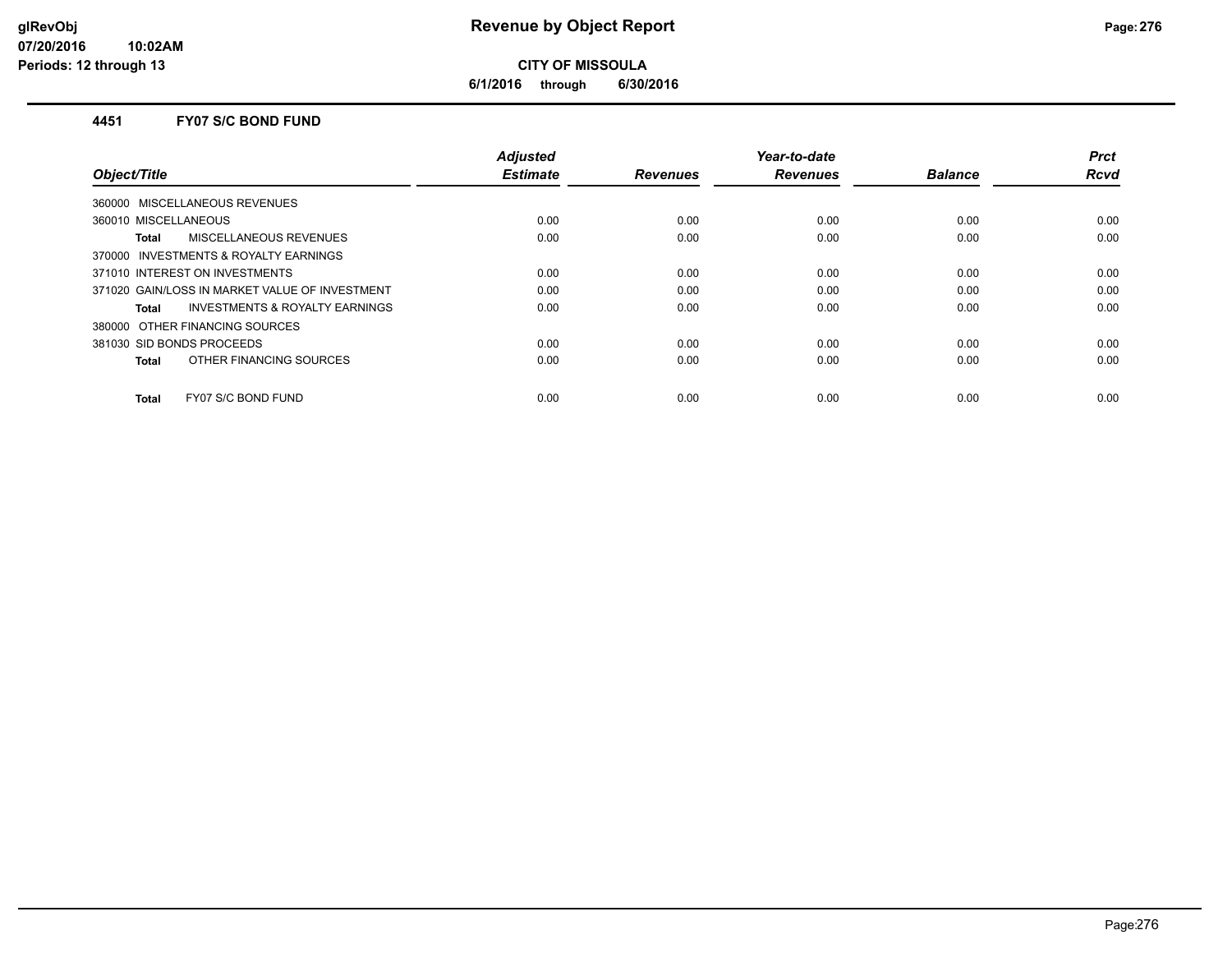**6/1/2016 through 6/30/2016**

# **4452 S/C CONSTRUCTION FUND FOR FY 08 BOND SAL**

**4452 S/C CONSTRUCTION FUND FOR FY 08 BOND SAL**

|                                                           | <b>Adjusted</b> |                 | Year-to-date    |                | <b>Prct</b> |
|-----------------------------------------------------------|-----------------|-----------------|-----------------|----------------|-------------|
| Object/Title                                              | <b>Estimate</b> | <b>Revenues</b> | <b>Revenues</b> | <b>Balance</b> | <b>Rcvd</b> |
| 360000 MISCELLANEOUS REVENUES                             |                 |                 |                 |                |             |
| 360010 MISCELLANEOUS                                      | 0.00            | 0.00            | 0.00            | 0.00           | 0.00        |
| 362000 OTHER MISCELLANEOUS REVENUE                        | 0.00            | 0.00            | 0.00            | 0.00           | 0.00        |
| <b>MISCELLANEOUS REVENUES</b><br>Total                    | 0.00            | 0.00            | 0.00            | 0.00           | 0.00        |
| 370000 INVESTMENTS & ROYALTY EARNINGS                     |                 |                 |                 |                |             |
| 371010 INTEREST ON INVESTMENTS                            | 0.00            | 0.00            | 0.00            | 0.00           | 0.00        |
| 371020 GAIN/LOSS IN MARKET VALUE OF INVESTMENTS           | 0.00            | 0.00            | 0.00            | 0.00           | 0.00        |
| <b>INVESTMENTS &amp; ROYALTY EARNINGS</b><br><b>Total</b> | 0.00            | 0.00            | 0.00            | 0.00           | 0.00        |
| 380000 OTHER FINANCING SOURCES                            |                 |                 |                 |                |             |
| 381000 LOAN PROCEEDS                                      | 0.00            | 0.00            | 0.00            | 0.00           | 0.00        |
| 383042 TRANSFERS FROM OTHER FUNDS                         | 0.00            | 0.00            | 0.00            | 0.00           | 0.00        |
| OTHER FINANCING SOURCES<br>Total                          | 0.00            | 0.00            | 0.00            | 0.00           | 0.00        |
| S/C CONSTRUCTION FUND FOR FY 08 BOND<br><b>Total</b>      | 0.00            | 0.00            | 0.00            | 0.00           | 0.00        |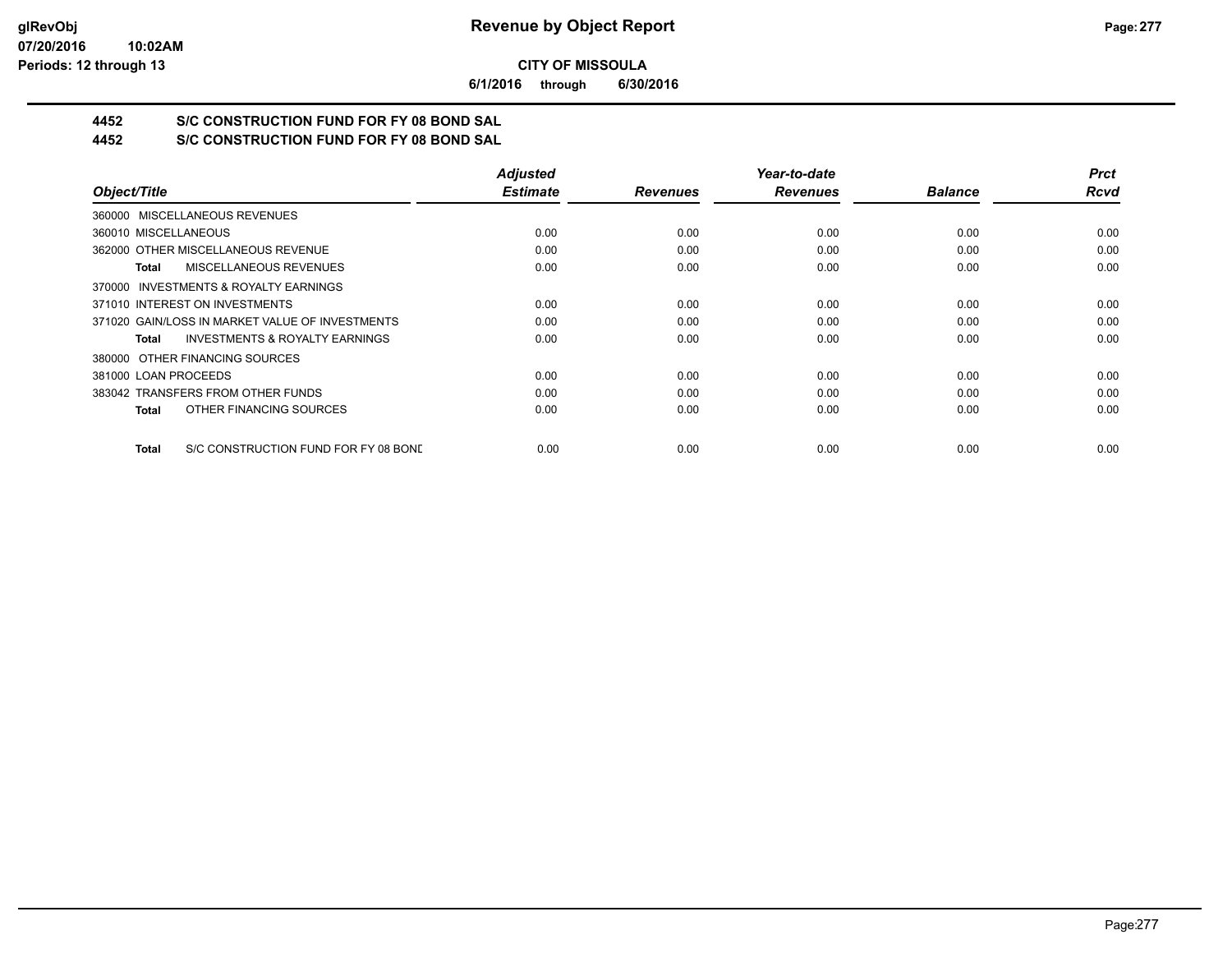**6/1/2016 through 6/30/2016**

## **4452 S/C CONSTRUCTION FUND FOR FY 08 BOND SAL**

|                                                      | <b>Adjusted</b><br><b>Estimate</b> | <b>Revenues</b> | Year-to-date<br><b>Revenues</b> | <b>Balance</b> | <b>Prct</b><br><b>Rcvd</b> |
|------------------------------------------------------|------------------------------------|-----------------|---------------------------------|----------------|----------------------------|
| Object/Title                                         |                                    |                 |                                 |                |                            |
| 360000 MISCELLANEOUS REVENUES                        |                                    |                 |                                 |                |                            |
| 360010 MISCELLANEOUS                                 | 0.00                               | 0.00            | 0.00                            | 0.00           | 0.00                       |
| 362000 OTHER MISCELLANEOUS REVENUE                   | 0.00                               | 0.00            | 0.00                            | 0.00           | 0.00                       |
| MISCELLANEOUS REVENUES<br>Total                      | 0.00                               | 0.00            | 0.00                            | 0.00           | 0.00                       |
| <b>INVESTMENTS &amp; ROYALTY EARNINGS</b><br>370000  |                                    |                 |                                 |                |                            |
| 371010 INTEREST ON INVESTMENTS                       | 0.00                               | 0.00            | 0.00                            | 0.00           | 0.00                       |
| 371020 GAIN/LOSS IN MARKET VALUE OF INVESTMENT       | 0.00                               | 0.00            | 0.00                            | 0.00           | 0.00                       |
| <b>INVESTMENTS &amp; ROYALTY EARNINGS</b><br>Total   | 0.00                               | 0.00            | 0.00                            | 0.00           | 0.00                       |
| 380000 OTHER FINANCING SOURCES                       |                                    |                 |                                 |                |                            |
| 381000 LOAN PROCEEDS                                 | 0.00                               | 0.00            | 0.00                            | 0.00           | 0.00                       |
| 383042 TRANSFERS FROM OTHER FUNDS                    | 0.00                               | 0.00            | 0.00                            | 0.00           | 0.00                       |
| OTHER FINANCING SOURCES<br>Total                     | 0.00                               | 0.00            | 0.00                            | 0.00           | 0.00                       |
|                                                      |                                    |                 |                                 |                |                            |
| S/C CONSTRUCTION FUND FOR FY 08 BONI<br><b>Total</b> | 0.00                               | 0.00            | 0.00                            | 0.00           | 0.00                       |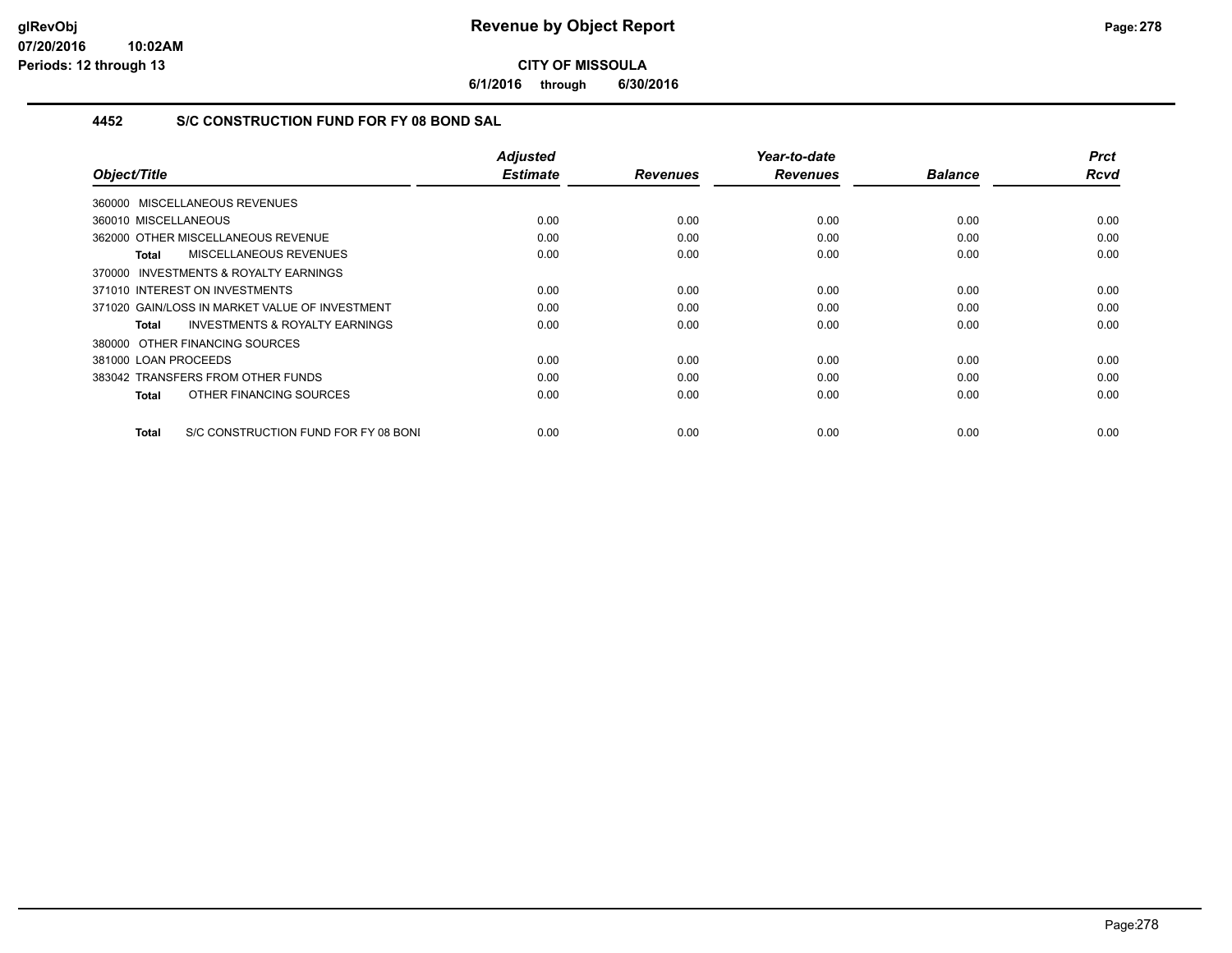**6/1/2016 through 6/30/2016**

# **4453 S/C CONSTRUCTION FUND FY09 BOND**

**4453 S/C CONSTRUCTION FUND FY09 BOND**

|                                                    | <b>Adjusted</b> |                 | Year-to-date    |                | <b>Prct</b> |
|----------------------------------------------------|-----------------|-----------------|-----------------|----------------|-------------|
| Object/Title                                       | <b>Estimate</b> | <b>Revenues</b> | <b>Revenues</b> | <b>Balance</b> | <b>Rcvd</b> |
| 360000 MISCELLANEOUS REVENUES                      |                 |                 |                 |                |             |
| 360010 MISCELLANEOUS                               | 0.00            | 0.00            | 0.00            | 0.00           | 0.00        |
| 362000 OTHER MISCELLANEOUS REVENUE                 | 0.00            | 0.00            | 0.00            | 0.00           | 0.00        |
| MISCELLANEOUS REVENUES<br>Total                    | 0.00            | 0.00            | 0.00            | 0.00           | 0.00        |
| 370000 INVESTMENTS & ROYALTY EARNINGS              |                 |                 |                 |                |             |
| 371010 INTEREST ON INVESTMENTS                     | 0.00            | 0.00            | 0.00            | 0.00           | 0.00        |
| <b>INVESTMENTS &amp; ROYALTY EARNINGS</b><br>Total | 0.00            | 0.00            | 0.00            | 0.00           | 0.00        |
| 380000 OTHER FINANCING SOURCES                     |                 |                 |                 |                |             |
| 381030 SID BONDS PROCEEDS                          | 0.00            | 0.00            | 0.00            | 0.00           | 0.00        |
| 383000 OPERATING TRANSFERS                         | 0.00            | 0.00            | 0.00            | 0.00           | 0.00        |
| OTHER FINANCING SOURCES<br>Total                   | 0.00            | 0.00            | 0.00            | 0.00           | 0.00        |
| S/C CONSTRUCTION FUND FY09 BOND<br>Total           | 0.00            | 0.00            | 0.00            | 0.00           | 0.00        |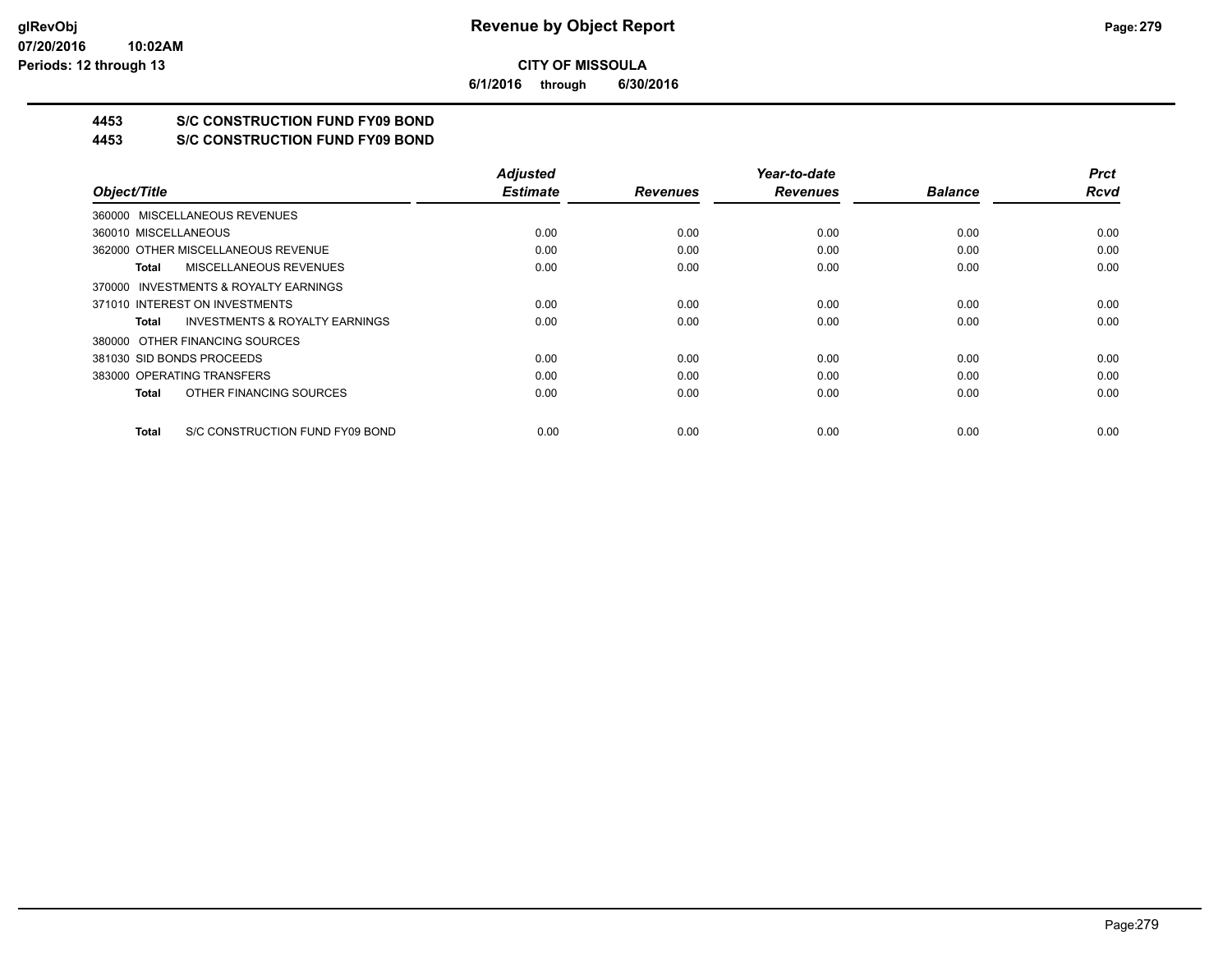**6/1/2016 through 6/30/2016**

## **4453 S/C CONSTRUCTION FUND FY09 BOND**

|                                                    | <b>Adjusted</b><br><b>Estimate</b> |                 | Year-to-date    |                | <b>Prct</b><br><b>Rcvd</b> |
|----------------------------------------------------|------------------------------------|-----------------|-----------------|----------------|----------------------------|
| Object/Title                                       |                                    | <b>Revenues</b> | <b>Revenues</b> | <b>Balance</b> |                            |
| 360000 MISCELLANEOUS REVENUES                      |                                    |                 |                 |                |                            |
| 360010 MISCELLANEOUS                               | 0.00                               | 0.00            | 0.00            | 0.00           | 0.00                       |
| 362000 OTHER MISCELLANEOUS REVENUE                 | 0.00                               | 0.00            | 0.00            | 0.00           | 0.00                       |
| MISCELLANEOUS REVENUES<br>Total                    | 0.00                               | 0.00            | 0.00            | 0.00           | 0.00                       |
| 370000 INVESTMENTS & ROYALTY EARNINGS              |                                    |                 |                 |                |                            |
| 371010 INTEREST ON INVESTMENTS                     | 0.00                               | 0.00            | 0.00            | 0.00           | 0.00                       |
| <b>INVESTMENTS &amp; ROYALTY EARNINGS</b><br>Total | 0.00                               | 0.00            | 0.00            | 0.00           | 0.00                       |
| 380000 OTHER FINANCING SOURCES                     |                                    |                 |                 |                |                            |
| 381030 SID BONDS PROCEEDS                          | 0.00                               | 0.00            | 0.00            | 0.00           | 0.00                       |
| 383000 OPERATING TRANSFERS                         | 0.00                               | 0.00            | 0.00            | 0.00           | 0.00                       |
| OTHER FINANCING SOURCES<br>Total                   | 0.00                               | 0.00            | 0.00            | 0.00           | 0.00                       |
| S/C CONSTRUCTION FUND FY09 BOND<br><b>Total</b>    | 0.00                               | 0.00            | 0.00            | 0.00           | 0.00                       |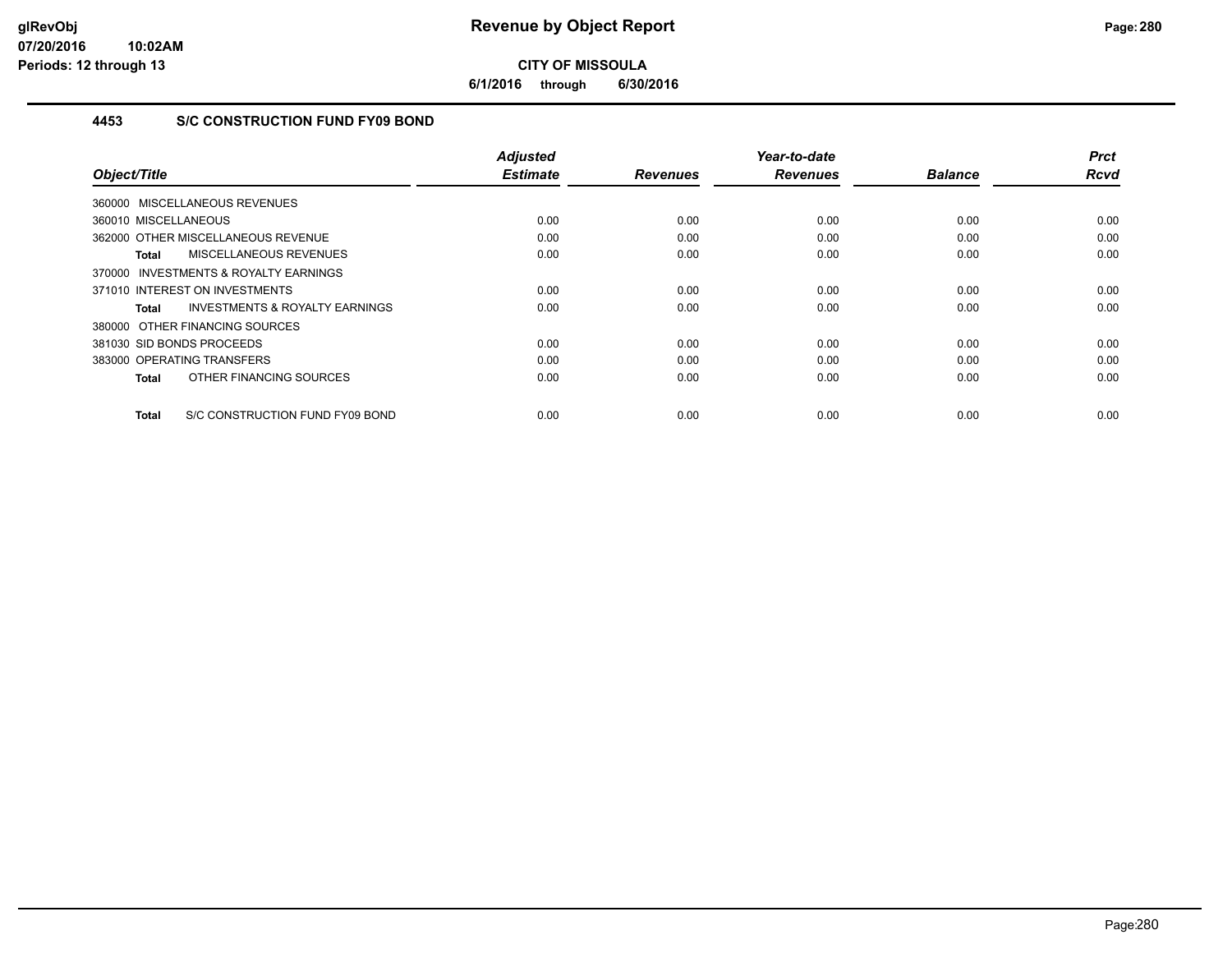**6/1/2016 through 6/30/2016**

# **4454 S/C CONSTRUCTION FUND FOR FY10**

**4454 S/C CONSTRUCTION FUND FOR FY10**

|                                                    | <b>Adjusted</b> |                 | Year-to-date    |                | <b>Prct</b> |
|----------------------------------------------------|-----------------|-----------------|-----------------|----------------|-------------|
| Object/Title                                       | <b>Estimate</b> | <b>Revenues</b> | <b>Revenues</b> | <b>Balance</b> | <b>Rcvd</b> |
| 360000 MISCELLANEOUS REVENUES                      |                 |                 |                 |                |             |
| 360010 MISCELLANEOUS                               | 0.00            | 0.00            | 0.00            | 0.00           | 0.00        |
| 362000 OTHER MISCELLANEOUS REVENUE                 | 0.00            | 0.00            | 0.00            | 0.00           | 0.00        |
| MISCELLANEOUS REVENUES<br>Total                    | 0.00            | 0.00            | 0.00            | 0.00           | 0.00        |
| 370000 INVESTMENTS & ROYALTY EARNINGS              |                 |                 |                 |                |             |
| 371010 INTEREST ON INVESTMENTS                     | 0.00            | 0.00            | 0.00            | 0.00           | 0.00        |
| <b>INVESTMENTS &amp; ROYALTY EARNINGS</b><br>Total | 0.00            | 0.00            | 0.00            | 0.00           | 0.00        |
| 380000 OTHER FINANCING SOURCES                     |                 |                 |                 |                |             |
| 381030 SID BONDS PROCEEDS                          | 0.00            | 0.00            | 0.00            | 0.00           | 0.00        |
| OTHER FINANCING SOURCES<br>Total                   | 0.00            | 0.00            | 0.00            | 0.00           | 0.00        |
| S/C CONSTRUCTION FUND FOR FY10<br>Total            | 0.00            | 0.00            | 0.00            | 0.00           | 0.00        |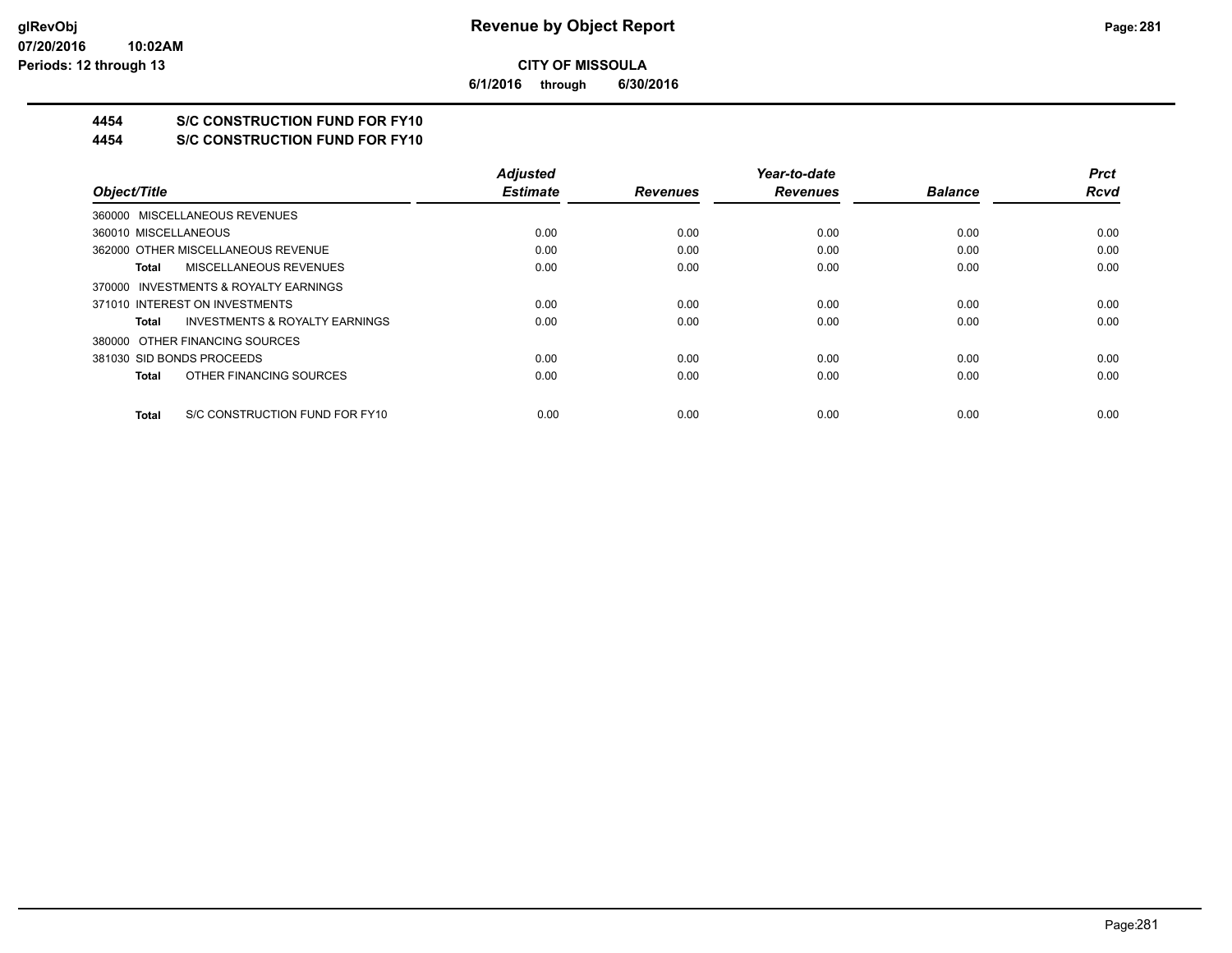**6/1/2016 through 6/30/2016**

## **4454 S/C CONSTRUCTION FUND FOR FY10**

|                                                    | <b>Adjusted</b> |                 | Year-to-date    |                | <b>Prct</b> |
|----------------------------------------------------|-----------------|-----------------|-----------------|----------------|-------------|
| Object/Title                                       | <b>Estimate</b> | <b>Revenues</b> | <b>Revenues</b> | <b>Balance</b> | <b>Rcvd</b> |
| 360000 MISCELLANEOUS REVENUES                      |                 |                 |                 |                |             |
| 360010 MISCELLANEOUS                               | 0.00            | 0.00            | 0.00            | 0.00           | 0.00        |
| 362000 OTHER MISCELLANEOUS REVENUE                 | 0.00            | 0.00            | 0.00            | 0.00           | 0.00        |
| <b>MISCELLANEOUS REVENUES</b><br>Total             | 0.00            | 0.00            | 0.00            | 0.00           | 0.00        |
| INVESTMENTS & ROYALTY EARNINGS<br>370000           |                 |                 |                 |                |             |
| 371010 INTEREST ON INVESTMENTS                     | 0.00            | 0.00            | 0.00            | 0.00           | 0.00        |
| <b>INVESTMENTS &amp; ROYALTY EARNINGS</b><br>Total | 0.00            | 0.00            | 0.00            | 0.00           | 0.00        |
| 380000 OTHER FINANCING SOURCES                     |                 |                 |                 |                |             |
| 381030 SID BONDS PROCEEDS                          | 0.00            | 0.00            | 0.00            | 0.00           | 0.00        |
| OTHER FINANCING SOURCES<br>Total                   | 0.00            | 0.00            | 0.00            | 0.00           | 0.00        |
| S/C CONSTRUCTION FUND FOR FY10<br>Total            | 0.00            | 0.00            | 0.00            | 0.00           | 0.00        |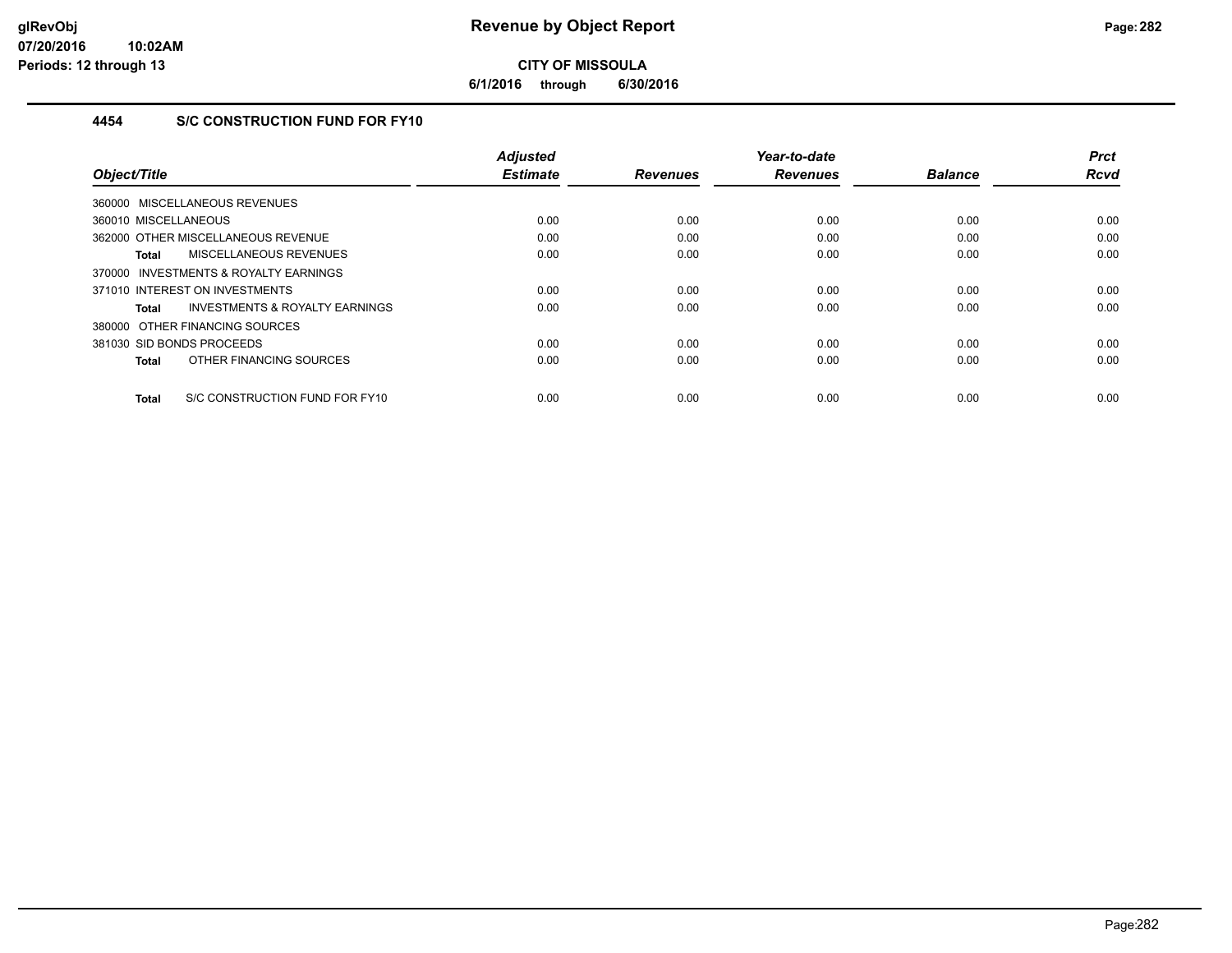**6/1/2016 through 6/30/2016**

## **4455 FY11 S/C CONSTRUCTION FUND**

**4455 FY11 S/C CONSTRUCTION FUND**

|                                                    | <b>Adjusted</b> |                 | Year-to-date    |                | <b>Prct</b> |
|----------------------------------------------------|-----------------|-----------------|-----------------|----------------|-------------|
| Object/Title                                       | <b>Estimate</b> | <b>Revenues</b> | <b>Revenues</b> | <b>Balance</b> | <b>Rcvd</b> |
| 360000 MISCELLANEOUS REVENUES                      |                 |                 |                 |                |             |
| 360010 MISCELLANEOUS                               | 0.00            | 0.00            | 0.00            | 0.00           | 0.00        |
| MISCELLANEOUS REVENUES<br>Total                    | 0.00            | 0.00            | 0.00            | 0.00           | 0.00        |
| 370000 INVESTMENTS & ROYALTY EARNINGS              |                 |                 |                 |                |             |
| 371010 INTEREST ON INVESTMENTS                     | 0.00            | 0.00            | 0.00            | 0.00           | 0.00        |
| <b>INVESTMENTS &amp; ROYALTY EARNINGS</b><br>Total | 0.00            | 0.00            | 0.00            | 0.00           | 0.00        |
| 380000 OTHER FINANCING SOURCES                     |                 |                 |                 |                |             |
| 381030 SID BONDS PROCEEDS                          | 0.00            | 0.00            | 0.00            | 0.00           | 0.00        |
| OTHER FINANCING SOURCES<br>Total                   | 0.00            | 0.00            | 0.00            | 0.00           | 0.00        |
| <b>FY11 S/C CONSTRUCTION FUND</b><br><b>Total</b>  | 0.00            | 0.00            | 0.00            | 0.00           | 0.00        |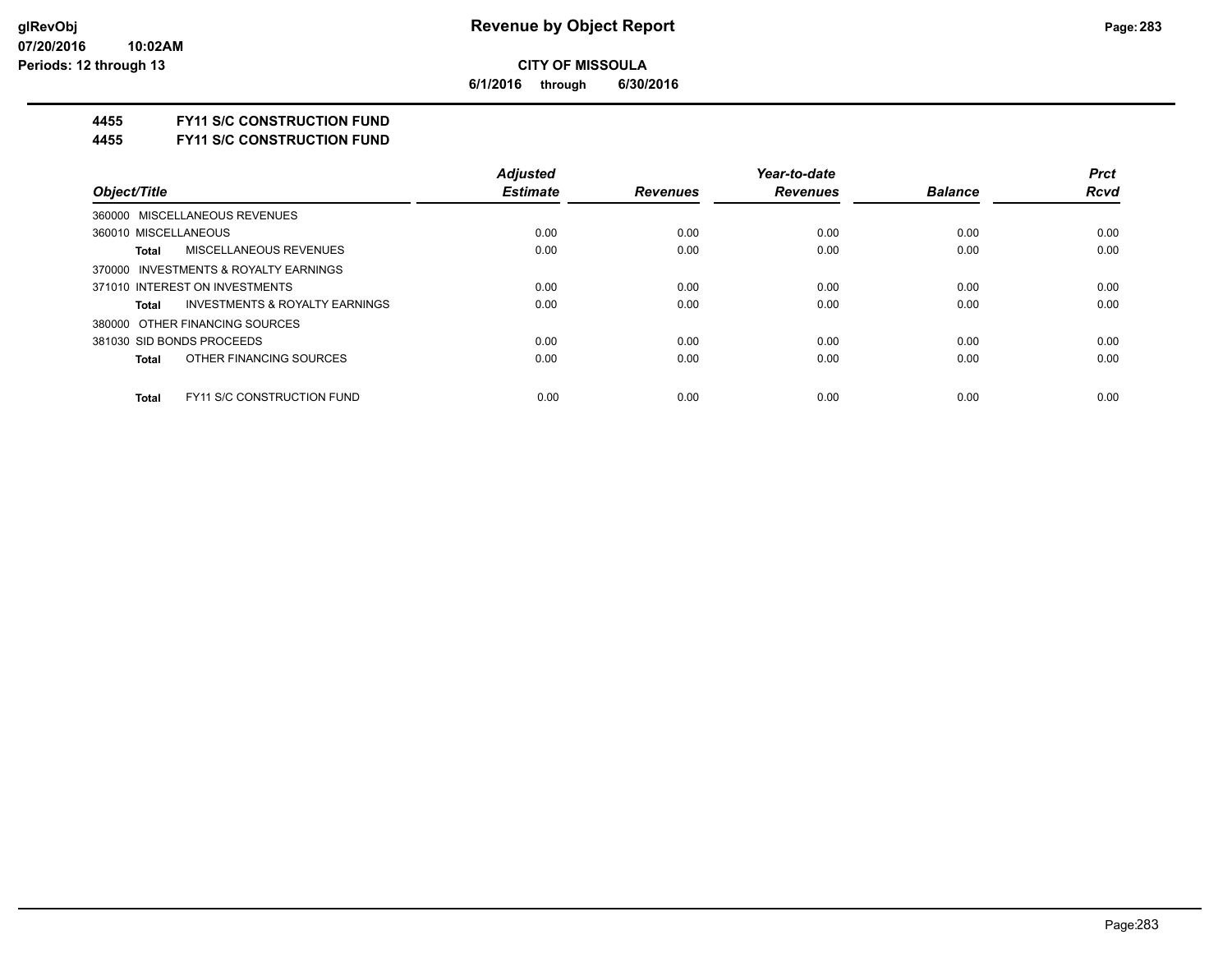**6/1/2016 through 6/30/2016**

## **4455 FY11 S/C CONSTRUCTION FUND**

| Object/Title                                        | <b>Adjusted</b><br><b>Estimate</b> | <b>Revenues</b> | Year-to-date<br><b>Revenues</b> | <b>Balance</b> | <b>Prct</b><br><b>Rcvd</b> |
|-----------------------------------------------------|------------------------------------|-----------------|---------------------------------|----------------|----------------------------|
| MISCELLANEOUS REVENUES<br>360000                    |                                    |                 |                                 |                |                            |
| 360010 MISCELLANEOUS                                | 0.00                               | 0.00            | 0.00                            | 0.00           | 0.00                       |
|                                                     |                                    |                 |                                 |                |                            |
| MISCELLANEOUS REVENUES<br>Total                     | 0.00                               | 0.00            | 0.00                            | 0.00           | 0.00                       |
| <b>INVESTMENTS &amp; ROYALTY EARNINGS</b><br>370000 |                                    |                 |                                 |                |                            |
| 371010 INTEREST ON INVESTMENTS                      | 0.00                               | 0.00            | 0.00                            | 0.00           | 0.00                       |
| INVESTMENTS & ROYALTY EARNINGS<br><b>Total</b>      | 0.00                               | 0.00            | 0.00                            | 0.00           | 0.00                       |
| OTHER FINANCING SOURCES<br>380000                   |                                    |                 |                                 |                |                            |
| 381030 SID BONDS PROCEEDS                           | 0.00                               | 0.00            | 0.00                            | 0.00           | 0.00                       |
| OTHER FINANCING SOURCES<br><b>Total</b>             | 0.00                               | 0.00            | 0.00                            | 0.00           | 0.00                       |
| <b>FY11 S/C CONSTRUCTION FUND</b><br><b>Total</b>   | 0.00                               | 0.00            | 0.00                            | 0.00           | 0.00                       |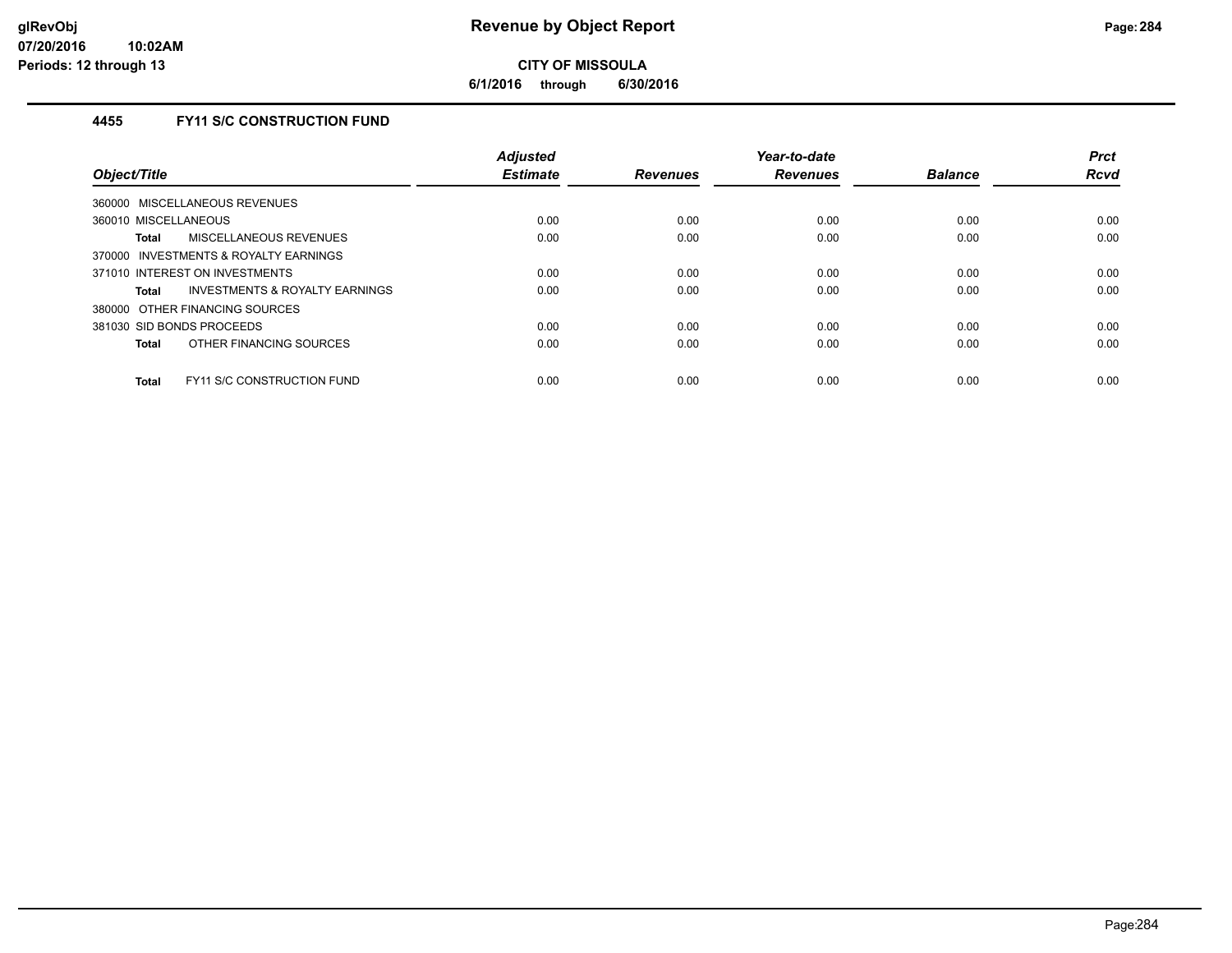**6/1/2016 through 6/30/2016**

## **4456 FY12 S/C CONSTRUCTION FUND**

**4456 FY12 S/C CONSTRUCTION FUND**

|                                                   | <b>Adjusted</b> |                 | Year-to-date    |                | <b>Prct</b> |
|---------------------------------------------------|-----------------|-----------------|-----------------|----------------|-------------|
| Object/Title                                      | <b>Estimate</b> | <b>Revenues</b> | <b>Revenues</b> | <b>Balance</b> | <b>Rcvd</b> |
| 360000 MISCELLANEOUS REVENUES                     |                 |                 |                 |                |             |
| 360010 MISCELLANEOUS                              | 0.00            | 0.00            | 0.00            | 0.00           | 0.00        |
| 362000 OTHER MISCELLANEOUS REVENUE                | 0.00            | 0.00            | 0.00            | 0.00           | 0.00        |
| MISCELLANEOUS REVENUES<br>Total                   | 0.00            | 0.00            | 0.00            | 0.00           | 0.00        |
| 370000 INVESTMENTS & ROYALTY EARNINGS             |                 |                 |                 |                |             |
| 371010 INTEREST ON INVESTMENTS                    | 0.00            | 0.00            | 0.00            | 0.00           | 0.00        |
| INVESTMENTS & ROYALTY EARNINGS<br>Total           | 0.00            | 0.00            | 0.00            | 0.00           | 0.00        |
| 380000 OTHER FINANCING SOURCES                    |                 |                 |                 |                |             |
| 381030 SID BONDS PROCEEDS                         | 0.00            | 0.00            | 0.00            | 0.00           | 0.00        |
| OTHER FINANCING SOURCES<br>Total                  | 0.00            | 0.00            | 0.00            | 0.00           | 0.00        |
| <b>FY12 S/C CONSTRUCTION FUND</b><br><b>Total</b> | 0.00            | 0.00            | 0.00            | 0.00           | 0.00        |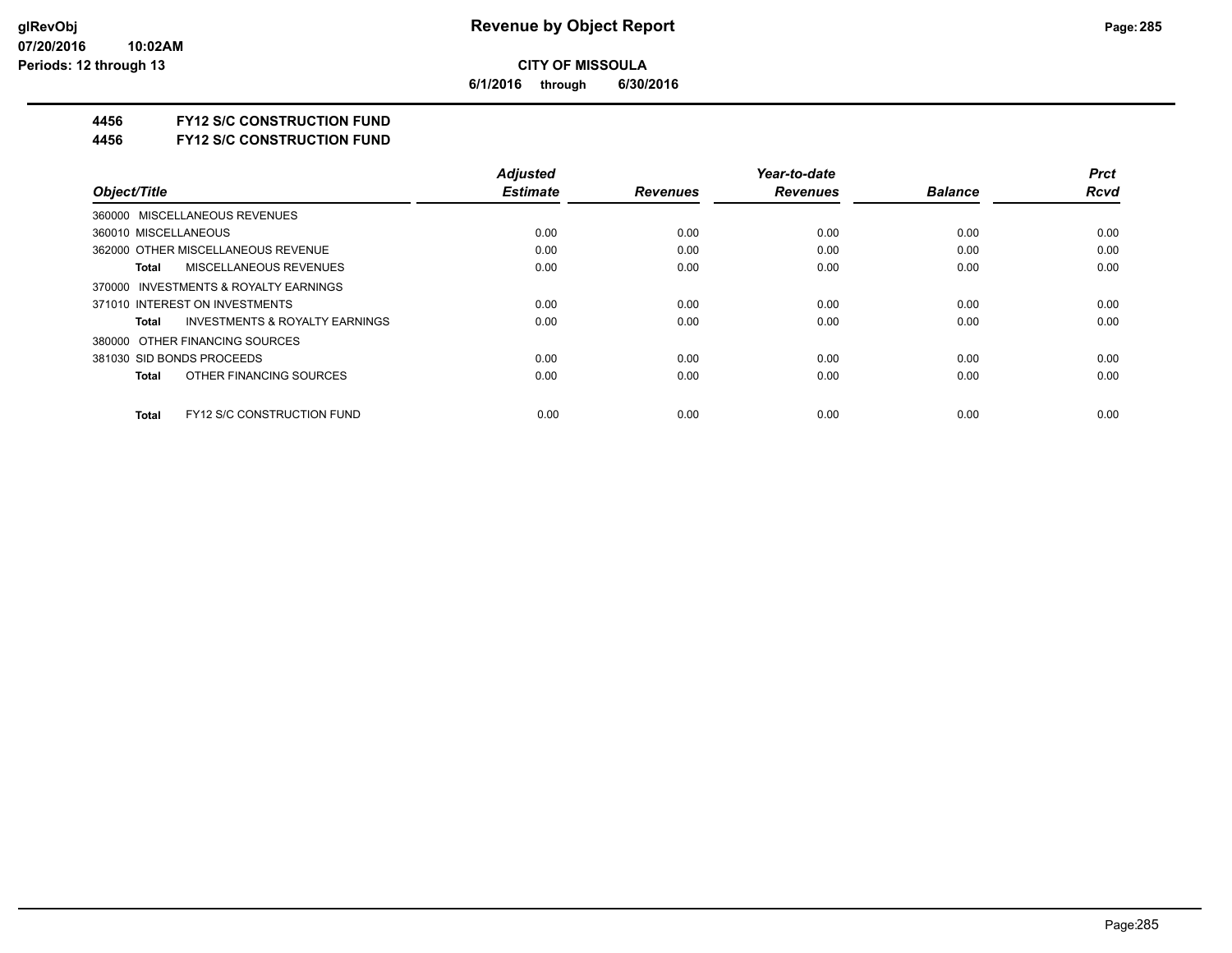**6/1/2016 through 6/30/2016**

## **4456 FY12 S/C CONSTRUCTION FUND**

|                                                    | <b>Adjusted</b> |                 | Year-to-date    |                | <b>Prct</b> |
|----------------------------------------------------|-----------------|-----------------|-----------------|----------------|-------------|
| Object/Title                                       | <b>Estimate</b> | <b>Revenues</b> | <b>Revenues</b> | <b>Balance</b> | <b>Rcvd</b> |
| 360000 MISCELLANEOUS REVENUES                      |                 |                 |                 |                |             |
| 360010 MISCELLANEOUS                               | 0.00            | 0.00            | 0.00            | 0.00           | 0.00        |
| 362000 OTHER MISCELLANEOUS REVENUE                 | 0.00            | 0.00            | 0.00            | 0.00           | 0.00        |
| <b>MISCELLANEOUS REVENUES</b><br>Total             | 0.00            | 0.00            | 0.00            | 0.00           | 0.00        |
| INVESTMENTS & ROYALTY EARNINGS<br>370000           |                 |                 |                 |                |             |
| 371010 INTEREST ON INVESTMENTS                     | 0.00            | 0.00            | 0.00            | 0.00           | 0.00        |
| <b>INVESTMENTS &amp; ROYALTY EARNINGS</b><br>Total | 0.00            | 0.00            | 0.00            | 0.00           | 0.00        |
| 380000 OTHER FINANCING SOURCES                     |                 |                 |                 |                |             |
| 381030 SID BONDS PROCEEDS                          | 0.00            | 0.00            | 0.00            | 0.00           | 0.00        |
| OTHER FINANCING SOURCES<br>Total                   | 0.00            | 0.00            | 0.00            | 0.00           | 0.00        |
|                                                    |                 |                 |                 |                |             |
| <b>FY12 S/C CONSTRUCTION FUND</b><br><b>Total</b>  | 0.00            | 0.00            | 0.00            | 0.00           | 0.00        |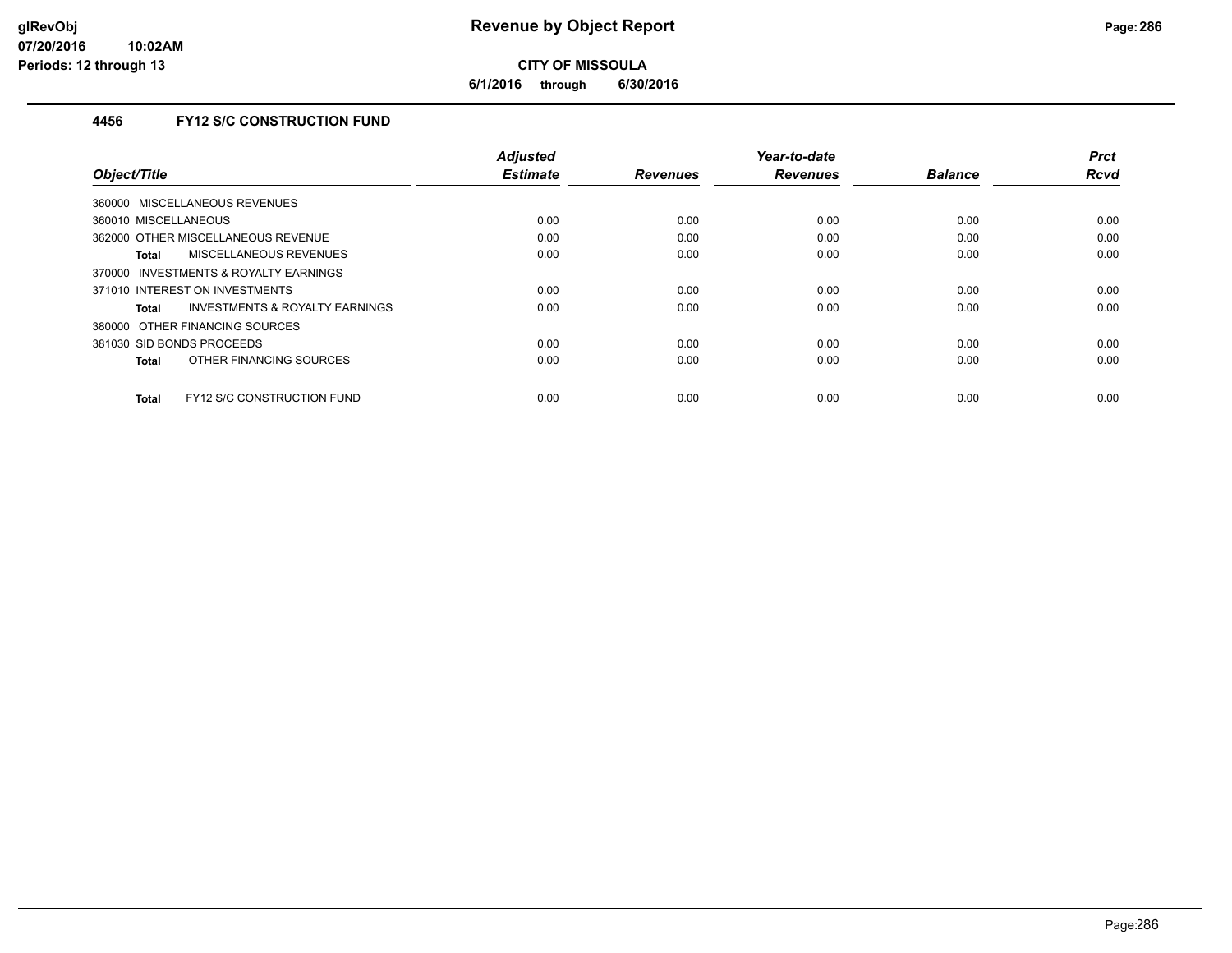**6/1/2016 through 6/30/2016**

## **4457 FY13 SIDEWALK/CURB CONSTRUCTION**

**4457 FY13 SIDEWALK/CURB CONSTRUCTION**

|                                                    | <b>Adiusted</b> |                 | Year-to-date    |                | <b>Prct</b> |
|----------------------------------------------------|-----------------|-----------------|-----------------|----------------|-------------|
| Object/Title                                       | <b>Estimate</b> | <b>Revenues</b> | <b>Revenues</b> | <b>Balance</b> | <b>Rcvd</b> |
| 360000 MISCELLANEOUS REVENUES                      |                 |                 |                 |                |             |
| 360010 MISCELLANEOUS                               | 0.00            | 0.00            | 0.00            | 0.00           | 0.00        |
| <b>MISCELLANEOUS REVENUES</b><br>Total             | 0.00            | 0.00            | 0.00            | 0.00           | 0.00        |
| 370000 INVESTMENTS & ROYALTY EARNINGS              |                 |                 |                 |                |             |
| 371010 INTEREST ON INVESTMENTS                     | 0.00            | 0.00            | 0.00            | 0.00           | 0.00        |
| <b>INVESTMENTS &amp; ROYALTY EARNINGS</b><br>Total | 0.00            | 0.00            | 0.00            | 0.00           | 0.00        |
| 380000 OTHER FINANCING SOURCES                     |                 |                 |                 |                |             |
| 381030 SID BONDS PROCEEDS                          | 0.00            | 0.00            | 0.00            | 0.00           | 0.00        |
| 383000 OPERATING TRANSFERS                         | 0.00            | 0.00            | 0.00            | 0.00           | 0.00        |
| OTHER FINANCING SOURCES<br>Total                   | 0.00            | 0.00            | 0.00            | 0.00           | 0.00        |
| FY13 SIDEWALK/CURB CONSTRUCTION<br>Total           | 0.00            | 0.00            | 0.00            | 0.00           | 0.00        |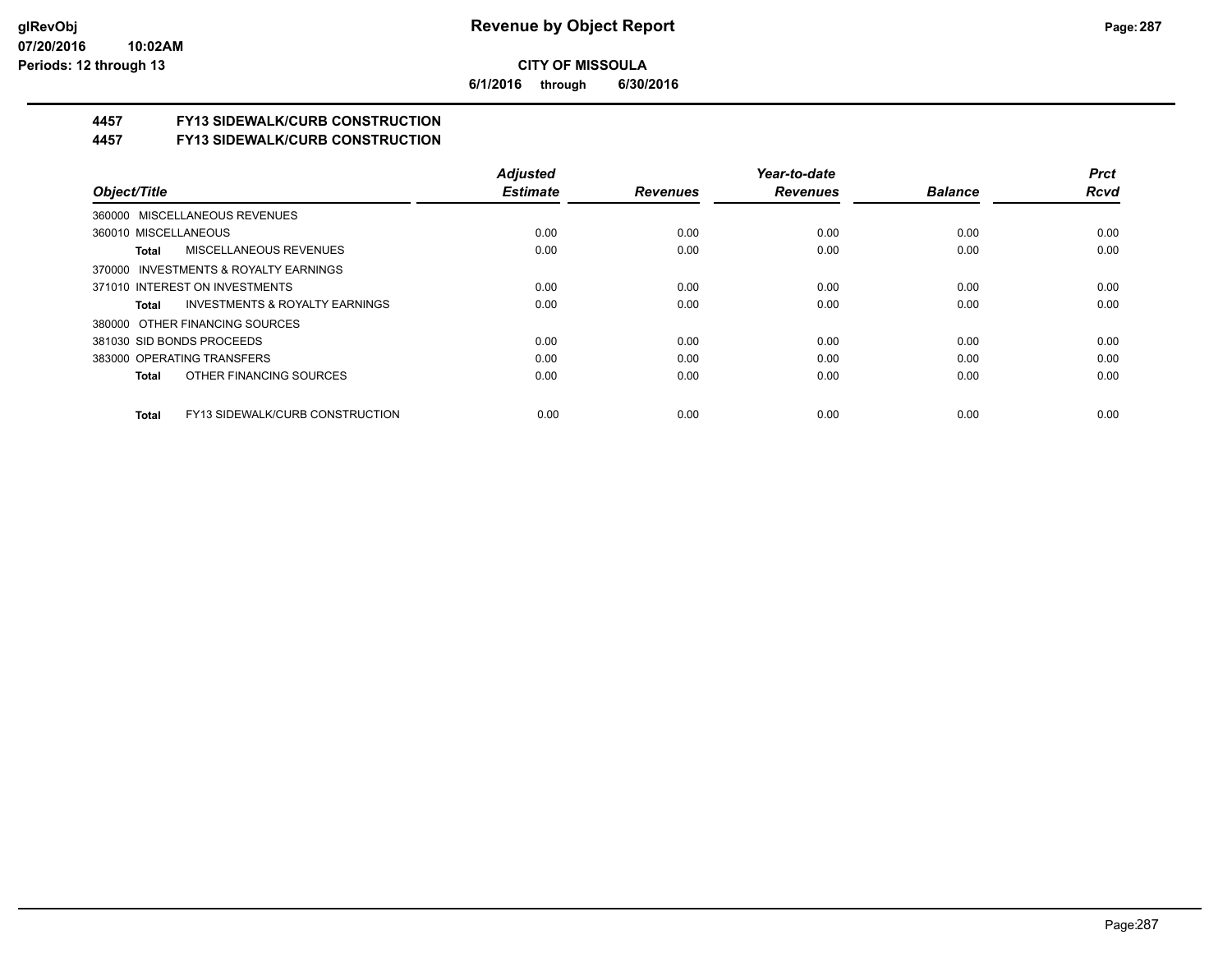**6/1/2016 through 6/30/2016**

## **4457 FY13 SIDEWALK/CURB CONSTRUCTION**

| Object/Title                             | <b>Adjusted</b><br><b>Estimate</b> | <b>Revenues</b> | Year-to-date<br><b>Revenues</b> | <b>Balance</b> | <b>Prct</b><br><b>Rcvd</b> |
|------------------------------------------|------------------------------------|-----------------|---------------------------------|----------------|----------------------------|
|                                          |                                    |                 |                                 |                |                            |
| 360000 MISCELLANEOUS REVENUES            |                                    |                 |                                 |                |                            |
| 360010 MISCELLANEOUS                     | 0.00                               | 0.00            | 0.00                            | 0.00           | 0.00                       |
| MISCELLANEOUS REVENUES<br>Total          | 0.00                               | 0.00            | 0.00                            | 0.00           | 0.00                       |
| 370000 INVESTMENTS & ROYALTY EARNINGS    |                                    |                 |                                 |                |                            |
| 371010 INTEREST ON INVESTMENTS           | 0.00                               | 0.00            | 0.00                            | 0.00           | 0.00                       |
| INVESTMENTS & ROYALTY EARNINGS<br>Total  | 0.00                               | 0.00            | 0.00                            | 0.00           | 0.00                       |
| 380000 OTHER FINANCING SOURCES           |                                    |                 |                                 |                |                            |
| 381030 SID BONDS PROCEEDS                | 0.00                               | 0.00            | 0.00                            | 0.00           | 0.00                       |
| 383000 OPERATING TRANSFERS               | 0.00                               | 0.00            | 0.00                            | 0.00           | 0.00                       |
| OTHER FINANCING SOURCES<br>Total         | 0.00                               | 0.00            | 0.00                            | 0.00           | 0.00                       |
| FY13 SIDEWALK/CURB CONSTRUCTION<br>Total | 0.00                               | 0.00            | 0.00                            | 0.00           | 0.00                       |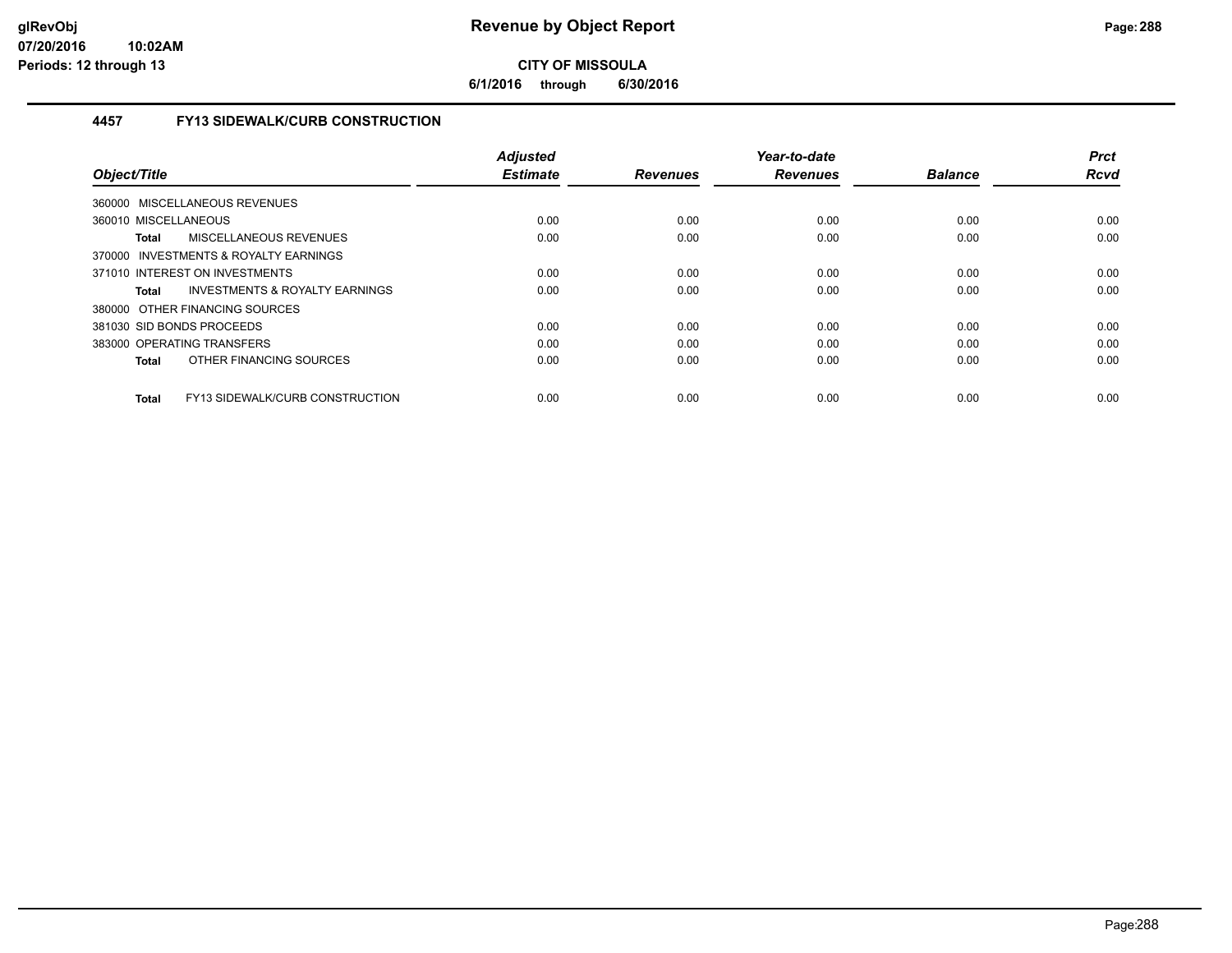**6/1/2016 through 6/30/2016**

# **4458 FY14 SIDEWALK & CURB CONSTRUCTION**

**4458 FY14 SIDEWALK & CURB CONSTRUCTION**

|                                                              | <b>Adjusted</b> |                 | Year-to-date    |                | <b>Prct</b> |
|--------------------------------------------------------------|-----------------|-----------------|-----------------|----------------|-------------|
| Object/Title                                                 | <b>Estimate</b> | <b>Revenues</b> | <b>Revenues</b> | <b>Balance</b> | <b>Rcvd</b> |
| 360000 MISCELLANEOUS REVENUES                                |                 |                 |                 |                |             |
| 360010 MISCELLANEOUS                                         | 0.00            | 0.00            | 0.00            | 0.00           | 0.00        |
| MISCELLANEOUS REVENUES<br>Total                              | 0.00            | 0.00            | 0.00            | 0.00           | 0.00        |
| 370000 INVESTMENTS & ROYALTY EARNINGS                        |                 |                 |                 |                |             |
| 371010 INTEREST ON INVESTMENTS                               | 0.00            | 0.00            | 0.00            | 0.00           | 0.00        |
| INVESTMENTS & ROYALTY EARNINGS<br>Total                      | 0.00            | 0.00            | 0.00            | 0.00           | 0.00        |
| 380000 OTHER FINANCING SOURCES                               |                 |                 |                 |                |             |
| 381030 SID BONDS PROCEEDS                                    | 0.00            | 0.00            | 0.00            | 0.00           | 0.00        |
| OTHER FINANCING SOURCES<br><b>Total</b>                      | 0.00            | 0.00            | 0.00            | 0.00           | 0.00        |
|                                                              |                 |                 |                 |                |             |
| <b>FY14 SIDEWALK &amp; CURB CONSTRUCTION</b><br><b>Total</b> | 0.00            | 0.00            | 0.00            | 0.00           | 0.00        |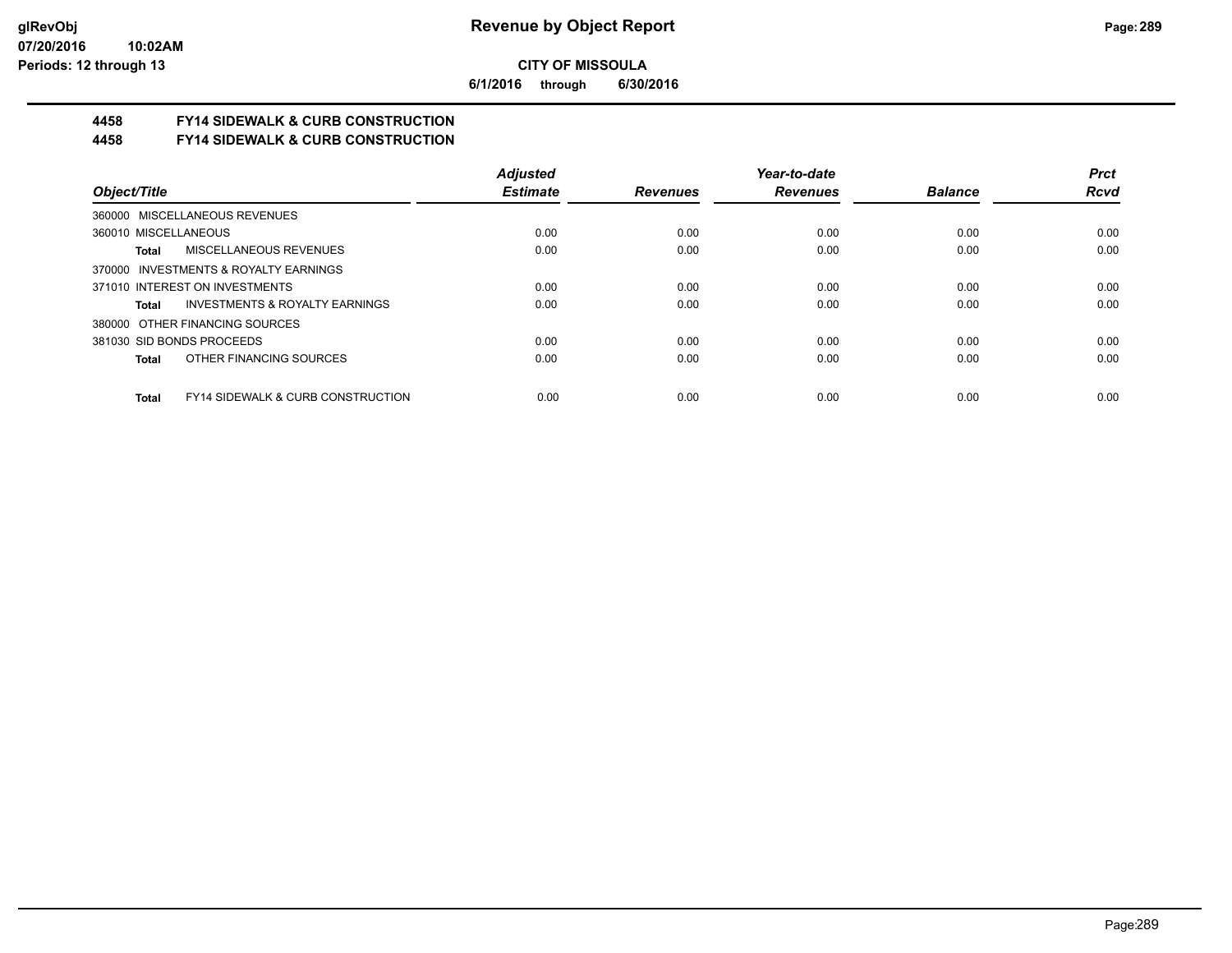**6/1/2016 through 6/30/2016**

# **4458 FY14 SIDEWALK & CURB CONSTRUCTION**

| Object/Title         |                                              | <b>Adjusted</b><br><b>Estimate</b> | <b>Revenues</b> | Year-to-date<br><b>Revenues</b> | <b>Balance</b> | <b>Prct</b><br><b>Rcvd</b> |
|----------------------|----------------------------------------------|------------------------------------|-----------------|---------------------------------|----------------|----------------------------|
|                      | 360000 MISCELLANEOUS REVENUES                |                                    |                 |                                 |                |                            |
| 360010 MISCELLANEOUS |                                              | 0.00                               | 0.00            | 0.00                            | 0.00           | 0.00                       |
| Total                | MISCELLANEOUS REVENUES                       | 0.00                               | 0.00            | 0.00                            | 0.00           | 0.00                       |
|                      | 370000 INVESTMENTS & ROYALTY EARNINGS        |                                    |                 |                                 |                |                            |
|                      | 371010 INTEREST ON INVESTMENTS               | 0.00                               | 0.00            | 0.00                            | 0.00           | 0.00                       |
| <b>Total</b>         | INVESTMENTS & ROYALTY EARNINGS               | 0.00                               | 0.00            | 0.00                            | 0.00           | 0.00                       |
|                      | 380000 OTHER FINANCING SOURCES               |                                    |                 |                                 |                |                            |
|                      | 381030 SID BONDS PROCEEDS                    | 0.00                               | 0.00            | 0.00                            | 0.00           | 0.00                       |
| Total                | OTHER FINANCING SOURCES                      | 0.00                               | 0.00            | 0.00                            | 0.00           | 0.00                       |
| <b>Total</b>         | <b>FY14 SIDEWALK &amp; CURB CONSTRUCTION</b> | 0.00                               | 0.00            | 0.00                            | 0.00           | 0.00                       |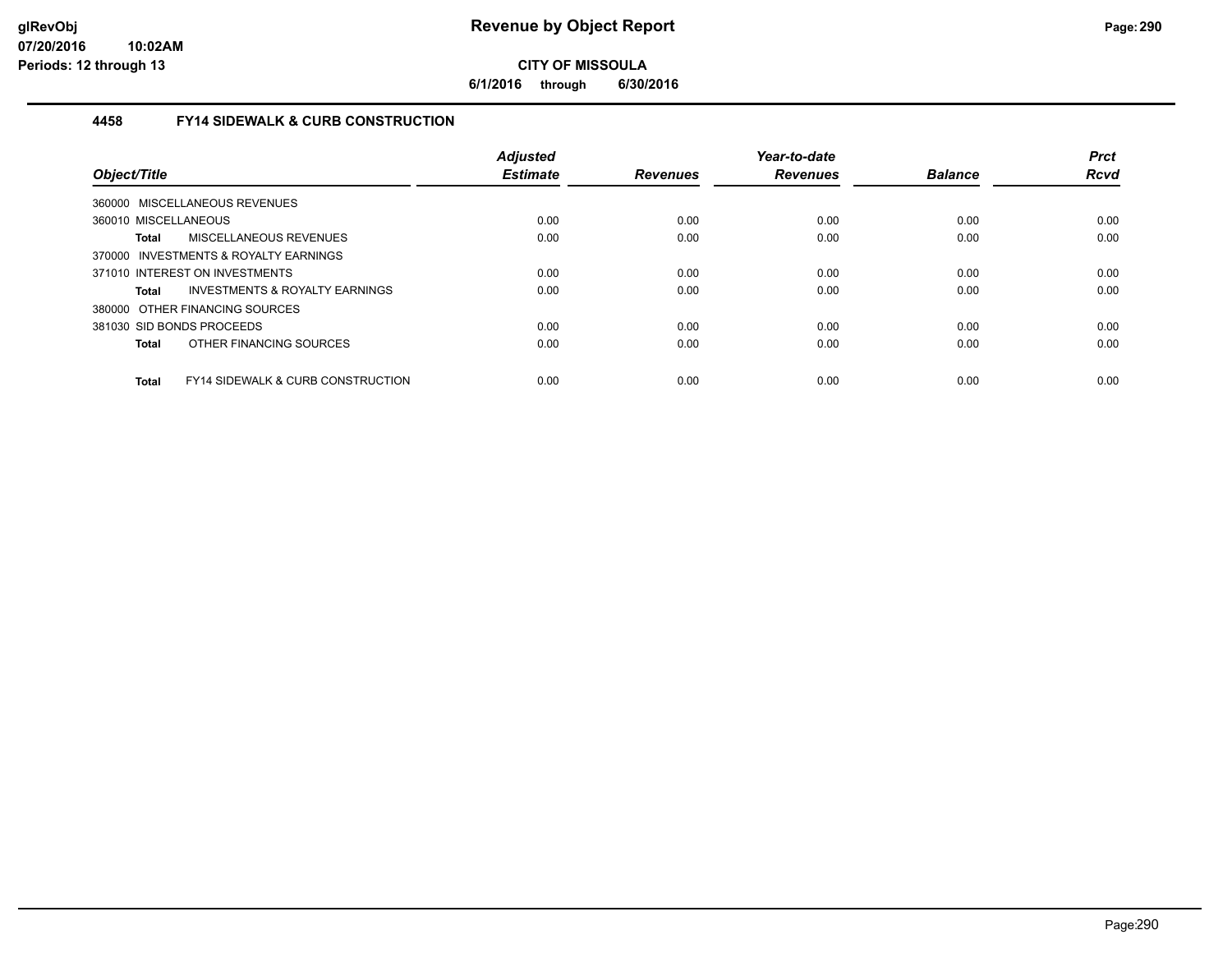**6/1/2016 through 6/30/2016**

# **4459 FY15 SIDEWALK/CURB CONSTRUCTION**

**4459 FY15 SIDEWALK/CURB CONSTRUCTION**

|                                                 | <b>Adjusted</b> |                 | Year-to-date    |                | <b>Prct</b> |
|-------------------------------------------------|-----------------|-----------------|-----------------|----------------|-------------|
| Object/Title                                    | <b>Estimate</b> | <b>Revenues</b> | <b>Revenues</b> | <b>Balance</b> | <b>Rcvd</b> |
| 330000 INTERGOVERNMENTAL REVENUES               |                 |                 |                 |                |             |
| 331156 CTEP GRANTS                              | 0.00            | 0.00            | 0.00            | 0.00           | 0.00        |
| INTERGOVERNMENTAL REVENUES<br>Total             | 0.00            | 0.00            | 0.00            | 0.00           | 0.00        |
| 360000 MISCELLANEOUS REVENUES                   |                 |                 |                 |                |             |
| 360010 MISCELLANEOUS                            | 0.00            | 0.00            | 0.00            | 0.00           | 0.00        |
| 362000 OTHER MISCELLANEOUS REVENUE              | 0.00            | 3.206.55        | 3.206.55        | $-3.206.55$    | 0.00        |
| MISCELLANEOUS REVENUES<br>Total                 | 0.00            | 3,206.55        | 3,206.55        | $-3,206.55$    | 0.00        |
| 380000 OTHER FINANCING SOURCES                  |                 |                 |                 |                |             |
| 381030 SID BONDS PROCEEDS                       | 0.00            | 0.00            | 598.600.00      | -598.600.00    | 0.00        |
| OTHER FINANCING SOURCES<br>Total                | 0.00            | 0.00            | 598,600.00      | $-598,600.00$  | 0.00        |
| <b>FY15 SIDEWALK/CURB CONSTRUCTION</b><br>Total | 0.00            | 3,206.55        | 601.806.55      | -601.806.55    | 0.00        |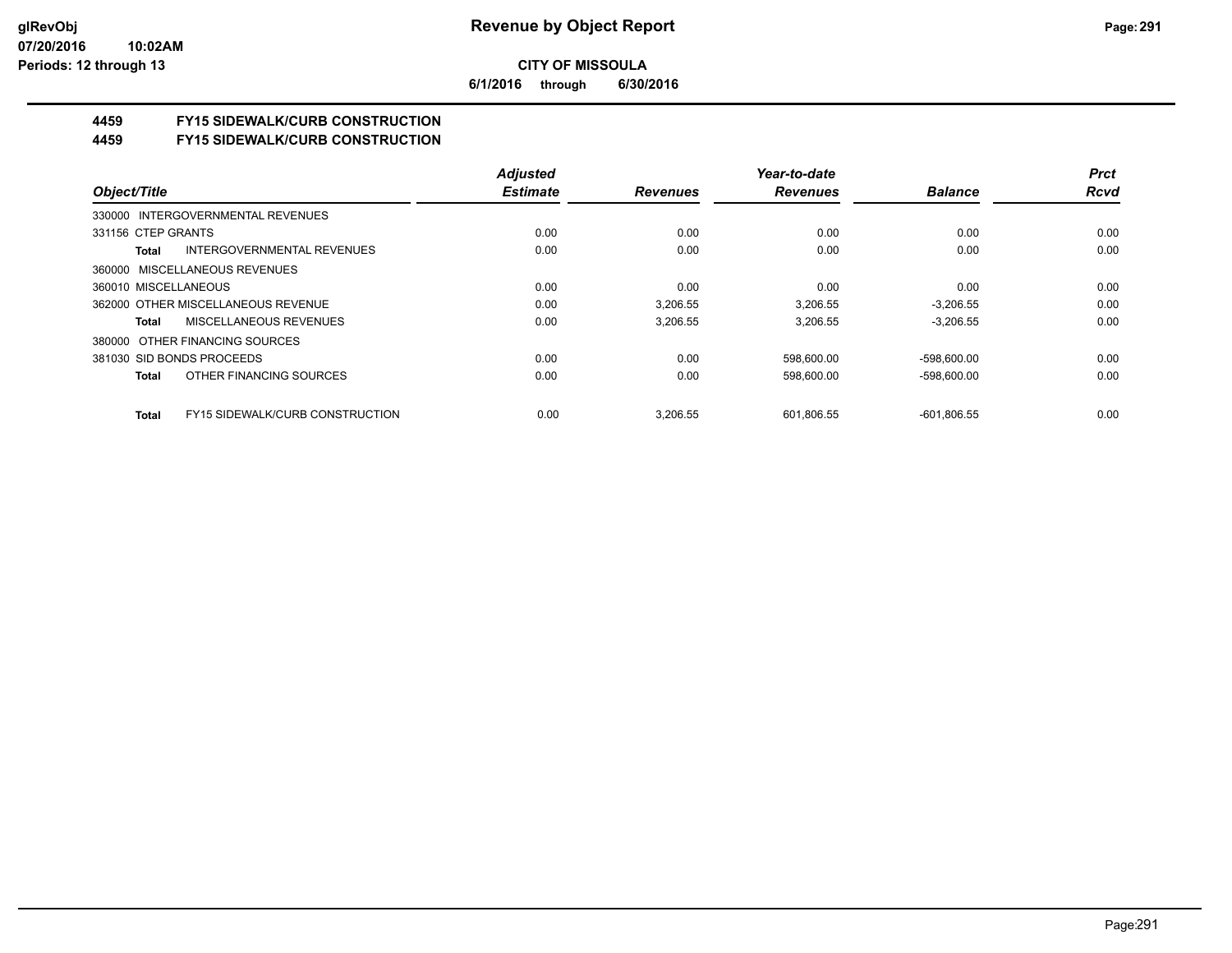**6/1/2016 through 6/30/2016**

# **4459 FY15 SIDEWALK/CURB CONSTRUCTION**

|                                                        | <b>Adjusted</b> |                 | Year-to-date    |                | <b>Prct</b> |
|--------------------------------------------------------|-----------------|-----------------|-----------------|----------------|-------------|
| Object/Title                                           | <b>Estimate</b> | <b>Revenues</b> | <b>Revenues</b> | <b>Balance</b> | <b>Rcvd</b> |
| 330000 INTERGOVERNMENTAL REVENUES                      |                 |                 |                 |                |             |
| 331156 CTEP GRANTS                                     | 0.00            | 0.00            | 0.00            | 0.00           | 0.00        |
| INTERGOVERNMENTAL REVENUES<br><b>Total</b>             | 0.00            | 0.00            | 0.00            | 0.00           | 0.00        |
| 360000 MISCELLANEOUS REVENUES                          |                 |                 |                 |                |             |
| 360010 MISCELLANEOUS                                   | 0.00            | 0.00            | 0.00            | 0.00           | 0.00        |
| 362000 OTHER MISCELLANEOUS REVENUE                     | 0.00            | 3.206.55        | 3.206.55        | $-3,206.55$    | 0.00        |
| MISCELLANEOUS REVENUES<br><b>Total</b>                 | 0.00            | 3.206.55        | 3.206.55        | $-3.206.55$    | 0.00        |
| 380000 OTHER FINANCING SOURCES                         |                 |                 |                 |                |             |
| 381030 SID BONDS PROCEEDS                              | 0.00            | 0.00            | 598.600.00      | $-598.600.00$  | 0.00        |
| OTHER FINANCING SOURCES<br><b>Total</b>                | 0.00            | 0.00            | 598,600.00      | $-598,600.00$  | 0.00        |
| <b>FY15 SIDEWALK/CURB CONSTRUCTION</b><br><b>Total</b> | 0.00            | 3.206.55        | 601.806.55      | $-601.806.55$  | 0.00        |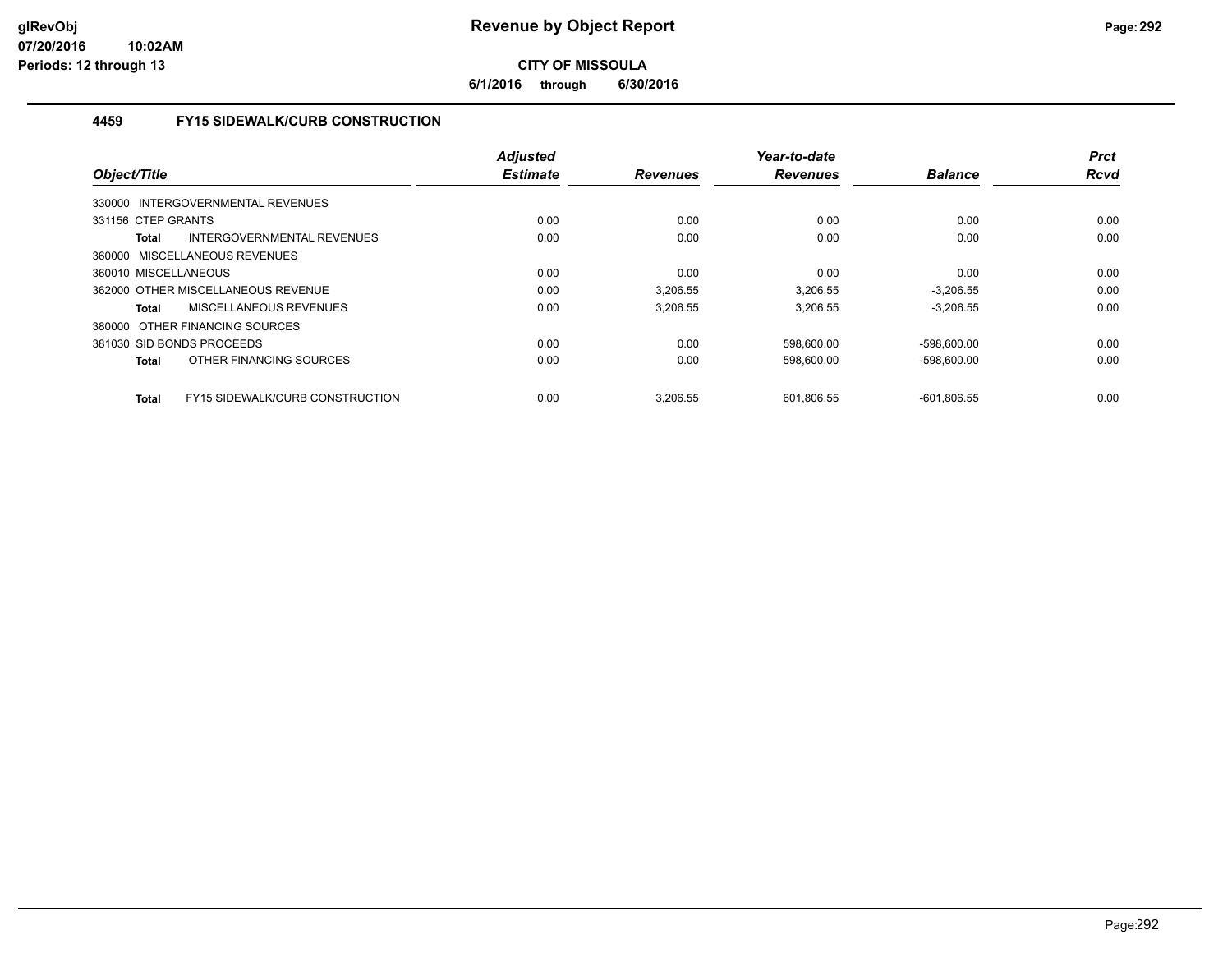**6/1/2016 through 6/30/2016**

# **4460 FY16 SIDEWALK/CURB CONSTRUCTION**

**4460 FY16 SIDEWALK/CURB CONSTRUCTION**

|                                                 | <b>Adjusted</b> |                 | Year-to-date    |                | <b>Prct</b> |
|-------------------------------------------------|-----------------|-----------------|-----------------|----------------|-------------|
| Object/Title                                    | <b>Estimate</b> | <b>Revenues</b> | <b>Revenues</b> | <b>Balance</b> | <b>Rcvd</b> |
| 330000 INTERGOVERNMENTAL REVENUES               |                 |                 |                 |                |             |
| 331156 CTEP GRANTS                              | 0.00            | 0.00            | 0.00            | 0.00           | 0.00        |
| INTERGOVERNMENTAL REVENUES<br>Total             | 0.00            | 0.00            | 0.00            | 0.00           | 0.00        |
| 360000 MISCELLANEOUS REVENUES                   |                 |                 |                 |                |             |
| 360010 MISCELLANEOUS                            | 0.00            | 0.00            | 121.170.11      | $-121.170.11$  | 0.00        |
| MISCELLANEOUS REVENUES<br>Total                 | 0.00            | 0.00            | 121.170.11      | $-121.170.11$  | 0.00        |
| 380000 OTHER FINANCING SOURCES                  |                 |                 |                 |                |             |
| 381030 SID BONDS PROCEEDS                       | 0.00            | 0.00            | 0.00            | 0.00           | 0.00        |
| OTHER FINANCING SOURCES<br>Total                | 0.00            | 0.00            | 0.00            | 0.00           | 0.00        |
| FY16 SIDEWALK/CURB CONSTRUCTION<br><b>Total</b> | 0.00            | 0.00            | 121.170.11      | $-121.170.11$  | 0.00        |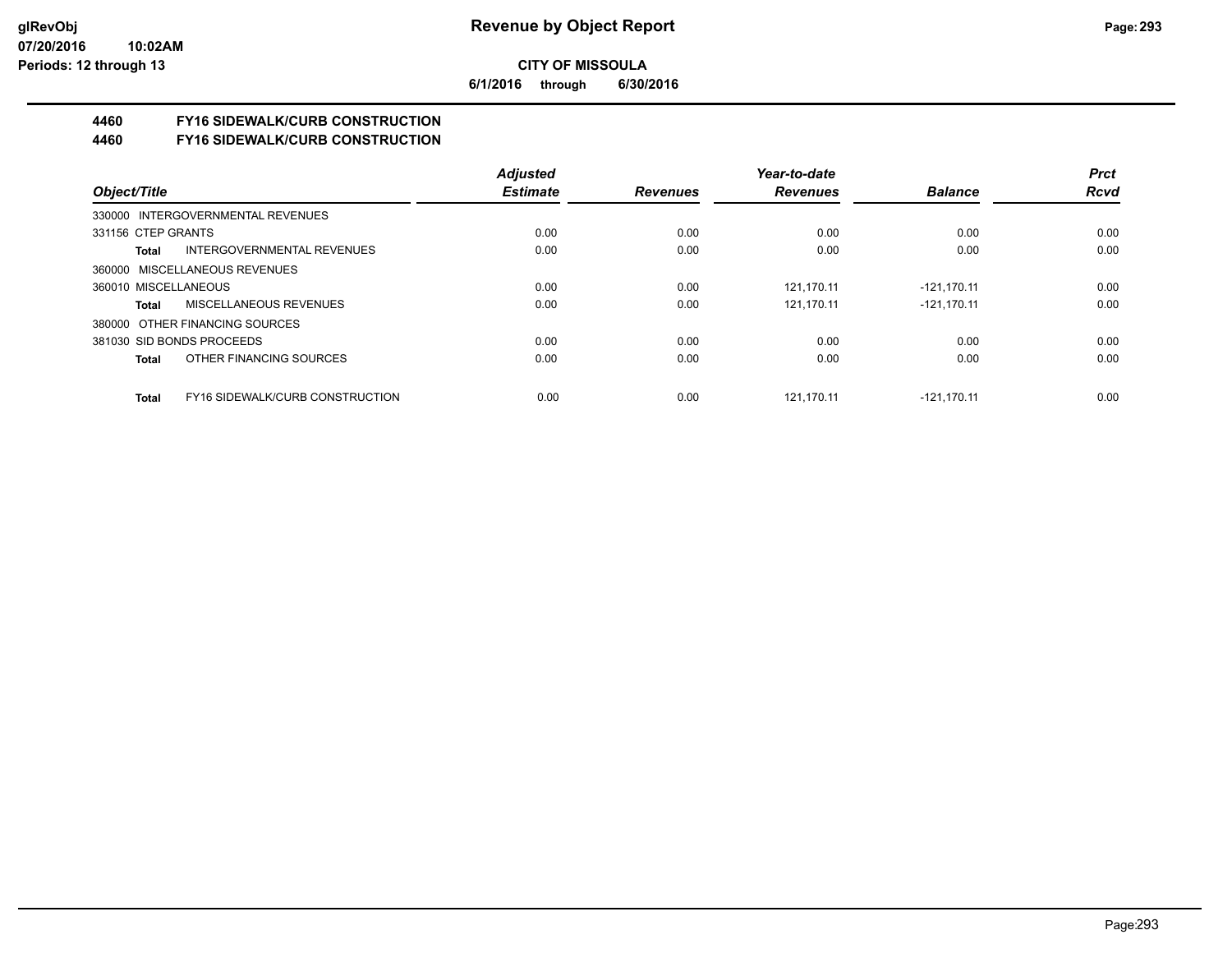**6/1/2016 through 6/30/2016**

# **4460 FY16 SIDEWALK/CURB CONSTRUCTION**

| Object/Title              |                                        | <b>Adjusted</b><br><b>Estimate</b> | <b>Revenues</b> | Year-to-date<br><b>Revenues</b> | <b>Balance</b> | <b>Prct</b><br><b>Rcvd</b> |
|---------------------------|----------------------------------------|------------------------------------|-----------------|---------------------------------|----------------|----------------------------|
|                           | 330000 INTERGOVERNMENTAL REVENUES      |                                    |                 |                                 |                |                            |
| 331156 CTEP GRANTS        |                                        | 0.00                               | 0.00            | 0.00                            | 0.00           | 0.00                       |
| <b>Total</b>              | INTERGOVERNMENTAL REVENUES             | 0.00                               | 0.00            | 0.00                            | 0.00           | 0.00                       |
|                           | 360000 MISCELLANEOUS REVENUES          |                                    |                 |                                 |                |                            |
| 360010 MISCELLANEOUS      |                                        | 0.00                               | 0.00            | 121.170.11                      | $-121,170.11$  | 0.00                       |
| <b>Total</b>              | MISCELLANEOUS REVENUES                 | 0.00                               | 0.00            | 121.170.11                      | $-121.170.11$  | 0.00                       |
|                           | 380000 OTHER FINANCING SOURCES         |                                    |                 |                                 |                |                            |
| 381030 SID BONDS PROCEEDS |                                        | 0.00                               | 0.00            | 0.00                            | 0.00           | 0.00                       |
| <b>Total</b>              | OTHER FINANCING SOURCES                | 0.00                               | 0.00            | 0.00                            | 0.00           | 0.00                       |
| <b>Total</b>              | <b>FY16 SIDEWALK/CURB CONSTRUCTION</b> | 0.00                               | 0.00            | 121.170.11                      | $-121.170.11$  | 0.00                       |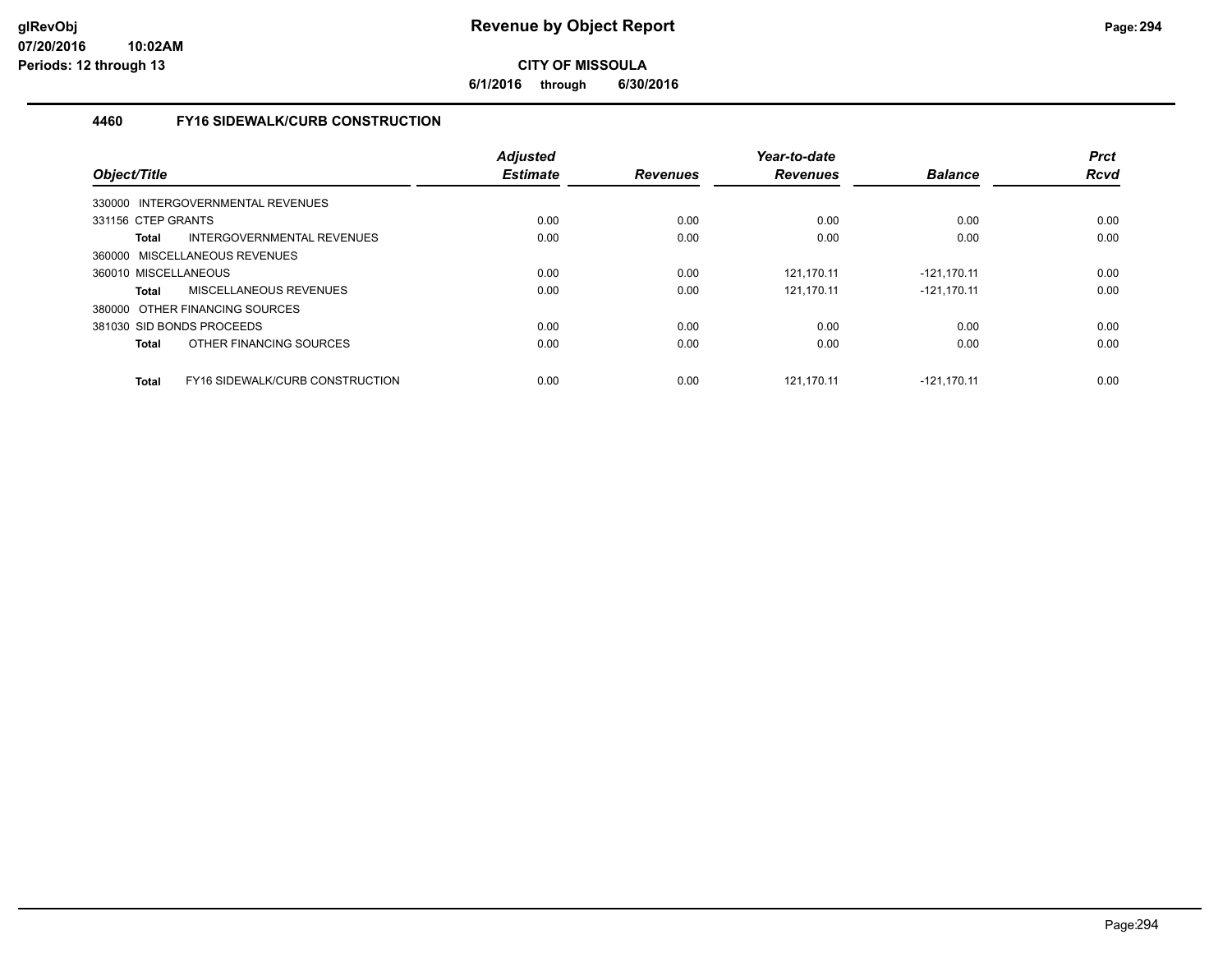**6/1/2016 through 6/30/2016**

# **4461 FY17 SIDEWALK/CURB CONSTRUCTION**

**4461 FY17 SIDEWALK/CURB CONSTRUCTION**

|                                                        | <b>Adjusted</b> |                 | Year-to-date    |                | <b>Prct</b> |
|--------------------------------------------------------|-----------------|-----------------|-----------------|----------------|-------------|
| Object/Title                                           | <b>Estimate</b> | <b>Revenues</b> | <b>Revenues</b> | <b>Balance</b> | <b>Rcvd</b> |
| 330000 INTERGOVERNMENTAL REVENUES                      |                 |                 |                 |                |             |
| 331156 CTEP GRANTS                                     | 0.00            | 0.00            | 0.00            | 0.00           | 0.00        |
| INTERGOVERNMENTAL REVENUES<br>Total                    | 0.00            | 0.00            | 0.00            | 0.00           | 0.00        |
| 360000 MISCELLANEOUS REVENUES                          |                 |                 |                 |                |             |
| 360010 MISCELLANEOUS                                   | 0.00            | 0.00            | 0.00            | 0.00           | 0.00        |
| MISCELLANEOUS REVENUES<br>Total                        | 0.00            | 0.00            | 0.00            | 0.00           | 0.00        |
| 380000 OTHER FINANCING SOURCES                         |                 |                 |                 |                |             |
| 381030 SID BONDS PROCEEDS                              | 0.00            | 0.00            | 0.00            | 0.00           | 0.00        |
| OTHER FINANCING SOURCES<br>Total                       | 0.00            | 0.00            | 0.00            | 0.00           | 0.00        |
|                                                        |                 |                 |                 |                |             |
| <b>FY17 SIDEWALK/CURB CONSTRUCTION</b><br><b>Total</b> | 0.00            | 0.00            | 0.00            | 0.00           | 0.00        |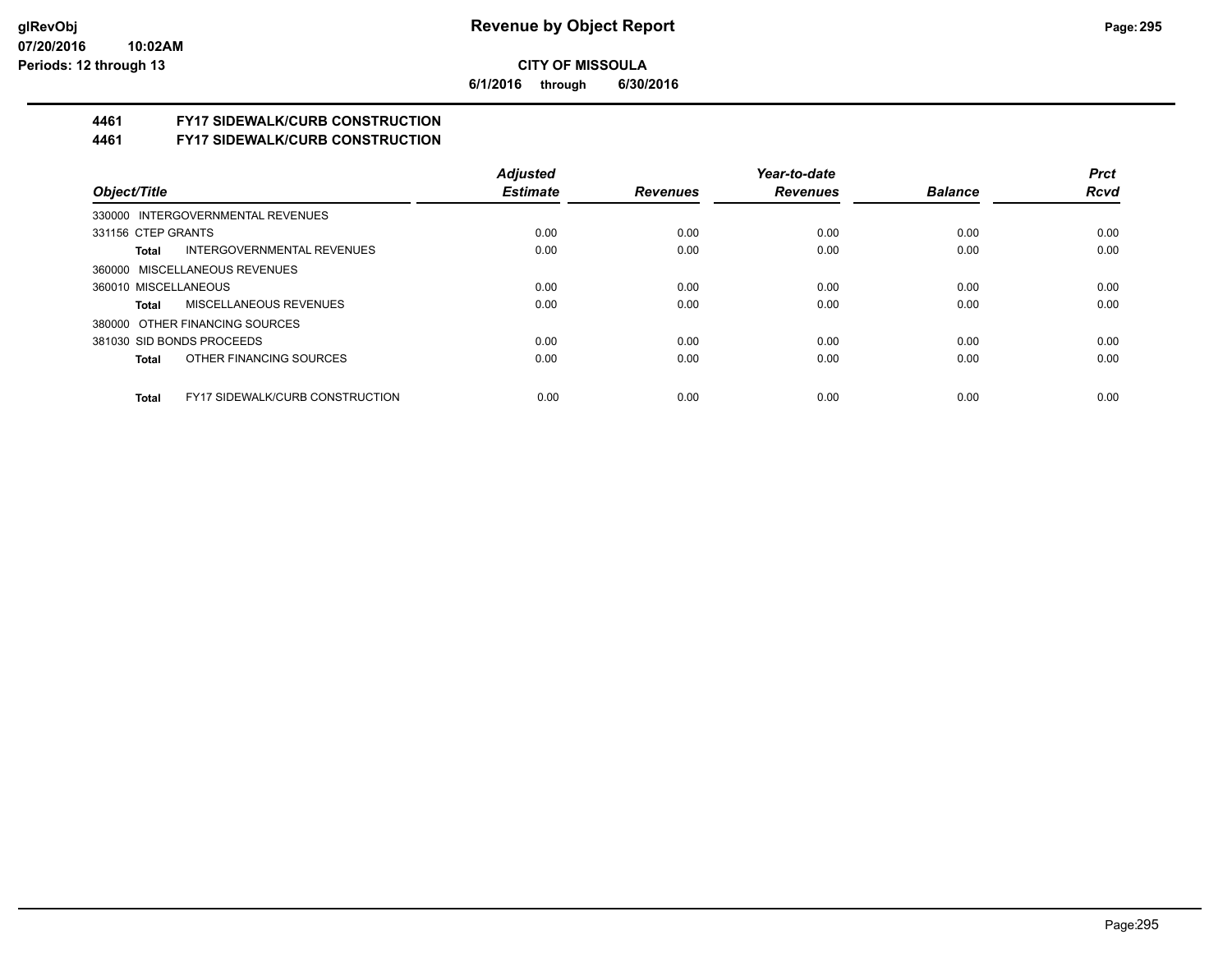**6/1/2016 through 6/30/2016**

# **4461 FY17 SIDEWALK/CURB CONSTRUCTION**

| Object/Title       |       |                                        | <b>Adjusted</b><br><b>Estimate</b> | <b>Revenues</b> | Year-to-date<br><b>Revenues</b> | <b>Balance</b> | <b>Prct</b><br><b>Rcvd</b> |
|--------------------|-------|----------------------------------------|------------------------------------|-----------------|---------------------------------|----------------|----------------------------|
|                    |       | 330000 INTERGOVERNMENTAL REVENUES      |                                    |                 |                                 |                |                            |
| 331156 CTEP GRANTS |       |                                        | 0.00                               | 0.00            | 0.00                            | 0.00           | 0.00                       |
|                    | Total | <b>INTERGOVERNMENTAL REVENUES</b>      | 0.00                               | 0.00            | 0.00                            | 0.00           | 0.00                       |
|                    |       | 360000 MISCELLANEOUS REVENUES          |                                    |                 |                                 |                |                            |
|                    |       | 360010 MISCELLANEOUS                   | 0.00                               | 0.00            | 0.00                            | 0.00           | 0.00                       |
|                    | Total | MISCELLANEOUS REVENUES                 | 0.00                               | 0.00            | 0.00                            | 0.00           | 0.00                       |
|                    |       | 380000 OTHER FINANCING SOURCES         |                                    |                 |                                 |                |                            |
|                    |       | 381030 SID BONDS PROCEEDS              | 0.00                               | 0.00            | 0.00                            | 0.00           | 0.00                       |
|                    | Total | OTHER FINANCING SOURCES                | 0.00                               | 0.00            | 0.00                            | 0.00           | 0.00                       |
|                    | Total | <b>FY17 SIDEWALK/CURB CONSTRUCTION</b> | 0.00                               | 0.00            | 0.00                            | 0.00           | 0.00                       |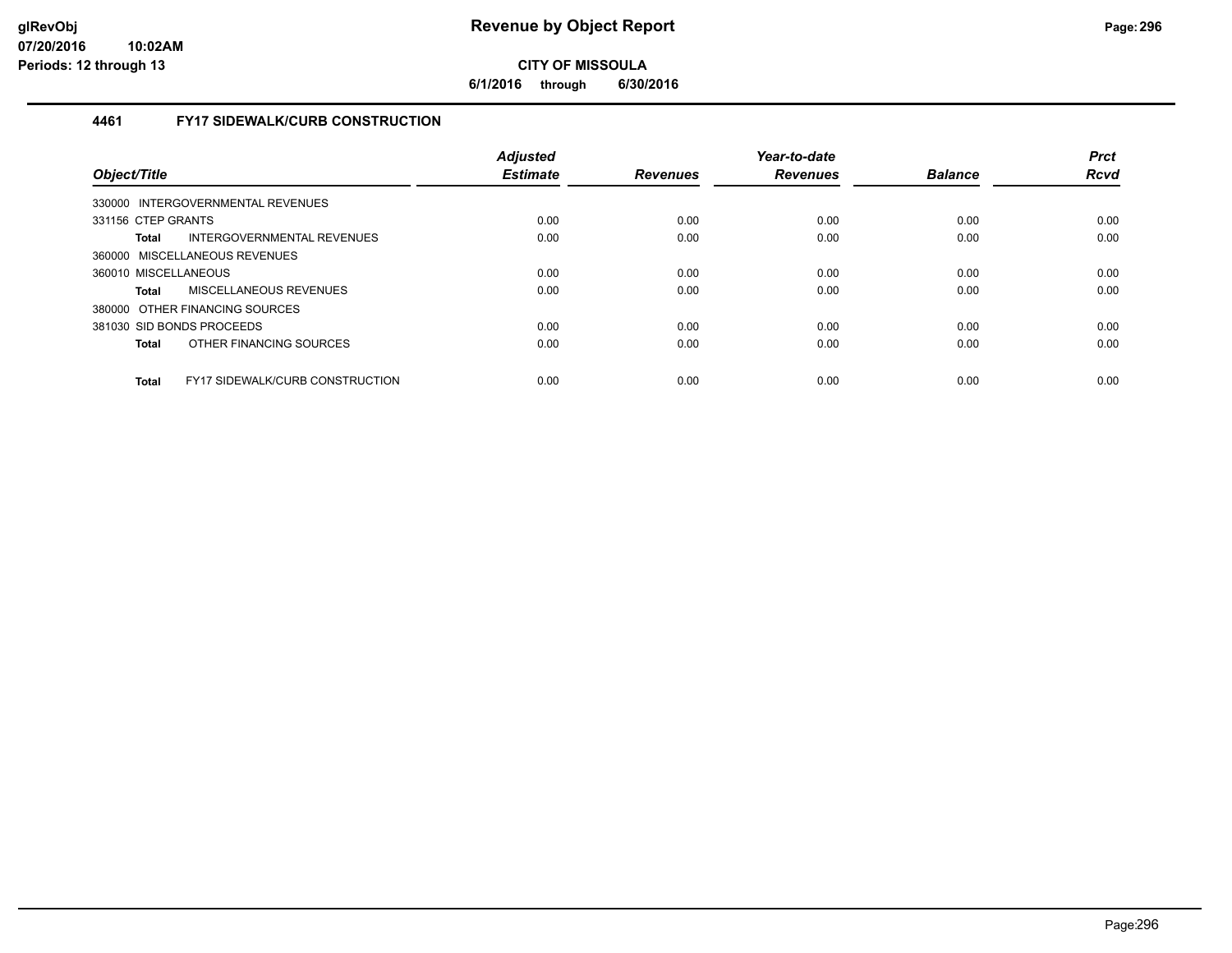**6/1/2016 through 6/30/2016**

# **4529 SID 529 CHRISTIAN DR TRAFFIC CALMING**

# **4529 SID 529 CHRISTIAN DR TRAFFIC CALMING**

|                                                      | <b>Adjusted</b> |                 | Year-to-date    |                | <b>Prct</b> |
|------------------------------------------------------|-----------------|-----------------|-----------------|----------------|-------------|
| Object/Title                                         | <b>Estimate</b> | <b>Revenues</b> | <b>Revenues</b> | <b>Balance</b> | <b>Rcvd</b> |
| 370000 INVESTMENTS & ROYALTY EARNINGS                |                 |                 |                 |                |             |
| 371010 INTEREST ON INVESTMENTS                       | 0.00            | 0.00            | 0.00            | 0.00           | 0.00        |
| 371020 GAIN/LOSS IN MARKET VALUE OF INVESTMENTS      | 0.00            | 0.00            | 0.00            | 0.00           | 0.00        |
| <b>INVESTMENTS &amp; ROYALTY EARNINGS</b><br>Total   | 0.00            | 0.00            | 0.00            | 0.00           | 0.00        |
| 380000 OTHER FINANCING SOURCES                       |                 |                 |                 |                |             |
| 381000 LOAN PROCEEDS                                 | 0.00            | 0.00            | 0.00            | 0.00           | 0.00        |
| 381002 SRF LOAN                                      | 0.00            | 0.00            | 0.00            | 0.00           | 0.00        |
| 381030 SID BONDS PROCEEDS                            | 0.00            | 0.00            | 0.00            | 0.00           | 0.00        |
| OTHER FINANCING SOURCES<br>Total                     | 0.00            | 0.00            | 0.00            | 0.00           | 0.00        |
|                                                      |                 |                 |                 |                |             |
| SID 529 CHRISTIAN DR TRAFFIC CALMING<br><b>Total</b> | 0.00            | 0.00            | 0.00            | 0.00           | 0.00        |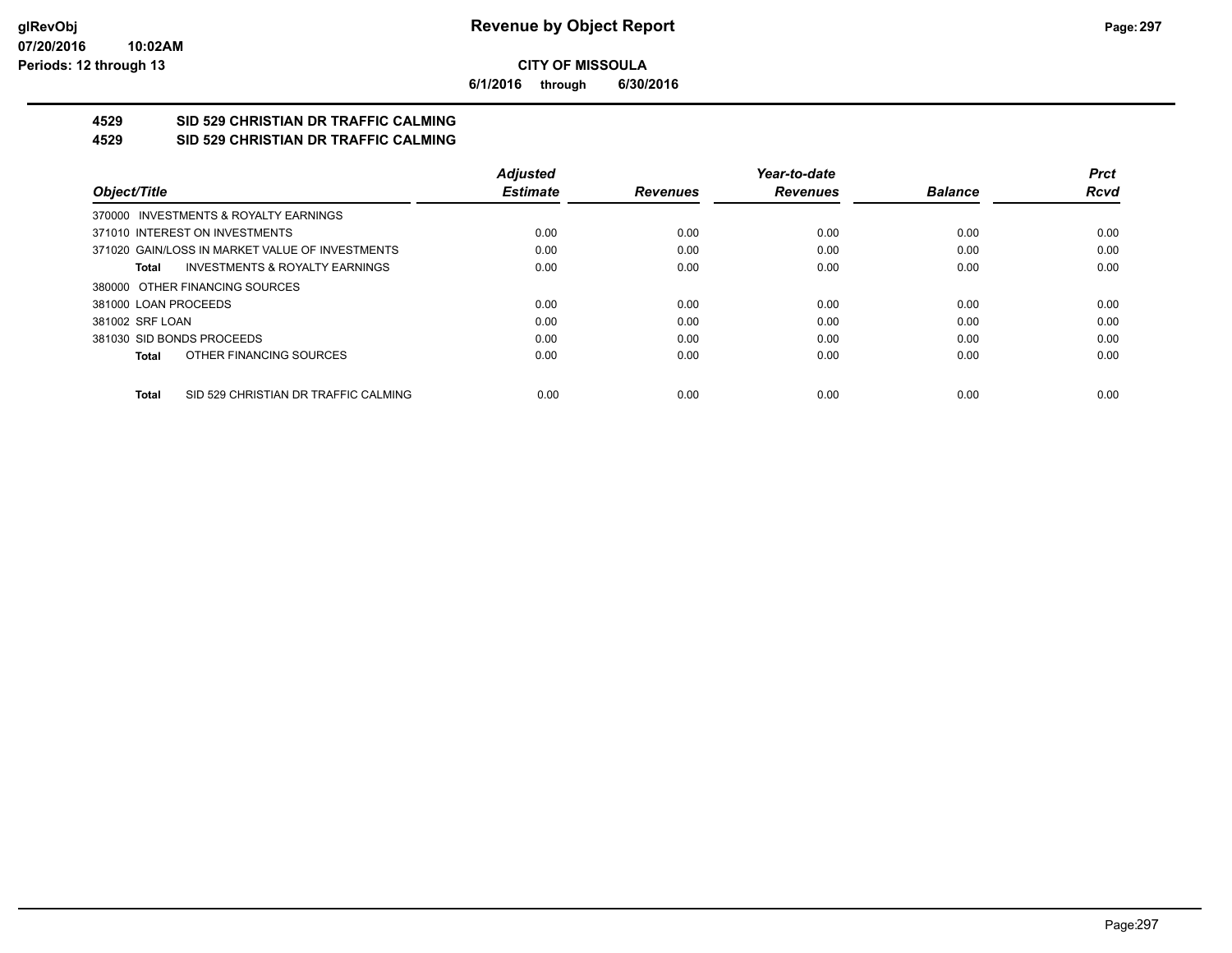**6/1/2016 through 6/30/2016**

# **4529 SID 529 CHRISTIAN DR TRAFFIC CALMING**

| Object/Title                                         | <b>Adjusted</b><br><b>Estimate</b> | <b>Revenues</b> | Year-to-date<br><b>Revenues</b> | <b>Balance</b> | <b>Prct</b><br>Rcvd |
|------------------------------------------------------|------------------------------------|-----------------|---------------------------------|----------------|---------------------|
| 370000 INVESTMENTS & ROYALTY EARNINGS                |                                    |                 |                                 |                |                     |
| 371010 INTEREST ON INVESTMENTS                       | 0.00                               | 0.00            | 0.00                            | 0.00           | 0.00                |
| 371020 GAIN/LOSS IN MARKET VALUE OF INVESTMENT       | 0.00                               | 0.00            | 0.00                            | 0.00           | 0.00                |
| INVESTMENTS & ROYALTY EARNINGS<br>Total              | 0.00                               | 0.00            | 0.00                            | 0.00           | 0.00                |
| 380000 OTHER FINANCING SOURCES                       |                                    |                 |                                 |                |                     |
| 381000 LOAN PROCEEDS                                 | 0.00                               | 0.00            | 0.00                            | 0.00           | 0.00                |
| 381002 SRF LOAN                                      | 0.00                               | 0.00            | 0.00                            | 0.00           | 0.00                |
| 381030 SID BONDS PROCEEDS                            | 0.00                               | 0.00            | 0.00                            | 0.00           | 0.00                |
| OTHER FINANCING SOURCES<br>Total                     | 0.00                               | 0.00            | 0.00                            | 0.00           | 0.00                |
| SID 529 CHRISTIAN DR TRAFFIC CALMING<br><b>Total</b> | 0.00                               | 0.00            | 0.00                            | 0.00           | 0.00                |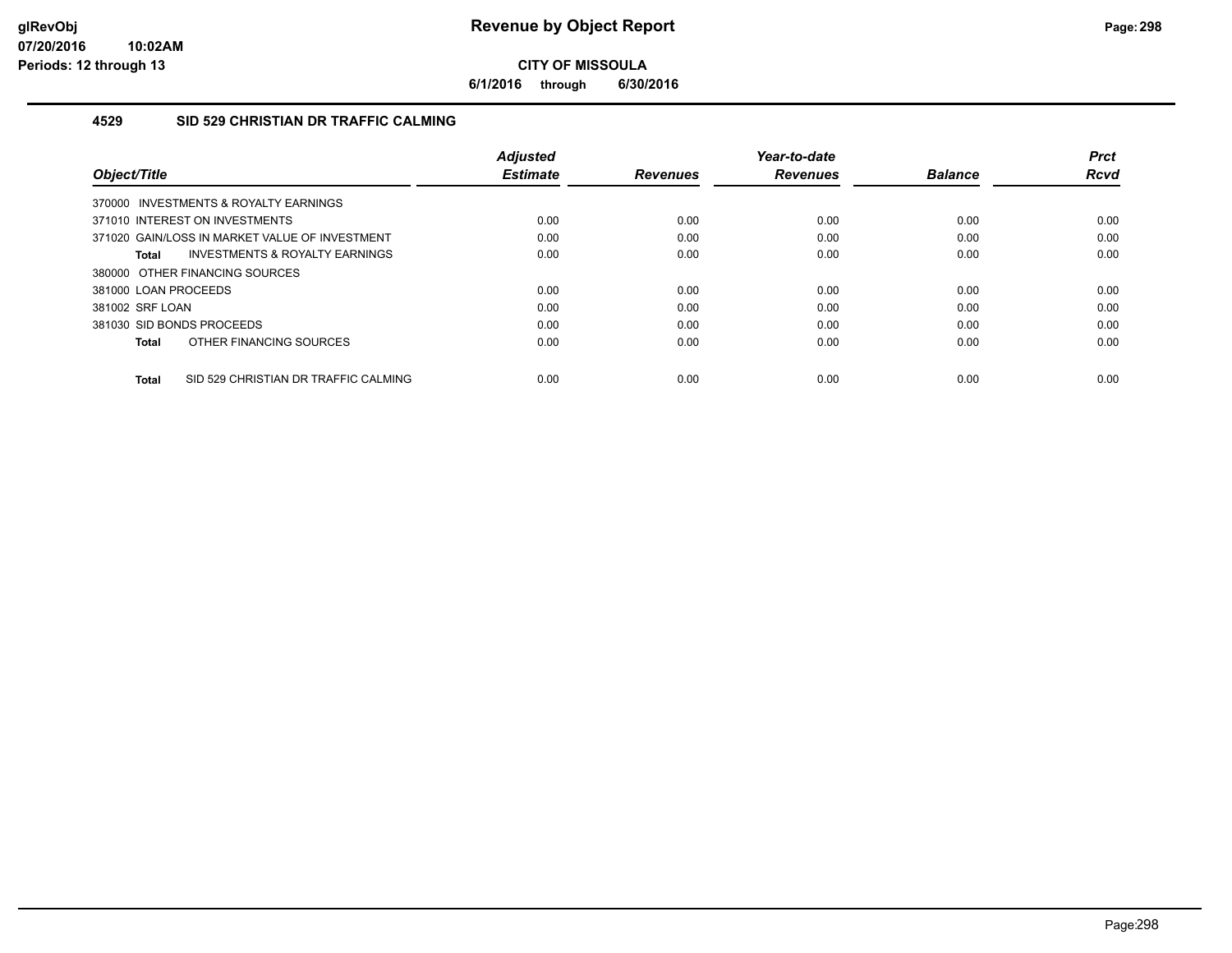**6/1/2016 through 6/30/2016**

# **4530 SID 530 CHRISTIAN DR CALMING**

**4530 SID 530 CHRISTIAN DR CALMING**

|                                                 | <b>Adjusted</b> |                 | Year-to-date    |                | <b>Prct</b> |
|-------------------------------------------------|-----------------|-----------------|-----------------|----------------|-------------|
| Object/Title                                    | <b>Estimate</b> | <b>Revenues</b> | <b>Revenues</b> | <b>Balance</b> | Rcvd        |
| 370000 INVESTMENTS & ROYALTY EARNINGS           |                 |                 |                 |                |             |
| 371010 INTEREST ON INVESTMENTS                  | 0.00            | 0.00            | 0.00            | 0.00           | 0.00        |
| 371020 GAIN/LOSS IN MARKET VALUE OF INVESTMENTS | 0.00            | 0.00            | 0.00            | 0.00           | 0.00        |
| INVESTMENTS & ROYALTY EARNINGS<br>Total         | 0.00            | 0.00            | 0.00            | 0.00           | 0.00        |
| 380000 OTHER FINANCING SOURCES                  |                 |                 |                 |                |             |
| 381000 LOAN PROCEEDS                            | 0.00            | 0.00            | 0.00            | 0.00           | 0.00        |
| 381002 SRF LOAN                                 | 0.00            | 0.00            | 0.00            | 0.00           | 0.00        |
| 381030 SID BONDS PROCEEDS                       | 0.00            | 0.00            | 0.00            | 0.00           | 0.00        |
| OTHER FINANCING SOURCES<br>Total                | 0.00            | 0.00            | 0.00            | 0.00           | 0.00        |
| SID 530 CHRISTIAN DR CALMING<br>Total           | 0.00            | 0.00            | 0.00            | 0.00           | 0.00        |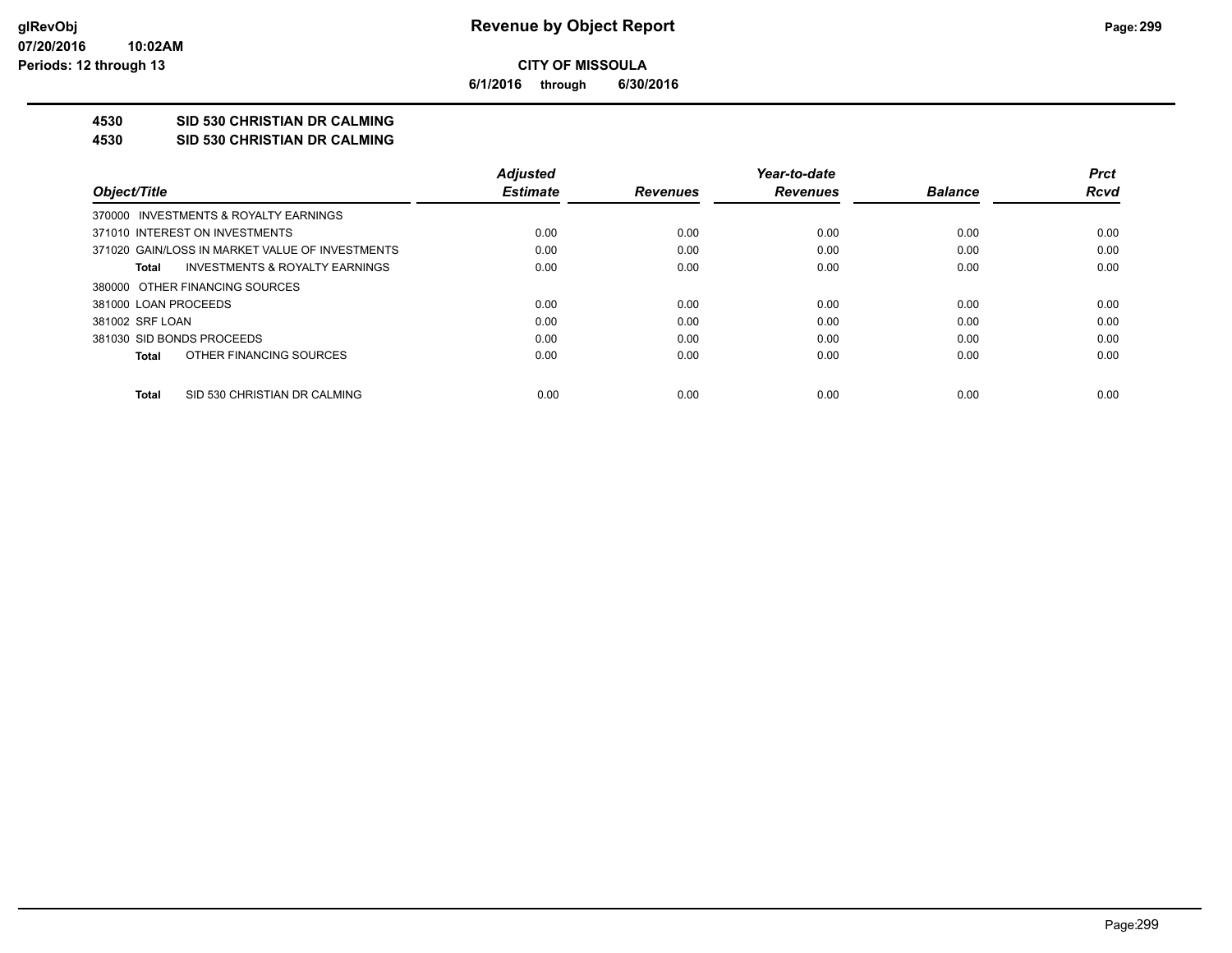**6/1/2016 through 6/30/2016**

# **4530 SID 530 CHRISTIAN DR CALMING**

| Object/Title                                   | <b>Adjusted</b><br><b>Estimate</b> | <b>Revenues</b> | Year-to-date<br><b>Revenues</b> | <b>Balance</b> | <b>Prct</b><br>Rcvd |
|------------------------------------------------|------------------------------------|-----------------|---------------------------------|----------------|---------------------|
| 370000 INVESTMENTS & ROYALTY EARNINGS          |                                    |                 |                                 |                |                     |
| 371010 INTEREST ON INVESTMENTS                 | 0.00                               | 0.00            | 0.00                            | 0.00           | 0.00                |
| 371020 GAIN/LOSS IN MARKET VALUE OF INVESTMENT | 0.00                               | 0.00            | 0.00                            | 0.00           | 0.00                |
| INVESTMENTS & ROYALTY EARNINGS<br>Total        | 0.00                               | 0.00            | 0.00                            | 0.00           | 0.00                |
| 380000 OTHER FINANCING SOURCES                 |                                    |                 |                                 |                |                     |
| 381000 LOAN PROCEEDS                           | 0.00                               | 0.00            | 0.00                            | 0.00           | 0.00                |
| 381002 SRF LOAN                                | 0.00                               | 0.00            | 0.00                            | 0.00           | 0.00                |
| 381030 SID BONDS PROCEEDS                      | 0.00                               | 0.00            | 0.00                            | 0.00           | 0.00                |
| OTHER FINANCING SOURCES<br><b>Total</b>        | 0.00                               | 0.00            | 0.00                            | 0.00           | 0.00                |
| SID 530 CHRISTIAN DR CALMING<br><b>Total</b>   | 0.00                               | 0.00            | 0.00                            | 0.00           | 0.00                |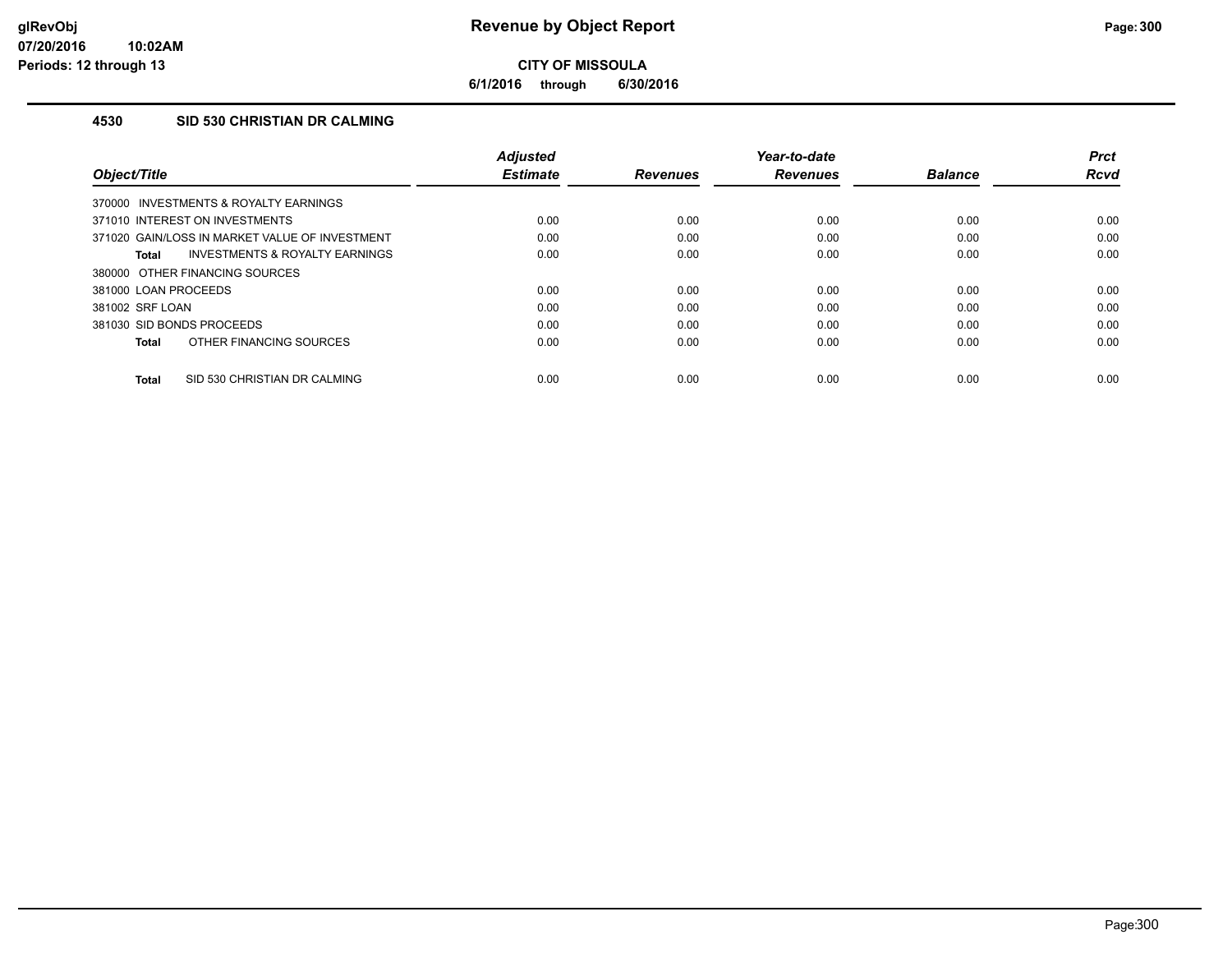**6/1/2016 through 6/30/2016**

# **4531 SID 531 TRAFFIC CALMING**

**4531 SID 531 TRAFFIC CALMING**

|                                                 | <b>Adjusted</b> |                 | Year-to-date    |                | <b>Prct</b> |
|-------------------------------------------------|-----------------|-----------------|-----------------|----------------|-------------|
| Object/Title                                    | <b>Estimate</b> | <b>Revenues</b> | <b>Revenues</b> | <b>Balance</b> | <b>Rcvd</b> |
| 370000 INVESTMENTS & ROYALTY EARNINGS           |                 |                 |                 |                |             |
| 371010 INTEREST ON INVESTMENTS                  | 0.00            | 0.00            | 0.00            | 0.00           | 0.00        |
| 371020 GAIN/LOSS IN MARKET VALUE OF INVESTMENTS | 0.00            | 0.00            | 0.00            | 0.00           | 0.00        |
| INVESTMENTS & ROYALTY EARNINGS<br>Total         | 0.00            | 0.00            | 0.00            | 0.00           | 0.00        |
| 380000 OTHER FINANCING SOURCES                  |                 |                 |                 |                |             |
| 383000 OPERATING TRANSFERS                      | 0.00            | 0.00            | 0.00            | 0.00           | 0.00        |
| OTHER FINANCING SOURCES<br><b>Total</b>         | 0.00            | 0.00            | 0.00            | 0.00           | 0.00        |
| <b>Total</b><br>SID 531 TRAFFIC CALMING         | 0.00            | 0.00            | 0.00            | 0.00           | 0.00        |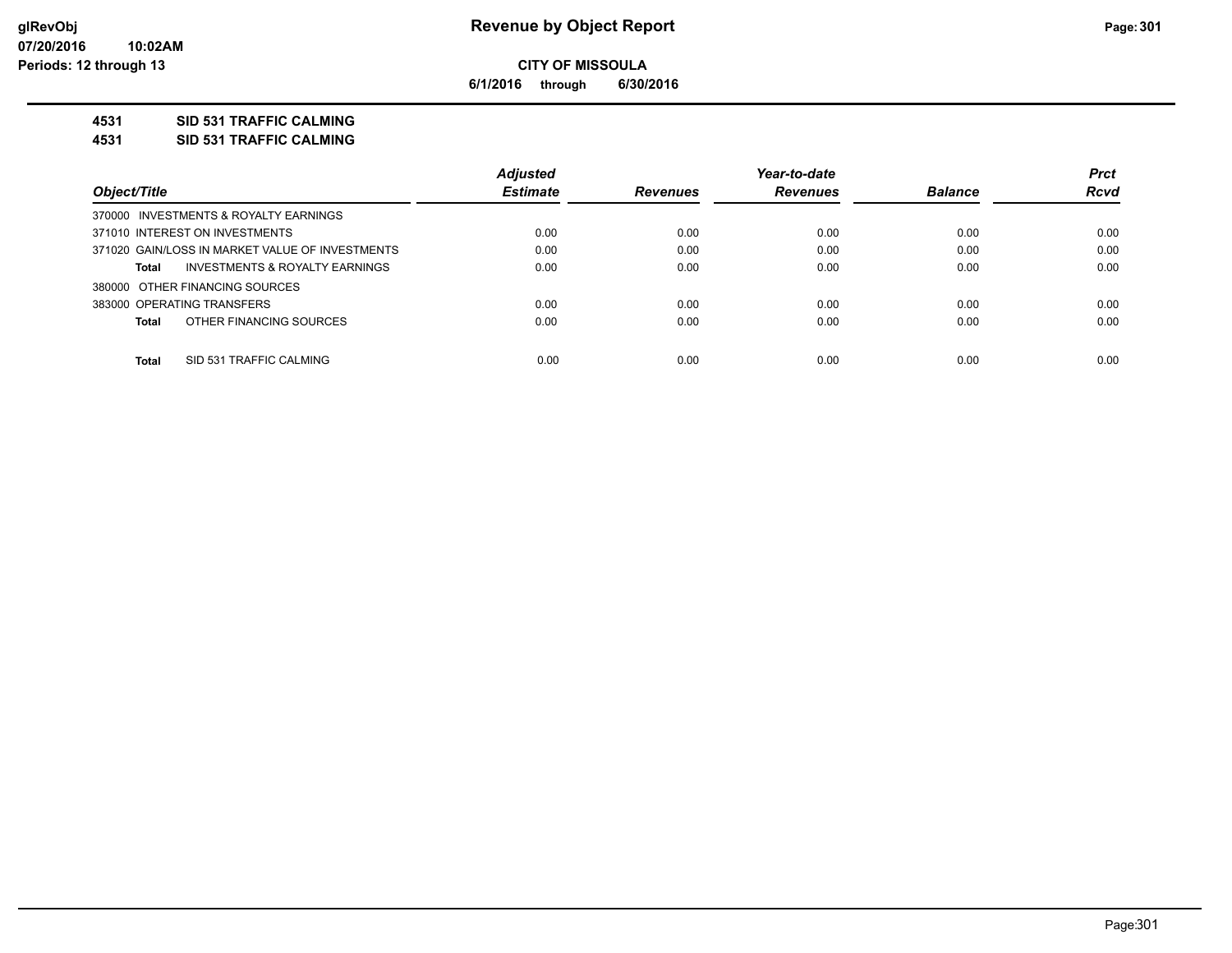**6/1/2016 through 6/30/2016**

# **4531 SID 531 TRAFFIC CALMING**

|                                                |                                | Adjusted        |                 | Year-to-date    |                | <b>Prct</b> |
|------------------------------------------------|--------------------------------|-----------------|-----------------|-----------------|----------------|-------------|
| Object/Title                                   |                                | <b>Estimate</b> | <b>Revenues</b> | <b>Revenues</b> | <b>Balance</b> | <b>Rcvd</b> |
| 370000 INVESTMENTS & ROYALTY EARNINGS          |                                |                 |                 |                 |                |             |
| 371010 INTEREST ON INVESTMENTS                 |                                | 0.00            | 0.00            | 0.00            | 0.00           | 0.00        |
| 371020 GAIN/LOSS IN MARKET VALUE OF INVESTMENT |                                | 0.00            | 0.00            | 0.00            | 0.00           | 0.00        |
| Total                                          | INVESTMENTS & ROYALTY EARNINGS | 0.00            | 0.00            | 0.00            | 0.00           | 0.00        |
| 380000 OTHER FINANCING SOURCES                 |                                |                 |                 |                 |                |             |
| 383000 OPERATING TRANSFERS                     |                                | 0.00            | 0.00            | 0.00            | 0.00           | 0.00        |
| Total                                          | OTHER FINANCING SOURCES        | 0.00            | 0.00            | 0.00            | 0.00           | 0.00        |
| <b>Total</b>                                   | SID 531 TRAFFIC CALMING        | 0.00            | 0.00            | 0.00            | 0.00           | 0.00        |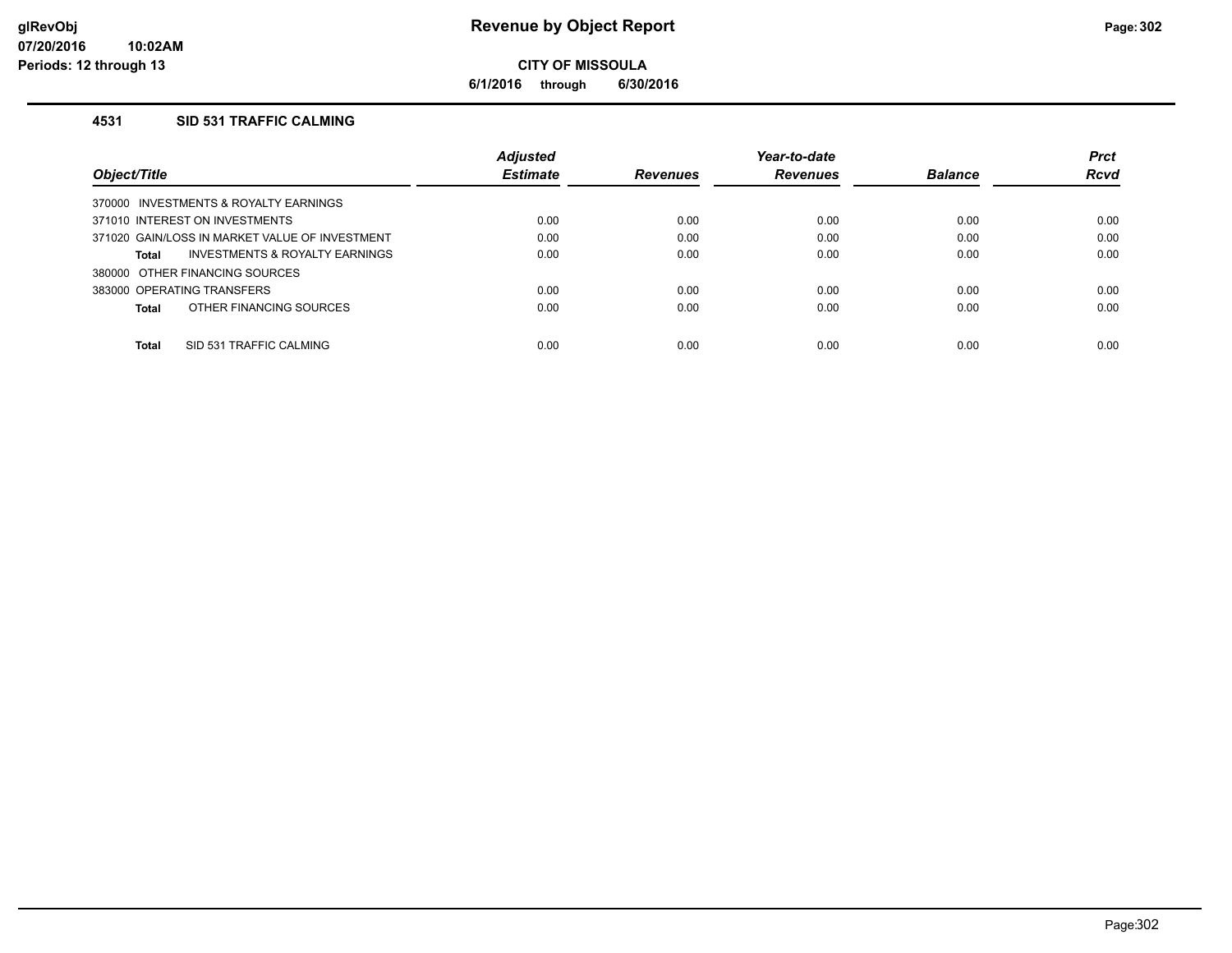**6/1/2016 through 6/30/2016**

**4532 MALONEY RANCH SID**

**4532 MALONEY RANCH SID**

|                                                 | <b>Adjusted</b> |                 | Year-to-date    |                | <b>Prct</b> |
|-------------------------------------------------|-----------------|-----------------|-----------------|----------------|-------------|
| Object/Title                                    | <b>Estimate</b> | <b>Revenues</b> | <b>Revenues</b> | <b>Balance</b> | <b>Rcvd</b> |
| 370000 INVESTMENTS & ROYALTY EARNINGS           |                 |                 |                 |                |             |
| 371010 INTEREST ON INVESTMENTS                  | 0.00            | 0.00            | 0.00            | 0.00           | 0.00        |
| 371020 GAIN/LOSS IN MARKET VALUE OF INVESTMENTS | 0.00            | 0.00            | 0.00            | 0.00           | 0.00        |
| INVESTMENTS & ROYALTY EARNINGS<br>Total         | 0.00            | 0.00            | 0.00            | 0.00           | 0.00        |
| 380000 OTHER FINANCING SOURCES                  |                 |                 |                 |                |             |
| 381030 SID BONDS PROCEEDS                       | 0.00            | 0.00            | 0.00            | 0.00           | 0.00        |
| OTHER FINANCING SOURCES<br>Total                | 0.00            | 0.00            | 0.00            | 0.00           | 0.00        |
|                                                 |                 |                 |                 |                |             |
| <b>Total</b><br>MALONEY RANCH SID               | 0.00            | 0.00            | 0.00            | 0.00           | 0.00        |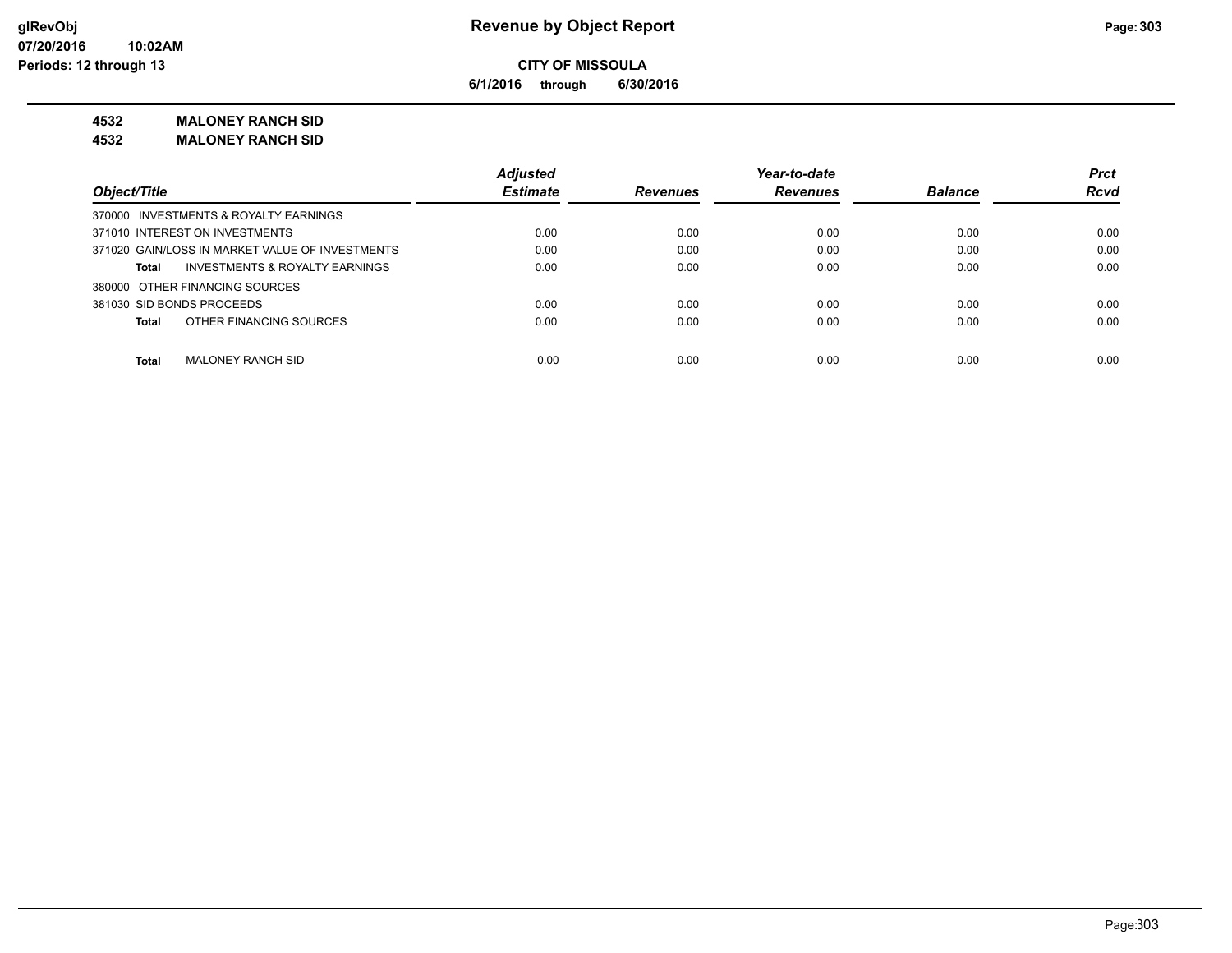# **glRevObj Revenue by Object Report Page:304**

**CITY OF MISSOULA**

**6/1/2016 through 6/30/2016**

### **4532 MALONEY RANCH SID**

|                                                | <b>Adjusted</b> |                 | Year-to-date    |                | <b>Prct</b> |
|------------------------------------------------|-----------------|-----------------|-----------------|----------------|-------------|
| Object/Title                                   | <b>Estimate</b> | <b>Revenues</b> | <b>Revenues</b> | <b>Balance</b> | <b>Rcvd</b> |
| 370000 INVESTMENTS & ROYALTY EARNINGS          |                 |                 |                 |                |             |
| 371010 INTEREST ON INVESTMENTS                 | 0.00            | 0.00            | 0.00            | 0.00           | 0.00        |
| 371020 GAIN/LOSS IN MARKET VALUE OF INVESTMENT | 0.00            | 0.00            | 0.00            | 0.00           | 0.00        |
| INVESTMENTS & ROYALTY EARNINGS<br>Total        | 0.00            | 0.00            | 0.00            | 0.00           | 0.00        |
| 380000 OTHER FINANCING SOURCES                 |                 |                 |                 |                |             |
| 381030 SID BONDS PROCEEDS                      | 0.00            | 0.00            | 0.00            | 0.00           | 0.00        |
| OTHER FINANCING SOURCES<br>Total               | 0.00            | 0.00            | 0.00            | 0.00           | 0.00        |
|                                                |                 |                 |                 |                |             |
| Total<br>MALONEY RANCH SID                     | 0.00            | 0.00            | 0.00            | 0.00           | 0.00        |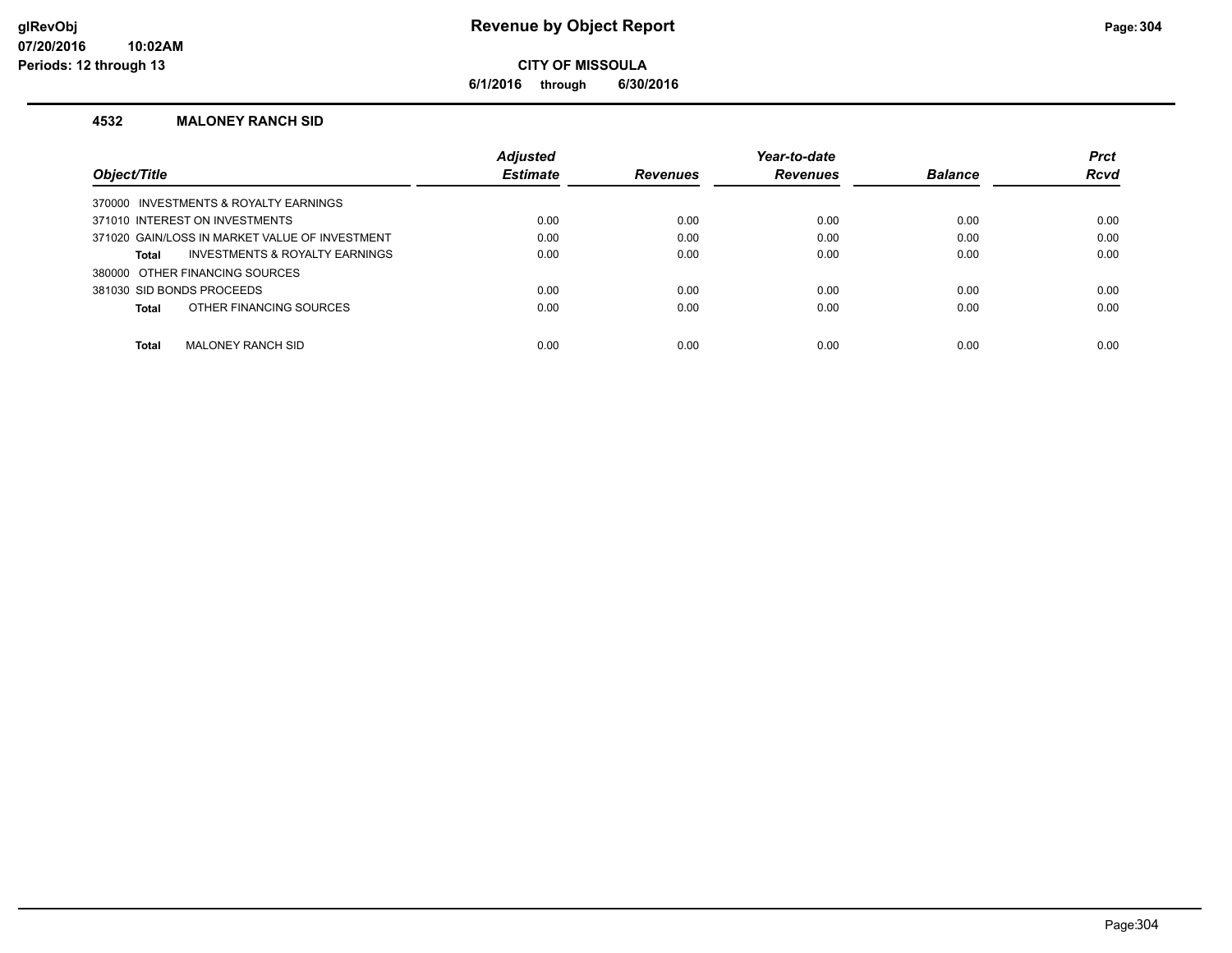**6/1/2016 through 6/30/2016**

# **4533 RATTLESNAKE SEWER SID**

#### **4533 RATTLESNAKE SEWER SID**

| Object/Title                                       | <b>Adjusted</b><br><b>Estimate</b> | <b>Revenues</b> | Year-to-date<br><b>Revenues</b> | <b>Balance</b> | <b>Prct</b><br><b>Rcvd</b> |
|----------------------------------------------------|------------------------------------|-----------------|---------------------------------|----------------|----------------------------|
|                                                    |                                    |                 |                                 |                |                            |
| 330000 INTERGOVERNMENTAL REVENUES                  |                                    |                 |                                 |                |                            |
| 334121 DNRC GRANT                                  | 0.00                               | 0.00            | 0.00                            | 0.00           | 0.00                       |
| INTERGOVERNMENTAL REVENUES<br><b>Total</b>         | 0.00                               | 0.00            | 0.00                            | 0.00           | 0.00                       |
| 370000 INVESTMENTS & ROYALTY EARNINGS              |                                    |                 |                                 |                |                            |
| 371010 INTEREST ON INVESTMENTS                     | 0.00                               | 0.00            | 0.00                            | 0.00           | 0.00                       |
| 371020 GAIN/LOSS IN MARKET VALUE OF INVESTMENTS    | 0.00                               | 0.00            | 0.00                            | 0.00           | 0.00                       |
| <b>INVESTMENTS &amp; ROYALTY EARNINGS</b><br>Total | 0.00                               | 0.00            | 0.00                            | 0.00           | 0.00                       |
| 380000 OTHER FINANCING SOURCES                     |                                    |                 |                                 |                |                            |
| 381002 SRF LOAN                                    | 0.00                               | 0.00            | 0.00                            | 0.00           | 0.00                       |
| OTHER FINANCING SOURCES<br><b>Total</b>            | 0.00                               | 0.00            | 0.00                            | 0.00           | 0.00                       |
| RATTLESNAKE SEWER SID<br><b>Total</b>              | 0.00                               | 0.00            | 0.00                            | 0.00           | 0.00                       |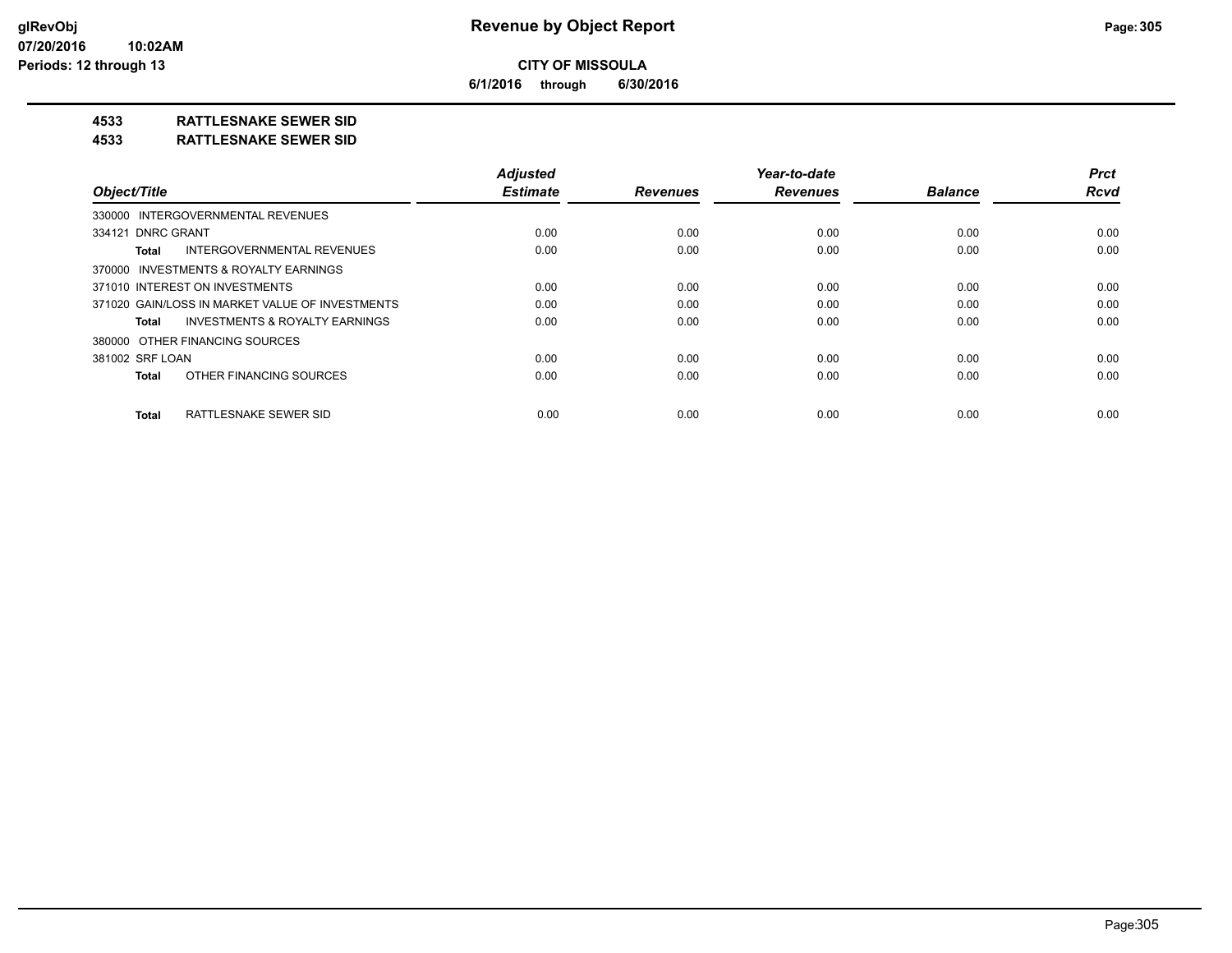**6/1/2016 through 6/30/2016**

# **4533 RATTLESNAKE SEWER SID**

|                                                    | <b>Adjusted</b> |                 | Year-to-date    |                | <b>Prct</b> |
|----------------------------------------------------|-----------------|-----------------|-----------------|----------------|-------------|
| Object/Title                                       | <b>Estimate</b> | <b>Revenues</b> | <b>Revenues</b> | <b>Balance</b> | <b>Rcvd</b> |
| 330000 INTERGOVERNMENTAL REVENUES                  |                 |                 |                 |                |             |
| 334121 DNRC GRANT                                  | 0.00            | 0.00            | 0.00            | 0.00           | 0.00        |
| INTERGOVERNMENTAL REVENUES<br>Total                | 0.00            | 0.00            | 0.00            | 0.00           | 0.00        |
| 370000 INVESTMENTS & ROYALTY EARNINGS              |                 |                 |                 |                |             |
| 371010 INTEREST ON INVESTMENTS                     | 0.00            | 0.00            | 0.00            | 0.00           | 0.00        |
| 371020 GAIN/LOSS IN MARKET VALUE OF INVESTMENT     | 0.00            | 0.00            | 0.00            | 0.00           | 0.00        |
| <b>INVESTMENTS &amp; ROYALTY EARNINGS</b><br>Total | 0.00            | 0.00            | 0.00            | 0.00           | 0.00        |
| 380000 OTHER FINANCING SOURCES                     |                 |                 |                 |                |             |
| 381002 SRF LOAN                                    | 0.00            | 0.00            | 0.00            | 0.00           | 0.00        |
| OTHER FINANCING SOURCES<br>Total                   | 0.00            | 0.00            | 0.00            | 0.00           | 0.00        |
|                                                    |                 |                 |                 |                |             |
| <b>RATTLESNAKE SEWER SID</b><br>Total              | 0.00            | 0.00            | 0.00            | 0.00           | 0.00        |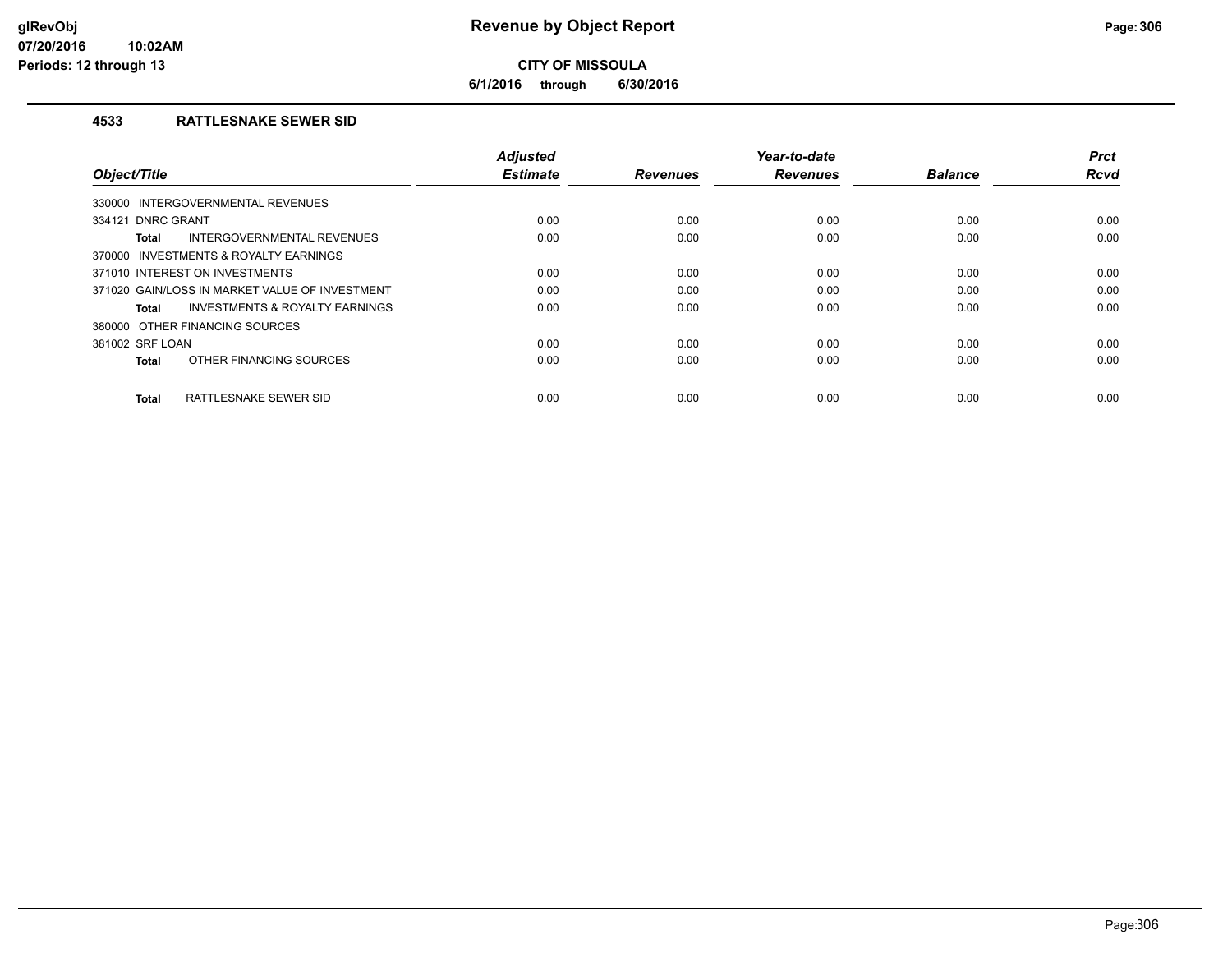**6/1/2016 through 6/30/2016**

# **4534 SID 534 LINCOLNWOOD**

#### **4534 SID 534 LINCOLNWOOD**

|                                                    | <b>Adjusted</b> |                 | Year-to-date    |                | <b>Prct</b> |
|----------------------------------------------------|-----------------|-----------------|-----------------|----------------|-------------|
| Object/Title                                       | <b>Estimate</b> | <b>Revenues</b> | <b>Revenues</b> | <b>Balance</b> | <b>Rcvd</b> |
| 330000 INTERGOVERNMENTAL REVENUES                  |                 |                 |                 |                |             |
| 334121 DNRC GRANT                                  | 0.00            | 0.00            | 0.00            | 0.00           | 0.00        |
| INTERGOVERNMENTAL REVENUES<br>Total                | 0.00            | 0.00            | 0.00            | 0.00           | 0.00        |
| 370000 INVESTMENTS & ROYALTY EARNINGS              |                 |                 |                 |                |             |
| 371010 INTEREST ON INVESTMENTS                     | 0.00            | 0.00            | 0.00            | 0.00           | 0.00        |
| 371020 GAIN/LOSS IN MARKET VALUE OF INVESTMENTS    | 0.00            | 0.00            | 0.00            | 0.00           | 0.00        |
| <b>INVESTMENTS &amp; ROYALTY EARNINGS</b><br>Total | 0.00            | 0.00            | 0.00            | 0.00           | 0.00        |
| 380000 OTHER FINANCING SOURCES                     |                 |                 |                 |                |             |
| 381002 SRF LOAN                                    | 0.00            | 0.00            | 0.00            | 0.00           | 0.00        |
| OTHER FINANCING SOURCES<br>Total                   | 0.00            | 0.00            | 0.00            | 0.00           | 0.00        |
| SID 534 LINCOLNWOOD<br>Total                       | 0.00            | 0.00            | 0.00            | 0.00           | 0.00        |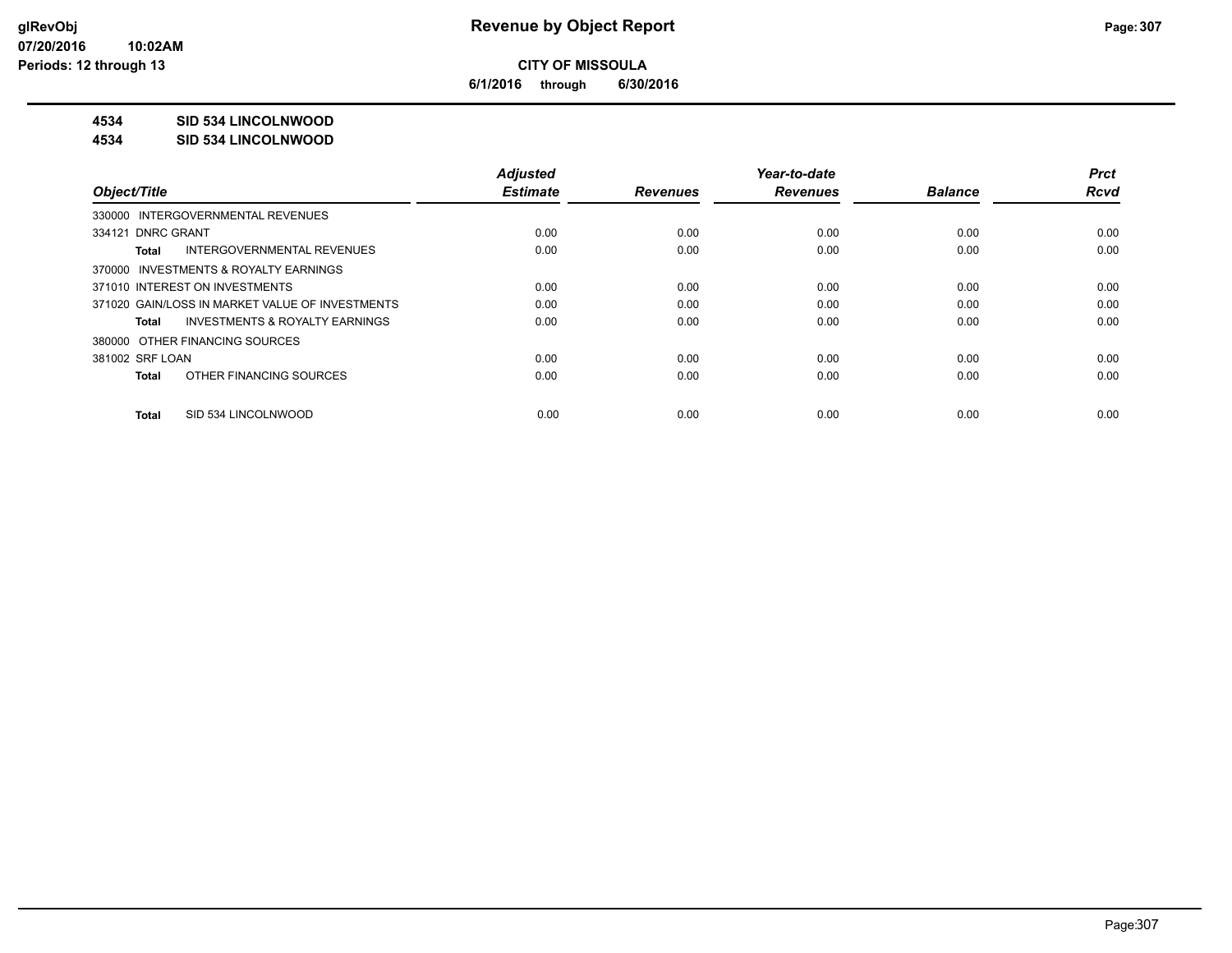**6/1/2016 through 6/30/2016**

### **4534 SID 534 LINCOLNWOOD**

| Object/Title                                   | <b>Adjusted</b><br><b>Estimate</b> | <b>Revenues</b> | Year-to-date<br><b>Revenues</b> | <b>Balance</b> | <b>Prct</b><br><b>Rcvd</b> |
|------------------------------------------------|------------------------------------|-----------------|---------------------------------|----------------|----------------------------|
|                                                |                                    |                 |                                 |                |                            |
| 330000 INTERGOVERNMENTAL REVENUES              |                                    |                 |                                 |                |                            |
| 334121 DNRC GRANT                              | 0.00                               | 0.00            | 0.00                            | 0.00           | 0.00                       |
| INTERGOVERNMENTAL REVENUES<br><b>Total</b>     | 0.00                               | 0.00            | 0.00                            | 0.00           | 0.00                       |
| 370000 INVESTMENTS & ROYALTY EARNINGS          |                                    |                 |                                 |                |                            |
| 371010 INTEREST ON INVESTMENTS                 | 0.00                               | 0.00            | 0.00                            | 0.00           | 0.00                       |
| 371020 GAIN/LOSS IN MARKET VALUE OF INVESTMENT | 0.00                               | 0.00            | 0.00                            | 0.00           | 0.00                       |
| INVESTMENTS & ROYALTY EARNINGS<br><b>Total</b> | 0.00                               | 0.00            | 0.00                            | 0.00           | 0.00                       |
| 380000 OTHER FINANCING SOURCES                 |                                    |                 |                                 |                |                            |
| 381002 SRF LOAN                                | 0.00                               | 0.00            | 0.00                            | 0.00           | 0.00                       |
| OTHER FINANCING SOURCES<br><b>Total</b>        | 0.00                               | 0.00            | 0.00                            | 0.00           | 0.00                       |
| SID 534 LINCOLNWOOD<br><b>Total</b>            | 0.00                               | 0.00            | 0.00                            | 0.00           | 0.00                       |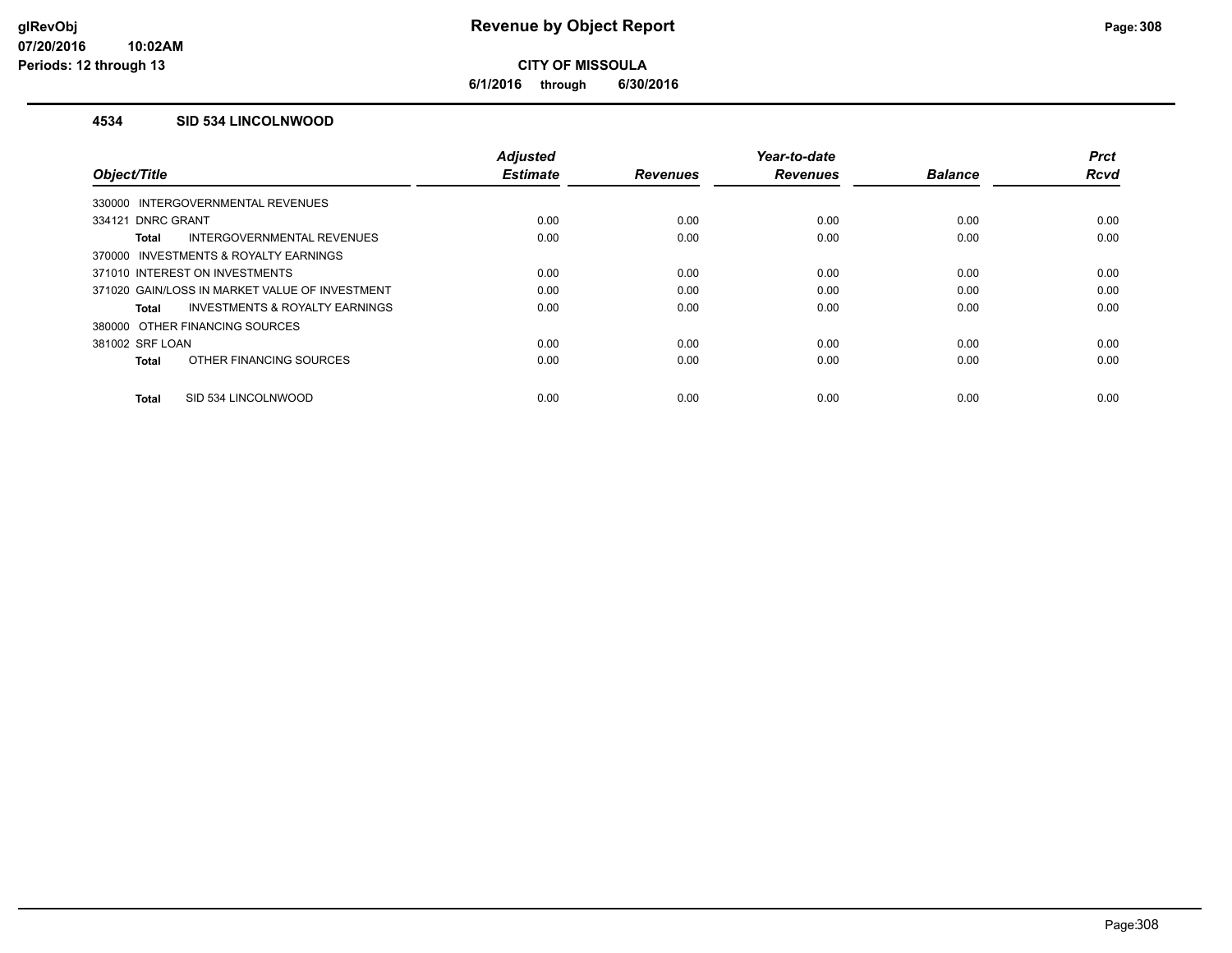**6/1/2016 through 6/30/2016**

# **4535 SLANT STREET TRAFFIC CALMING**

### **4535 SLANT STREET TRAFFIC CALMING**

| <b>Adjusted</b> |                 | Year-to-date    |                | <b>Prct</b> |
|-----------------|-----------------|-----------------|----------------|-------------|
| <b>Estimate</b> | <b>Revenues</b> | <b>Revenues</b> | <b>Balance</b> | <b>Rcvd</b> |
|                 |                 |                 |                |             |
| 0.00            | 0.00            | 0.00            | 0.00           | 0.00        |
| 0.00            | 0.00            | 0.00            | 0.00           | 0.00        |
| 0.00            | 0.00            | 0.00            | 0.00           | 0.00        |
|                 |                 |                 |                |             |
| 0.00            | 0.00            | 0.00            | 0.00           | 0.00        |
| 0.00            | 0.00            | 0.00            | 0.00           | 0.00        |
|                 |                 |                 |                | 0.00        |
|                 | 0.00            | 0.00            | 0.00           | 0.00        |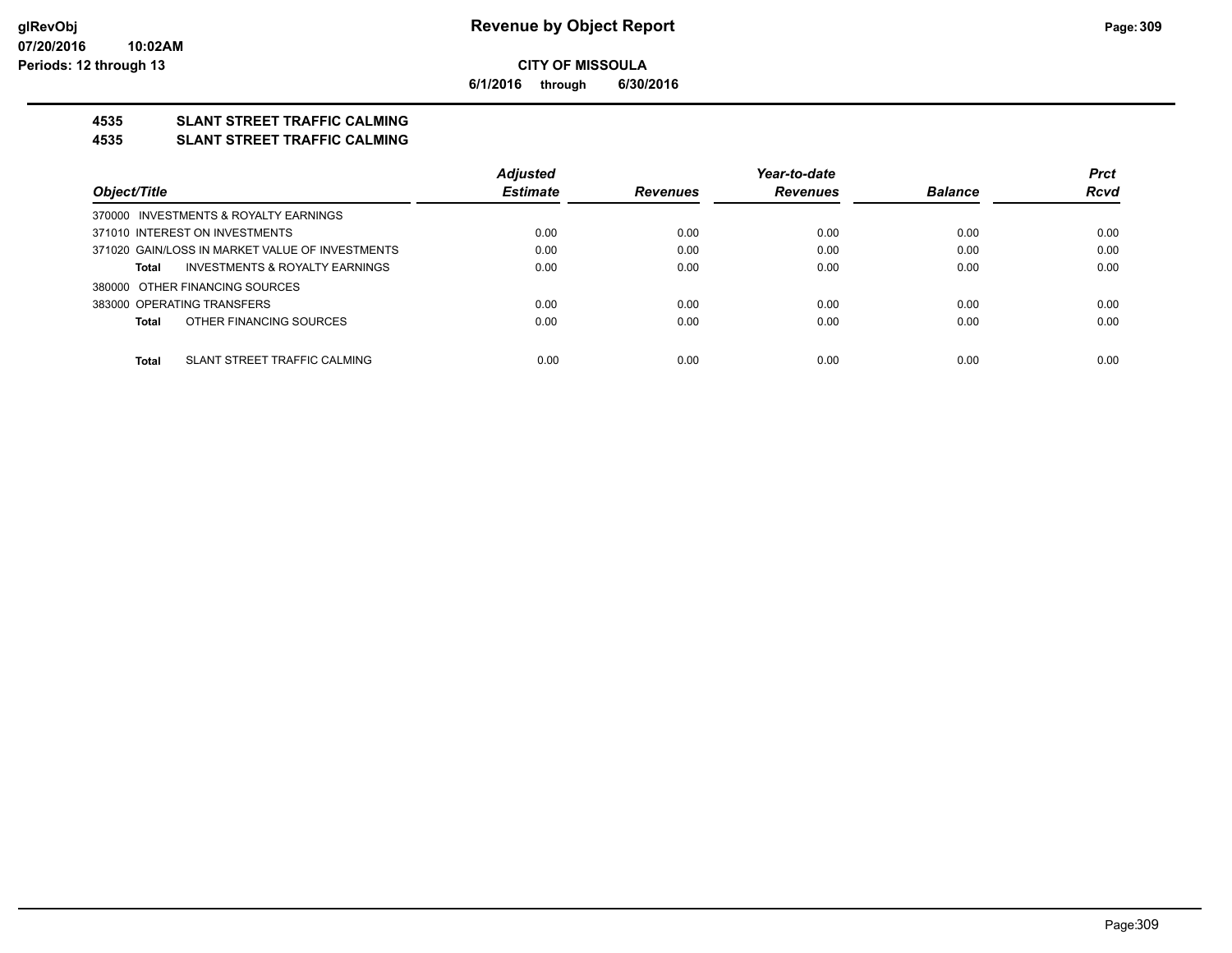**6/1/2016 through 6/30/2016**

# **4535 SLANT STREET TRAFFIC CALMING**

|                                                | <b>Adjusted</b> |                 | Year-to-date    |                | <b>Prct</b> |
|------------------------------------------------|-----------------|-----------------|-----------------|----------------|-------------|
| Object/Title                                   | <b>Estimate</b> | <b>Revenues</b> | <b>Revenues</b> | <b>Balance</b> | <b>Rcvd</b> |
| 370000 INVESTMENTS & ROYALTY EARNINGS          |                 |                 |                 |                |             |
| 371010 INTEREST ON INVESTMENTS                 | 0.00            | 0.00            | 0.00            | 0.00           | 0.00        |
| 371020 GAIN/LOSS IN MARKET VALUE OF INVESTMENT | 0.00            | 0.00            | 0.00            | 0.00           | 0.00        |
| INVESTMENTS & ROYALTY EARNINGS<br>Total        | 0.00            | 0.00            | 0.00            | 0.00           | 0.00        |
| 380000 OTHER FINANCING SOURCES                 |                 |                 |                 |                |             |
| 383000 OPERATING TRANSFERS                     | 0.00            | 0.00            | 0.00            | 0.00           | 0.00        |
| OTHER FINANCING SOURCES<br>Total               | 0.00            | 0.00            | 0.00            | 0.00           | 0.00        |
|                                                |                 |                 |                 |                |             |
| Total<br>SLANT STREET TRAFFIC CALMING          | 0.00            | 0.00            | 0.00            | 0.00           | 0.00        |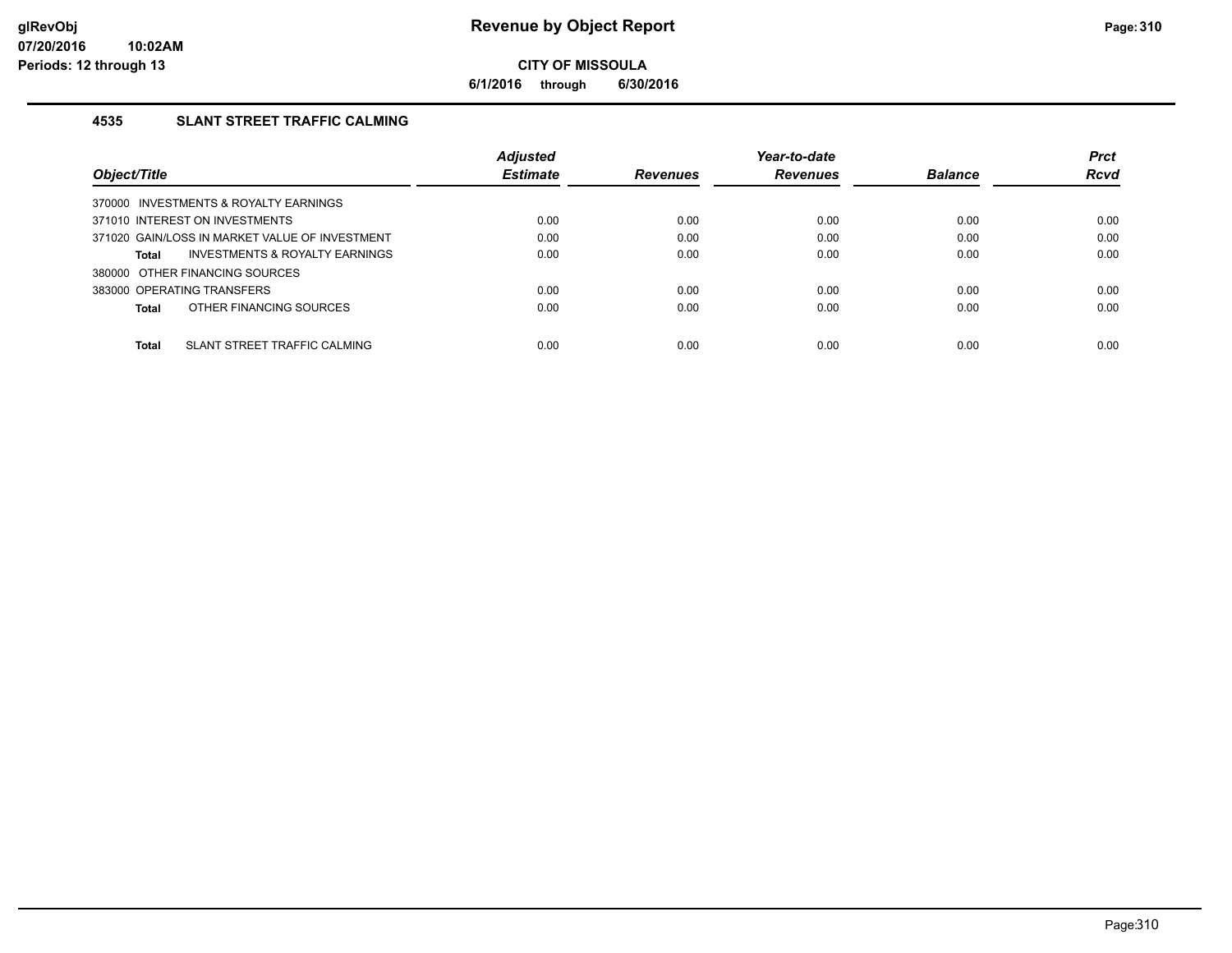**6/1/2016 through 6/30/2016**

# **4536 SID536 LINCOLNWOOD SWR PH2**

#### **4536 SID536 LINCOLNWOOD SWR PH2**

|                                                     | <b>Adjusted</b> |                 | Year-to-date    |                | <b>Prct</b> |
|-----------------------------------------------------|-----------------|-----------------|-----------------|----------------|-------------|
| Object/Title                                        | <b>Estimate</b> | <b>Revenues</b> | <b>Revenues</b> | <b>Balance</b> | Rcvd        |
| 330000 INTERGOVERNMENTAL REVENUES                   |                 |                 |                 |                |             |
| 334121 DNRC GRANT                                   | 0.00            | 0.00            | 0.00            | 0.00           | 0.00        |
| INTERGOVERNMENTAL REVENUES<br><b>Total</b>          | 0.00            | 0.00            | 0.00            | 0.00           | 0.00        |
| 360000 MISCELLANEOUS REVENUES                       |                 |                 |                 |                |             |
| 365001 *** Title Not Found ***                      | 0.00            | 0.00            | 0.00            | 0.00           | 0.00        |
| <b>MISCELLANEOUS REVENUES</b><br><b>Total</b>       | 0.00            | 0.00            | 0.00            | 0.00           | 0.00        |
| <b>INVESTMENTS &amp; ROYALTY EARNINGS</b><br>370000 |                 |                 |                 |                |             |
| 371010 INTEREST ON INVESTMENTS                      | 0.00            | 0.00            | 0.00            | 0.00           | 0.00        |
| 371020 GAIN/LOSS IN MARKET VALUE OF INVESTMENTS     | 0.00            | 0.00            | 0.00            | 0.00           | 0.00        |
| <b>INVESTMENTS &amp; ROYALTY EARNINGS</b><br>Total  | 0.00            | 0.00            | 0.00            | 0.00           | 0.00        |
| 380000 OTHER FINANCING SOURCES                      |                 |                 |                 |                |             |
| 381030 SID BONDS PROCEEDS                           | 0.00            | 0.00            | 0.00            | 0.00           | 0.00        |
| OTHER FINANCING SOURCES<br><b>Total</b>             | 0.00            | 0.00            | 0.00            | 0.00           | 0.00        |
| SID536 LINCOLNWOOD SWR PH2                          | 0.00            | 0.00            | 0.00            | 0.00           | 0.00        |
| <b>Total</b>                                        |                 |                 |                 |                |             |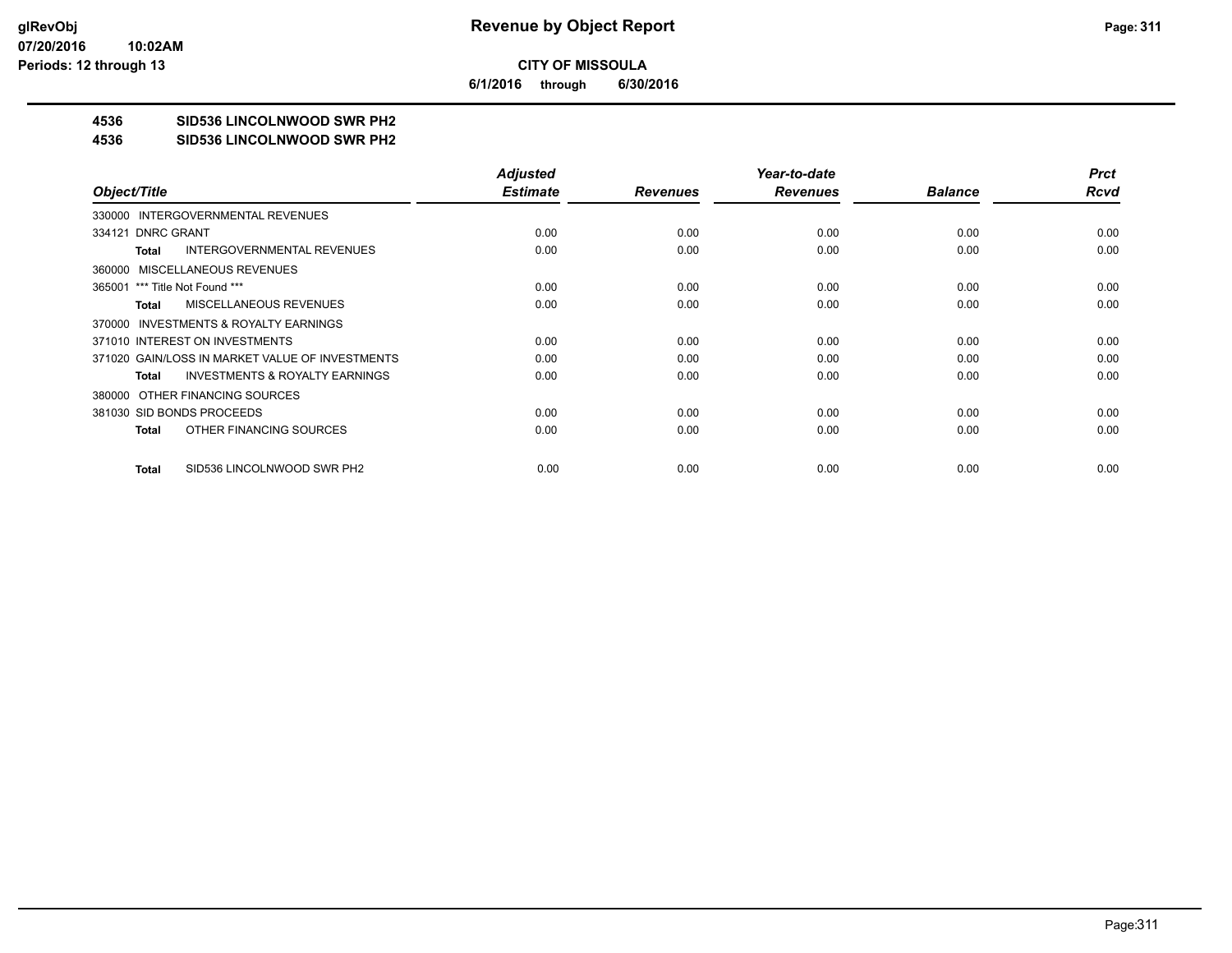**6/1/2016 through 6/30/2016**

# **4536 SID536 LINCOLNWOOD SWR PH2**

| Object/Title                                              | Adjusted<br><b>Estimate</b> | <b>Revenues</b> | Year-to-date<br><b>Revenues</b> | <b>Balance</b> | <b>Prct</b><br><b>Rcvd</b> |
|-----------------------------------------------------------|-----------------------------|-----------------|---------------------------------|----------------|----------------------------|
| 330000 INTERGOVERNMENTAL REVENUES                         |                             |                 |                                 |                |                            |
| 334121 DNRC GRANT                                         | 0.00                        | 0.00            | 0.00                            | 0.00           | 0.00                       |
| <b>INTERGOVERNMENTAL REVENUES</b><br><b>Total</b>         | 0.00                        | 0.00            | 0.00                            | 0.00           | 0.00                       |
| MISCELLANEOUS REVENUES<br>360000                          |                             |                 |                                 |                |                            |
| *** Title Not Found ***<br>365001                         | 0.00                        | 0.00            | 0.00                            | 0.00           | 0.00                       |
| MISCELLANEOUS REVENUES<br><b>Total</b>                    | 0.00                        | 0.00            | 0.00                            | 0.00           | 0.00                       |
| 370000 INVESTMENTS & ROYALTY EARNINGS                     |                             |                 |                                 |                |                            |
| 371010 INTEREST ON INVESTMENTS                            | 0.00                        | 0.00            | 0.00                            | 0.00           | 0.00                       |
| 371020 GAIN/LOSS IN MARKET VALUE OF INVESTMENT            | 0.00                        | 0.00            | 0.00                            | 0.00           | 0.00                       |
| <b>INVESTMENTS &amp; ROYALTY EARNINGS</b><br><b>Total</b> | 0.00                        | 0.00            | 0.00                            | 0.00           | 0.00                       |
| 380000 OTHER FINANCING SOURCES                            |                             |                 |                                 |                |                            |
| 381030 SID BONDS PROCEEDS                                 | 0.00                        | 0.00            | 0.00                            | 0.00           | 0.00                       |
| OTHER FINANCING SOURCES<br><b>Total</b>                   | 0.00                        | 0.00            | 0.00                            | 0.00           | 0.00                       |
| SID536 LINCOLNWOOD SWR PH2<br><b>Total</b>                | 0.00                        | 0.00            | 0.00                            | 0.00           | 0.00                       |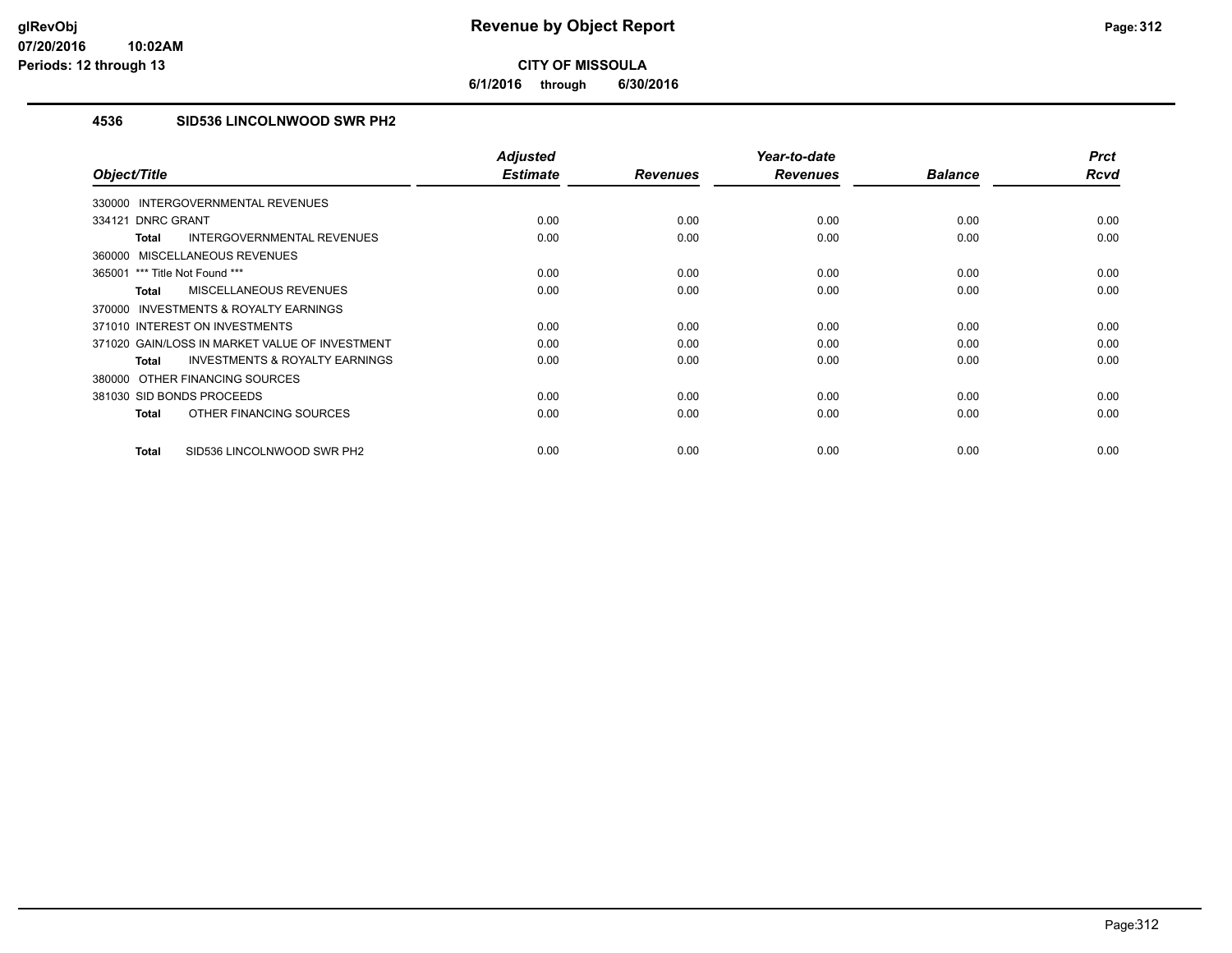**6/1/2016 through 6/30/2016**

# **4538 SID 538 HILLVIEW WAY**

**4538 SID 538 HILLVIEW WAY**

|                                                 | <b>Adjusted</b> |                 | Year-to-date    |                | <b>Prct</b> |
|-------------------------------------------------|-----------------|-----------------|-----------------|----------------|-------------|
| Object/Title                                    | <b>Estimate</b> | <b>Revenues</b> | <b>Revenues</b> | <b>Balance</b> | <b>Rcvd</b> |
| 370000 INVESTMENTS & ROYALTY EARNINGS           |                 |                 |                 |                |             |
| 371010 INTEREST ON INVESTMENTS                  | 0.00            | 0.00            | 0.00            | 0.00           | 0.00        |
| 371020 GAIN/LOSS IN MARKET VALUE OF INVESTMENTS | 0.00            | 0.00            | 0.00            | 0.00           | 0.00        |
| INVESTMENTS & ROYALTY EARNINGS<br>Total         | 0.00            | 0.00            | 0.00            | 0.00           | 0.00        |
| 380000 OTHER FINANCING SOURCES                  |                 |                 |                 |                |             |
| 383000 OPERATING TRANSFERS                      | 0.00            | 0.00            | 0.00            | 0.00           | 0.00        |
| OTHER FINANCING SOURCES<br><b>Total</b>         | 0.00            | 0.00            | 0.00            | 0.00           | 0.00        |
|                                                 |                 |                 |                 |                |             |
| <b>Total</b><br>SID 538 HILLVIEW WAY            | 0.00            | 0.00            | 0.00            | 0.00           | 0.00        |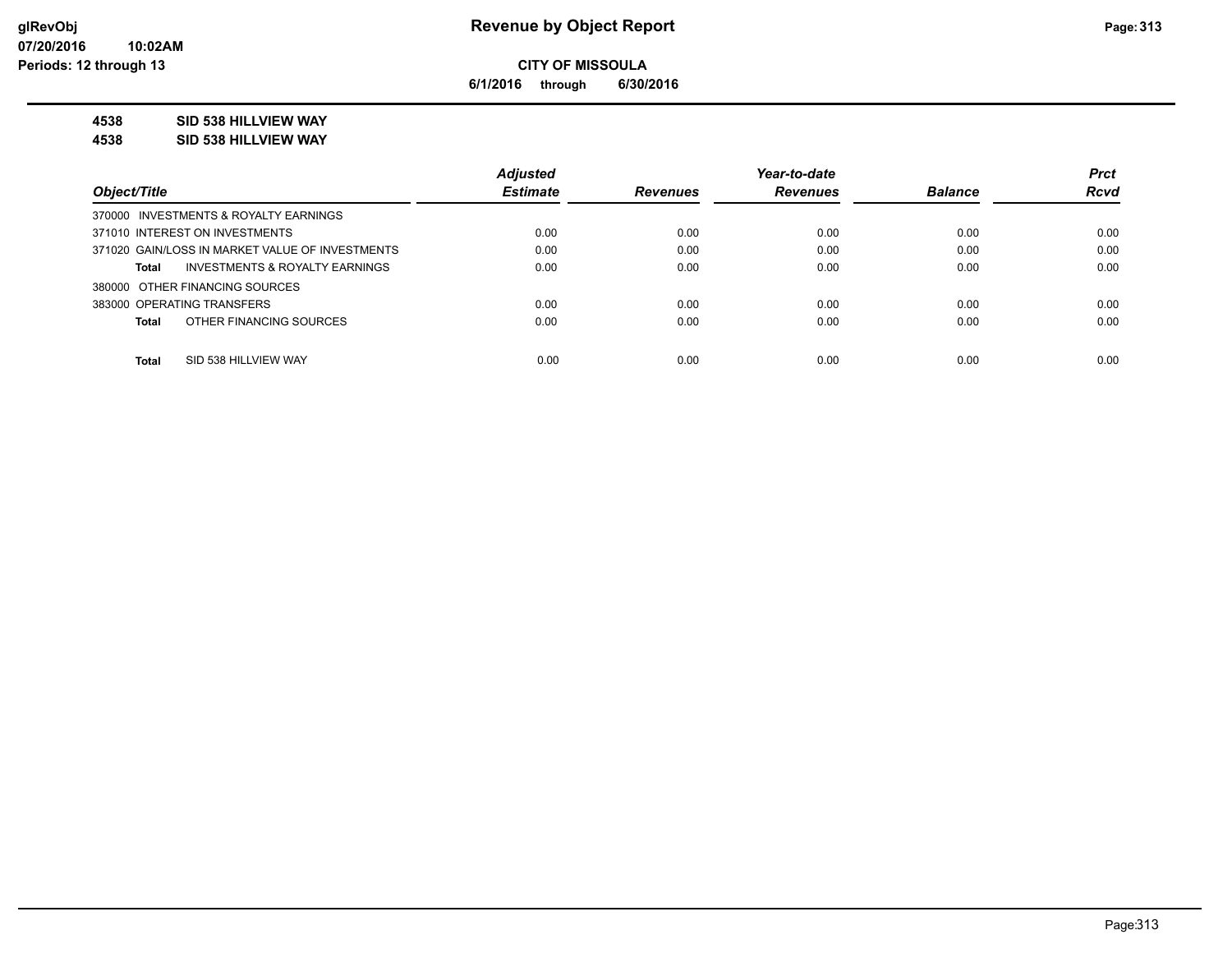**6/1/2016 through 6/30/2016**

### **4538 SID 538 HILLVIEW WAY**

|                                                | <b>Adjusted</b> |                 | Year-to-date    |                | <b>Prct</b> |
|------------------------------------------------|-----------------|-----------------|-----------------|----------------|-------------|
| Object/Title                                   | <b>Estimate</b> | <b>Revenues</b> | <b>Revenues</b> | <b>Balance</b> | <b>Rcvd</b> |
| 370000 INVESTMENTS & ROYALTY EARNINGS          |                 |                 |                 |                |             |
| 371010 INTEREST ON INVESTMENTS                 | 0.00            | 0.00            | 0.00            | 0.00           | 0.00        |
| 371020 GAIN/LOSS IN MARKET VALUE OF INVESTMENT | 0.00            | 0.00            | 0.00            | 0.00           | 0.00        |
| INVESTMENTS & ROYALTY EARNINGS<br>Total        | 0.00            | 0.00            | 0.00            | 0.00           | 0.00        |
| 380000 OTHER FINANCING SOURCES                 |                 |                 |                 |                |             |
| 383000 OPERATING TRANSFERS                     | 0.00            | 0.00            | 0.00            | 0.00           | 0.00        |
| OTHER FINANCING SOURCES<br>Total               | 0.00            | 0.00            | 0.00            | 0.00           | 0.00        |
|                                                |                 |                 |                 |                |             |
| <b>Total</b><br>SID 538 HILLVIEW WAY           | 0.00            | 0.00            | 0.00            | 0.00           | 0.00        |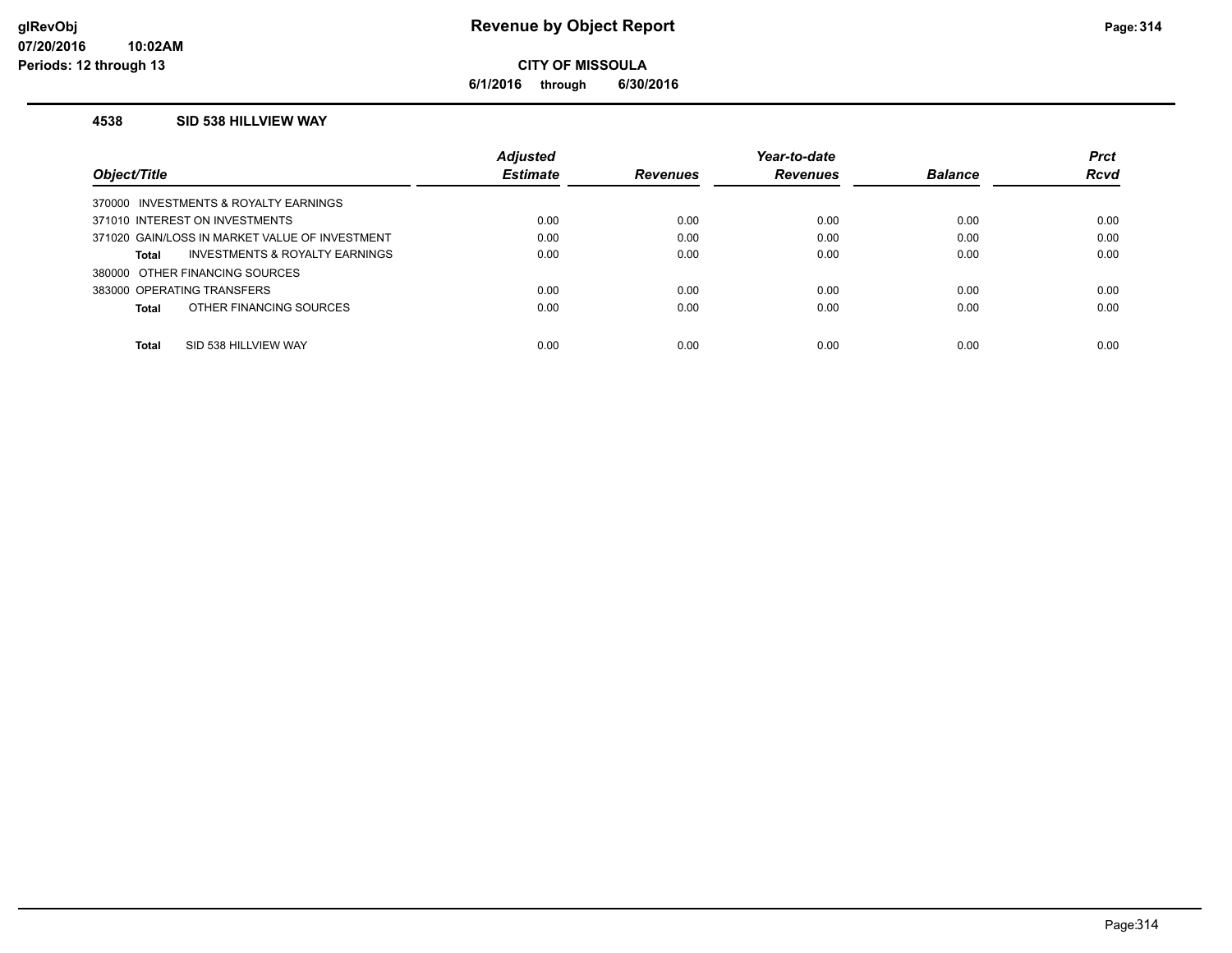**6/1/2016 through 6/30/2016**

**4539 SID 539 4th STREET**

**4539 SID 539 4th STREET**

|                                                    | <b>Adiusted</b> |                 | Year-to-date    |                | <b>Prct</b> |
|----------------------------------------------------|-----------------|-----------------|-----------------|----------------|-------------|
| Object/Title                                       | <b>Estimate</b> | <b>Revenues</b> | <b>Revenues</b> | <b>Balance</b> | <b>Rcvd</b> |
| 370000 INVESTMENTS & ROYALTY EARNINGS              |                 |                 |                 |                |             |
| 371010 INTEREST ON INVESTMENTS                     | 0.00            | 0.00            | 0.00            | 0.00           | 0.00        |
| <b>INVESTMENTS &amp; ROYALTY EARNINGS</b><br>Total | 0.00            | 0.00            | 0.00            | 0.00           | 0.00        |
| 380000 OTHER FINANCING SOURCES                     |                 |                 |                 |                |             |
| 383000 OPERATING TRANSFERS                         | 0.00            | 0.00            | 0.00            | 0.00           | 0.00        |
| OTHER FINANCING SOURCES<br><b>Total</b>            | 0.00            | 0.00            | 0.00            | 0.00           | 0.00        |
|                                                    |                 |                 |                 |                |             |
| SID 539 4th STREET<br>Total                        | 0.00            | 0.00            | 0.00            | 0.00           | 0.00        |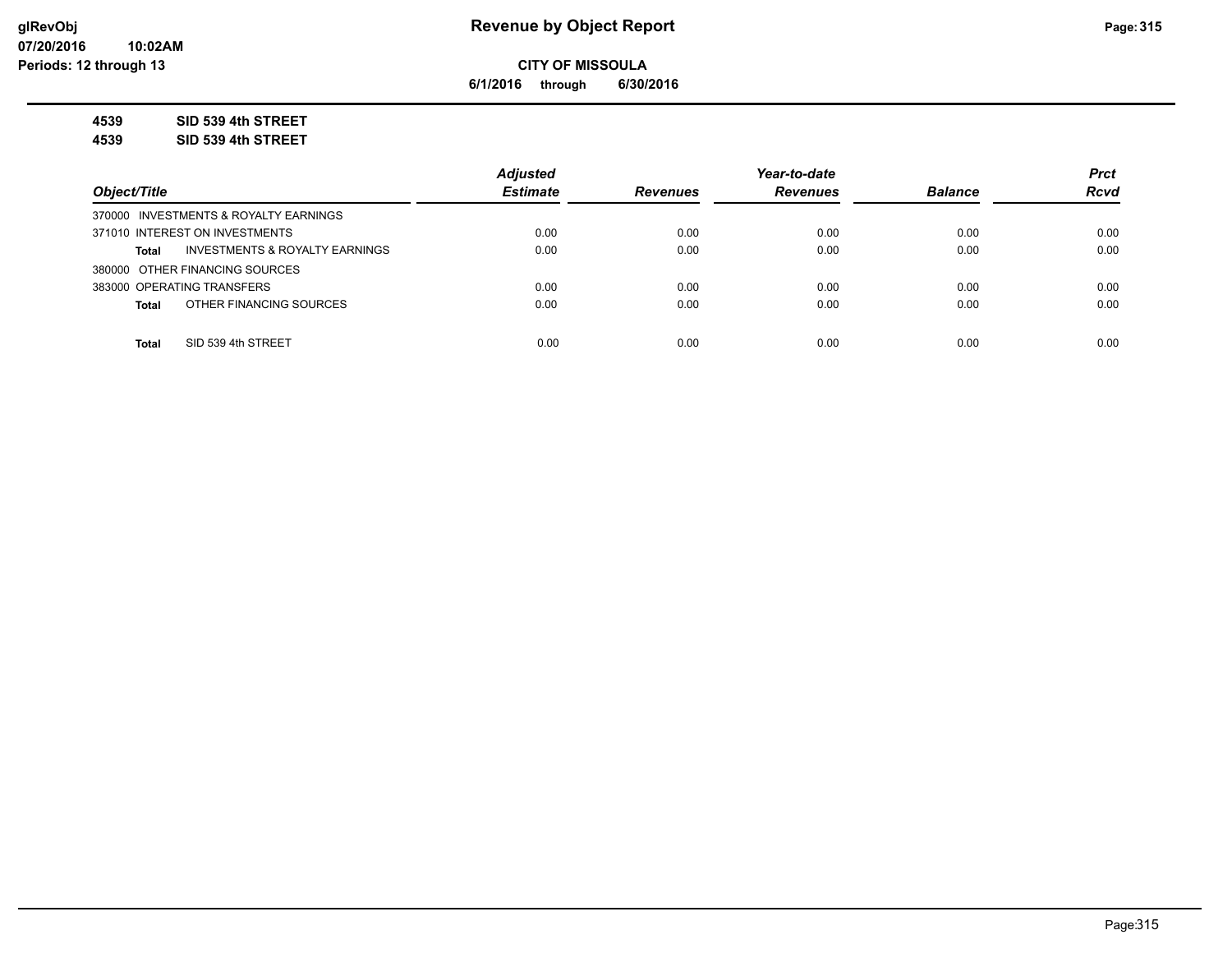# **glRevObj Revenue by Object Report Page:316**

**CITY OF MISSOULA**

**6/1/2016 through 6/30/2016**

### **4539 SID 539 4th STREET**

| Object/Title                                   | <b>Adjusted</b><br><b>Estimate</b> | <b>Revenues</b> | Year-to-date<br><b>Revenues</b> | <b>Balance</b> | <b>Prct</b><br><b>Rcvd</b> |
|------------------------------------------------|------------------------------------|-----------------|---------------------------------|----------------|----------------------------|
| 370000 INVESTMENTS & ROYALTY EARNINGS          |                                    |                 |                                 |                |                            |
| 371010 INTEREST ON INVESTMENTS                 | 0.00                               | 0.00            | 0.00                            | 0.00           | 0.00                       |
| INVESTMENTS & ROYALTY EARNINGS<br><b>Total</b> | 0.00                               | 0.00            | 0.00                            | 0.00           | 0.00                       |
| 380000 OTHER FINANCING SOURCES                 |                                    |                 |                                 |                |                            |
| 383000 OPERATING TRANSFERS                     | 0.00                               | 0.00            | 0.00                            | 0.00           | 0.00                       |
| OTHER FINANCING SOURCES<br><b>Total</b>        | 0.00                               | 0.00            | 0.00                            | 0.00           | 0.00                       |
|                                                |                                    |                 |                                 |                |                            |
| SID 539 4th STREET<br><b>Total</b>             | 0.00                               | 0.00            | 0.00                            | 0.00           | 0.00                       |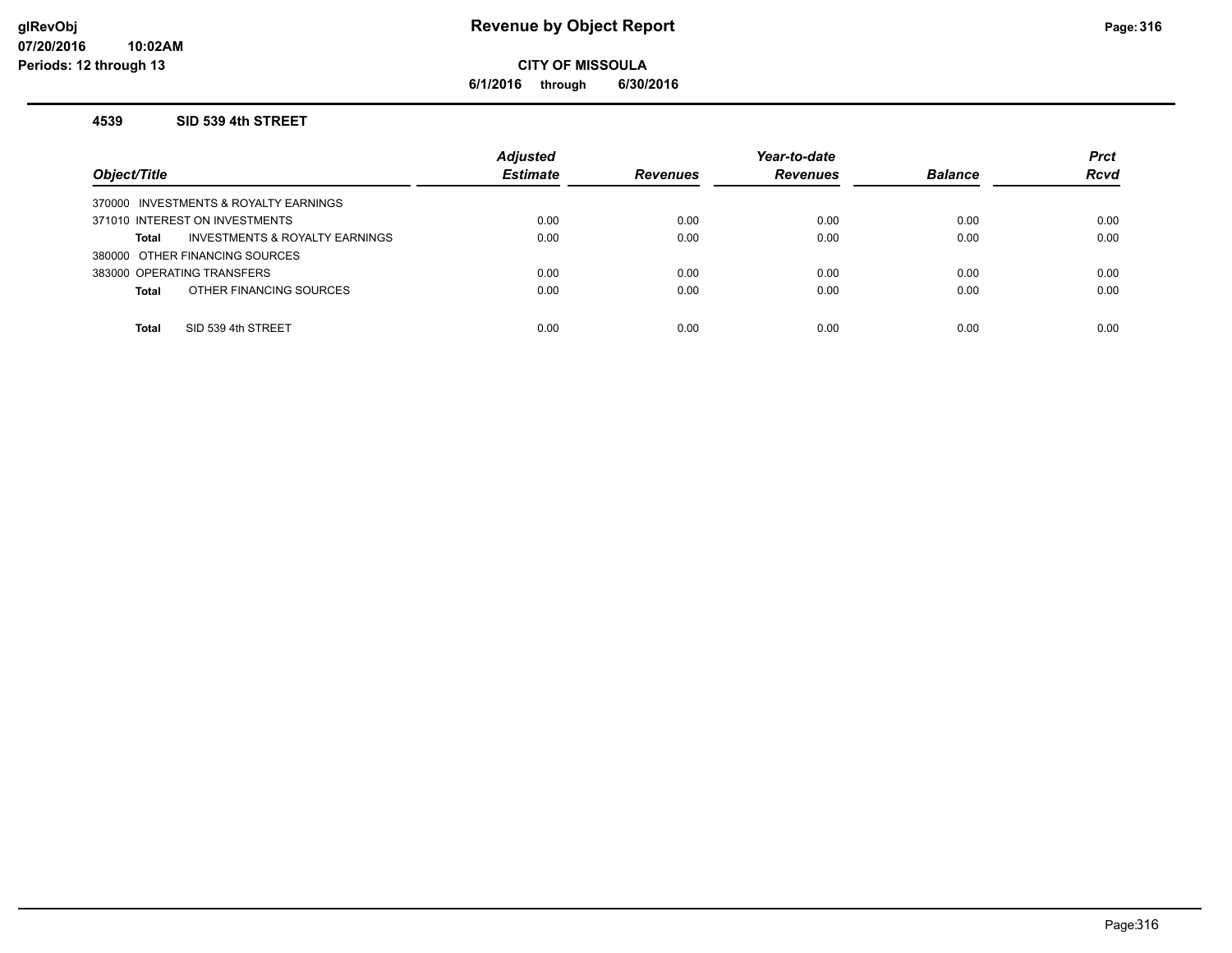**6/1/2016 through 6/30/2016**

**4540 SID 540 ENGLAND BLVD**

**4540 SID 540 ENGLAND BLVD**

|                                                           | <b>Adjusted</b> |                 | Year-to-date    |                |             |  |
|-----------------------------------------------------------|-----------------|-----------------|-----------------|----------------|-------------|--|
| Object/Title                                              | <b>Estimate</b> | <b>Revenues</b> | <b>Revenues</b> | <b>Balance</b> | <b>Rcvd</b> |  |
| TAXES/ASSESSMENTS<br>310000                               |                 |                 |                 |                |             |  |
| PENALTIES & INTEREST<br>312001                            | 0.00            | 0.00            | 0.00            | 0.00           | 0.00        |  |
| TAXES/ASSESSMENTS<br>Total                                | 0.00            | 0.00            | 0.00            | 0.00           | 0.00        |  |
| MISCELLANEOUS REVENUES<br>360000                          |                 |                 |                 |                |             |  |
| 363020 PROPERTY ASSESSMENTS                               | 0.00            | 0.00            | 0.00            | 0.00           | 0.00        |  |
| PAYOFF PRINCIPAL ASSESSMENTS<br>363021                    | 0.00            | 0.00            | 0.00            | 0.00           | 0.00        |  |
| 363022 BOND INTEREST ASSESSMENTS                          | 0.00            | 0.00            | 0.00            | 0.00           | 0.00        |  |
| 363040 PENALTY AND INTEREST                               | 0.00            | 0.00            | 0.00            | 0.00           | 0.00        |  |
| MISCELLANEOUS REVENUES<br><b>Total</b>                    | 0.00            | 0.00            | 0.00            | 0.00           | 0.00        |  |
| INVESTMENTS & ROYALTY EARNINGS<br>370000                  |                 |                 |                 |                |             |  |
| 371010 INTEREST ON INVESTMENTS                            | 0.00            | 0.00            | 0.00            | 0.00           | 0.00        |  |
| 371020 GAIN/LOSS IN MARKET VALUE OF INVESTMENTS           | 0.00            | 0.00            | 0.00            | 0.00           | 0.00        |  |
| <b>INVESTMENTS &amp; ROYALTY EARNINGS</b><br><b>Total</b> | 0.00            | 0.00            | 0.00            | 0.00           | 0.00        |  |
| OTHER FINANCING SOURCES<br>380000                         |                 |                 |                 |                |             |  |
| 381030 SID BONDS PROCEEDS                                 | 0.00            | 0.00            | 0.00            | 0.00           | 0.00        |  |
| OTHER FINANCING SOURCES<br><b>Total</b>                   | 0.00            | 0.00            | 0.00            | 0.00           | 0.00        |  |
| SID 540 ENGLAND BLVD<br><b>Total</b>                      | 0.00            | 0.00            | 0.00            | 0.00           | 0.00        |  |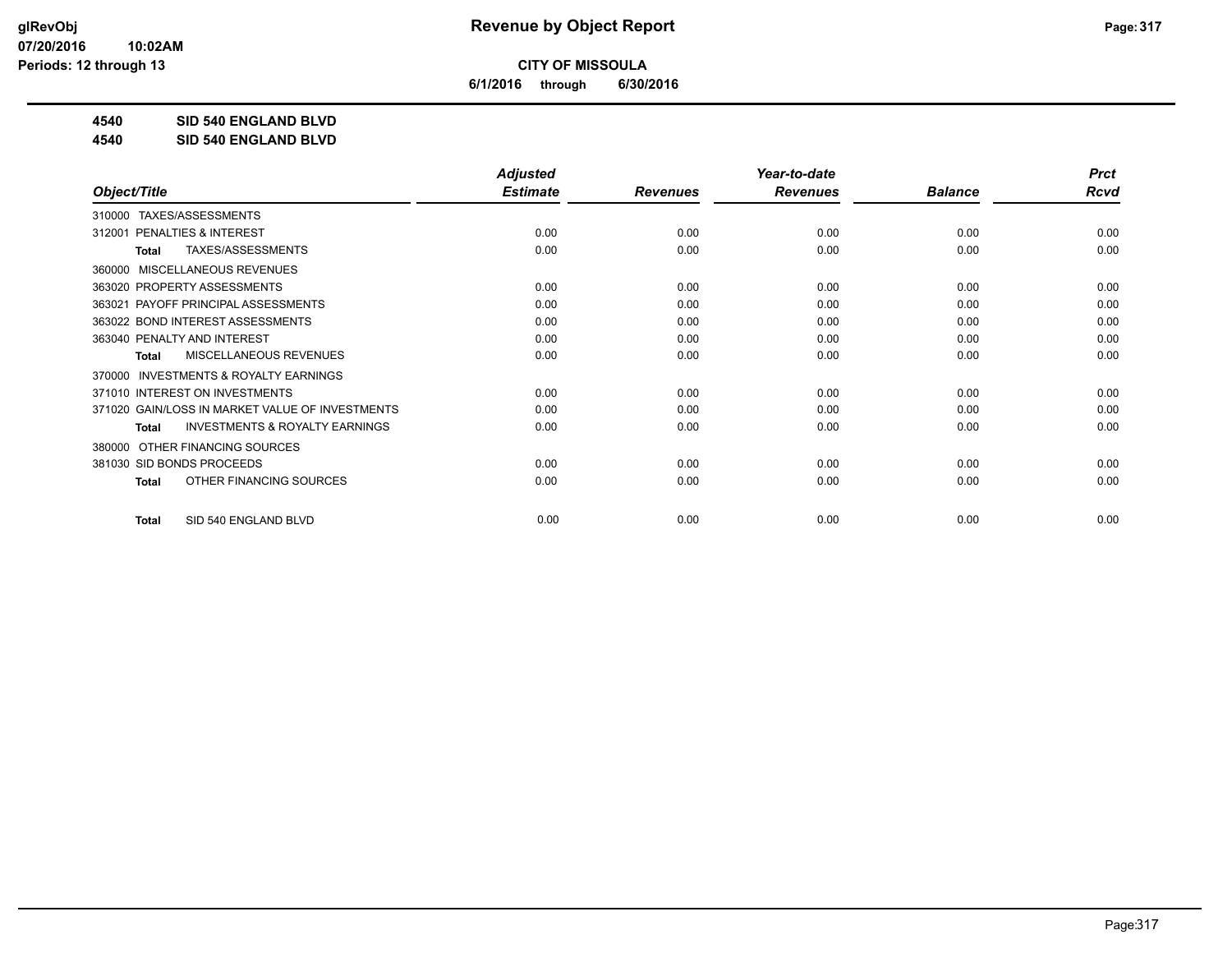**6/1/2016 through 6/30/2016**

# **4540 SID 540 ENGLAND BLVD**

|                                                           | <b>Adjusted</b> |                 | Year-to-date    |                | <b>Prct</b> |
|-----------------------------------------------------------|-----------------|-----------------|-----------------|----------------|-------------|
| Object/Title                                              | <b>Estimate</b> | <b>Revenues</b> | <b>Revenues</b> | <b>Balance</b> | <b>Rcvd</b> |
| TAXES/ASSESSMENTS<br>310000                               |                 |                 |                 |                |             |
| PENALTIES & INTEREST<br>312001                            | 0.00            | 0.00            | 0.00            | 0.00           | 0.00        |
| TAXES/ASSESSMENTS<br><b>Total</b>                         | 0.00            | 0.00            | 0.00            | 0.00           | 0.00        |
| MISCELLANEOUS REVENUES<br>360000                          |                 |                 |                 |                |             |
| 363020 PROPERTY ASSESSMENTS                               | 0.00            | 0.00            | 0.00            | 0.00           | 0.00        |
| PAYOFF PRINCIPAL ASSESSMENTS<br>363021                    | 0.00            | 0.00            | 0.00            | 0.00           | 0.00        |
| 363022 BOND INTEREST ASSESSMENTS                          | 0.00            | 0.00            | 0.00            | 0.00           | 0.00        |
| 363040 PENALTY AND INTEREST                               | 0.00            | 0.00            | 0.00            | 0.00           | 0.00        |
| <b>MISCELLANEOUS REVENUES</b><br>Total                    | 0.00            | 0.00            | 0.00            | 0.00           | 0.00        |
| <b>INVESTMENTS &amp; ROYALTY EARNINGS</b><br>370000       |                 |                 |                 |                |             |
| 371010 INTEREST ON INVESTMENTS                            | 0.00            | 0.00            | 0.00            | 0.00           | 0.00        |
| 371020 GAIN/LOSS IN MARKET VALUE OF INVESTMENT            | 0.00            | 0.00            | 0.00            | 0.00           | 0.00        |
| <b>INVESTMENTS &amp; ROYALTY EARNINGS</b><br><b>Total</b> | 0.00            | 0.00            | 0.00            | 0.00           | 0.00        |
| OTHER FINANCING SOURCES<br>380000                         |                 |                 |                 |                |             |
| 381030 SID BONDS PROCEEDS                                 | 0.00            | 0.00            | 0.00            | 0.00           | 0.00        |
| OTHER FINANCING SOURCES<br><b>Total</b>                   | 0.00            | 0.00            | 0.00            | 0.00           | 0.00        |
| SID 540 ENGLAND BLVD<br><b>Total</b>                      | 0.00            | 0.00            | 0.00            | 0.00           | 0.00        |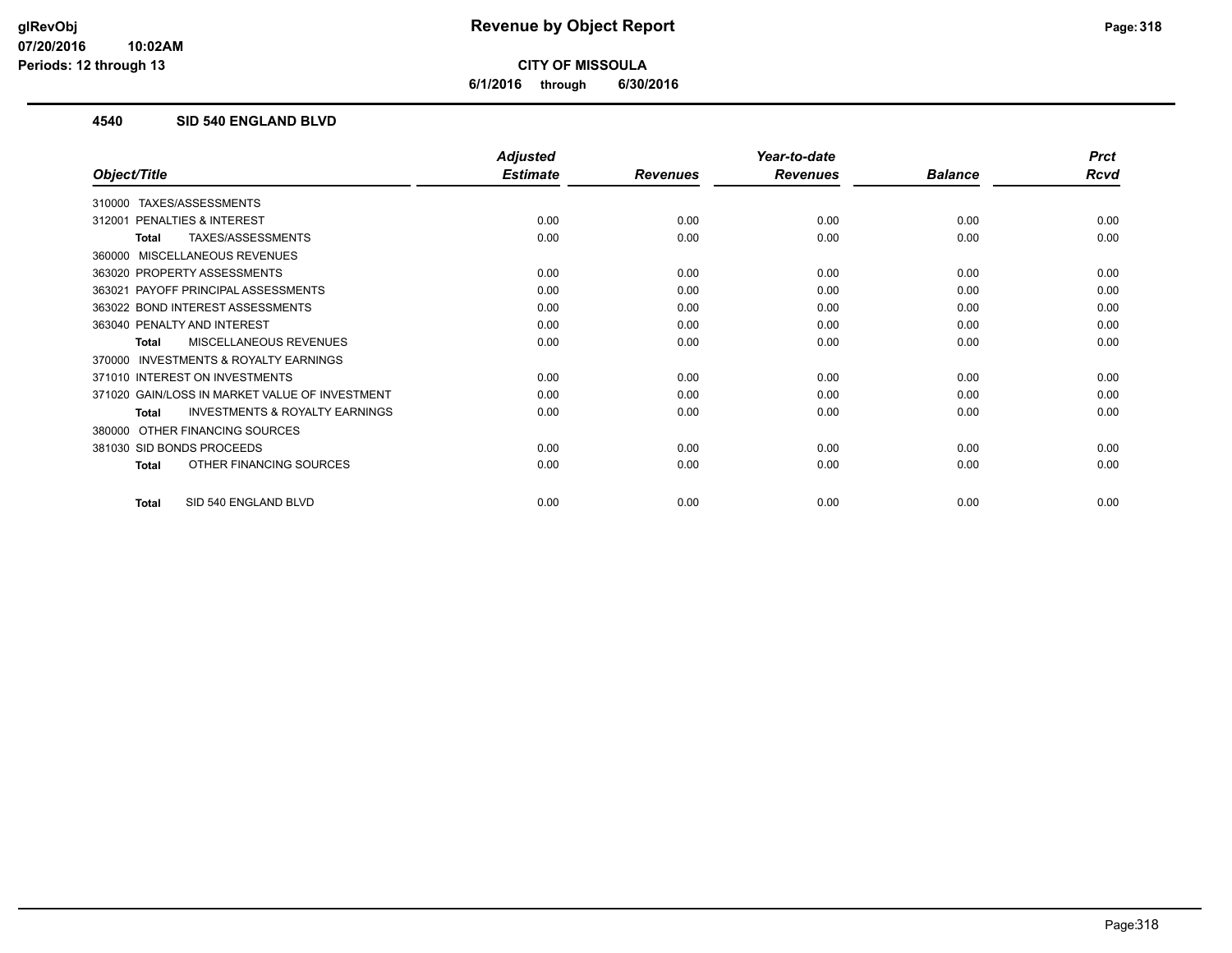**6/1/2016 through 6/30/2016**

### **4541 SID 541 PINEVIEW PARK**

**4541 SID 541 PINEVIEW PARK**

|                                                           | <b>Adjusted</b> |                 | Year-to-date    |                |             |  |
|-----------------------------------------------------------|-----------------|-----------------|-----------------|----------------|-------------|--|
| Object/Title                                              | <b>Estimate</b> | <b>Revenues</b> | <b>Revenues</b> | <b>Balance</b> | <b>Rcvd</b> |  |
| TAXES/ASSESSMENTS<br>310000                               |                 |                 |                 |                |             |  |
| PENALTIES & INTEREST<br>312001                            | 0.00            | 0.00            | 0.00            | 0.00           | 0.00        |  |
| TAXES/ASSESSMENTS<br>Total                                | 0.00            | 0.00            | 0.00            | 0.00           | 0.00        |  |
| MISCELLANEOUS REVENUES<br>360000                          |                 |                 |                 |                |             |  |
| 363020 PROPERTY ASSESSMENTS                               | 0.00            | 0.00            | 0.00            | 0.00           | 0.00        |  |
| PAYOFF PRINCIPAL ASSESSMENTS<br>363021                    | 0.00            | 0.00            | 0.00            | 0.00           | 0.00        |  |
| 363022 BOND INTEREST ASSESSMENTS                          | 0.00            | 0.00            | 0.00            | 0.00           | 0.00        |  |
| 363040 PENALTY AND INTEREST                               | 0.00            | 0.00            | 0.00            | 0.00           | 0.00        |  |
| MISCELLANEOUS REVENUES<br>Total                           | 0.00            | 0.00            | 0.00            | 0.00           | 0.00        |  |
| <b>INVESTMENTS &amp; ROYALTY EARNINGS</b><br>370000       |                 |                 |                 |                |             |  |
| 371010 INTEREST ON INVESTMENTS                            | 0.00            | 0.00            | 0.00            | 0.00           | 0.00        |  |
| 371020 GAIN/LOSS IN MARKET VALUE OF INVESTMENTS           | 0.00            | 0.00            | 0.00            | 0.00           | 0.00        |  |
| <b>INVESTMENTS &amp; ROYALTY EARNINGS</b><br><b>Total</b> | 0.00            | 0.00            | 0.00            | 0.00           | 0.00        |  |
| OTHER FINANCING SOURCES<br>380000                         |                 |                 |                 |                |             |  |
| 381030 SID BONDS PROCEEDS                                 | 0.00            | 0.00            | 0.00            | 0.00           | 0.00        |  |
| OTHER FINANCING SOURCES<br><b>Total</b>                   | 0.00            | 0.00            | 0.00            | 0.00           | 0.00        |  |
| SID 541 PINEVIEW PARK<br><b>Total</b>                     | 0.00            | 0.00            | 0.00            | 0.00           | 0.00        |  |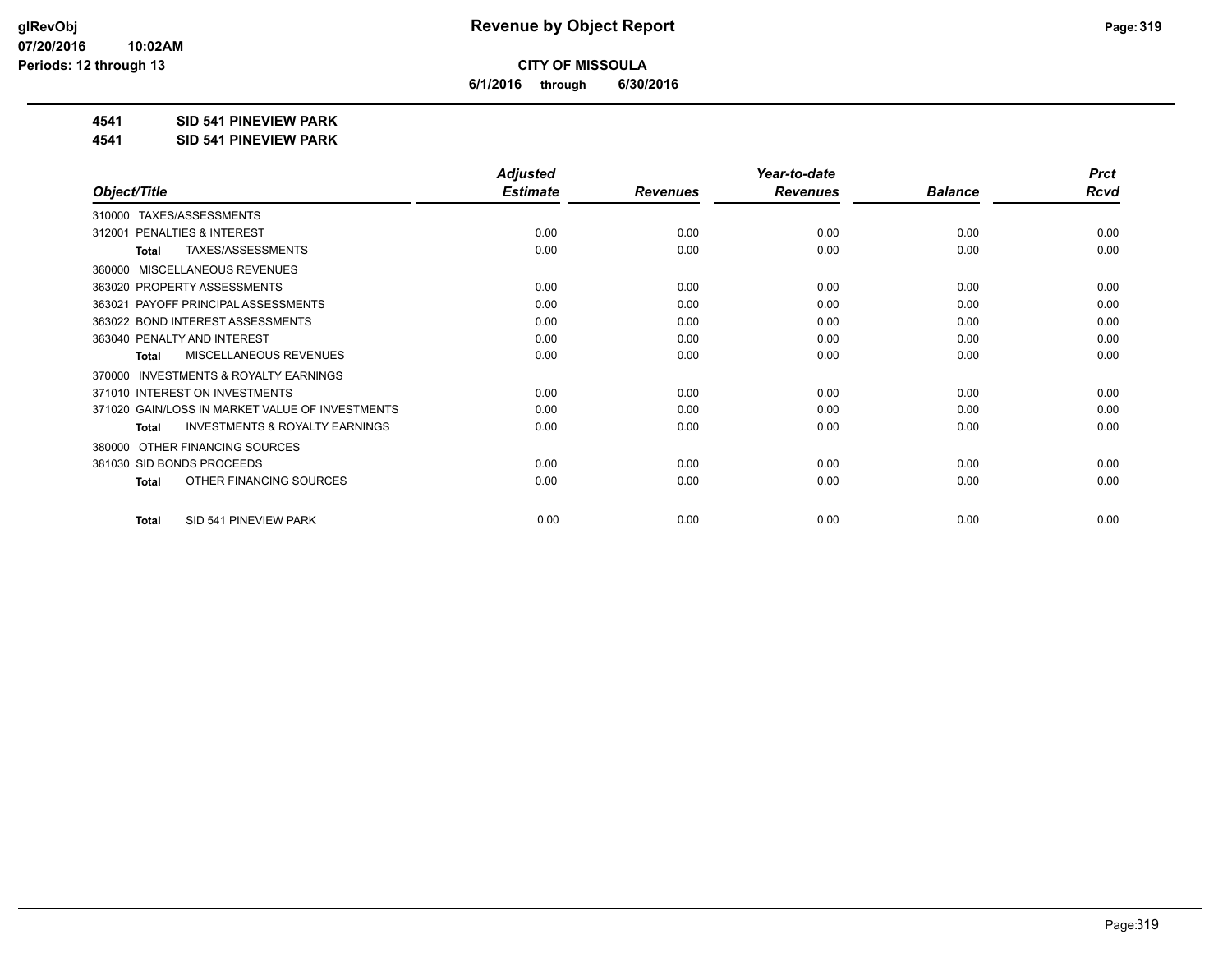**6/1/2016 through 6/30/2016**

### **4541 SID 541 PINEVIEW PARK**

|                                                           | <b>Adjusted</b> |                 | Year-to-date    |                | <b>Prct</b> |
|-----------------------------------------------------------|-----------------|-----------------|-----------------|----------------|-------------|
| Object/Title                                              | <b>Estimate</b> | <b>Revenues</b> | <b>Revenues</b> | <b>Balance</b> | <b>Rcvd</b> |
| 310000 TAXES/ASSESSMENTS                                  |                 |                 |                 |                |             |
| PENALTIES & INTEREST<br>312001                            | 0.00            | 0.00            | 0.00            | 0.00           | 0.00        |
| TAXES/ASSESSMENTS<br><b>Total</b>                         | 0.00            | 0.00            | 0.00            | 0.00           | 0.00        |
| 360000 MISCELLANEOUS REVENUES                             |                 |                 |                 |                |             |
| 363020 PROPERTY ASSESSMENTS                               | 0.00            | 0.00            | 0.00            | 0.00           | 0.00        |
| 363021 PAYOFF PRINCIPAL ASSESSMENTS                       | 0.00            | 0.00            | 0.00            | 0.00           | 0.00        |
| 363022 BOND INTEREST ASSESSMENTS                          | 0.00            | 0.00            | 0.00            | 0.00           | 0.00        |
| 363040 PENALTY AND INTEREST                               | 0.00            | 0.00            | 0.00            | 0.00           | 0.00        |
| MISCELLANEOUS REVENUES<br><b>Total</b>                    | 0.00            | 0.00            | 0.00            | 0.00           | 0.00        |
| 370000 INVESTMENTS & ROYALTY EARNINGS                     |                 |                 |                 |                |             |
| 371010 INTEREST ON INVESTMENTS                            | 0.00            | 0.00            | 0.00            | 0.00           | 0.00        |
| 371020 GAIN/LOSS IN MARKET VALUE OF INVESTMENT            | 0.00            | 0.00            | 0.00            | 0.00           | 0.00        |
| <b>INVESTMENTS &amp; ROYALTY EARNINGS</b><br><b>Total</b> | 0.00            | 0.00            | 0.00            | 0.00           | 0.00        |
| OTHER FINANCING SOURCES<br>380000                         |                 |                 |                 |                |             |
| 381030 SID BONDS PROCEEDS                                 | 0.00            | 0.00            | 0.00            | 0.00           | 0.00        |
| OTHER FINANCING SOURCES<br><b>Total</b>                   | 0.00            | 0.00            | 0.00            | 0.00           | 0.00        |
| SID 541 PINEVIEW PARK<br>Total                            | 0.00            | 0.00            | 0.00            | 0.00           | 0.00        |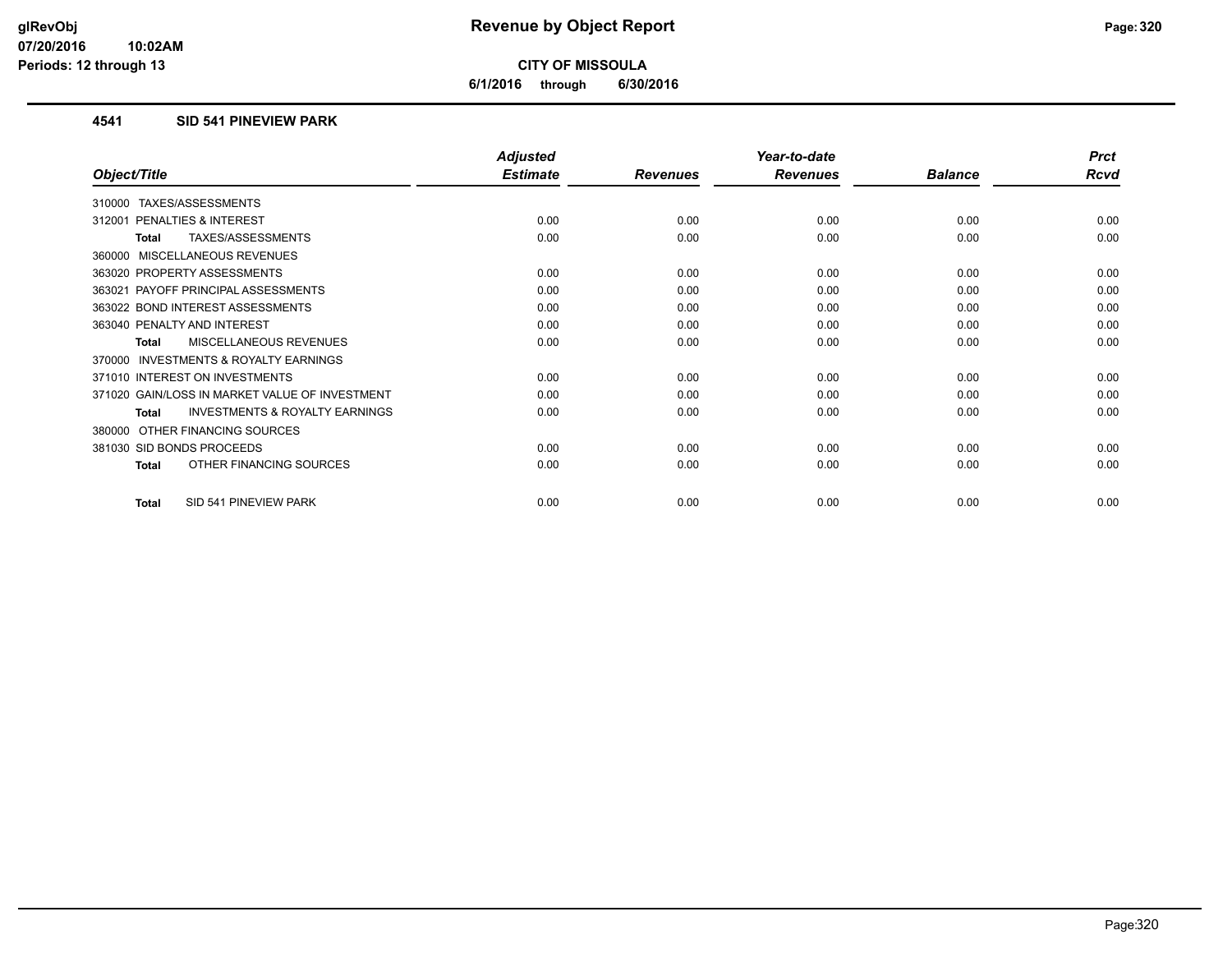**6/1/2016 through 6/30/2016**

### **4542 SID 542 HILLVIEW WAY**

**4542 SID 542 HILLVIEW WAY**

|                                                 | <b>Adjusted</b> |                 | Year-to-date    |                | <b>Prct</b> |
|-------------------------------------------------|-----------------|-----------------|-----------------|----------------|-------------|
| Object/Title                                    | <b>Estimate</b> | <b>Revenues</b> | <b>Revenues</b> | <b>Balance</b> | <b>Rcvd</b> |
| 370000 INVESTMENTS & ROYALTY EARNINGS           |                 |                 |                 |                |             |
| 371010 INTEREST ON INVESTMENTS                  | 0.00            | 0.00            | 0.00            | 0.00           | 0.00        |
| 371020 GAIN/LOSS IN MARKET VALUE OF INVESTMENTS | 0.00            | 0.00            | 0.00            | 0.00           | 0.00        |
| INVESTMENTS & ROYALTY EARNINGS<br>Total         | 0.00            | 0.00            | 0.00            | 0.00           | 0.00        |
| 380000 OTHER FINANCING SOURCES                  |                 |                 |                 |                |             |
| 381030 SID BONDS PROCEEDS                       | 0.00            | 0.00            | 0.00            | 0.00           | 0.00        |
| 383000 OPERATING TRANSFERS                      | 0.00            | 0.00            | 0.00            | 0.00           | 0.00        |
| OTHER FINANCING SOURCES<br>Total                | 0.00            | 0.00            | 0.00            | 0.00           | 0.00        |
|                                                 |                 |                 |                 |                |             |
| SID 542 HILLVIEW WAY<br>Total                   | 0.00            | 0.00            | 0.00            | 0.00           | 0.00        |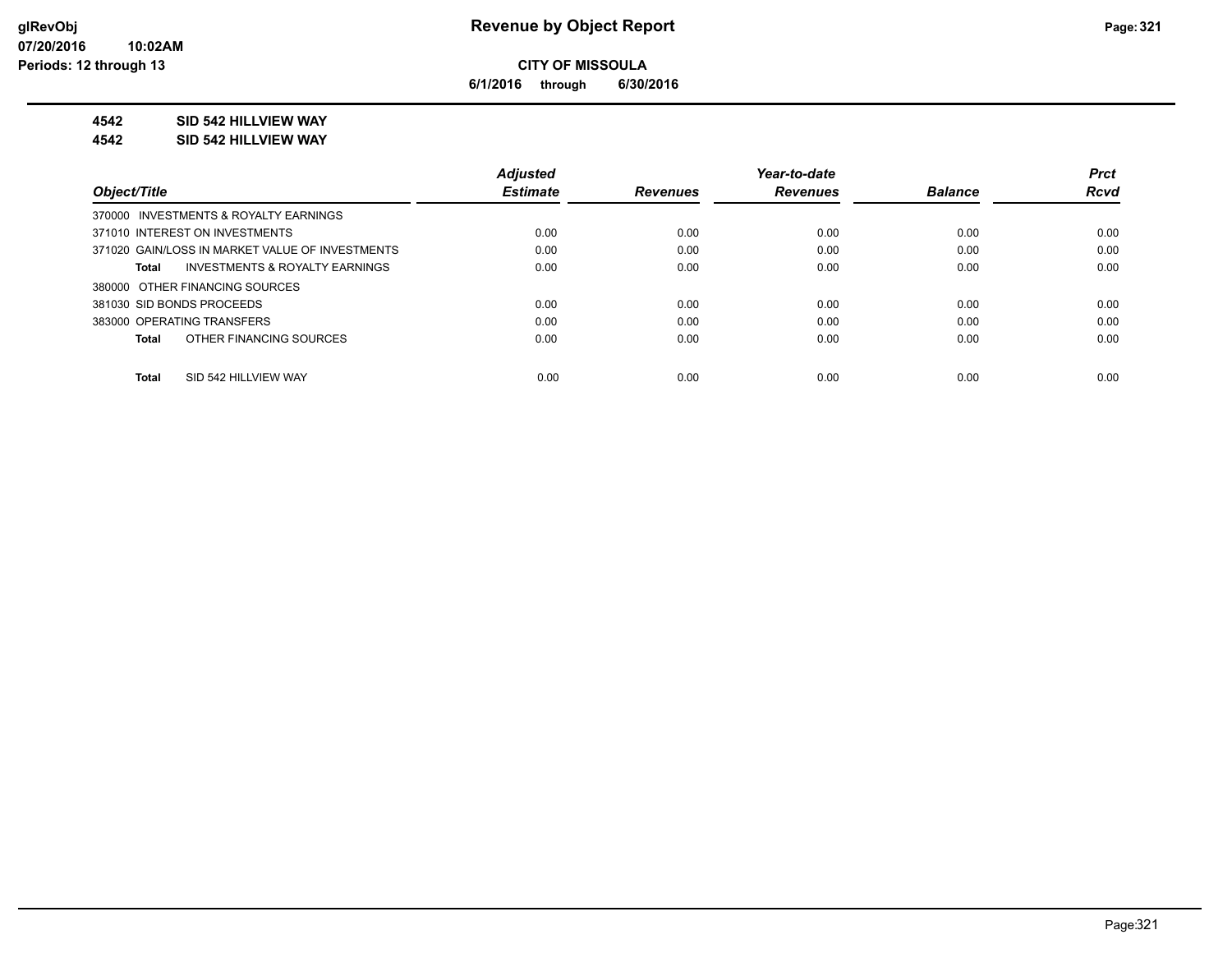**6/1/2016 through 6/30/2016**

### **4542 SID 542 HILLVIEW WAY**

|                                                    | <b>Adjusted</b> |                 | Year-to-date    |                | <b>Prct</b> |
|----------------------------------------------------|-----------------|-----------------|-----------------|----------------|-------------|
| Object/Title                                       | <b>Estimate</b> | <b>Revenues</b> | <b>Revenues</b> | <b>Balance</b> | <b>Rcvd</b> |
| 370000 INVESTMENTS & ROYALTY EARNINGS              |                 |                 |                 |                |             |
| 371010 INTEREST ON INVESTMENTS                     | 0.00            | 0.00            | 0.00            | 0.00           | 0.00        |
| 371020 GAIN/LOSS IN MARKET VALUE OF INVESTMENT     | 0.00            | 0.00            | 0.00            | 0.00           | 0.00        |
| <b>INVESTMENTS &amp; ROYALTY EARNINGS</b><br>Total | 0.00            | 0.00            | 0.00            | 0.00           | 0.00        |
| 380000 OTHER FINANCING SOURCES                     |                 |                 |                 |                |             |
| 381030 SID BONDS PROCEEDS                          | 0.00            | 0.00            | 0.00            | 0.00           | 0.00        |
| 383000 OPERATING TRANSFERS                         | 0.00            | 0.00            | 0.00            | 0.00           | 0.00        |
| OTHER FINANCING SOURCES<br>Total                   | 0.00            | 0.00            | 0.00            | 0.00           | 0.00        |
| SID 542 HILLVIEW WAY<br>Total                      | 0.00            | 0.00            | 0.00            | 0.00           | 0.00        |
|                                                    |                 |                 |                 |                |             |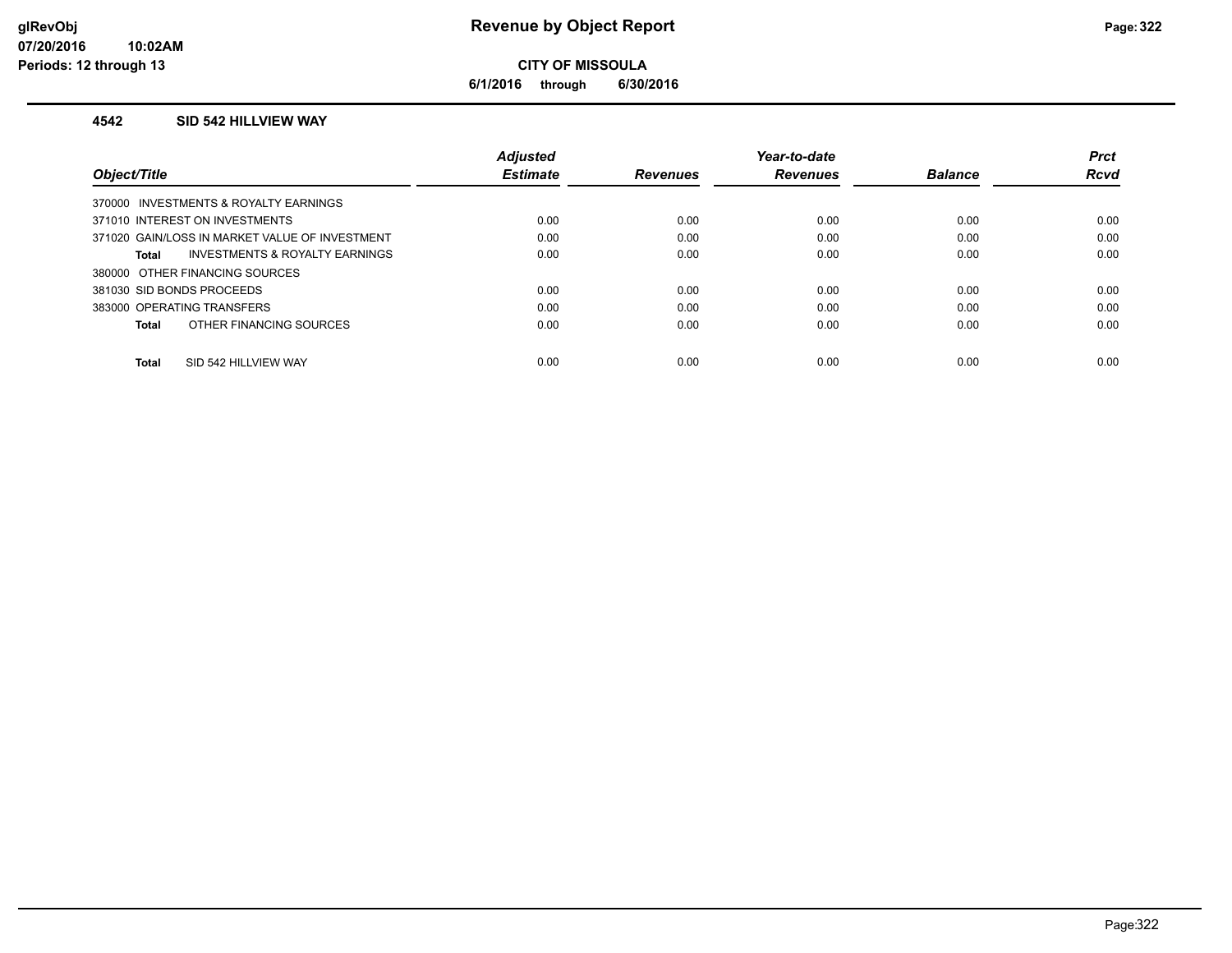**6/1/2016 through 6/30/2016**

# **4543 SID 543 TRAFFIC CALMING**

**4543 SID 543 TRAFFIC CALMING**

|                                                           | Adjusted        |                 | Year-to-date    |                | <b>Prct</b> |
|-----------------------------------------------------------|-----------------|-----------------|-----------------|----------------|-------------|
| Object/Title                                              | <b>Estimate</b> | <b>Revenues</b> | <b>Revenues</b> | <b>Balance</b> | <b>Rcvd</b> |
| 370000 INVESTMENTS & ROYALTY EARNINGS                     |                 |                 |                 |                |             |
| 371010 INTEREST ON INVESTMENTS                            | 0.00            | 0.00            | 0.00            | 0.00           | 0.00        |
| <b>INVESTMENTS &amp; ROYALTY EARNINGS</b><br><b>Total</b> | 0.00            | 0.00            | 0.00            | 0.00           | 0.00        |
| 380000 OTHER FINANCING SOURCES                            |                 |                 |                 |                |             |
| 383000 OPERATING TRANSFERS                                | 0.00            | 0.00            | 0.00            | 0.00           | 0.00        |
| OTHER FINANCING SOURCES<br><b>Total</b>                   | 0.00            | 0.00            | 0.00            | 0.00           | 0.00        |
|                                                           |                 |                 |                 |                |             |
| SID 543 TRAFFIC CALMING<br>Total                          | 0.00            | 0.00            | 0.00            | 0.00           | 0.00        |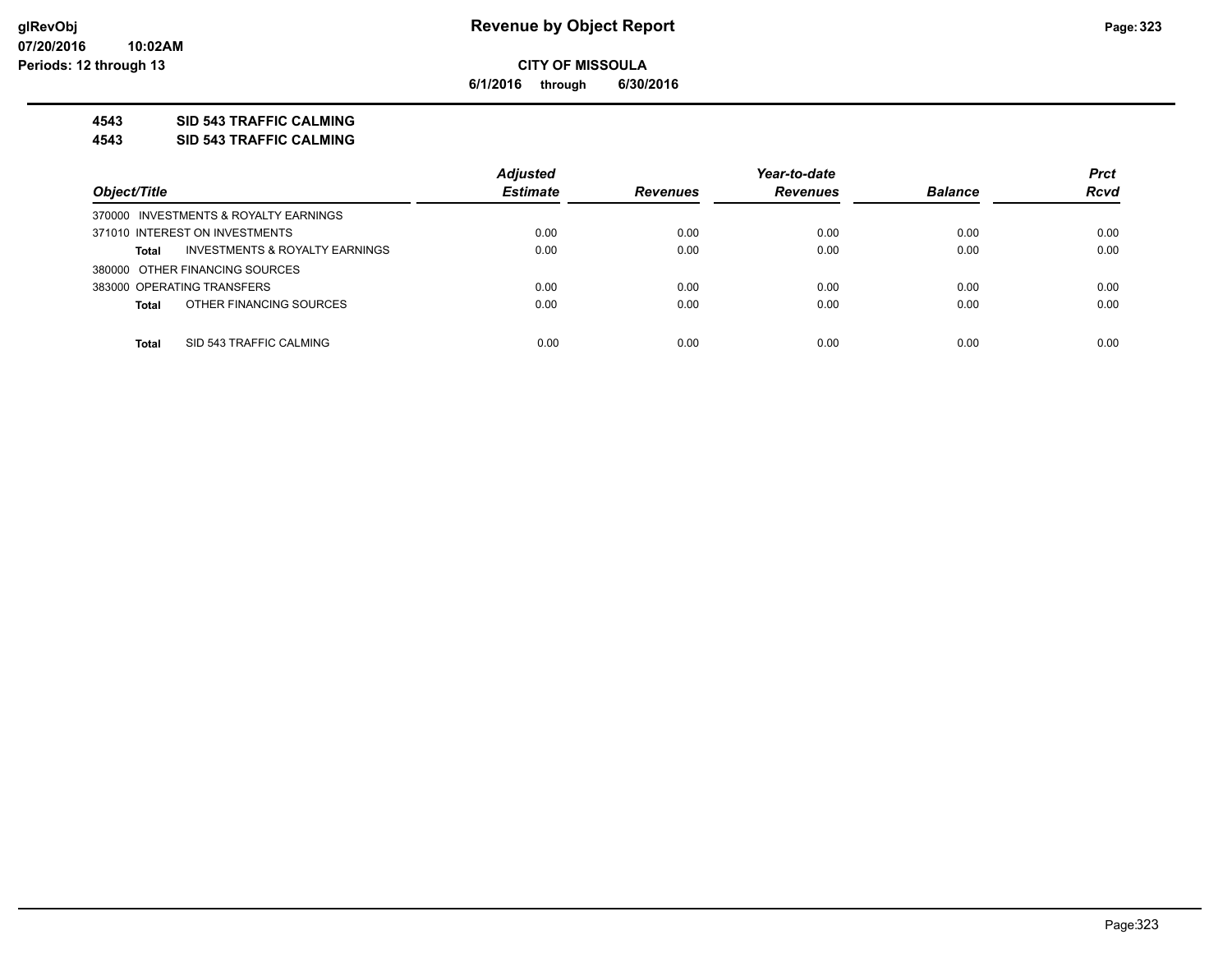**6/1/2016 through 6/30/2016**

# **4543 SID 543 TRAFFIC CALMING**

| Object/Title                                       | <b>Adjusted</b><br><b>Estimate</b> | <b>Revenues</b> | Year-to-date<br><b>Revenues</b> | <b>Balance</b> | <b>Prct</b><br><b>Rcvd</b> |
|----------------------------------------------------|------------------------------------|-----------------|---------------------------------|----------------|----------------------------|
| 370000 INVESTMENTS & ROYALTY EARNINGS              |                                    |                 |                                 |                |                            |
| 371010 INTEREST ON INVESTMENTS                     | 0.00                               | 0.00            | 0.00                            | 0.00           | 0.00                       |
| <b>INVESTMENTS &amp; ROYALTY EARNINGS</b><br>Total | 0.00                               | 0.00            | 0.00                            | 0.00           | 0.00                       |
| 380000 OTHER FINANCING SOURCES                     |                                    |                 |                                 |                |                            |
| 383000 OPERATING TRANSFERS                         | 0.00                               | 0.00            | 0.00                            | 0.00           | 0.00                       |
| OTHER FINANCING SOURCES<br>Total                   | 0.00                               | 0.00            | 0.00                            | 0.00           | 0.00                       |
|                                                    |                                    |                 |                                 |                |                            |
| SID 543 TRAFFIC CALMING<br><b>Total</b>            | 0.00                               | 0.00            | 0.00                            | 0.00           | 0.00                       |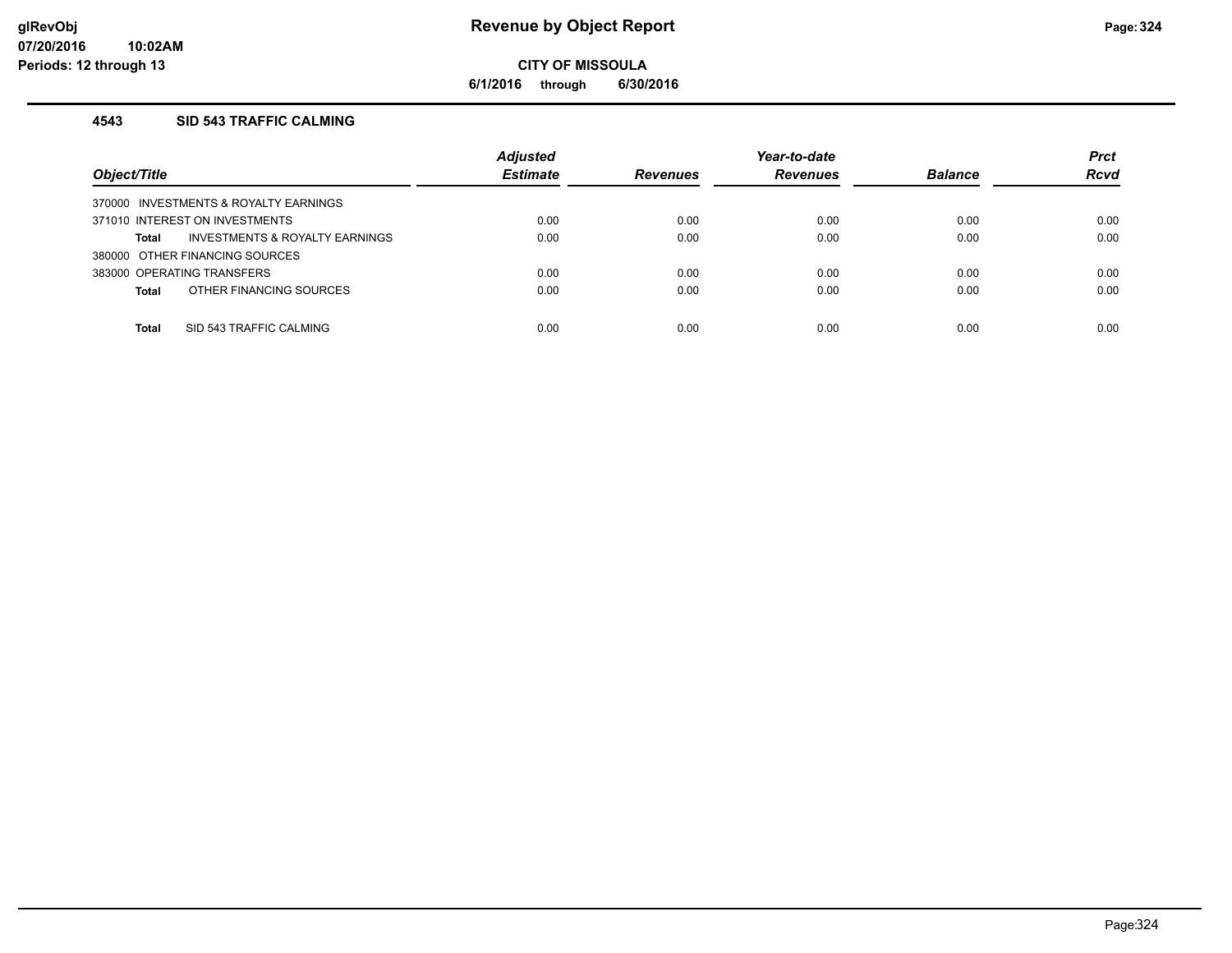**6/1/2016 through 6/30/2016**

# **4544 MILLER CREEK MITIGATION FUND**

#### **4544 MILLER CREEK MITIGATION FUND**

|                                                    | <b>Adjusted</b> |                 | Year-to-date    |                | <b>Prct</b> |
|----------------------------------------------------|-----------------|-----------------|-----------------|----------------|-------------|
| Object/Title                                       | <b>Estimate</b> | <b>Revenues</b> | <b>Revenues</b> | <b>Balance</b> | <b>Rcvd</b> |
| TAXES/ASSESSMENTS<br>310000                        |                 |                 |                 |                |             |
| 312001 PENALTIES & INTEREST                        | 0.00            | 0.00            | 0.00            | 0.00           | 0.00        |
| TAXES/ASSESSMENTS<br>Total                         | 0.00            | 0.00            | 0.00            | 0.00           | 0.00        |
| 370000 INVESTMENTS & ROYALTY EARNINGS              |                 |                 |                 |                |             |
| 371010 INTEREST ON INVESTMENTS                     | 0.00            | 0.00            | 0.00            | 0.00           | 0.00        |
| 371020 GAIN/LOSS IN MARKET VALUE OF INVESTMENTS    | 0.00            | 0.00            | 0.00            | 0.00           | 0.00        |
| <b>INVESTMENTS &amp; ROYALTY EARNINGS</b><br>Total | 0.00            | 0.00            | 0.00            | 0.00           | 0.00        |
| 380000 OTHER FINANCING SOURCES                     |                 |                 |                 |                |             |
| 381030 SID BONDS PROCEEDS                          | 0.00            | 0.00            | 0.00            | 0.00           | 0.00        |
| OTHER FINANCING SOURCES<br><b>Total</b>            | 0.00            | 0.00            | 0.00            | 0.00           | 0.00        |
| MILLER CREEK MITIGATION FUND<br><b>Total</b>       | 0.00            | 0.00            | 0.00            | 0.00           | 0.00        |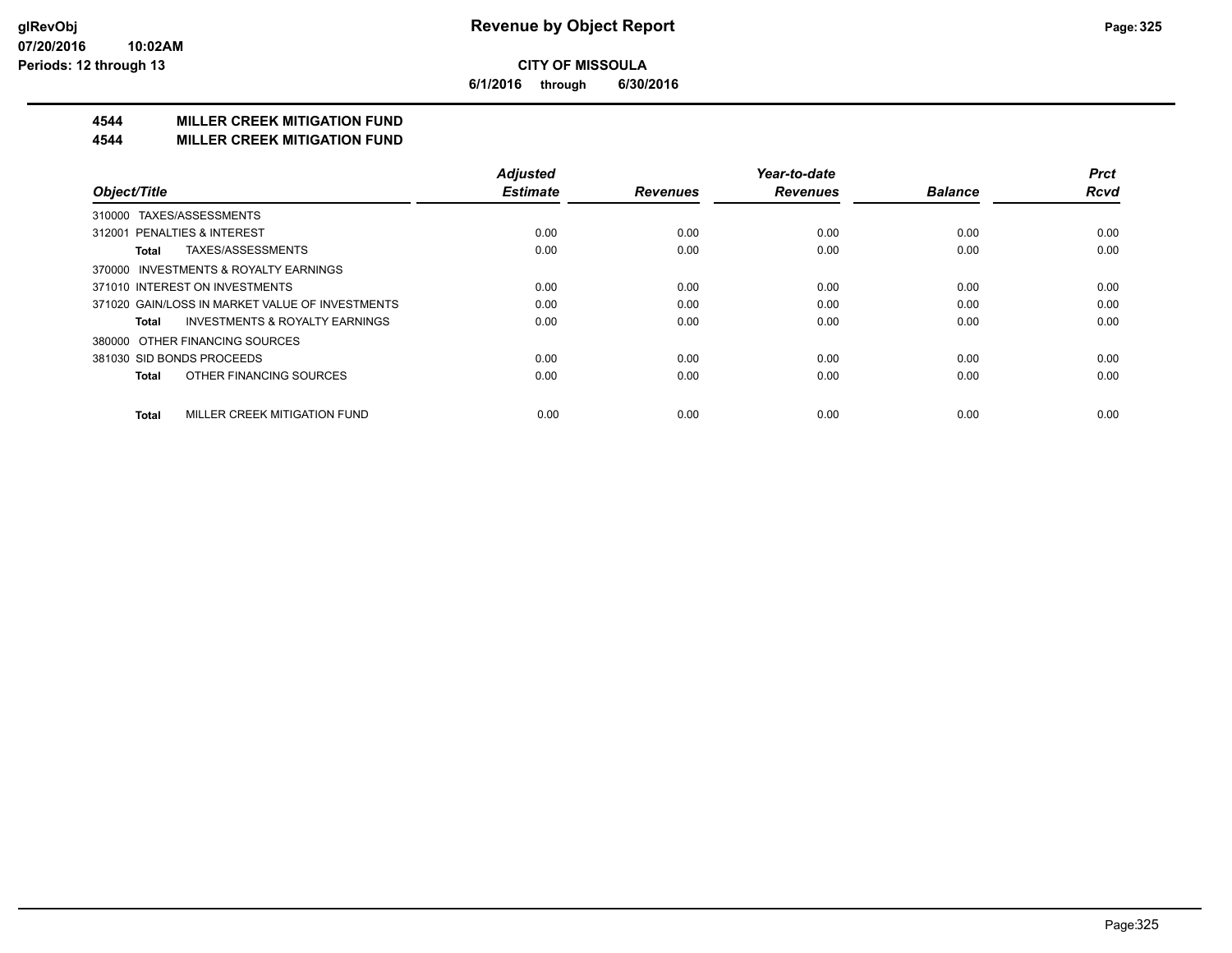**6/1/2016 through 6/30/2016**

#### **4544 MILLER CREEK MITIGATION FUND**

| Object/Title                                              | <b>Adjusted</b><br><b>Estimate</b> | <b>Revenues</b> | Year-to-date<br><b>Revenues</b> | <b>Balance</b> | <b>Prct</b><br>Rcvd |
|-----------------------------------------------------------|------------------------------------|-----------------|---------------------------------|----------------|---------------------|
| TAXES/ASSESSMENTS<br>310000                               |                                    |                 |                                 |                |                     |
| 312001 PENALTIES & INTEREST                               | 0.00                               | 0.00            | 0.00                            | 0.00           | 0.00                |
| TAXES/ASSESSMENTS<br><b>Total</b>                         | 0.00                               | 0.00            | 0.00                            | 0.00           | 0.00                |
| 370000 INVESTMENTS & ROYALTY EARNINGS                     |                                    |                 |                                 |                |                     |
| 371010 INTEREST ON INVESTMENTS                            | 0.00                               | 0.00            | 0.00                            | 0.00           | 0.00                |
| 371020 GAIN/LOSS IN MARKET VALUE OF INVESTMENT            | 0.00                               | 0.00            | 0.00                            | 0.00           | 0.00                |
| <b>INVESTMENTS &amp; ROYALTY EARNINGS</b><br><b>Total</b> | 0.00                               | 0.00            | 0.00                            | 0.00           | 0.00                |
| 380000 OTHER FINANCING SOURCES                            |                                    |                 |                                 |                |                     |
| 381030 SID BONDS PROCEEDS                                 | 0.00                               | 0.00            | 0.00                            | 0.00           | 0.00                |
| OTHER FINANCING SOURCES<br><b>Total</b>                   | 0.00                               | 0.00            | 0.00                            | 0.00           | 0.00                |
| MILLER CREEK MITIGATION FUND<br><b>Total</b>              | 0.00                               | 0.00            | 0.00                            | 0.00           | 0.00                |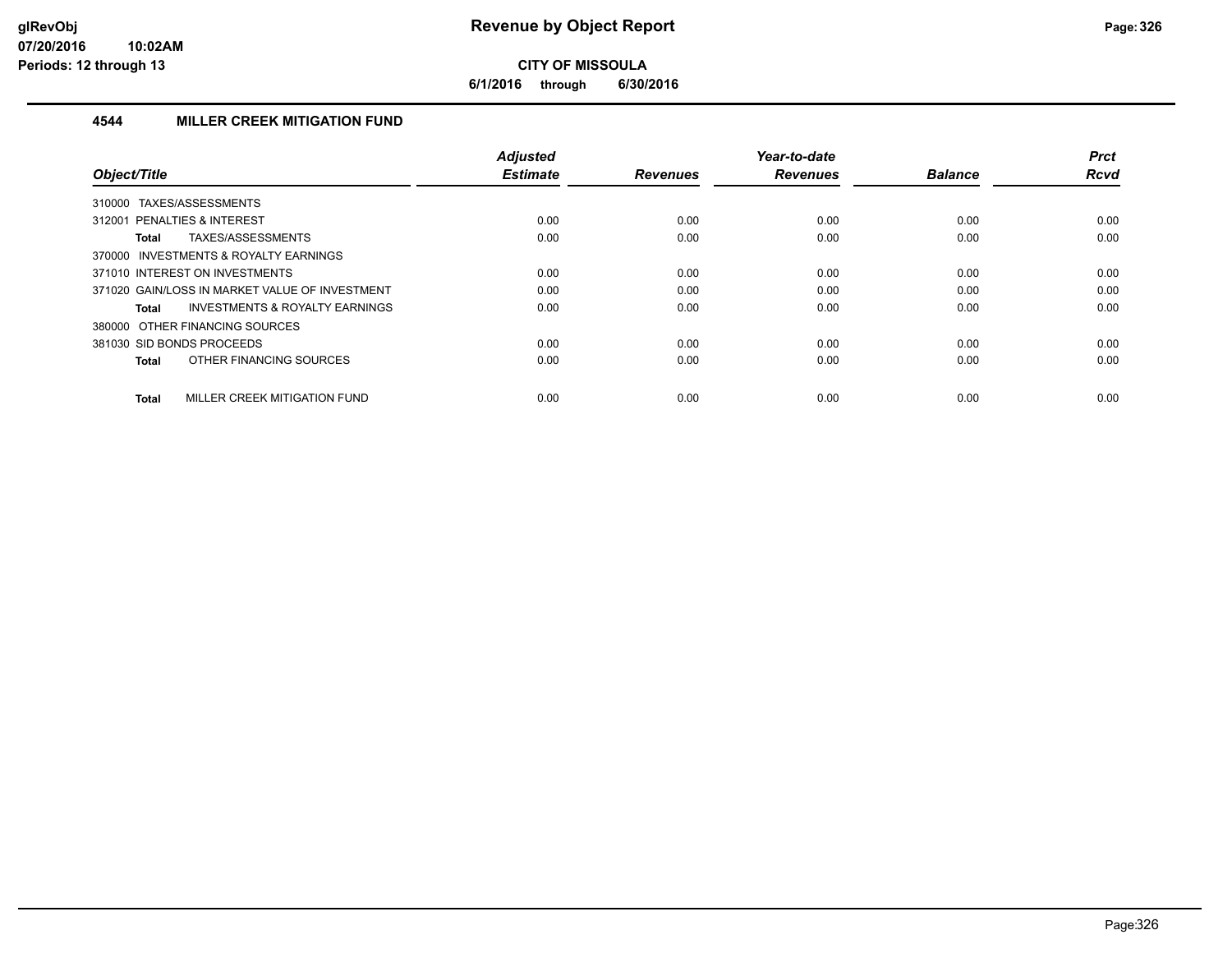**6/1/2016 through 6/30/2016**

# **4545 MILLER CREEK TWITE CONSTRUCTION**

#### **4545 MILLER CREEK TWITE CONSTRUCTION**

|                                                           | <b>Adjusted</b> |                 | Year-to-date    |                | <b>Prct</b> |
|-----------------------------------------------------------|-----------------|-----------------|-----------------|----------------|-------------|
| Object/Title                                              | <b>Estimate</b> | <b>Revenues</b> | <b>Revenues</b> | <b>Balance</b> | <b>Rcvd</b> |
| 310000 TAXES/ASSESSMENTS                                  |                 |                 |                 |                |             |
| <b>PENALTIES &amp; INTEREST</b><br>312001                 | 0.00            | 0.00            | 0.00            | 0.00           | 0.00        |
| TAXES/ASSESSMENTS<br><b>Total</b>                         | 0.00            | 0.00            | 0.00            | 0.00           | 0.00        |
| 370000 INVESTMENTS & ROYALTY EARNINGS                     |                 |                 |                 |                |             |
| 371010 INTEREST ON INVESTMENTS                            | 0.00            | 0.00            | 0.00            | 0.00           | 0.00        |
| 371020 GAIN/LOSS IN MARKET VALUE OF INVESTMENTS           | 0.00            | 0.00            | 0.00            | 0.00           | 0.00        |
| <b>INVESTMENTS &amp; ROYALTY EARNINGS</b><br><b>Total</b> | 0.00            | 0.00            | 0.00            | 0.00           | 0.00        |
| 380000 OTHER FINANCING SOURCES                            |                 |                 |                 |                |             |
| 381030 SID BONDS PROCEEDS                                 | 0.00            | 0.00            | 0.00            | 0.00           | 0.00        |
| OTHER FINANCING SOURCES<br>Total                          | 0.00            | 0.00            | 0.00            | 0.00           | 0.00        |
| 430000 MILLER CREEK                                       |                 |                 |                 |                |             |
| 430230 MILLER CR TWITE CONSTRUCTION                       | 0.00            | 0.00            | 0.00            | 0.00           | 0.00        |
| <b>MILLER CREEK</b><br><b>Total</b>                       | 0.00            | 0.00            | 0.00            | 0.00           | 0.00        |
|                                                           |                 |                 |                 |                |             |
| MILLER CREEK TWITE CONSTRUCTION<br><b>Total</b>           | 0.00            | 0.00            | 0.00            | 0.00           | 0.00        |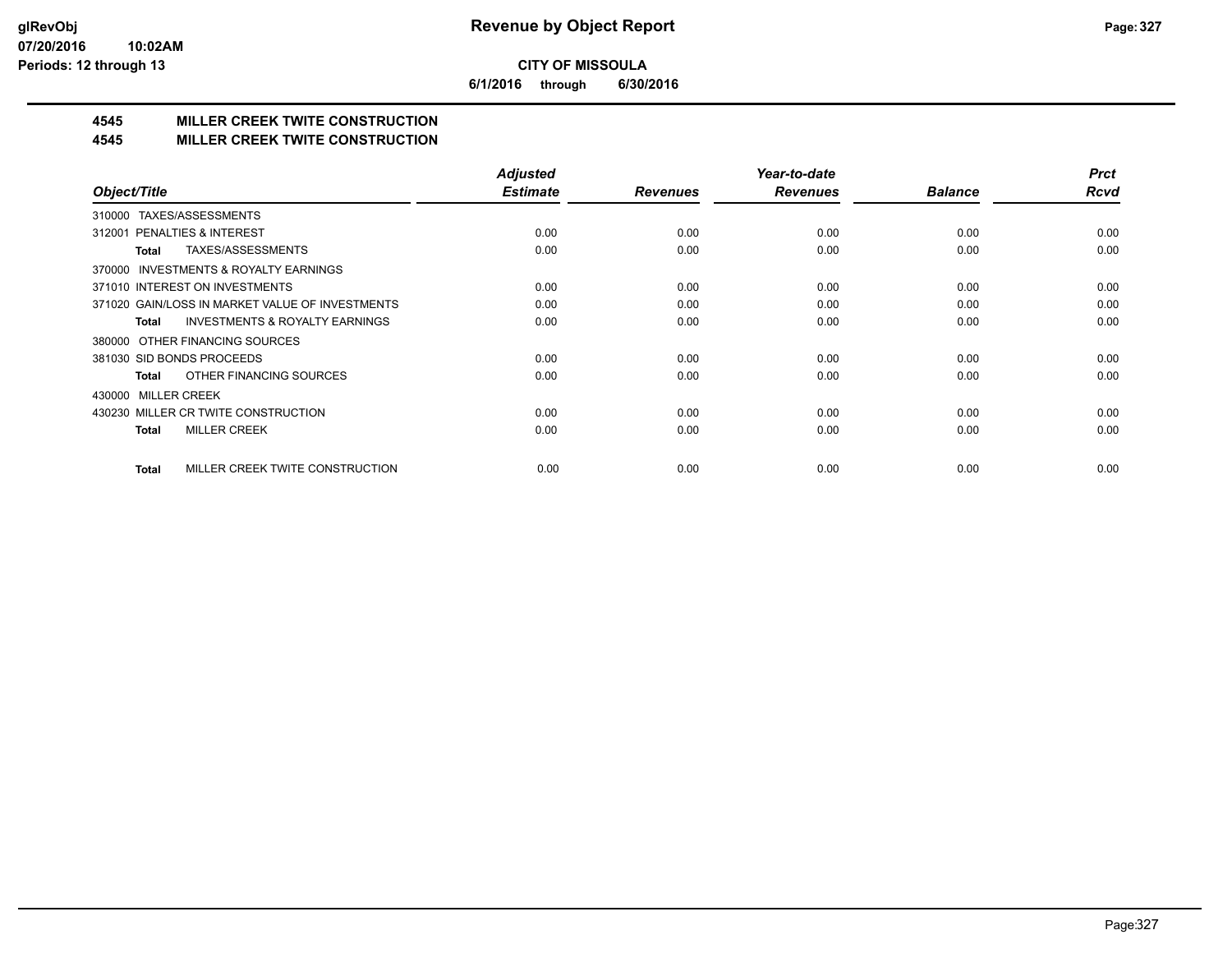**6/1/2016 through 6/30/2016**

#### **4545 MILLER CREEK TWITE CONSTRUCTION**

| Object/Title                                              | <b>Adjusted</b><br><b>Estimate</b> | <b>Revenues</b> | Year-to-date<br><b>Revenues</b> | <b>Balance</b> | <b>Prct</b><br><b>Rcvd</b> |
|-----------------------------------------------------------|------------------------------------|-----------------|---------------------------------|----------------|----------------------------|
| TAXES/ASSESSMENTS<br>310000                               |                                    |                 |                                 |                |                            |
| 312001 PENALTIES & INTEREST                               | 0.00                               | 0.00            | 0.00                            | 0.00           | 0.00                       |
| TAXES/ASSESSMENTS<br><b>Total</b>                         | 0.00                               | 0.00            | 0.00                            | 0.00           | 0.00                       |
| 370000 INVESTMENTS & ROYALTY EARNINGS                     |                                    |                 |                                 |                |                            |
| 371010 INTEREST ON INVESTMENTS                            | 0.00                               | 0.00            | 0.00                            | 0.00           | 0.00                       |
| 371020 GAIN/LOSS IN MARKET VALUE OF INVESTMENT            | 0.00                               | 0.00            | 0.00                            | 0.00           | 0.00                       |
| <b>INVESTMENTS &amp; ROYALTY EARNINGS</b><br><b>Total</b> | 0.00                               | 0.00            | 0.00                            | 0.00           | 0.00                       |
| 380000 OTHER FINANCING SOURCES                            |                                    |                 |                                 |                |                            |
| 381030 SID BONDS PROCEEDS                                 | 0.00                               | 0.00            | 0.00                            | 0.00           | 0.00                       |
| OTHER FINANCING SOURCES<br><b>Total</b>                   | 0.00                               | 0.00            | 0.00                            | 0.00           | 0.00                       |
| 430000 MILLER CREEK                                       |                                    |                 |                                 |                |                            |
| 430230 MILLER CR TWITE CONSTRUCTION                       | 0.00                               | 0.00            | 0.00                            | 0.00           | 0.00                       |
| <b>MILLER CREEK</b><br><b>Total</b>                       | 0.00                               | 0.00            | 0.00                            | 0.00           | 0.00                       |
| MILLER CREEK TWITE CONSTRUCTION<br><b>Total</b>           | 0.00                               | 0.00            | 0.00                            | 0.00           | 0.00                       |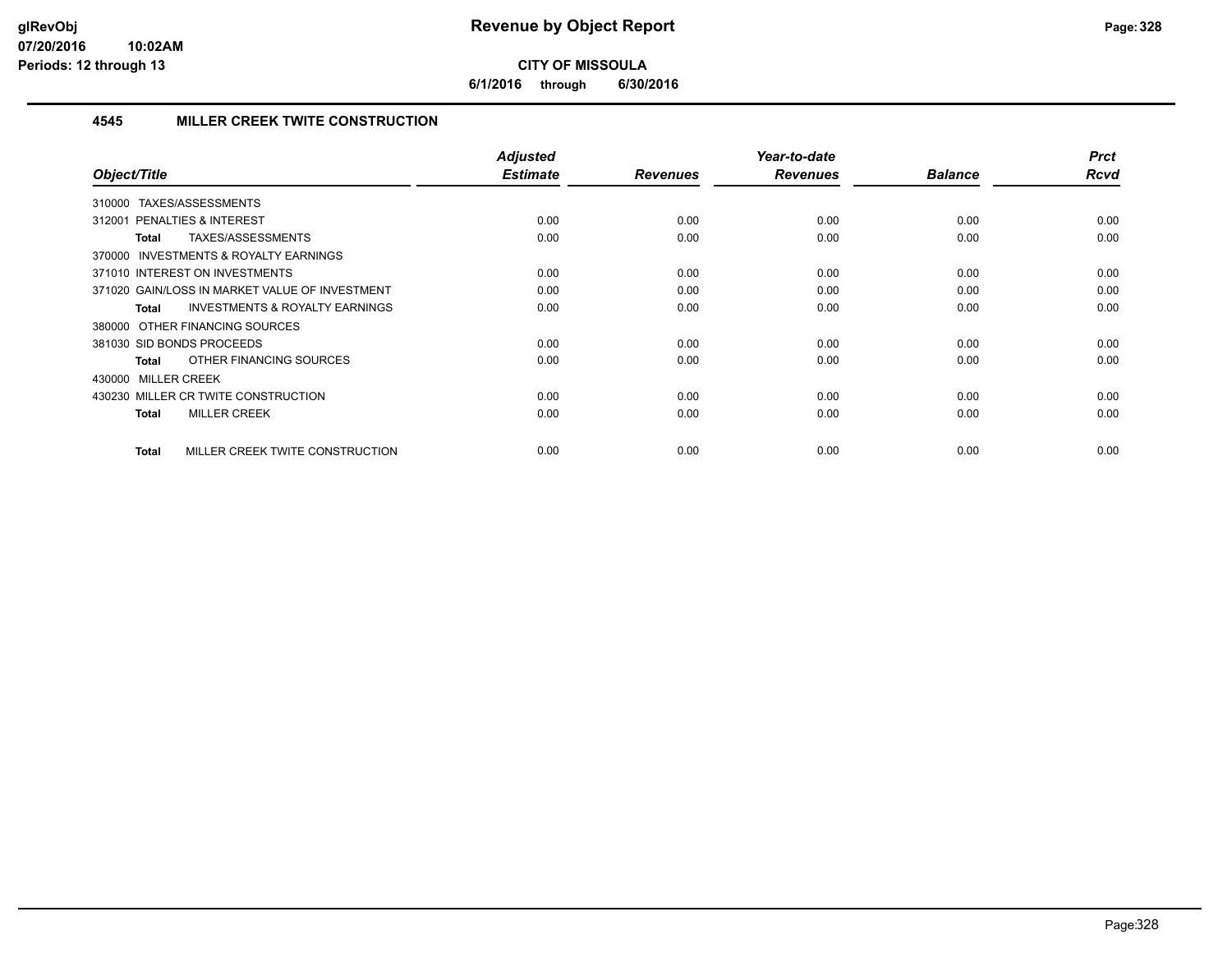**6/1/2016 through 6/30/2016**

# **4546 MILLER CREEK MALOHNEY CONSTRUCTION**

#### **4546 MILLER CREEK MALOHNEY CONSTRUCTION**

|                                                     | <b>Adjusted</b> |                 | Year-to-date    |                | <b>Prct</b> |
|-----------------------------------------------------|-----------------|-----------------|-----------------|----------------|-------------|
| Object/Title                                        | <b>Estimate</b> | <b>Revenues</b> | <b>Revenues</b> | <b>Balance</b> | <b>Rcvd</b> |
| TAXES/ASSESSMENTS<br>310000                         |                 |                 |                 |                |             |
| PENALTIES & INTEREST<br>312001                      | 0.00            | 0.00            | 0.00            | 0.00           | 0.00        |
| TAXES/ASSESSMENTS<br><b>Total</b>                   | 0.00            | 0.00            | 0.00            | 0.00           | 0.00        |
| 360000 MISCELLANEOUS REVENUES                       |                 |                 |                 |                |             |
| 365000 DONATIONS                                    | 0.00            | 0.00            | 0.00            | 0.00           | 0.00        |
| <b>MISCELLANEOUS REVENUES</b><br><b>Total</b>       | 0.00            | 0.00            | 0.00            | 0.00           | 0.00        |
| <b>INVESTMENTS &amp; ROYALTY EARNINGS</b><br>370000 |                 |                 |                 |                |             |
| 371010 INTEREST ON INVESTMENTS                      | 0.00            | 0.00            | 0.00            | 0.00           | 0.00        |
| 371020 GAIN/LOSS IN MARKET VALUE OF INVESTMENTS     | 0.00            | 0.00            | 0.00            | 0.00           | 0.00        |
| <b>INVESTMENTS &amp; ROYALTY EARNINGS</b><br>Total  | 0.00            | 0.00            | 0.00            | 0.00           | 0.00        |
| OTHER FINANCING SOURCES<br>380000                   |                 |                 |                 |                |             |
| 381030 SID BONDS PROCEEDS                           | 0.00            | 0.00            | 0.00            | 0.00           | 0.00        |
| OTHER FINANCING SOURCES<br><b>Total</b>             | 0.00            | 0.00            | 0.00            | 0.00           | 0.00        |
| 430000 MILLER CREEK                                 |                 |                 |                 |                |             |
| 430230 MILLER CR TWITE CONSTRUCTION                 | 0.00            | 0.00            | 0.00            | 0.00           | 0.00        |
| <b>MILLER CREEK</b><br><b>Total</b>                 | 0.00            | 0.00            | 0.00            | 0.00           | 0.00        |
|                                                     |                 |                 |                 |                |             |
| MILLER CREEK MALOHNEY CONSTRUCTION<br><b>Total</b>  | 0.00            | 0.00            | 0.00            | 0.00           | 0.00        |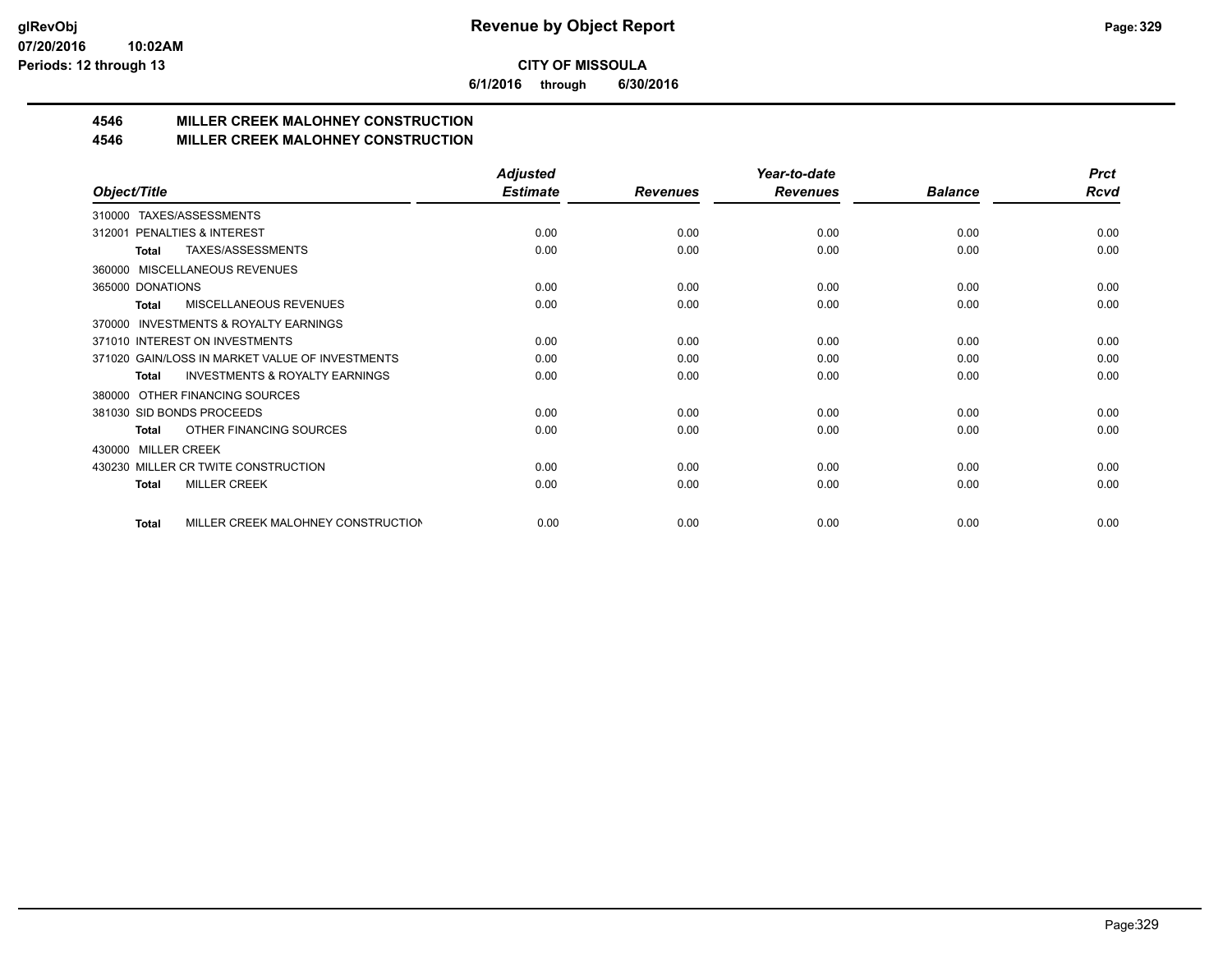**6/1/2016 through 6/30/2016**

#### **4546 MILLER CREEK MALOHNEY CONSTRUCTION**

|                                                           | <b>Adjusted</b> |                 | Year-to-date    |                | <b>Prct</b> |
|-----------------------------------------------------------|-----------------|-----------------|-----------------|----------------|-------------|
| Object/Title                                              | <b>Estimate</b> | <b>Revenues</b> | <b>Revenues</b> | <b>Balance</b> | <b>Rcvd</b> |
| 310000 TAXES/ASSESSMENTS                                  |                 |                 |                 |                |             |
| PENALTIES & INTEREST<br>312001                            | 0.00            | 0.00            | 0.00            | 0.00           | 0.00        |
| TAXES/ASSESSMENTS<br><b>Total</b>                         | 0.00            | 0.00            | 0.00            | 0.00           | 0.00        |
| 360000 MISCELLANEOUS REVENUES                             |                 |                 |                 |                |             |
| 365000 DONATIONS                                          | 0.00            | 0.00            | 0.00            | 0.00           | 0.00        |
| MISCELLANEOUS REVENUES<br>Total                           | 0.00            | 0.00            | 0.00            | 0.00           | 0.00        |
| INVESTMENTS & ROYALTY EARNINGS<br>370000                  |                 |                 |                 |                |             |
| 371010 INTEREST ON INVESTMENTS                            | 0.00            | 0.00            | 0.00            | 0.00           | 0.00        |
| 371020 GAIN/LOSS IN MARKET VALUE OF INVESTMENT            | 0.00            | 0.00            | 0.00            | 0.00           | 0.00        |
| <b>INVESTMENTS &amp; ROYALTY EARNINGS</b><br><b>Total</b> | 0.00            | 0.00            | 0.00            | 0.00           | 0.00        |
| 380000 OTHER FINANCING SOURCES                            |                 |                 |                 |                |             |
| 381030 SID BONDS PROCEEDS                                 | 0.00            | 0.00            | 0.00            | 0.00           | 0.00        |
| OTHER FINANCING SOURCES<br>Total                          | 0.00            | 0.00            | 0.00            | 0.00           | 0.00        |
| 430000 MILLER CREEK                                       |                 |                 |                 |                |             |
| 430230 MILLER CR TWITE CONSTRUCTION                       | 0.00            | 0.00            | 0.00            | 0.00           | 0.00        |
| <b>MILLER CREEK</b><br><b>Total</b>                       | 0.00            | 0.00            | 0.00            | 0.00           | 0.00        |
| MILLER CREEK MALOHNEY CONSTRUCTIOI<br>Total               | 0.00            | 0.00            | 0.00            | 0.00           | 0.00        |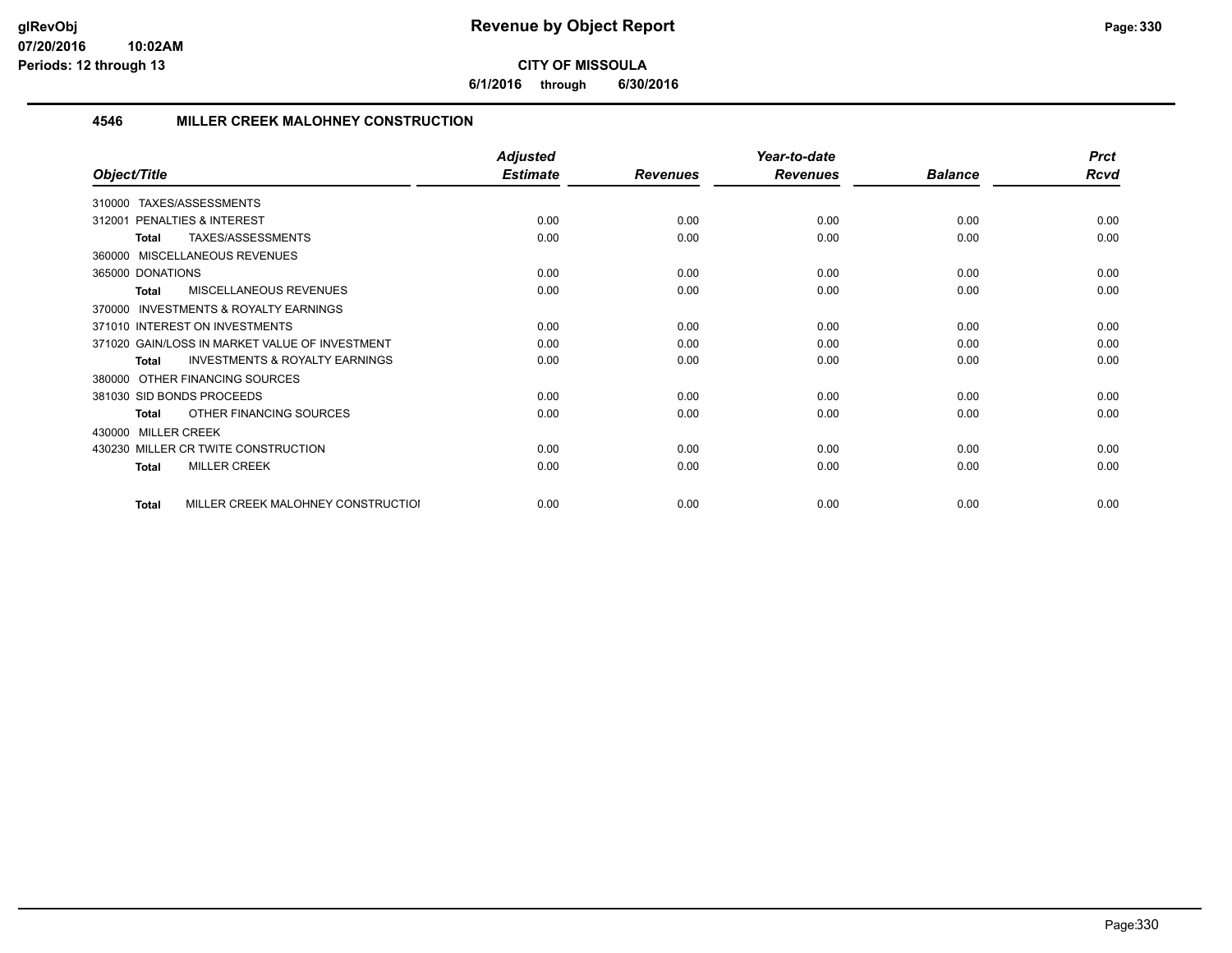**6/1/2016 through 6/30/2016**

# **4547 MILLER CREEK MCCARTHY CONSTRUCTION**

**4547 MILLER CREEK MCCARTHY CONSTRUCTION**

|                                                    | <b>Adjusted</b> |                 | Year-to-date    |                | <b>Prct</b> |
|----------------------------------------------------|-----------------|-----------------|-----------------|----------------|-------------|
| Object/Title                                       | <b>Estimate</b> | <b>Revenues</b> | <b>Revenues</b> | <b>Balance</b> | <b>Rcvd</b> |
| TAXES/ASSESSMENTS<br>310000                        |                 |                 |                 |                |             |
| 312001 PENALTIES & INTEREST                        | 0.00            | 0.00            | 0.00            | 0.00           | 0.00        |
| TAXES/ASSESSMENTS<br><b>Total</b>                  | 0.00            | 0.00            | 0.00            | 0.00           | 0.00        |
| INVESTMENTS & ROYALTY EARNINGS<br>370000           |                 |                 |                 |                |             |
| 371010 INTEREST ON INVESTMENTS                     | 0.00            | 0.00            | 0.00            | 0.00           | 0.00        |
| 371020 GAIN/LOSS IN MARKET VALUE OF INVESTMENTS    | 0.00            | 0.00            | 0.00            | 0.00           | 0.00        |
| <b>INVESTMENTS &amp; ROYALTY EARNINGS</b><br>Total | 0.00            | 0.00            | 0.00            | 0.00           | 0.00        |
| OTHER FINANCING SOURCES<br>380000                  |                 |                 |                 |                |             |
| 381030 SID BONDS PROCEEDS                          | 0.00            | 0.00            | 0.00            | 0.00           | 0.00        |
| OTHER FINANCING SOURCES<br><b>Total</b>            | 0.00            | 0.00            | 0.00            | 0.00           | 0.00        |
| <b>MILLER CREEK</b><br>430000                      |                 |                 |                 |                |             |
| 430230 MILLER CR TWITE CONSTRUCTION                | 0.00            | 0.00            | 0.00            | 0.00           | 0.00        |
| <b>MILLER CREEK</b><br><b>Total</b>                | 0.00            | 0.00            | 0.00            | 0.00           | 0.00        |
|                                                    |                 |                 |                 |                |             |
| MILLER CREEK MCCARTHY CONSTRUCTION<br><b>Total</b> | 0.00            | 0.00            | 0.00            | 0.00           | 0.00        |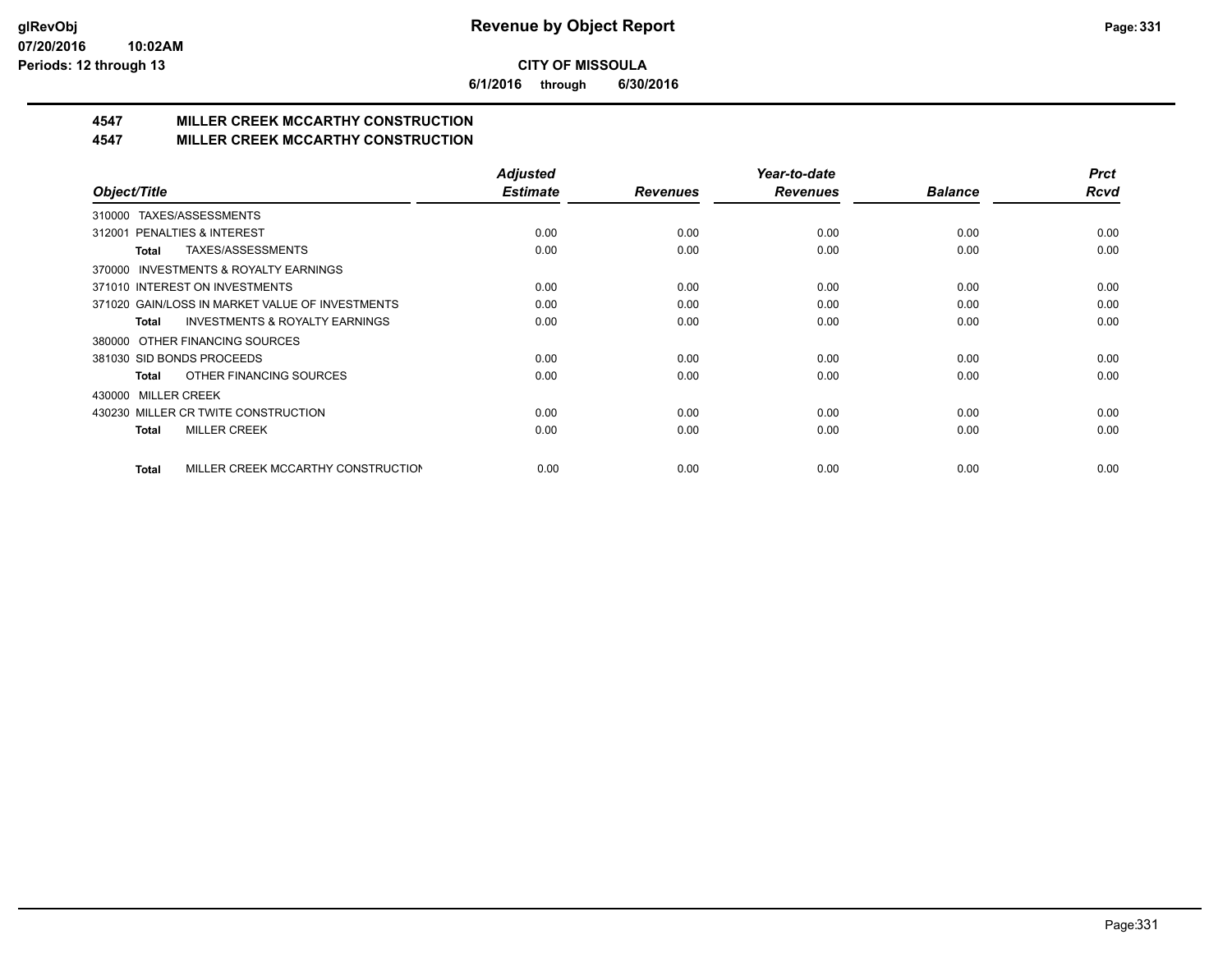**6/1/2016 through 6/30/2016**

#### **4547 MILLER CREEK MCCARTHY CONSTRUCTION**

| Object/Title                                              | <b>Adjusted</b><br><b>Estimate</b> | <b>Revenues</b> | Year-to-date<br><b>Revenues</b> | <b>Balance</b> | <b>Prct</b><br>Rcvd |
|-----------------------------------------------------------|------------------------------------|-----------------|---------------------------------|----------------|---------------------|
| TAXES/ASSESSMENTS<br>310000                               |                                    |                 |                                 |                |                     |
| 312001 PENALTIES & INTEREST                               | 0.00                               | 0.00            | 0.00                            | 0.00           | 0.00                |
| TAXES/ASSESSMENTS<br>Total                                | 0.00                               | 0.00            | 0.00                            | 0.00           | 0.00                |
| <b>INVESTMENTS &amp; ROYALTY EARNINGS</b><br>370000       |                                    |                 |                                 |                |                     |
| 371010 INTEREST ON INVESTMENTS                            | 0.00                               | 0.00            | 0.00                            | 0.00           | 0.00                |
| 371020 GAIN/LOSS IN MARKET VALUE OF INVESTMENT            | 0.00                               | 0.00            | 0.00                            | 0.00           | 0.00                |
| <b>INVESTMENTS &amp; ROYALTY EARNINGS</b><br><b>Total</b> | 0.00                               | 0.00            | 0.00                            | 0.00           | 0.00                |
| 380000 OTHER FINANCING SOURCES                            |                                    |                 |                                 |                |                     |
| 381030 SID BONDS PROCEEDS                                 | 0.00                               | 0.00            | 0.00                            | 0.00           | 0.00                |
| OTHER FINANCING SOURCES<br><b>Total</b>                   | 0.00                               | 0.00            | 0.00                            | 0.00           | 0.00                |
| 430000 MILLER CREEK                                       |                                    |                 |                                 |                |                     |
| 430230 MILLER CR TWITE CONSTRUCTION                       | 0.00                               | 0.00            | 0.00                            | 0.00           | 0.00                |
| <b>MILLER CREEK</b><br><b>Total</b>                       | 0.00                               | 0.00            | 0.00                            | 0.00           | 0.00                |
|                                                           |                                    |                 |                                 |                |                     |
| MILLER CREEK MCCARTHY CONSTRUCTION<br><b>Total</b>        | 0.00                               | 0.00            | 0.00                            | 0.00           | 0.00                |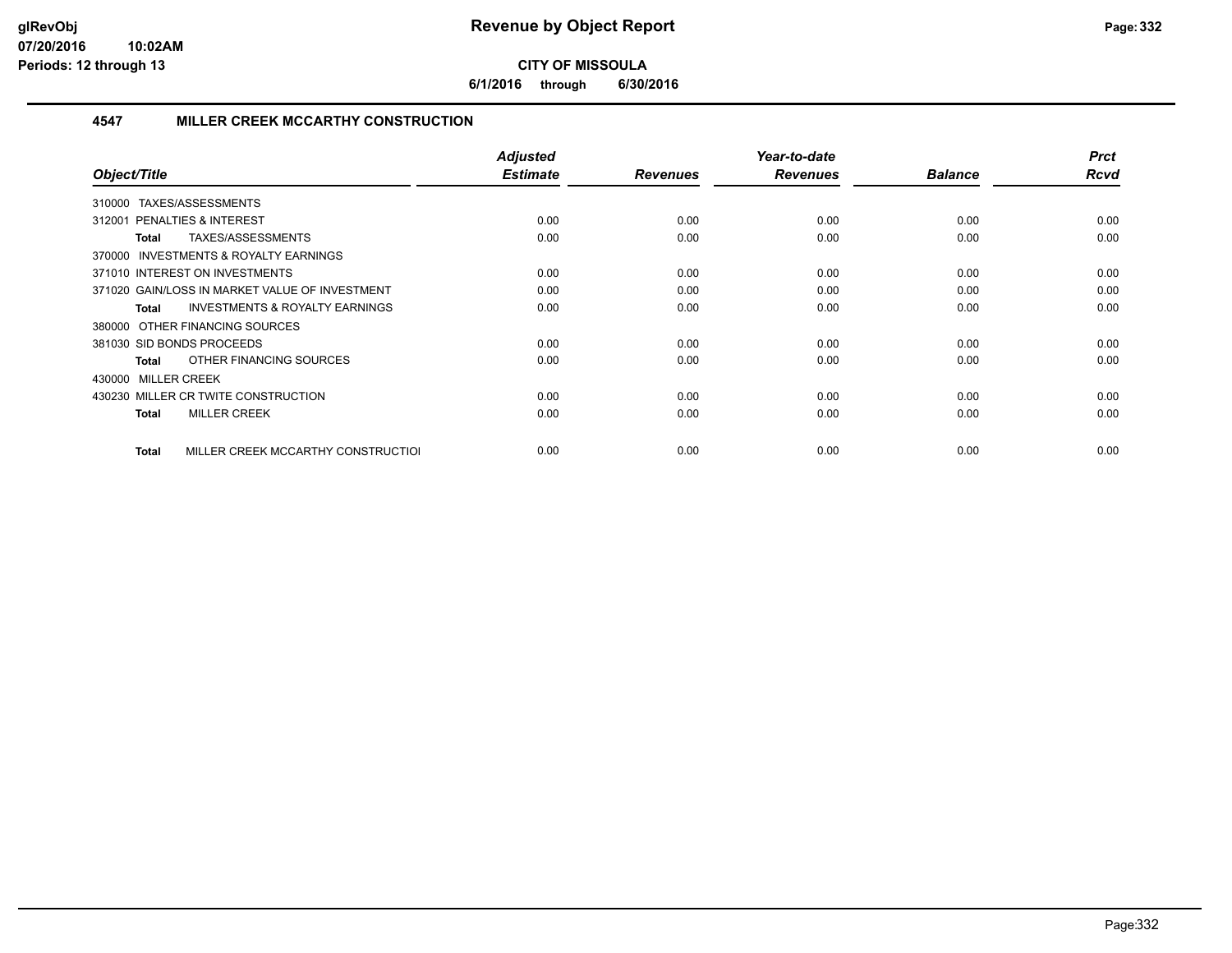**6/1/2016 through 6/30/2016**

# **4548 5TH,6TH & ARTHUR ROAD IMPROVEMENTS**

### **4548 5TH,6TH & ARTHUR ROAD IMPROVEMENTS**

|                                                    | <b>Adjusted</b> |                 | Year-to-date    |                | <b>Prct</b> |
|----------------------------------------------------|-----------------|-----------------|-----------------|----------------|-------------|
| Object/Title                                       | <b>Estimate</b> | <b>Revenues</b> | <b>Revenues</b> | <b>Balance</b> | <b>Rcvd</b> |
| 330000 INTERGOVERNMENTAL REVENUES                  |                 |                 |                 |                |             |
| 336001 MDT REIMBURSEMENTS                          | 0.00            | 0.00            | 0.00            | 0.00           | 0.00        |
| <b>INTERGOVERNMENTAL REVENUES</b><br>Total         | 0.00            | 0.00            | 0.00            | 0.00           | 0.00        |
| 360000 MISCELLANEOUS REVENUES                      |                 |                 |                 |                |             |
| 363020 PROPERTY ASSESSMENTS                        | 0.00            | 0.00            | 0.00            | 0.00           | 0.00        |
| MISCELLANEOUS REVENUES<br>Total                    | 0.00            | 0.00            | 0.00            | 0.00           | 0.00        |
| 370000 INVESTMENTS & ROYALTY EARNINGS              |                 |                 |                 |                |             |
| 371010 INTEREST ON INVESTMENTS                     | 0.00            | 0.00            | 0.00            | 0.00           | 0.00        |
| <b>INVESTMENTS &amp; ROYALTY EARNINGS</b><br>Total | 0.00            | 0.00            | 0.00            | 0.00           | 0.00        |
| 380000 OTHER FINANCING SOURCES                     |                 |                 |                 |                |             |
| 381010 BOND PROCEEDS                               | 0.00            | 0.00            | 0.00            | 0.00           | 0.00        |
| 381030 SID BONDS PROCEEDS                          | 0.00            | 0.00            | 0.00            | 0.00           | 0.00        |
| OTHER FINANCING SOURCES<br>Total                   | 0.00            | 0.00            | 0.00            | 0.00           | 0.00        |
|                                                    |                 |                 |                 |                |             |
| 5TH, 6TH & ARTHUR ROAD IMPROVEMENTS<br>Total       | 0.00            | 0.00            | 0.00            | 0.00           | 0.00        |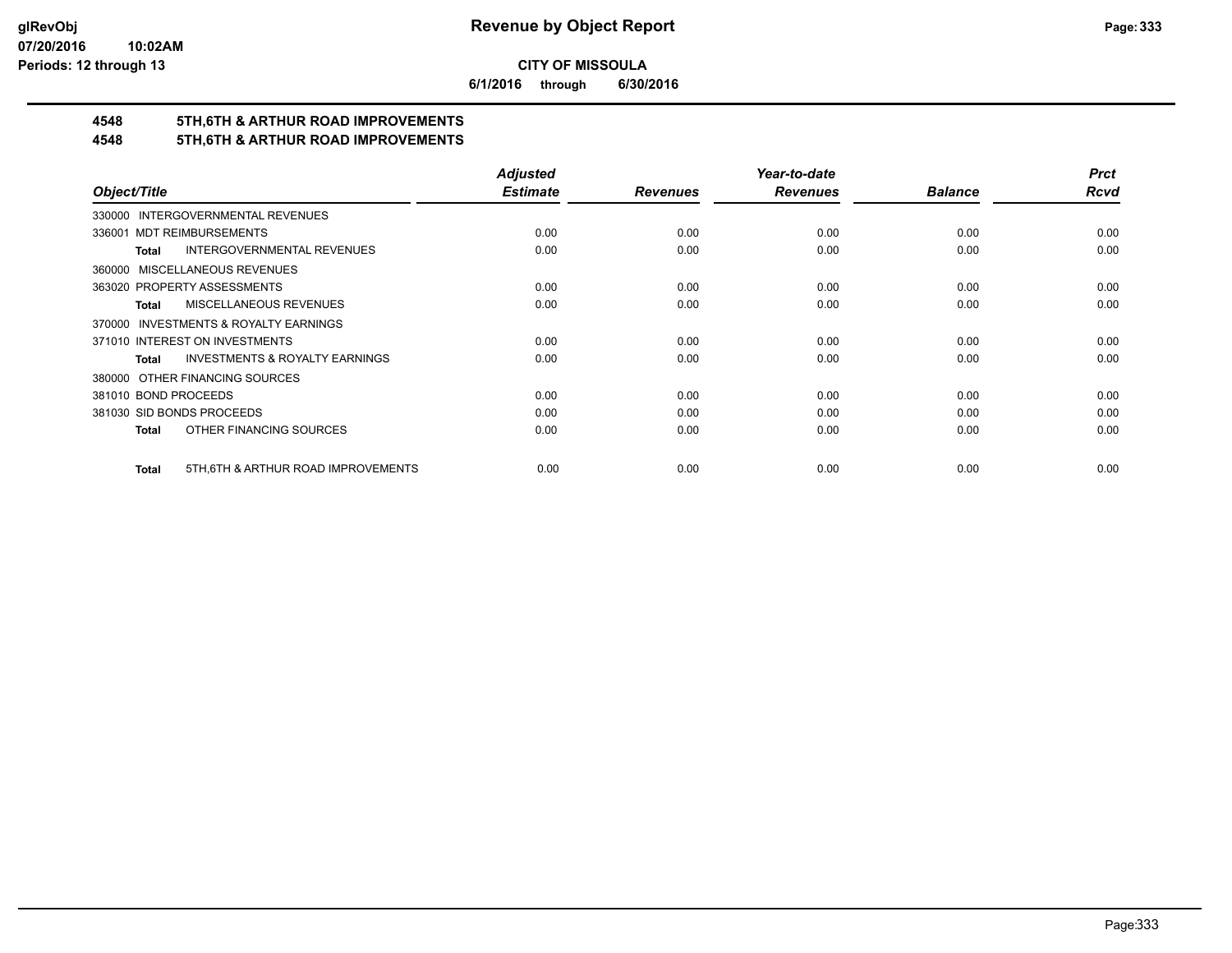**6/1/2016 through 6/30/2016**

#### **4548 5TH,6TH & ARTHUR ROAD IMPROVEMENTS**

| Object/Title                                              | <b>Adjusted</b><br><b>Estimate</b> | <b>Revenues</b> | Year-to-date<br><b>Revenues</b> | <b>Balance</b> | <b>Prct</b><br><b>Rcvd</b> |
|-----------------------------------------------------------|------------------------------------|-----------------|---------------------------------|----------------|----------------------------|
| <b>INTERGOVERNMENTAL REVENUES</b><br>330000               |                                    |                 |                                 |                |                            |
| 336001 MDT REIMBURSEMENTS                                 | 0.00                               | 0.00            | 0.00                            | 0.00           | 0.00                       |
| <b>INTERGOVERNMENTAL REVENUES</b><br>Total                | 0.00                               | 0.00            | 0.00                            | 0.00           | 0.00                       |
| MISCELLANEOUS REVENUES<br>360000                          |                                    |                 |                                 |                |                            |
| 363020 PROPERTY ASSESSMENTS                               | 0.00                               | 0.00            | 0.00                            | 0.00           | 0.00                       |
| MISCELLANEOUS REVENUES<br><b>Total</b>                    | 0.00                               | 0.00            | 0.00                            | 0.00           | 0.00                       |
| <b>INVESTMENTS &amp; ROYALTY EARNINGS</b><br>370000       |                                    |                 |                                 |                |                            |
| 371010 INTEREST ON INVESTMENTS                            | 0.00                               | 0.00            | 0.00                            | 0.00           | 0.00                       |
| <b>INVESTMENTS &amp; ROYALTY EARNINGS</b><br><b>Total</b> | 0.00                               | 0.00            | 0.00                            | 0.00           | 0.00                       |
| 380000 OTHER FINANCING SOURCES                            |                                    |                 |                                 |                |                            |
| 381010 BOND PROCEEDS                                      | 0.00                               | 0.00            | 0.00                            | 0.00           | 0.00                       |
| 381030 SID BONDS PROCEEDS                                 | 0.00                               | 0.00            | 0.00                            | 0.00           | 0.00                       |
| OTHER FINANCING SOURCES<br><b>Total</b>                   | 0.00                               | 0.00            | 0.00                            | 0.00           | 0.00                       |
| 5TH, 6TH & ARTHUR ROAD IMPROVEMENTS<br><b>Total</b>       | 0.00                               | 0.00            | 0.00                            | 0.00           | 0.00                       |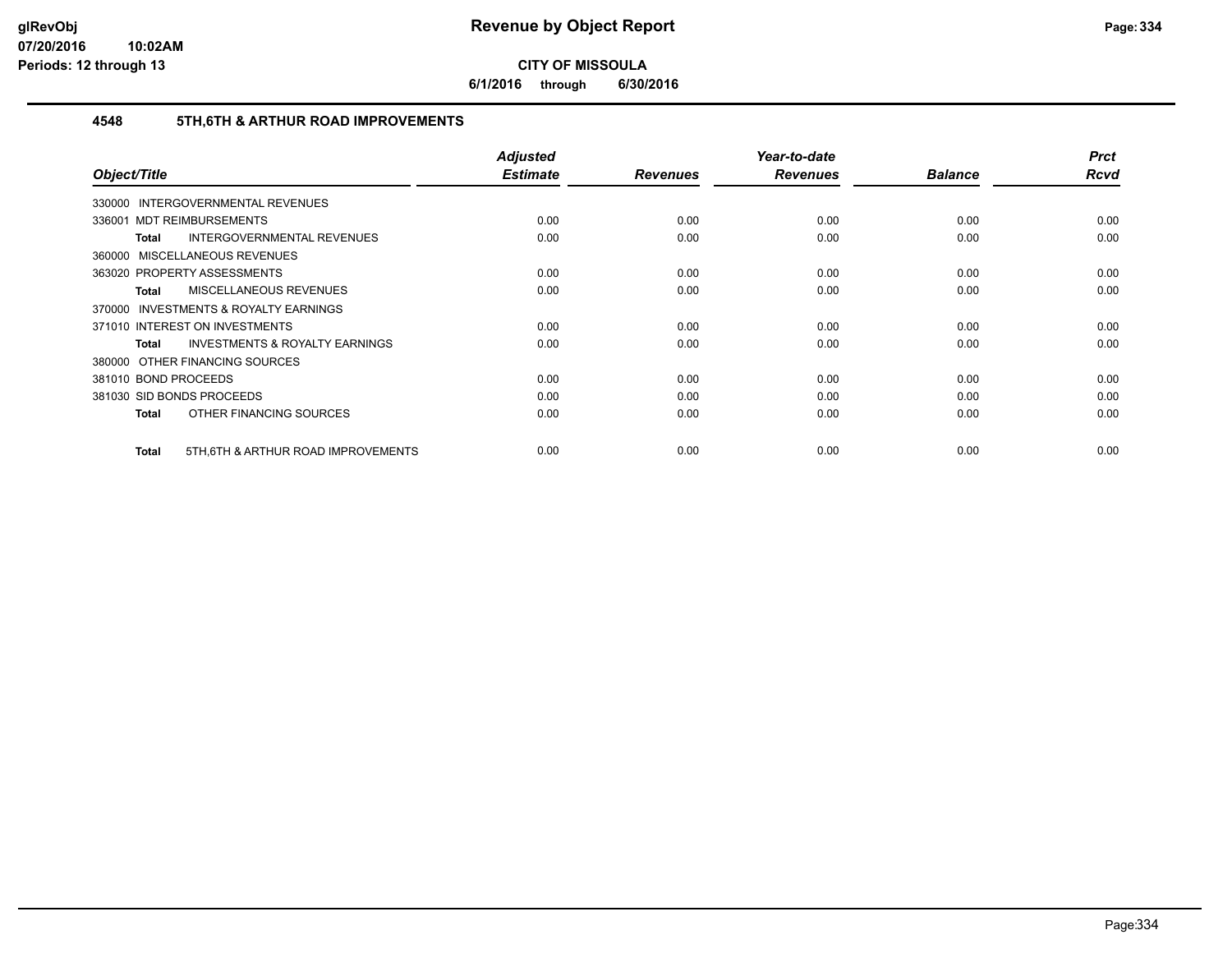**6/1/2016 through 6/30/2016**

# **4745 MALONEY/TWITE MILLER CR \$1.2M CONTRIB**

**4745 MALONEY/TWITE MILLER CR \$1.2M CONTRIB**

|                                                           | <b>Adjusted</b> |                 | Year-to-date    |                | <b>Prct</b> |
|-----------------------------------------------------------|-----------------|-----------------|-----------------|----------------|-------------|
| Object/Title                                              | <b>Estimate</b> | <b>Revenues</b> | <b>Revenues</b> | <b>Balance</b> | <b>Rcvd</b> |
| 310000 TAXES/ASSESSMENTS                                  |                 |                 |                 |                |             |
| 312001 PENALTIES & INTEREST                               | 0.00            | 0.00            | 0.00            | 0.00           | 0.00        |
| TAXES/ASSESSMENTS<br>Total                                | 0.00            | 0.00            | 0.00            | 0.00           | 0.00        |
| 360000 MISCELLANEOUS REVENUES                             |                 |                 |                 |                |             |
| 365000 DONATIONS                                          | 0.00            | 0.00            | 0.00            | 0.00           | 0.00        |
| MISCELLANEOUS REVENUES<br>Total                           | 0.00            | 0.00            | 0.00            | 0.00           | 0.00        |
| 370000 INVESTMENTS & ROYALTY EARNINGS                     |                 |                 |                 |                |             |
| 371010 INTEREST ON INVESTMENTS                            | 0.00            | 0.00            | 0.00            | 0.00           | 0.00        |
| 371020 GAIN/LOSS IN MARKET VALUE OF INVESTMENTS           | 0.00            | 0.00            | 0.00            | 0.00           | 0.00        |
| <b>INVESTMENTS &amp; ROYALTY EARNINGS</b><br><b>Total</b> | 0.00            | 0.00            | 0.00            | 0.00           | 0.00        |
| MALONEY/TWITE MILLER CR \$1.2M CONTRI<br><b>Total</b>     | 0.00            | 0.00            | 0.00            | 0.00           | 0.00        |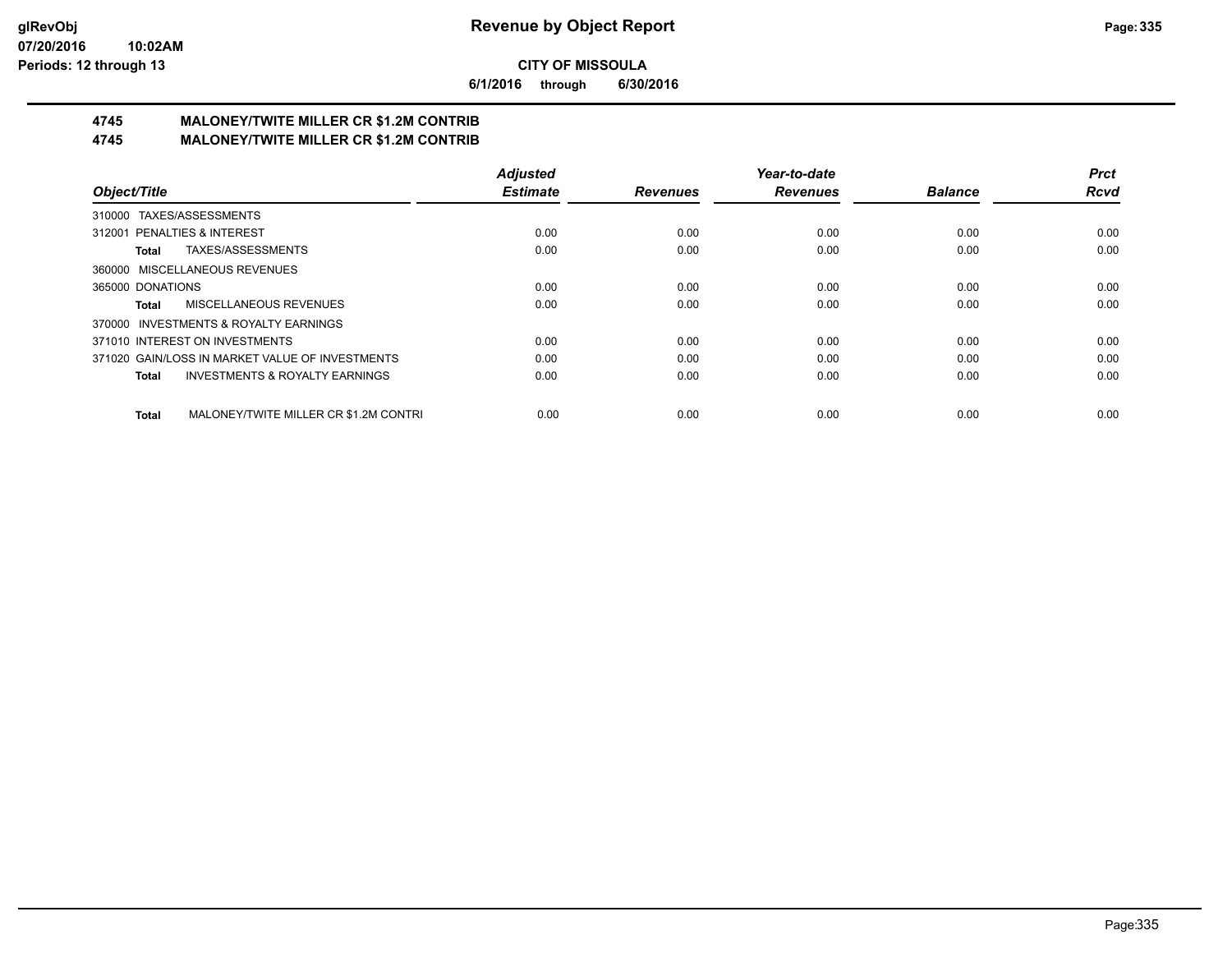**6/1/2016 through 6/30/2016**

#### **4745 MALONEY/TWITE MILLER CR \$1.2M CONTRIB**

| Object/Title                                       | <b>Adjusted</b><br><b>Estimate</b> | <b>Revenues</b> | Year-to-date<br><b>Revenues</b> | <b>Balance</b> | <b>Prct</b><br><b>Rcvd</b> |
|----------------------------------------------------|------------------------------------|-----------------|---------------------------------|----------------|----------------------------|
| 310000 TAXES/ASSESSMENTS                           |                                    |                 |                                 |                |                            |
|                                                    |                                    |                 |                                 |                |                            |
| 312001 PENALTIES & INTEREST                        | 0.00                               | 0.00            | 0.00                            | 0.00           | 0.00                       |
| TAXES/ASSESSMENTS<br>Total                         | 0.00                               | 0.00            | 0.00                            | 0.00           | 0.00                       |
| 360000 MISCELLANEOUS REVENUES                      |                                    |                 |                                 |                |                            |
| 365000 DONATIONS                                   | 0.00                               | 0.00            | 0.00                            | 0.00           | 0.00                       |
| MISCELLANEOUS REVENUES<br>Total                    | 0.00                               | 0.00            | 0.00                            | 0.00           | 0.00                       |
| 370000 INVESTMENTS & ROYALTY EARNINGS              |                                    |                 |                                 |                |                            |
| 371010 INTEREST ON INVESTMENTS                     | 0.00                               | 0.00            | 0.00                            | 0.00           | 0.00                       |
| 371020 GAIN/LOSS IN MARKET VALUE OF INVESTMENT     | 0.00                               | 0.00            | 0.00                            | 0.00           | 0.00                       |
| <b>INVESTMENTS &amp; ROYALTY EARNINGS</b><br>Total | 0.00                               | 0.00            | 0.00                            | 0.00           | 0.00                       |
| MALONEY/TWITE MILLER CR \$1.2M CONTR<br>Total      | 0.00                               | 0.00            | 0.00                            | 0.00           | 0.00                       |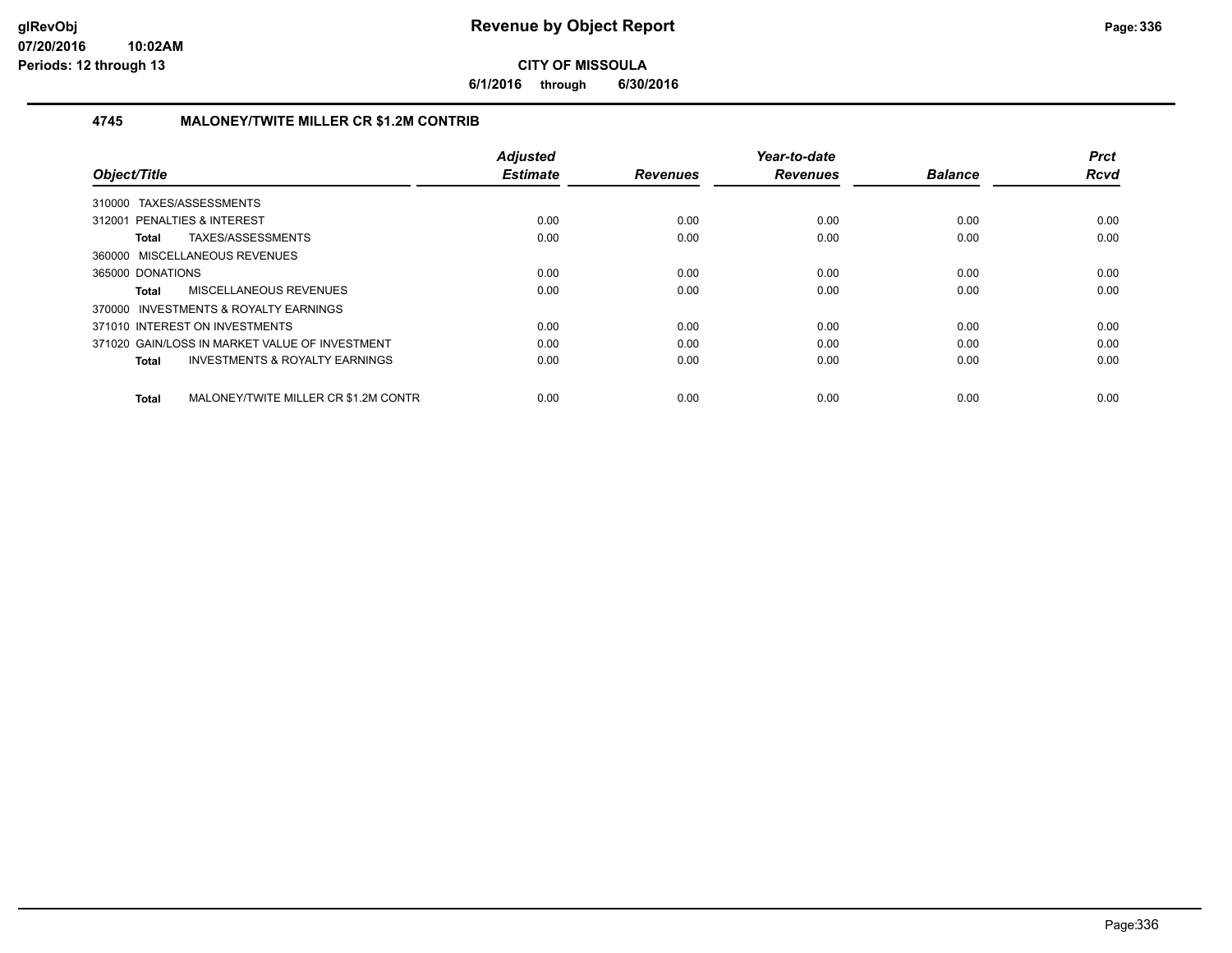**6/1/2016 through 6/30/2016**

### **4941 HILLVIEW WAY CONSTRUCTION**

#### **4941 HILLVIEW WAY CONSTRUCTION**

|                                                           | <b>Adjusted</b> |                 | Year-to-date    |                | <b>Prct</b> |
|-----------------------------------------------------------|-----------------|-----------------|-----------------|----------------|-------------|
| Object/Title                                              | <b>Estimate</b> | <b>Revenues</b> | <b>Revenues</b> | <b>Balance</b> | <b>Rcvd</b> |
| 360000 MISCELLANEOUS REVENUES                             |                 |                 |                 |                |             |
| 360010 MISCELLANEOUS                                      | 0.00            | 1.747.00        | 1.747.00        | $-1.747.00$    | 0.00        |
| <b>MISCELLANEOUS REVENUES</b><br><b>Total</b>             | 0.00            | 1.747.00        | 1.747.00        | $-1.747.00$    | 0.00        |
| 370000 INVESTMENTS & ROYALTY EARNINGS                     |                 |                 |                 |                |             |
| 371010 INTEREST ON INVESTMENTS                            | 0.00            | 0.00            | 0.00            | 0.00           | 0.00        |
| <b>INVESTMENTS &amp; ROYALTY EARNINGS</b><br><b>Total</b> | 0.00            | 0.00            | 0.00            | 0.00           | 0.00        |
| <b>HILLVIEW WAY CONSTRUCTION</b><br><b>Total</b>          | 0.00            | 1.747.00        | 1.747.00        | $-1.747.00$    | 0.00        |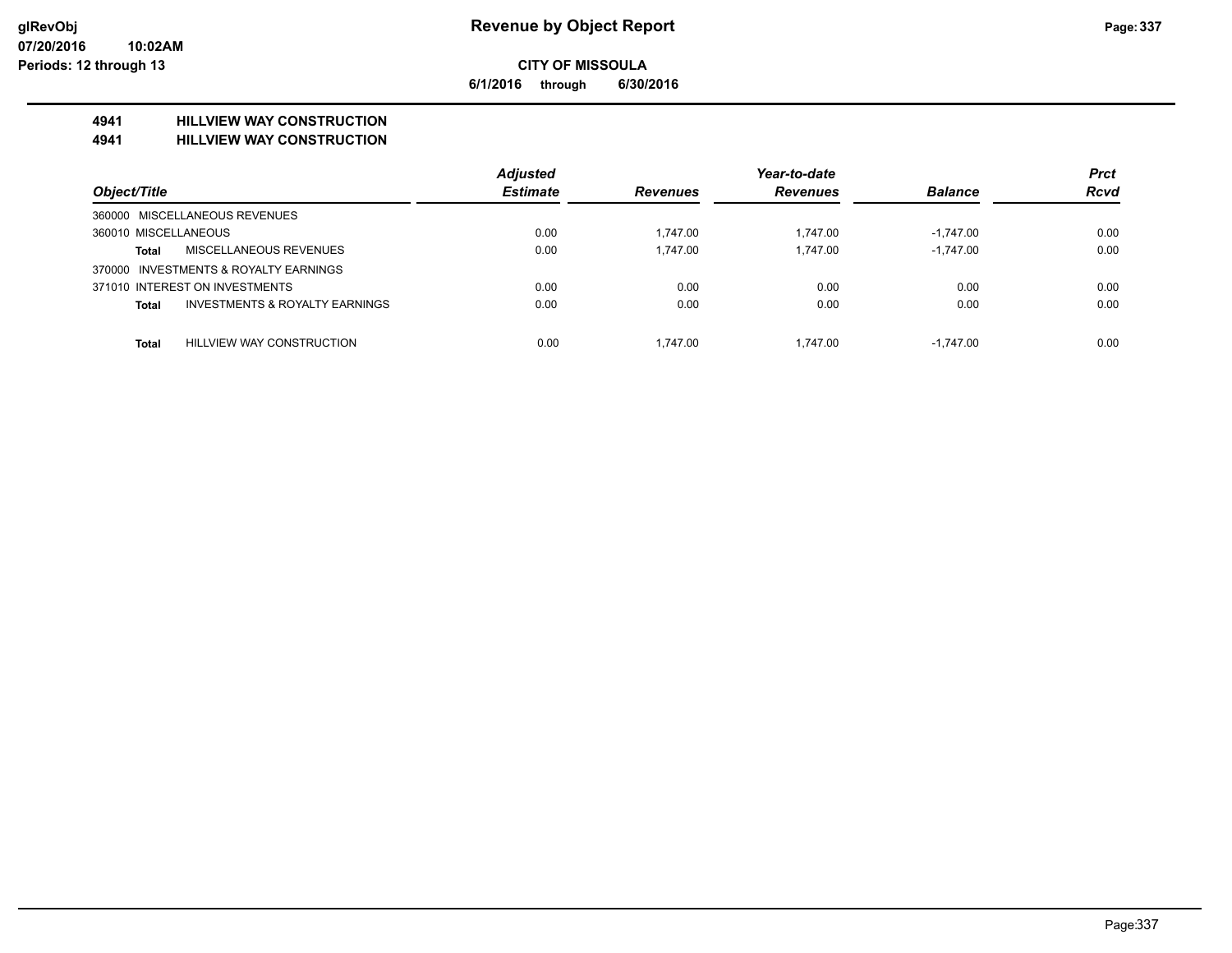**6/1/2016 through 6/30/2016**

#### **4941 HILLVIEW WAY CONSTRUCTION**

| Object/Title                                     | <b>Adjusted</b><br><b>Estimate</b> | <b>Revenues</b> | Year-to-date<br><b>Revenues</b> | <b>Balance</b> | <b>Prct</b><br><b>Rcvd</b> |
|--------------------------------------------------|------------------------------------|-----------------|---------------------------------|----------------|----------------------------|
| 360000 MISCELLANEOUS REVENUES                    |                                    |                 |                                 |                |                            |
| 360010 MISCELLANEOUS                             | 0.00                               | 1.747.00        | 1.747.00                        | $-1.747.00$    | 0.00                       |
| MISCELLANEOUS REVENUES<br><b>Total</b>           | 0.00                               | 1,747.00        | 1,747.00                        | $-1,747.00$    | 0.00                       |
| 370000 INVESTMENTS & ROYALTY EARNINGS            |                                    |                 |                                 |                |                            |
| 371010 INTEREST ON INVESTMENTS                   | 0.00                               | 0.00            | 0.00                            | 0.00           | 0.00                       |
| INVESTMENTS & ROYALTY EARNINGS<br><b>Total</b>   | 0.00                               | 0.00            | 0.00                            | 0.00           | 0.00                       |
| <b>HILLVIEW WAY CONSTRUCTION</b><br><b>Total</b> | 0.00                               | 1.747.00        | 1.747.00                        | $-1.747.00$    | 0.00                       |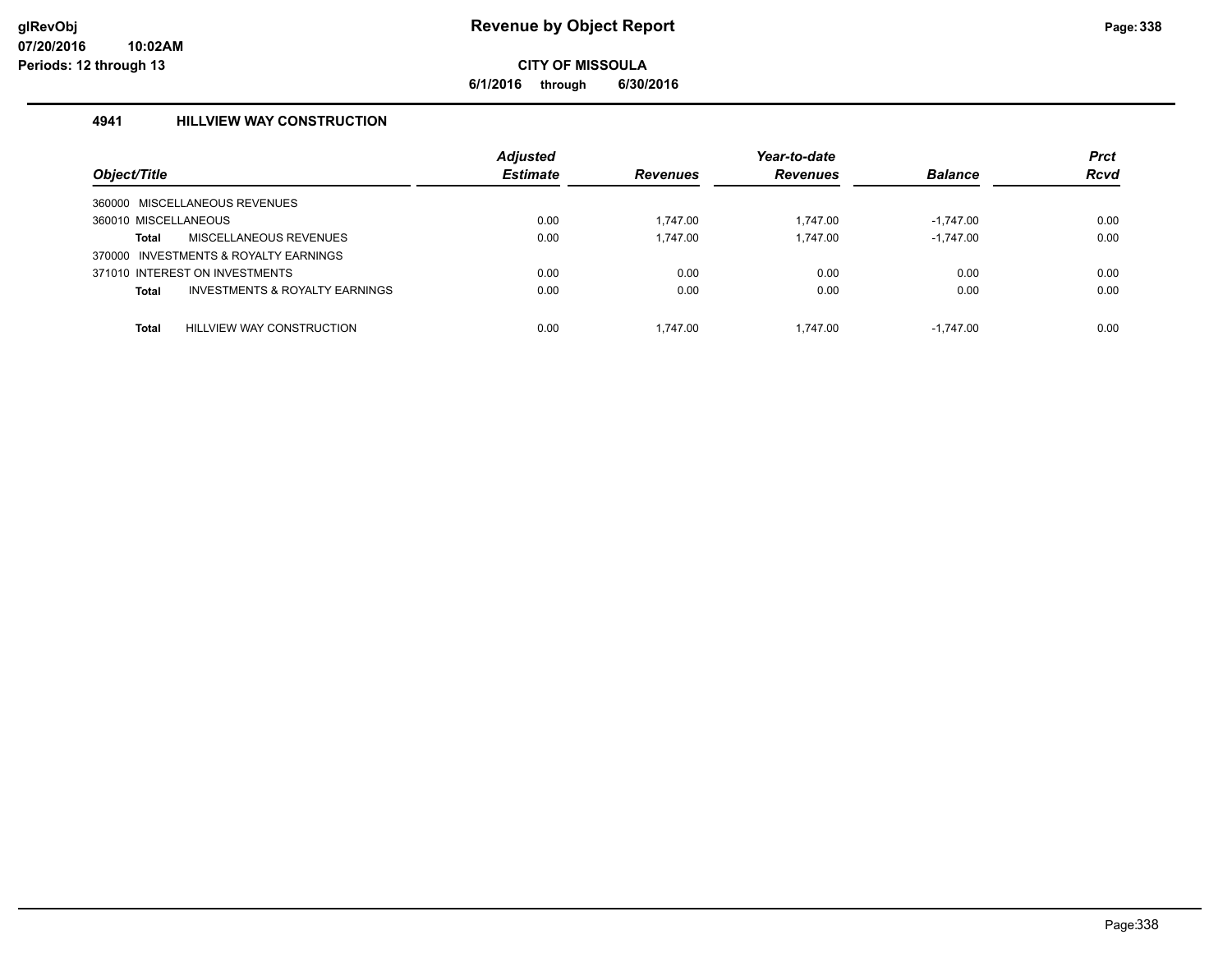**6/1/2016 through 6/30/2016**

# **4944 RATTLESNAKE SEWER COLLECTION (544)**

#### **4944 RATTLESNAKE SEWER COLLECTION (544)**

|                                                    | <b>Adjusted</b> |                 | Year-to-date    |                | <b>Prct</b> |
|----------------------------------------------------|-----------------|-----------------|-----------------|----------------|-------------|
| Object/Title                                       | <b>Estimate</b> | <b>Revenues</b> | <b>Revenues</b> | <b>Balance</b> | <b>Rcvd</b> |
| 330000 INTERGOVERNMENTAL REVENUES                  |                 |                 |                 |                |             |
| 331090 EPA GRANT                                   | 0.00            | 0.00            | 0.00            | 0.00           | 0.00        |
| 334120 TSEP GRANT                                  | 0.00            | 0.00            | 0.00            | 0.00           | 0.00        |
| 334121 DNRC GRANT                                  | 0.00            | 0.00            | 0.00            | 0.00           | 0.00        |
| 334990 ARRA FUNDING                                | 0.00            | 0.00            | 0.00            | 0.00           | 0.00        |
| 334992 ARRA LOAN                                   | 0.00            | 0.00            | 0.00            | 0.00           | 0.00        |
| INTERGOVERNMENTAL REVENUES<br>Total                | 0.00            | 0.00            | 0.00            | 0.00           | 0.00        |
| 370000 INVESTMENTS & ROYALTY EARNINGS              |                 |                 |                 |                |             |
| 371010 INTEREST ON INVESTMENTS                     | 0.00            | 0.00            | 0.00            | 0.00           | 0.00        |
| <b>INVESTMENTS &amp; ROYALTY EARNINGS</b><br>Total | 0.00            | 0.00            | 0.00            | 0.00           | 0.00        |
| 380000 OTHER FINANCING SOURCES                     |                 |                 |                 |                |             |
| 381010 BOND PROCEEDS                               | 0.00            | 0.00            | 0.00            | 0.00           | 0.00        |
| 381020 REVENUE BONDS                               | 0.00            | 0.00            | 0.00            | 0.00           | 0.00        |
| 381030 SID BONDS PROCEEDS                          | 0.00            | 0.00            | 0.00            | 0.00           | 0.00        |
| OTHER FINANCING SOURCES<br>Total                   | 0.00            | 0.00            | 0.00            | 0.00           | 0.00        |
| RATTLESNAKE SEWER COLLECTION (544)<br>Total        | 0.00            | 0.00            | 0.00            | 0.00           | 0.00        |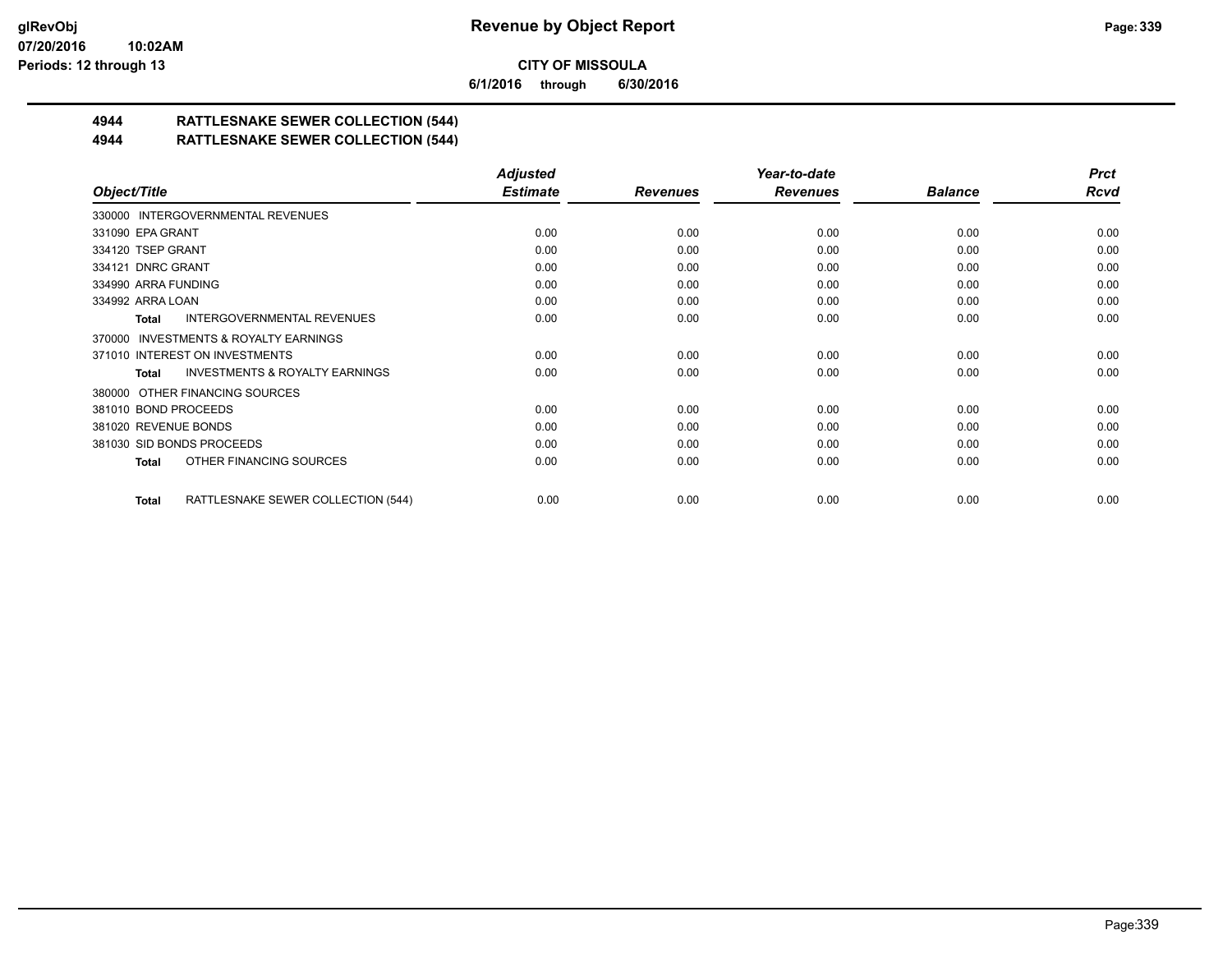**6/1/2016 through 6/30/2016**

#### **4944 RATTLESNAKE SEWER COLLECTION (544)**

|                                                           | <b>Adjusted</b> |                 | Year-to-date    |                | <b>Prct</b> |
|-----------------------------------------------------------|-----------------|-----------------|-----------------|----------------|-------------|
| Object/Title                                              | <b>Estimate</b> | <b>Revenues</b> | <b>Revenues</b> | <b>Balance</b> | <b>Rcvd</b> |
| 330000 INTERGOVERNMENTAL REVENUES                         |                 |                 |                 |                |             |
| 331090 EPA GRANT                                          | 0.00            | 0.00            | 0.00            | 0.00           | 0.00        |
| 334120 TSEP GRANT                                         | 0.00            | 0.00            | 0.00            | 0.00           | 0.00        |
| 334121 DNRC GRANT                                         | 0.00            | 0.00            | 0.00            | 0.00           | 0.00        |
| 334990 ARRA FUNDING                                       | 0.00            | 0.00            | 0.00            | 0.00           | 0.00        |
| 334992 ARRA LOAN                                          | 0.00            | 0.00            | 0.00            | 0.00           | 0.00        |
| INTERGOVERNMENTAL REVENUES<br><b>Total</b>                | 0.00            | 0.00            | 0.00            | 0.00           | 0.00        |
| INVESTMENTS & ROYALTY EARNINGS<br>370000                  |                 |                 |                 |                |             |
| 371010 INTEREST ON INVESTMENTS                            | 0.00            | 0.00            | 0.00            | 0.00           | 0.00        |
| <b>INVESTMENTS &amp; ROYALTY EARNINGS</b><br><b>Total</b> | 0.00            | 0.00            | 0.00            | 0.00           | 0.00        |
| OTHER FINANCING SOURCES<br>380000                         |                 |                 |                 |                |             |
| 381010 BOND PROCEEDS                                      | 0.00            | 0.00            | 0.00            | 0.00           | 0.00        |
| 381020 REVENUE BONDS                                      | 0.00            | 0.00            | 0.00            | 0.00           | 0.00        |
| 381030 SID BONDS PROCEEDS                                 | 0.00            | 0.00            | 0.00            | 0.00           | 0.00        |
| OTHER FINANCING SOURCES<br><b>Total</b>                   | 0.00            | 0.00            | 0.00            | 0.00           | 0.00        |
| RATTLESNAKE SEWER COLLECTION (544)<br><b>Total</b>        | 0.00            | 0.00            | 0.00            | 0.00           | 0.00        |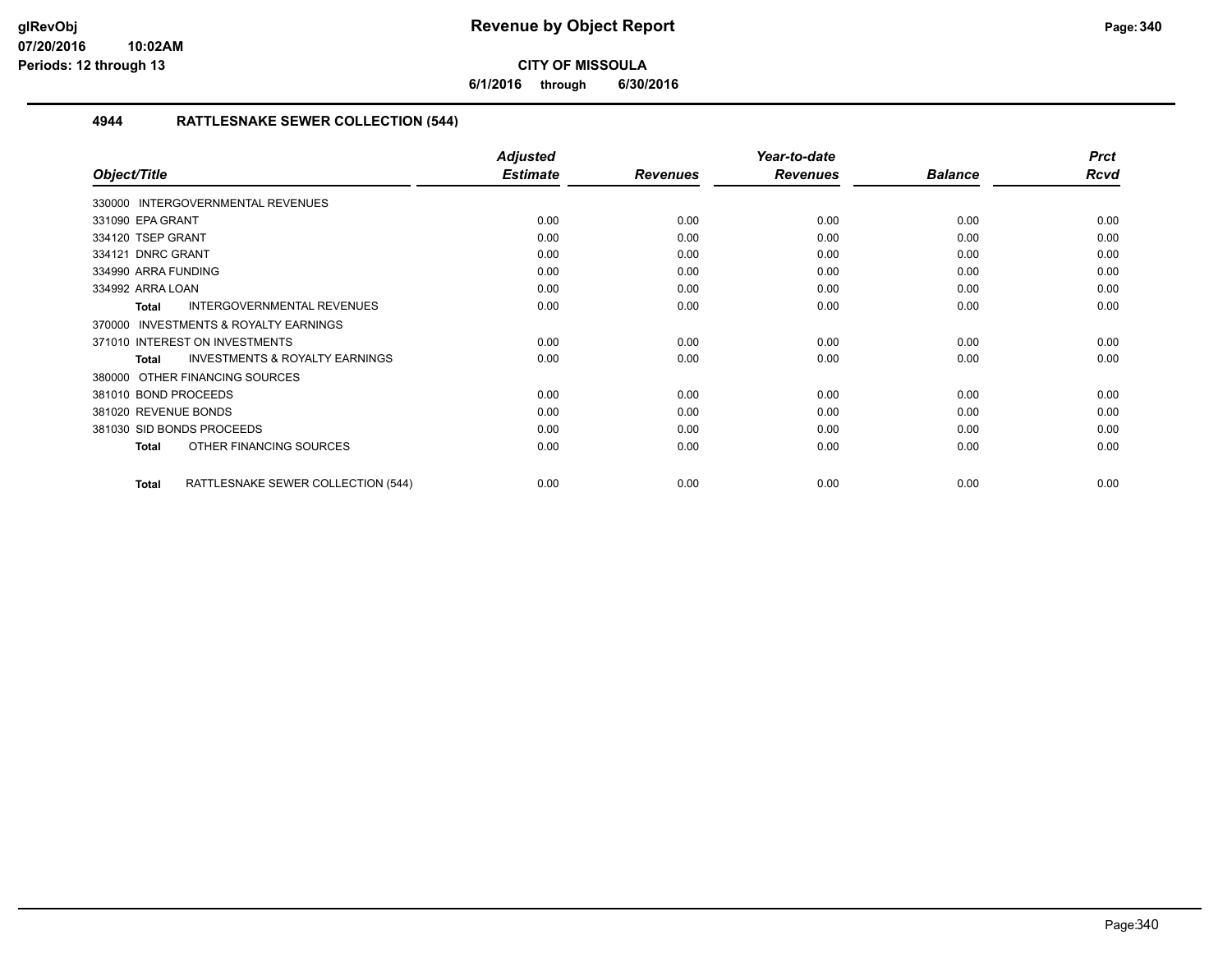**6/1/2016 through 6/30/2016**

#### **4945 PHILLIPS ST TRAFFIC CALMING**

**4945 PHILLIPS ST TRAFFIC CALMING**

|                                                    | <b>Adjusted</b> |                 | Year-to-date    |                | <b>Prct</b> |
|----------------------------------------------------|-----------------|-----------------|-----------------|----------------|-------------|
| Object/Title                                       | <b>Estimate</b> | <b>Revenues</b> | <b>Revenues</b> | <b>Balance</b> | <b>Rcvd</b> |
| 370000 INVESTMENTS & ROYALTY EARNINGS              |                 |                 |                 |                |             |
| 371010 INTEREST ON INVESTMENTS                     | 0.00            | 0.00            | 0.00            | 0.00           | 0.00        |
| <b>INVESTMENTS &amp; ROYALTY EARNINGS</b><br>Total | 0.00            | 0.00            | 0.00            | 0.00           | 0.00        |
| 380000 OTHER FINANCING SOURCES                     |                 |                 |                 |                |             |
| 381030 SID BONDS PROCEEDS                          | 0.00            | 0.00            | 0.00            | 0.00           | 0.00        |
| 383000 OPERATING TRANSFERS                         | 0.00            | 0.00            | 0.00            | 0.00           | 0.00        |
| OTHER FINANCING SOURCES<br><b>Total</b>            | 0.00            | 0.00            | 0.00            | 0.00           | 0.00        |
|                                                    |                 |                 |                 |                |             |
| <b>Total</b><br>PHILLIPS ST TRAFFIC CALMING        | 0.00            | 0.00            | 0.00            | 0.00           | 0.00        |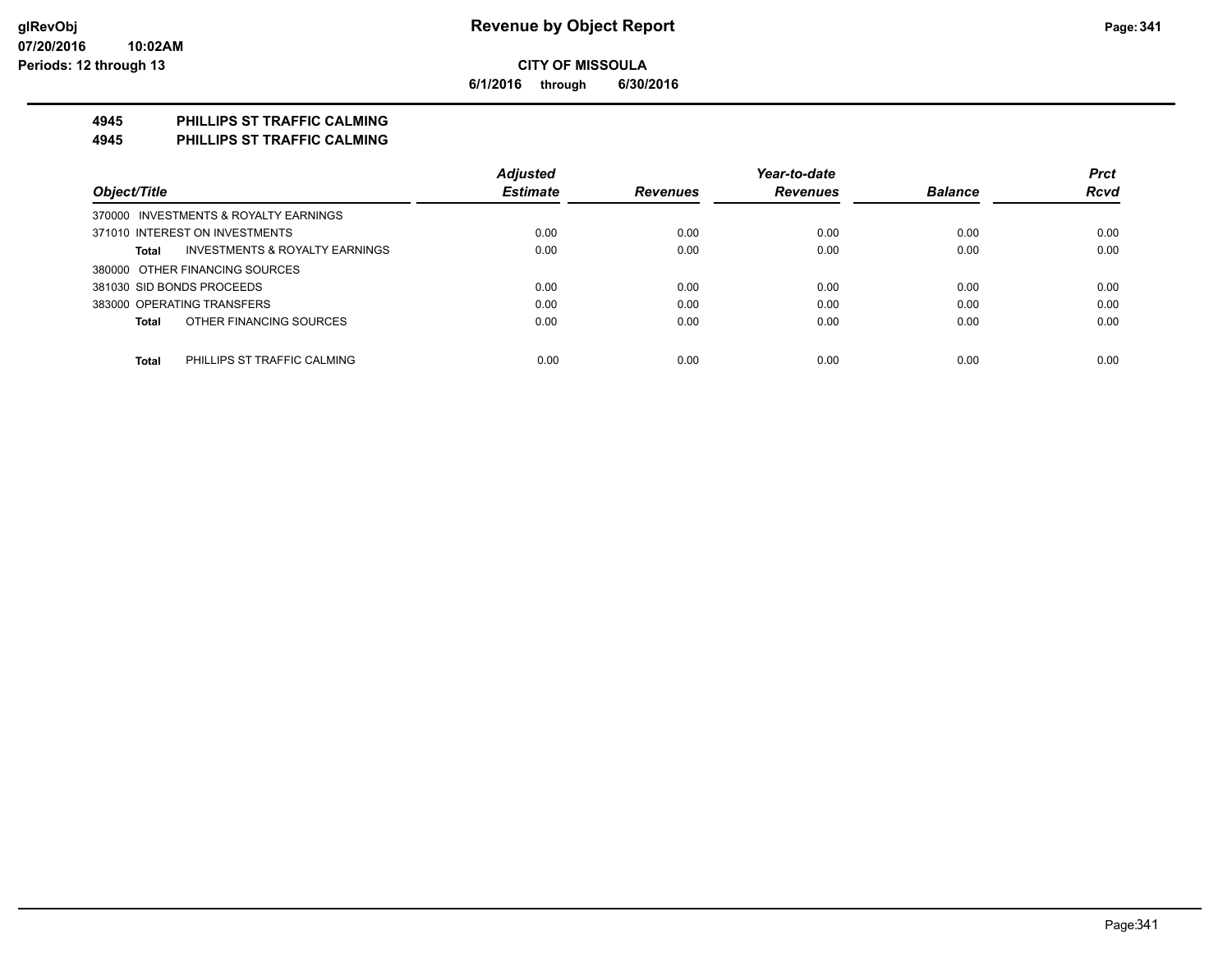**6/1/2016 through 6/30/2016**

#### **4945 PHILLIPS ST TRAFFIC CALMING**

|                                                    | <b>Adjusted</b> |                 | Year-to-date    |                | <b>Prct</b> |
|----------------------------------------------------|-----------------|-----------------|-----------------|----------------|-------------|
| Object/Title                                       | <b>Estimate</b> | <b>Revenues</b> | <b>Revenues</b> | <b>Balance</b> | <b>Rcvd</b> |
| 370000 INVESTMENTS & ROYALTY EARNINGS              |                 |                 |                 |                |             |
| 371010 INTEREST ON INVESTMENTS                     | 0.00            | 0.00            | 0.00            | 0.00           | 0.00        |
| <b>INVESTMENTS &amp; ROYALTY EARNINGS</b><br>Total | 0.00            | 0.00            | 0.00            | 0.00           | 0.00        |
| 380000 OTHER FINANCING SOURCES                     |                 |                 |                 |                |             |
| 381030 SID BONDS PROCEEDS                          | 0.00            | 0.00            | 0.00            | 0.00           | 0.00        |
| 383000 OPERATING TRANSFERS                         | 0.00            | 0.00            | 0.00            | 0.00           | 0.00        |
| OTHER FINANCING SOURCES<br>Total                   | 0.00            | 0.00            | 0.00            | 0.00           | 0.00        |
|                                                    |                 |                 |                 |                |             |
| <b>Total</b><br>PHILLIPS ST TRAFFIC CALMING        | 0.00            | 0.00            | 0.00            | 0.00           | 0.00        |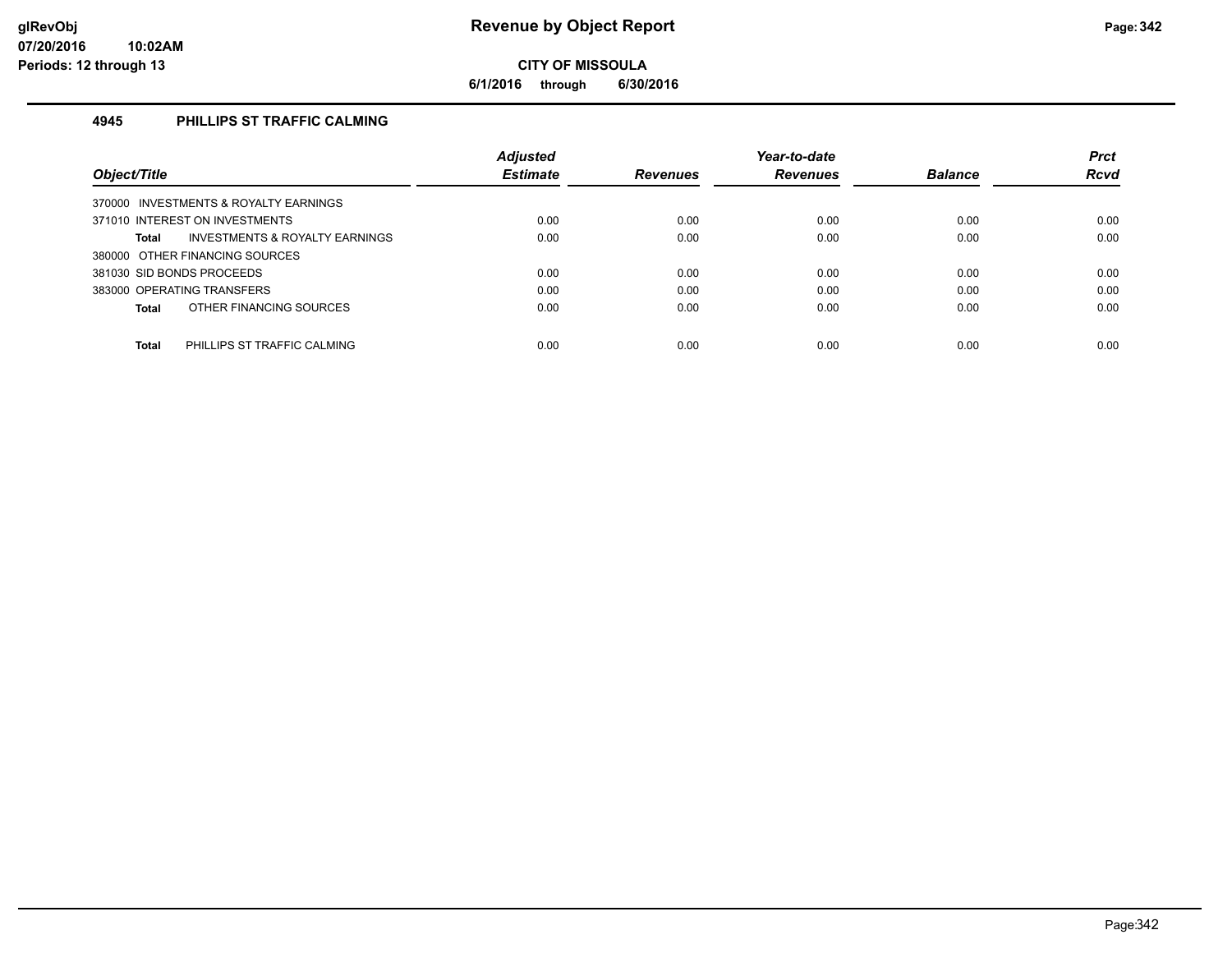**6/1/2016 through 6/30/2016**

# **4946 PATTEE CREEK DR. TRAFFIC CALMING**

# **4946 PATTEE CREEK DR. TRAFFIC CALMING**

|                                           | <b>Adjusted</b> |                 | Year-to-date    |                | <b>Prct</b> |
|-------------------------------------------|-----------------|-----------------|-----------------|----------------|-------------|
| Object/Title                              | <b>Estimate</b> | <b>Revenues</b> | <b>Revenues</b> | <b>Balance</b> | <b>Rcvd</b> |
| 370000 INVESTMENTS & ROYALTY EARNINGS     |                 |                 |                 |                |             |
| 371010 INTEREST ON INVESTMENTS            | 0.00            | 0.00            | 0.00            | 0.00           | 0.00        |
| INVESTMENTS & ROYALTY EARNINGS<br>Total   | 0.00            | 0.00            | 0.00            | 0.00           | 0.00        |
| 380000 OTHER FINANCING SOURCES            |                 |                 |                 |                |             |
| 381030 SID BONDS PROCEEDS                 | 0.00            | 0.00            | 0.00            | 0.00           | 0.00        |
| 383000 OPERATING TRANSFERS                | 0.00            | 0.00            | 0.00            | 0.00           | 0.00        |
| OTHER FINANCING SOURCES<br>Total          | 0.00            | 0.00            | 0.00            | 0.00           | 0.00        |
|                                           |                 |                 |                 |                |             |
| Total<br>PATTEE CREEK DR. TRAFFIC CALMING | 0.00            | 0.00            | 0.00            | 0.00           | 0.00        |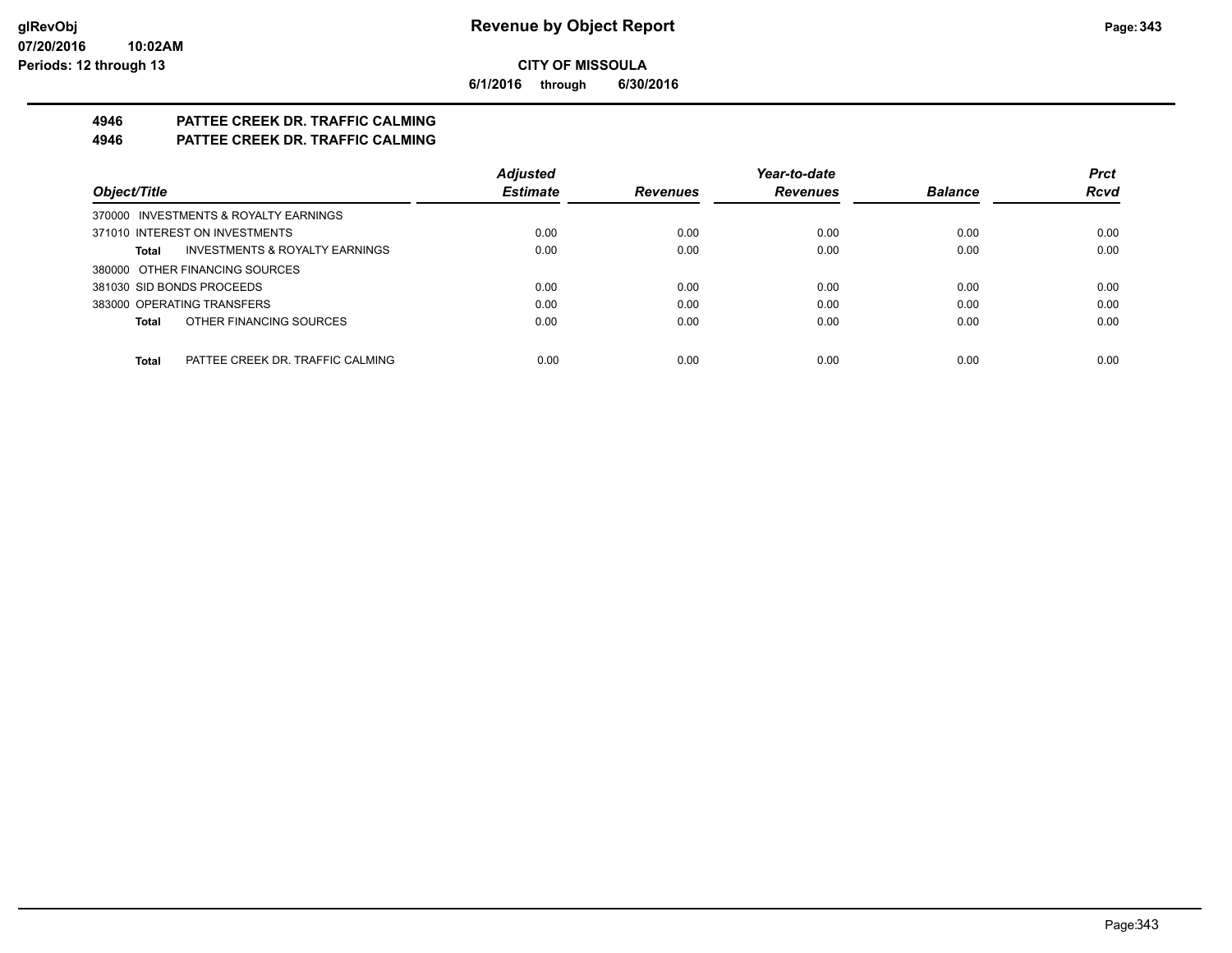**6/1/2016 through 6/30/2016**

#### **4946 PATTEE CREEK DR. TRAFFIC CALMING**

| Object/Title                                     | <b>Adjusted</b><br><b>Estimate</b> | <b>Revenues</b> | Year-to-date<br><b>Revenues</b> | <b>Balance</b> | <b>Prct</b><br><b>Rcvd</b> |
|--------------------------------------------------|------------------------------------|-----------------|---------------------------------|----------------|----------------------------|
| 370000 INVESTMENTS & ROYALTY EARNINGS            |                                    |                 |                                 |                |                            |
| 371010 INTEREST ON INVESTMENTS                   | 0.00                               | 0.00            | 0.00                            | 0.00           | 0.00                       |
| INVESTMENTS & ROYALTY EARNINGS<br><b>Total</b>   | 0.00                               | 0.00            | 0.00                            | 0.00           | 0.00                       |
| 380000 OTHER FINANCING SOURCES                   |                                    |                 |                                 |                |                            |
| 381030 SID BONDS PROCEEDS                        | 0.00                               | 0.00            | 0.00                            | 0.00           | 0.00                       |
| 383000 OPERATING TRANSFERS                       | 0.00                               | 0.00            | 0.00                            | 0.00           | 0.00                       |
| OTHER FINANCING SOURCES<br><b>Total</b>          | 0.00                               | 0.00            | 0.00                            | 0.00           | 0.00                       |
|                                                  |                                    |                 |                                 |                |                            |
| <b>Total</b><br>PATTEE CREEK DR. TRAFFIC CALMING | 0.00                               | 0.00            | 0.00                            | 0.00           | 0.00                       |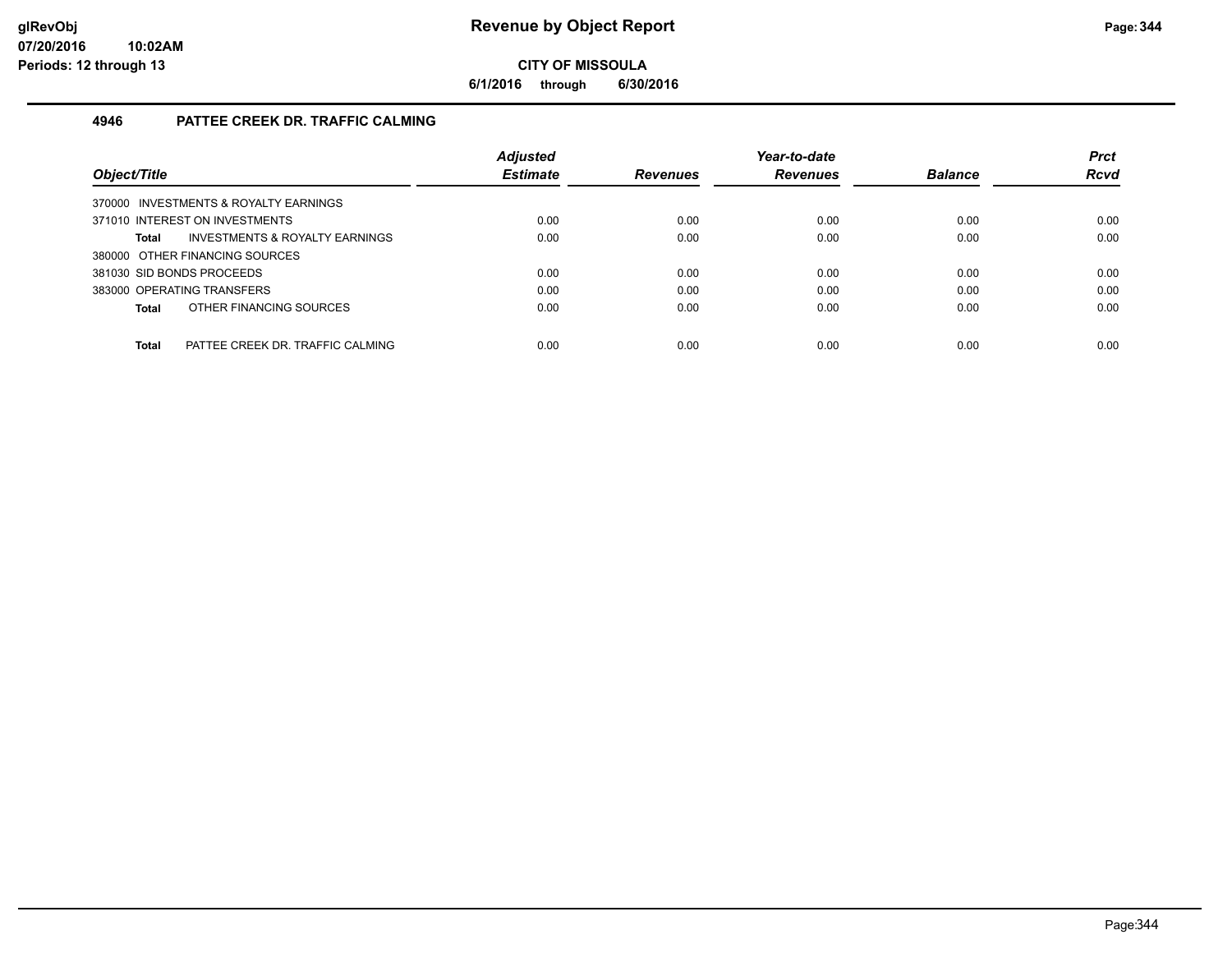**6/1/2016 through 6/30/2016**

# **4948 STORMWATER OUTFALL RETROFITS**

#### **4948 STORMWATER OUTFALL RETROFITS**

|                     |                                     | <b>Adjusted</b> |                 | Year-to-date    |                | <b>Prct</b> |
|---------------------|-------------------------------------|-----------------|-----------------|-----------------|----------------|-------------|
| Object/Title        |                                     | <b>Estimate</b> | <b>Revenues</b> | <b>Revenues</b> | <b>Balance</b> | <b>Rcvd</b> |
|                     | 330000 INTERGOVERNMENTAL REVENUES   |                 |                 |                 |                |             |
| 334121 DNRC GRANT   |                                     | 0.00            | 0.00            | 0.00            | 0.00           | 0.00        |
|                     | 337003 HEALTH DEPT-STORM WATER MGMT | 0.00            | 0.00            | 0.00            | 0.00           | 0.00        |
| 337004 MRA GRANTS   |                                     | 0.00            | 25,000.00       | 25.000.00       | $-25.000.00$   | 0.00        |
| Total               | INTERGOVERNMENTAL REVENUES          | 0.00            | 25.000.00       | 25.000.00       | $-25.000.00$   | 0.00        |
|                     | 380000 OTHER FINANCING SOURCES      |                 |                 |                 |                |             |
| 383014 TRANS FR MRA |                                     | 0.00            | 0.00            | 0.00            | 0.00           | 0.00        |
| Total               | OTHER FINANCING SOURCES             | 0.00            | 0.00            | 0.00            | 0.00           | 0.00        |
|                     |                                     |                 |                 |                 |                |             |
| <b>Total</b>        | STORMWATER OUTFALL RETROFITS        | 0.00            | 25.000.00       | 25.000.00       | $-25.000.00$   | 0.00        |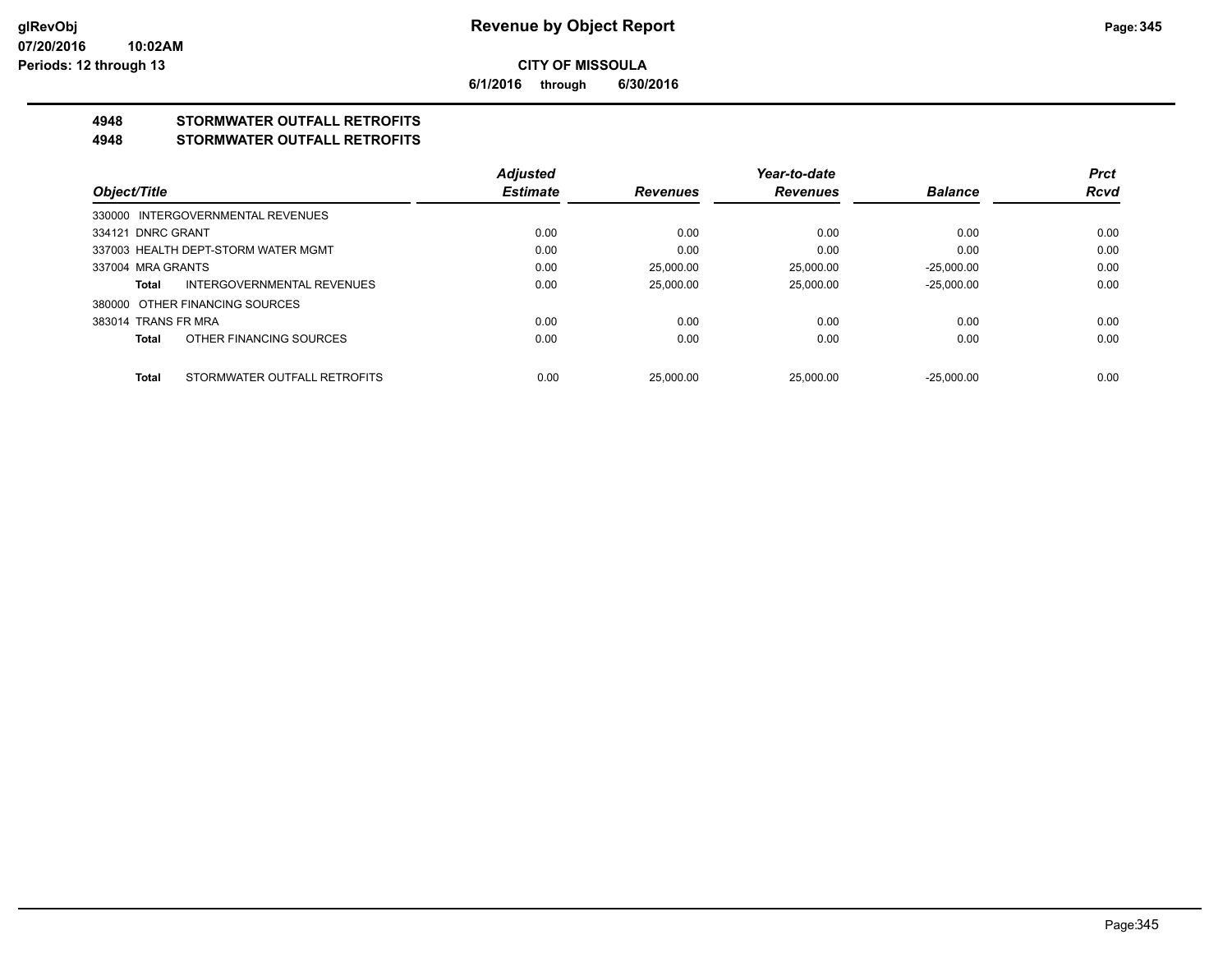**6/1/2016 through 6/30/2016**

### **4948 STORMWATER OUTFALL RETROFITS**

|                     |                                     | <b>Adjusted</b> |                 | Year-to-date    |                | <b>Prct</b> |
|---------------------|-------------------------------------|-----------------|-----------------|-----------------|----------------|-------------|
| Object/Title        |                                     | <b>Estimate</b> | <b>Revenues</b> | <b>Revenues</b> | <b>Balance</b> | <b>Rcvd</b> |
|                     | 330000 INTERGOVERNMENTAL REVENUES   |                 |                 |                 |                |             |
| 334121 DNRC GRANT   |                                     | 0.00            | 0.00            | 0.00            | 0.00           | 0.00        |
|                     | 337003 HEALTH DEPT-STORM WATER MGMT | 0.00            | 0.00            | 0.00            | 0.00           | 0.00        |
| 337004 MRA GRANTS   |                                     | 0.00            | 25.000.00       | 25.000.00       | $-25.000.00$   | 0.00        |
| Total               | INTERGOVERNMENTAL REVENUES          | 0.00            | 25,000.00       | 25.000.00       | $-25.000.00$   | 0.00        |
|                     | 380000 OTHER FINANCING SOURCES      |                 |                 |                 |                |             |
| 383014 TRANS FR MRA |                                     | 0.00            | 0.00            | 0.00            | 0.00           | 0.00        |
| Total               | OTHER FINANCING SOURCES             | 0.00            | 0.00            | 0.00            | 0.00           | 0.00        |
| <b>Total</b>        | STORMWATER OUTFALL RETROFITS        | 0.00            | 25.000.00       | 25.000.00       | $-25.000.00$   | 0.00        |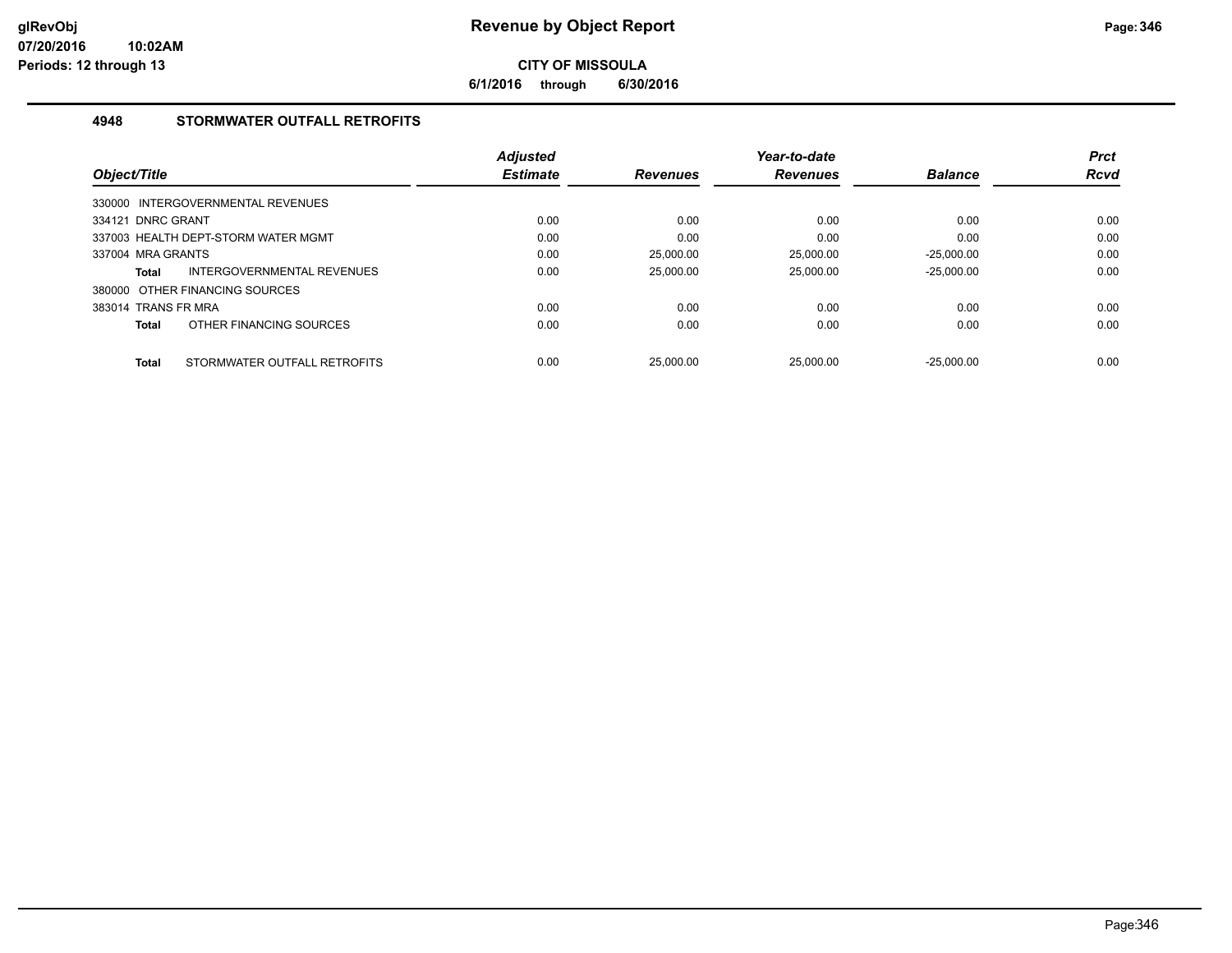**6/1/2016 through 6/30/2016**

**4949 WAYFINDING PROJECT**

| <b>WAYFINDING PROJECT</b><br>4949 |
|-----------------------------------|
|-----------------------------------|

|                                           | <b>Adjusted</b> |                 | Year-to-date    |                | <b>Prct</b> |
|-------------------------------------------|-----------------|-----------------|-----------------|----------------|-------------|
| Object/Title                              | <b>Estimate</b> | <b>Revenues</b> | <b>Revenues</b> | <b>Balance</b> | <b>Rcvd</b> |
| MISCELLANEOUS REVENUES<br>360000          |                 |                 |                 |                |             |
| 365000 DONATIONS                          | 0.00            | 0.00            | 104,534.77      | $-104,534.77$  | 0.00        |
| MISCELLANEOUS REVENUES<br>Total           | 0.00            | 0.00            | 104.534.77      | $-104.534.77$  | 0.00        |
| 380000 OTHER FINANCING SOURCES            |                 |                 |                 |                |             |
| 383042 TRANSFERS FROM OTHER FUNDS         | 0.00            | 0.00            | 0.00            | 0.00           | 0.00        |
| OTHER FINANCING SOURCES<br><b>Total</b>   | 0.00            | 0.00            | 0.00            | 0.00           | 0.00        |
| <b>WAYFINDING PROJECT</b><br><b>Total</b> | 0.00            | 0.00            | 104.534.77      | $-104.534.77$  | 0.00        |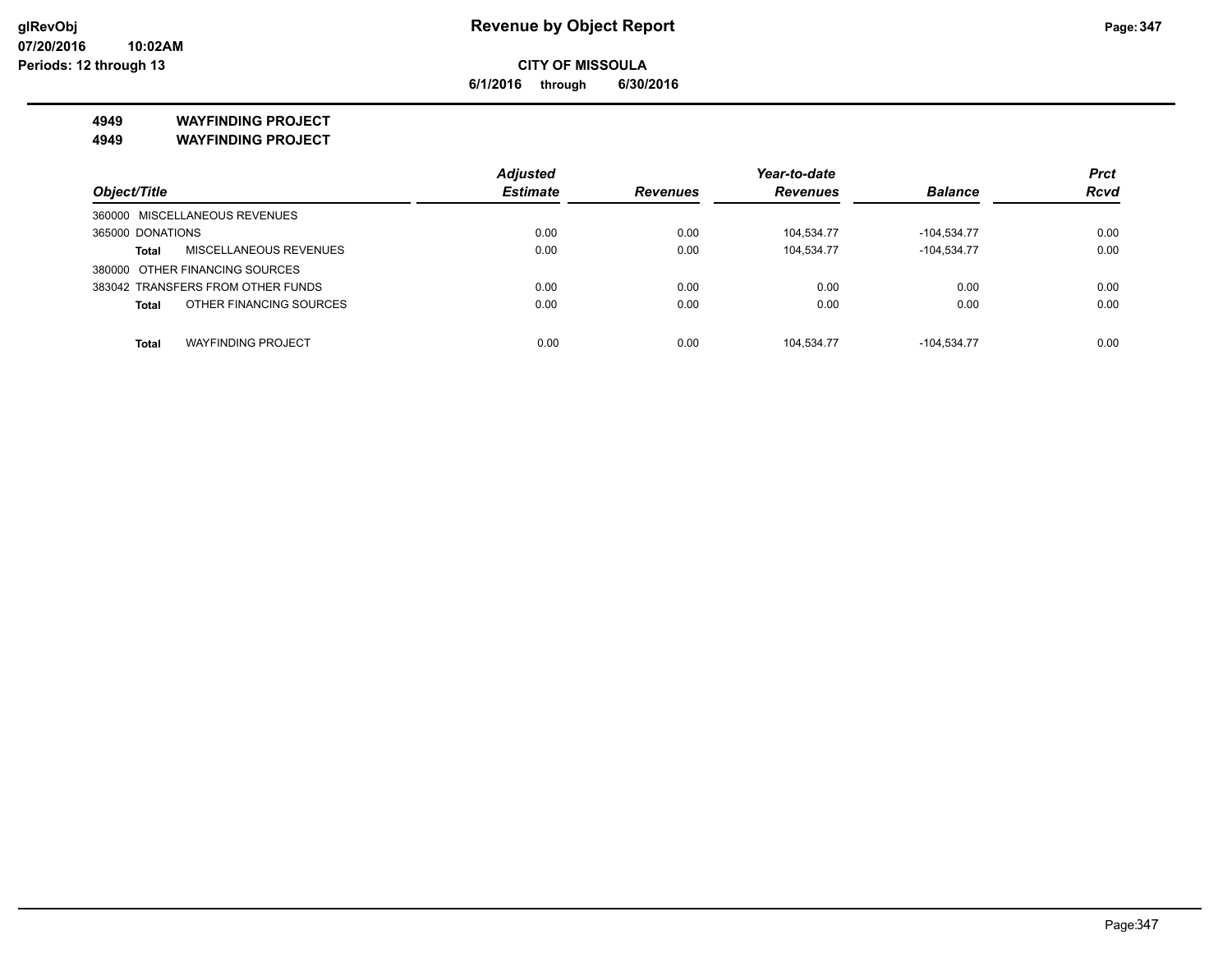#### **glRevObj Revenue by Object Report Page:348**

**CITY OF MISSOULA**

**6/1/2016 through 6/30/2016**

#### **4949 WAYFINDING PROJECT**

| Object/Title                              | <b>Adjusted</b><br><b>Estimate</b> | <b>Revenues</b> | Year-to-date<br><b>Revenues</b> | <b>Balance</b> | <b>Prct</b><br><b>Rcvd</b> |
|-------------------------------------------|------------------------------------|-----------------|---------------------------------|----------------|----------------------------|
| 360000 MISCELLANEOUS REVENUES             |                                    |                 |                                 |                |                            |
| 365000 DONATIONS                          | 0.00                               | 0.00            | 104.534.77                      | -104.534.77    | 0.00                       |
| MISCELLANEOUS REVENUES<br>Total           | 0.00                               | 0.00            | 104,534.77                      | $-104.534.77$  | 0.00                       |
| 380000 OTHER FINANCING SOURCES            |                                    |                 |                                 |                |                            |
| 383042 TRANSFERS FROM OTHER FUNDS         | 0.00                               | 0.00            | 0.00                            | 0.00           | 0.00                       |
| OTHER FINANCING SOURCES<br><b>Total</b>   | 0.00                               | 0.00            | 0.00                            | 0.00           | 0.00                       |
|                                           |                                    |                 |                                 |                |                            |
| <b>WAYFINDING PROJECT</b><br><b>Total</b> | 0.00                               | 0.00            | 104.534.77                      | $-104.534.77$  | 0.00                       |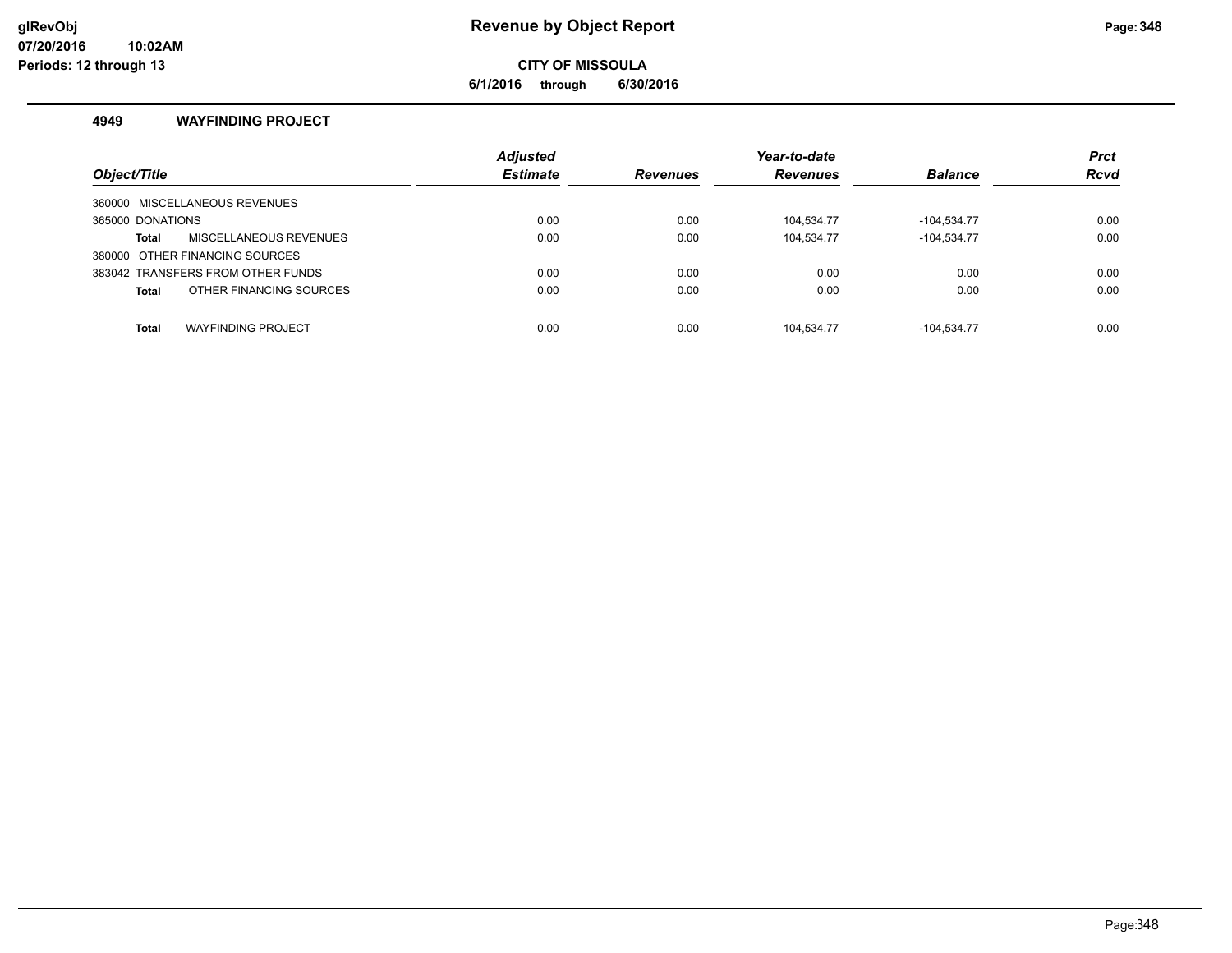**6/1/2016 through 6/30/2016**

#### **4990 ARRA ENHANCEMENTS**

**4990 ARRA ENHANCEMENTS**

|                                                           | <b>Adjusted</b> |                 | Year-to-date    |                | <b>Prct</b> |
|-----------------------------------------------------------|-----------------|-----------------|-----------------|----------------|-------------|
| Object/Title                                              | <b>Estimate</b> | <b>Revenues</b> | <b>Revenues</b> | <b>Balance</b> | <b>Rcvd</b> |
| 330000 INTERGOVERNMENTAL REVENUES                         |                 |                 |                 |                |             |
| 334990 ARRA FUNDING                                       | 0.00            | 0.00            | 0.00            | 0.00           | 0.00        |
| INTERGOVERNMENTAL REVENUES<br><b>Total</b>                | 0.00            | 0.00            | 0.00            | 0.00           | 0.00        |
| 370000 INVESTMENTS & ROYALTY EARNINGS                     |                 |                 |                 |                |             |
| 371010 INTEREST ON INVESTMENTS                            | 0.00            | 0.00            | 0.00            | 0.00           | 0.00        |
| <b>INVESTMENTS &amp; ROYALTY EARNINGS</b><br><b>Total</b> | 0.00            | 0.00            | 0.00            | 0.00           | 0.00        |
|                                                           |                 |                 |                 |                |             |
| ARRA ENHANCEMENTS<br><b>Total</b>                         | 0.00            | 0.00            | 0.00            | 0.00           | 0.00        |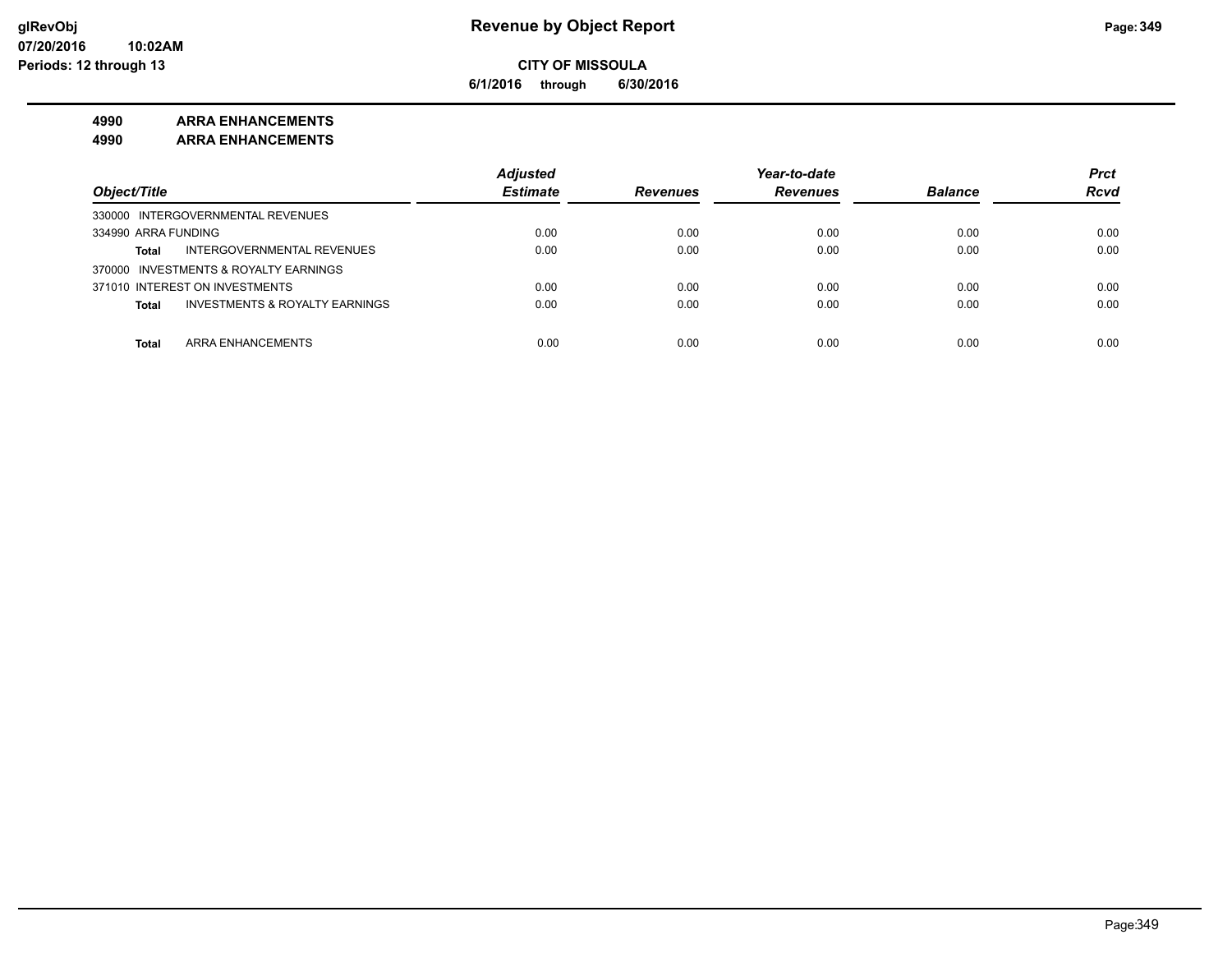**6/1/2016 through 6/30/2016**

#### **4990 ARRA ENHANCEMENTS**

| Object/Title                                   | <b>Adjusted</b><br><b>Estimate</b> | <b>Revenues</b> | Year-to-date<br><b>Revenues</b> | <b>Balance</b> | <b>Prct</b><br><b>Rcvd</b> |
|------------------------------------------------|------------------------------------|-----------------|---------------------------------|----------------|----------------------------|
| 330000 INTERGOVERNMENTAL REVENUES              |                                    |                 |                                 |                |                            |
| 334990 ARRA FUNDING                            | 0.00                               | 0.00            | 0.00                            | 0.00           | 0.00                       |
| INTERGOVERNMENTAL REVENUES<br>Total            | 0.00                               | 0.00            | 0.00                            | 0.00           | 0.00                       |
| 370000 INVESTMENTS & ROYALTY EARNINGS          |                                    |                 |                                 |                |                            |
| 371010 INTEREST ON INVESTMENTS                 | 0.00                               | 0.00            | 0.00                            | 0.00           | 0.00                       |
| INVESTMENTS & ROYALTY EARNINGS<br><b>Total</b> | 0.00                               | 0.00            | 0.00                            | 0.00           | 0.00                       |
|                                                |                                    |                 |                                 |                |                            |
| ARRA ENHANCEMENTS<br><b>Total</b>              | 0.00                               | 0.00            | 0.00                            | 0.00           | 0.00                       |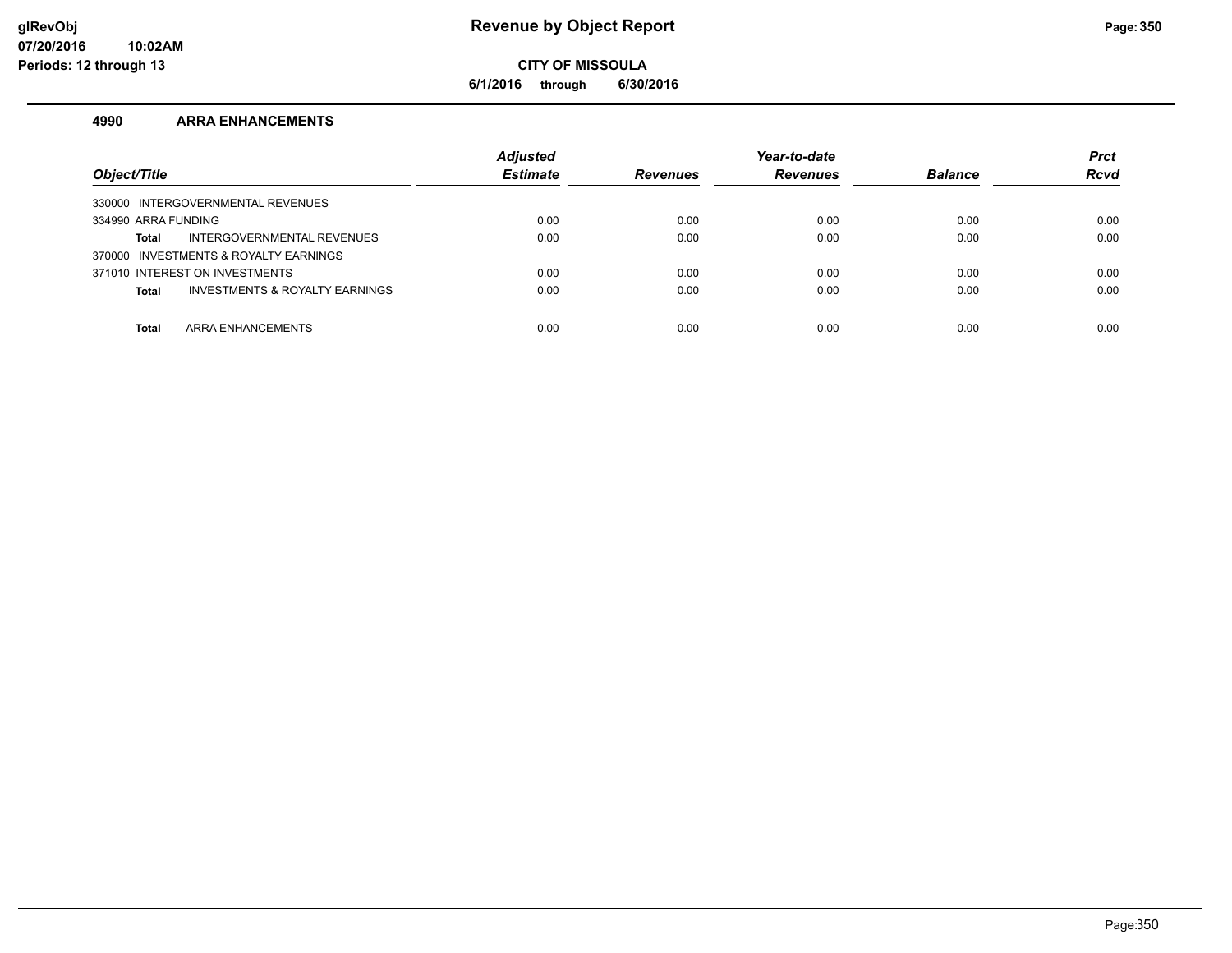**6/1/2016 through 6/30/2016**

#### **4991 ARRA HB645**

**4991 ARRA HB645**

|                                                           | <b>Adjusted</b> |                 | Year-to-date    |                | <b>Prct</b> |
|-----------------------------------------------------------|-----------------|-----------------|-----------------|----------------|-------------|
| Object/Title                                              | <b>Estimate</b> | <b>Revenues</b> | <b>Revenues</b> | <b>Balance</b> | Rcvd        |
| INTERGOVERNMENTAL REVENUES<br>330000                      |                 |                 |                 |                |             |
| 334991 ARRA HB645 FUNDING                                 | 0.00            | 0.00            | 0.00            | 0.00           | 0.00        |
| 336023 STATE CONTRIB. - PERS                              | 0.00            | 0.00            | 0.00            | 0.00           | 0.00        |
| INTERGOVERNMENTAL REVENUES<br><b>Total</b>                | 0.00            | 0.00            | 0.00            | 0.00           | 0.00        |
| <b>CHARGES FOR SERVICES</b><br>340000                     |                 |                 |                 |                |             |
| 343005 NON-ARRA MOUNTAIN WATER CONTRACT                   | 0.00            | 0.00            | 0.00            | 0.00           | 0.00        |
| <b>CHARGES FOR SERVICES</b><br><b>Total</b>               | 0.00            | 0.00            | 0.00            | 0.00           | 0.00        |
| MISCELLANEOUS REVENUES<br>360000                          |                 |                 |                 |                |             |
| 360000 MISCELLANEOUS REVENUES                             | 0.00            | 0.00            | 0.00            | 0.00           | 0.00        |
| MISCELLANEOUS REVENUES<br><b>Total</b>                    | 0.00            | 0.00            | 0.00            | 0.00           | 0.00        |
| <b>INVESTMENTS &amp; ROYALTY EARNINGS</b><br>370000       |                 |                 |                 |                |             |
| 371010 INTEREST ON INVESTMENTS                            | 0.00            | 0.00            | 0.00            | 0.00           | 0.00        |
| <b>INVESTMENTS &amp; ROYALTY EARNINGS</b><br><b>Total</b> | 0.00            | 0.00            | 0.00            | 0.00           | 0.00        |
|                                                           |                 |                 |                 |                |             |
| ARRA HB645<br><b>Total</b>                                | 0.00            | 0.00            | 0.00            | 0.00           | 0.00        |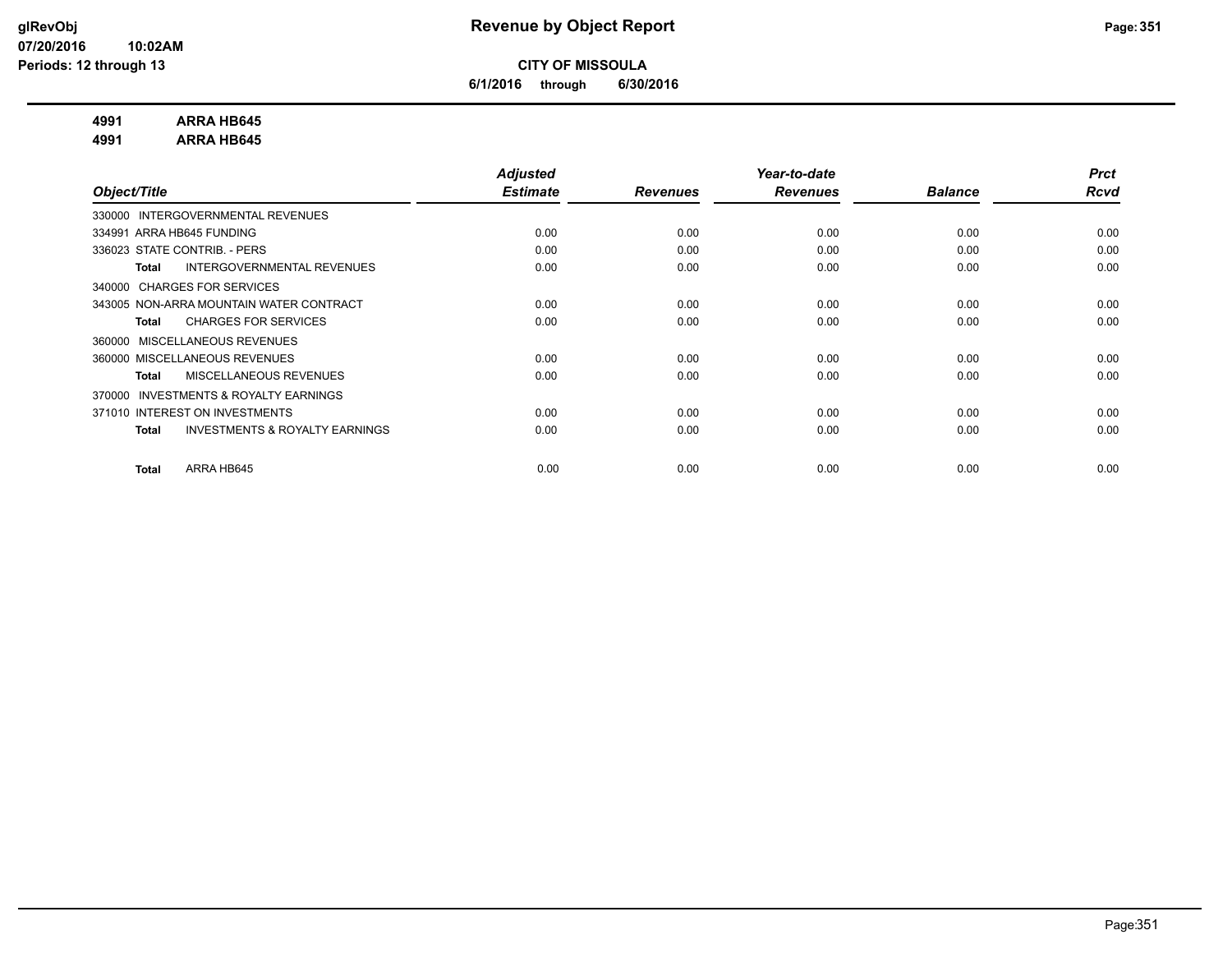**6/1/2016 through 6/30/2016**

#### **4991 ARRA HB645**

| Object/Title                                              | <b>Adjusted</b><br><b>Estimate</b> | <b>Revenues</b> | Year-to-date<br><b>Revenues</b> | <b>Balance</b> | <b>Prct</b><br><b>Rcvd</b> |
|-----------------------------------------------------------|------------------------------------|-----------------|---------------------------------|----------------|----------------------------|
| 330000 INTERGOVERNMENTAL REVENUES                         |                                    |                 |                                 |                |                            |
| 334991 ARRA HB645 FUNDING                                 | 0.00                               | 0.00            | 0.00                            | 0.00           | 0.00                       |
| 336023 STATE CONTRIB. - PERS                              | 0.00                               | 0.00            | 0.00                            | 0.00           | 0.00                       |
| <b>INTERGOVERNMENTAL REVENUES</b><br>Total                | 0.00                               | 0.00            | 0.00                            | 0.00           | 0.00                       |
| 340000 CHARGES FOR SERVICES                               |                                    |                 |                                 |                |                            |
| 343005 NON-ARRA MOUNTAIN WATER CONTRACT                   | 0.00                               | 0.00            | 0.00                            | 0.00           | 0.00                       |
| <b>CHARGES FOR SERVICES</b><br><b>Total</b>               | 0.00                               | 0.00            | 0.00                            | 0.00           | 0.00                       |
| 360000 MISCELLANEOUS REVENUES                             |                                    |                 |                                 |                |                            |
| 360000 MISCELLANEOUS REVENUES                             | 0.00                               | 0.00            | 0.00                            | 0.00           | 0.00                       |
| <b>MISCELLANEOUS REVENUES</b><br>Total                    | 0.00                               | 0.00            | 0.00                            | 0.00           | 0.00                       |
| 370000 INVESTMENTS & ROYALTY EARNINGS                     |                                    |                 |                                 |                |                            |
| 371010 INTEREST ON INVESTMENTS                            | 0.00                               | 0.00            | 0.00                            | 0.00           | 0.00                       |
| <b>INVESTMENTS &amp; ROYALTY EARNINGS</b><br><b>Total</b> | 0.00                               | 0.00            | 0.00                            | 0.00           | 0.00                       |
| ARRA HB645<br><b>Total</b>                                | 0.00                               | 0.00            | 0.00                            | 0.00           | 0.00                       |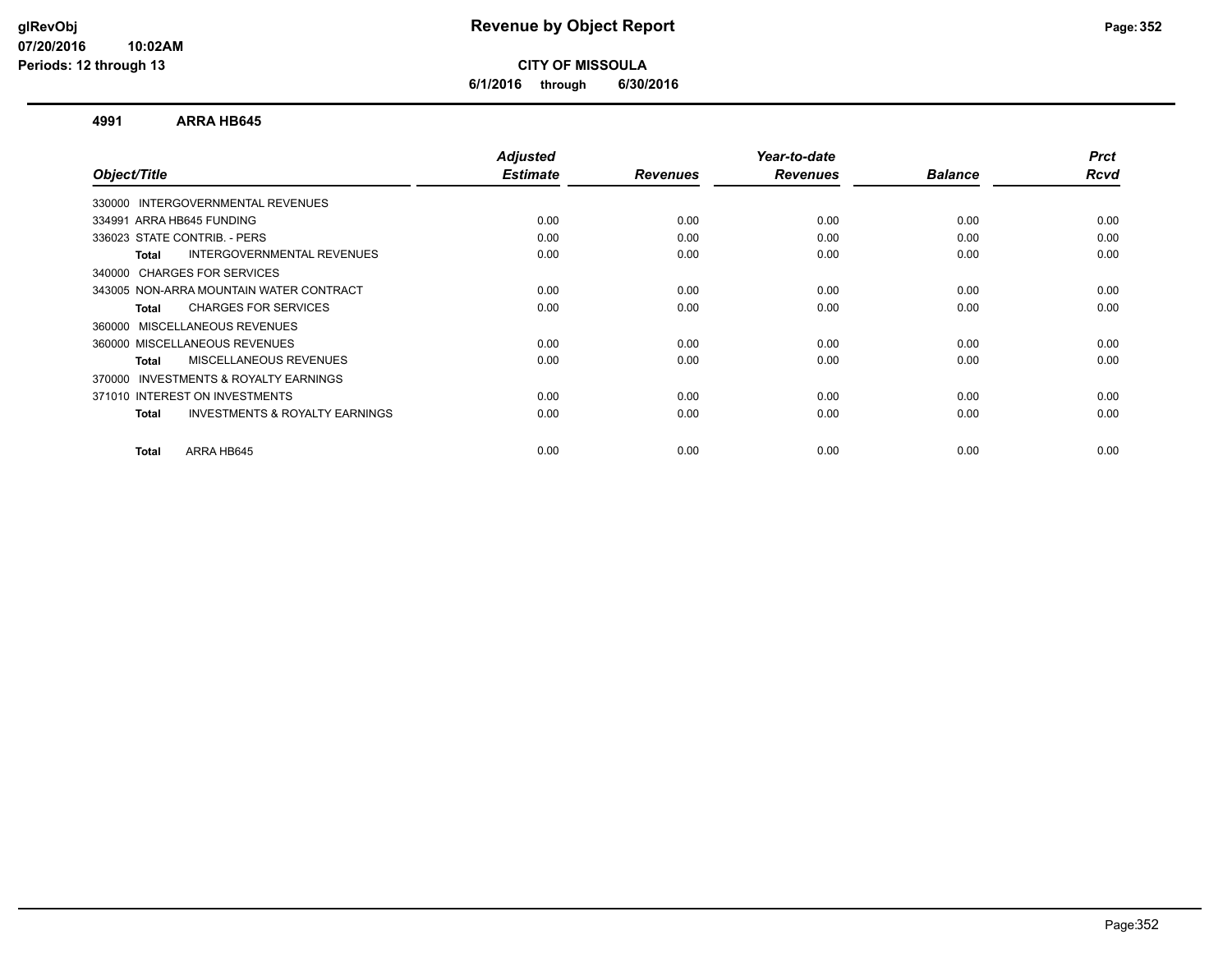**6/1/2016 through 6/30/2016**

### **4992 WFL MILLER CREEK ROAD**

**4992 WFL MILLER CREEK ROAD**

|                     |                                           | <b>Adjusted</b> |                 | Year-to-date    |                | <b>Prct</b> |
|---------------------|-------------------------------------------|-----------------|-----------------|-----------------|----------------|-------------|
| Object/Title        |                                           | <b>Estimate</b> | <b>Revenues</b> | <b>Revenues</b> | <b>Balance</b> | <b>Rcvd</b> |
|                     | 330000 INTERGOVERNMENTAL REVENUES         |                 |                 |                 |                |             |
| 334990 ARRA FUNDING |                                           | 0.00            | 0.00            | 0.00            | 0.00           | 0.00        |
| Total               | INTERGOVERNMENTAL REVENUES                | 0.00            | 0.00            | 0.00            | 0.00           | 0.00        |
|                     | 370000 INVESTMENTS & ROYALTY EARNINGS     |                 |                 |                 |                |             |
|                     | 371010 INTEREST ON INVESTMENTS            | 0.00            | 0.00            | 0.00            | 0.00           | 0.00        |
| Total               | <b>INVESTMENTS &amp; ROYALTY EARNINGS</b> | 0.00            | 0.00            | 0.00            | 0.00           | 0.00        |
| Total               | WFL MILLER CREEK ROAD                     | 0.00            | 0.00            | 0.00            | 0.00           | 0.00        |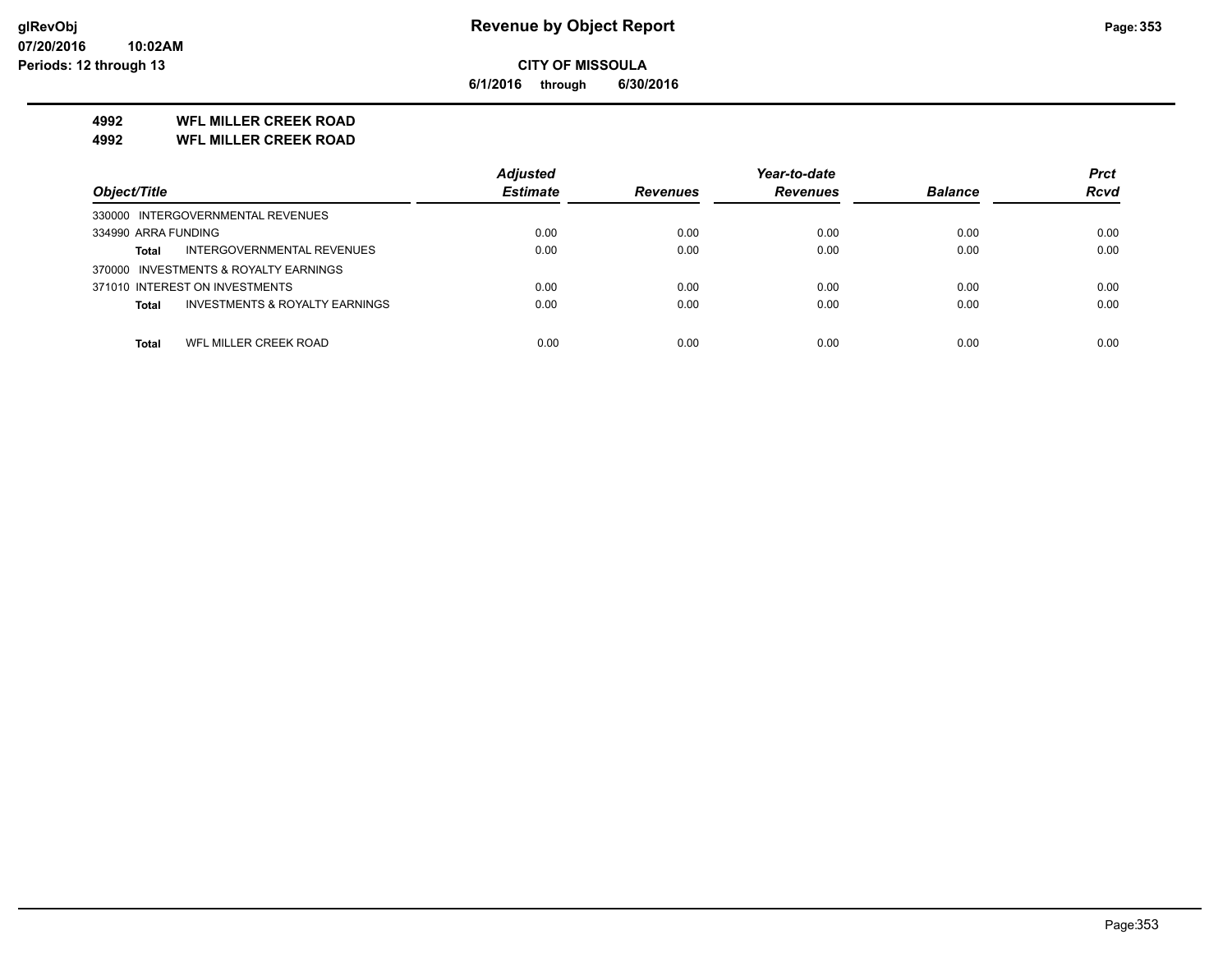**6/1/2016 through 6/30/2016**

#### **4992 WFL MILLER CREEK ROAD**

| Object/Title                                              | <b>Adjusted</b><br><b>Estimate</b> | <b>Revenues</b> | Year-to-date<br><b>Revenues</b> | <b>Balance</b> | <b>Prct</b><br><b>Rcvd</b> |
|-----------------------------------------------------------|------------------------------------|-----------------|---------------------------------|----------------|----------------------------|
| 330000 INTERGOVERNMENTAL REVENUES                         |                                    |                 |                                 |                |                            |
| 334990 ARRA FUNDING                                       | 0.00                               | 0.00            | 0.00                            | 0.00           | 0.00                       |
| INTERGOVERNMENTAL REVENUES<br>Total                       | 0.00                               | 0.00            | 0.00                            | 0.00           | 0.00                       |
| 370000 INVESTMENTS & ROYALTY EARNINGS                     |                                    |                 |                                 |                |                            |
| 371010 INTEREST ON INVESTMENTS                            | 0.00                               | 0.00            | 0.00                            | 0.00           | 0.00                       |
| <b>INVESTMENTS &amp; ROYALTY EARNINGS</b><br><b>Total</b> | 0.00                               | 0.00            | 0.00                            | 0.00           | 0.00                       |
|                                                           |                                    |                 |                                 |                |                            |
| WFL MILLER CREEK ROAD<br>Total                            | 0.00                               | 0.00            | 0.00                            | 0.00           | 0.00                       |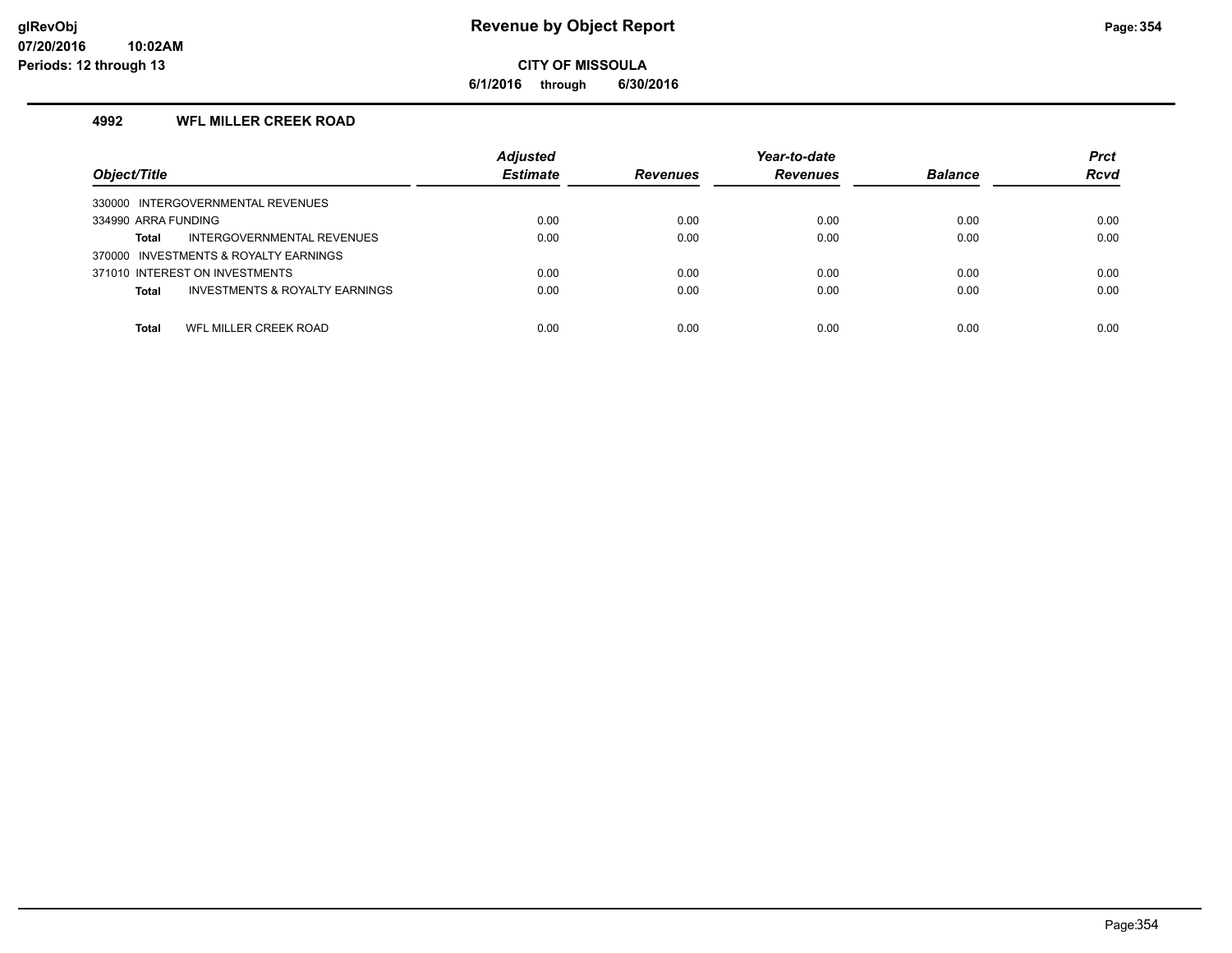**6/1/2016 through 6/30/2016**

**4993 WESTERN FEDERAL LANDS**

**4993 WESTERN FEDERAL LANDS**

|                                                           | <b>Adjusted</b> |                 | Year-to-date    |                | <b>Prct</b> |
|-----------------------------------------------------------|-----------------|-----------------|-----------------|----------------|-------------|
| Object/Title                                              | <b>Estimate</b> | <b>Revenues</b> | <b>Revenues</b> | <b>Balance</b> | <b>Rcvd</b> |
| 330000 INTERGOVERNMENTAL REVENUES                         |                 |                 |                 |                |             |
| 331005 WESTERN FEDERAL LANDS GRANT                        | 0.00            | 0.00            | 0.00            | 0.00           | 0.00        |
| 334125 FWP GRANT                                          | 0.00            | 0.00            | 26.175.49       | $-26.175.49$   | 0.00        |
| <b>INTERGOVERNMENTAL REVENUES</b><br>Total                | 0.00            | 0.00            | 26,175.49       | $-26,175.49$   | 0.00        |
| 360000 MISCELLANEOUS REVENUES                             |                 |                 |                 |                |             |
| 365010 FRIENDS OF MISSOULA PARKS DONATION                 | 0.00            | 0.00            | 0.00            | 0.00           | 0.00        |
| MISCELLANEOUS REVENUES<br>Total                           | 0.00            | 0.00            | 0.00            | 0.00           | 0.00        |
| 370000 INVESTMENTS & ROYALTY EARNINGS                     |                 |                 |                 |                |             |
| 371010 INTEREST ON INVESTMENTS                            | 0.00            | 0.00            | 0.00            | 0.00           | 0.00        |
| <b>INVESTMENTS &amp; ROYALTY EARNINGS</b><br><b>Total</b> | 0.00            | 0.00            | 0.00            | 0.00           | 0.00        |
| <b>WESTERN FEDERAL LANDS</b><br><b>Total</b>              | 0.00            | 0.00            | 26.175.49       | $-26.175.49$   | 0.00        |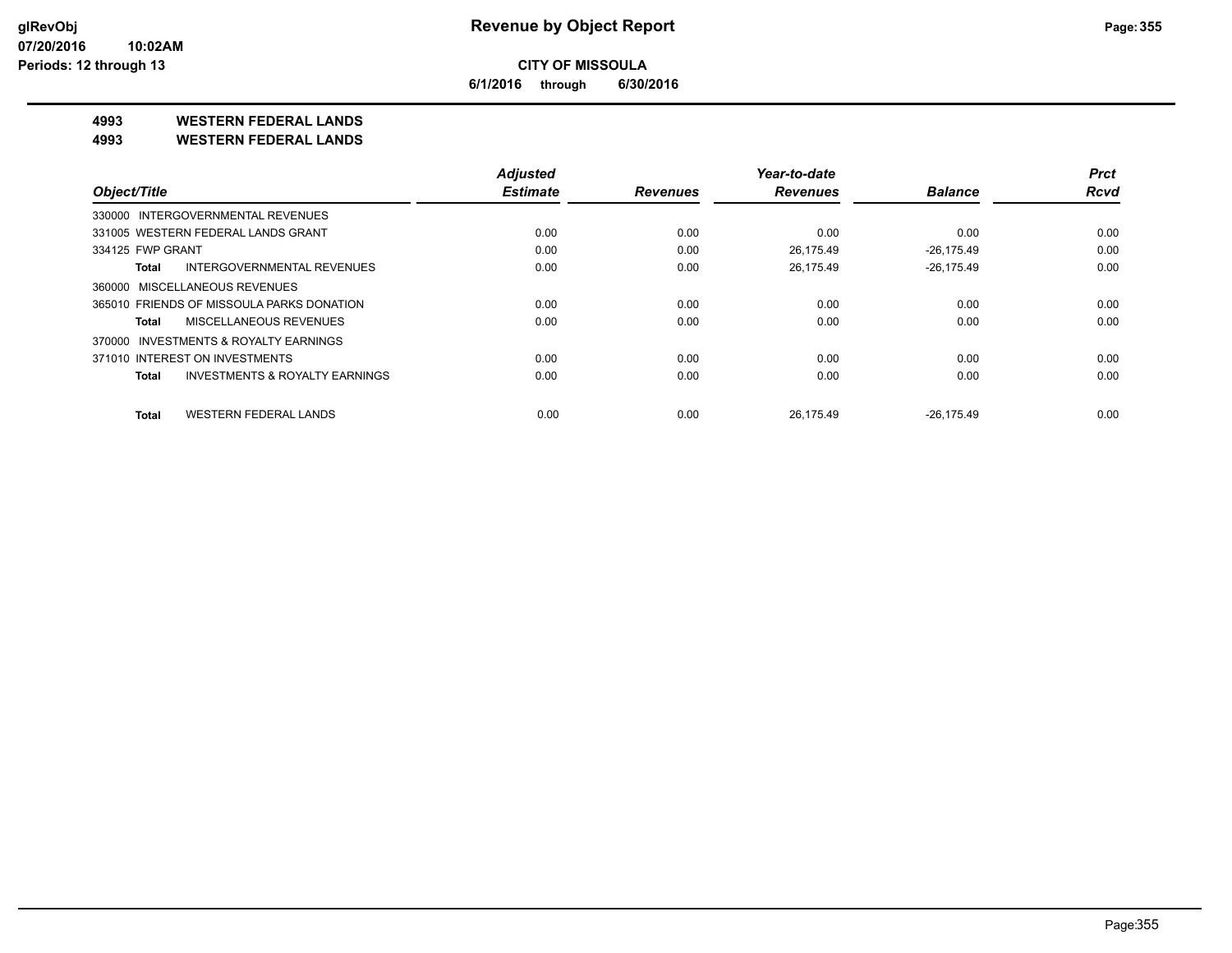**6/1/2016 through 6/30/2016**

#### **4993 WESTERN FEDERAL LANDS**

|                                                           | <b>Adjusted</b> |                 | Year-to-date    |                | <b>Prct</b> |
|-----------------------------------------------------------|-----------------|-----------------|-----------------|----------------|-------------|
| Object/Title                                              | <b>Estimate</b> | <b>Revenues</b> | <b>Revenues</b> | <b>Balance</b> | <b>Rcvd</b> |
| 330000 INTERGOVERNMENTAL REVENUES                         |                 |                 |                 |                |             |
| 331005 WESTERN FEDERAL LANDS GRANT                        | 0.00            | 0.00            | 0.00            | 0.00           | 0.00        |
| 334125 FWP GRANT                                          | 0.00            | 0.00            | 26.175.49       | $-26.175.49$   | 0.00        |
| INTERGOVERNMENTAL REVENUES<br><b>Total</b>                | 0.00            | 0.00            | 26,175.49       | $-26,175.49$   | 0.00        |
| MISCELLANEOUS REVENUES<br>360000                          |                 |                 |                 |                |             |
| 365010 FRIENDS OF MISSOULA PARKS DONATION                 | 0.00            | 0.00            | 0.00            | 0.00           | 0.00        |
| MISCELLANEOUS REVENUES<br>Total                           | 0.00            | 0.00            | 0.00            | 0.00           | 0.00        |
| 370000 INVESTMENTS & ROYALTY EARNINGS                     |                 |                 |                 |                |             |
| 371010 INTEREST ON INVESTMENTS                            | 0.00            | 0.00            | 0.00            | 0.00           | 0.00        |
| <b>INVESTMENTS &amp; ROYALTY EARNINGS</b><br><b>Total</b> | 0.00            | 0.00            | 0.00            | 0.00           | 0.00        |
|                                                           |                 |                 |                 |                |             |
| <b>WESTERN FEDERAL LANDS</b><br><b>Total</b>              | 0.00            | 0.00            | 26.175.49       | $-26.175.49$   | 0.00        |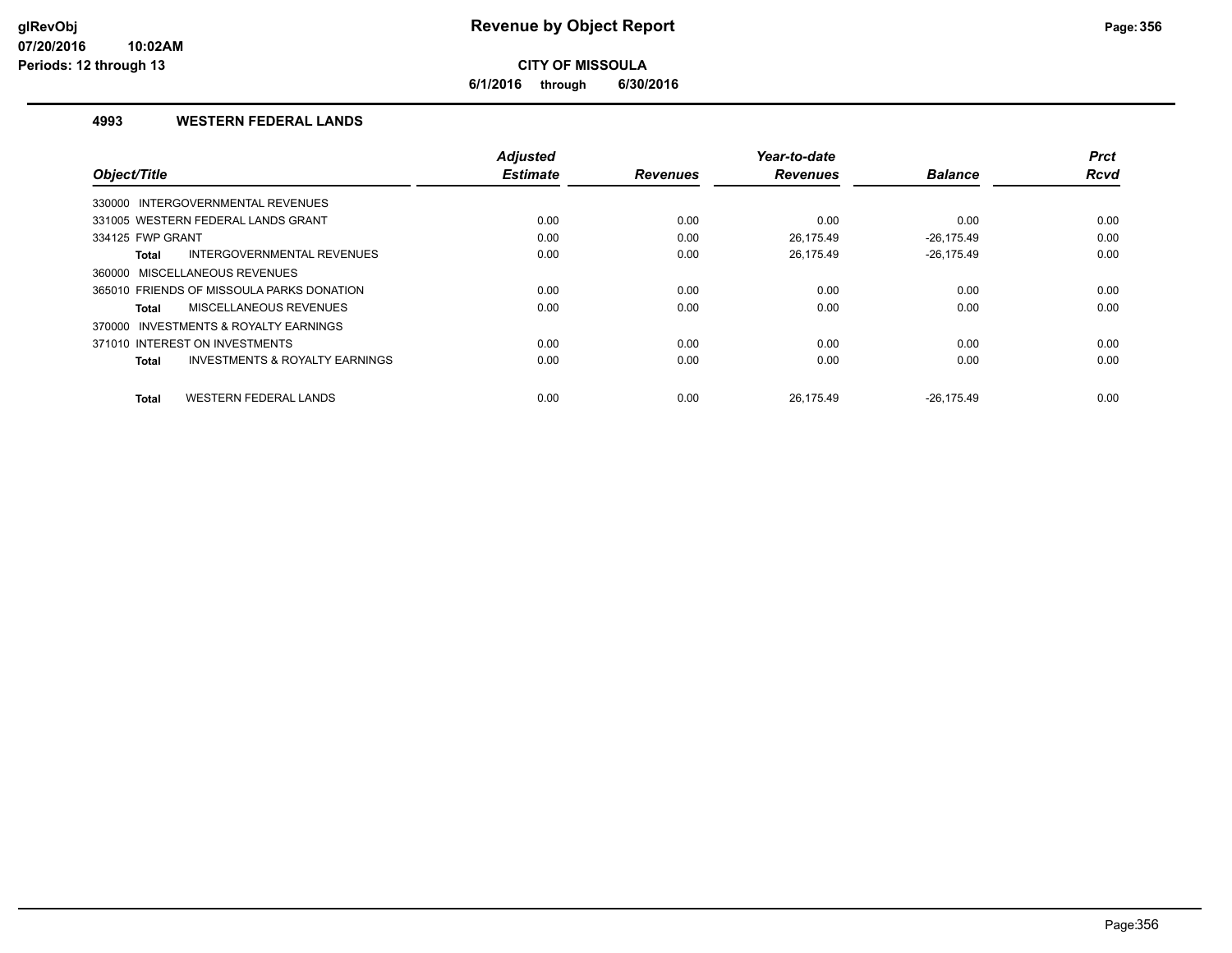**6/1/2016 through 6/30/2016**

**5020 CIVIC STADIUM**

**5020 CIVIC STADIUM**

|                                                           | <b>Adjusted</b> |                 | Year-to-date    |                | <b>Prct</b> |
|-----------------------------------------------------------|-----------------|-----------------|-----------------|----------------|-------------|
| Object/Title                                              | <b>Estimate</b> | <b>Revenues</b> | <b>Revenues</b> | <b>Balance</b> | <b>Rcvd</b> |
| INTERGOVERNMENTAL REVENUES<br>330000                      |                 |                 |                 |                |             |
| 336023 STATE CONTRIB. - PERS                              | 0.00            | 0.00            | 0.00            | 0.00           | 0.00        |
| <b>INTERGOVERNMENTAL REVENUES</b><br><b>Total</b>         | 0.00            | 0.00            | 0.00            | 0.00           | 0.00        |
| MISCELLANEOUS REVENUES<br>360000                          |                 |                 |                 |                |             |
| 360010 MISCELLANEOUS                                      | 0.00            | $-2,000.00$     | 0.00            | 0.00           | 0.00        |
| 361010 RENTAL REVENUE                                     | 120,000.00      | 30,000.00       | 30,000.00       | 90,000.00      | 25.00       |
| 362003 US BANK FEE REIMBURSEMENT                          | 0.00            | 0.00            | 0.00            | 0.00           | 0.00        |
| 365030 DONATIONS STADIUM R&D                              | 0.00            | 2,000.00        | 2,000.00        | $-2,000.00$    | 0.00        |
| MISCELLANEOUS REVENUES<br><b>Total</b>                    | 120,000.00      | 30,000.00       | 32,000.00       | 88,000.00      | 26.67       |
| <b>INVESTMENTS &amp; ROYALTY EARNINGS</b><br>370000       |                 |                 |                 |                |             |
| 371010 INTEREST ON INVESTMENTS                            | 0.00            | 0.00            | 0.00            | 0.00           | 0.00        |
| <b>INVESTMENTS &amp; ROYALTY EARNINGS</b><br><b>Total</b> | 0.00            | 0.00            | 0.00            | 0.00           | 0.00        |
| OTHER FINANCING SOURCES<br>380000                         |                 |                 |                 |                |             |
| 383000 OPERATING TRANSFERS                                | 0.00            | 0.00            | 0.00            | 0.00           | 0.00        |
| 383400 CAPITAL CONTRIBUTION                               | 0.00            | 0.00            | 0.00            | 0.00           | 0.00        |
| OTHER FINANCING SOURCES<br><b>Total</b>                   | 0.00            | 0.00            | 0.00            | 0.00           | 0.00        |
| <b>CIVIC STADIUM</b><br><b>Total</b>                      | 120,000.00      | 30,000.00       | 32,000.00       | 88,000.00      | 26.67       |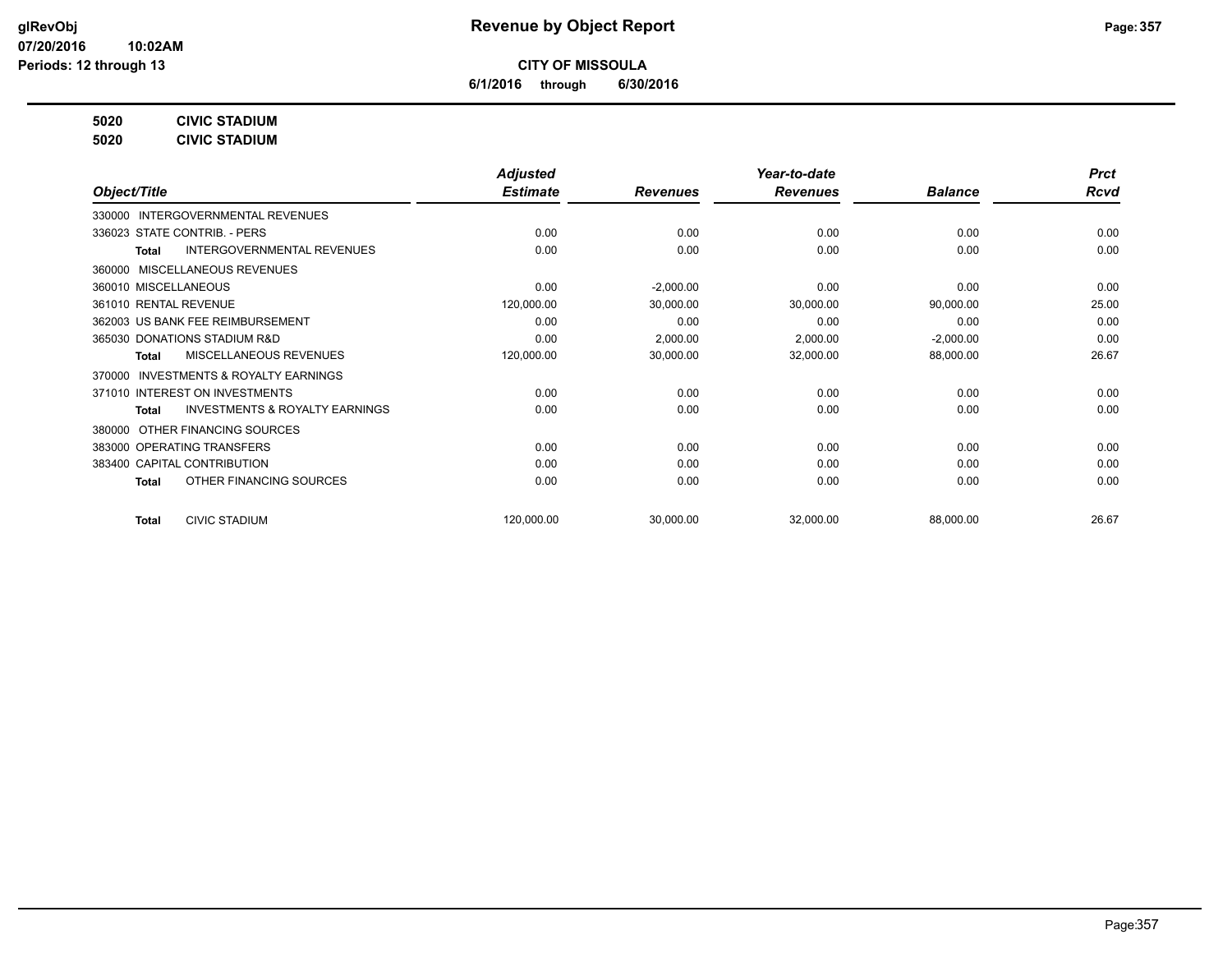**6/1/2016 through 6/30/2016**

#### **5020 CIVIC STADIUM**

|                                                           | <b>Adjusted</b> |                 | Year-to-date    |                | <b>Prct</b> |
|-----------------------------------------------------------|-----------------|-----------------|-----------------|----------------|-------------|
| Object/Title                                              | <b>Estimate</b> | <b>Revenues</b> | <b>Revenues</b> | <b>Balance</b> | <b>Rcvd</b> |
| INTERGOVERNMENTAL REVENUES<br>330000                      |                 |                 |                 |                |             |
| 336023 STATE CONTRIB. - PERS                              | 0.00            | 0.00            | 0.00            | 0.00           | 0.00        |
| <b>INTERGOVERNMENTAL REVENUES</b><br><b>Total</b>         | 0.00            | 0.00            | 0.00            | 0.00           | 0.00        |
| MISCELLANEOUS REVENUES<br>360000                          |                 |                 |                 |                |             |
| 360010 MISCELLANEOUS                                      | 0.00            | $-2,000.00$     | 0.00            | 0.00           | 0.00        |
| 361010 RENTAL REVENUE                                     | 120,000.00      | 30,000.00       | 30,000.00       | 90,000.00      | 25.00       |
| 362003 US BANK FEE REIMBURSEMENT                          | 0.00            | 0.00            | 0.00            | 0.00           | 0.00        |
| 365030 DONATIONS STADIUM R&D                              | 0.00            | 2,000.00        | 2,000.00        | $-2,000.00$    | 0.00        |
| MISCELLANEOUS REVENUES<br><b>Total</b>                    | 120,000.00      | 30,000.00       | 32,000.00       | 88,000.00      | 26.67       |
| <b>INVESTMENTS &amp; ROYALTY EARNINGS</b><br>370000       |                 |                 |                 |                |             |
| 371010 INTEREST ON INVESTMENTS                            | 0.00            | 0.00            | 0.00            | 0.00           | 0.00        |
| <b>INVESTMENTS &amp; ROYALTY EARNINGS</b><br><b>Total</b> | 0.00            | 0.00            | 0.00            | 0.00           | 0.00        |
| OTHER FINANCING SOURCES<br>380000                         |                 |                 |                 |                |             |
| 383000 OPERATING TRANSFERS                                | 0.00            | 0.00            | 0.00            | 0.00           | 0.00        |
| 383400 CAPITAL CONTRIBUTION                               | 0.00            | 0.00            | 0.00            | 0.00           | 0.00        |
| OTHER FINANCING SOURCES<br><b>Total</b>                   | 0.00            | 0.00            | 0.00            | 0.00           | 0.00        |
| <b>CIVIC STADIUM</b><br><b>Total</b>                      | 120,000.00      | 30,000.00       | 32,000.00       | 88,000.00      | 26.67       |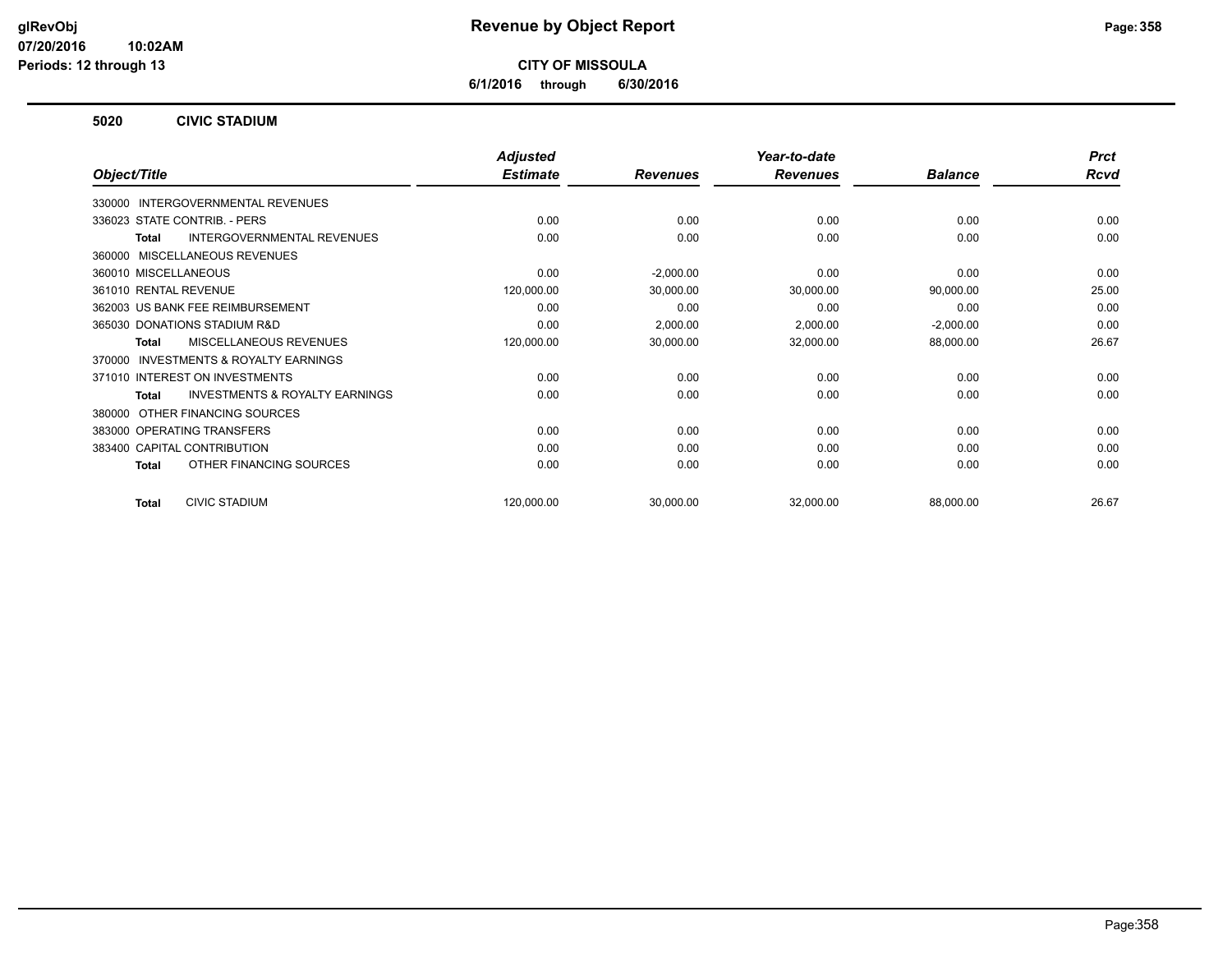**6/1/2016 through 6/30/2016**

# **5210 WATER**

**5210 WATER**

|                                                    | <b>Adjusted</b> |                 | Year-to-date    |                | <b>Prct</b> |
|----------------------------------------------------|-----------------|-----------------|-----------------|----------------|-------------|
| Object/Title                                       | <b>Estimate</b> | <b>Revenues</b> | <b>Revenues</b> | <b>Balance</b> | <b>Rcvd</b> |
| 330000 INTERGOVERNMENTAL REVENUES                  |                 |                 |                 |                |             |
| 336023 STATE CONTRIB. - PERS                       | 0.00            | 0.36            | 0.36            | $-0.36$        | 0.00        |
| <b>INTERGOVERNMENTAL REVENUES</b><br>Total         | 0.00            | 0.36            | 0.36            | $-0.36$        | 0.00        |
| 340000 CHARGES FOR SERVICES                        |                 |                 |                 |                |             |
| 343021 WATER FEES                                  | 0.00            | 0.00            | 0.00            | 0.00           | 0.00        |
| <b>CHARGES FOR SERVICES</b><br>Total               | 0.00            | 0.00            | 0.00            | 0.00           | 0.00        |
| 370000 INVESTMENTS & ROYALTY EARNINGS              |                 |                 |                 |                |             |
| 371010 INTEREST ON INVESTMENTS                     | 0.00            | 0.00            | 0.00            | 0.00           | 0.00        |
| <b>INVESTMENTS &amp; ROYALTY EARNINGS</b><br>Total | 0.00            | 0.00            | 0.00            | 0.00           | 0.00        |
|                                                    |                 |                 |                 |                |             |
| <b>WATER</b><br><b>Total</b>                       | 0.00            | 0.36            | 0.36            | $-0.36$        | 0.00        |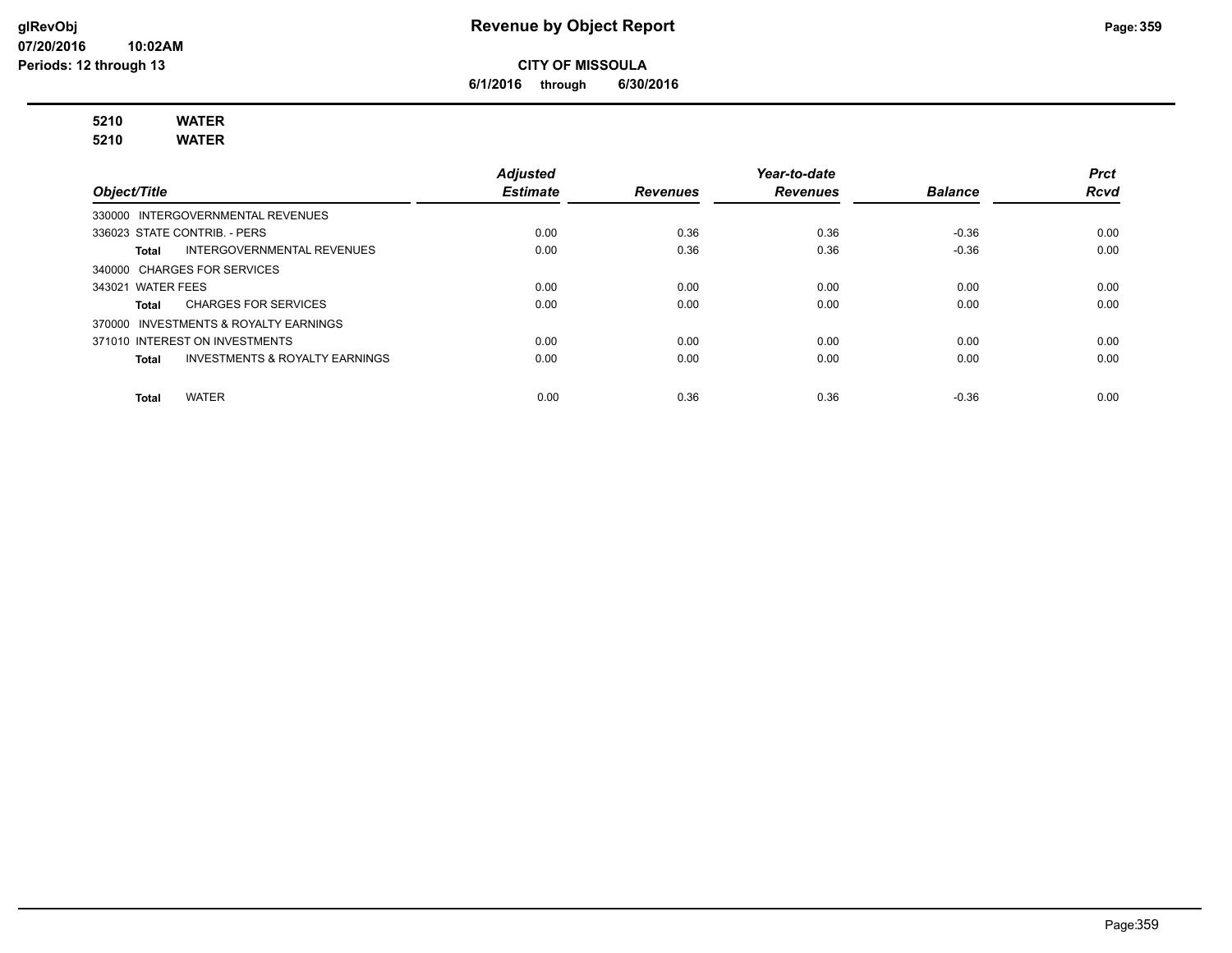# **glRevObj Revenue by Object Report Page:360**

### **CITY OF MISSOULA**

**6/1/2016 through 6/30/2016**

#### **5210 WATER**

| Object/Title                                       | Adjusted<br><b>Estimate</b> | <b>Revenues</b> | Year-to-date<br><b>Revenues</b> | <b>Balance</b> | <b>Prct</b><br><b>Rcvd</b> |
|----------------------------------------------------|-----------------------------|-----------------|---------------------------------|----------------|----------------------------|
| 330000 INTERGOVERNMENTAL REVENUES                  |                             |                 |                                 |                |                            |
| 336023 STATE CONTRIB. - PERS                       | 0.00                        | 0.36            | 0.36                            | $-0.36$        | 0.00                       |
| <b>INTERGOVERNMENTAL REVENUES</b><br>Total         | 0.00                        | 0.36            | 0.36                            | $-0.36$        | 0.00                       |
| 340000 CHARGES FOR SERVICES                        |                             |                 |                                 |                |                            |
| 343021 WATER FEES                                  | 0.00                        | 0.00            | 0.00                            | 0.00           | 0.00                       |
| <b>CHARGES FOR SERVICES</b><br>Total               | 0.00                        | 0.00            | 0.00                            | 0.00           | 0.00                       |
| 370000 INVESTMENTS & ROYALTY EARNINGS              |                             |                 |                                 |                |                            |
| 371010 INTEREST ON INVESTMENTS                     | 0.00                        | 0.00            | 0.00                            | 0.00           | 0.00                       |
| <b>INVESTMENTS &amp; ROYALTY EARNINGS</b><br>Total | 0.00                        | 0.00            | 0.00                            | 0.00           | 0.00                       |
|                                                    |                             |                 |                                 |                |                            |
| <b>WATER</b><br>Total                              | 0.00                        | 0.36            | 0.36                            | $-0.36$        | 0.00                       |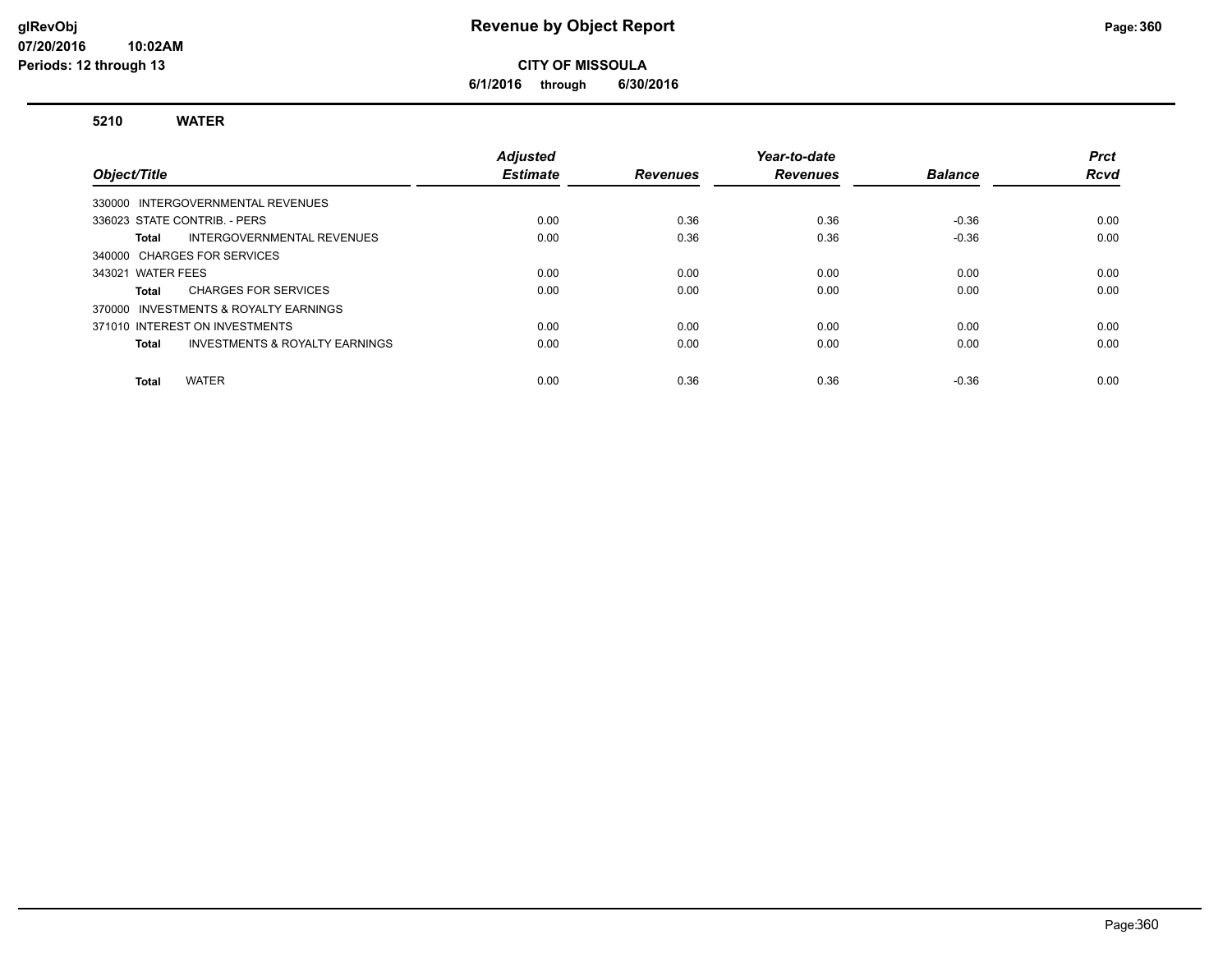**6/1/2016 through 6/30/2016**

## **5211 WATER REVENUE COLLECTION & CLEARING**

**5211 WATER REVENUE COLLECTION & CLEARING**

|                                                     | <b>Adjusted</b> |                 | Year-to-date    |                | <b>Prct</b> |
|-----------------------------------------------------|-----------------|-----------------|-----------------|----------------|-------------|
| Object/Title                                        | <b>Estimate</b> | <b>Revenues</b> | <b>Revenues</b> | <b>Balance</b> | Rcvd        |
| 340000 CHARGES FOR SERVICES                         |                 |                 |                 |                |             |
| 343021 WATER FEES                                   | 0.00            | 0.00            | 0.00            | 0.00           | 0.00        |
| <b>CHARGES FOR SERVICES</b><br>Total                | 0.00            | 0.00            | 0.00            | 0.00           | 0.00        |
| 360000 MISCELLANEOUS REVENUES                       |                 |                 |                 |                |             |
| 360010 MISCELLANEOUS                                | 0.00            | 0.00            | 0.00            | 0.00           | 0.00        |
| MISCELLANEOUS REVENUES<br>Total                     | 0.00            | 0.00            | 0.00            | 0.00           | 0.00        |
| 370000 INVESTMENTS & ROYALTY EARNINGS               |                 |                 |                 |                |             |
| 371010 INTEREST ON INVESTMENTS                      | 0.00            | 0.00            | 0.00            | 0.00           | 0.00        |
| 371020 GAIN/LOSS IN MARKET VALUE OF INVESTMENTS     | 0.00            | 0.00            | 0.00            | 0.00           | 0.00        |
| INVESTMENTS & ROYALTY EARNINGS<br>Total             | 0.00            | 0.00            | 0.00            | 0.00           | 0.00        |
| WATER REVENUE COLLECTION & CLEARING<br><b>Total</b> | 0.00            | 0.00            | 0.00            | 0.00           | 0.00        |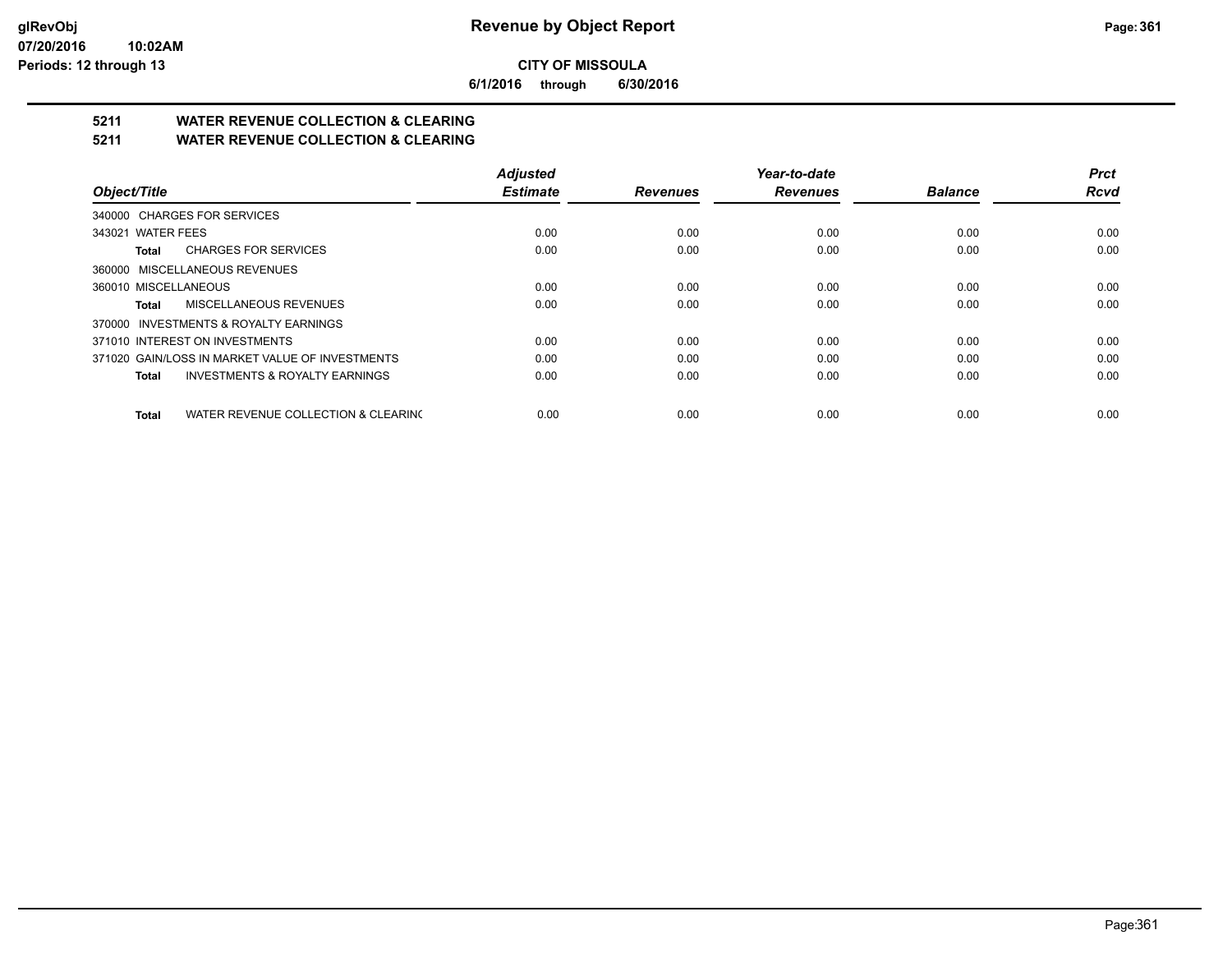**6/1/2016 through 6/30/2016**

## **5211 WATER REVENUE COLLECTION & CLEARING**

| Object/Title                                              | <b>Adjusted</b><br><b>Estimate</b> | <b>Revenues</b> | Year-to-date<br><b>Revenues</b> | <b>Balance</b> | <b>Prct</b><br><b>Rcvd</b> |
|-----------------------------------------------------------|------------------------------------|-----------------|---------------------------------|----------------|----------------------------|
| 340000 CHARGES FOR SERVICES                               |                                    |                 |                                 |                |                            |
| 343021 WATER FEES                                         | 0.00                               | 0.00            | 0.00                            | 0.00           | 0.00                       |
| <b>CHARGES FOR SERVICES</b><br>Total                      | 0.00                               | 0.00            | 0.00                            | 0.00           | 0.00                       |
| 360000 MISCELLANEOUS REVENUES                             |                                    |                 |                                 |                |                            |
| 360010 MISCELLANEOUS                                      | 0.00                               | 0.00            | 0.00                            | 0.00           | 0.00                       |
| MISCELLANEOUS REVENUES<br>Total                           | 0.00                               | 0.00            | 0.00                            | 0.00           | 0.00                       |
| 370000 INVESTMENTS & ROYALTY EARNINGS                     |                                    |                 |                                 |                |                            |
| 371010 INTEREST ON INVESTMENTS                            | 0.00                               | 0.00            | 0.00                            | 0.00           | 0.00                       |
| 371020 GAIN/LOSS IN MARKET VALUE OF INVESTMENT            | 0.00                               | 0.00            | 0.00                            | 0.00           | 0.00                       |
| <b>INVESTMENTS &amp; ROYALTY EARNINGS</b><br><b>Total</b> | 0.00                               | 0.00            | 0.00                            | 0.00           | 0.00                       |
| WATER REVENUE COLLECTION & CLEARING<br><b>Total</b>       | 0.00                               | 0.00            | 0.00                            | 0.00           | 0.00                       |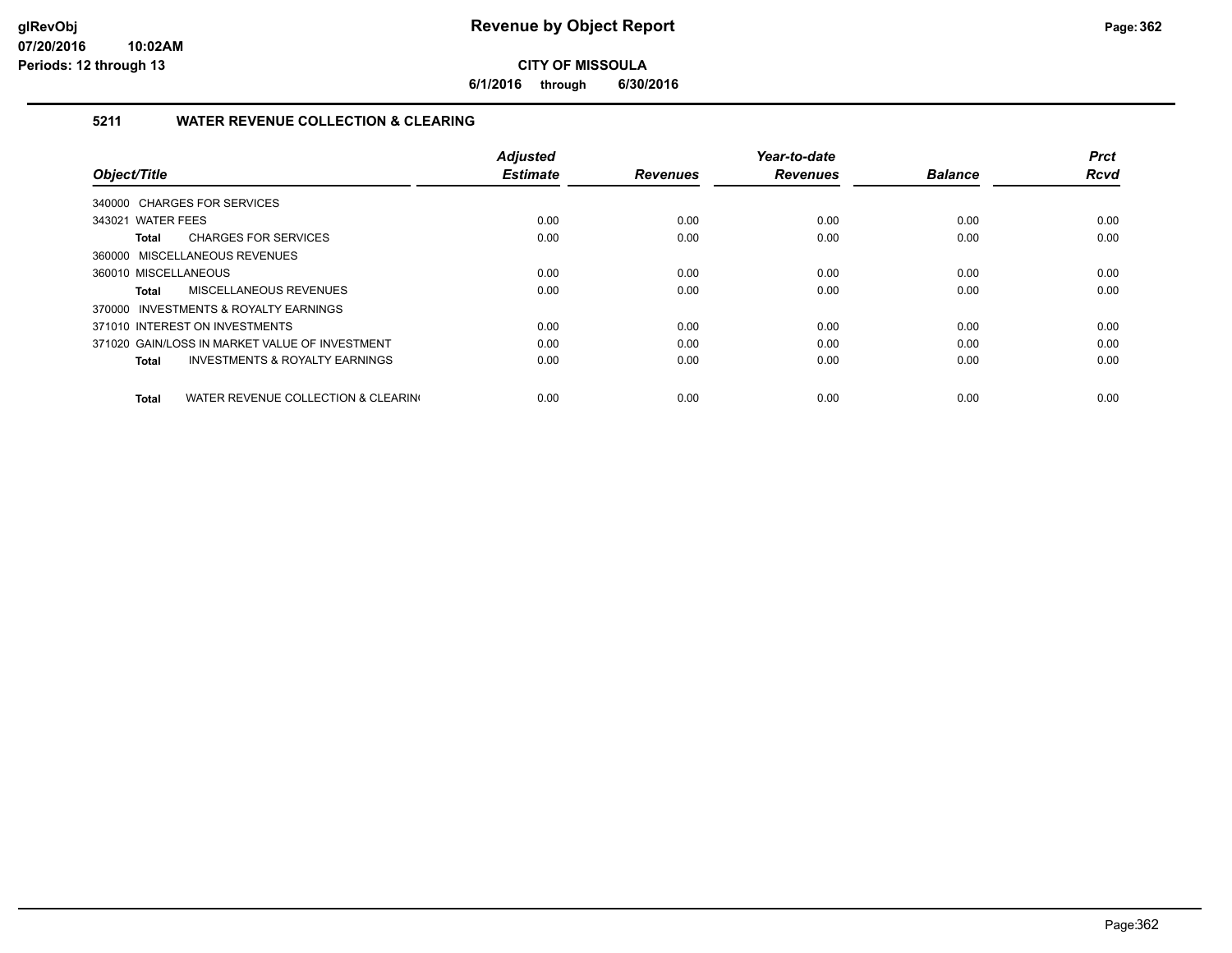**6/1/2016 through 6/30/2016**

**5215 WATER LOAN FUND**

**5215 WATER LOAN FUND**

|                                                    | <b>Adjusted</b> |                 | Year-to-date    |                | <b>Prct</b> |
|----------------------------------------------------|-----------------|-----------------|-----------------|----------------|-------------|
| Object/Title                                       | <b>Estimate</b> | <b>Revenues</b> | <b>Revenues</b> | <b>Balance</b> | <b>Rcvd</b> |
| 340000 CHARGES FOR SERVICES                        |                 |                 |                 |                |             |
| 343021 WATER FEES                                  | 0.00            | 0.00            | 0.00            | 0.00           | 0.00        |
| <b>CHARGES FOR SERVICES</b><br>Total               | 0.00            | 0.00            | 0.00            | 0.00           | 0.00        |
| 360000 MISCELLANEOUS REVENUES                      |                 |                 |                 |                |             |
| 360010 MISCELLANEOUS                               | 0.00            | 0.00            | 0.00            | 0.00           | 0.00        |
| <b>MISCELLANEOUS REVENUES</b><br>Total             | 0.00            | 0.00            | 0.00            | 0.00           | 0.00        |
| 370000 INVESTMENTS & ROYALTY EARNINGS              |                 |                 |                 |                |             |
| 371010 INTEREST ON INVESTMENTS                     | 0.00            | 0.00            | 0.00            | 0.00           | 0.00        |
| 371020 GAIN/LOSS IN MARKET VALUE OF INVESTMENTS    | 0.00            | 0.00            | 0.00            | 0.00           | 0.00        |
| <b>INVESTMENTS &amp; ROYALTY EARNINGS</b><br>Total | 0.00            | 0.00            | 0.00            | 0.00           | 0.00        |
|                                                    |                 |                 |                 |                |             |
| <b>WATER LOAN FUND</b><br>Total                    | 0.00            | 0.00            | 0.00            | 0.00           | 0.00        |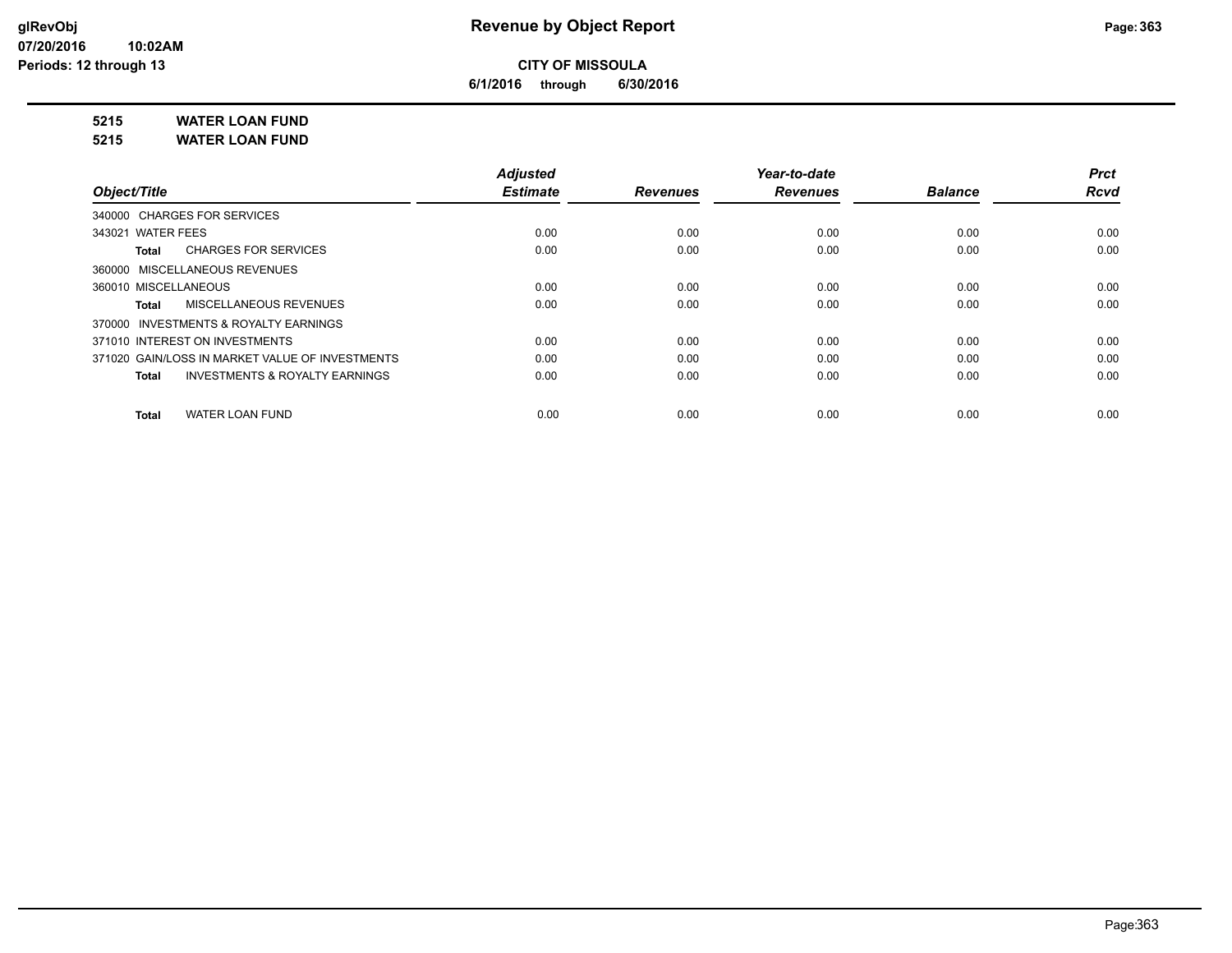**6/1/2016 through 6/30/2016**

### **5215 WATER LOAN FUND**

|                                                    | <b>Adjusted</b> |                 | Year-to-date    |                | <b>Prct</b> |
|----------------------------------------------------|-----------------|-----------------|-----------------|----------------|-------------|
| Object/Title                                       | <b>Estimate</b> | <b>Revenues</b> | <b>Revenues</b> | <b>Balance</b> | <b>Rcvd</b> |
| 340000 CHARGES FOR SERVICES                        |                 |                 |                 |                |             |
| 343021 WATER FEES                                  | 0.00            | 0.00            | 0.00            | 0.00           | 0.00        |
| <b>CHARGES FOR SERVICES</b><br>Total               | 0.00            | 0.00            | 0.00            | 0.00           | 0.00        |
| 360000 MISCELLANEOUS REVENUES                      |                 |                 |                 |                |             |
| 360010 MISCELLANEOUS                               | 0.00            | 0.00            | 0.00            | 0.00           | 0.00        |
| MISCELLANEOUS REVENUES<br>Total                    | 0.00            | 0.00            | 0.00            | 0.00           | 0.00        |
| 370000 INVESTMENTS & ROYALTY EARNINGS              |                 |                 |                 |                |             |
| 371010 INTEREST ON INVESTMENTS                     | 0.00            | 0.00            | 0.00            | 0.00           | 0.00        |
| 371020 GAIN/LOSS IN MARKET VALUE OF INVESTMENT     | 0.00            | 0.00            | 0.00            | 0.00           | 0.00        |
| <b>INVESTMENTS &amp; ROYALTY EARNINGS</b><br>Total | 0.00            | 0.00            | 0.00            | 0.00           | 0.00        |
|                                                    |                 |                 |                 |                |             |
| WATER LOAN FUND<br><b>Total</b>                    | 0.00            | 0.00            | 0.00            | 0.00           | 0.00        |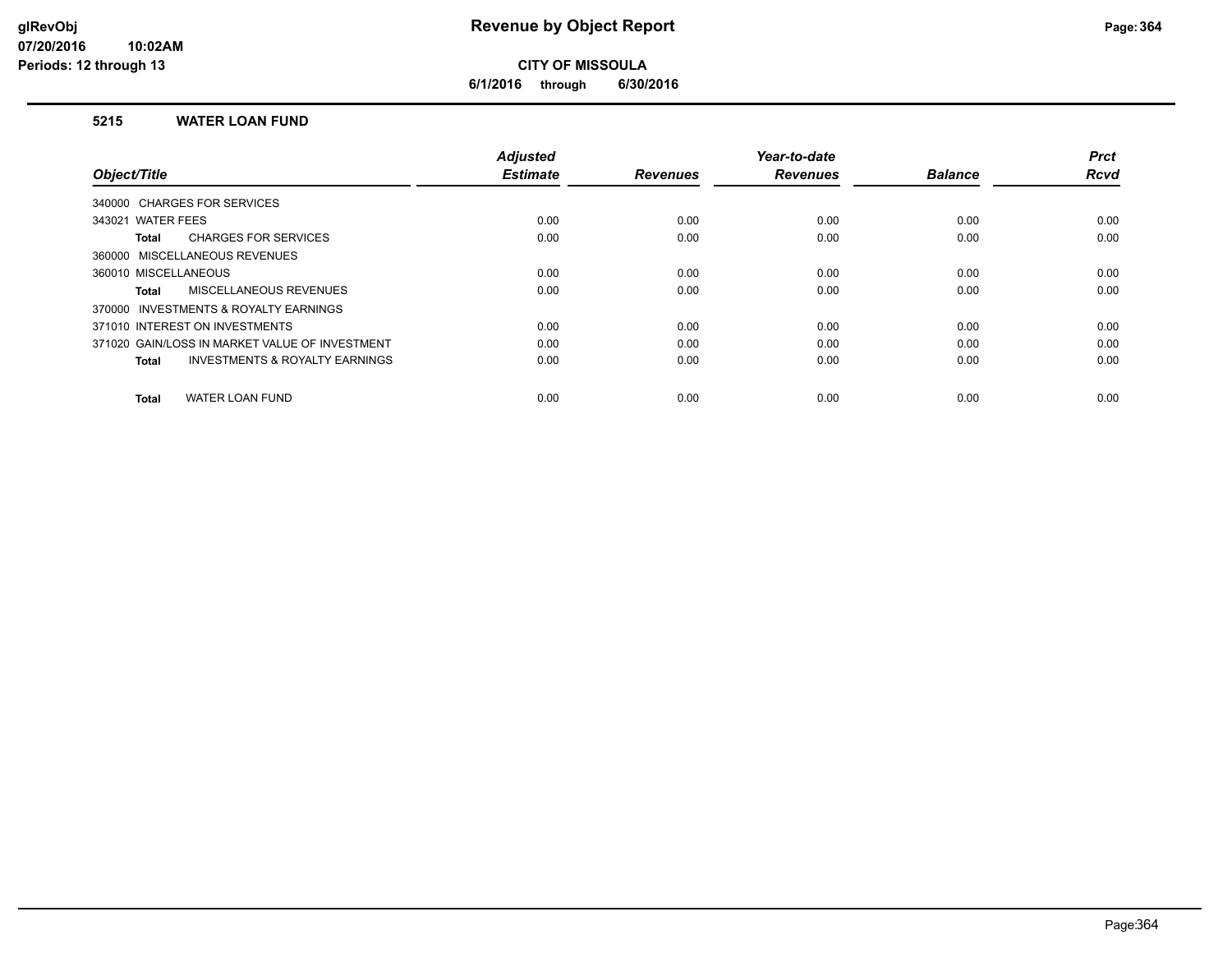**6/1/2016 through 6/30/2016**

**5220 WATER R&D FUND**

**5220 WATER R&D FUND**

|                                                     | <b>Adjusted</b> |                 | Year-to-date    |                | <b>Prct</b> |
|-----------------------------------------------------|-----------------|-----------------|-----------------|----------------|-------------|
| Object/Title                                        | <b>Estimate</b> | <b>Revenues</b> | <b>Revenues</b> | <b>Balance</b> | Rcvd        |
| 340000 CHARGES FOR SERVICES                         |                 |                 |                 |                |             |
| 343032 SEWER INSTALLATION CHARGES                   | 0.00            | 0.00            | 0.00            | 0.00           | 0.00        |
| <b>CHARGES FOR SERVICES</b><br>Total                | 0.00            | 0.00            | 0.00            | 0.00           | 0.00        |
| <b>MISCELLANEOUS REVENUES</b><br>360000             |                 |                 |                 |                |             |
| 360000 MISCELLANEOUS REVENUES                       | 0.00            | 0.00            | 0.00            | 0.00           | 0.00        |
| 360010 MISCELLANEOUS                                | 0.00            | 0.00            | 0.00            | 0.00           | 0.00        |
| <b>MISCELLANEOUS REVENUES</b><br>Total              | 0.00            | 0.00            | 0.00            | 0.00           | 0.00        |
| <b>INVESTMENTS &amp; ROYALTY EARNINGS</b><br>370000 |                 |                 |                 |                |             |
| 371010 INTEREST ON INVESTMENTS                      | 0.00            | 0.00            | 0.00            | 0.00           | 0.00        |
| 371020 GAIN/LOSS IN MARKET VALUE OF INVESTMENTS     | 0.00            | 0.00            | 0.00            | 0.00           | 0.00        |
| <b>INVESTMENTS &amp; ROYALTY EARNINGS</b><br>Total  | 0.00            | 0.00            | 0.00            | 0.00           | 0.00        |
| OTHER FINANCING SOURCES<br>380000                   |                 |                 |                 |                |             |
| 381090 PROCEEDS FROM CAPITAL LEASE                  | 0.00            | 0.00            | 0.00            | 0.00           | 0.00        |
| 383000 OPERATING TRANSFERS                          | 0.00            | 0.00            | 0.00            | 0.00           | 0.00        |
| OTHER FINANCING SOURCES<br><b>Total</b>             | 0.00            | 0.00            | 0.00            | 0.00           | 0.00        |
| <b>WATER R&amp;D FUND</b><br>Total                  | 0.00            | 0.00            | 0.00            | 0.00           | 0.00        |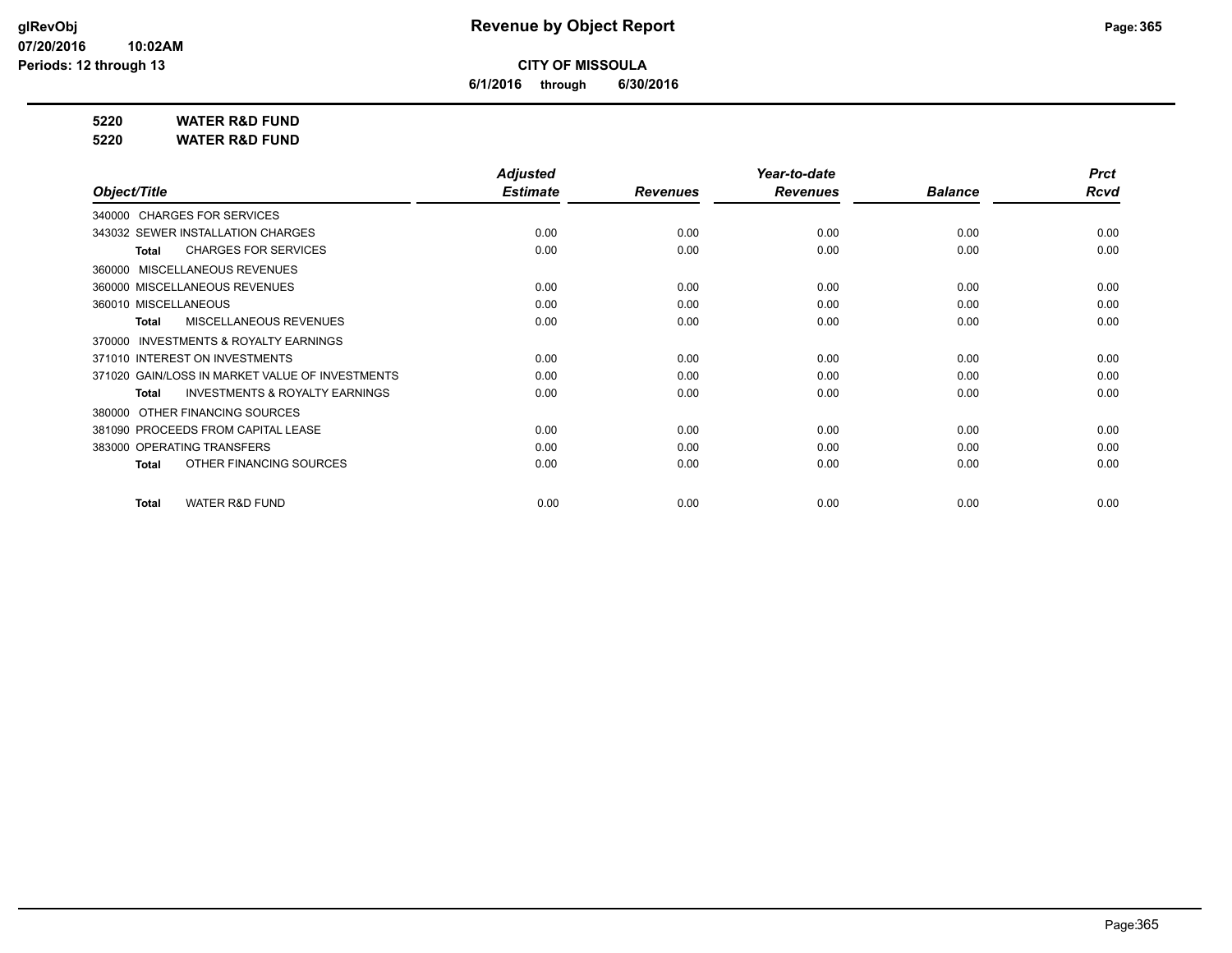**6/1/2016 through 6/30/2016**

### **5220 WATER R&D FUND**

|                                                    | <b>Adjusted</b> |                 | Year-to-date    |                | <b>Prct</b> |
|----------------------------------------------------|-----------------|-----------------|-----------------|----------------|-------------|
| Object/Title                                       | <b>Estimate</b> | <b>Revenues</b> | <b>Revenues</b> | <b>Balance</b> | Rcvd        |
| 340000 CHARGES FOR SERVICES                        |                 |                 |                 |                |             |
| 343032 SEWER INSTALLATION CHARGES                  | 0.00            | 0.00            | 0.00            | 0.00           | 0.00        |
| <b>CHARGES FOR SERVICES</b><br><b>Total</b>        | 0.00            | 0.00            | 0.00            | 0.00           | 0.00        |
| 360000 MISCELLANEOUS REVENUES                      |                 |                 |                 |                |             |
| 360000 MISCELLANEOUS REVENUES                      | 0.00            | 0.00            | 0.00            | 0.00           | 0.00        |
| 360010 MISCELLANEOUS                               | 0.00            | 0.00            | 0.00            | 0.00           | 0.00        |
| <b>MISCELLANEOUS REVENUES</b><br>Total             | 0.00            | 0.00            | 0.00            | 0.00           | 0.00        |
| INVESTMENTS & ROYALTY EARNINGS<br>370000           |                 |                 |                 |                |             |
| 371010 INTEREST ON INVESTMENTS                     | 0.00            | 0.00            | 0.00            | 0.00           | 0.00        |
| 371020 GAIN/LOSS IN MARKET VALUE OF INVESTMENT     | 0.00            | 0.00            | 0.00            | 0.00           | 0.00        |
| <b>INVESTMENTS &amp; ROYALTY EARNINGS</b><br>Total | 0.00            | 0.00            | 0.00            | 0.00           | 0.00        |
| OTHER FINANCING SOURCES<br>380000                  |                 |                 |                 |                |             |
| 381090 PROCEEDS FROM CAPITAL LEASE                 | 0.00            | 0.00            | 0.00            | 0.00           | 0.00        |
| 383000 OPERATING TRANSFERS                         | 0.00            | 0.00            | 0.00            | 0.00           | 0.00        |
| OTHER FINANCING SOURCES<br><b>Total</b>            | 0.00            | 0.00            | 0.00            | 0.00           | 0.00        |
|                                                    |                 |                 |                 |                |             |
| <b>WATER R&amp;D FUND</b><br><b>Total</b>          | 0.00            | 0.00            | 0.00            | 0.00           | 0.00        |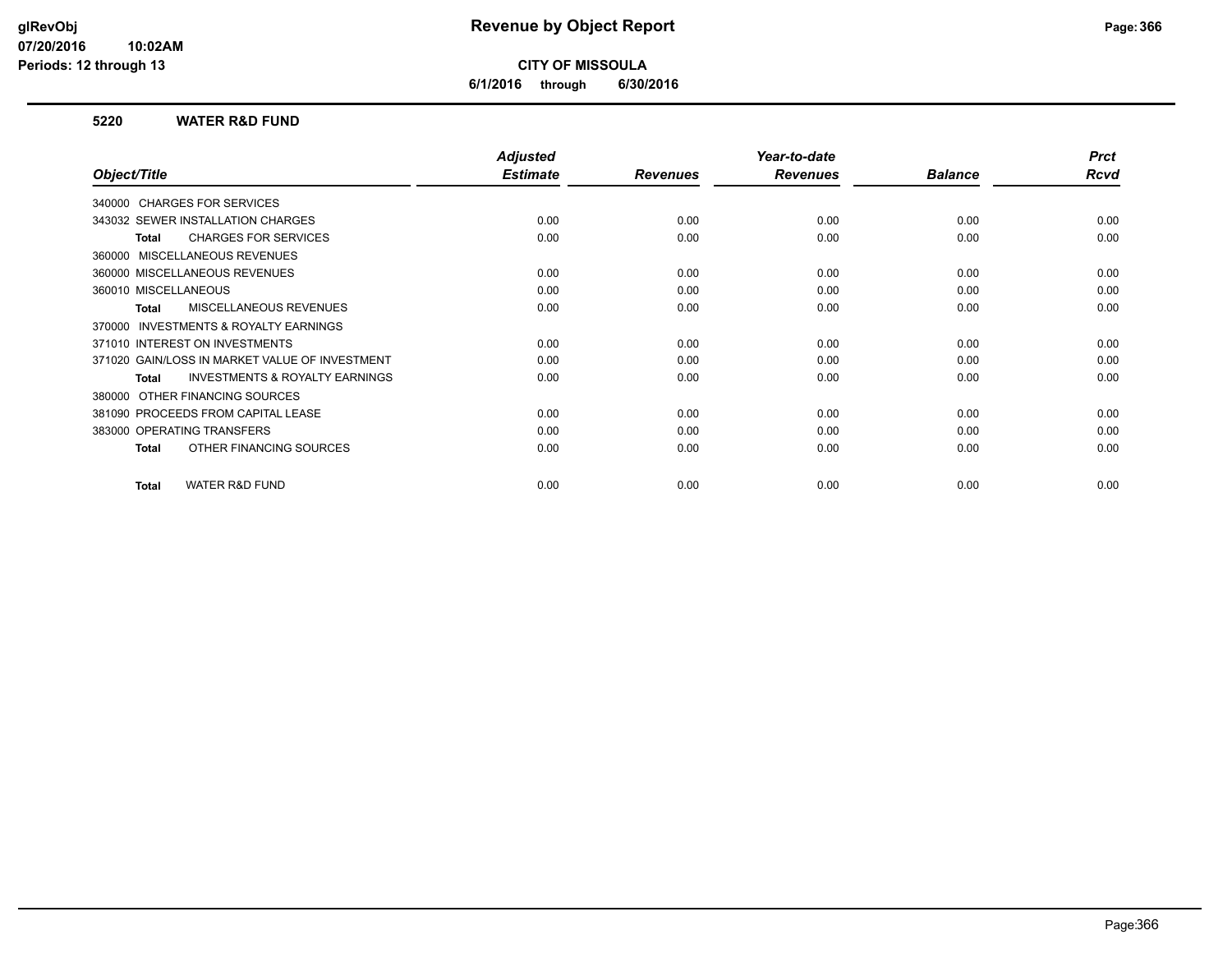**07/20/2016 10:02AM Periods: 12 through 13**

**CITY OF MISSOULA**

**6/1/2016 through 6/30/2016**

## **5240 WATER CONSTRUCTION FUND**

**5240 WATER CONSTRUCTION FUND**

|                                         | <b>Adjusted</b> |                 | Year-to-date    |                |      |  |
|-----------------------------------------|-----------------|-----------------|-----------------|----------------|------|--|
| Object/Title                            | <b>Estimate</b> | <b>Revenues</b> | <b>Revenues</b> | <b>Balance</b> | Rcvd |  |
| 340000 CHARGES FOR SERVICES             |                 |                 |                 |                |      |  |
| 343026 WATER INSTALLATION CHARGES       | 0.00            | 0.00            | 0.00            | 0.00           | 0.00 |  |
| <b>CHARGES FOR SERVICES</b><br>Total    | 0.00            | 0.00            | 0.00            | 0.00           | 0.00 |  |
| WATER CONSTRUCTION FUND<br><b>Total</b> | 0.00            | 0.00            | 0.00            | 0.00           | 0.00 |  |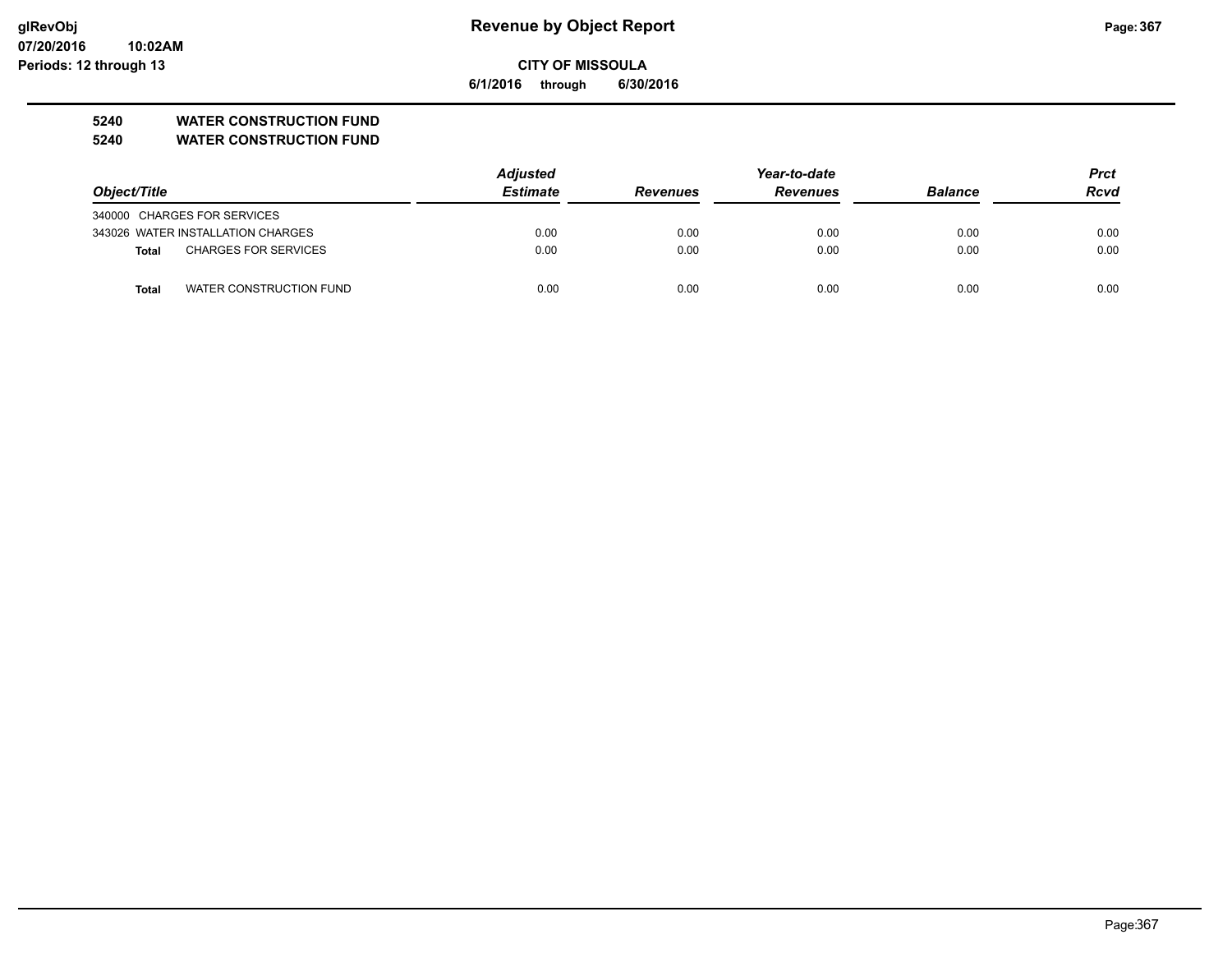**6/1/2016 through 6/30/2016**

## **5240 WATER CONSTRUCTION FUND**

| Object/Title |                                   | <b>Adjusted</b><br><b>Estimate</b> | <b>Revenues</b> | Year-to-date<br><b>Revenues</b> | <b>Balance</b> | <b>Prct</b><br><b>Rcvd</b> |
|--------------|-----------------------------------|------------------------------------|-----------------|---------------------------------|----------------|----------------------------|
|              | 340000 CHARGES FOR SERVICES       |                                    |                 |                                 |                |                            |
|              | 343026 WATER INSTALLATION CHARGES | 0.00                               | 0.00            | 0.00                            | 0.00           | 0.00                       |
| <b>Total</b> | <b>CHARGES FOR SERVICES</b>       | 0.00                               | 0.00            | 0.00                            | 0.00           | 0.00                       |
|              |                                   |                                    |                 |                                 |                |                            |
| Total        | WATER CONSTRUCTION FUND           | 0.00                               | 0.00            | 0.00                            | 0.00           | 0.00                       |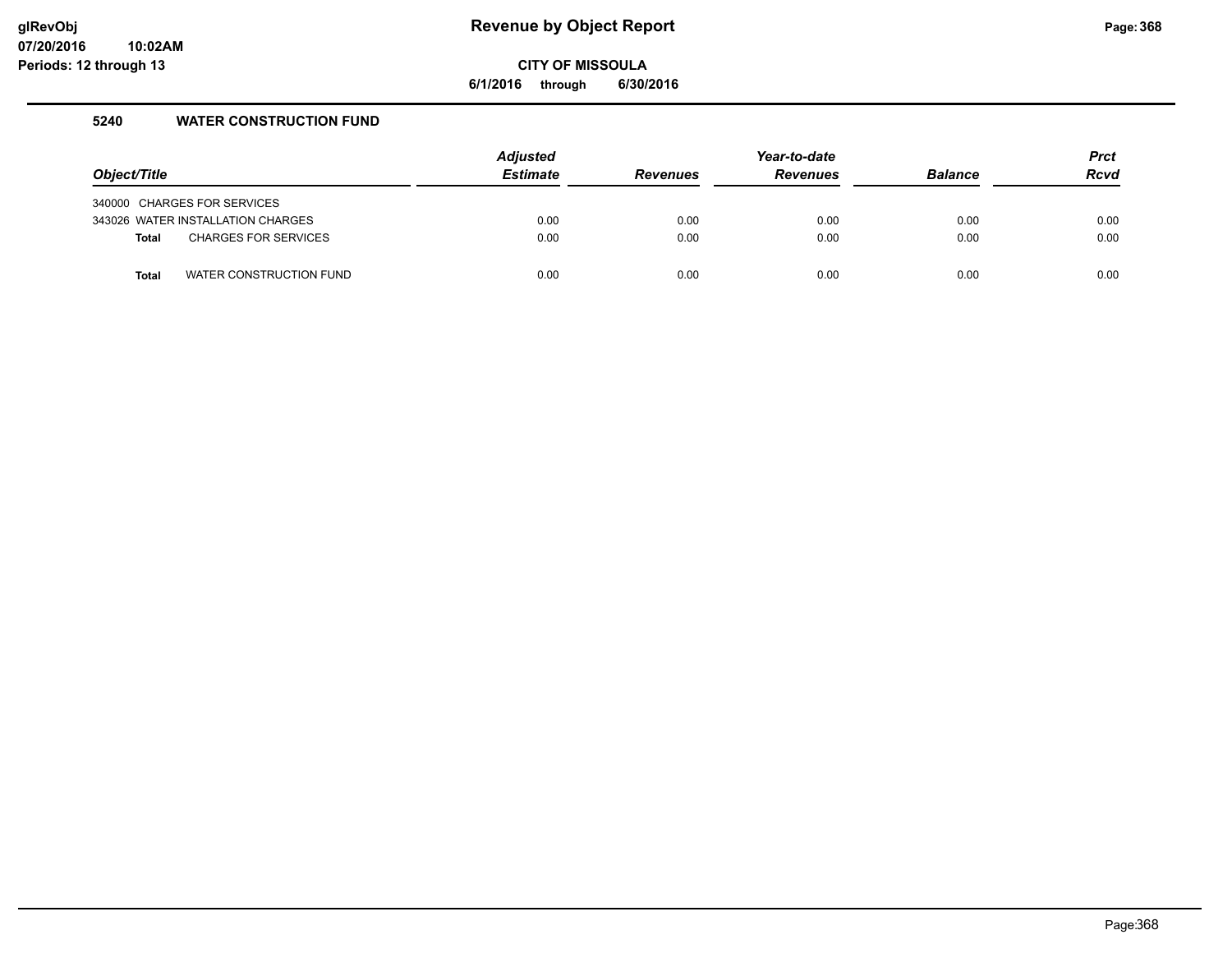**6/1/2016 through 6/30/2016**

**5250 WATER PURCHASE LOAN**

| 5250 | <b>WATER PURCHASE LOAN</b> |
|------|----------------------------|
|      |                            |

|                                                 | Adjusted        | Year-to-date    |                 |                | <b>Prct</b> |
|-------------------------------------------------|-----------------|-----------------|-----------------|----------------|-------------|
| Object/Title                                    | <b>Estimate</b> | <b>Revenues</b> | <b>Revenues</b> | <b>Balance</b> | <b>Rcvd</b> |
| 370000 INVESTMENTS & ROYALTY EARNINGS           |                 |                 |                 |                |             |
| 371010 INTEREST ON INVESTMENTS                  | 0.00            | 0.00            | 0.00            | 0.00           | 0.00        |
| 371020 GAIN/LOSS IN MARKET VALUE OF INVESTMENTS | 0.00            | 0.00            | 0.00            | 0.00           | 0.00        |
| INVESTMENTS & ROYALTY EARNINGS<br><b>Total</b>  | 0.00            | 0.00            | 0.00            | 0.00           | 0.00        |
| <b>WATER PURCHASE LOAN</b><br><b>Total</b>      | 0.00            | 0.00            | 0.00            | 0.00           | 0.00        |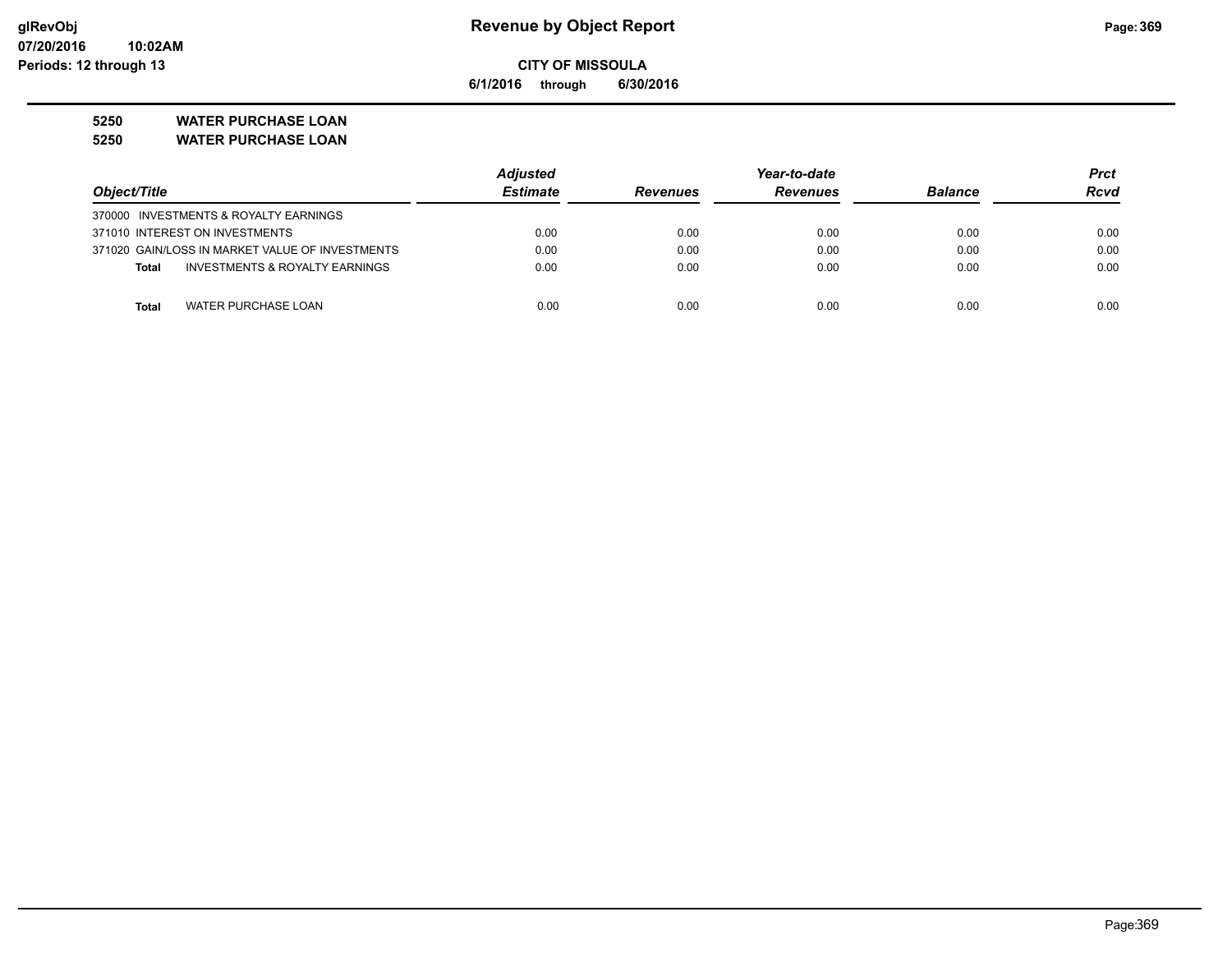## **glRevObj Revenue by Object Report Page:370**

**CITY OF MISSOULA**

**6/1/2016 through 6/30/2016**

## **5250 WATER PURCHASE LOAN**

| Object/Title                                              | <b>Adjusted</b><br><b>Estimate</b> | <b>Revenues</b> | Year-to-date<br><b>Revenues</b> | <b>Balance</b> | <b>Prct</b><br><b>Rcvd</b> |
|-----------------------------------------------------------|------------------------------------|-----------------|---------------------------------|----------------|----------------------------|
| 370000 INVESTMENTS & ROYALTY EARNINGS                     |                                    |                 |                                 |                |                            |
| 371010 INTEREST ON INVESTMENTS                            | 0.00                               | 0.00            | 0.00                            | 0.00           | 0.00                       |
| 371020 GAIN/LOSS IN MARKET VALUE OF INVESTMENT            | 0.00                               | 0.00            | 0.00                            | 0.00           | 0.00                       |
| <b>INVESTMENTS &amp; ROYALTY EARNINGS</b><br><b>Total</b> | 0.00                               | 0.00            | 0.00                            | 0.00           | 0.00                       |
|                                                           |                                    |                 |                                 |                |                            |
| WATER PURCHASE LOAN<br><b>Total</b>                       | 0.00                               | 0.00            | 0.00                            | 0.00           | 0.00                       |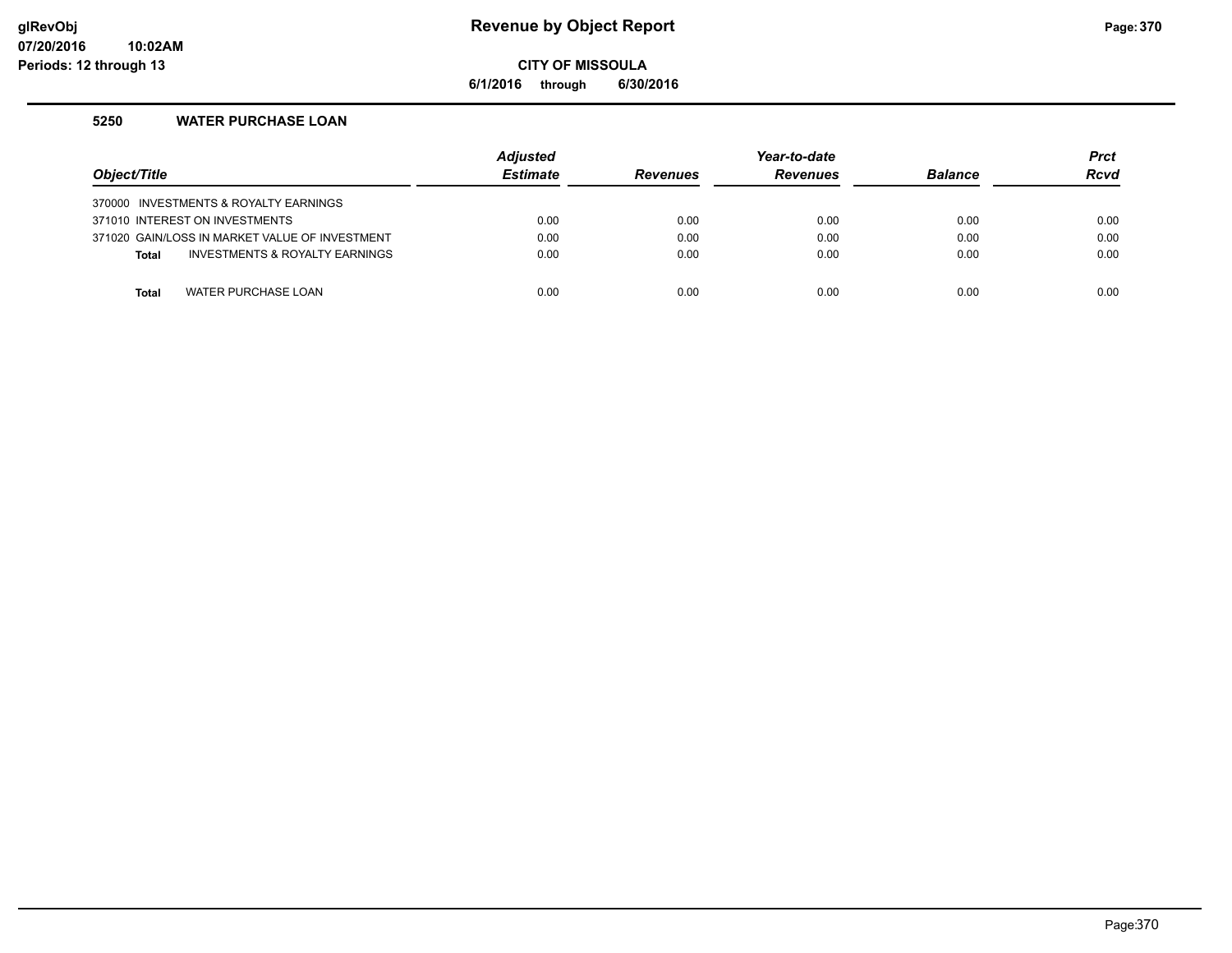**6/1/2016 through 6/30/2016**

## **5251 WATER PURCHASE LOAN RESERVE**

#### **5251 WATER PURCHASE LOAN RESERVE**

|                                                    | <b>Adjusted</b> |                 | Year-to-date    |                | <b>Prct</b> |
|----------------------------------------------------|-----------------|-----------------|-----------------|----------------|-------------|
| Object/Title                                       | <b>Estimate</b> | <b>Revenues</b> | <b>Revenues</b> | <b>Balance</b> | <b>Rcvd</b> |
| 360000 MISCELLANEOUS REVENUES                      |                 |                 |                 |                |             |
| 360010 MISCELLANEOUS                               | 0.00            | 0.00            | 0.00            | 0.00           | 0.00        |
| MISCELLANEOUS REVENUES<br>Total                    | 0.00            | 0.00            | 0.00            | 0.00           | 0.00        |
| 370000 INVESTMENTS & ROYALTY EARNINGS              |                 |                 |                 |                |             |
| 371010 INTEREST ON INVESTMENTS                     | 0.00            | 0.00            | 0.00            | 0.00           | 0.00        |
| 371020 GAIN/LOSS IN MARKET VALUE OF INVESTMENTS    | 0.00            | 0.00            | 0.00            | 0.00           | 0.00        |
| <b>INVESTMENTS &amp; ROYALTY EARNINGS</b><br>Total | 0.00            | 0.00            | 0.00            | 0.00           | 0.00        |
| 380000 OTHER FINANCING SOURCES                     |                 |                 |                 |                |             |
| 383042 TRANSFERS FROM OTHER FUNDS                  | 0.00            | 0.00            | 0.00            | 0.00           | 0.00        |
| OTHER FINANCING SOURCES<br>Total                   | 0.00            | 0.00            | 0.00            | 0.00           | 0.00        |
| WATER PURCHASE LOAN RESERVE<br>Total               | 0.00            | 0.00            | 0.00            | 0.00           | 0.00        |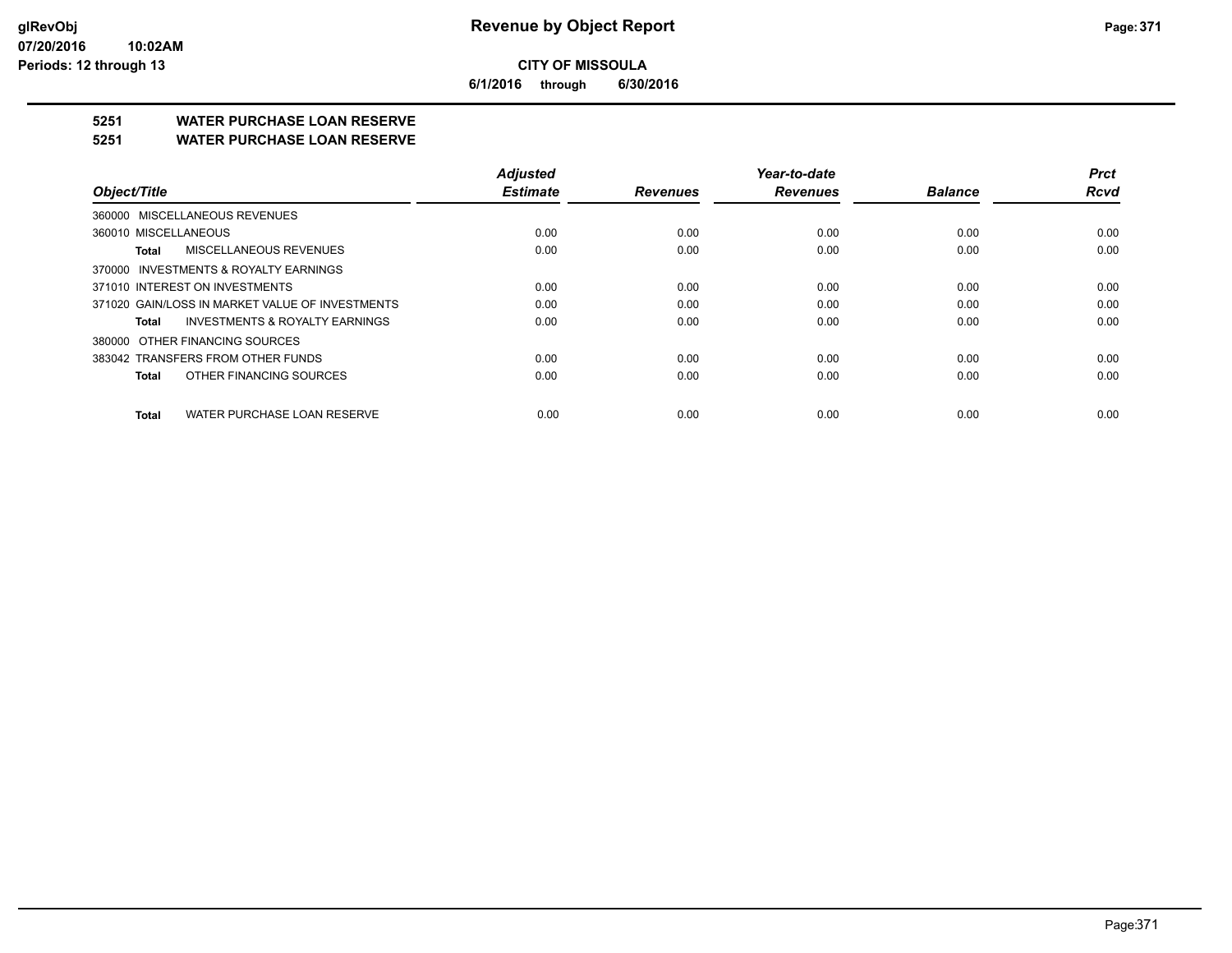**6/1/2016 through 6/30/2016**

## **5251 WATER PURCHASE LOAN RESERVE**

|                                                     | <b>Adjusted</b> |                 | Year-to-date    |                | <b>Prct</b> |
|-----------------------------------------------------|-----------------|-----------------|-----------------|----------------|-------------|
| Object/Title                                        | <b>Estimate</b> | <b>Revenues</b> | <b>Revenues</b> | <b>Balance</b> | <b>Rcvd</b> |
| MISCELLANEOUS REVENUES<br>360000                    |                 |                 |                 |                |             |
| 360010 MISCELLANEOUS                                | 0.00            | 0.00            | 0.00            | 0.00           | 0.00        |
| MISCELLANEOUS REVENUES<br>Total                     | 0.00            | 0.00            | 0.00            | 0.00           | 0.00        |
| <b>INVESTMENTS &amp; ROYALTY EARNINGS</b><br>370000 |                 |                 |                 |                |             |
| 371010 INTEREST ON INVESTMENTS                      | 0.00            | 0.00            | 0.00            | 0.00           | 0.00        |
| 371020 GAIN/LOSS IN MARKET VALUE OF INVESTMENT      | 0.00            | 0.00            | 0.00            | 0.00           | 0.00        |
| INVESTMENTS & ROYALTY EARNINGS<br>Total             | 0.00            | 0.00            | 0.00            | 0.00           | 0.00        |
| 380000 OTHER FINANCING SOURCES                      |                 |                 |                 |                |             |
| 383042 TRANSFERS FROM OTHER FUNDS                   | 0.00            | 0.00            | 0.00            | 0.00           | 0.00        |
| OTHER FINANCING SOURCES<br>Total                    | 0.00            | 0.00            | 0.00            | 0.00           | 0.00        |
| WATER PURCHASE LOAN RESERVE<br><b>Total</b>         | 0.00            | 0.00            | 0.00            | 0.00           | 0.00        |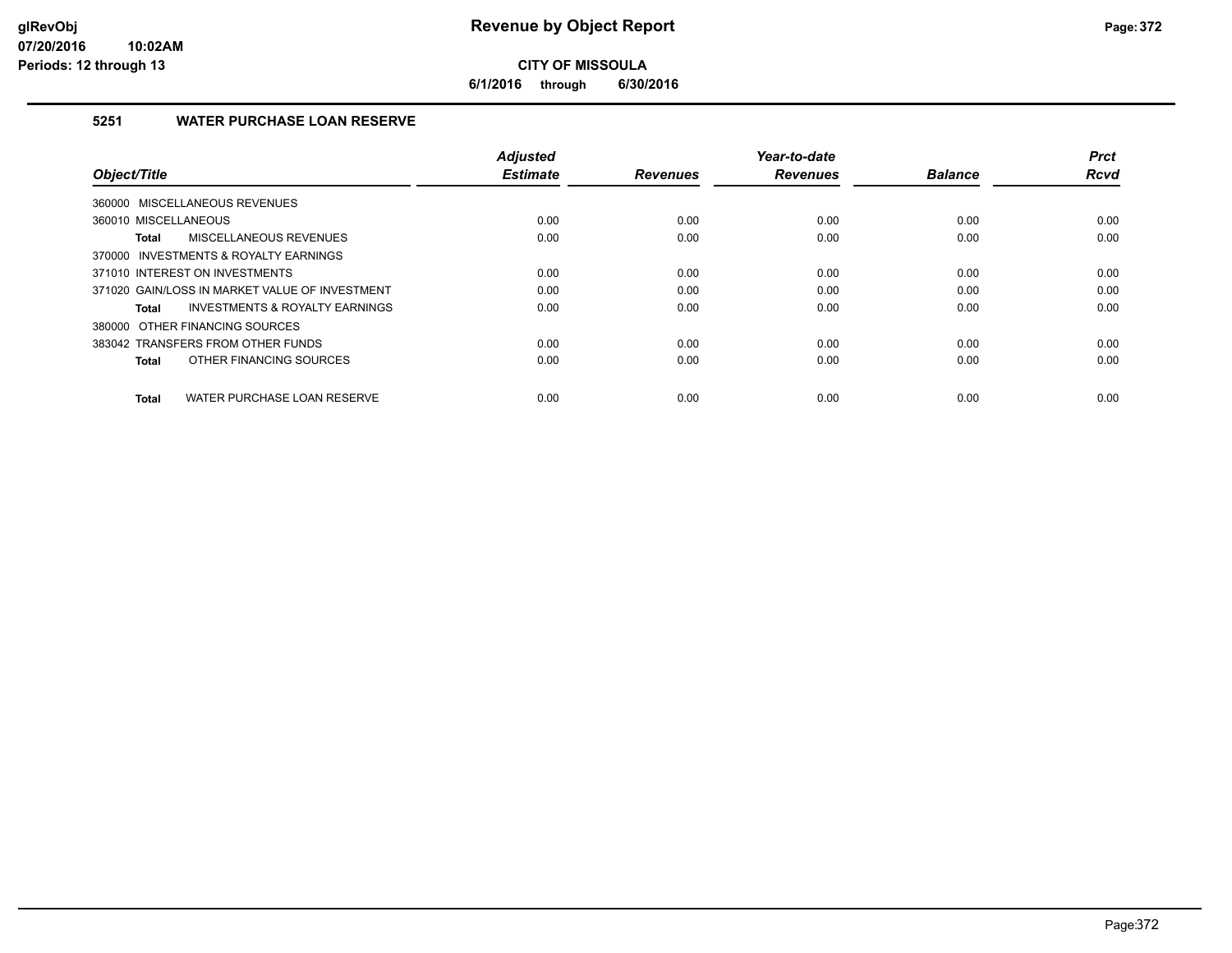**6/1/2016 through 6/30/2016**

## **5310 SEWER OPERATING BUDGET FUND**

#### **5310 SEWER OPERATING BUDGET FUND**

|                                                           | <b>Adjusted</b> |                 | Year-to-date    |                | <b>Prct</b> |
|-----------------------------------------------------------|-----------------|-----------------|-----------------|----------------|-------------|
| Object/Title                                              | <b>Estimate</b> | <b>Revenues</b> | <b>Revenues</b> | <b>Balance</b> | Rcvd        |
| 320000 LICENSES & PERMITS                                 |                 |                 |                 |                |             |
| 323027 HAULER PERMITS                                     | 0.00            | 0.00            | 1,540.50        | $-1,540.50$    | 0.00        |
| <b>LICENSES &amp; PERMITS</b><br><b>Total</b>             | 0.00            | 0.00            | 1,540.50        | $-1,540.50$    | 0.00        |
| 330000 INTERGOVERNMENTAL REVENUES                         |                 |                 |                 |                |             |
| 334071 DEQ/RIVER WATER SAMPLING                           | 0.00            | 0.00            | 0.00            | 0.00           | 0.00        |
| 336020 STATE PENSION CONTRIBUTION                         | 0.00            | 0.00            | 0.00            | 0.00           | 0.00        |
| 336023 STATE CONTRIB. - PERS                              | 0.00            | 95.40           | 946.36          | $-946.36$      | 0.00        |
| <b>INTERGOVERNMENTAL REVENUES</b><br>Total                | 0.00            | 95.40           | 946.36          | $-946.36$      | 0.00        |
| 340000 CHARGES FOR SERVICES                               |                 |                 |                 |                |             |
| 343031 SEWER SERVICE CHARGES                              | 0.00            | 0.00            | 6,140.00        | $-6,140.00$    | 0.00        |
| 343032 SEWER INSTALLATION CHARGES                         | 79,000.00       | 0.00            | 0.00            | 79,000.00      | 0.00        |
| 343035 SALE OF SEWER MATERIALS AND SUPPLIES               | 0.00            | 0.00            | 0.00            | 0.00           | 0.00        |
| 343039 DISPOSAL FEES                                      | 0.00            | 2,814.08        | 28,720.20       | $-28,720.20$   | 0.00        |
| <b>CHARGES FOR SERVICES</b><br><b>Total</b>               | 79,000.00       | 2,814.08        | 34,860.20       | 44,139.80      | 44.13       |
| 360000 MISCELLANEOUS REVENUES                             |                 |                 |                 |                |             |
| 360010 MISCELLANEOUS                                      | 0.00            | 0.00            | 405.00          | $-405.00$      | 0.00        |
| 360030 CONTRIBUTIONS FROM PROPERTY OWNERS                 | 0.00            | 0.00            | 0.00            | 0.00           | 0.00        |
| 363040 PENALTY AND INTEREST                               | 0.00            | 278.82          | 2,421.12        | $-2,421.12$    | 0.00        |
| 364012 SALE OF SURPLUS PROPERTY                           | 0.00            | 0.00            | 0.00            | 0.00           | 0.00        |
| MISCELLANEOUS REVENUES<br><b>Total</b>                    | 0.00            | 278.82          | 2,826.12        | $-2,826.12$    | 0.00        |
| 370000 INVESTMENTS & ROYALTY EARNINGS                     |                 |                 |                 |                |             |
| 371010 INTEREST ON INVESTMENTS                            | 0.00            | 0.00            | 0.00            | 0.00           | 0.00        |
| 371020 GAIN/LOSS IN MARKET VALUE OF INVESTMENTS           | 0.00            | 0.00            | 0.00            | 0.00           | 0.00        |
| <b>INVESTMENTS &amp; ROYALTY EARNINGS</b><br><b>Total</b> | 0.00            | 0.00            | 0.00            | 0.00           | 0.00        |
| 380000 OTHER FINANCING SOURCES                            |                 |                 |                 |                |             |
| 381090 PROCEEDS FROM CAPITAL LEASE                        | 0.00            | 0.00            | 0.00            | 0.00           | 0.00        |
| 382010 SALE OF FIXED ASSETS                               | 0.00            | 0.00            | 0.00            | 0.00           | 0.00        |
| 383024 TRANS FR SEWER CLEARING                            | 4,875,239.00    | 0.00            | 0.00            | 4,875,239.00   | 0.00        |
| OTHER FINANCING SOURCES<br><b>Total</b>                   | 4,875,239.00    | 0.00            | 0.00            | 4,875,239.00   | 0.00        |
| SEWER OPERATING BUDGET FUND<br>Total                      | 4.954.239.00    | 3.188.30        | 40.173.18       | 4.914.065.82   | 0.81        |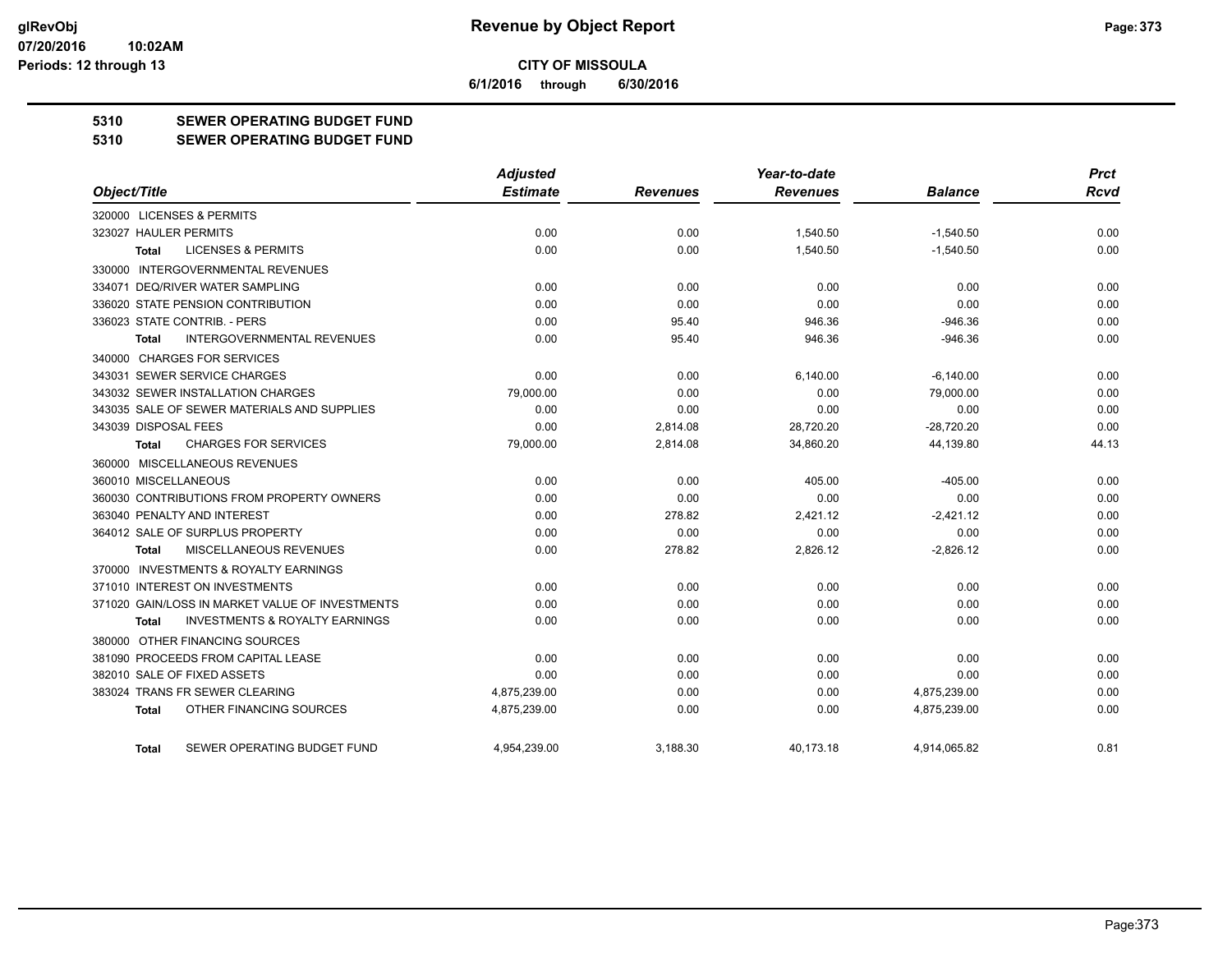**6/1/2016 through 6/30/2016**

## **5310 SEWER OPERATING BUDGET FUND**

|                                                           | <b>Adjusted</b> |                 | Year-to-date    |                | <b>Prct</b> |
|-----------------------------------------------------------|-----------------|-----------------|-----------------|----------------|-------------|
| Object/Title                                              | <b>Estimate</b> | <b>Revenues</b> | <b>Revenues</b> | <b>Balance</b> | <b>Rcvd</b> |
| 320000 LICENSES & PERMITS                                 |                 |                 |                 |                |             |
| 323027 HAULER PERMITS                                     | 0.00            | 0.00            | 1,540.50        | $-1,540.50$    | 0.00        |
| <b>LICENSES &amp; PERMITS</b><br><b>Total</b>             | 0.00            | 0.00            | 1,540.50        | $-1,540.50$    | 0.00        |
| 330000 INTERGOVERNMENTAL REVENUES                         |                 |                 |                 |                |             |
| 334071 DEQ/RIVER WATER SAMPLING                           | 0.00            | 0.00            | 0.00            | 0.00           | 0.00        |
| 336020 STATE PENSION CONTRIBUTION                         | 0.00            | 0.00            | 0.00            | 0.00           | 0.00        |
| 336023 STATE CONTRIB. - PERS                              | 0.00            | 95.40           | 946.36          | $-946.36$      | 0.00        |
| <b>INTERGOVERNMENTAL REVENUES</b><br><b>Total</b>         | 0.00            | 95.40           | 946.36          | $-946.36$      | 0.00        |
| 340000 CHARGES FOR SERVICES                               |                 |                 |                 |                |             |
| 343031 SEWER SERVICE CHARGES                              | 0.00            | 0.00            | 6,140.00        | $-6,140.00$    | 0.00        |
| 343032 SEWER INSTALLATION CHARGES                         | 79,000.00       | 0.00            | 0.00            | 79,000.00      | 0.00        |
| 343035 SALE OF SEWER MATERIALS AND SUPPLIES               | 0.00            | 0.00            | 0.00            | 0.00           | 0.00        |
| 343039 DISPOSAL FEES                                      | 0.00            | 2,814.08        | 28,720.20       | $-28,720.20$   | 0.00        |
| <b>CHARGES FOR SERVICES</b><br><b>Total</b>               | 79,000.00       | 2,814.08        | 34,860.20       | 44,139.80      | 44.13       |
| 360000 MISCELLANEOUS REVENUES                             |                 |                 |                 |                |             |
| 360010 MISCELLANEOUS                                      | 0.00            | 0.00            | 405.00          | $-405.00$      | 0.00        |
| 360030 CONTRIBUTIONS FROM PROPERTY OWNERS                 | 0.00            | 0.00            | 0.00            | 0.00           | 0.00        |
| 363040 PENALTY AND INTEREST                               | 0.00            | 278.82          | 2.421.12        | $-2.421.12$    | 0.00        |
| 364012 SALE OF SURPLUS PROPERTY                           | 0.00            | 0.00            | 0.00            | 0.00           | 0.00        |
| MISCELLANEOUS REVENUES<br>Total                           | 0.00            | 278.82          | 2,826.12        | $-2,826.12$    | 0.00        |
| 370000 INVESTMENTS & ROYALTY EARNINGS                     |                 |                 |                 |                |             |
| 371010 INTEREST ON INVESTMENTS                            | 0.00            | 0.00            | 0.00            | 0.00           | 0.00        |
| 371020 GAIN/LOSS IN MARKET VALUE OF INVESTMENT            | 0.00            | 0.00            | 0.00            | 0.00           | 0.00        |
| <b>INVESTMENTS &amp; ROYALTY EARNINGS</b><br><b>Total</b> | 0.00            | 0.00            | 0.00            | 0.00           | 0.00        |
| 380000 OTHER FINANCING SOURCES                            |                 |                 |                 |                |             |
| 381090 PROCEEDS FROM CAPITAL LEASE                        | 0.00            | 0.00            | 0.00            | 0.00           | 0.00        |
| 382010 SALE OF FIXED ASSETS                               | 0.00            | 0.00            | 0.00            | 0.00           | 0.00        |
| 383024 TRANS FR SEWER CLEARING                            | 4,875,239.00    | 0.00            | 0.00            | 4,875,239.00   | 0.00        |
| OTHER FINANCING SOURCES<br>Total                          | 4,875,239.00    | 0.00            | 0.00            | 4,875,239.00   | 0.00        |
| SEWER OPERATING BUDGET FUND<br>Total                      | 4,954,239.00    | 3,188.30        | 40,173.18       | 4,914,065.82   | 0.81        |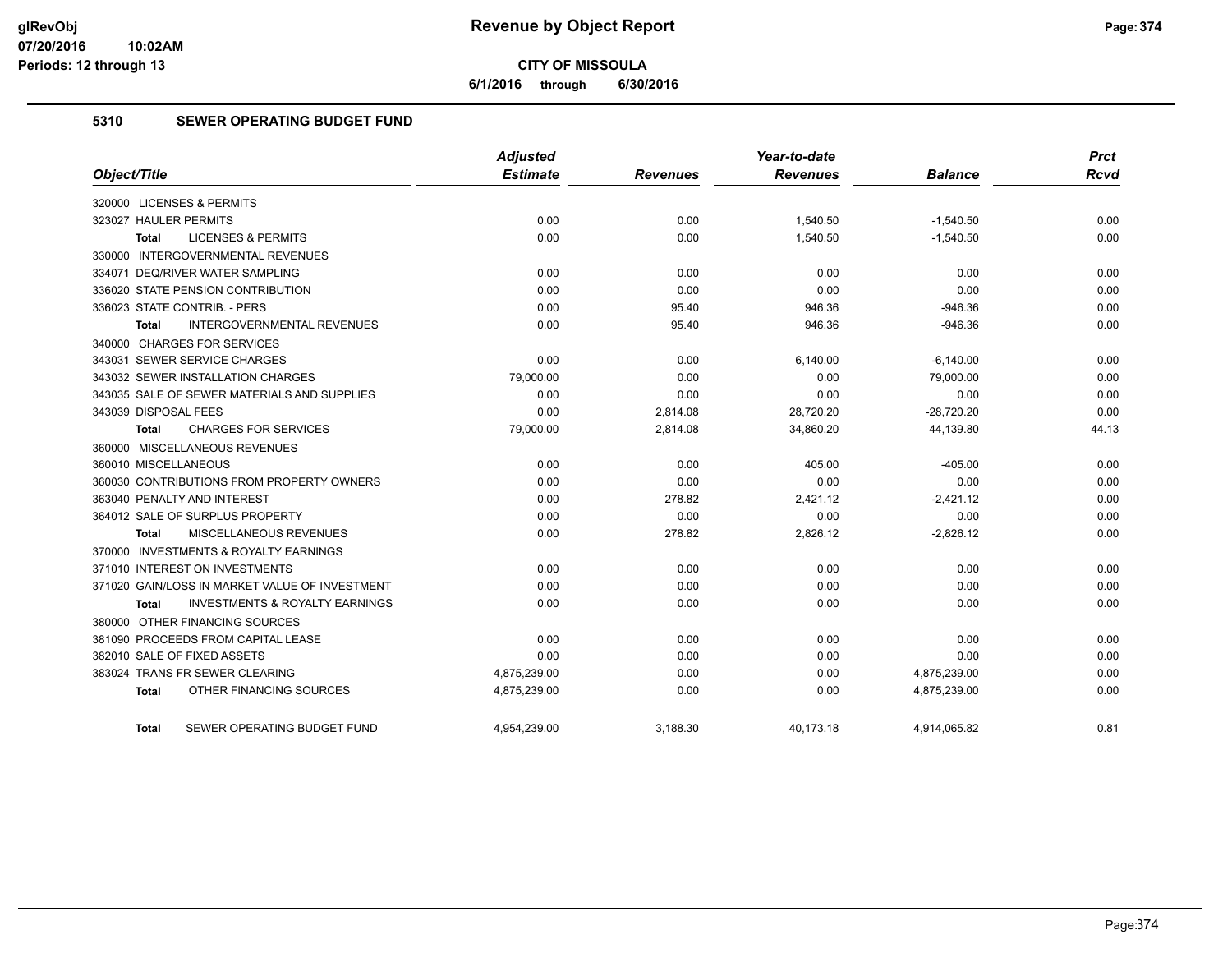**6/1/2016 through 6/30/2016**

# **5311 SEWER REVENUE COLLECTION & CLEARING FUND**

**5311 SEWER REVENUE COLLECTION & CLEARING FUND**

|                                                           | <b>Adjusted</b> |                 | Year-to-date    |                | <b>Prct</b> |
|-----------------------------------------------------------|-----------------|-----------------|-----------------|----------------|-------------|
| Object/Title                                              | <b>Estimate</b> | <b>Revenues</b> | <b>Revenues</b> | <b>Balance</b> | <b>Rcvd</b> |
| 330000 INTERGOVERNMENTAL REVENUES                         |                 |                 |                 |                |             |
| 331992 FEDERAL ARRA GRANTS                                | 0.00            | 0.00            | 0.00            | 0.00           | 0.00        |
| <b>INTERGOVERNMENTAL REVENUES</b><br><b>Total</b>         | 0.00            | 0.00            | 0.00            | 0.00           | 0.00        |
| 340000 CHARGES FOR SERVICES                               |                 |                 |                 |                |             |
| 343032 SEWER INSTALLATION CHARGES                         | 0.00            | 0.00            | 0.00            | 0.00           | 0.00        |
| 343034 TREATMENT FACILITIES FEES                          | 7,391,083.00    | 3.991.30        | 7,575,817.90    | $-184.734.90$  | 102.50      |
| 343037 DELINQUENT SEWER FEES                              | 0.00            | 0.00            | 0.00            | 0.00           | 0.00        |
| 343038 P & I TAX LIENS                                    | 0.00            | 1,350.47        | 4,267.82        | $-4,267.82$    | 0.00        |
| <b>CHARGES FOR SERVICES</b><br><b>Total</b>               | 7,391,083.00    | 5,341.77        | 7,580,085.72    | $-189,002.72$  | 102.56      |
| MISCELLANEOUS REVENUES<br>360000                          |                 |                 |                 |                |             |
| 360010 MISCELLANEOUS                                      | 0.00            | 0.00            | 0.00            | 0.00           | 0.00        |
| 361200 RADIO TOWER LEASE PAYMENTS                         | 0.00            | 0.00            | 2,925.00        | $-2,925.00$    | 0.00        |
| 361201 EKO LAND LEASE                                     | 0.00            | 0.00            | 37,985.91       | $-37,985.91$   | 0.00        |
| 365023 NORTHWESTERN ENERGY GRANT                          | 0.00            | 0.00            | 5,300.00        | $-5,300.00$    | 0.00        |
| <b>MISCELLANEOUS REVENUES</b><br><b>Total</b>             | 0.00            | 0.00            | 46,210.91       | $-46,210.91$   | 0.00        |
| 370000 INVESTMENTS & ROYALTY EARNINGS                     |                 |                 |                 |                |             |
| 371010 INTEREST ON INVESTMENTS                            | 0.00            | 0.00            | 0.00            | 0.00           | 0.00        |
| 371020 GAIN/LOSS IN MARKET VALUE OF INVESTMENTS           | 0.00            | 0.00            | 0.00            | 0.00           | 0.00        |
| <b>INVESTMENTS &amp; ROYALTY EARNINGS</b><br><b>Total</b> | 0.00            | 0.00            | 0.00            | 0.00           | 0.00        |
| OTHER FINANCING SOURCES<br>380000                         |                 |                 |                 |                |             |
| 383034 TRANS FR 01 SERIES DEBT SERVICE                    | 0.00            | 0.00            | 0.00            | 0.00           | 0.00        |
| 383042 TRANSFERS FROM OTHER FUNDS                         | 0.00            | 0.00            | 0.00            | 0.00           | 0.00        |
| OTHER FINANCING SOURCES<br><b>Total</b>                   | 0.00            | 0.00            | 0.00            | 0.00           | 0.00        |
| SEWER REVENUE COLLECTION & CLEARING<br><b>Total</b>       | 7,391,083.00    | 5,341.77        | 7,626,296.63    | $-235,213.63$  | 103.18      |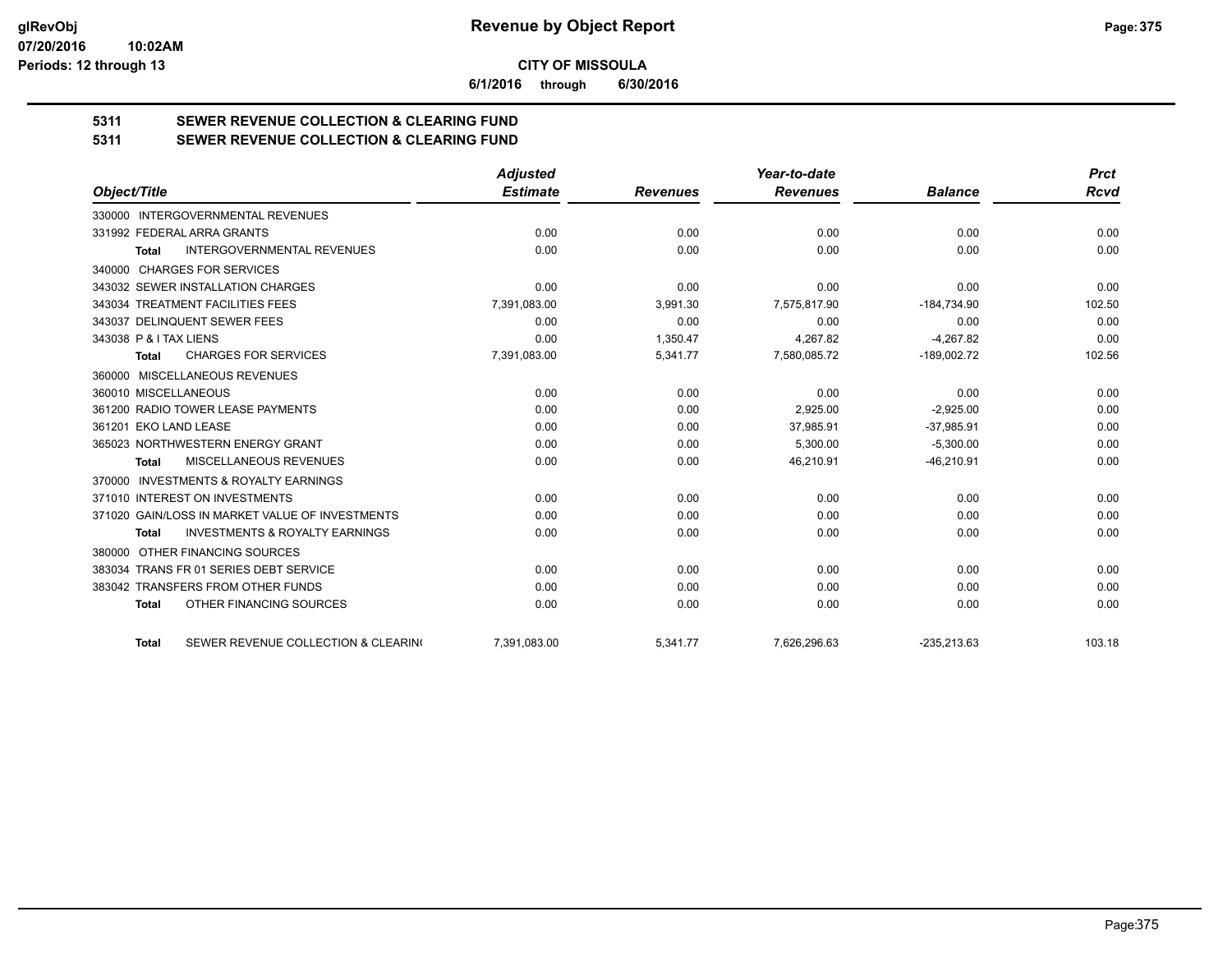**6/1/2016 through 6/30/2016**

## **5311 SEWER REVENUE COLLECTION & CLEARING FUND**

|                                                           | <b>Adjusted</b> |                 | Year-to-date    |                | <b>Prct</b> |
|-----------------------------------------------------------|-----------------|-----------------|-----------------|----------------|-------------|
| Object/Title                                              | <b>Estimate</b> | <b>Revenues</b> | <b>Revenues</b> | <b>Balance</b> | <b>Rcvd</b> |
| <b>INTERGOVERNMENTAL REVENUES</b><br>330000               |                 |                 |                 |                |             |
| 331992 FEDERAL ARRA GRANTS                                | 0.00            | 0.00            | 0.00            | 0.00           | 0.00        |
| <b>INTERGOVERNMENTAL REVENUES</b><br><b>Total</b>         | 0.00            | 0.00            | 0.00            | 0.00           | 0.00        |
| 340000 CHARGES FOR SERVICES                               |                 |                 |                 |                |             |
| 343032 SEWER INSTALLATION CHARGES                         | 0.00            | 0.00            | 0.00            | 0.00           | 0.00        |
| 343034 TREATMENT FACILITIES FEES                          | 7,391,083.00    | 3,991.30        | 7,575,817.90    | $-184,734.90$  | 102.50      |
| 343037 DELINQUENT SEWER FEES                              | 0.00            | 0.00            | 0.00            | 0.00           | 0.00        |
| 343038 P & I TAX LIENS                                    | 0.00            | 1.350.47        | 4.267.82        | $-4.267.82$    | 0.00        |
| <b>CHARGES FOR SERVICES</b><br><b>Total</b>               | 7,391,083.00    | 5,341.77        | 7,580,085.72    | $-189,002.72$  | 102.56      |
| 360000 MISCELLANEOUS REVENUES                             |                 |                 |                 |                |             |
| 360010 MISCELLANEOUS                                      | 0.00            | 0.00            | 0.00            | 0.00           | 0.00        |
| 361200 RADIO TOWER LEASE PAYMENTS                         | 0.00            | 0.00            | 2,925.00        | $-2,925.00$    | 0.00        |
| 361201 EKO LAND LEASE                                     | 0.00            | 0.00            | 37,985.91       | $-37,985.91$   | 0.00        |
| 365023 NORTHWESTERN ENERGY GRANT                          | 0.00            | 0.00            | 5,300.00        | $-5,300.00$    | 0.00        |
| <b>MISCELLANEOUS REVENUES</b><br><b>Total</b>             | 0.00            | 0.00            | 46,210.91       | $-46,210.91$   | 0.00        |
| 370000 INVESTMENTS & ROYALTY EARNINGS                     |                 |                 |                 |                |             |
| 371010 INTEREST ON INVESTMENTS                            | 0.00            | 0.00            | 0.00            | 0.00           | 0.00        |
| 371020 GAIN/LOSS IN MARKET VALUE OF INVESTMENT            | 0.00            | 0.00            | 0.00            | 0.00           | 0.00        |
| <b>INVESTMENTS &amp; ROYALTY EARNINGS</b><br><b>Total</b> | 0.00            | 0.00            | 0.00            | 0.00           | 0.00        |
| OTHER FINANCING SOURCES<br>380000                         |                 |                 |                 |                |             |
| 383034 TRANS FR 01 SERIES DEBT SERVICE                    | 0.00            | 0.00            | 0.00            | 0.00           | 0.00        |
| 383042 TRANSFERS FROM OTHER FUNDS                         | 0.00            | 0.00            | 0.00            | 0.00           | 0.00        |
| OTHER FINANCING SOURCES<br><b>Total</b>                   | 0.00            | 0.00            | 0.00            | 0.00           | 0.00        |
| SEWER REVENUE COLLECTION & CLEARIN<br><b>Total</b>        | 7,391,083.00    | 5,341.77        | 7,626,296.63    | $-235,213.63$  | 103.18      |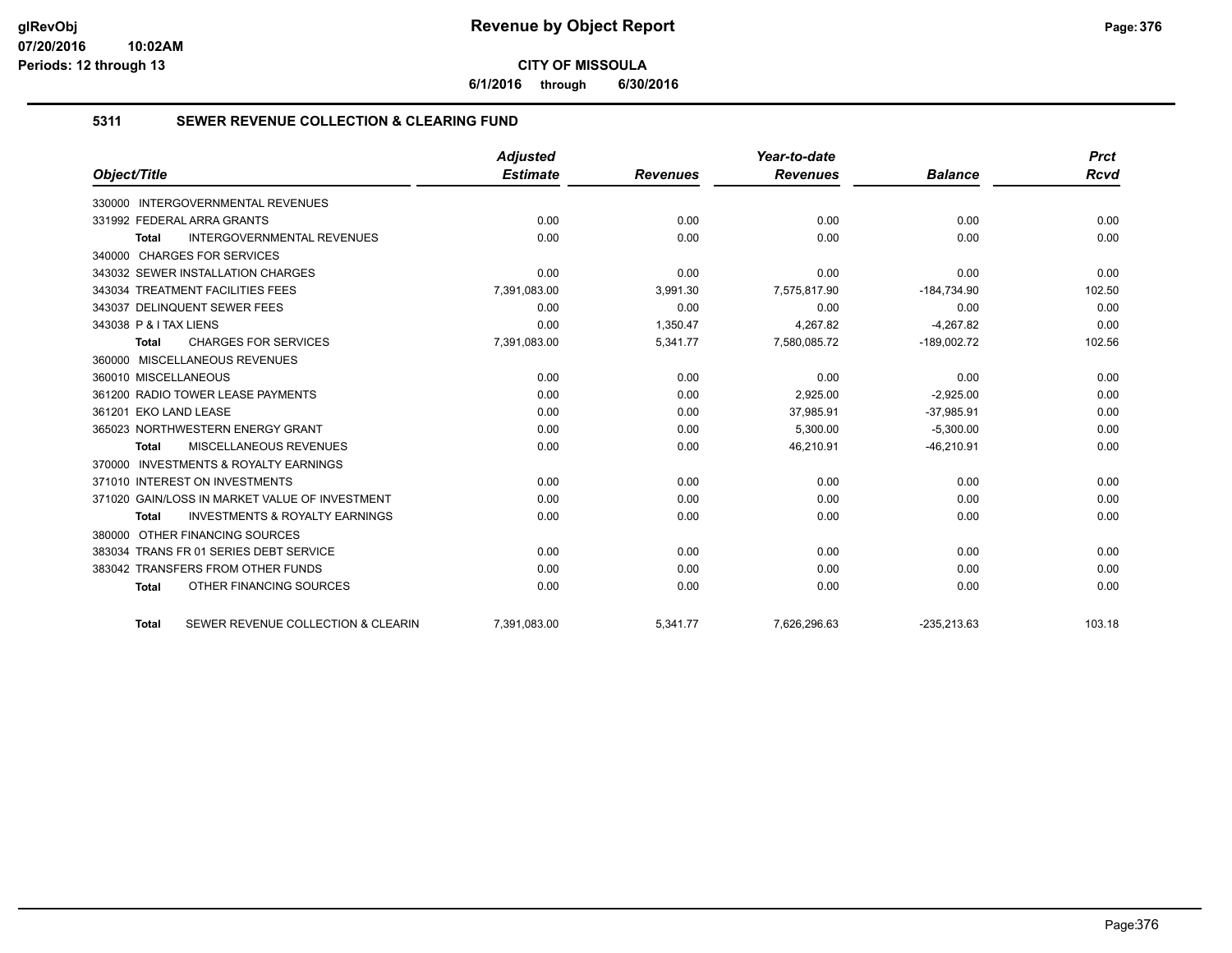**6/1/2016 through 6/30/2016**

**5315 SEWER LOAN FUND**

**5315 SEWER LOAN FUND**

|                                                           | <b>Adjusted</b> |                 | Year-to-date    |                | <b>Prct</b> |
|-----------------------------------------------------------|-----------------|-----------------|-----------------|----------------|-------------|
| Object/Title                                              | <b>Estimate</b> | <b>Revenues</b> | <b>Revenues</b> | <b>Balance</b> | Rcvd        |
| 340000 CHARGES FOR SERVICES                               |                 |                 |                 |                |             |
| 343032 SEWER INSTALLATION CHARGES                         | 0.00            | 0.00            | 2,329.50        | $-2,329.50$    | 0.00        |
| 343035 SALE OF SEWER MATERIALS AND SUPPLIES               | 0.00            | 3,844.37        | $-11,577.07$    | 11,577.07      | 0.00        |
| 343037 GREASE INTERCEPTOR LOANS                           | 0.00            | 0.00            | 0.00            | 0.00           | 0.00        |
| <b>CHARGES FOR SERVICES</b><br><b>Total</b>               | 0.00            | 3,844.37        | $-9,247.57$     | 9,247.57       | 0.00        |
| MISCELLANEOUS REVENUES<br>360000                          |                 |                 |                 |                |             |
| 360010 MISCELLANEOUS                                      | 0.00            | 0.00            | 0.00            | 0.00           | 0.00        |
| <b>MISCELLANEOUS REVENUES</b><br><b>Total</b>             | 0.00            | 0.00            | 0.00            | 0.00           | 0.00        |
| <b>INVESTMENTS &amp; ROYALTY EARNINGS</b><br>370000       |                 |                 |                 |                |             |
| 371010 INTEREST ON INVESTMENTS                            | 0.00            | 0.00            | 0.00            | 0.00           | 0.00        |
| 371020 GAIN/LOSS IN MARKET VALUE OF INVESTMENTS           | 0.00            | 0.00            | 0.00            | 0.00           | 0.00        |
| <b>INVESTMENTS &amp; ROYALTY EARNINGS</b><br><b>Total</b> | 0.00            | 0.00            | 0.00            | 0.00           | 0.00        |
| OTHER FINANCING SOURCES<br>380000                         |                 |                 |                 |                |             |
| 383024 TRANS FR SEWER CLEARING                            | 0.00            | 0.00            | 0.00            | 0.00           | 0.00        |
| 383025 TRANS FR SEWER R & D                               | 0.00            | 0.00            | 0.00            | 0.00           | 0.00        |
| OTHER FINANCING SOURCES<br><b>Total</b>                   | 0.00            | 0.00            | 0.00            | 0.00           | 0.00        |
| <b>SEWER LOAN FUND</b><br><b>Total</b>                    | 0.00            | 3,844.37        | $-9,247.57$     | 9,247.57       | 0.00        |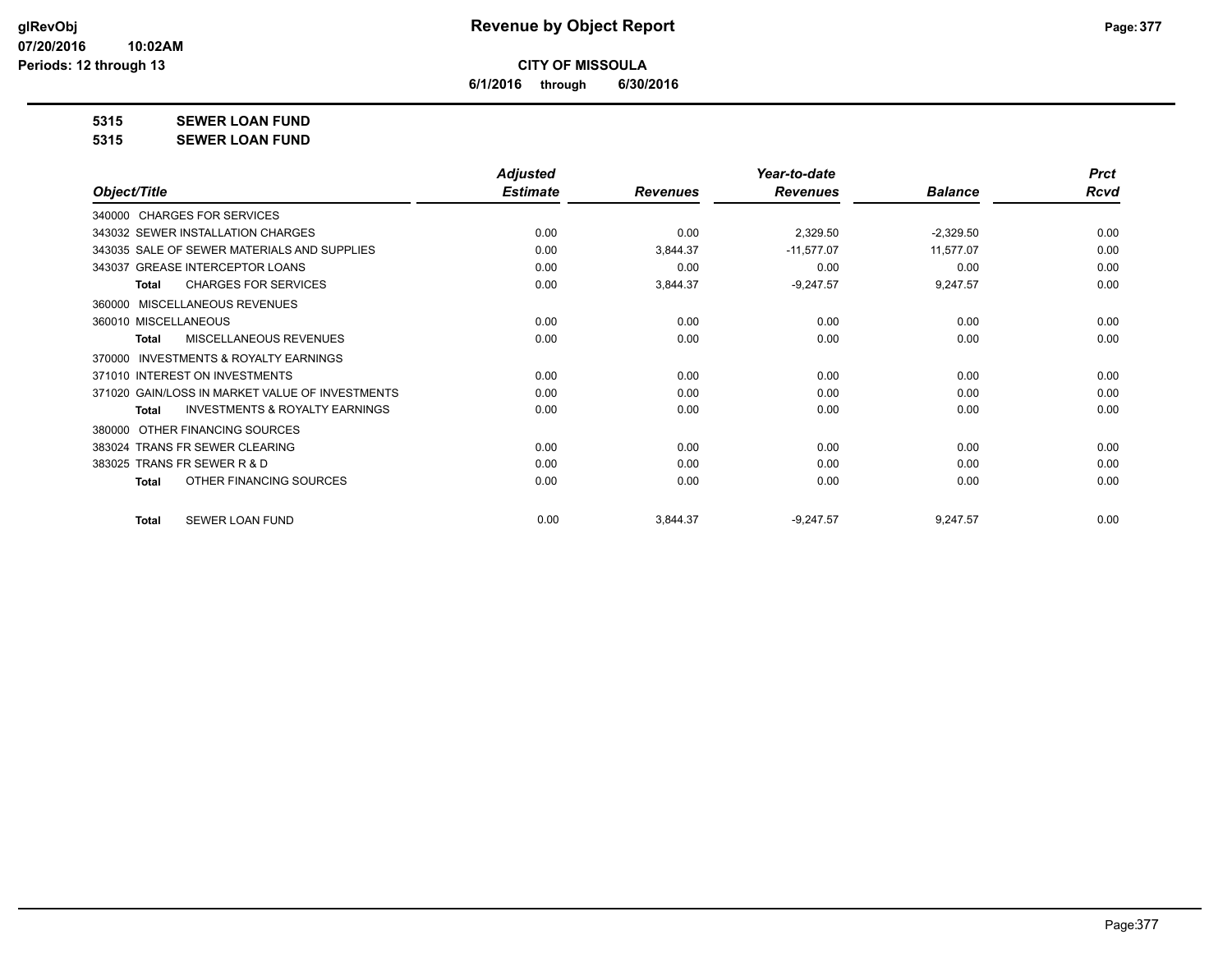**6/1/2016 through 6/30/2016**

### **5315 SEWER LOAN FUND**

|                                                           | <b>Adjusted</b> |                 | Year-to-date    |                | <b>Prct</b> |
|-----------------------------------------------------------|-----------------|-----------------|-----------------|----------------|-------------|
| Object/Title                                              | <b>Estimate</b> | <b>Revenues</b> | <b>Revenues</b> | <b>Balance</b> | <b>Rcvd</b> |
| 340000 CHARGES FOR SERVICES                               |                 |                 |                 |                |             |
| 343032 SEWER INSTALLATION CHARGES                         | 0.00            | 0.00            | 2,329.50        | $-2,329.50$    | 0.00        |
| 343035 SALE OF SEWER MATERIALS AND SUPPLIES               | 0.00            | 3,844.37        | $-11,577.07$    | 11,577.07      | 0.00        |
| 343037 GREASE INTERCEPTOR LOANS                           | 0.00            | 0.00            | 0.00            | 0.00           | 0.00        |
| <b>CHARGES FOR SERVICES</b><br><b>Total</b>               | 0.00            | 3,844.37        | $-9,247.57$     | 9,247.57       | 0.00        |
| 360000 MISCELLANEOUS REVENUES                             |                 |                 |                 |                |             |
| 360010 MISCELLANEOUS                                      | 0.00            | 0.00            | 0.00            | 0.00           | 0.00        |
| <b>MISCELLANEOUS REVENUES</b><br><b>Total</b>             | 0.00            | 0.00            | 0.00            | 0.00           | 0.00        |
| INVESTMENTS & ROYALTY EARNINGS<br>370000                  |                 |                 |                 |                |             |
| 371010 INTEREST ON INVESTMENTS                            | 0.00            | 0.00            | 0.00            | 0.00           | 0.00        |
| 371020 GAIN/LOSS IN MARKET VALUE OF INVESTMENT            | 0.00            | 0.00            | 0.00            | 0.00           | 0.00        |
| <b>INVESTMENTS &amp; ROYALTY EARNINGS</b><br><b>Total</b> | 0.00            | 0.00            | 0.00            | 0.00           | 0.00        |
| OTHER FINANCING SOURCES<br>380000                         |                 |                 |                 |                |             |
| 383024 TRANS FR SEWER CLEARING                            | 0.00            | 0.00            | 0.00            | 0.00           | 0.00        |
| 383025 TRANS FR SEWER R & D                               | 0.00            | 0.00            | 0.00            | 0.00           | 0.00        |
| OTHER FINANCING SOURCES<br><b>Total</b>                   | 0.00            | 0.00            | 0.00            | 0.00           | 0.00        |
| SEWER LOAN FUND<br><b>Total</b>                           | 0.00            | 3,844.37        | $-9,247.57$     | 9,247.57       | 0.00        |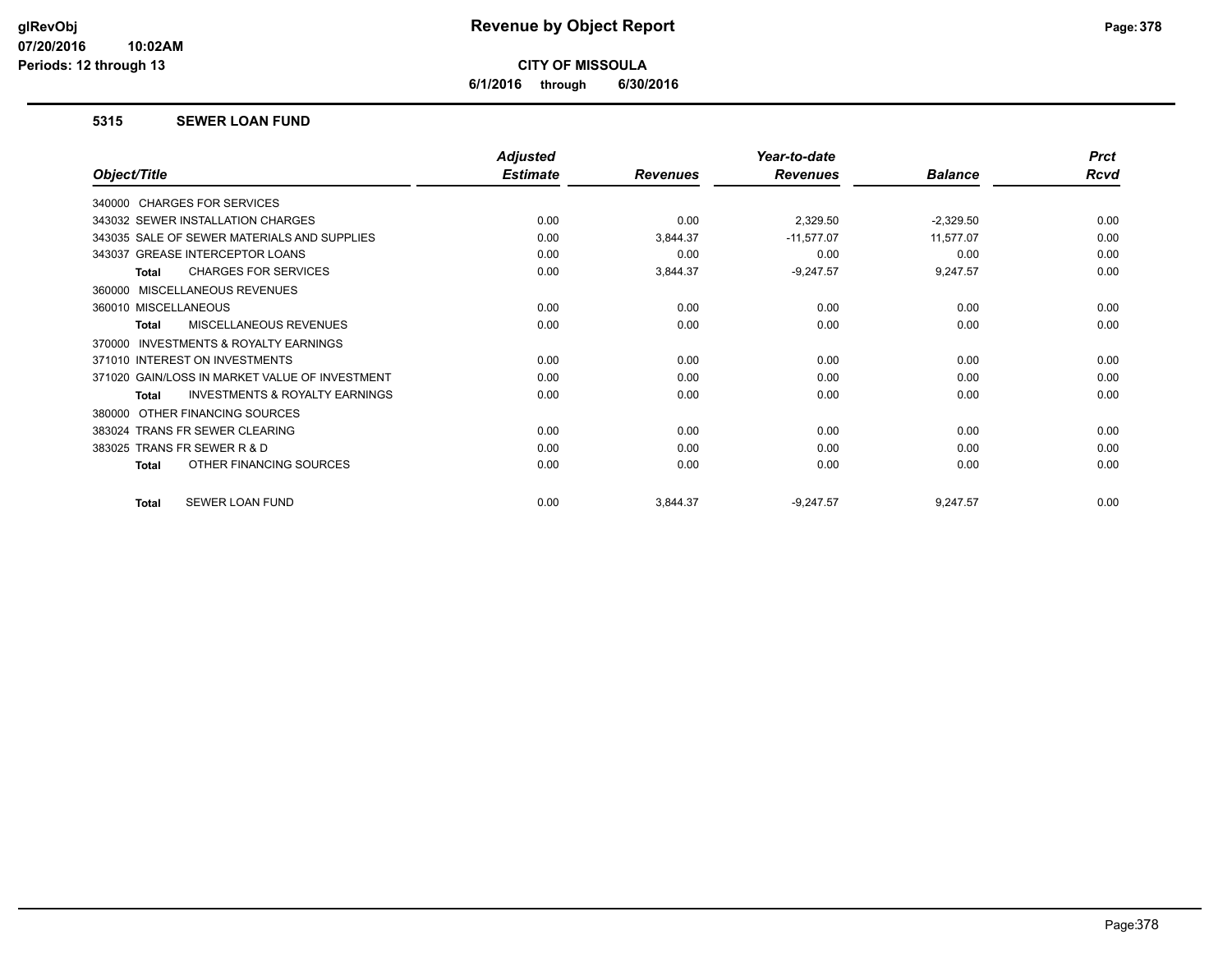**6/1/2016 through 6/30/2016**

# **5320 SEWER REPLACEMENT & DEPRECIATION FUND**

**5320 SEWER REPLACEMENT & DEPRECIATION FUND**

|                                                           | <b>Adjusted</b> |                 | Year-to-date    |                | <b>Prct</b> |
|-----------------------------------------------------------|-----------------|-----------------|-----------------|----------------|-------------|
| Object/Title                                              | <b>Estimate</b> | <b>Revenues</b> | <b>Revenues</b> | <b>Balance</b> | <b>Rcvd</b> |
| 330000 INTERGOVERNMENTAL REVENUES                         |                 |                 |                 |                |             |
| 337010 COUNTY REIMBURSEMENT-DEANOS                        | 0.00            | 0.00            | 0.00            | 0.00           | 0.00        |
| <b>INTERGOVERNMENTAL REVENUES</b><br><b>Total</b>         | 0.00            | 0.00            | 0.00            | 0.00           | 0.00        |
| 340000 CHARGES FOR SERVICES                               |                 |                 |                 |                |             |
| 343032 SEWER INSTALLATION CHARGES                         | 0.00            | 18,750.00       | 125,920.20      | $-125,920.20$  | 0.00        |
| <b>CHARGES FOR SERVICES</b><br><b>Total</b>               | 0.00            | 18,750.00       | 125,920.20      | $-125,920.20$  | 0.00        |
| 360000 MISCELLANEOUS REVENUES                             |                 |                 |                 |                |             |
| 360000 MISCELLANEOUS REVENUES                             | 0.00            | 0.00            | 0.00            | 0.00           | 0.00        |
| 360010 MISCELLANEOUS                                      | 0.00            | 0.00            | 0.00            | 0.00           | 0.00        |
| 362006 GAIC INSURANCE SETTLEMENT                          | 0.00            | 0.00            | 0.00            | 0.00           | 0.00        |
| <b>MISCELLANEOUS REVENUES</b><br><b>Total</b>             | 0.00            | 0.00            | 0.00            | 0.00           | 0.00        |
| 370000 INVESTMENTS & ROYALTY EARNINGS                     |                 |                 |                 |                |             |
| 371010 INTEREST ON INVESTMENTS                            | 0.00            | 0.00            | 0.00            | 0.00           | 0.00        |
| 371020 GAIN/LOSS IN MARKET VALUE OF INVESTMENTS           | 0.00            | 0.00            | 0.00            | 0.00           | 0.00        |
| <b>INVESTMENTS &amp; ROYALTY EARNINGS</b><br><b>Total</b> | 0.00            | 0.00            | 0.00            | 0.00           | 0.00        |
| 380000 OTHER FINANCING SOURCES                            |                 |                 |                 |                |             |
| 381002 SRF LOAN                                           | 0.00            | 0.00            | 0.00            | 0.00           | 0.00        |
| 381090 PROCEEDS FROM CAPITAL LEASE                        | 0.00            | 0.00            | 60,597.00       | $-60,597.00$   | 0.00        |
| 383000 OPERATING TRANSFERS                                | 0.00            | 0.00            | 0.00            | 0.00           | 0.00        |
| 383024 TRANS FR SEWER CLEARING                            | 0.00            | 0.00            | 0.00            | 0.00           | 0.00        |
| 383042 TRANSFERS FROM OTHER FUNDS                         | 777.157.00      | 0.00            | 0.00            | 777,157.00     | 0.00        |
| OTHER FINANCING SOURCES<br><b>Total</b>                   | 777,157.00      | 0.00            | 60,597.00       | 716,560.00     | 7.80        |
| SEWER REPLACEMENT & DEPRECIATION FU<br><b>Total</b>       | 777,157.00      | 18,750.00       | 186,517.20      | 590,639.80     | 24.00       |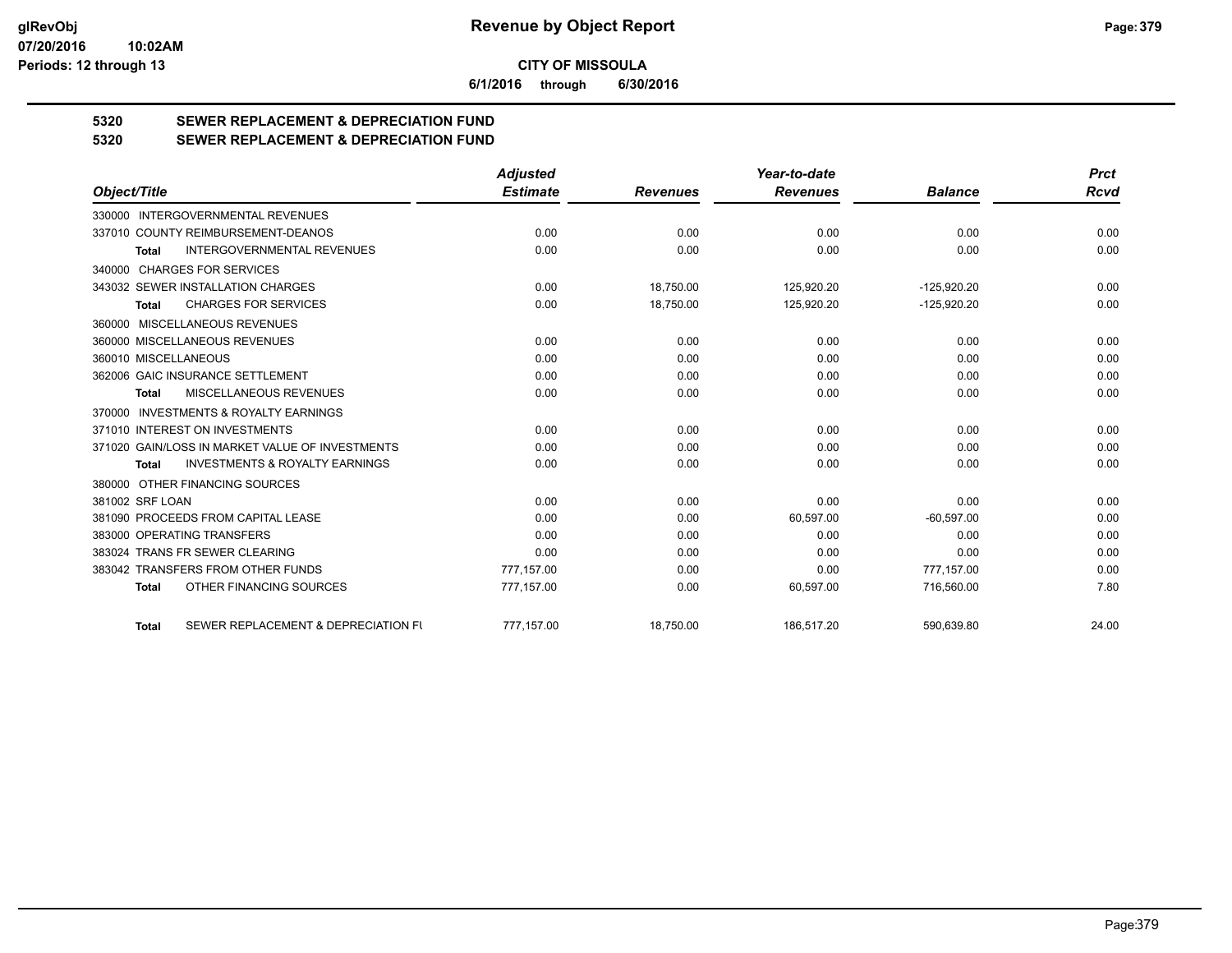**6/1/2016 through 6/30/2016**

## **5320 SEWER REPLACEMENT & DEPRECIATION FUND**

|                                                           | <b>Adjusted</b> |                 | Year-to-date    |                | <b>Prct</b> |
|-----------------------------------------------------------|-----------------|-----------------|-----------------|----------------|-------------|
| Object/Title                                              | <b>Estimate</b> | <b>Revenues</b> | <b>Revenues</b> | <b>Balance</b> | Rcvd        |
| 330000 INTERGOVERNMENTAL REVENUES                         |                 |                 |                 |                |             |
| 337010 COUNTY REIMBURSEMENT-DEANOS                        | 0.00            | 0.00            | 0.00            | 0.00           | 0.00        |
| INTERGOVERNMENTAL REVENUES<br><b>Total</b>                | 0.00            | 0.00            | 0.00            | 0.00           | 0.00        |
| 340000 CHARGES FOR SERVICES                               |                 |                 |                 |                |             |
| 343032 SEWER INSTALLATION CHARGES                         | 0.00            | 18,750.00       | 125,920.20      | $-125,920.20$  | 0.00        |
| <b>CHARGES FOR SERVICES</b><br><b>Total</b>               | 0.00            | 18,750.00       | 125,920.20      | $-125,920.20$  | 0.00        |
| 360000 MISCELLANEOUS REVENUES                             |                 |                 |                 |                |             |
| 360000 MISCELLANEOUS REVENUES                             | 0.00            | 0.00            | 0.00            | 0.00           | 0.00        |
| 360010 MISCELLANEOUS                                      | 0.00            | 0.00            | 0.00            | 0.00           | 0.00        |
| 362006 GAIC INSURANCE SETTLEMENT                          | 0.00            | 0.00            | 0.00            | 0.00           | 0.00        |
| <b>MISCELLANEOUS REVENUES</b><br><b>Total</b>             | 0.00            | 0.00            | 0.00            | 0.00           | 0.00        |
| 370000 INVESTMENTS & ROYALTY EARNINGS                     |                 |                 |                 |                |             |
| 371010 INTEREST ON INVESTMENTS                            | 0.00            | 0.00            | 0.00            | 0.00           | 0.00        |
| 371020 GAIN/LOSS IN MARKET VALUE OF INVESTMENT            | 0.00            | 0.00            | 0.00            | 0.00           | 0.00        |
| <b>INVESTMENTS &amp; ROYALTY EARNINGS</b><br><b>Total</b> | 0.00            | 0.00            | 0.00            | 0.00           | 0.00        |
| 380000 OTHER FINANCING SOURCES                            |                 |                 |                 |                |             |
| 381002 SRF LOAN                                           | 0.00            | 0.00            | 0.00            | 0.00           | 0.00        |
| 381090 PROCEEDS FROM CAPITAL LEASE                        | 0.00            | 0.00            | 60,597.00       | $-60,597.00$   | 0.00        |
| 383000 OPERATING TRANSFERS                                | 0.00            | 0.00            | 0.00            | 0.00           | 0.00        |
| 383024 TRANS FR SEWER CLEARING                            | 0.00            | 0.00            | 0.00            | 0.00           | 0.00        |
| 383042 TRANSFERS FROM OTHER FUNDS                         | 777.157.00      | 0.00            | 0.00            | 777.157.00     | 0.00        |
| OTHER FINANCING SOURCES<br><b>Total</b>                   | 777,157.00      | 0.00            | 60,597.00       | 716,560.00     | 7.80        |
| SEWER REPLACEMENT & DEPRECIATION F<br><b>Total</b>        | 777.157.00      | 18,750.00       | 186.517.20      | 590.639.80     | 24.00       |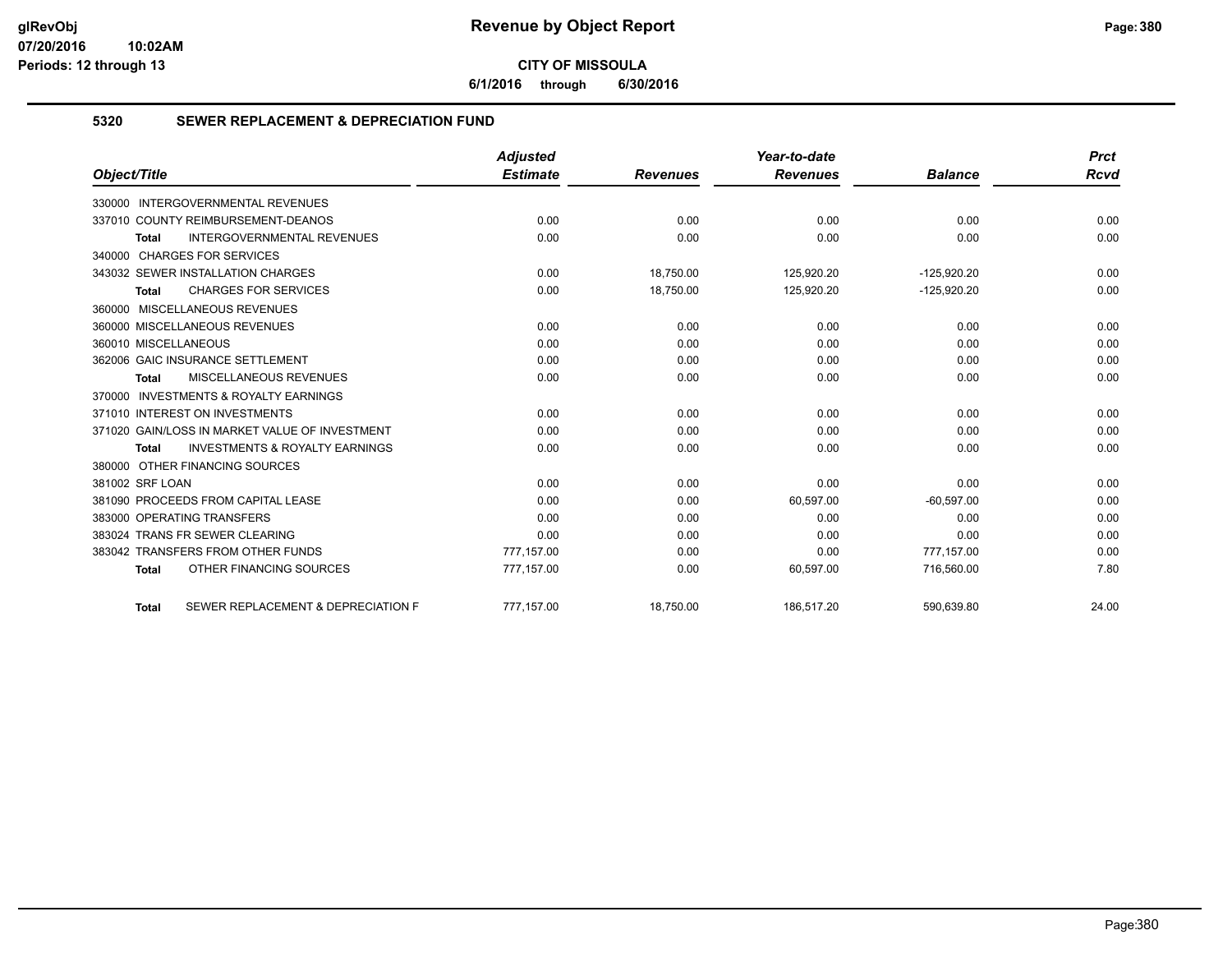**6/1/2016 through 6/30/2016**

## **5325 SEWER DEVELOPMENT FEE FUND**

#### **5325 SEWER DEVELOPMENT FEE FUND**

|                                                    | <b>Adjusted</b> |                 | Year-to-date    |                | <b>Prct</b> |
|----------------------------------------------------|-----------------|-----------------|-----------------|----------------|-------------|
| Object/Title                                       | <b>Estimate</b> | <b>Revenues</b> | <b>Revenues</b> | <b>Balance</b> | <b>Rcvd</b> |
| 330000 INTERGOVERNMENTAL REVENUES                  |                 |                 |                 |                |             |
| 334120 TSEP GRANT                                  | 0.00            | 0.00            | 0.00            | 0.00           | 0.00        |
| <b>INTERGOVERNMENTAL REVENUES</b><br><b>Total</b>  | 0.00            | 0.00            | 0.00            | 0.00           | 0.00        |
| 340000 CHARGES FOR SERVICES                        |                 |                 |                 |                |             |
| 343032 SEWER INSTALLATION CHARGES                  | 0.00            | 0.00            | 0.00            | 0.00           | 0.00        |
| 343034 TREATMENT FACILITIES FEES                   | 615,558.00      | 73,500.00       | 604,481.35      | 11.076.65      | 98.20       |
| 343036 *** Title Not Found ***                     | 0.00            | 0.00            | 0.00            | 0.00           | 0.00        |
| <b>CHARGES FOR SERVICES</b><br>Total               | 615,558.00      | 73,500.00       | 604,481.35      | 11,076.65      | 98.20       |
| 360000 MISCELLANEOUS REVENUES                      |                 |                 |                 |                |             |
| 360010 MISCELLANEOUS                               | 0.00            | 0.00            | 0.00            | 0.00           | 0.00        |
| 360030 CONTRIBUTIONS FROM PROPERTY OWNERS          | 0.00            | 0.00            | 0.00            | 0.00           | 0.00        |
| 362000 OTHER MISCELLANEOUS REVENUE                 | 0.00            | 0.00            | 32,310.55       | $-32,310.55$   | 0.00        |
| MISCELLANEOUS REVENUES<br><b>Total</b>             | 0.00            | 0.00            | 32,310.55       | $-32,310.55$   | 0.00        |
| INVESTMENTS & ROYALTY EARNINGS<br>370000           |                 |                 |                 |                |             |
| 371010 INTEREST ON INVESTMENTS                     | 0.00            | 0.00            | 0.00            | 0.00           | 0.00        |
| 371020 GAIN/LOSS IN MARKET VALUE OF INVESTMENTS    | 0.00            | 0.00            | 0.00            | 0.00           | 0.00        |
| <b>INVESTMENTS &amp; ROYALTY EARNINGS</b><br>Total | 0.00            | 0.00            | 0.00            | 0.00           | 0.00        |
| 380000 OTHER FINANCING SOURCES                     |                 |                 |                 |                |             |
| 383042 TRANSFERS FROM OTHER FUNDS                  | 0.00            | 0.00            | 0.00            | 0.00           | 0.00        |
| OTHER FINANCING SOURCES<br>Total                   | 0.00            | 0.00            | 0.00            | 0.00           | 0.00        |
| SEWER DEVELOPMENT FEE FUND<br><b>Total</b>         | 615.558.00      | 73,500.00       | 636.791.90      | $-21.233.90$   | 103.45      |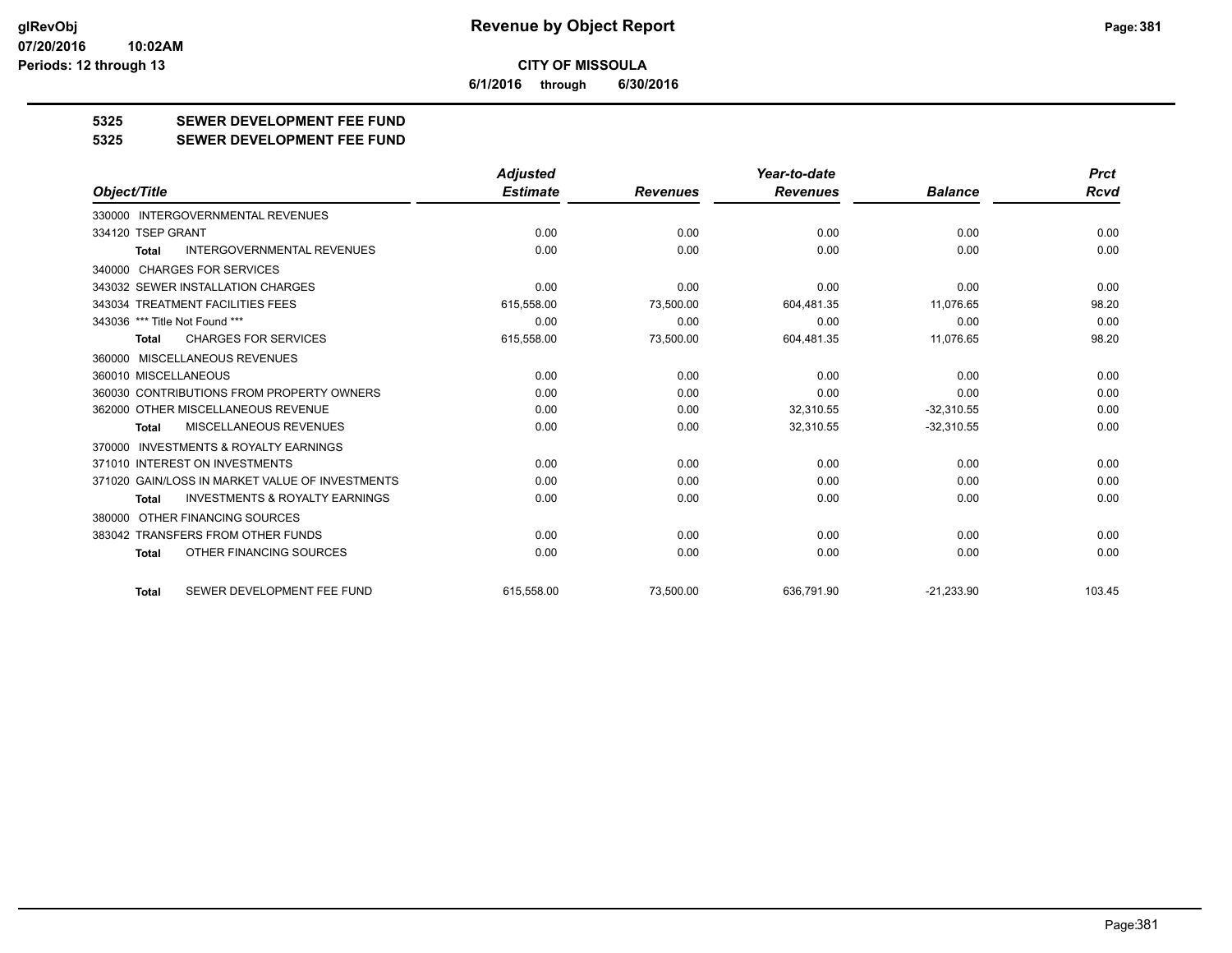**6/1/2016 through 6/30/2016**

## **5325 SEWER DEVELOPMENT FEE FUND**

|                                                           | <b>Adjusted</b> |                 | Year-to-date    |                | <b>Prct</b> |
|-----------------------------------------------------------|-----------------|-----------------|-----------------|----------------|-------------|
| Object/Title                                              | <b>Estimate</b> | <b>Revenues</b> | <b>Revenues</b> | <b>Balance</b> | <b>Rcvd</b> |
| 330000 INTERGOVERNMENTAL REVENUES                         |                 |                 |                 |                |             |
| 334120 TSEP GRANT                                         | 0.00            | 0.00            | 0.00            | 0.00           | 0.00        |
| <b>INTERGOVERNMENTAL REVENUES</b><br><b>Total</b>         | 0.00            | 0.00            | 0.00            | 0.00           | 0.00        |
| 340000 CHARGES FOR SERVICES                               |                 |                 |                 |                |             |
| 343032 SEWER INSTALLATION CHARGES                         | 0.00            | 0.00            | 0.00            | 0.00           | 0.00        |
| 343034 TREATMENT FACILITIES FEES                          | 615,558.00      | 73,500.00       | 604,481.35      | 11.076.65      | 98.20       |
| 343036 *** Title Not Found ***                            | 0.00            | 0.00            | 0.00            | 0.00           | 0.00        |
| <b>CHARGES FOR SERVICES</b><br><b>Total</b>               | 615,558.00      | 73,500.00       | 604,481.35      | 11,076.65      | 98.20       |
| 360000 MISCELLANEOUS REVENUES                             |                 |                 |                 |                |             |
| 360010 MISCELLANEOUS                                      | 0.00            | 0.00            | 0.00            | 0.00           | 0.00        |
| 360030 CONTRIBUTIONS FROM PROPERTY OWNERS                 | 0.00            | 0.00            | 0.00            | 0.00           | 0.00        |
| 362000 OTHER MISCELLANEOUS REVENUE                        | 0.00            | 0.00            | 32.310.55       | $-32.310.55$   | 0.00        |
| MISCELLANEOUS REVENUES<br><b>Total</b>                    | 0.00            | 0.00            | 32,310.55       | $-32,310.55$   | 0.00        |
| 370000 INVESTMENTS & ROYALTY EARNINGS                     |                 |                 |                 |                |             |
| 371010 INTEREST ON INVESTMENTS                            | 0.00            | 0.00            | 0.00            | 0.00           | 0.00        |
| 371020 GAIN/LOSS IN MARKET VALUE OF INVESTMENT            | 0.00            | 0.00            | 0.00            | 0.00           | 0.00        |
| <b>INVESTMENTS &amp; ROYALTY EARNINGS</b><br><b>Total</b> | 0.00            | 0.00            | 0.00            | 0.00           | 0.00        |
| 380000 OTHER FINANCING SOURCES                            |                 |                 |                 |                |             |
| 383042 TRANSFERS FROM OTHER FUNDS                         | 0.00            | 0.00            | 0.00            | 0.00           | 0.00        |
| OTHER FINANCING SOURCES<br><b>Total</b>                   | 0.00            | 0.00            | 0.00            | 0.00           | 0.00        |
| SEWER DEVELOPMENT FEE FUND<br><b>Total</b>                | 615.558.00      | 73,500.00       | 636.791.90      | $-21,233.90$   | 103.45      |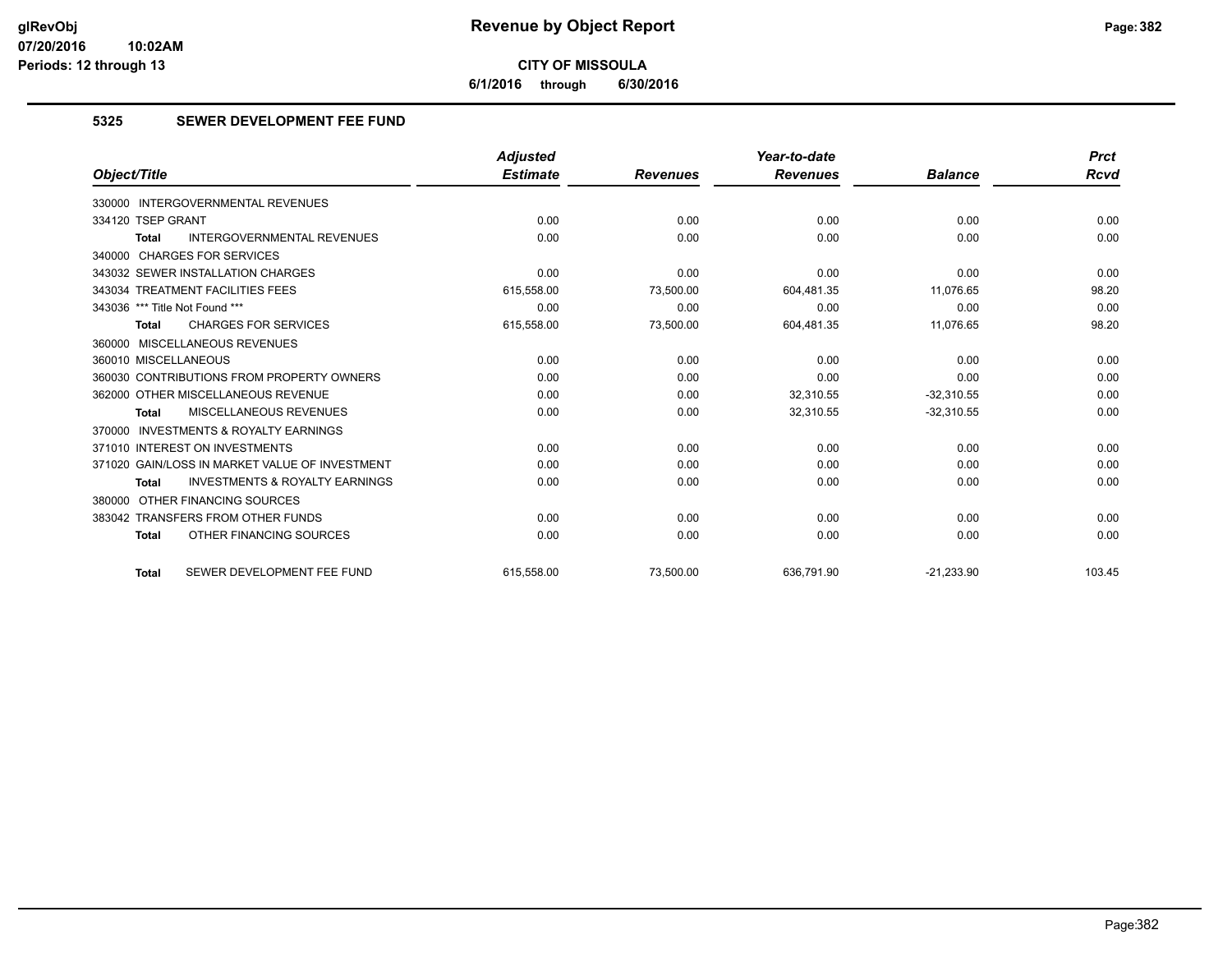**6/1/2016 through 6/30/2016**

## **5340 SEWER CONSTRUCTION FUND**

**5340 SEWER CONSTRUCTION FUND**

|                                                     | <b>Adjusted</b> |                 | Year-to-date    |                | <b>Prct</b> |
|-----------------------------------------------------|-----------------|-----------------|-----------------|----------------|-------------|
| Object/Title                                        | <b>Estimate</b> | <b>Revenues</b> | <b>Revenues</b> | <b>Balance</b> | Rcvd        |
| 330000 INTERGOVERNMENTAL REVENUES                   |                 |                 |                 |                |             |
| 331090 EPA GRANT                                    | 0.00            | 0.00            | 0.00            | 0.00           | 0.00        |
| 334120 TSEP GRANT                                   | 0.00            | 0.00            | 0.00            | 0.00           | 0.00        |
| 334140 DNRC GRANT                                   | 0.00            | 0.00            | 0.00            | 0.00           | 0.00        |
| 337000 LOCAL GRANTS                                 | 0.00            | 0.00            | 0.00            | 0.00           | 0.00        |
| <b>INTERGOVERNMENTAL REVENUES</b><br>Total          | 0.00            | 0.00            | 0.00            | 0.00           | 0.00        |
| 340000 CHARGES FOR SERVICES                         |                 |                 |                 |                |             |
| 343032 SEWER INSTALLATION CHARGES                   | 0.00            | 1,050.00        | 1,646.00        | $-1,646.00$    | 0.00        |
| <b>CHARGES FOR SERVICES</b><br>Total                | 0.00            | 1,050.00        | 1,646.00        | $-1,646.00$    | 0.00        |
| 360000 MISCELLANEOUS REVENUES                       |                 |                 |                 |                |             |
| 360030 CONTRIBUTIONS FROM PROPERTY OWNERS           | 0.00            | 0.00            | 0.00            | 0.00           | 0.00        |
| 363020 PROPERTY ASSESSMENTS                         | 0.00            | 0.00            | 0.00            | 0.00           | 0.00        |
| 365000 DONATIONS                                    | 0.00            | 0.00            | 0.00            | 0.00           | 0.00        |
| MISCELLANEOUS REVENUES<br><b>Total</b>              | 0.00            | 0.00            | 0.00            | 0.00           | 0.00        |
| <b>INVESTMENTS &amp; ROYALTY EARNINGS</b><br>370000 |                 |                 |                 |                |             |
| 371010 INTEREST ON INVESTMENTS                      | 0.00            | 0.00            | 0.00            | 0.00           | 0.00        |
| 371020 GAIN/LOSS IN MARKET VALUE OF INVESTMENTS     | 0.00            | 0.00            | 0.00            | 0.00           | 0.00        |
| <b>INVESTMENTS &amp; ROYALTY EARNINGS</b><br>Total  | 0.00            | 0.00            | 0.00            | 0.00           | 0.00        |
| 380000 OTHER FINANCING SOURCES                      |                 |                 |                 |                |             |
| 381002 SRF LOAN                                     | 0.00            | 0.00            | 460,002.00      | $-460,002.00$  | 0.00        |
| 381020 REVENUE BONDS                                | 3,496,300.00    | 0.00            | 0.00            | 3,496,300.00   | 0.00        |
| 383011 TRANS FR SID REVOLVING                       | 0.00            | 0.00            | 0.00            | 0.00           | 0.00        |
| 383024 TRANS FR SEWER CLEARING                      | 0.00            | 0.00            | 0.00            | 0.00           | 0.00        |
| 383025 TRANS FR SEWER R & D                         | 0.00            | 0.00            | 0.00            | 0.00           | 0.00        |
| 383026 TRANS FR CDBG                                | 0.00            | 0.00            | 0.00            | 0.00           | 0.00        |
| 383040 TRANSFER FROM CITY GRANTS                    | 0.00            | 0.00            | 0.00            | 0.00           | 0.00        |
| OTHER FINANCING SOURCES<br><b>Total</b>             | 3,496,300.00    | 0.00            | 460,002.00      | 3,036,298.00   | 13.16       |
| SEWER CONSTRUCTION FUND<br>Total                    | 3.496.300.00    | 1.050.00        | 461,648.00      | 3,034,652.00   | 13.20       |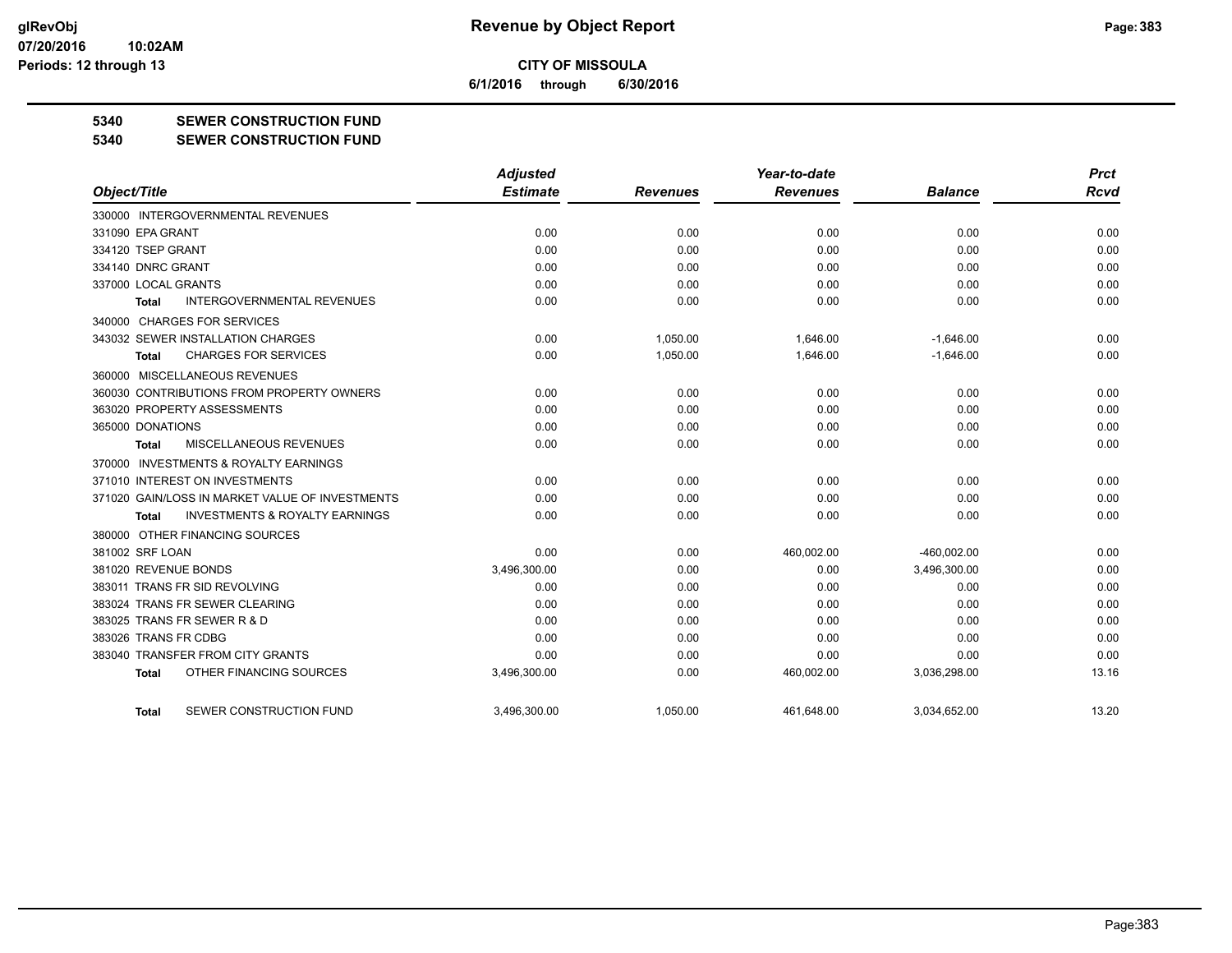**6/1/2016 through 6/30/2016**

## **5340 SEWER CONSTRUCTION FUND**

|                                                           | <b>Adjusted</b> |                 | Year-to-date    |                | <b>Prct</b> |
|-----------------------------------------------------------|-----------------|-----------------|-----------------|----------------|-------------|
| Object/Title                                              | <b>Estimate</b> | <b>Revenues</b> | <b>Revenues</b> | <b>Balance</b> | <b>Rcvd</b> |
| 330000 INTERGOVERNMENTAL REVENUES                         |                 |                 |                 |                |             |
| 331090 EPA GRANT                                          | 0.00            | 0.00            | 0.00            | 0.00           | 0.00        |
| 334120 TSEP GRANT                                         | 0.00            | 0.00            | 0.00            | 0.00           | 0.00        |
| 334140 DNRC GRANT                                         | 0.00            | 0.00            | 0.00            | 0.00           | 0.00        |
| 337000 LOCAL GRANTS                                       | 0.00            | 0.00            | 0.00            | 0.00           | 0.00        |
| <b>INTERGOVERNMENTAL REVENUES</b><br><b>Total</b>         | 0.00            | 0.00            | 0.00            | 0.00           | 0.00        |
| 340000 CHARGES FOR SERVICES                               |                 |                 |                 |                |             |
| 343032 SEWER INSTALLATION CHARGES                         | 0.00            | 1,050.00        | 1,646.00        | $-1,646.00$    | 0.00        |
| <b>CHARGES FOR SERVICES</b><br><b>Total</b>               | 0.00            | 1,050.00        | 1,646.00        | $-1,646.00$    | 0.00        |
| 360000 MISCELLANEOUS REVENUES                             |                 |                 |                 |                |             |
| 360030 CONTRIBUTIONS FROM PROPERTY OWNERS                 | 0.00            | 0.00            | 0.00            | 0.00           | 0.00        |
| 363020 PROPERTY ASSESSMENTS                               | 0.00            | 0.00            | 0.00            | 0.00           | 0.00        |
| 365000 DONATIONS                                          | 0.00            | 0.00            | 0.00            | 0.00           | 0.00        |
| MISCELLANEOUS REVENUES<br><b>Total</b>                    | 0.00            | 0.00            | 0.00            | 0.00           | 0.00        |
| 370000 INVESTMENTS & ROYALTY EARNINGS                     |                 |                 |                 |                |             |
| 371010 INTEREST ON INVESTMENTS                            | 0.00            | 0.00            | 0.00            | 0.00           | 0.00        |
| 371020 GAIN/LOSS IN MARKET VALUE OF INVESTMENT            | 0.00            | 0.00            | 0.00            | 0.00           | 0.00        |
| <b>INVESTMENTS &amp; ROYALTY EARNINGS</b><br><b>Total</b> | 0.00            | 0.00            | 0.00            | 0.00           | 0.00        |
| 380000 OTHER FINANCING SOURCES                            |                 |                 |                 |                |             |
| 381002 SRF LOAN                                           | 0.00            | 0.00            | 460,002.00      | $-460,002.00$  | 0.00        |
| 381020 REVENUE BONDS                                      | 3,496,300.00    | 0.00            | 0.00            | 3,496,300.00   | 0.00        |
| 383011 TRANS FR SID REVOLVING                             | 0.00            | 0.00            | 0.00            | 0.00           | 0.00        |
| 383024 TRANS FR SEWER CLEARING                            | 0.00            | 0.00            | 0.00            | 0.00           | 0.00        |
| 383025 TRANS FR SEWER R & D                               | 0.00            | 0.00            | 0.00            | 0.00           | 0.00        |
| 383026 TRANS FR CDBG                                      | 0.00            | 0.00            | 0.00            | 0.00           | 0.00        |
| 383040 TRANSFER FROM CITY GRANTS                          | 0.00            | 0.00            | 0.00            | 0.00           | 0.00        |
| OTHER FINANCING SOURCES<br><b>Total</b>                   | 3,496,300.00    | 0.00            | 460,002.00      | 3,036,298.00   | 13.16       |
| SEWER CONSTRUCTION FUND<br><b>Total</b>                   | 3,496,300.00    | 1,050.00        | 461,648.00      | 3,034,652.00   | 13.20       |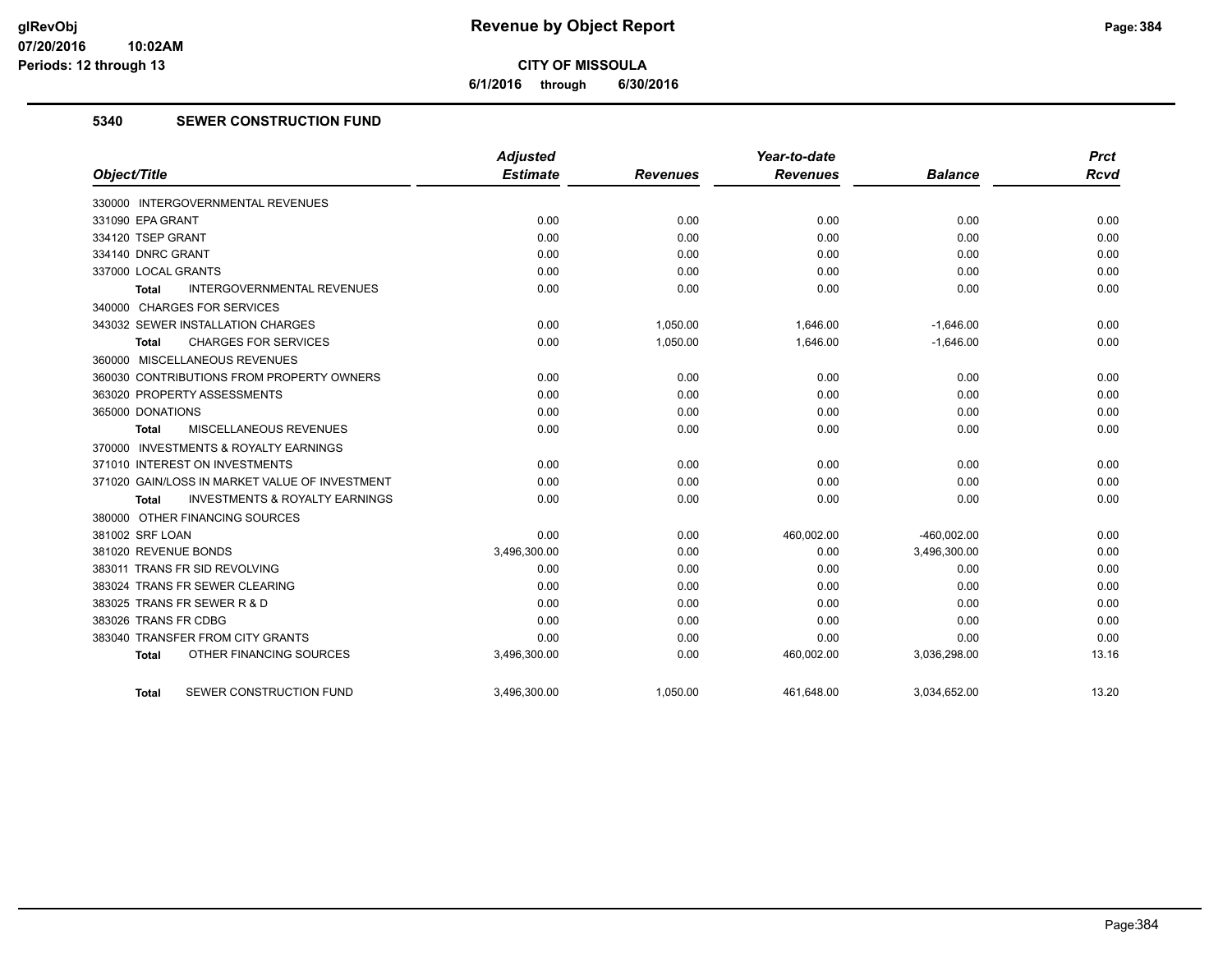**6/1/2016 through 6/30/2016**

## **5361 2001 SEWER REVENUE BONDS-DEBT SERVICE**

**5361 2001 SEWER REVENUE BONDS-DEBT SERVICE**

|                                                           | <b>Adjusted</b> |                 | Year-to-date    |                | <b>Prct</b> |
|-----------------------------------------------------------|-----------------|-----------------|-----------------|----------------|-------------|
| Object/Title                                              | <b>Estimate</b> | <b>Revenues</b> | <b>Revenues</b> | <b>Balance</b> | <b>Rcvd</b> |
| 340000 CHARGES FOR SERVICES                               |                 |                 |                 |                |             |
| 343031 SEWER SERVICE CHARGES                              | 0.00            | 0.00            | 0.00            | 0.00           | 0.00        |
| 343032 SEWER INSTALLATION CHARGES                         | 0.00            | 0.00            | 0.00            | 0.00           | 0.00        |
| 343035 SALE OF SEWER MATERIALS AND SUPPLIES               | 0.00            | 0.00            | 0.00            | 0.00           | 0.00        |
| <b>CHARGES FOR SERVICES</b><br><b>Total</b>               | 0.00            | 0.00            | 0.00            | 0.00           | 0.00        |
| MISCELLANEOUS REVENUES<br>360000                          |                 |                 |                 |                |             |
| 360010 MISCELLANEOUS                                      | 0.00            | 0.00            | 0.00            | 0.00           | 0.00        |
| MISCELLANEOUS REVENUES<br><b>Total</b>                    | 0.00            | 0.00            | 0.00            | 0.00           | 0.00        |
| <b>INVESTMENTS &amp; ROYALTY EARNINGS</b><br>370000       |                 |                 |                 |                |             |
| 371010 INTEREST ON INVESTMENTS                            | 0.00            | 0.00            | 0.00            | 0.00           | 0.00        |
| 371020 GAIN/LOSS IN MARKET VALUE OF INVESTMENTS           | 0.00            | 0.00            | 0.00            | 0.00           | 0.00        |
| <b>INVESTMENTS &amp; ROYALTY EARNINGS</b><br><b>Total</b> | 0.00            | 0.00            | 0.00            | 0.00           | 0.00        |
| OTHER FINANCING SOURCES<br>380000                         |                 |                 |                 |                |             |
| 382010 SALE OF FIXED ASSETS                               | 0.00            | 0.00            | 0.00            | 0.00           | 0.00        |
| 383024 TRANS FR SEWER CLEARING                            | 31,040.00       | 0.00            | 0.00            | 31,040.00      | 0.00        |
| OTHER FINANCING SOURCES<br><b>Total</b>                   | 31,040.00       | 0.00            | 0.00            | 31,040.00      | 0.00        |
| 2001 SEWER REVENUE BONDS-DEBT SERVI<br><b>Total</b>       | 31,040.00       | 0.00            | 0.00            | 31,040.00      | 0.00        |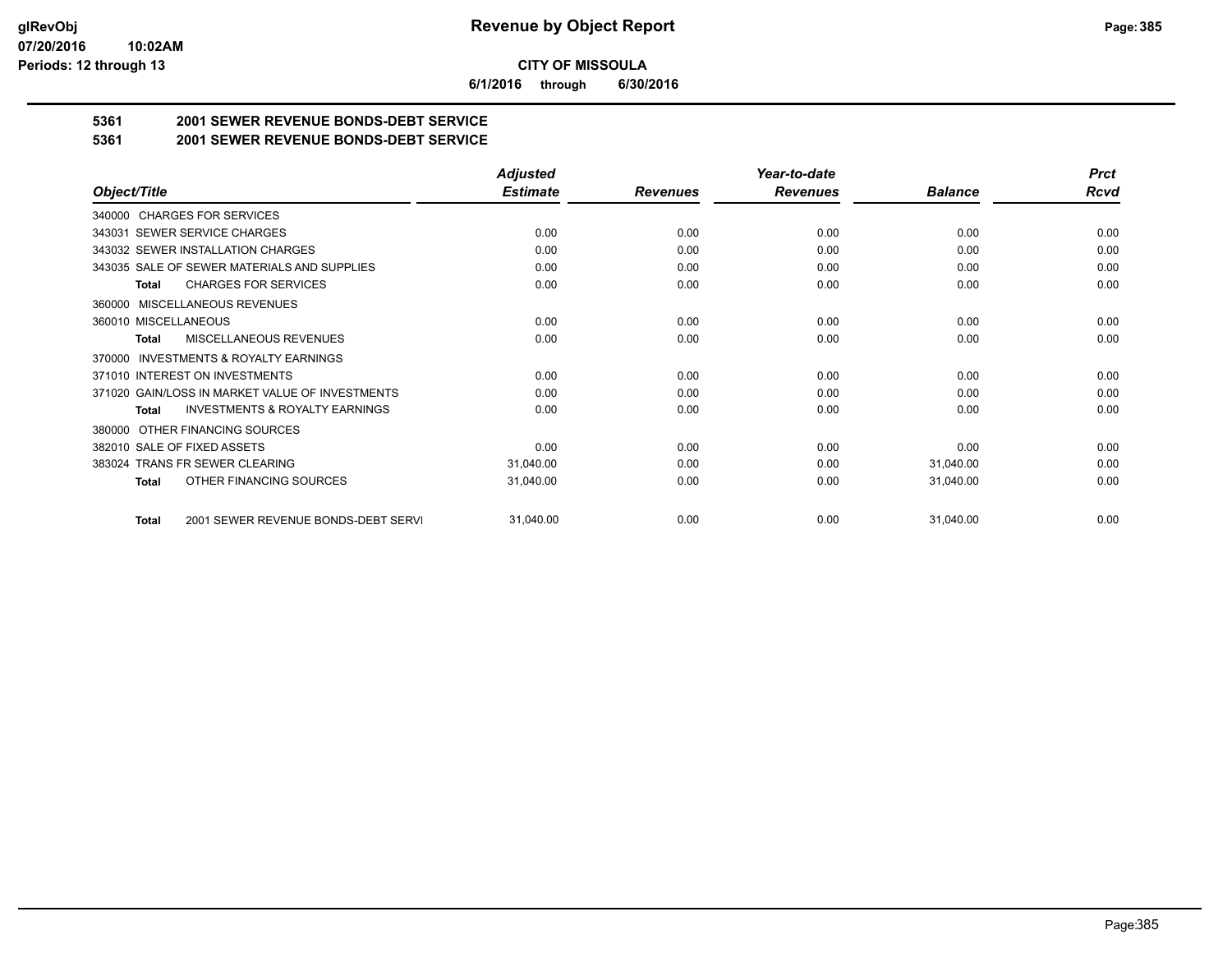**6/1/2016 through 6/30/2016**

## **5361 2001 SEWER REVENUE BONDS-DEBT SERVICE**

|                                                    | <b>Adjusted</b> |                 | Year-to-date    |                | <b>Prct</b> |
|----------------------------------------------------|-----------------|-----------------|-----------------|----------------|-------------|
| Object/Title                                       | <b>Estimate</b> | <b>Revenues</b> | <b>Revenues</b> | <b>Balance</b> | <b>Rcvd</b> |
| 340000 CHARGES FOR SERVICES                        |                 |                 |                 |                |             |
| 343031 SEWER SERVICE CHARGES                       | 0.00            | 0.00            | 0.00            | 0.00           | 0.00        |
| 343032 SEWER INSTALLATION CHARGES                  | 0.00            | 0.00            | 0.00            | 0.00           | 0.00        |
| 343035 SALE OF SEWER MATERIALS AND SUPPLIES        | 0.00            | 0.00            | 0.00            | 0.00           | 0.00        |
| <b>CHARGES FOR SERVICES</b><br>Total               | 0.00            | 0.00            | 0.00            | 0.00           | 0.00        |
| 360000 MISCELLANEOUS REVENUES                      |                 |                 |                 |                |             |
| 360010 MISCELLANEOUS                               | 0.00            | 0.00            | 0.00            | 0.00           | 0.00        |
| <b>MISCELLANEOUS REVENUES</b><br>Total             | 0.00            | 0.00            | 0.00            | 0.00           | 0.00        |
| INVESTMENTS & ROYALTY EARNINGS<br>370000           |                 |                 |                 |                |             |
| 371010 INTEREST ON INVESTMENTS                     | 0.00            | 0.00            | 0.00            | 0.00           | 0.00        |
| 371020 GAIN/LOSS IN MARKET VALUE OF INVESTMENT     | 0.00            | 0.00            | 0.00            | 0.00           | 0.00        |
| <b>INVESTMENTS &amp; ROYALTY EARNINGS</b><br>Total | 0.00            | 0.00            | 0.00            | 0.00           | 0.00        |
| 380000 OTHER FINANCING SOURCES                     |                 |                 |                 |                |             |
| 382010 SALE OF FIXED ASSETS                        | 0.00            | 0.00            | 0.00            | 0.00           | 0.00        |
| 383024 TRANS FR SEWER CLEARING                     | 31,040.00       | 0.00            | 0.00            | 31,040.00      | 0.00        |
| OTHER FINANCING SOURCES<br><b>Total</b>            | 31,040.00       | 0.00            | 0.00            | 31,040.00      | 0.00        |
| 2001 SEWER REVENUE BONDS-DEBT SERV<br>Total        | 31,040.00       | 0.00            | 0.00            | 31,040.00      | 0.00        |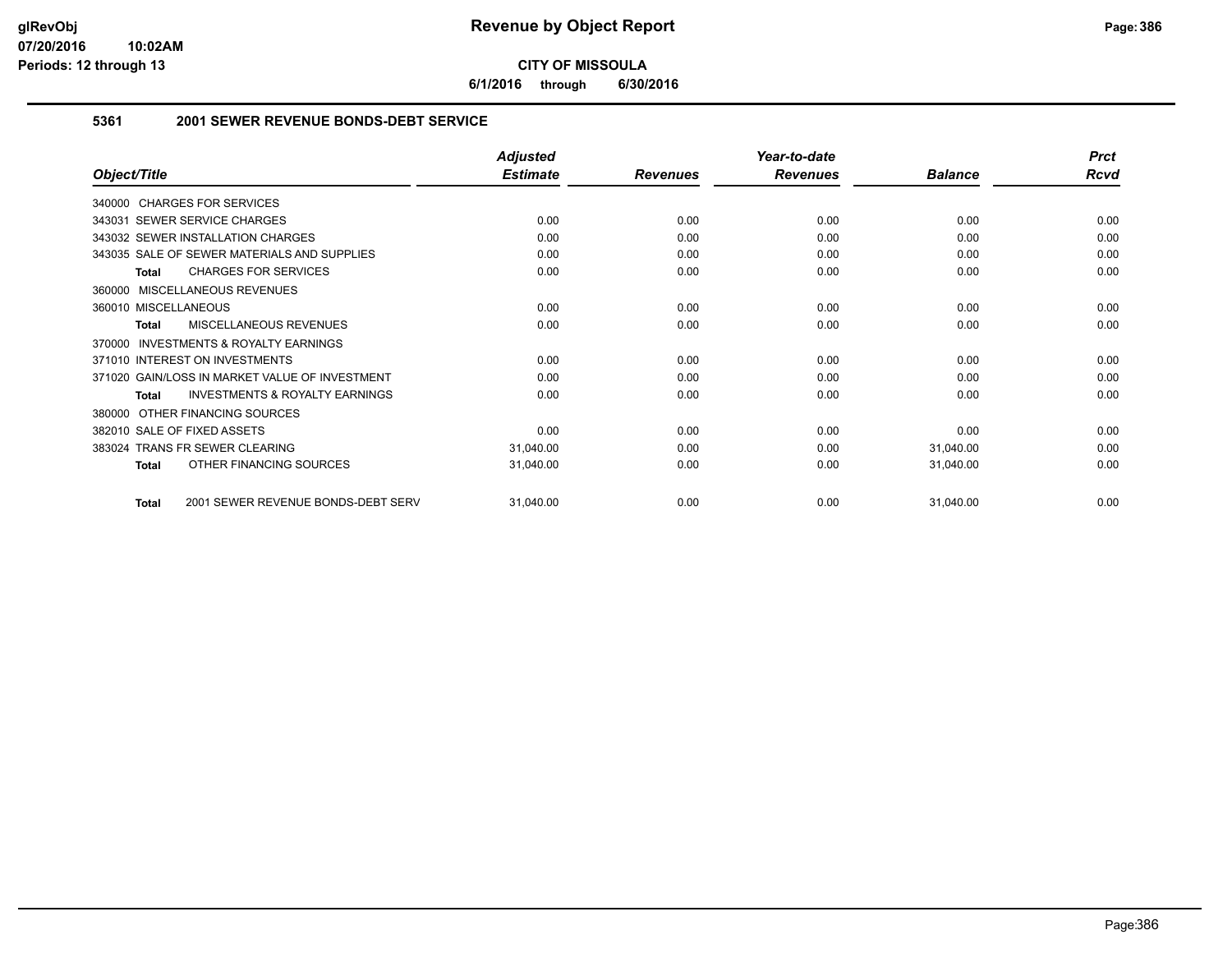**6/1/2016 through 6/30/2016**

## **5362 00 SEWER REVENUE BOND - SERIES B DEBT SE**

**5362 00 SEWER REVENUE BOND - SERIES B DEBT SE**

|                                                           | <b>Adjusted</b> |                 | Year-to-date    |                | <b>Prct</b> |
|-----------------------------------------------------------|-----------------|-----------------|-----------------|----------------|-------------|
| Object/Title                                              | <b>Estimate</b> | <b>Revenues</b> | <b>Revenues</b> | <b>Balance</b> | Rcvd        |
| 340000 CHARGES FOR SERVICES                               |                 |                 |                 |                |             |
| 343032 SEWER INSTALLATION CHARGES                         | 0.00            | 0.00            | 0.00            | 0.00           | 0.00        |
| <b>CHARGES FOR SERVICES</b><br>Total                      | 0.00            | 0.00            | 0.00            | 0.00           | 0.00        |
| 360000 MISCELLANEOUS REVENUES                             |                 |                 |                 |                |             |
| 360010 MISCELLANEOUS                                      | 0.00            | 0.00            | 0.00            | 0.00           | 0.00        |
| MISCELLANEOUS REVENUES<br>Total                           | 0.00            | 0.00            | 0.00            | 0.00           | 0.00        |
| 370000 INVESTMENTS & ROYALTY EARNINGS                     |                 |                 |                 |                |             |
| 371010 INTEREST ON INVESTMENTS                            | 0.00            | 0.00            | 0.00            | 0.00           | 0.00        |
| 371020 GAIN/LOSS IN MARKET VALUE OF INVESTMENTS           | 0.00            | 0.00            | 0.00            | 0.00           | 0.00        |
| <b>INVESTMENTS &amp; ROYALTY EARNINGS</b><br><b>Total</b> | 0.00            | 0.00            | 0.00            | 0.00           | 0.00        |
| 380000 OTHER FINANCING SOURCES                            |                 |                 |                 |                |             |
| 383024 TRANS FR SEWER CLEARING                            | 48,360.00       | 0.00            | 0.00            | 48,360.00      | 0.00        |
| OTHER FINANCING SOURCES<br><b>Total</b>                   | 48,360.00       | 0.00            | 0.00            | 48,360.00      | 0.00        |
| 00 SEWER REVENUE BOND - SERIES B DEB<br><b>Total</b>      | 48.360.00       | 0.00            | 0.00            | 48,360.00      | 0.00        |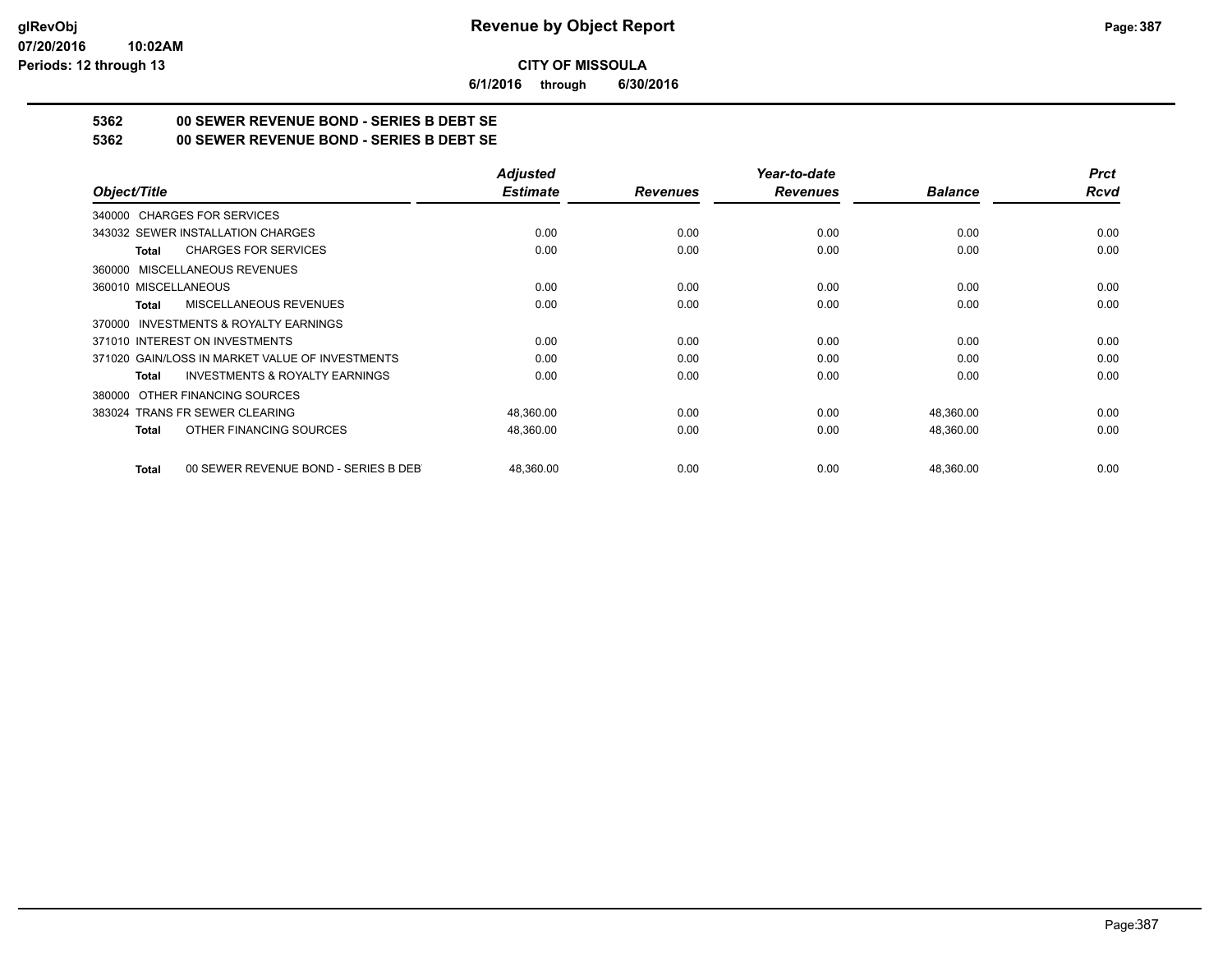**6/1/2016 through 6/30/2016**

## **5362 00 SEWER REVENUE BOND - SERIES B DEBT SE**

| Object/Title                                              | <b>Adjusted</b><br><b>Estimate</b> | <b>Revenues</b> | Year-to-date<br><b>Revenues</b> | <b>Balance</b> | <b>Prct</b><br><b>Rcvd</b> |
|-----------------------------------------------------------|------------------------------------|-----------------|---------------------------------|----------------|----------------------------|
| 340000 CHARGES FOR SERVICES                               |                                    |                 |                                 |                |                            |
| 343032 SEWER INSTALLATION CHARGES                         | 0.00                               | 0.00            | 0.00                            | 0.00           | 0.00                       |
| <b>CHARGES FOR SERVICES</b><br>Total                      | 0.00                               | 0.00            | 0.00                            | 0.00           | 0.00                       |
| 360000 MISCELLANEOUS REVENUES                             |                                    |                 |                                 |                |                            |
| 360010 MISCELLANEOUS                                      | 0.00                               | 0.00            | 0.00                            | 0.00           | 0.00                       |
| MISCELLANEOUS REVENUES<br><b>Total</b>                    | 0.00                               | 0.00            | 0.00                            | 0.00           | 0.00                       |
| <b>INVESTMENTS &amp; ROYALTY EARNINGS</b><br>370000       |                                    |                 |                                 |                |                            |
| 371010 INTEREST ON INVESTMENTS                            | 0.00                               | 0.00            | 0.00                            | 0.00           | 0.00                       |
| 371020 GAIN/LOSS IN MARKET VALUE OF INVESTMENT            | 0.00                               | 0.00            | 0.00                            | 0.00           | 0.00                       |
| <b>INVESTMENTS &amp; ROYALTY EARNINGS</b><br><b>Total</b> | 0.00                               | 0.00            | 0.00                            | 0.00           | 0.00                       |
| OTHER FINANCING SOURCES<br>380000                         |                                    |                 |                                 |                |                            |
| 383024 TRANS FR SEWER CLEARING                            | 48,360.00                          | 0.00            | 0.00                            | 48,360.00      | 0.00                       |
| OTHER FINANCING SOURCES<br><b>Total</b>                   | 48,360.00                          | 0.00            | 0.00                            | 48,360.00      | 0.00                       |
| 00 SEWER REVENUE BOND - SERIES B DEE<br><b>Total</b>      | 48,360.00                          | 0.00            | 0.00                            | 48,360.00      | 0.00                       |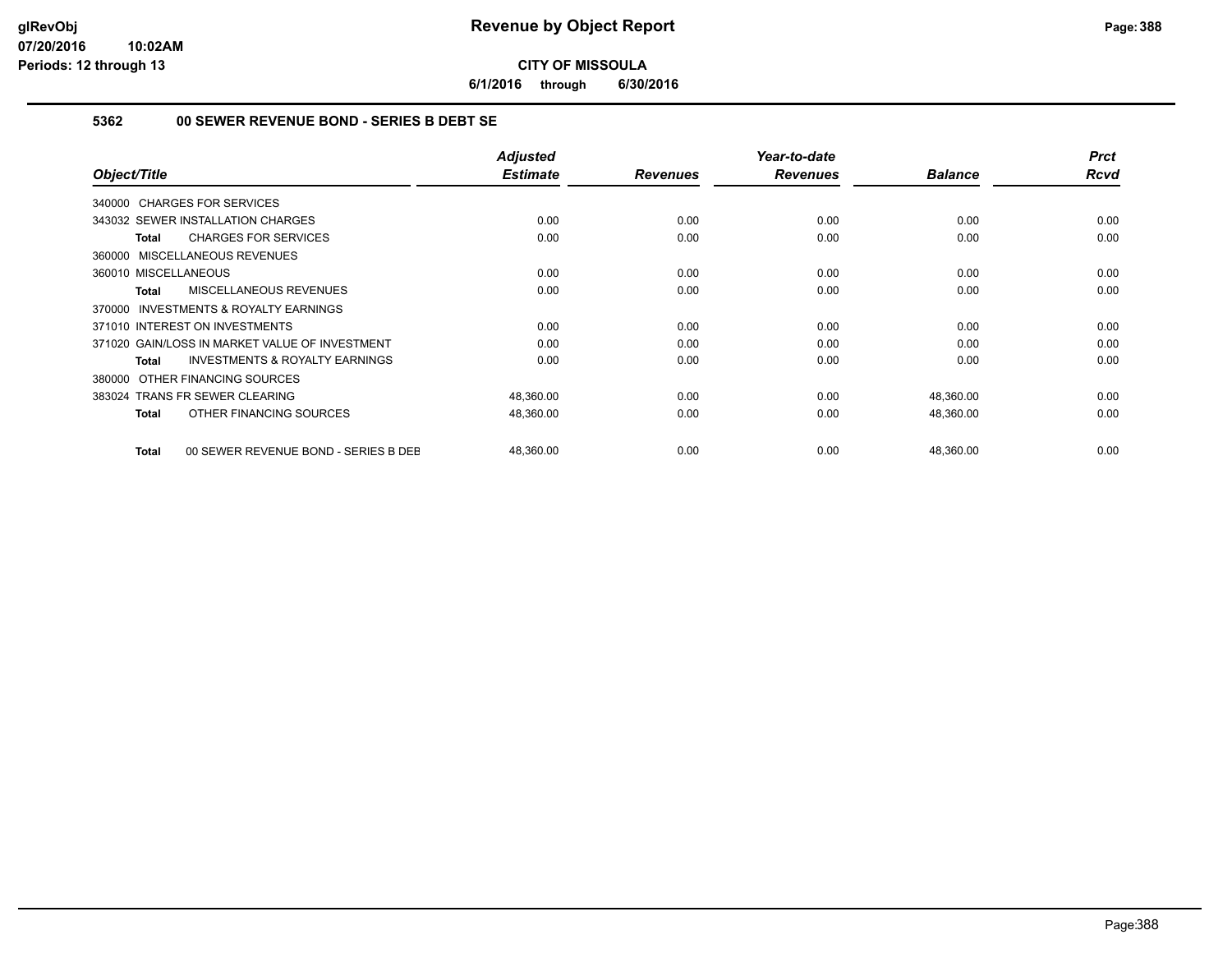**6/1/2016 through 6/30/2016**

## **5364 92 SEWER REVENUE BOND - SERIES B DEBT S**

**5364 92 SEWER REVENUE BOND - SERIES B DEBT S**

|                                                      | <b>Adjusted</b> |                 | Year-to-date    |                | <b>Prct</b> |
|------------------------------------------------------|-----------------|-----------------|-----------------|----------------|-------------|
| Object/Title                                         | <b>Estimate</b> | <b>Revenues</b> | <b>Revenues</b> | <b>Balance</b> | <b>Rcvd</b> |
| 340000 CHARGES FOR SERVICES                          |                 |                 |                 |                |             |
| 343032 SEWER INSTALLATION CHARGES                    | 0.00            | 0.00            | 0.00            | 0.00           | 0.00        |
| <b>CHARGES FOR SERVICES</b><br>Total                 | 0.00            | 0.00            | 0.00            | 0.00           | 0.00        |
| 370000 INVESTMENTS & ROYALTY EARNINGS                |                 |                 |                 |                |             |
| 371010 INTEREST ON INVESTMENTS                       | 0.00            | 0.00            | 0.00            | 0.00           | 0.00        |
| 371020 GAIN/LOSS IN MARKET VALUE OF INVESTMENTS      | 0.00            | 0.00            | 0.00            | 0.00           | 0.00        |
| <b>INVESTMENTS &amp; ROYALTY EARNINGS</b><br>Total   | 0.00            | 0.00            | 0.00            | 0.00           | 0.00        |
| 380000 OTHER FINANCING SOURCES                       |                 |                 |                 |                |             |
| 383024 TRANS FR SEWER CLEARING                       | 0.00            | 0.00            | 0.00            | 0.00           | 0.00        |
| 383042 TRANSFERS FROM OTHER FUNDS                    | 0.00            | 0.00            | 0.00            | 0.00           | 0.00        |
| OTHER FINANCING SOURCES<br><b>Total</b>              | 0.00            | 0.00            | 0.00            | 0.00           | 0.00        |
| 92 SEWER REVENUE BOND - SERIES B DEE<br><b>Total</b> | 0.00            | 0.00            | 0.00            | 0.00           | 0.00        |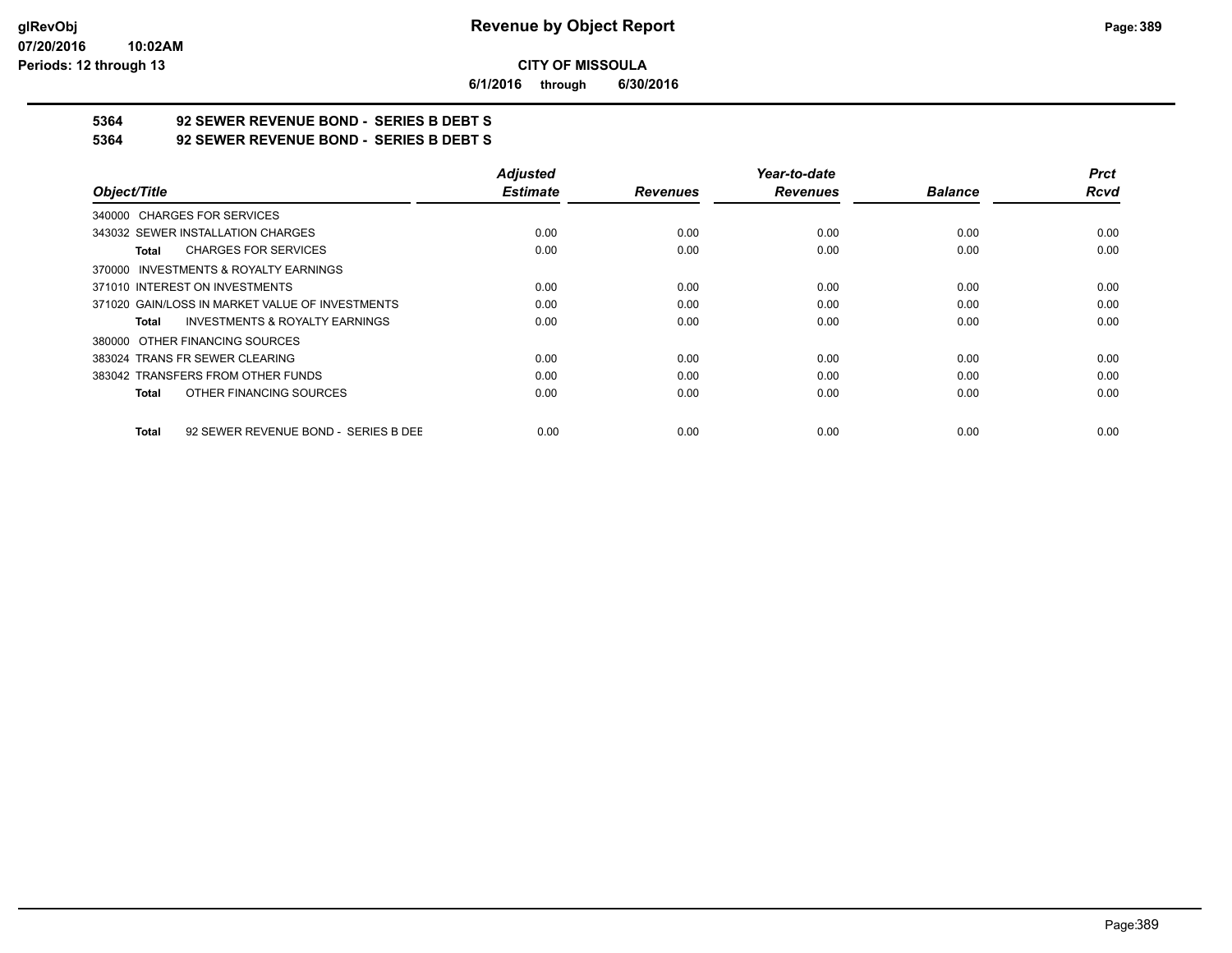**6/1/2016 through 6/30/2016**

## **5364 92 SEWER REVENUE BOND - SERIES B DEBT S**

| Object/Title                                         | <b>Adjusted</b><br><b>Estimate</b> | <b>Revenues</b> | Year-to-date<br><b>Revenues</b> | <b>Balance</b> | <b>Prct</b><br>Rcvd |
|------------------------------------------------------|------------------------------------|-----------------|---------------------------------|----------------|---------------------|
| 340000 CHARGES FOR SERVICES                          |                                    |                 |                                 |                |                     |
| 343032 SEWER INSTALLATION CHARGES                    | 0.00                               | 0.00            | 0.00                            | 0.00           | 0.00                |
| <b>CHARGES FOR SERVICES</b><br>Total                 | 0.00                               | 0.00            | 0.00                            | 0.00           | 0.00                |
| INVESTMENTS & ROYALTY EARNINGS<br>370000             |                                    |                 |                                 |                |                     |
| 371010 INTEREST ON INVESTMENTS                       | 0.00                               | 0.00            | 0.00                            | 0.00           | 0.00                |
| 371020 GAIN/LOSS IN MARKET VALUE OF INVESTMENT       | 0.00                               | 0.00            | 0.00                            | 0.00           | 0.00                |
| INVESTMENTS & ROYALTY EARNINGS<br>Total              | 0.00                               | 0.00            | 0.00                            | 0.00           | 0.00                |
| 380000 OTHER FINANCING SOURCES                       |                                    |                 |                                 |                |                     |
| 383024 TRANS FR SEWER CLEARING                       | 0.00                               | 0.00            | 0.00                            | 0.00           | 0.00                |
| 383042 TRANSFERS FROM OTHER FUNDS                    | 0.00                               | 0.00            | 0.00                            | 0.00           | 0.00                |
| OTHER FINANCING SOURCES<br><b>Total</b>              | 0.00                               | 0.00            | 0.00                            | 0.00           | 0.00                |
| 92 SEWER REVENUE BOND - SERIES B DEI<br><b>Total</b> | 0.00                               | 0.00            | 0.00                            | 0.00           | 0.00                |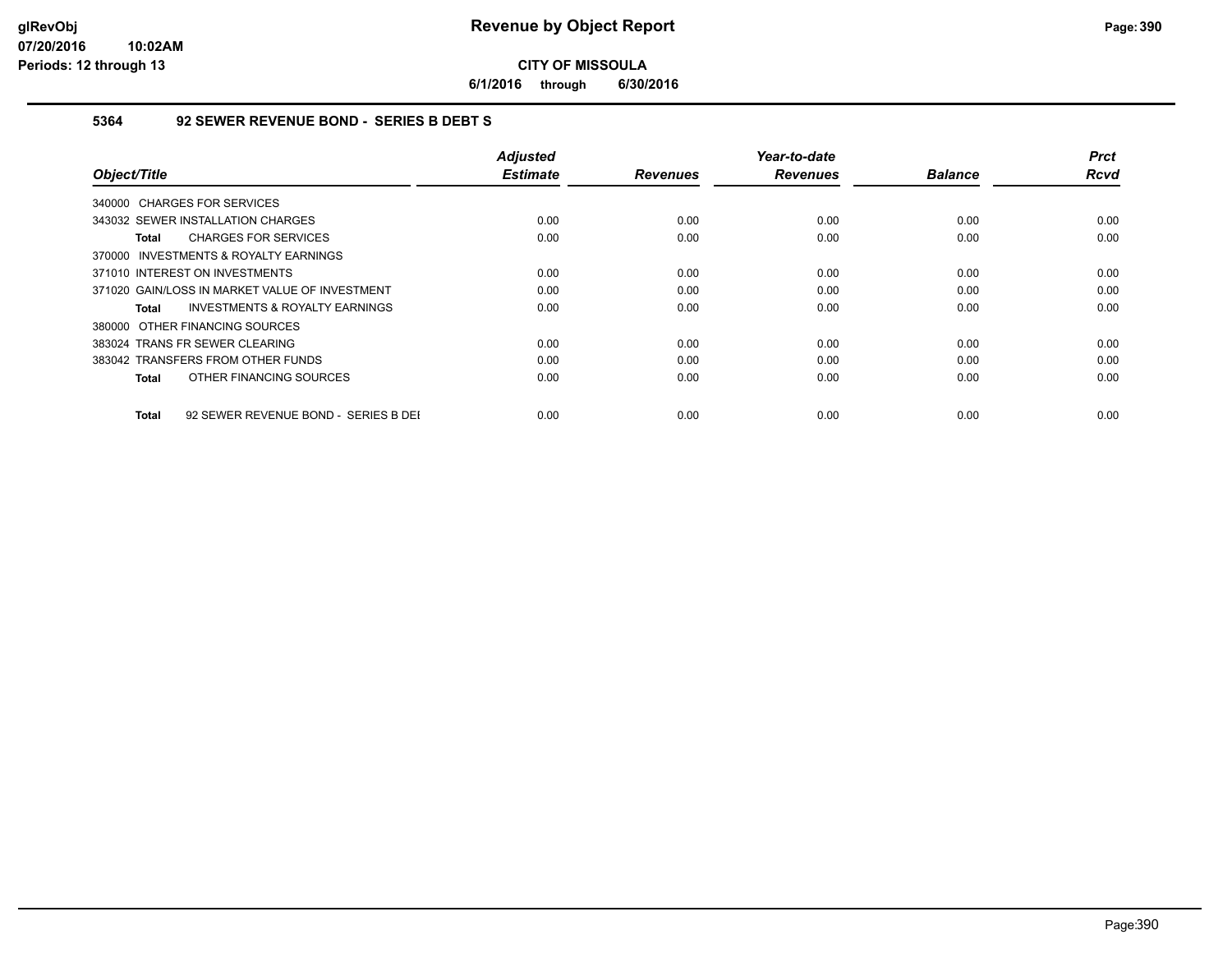**6/1/2016 through 6/30/2016**

# **5365 99 SEWER REVENUE BONDS DEBT SERVICE FUND**

**5365 99 SEWER REVENUE BONDS DEBT SERVICE FUND**

|                                                     | <b>Adjusted</b> |                 | Year-to-date    |                | <b>Prct</b> |
|-----------------------------------------------------|-----------------|-----------------|-----------------|----------------|-------------|
| Object/Title                                        | <b>Estimate</b> | <b>Revenues</b> | <b>Revenues</b> | <b>Balance</b> | <b>Rcvd</b> |
| 340000 CHARGES FOR SERVICES                         |                 |                 |                 |                |             |
| 343032 SEWER INSTALLATION CHARGES                   | 0.00            | 0.00            | 0.00            | 0.00           | 0.00        |
| <b>CHARGES FOR SERVICES</b><br>Total                | 0.00            | 0.00            | 0.00            | 0.00           | 0.00        |
| 370000 INVESTMENTS & ROYALTY EARNINGS               |                 |                 |                 |                |             |
| 371010 INTEREST ON INVESTMENTS                      | 0.00            | 0.00            | 0.00            | 0.00           | 0.00        |
| 371020 GAIN/LOSS IN MARKET VALUE OF INVESTMENTS     | 0.00            | 0.00            | 0.00            | 0.00           | 0.00        |
| <b>INVESTMENTS &amp; ROYALTY EARNINGS</b><br>Total  | 0.00            | 0.00            | 0.00            | 0.00           | 0.00        |
| 380000 OTHER FINANCING SOURCES                      |                 |                 |                 |                |             |
| 383024 TRANS FR SEWER CLEARING                      | 123.910.00      | 0.00            | 0.00            | 123.910.00     | 0.00        |
| OTHER FINANCING SOURCES<br><b>Total</b>             | 123.910.00      | 0.00            | 0.00            | 123.910.00     | 0.00        |
| 99 SEWER REVENUE BONDS DEBT SERVICE<br><b>Total</b> | 123.910.00      | 0.00            | 0.00            | 123.910.00     | 0.00        |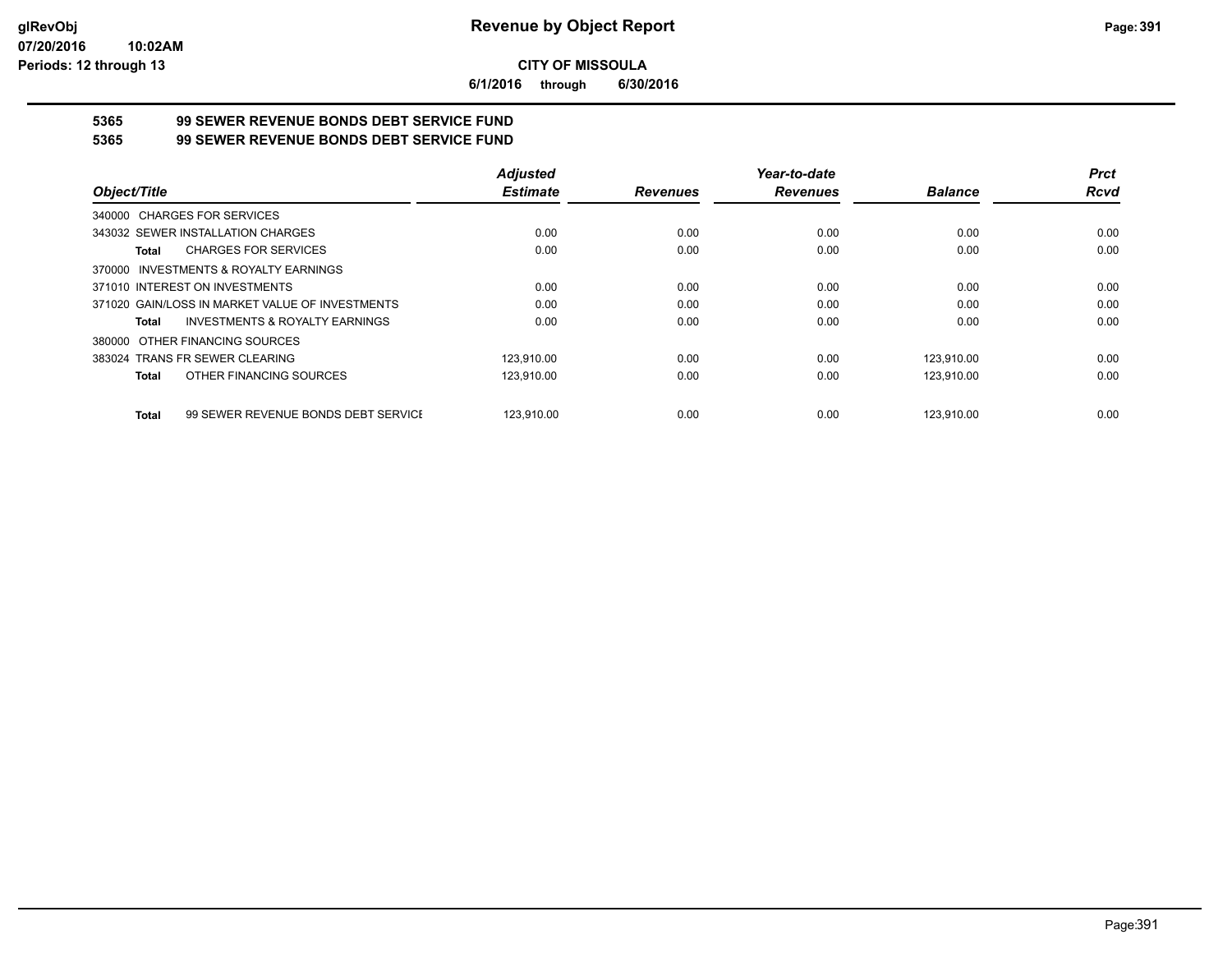**6/1/2016 through 6/30/2016**

#### **5365 99 SEWER REVENUE BONDS DEBT SERVICE FUND**

| Object/Title                                       | <b>Adjusted</b><br><b>Estimate</b> | <b>Revenues</b> | Year-to-date<br><b>Revenues</b> | <b>Balance</b> | <b>Prct</b><br><b>Rcvd</b> |
|----------------------------------------------------|------------------------------------|-----------------|---------------------------------|----------------|----------------------------|
| 340000 CHARGES FOR SERVICES                        |                                    |                 |                                 |                |                            |
| 343032 SEWER INSTALLATION CHARGES                  | 0.00                               | 0.00            | 0.00                            | 0.00           | 0.00                       |
| <b>CHARGES FOR SERVICES</b><br><b>Total</b>        | 0.00                               | 0.00            | 0.00                            | 0.00           | 0.00                       |
| 370000 INVESTMENTS & ROYALTY EARNINGS              |                                    |                 |                                 |                |                            |
| 371010 INTEREST ON INVESTMENTS                     | 0.00                               | 0.00            | 0.00                            | 0.00           | 0.00                       |
| 371020 GAIN/LOSS IN MARKET VALUE OF INVESTMENT     | 0.00                               | 0.00            | 0.00                            | 0.00           | 0.00                       |
| INVESTMENTS & ROYALTY EARNINGS<br>Total            | 0.00                               | 0.00            | 0.00                            | 0.00           | 0.00                       |
| 380000 OTHER FINANCING SOURCES                     |                                    |                 |                                 |                |                            |
| 383024 TRANS FR SEWER CLEARING                     | 123.910.00                         | 0.00            | 0.00                            | 123.910.00     | 0.00                       |
| OTHER FINANCING SOURCES<br><b>Total</b>            | 123,910.00                         | 0.00            | 0.00                            | 123,910.00     | 0.00                       |
|                                                    |                                    |                 |                                 |                |                            |
| 99 SEWER REVENUE BONDS DEBT SERVIC<br><b>Total</b> | 123.910.00                         | 0.00            | 0.00                            | 123.910.00     | 0.00                       |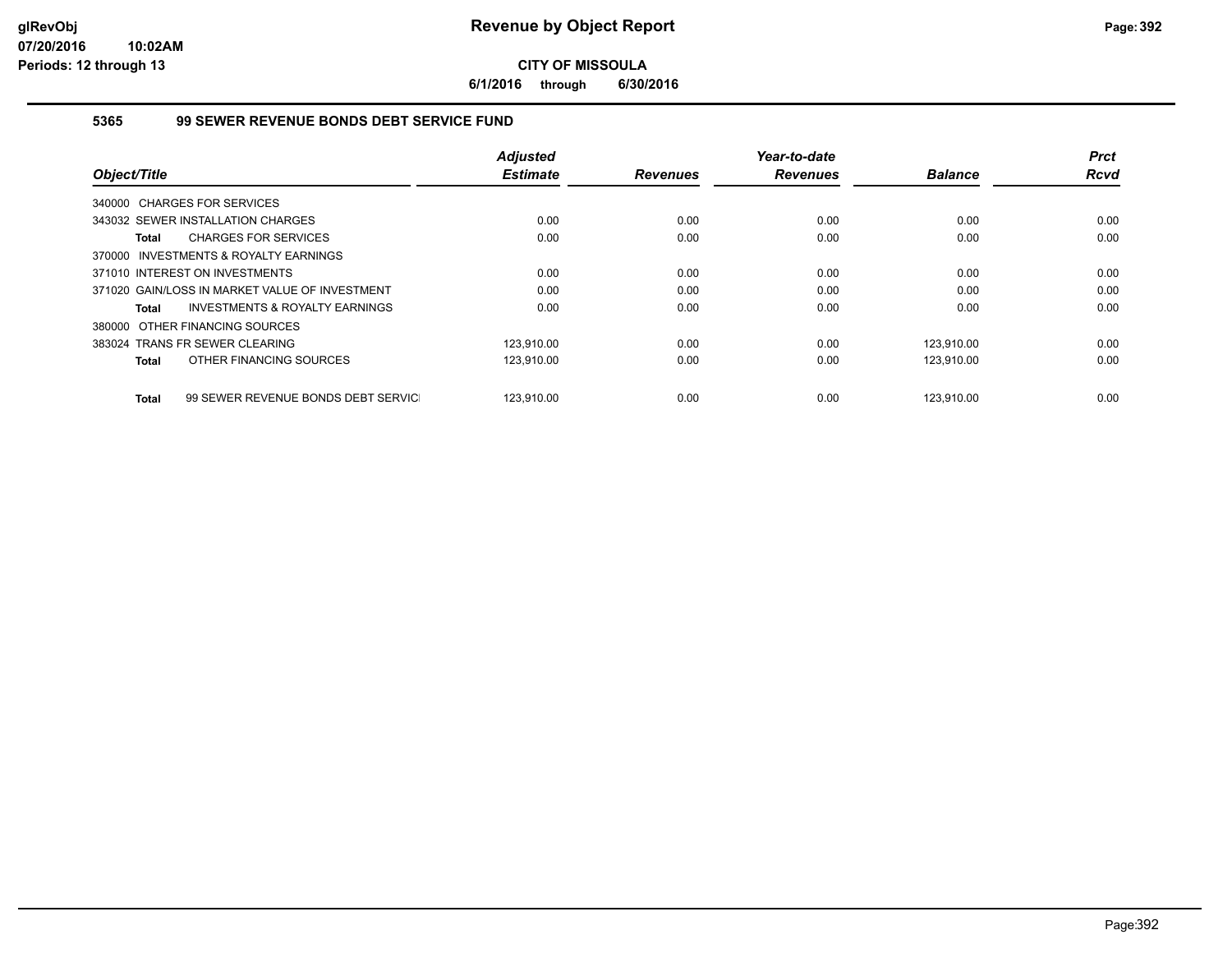**6/1/2016 through 6/30/2016**

# **5367 92 SEWER REVENUE BOND - SERIES B BOND RE**

**5367 92 SEWER REVENUE BOND - SERIES B BOND RE**

|                                                    | <b>Adjusted</b> |                 | Year-to-date    |                | <b>Prct</b> |
|----------------------------------------------------|-----------------|-----------------|-----------------|----------------|-------------|
| Object/Title                                       | <b>Estimate</b> | <b>Revenues</b> | <b>Revenues</b> | <b>Balance</b> | <b>Rcvd</b> |
| 370000 INVESTMENTS & ROYALTY EARNINGS              |                 |                 |                 |                |             |
| 371010 INTEREST ON INVESTMENTS                     | 0.00            | 0.00            | 0.00            | 0.00           | 0.00        |
| 371020 GAIN/LOSS IN MARKET VALUE OF INVESTMENTS    | 0.00            | 0.00            | 0.00            | 0.00           | 0.00        |
| <b>INVESTMENTS &amp; ROYALTY EARNINGS</b><br>Total | 0.00            | 0.00            | 0.00            | 0.00           | 0.00        |
| 380000 OTHER FINANCING SOURCES                     |                 |                 |                 |                |             |
| 383042 TRANSFERS FROM OTHER FUNDS                  | 0.00            | 0.00            | 0.00            | 0.00           | 0.00        |
| OTHER FINANCING SOURCES<br>Total                   | 0.00            | 0.00            | 0.00            | 0.00           | 0.00        |
|                                                    |                 |                 |                 |                |             |
| 92 SEWER REVENUE BOND - SERIES B BON<br>Total      | 0.00            | 0.00            | 0.00            | 0.00           | 0.00        |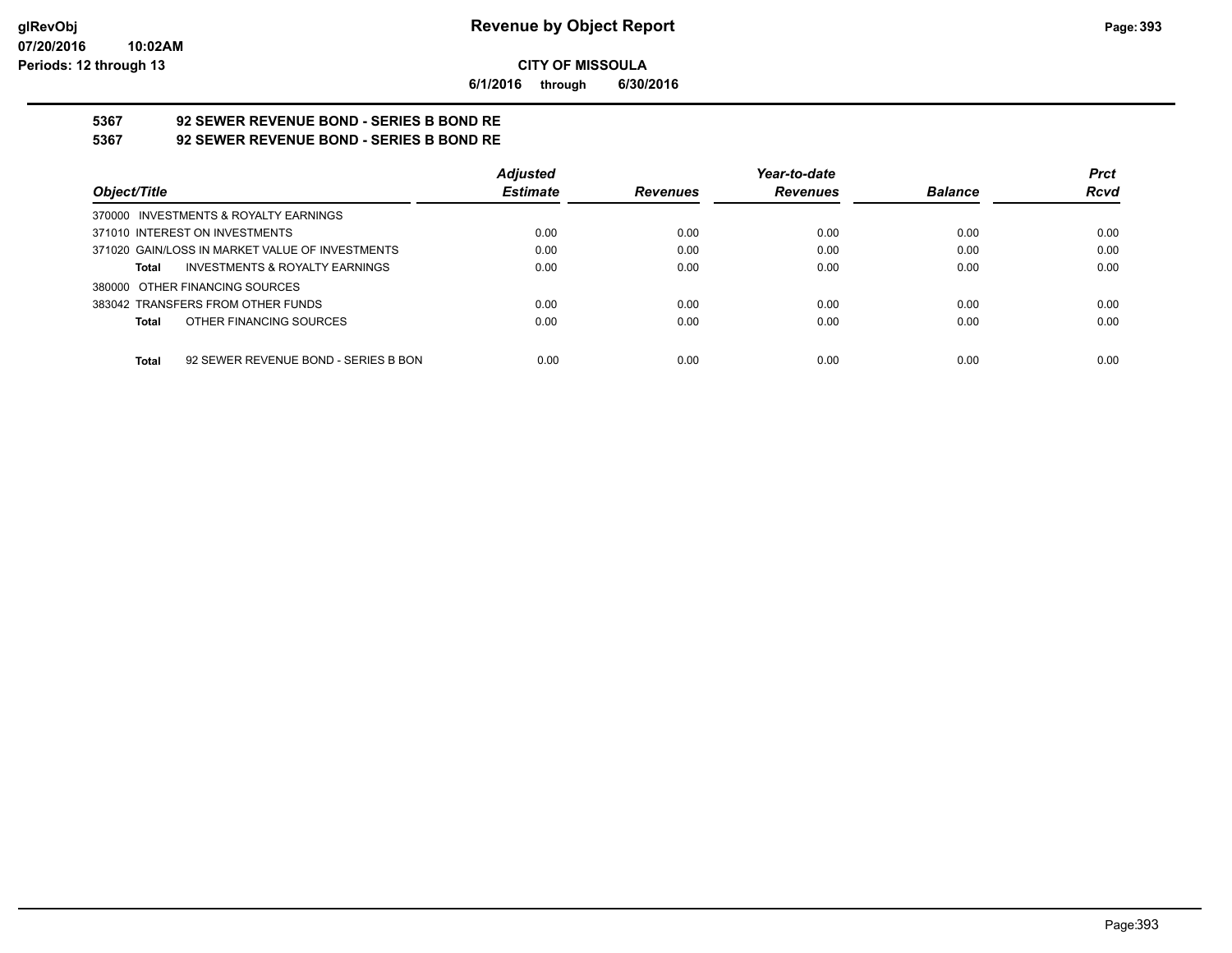**6/1/2016 through 6/30/2016**

#### **5367 92 SEWER REVENUE BOND - SERIES B BOND RE**

|                                                    | <b>Adjusted</b> |                 | Year-to-date    |                | <b>Prct</b> |
|----------------------------------------------------|-----------------|-----------------|-----------------|----------------|-------------|
| Object/Title                                       | <b>Estimate</b> | <b>Revenues</b> | <b>Revenues</b> | <b>Balance</b> | <b>Rcvd</b> |
| 370000 INVESTMENTS & ROYALTY EARNINGS              |                 |                 |                 |                |             |
| 371010 INTEREST ON INVESTMENTS                     | 0.00            | 0.00            | 0.00            | 0.00           | 0.00        |
| 371020 GAIN/LOSS IN MARKET VALUE OF INVESTMENT     | 0.00            | 0.00            | 0.00            | 0.00           | 0.00        |
| <b>INVESTMENTS &amp; ROYALTY EARNINGS</b><br>Total | 0.00            | 0.00            | 0.00            | 0.00           | 0.00        |
| 380000 OTHER FINANCING SOURCES                     |                 |                 |                 |                |             |
| 383042 TRANSFERS FROM OTHER FUNDS                  | 0.00            | 0.00            | 0.00            | 0.00           | 0.00        |
| OTHER FINANCING SOURCES<br>Total                   | 0.00            | 0.00            | 0.00            | 0.00           | 0.00        |
| Total<br>92 SEWER REVENUE BOND - SERIES B BON      | 0.00            | 0.00            | 0.00            | 0.00           | 0.00        |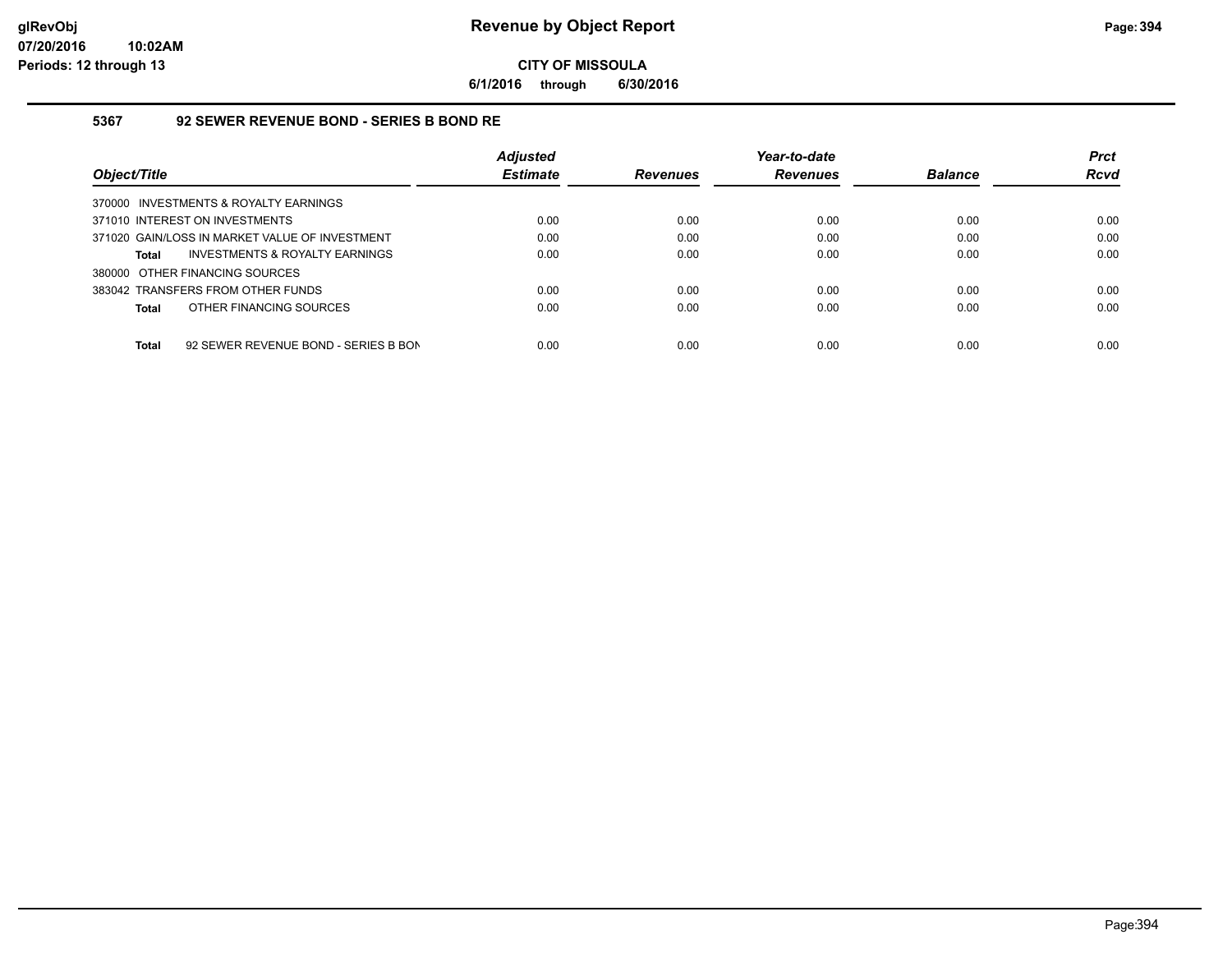**6/1/2016 through 6/30/2016**

## **5368 00 SEWER REVENUE BOND RESERVE FUND**

**5368 00 SEWER REVENUE BOND RESERVE FUND**

|                                                    | <b>Adjusted</b> |                 | Year-to-date    |                | <b>Prct</b> |
|----------------------------------------------------|-----------------|-----------------|-----------------|----------------|-------------|
| Object/Title                                       | <b>Estimate</b> | <b>Revenues</b> | <b>Revenues</b> | <b>Balance</b> | <b>Rcvd</b> |
| 370000 INVESTMENTS & ROYALTY EARNINGS              |                 |                 |                 |                |             |
| 371010 INTEREST ON INVESTMENTS                     | 0.00            | 0.00            | 0.00            | 0.00           | 0.00        |
| 371020 GAIN/LOSS IN MARKET VALUE OF INVESTMENTS    | 0.00            | 0.00            | 0.00            | 0.00           | 0.00        |
| <b>INVESTMENTS &amp; ROYALTY EARNINGS</b><br>Total | 0.00            | 0.00            | 0.00            | 0.00           | 0.00        |
| 380000 OTHER FINANCING SOURCES                     |                 |                 |                 |                |             |
| 383042 TRANSFERS FROM OTHER FUNDS                  | 310.00          | 0.00            | 0.00            | 310.00         | 0.00        |
| OTHER FINANCING SOURCES<br>Total                   | 310.00          | 0.00            | 0.00            | 310.00         | 0.00        |
|                                                    |                 |                 |                 |                |             |
| 00 SEWER REVENUE BOND RESERVE FUND<br>Total        | 310.00          | 0.00            | 0.00            | 310.00         | 0.00        |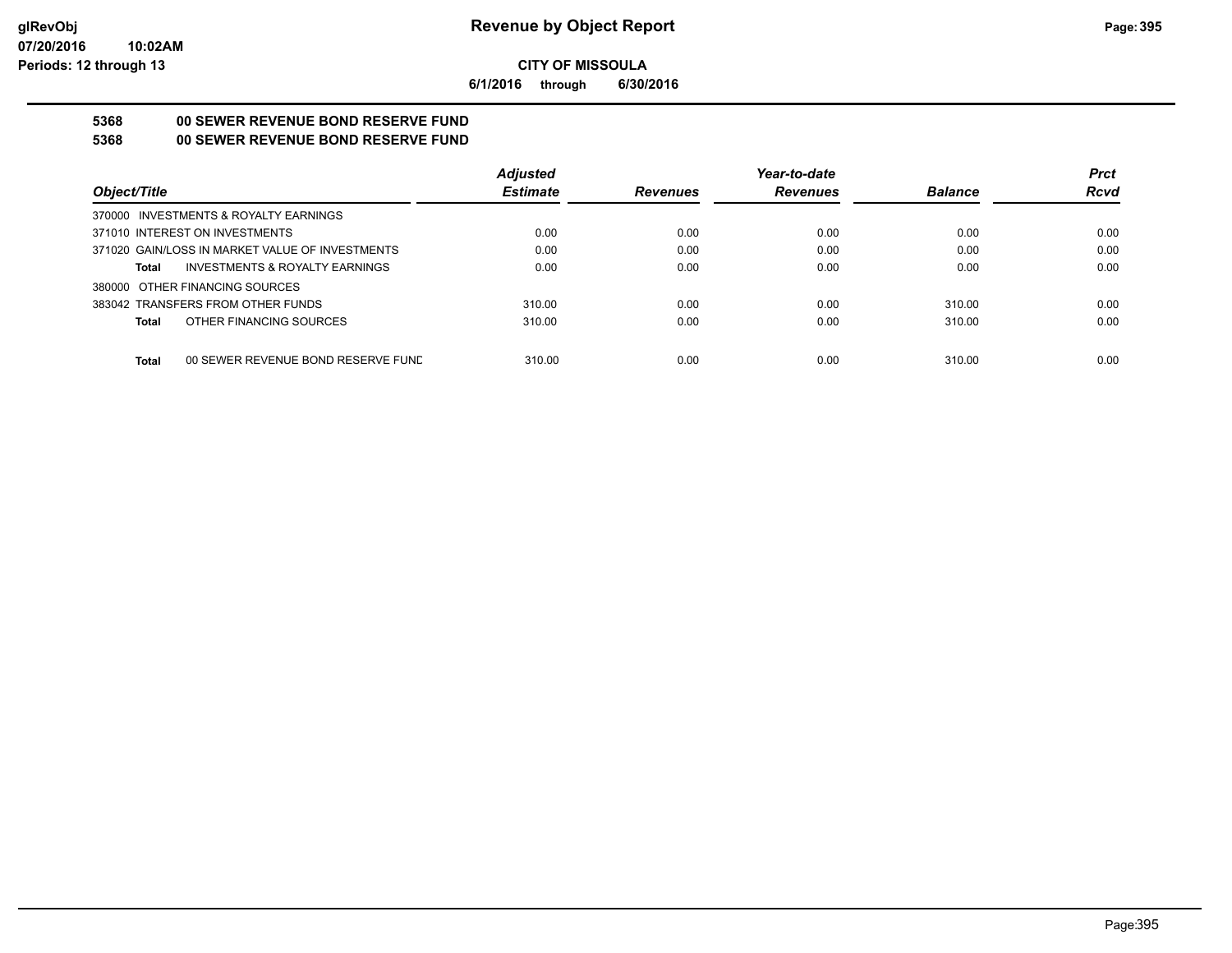**6/1/2016 through 6/30/2016**

## **5368 00 SEWER REVENUE BOND RESERVE FUND**

| Object/Title                                       | <b>Adjusted</b> |                 | Year-to-date    |                | <b>Prct</b> |
|----------------------------------------------------|-----------------|-----------------|-----------------|----------------|-------------|
|                                                    | <b>Estimate</b> | <b>Revenues</b> | <b>Revenues</b> | <b>Balance</b> | <b>Rcvd</b> |
| 370000 INVESTMENTS & ROYALTY EARNINGS              |                 |                 |                 |                |             |
| 371010 INTEREST ON INVESTMENTS                     | 0.00            | 0.00            | 0.00            | 0.00           | 0.00        |
| 371020 GAIN/LOSS IN MARKET VALUE OF INVESTMENT     | 0.00            | 0.00            | 0.00            | 0.00           | 0.00        |
| INVESTMENTS & ROYALTY EARNINGS<br><b>Total</b>     | 0.00            | 0.00            | 0.00            | 0.00           | 0.00        |
| 380000 OTHER FINANCING SOURCES                     |                 |                 |                 |                |             |
| 383042 TRANSFERS FROM OTHER FUNDS                  | 310.00          | 0.00            | 0.00            | 310.00         | 0.00        |
| OTHER FINANCING SOURCES<br><b>Total</b>            | 310.00          | 0.00            | 0.00            | 310.00         | 0.00        |
| 00 SEWER REVENUE BOND RESERVE FUNI<br><b>Total</b> | 310.00          | 0.00            | 0.00            | 310.00         | 0.00        |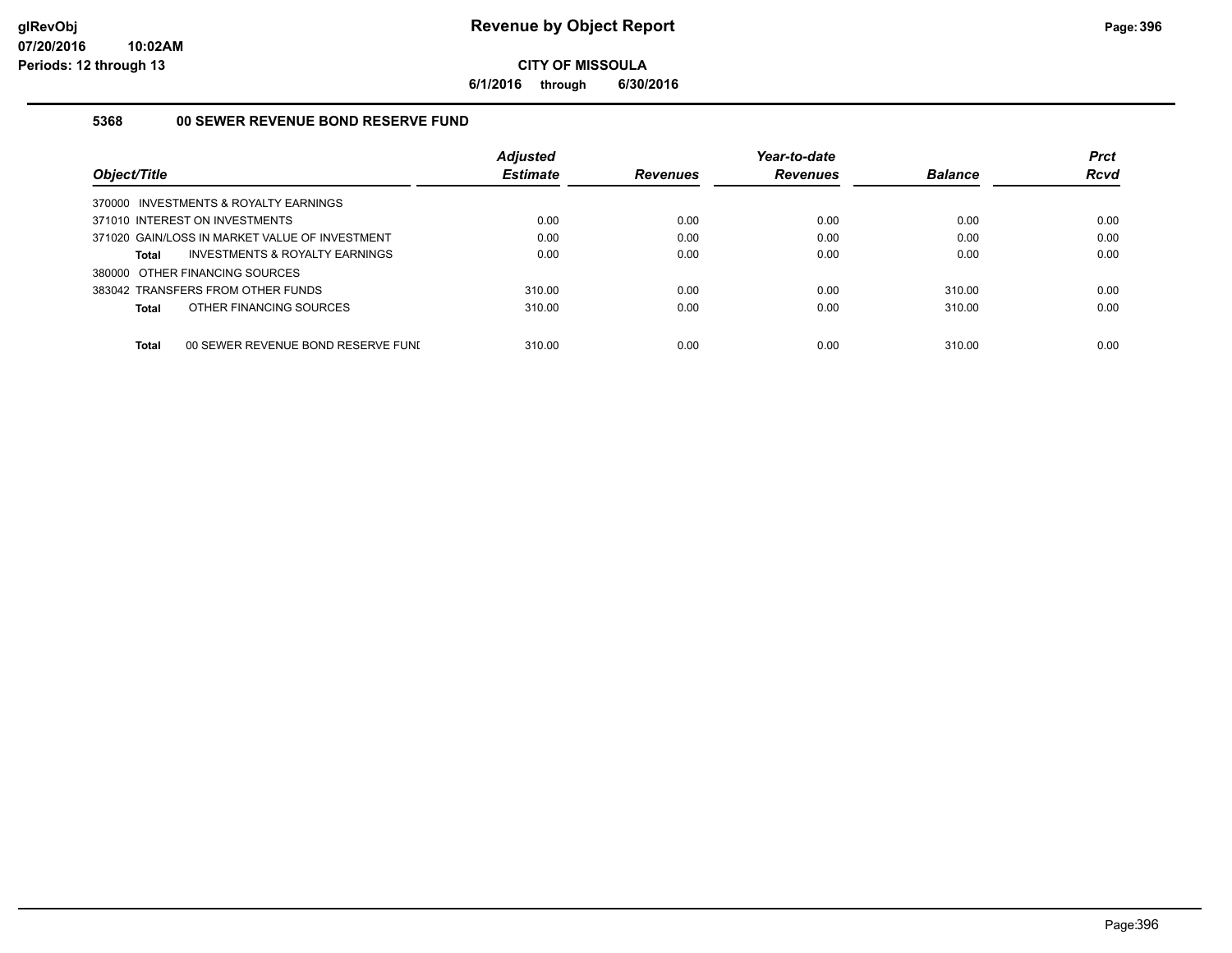**6/1/2016 through 6/30/2016**

#### **5369 2001 SEWER REVENUE BOND**

**5369 2001 SEWER REVENUE BOND**

|                                                 | <b>Adjusted</b> |                 | Year-to-date    |                | <b>Prct</b> |
|-------------------------------------------------|-----------------|-----------------|-----------------|----------------|-------------|
| Object/Title                                    | <b>Estimate</b> | <b>Revenues</b> | <b>Revenues</b> | <b>Balance</b> | <b>Rcvd</b> |
| 370000 INVESTMENTS & ROYALTY EARNINGS           |                 |                 |                 |                |             |
| 371010 INTEREST ON INVESTMENTS                  | 0.00            | 0.00            | 0.00            | 0.00           | 0.00        |
| 371020 GAIN/LOSS IN MARKET VALUE OF INVESTMENTS | 0.00            | 0.00            | 0.00            | 0.00           | 0.00        |
| INVESTMENTS & ROYALTY EARNINGS<br>Total         | 0.00            | 0.00            | 0.00            | 0.00           | 0.00        |
| 380000 OTHER FINANCING SOURCES                  |                 |                 |                 |                |             |
| 383042 TRANSFERS FROM OTHER FUNDS               | 0.00            | 0.00            | 0.00            | 0.00           | 0.00        |
| OTHER FINANCING SOURCES<br><b>Total</b>         | 0.00            | 0.00            | 0.00            | 0.00           | 0.00        |
| <b>Total</b><br>2001 SEWER REVENUE BOND         | 0.00            | 0.00            | 0.00            | 0.00           | 0.00        |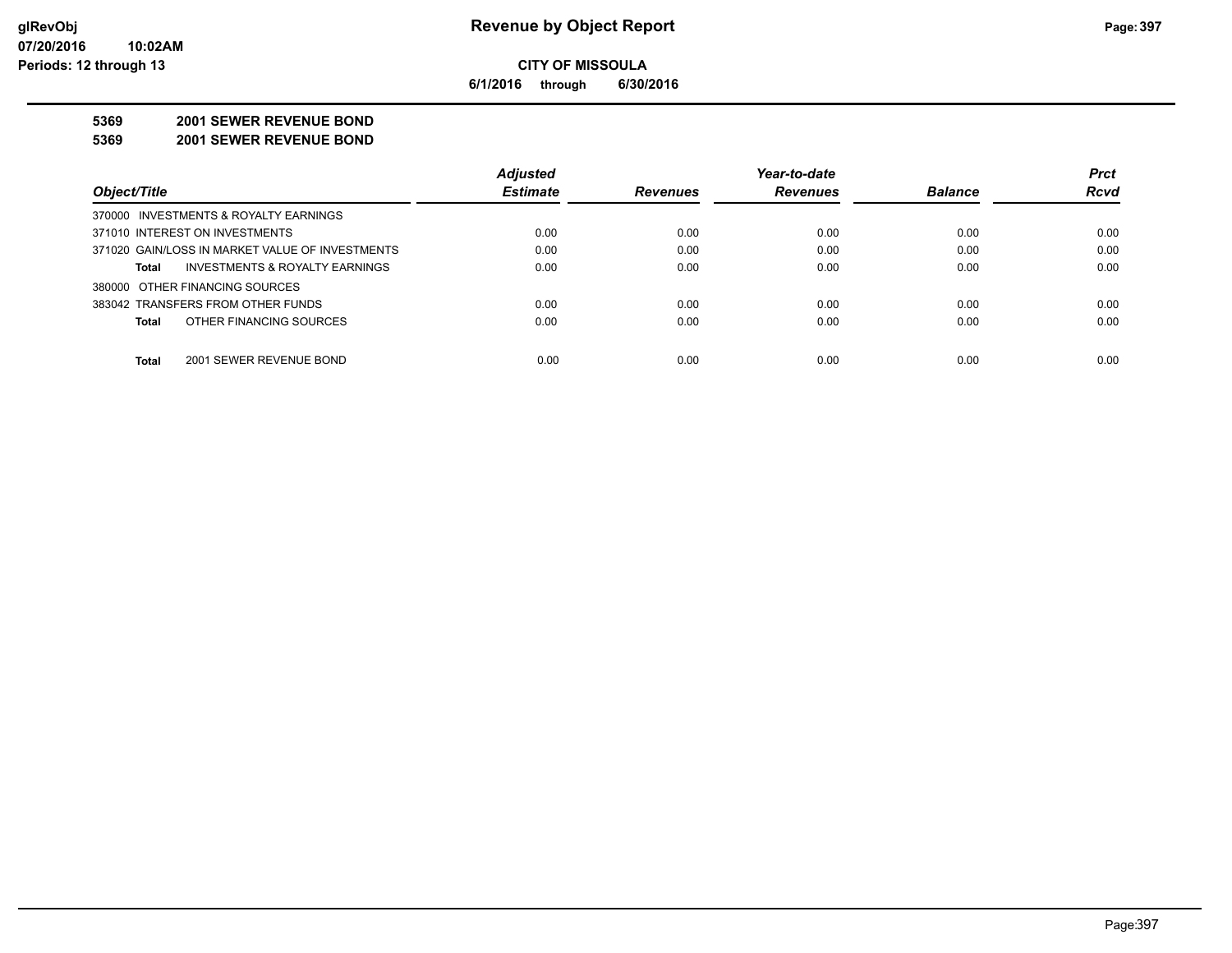**6/1/2016 through 6/30/2016**

### **5369 2001 SEWER REVENUE BOND**

|                                                | <b>Adjusted</b> |                 | Year-to-date    |                | <b>Prct</b> |
|------------------------------------------------|-----------------|-----------------|-----------------|----------------|-------------|
| Object/Title                                   | <b>Estimate</b> | <b>Revenues</b> | <b>Revenues</b> | <b>Balance</b> | <b>Rcvd</b> |
| 370000 INVESTMENTS & ROYALTY EARNINGS          |                 |                 |                 |                |             |
| 371010 INTEREST ON INVESTMENTS                 | 0.00            | 0.00            | 0.00            | 0.00           | 0.00        |
| 371020 GAIN/LOSS IN MARKET VALUE OF INVESTMENT | 0.00            | 0.00            | 0.00            | 0.00           | 0.00        |
| INVESTMENTS & ROYALTY EARNINGS<br>Total        | 0.00            | 0.00            | 0.00            | 0.00           | 0.00        |
| 380000 OTHER FINANCING SOURCES                 |                 |                 |                 |                |             |
| 383042 TRANSFERS FROM OTHER FUNDS              | 0.00            | 0.00            | 0.00            | 0.00           | 0.00        |
| OTHER FINANCING SOURCES<br>Total               | 0.00            | 0.00            | 0.00            | 0.00           | 0.00        |
| <b>Total</b><br>2001 SEWER REVENUE BOND        | 0.00            | 0.00            | 0.00            | 0.00           | 0.00        |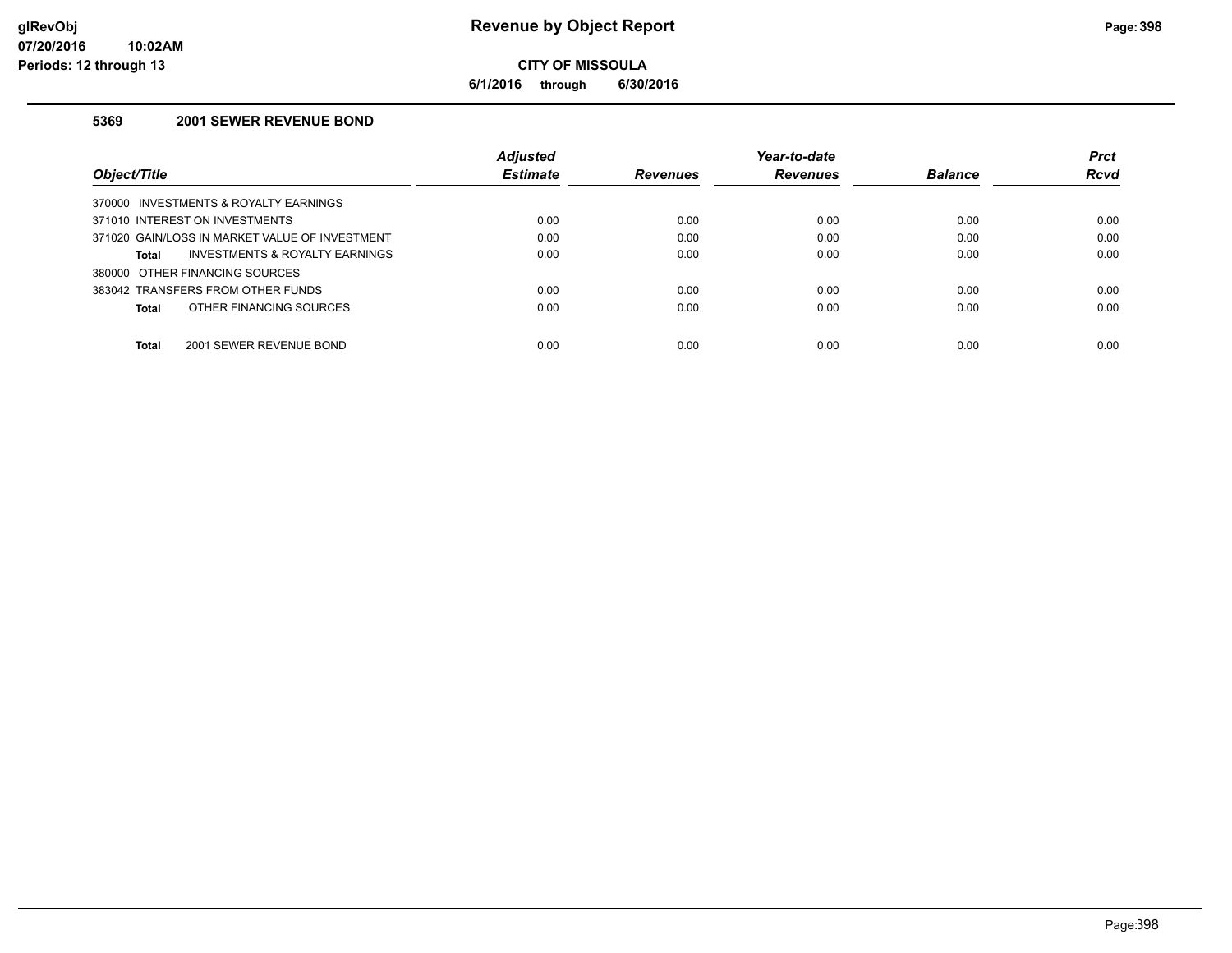**6/1/2016 through 6/30/2016**

## **5370 99 SEWER REVENUE BOND RESERVE FUND**

### **5370 99 SEWER REVENUE BOND RESERVE FUND**

|                                                    | <b>Adjusted</b> |                 | Year-to-date    |                | <b>Prct</b> |
|----------------------------------------------------|-----------------|-----------------|-----------------|----------------|-------------|
| Object/Title                                       | <b>Estimate</b> | <b>Revenues</b> | <b>Revenues</b> | <b>Balance</b> | <b>Rcvd</b> |
| 360000 MISCELLANEOUS REVENUES                      |                 |                 |                 |                |             |
| 360010 MISCELLANEOUS                               | 0.00            | 0.00            | 0.00            | 0.00           | 0.00        |
| MISCELLANEOUS REVENUES<br>Total                    | 0.00            | 0.00            | 0.00            | 0.00           | 0.00        |
| 370000 INVESTMENTS & ROYALTY EARNINGS              |                 |                 |                 |                |             |
| 371010 INTEREST ON INVESTMENTS                     | 0.00            | 0.00            | 0.00            | 0.00           | 0.00        |
| 371020 GAIN/LOSS IN MARKET VALUE OF INVESTMENTS    | 0.00            | 0.00            | 0.00            | 0.00           | 0.00        |
| <b>INVESTMENTS &amp; ROYALTY EARNINGS</b><br>Total | 0.00            | 0.00            | 0.00            | 0.00           | 0.00        |
| 380000 OTHER FINANCING SOURCES                     |                 |                 |                 |                |             |
| 383042 TRANSFERS FROM OTHER FUNDS                  | 0.00            | 0.00            | 0.00            | 0.00           | 0.00        |
| OTHER FINANCING SOURCES<br>Total                   | 0.00            | 0.00            | 0.00            | 0.00           | 0.00        |
| 99 SEWER REVENUE BOND RESERVE FUND<br><b>Total</b> | 0.00            | 0.00            | 0.00            | 0.00           | 0.00        |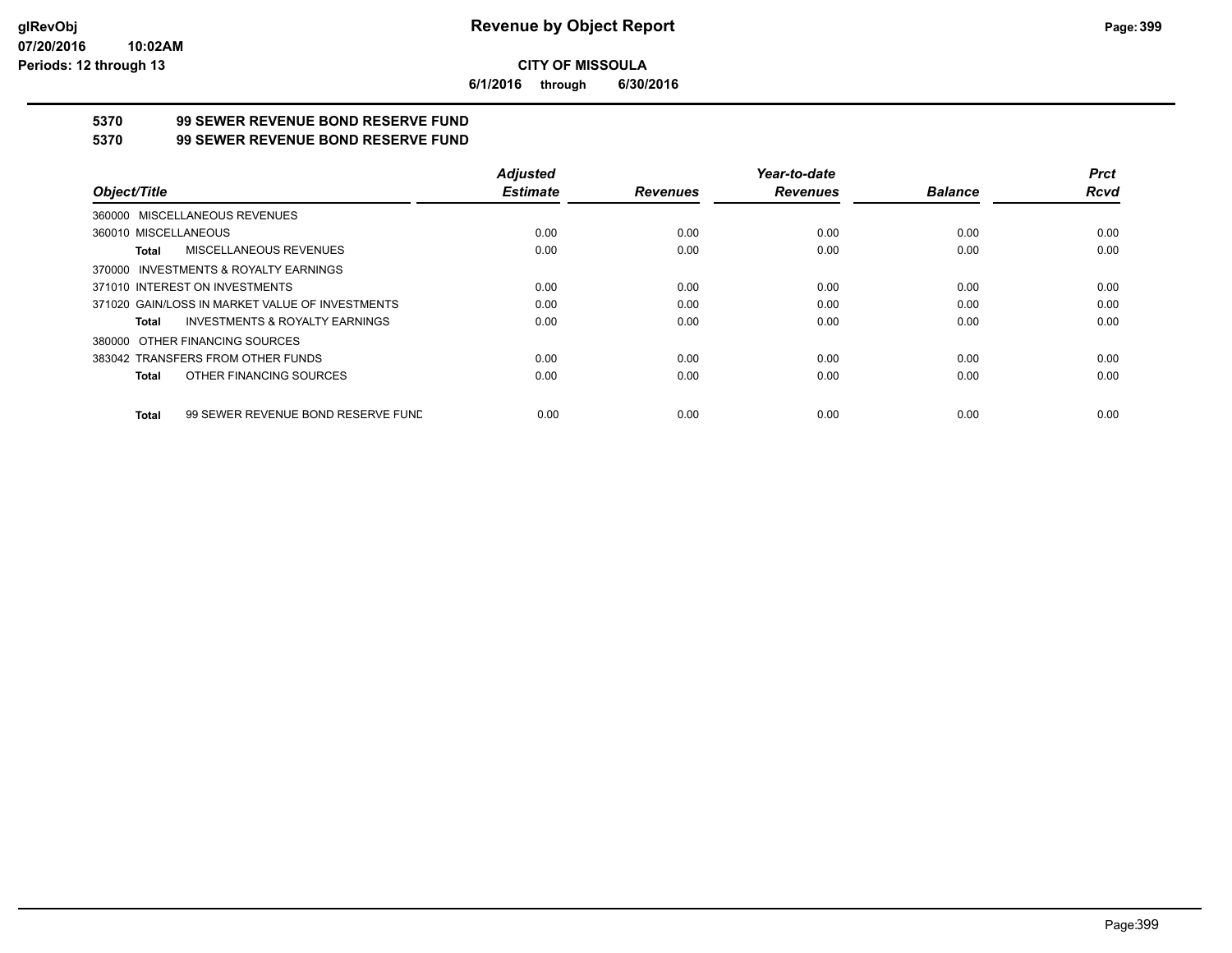**6/1/2016 through 6/30/2016**

### **5370 99 SEWER REVENUE BOND RESERVE FUND**

| Object/Title                                       | <b>Adjusted</b><br><b>Estimate</b> | <b>Revenues</b> | Year-to-date<br><b>Revenues</b> | <b>Balance</b> | <b>Prct</b><br><b>Rcvd</b> |
|----------------------------------------------------|------------------------------------|-----------------|---------------------------------|----------------|----------------------------|
| 360000 MISCELLANEOUS REVENUES                      |                                    |                 |                                 |                |                            |
| 360010 MISCELLANEOUS                               | 0.00                               | 0.00            | 0.00                            | 0.00           | 0.00                       |
| MISCELLANEOUS REVENUES<br><b>Total</b>             | 0.00                               | 0.00            | 0.00                            | 0.00           | 0.00                       |
| 370000 INVESTMENTS & ROYALTY EARNINGS              |                                    |                 |                                 |                |                            |
| 371010 INTEREST ON INVESTMENTS                     | 0.00                               | 0.00            | 0.00                            | 0.00           | 0.00                       |
| 371020 GAIN/LOSS IN MARKET VALUE OF INVESTMENT     | 0.00                               | 0.00            | 0.00                            | 0.00           | 0.00                       |
| INVESTMENTS & ROYALTY EARNINGS<br><b>Total</b>     | 0.00                               | 0.00            | 0.00                            | 0.00           | 0.00                       |
| 380000 OTHER FINANCING SOURCES                     |                                    |                 |                                 |                |                            |
| 383042 TRANSFERS FROM OTHER FUNDS                  | 0.00                               | 0.00            | 0.00                            | 0.00           | 0.00                       |
| OTHER FINANCING SOURCES<br><b>Total</b>            | 0.00                               | 0.00            | 0.00                            | 0.00           | 0.00                       |
| 99 SEWER REVENUE BOND RESERVE FUNI<br><b>Total</b> | 0.00                               | 0.00            | 0.00                            | 0.00           | 0.00                       |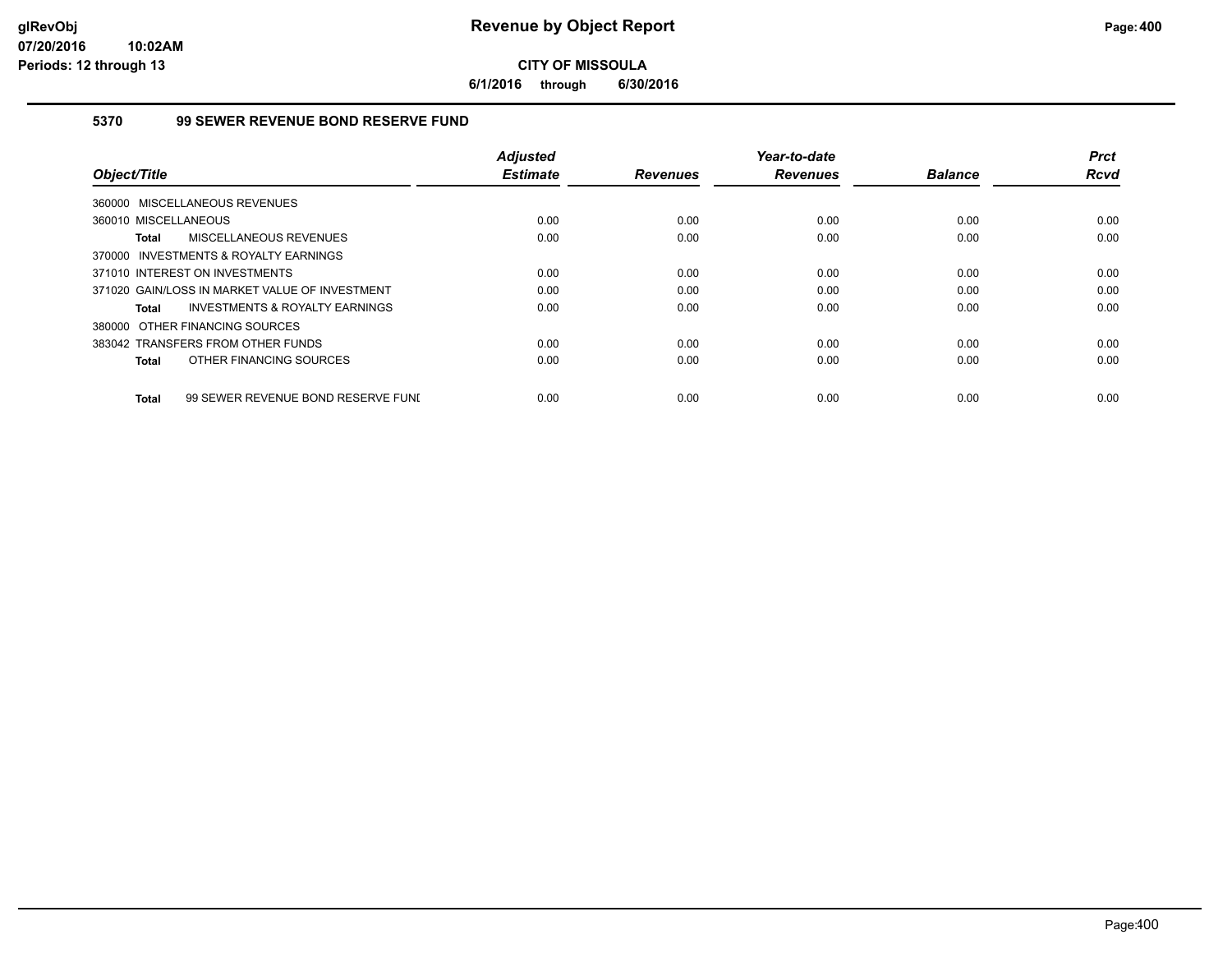**6/1/2016 through 6/30/2016**

**5371 2002 SEWER BONDS**

**5371 2002 SEWER BONDS**

|                                                    | <b>Adjusted</b> |                 | Year-to-date    |                | <b>Prct</b> |
|----------------------------------------------------|-----------------|-----------------|-----------------|----------------|-------------|
| Object/Title                                       | <b>Estimate</b> | <b>Revenues</b> | <b>Revenues</b> | <b>Balance</b> | <b>Rcvd</b> |
| 370000 INVESTMENTS & ROYALTY EARNINGS              |                 |                 |                 |                |             |
| 371010 INTEREST ON INVESTMENTS                     | 0.00            | 0.00            | 0.00            | 0.00           | 0.00        |
| 371020 GAIN/LOSS IN MARKET VALUE OF INVESTMENTS    | 0.00            | 0.00            | 0.00            | 0.00           | 0.00        |
| <b>INVESTMENTS &amp; ROYALTY EARNINGS</b><br>Total | 0.00            | 0.00            | 0.00            | 0.00           | 0.00        |
| 380000 OTHER FINANCING SOURCES                     |                 |                 |                 |                |             |
| 383024 TRANS FR SEWER CLEARING                     | 84.930.00       | 0.00            | 0.00            | 84.930.00      | 0.00        |
| OTHER FINANCING SOURCES<br>Total                   | 84.930.00       | 0.00            | 0.00            | 84.930.00      | 0.00        |
|                                                    |                 |                 |                 |                |             |
| 2002 SEWER BONDS<br>Total                          | 84.930.00       | 0.00            | 0.00            | 84.930.00      | 0.00        |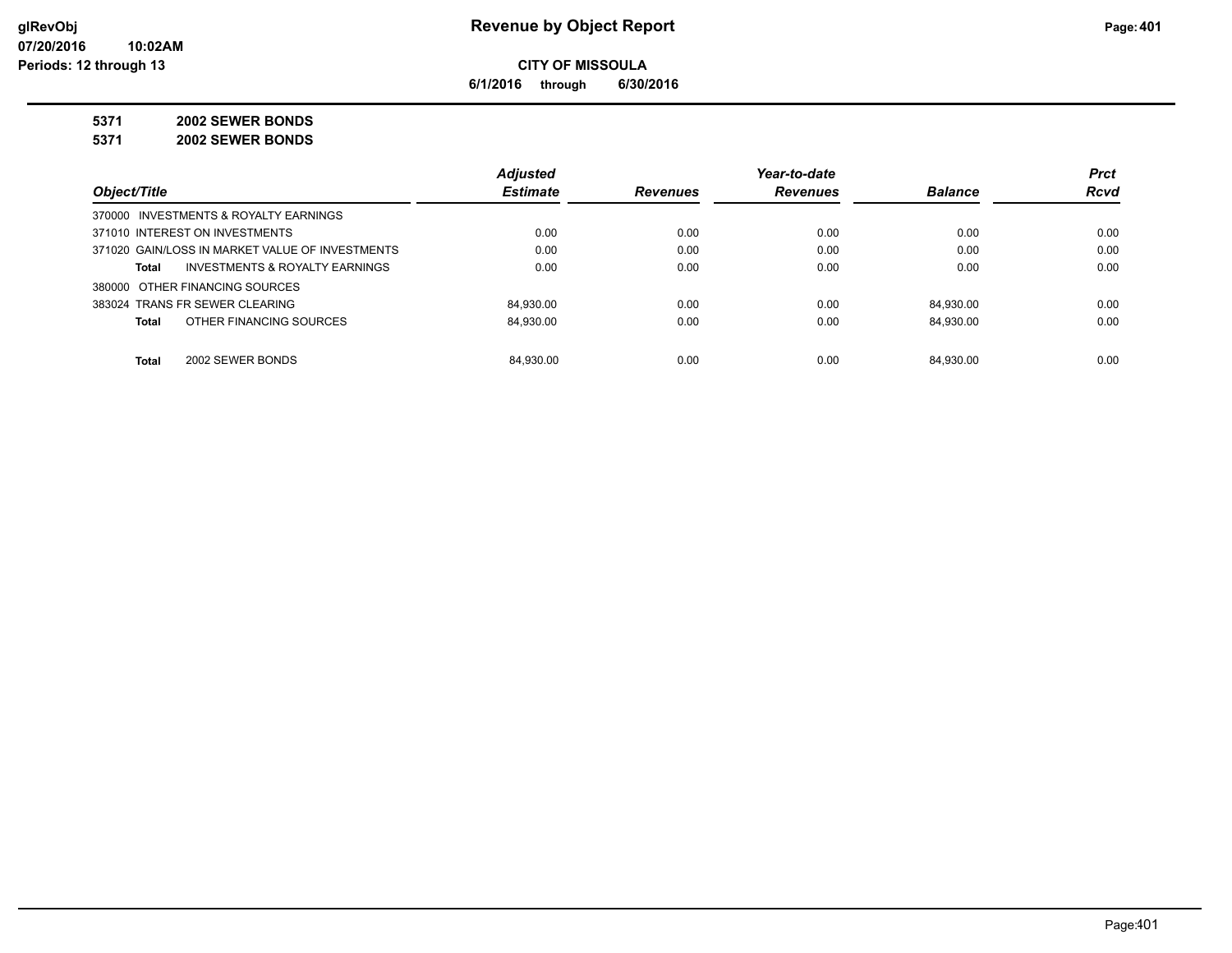**6/1/2016 through 6/30/2016**

#### **5371 2002 SEWER BONDS**

|                                                | <b>Adjusted</b> |                 | Year-to-date    |                | <b>Prct</b> |
|------------------------------------------------|-----------------|-----------------|-----------------|----------------|-------------|
| Object/Title                                   | <b>Estimate</b> | <b>Revenues</b> | <b>Revenues</b> | <b>Balance</b> | <b>Rcvd</b> |
| 370000 INVESTMENTS & ROYALTY EARNINGS          |                 |                 |                 |                |             |
| 371010 INTEREST ON INVESTMENTS                 | 0.00            | 0.00            | 0.00            | 0.00           | 0.00        |
| 371020 GAIN/LOSS IN MARKET VALUE OF INVESTMENT | 0.00            | 0.00            | 0.00            | 0.00           | 0.00        |
| INVESTMENTS & ROYALTY EARNINGS<br>Total        | 0.00            | 0.00            | 0.00            | 0.00           | 0.00        |
| 380000 OTHER FINANCING SOURCES                 |                 |                 |                 |                |             |
| 383024 TRANS FR SEWER CLEARING                 | 84.930.00       | 0.00            | 0.00            | 84.930.00      | 0.00        |
| OTHER FINANCING SOURCES<br>Total               | 84.930.00       | 0.00            | 0.00            | 84.930.00      | 0.00        |
|                                                |                 |                 |                 |                |             |
| <b>Total</b><br>2002 SEWER BONDS               | 84.930.00       | 0.00            | 0.00            | 84.930.00      | 0.00        |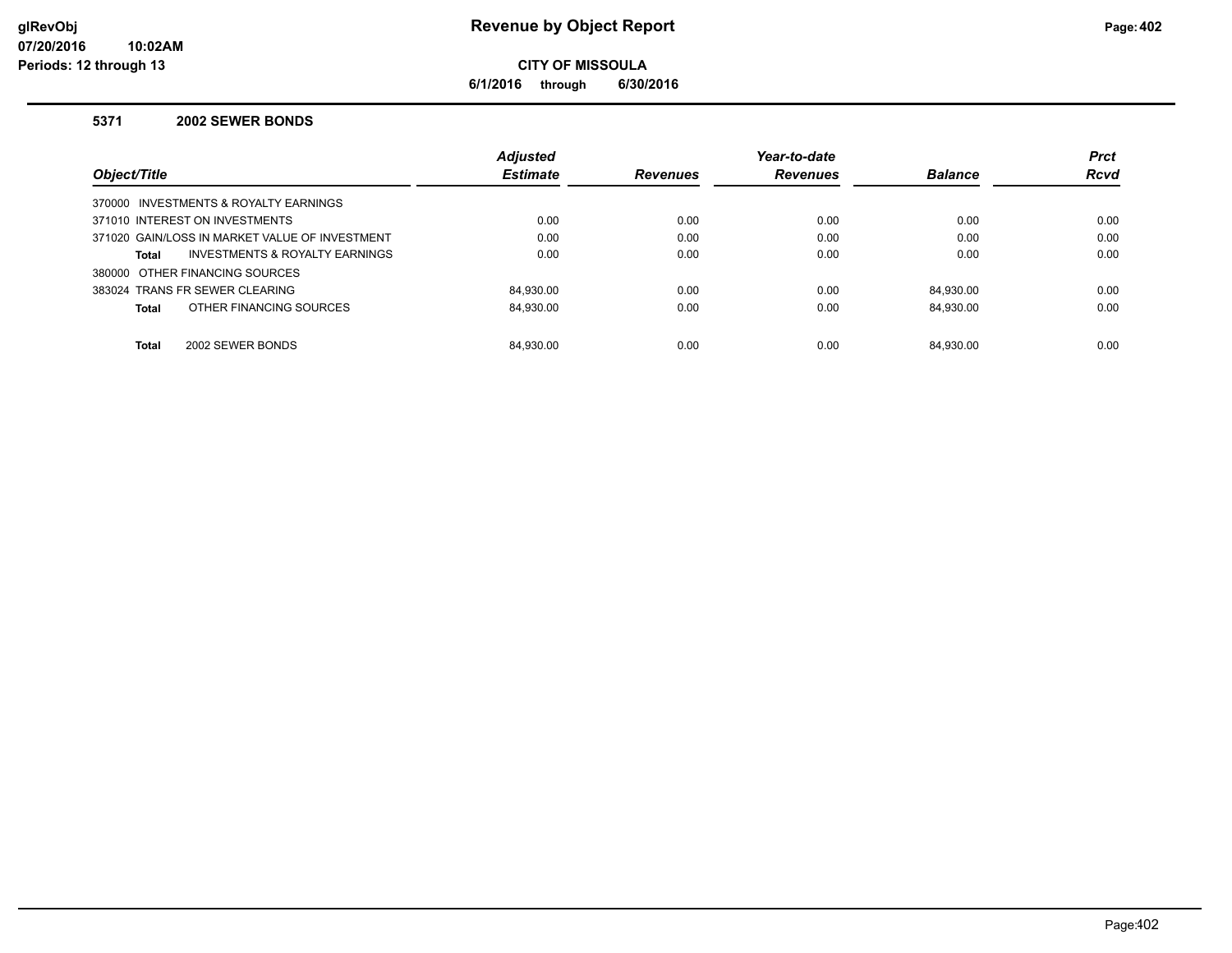**6/1/2016 through 6/30/2016**

#### **5372 2002 SEWER REVENUE BOND**

#### **5372 2002 SEWER REVENUE BOND**

| Object/Title                                       | <b>Adjusted</b><br><b>Estimate</b> | <b>Revenues</b> | Year-to-date<br><b>Revenues</b> | <b>Balance</b> | <b>Prct</b><br><b>Rcvd</b> |
|----------------------------------------------------|------------------------------------|-----------------|---------------------------------|----------------|----------------------------|
| 360000 MISCELLANEOUS REVENUES                      |                                    |                 |                                 |                |                            |
| 360000 MISCELLANEOUS REVENUES                      | 0.00                               | 0.00            | 0.00                            | 0.00           | 0.00                       |
| MISCELLANEOUS REVENUES<br>Total                    | 0.00                               | 0.00            | 0.00                            | 0.00           | 0.00                       |
| INVESTMENTS & ROYALTY EARNINGS<br>370000           |                                    |                 |                                 |                |                            |
| 371010 INTEREST ON INVESTMENTS                     | 0.00                               | 0.00            | 0.00                            | 0.00           | 0.00                       |
| 371020 GAIN/LOSS IN MARKET VALUE OF INVESTMENTS    | 0.00                               | 0.00            | 0.00                            | 0.00           | 0.00                       |
| <b>INVESTMENTS &amp; ROYALTY EARNINGS</b><br>Total | 0.00                               | 0.00            | 0.00                            | 0.00           | 0.00                       |
| 380000 OTHER FINANCING SOURCES                     |                                    |                 |                                 |                |                            |
| 383024 TRANS FR SEWER CLEARING                     | 0.00                               | 0.00            | 0.00                            | 0.00           | 0.00                       |
| 383042 TRANSFERS FROM OTHER FUNDS                  | 0.00                               | 0.00            | 0.00                            | 0.00           | 0.00                       |
| OTHER FINANCING SOURCES<br><b>Total</b>            | 0.00                               | 0.00            | 0.00                            | 0.00           | 0.00                       |
|                                                    |                                    |                 |                                 |                |                            |
| 2002 SEWER REVENUE BOND<br><b>Total</b>            | 0.00                               | 0.00            | 0.00                            | 0.00           | 0.00                       |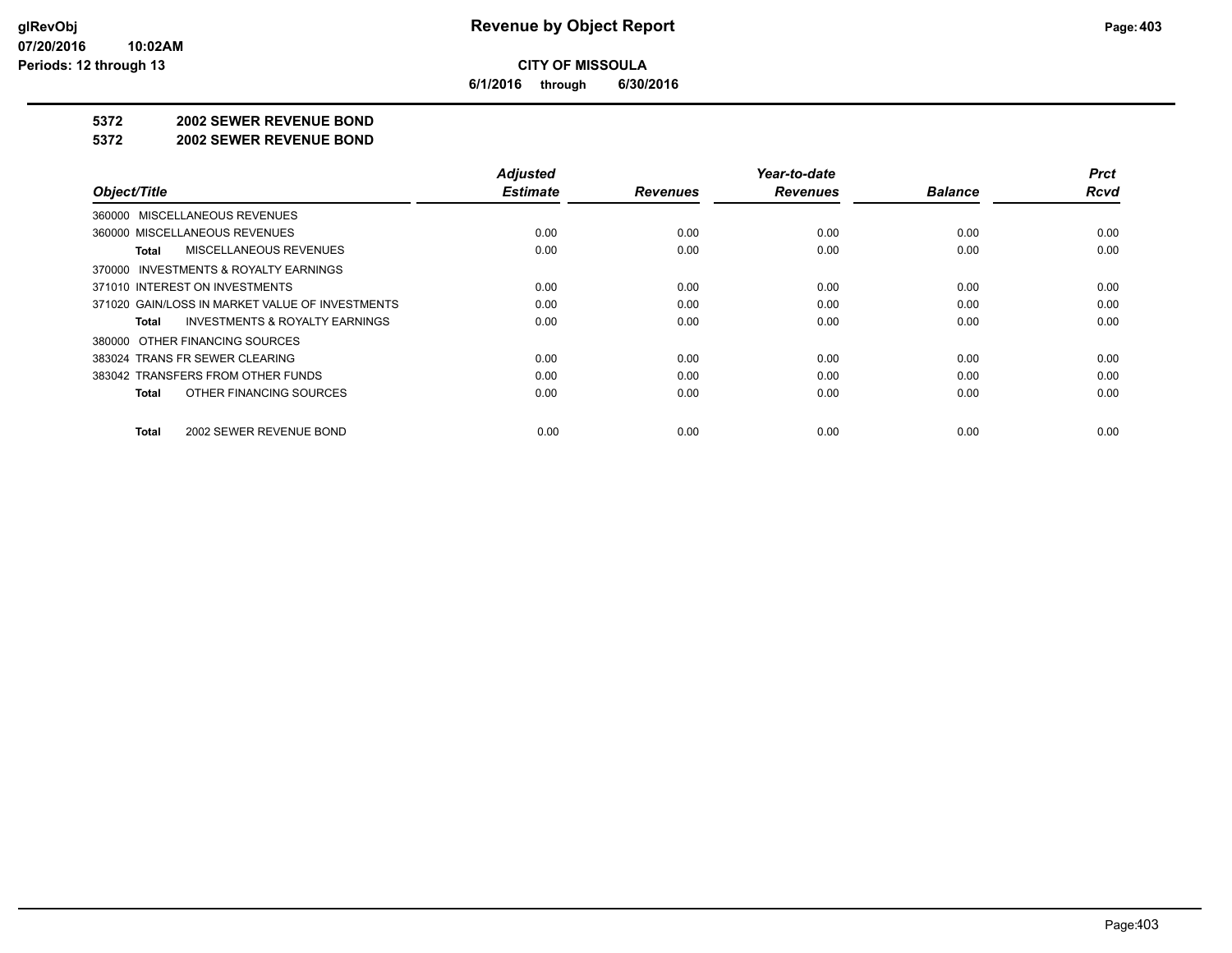**6/1/2016 through 6/30/2016**

## **5372 2002 SEWER REVENUE BOND**

| Object/Title                                       | Adjusted<br><b>Estimate</b> | <b>Revenues</b> | Year-to-date<br><b>Revenues</b> | <b>Balance</b> | <b>Prct</b><br><b>Rcvd</b> |
|----------------------------------------------------|-----------------------------|-----------------|---------------------------------|----------------|----------------------------|
| 360000 MISCELLANEOUS REVENUES                      |                             |                 |                                 |                |                            |
| 360000 MISCELLANEOUS REVENUES                      | 0.00                        | 0.00            | 0.00                            | 0.00           | 0.00                       |
| MISCELLANEOUS REVENUES<br>Total                    | 0.00                        | 0.00            | 0.00                            | 0.00           | 0.00                       |
| 370000 INVESTMENTS & ROYALTY EARNINGS              |                             |                 |                                 |                |                            |
| 371010 INTEREST ON INVESTMENTS                     | 0.00                        | 0.00            | 0.00                            | 0.00           | 0.00                       |
| 371020 GAIN/LOSS IN MARKET VALUE OF INVESTMENT     | 0.00                        | 0.00            | 0.00                            | 0.00           | 0.00                       |
| <b>INVESTMENTS &amp; ROYALTY EARNINGS</b><br>Total | 0.00                        | 0.00            | 0.00                            | 0.00           | 0.00                       |
| 380000 OTHER FINANCING SOURCES                     |                             |                 |                                 |                |                            |
| 383024 TRANS FR SEWER CLEARING                     | 0.00                        | 0.00            | 0.00                            | 0.00           | 0.00                       |
| 383042 TRANSFERS FROM OTHER FUNDS                  | 0.00                        | 0.00            | 0.00                            | 0.00           | 0.00                       |
| OTHER FINANCING SOURCES<br>Total                   | 0.00                        | 0.00            | 0.00                            | 0.00           | 0.00                       |
| 2002 SEWER REVENUE BOND<br>Total                   | 0.00                        | 0.00            | 0.00                            | 0.00           | 0.00                       |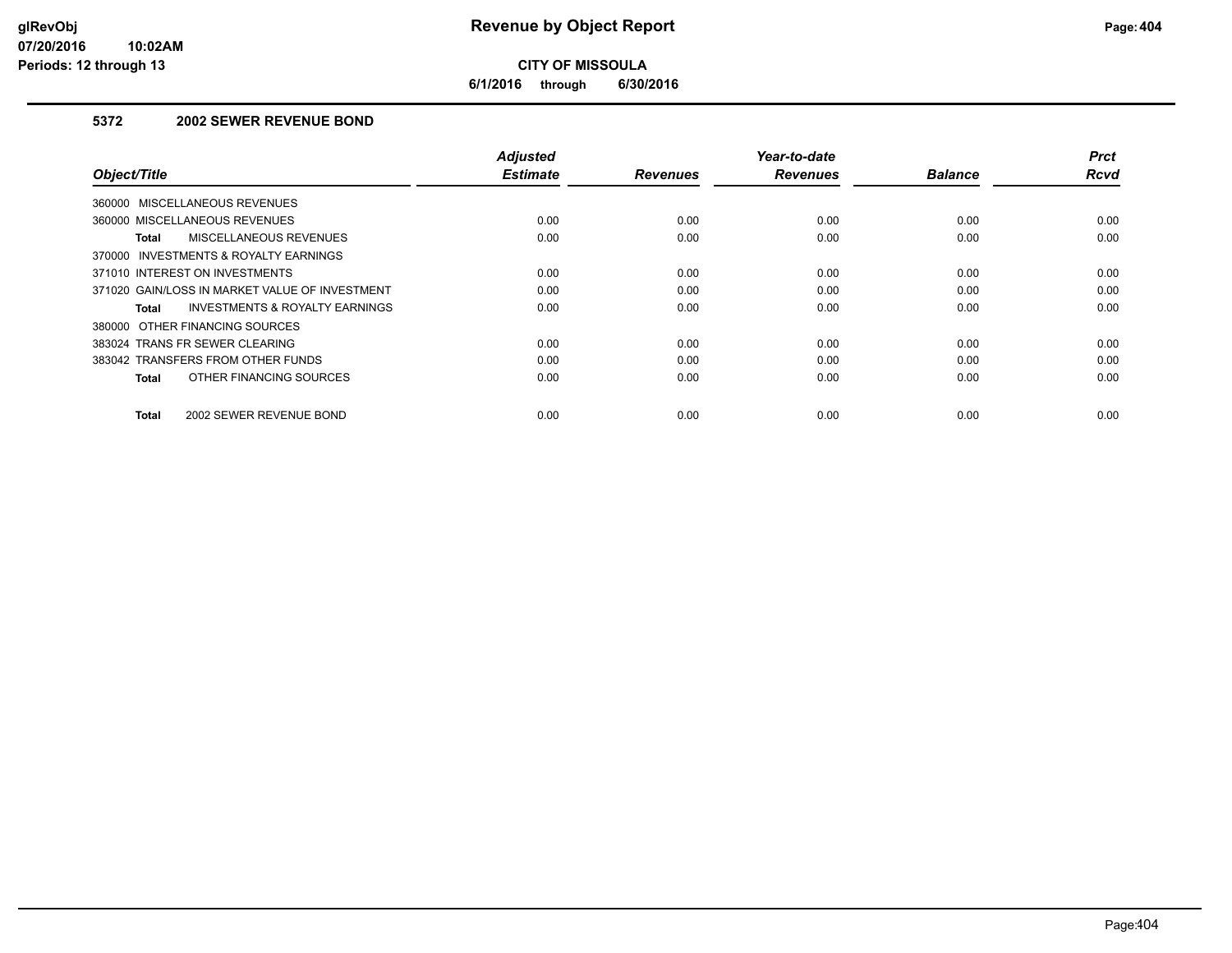**6/1/2016 through 6/30/2016**

# **5373 2002 WWTP UPGRADE REVENUE BOND**

## **5373 2002 WWTP UPGRADE REVENUE BOND**

|                                                 | <b>Adjusted</b> |                 | Year-to-date    |                | <b>Prct</b> |
|-------------------------------------------------|-----------------|-----------------|-----------------|----------------|-------------|
| Object/Title                                    | <b>Estimate</b> | <b>Revenues</b> | <b>Revenues</b> | <b>Balance</b> | <b>Rcvd</b> |
| 370000 INVESTMENTS & ROYALTY EARNINGS           |                 |                 |                 |                |             |
| 371010 INTEREST ON INVESTMENTS                  | 0.00            | 0.00            | 0.00            | 0.00           | 0.00        |
| 371020 GAIN/LOSS IN MARKET VALUE OF INVESTMENTS | 0.00            | 0.00            | 0.00            | 0.00           | 0.00        |
| INVESTMENTS & ROYALTY EARNINGS<br>Total         | 0.00            | 0.00            | 0.00            | 0.00           | 0.00        |
| 380000 OTHER FINANCING SOURCES                  |                 |                 |                 |                |             |
| 383024 TRANS FR SEWER CLEARING                  | 331.640.00      | 0.00            | 0.00            | 331.640.00     | 0.00        |
| OTHER FINANCING SOURCES<br>Total                | 331.640.00      | 0.00            | 0.00            | 331.640.00     | 0.00        |
|                                                 |                 |                 |                 |                |             |
| 2002 WWTP UPGRADE REVENUE BOND<br><b>Total</b>  | 331.640.00      | 0.00            | 0.00            | 331.640.00     | 0.00        |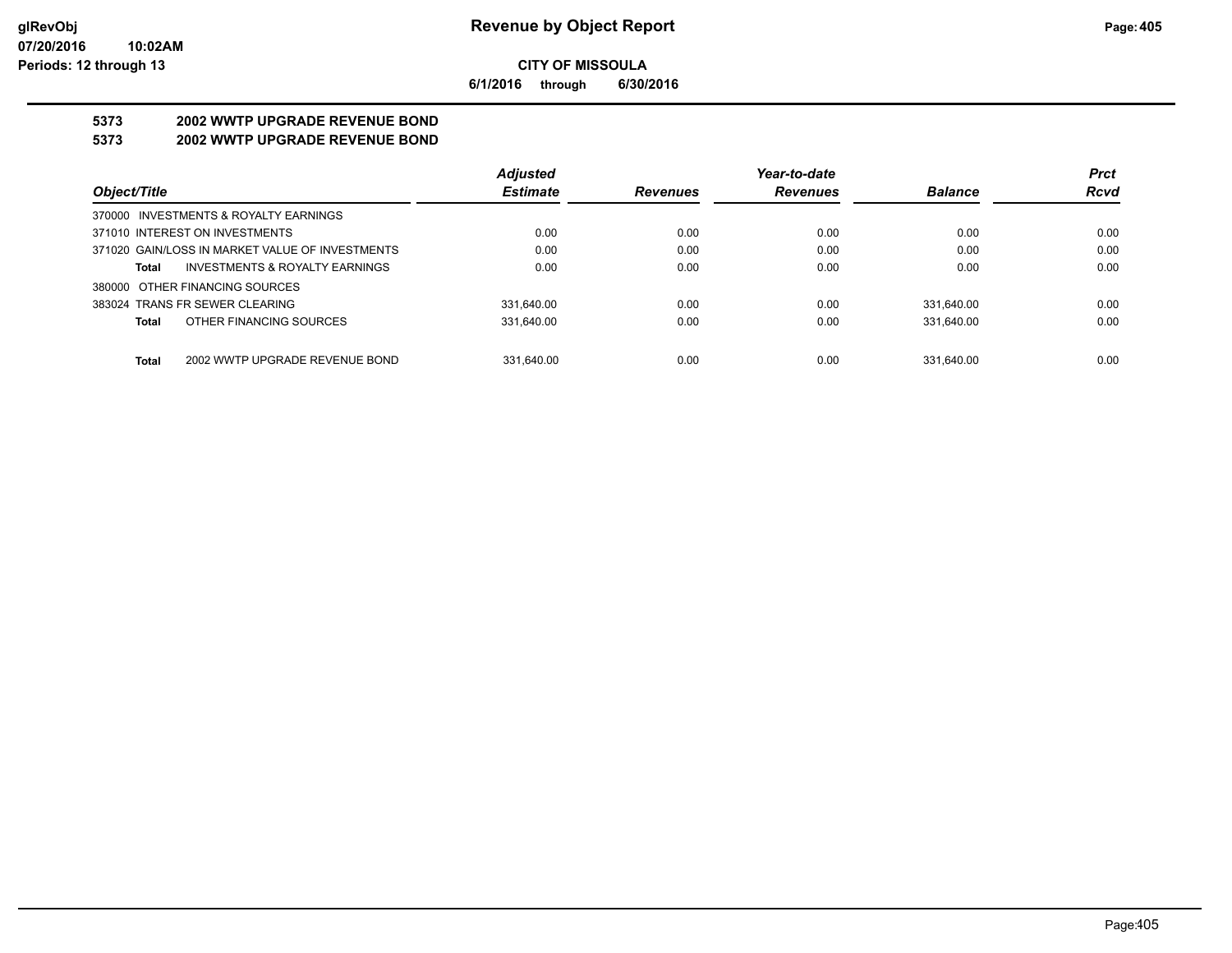**6/1/2016 through 6/30/2016**

## **5373 2002 WWTP UPGRADE REVENUE BOND**

|                                                | <b>Adjusted</b> |                 | Year-to-date    |                | <b>Prct</b> |
|------------------------------------------------|-----------------|-----------------|-----------------|----------------|-------------|
| Object/Title                                   | <b>Estimate</b> | <b>Revenues</b> | <b>Revenues</b> | <b>Balance</b> | <b>Rcvd</b> |
| 370000 INVESTMENTS & ROYALTY EARNINGS          |                 |                 |                 |                |             |
| 371010 INTEREST ON INVESTMENTS                 | 0.00            | 0.00            | 0.00            | 0.00           | 0.00        |
| 371020 GAIN/LOSS IN MARKET VALUE OF INVESTMENT | 0.00            | 0.00            | 0.00            | 0.00           | 0.00        |
| INVESTMENTS & ROYALTY EARNINGS<br>Total        | 0.00            | 0.00            | 0.00            | 0.00           | 0.00        |
| 380000 OTHER FINANCING SOURCES                 |                 |                 |                 |                |             |
| 383024 TRANS FR SEWER CLEARING                 | 331.640.00      | 0.00            | 0.00            | 331.640.00     | 0.00        |
| OTHER FINANCING SOURCES<br>Total               | 331.640.00      | 0.00            | 0.00            | 331.640.00     | 0.00        |
| <b>Total</b><br>2002 WWTP UPGRADE REVENUE BOND | 331.640.00      | 0.00            | 0.00            | 331.640.00     | 0.00        |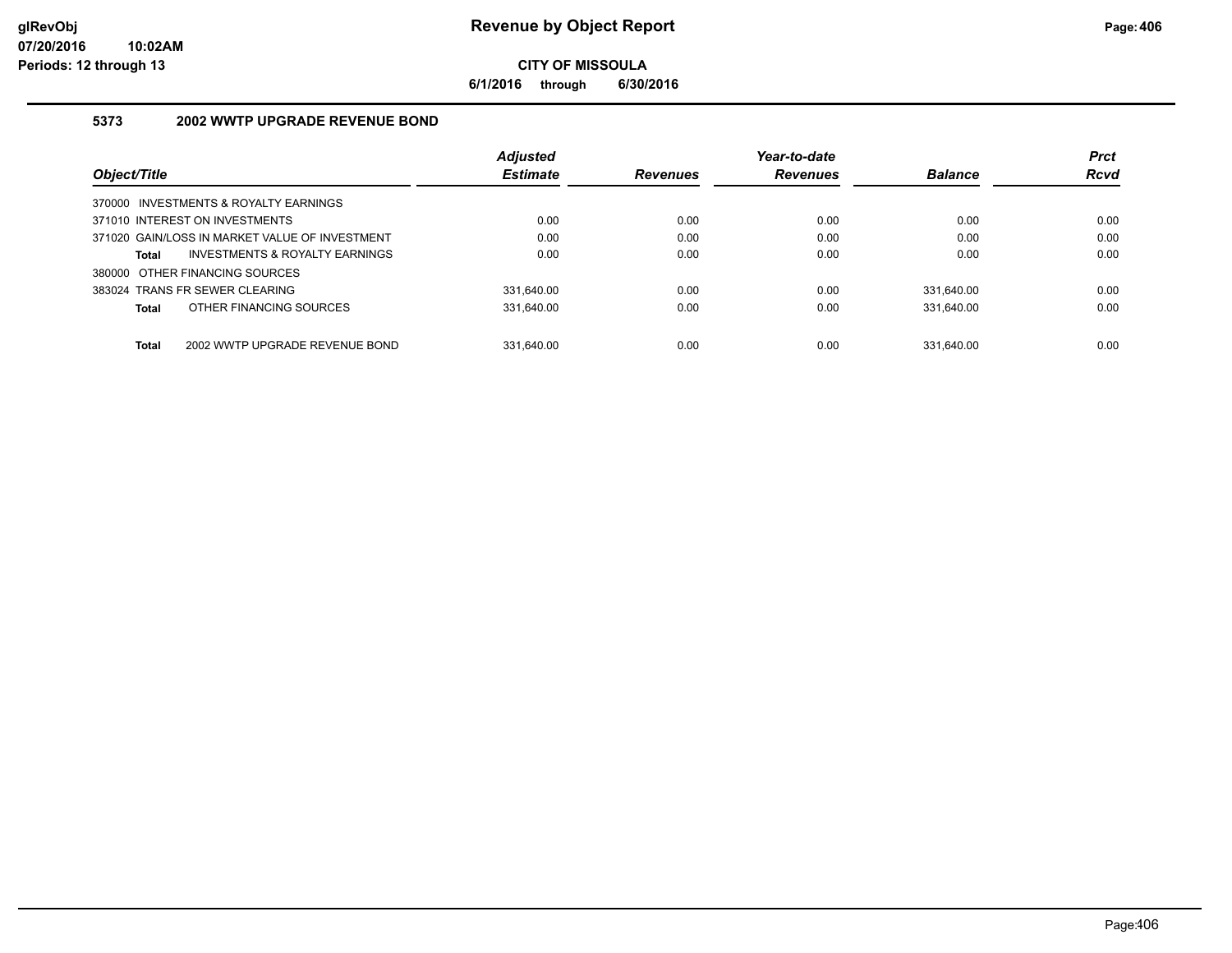**6/1/2016 through 6/30/2016**

## **5374 2002 WWTP UPGRADE RESERVE**

#### **5374 2002 WWTP UPGRADE RESERVE**

|                                                    | <b>Adjusted</b> |                 | Year-to-date    |                | <b>Prct</b> |
|----------------------------------------------------|-----------------|-----------------|-----------------|----------------|-------------|
| Object/Title                                       | <b>Estimate</b> | <b>Revenues</b> | <b>Revenues</b> | <b>Balance</b> | <b>Rcvd</b> |
| 360000 MISCELLANEOUS REVENUES                      |                 |                 |                 |                |             |
| 360000 MISCELLANEOUS REVENUES                      | 0.00            | 0.00            | 0.00            | 0.00           | 0.00        |
| <b>MISCELLANEOUS REVENUES</b><br>Total             | 0.00            | 0.00            | 0.00            | 0.00           | 0.00        |
| 370000 INVESTMENTS & ROYALTY EARNINGS              |                 |                 |                 |                |             |
| 371010 INTEREST ON INVESTMENTS                     | 0.00            | 0.00            | 0.00            | 0.00           | 0.00        |
| 371020 GAIN/LOSS IN MARKET VALUE OF INVESTMENTS    | 0.00            | 0.00            | 0.00            | 0.00           | 0.00        |
| <b>INVESTMENTS &amp; ROYALTY EARNINGS</b><br>Total | 0.00            | 0.00            | 0.00            | 0.00           | 0.00        |
| 380000 OTHER FINANCING SOURCES                     |                 |                 |                 |                |             |
| 381002 SRF LOAN                                    | 0.00            | 0.00            | 0.00            | 0.00           | 0.00        |
| 383042 TRANSFERS FROM OTHER FUNDS                  | 0.00            | 0.00            | 0.00            | 0.00           | 0.00        |
| OTHER FINANCING SOURCES<br>Total                   | 0.00            | 0.00            | 0.00            | 0.00           | 0.00        |
| 2002 WWTP UPGRADE RESERVE<br>Total                 | 0.00            | 0.00            | 0.00            | 0.00           | 0.00        |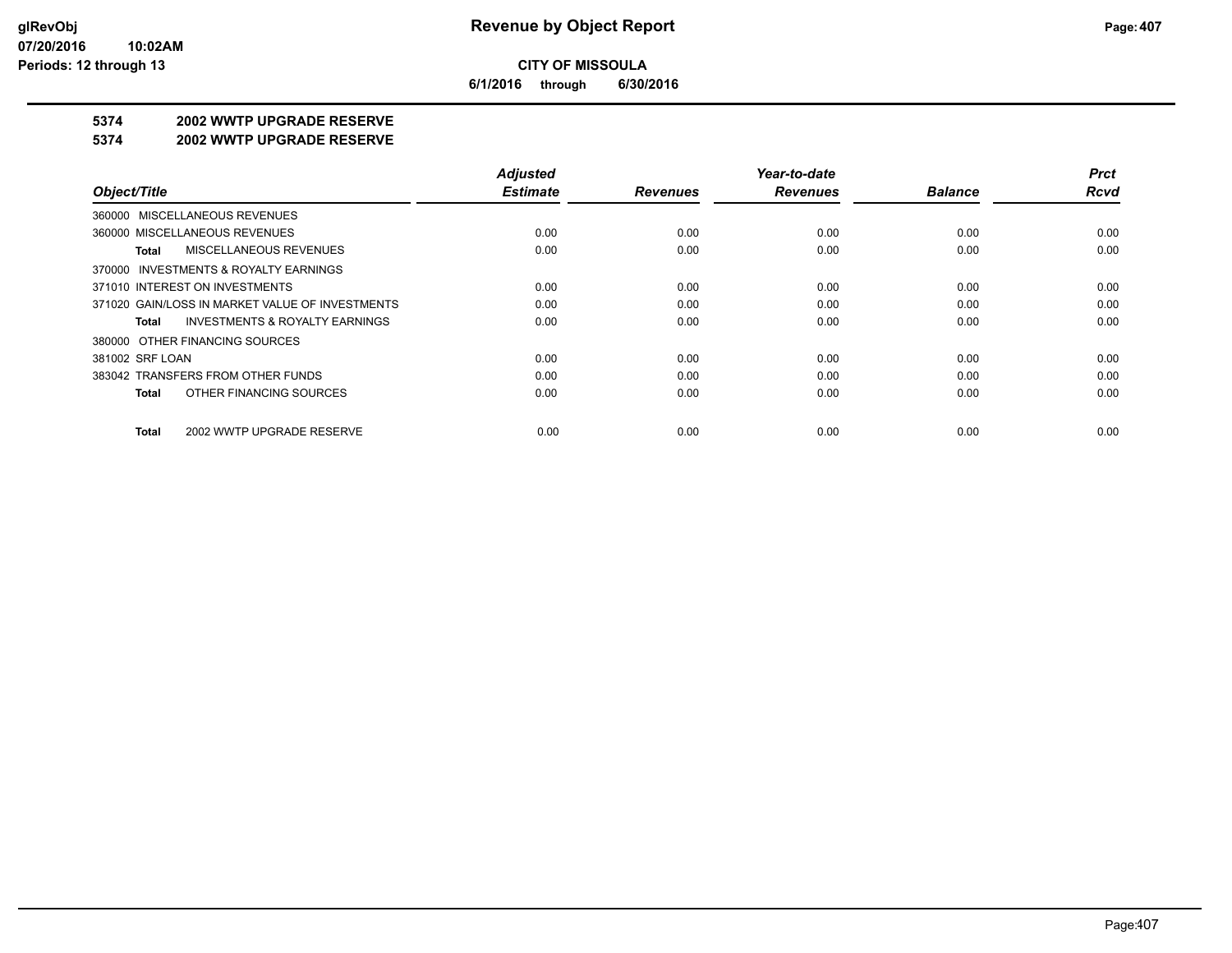**6/1/2016 through 6/30/2016**

## **5374 2002 WWTP UPGRADE RESERVE**

| Object/Title                                       | Adjusted<br><b>Estimate</b> | <b>Revenues</b> | Year-to-date<br><b>Revenues</b> | <b>Balance</b> | <b>Prct</b><br>Rcvd |
|----------------------------------------------------|-----------------------------|-----------------|---------------------------------|----------------|---------------------|
| 360000 MISCELLANEOUS REVENUES                      |                             |                 |                                 |                |                     |
| 360000 MISCELLANEOUS REVENUES                      | 0.00                        | 0.00            | 0.00                            | 0.00           | 0.00                |
| <b>MISCELLANEOUS REVENUES</b><br>Total             | 0.00                        | 0.00            | 0.00                            | 0.00           | 0.00                |
| 370000 INVESTMENTS & ROYALTY EARNINGS              |                             |                 |                                 |                |                     |
| 371010 INTEREST ON INVESTMENTS                     | 0.00                        | 0.00            | 0.00                            | 0.00           | 0.00                |
| 371020 GAIN/LOSS IN MARKET VALUE OF INVESTMENT     | 0.00                        | 0.00            | 0.00                            | 0.00           | 0.00                |
| <b>INVESTMENTS &amp; ROYALTY EARNINGS</b><br>Total | 0.00                        | 0.00            | 0.00                            | 0.00           | 0.00                |
| 380000 OTHER FINANCING SOURCES                     |                             |                 |                                 |                |                     |
| 381002 SRF LOAN                                    | 0.00                        | 0.00            | 0.00                            | 0.00           | 0.00                |
| 383042 TRANSFERS FROM OTHER FUNDS                  | 0.00                        | 0.00            | 0.00                            | 0.00           | 0.00                |
| OTHER FINANCING SOURCES<br>Total                   | 0.00                        | 0.00            | 0.00                            | 0.00           | 0.00                |
| 2002 WWTP UPGRADE RESERVE<br>Total                 | 0.00                        | 0.00            | 0.00                            | 0.00           | 0.00                |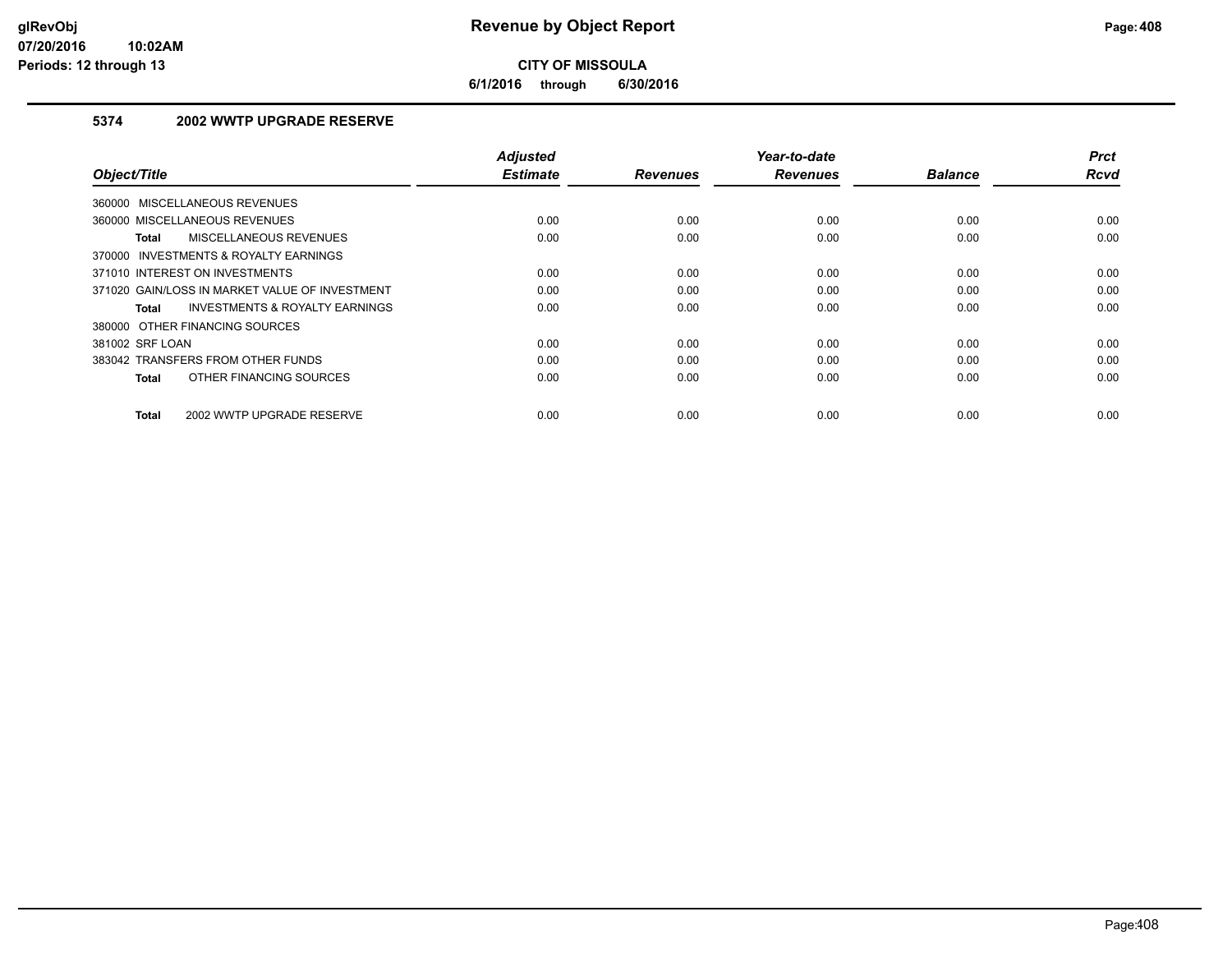**6/1/2016 through 6/30/2016**

## **5375 2003 WWTP SRF \$3.8M EPA DEBT**

**5375 2003 WWTP SRF \$3.8M EPA DEBT**

|                                                 | <b>Adjusted</b> |                 | Year-to-date    |                | <b>Prct</b> |
|-------------------------------------------------|-----------------|-----------------|-----------------|----------------|-------------|
| Object/Title                                    | <b>Estimate</b> | <b>Revenues</b> | <b>Revenues</b> | <b>Balance</b> | <b>Rcvd</b> |
| 340000 CHARGES FOR SERVICES                     |                 |                 |                 |                |             |
| 343032 SEWER INSTALLATION CHARGES               | 0.00            | 0.00            | 0.00            | 0.00           | 0.00        |
| <b>CHARGES FOR SERVICES</b><br>Total            | 0.00            | 0.00            | 0.00            | 0.00           | 0.00        |
| 370000 INVESTMENTS & ROYALTY EARNINGS           |                 |                 |                 |                |             |
| 371010 INTEREST ON INVESTMENTS                  | 0.00            | 0.00            | 0.00            | 0.00           | 0.00        |
| 371020 GAIN/LOSS IN MARKET VALUE OF INVESTMENTS | 0.00            | 0.00            | 0.00            | 0.00           | 0.00        |
| INVESTMENTS & ROYALTY EARNINGS<br>Total         | 0.00            | 0.00            | 0.00            | 0.00           | 0.00        |
| 380000 OTHER FINANCING SOURCES                  |                 |                 |                 |                |             |
| 383024 TRANS FR SEWER CLEARING                  | 250.926.00      | 0.00            | 0.00            | 250.926.00     | 0.00        |
| OTHER FINANCING SOURCES<br><b>Total</b>         | 250.926.00      | 0.00            | 0.00            | 250,926.00     | 0.00        |
| 2003 WWTP SRF \$3.8M EPA DEBT<br><b>Total</b>   | 250.926.00      | 0.00            | 0.00            | 250.926.00     | 0.00        |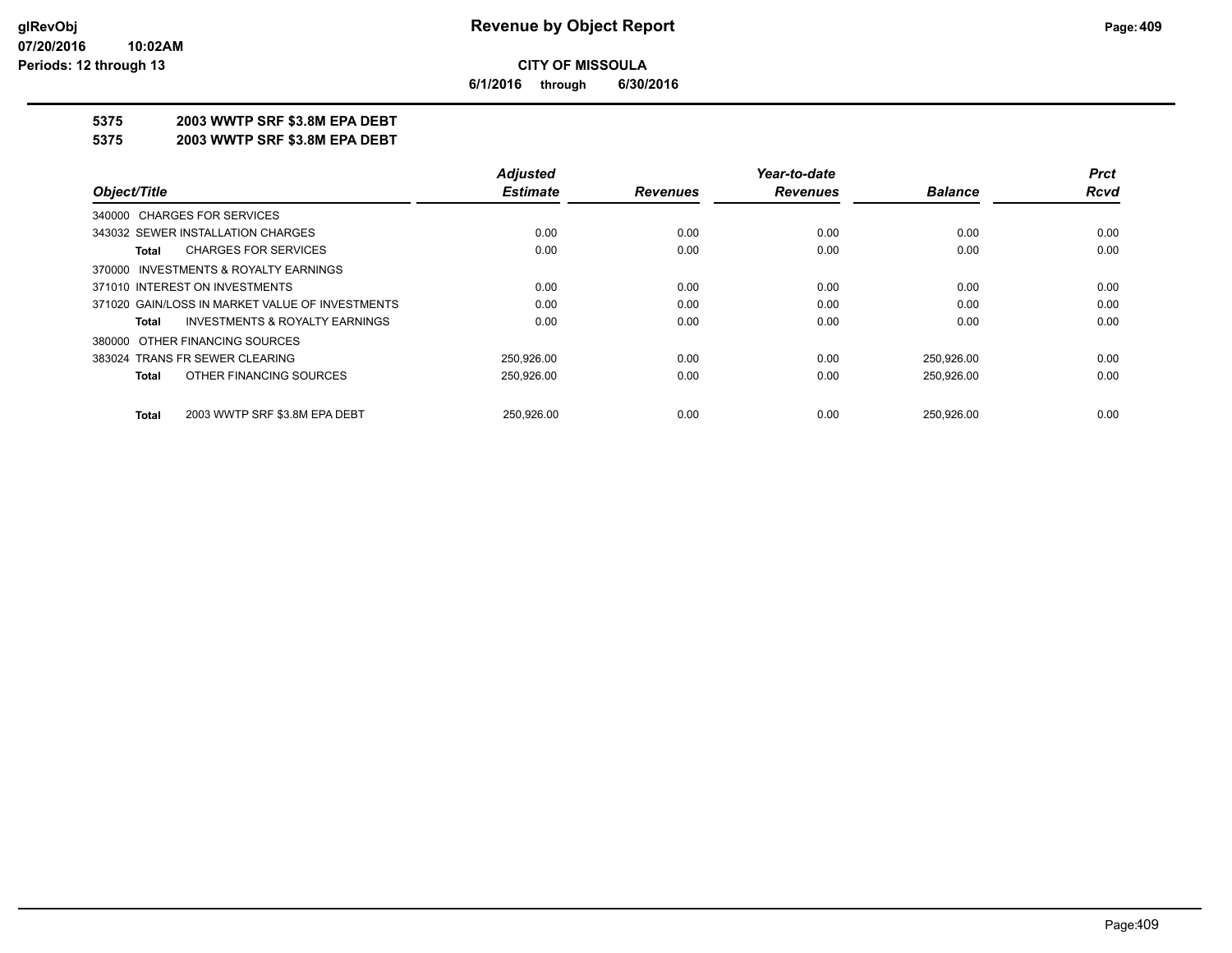**6/1/2016 through 6/30/2016**

## **5375 2003 WWTP SRF \$3.8M EPA DEBT**

| Object/Title                                        | <b>Adjusted</b><br><b>Estimate</b> | <b>Revenues</b> | Year-to-date<br><b>Revenues</b> | <b>Balance</b> | <b>Prct</b><br><b>Rcvd</b> |
|-----------------------------------------------------|------------------------------------|-----------------|---------------------------------|----------------|----------------------------|
| <b>CHARGES FOR SERVICES</b><br>340000               |                                    |                 |                                 |                |                            |
| 343032 SEWER INSTALLATION CHARGES                   | 0.00                               | 0.00            | 0.00                            | 0.00           | 0.00                       |
| <b>CHARGES FOR SERVICES</b><br>Total                | 0.00                               | 0.00            | 0.00                            | 0.00           | 0.00                       |
| <b>INVESTMENTS &amp; ROYALTY EARNINGS</b><br>370000 |                                    |                 |                                 |                |                            |
| 371010 INTEREST ON INVESTMENTS                      | 0.00                               | 0.00            | 0.00                            | 0.00           | 0.00                       |
| 371020 GAIN/LOSS IN MARKET VALUE OF INVESTMENT      | 0.00                               | 0.00            | 0.00                            | 0.00           | 0.00                       |
| INVESTMENTS & ROYALTY EARNINGS<br>Total             | 0.00                               | 0.00            | 0.00                            | 0.00           | 0.00                       |
| OTHER FINANCING SOURCES<br>380000                   |                                    |                 |                                 |                |                            |
| 383024 TRANS FR SEWER CLEARING                      | 250.926.00                         | 0.00            | 0.00                            | 250,926.00     | 0.00                       |
| OTHER FINANCING SOURCES<br><b>Total</b>             | 250,926.00                         | 0.00            | 0.00                            | 250,926.00     | 0.00                       |
| 2003 WWTP SRF \$3.8M EPA DEBT<br>Total              | 250.926.00                         | 0.00            | 0.00                            | 250.926.00     | 0.00                       |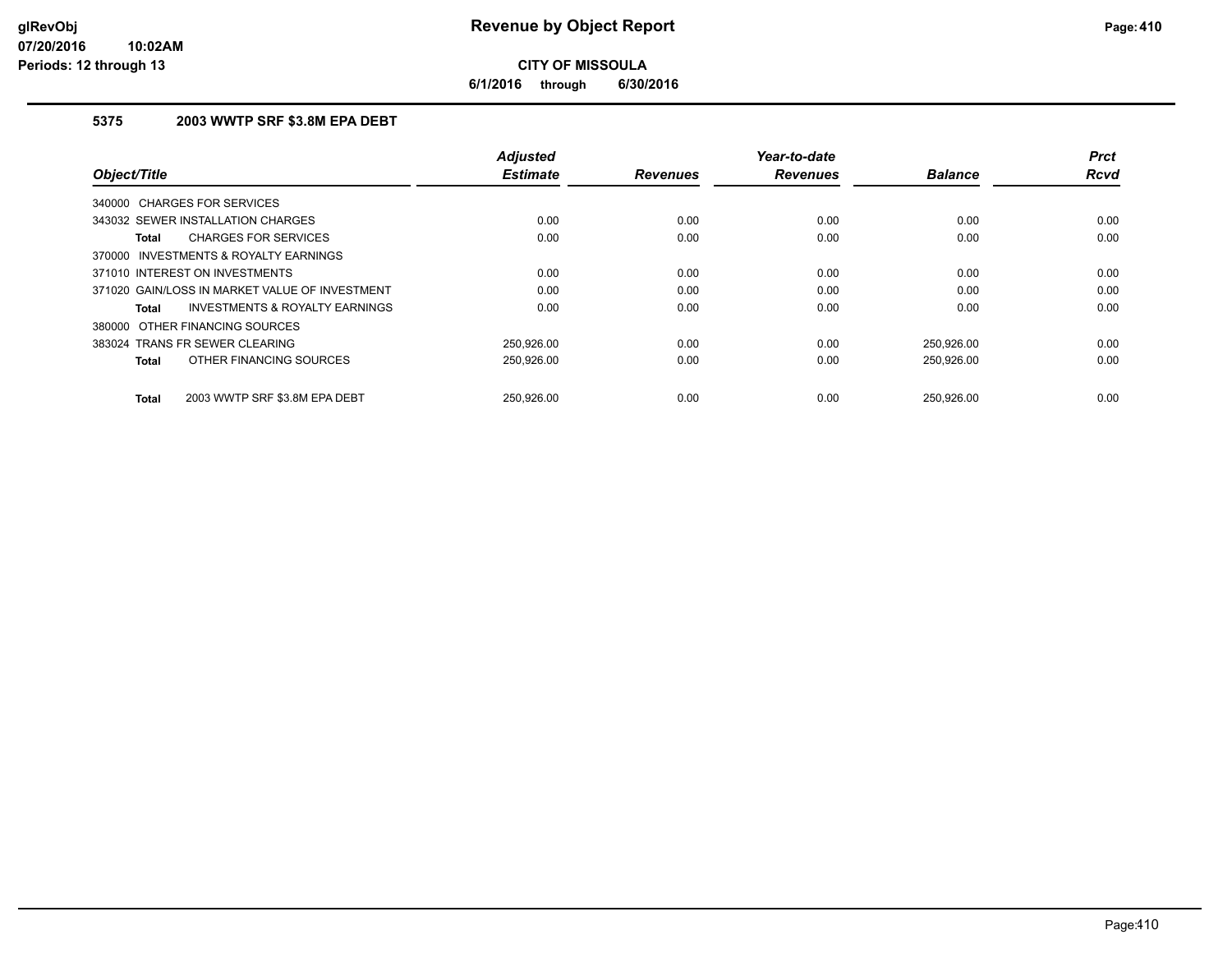**6/1/2016 through 6/30/2016**

## **5376 2003 WWTP SRF \$3.8M EPA RESERVE**

#### **5376 2003 WWTP SRF \$3.8M EPA RESERVE**

|                                                           | <b>Adjusted</b> |                 | Year-to-date    |                | <b>Prct</b> |
|-----------------------------------------------------------|-----------------|-----------------|-----------------|----------------|-------------|
| Object/Title                                              | <b>Estimate</b> | <b>Revenues</b> | <b>Revenues</b> | <b>Balance</b> | <b>Rcvd</b> |
| 360000 MISCELLANEOUS REVENUES                             |                 |                 |                 |                |             |
| 360000 MISCELLANEOUS REVENUES                             | 0.00            | 0.00            | 0.00            | 0.00           | 0.00        |
| 360010 MISCELLANEOUS                                      | 0.00            | 0.00            | 0.00            | 0.00           | 0.00        |
| MISCELLANEOUS REVENUES<br><b>Total</b>                    | 0.00            | 0.00            | 0.00            | 0.00           | 0.00        |
| 370000 INVESTMENTS & ROYALTY EARNINGS                     |                 |                 |                 |                |             |
| 371010 INTEREST ON INVESTMENTS                            | 0.00            | 0.00            | 0.00            | 0.00           | 0.00        |
| 371020 GAIN/LOSS IN MARKET VALUE OF INVESTMENTS           | 0.00            | 0.00            | 0.00            | 0.00           | 0.00        |
| <b>INVESTMENTS &amp; ROYALTY EARNINGS</b><br><b>Total</b> | 0.00            | 0.00            | 0.00            | 0.00           | 0.00        |
| 380000 OTHER FINANCING SOURCES                            |                 |                 |                 |                |             |
| 381002 SRF LOAN                                           | 0.00            | 0.00            | 0.00            | 0.00           | 0.00        |
| 383042 TRANSFERS FROM OTHER FUNDS                         | 146.00          | 0.00            | 0.00            | 146.00         | 0.00        |
| OTHER FINANCING SOURCES<br><b>Total</b>                   | 146.00          | 0.00            | 0.00            | 146.00         | 0.00        |
| 2003 WWTP SRF \$3.8M EPA RESERVE<br><b>Total</b>          | 146.00          | 0.00            | 0.00            | 146.00         | 0.00        |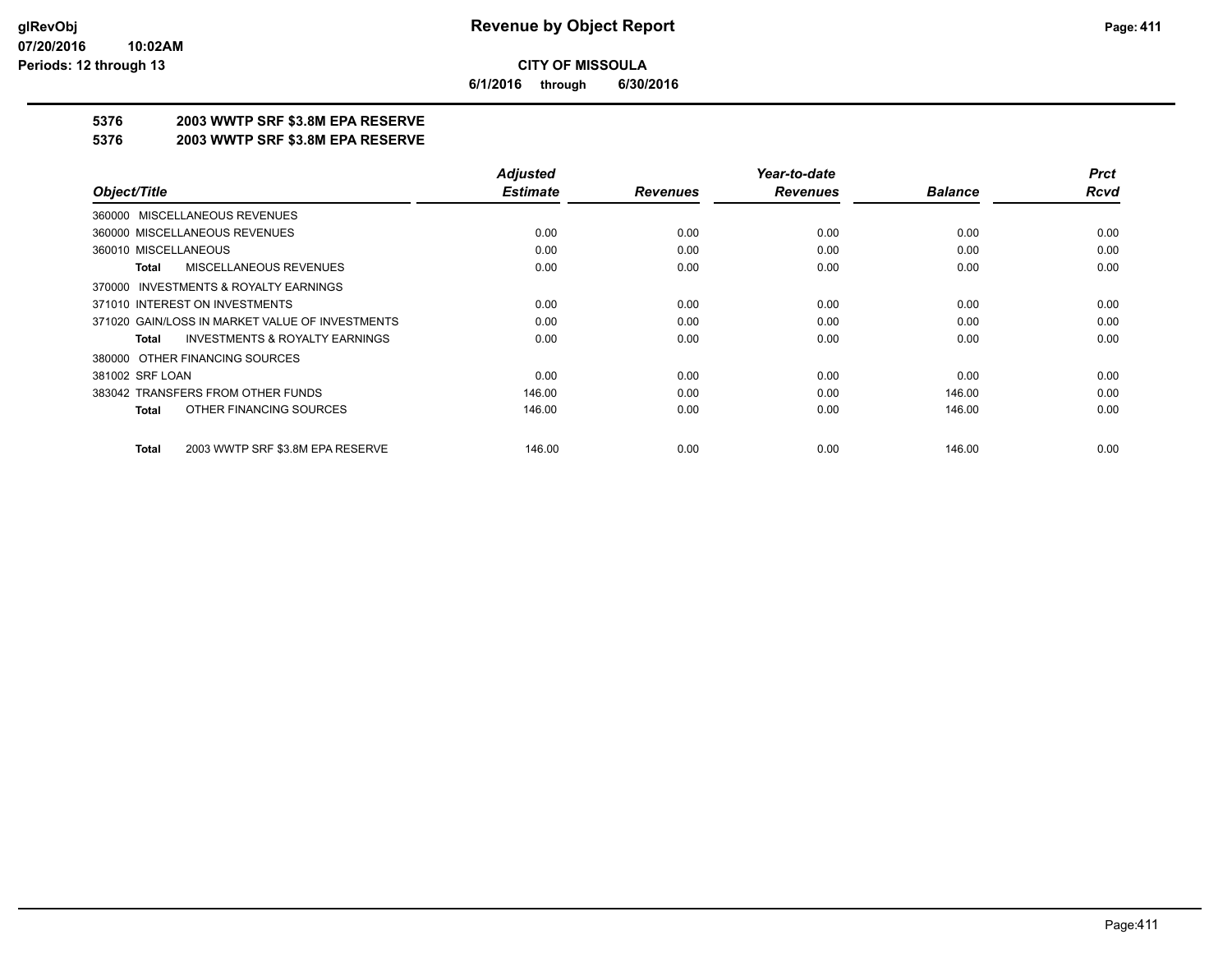**6/1/2016 through 6/30/2016**

## **5376 2003 WWTP SRF \$3.8M EPA RESERVE**

| Object/Title                                       | <b>Adjusted</b><br><b>Estimate</b> | <b>Revenues</b> | Year-to-date<br><b>Revenues</b> | <b>Balance</b> | <b>Prct</b><br><b>Rcvd</b> |
|----------------------------------------------------|------------------------------------|-----------------|---------------------------------|----------------|----------------------------|
|                                                    |                                    |                 |                                 |                |                            |
| 360000 MISCELLANEOUS REVENUES                      |                                    |                 |                                 |                |                            |
| 360000 MISCELLANEOUS REVENUES                      | 0.00                               | 0.00            | 0.00                            | 0.00           | 0.00                       |
| 360010 MISCELLANEOUS                               | 0.00                               | 0.00            | 0.00                            | 0.00           | 0.00                       |
| <b>MISCELLANEOUS REVENUES</b><br><b>Total</b>      | 0.00                               | 0.00            | 0.00                            | 0.00           | 0.00                       |
| 370000 INVESTMENTS & ROYALTY EARNINGS              |                                    |                 |                                 |                |                            |
| 371010 INTEREST ON INVESTMENTS                     | 0.00                               | 0.00            | 0.00                            | 0.00           | 0.00                       |
| 371020 GAIN/LOSS IN MARKET VALUE OF INVESTMENT     | 0.00                               | 0.00            | 0.00                            | 0.00           | 0.00                       |
| <b>INVESTMENTS &amp; ROYALTY EARNINGS</b><br>Total | 0.00                               | 0.00            | 0.00                            | 0.00           | 0.00                       |
| 380000 OTHER FINANCING SOURCES                     |                                    |                 |                                 |                |                            |
| 381002 SRF LOAN                                    | 0.00                               | 0.00            | 0.00                            | 0.00           | 0.00                       |
| 383042 TRANSFERS FROM OTHER FUNDS                  | 146.00                             | 0.00            | 0.00                            | 146.00         | 0.00                       |
| OTHER FINANCING SOURCES<br><b>Total</b>            | 146.00                             | 0.00            | 0.00                            | 146.00         | 0.00                       |
|                                                    |                                    |                 |                                 |                |                            |
| 2003 WWTP SRF \$3.8M EPA RESERVE<br><b>Total</b>   | 146.00                             | 0.00            | 0.00                            | 146.00         | 0.00                       |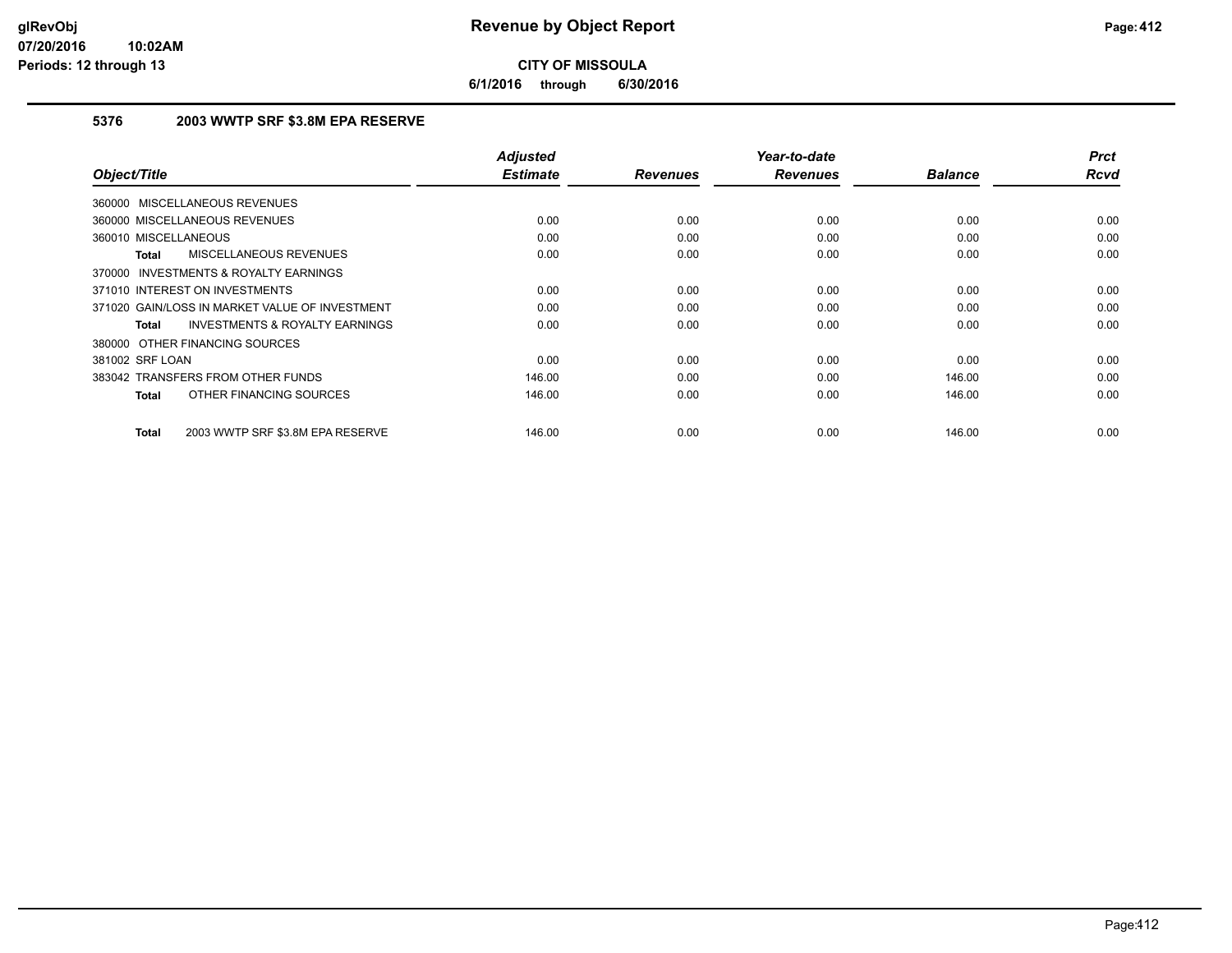**6/1/2016 through 6/30/2016**

# **5377 2004 WWTP \$3.023 LOAN DEBT SERVICE**

## **5377 2004 WWTP \$3.023 LOAN DEBT SERVICE**

|                                                     | <b>Adjusted</b> |                 | Year-to-date    |                | <b>Prct</b> |
|-----------------------------------------------------|-----------------|-----------------|-----------------|----------------|-------------|
| Object/Title                                        | <b>Estimate</b> | <b>Revenues</b> | <b>Revenues</b> | <b>Balance</b> | Rcvd        |
| 340000 CHARGES FOR SERVICES                         |                 |                 |                 |                |             |
| 343032 SEWER INSTALLATION CHARGES                   | 0.00            | 0.00            | 0.00            | 0.00           | 0.00        |
| <b>CHARGES FOR SERVICES</b><br>Total                | 0.00            | 0.00            | 0.00            | 0.00           | 0.00        |
| 370000 INVESTMENTS & ROYALTY EARNINGS               |                 |                 |                 |                |             |
| 371010 INTEREST ON INVESTMENTS                      | 0.00            | 0.00            | 0.00            | 0.00           | 0.00        |
| 371020 GAIN/LOSS IN MARKET VALUE OF INVESTMENTS     | 0.00            | 0.00            | 0.00            | 0.00           | 0.00        |
| <b>INVESTMENTS &amp; ROYALTY EARNINGS</b><br>Total  | 0.00            | 0.00            | 0.00            | 0.00           | 0.00        |
| 380000 OTHER FINANCING SOURCES                      |                 |                 |                 |                |             |
| 383024 TRANS FR SEWER CLEARING                      | 244.006.00      | 0.00            | 0.00            | 244,006.00     | 0.00        |
| OTHER FINANCING SOURCES<br><b>Total</b>             | 244,006.00      | 0.00            | 0.00            | 244,006.00     | 0.00        |
| 2004 WWTP \$3.023 LOAN DEBT SERVICE<br><b>Total</b> | 244.006.00      | 0.00            | 0.00            | 244.006.00     | 0.00        |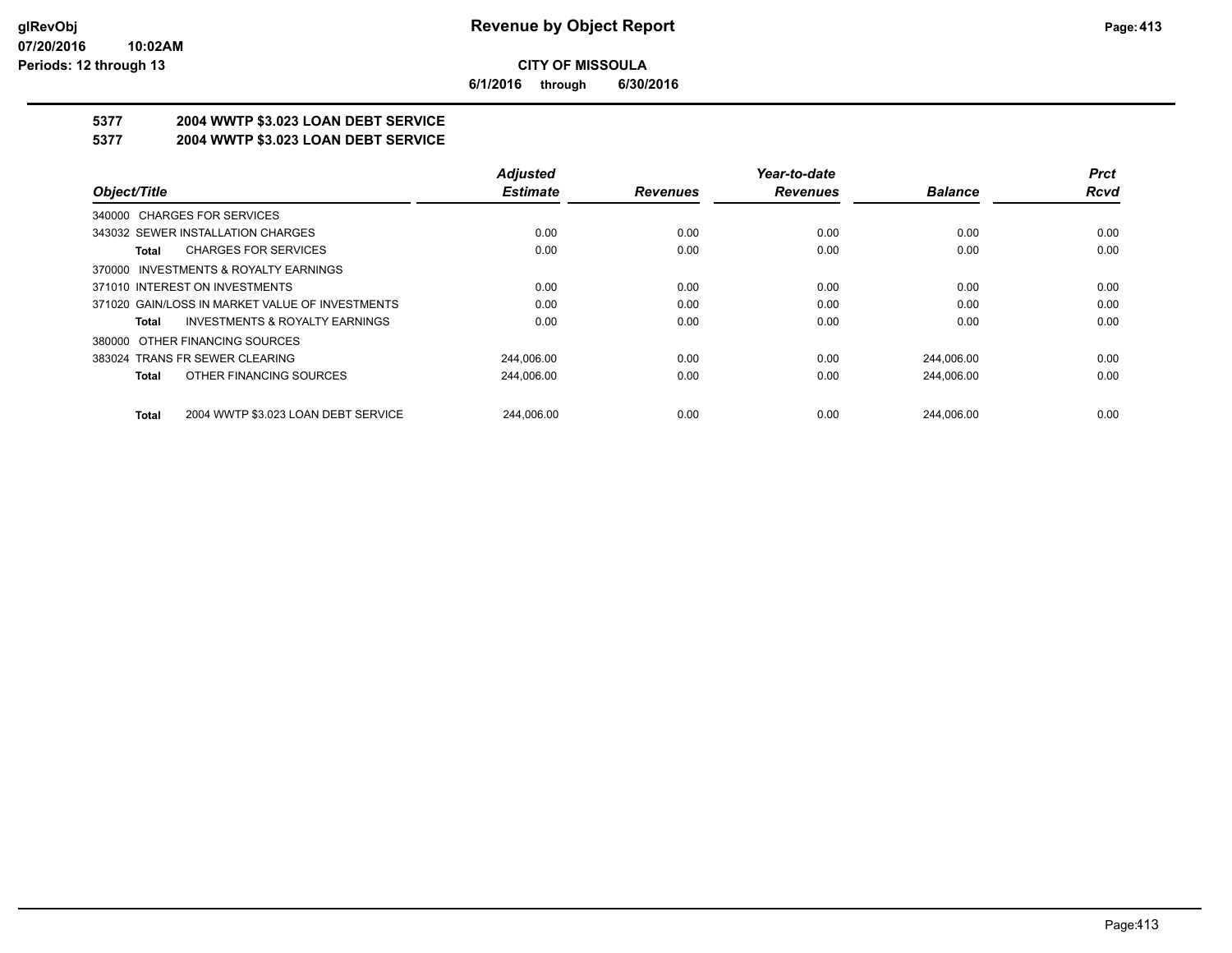**6/1/2016 through 6/30/2016**

#### **5377 2004 WWTP \$3.023 LOAN DEBT SERVICE**

| Object/Title                                              | <b>Adjusted</b><br><b>Estimate</b> | <b>Revenues</b> | Year-to-date<br><b>Revenues</b> | <b>Balance</b> | <b>Prct</b><br><b>Rcvd</b> |
|-----------------------------------------------------------|------------------------------------|-----------------|---------------------------------|----------------|----------------------------|
| 340000 CHARGES FOR SERVICES                               |                                    |                 |                                 |                |                            |
| 343032 SEWER INSTALLATION CHARGES                         | 0.00                               | 0.00            | 0.00                            | 0.00           | 0.00                       |
| <b>CHARGES FOR SERVICES</b><br><b>Total</b>               | 0.00                               | 0.00            | 0.00                            | 0.00           | 0.00                       |
| 370000 INVESTMENTS & ROYALTY EARNINGS                     |                                    |                 |                                 |                |                            |
| 371010 INTEREST ON INVESTMENTS                            | 0.00                               | 0.00            | 0.00                            | 0.00           | 0.00                       |
| 371020 GAIN/LOSS IN MARKET VALUE OF INVESTMENT            | 0.00                               | 0.00            | 0.00                            | 0.00           | 0.00                       |
| <b>INVESTMENTS &amp; ROYALTY EARNINGS</b><br><b>Total</b> | 0.00                               | 0.00            | 0.00                            | 0.00           | 0.00                       |
| 380000 OTHER FINANCING SOURCES                            |                                    |                 |                                 |                |                            |
| 383024 TRANS FR SEWER CLEARING                            | 244,006.00                         | 0.00            | 0.00                            | 244,006.00     | 0.00                       |
| OTHER FINANCING SOURCES<br><b>Total</b>                   | 244,006.00                         | 0.00            | 0.00                            | 244,006.00     | 0.00                       |
| 2004 WWTP \$3.023 LOAN DEBT SERVICE<br><b>Total</b>       | 244.006.00                         | 0.00            | 0.00                            | 244.006.00     | 0.00                       |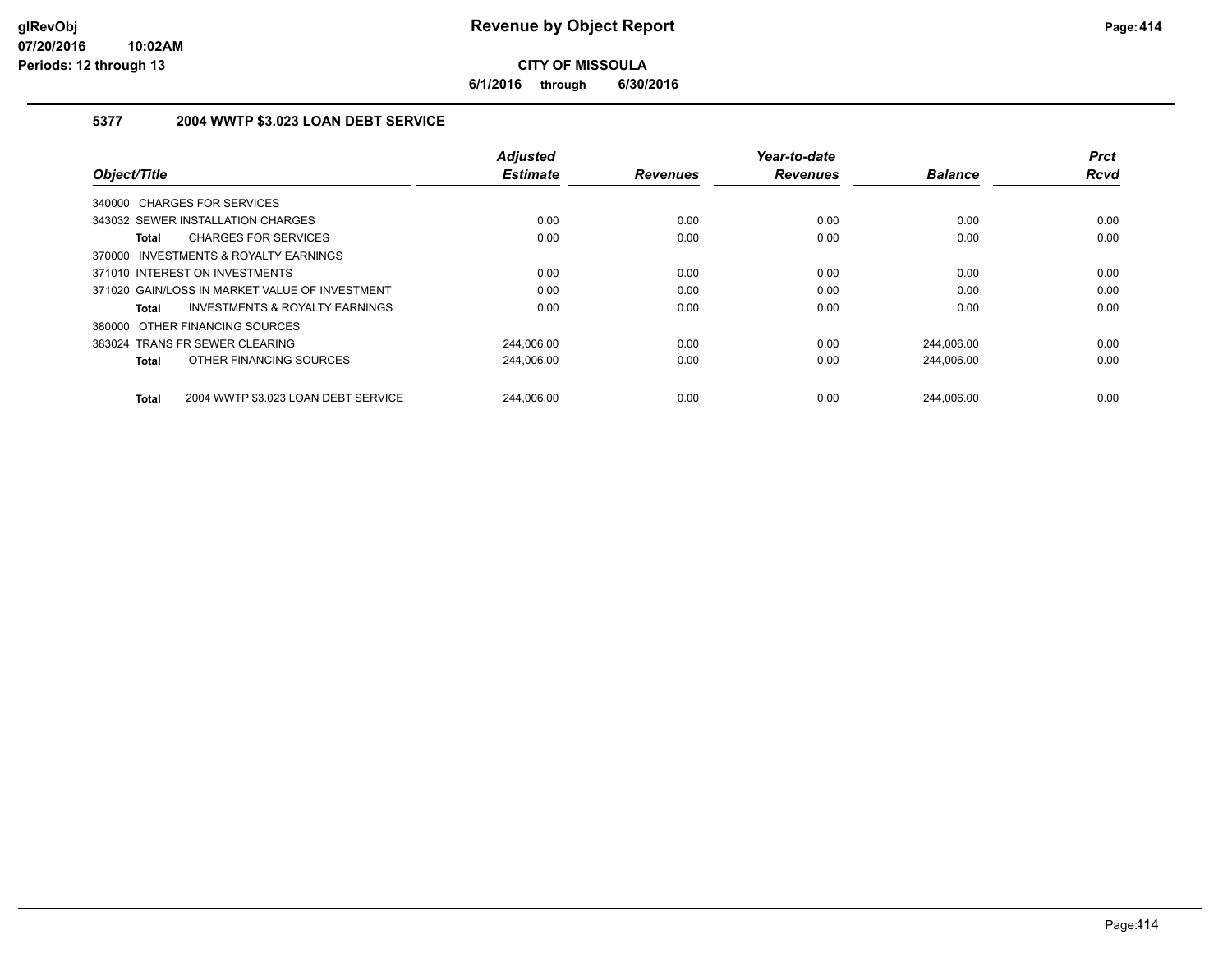**6/1/2016 through 6/30/2016**

## **5378 2004 WWTP \$3.023 LOAN RESERVE**

#### **5378 2004 WWTP \$3.023 LOAN RESERVE**

|                                                    | <b>Adjusted</b> |                 | Year-to-date    |                | <b>Prct</b> |
|----------------------------------------------------|-----------------|-----------------|-----------------|----------------|-------------|
| Object/Title                                       | <b>Estimate</b> | <b>Revenues</b> | <b>Revenues</b> | <b>Balance</b> | <b>Rcvd</b> |
| 360000 MISCELLANEOUS REVENUES                      |                 |                 |                 |                |             |
| 360000 MISCELLANEOUS REVENUES                      | 0.00            | 0.00            | 0.00            | 0.00           | 0.00        |
| <b>MISCELLANEOUS REVENUES</b><br>Total             | 0.00            | 0.00            | 0.00            | 0.00           | 0.00        |
| 370000 INVESTMENTS & ROYALTY EARNINGS              |                 |                 |                 |                |             |
| 371010 INTEREST ON INVESTMENTS                     | 0.00            | 0.00            | 0.00            | 0.00           | 0.00        |
| 371020 GAIN/LOSS IN MARKET VALUE OF INVESTMENTS    | 0.00            | 0.00            | 0.00            | 0.00           | 0.00        |
| <b>INVESTMENTS &amp; ROYALTY EARNINGS</b><br>Total | 0.00            | 0.00            | 0.00            | 0.00           | 0.00        |
| 380000 OTHER FINANCING SOURCES                     |                 |                 |                 |                |             |
| 381002 SRF LOAN                                    | 0.00            | 0.00            | 0.00            | 0.00           | 0.00        |
| 383024 TRANS FR SEWER CLEARING                     | 0.00            | 0.00            | 0.00            | 0.00           | 0.00        |
| 383042 TRANSFERS FROM OTHER FUNDS                  | 0.00            | 0.00            | 0.00            | 0.00           | 0.00        |
| OTHER FINANCING SOURCES<br>Total                   | 0.00            | 0.00            | 0.00            | 0.00           | 0.00        |
| 2004 WWTP \$3.023 LOAN RESERVE<br>Total            | 0.00            | 0.00            | 0.00            | 0.00           | 0.00        |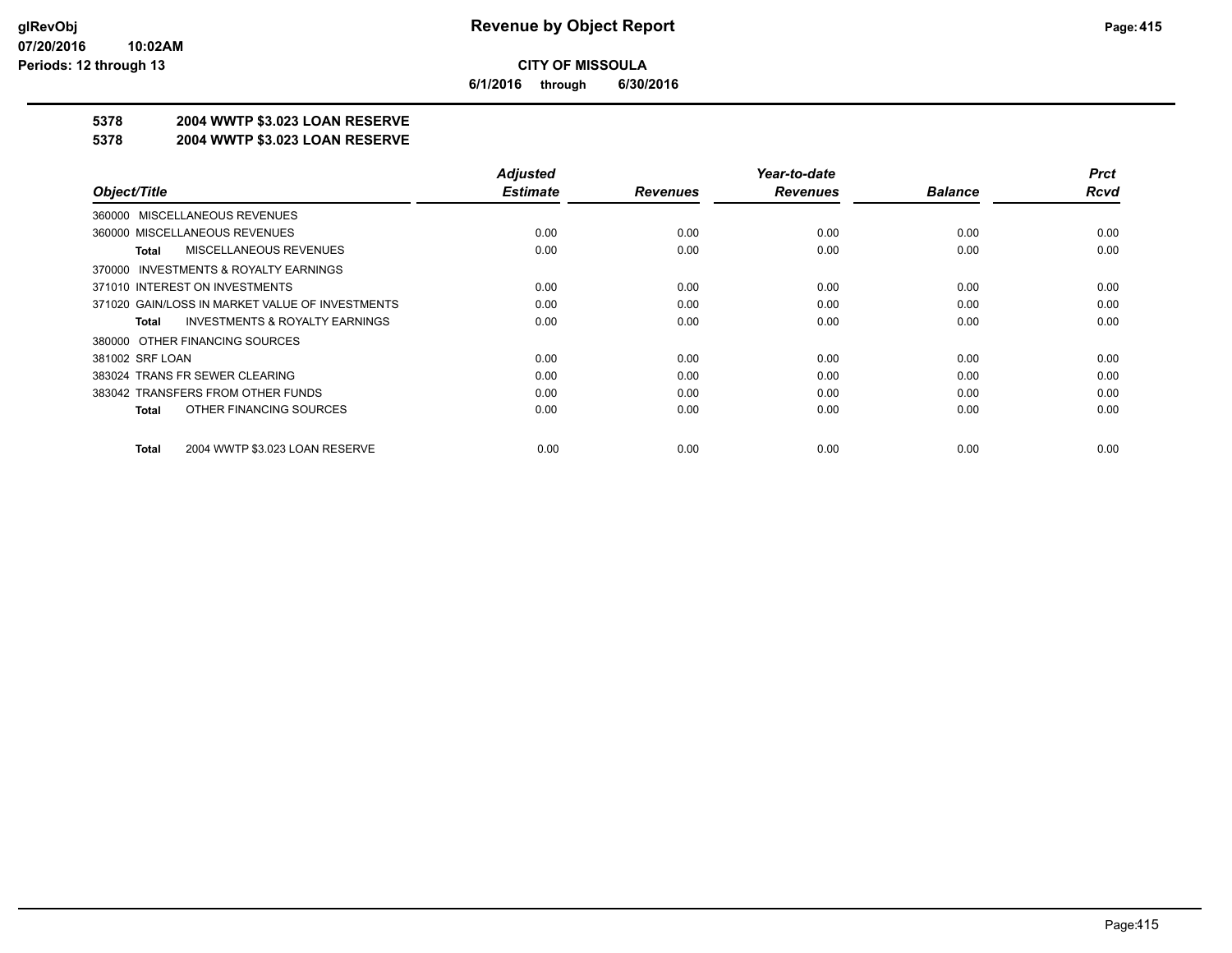**6/1/2016 through 6/30/2016**

## **5378 2004 WWTP \$3.023 LOAN RESERVE**

| Object/Title                                       | <b>Adjusted</b><br><b>Estimate</b> | <b>Revenues</b> | Year-to-date<br><b>Revenues</b> | <b>Balance</b> | <b>Prct</b><br><b>Rcvd</b> |
|----------------------------------------------------|------------------------------------|-----------------|---------------------------------|----------------|----------------------------|
|                                                    |                                    |                 |                                 |                |                            |
| 360000 MISCELLANEOUS REVENUES                      |                                    |                 |                                 |                |                            |
| 360000 MISCELLANEOUS REVENUES                      | 0.00                               | 0.00            | 0.00                            | 0.00           | 0.00                       |
| <b>MISCELLANEOUS REVENUES</b><br>Total             | 0.00                               | 0.00            | 0.00                            | 0.00           | 0.00                       |
| 370000 INVESTMENTS & ROYALTY EARNINGS              |                                    |                 |                                 |                |                            |
| 371010 INTEREST ON INVESTMENTS                     | 0.00                               | 0.00            | 0.00                            | 0.00           | 0.00                       |
| 371020 GAIN/LOSS IN MARKET VALUE OF INVESTMENT     | 0.00                               | 0.00            | 0.00                            | 0.00           | 0.00                       |
| <b>INVESTMENTS &amp; ROYALTY EARNINGS</b><br>Total | 0.00                               | 0.00            | 0.00                            | 0.00           | 0.00                       |
| 380000 OTHER FINANCING SOURCES                     |                                    |                 |                                 |                |                            |
| 381002 SRF LOAN                                    | 0.00                               | 0.00            | 0.00                            | 0.00           | 0.00                       |
| 383024 TRANS FR SEWER CLEARING                     | 0.00                               | 0.00            | 0.00                            | 0.00           | 0.00                       |
| 383042 TRANSFERS FROM OTHER FUNDS                  | 0.00                               | 0.00            | 0.00                            | 0.00           | 0.00                       |
| OTHER FINANCING SOURCES<br>Total                   | 0.00                               | 0.00            | 0.00                            | 0.00           | 0.00                       |
| 2004 WWTP \$3.023 LOAN RESERVE<br><b>Total</b>     | 0.00                               | 0.00            | 0.00                            | 0.00           | 0.00                       |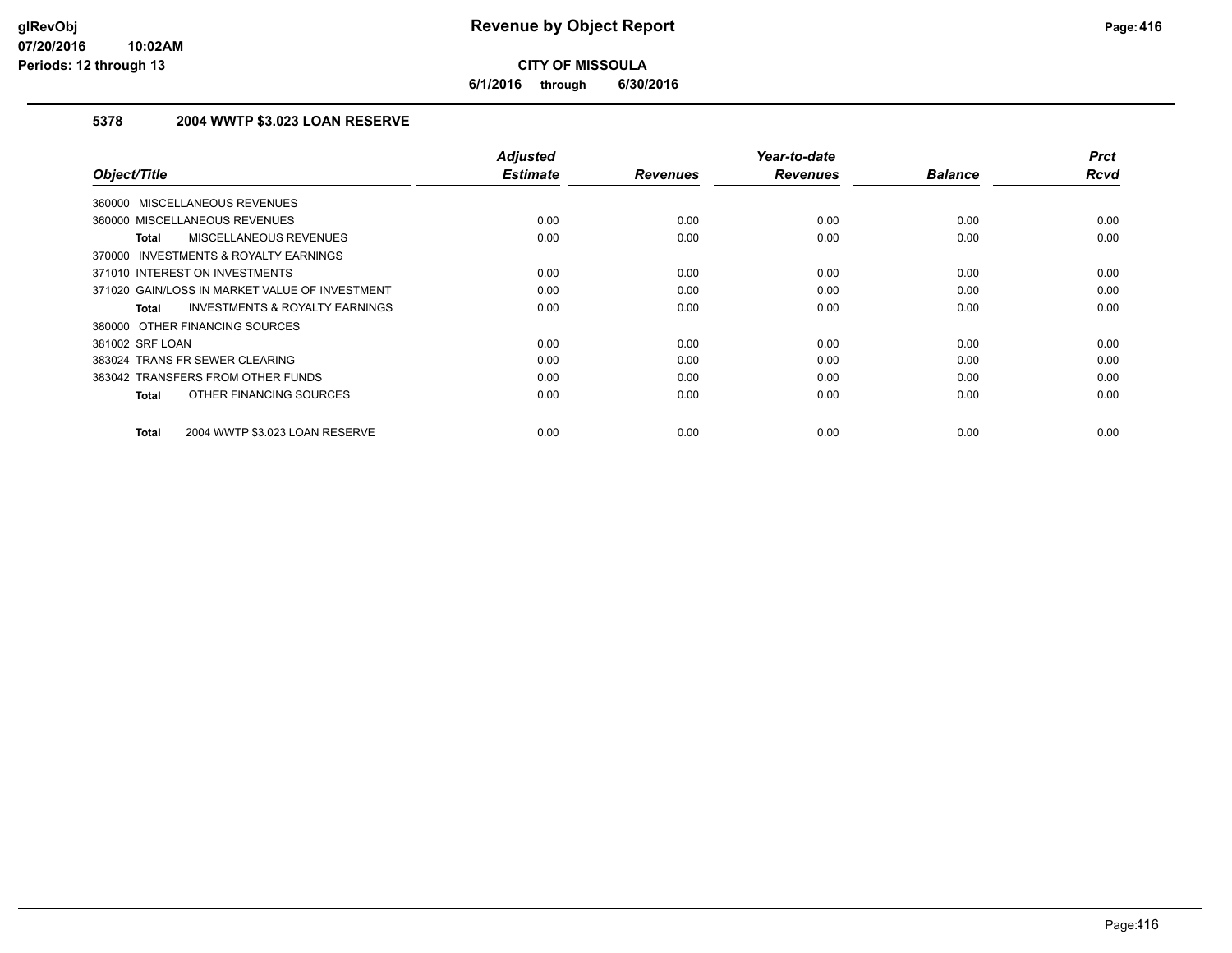**6/1/2016 through 6/30/2016**

## **5379 2005 BRICH/BRDY/LIN/GIL SRF DEBT**

**5379 2005 BRICH/BRDY/LIN/GIL SRF DEBT**

|                                                  | <b>Adjusted</b> |                 | Year-to-date    |                | <b>Prct</b> |
|--------------------------------------------------|-----------------|-----------------|-----------------|----------------|-------------|
| Object/Title                                     | <b>Estimate</b> | <b>Revenues</b> | <b>Revenues</b> | <b>Balance</b> | <b>Rcvd</b> |
| 370000 INVESTMENTS & ROYALTY EARNINGS            |                 |                 |                 |                |             |
| 371010 INTEREST ON INVESTMENTS                   | 0.00            | 0.00            | 0.00            | 0.00           | 0.00        |
| 371020 GAIN/LOSS IN MARKET VALUE OF INVESTMENTS  | 0.00            | 0.00            | 0.00            | 0.00           | 0.00        |
| INVESTMENTS & ROYALTY EARNINGS<br>Total          | 0.00            | 0.00            | 0.00            | 0.00           | 0.00        |
| 380000 OTHER FINANCING SOURCES                   |                 |                 |                 |                |             |
| 383024 TRANS FR SEWER CLEARING                   | 109.443.00      | 0.00            | 0.00            | 109.443.00     | 0.00        |
| OTHER FINANCING SOURCES<br>Total                 | 109.443.00      | 0.00            | 0.00            | 109.443.00     | 0.00        |
|                                                  |                 |                 |                 |                |             |
| <b>Total</b><br>2005 BRICH/BRDY/LIN/GIL SRF DEBT | 109.443.00      | 0.00            | 0.00            | 109.443.00     | 0.00        |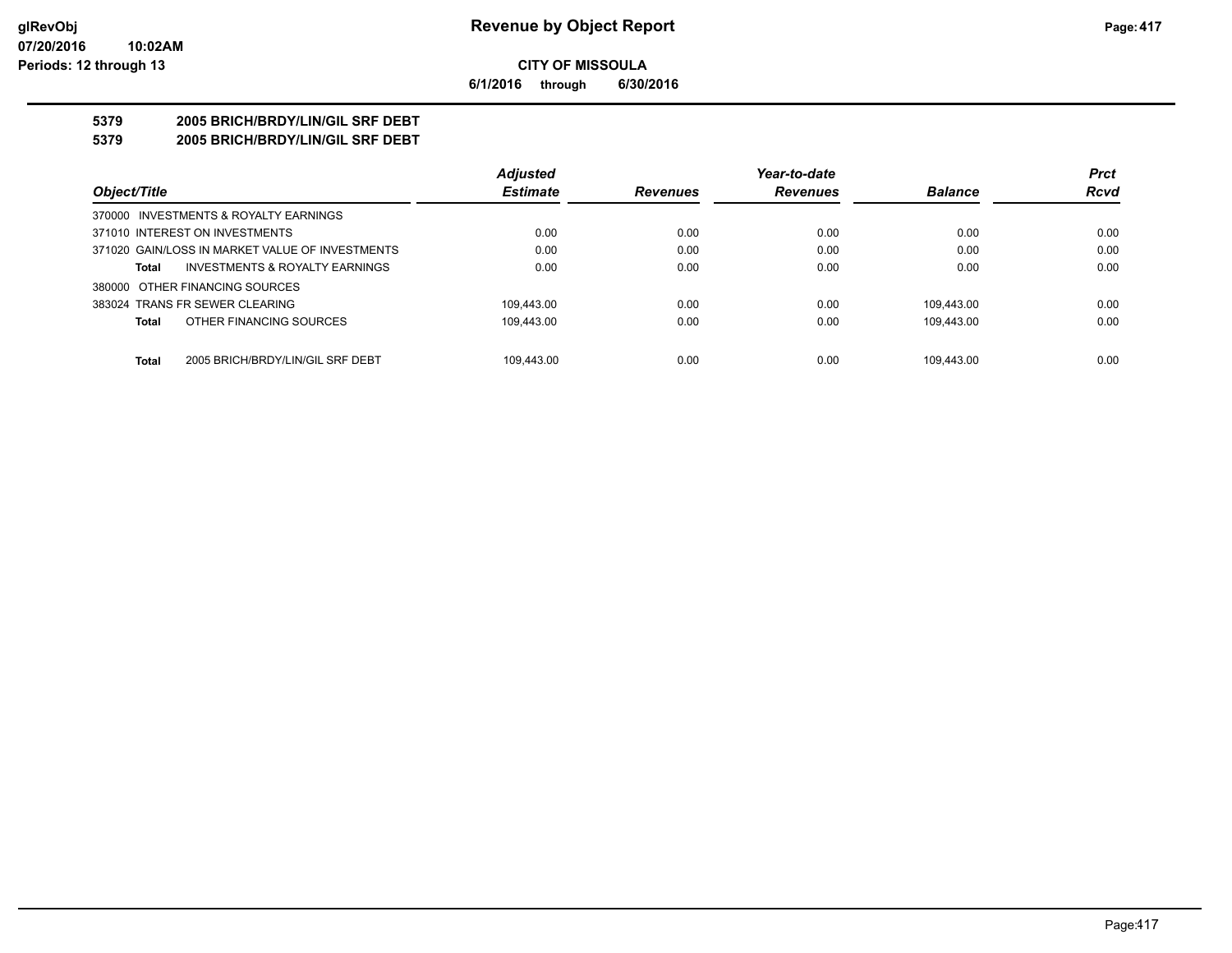**6/1/2016 through 6/30/2016**

### **5379 2005 BRICH/BRDY/LIN/GIL SRF DEBT**

|              |                                                | <b>Adjusted</b> |                 | Year-to-date    |                | <b>Prct</b> |
|--------------|------------------------------------------------|-----------------|-----------------|-----------------|----------------|-------------|
| Object/Title |                                                | <b>Estimate</b> | <b>Revenues</b> | <b>Revenues</b> | <b>Balance</b> | <b>Rcvd</b> |
|              | 370000 INVESTMENTS & ROYALTY EARNINGS          |                 |                 |                 |                |             |
|              | 371010 INTEREST ON INVESTMENTS                 | 0.00            | 0.00            | 0.00            | 0.00           | 0.00        |
|              | 371020 GAIN/LOSS IN MARKET VALUE OF INVESTMENT | 0.00            | 0.00            | 0.00            | 0.00           | 0.00        |
| Total        | INVESTMENTS & ROYALTY EARNINGS                 | 0.00            | 0.00            | 0.00            | 0.00           | 0.00        |
|              | 380000 OTHER FINANCING SOURCES                 |                 |                 |                 |                |             |
|              | 383024 TRANS FR SEWER CLEARING                 | 109.443.00      | 0.00            | 0.00            | 109.443.00     | 0.00        |
| Total        | OTHER FINANCING SOURCES                        | 109.443.00      | 0.00            | 0.00            | 109.443.00     | 0.00        |
|              |                                                |                 |                 |                 |                |             |
| <b>Total</b> | 2005 BRICH/BRDY/LIN/GIL SRF DEBT               | 109.443.00      | 0.00            | 0.00            | 109.443.00     | 0.00        |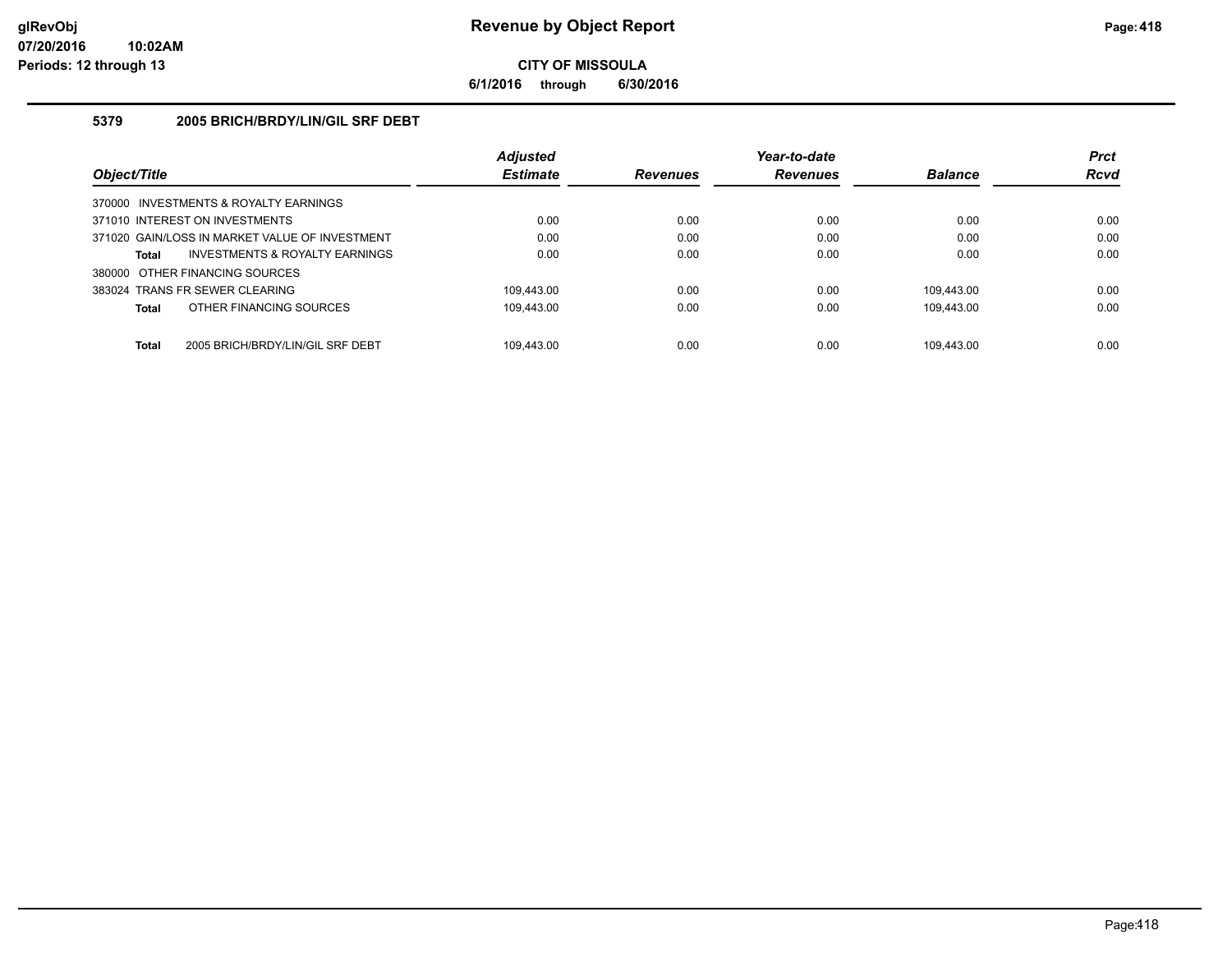**6/1/2016 through 6/30/2016**

#### **5380 BRDWY/BIRCH/GILBERT/LINCOLNWOOD 5380 BRDWY/BIRCH/GILBERT/LINCOLNWOOD**

|                                |                                                 | <b>Adjusted</b> |                 | Year-to-date    |                | Prct        |
|--------------------------------|-------------------------------------------------|-----------------|-----------------|-----------------|----------------|-------------|
| Object/Title                   |                                                 | <b>Estimate</b> | <b>Revenues</b> | <b>Revenues</b> | <b>Balance</b> | <b>Rcvd</b> |
|                                | 370000 INVESTMENTS & ROYALTY EARNINGS           |                 |                 |                 |                |             |
| 371010 INTEREST ON INVESTMENTS |                                                 | 0.00            | 0.00            | 0.00            | 0.00           | 0.00        |
|                                | 371020 GAIN/LOSS IN MARKET VALUE OF INVESTMENTS | 0.00            | 0.00            | 0.00            | 0.00           | 0.00        |
| Total                          | <b>INVESTMENTS &amp; ROYALTY EARNINGS</b>       | 0.00            | 0.00            | 0.00            | 0.00           | 0.00        |
| 380000 OTHER FINANCING SOURCES |                                                 |                 |                 |                 |                |             |
| 381002 SRF LOAN                |                                                 | 0.00            | 0.00            | 0.00            | 0.00           | 0.00        |
|                                | 383042 TRANSFERS FROM OTHER FUNDS               | 203.00          | 0.00            | 0.00            | 203.00         | 0.00        |
| Total                          | OTHER FINANCING SOURCES                         | 203.00          | 0.00            | 0.00            | 203.00         | 0.00        |
|                                |                                                 |                 |                 |                 |                |             |
| Total                          | BRDWY/BIRCH/GILBERT/LINCOLNWOOD                 | 203.00          | 0.00            | 0.00            | 203.00         | 0.00        |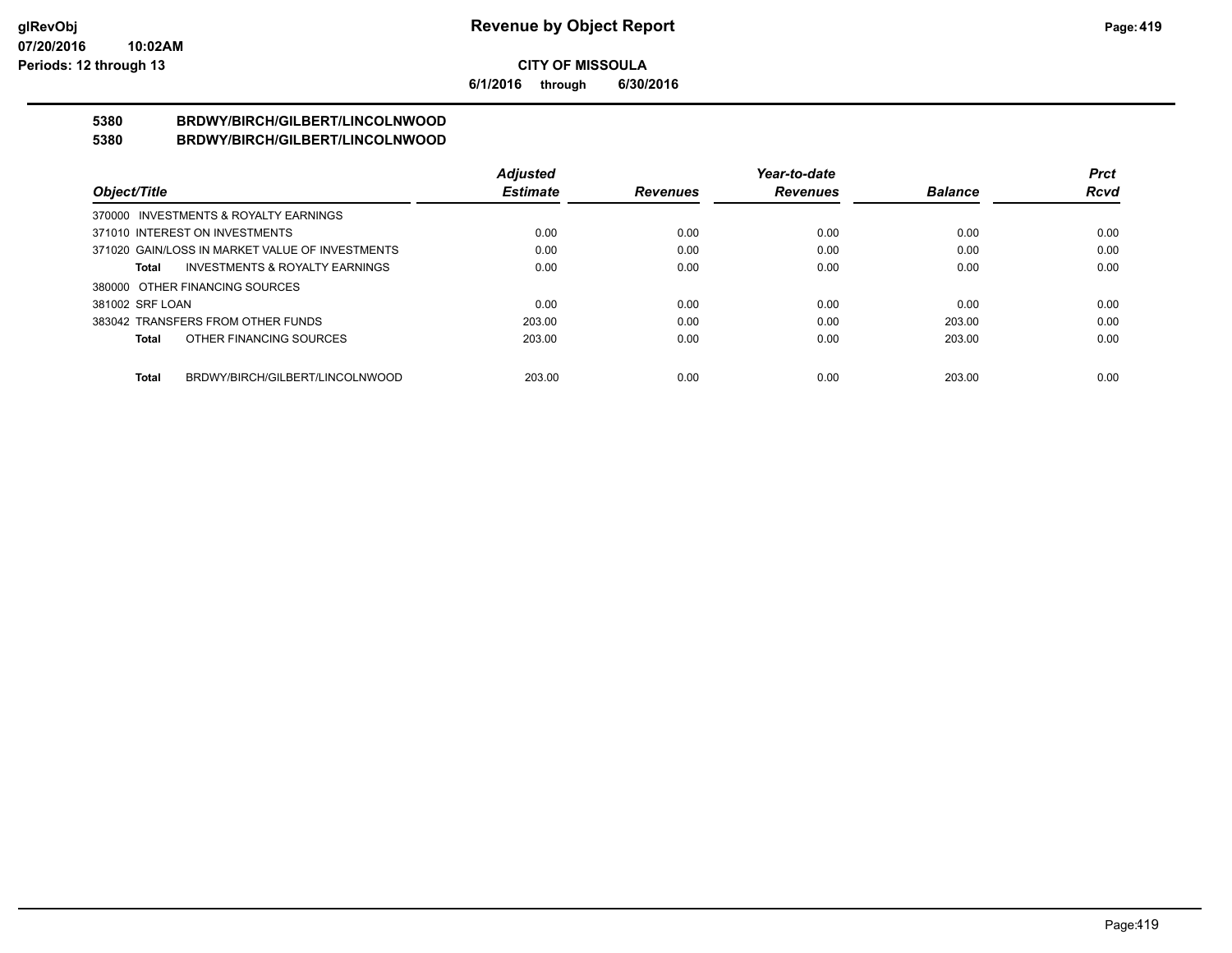**6/1/2016 through 6/30/2016**

### **5380 BRDWY/BIRCH/GILBERT/LINCOLNWOOD**

|                                                 | <b>Adiusted</b> |                 | Year-to-date    |                | <b>Prct</b> |
|-------------------------------------------------|-----------------|-----------------|-----------------|----------------|-------------|
| Object/Title                                    | <b>Estimate</b> | <b>Revenues</b> | <b>Revenues</b> | <b>Balance</b> | <b>Rcvd</b> |
| 370000 INVESTMENTS & ROYALTY EARNINGS           |                 |                 |                 |                |             |
| 371010 INTEREST ON INVESTMENTS                  | 0.00            | 0.00            | 0.00            | 0.00           | 0.00        |
| 371020 GAIN/LOSS IN MARKET VALUE OF INVESTMENT  | 0.00            | 0.00            | 0.00            | 0.00           | 0.00        |
| INVESTMENTS & ROYALTY EARNINGS<br><b>Total</b>  | 0.00            | 0.00            | 0.00            | 0.00           | 0.00        |
| 380000 OTHER FINANCING SOURCES                  |                 |                 |                 |                |             |
| 381002 SRF LOAN                                 | 0.00            | 0.00            | 0.00            | 0.00           | 0.00        |
| 383042 TRANSFERS FROM OTHER FUNDS               | 203.00          | 0.00            | 0.00            | 203.00         | 0.00        |
| OTHER FINANCING SOURCES<br><b>Total</b>         | 203.00          | 0.00            | 0.00            | 203.00         | 0.00        |
|                                                 |                 |                 |                 |                |             |
| BRDWY/BIRCH/GILBERT/LINCOLNWOOD<br><b>Total</b> | 203.00          | 0.00            | 0.00            | 203.00         | 0.00        |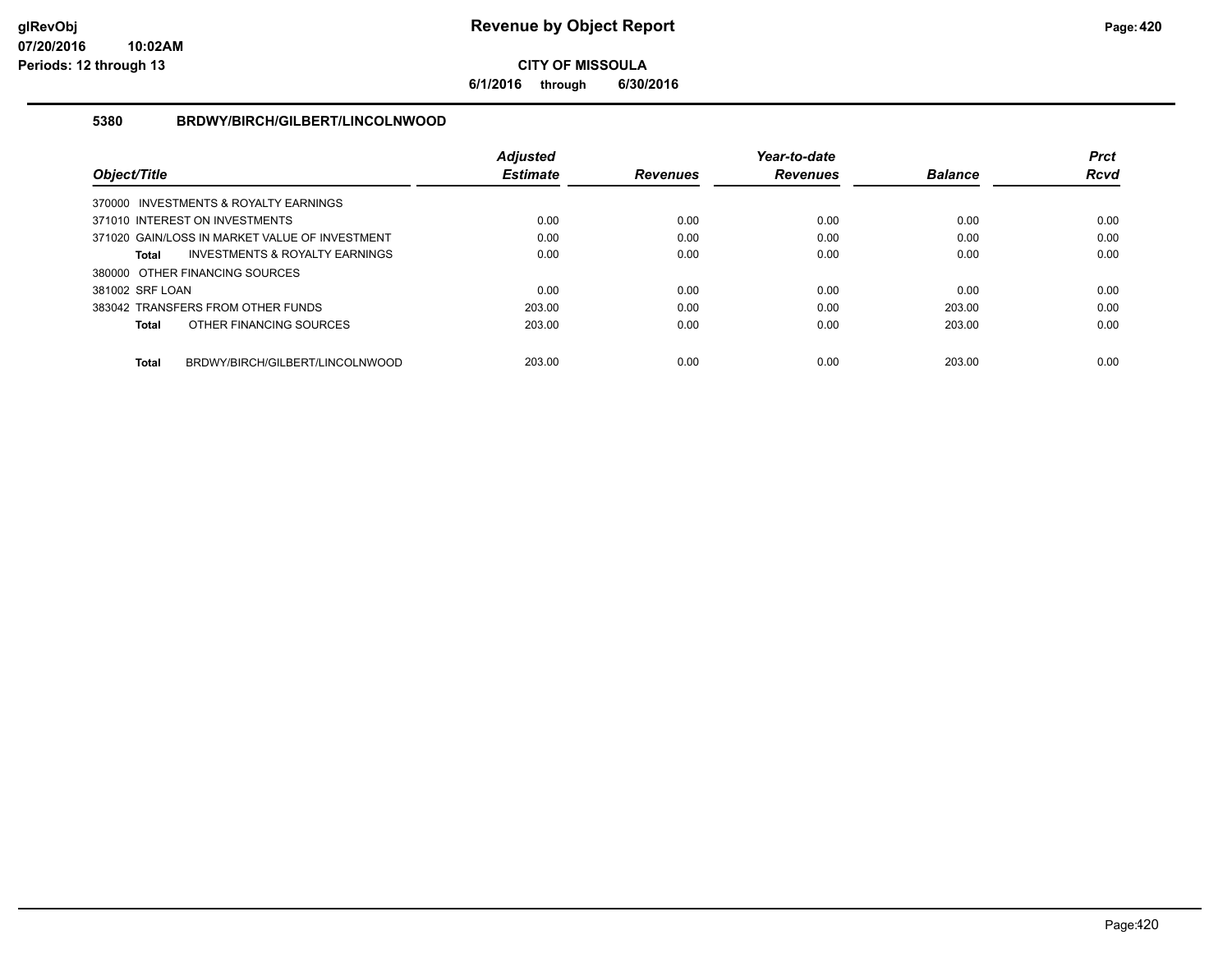**6/1/2016 through 6/30/2016**

## **5382 LINCOLNWOOD PH2 RESERVE FUND**

#### **5382 LINCOLNWOOD PH2 RESERVE FUND**

|                                                    | <b>Adjusted</b> |                 | Year-to-date    |                | <b>Prct</b> |
|----------------------------------------------------|-----------------|-----------------|-----------------|----------------|-------------|
| Object/Title                                       | <b>Estimate</b> | <b>Revenues</b> | <b>Revenues</b> | <b>Balance</b> | <b>Rcvd</b> |
| 370000 INVESTMENTS & ROYALTY EARNINGS              |                 |                 |                 |                |             |
| 371010 INTEREST ON INVESTMENTS                     | 0.00            | 0.00            | 0.00            | 0.00           | 0.00        |
| 371020 GAIN/LOSS IN MARKET VALUE OF INVESTMENTS    | 0.00            | 0.00            | 0.00            | 0.00           | 0.00        |
| <b>INVESTMENTS &amp; ROYALTY EARNINGS</b><br>Total | 0.00            | 0.00            | 0.00            | 0.00           | 0.00        |
| 380000 OTHER FINANCING SOURCES                     |                 |                 |                 |                |             |
| 381002 SRF LOAN                                    | 0.00            | 0.00            | 0.00            | 0.00           | 0.00        |
| 381030 SID BONDS PROCEEDS                          | 0.00            | 0.00            | 0.00            | 0.00           | 0.00        |
| 383024 TRANS FR SEWER CLEARING                     | 0.00            | 0.00            | 0.00            | 0.00           | 0.00        |
| 383042 TRANSFERS FROM OTHER FUNDS                  | 0.00            | 0.00            | 0.00            | 0.00           | 0.00        |
| OTHER FINANCING SOURCES<br><b>Total</b>            | 0.00            | 0.00            | 0.00            | 0.00           | 0.00        |
| LINCOLNWOOD PH2 RESERVE FUND<br><b>Total</b>       | 0.00            | 0.00            | 0.00            | 0.00           | 0.00        |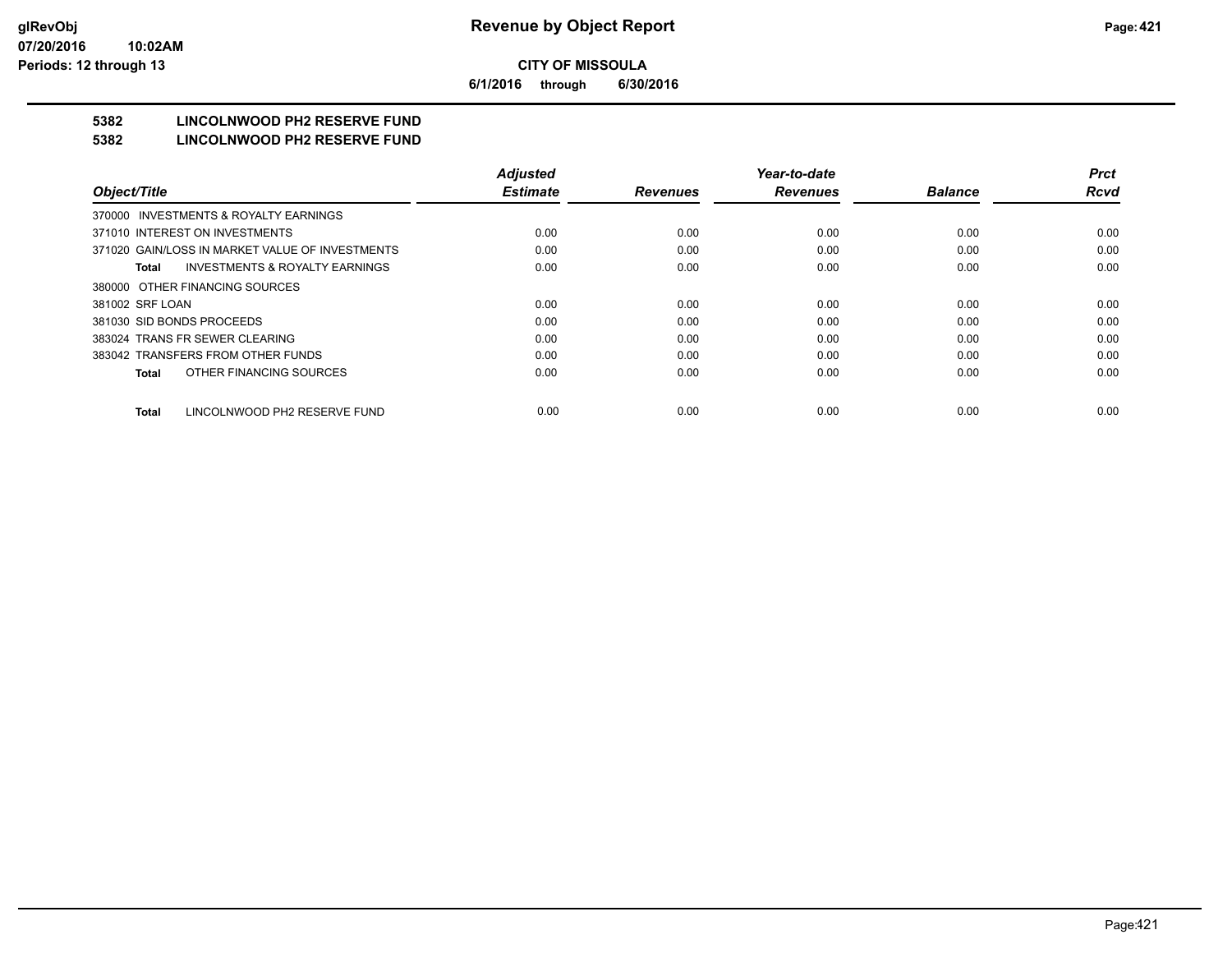**6/1/2016 through 6/30/2016**

## **5382 LINCOLNWOOD PH2 RESERVE FUND**

|                                                           | <b>Adjusted</b> |                 | Year-to-date    |                | Prct        |
|-----------------------------------------------------------|-----------------|-----------------|-----------------|----------------|-------------|
| Object/Title                                              | <b>Estimate</b> | <b>Revenues</b> | <b>Revenues</b> | <b>Balance</b> | <b>Rcvd</b> |
| 370000 INVESTMENTS & ROYALTY EARNINGS                     |                 |                 |                 |                |             |
| 371010 INTEREST ON INVESTMENTS                            | 0.00            | 0.00            | 0.00            | 0.00           | 0.00        |
| 371020 GAIN/LOSS IN MARKET VALUE OF INVESTMENT            | 0.00            | 0.00            | 0.00            | 0.00           | 0.00        |
| <b>INVESTMENTS &amp; ROYALTY EARNINGS</b><br><b>Total</b> | 0.00            | 0.00            | 0.00            | 0.00           | 0.00        |
| 380000 OTHER FINANCING SOURCES                            |                 |                 |                 |                |             |
| 381002 SRF LOAN                                           | 0.00            | 0.00            | 0.00            | 0.00           | 0.00        |
| 381030 SID BONDS PROCEEDS                                 | 0.00            | 0.00            | 0.00            | 0.00           | 0.00        |
| 383024 TRANS FR SEWER CLEARING                            | 0.00            | 0.00            | 0.00            | 0.00           | 0.00        |
| 383042 TRANSFERS FROM OTHER FUNDS                         | 0.00            | 0.00            | 0.00            | 0.00           | 0.00        |
| OTHER FINANCING SOURCES<br><b>Total</b>                   | 0.00            | 0.00            | 0.00            | 0.00           | 0.00        |
| LINCOLNWOOD PH2 RESERVE FUND<br><b>Total</b>              | 0.00            | 0.00            | 0.00            | 0.00           | 0.00        |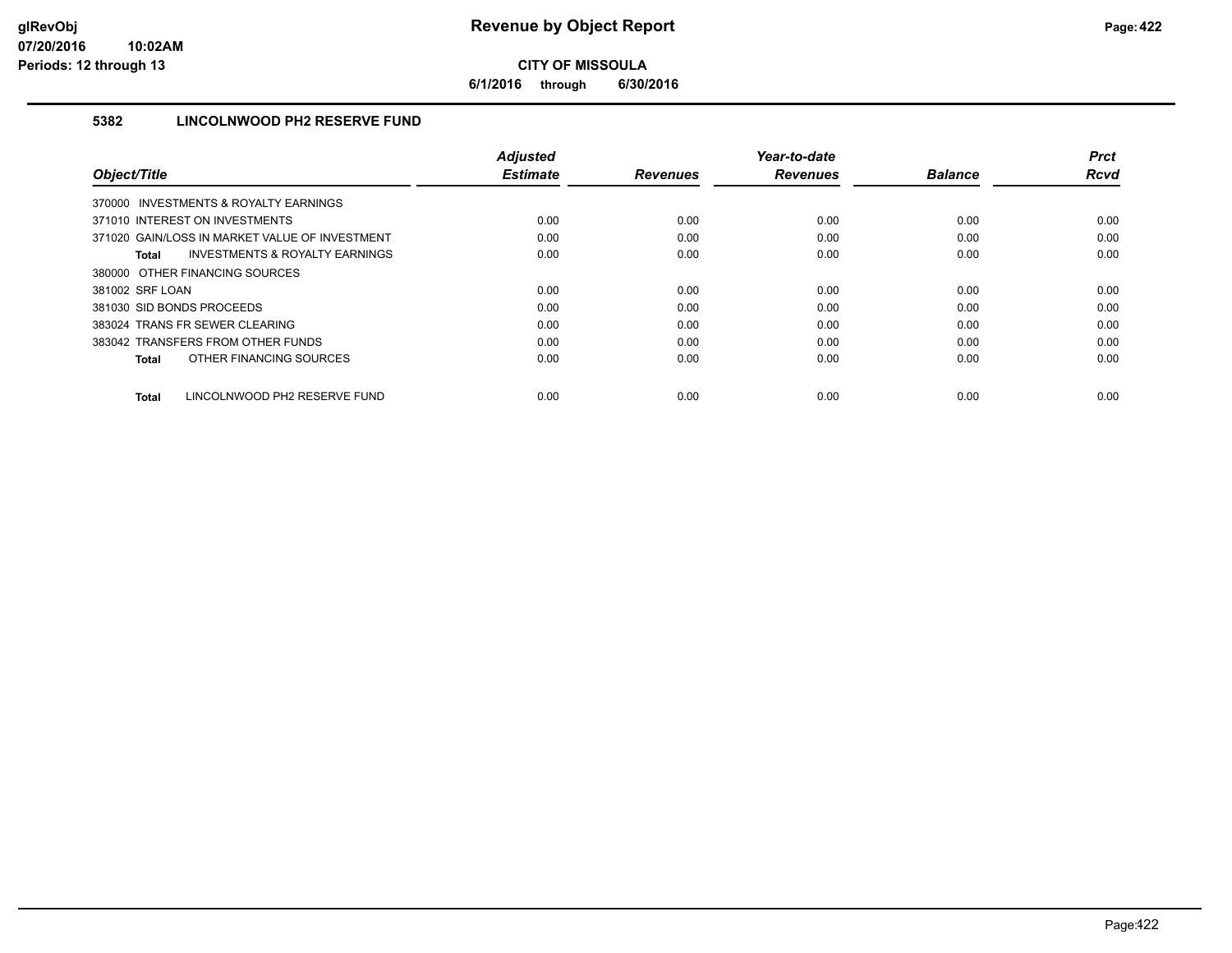**6/1/2016 through 6/30/2016**

## **5383 FY09 RATTLESNAKE SEWER DEBT SVS**

**5383 FY09 RATTLESNAKE SEWER DEBT SVS**

|                                                           | <b>Adjusted</b> |                 | Year-to-date    |                | <b>Prct</b> |
|-----------------------------------------------------------|-----------------|-----------------|-----------------|----------------|-------------|
| Object/Title                                              | <b>Estimate</b> | <b>Revenues</b> | <b>Revenues</b> | <b>Balance</b> | <b>Rcvd</b> |
| <b>CHARGES FOR SERVICES</b><br>340000                     |                 |                 |                 |                |             |
| 343032 SEWER INSTALLATION CHARGES                         | 0.00            | 0.00            | 0.00            | 0.00           | 0.00        |
| <b>CHARGES FOR SERVICES</b><br><b>Total</b>               | 0.00            | 0.00            | 0.00            | 0.00           | 0.00        |
| INVESTMENTS & ROYALTY EARNINGS<br>370000                  |                 |                 |                 |                |             |
| 371010 INTEREST ON INVESTMENTS                            | 0.00            | 0.00            | 0.00            | 0.00           | 0.00        |
| 371020 GAIN/LOSS IN MARKET VALUE OF INVESTMENTS           | 0.00            | 0.00            | 0.00            | 0.00           | 0.00        |
| <b>INVESTMENTS &amp; ROYALTY EARNINGS</b><br><b>Total</b> | 0.00            | 0.00            | 0.00            | 0.00           | 0.00        |
| OTHER FINANCING SOURCES<br>380000                         |                 |                 |                 |                |             |
| 381002 SRF LOAN                                           | 0.00            | 0.00            | 0.00            | 0.00           | 0.00        |
| 381020 REVENUE BONDS                                      | 0.00            | 0.00            | 0.00            | 0.00           | 0.00        |
| 383024 TRANS FR SEWER CLEARING                            | 30,950.00       | 0.00            | 0.00            | 30,950.00      | 0.00        |
| 383042 TRANSFERS FROM OTHER FUNDS                         | 0.00            | 0.00            | 0.00            | 0.00           | 0.00        |
| OTHER FINANCING SOURCES<br><b>Total</b>                   | 30,950.00       | 0.00            | 0.00            | 30,950.00      | 0.00        |
| <b>FY09 RATTLESNAKE SEWER DEBT SVS</b><br><b>Total</b>    | 30,950.00       | 0.00            | 0.00            | 30,950.00      | 0.00        |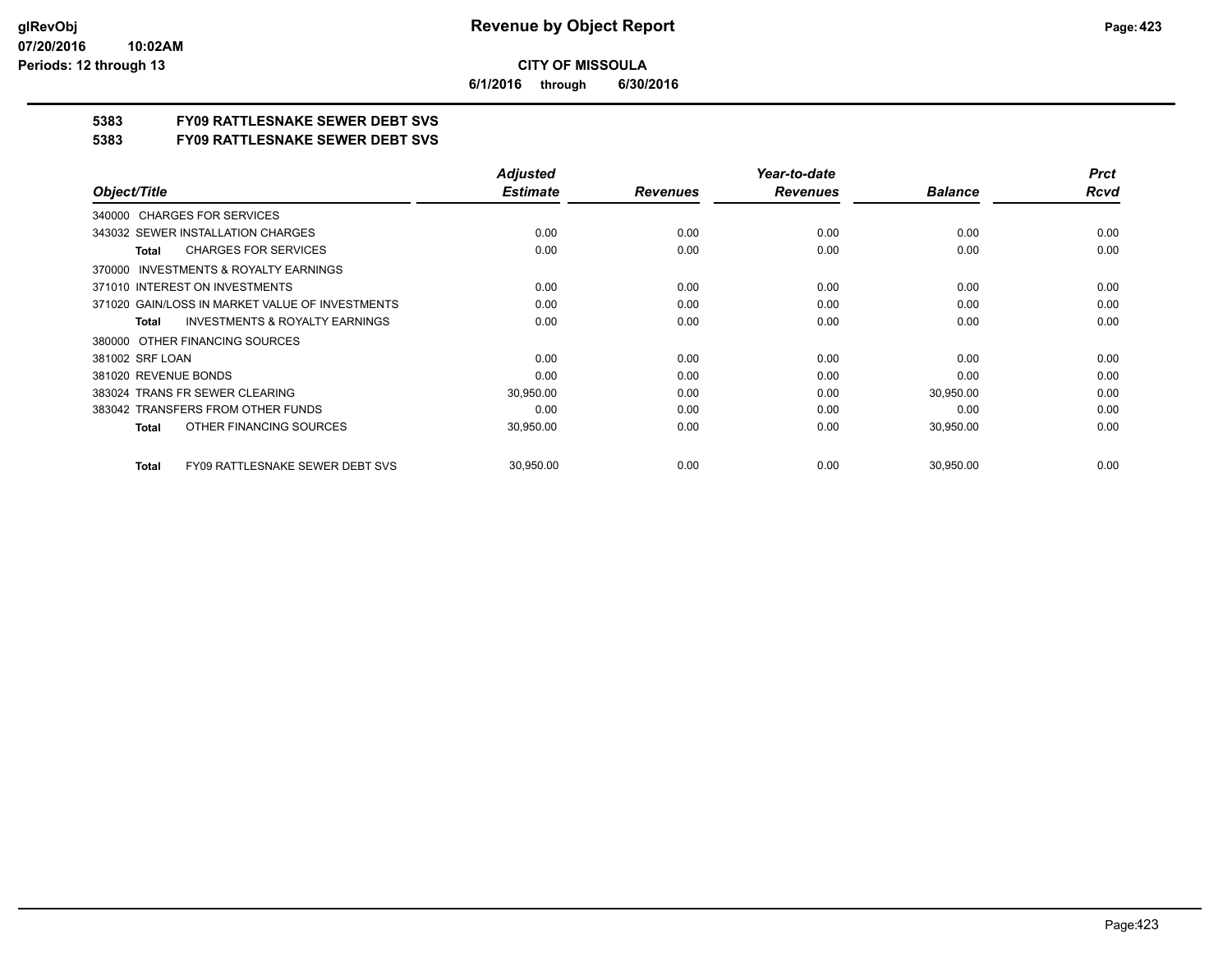**6/1/2016 through 6/30/2016**

## **5383 FY09 RATTLESNAKE SEWER DEBT SVS**

| Object/Title                                              | <b>Adjusted</b><br><b>Estimate</b> | <b>Revenues</b> | Year-to-date<br><b>Revenues</b> | <b>Balance</b> | <b>Prct</b><br><b>Rcvd</b> |
|-----------------------------------------------------------|------------------------------------|-----------------|---------------------------------|----------------|----------------------------|
| 340000 CHARGES FOR SERVICES                               |                                    |                 |                                 |                |                            |
| 343032 SEWER INSTALLATION CHARGES                         | 0.00                               | 0.00            | 0.00                            | 0.00           | 0.00                       |
| <b>CHARGES FOR SERVICES</b><br>Total                      | 0.00                               | 0.00            | 0.00                            | 0.00           | 0.00                       |
| INVESTMENTS & ROYALTY EARNINGS<br>370000                  |                                    |                 |                                 |                |                            |
| 371010 INTEREST ON INVESTMENTS                            | 0.00                               | 0.00            | 0.00                            | 0.00           | 0.00                       |
| 371020 GAIN/LOSS IN MARKET VALUE OF INVESTMENT            | 0.00                               | 0.00            | 0.00                            | 0.00           | 0.00                       |
| <b>INVESTMENTS &amp; ROYALTY EARNINGS</b><br><b>Total</b> | 0.00                               | 0.00            | 0.00                            | 0.00           | 0.00                       |
| 380000 OTHER FINANCING SOURCES                            |                                    |                 |                                 |                |                            |
| 381002 SRF LOAN                                           | 0.00                               | 0.00            | 0.00                            | 0.00           | 0.00                       |
| 381020 REVENUE BONDS                                      | 0.00                               | 0.00            | 0.00                            | 0.00           | 0.00                       |
| 383024 TRANS FR SEWER CLEARING                            | 30,950.00                          | 0.00            | 0.00                            | 30,950.00      | 0.00                       |
| 383042 TRANSFERS FROM OTHER FUNDS                         | 0.00                               | 0.00            | 0.00                            | 0.00           | 0.00                       |
| OTHER FINANCING SOURCES<br><b>Total</b>                   | 30,950.00                          | 0.00            | 0.00                            | 30,950.00      | 0.00                       |
|                                                           |                                    |                 |                                 |                |                            |
| FY09 RATTLESNAKE SEWER DEBT SVS<br><b>Total</b>           | 30,950.00                          | 0.00            | 0.00                            | 30,950.00      | 0.00                       |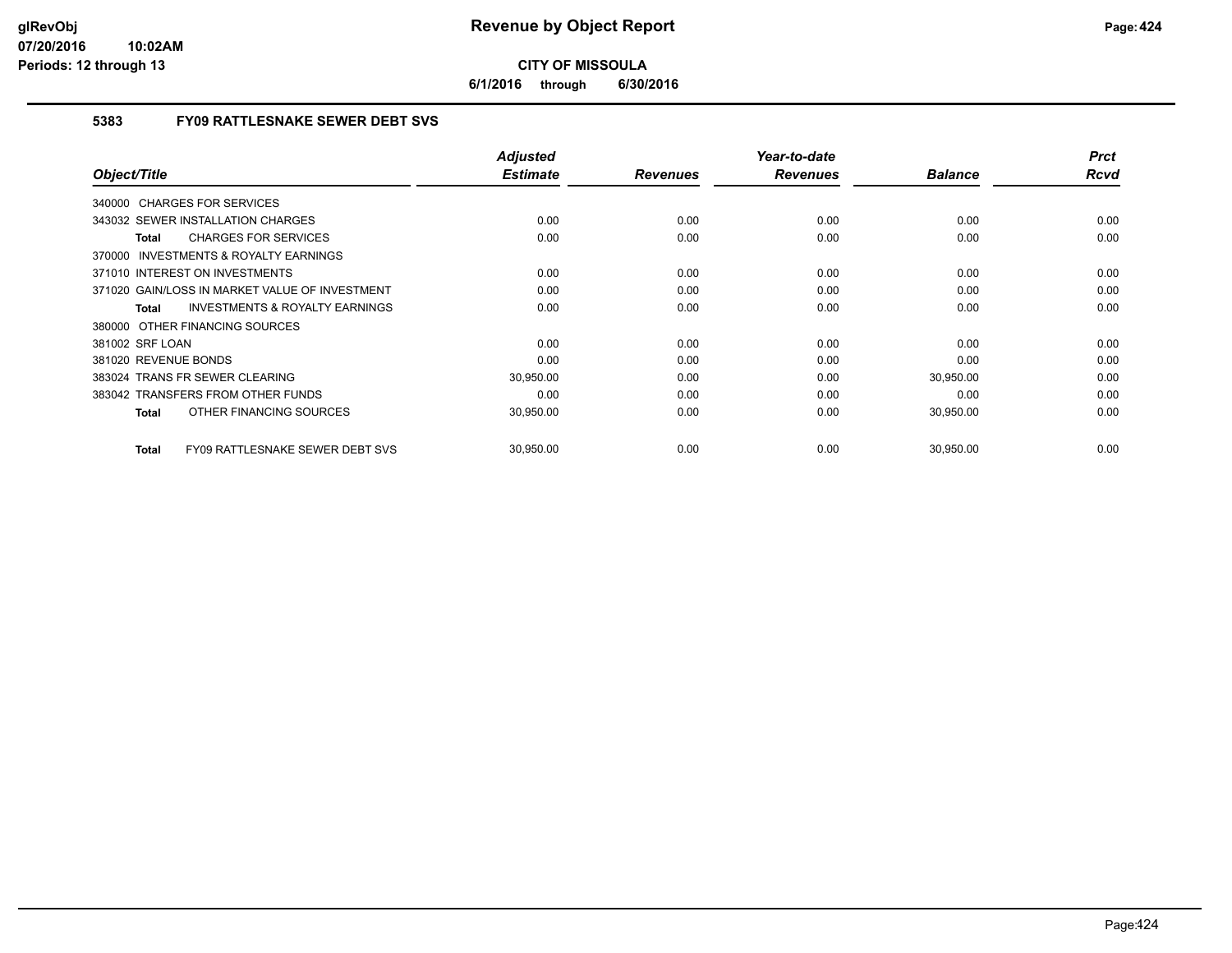**6/1/2016 through 6/30/2016**

**5384 09 LOLO BOND RESERVE**

**5384 09 LOLO BOND RESERVE**

|                                                 | <b>Adiusted</b> |                 | Year-to-date    |                | <b>Prct</b> |
|-------------------------------------------------|-----------------|-----------------|-----------------|----------------|-------------|
| Object/Title                                    | <b>Estimate</b> | <b>Revenues</b> | <b>Revenues</b> | <b>Balance</b> | <b>Rcvd</b> |
| 370000 INVESTMENTS & ROYALTY EARNINGS           |                 |                 |                 |                |             |
| 371010 INTEREST ON INVESTMENTS                  | 0.00            | 0.00            | 0.00            | 0.00           | 0.00        |
| 371020 GAIN/LOSS IN MARKET VALUE OF INVESTMENTS | 0.00            | 0.00            | 0.00            | 0.00           | 0.00        |
| INVESTMENTS & ROYALTY EARNINGS<br>Total         | 0.00            | 0.00            | 0.00            | 0.00           | 0.00        |
| 380000 OTHER FINANCING SOURCES                  |                 |                 |                 |                |             |
| 381002 SRF LOAN                                 | 0.00            | 0.00            | 0.00            | 0.00           | 0.00        |
| 383024 TRANS FR SEWER CLEARING                  | 0.00            | 0.00            | 0.00            | 0.00           | 0.00        |
| OTHER FINANCING SOURCES<br>Total                | 0.00            | 0.00            | 0.00            | 0.00           | 0.00        |
|                                                 |                 |                 |                 |                |             |
| 09 LOLO BOND RESERVE<br>Total                   | 0.00            | 0.00            | 0.00            | 0.00           | 0.00        |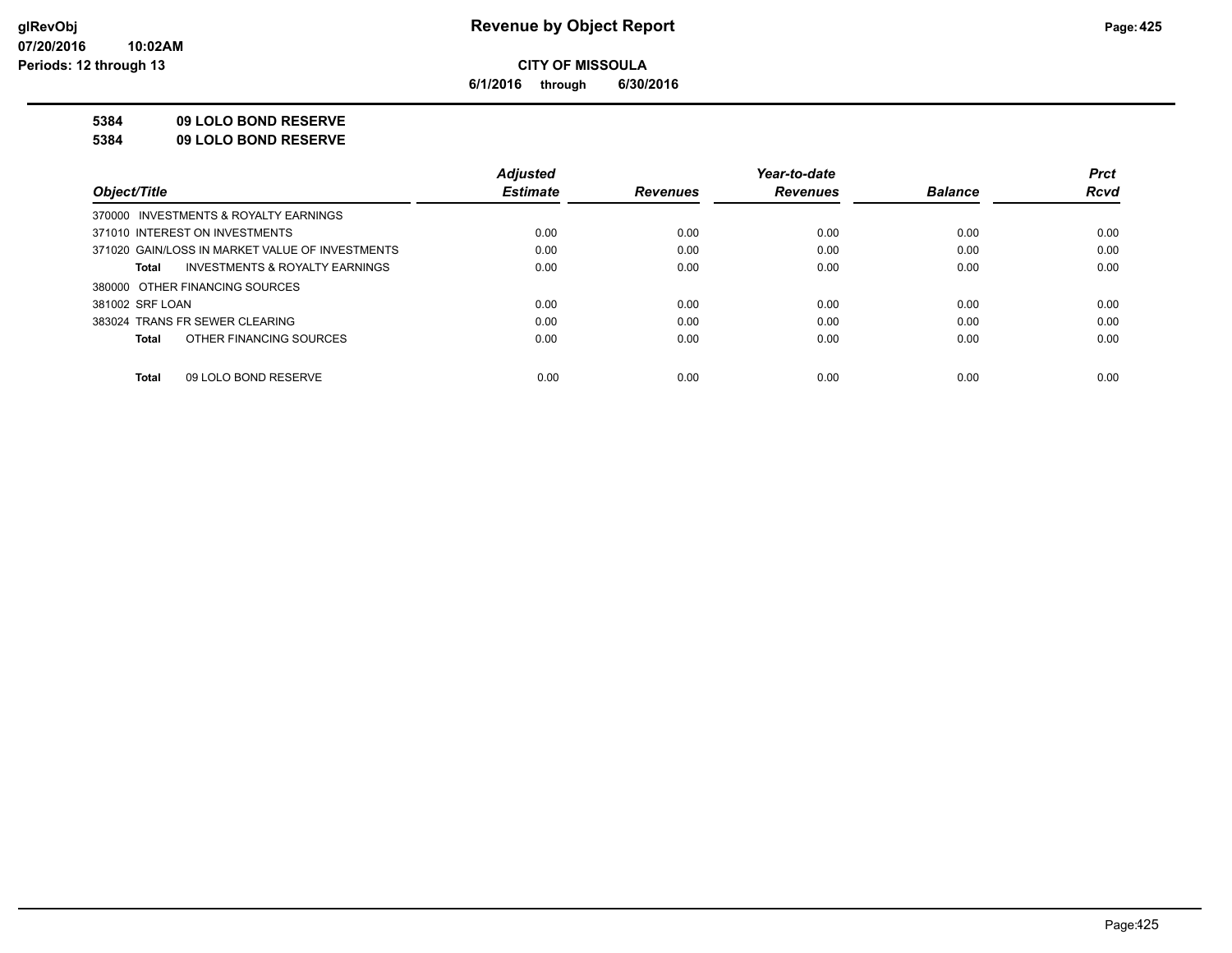**6/1/2016 through 6/30/2016**

### **5384 09 LOLO BOND RESERVE**

|                                                | <b>Adjusted</b> |                 | Year-to-date    |                | <b>Prct</b> |
|------------------------------------------------|-----------------|-----------------|-----------------|----------------|-------------|
| Object/Title                                   | <b>Estimate</b> | <b>Revenues</b> | <b>Revenues</b> | <b>Balance</b> | <b>Rcvd</b> |
| 370000 INVESTMENTS & ROYALTY EARNINGS          |                 |                 |                 |                |             |
| 371010 INTEREST ON INVESTMENTS                 | 0.00            | 0.00            | 0.00            | 0.00           | 0.00        |
| 371020 GAIN/LOSS IN MARKET VALUE OF INVESTMENT | 0.00            | 0.00            | 0.00            | 0.00           | 0.00        |
| INVESTMENTS & ROYALTY EARNINGS<br>Total        | 0.00            | 0.00            | 0.00            | 0.00           | 0.00        |
| 380000 OTHER FINANCING SOURCES                 |                 |                 |                 |                |             |
| 381002 SRF LOAN                                | 0.00            | 0.00            | 0.00            | 0.00           | 0.00        |
| 383024 TRANS FR SEWER CLEARING                 | 0.00            | 0.00            | 0.00            | 0.00           | 0.00        |
| OTHER FINANCING SOURCES<br>Total               | 0.00            | 0.00            | 0.00            | 0.00           | 0.00        |
| 09 LOLO BOND RESERVE<br>Total                  | 0.00            | 0.00            | 0.00            | 0.00           | 0.00        |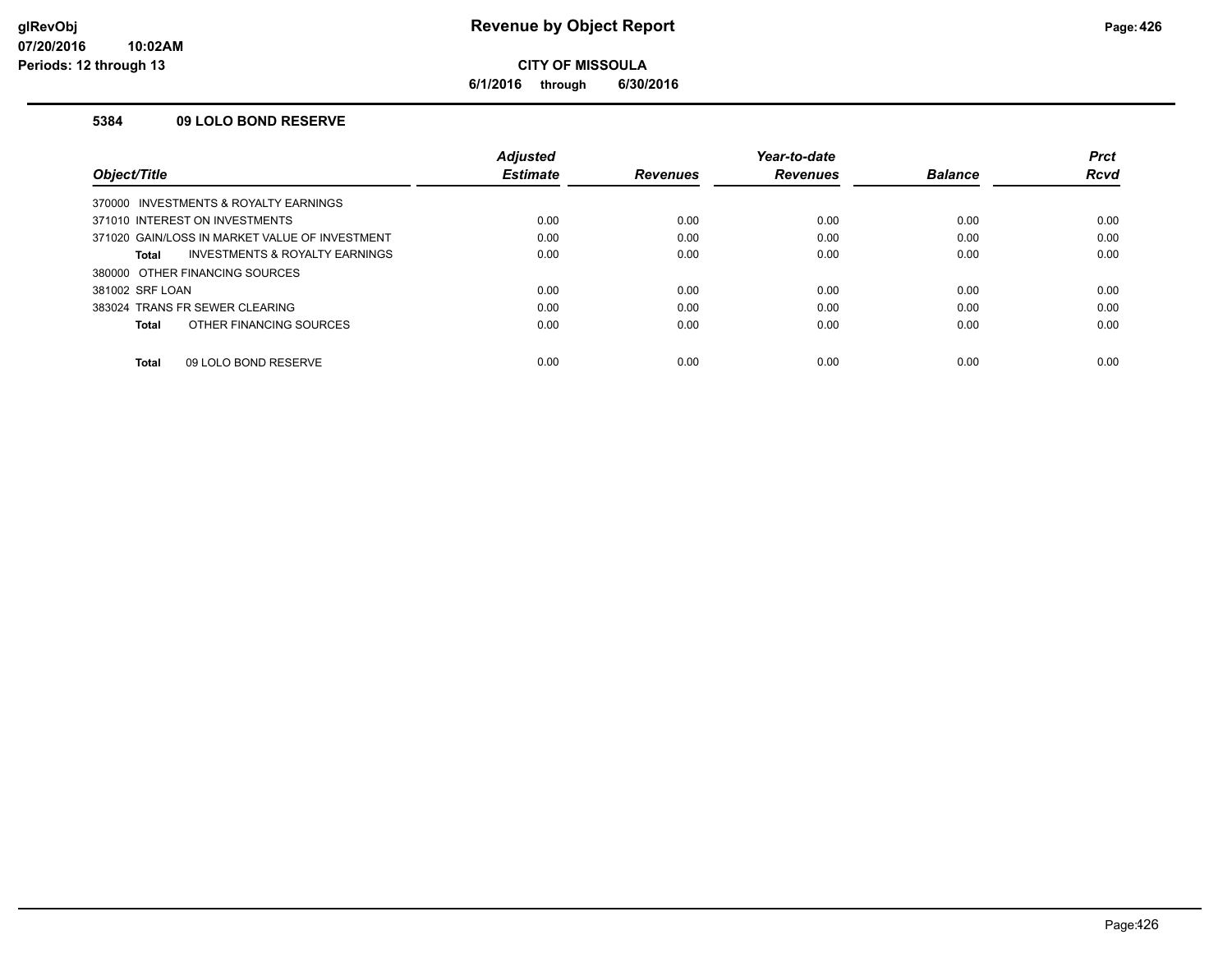**6/1/2016 through 6/30/2016**

## **5385 HEADWORKS 2010 BOND RESERVE**

#### **5385 HEADWORKS 2010 BOND RESERVE**

|                 |                                    | <b>Adjusted</b> |                 | Year-to-date    |                |             |
|-----------------|------------------------------------|-----------------|-----------------|-----------------|----------------|-------------|
| Object/Title    |                                    | <b>Estimate</b> | <b>Revenues</b> | <b>Revenues</b> | <b>Balance</b> | <b>Rcvd</b> |
|                 | 380000 OTHER FINANCING SOURCES     |                 |                 |                 |                |             |
| 381002 SRF LOAN |                                    | 0.00            | 0.00            | 0.00            | 0.00           | 0.00        |
| Total           | OTHER FINANCING SOURCES            | 0.00            | 0.00            | 0.00            | 0.00           | 0.00        |
| <b>Total</b>    | <b>HEADWORKS 2010 BOND RESERVE</b> | 0.00            | 0.00            | 0.00            | 0.00           | 0.00        |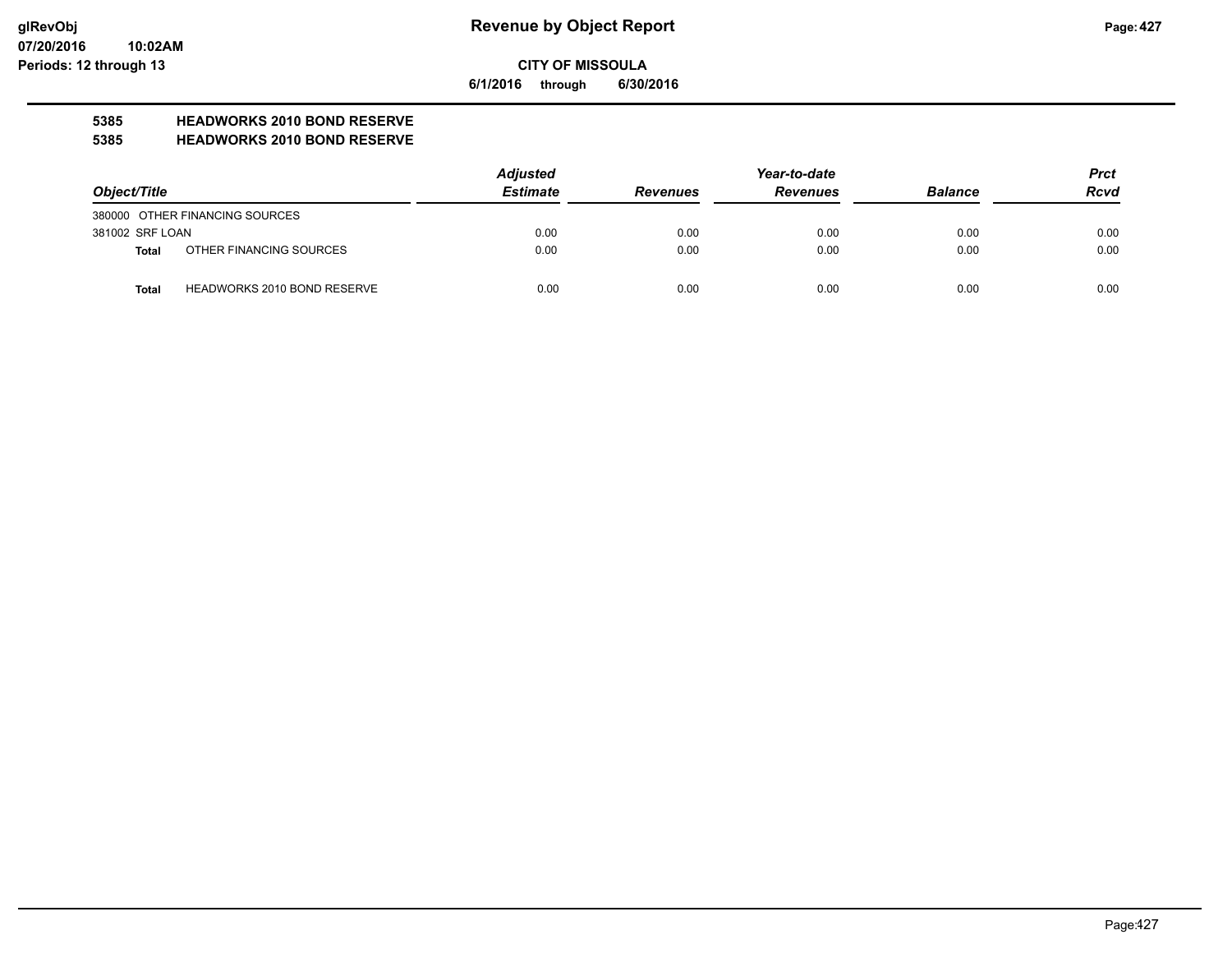**6/1/2016 through 6/30/2016**

### **5385 HEADWORKS 2010 BOND RESERVE**

| Object/Title    |                                    | <b>Adjusted</b><br><b>Estimate</b> | <b>Revenues</b> | Year-to-date<br><b>Revenues</b> | <b>Balance</b> | <b>Prct</b><br><b>Rcvd</b> |
|-----------------|------------------------------------|------------------------------------|-----------------|---------------------------------|----------------|----------------------------|
|                 | 380000 OTHER FINANCING SOURCES     |                                    |                 |                                 |                |                            |
| 381002 SRF LOAN |                                    | 0.00                               | 0.00            | 0.00                            | 0.00           | 0.00                       |
| <b>Total</b>    | OTHER FINANCING SOURCES            | 0.00                               | 0.00            | 0.00                            | 0.00           | 0.00                       |
| Total           | <b>HEADWORKS 2010 BOND RESERVE</b> | 0.00                               | 0.00            | 0.00                            | 0.00           | 0.00                       |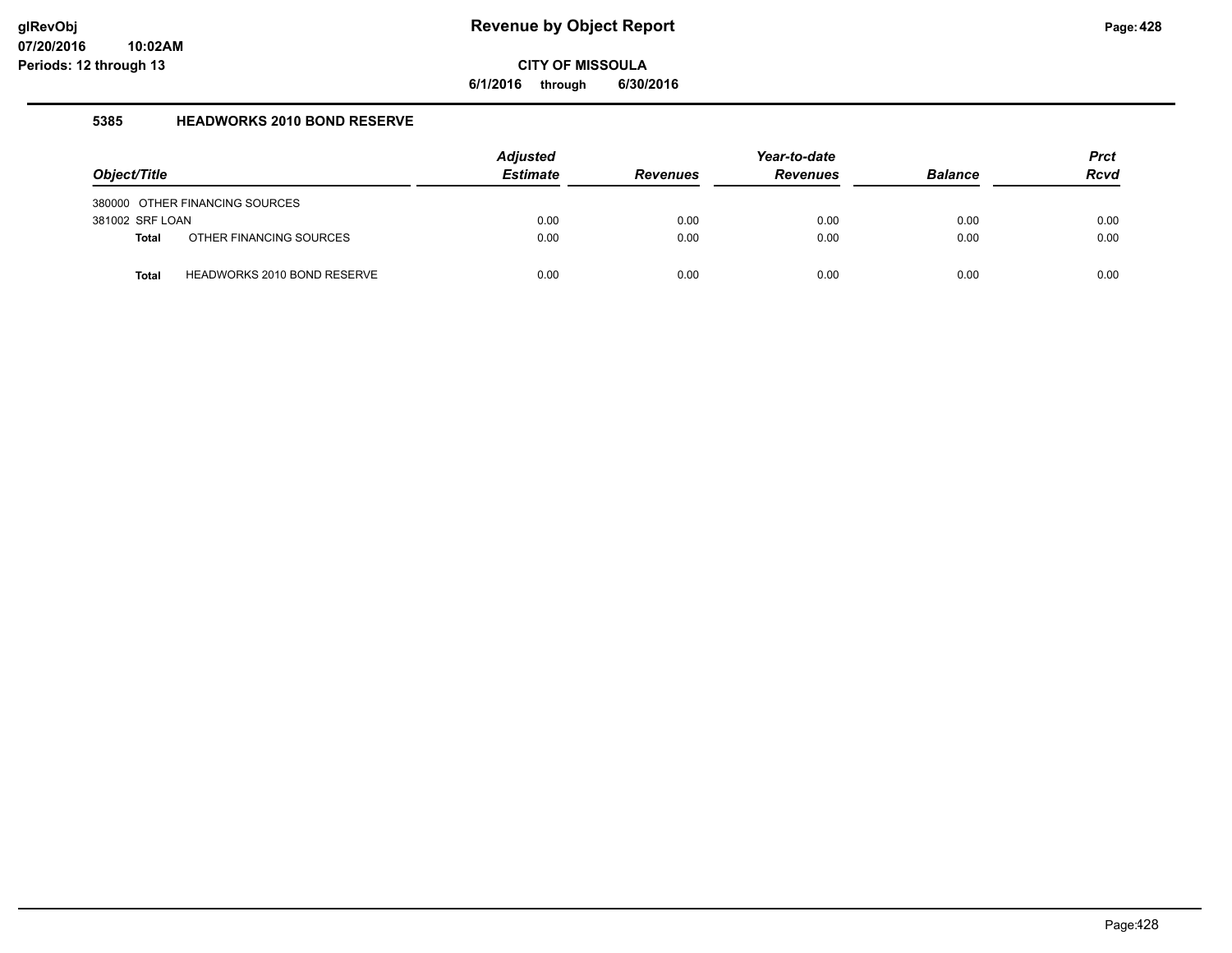**6/1/2016 through 6/30/2016**

## **5386 FY10 HEADWORKS DEBT SERVICE**

#### **5386 FY10 HEADWORKS DEBT SERVICE**

|                                                    | <b>Adjusted</b> |                 | Year-to-date    |                | <b>Prct</b> |
|----------------------------------------------------|-----------------|-----------------|-----------------|----------------|-------------|
| Object/Title                                       | <b>Estimate</b> | <b>Revenues</b> | <b>Revenues</b> | <b>Balance</b> | <b>Rcvd</b> |
| 330000 INTERGOVERNMENTAL REVENUES                  |                 |                 |                 |                |             |
| 331990 IRS REIMB/DEBT SVS INTEREST                 | 253.177.00      | 117.980.65      | 235.961.30      | 17.215.70      | 93.20       |
| <b>INTERGOVERNMENTAL REVENUES</b><br><b>Total</b>  | 253.177.00      | 117.980.65      | 235.961.30      | 17.215.70      | 93.20       |
| 380000 OTHER FINANCING SOURCES                     |                 |                 |                 |                |             |
| 383024 TRANS FR SEWER CLEARING                     | 445.139.00      | 0.00            | 0.00            | 445,139.00     | 0.00        |
| OTHER FINANCING SOURCES<br><b>Total</b>            | 445,139.00      | 0.00            | 0.00            | 445,139.00     | 0.00        |
|                                                    |                 |                 |                 |                |             |
| <b>FY10 HEADWORKS DEBT SERVICE</b><br><b>Total</b> | 698.316.00      | 117.980.65      | 235.961.30      | 462.354.70     | 33.79       |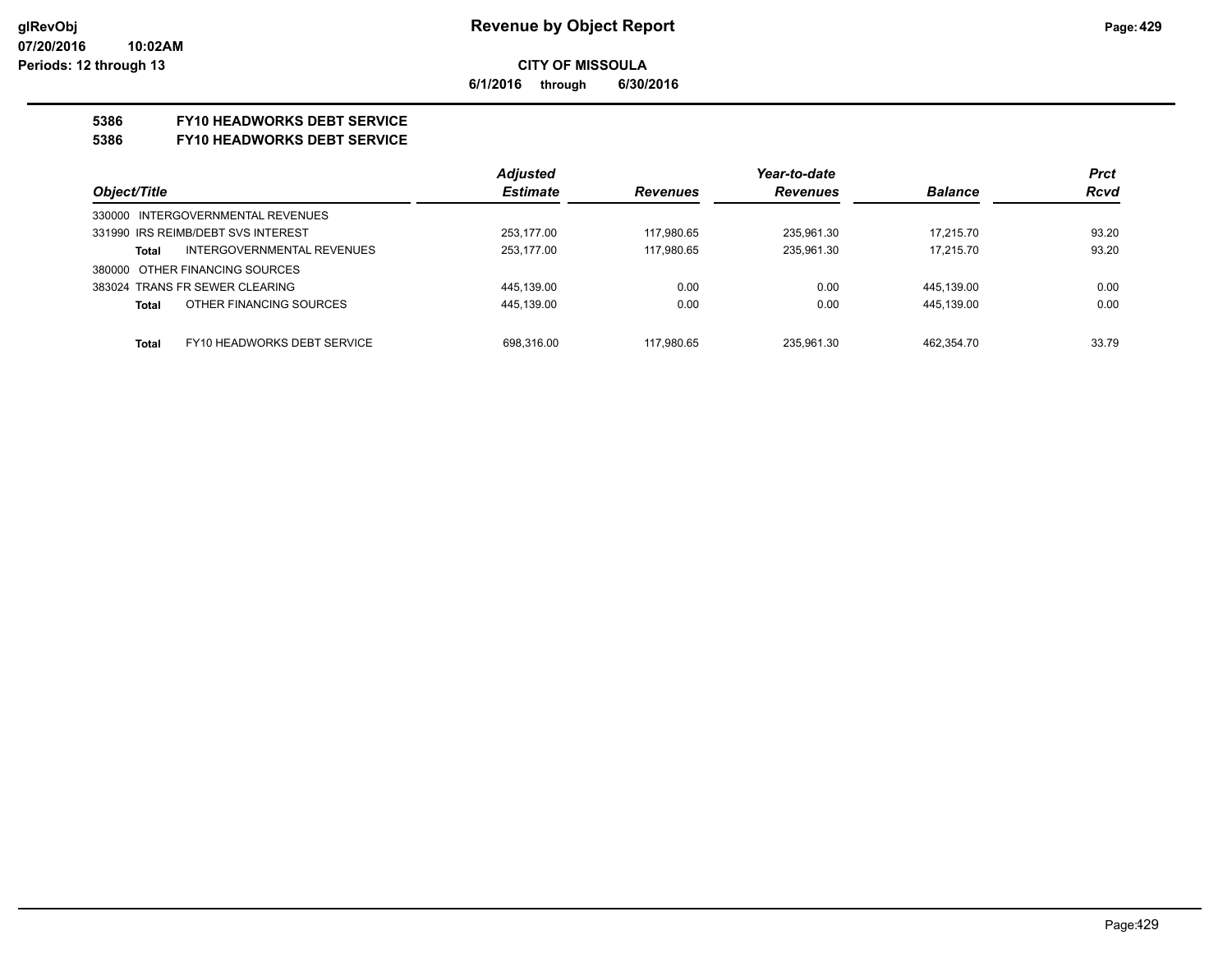**6/1/2016 through 6/30/2016**

## **5386 FY10 HEADWORKS DEBT SERVICE**

|              |                                    | <b>Adjusted</b> |                 | Year-to-date    |                | <b>Prct</b> |
|--------------|------------------------------------|-----------------|-----------------|-----------------|----------------|-------------|
| Object/Title |                                    | <b>Estimate</b> | <b>Revenues</b> | <b>Revenues</b> | <b>Balance</b> | <b>Rcvd</b> |
|              | 330000 INTERGOVERNMENTAL REVENUES  |                 |                 |                 |                |             |
|              | 331990 IRS REIMB/DEBT SVS INTEREST | 253.177.00      | 117.980.65      | 235.961.30      | 17.215.70      | 93.20       |
| <b>Total</b> | INTERGOVERNMENTAL REVENUES         | 253.177.00      | 117,980.65      | 235,961.30      | 17.215.70      | 93.20       |
|              | 380000 OTHER FINANCING SOURCES     |                 |                 |                 |                |             |
|              | 383024 TRANS FR SEWER CLEARING     | 445.139.00      | 0.00            | 0.00            | 445.139.00     | 0.00        |
| <b>Total</b> | OTHER FINANCING SOURCES            | 445,139.00      | 0.00            | 0.00            | 445,139.00     | 0.00        |
| <b>Total</b> | <b>FY10 HEADWORKS DEBT SERVICE</b> | 698.316.00      | 117.980.65      | 235.961.30      | 462.354.70     | 33.79       |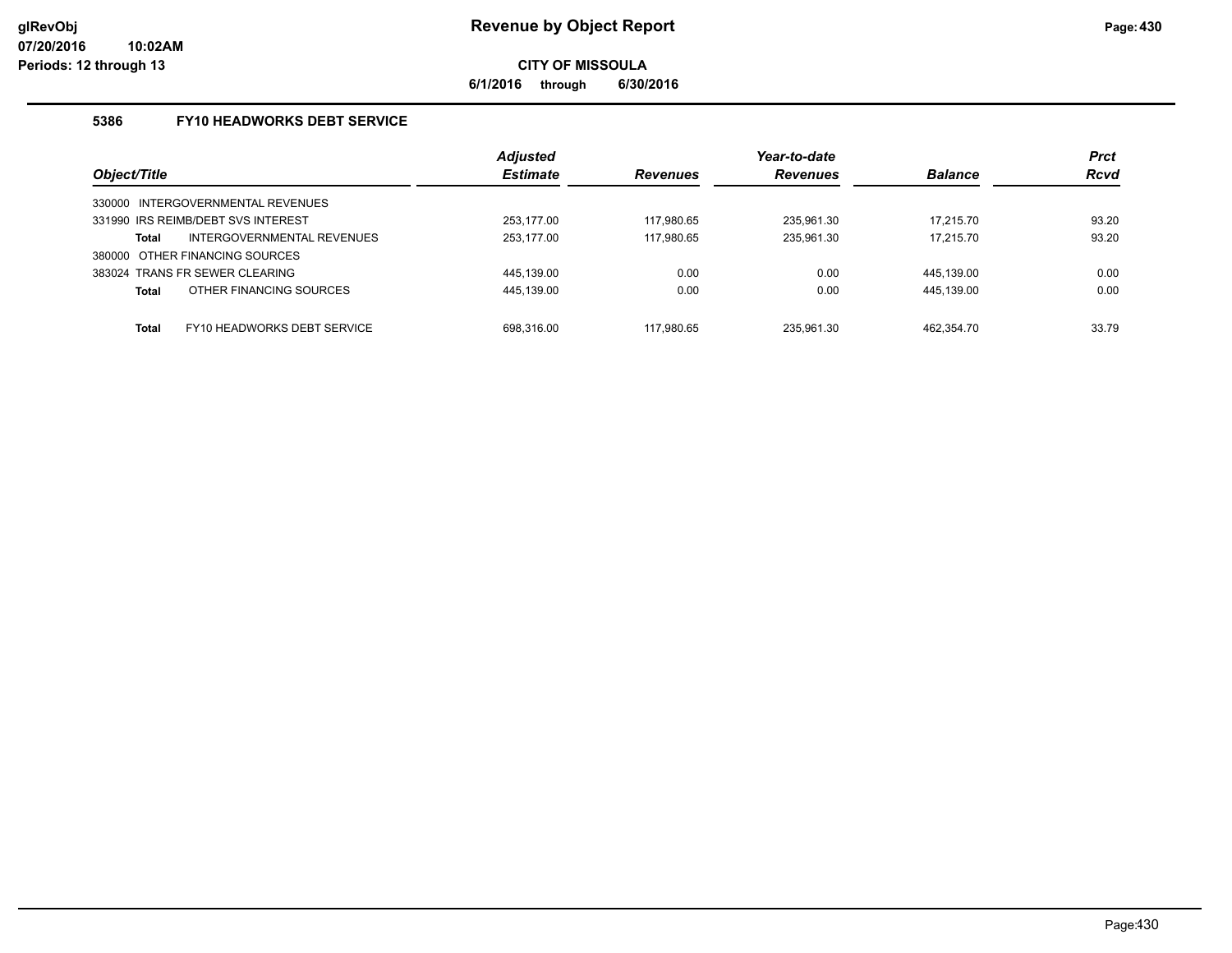**6/1/2016 through 6/30/2016**

# **5387 FY11 SEWER \$1.29M BOND DEBT SERVICE**

## **5387 FY11 SEWER \$1.29M BOND DEBT SERVICE**

|                                                      | <b>Adjusted</b> |                 | Year-to-date    |                | <b>Prct</b> |
|------------------------------------------------------|-----------------|-----------------|-----------------|----------------|-------------|
| Object/Title                                         | <b>Estimate</b> | <b>Revenues</b> | <b>Revenues</b> | <b>Balance</b> | <b>Rcvd</b> |
| 370000 INVESTMENTS & ROYALTY EARNINGS                |                 |                 |                 |                |             |
| 371010 INTEREST ON INVESTMENTS                       | 0.00            | 0.00            | 0.00            | 0.00           | 0.00        |
| 371020 GAIN/LOSS IN MARKET VALUE OF INVESTMENTS      | 0.00            | 0.00            | 0.00            | 0.00           | 0.00        |
| <b>INVESTMENTS &amp; ROYALTY EARNINGS</b><br>Total   | 0.00            | 0.00            | 0.00            | 0.00           | 0.00        |
| 380000 OTHER FINANCING SOURCES                       |                 |                 |                 |                |             |
| 383024 TRANS FR SEWER CLEARING                       | 102.080.00      | 0.00            | 0.00            | 102.080.00     | 0.00        |
| OTHER FINANCING SOURCES<br>Total                     | 102,080.00      | 0.00            | 0.00            | 102.080.00     | 0.00        |
|                                                      |                 |                 |                 |                |             |
| FY11 SEWER \$1.29M BOND DEBT SERVICE<br><b>Total</b> | 102.080.00      | 0.00            | 0.00            | 102.080.00     | 0.00        |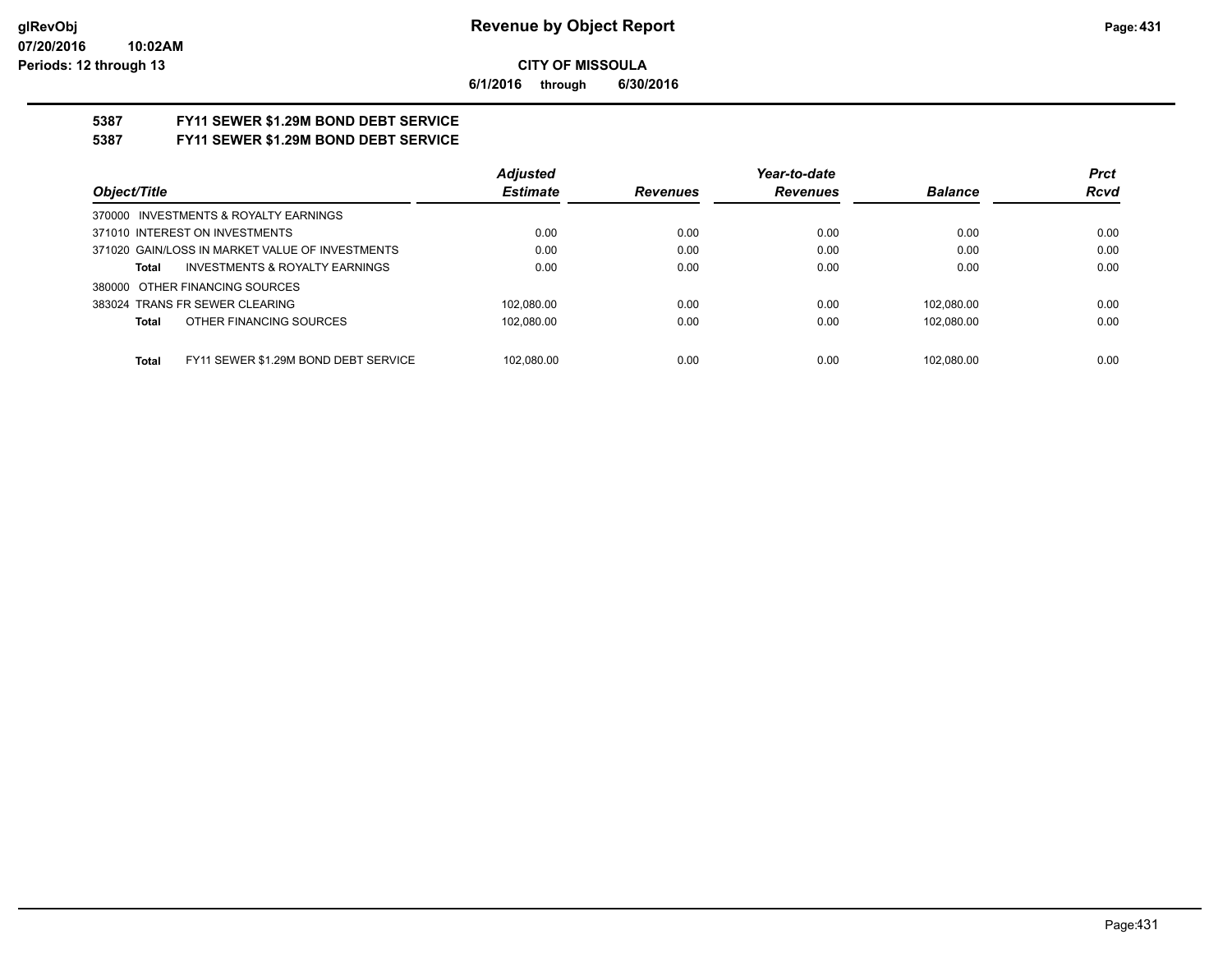**6/1/2016 through 6/30/2016**

### **5387 FY11 SEWER \$1.29M BOND DEBT SERVICE**

|              |                                                | <b>Adjusted</b> |                 | Year-to-date    |                | <b>Prct</b> |
|--------------|------------------------------------------------|-----------------|-----------------|-----------------|----------------|-------------|
| Object/Title |                                                | <b>Estimate</b> | <b>Revenues</b> | <b>Revenues</b> | <b>Balance</b> | <b>Rcvd</b> |
|              | 370000 INVESTMENTS & ROYALTY EARNINGS          |                 |                 |                 |                |             |
|              | 371010 INTEREST ON INVESTMENTS                 | 0.00            | 0.00            | 0.00            | 0.00           | 0.00        |
|              | 371020 GAIN/LOSS IN MARKET VALUE OF INVESTMENT | 0.00            | 0.00            | 0.00            | 0.00           | 0.00        |
| Total        | INVESTMENTS & ROYALTY EARNINGS                 | 0.00            | 0.00            | 0.00            | 0.00           | 0.00        |
|              | 380000 OTHER FINANCING SOURCES                 |                 |                 |                 |                |             |
|              | 383024 TRANS FR SEWER CLEARING                 | 102.080.00      | 0.00            | 0.00            | 102.080.00     | 0.00        |
| Total        | OTHER FINANCING SOURCES                        | 102.080.00      | 0.00            | 0.00            | 102.080.00     | 0.00        |
| <b>Total</b> | FY11 SEWER \$1.29M BOND DEBT SERVICE           | 102.080.00      | 0.00            | 0.00            | 102.080.00     | 0.00        |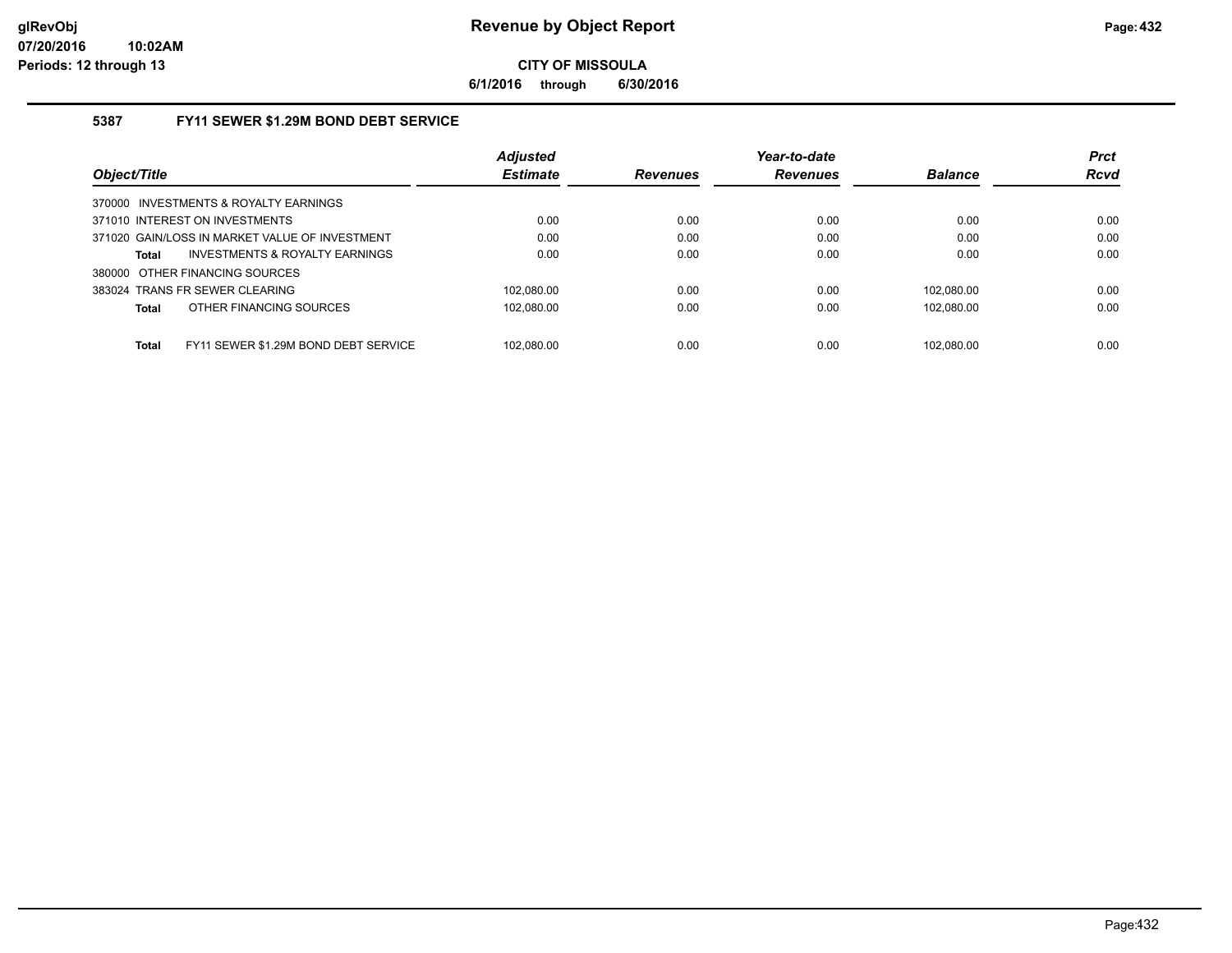**6/1/2016 through 6/30/2016**

# **5388 FY11 \$1.29M SEWER BOND RESERVE**

**5388 FY11 \$1.29M SEWER BOND RESERVE**

|                                          | <b>Adjusted</b> |                 | Year-to-date    |                | <b>Prct</b> |
|------------------------------------------|-----------------|-----------------|-----------------|----------------|-------------|
| Object/Title                             | <b>Estimate</b> | <b>Revenues</b> | <b>Revenues</b> | <b>Balance</b> | Rcvd        |
| 370000 INVESTMENTS & ROYALTY EARNINGS    |                 |                 |                 |                |             |
| 371010 INTEREST ON INVESTMENTS           | 0.00            | 0.00            | 0.00            | 0.00           | 0.00        |
| INVESTMENTS & ROYALTY EARNINGS<br>Total  | 0.00            | 0.00            | 0.00            | 0.00           | 0.00        |
| 380000 OTHER FINANCING SOURCES           |                 |                 |                 |                |             |
| 381002 SRF LOAN                          | 0.00            | 0.00            | 0.00            | 0.00           | 0.00        |
| 383024 TRANS FR SEWER CLEARING           | 0.00            | 0.00            | 0.00            | 0.00           | 0.00        |
| 383042 TRANSFERS FROM OTHER FUNDS        | 0.00            | 0.00            | 0.00            | 0.00           | 0.00        |
| OTHER FINANCING SOURCES<br>Total         | 0.00            | 0.00            | 0.00            | 0.00           | 0.00        |
| FY11 \$1.29M SEWER BOND RESERVE<br>Total | 0.00            | 0.00            | 0.00            | 0.00           | 0.00        |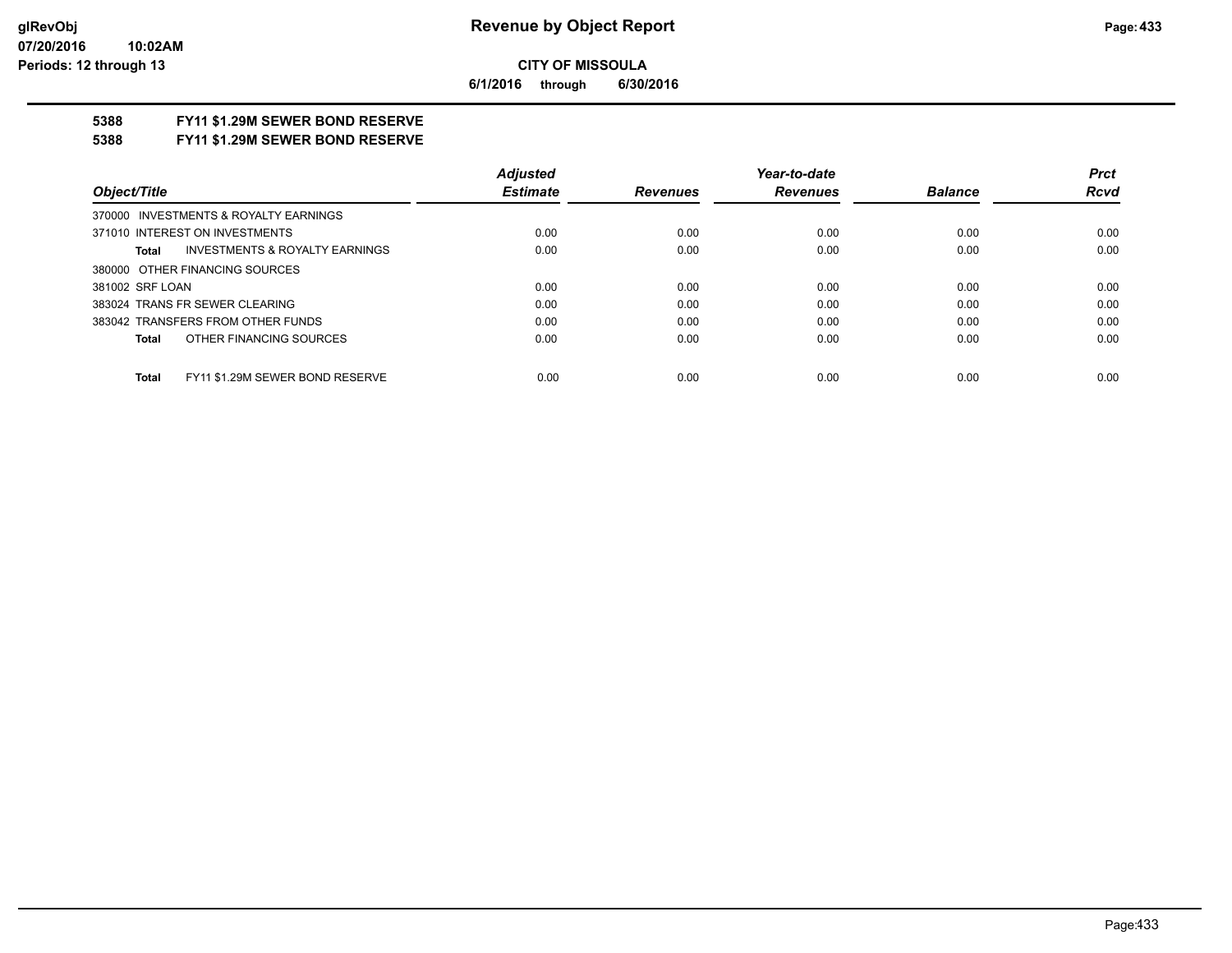**6/1/2016 through 6/30/2016**

## **5388 FY11 \$1.29M SEWER BOND RESERVE**

|                                                    | <b>Adjusted</b> |                 | Year-to-date    |                | <b>Prct</b> |
|----------------------------------------------------|-----------------|-----------------|-----------------|----------------|-------------|
| Object/Title                                       | <b>Estimate</b> | <b>Revenues</b> | <b>Revenues</b> | <b>Balance</b> | <b>Rcvd</b> |
| 370000 INVESTMENTS & ROYALTY EARNINGS              |                 |                 |                 |                |             |
| 371010 INTEREST ON INVESTMENTS                     | 0.00            | 0.00            | 0.00            | 0.00           | 0.00        |
| <b>INVESTMENTS &amp; ROYALTY EARNINGS</b><br>Total | 0.00            | 0.00            | 0.00            | 0.00           | 0.00        |
| 380000 OTHER FINANCING SOURCES                     |                 |                 |                 |                |             |
| 381002 SRF LOAN                                    | 0.00            | 0.00            | 0.00            | 0.00           | 0.00        |
| 383024 TRANS FR SEWER CLEARING                     | 0.00            | 0.00            | 0.00            | 0.00           | 0.00        |
| 383042 TRANSFERS FROM OTHER FUNDS                  | 0.00            | 0.00            | 0.00            | 0.00           | 0.00        |
| OTHER FINANCING SOURCES<br>Total                   | 0.00            | 0.00            | 0.00            | 0.00           | 0.00        |
| FY11 \$1.29M SEWER BOND RESERVE<br>Total           | 0.00            | 0.00            | 0.00            | 0.00           | 0.00        |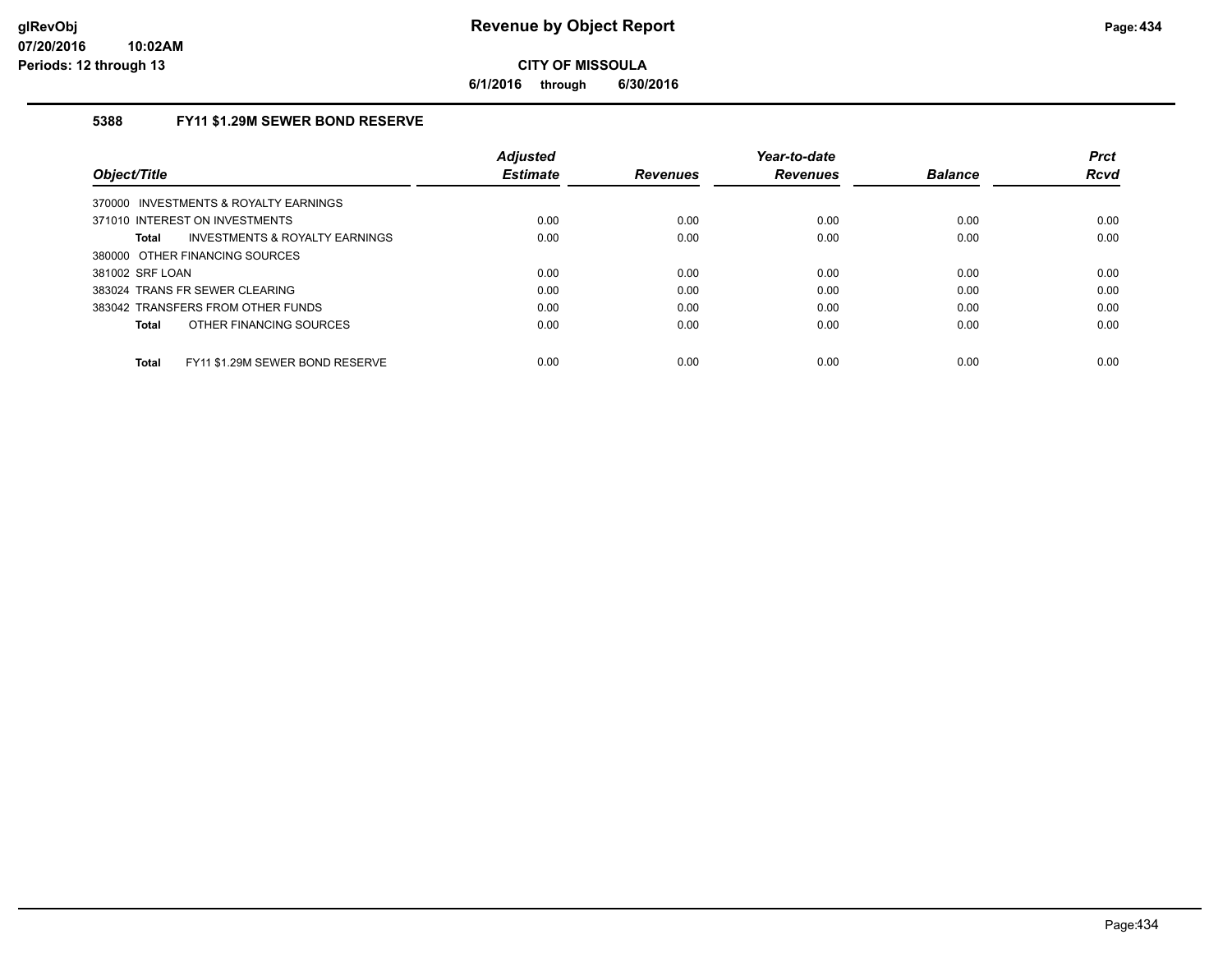**6/1/2016 through 6/30/2016**

# **5389 FY15 SEWER REVENUE BOND DEBT SERVICE**

**5389 FY15 SEWER REVENUE BOND DEBT SERVICE**

|                                                    | <b>Adjusted</b> |                 | Year-to-date    |                | <b>Prct</b> |
|----------------------------------------------------|-----------------|-----------------|-----------------|----------------|-------------|
| Object/Title                                       | <b>Estimate</b> | <b>Revenues</b> | <b>Revenues</b> | <b>Balance</b> | <b>Rcvd</b> |
| 370000 INVESTMENTS & ROYALTY EARNINGS              |                 |                 |                 |                |             |
| 371010 INTEREST ON INVESTMENTS                     | 0.00            | 0.00            | 0.00            | 0.00           | 0.00        |
| 371020 GAIN/LOSS IN MARKET VALUE OF INVESTMENTS    | 0.00            | 0.00            | 0.00            | 0.00           | 0.00        |
| <b>INVESTMENTS &amp; ROYALTY EARNINGS</b><br>Total | 0.00            | 0.00            | 0.00            | 0.00           | 0.00        |
| 380000 OTHER FINANCING SOURCES                     |                 |                 |                 |                |             |
| 381010 BOND PROCEEDS                               | 0.00            | 0.00            | 0.00            | 0.00           | 0.00        |
| 383024 TRANS FR SEWER CLEARING                     | 0.00            | 0.00            | 0.00            | 0.00           | 0.00        |
| OTHER FINANCING SOURCES<br><b>Total</b>            | 0.00            | 0.00            | 0.00            | 0.00           | 0.00        |
| FY15 SEWER REVENUE BOND DEBT SERVIC<br>Total       | 0.00            | 0.00            | 0.00            | 0.00           | 0.00        |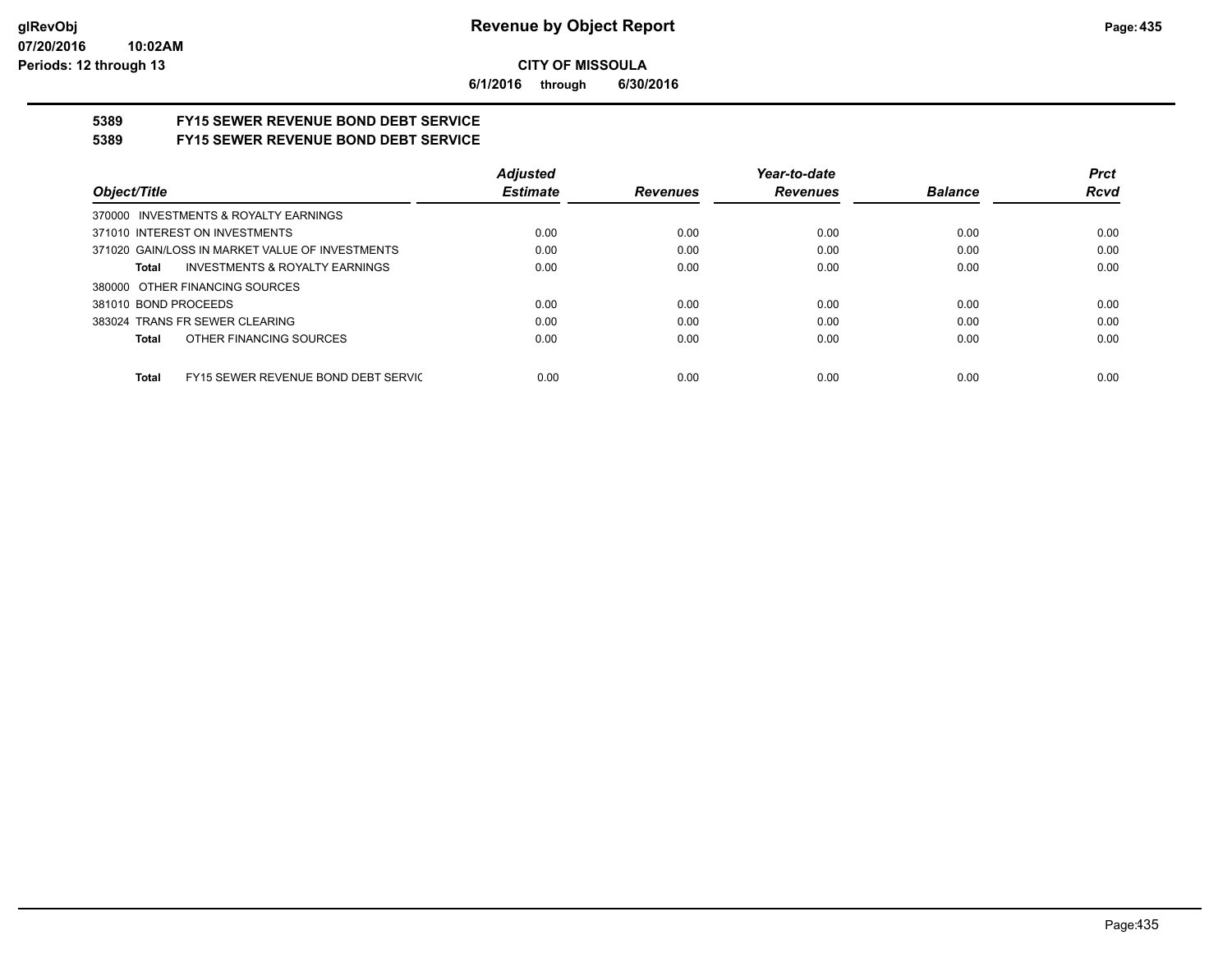**6/1/2016 through 6/30/2016**

#### **5389 FY15 SEWER REVENUE BOND DEBT SERVICE**

|                                                     | <b>Adiusted</b> |                 | Year-to-date    |                | <b>Prct</b> |
|-----------------------------------------------------|-----------------|-----------------|-----------------|----------------|-------------|
| Object/Title                                        | <b>Estimate</b> | <b>Revenues</b> | <b>Revenues</b> | <b>Balance</b> | <b>Rcvd</b> |
| 370000 INVESTMENTS & ROYALTY EARNINGS               |                 |                 |                 |                |             |
| 371010 INTEREST ON INVESTMENTS                      | 0.00            | 0.00            | 0.00            | 0.00           | 0.00        |
| 371020 GAIN/LOSS IN MARKET VALUE OF INVESTMENT      | 0.00            | 0.00            | 0.00            | 0.00           | 0.00        |
| INVESTMENTS & ROYALTY EARNINGS<br>Total             | 0.00            | 0.00            | 0.00            | 0.00           | 0.00        |
| 380000 OTHER FINANCING SOURCES                      |                 |                 |                 |                |             |
| 381010 BOND PROCEEDS                                | 0.00            | 0.00            | 0.00            | 0.00           | 0.00        |
| 383024 TRANS FR SEWER CLEARING                      | 0.00            | 0.00            | 0.00            | 0.00           | 0.00        |
| OTHER FINANCING SOURCES<br><b>Total</b>             | 0.00            | 0.00            | 0.00            | 0.00           | 0.00        |
|                                                     |                 |                 |                 |                |             |
| FY15 SEWER REVENUE BOND DEBT SERVIC<br><b>Total</b> | 0.00            | 0.00            | 0.00            | 0.00           | 0.00        |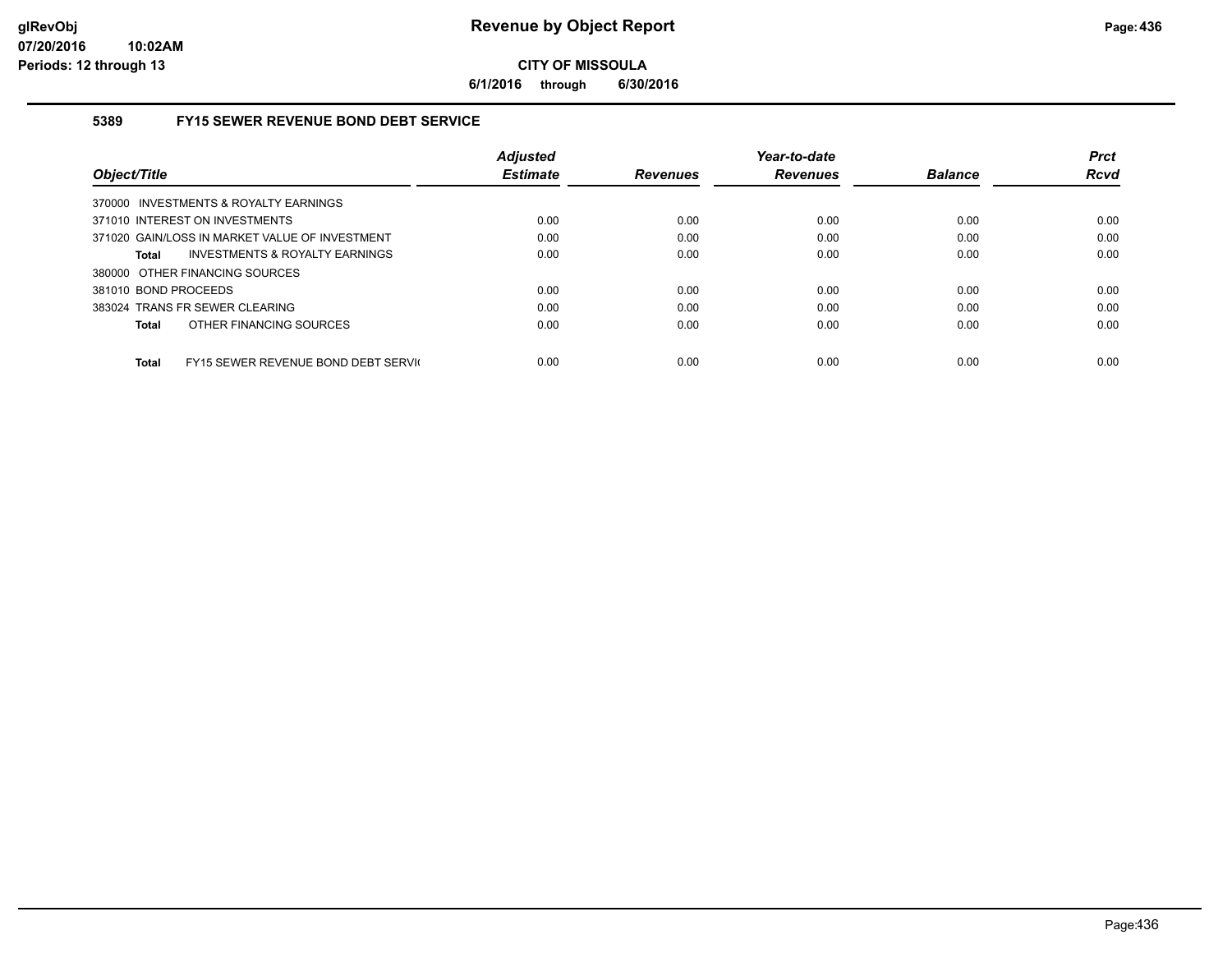**6/1/2016 through 6/30/2016**

## **5390 FY15 SEWER BOND DEBT RESERVE**

#### **5390 FY15 SEWER BOND DEBT RESERVE**

|                                                     | <b>Adjusted</b> |                 | Year-to-date    |                | <b>Prct</b> |
|-----------------------------------------------------|-----------------|-----------------|-----------------|----------------|-------------|
| Object/Title                                        | <b>Estimate</b> | <b>Revenues</b> | <b>Revenues</b> | <b>Balance</b> | <b>Rcvd</b> |
| 370000 INVESTMENTS & ROYALTY EARNINGS               |                 |                 |                 |                |             |
| 371010 INTEREST ON INVESTMENTS                      | 0.00            | 0.00            | 0.00            | 0.00           | 0.00        |
| 371020 GAIN/LOSS IN MARKET VALUE OF INVESTMENTS     | 0.00            | 0.00            | 0.00            | 0.00           | 0.00        |
| INVESTMENTS & ROYALTY EARNINGS<br>Total             | 0.00            | 0.00            | 0.00            | 0.00           | 0.00        |
| 380000 OTHER FINANCING SOURCES                      |                 |                 |                 |                |             |
| 381002 SRF LOAN                                     | 0.00            | 0.00            | 0.00            | 0.00           | 0.00        |
| 383024 TRANS FR SEWER CLEARING                      | 0.00            | 0.00            | 0.00            | 0.00           | 0.00        |
| 383042 TRANSFERS FROM OTHER FUNDS                   | 0.00            | 0.00            | 62,238.00       | $-62,238.00$   | 0.00        |
| OTHER FINANCING SOURCES<br>Total                    | 0.00            | 0.00            | 62.238.00       | $-62.238.00$   | 0.00        |
| <b>FY15 SEWER BOND DEBT RESERVE</b><br><b>Total</b> | 0.00            | 0.00            | 62.238.00       | $-62.238.00$   | 0.00        |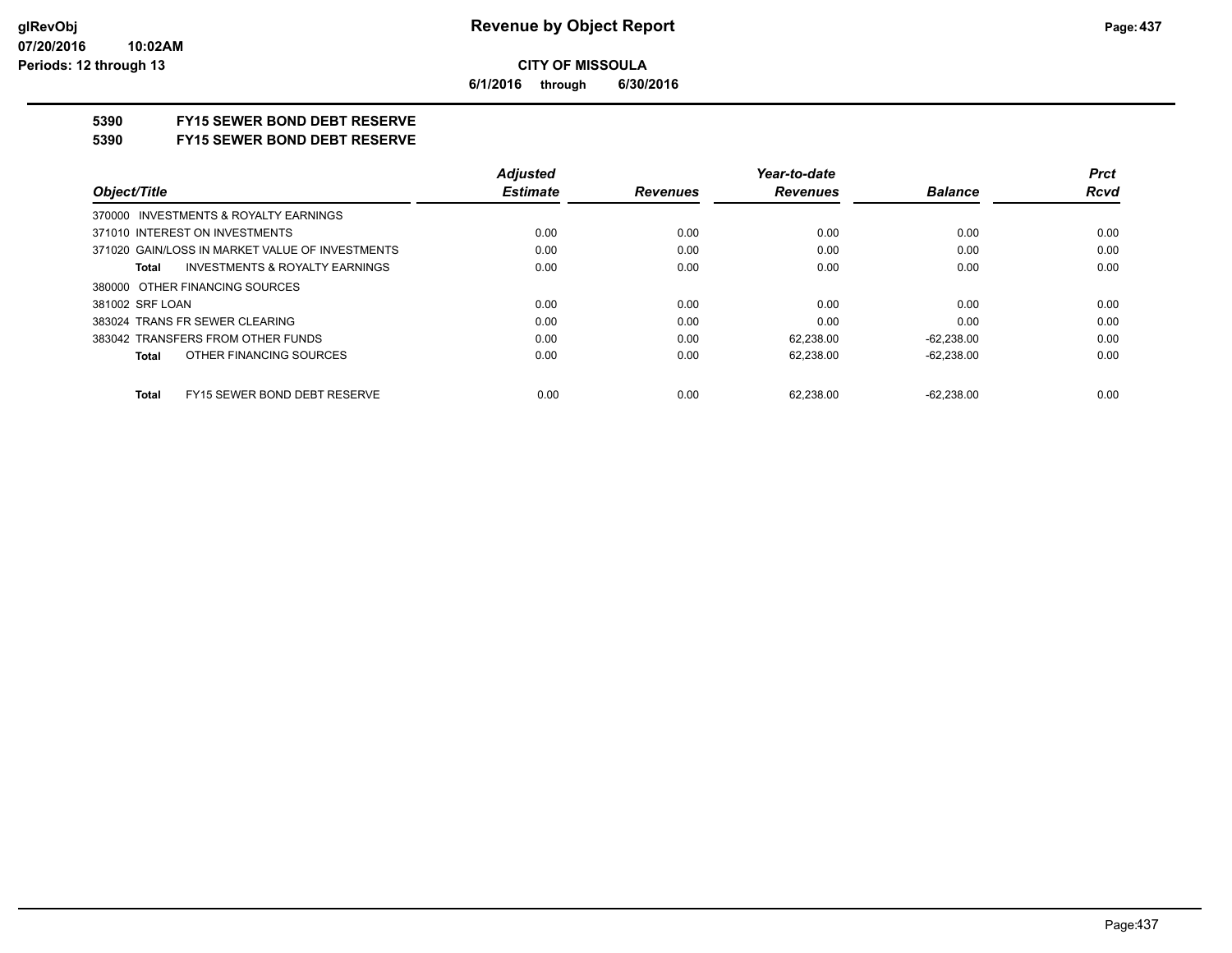**6/1/2016 through 6/30/2016**

## **5390 FY15 SEWER BOND DEBT RESERVE**

| Object/Title                                   | <b>Adjusted</b><br><b>Estimate</b> | <b>Revenues</b> | Year-to-date<br><b>Revenues</b> | <b>Balance</b> | <b>Prct</b><br>Rcvd |
|------------------------------------------------|------------------------------------|-----------------|---------------------------------|----------------|---------------------|
| 370000 INVESTMENTS & ROYALTY EARNINGS          |                                    |                 |                                 |                |                     |
| 371010 INTEREST ON INVESTMENTS                 | 0.00                               | 0.00            | 0.00                            | 0.00           | 0.00                |
| 371020 GAIN/LOSS IN MARKET VALUE OF INVESTMENT | 0.00                               | 0.00            | 0.00                            | 0.00           | 0.00                |
| INVESTMENTS & ROYALTY EARNINGS<br>Total        | 0.00                               | 0.00            | 0.00                            | 0.00           | 0.00                |
| 380000 OTHER FINANCING SOURCES                 |                                    |                 |                                 |                |                     |
| 381002 SRF LOAN                                | 0.00                               | 0.00            | 0.00                            | 0.00           | 0.00                |
| 383024 TRANS FR SEWER CLEARING                 | 0.00                               | 0.00            | 0.00                            | 0.00           | 0.00                |
| 383042 TRANSFERS FROM OTHER FUNDS              | 0.00                               | 0.00            | 62.238.00                       | $-62.238.00$   | 0.00                |
| OTHER FINANCING SOURCES<br><b>Total</b>        | 0.00                               | 0.00            | 62.238.00                       | $-62,238.00$   | 0.00                |
| FY15 SEWER BOND DEBT RESERVE<br><b>Total</b>   | 0.00                               | 0.00            | 62.238.00                       | $-62.238.00$   | 0.00                |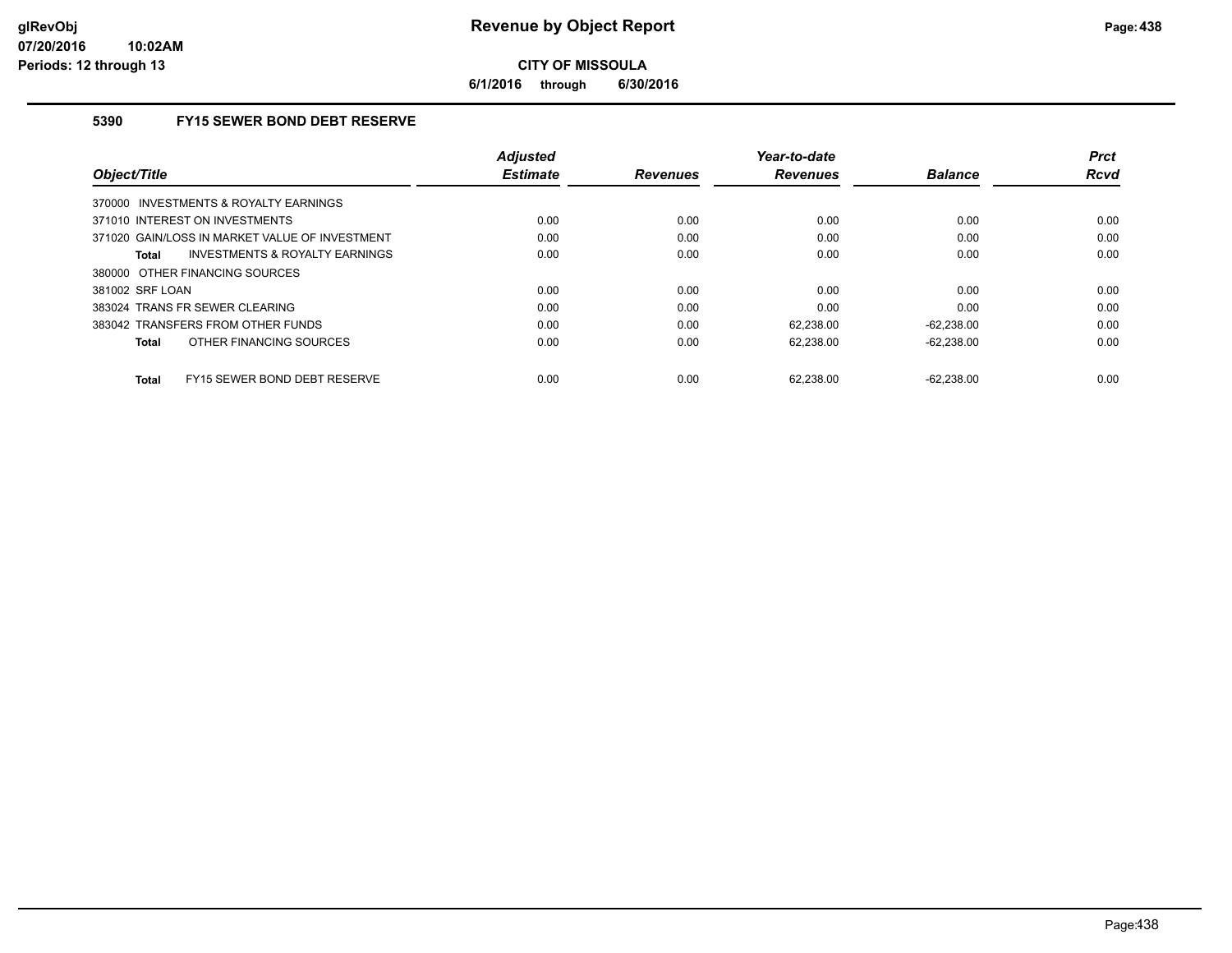**6/1/2016 through 6/30/2016**

# **5711 AQUATICS**

**5711 AQUATICS**

|                                                           | <b>Adjusted</b> |                 | Year-to-date    |                | <b>Prct</b> |
|-----------------------------------------------------------|-----------------|-----------------|-----------------|----------------|-------------|
| Object/Title                                              | <b>Estimate</b> | <b>Revenues</b> | <b>Revenues</b> | <b>Balance</b> | <b>Rcvd</b> |
| 330000 INTERGOVERNMENTAL REVENUES                         |                 |                 |                 |                |             |
| 336020 STATE PENSION CONTRIBUTION                         | 0.00            | 0.00            | 0.00            | 0.00           | 0.00        |
| 336023 STATE CONTRIB. - PERS                              | 0.00            | 35.80           | 578.99          | $-578.99$      | 0.00        |
| <b>INTERGOVERNMENTAL REVENUES</b><br>Total                | 0.00            | 35.80           | 578.99          | $-578.99$      | 0.00        |
| <b>CHARGES FOR SERVICES</b><br>340000                     |                 |                 |                 |                |             |
| 340051 GRILL VAN CONCESSIONS                              | 0.00            | 8.468.10        | 30,322.50       | $-30,322.50$   | 0.00        |
| 346030 SWIMMING POOL FEES                                 | 1,298,086.00    | 132,591.97      | 444.119.02      | 853,966.98     | 34.21       |
| 346060 CURRENTS SWIMMING FACILITY                         | 0.00            | 59,833.44       | 468,943.21      | -468,943.21    | 0.00        |
| 346061 CURRENTS ENTERPRISE                                | 0.00            | 0.00            | 0.00            | 0.00           | 0.00        |
| 346062 SPLASH ENTERPRISE                                  | 0.00            | 0.00            | 0.00            | 0.00           | 0.00        |
| <b>CHARGES FOR SERVICES</b><br>Total                      | 1,298,086.00    | 200,893.51      | 943,384.73      | 354,701.27     | 72.68       |
| 360000 MISCELLANEOUS REVENUES                             |                 |                 |                 |                |             |
| 360010 MISCELLANEOUS                                      | 0.00            | 0.00            | 0.00            | 0.00           | 0.00        |
| 365000 DONATIONS                                          | 0.00            | 0.00            | 0.00            | 0.00           | 0.00        |
| 365019 AQUATICS DONATIONS & GRANTS                        | 75,000.00       | 0.00            | 0.00            | 75,000.00      | 0.00        |
| MISCELLANEOUS REVENUES<br>Total                           | 75,000.00       | 0.00            | 0.00            | 75,000.00      | 0.00        |
| <b>INVESTMENTS &amp; ROYALTY EARNINGS</b><br>370000       |                 |                 |                 |                |             |
| 371010 INTEREST ON INVESTMENTS                            | 0.00            | 0.00            | 0.00            | 0.00           | 0.00        |
| <b>INVESTMENTS &amp; ROYALTY EARNINGS</b><br><b>Total</b> | 0.00            | 0.00            | 0.00            | 0.00           | 0.00        |
| OTHER FINANCING SOURCES<br>380000                         |                 |                 |                 |                |             |
| 383029 TRANS FR GENERAL                                   | 203,000.00      | 203,000.00      | 203,000.00      | 0.00           | 100.00      |
| 383043 TRANSFERS FROM IMPACT FEES                         | 0.00            | 0.00            | 0.00            | 0.00           | 0.00        |
| 383400 CAPITAL CONTRIBUTION                               | 0.00            | 0.00            | 0.00            | 0.00           | 0.00        |
| OTHER FINANCING SOURCES<br><b>Total</b>                   | 203,000.00      | 203,000.00      | 203,000.00      | 0.00           | 100.00      |
| <b>AQUATICS</b><br><b>Total</b>                           | 1,576,086.00    | 403.929.31      | 1,146,963.72    | 429.122.28     | 72.77       |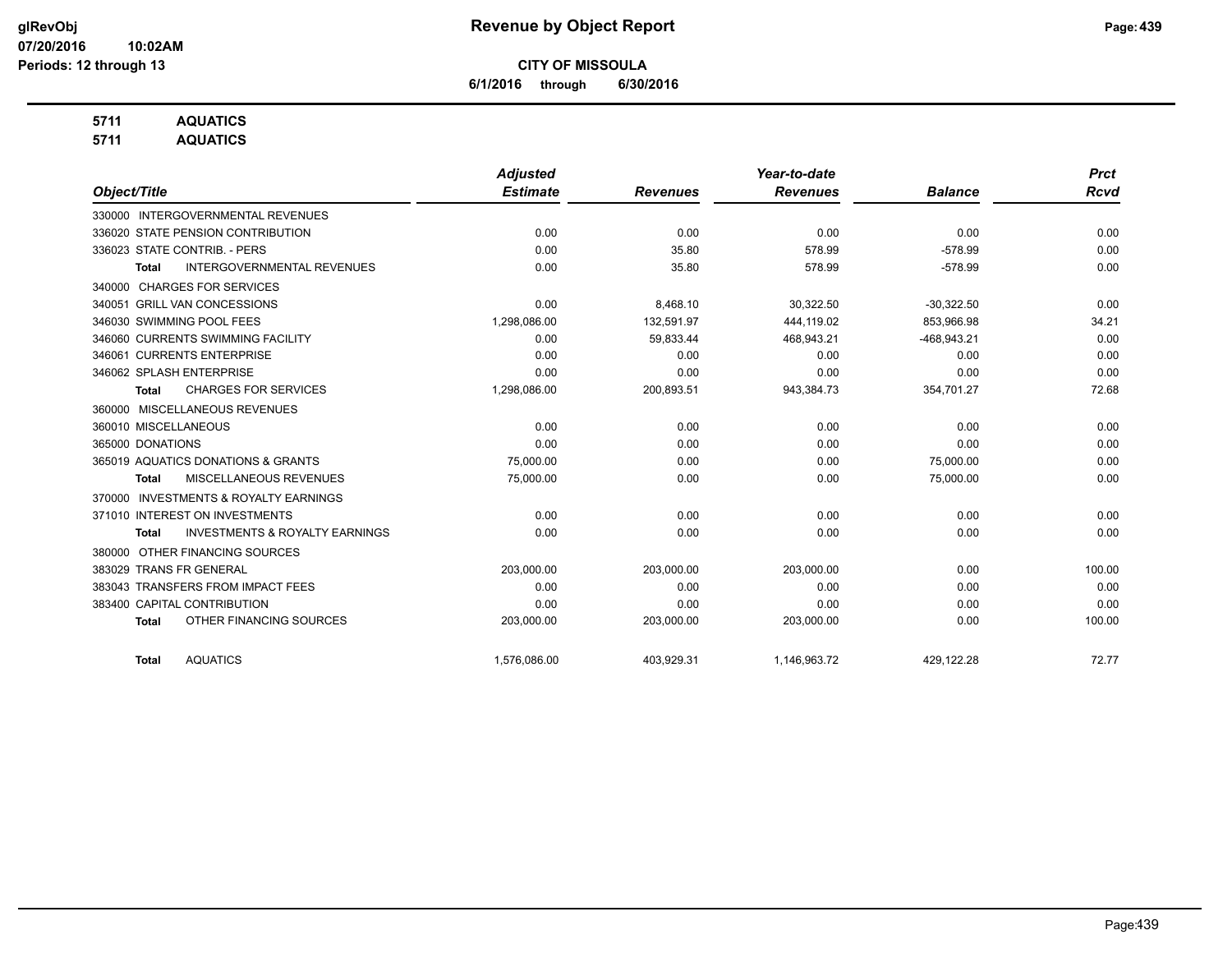**6/1/2016 through 6/30/2016**

#### **5711 AQUATICS**

|                                                     | <b>Adjusted</b> |                 | Year-to-date    |                | <b>Prct</b> |
|-----------------------------------------------------|-----------------|-----------------|-----------------|----------------|-------------|
| Object/Title                                        | <b>Estimate</b> | <b>Revenues</b> | <b>Revenues</b> | <b>Balance</b> | <b>Rcvd</b> |
| 330000 INTERGOVERNMENTAL REVENUES                   |                 |                 |                 |                |             |
| 336020 STATE PENSION CONTRIBUTION                   | 0.00            | 0.00            | 0.00            | 0.00           | 0.00        |
| 336023 STATE CONTRIB. - PERS                        | 0.00            | 35.80           | 578.99          | $-578.99$      | 0.00        |
| <b>INTERGOVERNMENTAL REVENUES</b><br><b>Total</b>   | 0.00            | 35.80           | 578.99          | $-578.99$      | 0.00        |
| 340000 CHARGES FOR SERVICES                         |                 |                 |                 |                |             |
| 340051 GRILL VAN CONCESSIONS                        | 0.00            | 8.468.10        | 30,322.50       | $-30,322.50$   | 0.00        |
| 346030 SWIMMING POOL FEES                           | 1,298,086.00    | 132,591.97      | 444,119.02      | 853,966.98     | 34.21       |
| 346060 CURRENTS SWIMMING FACILITY                   | 0.00            | 59,833.44       | 468,943.21      | -468,943.21    | 0.00        |
| 346061 CURRENTS ENTERPRISE                          | 0.00            | 0.00            | 0.00            | 0.00           | 0.00        |
| 346062 SPLASH ENTERPRISE                            | 0.00            | 0.00            | 0.00            | 0.00           | 0.00        |
| <b>CHARGES FOR SERVICES</b><br><b>Total</b>         | 1,298,086.00    | 200,893.51      | 943,384.73      | 354,701.27     | 72.68       |
| 360000 MISCELLANEOUS REVENUES                       |                 |                 |                 |                |             |
| 360010 MISCELLANEOUS                                | 0.00            | 0.00            | 0.00            | 0.00           | 0.00        |
| 365000 DONATIONS                                    | 0.00            | 0.00            | 0.00            | 0.00           | 0.00        |
| 365019 AQUATICS DONATIONS & GRANTS                  | 75.000.00       | 0.00            | 0.00            | 75,000.00      | 0.00        |
| MISCELLANEOUS REVENUES<br>Total                     | 75,000.00       | 0.00            | 0.00            | 75,000.00      | 0.00        |
| <b>INVESTMENTS &amp; ROYALTY EARNINGS</b><br>370000 |                 |                 |                 |                |             |
| 371010 INTEREST ON INVESTMENTS                      | 0.00            | 0.00            | 0.00            | 0.00           | 0.00        |
| <b>INVESTMENTS &amp; ROYALTY EARNINGS</b><br>Total  | 0.00            | 0.00            | 0.00            | 0.00           | 0.00        |
| 380000 OTHER FINANCING SOURCES                      |                 |                 |                 |                |             |
| 383029 TRANS FR GENERAL                             | 203,000.00      | 203,000.00      | 203,000.00      | 0.00           | 100.00      |
| 383043 TRANSFERS FROM IMPACT FEES                   | 0.00            | 0.00            | 0.00            | 0.00           | 0.00        |
| 383400 CAPITAL CONTRIBUTION                         | 0.00            | 0.00            | 0.00            | 0.00           | 0.00        |
| OTHER FINANCING SOURCES<br><b>Total</b>             | 203,000.00      | 203,000.00      | 203,000.00      | 0.00           | 100.00      |
| <b>AQUATICS</b><br><b>Total</b>                     | 1,576,086.00    | 403,929.31      | 1,146,963.72    | 429,122.28     | 72.77       |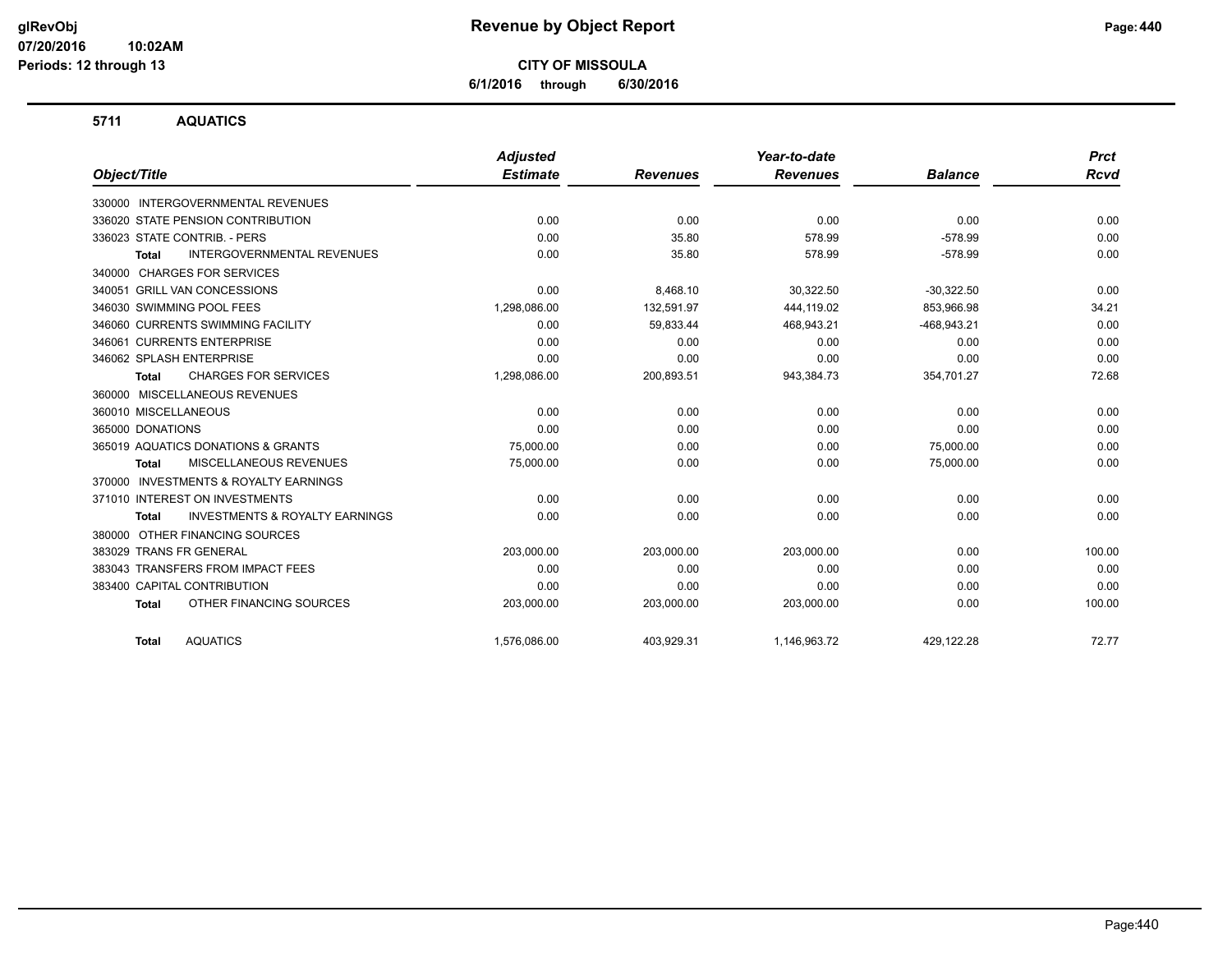**6/1/2016 through 6/30/2016**

# **6050 EMPLOYEE BENEFIT PLAN FUND**

#### **6050 EMPLOYEE BENEFIT PLAN FUND**

|                                                           | <b>Adjusted</b> |                 | Year-to-date    |                 | <b>Prct</b> |
|-----------------------------------------------------------|-----------------|-----------------|-----------------|-----------------|-------------|
| Object/Title                                              | <b>Estimate</b> | <b>Revenues</b> | <b>Revenues</b> | <b>Balance</b>  | Rcvd        |
| 330000 INTERGOVERNMENTAL REVENUES                         |                 |                 |                 |                 |             |
| 334112 WELLNESS GRANT                                     | 0.00            | 0.00            | 0.00            | 0.00            | 0.00        |
| <b>INTERGOVERNMENTAL REVENUES</b><br><b>Total</b>         | 0.00            | 0.00            | 0.00            | 0.00            | 0.00        |
| 360000 MISCELLANEOUS REVENUES                             |                 |                 |                 |                 |             |
| 360010 MISCELLANEOUS                                      | 0.00            | 0.00            | 0.00            | 0.00            | 0.00        |
| MISCELLANEOUS REVENUES<br><b>Total</b>                    | 0.00            | 0.00            | 0.00            | 0.00            | 0.00        |
| 370000 INVESTMENTS & ROYALTY EARNINGS                     |                 |                 |                 |                 |             |
| 371010 INTEREST ON INVESTMENTS                            | 0.00            | 0.00            | 0.00            | 0.00            | 0.00        |
| <b>INVESTMENTS &amp; ROYALTY EARNINGS</b><br><b>Total</b> | 0.00            | 0.00            | 0.00            | 0.00            | 0.00        |
| 380000 OTHER FINANCING SOURCES                            |                 |                 |                 |                 |             |
| 383028 TRANS FROM GF FOR HEALTH RESERVE                   | 0.00            | 36,833.33       | 442,000.00      | $-442,000.00$   | 0.00        |
| 383029 TRANS FR GENERAL                                   | 442,000.00      | 5,945.12        | 82,821.66       | 359,178.34      | 18.74       |
| OTHER FINANCING SOURCES<br><b>Total</b>                   | 442,000.00      | 42,778.45       | 524,821.66      | $-82,821.66$    | 118.74      |
| 390000 INTERNAL SERVICES                                  |                 |                 |                 |                 |             |
| 396001 INSURANCE REIMBURSEMENTS                           | 0.00            | 0.00            | 0.00            | 0.00            | 0.00        |
| 396002 CITY CONTRIBUTIONS                                 | 3,210,660.00    | 339,921.24      | 3,461,685.80    | $-251,025.80$   | 107.82      |
| 396003 EMPLOYEE DEDUCTION CONTRIBUTIONS                   | 734,400.00      | 110.967.95      | 1.068.286.85    | -333.886.85     | 145.46      |
| 396004 RETIREE CONTRIBUTIONS                              | 436,800.00      | 33,058.23       | 430,647.27      | 6,152.73        | 98.59       |
| 396005 FIRE + POLICE ADDTL HEALTH CONTRIB                 | 1,340,640.00    | 216,161.14      | 1,640,611.14    | $-299,971.14$   | 122.38      |
| 396006 RX REBATES                                         | 0.00            | 0.00            | 44,089.58       | $-44,089.58$    | 0.00        |
| 396007 OTHER PARTICIPANT HEALTH PREM CONTRIB              | 0.00            | 0.00            | 2,630.86        | $-2,630.86$     | 0.00        |
| 396008 COBRA CONTRIBUTIONS                                | 0.00            | 0.00            | 4.212.01        | $-4.212.01$     | 0.00        |
| 396009 WELLNESS PROGRAM CONTRIBUTIONS                     | 0.00            | 0.00            | 0.00            | 0.00            | 0.00        |
| 396010 EMPLOYEE SUPPLI LIFE INSURANCE CONTRI              | 0.00            | 4,498.37        | 32,279.73       | $-32,279.73$    | 0.00        |
| <b>EMPLOYEE VISION INSURANCE CONTRIBUTIONS</b><br>396011  | 0.00            | 126.47          | 1.310.40        | $-1,310.40$     | 0.00        |
| <b>INTERNAL SERVICES</b><br><b>Total</b>                  | 5,722,500.00    | 704,733.40      | 6,685,753.64    | $-963,253.64$   | 116.83      |
| <b>EMPLOYEE BENEFIT PLAN FUND</b><br>Total                | 6,164,500.00    | 747,511.85      | 7,210,575.30    | $-1,046,075.30$ | 116.97      |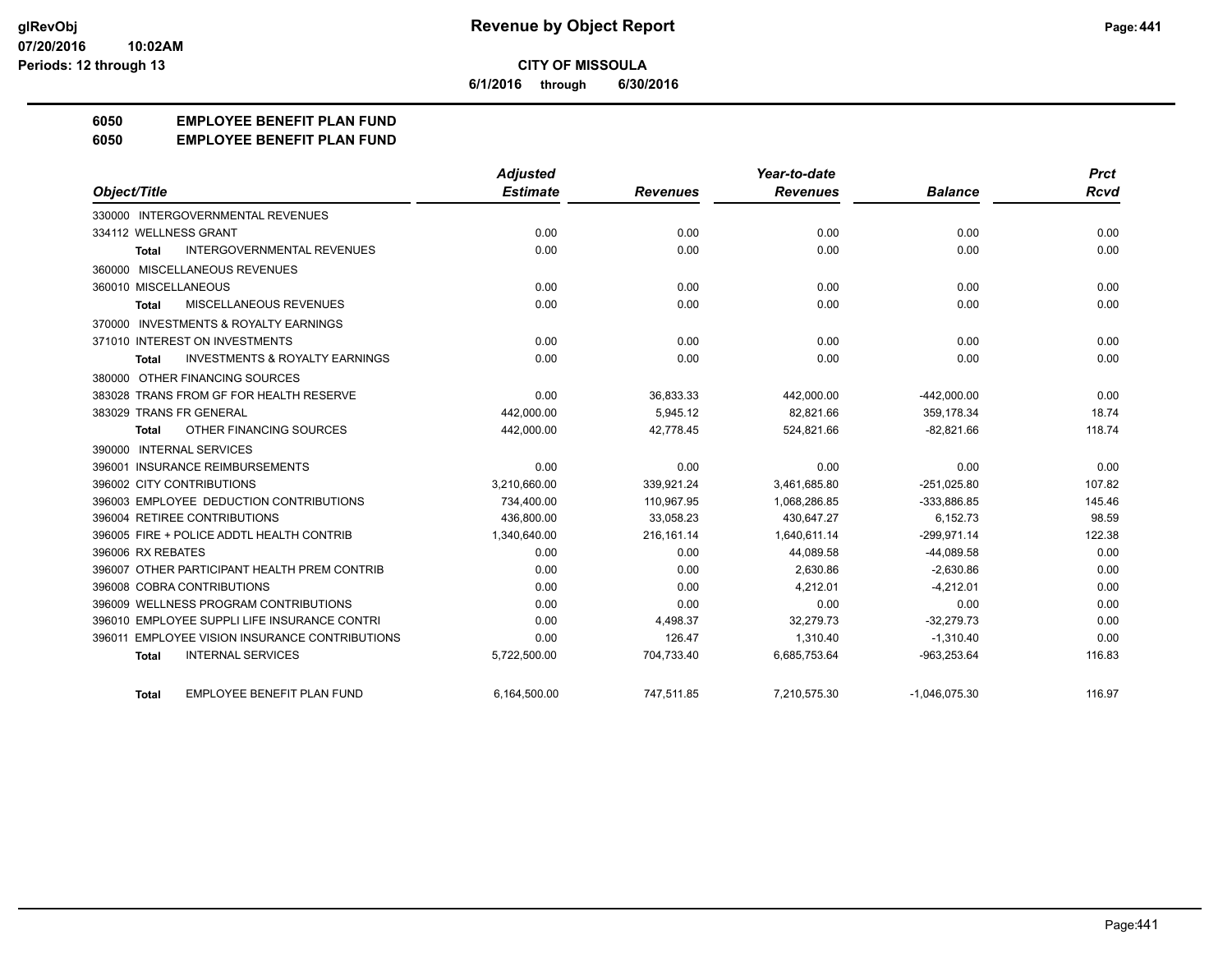**6/1/2016 through 6/30/2016**

# **6050 EMPLOYEE BENEFIT PLAN FUND**

|                                                           | <b>Adjusted</b> |                 | Year-to-date    |                 | <b>Prct</b> |
|-----------------------------------------------------------|-----------------|-----------------|-----------------|-----------------|-------------|
| Object/Title                                              | <b>Estimate</b> | <b>Revenues</b> | <b>Revenues</b> | <b>Balance</b>  | <b>Rcvd</b> |
| 330000 INTERGOVERNMENTAL REVENUES                         |                 |                 |                 |                 |             |
| 334112 WELLNESS GRANT                                     | 0.00            | 0.00            | 0.00            | 0.00            | 0.00        |
| INTERGOVERNMENTAL REVENUES<br>Total                       | 0.00            | 0.00            | 0.00            | 0.00            | 0.00        |
| 360000 MISCELLANEOUS REVENUES                             |                 |                 |                 |                 |             |
| 360010 MISCELLANEOUS                                      | 0.00            | 0.00            | 0.00            | 0.00            | 0.00        |
| MISCELLANEOUS REVENUES<br>Total                           | 0.00            | 0.00            | 0.00            | 0.00            | 0.00        |
| 370000 INVESTMENTS & ROYALTY EARNINGS                     |                 |                 |                 |                 |             |
| 371010 INTEREST ON INVESTMENTS                            | 0.00            | 0.00            | 0.00            | 0.00            | 0.00        |
| <b>INVESTMENTS &amp; ROYALTY EARNINGS</b><br><b>Total</b> | 0.00            | 0.00            | 0.00            | 0.00            | 0.00        |
| 380000 OTHER FINANCING SOURCES                            |                 |                 |                 |                 |             |
| 383028 TRANS FROM GF FOR HEALTH RESERVE                   | 0.00            | 36.833.33       | 442,000.00      | $-442,000.00$   | 0.00        |
| 383029 TRANS FR GENERAL                                   | 442,000.00      | 5,945.12        | 82,821.66       | 359,178.34      | 18.74       |
| OTHER FINANCING SOURCES<br><b>Total</b>                   | 442,000.00      | 42,778.45       | 524,821.66      | $-82,821.66$    | 118.74      |
| 390000 INTERNAL SERVICES                                  |                 |                 |                 |                 |             |
| 396001 INSURANCE REIMBURSEMENTS                           | 0.00            | 0.00            | 0.00            | 0.00            | 0.00        |
| 396002 CITY CONTRIBUTIONS                                 | 3,210,660.00    | 339,921.24      | 3,461,685.80    | $-251,025.80$   | 107.82      |
| 396003 EMPLOYEE DEDUCTION CONTRIBUTIONS                   | 734,400.00      | 110,967.95      | 1,068,286.85    | $-333,886.85$   | 145.46      |
| 396004 RETIREE CONTRIBUTIONS                              | 436,800.00      | 33,058.23       | 430,647.27      | 6,152.73        | 98.59       |
| 396005 FIRE + POLICE ADDTL HEALTH CONTRIB                 | 1,340,640.00    | 216.161.14      | 1.640.611.14    | $-299,971.14$   | 122.38      |
| 396006 RX REBATES                                         | 0.00            | 0.00            | 44,089.58       | $-44,089.58$    | 0.00        |
| 396007 OTHER PARTICIPANT HEALTH PREM CONTRIB              | 0.00            | 0.00            | 2,630.86        | $-2,630.86$     | 0.00        |
| 396008 COBRA CONTRIBUTIONS                                | 0.00            | 0.00            | 4,212.01        | $-4,212.01$     | 0.00        |
| 396009 WELLNESS PROGRAM CONTRIBUTIONS                     | 0.00            | 0.00            | 0.00            | 0.00            | 0.00        |
| 396010 EMPLOYEE SUPPLI LIFE INSURANCE CONTRI              | 0.00            | 4,498.37        | 32,279.73       | $-32,279.73$    | 0.00        |
| 396011 EMPLOYEE VISION INSURANCE CONTRIBUTION             | 0.00            | 126.47          | 1,310.40        | $-1,310.40$     | 0.00        |
| <b>INTERNAL SERVICES</b><br><b>Total</b>                  | 5,722,500.00    | 704,733.40      | 6,685,753.64    | $-963,253.64$   | 116.83      |
| <b>EMPLOYEE BENEFIT PLAN FUND</b><br>Total                | 6,164,500.00    | 747,511.85      | 7,210,575.30    | $-1,046,075.30$ | 116.97      |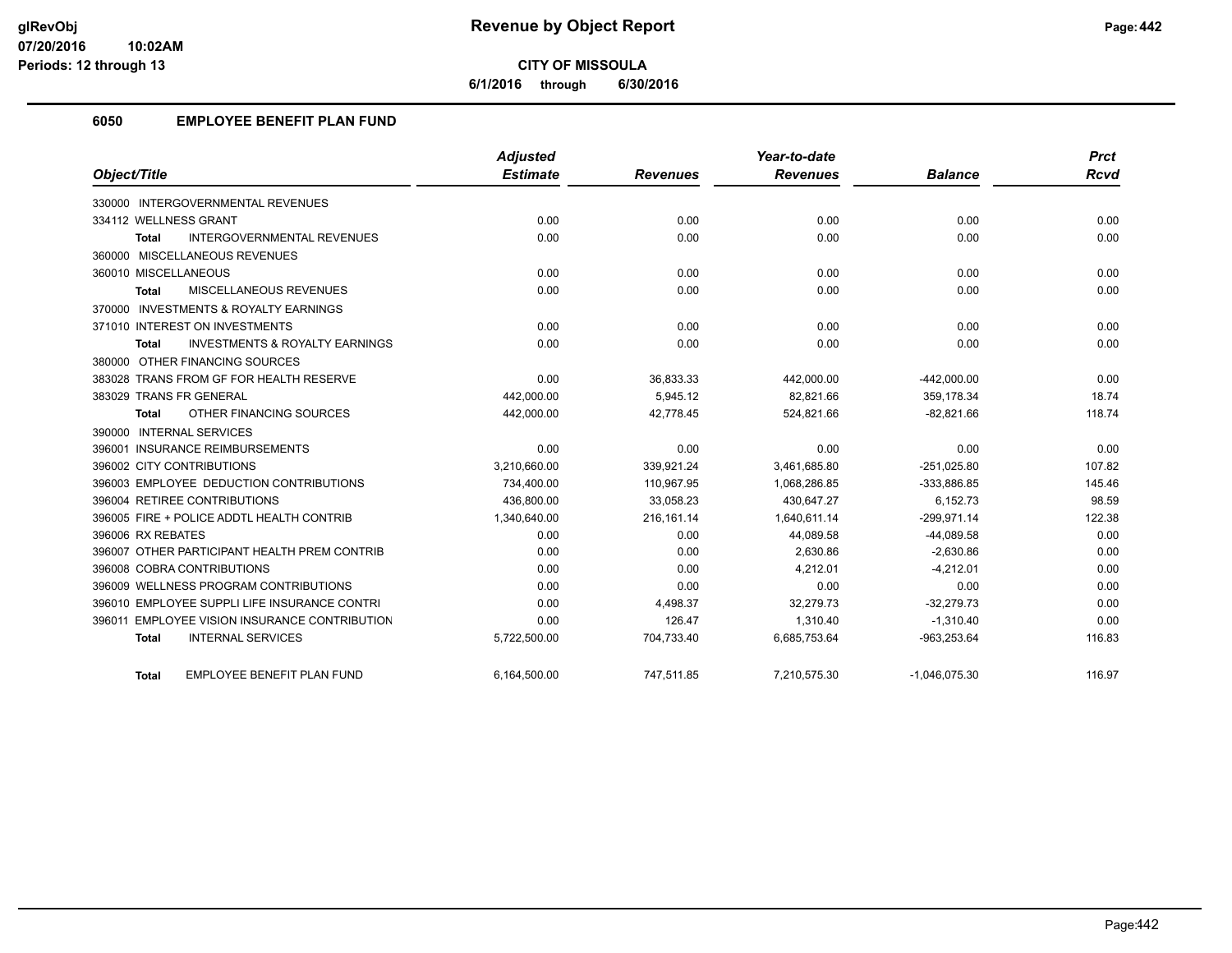**6/1/2016 through 6/30/2016**

**7370 PARKING COMMISSION FUND**

**7370 PARKING COMMISSION FUND**

|                                                    | <b>Adjusted</b> |                 | Year-to-date    |                | <b>Prct</b> |
|----------------------------------------------------|-----------------|-----------------|-----------------|----------------|-------------|
| Object/Title                                       | <b>Estimate</b> | <b>Revenues</b> | <b>Revenues</b> | <b>Balance</b> | <b>Rcvd</b> |
| 330000 INTERGOVERNMENTAL REVENUES                  |                 |                 |                 |                |             |
| 336020 STATE PENSION CONTRIBUTION                  | 0.00            | 0.00            | 0.00            | 0.00           | 0.00        |
| 336023 STATE CONTRIB. - PERS                       | 0.00            | 32.36           | 374.83          | $-374.83$      | 0.00        |
| <b>INTERGOVERNMENTAL REVENUES</b><br><b>Total</b>  | 0.00            | 32.36           | 374.83          | $-374.83$      | 0.00        |
| 340000 CHARGES FOR SERVICES                        |                 |                 |                 |                |             |
| 343009 TOW CHARGES                                 | 0.00            | 0.00            | 0.00            | 0.00           | 0.00        |
| 343015 PARKING                                     | 1,598,000.00    | 0.00            | 0.00            | 1,598,000.00   | 0.00        |
| 343016 METER MONEY                                 | 0.00            | 106,234.03      | 751,640.29      | -751,640.29    | 0.00        |
| 343017 PARKING LEASE REVENUE                       | 0.00            | 143,420.00      | 833,070.50      | $-833,070.50$  | 0.00        |
| 343018 *** Title Not Found ***                     | 0.00            | 11,952.76       | 108,474.65      | $-108,474.65$  | 0.00        |
| 343301 BOOT REMOVAL                                | 0.00            | 855.00          | 8,370.00        | $-8,370.00$    | 0.00        |
| <b>CHARGES FOR SERVICES</b><br><b>Total</b>        | 1,598,000.00    | 262,461.79      | 1,701,555.44    | $-103,555.44$  | 106.48      |
| 350000 FINES & FORFEITURES                         |                 |                 |                 |                |             |
| 352000 TICKETS                                     | 0.00            | 0.00            | 0.00            | 0.00           | 0.00        |
| 352001 PARKING TICKET REVENUE                      | 270,000.00      | 15,335.00       | 158,019.10      | 111,980.90     | 58.53       |
| 352002 PARKING FINES                               | 0.00            | $-20.00$        | $-60.00$        | 60.00          | 0.00        |
| <b>FINES &amp; FORFEITURES</b><br><b>Total</b>     | 270,000.00      | 15.315.00       | 157.959.10      | 112,040.90     | 58.50       |
| 360000 MISCELLANEOUS REVENUES                      |                 |                 |                 |                |             |
| 360010 MISCELLANEOUS                               | 0.00            | 11,542.00       | 56.081.55       | $-56.081.55$   | 0.00        |
| 360018 MARKET ON FRONT UTILITY PAYMENTS            | 0.00            | 217.06          | 1,850.22        | $-1,850.22$    | 0.00        |
| 360019 GARBAGE-MARKET ON FRONT                     | 0.00            | 136.30          | 1,247.70        | $-1,247.70$    | 0.00        |
| 362002 BAD CHECK CHARGES                           | 0.00            | 0.00            | 0.00            | 0.00           | 0.00        |
| 362005 LEASE LATE PAYMENT PENALTY                  | 0.00            | 0.00            | 0.00            | 0.00           | 0.00        |
| 364040 INSURANCE AND DAMAGE RECOVERY               | 0.00            | 0.00            | 229.05          | $-229.05$      | 0.00        |
| MISCELLANEOUS REVENUES<br><b>Total</b>             | 0.00            | 11,895.36       | 59,408.52       | $-59,408.52$   | 0.00        |
| 370000 INVESTMENTS & ROYALTY EARNINGS              |                 |                 |                 |                |             |
| 371010 INTEREST ON INVESTMENTS                     | 20,000.00       | 0.00            | 0.00            | 20,000.00      | 0.00        |
| 371020 GAIN/LOSS IN MARKET VALUE OF INVESTMENTS    | 0.00            | 0.00            | 0.00            | 0.00           | 0.00        |
| <b>INVESTMENTS &amp; ROYALTY EARNINGS</b><br>Total | 20,000.00       | 0.00            | 0.00            | 20,000.00      | 0.00        |
| 380000 OTHER FINANCING SOURCES                     |                 |                 |                 |                |             |
| 381010 BOND PROCEEDS                               | 0.00            | 0.00            | 0.00            | 0.00           | 0.00        |
| 381090 PROCEEDS FROM CAPITAL LEASE                 | 1,400,000.00    | 0.00            | 1,400,000.00    | 0.00           | 100.00      |
| 382010 SALE OF FIXED ASSETS                        | 0.00            | 0.00            | 0.00            | 0.00           | 0.00        |
| 383013 TRANS FR SID DEBT SERVICE                   | 0.00            | 0.00            | 0.00            | 0.00           | 0.00        |
| 383400 CAPITAL CONTRIBUTION                        | 0.00            | 0.00            | 0.00            | 0.00           | 0.00        |
| OTHER FINANCING SOURCES<br>Total                   | 1,400,000.00    | 0.00            | 1,400,000.00    | 0.00           | 100.00      |
| PARKING COMMISSION FUND<br><b>Total</b>            | 3,288,000.00    | 289.704.51      | 3,319,297.89    | $-31,297.89$   | 100.95      |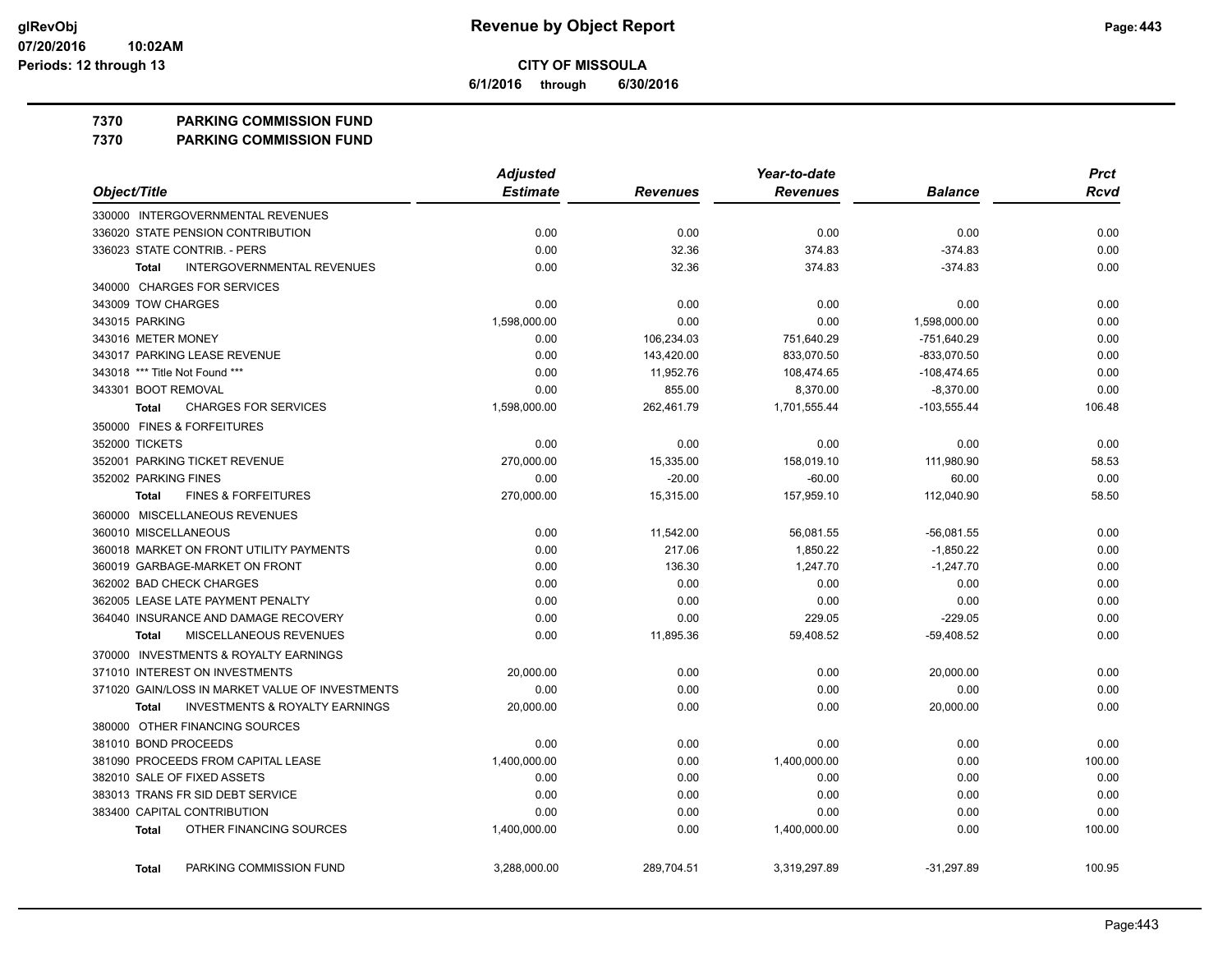**CITY OF MISSOULA 6/1/2016 through 6/30/2016**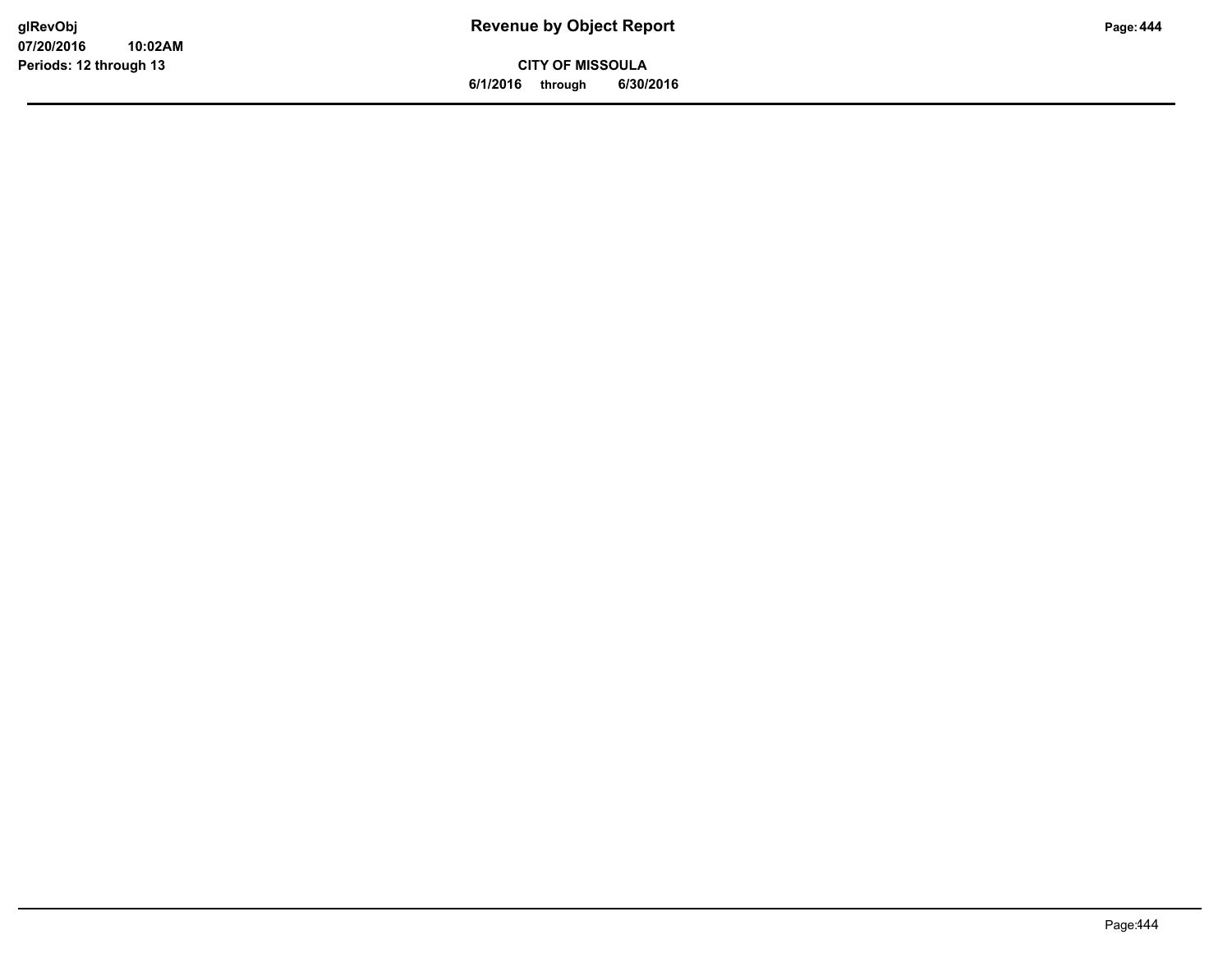**6/1/2016 through 6/30/2016**

## **7370 PARKING COMMISSION FUND**

|                                                           | <b>Adjusted</b> |                 | Year-to-date    |                | <b>Prct</b> |
|-----------------------------------------------------------|-----------------|-----------------|-----------------|----------------|-------------|
| Object/Title                                              | <b>Estimate</b> | <b>Revenues</b> | <b>Revenues</b> | <b>Balance</b> | Rcvd        |
| 330000 INTERGOVERNMENTAL REVENUES                         |                 |                 |                 |                |             |
| 336020 STATE PENSION CONTRIBUTION                         | 0.00            | 0.00            | 0.00            | 0.00           | 0.00        |
| 336023 STATE CONTRIB. - PERS                              | 0.00            | 32.36           | 374.83          | $-374.83$      | 0.00        |
| INTERGOVERNMENTAL REVENUES<br><b>Total</b>                | 0.00            | 32.36           | 374.83          | $-374.83$      | 0.00        |
| 340000 CHARGES FOR SERVICES                               |                 |                 |                 |                |             |
| 343009 TOW CHARGES                                        | 0.00            | 0.00            | 0.00            | 0.00           | 0.00        |
| 343015 PARKING                                            | 1,598,000.00    | 0.00            | 0.00            | 1,598,000.00   | 0.00        |
| 343016 METER MONEY                                        | 0.00            | 106,234.03      | 751,640.29      | $-751,640.29$  | 0.00        |
| 343017 PARKING LEASE REVENUE                              | 0.00            | 143,420.00      | 833,070.50      | $-833,070.50$  | 0.00        |
| 343018 *** Title Not Found ***                            | 0.00            | 11,952.76       | 108,474.65      | $-108,474.65$  | 0.00        |
| 343301 BOOT REMOVAL                                       | 0.00            | 855.00          | 8,370.00        | $-8,370.00$    | 0.00        |
| <b>CHARGES FOR SERVICES</b><br><b>Total</b>               | 1,598,000.00    | 262,461.79      | 1,701,555.44    | $-103,555.44$  | 106.48      |
| 350000 FINES & FORFEITURES                                |                 |                 |                 |                |             |
| 352000 TICKETS                                            | 0.00            | 0.00            | 0.00            | 0.00           | 0.00        |
| 352001 PARKING TICKET REVENUE                             | 270,000.00      | 15,335.00       | 158,019.10      | 111,980.90     | 58.53       |
| 352002 PARKING FINES                                      | 0.00            | $-20.00$        | $-60.00$        | 60.00          | 0.00        |
| <b>FINES &amp; FORFEITURES</b><br><b>Total</b>            | 270,000.00      | 15,315.00       | 157,959.10      | 112,040.90     | 58.50       |
| 360000 MISCELLANEOUS REVENUES                             |                 |                 |                 |                |             |
| 360010 MISCELLANEOUS                                      | 0.00            | 11,542.00       | 56,081.55       | $-56,081.55$   | 0.00        |
| 360018 MARKET ON FRONT UTILITY PAYMENTS                   | 0.00            | 217.06          | 1,850.22        | $-1,850.22$    | 0.00        |
| 360019 GARBAGE-MARKET ON FRONT                            | 0.00            | 136.30          | 1,247.70        | $-1,247.70$    | 0.00        |
| 362002 BAD CHECK CHARGES                                  | 0.00            | 0.00            | 0.00            | 0.00           | 0.00        |
| 362005 LEASE LATE PAYMENT PENALTY                         | 0.00            | 0.00            | 0.00            | 0.00           | 0.00        |
| 364040 INSURANCE AND DAMAGE RECOVERY                      | 0.00            | 0.00            | 229.05          | $-229.05$      | 0.00        |
| MISCELLANEOUS REVENUES<br>Total                           | 0.00            | 11,895.36       | 59,408.52       | $-59,408.52$   | 0.00        |
| 370000 INVESTMENTS & ROYALTY EARNINGS                     |                 |                 |                 |                |             |
| 371010 INTEREST ON INVESTMENTS                            | 20,000.00       | 0.00            | 0.00            | 20,000.00      | 0.00        |
| 371020 GAIN/LOSS IN MARKET VALUE OF INVESTMENT            | 0.00            | 0.00            | 0.00            | 0.00           | 0.00        |
| <b>INVESTMENTS &amp; ROYALTY EARNINGS</b><br><b>Total</b> | 20,000.00       | 0.00            | 0.00            | 20,000.00      | 0.00        |
| 380000 OTHER FINANCING SOURCES                            |                 |                 |                 |                |             |
| 381010 BOND PROCEEDS                                      | 0.00            | 0.00            | 0.00            | 0.00           | 0.00        |
| 381090 PROCEEDS FROM CAPITAL LEASE                        | 1,400,000.00    | 0.00            | 1,400,000.00    | 0.00           | 100.00      |
| 382010 SALE OF FIXED ASSETS                               | 0.00            | 0.00            | 0.00            | 0.00           | 0.00        |
| 383013 TRANS FR SID DEBT SERVICE                          | 0.00            | 0.00            | 0.00            | 0.00           | 0.00        |
| 383400 CAPITAL CONTRIBUTION                               | 0.00            | 0.00            | 0.00            | 0.00           | 0.00        |
| OTHER FINANCING SOURCES<br><b>Total</b>                   | 1,400,000.00    | 0.00            | 1,400,000.00    | 0.00           | 100.00      |
| PARKING COMMISSION FUND<br><b>Total</b>                   | 3.288.000.00    | 289.704.51      | 3,319,297.89    | -31.297.89     | 100.95      |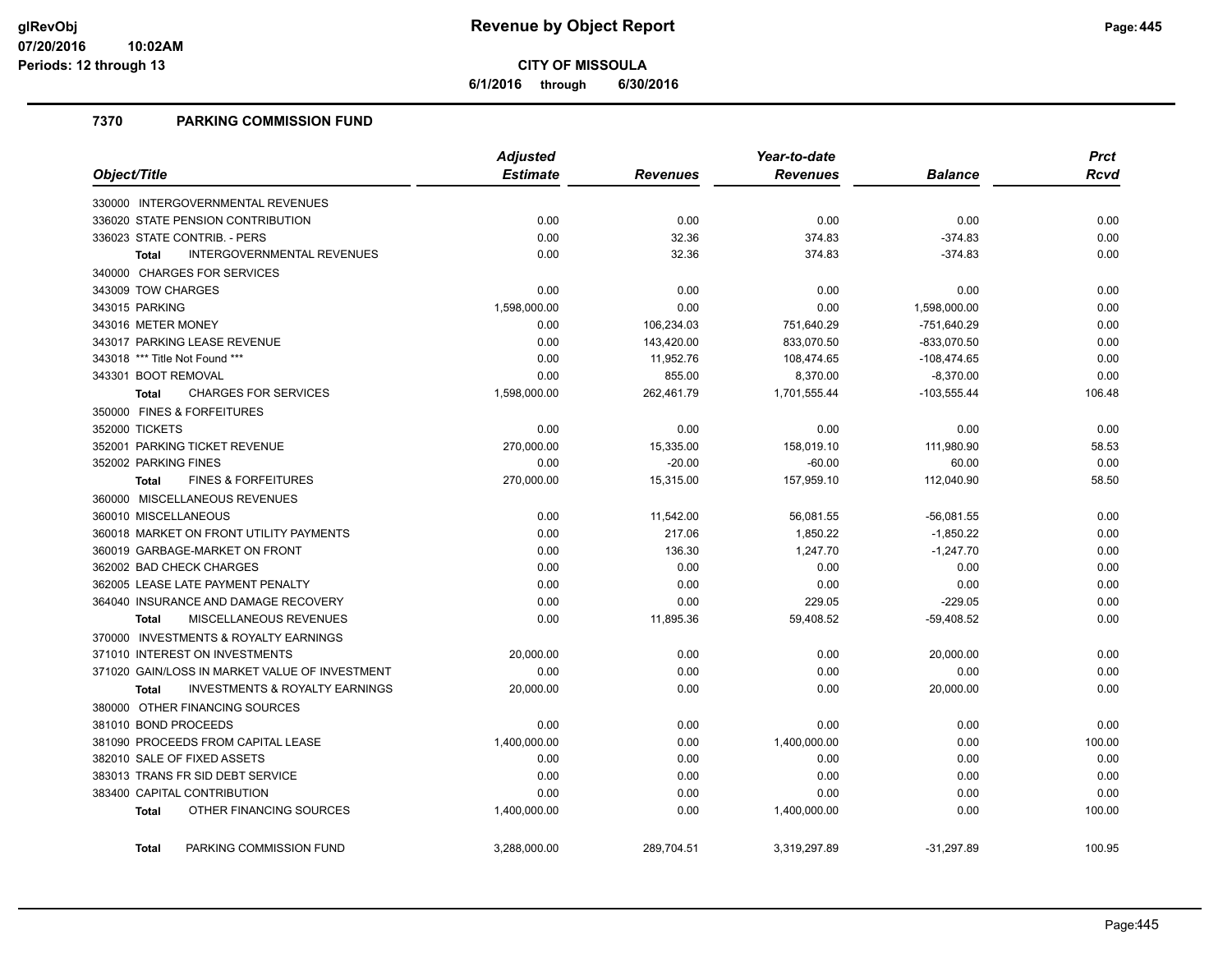**CITY OF MISSOULA 6/1/2016 through 6/30/2016**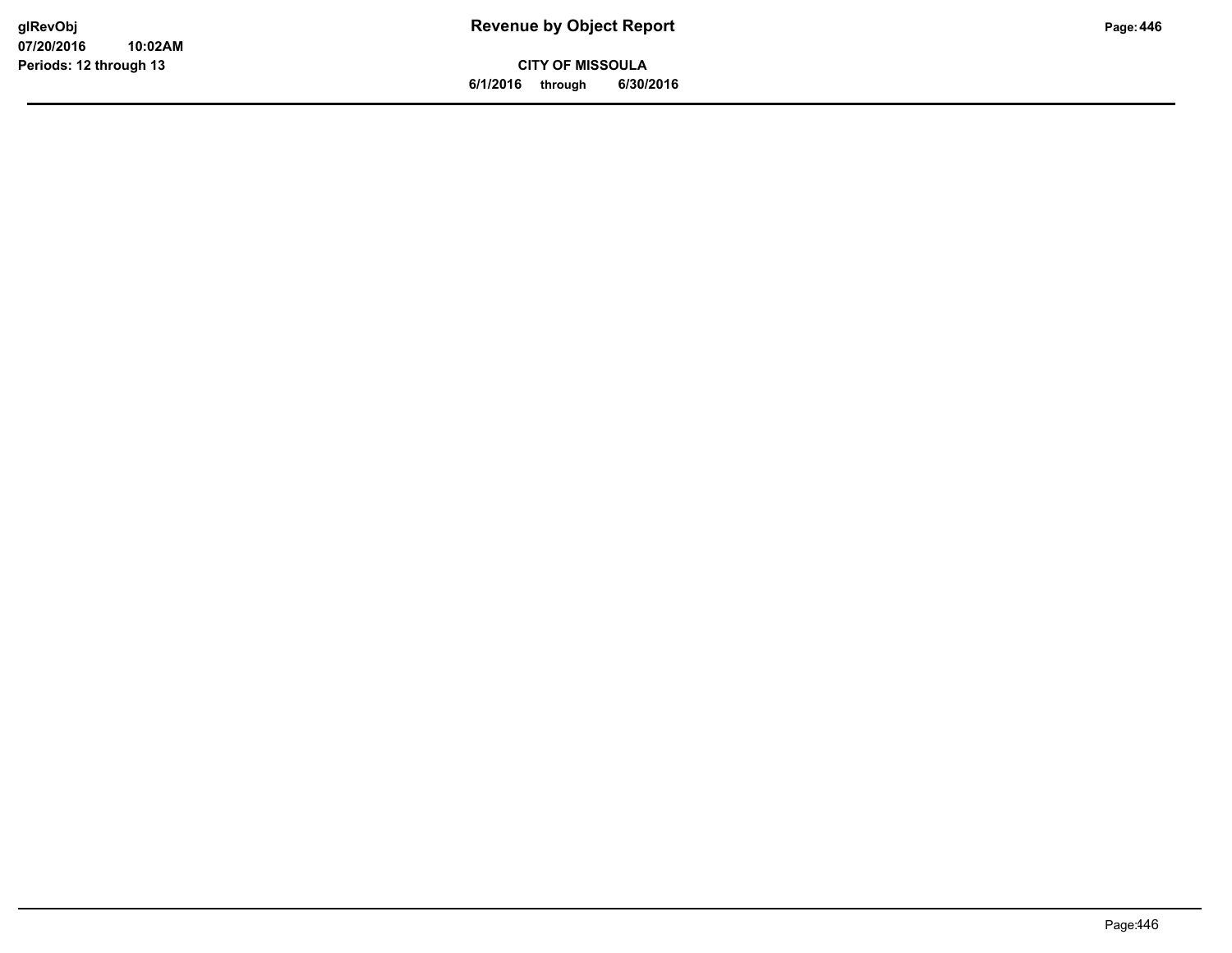**6/1/2016 through 6/30/2016**

## **7371 FRONT STREET PARKING BONDS**

**7371 FRONT STREET PARKING BONDS**

|                                                           | <b>Adjusted</b> |                 | Year-to-date    |                | <b>Prct</b> |
|-----------------------------------------------------------|-----------------|-----------------|-----------------|----------------|-------------|
| Object/Title                                              | <b>Estimate</b> | <b>Revenues</b> | <b>Revenues</b> | <b>Balance</b> | Rcvd        |
| 330000 INTERGOVERNMENTAL REVENUES                         |                 |                 |                 |                |             |
| 331990 IRS REIMB/DEBT SVS INTEREST                        | 0.00            | 0.00            | 0.00            | 0.00           | 0.00        |
| 338000 LOCAL SHARING OF TAX INCREMENT                     | 0.00            | 0.00            | 0.00            | 0.00           | 0.00        |
| <b>INTERGOVERNMENTAL REVENUES</b><br>Total                | 0.00            | 0.00            | 0.00            | 0.00           | 0.00        |
| 360000 MISCELLANEOUS REVENUES                             |                 |                 |                 |                |             |
| 360010 MISCELLANEOUS                                      | 0.00            | 0.00            | 0.00            | 0.00           | 0.00        |
| MISCELLANEOUS REVENUES<br>Total                           | 0.00            | 0.00            | 0.00            | 0.00           | 0.00        |
| <b>INVESTMENTS &amp; ROYALTY EARNINGS</b><br>370000       |                 |                 |                 |                |             |
| 371010 INTEREST ON INVESTMENTS                            | 0.00            | 0.00            | 0.00            | 0.00           | 0.00        |
| <b>INVESTMENTS &amp; ROYALTY EARNINGS</b><br><b>Total</b> | 0.00            | 0.00            | 0.00            | 0.00           | 0.00        |
| 380000 OTHER FINANCING SOURCES                            |                 |                 |                 |                |             |
| 381009 TRANSFERS IN                                       | 0.00            | 0.00            | 0.00            | 0.00           | 0.00        |
| 381010 BOND PROCEEDS                                      | 0.00            | 0.00            | 0.00            | 0.00           | 0.00        |
| 383000 OPERATING TRANSFERS                                | 0.00            | 13,536.25       | 162,990.00      | $-162,990.00$  | 0.00        |
| OTHER FINANCING SOURCES<br>Total                          | 0.00            | 13,536.25       | 162,990.00      | $-162,990.00$  | 0.00        |
| <b>FRONT STREET PARKING BONDS</b><br><b>Total</b>         | 0.00            | 13,536.25       | 162,990.00      | $-162,990.00$  | 0.00        |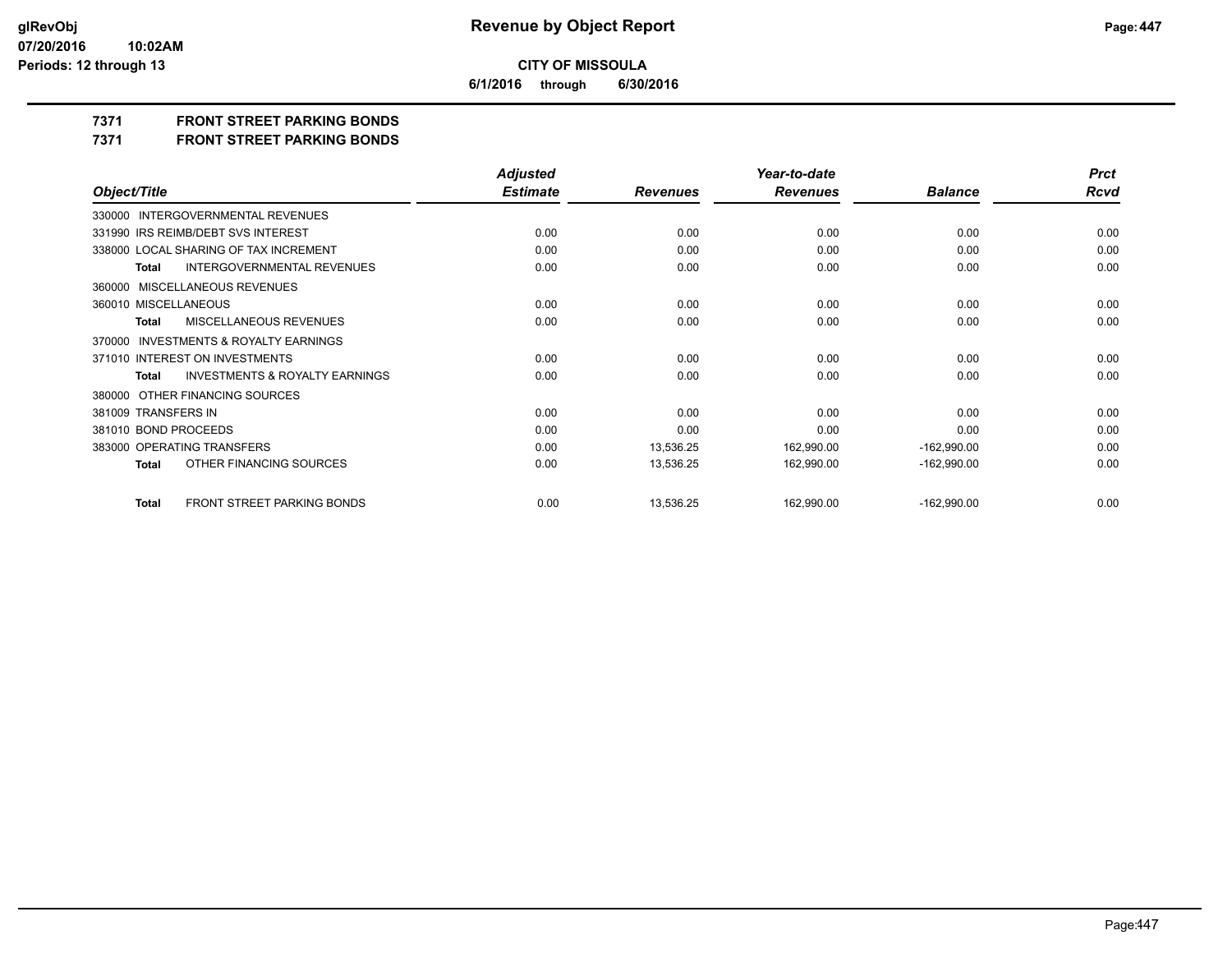**6/1/2016 through 6/30/2016**

## **7371 FRONT STREET PARKING BONDS**

|                                                           | <b>Adjusted</b> |                 | Year-to-date    |                | <b>Prct</b> |
|-----------------------------------------------------------|-----------------|-----------------|-----------------|----------------|-------------|
| Object/Title                                              | <b>Estimate</b> | <b>Revenues</b> | <b>Revenues</b> | <b>Balance</b> | <b>Rcvd</b> |
| INTERGOVERNMENTAL REVENUES<br>330000                      |                 |                 |                 |                |             |
| 331990 IRS REIMB/DEBT SVS INTEREST                        | 0.00            | 0.00            | 0.00            | 0.00           | 0.00        |
| 338000 LOCAL SHARING OF TAX INCREMENT                     | 0.00            | 0.00            | 0.00            | 0.00           | 0.00        |
| INTERGOVERNMENTAL REVENUES<br>Total                       | 0.00            | 0.00            | 0.00            | 0.00           | 0.00        |
| 360000 MISCELLANEOUS REVENUES                             |                 |                 |                 |                |             |
| 360010 MISCELLANEOUS                                      | 0.00            | 0.00            | 0.00            | 0.00           | 0.00        |
| MISCELLANEOUS REVENUES<br><b>Total</b>                    | 0.00            | 0.00            | 0.00            | 0.00           | 0.00        |
| <b>INVESTMENTS &amp; ROYALTY EARNINGS</b><br>370000       |                 |                 |                 |                |             |
| 371010 INTEREST ON INVESTMENTS                            | 0.00            | 0.00            | 0.00            | 0.00           | 0.00        |
| <b>INVESTMENTS &amp; ROYALTY EARNINGS</b><br><b>Total</b> | 0.00            | 0.00            | 0.00            | 0.00           | 0.00        |
| 380000 OTHER FINANCING SOURCES                            |                 |                 |                 |                |             |
| 381009 TRANSFERS IN                                       | 0.00            | 0.00            | 0.00            | 0.00           | 0.00        |
| 381010 BOND PROCEEDS                                      | 0.00            | 0.00            | 0.00            | 0.00           | 0.00        |
| 383000 OPERATING TRANSFERS                                | 0.00            | 13,536.25       | 162,990.00      | $-162,990.00$  | 0.00        |
| OTHER FINANCING SOURCES<br><b>Total</b>                   | 0.00            | 13,536.25       | 162,990.00      | $-162,990.00$  | 0.00        |
| FRONT STREET PARKING BONDS<br><b>Total</b>                | 0.00            | 13,536.25       | 162,990.00      | $-162,990.00$  | 0.00        |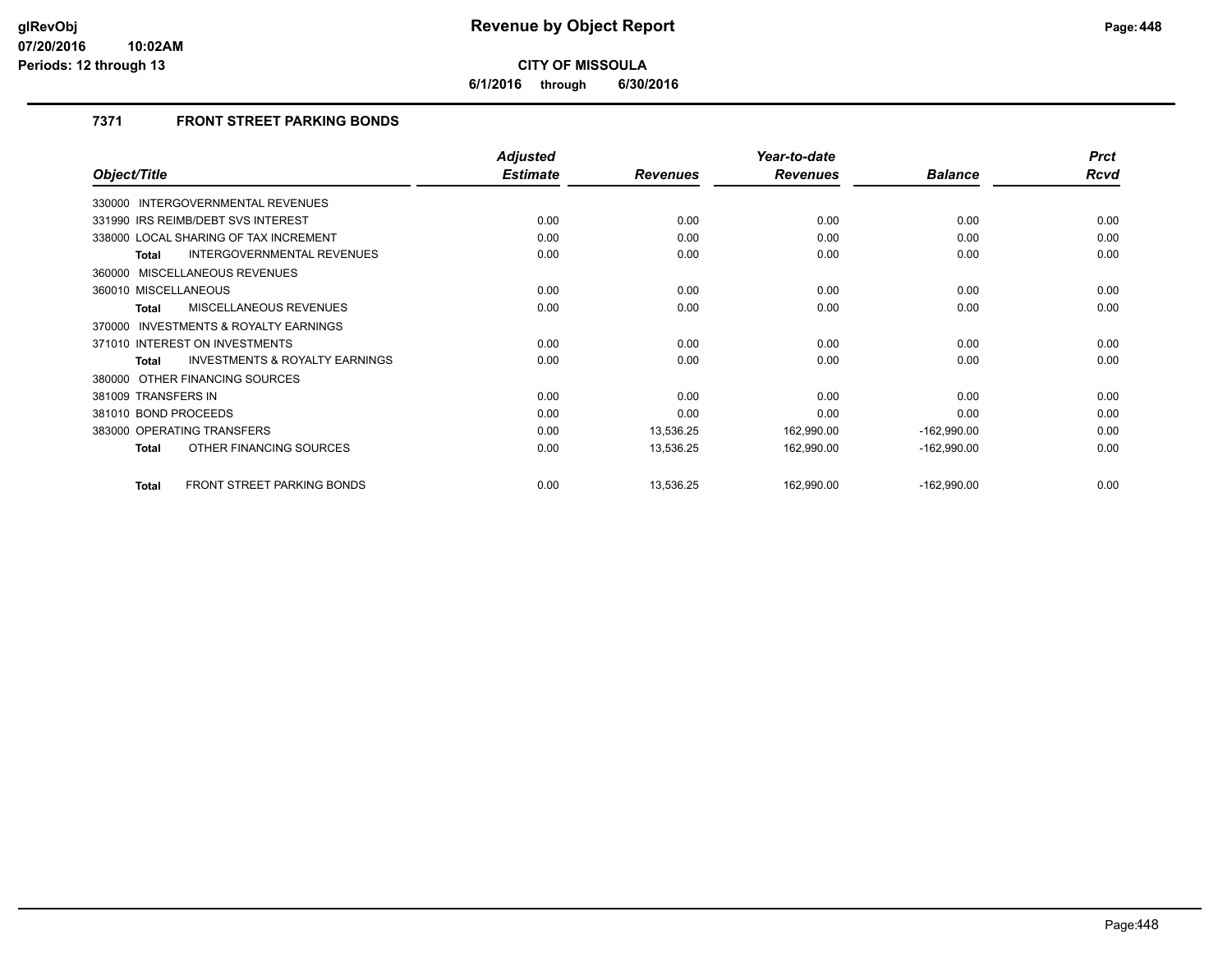**6/1/2016 through 6/30/2016**

# **7372 SINKING FUND/FRONT ST PARKING BONDS**

**7372 SINKING FUND/FRONT ST PARKING BONDS**

|                      |                                           | <b>Adjusted</b> |                 | Year-to-date    |                | <b>Prct</b> |
|----------------------|-------------------------------------------|-----------------|-----------------|-----------------|----------------|-------------|
| Object/Title         |                                           | <b>Estimate</b> | <b>Revenues</b> | <b>Revenues</b> | <b>Balance</b> | <b>Rcvd</b> |
|                      | 330000 INTERGOVERNMENTAL REVENUES         |                 |                 |                 |                |             |
|                      | 338000 LOCAL SHARING OF TAX INCREMENT     | 0.00            | 0.00            | 0.00            | 0.00           | 0.00        |
| Total                | INTERGOVERNMENTAL REVENUES                | 0.00            | 0.00            | 0.00            | 0.00           | 0.00        |
|                      | 370000 INVESTMENTS & ROYALTY EARNINGS     |                 |                 |                 |                |             |
|                      | 371010 INTEREST ON INVESTMENTS            | 0.00            | 0.00            | 0.00            | 0.00           | 0.00        |
| Total                | <b>INVESTMENTS &amp; ROYALTY EARNINGS</b> | 0.00            | 0.00            | 0.00            | 0.00           | 0.00        |
|                      | 380000 OTHER FINANCING SOURCES            |                 |                 |                 |                |             |
| 381009 TRANSFERS IN  |                                           | 457,925.00      | 0.00            | 0.00            | 457,925.00     | 0.00        |
| 381010 BOND PROCEEDS |                                           | 0.00            | 0.00            | 0.00            | 0.00           | 0.00        |
|                      | 383000 OPERATING TRANSFERS                | 0.00            | 12,500.00       | 140,250.00      | $-140,250.00$  | 0.00        |
| Total                | OTHER FINANCING SOURCES                   | 457,925.00      | 12,500.00       | 140,250.00      | 317,675.00     | 30.63       |
| Total                | SINKING FUND/FRONT ST PARKING BONDS       | 457.925.00      | 12,500.00       | 140.250.00      | 317.675.00     | 30.63       |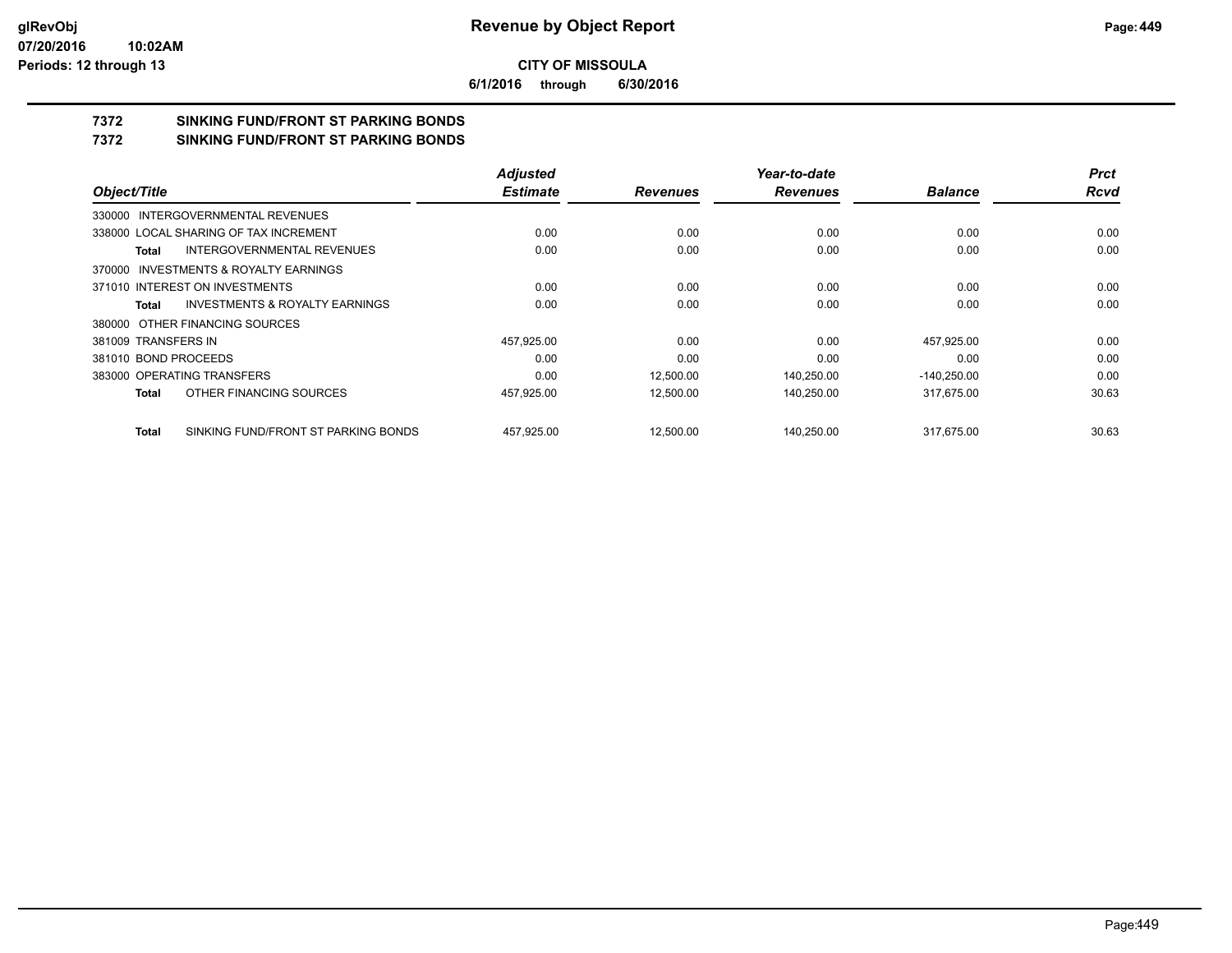**6/1/2016 through 6/30/2016**

#### **7372 SINKING FUND/FRONT ST PARKING BONDS**

|                                                     | <b>Adjusted</b> |                 | Year-to-date    |                | <b>Prct</b> |
|-----------------------------------------------------|-----------------|-----------------|-----------------|----------------|-------------|
| Object/Title                                        | <b>Estimate</b> | <b>Revenues</b> | <b>Revenues</b> | <b>Balance</b> | Rcvd        |
| INTERGOVERNMENTAL REVENUES<br>330000                |                 |                 |                 |                |             |
| 338000 LOCAL SHARING OF TAX INCREMENT               | 0.00            | 0.00            | 0.00            | 0.00           | 0.00        |
| INTERGOVERNMENTAL REVENUES<br>Total                 | 0.00            | 0.00            | 0.00            | 0.00           | 0.00        |
| <b>INVESTMENTS &amp; ROYALTY EARNINGS</b><br>370000 |                 |                 |                 |                |             |
| 371010 INTEREST ON INVESTMENTS                      | 0.00            | 0.00            | 0.00            | 0.00           | 0.00        |
| INVESTMENTS & ROYALTY EARNINGS<br>Total             | 0.00            | 0.00            | 0.00            | 0.00           | 0.00        |
| 380000 OTHER FINANCING SOURCES                      |                 |                 |                 |                |             |
| 381009 TRANSFERS IN                                 | 457,925.00      | 0.00            | 0.00            | 457,925.00     | 0.00        |
| 381010 BOND PROCEEDS                                | 0.00            | 0.00            | 0.00            | 0.00           | 0.00        |
| 383000 OPERATING TRANSFERS                          | 0.00            | 12.500.00       | 140,250.00      | $-140,250.00$  | 0.00        |
| OTHER FINANCING SOURCES<br><b>Total</b>             | 457,925.00      | 12,500.00       | 140,250.00      | 317.675.00     | 30.63       |
| <b>Total</b><br>SINKING FUND/FRONT ST PARKING BONDS | 457,925.00      | 12,500.00       | 140,250.00      | 317,675.00     | 30.63       |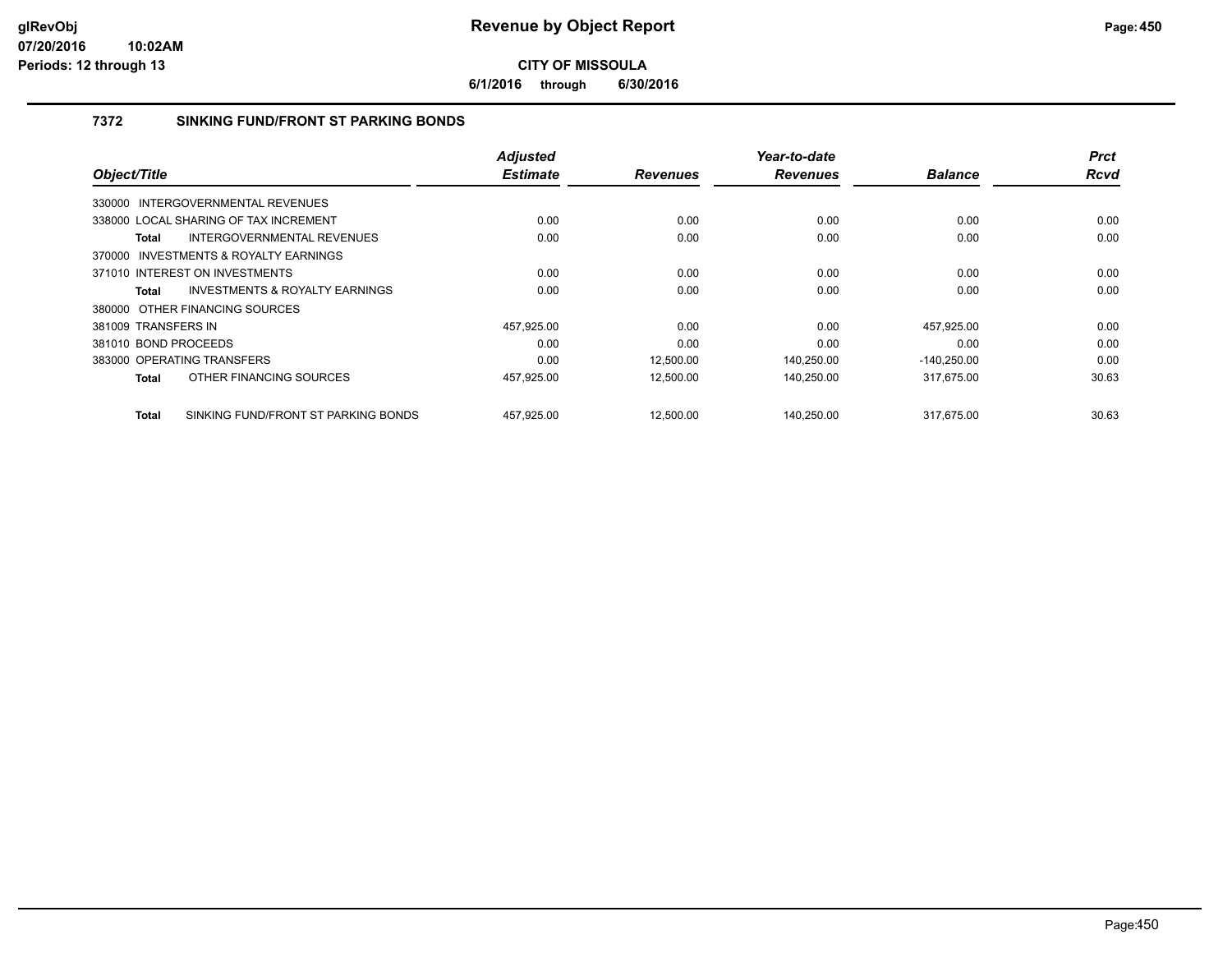**6/1/2016 through 6/30/2016**

# **7373 MPC SERIES 2010B CONSTRUCTION**

#### **7373 MPC SERIES 2010B CONSTRUCTION**

|                                                           | <b>Adjusted</b> |                 | Year-to-date    |                | <b>Prct</b> |
|-----------------------------------------------------------|-----------------|-----------------|-----------------|----------------|-------------|
| Object/Title                                              | <b>Estimate</b> | <b>Revenues</b> | <b>Revenues</b> | <b>Balance</b> | Rcvd        |
| TAXES/ASSESSMENTS<br>310000                               |                 |                 |                 |                |             |
| <b>PENALTIES &amp; INTEREST</b><br>312001                 | 0.00            | 0.00            | 0.00            | 0.00           | 0.00        |
| TAXES/ASSESSMENTS<br><b>Total</b>                         | 0.00            | 0.00            | 0.00            | 0.00           | 0.00        |
| MISCELLANEOUS REVENUES<br>360000                          |                 |                 |                 |                |             |
| 360010 MISCELLANEOUS                                      | 0.00            | 0.00            | 0.00            | 0.00           | 0.00        |
| <b>MISCELLANEOUS REVENUES</b><br>Total                    | 0.00            | 0.00            | 0.00            | 0.00           | 0.00        |
| <b>INVESTMENTS &amp; ROYALTY EARNINGS</b><br>370000       |                 |                 |                 |                |             |
| 371010 INTEREST ON INVESTMENTS                            | 0.00            | 0.00            | 0.00            | 0.00           | 0.00        |
| <b>INVESTMENTS &amp; ROYALTY EARNINGS</b><br><b>Total</b> | 0.00            | 0.00            | 0.00            | 0.00           | 0.00        |
| OTHER FINANCING SOURCES<br>380000                         |                 |                 |                 |                |             |
| 381010 BOND PROCEEDS                                      | 0.00            | 0.00            | 0.00            | 0.00           | 0.00        |
| 383000 OPERATING TRANSFERS                                | 0.00            | 0.00            | 0.00            | 0.00           | 0.00        |
| 383042 TRANSFERS FROM OTHER FUNDS                         | 0.00            | 0.00            | 0.00            | 0.00           | 0.00        |
| 383400 CAPITAL CONTRIBUTION                               | 0.00            | 0.00            | 0.00            | 0.00           | 0.00        |
| OTHER FINANCING SOURCES<br><b>Total</b>                   | 0.00            | 0.00            | 0.00            | 0.00           | 0.00        |
| MPC SERIES 2010B CONSTRUCTION<br><b>Total</b>             | 0.00            | 0.00            | 0.00            | 0.00           | 0.00        |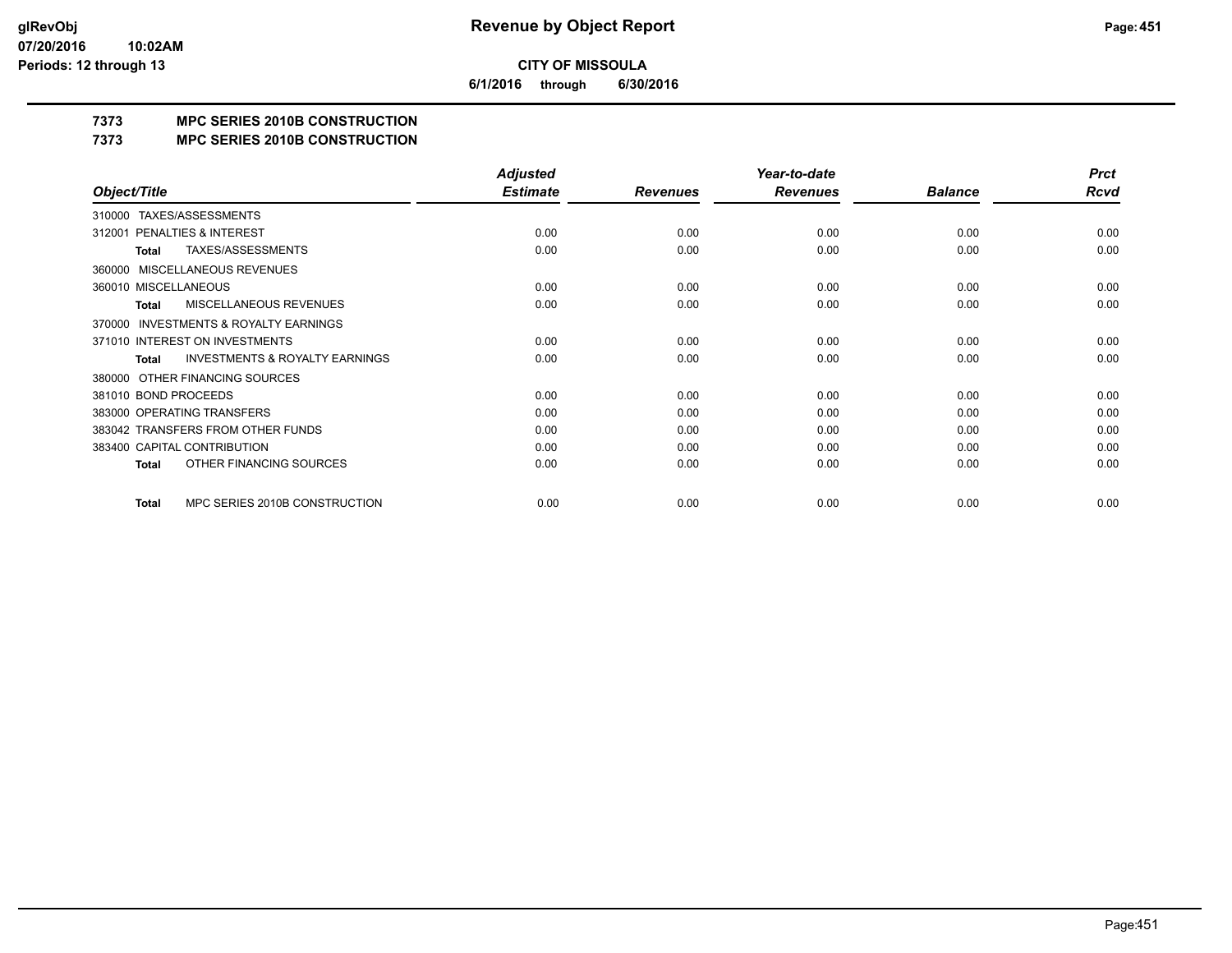**6/1/2016 through 6/30/2016**

## **7373 MPC SERIES 2010B CONSTRUCTION**

|                                                           | <b>Adjusted</b> |                 | Year-to-date    |                | <b>Prct</b> |
|-----------------------------------------------------------|-----------------|-----------------|-----------------|----------------|-------------|
| Object/Title                                              | <b>Estimate</b> | <b>Revenues</b> | <b>Revenues</b> | <b>Balance</b> | Rcvd        |
| TAXES/ASSESSMENTS<br>310000                               |                 |                 |                 |                |             |
| <b>PENALTIES &amp; INTEREST</b><br>312001                 | 0.00            | 0.00            | 0.00            | 0.00           | 0.00        |
| TAXES/ASSESSMENTS<br>Total                                | 0.00            | 0.00            | 0.00            | 0.00           | 0.00        |
| 360000 MISCELLANEOUS REVENUES                             |                 |                 |                 |                |             |
| 360010 MISCELLANEOUS                                      | 0.00            | 0.00            | 0.00            | 0.00           | 0.00        |
| <b>MISCELLANEOUS REVENUES</b><br><b>Total</b>             | 0.00            | 0.00            | 0.00            | 0.00           | 0.00        |
| 370000 INVESTMENTS & ROYALTY EARNINGS                     |                 |                 |                 |                |             |
| 371010 INTEREST ON INVESTMENTS                            | 0.00            | 0.00            | 0.00            | 0.00           | 0.00        |
| <b>INVESTMENTS &amp; ROYALTY EARNINGS</b><br><b>Total</b> | 0.00            | 0.00            | 0.00            | 0.00           | 0.00        |
| 380000 OTHER FINANCING SOURCES                            |                 |                 |                 |                |             |
| 381010 BOND PROCEEDS                                      | 0.00            | 0.00            | 0.00            | 0.00           | 0.00        |
| 383000 OPERATING TRANSFERS                                | 0.00            | 0.00            | 0.00            | 0.00           | 0.00        |
| 383042 TRANSFERS FROM OTHER FUNDS                         | 0.00            | 0.00            | 0.00            | 0.00           | 0.00        |
| 383400 CAPITAL CONTRIBUTION                               | 0.00            | 0.00            | 0.00            | 0.00           | 0.00        |
| OTHER FINANCING SOURCES<br><b>Total</b>                   | 0.00            | 0.00            | 0.00            | 0.00           | 0.00        |
|                                                           |                 |                 |                 |                |             |
| MPC SERIES 2010B CONSTRUCTION<br><b>Total</b>             | 0.00            | 0.00            | 0.00            | 0.00           | 0.00        |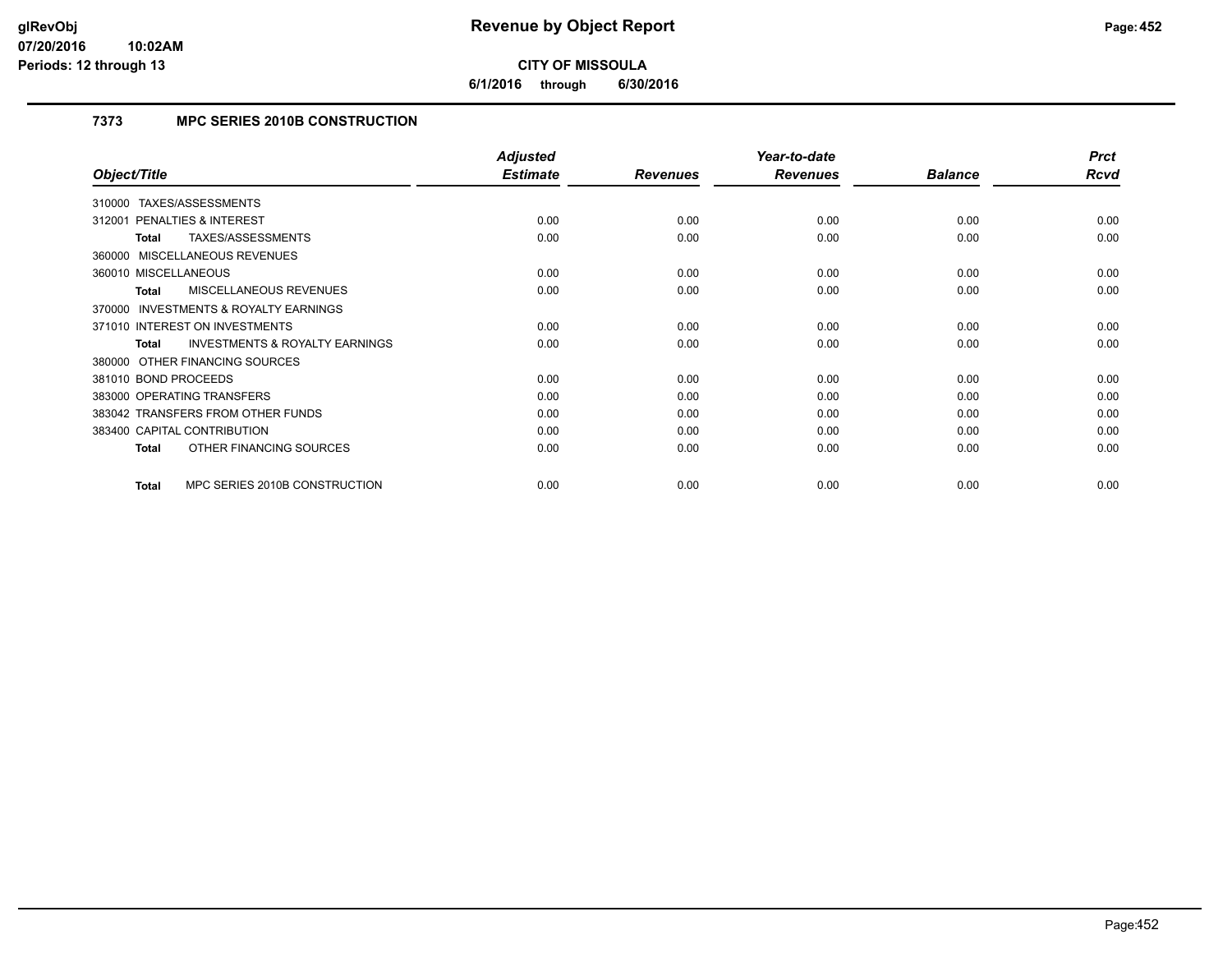**6/1/2016 through 6/30/2016**

## **7374 RESERVE FUND-PARKING BONDS**

#### **7374 RESERVE FUND-PARKING BONDS**

|                      |                                           | <b>Adjusted</b> |                 | Year-to-date    |                | <b>Prct</b> |
|----------------------|-------------------------------------------|-----------------|-----------------|-----------------|----------------|-------------|
| Object/Title         |                                           | <b>Estimate</b> | <b>Revenues</b> | <b>Revenues</b> | <b>Balance</b> | <b>Rcvd</b> |
|                      | 370000 INVESTMENTS & ROYALTY EARNINGS     |                 |                 |                 |                |             |
|                      | 371010 INTEREST ON INVESTMENTS            | 0.00            | 0.00            | 0.00            | 0.00           | 0.00        |
| Total                | <b>INVESTMENTS &amp; ROYALTY EARNINGS</b> | 0.00            | 0.00            | 0.00            | 0.00           | 0.00        |
|                      | 380000 OTHER FINANCING SOURCES            |                 |                 |                 |                |             |
| 381009 TRANSFERS IN  |                                           | 0.00            | 0.00            | 0.00            | 0.00           | 0.00        |
| 381010 BOND PROCEEDS |                                           | 0.00            | 0.00            | 0.00            | 0.00           | 0.00        |
|                      | 383000 OPERATING TRANSFERS                | 0.00            | 0.00            | 0.00            | 0.00           | 0.00        |
| <b>Total</b>         | OTHER FINANCING SOURCES                   | 0.00            | 0.00            | 0.00            | 0.00           | 0.00        |
|                      |                                           |                 |                 |                 |                |             |
| <b>Total</b>         | RESERVE FUND-PARKING BONDS                | 0.00            | 0.00            | 0.00            | 0.00           | 0.00        |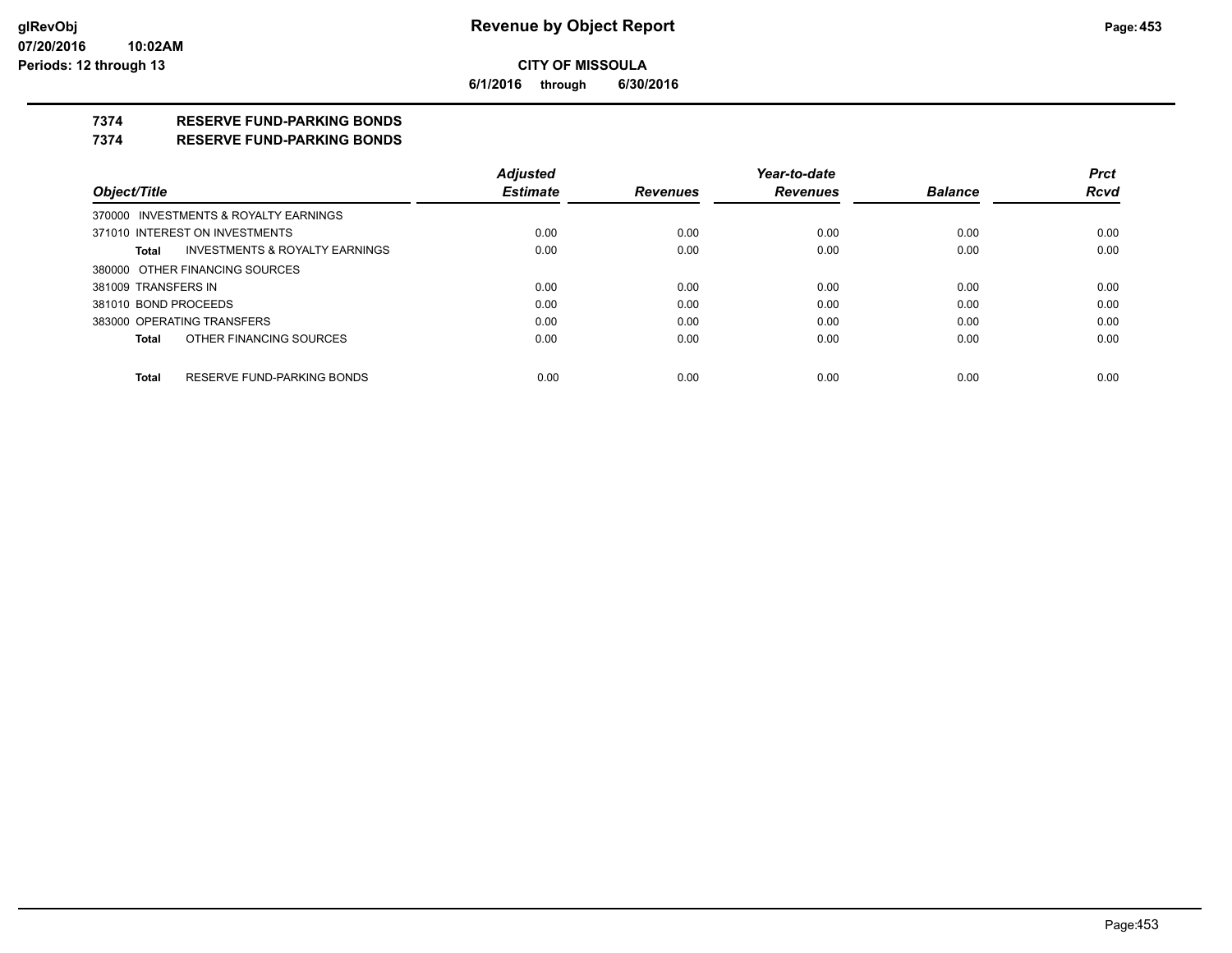**6/1/2016 through 6/30/2016**

## **7374 RESERVE FUND-PARKING BONDS**

|                                                    | <b>Adjusted</b> |                 | Year-to-date    |                | <b>Prct</b> |
|----------------------------------------------------|-----------------|-----------------|-----------------|----------------|-------------|
| <b>Object/Title</b>                                | <b>Estimate</b> | <b>Revenues</b> | <b>Revenues</b> | <b>Balance</b> | <b>Rcvd</b> |
| 370000 INVESTMENTS & ROYALTY EARNINGS              |                 |                 |                 |                |             |
| 371010 INTEREST ON INVESTMENTS                     | 0.00            | 0.00            | 0.00            | 0.00           | 0.00        |
| <b>INVESTMENTS &amp; ROYALTY EARNINGS</b><br>Total | 0.00            | 0.00            | 0.00            | 0.00           | 0.00        |
| 380000 OTHER FINANCING SOURCES                     |                 |                 |                 |                |             |
| 381009 TRANSFERS IN                                | 0.00            | 0.00            | 0.00            | 0.00           | 0.00        |
| 381010 BOND PROCEEDS                               | 0.00            | 0.00            | 0.00            | 0.00           | 0.00        |
| 383000 OPERATING TRANSFERS                         | 0.00            | 0.00            | 0.00            | 0.00           | 0.00        |
| OTHER FINANCING SOURCES<br>Total                   | 0.00            | 0.00            | 0.00            | 0.00           | 0.00        |
| RESERVE FUND-PARKING BONDS<br>Total                | 0.00            | 0.00            | 0.00            | 0.00           | 0.00        |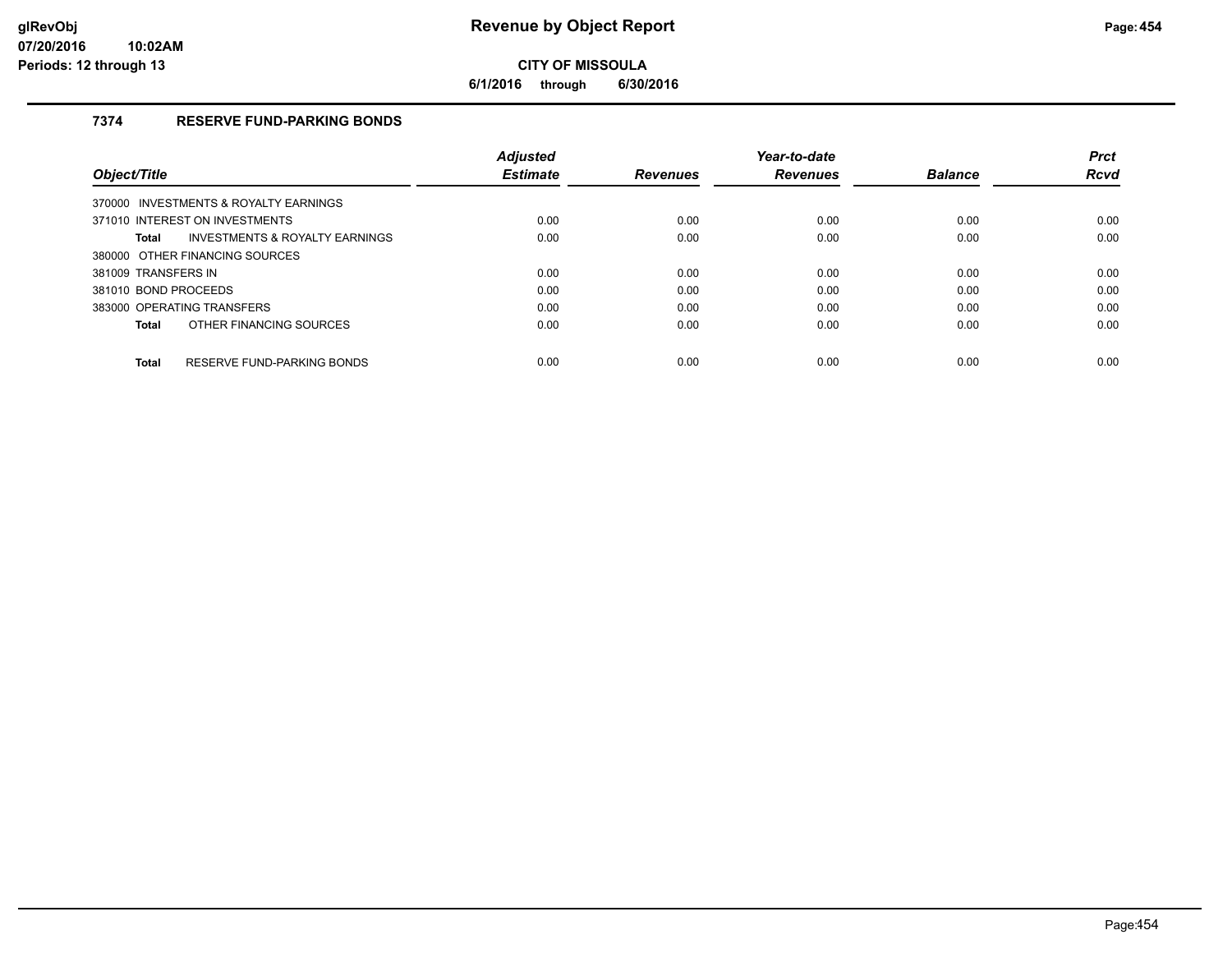**6/1/2016 through 6/30/2016**

# **7375 PLEDGED TAX INCREMENT-2010B BOND**

# **7375 PLEDGED TAX INCREMENT-2010B BOND**

|                                                           | <b>Adjusted</b> |                 | Year-to-date    |                | <b>Prct</b> |
|-----------------------------------------------------------|-----------------|-----------------|-----------------|----------------|-------------|
| Object/Title                                              | <b>Estimate</b> | <b>Revenues</b> | <b>Revenues</b> | <b>Balance</b> | <b>Rcvd</b> |
| 330000 INTERGOVERNMENTAL REVENUES                         |                 |                 |                 |                |             |
| 338000 LOCAL SHARING OF TAX INCREMENT                     | 266,850.00      | 0.00            | 183,770.00      | 83,080.00      | 68.87       |
| <b>INTERGOVERNMENTAL REVENUES</b><br>Total                | 266,850.00      | 0.00            | 183.770.00      | 83,080.00      | 68.87       |
| 370000 INVESTMENTS & ROYALTY EARNINGS                     |                 |                 |                 |                |             |
| 371010 INTEREST ON INVESTMENTS                            | 0.00            | 0.00            | $-27.140.93$    | 27.140.93      | 0.00        |
| <b>INVESTMENTS &amp; ROYALTY EARNINGS</b><br><b>Total</b> | 0.00            | 0.00            | $-27.140.93$    | 27.140.93      | 0.00        |
| 380000 OTHER FINANCING SOURCES                            |                 |                 |                 |                |             |
| 383000 OPERATING TRANSFERS                                | 0.00            | 0.00            | 0.00            | 0.00           | 0.00        |
| OTHER FINANCING SOURCES<br><b>Total</b>                   | 0.00            | 0.00            | 0.00            | 0.00           | 0.00        |
| PLEDGED TAX INCREMENT-2010B BOND<br><b>Total</b>          | 266.850.00      | 0.00            | 156.629.07      | 110.220.93     | 58.70       |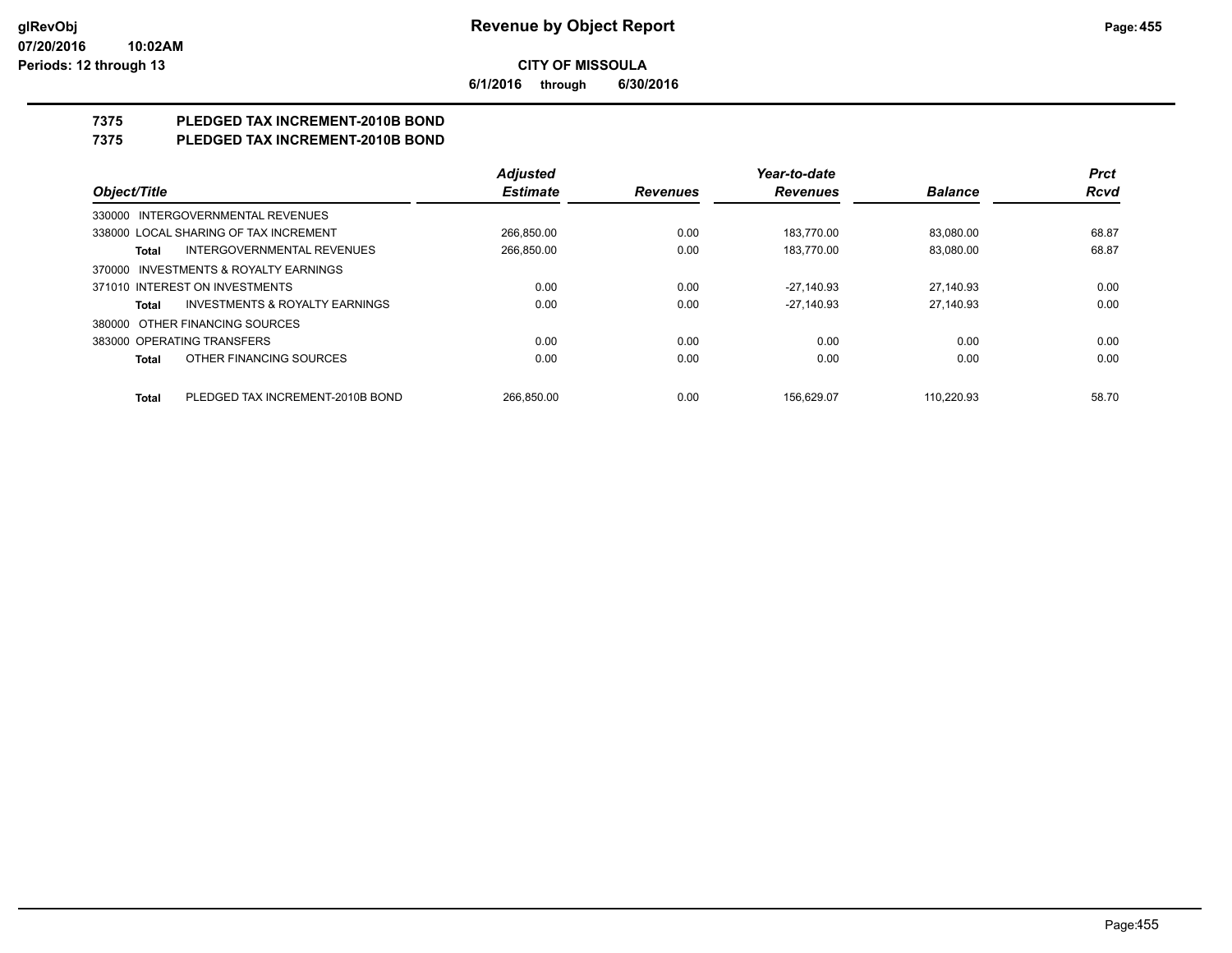**6/1/2016 through 6/30/2016**

## **7375 PLEDGED TAX INCREMENT-2010B BOND**

| Object/Title |                                       | <b>Adjusted</b><br><b>Estimate</b> | <b>Revenues</b> | Year-to-date<br><b>Revenues</b> | <b>Balance</b> | <b>Prct</b><br><b>Rcvd</b> |
|--------------|---------------------------------------|------------------------------------|-----------------|---------------------------------|----------------|----------------------------|
|              | 330000 INTERGOVERNMENTAL REVENUES     |                                    |                 |                                 |                |                            |
|              | 338000 LOCAL SHARING OF TAX INCREMENT | 266.850.00                         | 0.00            | 183.770.00                      | 83.080.00      | 68.87                      |
| Total        | INTERGOVERNMENTAL REVENUES            | 266,850.00                         | 0.00            | 183.770.00                      | 83.080.00      | 68.87                      |
|              | 370000 INVESTMENTS & ROYALTY EARNINGS |                                    |                 |                                 |                |                            |
|              | 371010 INTEREST ON INVESTMENTS        | 0.00                               | 0.00            | $-27.140.93$                    | 27.140.93      | 0.00                       |
| <b>Total</b> | INVESTMENTS & ROYALTY EARNINGS        | 0.00                               | 0.00            | $-27.140.93$                    | 27.140.93      | 0.00                       |
|              | 380000 OTHER FINANCING SOURCES        |                                    |                 |                                 |                |                            |
|              | 383000 OPERATING TRANSFERS            | 0.00                               | 0.00            | 0.00                            | 0.00           | 0.00                       |
| <b>Total</b> | OTHER FINANCING SOURCES               | 0.00                               | 0.00            | 0.00                            | 0.00           | 0.00                       |
| <b>Total</b> | PLEDGED TAX INCREMENT-2010B BOND      | 266.850.00                         | 0.00            | 156.629.07                      | 110.220.93     | 58.70                      |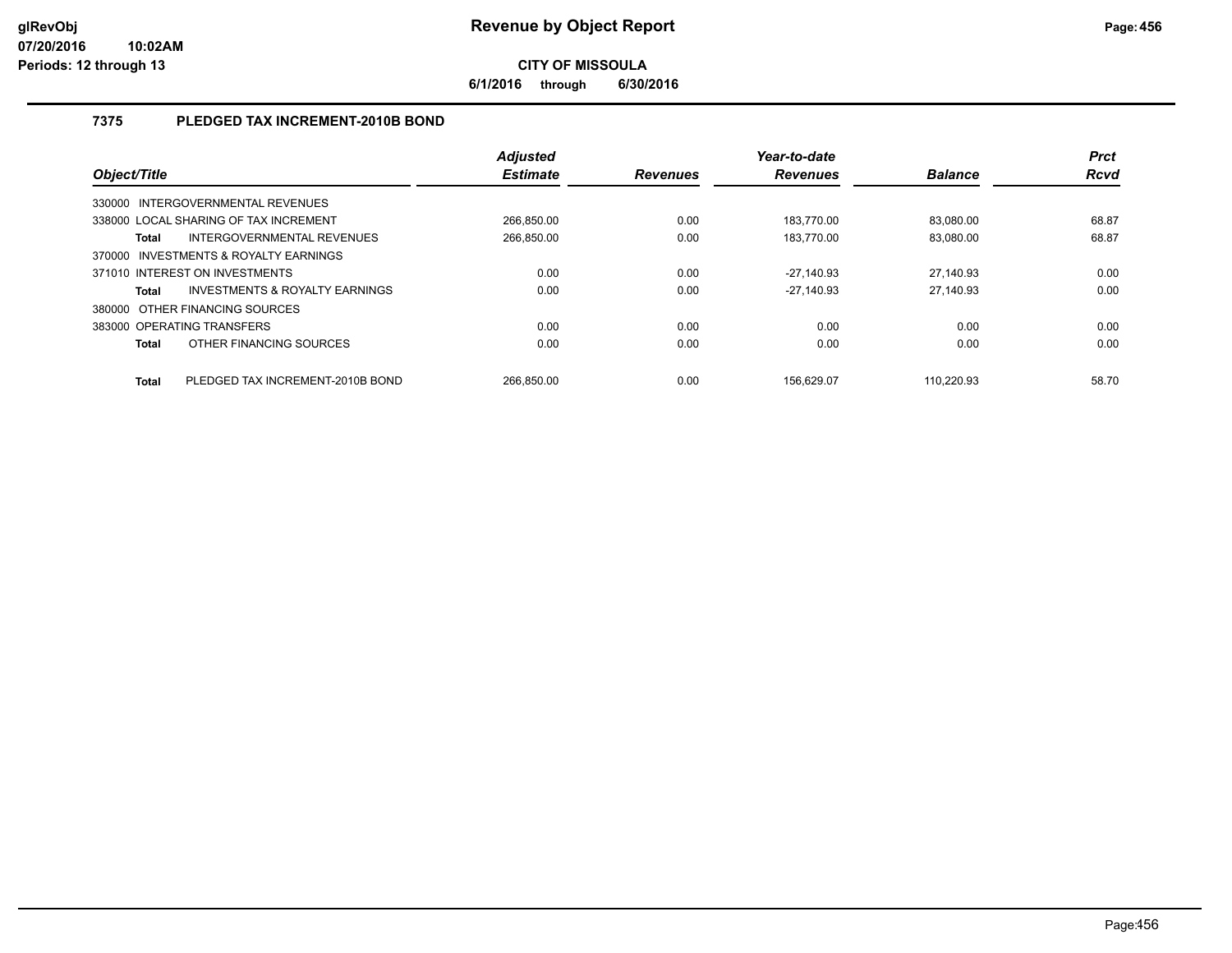**6/1/2016 through 6/30/2016**

## **7376 MPC 2010A BONDS DEBT INTEREST**

#### **7376 MPC 2010A BONDS DEBT INTEREST**

|                      |                                           | <b>Adjusted</b> |                 | Year-to-date    |                | <b>Prct</b> |
|----------------------|-------------------------------------------|-----------------|-----------------|-----------------|----------------|-------------|
| Object/Title         |                                           | <b>Estimate</b> | <b>Revenues</b> | <b>Revenues</b> | <b>Balance</b> | <b>Rcvd</b> |
|                      | 370000 INVESTMENTS & ROYALTY EARNINGS     |                 |                 |                 |                |             |
|                      | 371010 INTEREST ON INVESTMENTS            | 0.00            | 0.00            | 0.00            | 0.00           | 0.00        |
| Total                | <b>INVESTMENTS &amp; ROYALTY EARNINGS</b> | 0.00            | 0.00            | 0.00            | 0.00           | 0.00        |
|                      | 380000 OTHER FINANCING SOURCES            |                 |                 |                 |                |             |
| 381009 TRANSFERS IN  |                                           | 0.00            | 0.00            | 0.00            | 0.00           | 0.00        |
| 381010 BOND PROCEEDS |                                           | 0.00            | 0.00            | 0.00            | 0.00           | 0.00        |
|                      | 383000 OPERATING TRANSFERS                | 0.00            | 0.00            | 0.00            | 0.00           | 0.00        |
| Total                | OTHER FINANCING SOURCES                   | 0.00            | 0.00            | 0.00            | 0.00           | 0.00        |
|                      |                                           |                 |                 |                 |                |             |
| Total                | MPC 2010A BONDS DEBT INTEREST             | 0.00            | 0.00            | 0.00            | 0.00           | 0.00        |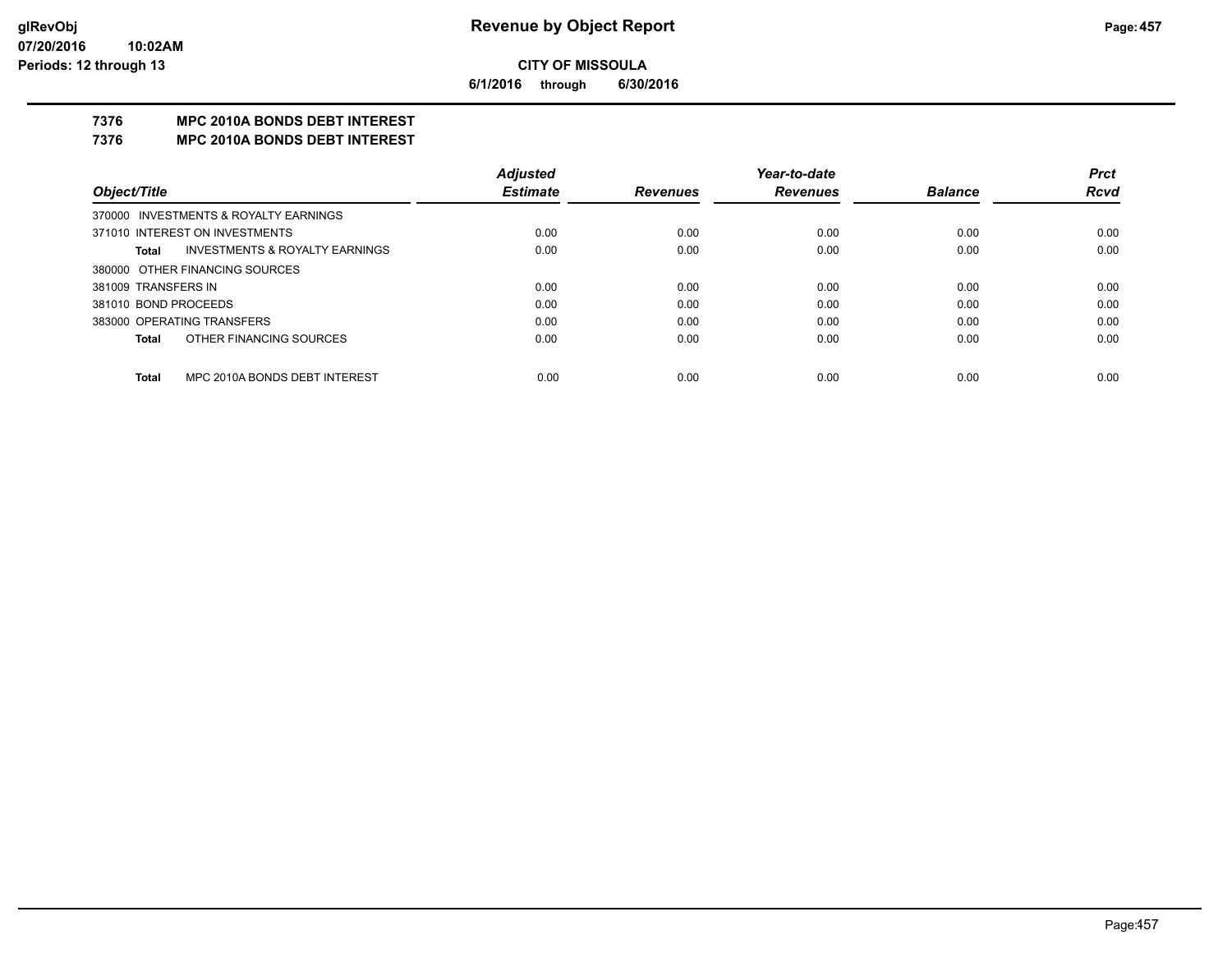**6/1/2016 through 6/30/2016**

## **7376 MPC 2010A BONDS DEBT INTEREST**

|                      |                                           | <b>Adjusted</b> |                 | Year-to-date    |                | <b>Prct</b> |
|----------------------|-------------------------------------------|-----------------|-----------------|-----------------|----------------|-------------|
| Object/Title         |                                           | <b>Estimate</b> | <b>Revenues</b> | <b>Revenues</b> | <b>Balance</b> | <b>Rcvd</b> |
|                      | 370000 INVESTMENTS & ROYALTY EARNINGS     |                 |                 |                 |                |             |
|                      | 371010 INTEREST ON INVESTMENTS            | 0.00            | 0.00            | 0.00            | 0.00           | 0.00        |
| Total                | <b>INVESTMENTS &amp; ROYALTY EARNINGS</b> | 0.00            | 0.00            | 0.00            | 0.00           | 0.00        |
|                      | 380000 OTHER FINANCING SOURCES            |                 |                 |                 |                |             |
| 381009 TRANSFERS IN  |                                           | 0.00            | 0.00            | 0.00            | 0.00           | 0.00        |
| 381010 BOND PROCEEDS |                                           | 0.00            | 0.00            | 0.00            | 0.00           | 0.00        |
|                      | 383000 OPERATING TRANSFERS                | 0.00            | 0.00            | 0.00            | 0.00           | 0.00        |
| Total                | OTHER FINANCING SOURCES                   | 0.00            | 0.00            | 0.00            | 0.00           | 0.00        |
| <b>Total</b>         | MPC 2010A BONDS DEBT INTEREST             | 0.00            | 0.00            | 0.00            | 0.00           | 0.00        |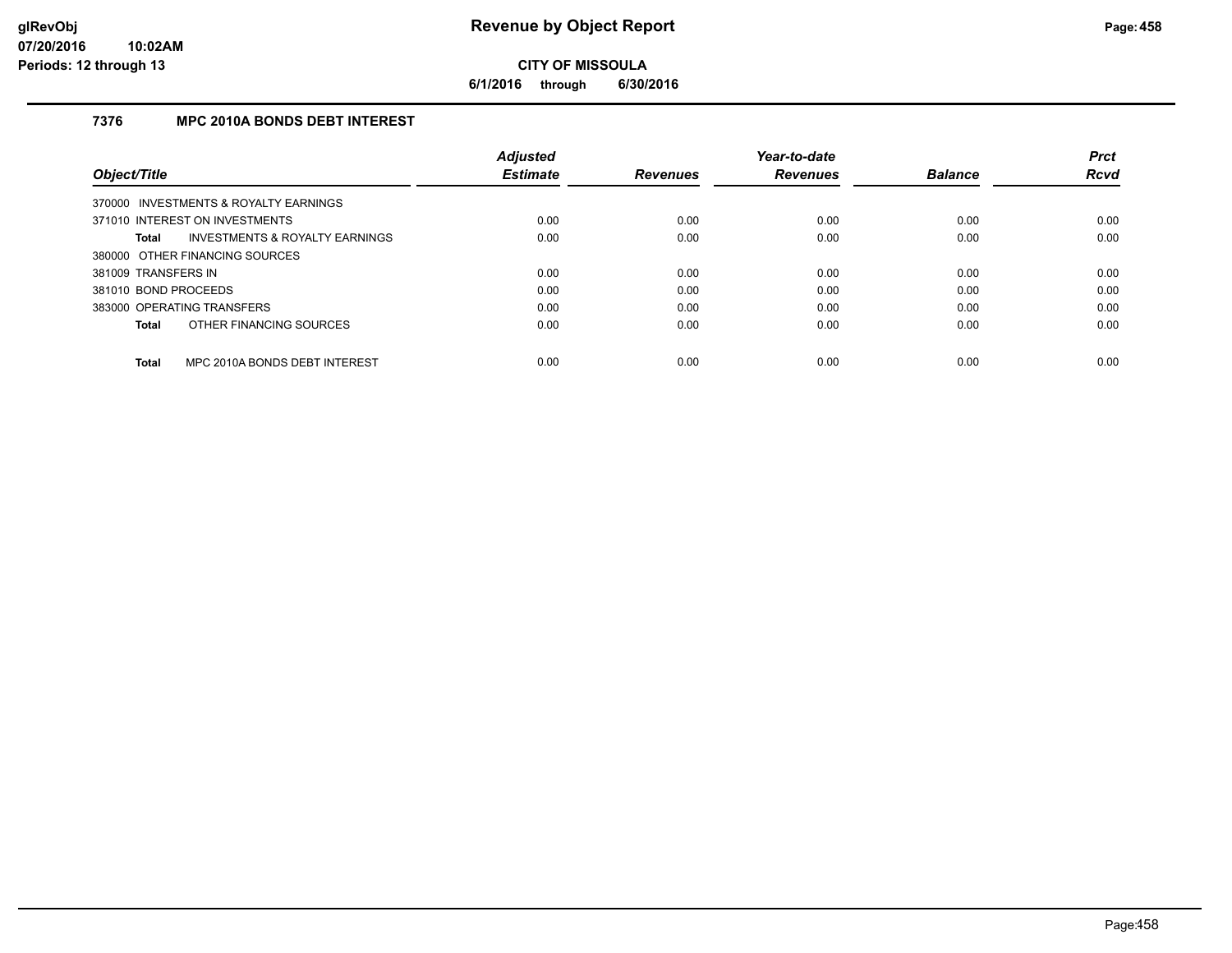**6/1/2016 through 6/30/2016**

# **7377 MPC 2010A BONDS SINKING FUND**

**7377 MPC 2010A BONDS SINKING FUND**

|                      |                                           | <b>Adjusted</b> |                 | Year-to-date    |                | <b>Prct</b> |
|----------------------|-------------------------------------------|-----------------|-----------------|-----------------|----------------|-------------|
| Object/Title         |                                           | <b>Estimate</b> | <b>Revenues</b> | <b>Revenues</b> | <b>Balance</b> | Rcvd        |
|                      | 370000 INVESTMENTS & ROYALTY EARNINGS     |                 |                 |                 |                |             |
|                      | 371010 INTEREST ON INVESTMENTS            | 0.00            | 0.00            | 0.00            | 0.00           | 0.00        |
| Total                | <b>INVESTMENTS &amp; ROYALTY EARNINGS</b> | 0.00            | 0.00            | 0.00            | 0.00           | 0.00        |
|                      | 380000 OTHER FINANCING SOURCES            |                 |                 |                 |                |             |
| 381009 TRANSFERS IN  |                                           | 0.00            | 0.00            | 0.00            | 0.00           | 0.00        |
| 381010 BOND PROCEEDS |                                           | 0.00            | 0.00            | 0.00            | 0.00           | 0.00        |
|                      | 383000 OPERATING TRANSFERS                | 0.00            | 0.00            | 0.00            | 0.00           | 0.00        |
| Total                | OTHER FINANCING SOURCES                   | 0.00            | 0.00            | 0.00            | 0.00           | 0.00        |
| <b>Total</b>         | MPC 2010A BONDS SINKING FUND              | 0.00            | 0.00            | 0.00            | 0.00           | 0.00        |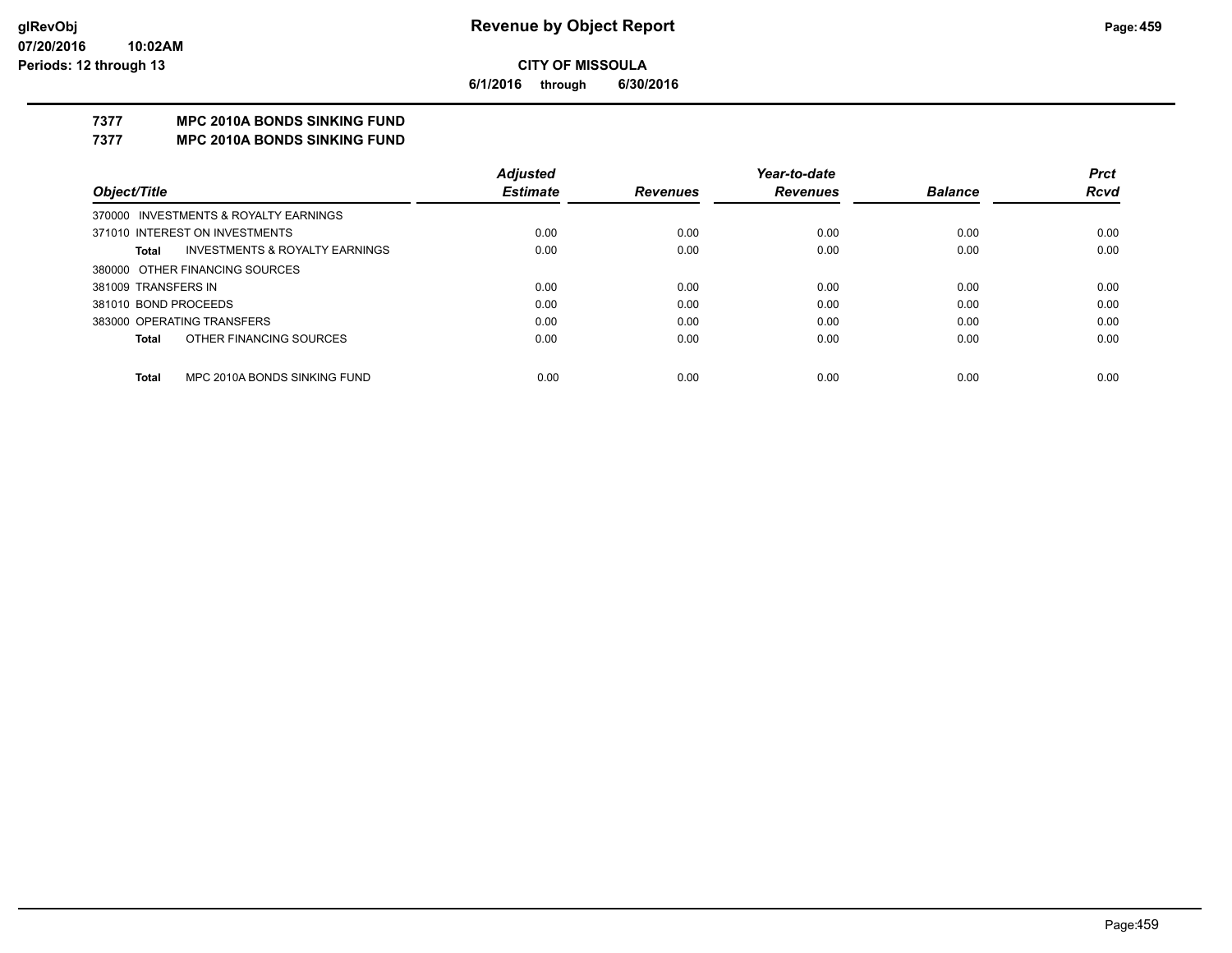**6/1/2016 through 6/30/2016**

## **7377 MPC 2010A BONDS SINKING FUND**

|                                                    | <b>Adjusted</b> |                 | Year-to-date    |                | <b>Prct</b> |
|----------------------------------------------------|-----------------|-----------------|-----------------|----------------|-------------|
| Object/Title                                       | <b>Estimate</b> | <b>Revenues</b> | <b>Revenues</b> | <b>Balance</b> | <b>Rcvd</b> |
| 370000 INVESTMENTS & ROYALTY EARNINGS              |                 |                 |                 |                |             |
| 371010 INTEREST ON INVESTMENTS                     | 0.00            | 0.00            | 0.00            | 0.00           | 0.00        |
| <b>INVESTMENTS &amp; ROYALTY EARNINGS</b><br>Total | 0.00            | 0.00            | 0.00            | 0.00           | 0.00        |
| 380000 OTHER FINANCING SOURCES                     |                 |                 |                 |                |             |
| 381009 TRANSFERS IN                                | 0.00            | 0.00            | 0.00            | 0.00           | 0.00        |
| 381010 BOND PROCEEDS                               | 0.00            | 0.00            | 0.00            | 0.00           | 0.00        |
| 383000 OPERATING TRANSFERS                         | 0.00            | 0.00            | 0.00            | 0.00           | 0.00        |
| OTHER FINANCING SOURCES<br>Total                   | 0.00            | 0.00            | 0.00            | 0.00           | 0.00        |
| MPC 2010A BONDS SINKING FUND<br>Total              | 0.00            | 0.00            | 0.00            | 0.00           | 0.00        |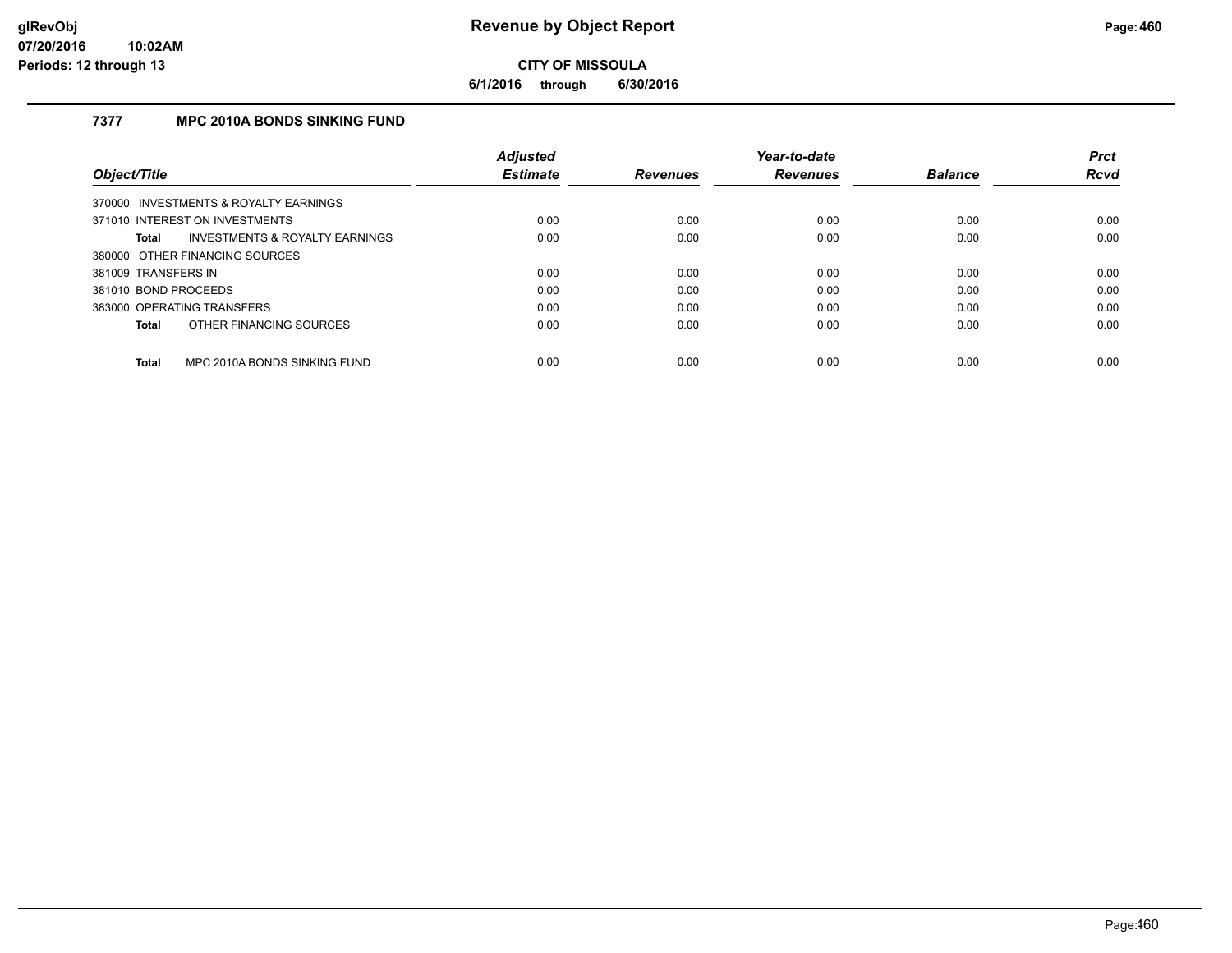**6/1/2016 through 6/30/2016**

#### **7378 MPC 2010A BOND RESERVE**

**7378 MPC 2010A BOND RESERVE**

|                                                           | <b>Adjusted</b> |                 | Year-to-date    |                | <b>Prct</b> |
|-----------------------------------------------------------|-----------------|-----------------|-----------------|----------------|-------------|
| Object/Title                                              | <b>Estimate</b> | <b>Revenues</b> | <b>Revenues</b> | <b>Balance</b> | <b>Rcvd</b> |
| 370000 INVESTMENTS & ROYALTY EARNINGS                     |                 |                 |                 |                |             |
| 371010 INTEREST ON INVESTMENTS                            | 0.00            | 0.00            | 0.00            | 0.00           | 0.00        |
| <b>INVESTMENTS &amp; ROYALTY EARNINGS</b><br><b>Total</b> | 0.00            | 0.00            | 0.00            | 0.00           | 0.00        |
| 380000 OTHER FINANCING SOURCES                            |                 |                 |                 |                |             |
| 381009 TRANSFERS IN                                       | 0.00            | 0.00            | 0.00            | 0.00           | 0.00        |
| 381010 BOND PROCEEDS                                      | 0.00            | 0.00            | 0.00            | 0.00           | 0.00        |
| 383000 OPERATING TRANSFERS                                | 0.00            | 0.00            | 0.00            | 0.00           | 0.00        |
| OTHER FINANCING SOURCES<br><b>Total</b>                   | 0.00            | 0.00            | 0.00            | 0.00           | 0.00        |
|                                                           |                 |                 |                 |                |             |
| MPC 2010A BOND RESERVE<br><b>Total</b>                    | 0.00            | 0.00            | 0.00            | 0.00           | 0.00        |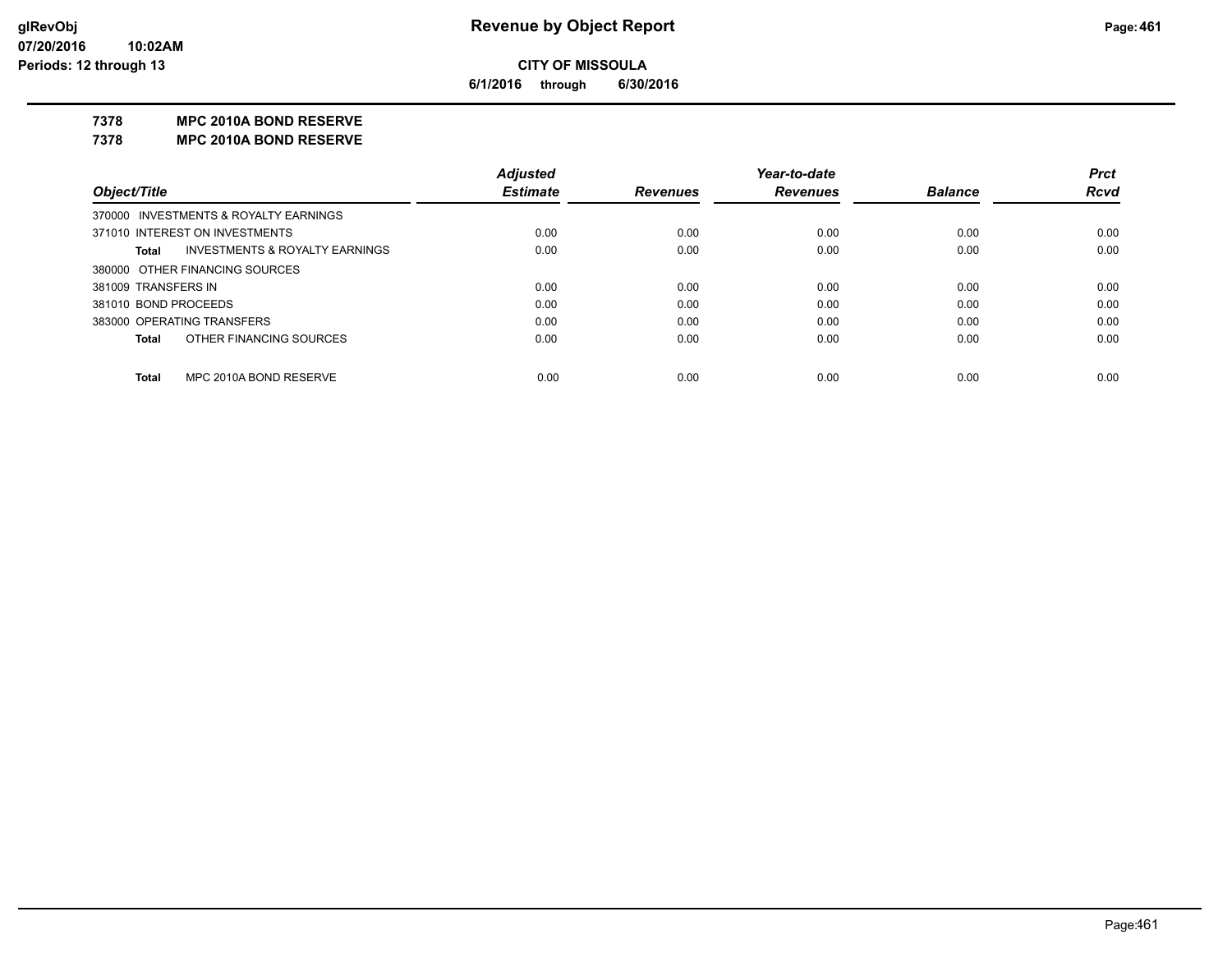**6/1/2016 through 6/30/2016**

## **7378 MPC 2010A BOND RESERVE**

|                                                | <b>Adjusted</b> |                 | Year-to-date    |                | <b>Prct</b> |
|------------------------------------------------|-----------------|-----------------|-----------------|----------------|-------------|
| Object/Title                                   | <b>Estimate</b> | <b>Revenues</b> | <b>Revenues</b> | <b>Balance</b> | <b>Rcvd</b> |
| 370000 INVESTMENTS & ROYALTY EARNINGS          |                 |                 |                 |                |             |
| 371010 INTEREST ON INVESTMENTS                 | 0.00            | 0.00            | 0.00            | 0.00           | 0.00        |
| INVESTMENTS & ROYALTY EARNINGS<br><b>Total</b> | 0.00            | 0.00            | 0.00            | 0.00           | 0.00        |
| 380000 OTHER FINANCING SOURCES                 |                 |                 |                 |                |             |
| 381009 TRANSFERS IN                            | 0.00            | 0.00            | 0.00            | 0.00           | 0.00        |
| 381010 BOND PROCEEDS                           | 0.00            | 0.00            | 0.00            | 0.00           | 0.00        |
| 383000 OPERATING TRANSFERS                     | 0.00            | 0.00            | 0.00            | 0.00           | 0.00        |
| OTHER FINANCING SOURCES<br><b>Total</b>        | 0.00            | 0.00            | 0.00            | 0.00           | 0.00        |
|                                                |                 |                 |                 |                |             |
| MPC 2010A BOND RESERVE<br><b>Total</b>         | 0.00            | 0.00            | 0.00            | 0.00           | 0.00        |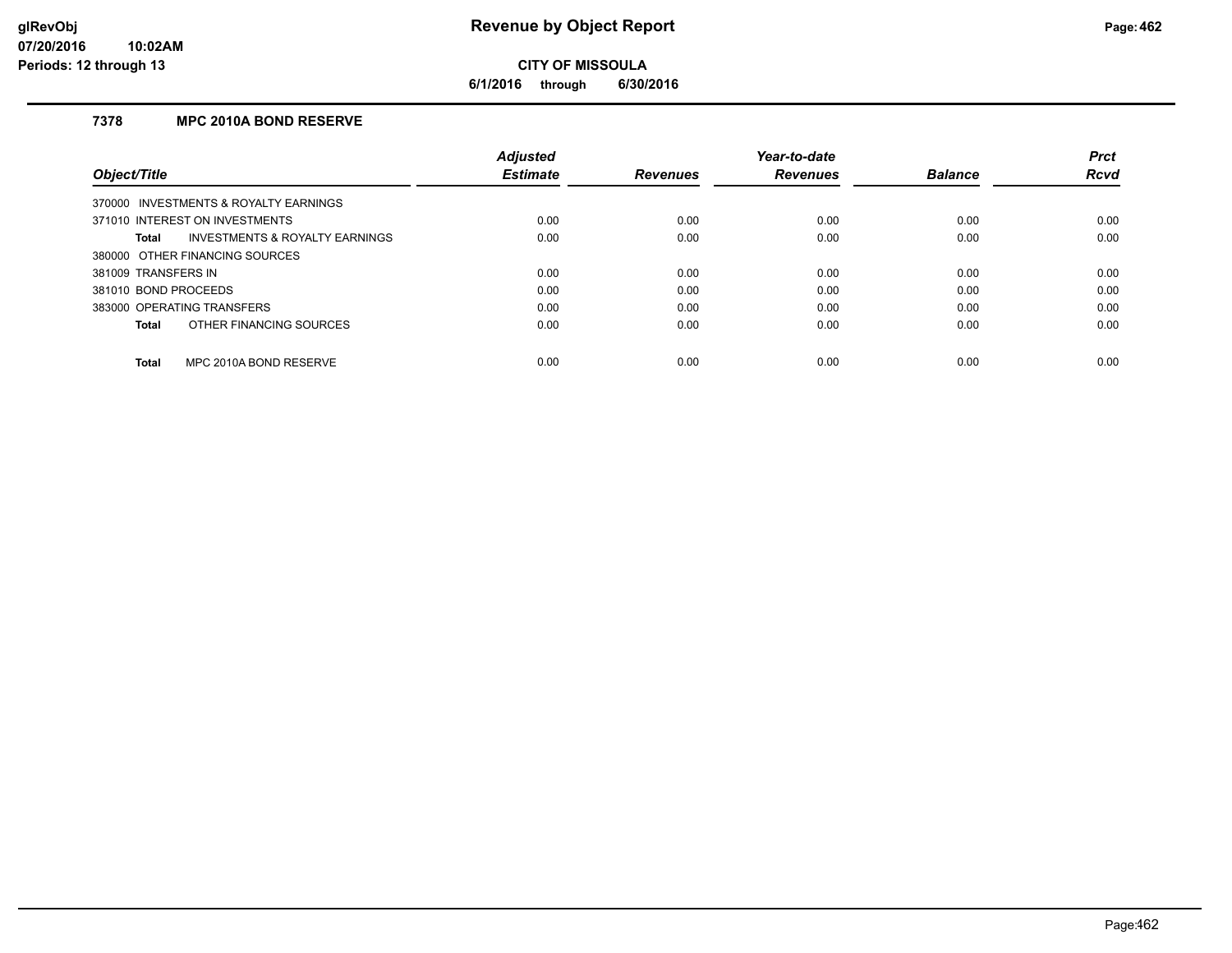**6/1/2016 through 6/30/2016**

## **7379 MPC 2010A BOND CONSTRUCTION**

#### **7379 MPC 2010A BOND CONSTRUCTION**

|                      |                                           | <b>Adjusted</b> |                 | Year-to-date    |                | <b>Prct</b> |
|----------------------|-------------------------------------------|-----------------|-----------------|-----------------|----------------|-------------|
| Object/Title         |                                           | <b>Estimate</b> | <b>Revenues</b> | <b>Revenues</b> | <b>Balance</b> | <b>Rcvd</b> |
|                      | 370000 INVESTMENTS & ROYALTY EARNINGS     |                 |                 |                 |                |             |
|                      | 371010 INTEREST ON INVESTMENTS            | 0.00            | 0.00            | 0.00            | 0.00           | 0.00        |
| Total                | <b>INVESTMENTS &amp; ROYALTY EARNINGS</b> | 0.00            | 0.00            | 0.00            | 0.00           | 0.00        |
|                      | 380000 OTHER FINANCING SOURCES            |                 |                 |                 |                |             |
| 381009 TRANSFERS IN  |                                           | 0.00            | 0.00            | 0.00            | 0.00           | 0.00        |
| 381010 BOND PROCEEDS |                                           | 0.00            | 0.00            | 0.00            | 0.00           | 0.00        |
|                      | 383000 OPERATING TRANSFERS                | 0.00            | 0.00            | 0.00            | 0.00           | 0.00        |
| <b>Total</b>         | OTHER FINANCING SOURCES                   | 0.00            | 0.00            | 0.00            | 0.00           | 0.00        |
|                      |                                           |                 |                 |                 |                |             |
| <b>Total</b>         | MPC 2010A BOND CONSTRUCTION               | 0.00            | 0.00            | 0.00            | 0.00           | 0.00        |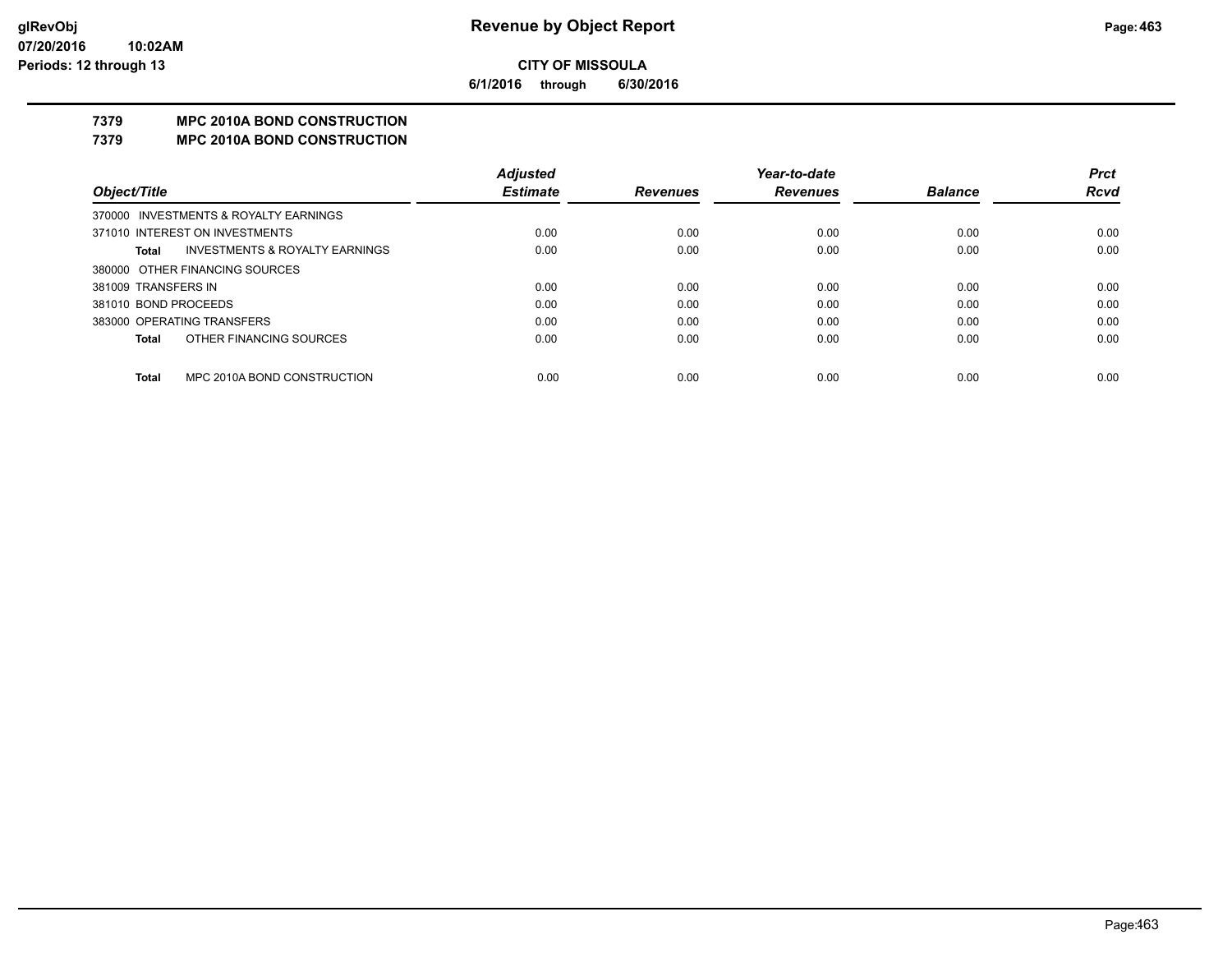**6/1/2016 through 6/30/2016**

## **7379 MPC 2010A BOND CONSTRUCTION**

|                      |                                           | <b>Adjusted</b> |                 | Year-to-date    |                | <b>Prct</b> |
|----------------------|-------------------------------------------|-----------------|-----------------|-----------------|----------------|-------------|
| Object/Title         |                                           | <b>Estimate</b> | <b>Revenues</b> | <b>Revenues</b> | <b>Balance</b> | <b>Rcvd</b> |
|                      | 370000 INVESTMENTS & ROYALTY EARNINGS     |                 |                 |                 |                |             |
|                      | 371010 INTEREST ON INVESTMENTS            | 0.00            | 0.00            | 0.00            | 0.00           | 0.00        |
| Total                | <b>INVESTMENTS &amp; ROYALTY EARNINGS</b> | 0.00            | 0.00            | 0.00            | 0.00           | 0.00        |
|                      | 380000 OTHER FINANCING SOURCES            |                 |                 |                 |                |             |
| 381009 TRANSFERS IN  |                                           | 0.00            | 0.00            | 0.00            | 0.00           | 0.00        |
| 381010 BOND PROCEEDS |                                           | 0.00            | 0.00            | 0.00            | 0.00           | 0.00        |
|                      | 383000 OPERATING TRANSFERS                | 0.00            | 0.00            | 0.00            | 0.00           | 0.00        |
| Total                | OTHER FINANCING SOURCES                   | 0.00            | 0.00            | 0.00            | 0.00           | 0.00        |
| <b>Total</b>         | MPC 2010A BOND CONSTRUCTION               | 0.00            | 0.00            | 0.00            | 0.00           | 0.00        |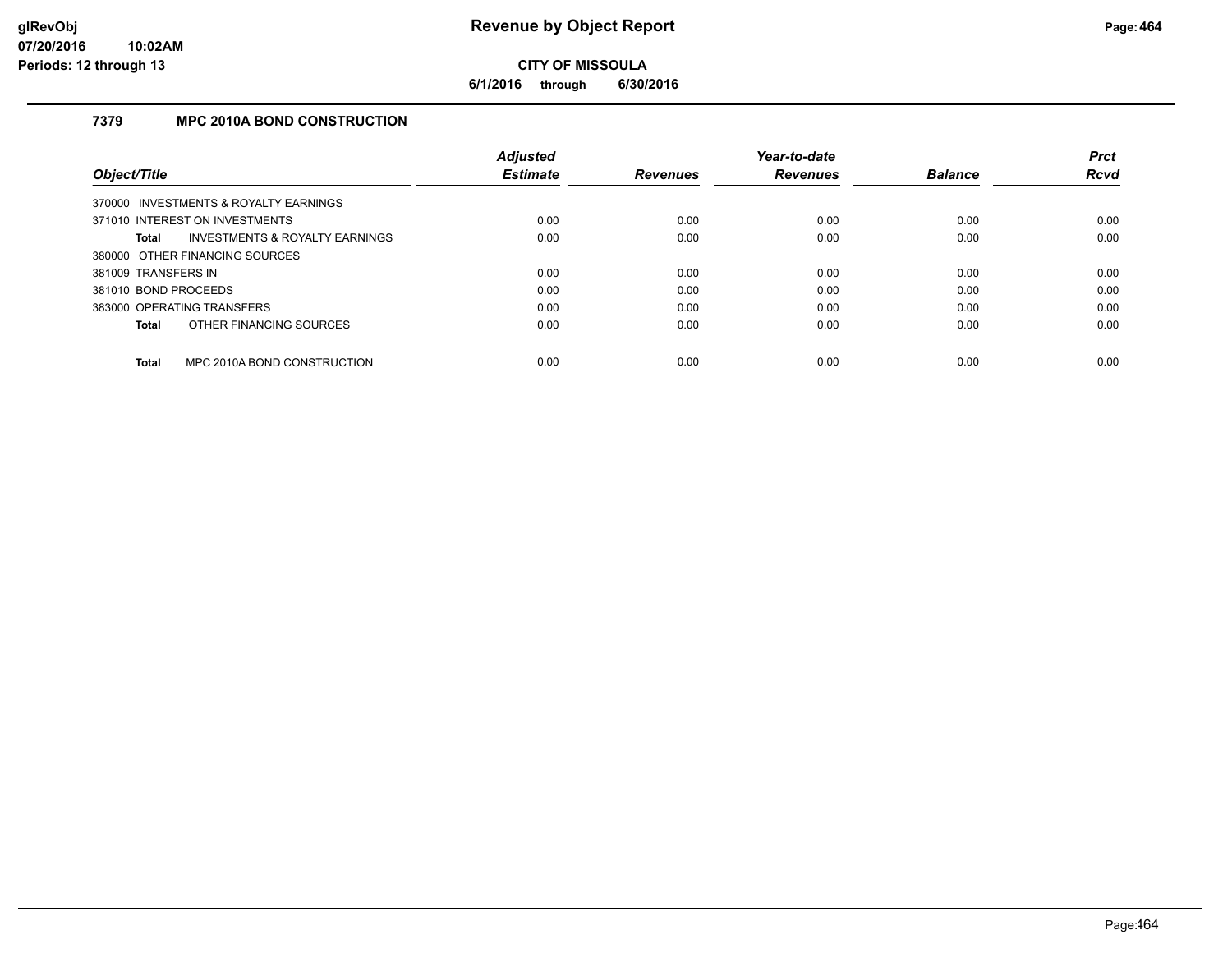**6/1/2016 through 6/30/2016**

## **7380 BUSINESS IMPROVEMENT DISTRICT**

**7380 BUSINESS IMPROVEMENT DISTRICT**

|                                                     | <b>Adjusted</b> |                 | Year-to-date    |                | <b>Prct</b> |
|-----------------------------------------------------|-----------------|-----------------|-----------------|----------------|-------------|
| Object/Title                                        | <b>Estimate</b> | <b>Revenues</b> | <b>Revenues</b> | <b>Balance</b> | Rcvd        |
| TAXES/ASSESSMENTS<br>310000                         |                 |                 |                 |                |             |
| 311011 TAX INCREMENT                                | 364,322.00      | 121,698.95      | 310,593.66      | 53,728.34      | 85.25       |
| <b>PENALTIES &amp; INTEREST</b><br>312001           | 0.00            | 286.71          | 942.27          | $-942.27$      | 0.00        |
| <b>TAXES/ASSESSMENTS</b><br>Total                   | 364,322.00      | 121,985.66      | 311,535.93      | 52,786.07      | 85.51       |
| <b>CHARGES FOR SERVICES</b><br>340000               |                 |                 |                 |                |             |
| <b>GARBAGE COLLECTION SERVICES</b><br>343041        | 5,000.00        | 2,011.77        | 20,745.34       | $-15,745.34$   | 414.91      |
| <b>CHARGES FOR SERVICES</b><br><b>Total</b>         | 5,000.00        | 2,011.77        | 20,745.34       | $-15,745.34$   | 414.91      |
| <b>MISCELLANEOUS REVENUES</b><br>360000             |                 |                 |                 |                |             |
| 363010 LIGHTING ASSESSMENTS                         | 0.00            | 0.00            | 0.00            | 0.00           | 0.00        |
| 363020 PROPERTY ASSESSMENTS                         | 0.00            | 0.00            | 0.00            | 0.00           | 0.00        |
| MISCELLANEOUS REVENUES<br>Total                     | 0.00            | 0.00            | 0.00            | 0.00           | 0.00        |
| <b>INVESTMENTS &amp; ROYALTY EARNINGS</b><br>370000 |                 |                 |                 |                |             |
| 371010 INTEREST ON INVESTMENTS                      | 0.00            | 0.00            | 0.00            | 0.00           | 0.00        |
| 371020 GAIN/LOSS IN MARKET VALUE OF INVESTMENTS     | 0.00            | 0.00            | 0.00            | 0.00           | 0.00        |
| <b>INVESTMENTS &amp; ROYALTY EARNINGS</b><br>Total  | 0.00            | 0.00            | 0.00            | 0.00           | 0.00        |
| <b>BUSINESS IMPROVEMENT DISTRICT</b><br>Total       | 369,322.00      | 123,997.43      | 332,281.27      | 37,040.73      | 89.97       |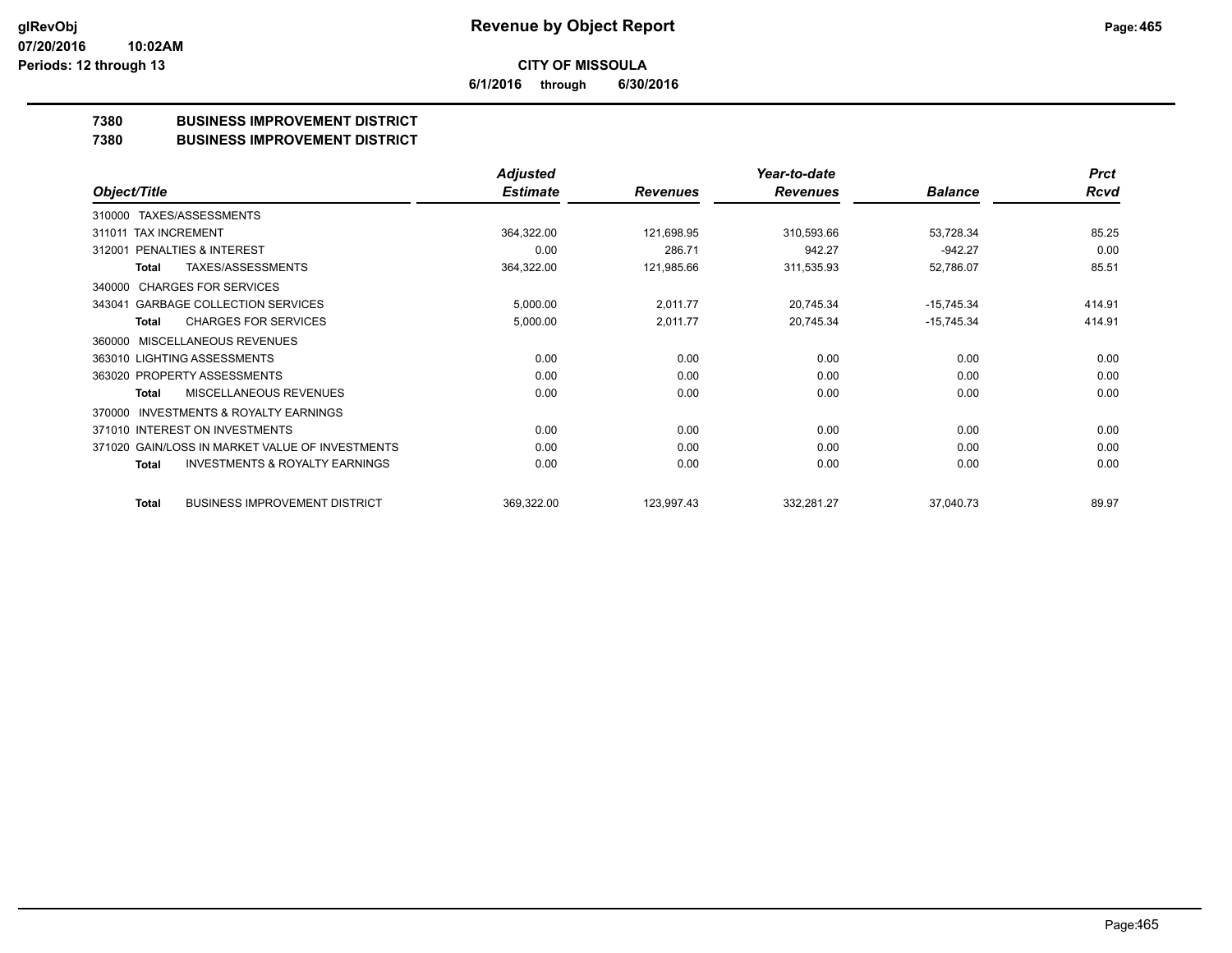**6/1/2016 through 6/30/2016**

## **7380 BUSINESS IMPROVEMENT DISTRICT**

|                                                           | <b>Adjusted</b> |                 | Year-to-date    |                | <b>Prct</b> |
|-----------------------------------------------------------|-----------------|-----------------|-----------------|----------------|-------------|
| Object/Title                                              | <b>Estimate</b> | <b>Revenues</b> | <b>Revenues</b> | <b>Balance</b> | Rcvd        |
| 310000 TAXES/ASSESSMENTS                                  |                 |                 |                 |                |             |
| 311011 TAX INCREMENT                                      | 364,322.00      | 121,698.95      | 310,593.66      | 53,728.34      | 85.25       |
| 312001 PENALTIES & INTEREST                               | 0.00            | 286.71          | 942.27          | $-942.27$      | 0.00        |
| TAXES/ASSESSMENTS<br><b>Total</b>                         | 364,322.00      | 121,985.66      | 311,535.93      | 52,786.07      | 85.51       |
| 340000 CHARGES FOR SERVICES                               |                 |                 |                 |                |             |
| 343041 GARBAGE COLLECTION SERVICES                        | 5,000.00        | 2,011.77        | 20,745.34       | $-15,745.34$   | 414.91      |
| <b>CHARGES FOR SERVICES</b><br><b>Total</b>               | 5,000.00        | 2,011.77        | 20,745.34       | $-15,745.34$   | 414.91      |
| 360000 MISCELLANEOUS REVENUES                             |                 |                 |                 |                |             |
| 363010 LIGHTING ASSESSMENTS                               | 0.00            | 0.00            | 0.00            | 0.00           | 0.00        |
| 363020 PROPERTY ASSESSMENTS                               | 0.00            | 0.00            | 0.00            | 0.00           | 0.00        |
| <b>MISCELLANEOUS REVENUES</b><br><b>Total</b>             | 0.00            | 0.00            | 0.00            | 0.00           | 0.00        |
| <b>INVESTMENTS &amp; ROYALTY EARNINGS</b><br>370000       |                 |                 |                 |                |             |
| 371010 INTEREST ON INVESTMENTS                            | 0.00            | 0.00            | 0.00            | 0.00           | 0.00        |
| 371020 GAIN/LOSS IN MARKET VALUE OF INVESTMENT            | 0.00            | 0.00            | 0.00            | 0.00           | 0.00        |
| <b>INVESTMENTS &amp; ROYALTY EARNINGS</b><br><b>Total</b> | 0.00            | 0.00            | 0.00            | 0.00           | 0.00        |
| <b>BUSINESS IMPROVEMENT DISTRICT</b><br>Total             | 369,322.00      | 123,997.43      | 332,281.27      | 37,040.73      | 89.97       |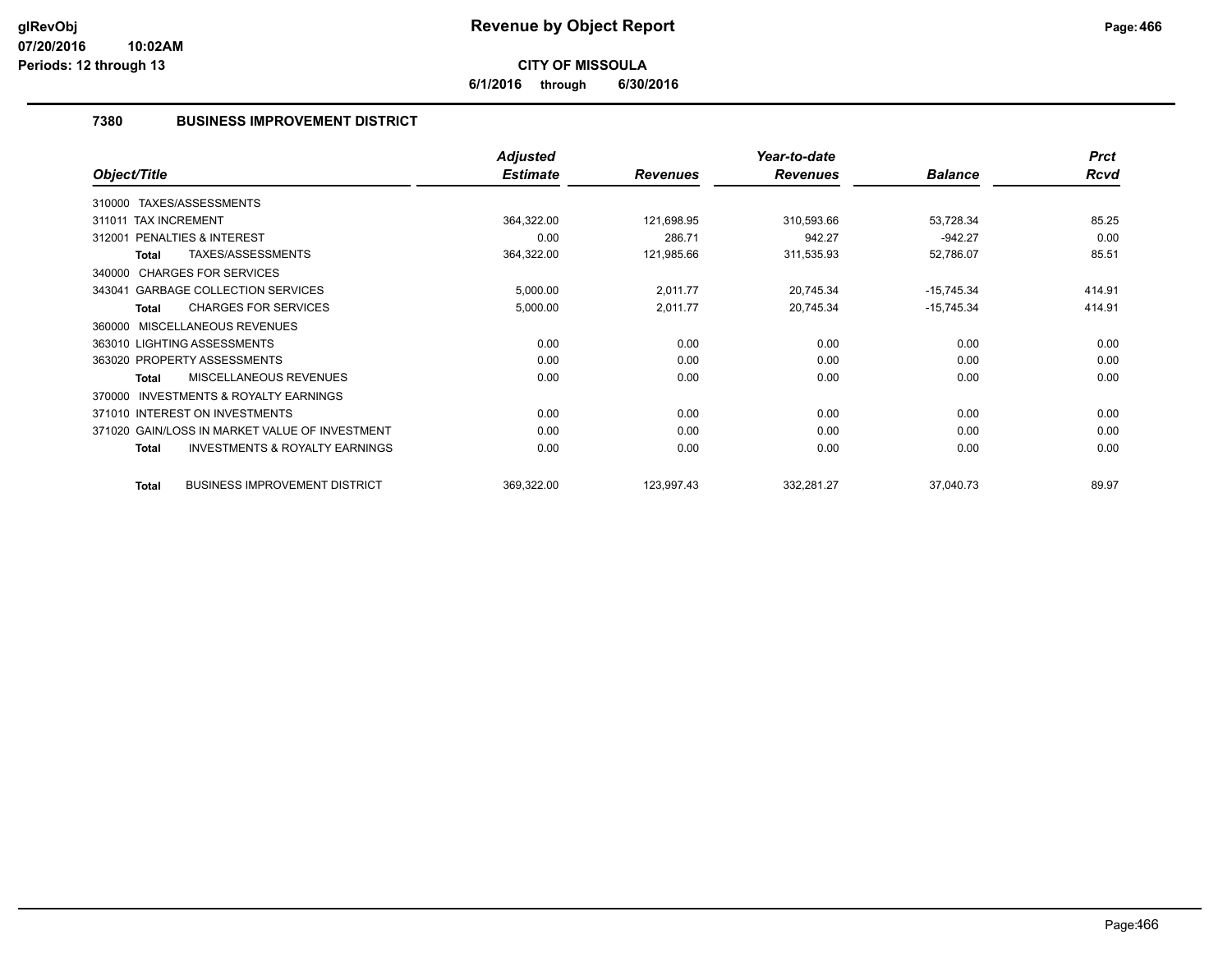**6/1/2016 through 6/30/2016**

#### **7381 TOURISM BUSINESS IMPROVEMENT DISTRICT 7381 TOURISM BUSINESS IMPROVEMENT DISTRICT**

|                                                     | <b>Adjusted</b> |                 | Year-to-date    |                | <b>Prct</b> |
|-----------------------------------------------------|-----------------|-----------------|-----------------|----------------|-------------|
| Object/Title                                        | <b>Estimate</b> | <b>Revenues</b> | <b>Revenues</b> | <b>Balance</b> | <b>Rcvd</b> |
| 310000 TAXES/ASSESSMENTS                            |                 |                 |                 |                |             |
| 314100 TBID REVENUE                                 | 680,350.00      | 0.00            | 0.00            | 680,350.00     | 0.00        |
| TAXES/ASSESSMENTS<br>Total                          | 680,350.00      | 0.00            | 0.00            | 680.350.00     | 0.00        |
| 370000 INVESTMENTS & ROYALTY EARNINGS               |                 |                 |                 |                |             |
| 371010 INTEREST ON INVESTMENTS                      | 0.00            | 0.00            | 0.00            | 0.00           | 0.00        |
| <b>INVESTMENTS &amp; ROYALTY EARNINGS</b><br>Total  | 0.00            | 0.00            | 0.00            | 0.00           | 0.00        |
|                                                     |                 |                 |                 |                |             |
| TOURISM BUSINESS IMPROVEMENT DISTRI<br><b>Total</b> | 680.350.00      | 0.00            | 0.00            | 680.350.00     | 0.00        |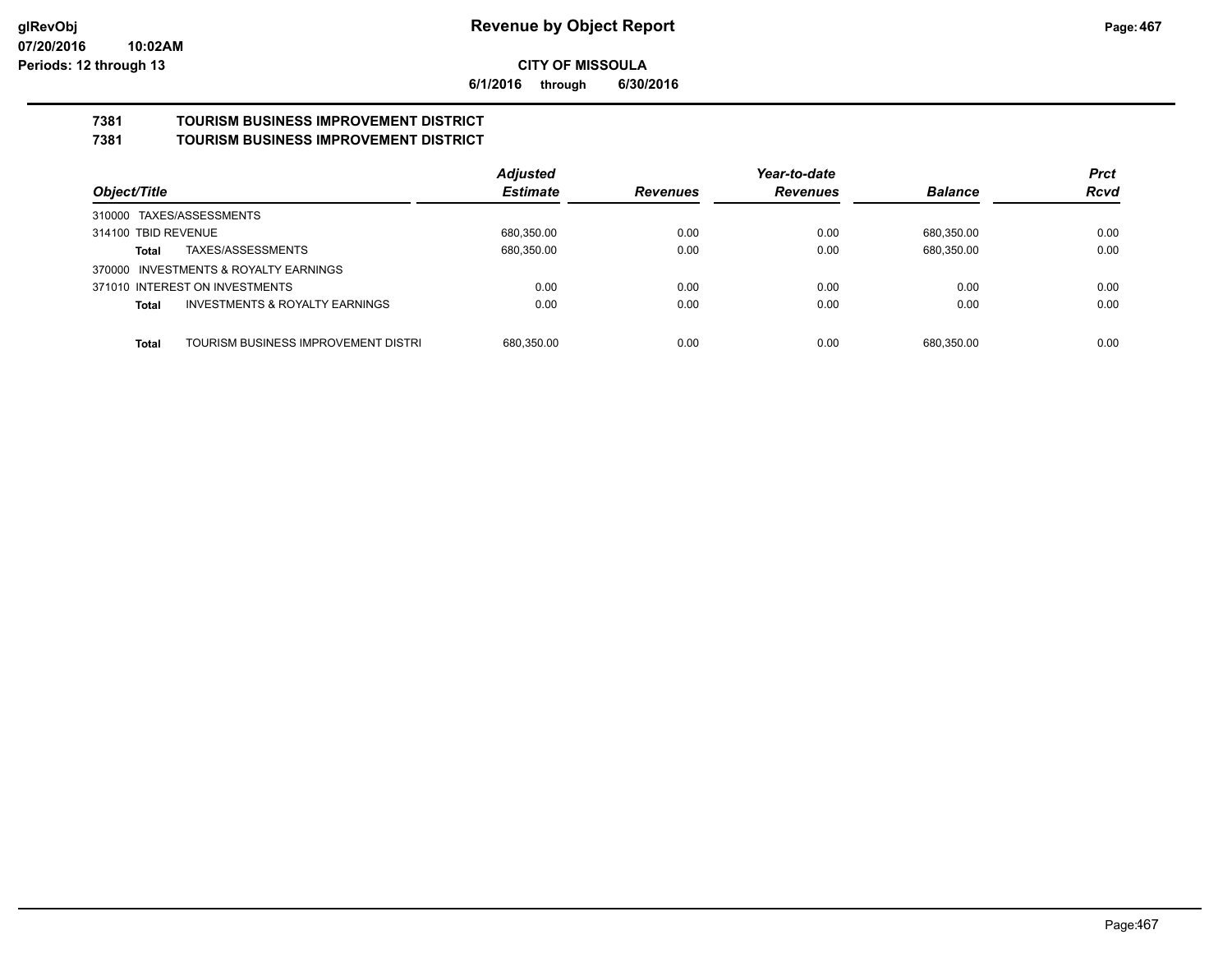**6/1/2016 through 6/30/2016**

#### **7381 TOURISM BUSINESS IMPROVEMENT DISTRICT**

| Object/Title                                              | <b>Adjusted</b><br><b>Estimate</b> | <b>Revenues</b> | Year-to-date<br><b>Revenues</b> | <b>Balance</b> | <b>Prct</b><br><b>Rcvd</b> |
|-----------------------------------------------------------|------------------------------------|-----------------|---------------------------------|----------------|----------------------------|
| 310000 TAXES/ASSESSMENTS                                  |                                    |                 |                                 |                |                            |
| 314100 TBID REVENUE                                       | 680.350.00                         | 0.00            | 0.00                            | 680.350.00     | 0.00                       |
| TAXES/ASSESSMENTS<br><b>Total</b>                         | 680,350.00                         | 0.00            | 0.00                            | 680,350.00     | 0.00                       |
| 370000 INVESTMENTS & ROYALTY EARNINGS                     |                                    |                 |                                 |                |                            |
| 371010 INTEREST ON INVESTMENTS                            | 0.00                               | 0.00            | 0.00                            | 0.00           | 0.00                       |
| <b>INVESTMENTS &amp; ROYALTY EARNINGS</b><br><b>Total</b> | 0.00                               | 0.00            | 0.00                            | 0.00           | 0.00                       |
|                                                           |                                    |                 |                                 |                |                            |
| TOURISM BUSINESS IMPROVEMENT DISTR<br><b>Total</b>        | 680.350.00                         | 0.00            | 0.00                            | 680.350.00     | 0.00                       |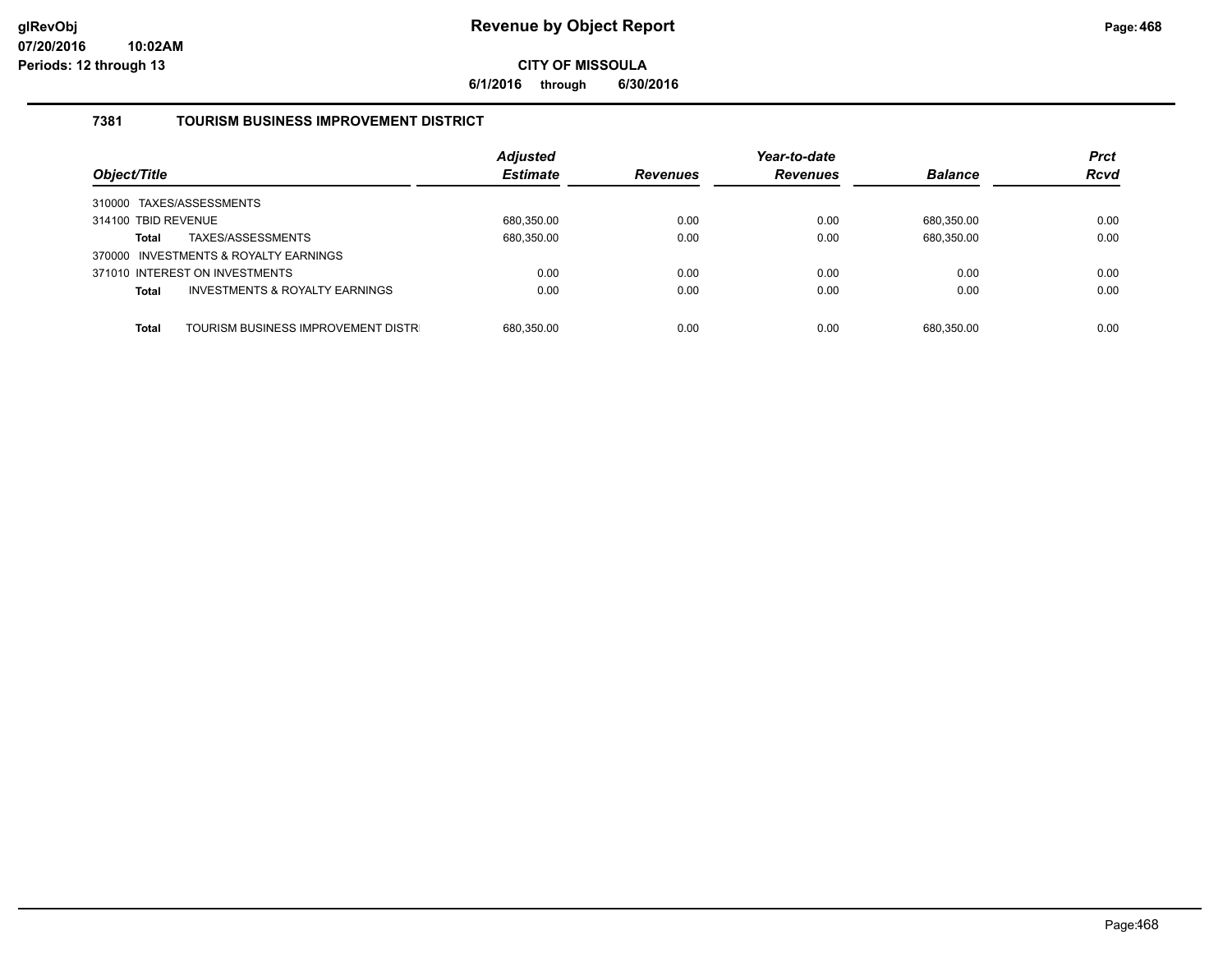**6/1/2016 through 6/30/2016**

### **7382 5.75M TIF RESERVE**

**7382 5.75M TIF RESERVE**

|                                                    | <b>Adjusted</b> |                 | Year-to-date    |                | <b>Prct</b> |
|----------------------------------------------------|-----------------|-----------------|-----------------|----------------|-------------|
| Object/Title                                       | <b>Estimate</b> | <b>Revenues</b> | <b>Revenues</b> | <b>Balance</b> | <b>Rcvd</b> |
| 370000 INVESTMENTS & ROYALTY EARNINGS              |                 |                 |                 |                |             |
| 371010 INTEREST ON INVESTMENTS                     | 0.00            | 0.00            | 0.00            | 0.00           | 0.00        |
| <b>INVESTMENTS &amp; ROYALTY EARNINGS</b><br>Total | 0.00            | 0.00            | 0.00            | 0.00           | 0.00        |
| 380000 OTHER FINANCING SOURCES                     |                 |                 |                 |                |             |
| 381025 BOND PROCEEDS                               | 0.00            | 0.00            | 0.00            | 0.00           | 0.00        |
| 383014 TRANS FR MRA                                | 0.00            | 0.00            | 0.00            | 0.00           | 0.00        |
| 383040 TRANSFER FROM CITY GRANTS                   | 0.00            | 0.00            | 0.00            | 0.00           | 0.00        |
| OTHER FINANCING SOURCES<br>Total                   | 0.00            | 0.00            | 0.00            | 0.00           | 0.00        |
|                                                    |                 |                 |                 |                |             |
| 5.75M TIF RESERVE<br>Total                         | 0.00            | 0.00            | 0.00            | 0.00           | 0.00        |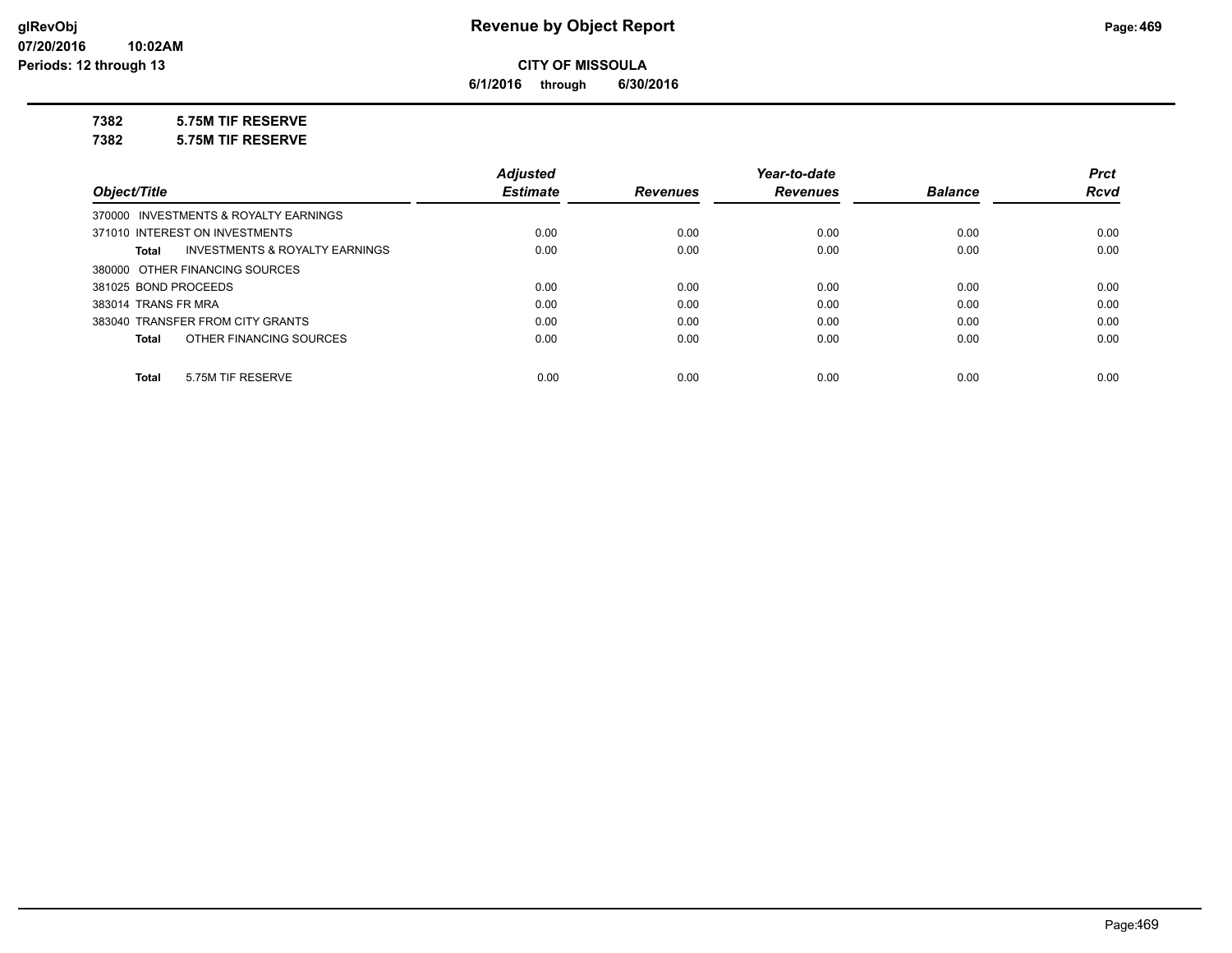**6/1/2016 through 6/30/2016**

#### **7382 5.75M TIF RESERVE**

|                                                    | <b>Adjusted</b> |                 | Year-to-date    |                | <b>Prct</b> |
|----------------------------------------------------|-----------------|-----------------|-----------------|----------------|-------------|
| Object/Title                                       | <b>Estimate</b> | <b>Revenues</b> | <b>Revenues</b> | <b>Balance</b> | <b>Rcvd</b> |
| 370000 INVESTMENTS & ROYALTY EARNINGS              |                 |                 |                 |                |             |
| 371010 INTEREST ON INVESTMENTS                     | 0.00            | 0.00            | 0.00            | 0.00           | 0.00        |
| <b>INVESTMENTS &amp; ROYALTY EARNINGS</b><br>Total | 0.00            | 0.00            | 0.00            | 0.00           | 0.00        |
| 380000 OTHER FINANCING SOURCES                     |                 |                 |                 |                |             |
| 381025 BOND PROCEEDS                               | 0.00            | 0.00            | 0.00            | 0.00           | 0.00        |
| 383014 TRANS FR MRA                                | 0.00            | 0.00            | 0.00            | 0.00           | 0.00        |
| 383040 TRANSFER FROM CITY GRANTS                   | 0.00            | 0.00            | 0.00            | 0.00           | 0.00        |
| OTHER FINANCING SOURCES<br>Total                   | 0.00            | 0.00            | 0.00            | 0.00           | 0.00        |
|                                                    |                 |                 |                 |                |             |
| 5.75M TIF RESERVE<br><b>Total</b>                  | 0.00            | 0.00            | 0.00            | 0.00           | 0.00        |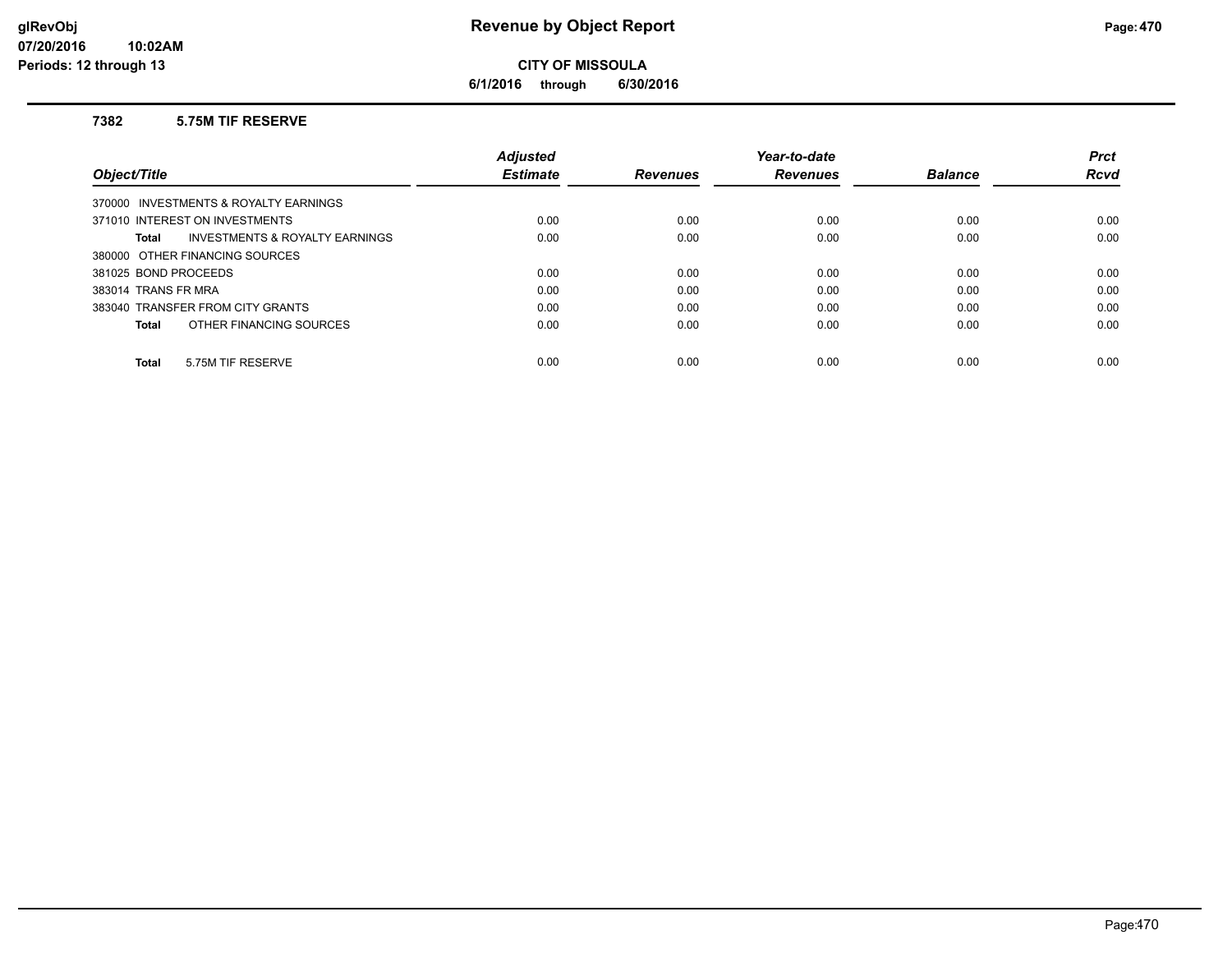**6/1/2016 through 6/30/2016**

**7383 RIVERFRONT TRIANGLE URD**

**7383 RIVERFRONT TRIANGLE URD**

|                                                    | <b>Adjusted</b> |                 | Year-to-date    |                | <b>Prct</b> |
|----------------------------------------------------|-----------------|-----------------|-----------------|----------------|-------------|
| Object/Title                                       | <b>Estimate</b> | <b>Revenues</b> | <b>Revenues</b> | <b>Balance</b> | <b>Rcvd</b> |
| 310000 TAXES/ASSESSMENTS                           |                 |                 |                 |                |             |
| 311011 TAX INCREMENT                               | 0.00            | 0.00            | 0.00            | 0.00           | 0.00        |
| 312001 PENALTIES & INTEREST                        | 0.00            | 0.00            | 0.14            | $-0.14$        | 0.00        |
| TAXES/ASSESSMENTS<br>Total                         | 0.00            | 0.00            | 0.14            | $-0.14$        | 0.00        |
| 330000 INTERGOVERNMENTAL REVENUES                  |                 |                 |                 |                |             |
| 335210 PERSONAL PROPERTY TAX REIMBURSEMENT         | 11.862.00       | 0.00            | 9.315.84        | 2.546.16       | 78.54       |
| <b>INTERGOVERNMENTAL REVENUES</b><br>Total         | 11,862.00       | 0.00            | 9,315.84        | 2,546.16       | 78.54       |
| 370000 INVESTMENTS & ROYALTY EARNINGS              |                 |                 |                 |                |             |
| 371010 INTEREST ON INVESTMENTS                     | 0.00            | 0.00            | 0.00            | 0.00           | 0.00        |
| <b>INVESTMENTS &amp; ROYALTY EARNINGS</b><br>Total | 0.00            | 0.00            | 0.00            | 0.00           | 0.00        |
| RIVERFRONT TRIANGLE URD<br><b>Total</b>            | 11.862.00       | 0.00            | 9.315.98        | 2.546.02       | 78.54       |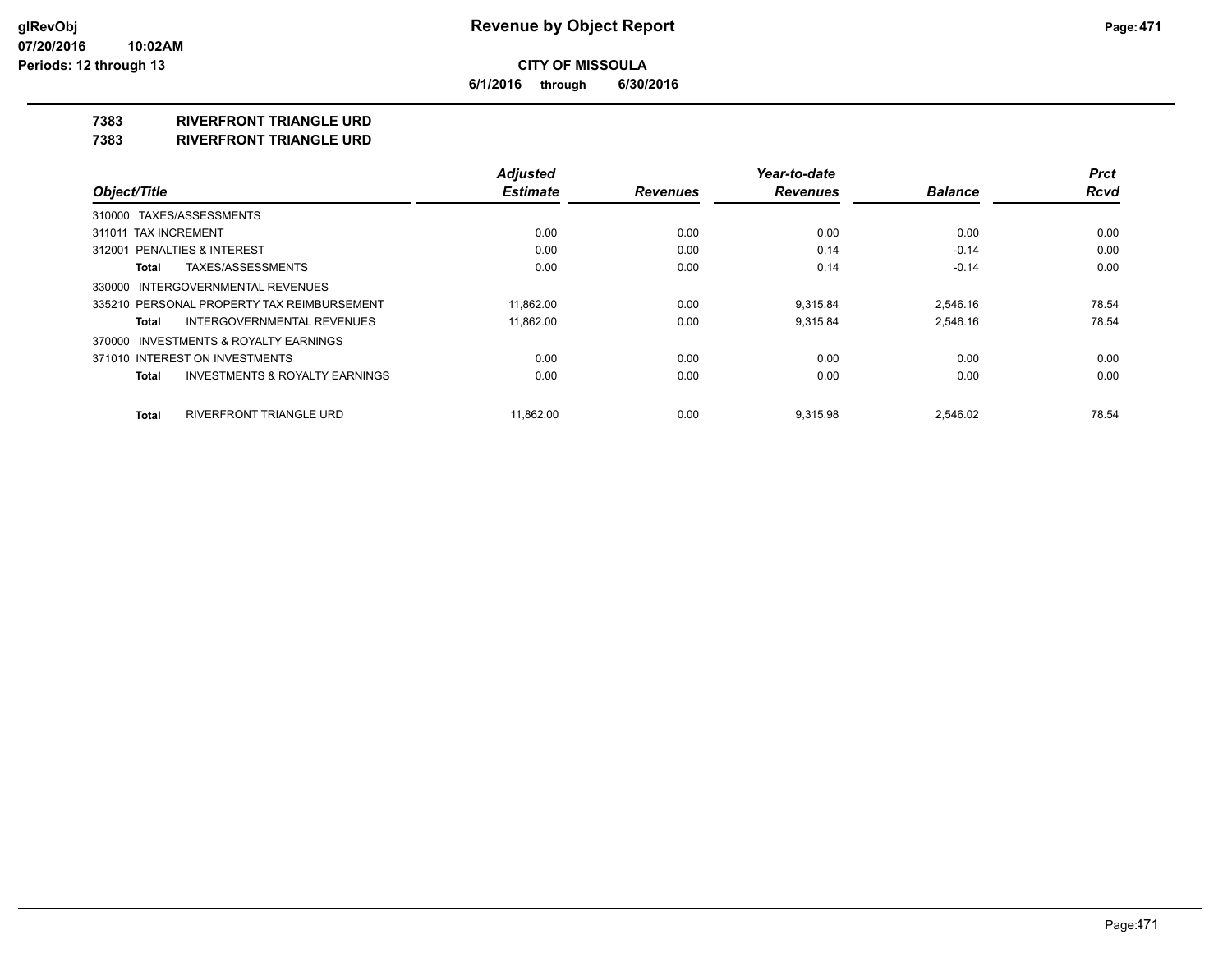**6/1/2016 through 6/30/2016**

## **7383 RIVERFRONT TRIANGLE URD**

|                                                | <b>Adjusted</b><br><b>Estimate</b> |                 | Year-to-date    |                | <b>Prct</b><br><b>Rcvd</b> |
|------------------------------------------------|------------------------------------|-----------------|-----------------|----------------|----------------------------|
| Object/Title                                   |                                    | <b>Revenues</b> | <b>Revenues</b> | <b>Balance</b> |                            |
| TAXES/ASSESSMENTS<br>310000                    |                                    |                 |                 |                |                            |
| 311011 TAX INCREMENT                           | 0.00                               | 0.00            | 0.00            | 0.00           | 0.00                       |
| PENALTIES & INTEREST<br>312001                 | 0.00                               | 0.00            | 0.14            | $-0.14$        | 0.00                       |
| TAXES/ASSESSMENTS<br><b>Total</b>              | 0.00                               | 0.00            | 0.14            | $-0.14$        | 0.00                       |
| INTERGOVERNMENTAL REVENUES<br>330000           |                                    |                 |                 |                |                            |
| 335210 PERSONAL PROPERTY TAX REIMBURSEMENT     | 11.862.00                          | 0.00            | 9.315.84        | 2,546.16       | 78.54                      |
| INTERGOVERNMENTAL REVENUES<br>Total            | 11.862.00                          | 0.00            | 9.315.84        | 2.546.16       | 78.54                      |
| 370000 INVESTMENTS & ROYALTY EARNINGS          |                                    |                 |                 |                |                            |
| 371010 INTEREST ON INVESTMENTS                 | 0.00                               | 0.00            | 0.00            | 0.00           | 0.00                       |
| INVESTMENTS & ROYALTY EARNINGS<br>Total        | 0.00                               | 0.00            | 0.00            | 0.00           | 0.00                       |
| <b>RIVERFRONT TRIANGLE URD</b><br><b>Total</b> | 11.862.00                          | 0.00            | 9.315.98        | 2.546.02       | 78.54                      |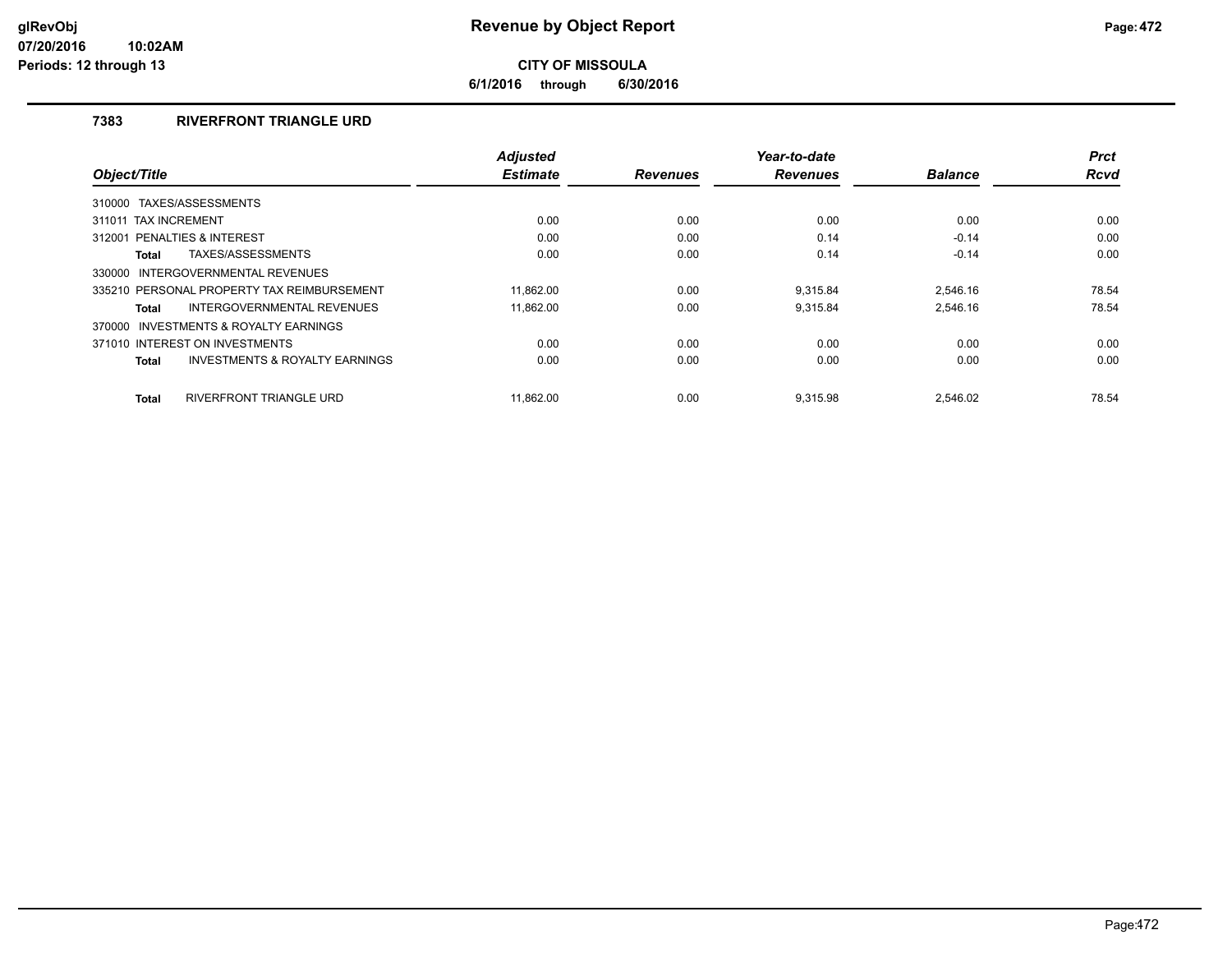**6/1/2016 through 6/30/2016**

## **7384 NRSS DEBT SERVICE CLEARING**

**7384 NRSS DEBT SERVICE CLEARING**

|                                                    | <b>Adjusted</b> |                 | Year-to-date    |                | <b>Prct</b> |
|----------------------------------------------------|-----------------|-----------------|-----------------|----------------|-------------|
| Object/Title                                       | <b>Estimate</b> | <b>Revenues</b> | <b>Revenues</b> | <b>Balance</b> | <b>Rcvd</b> |
| 310000 TAXES/ASSESSMENTS                           |                 |                 |                 |                |             |
| 311011 TAX INCREMENT                               | 0.00            | 21,538.74       | 21.538.74       | $-21,538.74$   | 0.00        |
| 312001 PENALTIES & INTEREST                        | 0.00            | 130.13          | 130.13          | $-130.13$      | 0.00        |
| TAXES/ASSESSMENTS<br>Total                         | 0.00            | 21,668.87       | 21,668.87       | $-21,668.87$   | 0.00        |
| 370000 INVESTMENTS & ROYALTY EARNINGS              |                 |                 |                 |                |             |
| 371010 INTEREST ON INVESTMENTS                     | 0.00            | 0.00            | 0.00            | 0.00           | 0.00        |
| <b>INVESTMENTS &amp; ROYALTY EARNINGS</b><br>Total | 0.00            | 0.00            | 0.00            | 0.00           | 0.00        |
| 380000 OTHER FINANCING SOURCES                     |                 |                 |                 |                |             |
| 383014 TRANS FR MRA                                | 0.00            | 0.00            | 0.00            | 0.00           | 0.00        |
| OTHER FINANCING SOURCES<br>Total                   | 0.00            | 0.00            | 0.00            | 0.00           | 0.00        |
| NRSS DEBT SERVICE CLEARING<br><b>Total</b>         | 0.00            | 21.668.87       | 21.668.87       | $-21.668.87$   | 0.00        |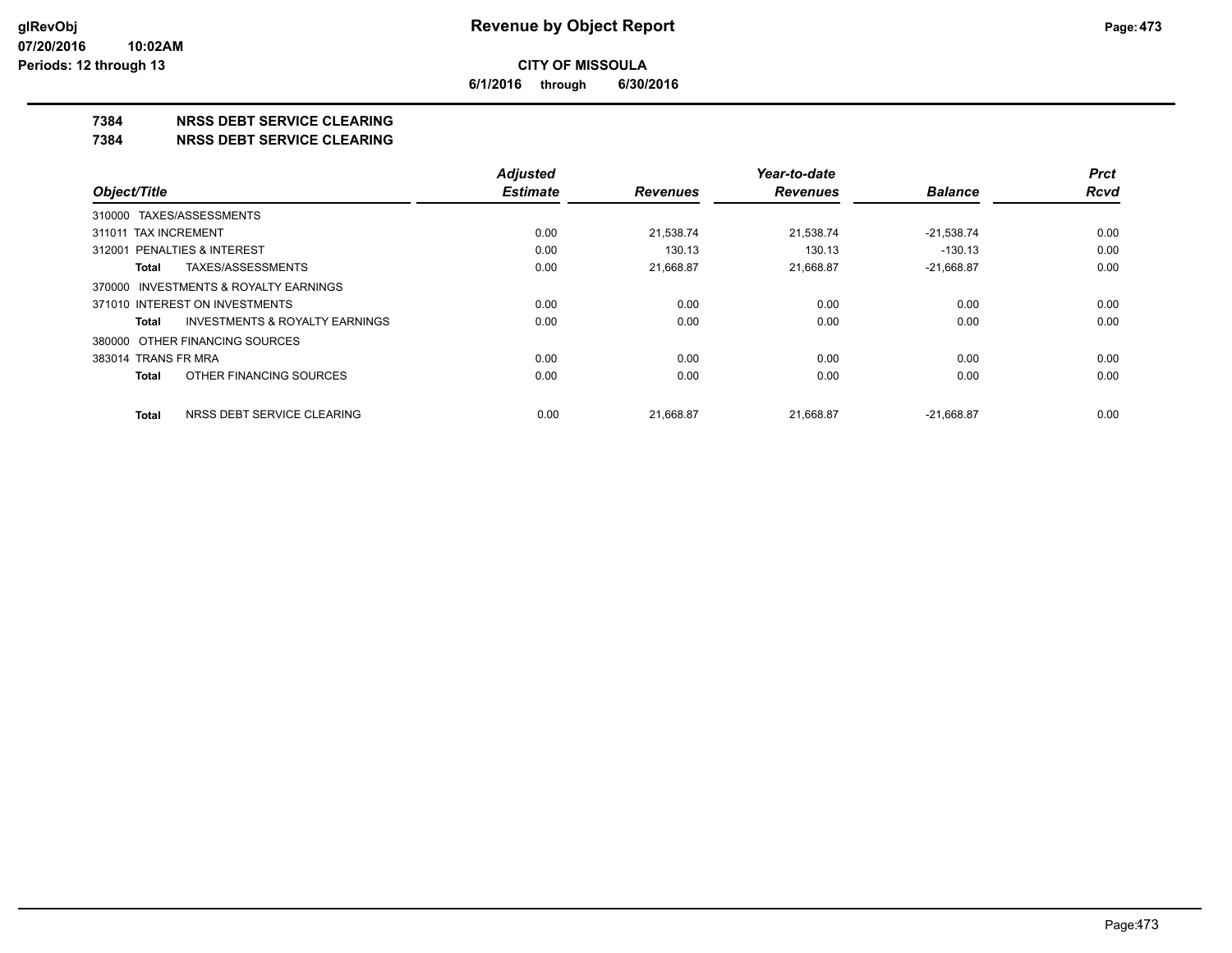**6/1/2016 through 6/30/2016**

## **7384 NRSS DEBT SERVICE CLEARING**

| Object/Title                                       | <b>Adjusted</b><br><b>Estimate</b> | <b>Revenues</b> | Year-to-date<br><b>Revenues</b> | <b>Balance</b> | <b>Prct</b><br>Rcvd |
|----------------------------------------------------|------------------------------------|-----------------|---------------------------------|----------------|---------------------|
| 310000 TAXES/ASSESSMENTS                           |                                    |                 |                                 |                |                     |
|                                                    |                                    |                 |                                 |                |                     |
| 311011 TAX INCREMENT                               | 0.00                               | 21.538.74       | 21.538.74                       | $-21,538.74$   | 0.00                |
| 312001 PENALTIES & INTEREST                        | 0.00                               | 130.13          | 130.13                          | $-130.13$      | 0.00                |
| TAXES/ASSESSMENTS<br><b>Total</b>                  | 0.00                               | 21,668.87       | 21,668.87                       | $-21,668.87$   | 0.00                |
| 370000 INVESTMENTS & ROYALTY EARNINGS              |                                    |                 |                                 |                |                     |
| 371010 INTEREST ON INVESTMENTS                     | 0.00                               | 0.00            | 0.00                            | 0.00           | 0.00                |
| <b>INVESTMENTS &amp; ROYALTY EARNINGS</b><br>Total | 0.00                               | 0.00            | 0.00                            | 0.00           | 0.00                |
| 380000 OTHER FINANCING SOURCES                     |                                    |                 |                                 |                |                     |
| 383014 TRANS FR MRA                                | 0.00                               | 0.00            | 0.00                            | 0.00           | 0.00                |
| OTHER FINANCING SOURCES<br><b>Total</b>            | 0.00                               | 0.00            | 0.00                            | 0.00           | 0.00                |
| NRSS DEBT SERVICE CLEARING<br><b>Total</b>         | 0.00                               | 21.668.87       | 21.668.87                       | $-21,668.87$   | 0.00                |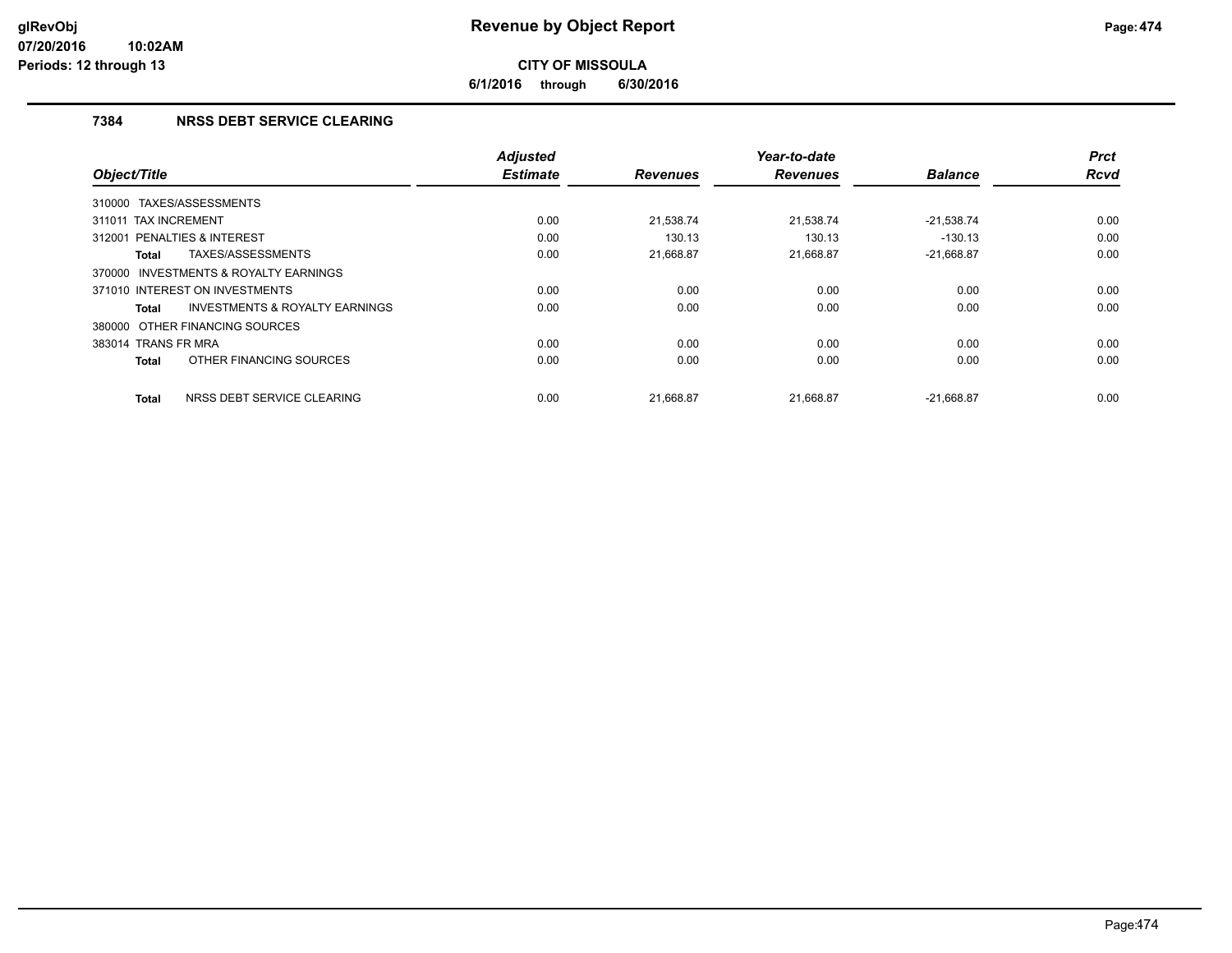**6/1/2016 through 6/30/2016**

**7385 FRONT STREET URD**

|                                                           | <b>Adjusted</b> |                 | Year-to-date    |                | <b>Prct</b> |
|-----------------------------------------------------------|-----------------|-----------------|-----------------|----------------|-------------|
| Object/Title                                              | <b>Estimate</b> | <b>Revenues</b> | <b>Revenues</b> | <b>Balance</b> | <b>Rcvd</b> |
| 310000 TAXES/ASSESSMENTS                                  |                 |                 |                 |                |             |
| 311011 TAX INCREMENT                                      | 0.00            | 0.00            | 0.00            | 0.00           | 0.00        |
| TAXES/ASSESSMENTS<br><b>Total</b>                         | 0.00            | 0.00            | 0.00            | 0.00           | 0.00        |
| 330000 INTERGOVERNMENTAL REVENUES                         |                 |                 |                 |                |             |
| 331056 MDT FEDERAL CMAQ                                   | 0.00            | 0.00            | 0.00            | 0.00           | 0.00        |
| 335210 PERSONAL PROPERTY TAX REIMBURSEMENT                | 0.00            | 0.00            | 0.00            | 0.00           | 0.00        |
| <b>INTERGOVERNMENTAL REVENUES</b><br><b>Total</b>         | 0.00            | 0.00            | 0.00            | 0.00           | 0.00        |
| 360000 MISCELLANEOUS REVENUES                             |                 |                 |                 |                |             |
| 365000 DONATIONS                                          | 0.00            | 0.00            | 0.00            | 0.00           | 0.00        |
| <b>MISCELLANEOUS REVENUES</b><br><b>Total</b>             | 0.00            | 0.00            | 0.00            | 0.00           | 0.00        |
| INVESTMENTS & ROYALTY EARNINGS<br>370000                  |                 |                 |                 |                |             |
| 371010 INTEREST ON INVESTMENTS                            | 0.00            | 0.00            | 0.00            | 0.00           | 0.00        |
| <b>INVESTMENTS &amp; ROYALTY EARNINGS</b><br><b>Total</b> | 0.00            | 0.00            | 0.00            | 0.00           | 0.00        |
| OTHER FINANCING SOURCES<br>380000                         |                 |                 |                 |                |             |
| 381029 PARKING STRUCTURE BOND PROCEEDS                    | 0.00            | 0.00            | 0.00            | 0.00           | 0.00        |
| 381071 WILMA NOTE PROCEEDS                                | 0.00            | 0.00            | 0.00            | 0.00           | 0.00        |
| 381072 FIB NOTE PROCEEDS                                  | 0.00            | 0.00            | 0.00            | 0.00           | 0.00        |
| 383066 TRANSFER FROM FRONT ST CLEARING                    | 164,160.00      | 0.00            | 50,534.59       | 113,625.41     | 30.78       |
| 383067 TRANSFER FROM FSPS                                 | 0.00            | 0.00            | 0.00            | 0.00           | 0.00        |
| 383068 TRANSFER FROM SUBORDINATE LIEN                     | 0.00            | 0.00            | 0.00            | 0.00           | 0.00        |
| OTHER FINANCING SOURCES<br><b>Total</b>                   | 164,160.00      | 0.00            | 50,534.59       | 113,625.41     | 30.78       |
| FRONT STREET URD<br><b>Total</b>                          | 164,160.00      | 0.00            | 50,534.59       | 113,625.41     | 30.78       |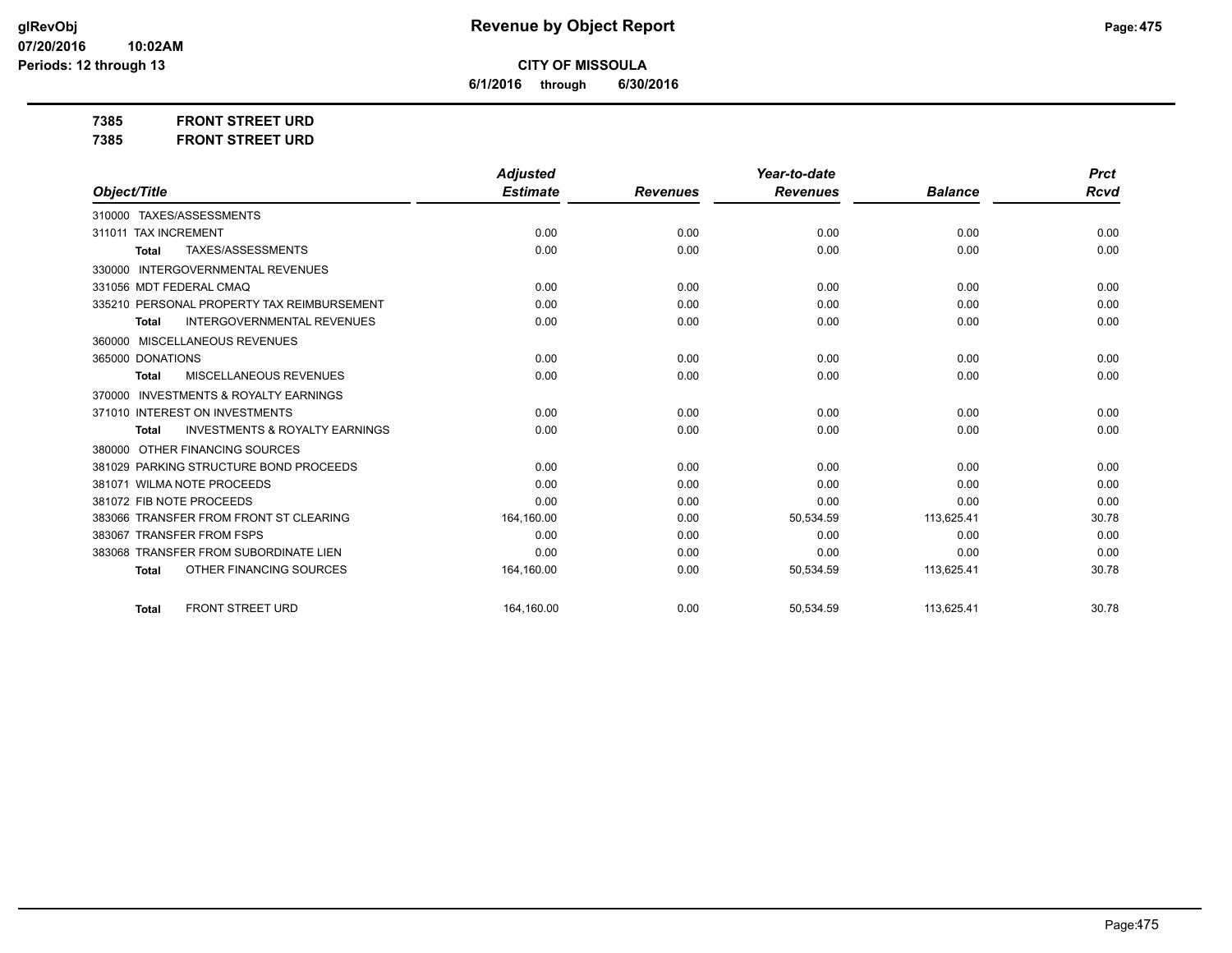**6/1/2016 through 6/30/2016**

#### **7385 FRONT STREET URD**

|                                                    | <b>Adjusted</b> |                 | Year-to-date    |                | <b>Prct</b> |
|----------------------------------------------------|-----------------|-----------------|-----------------|----------------|-------------|
| Object/Title                                       | <b>Estimate</b> | <b>Revenues</b> | <b>Revenues</b> | <b>Balance</b> | Rcvd        |
| 310000 TAXES/ASSESSMENTS                           |                 |                 |                 |                |             |
| 311011 TAX INCREMENT                               | 0.00            | 0.00            | 0.00            | 0.00           | 0.00        |
| TAXES/ASSESSMENTS<br><b>Total</b>                  | 0.00            | 0.00            | 0.00            | 0.00           | 0.00        |
| 330000 INTERGOVERNMENTAL REVENUES                  |                 |                 |                 |                |             |
| 331056 MDT FEDERAL CMAQ                            | 0.00            | 0.00            | 0.00            | 0.00           | 0.00        |
| 335210 PERSONAL PROPERTY TAX REIMBURSEMENT         | 0.00            | 0.00            | 0.00            | 0.00           | 0.00        |
| <b>INTERGOVERNMENTAL REVENUES</b><br><b>Total</b>  | 0.00            | 0.00            | 0.00            | 0.00           | 0.00        |
| 360000 MISCELLANEOUS REVENUES                      |                 |                 |                 |                |             |
| 365000 DONATIONS                                   | 0.00            | 0.00            | 0.00            | 0.00           | 0.00        |
| <b>MISCELLANEOUS REVENUES</b><br><b>Total</b>      | 0.00            | 0.00            | 0.00            | 0.00           | 0.00        |
| 370000 INVESTMENTS & ROYALTY EARNINGS              |                 |                 |                 |                |             |
| 371010 INTEREST ON INVESTMENTS                     | 0.00            | 0.00            | 0.00            | 0.00           | 0.00        |
| <b>INVESTMENTS &amp; ROYALTY EARNINGS</b><br>Total | 0.00            | 0.00            | 0.00            | 0.00           | 0.00        |
| 380000 OTHER FINANCING SOURCES                     |                 |                 |                 |                |             |
| 381029 PARKING STRUCTURE BOND PROCEEDS             | 0.00            | 0.00            | 0.00            | 0.00           | 0.00        |
| 381071 WILMA NOTE PROCEEDS                         | 0.00            | 0.00            | 0.00            | 0.00           | 0.00        |
| 381072 FIB NOTE PROCEEDS                           | 0.00            | 0.00            | 0.00            | 0.00           | 0.00        |
| 383066 TRANSFER FROM FRONT ST CLEARING             | 164,160.00      | 0.00            | 50,534.59       | 113,625.41     | 30.78       |
| 383067 TRANSFER FROM FSPS                          | 0.00            | 0.00            | 0.00            | 0.00           | 0.00        |
| 383068 TRANSFER FROM SUBORDINATE LIEN              | 0.00            | 0.00            | 0.00            | 0.00           | 0.00        |
| OTHER FINANCING SOURCES<br><b>Total</b>            | 164,160.00      | 0.00            | 50,534.59       | 113,625.41     | 30.78       |
| <b>FRONT STREET URD</b><br><b>Total</b>            | 164,160.00      | 0.00            | 50,534.59       | 113,625.41     | 30.78       |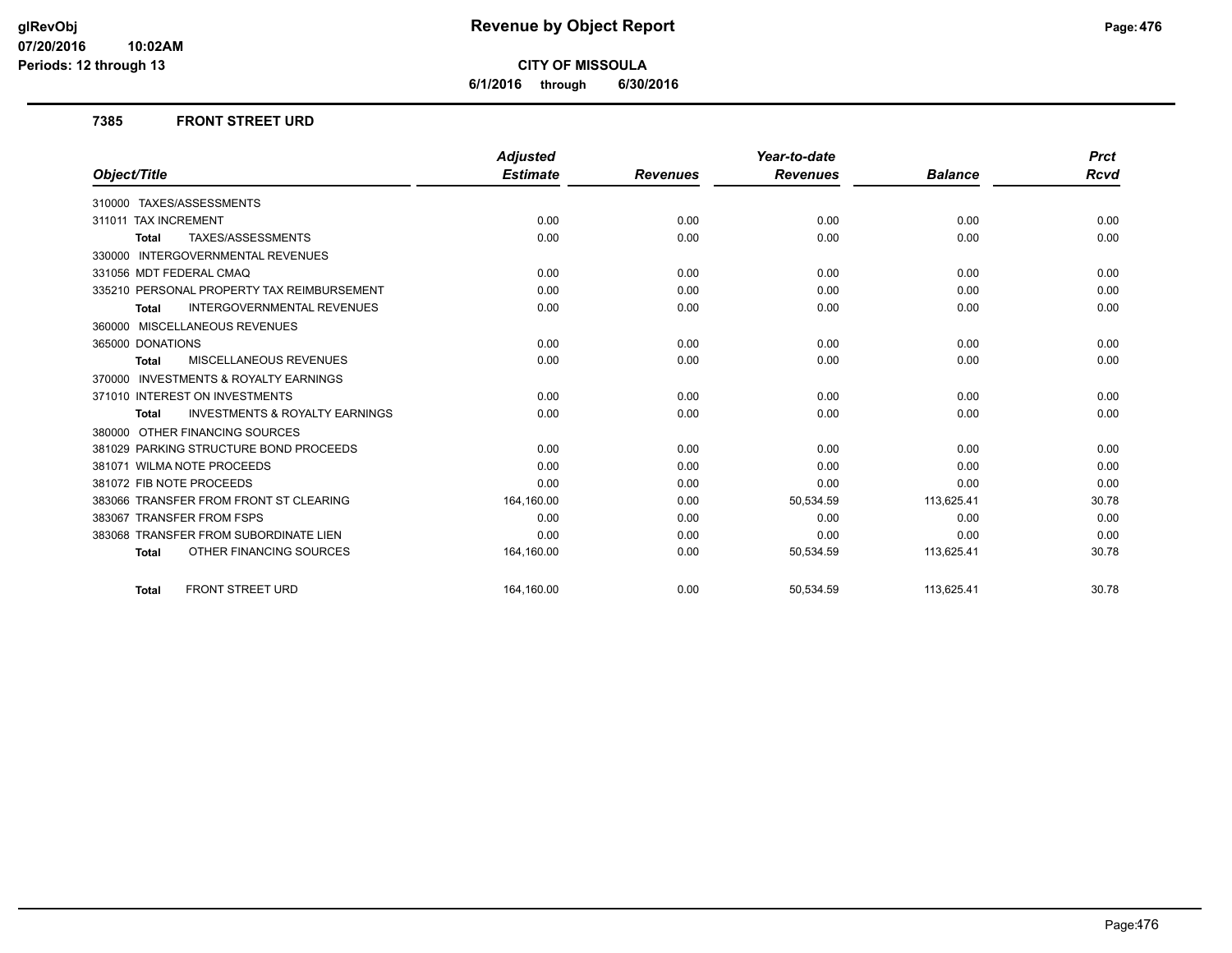**6/1/2016 through 6/30/2016**

## **7386 DEBT SERVICE-SAFEWAY/ST PAT 1.5M**

**7386 DEBT SERVICE-SAFEWAY/ST PAT 1.5M**

|                                                           | <b>Adjusted</b> |                 | Year-to-date    |                | <b>Prct</b> |
|-----------------------------------------------------------|-----------------|-----------------|-----------------|----------------|-------------|
| Object/Title                                              | <b>Estimate</b> | <b>Revenues</b> | <b>Revenues</b> | <b>Balance</b> | <b>Rcvd</b> |
| 310000 TAXES/ASSESSMENTS                                  |                 |                 |                 |                |             |
| 311011 TAX INCREMENT                                      | 0.00            | 0.00            | 0.00            | 0.00           | 0.00        |
| TAXES/ASSESSMENTS<br>Total                                | 0.00            | 0.00            | 0.00            | 0.00           | 0.00        |
| MISCELLANEOUS REVENUES<br>360000                          |                 |                 |                 |                |             |
| 365000 DONATIONS                                          | 0.00            | 0.00            | 0.00            | 0.00           | 0.00        |
| MISCELLANEOUS REVENUES<br>Total                           | 0.00            | 0.00            | 0.00            | 0.00           | 0.00        |
| <b>INVESTMENTS &amp; ROYALTY EARNINGS</b><br>370000       |                 |                 |                 |                |             |
| 371010 INTEREST ON INVESTMENTS                            | 0.00            | 0.00            | 0.00            | 0.00           | 0.00        |
| <b>INVESTMENTS &amp; ROYALTY EARNINGS</b><br><b>Total</b> | 0.00            | 0.00            | 0.00            | 0.00           | 0.00        |
| OTHER FINANCING SOURCES<br>380000                         |                 |                 |                 |                |             |
| 383014 TRANS FR MRA                                       | 155,875.00      | 0.00            | 127,012.00      | 28,863.00      | 81.48       |
| 383037 TRANSFER - URD II                                  | 0.00            | 0.00            | 0.00            | 0.00           | 0.00        |
| 384000 GUARANTOR REVENUE                                  | 0.00            | 0.00            | 0.00            | 0.00           | 0.00        |
| OTHER FINANCING SOURCES<br>Total                          | 155,875.00      | 0.00            | 127,012.00      | 28,863.00      | 81.48       |
| DEBT SERVICE-SAFEWAY/ST PAT 1.5M<br>Total                 | 155,875.00      | 0.00            | 127,012.00      | 28,863.00      | 81.48       |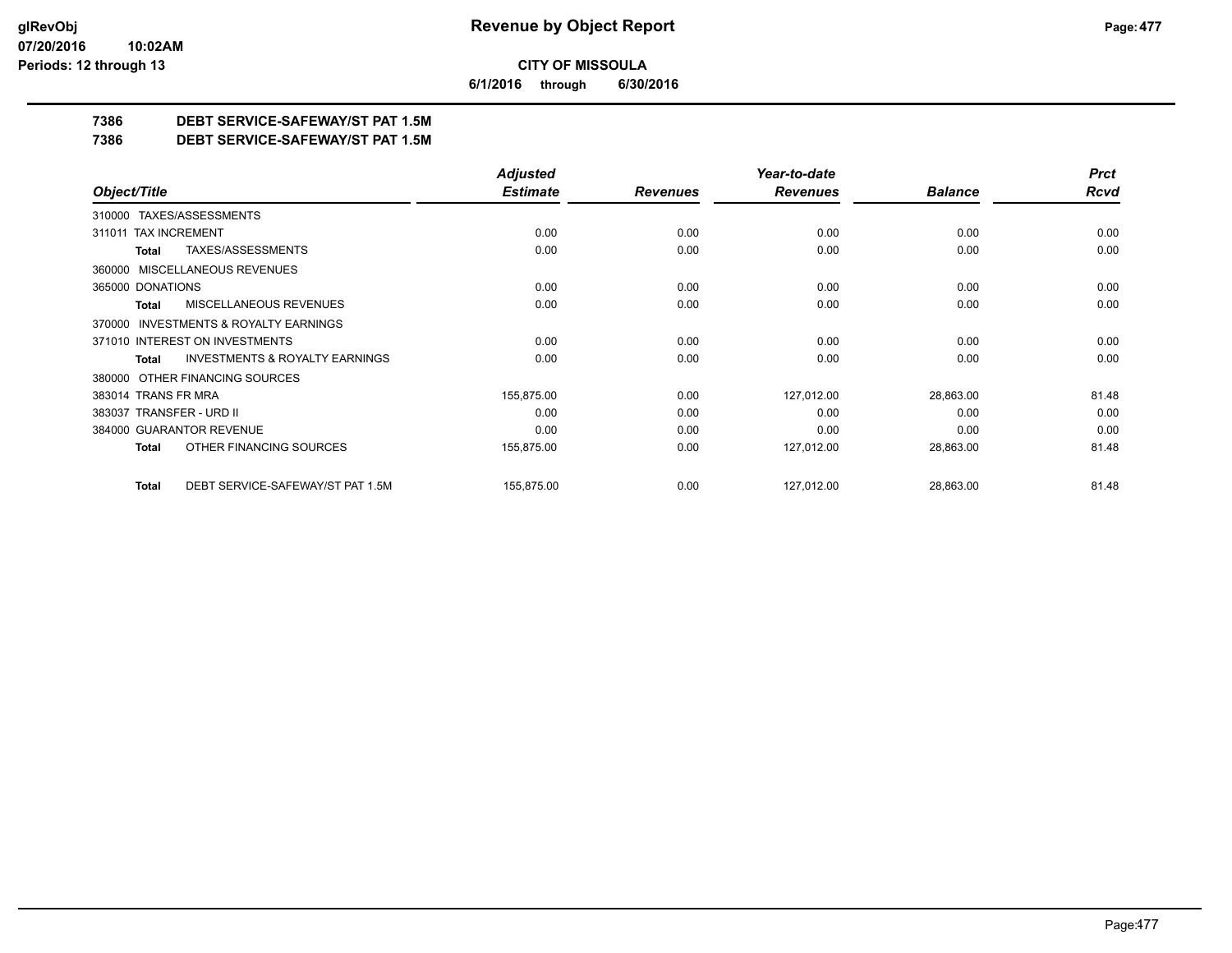**6/1/2016 through 6/30/2016**

## **7386 DEBT SERVICE-SAFEWAY/ST PAT 1.5M**

|                                                    | <b>Adjusted</b> |                 | Year-to-date    |                | <b>Prct</b> |
|----------------------------------------------------|-----------------|-----------------|-----------------|----------------|-------------|
| Object/Title                                       | <b>Estimate</b> | <b>Revenues</b> | <b>Revenues</b> | <b>Balance</b> | <b>Rcvd</b> |
| 310000 TAXES/ASSESSMENTS                           |                 |                 |                 |                |             |
| 311011 TAX INCREMENT                               | 0.00            | 0.00            | 0.00            | 0.00           | 0.00        |
| TAXES/ASSESSMENTS<br><b>Total</b>                  | 0.00            | 0.00            | 0.00            | 0.00           | 0.00        |
| 360000 MISCELLANEOUS REVENUES                      |                 |                 |                 |                |             |
| 365000 DONATIONS                                   | 0.00            | 0.00            | 0.00            | 0.00           | 0.00        |
| MISCELLANEOUS REVENUES<br>Total                    | 0.00            | 0.00            | 0.00            | 0.00           | 0.00        |
| 370000 INVESTMENTS & ROYALTY EARNINGS              |                 |                 |                 |                |             |
| 371010 INTEREST ON INVESTMENTS                     | 0.00            | 0.00            | 0.00            | 0.00           | 0.00        |
| <b>INVESTMENTS &amp; ROYALTY EARNINGS</b><br>Total | 0.00            | 0.00            | 0.00            | 0.00           | 0.00        |
| 380000 OTHER FINANCING SOURCES                     |                 |                 |                 |                |             |
| 383014 TRANS FR MRA                                | 155,875.00      | 0.00            | 127,012.00      | 28,863.00      | 81.48       |
| 383037 TRANSFER - URD II                           | 0.00            | 0.00            | 0.00            | 0.00           | 0.00        |
| 384000 GUARANTOR REVENUE                           | 0.00            | 0.00            | 0.00            | 0.00           | 0.00        |
| OTHER FINANCING SOURCES<br>Total                   | 155,875.00      | 0.00            | 127,012.00      | 28,863.00      | 81.48       |
| DEBT SERVICE-SAFEWAY/ST PAT 1.5M<br>Total          | 155,875.00      | 0.00            | 127,012.00      | 28,863.00      | 81.48       |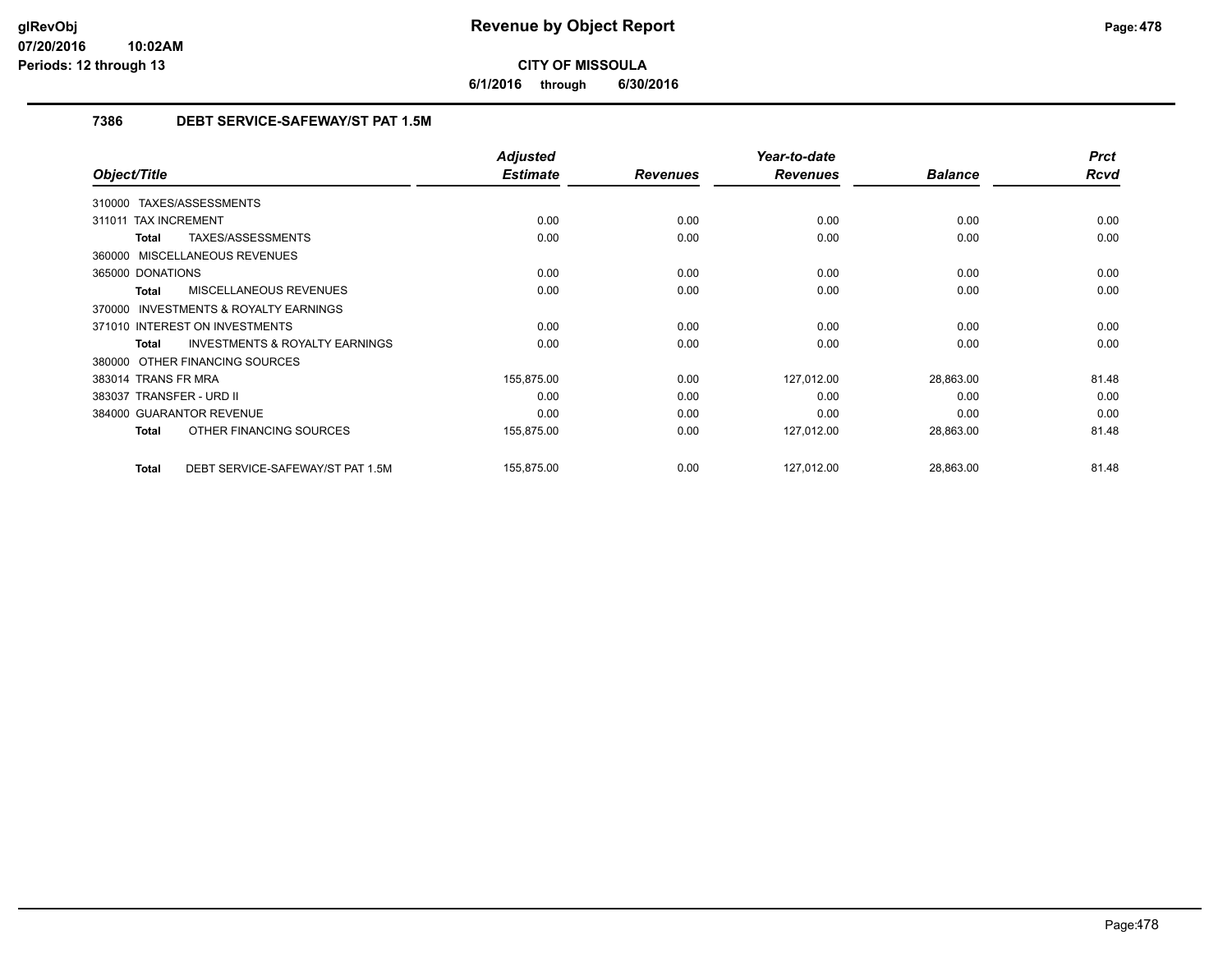**6/1/2016 through 6/30/2016**

## **7387 DEBT SERVICE-BROWNFIELD RLF 1.125M**

**7387 DEBT SERVICE-BROWNFIELD RLF 1.125M**

|                                                    | <b>Adjusted</b> |                 | Year-to-date    |                | <b>Prct</b> |
|----------------------------------------------------|-----------------|-----------------|-----------------|----------------|-------------|
| Object/Title                                       | <b>Estimate</b> | <b>Revenues</b> | <b>Revenues</b> | <b>Balance</b> | Rcvd        |
| 310000 TAXES/ASSESSMENTS                           |                 |                 |                 |                |             |
| 311011 TAX INCREMENT                               | 0.00            | 0.00            | 0.00            | 0.00           | 0.00        |
| TAXES/ASSESSMENTS<br>Total                         | 0.00            | 0.00            | 0.00            | 0.00           | 0.00        |
| 370000 INVESTMENTS & ROYALTY EARNINGS              |                 |                 |                 |                |             |
| 371010 INTEREST ON INVESTMENTS                     | 0.00            | 0.00            | 0.00            | 0.00           | 0.00        |
| <b>INVESTMENTS &amp; ROYALTY EARNINGS</b><br>Total | 0.00            | 0.00            | 0.00            | 0.00           | 0.00        |
| 380000 OTHER FINANCING SOURCES                     |                 |                 |                 |                |             |
| 383014 TRANS FR MRA                                | 31.941.00       | 0.00            | 54.716.00       | $-22.775.00$   | 171.30      |
| 383016 TRANS FR TAX INCREMENT BOND                 | 0.00            | 0.00            | 0.00            | 0.00           | 0.00        |
| OTHER FINANCING SOURCES<br>Total                   | 31.941.00       | 0.00            | 54.716.00       | $-22.775.00$   | 171.30      |
| DEBT SERVICE-BROWNFIELD RLF 1.125M<br>Total        | 31.941.00       | 0.00            | 54.716.00       | $-22.775.00$   | 171.30      |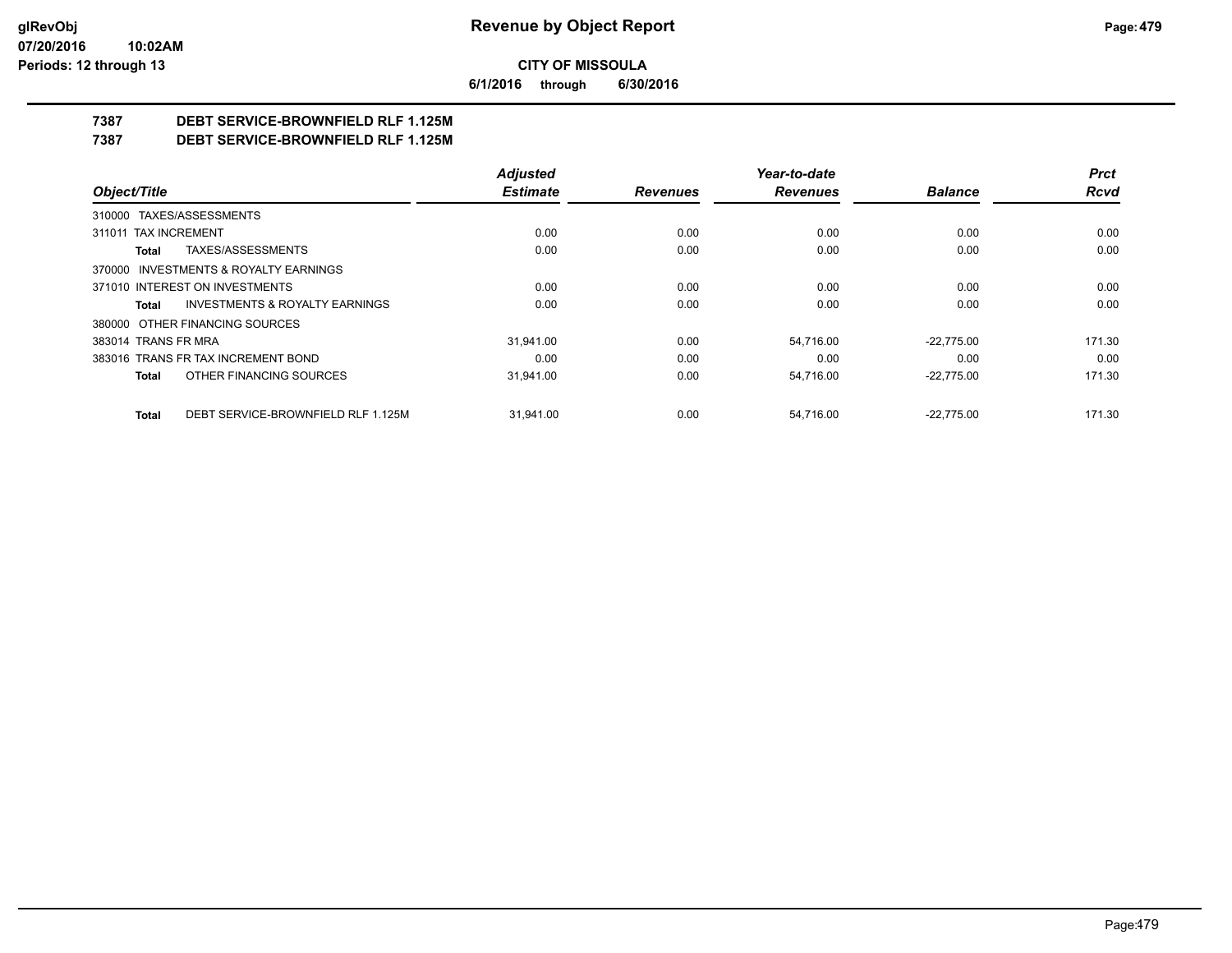**6/1/2016 through 6/30/2016**

### **7387 DEBT SERVICE-BROWNFIELD RLF 1.125M**

|                                                           | <b>Adjusted</b> |                 | Year-to-date    |                | <b>Prct</b> |
|-----------------------------------------------------------|-----------------|-----------------|-----------------|----------------|-------------|
| Object/Title                                              | <b>Estimate</b> | <b>Revenues</b> | <b>Revenues</b> | <b>Balance</b> | <b>Rcvd</b> |
| TAXES/ASSESSMENTS<br>310000                               |                 |                 |                 |                |             |
| 311011 TAX INCREMENT                                      | 0.00            | 0.00            | 0.00            | 0.00           | 0.00        |
| TAXES/ASSESSMENTS<br><b>Total</b>                         | 0.00            | 0.00            | 0.00            | 0.00           | 0.00        |
| 370000 INVESTMENTS & ROYALTY EARNINGS                     |                 |                 |                 |                |             |
| 371010 INTEREST ON INVESTMENTS                            | 0.00            | 0.00            | 0.00            | 0.00           | 0.00        |
| <b>INVESTMENTS &amp; ROYALTY EARNINGS</b><br><b>Total</b> | 0.00            | 0.00            | 0.00            | 0.00           | 0.00        |
| 380000 OTHER FINANCING SOURCES                            |                 |                 |                 |                |             |
| 383014 TRANS FR MRA                                       | 31.941.00       | 0.00            | 54.716.00       | $-22.775.00$   | 171.30      |
| 383016 TRANS FR TAX INCREMENT BOND                        | 0.00            | 0.00            | 0.00            | 0.00           | 0.00        |
| OTHER FINANCING SOURCES<br><b>Total</b>                   | 31.941.00       | 0.00            | 54,716.00       | $-22,775.00$   | 171.30      |
| DEBT SERVICE-BROWNFIELD RLF 1.125M<br><b>Total</b>        | 31.941.00       | 0.00            | 54.716.00       | $-22.775.00$   | 171.30      |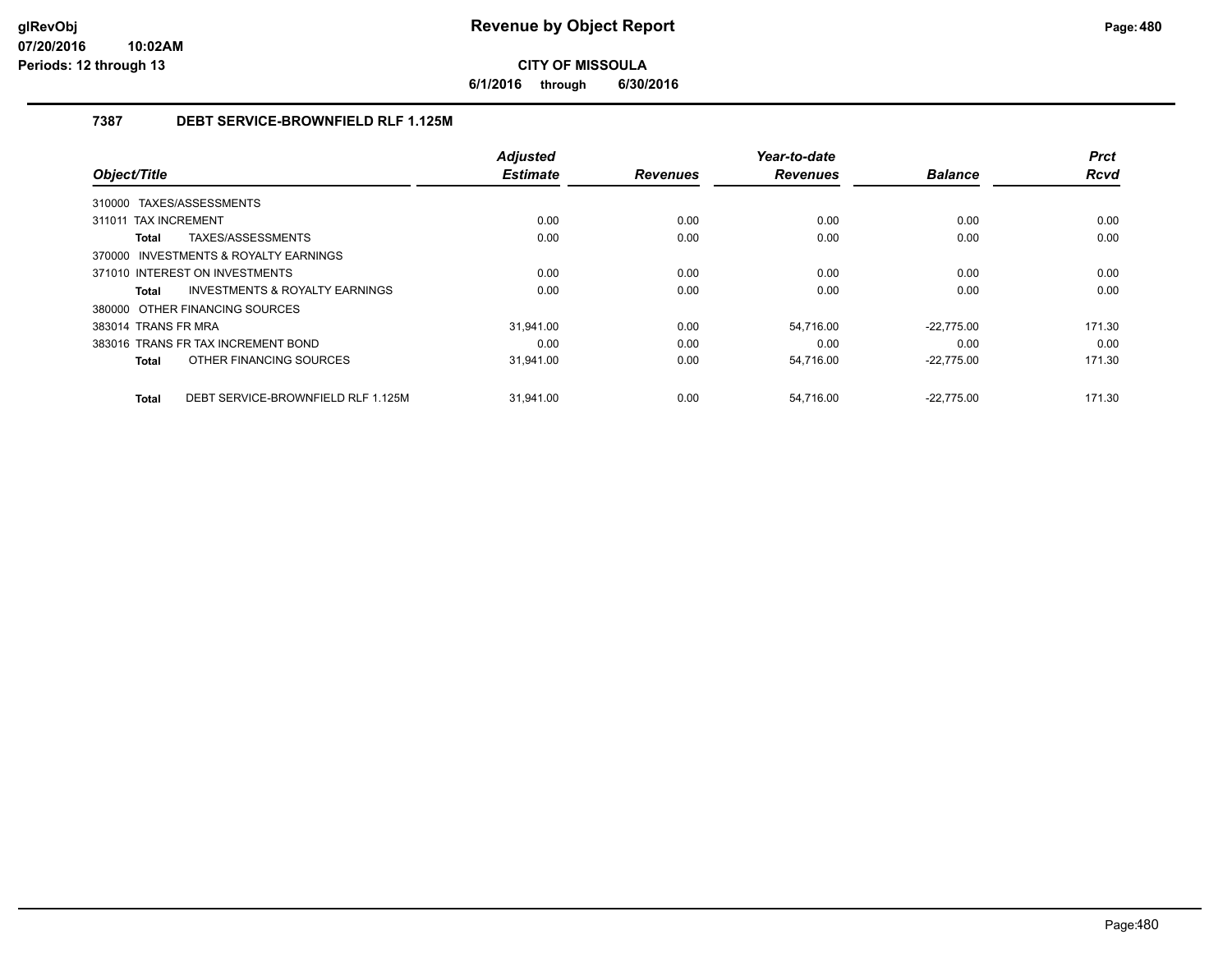**6/1/2016 through 6/30/2016**

**7388 RESERVE-3.6m TIF**

**7388 RESERVE-3.6m TIF**

|                                                    | <b>Adiusted</b> |                 | Year-to-date    |                | <b>Prct</b> |
|----------------------------------------------------|-----------------|-----------------|-----------------|----------------|-------------|
| Object/Title                                       | <b>Estimate</b> | <b>Revenues</b> | <b>Revenues</b> | <b>Balance</b> | <b>Rcvd</b> |
| 370000 INVESTMENTS & ROYALTY EARNINGS              |                 |                 |                 |                |             |
| 371010 INTEREST ON INVESTMENTS                     | 0.00            | 0.00            | 0.00            | 0.00           | 0.00        |
| 371020 GAIN/LOSS IN MARKET VALUE OF INVESTMENTS    | 0.00            | 0.00            | 0.00            | 0.00           | 0.00        |
| <b>INVESTMENTS &amp; ROYALTY EARNINGS</b><br>Total | 0.00            | 0.00            | 0.00            | 0.00           | 0.00        |
| 380000 OTHER FINANCING SOURCES                     |                 |                 |                 |                |             |
| 381025 BOND PROCEEDS                               | 0.00            | 0.00            | 0.00            | 0.00           | 0.00        |
| 383014 TRANS FR MRA                                | 0.00            | 0.00            | 0.00            | 0.00           | 0.00        |
| 383037 TRANSFER - URD II                           | 0.00            | 0.00            | 0.00            | 0.00           | 0.00        |
| 383040 TRANSFER FROM CITY GRANTS                   | 0.00            | 0.00            | 0.00            | 0.00           | 0.00        |
| OTHER FINANCING SOURCES<br>Total                   | 0.00            | 0.00            | 0.00            | 0.00           | 0.00        |
| RESERVE-3.6m TIF<br>Total                          | 0.00            | 0.00            | 0.00            | 0.00           | 0.00        |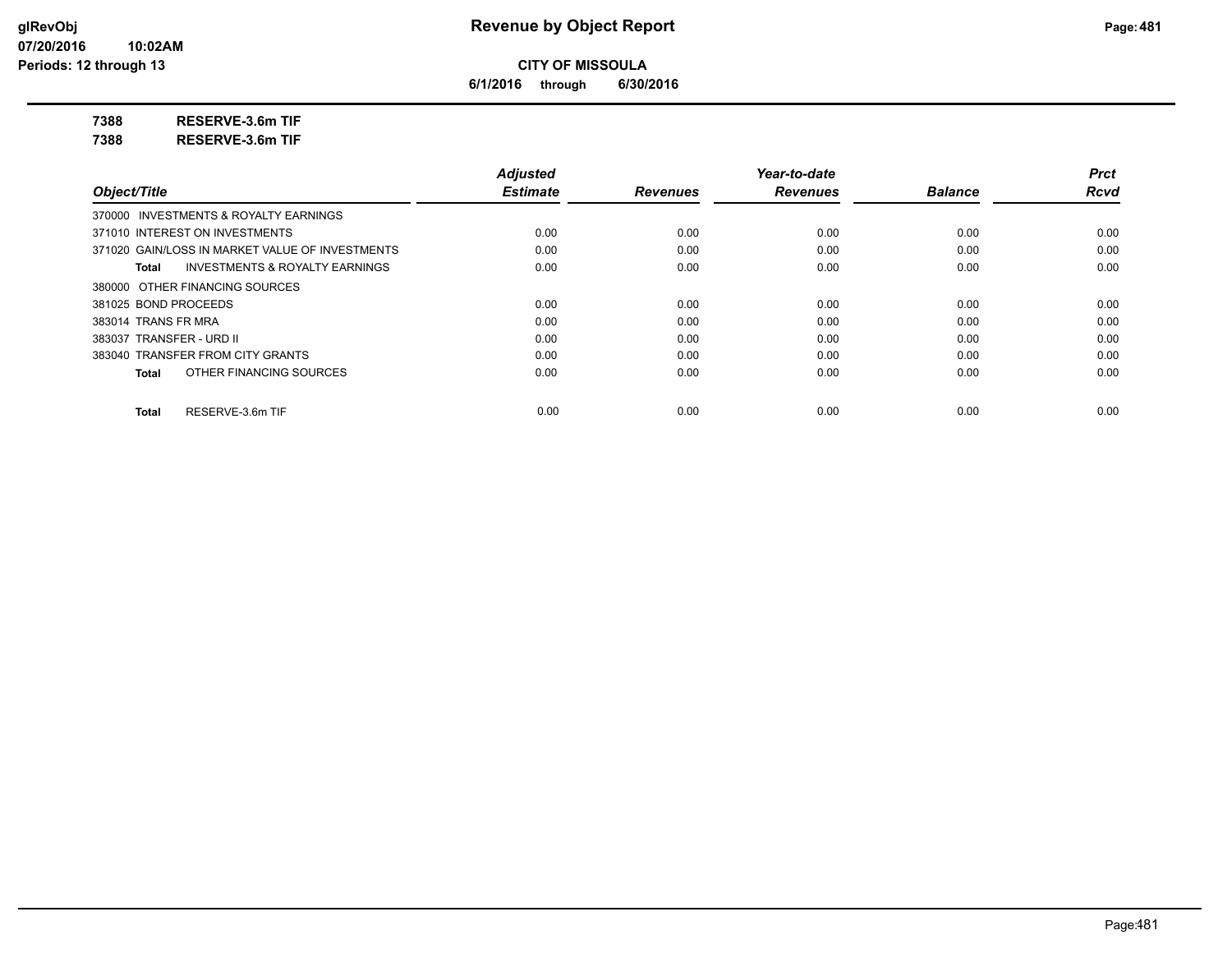**6/1/2016 through 6/30/2016**

#### **7388 RESERVE-3.6m TIF**

|                                                    | <b>Adjusted</b> |                 | Year-to-date    |                | <b>Prct</b> |
|----------------------------------------------------|-----------------|-----------------|-----------------|----------------|-------------|
| Object/Title                                       | <b>Estimate</b> | <b>Revenues</b> | <b>Revenues</b> | <b>Balance</b> | <b>Rcvd</b> |
| 370000 INVESTMENTS & ROYALTY EARNINGS              |                 |                 |                 |                |             |
| 371010 INTEREST ON INVESTMENTS                     | 0.00            | 0.00            | 0.00            | 0.00           | 0.00        |
| 371020 GAIN/LOSS IN MARKET VALUE OF INVESTMENT     | 0.00            | 0.00            | 0.00            | 0.00           | 0.00        |
| <b>INVESTMENTS &amp; ROYALTY EARNINGS</b><br>Total | 0.00            | 0.00            | 0.00            | 0.00           | 0.00        |
| 380000 OTHER FINANCING SOURCES                     |                 |                 |                 |                |             |
| 381025 BOND PROCEEDS                               | 0.00            | 0.00            | 0.00            | 0.00           | 0.00        |
| 383014 TRANS FR MRA                                | 0.00            | 0.00            | 0.00            | 0.00           | 0.00        |
| 383037 TRANSFER - URD II                           | 0.00            | 0.00            | 0.00            | 0.00           | 0.00        |
| 383040 TRANSFER FROM CITY GRANTS                   | 0.00            | 0.00            | 0.00            | 0.00           | 0.00        |
| OTHER FINANCING SOURCES<br>Total                   | 0.00            | 0.00            | 0.00            | 0.00           | 0.00        |
| RESERVE-3.6m TIF<br>Total                          | 0.00            | 0.00            | 0.00            | 0.00           | 0.00        |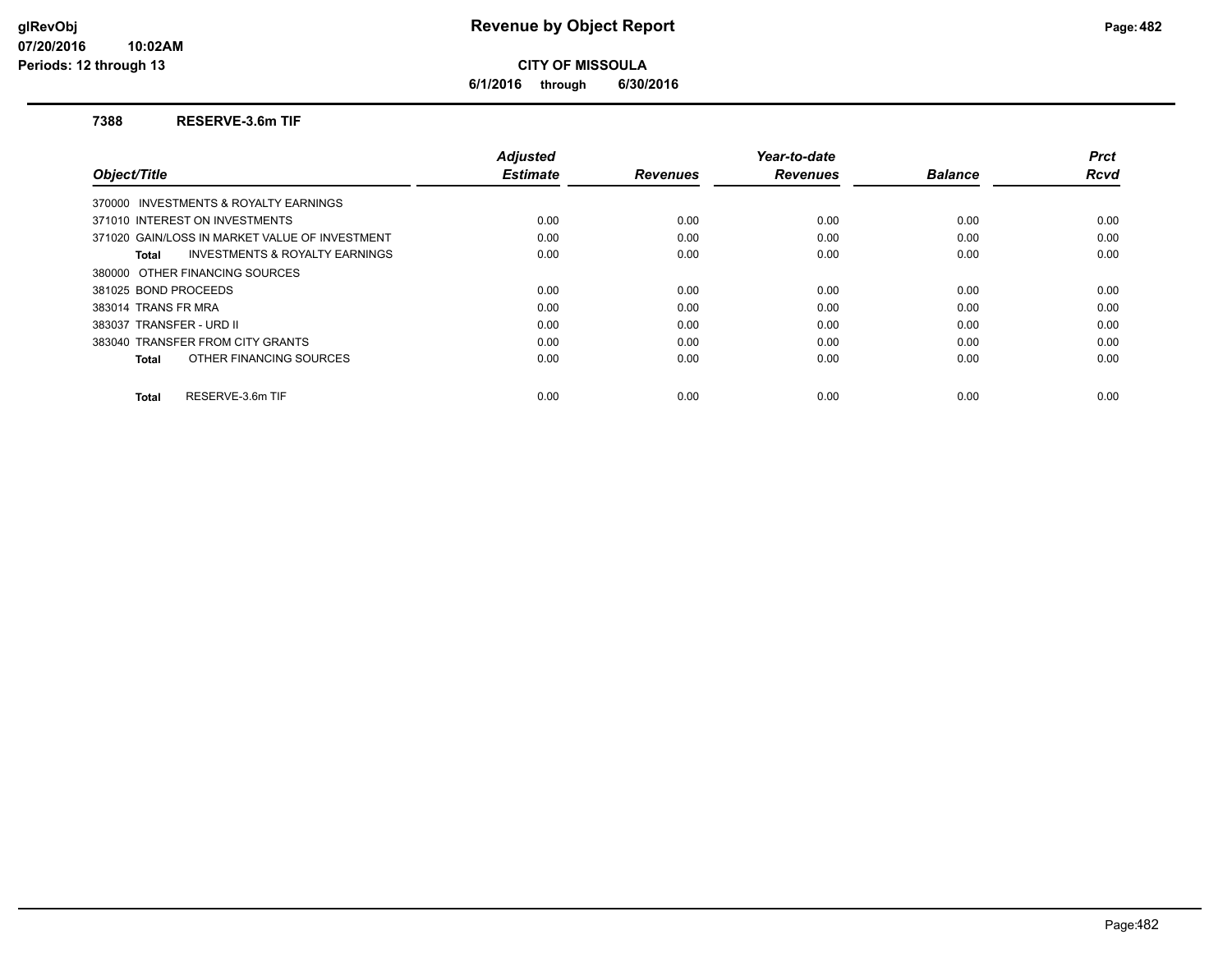**6/1/2016 through 6/30/2016**

**7389 DEBT SERVICE - 3.6M/5.75M**

**7389 DEBT SERVICE - 3.6M/5.75M**

|                                |                                                 | <b>Adjusted</b> |                 | Year-to-date    |                | <b>Prct</b> |
|--------------------------------|-------------------------------------------------|-----------------|-----------------|-----------------|----------------|-------------|
| Object/Title                   |                                                 | <b>Estimate</b> | <b>Revenues</b> | <b>Revenues</b> | <b>Balance</b> | Rcvd        |
|                                | 370000 INVESTMENTS & ROYALTY EARNINGS           |                 |                 |                 |                |             |
| 371010 INTEREST ON INVESTMENTS |                                                 | 0.00            | 0.00            | 0.00            | 0.00           | 0.00        |
|                                | 371020 GAIN/LOSS IN MARKET VALUE OF INVESTMENTS | 0.00            | 0.00            | 0.00            | 0.00           | 0.00        |
| Total                          | <b>INVESTMENTS &amp; ROYALTY EARNINGS</b>       | 0.00            | 0.00            | 0.00            | 0.00           | 0.00        |
| 380000 OTHER FINANCING SOURCES |                                                 |                 |                 |                 |                |             |
| 381009 TRANSFER FROM CLEARING  |                                                 | 0.00            | 0.00            | 0.00            | 0.00           | 0.00        |
| 381025 BOND PROCEEDS           |                                                 | 0.00            | 0.00            | 0.00            | 0.00           | 0.00        |
| 383014 TRANS FR MRA            |                                                 | 921.916.00      | 0.00            | 676.965.45      | 244.950.55     | 73.43       |
| <b>Total</b>                   | OTHER FINANCING SOURCES                         | 921,916.00      | 0.00            | 676.965.45      | 244,950.55     | 73.43       |
| <b>Total</b>                   | DEBT SERVICE - 3.6M/5.75M                       | 921.916.00      | 0.00            | 676.965.45      | 244.950.55     | 73.43       |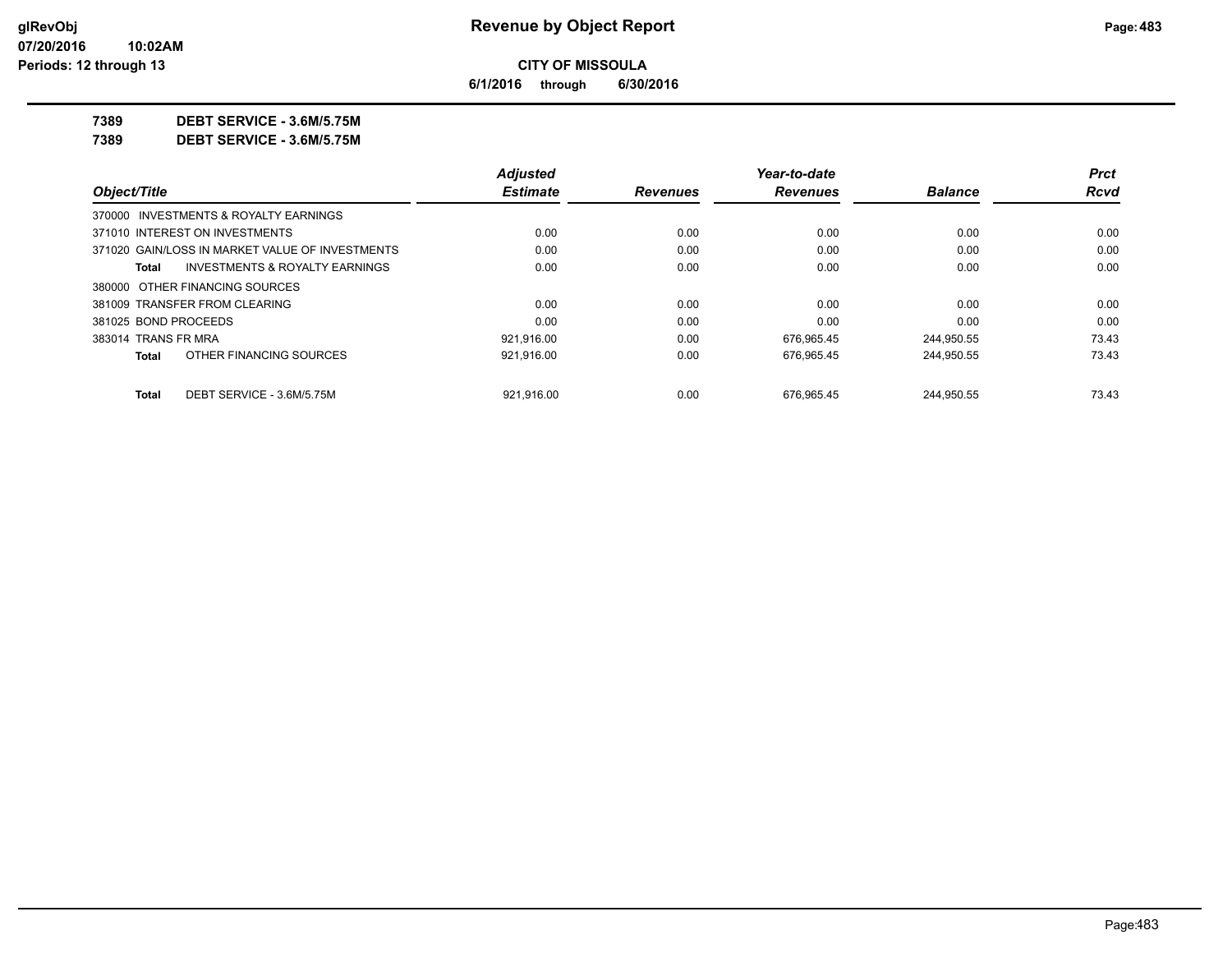**6/1/2016 through 6/30/2016**

## **7389 DEBT SERVICE - 3.6M/5.75M**

| Object/Title                                       | <b>Adjusted</b><br><b>Estimate</b> | <b>Revenues</b> | Year-to-date<br><b>Revenues</b> | <b>Balance</b> | <b>Prct</b><br><b>Rcvd</b> |
|----------------------------------------------------|------------------------------------|-----------------|---------------------------------|----------------|----------------------------|
| 370000 INVESTMENTS & ROYALTY EARNINGS              |                                    |                 |                                 |                |                            |
| 371010 INTEREST ON INVESTMENTS                     | 0.00                               | 0.00            | 0.00                            | 0.00           | 0.00                       |
| 371020 GAIN/LOSS IN MARKET VALUE OF INVESTMENT     | 0.00                               | 0.00            | 0.00                            | 0.00           | 0.00                       |
| <b>INVESTMENTS &amp; ROYALTY EARNINGS</b><br>Total | 0.00                               | 0.00            | 0.00                            | 0.00           | 0.00                       |
| 380000 OTHER FINANCING SOURCES                     |                                    |                 |                                 |                |                            |
| 381009 TRANSFER FROM CLEARING                      | 0.00                               | 0.00            | 0.00                            | 0.00           | 0.00                       |
| 381025 BOND PROCEEDS                               | 0.00                               | 0.00            | 0.00                            | 0.00           | 0.00                       |
| 383014 TRANS FR MRA                                | 921,916.00                         | 0.00            | 676.965.45                      | 244,950.55     | 73.43                      |
| OTHER FINANCING SOURCES<br><b>Total</b>            | 921,916.00                         | 0.00            | 676,965.45                      | 244,950.55     | 73.43                      |
| DEBT SERVICE - 3.6M/5.75M<br><b>Total</b>          | 921.916.00                         | 0.00            | 676.965.45                      | 244.950.55     | 73.43                      |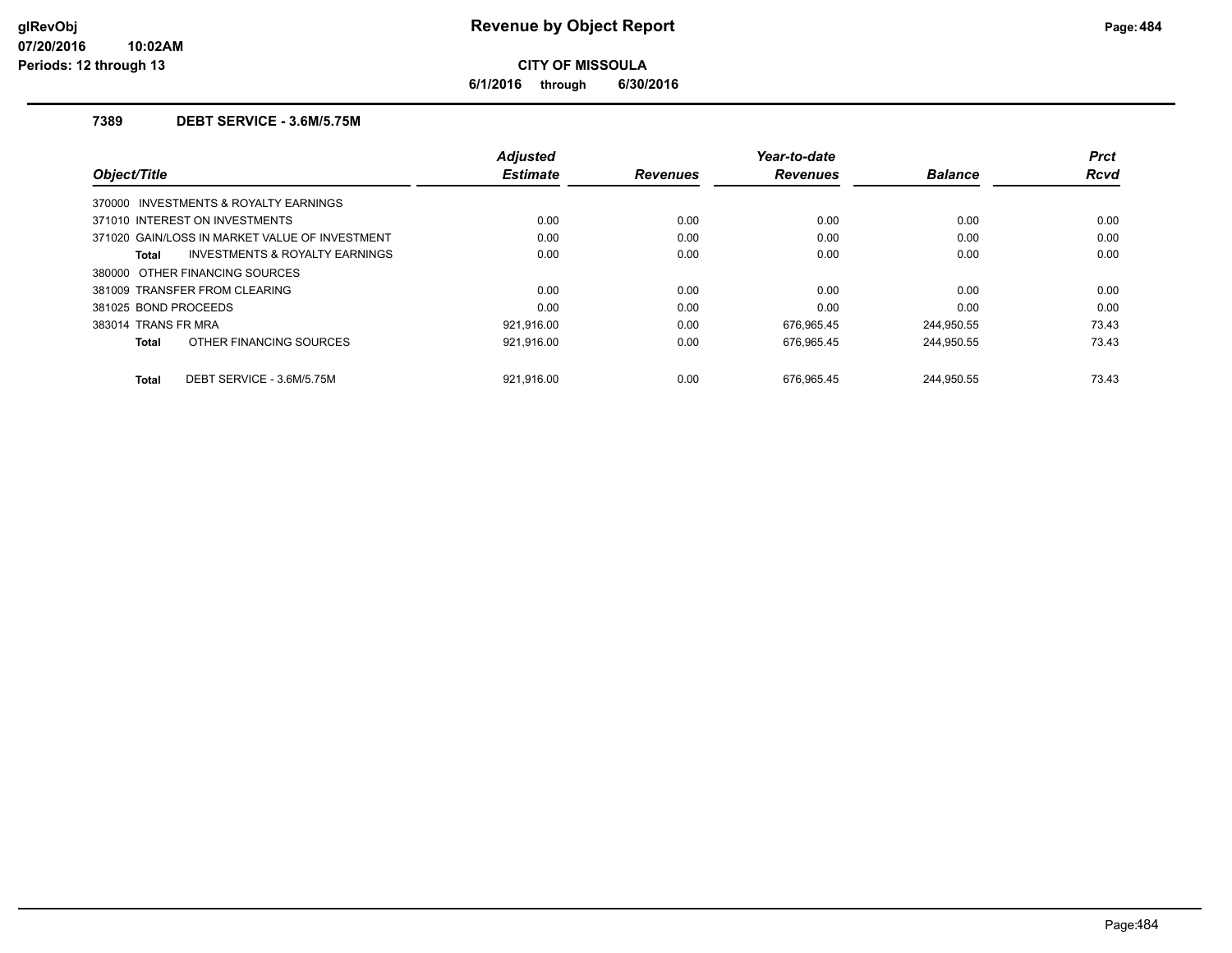**6/1/2016 through 6/30/2016**

**7390 URDII CLEARING - 3.6M TIF**

**7390 URDII CLEARING - 3.6M TIF**

|                                                           | <b>Adjusted</b> |                 | Year-to-date    |                | <b>Prct</b> |
|-----------------------------------------------------------|-----------------|-----------------|-----------------|----------------|-------------|
| Object/Title                                              | <b>Estimate</b> | <b>Revenues</b> | <b>Revenues</b> | <b>Balance</b> | Rcvd        |
| TAXES/ASSESSMENTS<br>310000                               |                 |                 |                 |                |             |
| 310000 TAXES/ASSESSMENTS                                  | 0.00            | 0.00            | 0.00            | 0.00           | 0.00        |
| 311011 TAX INCREMENT                                      | 1,617,625.00    | 721,810.19      | 1,594,282.74    | 23,342.26      | 98.56       |
| PENALTIES & INTEREST<br>312001                            | 0.00            | 1,886.72        | 3,646.22        | $-3,646.22$    | 0.00        |
| TAXES/ASSESSMENTS<br><b>Total</b>                         | 1,617,625.00    | 723,696.91      | 1,597,928.96    | 19,696.04      | 98.78       |
| <b>INTERGOVERNMENTAL REVENUES</b><br>330000               |                 |                 |                 |                |             |
| 335210 PERSONAL PROPERTY TAX REIMBURSEMENT                | 0.00            | 0.00            | 187,331.30      | $-187,331.30$  | 0.00        |
| 335230 HB 124 REVENUE                                     | 255,260.00      | 0.00            | 255,260.00      | 0.00           | 100.00      |
| <b>INTERGOVERNMENTAL REVENUES</b><br>Total                | 255,260.00      | 0.00            | 442,591.30      | $-187,331.30$  | 173.39      |
| <b>INVESTMENTS &amp; ROYALTY EARNINGS</b><br>370000       |                 |                 |                 |                |             |
| 371010 INTEREST ON INVESTMENTS                            | 0.00            | 0.00            | 0.00            | 0.00           | 0.00        |
| 371020 GAIN/LOSS IN MARKET VALUE OF INVESTMENTS           | 0.00            | 0.00            | 0.00            | 0.00           | 0.00        |
| <b>INVESTMENTS &amp; ROYALTY EARNINGS</b><br><b>Total</b> | 0.00            | 0.00            | 0.00            | 0.00           | 0.00        |
| OTHER FINANCING SOURCES<br>380000                         |                 |                 |                 |                |             |
| 383037 TRANSFER FROM URD II                               | 0.00            | 0.00            | 0.00            | 0.00           | 0.00        |
| OTHER FINANCING SOURCES<br><b>Total</b>                   | 0.00            | 0.00            | 0.00            | 0.00           | 0.00        |
| <b>URDII CLEARING - 3.6M TIF</b><br><b>Total</b>          | 1,872,885.00    | 723,696.91      | 2,040,520.26    | $-167,635.26$  | 108.95      |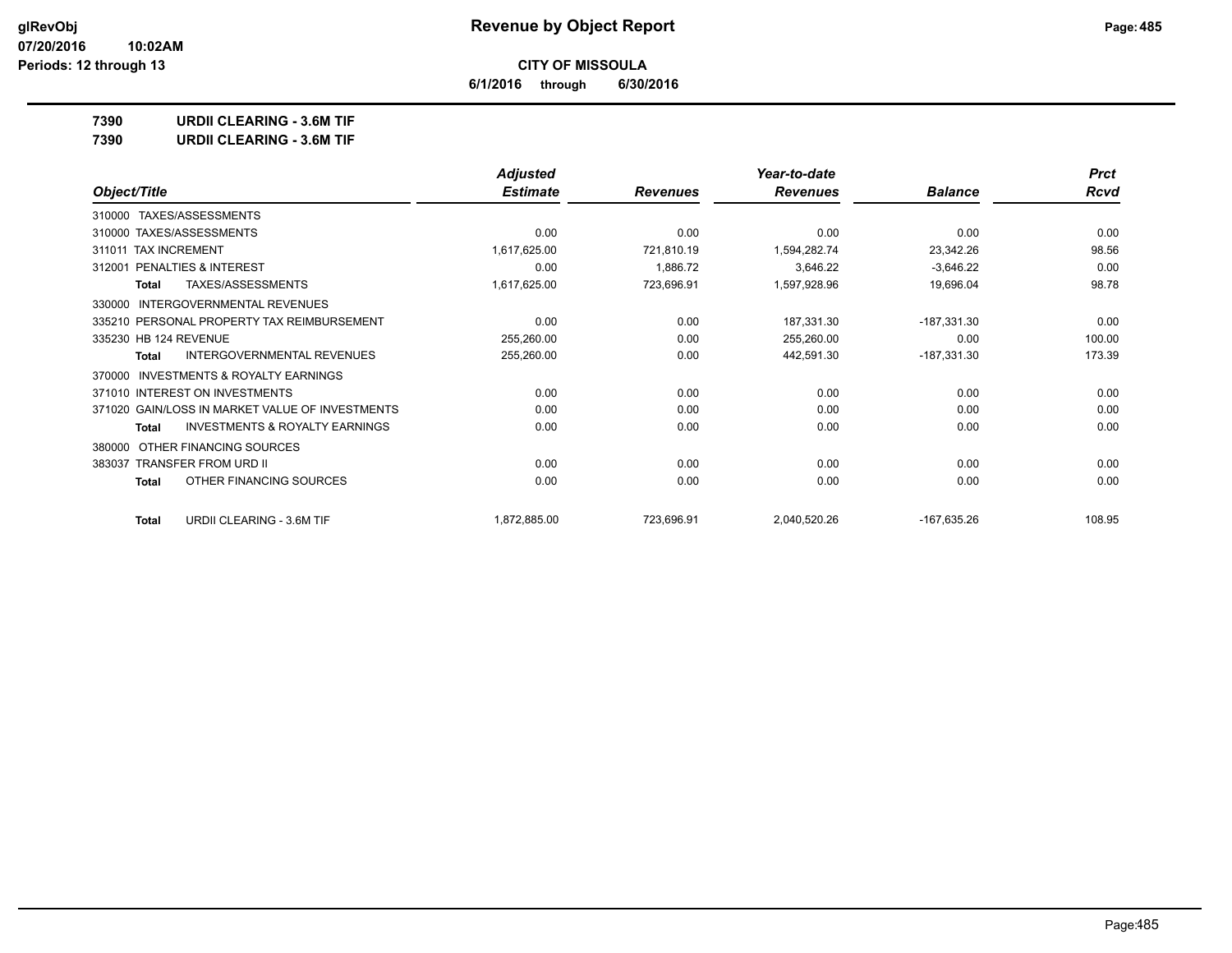**6/1/2016 through 6/30/2016**

### **7390 URDII CLEARING - 3.6M TIF**

|                                                    | <b>Adjusted</b> |                 | Year-to-date    |                | <b>Prct</b> |
|----------------------------------------------------|-----------------|-----------------|-----------------|----------------|-------------|
| Object/Title                                       | <b>Estimate</b> | <b>Revenues</b> | <b>Revenues</b> | <b>Balance</b> | <b>Rcvd</b> |
| TAXES/ASSESSMENTS<br>310000                        |                 |                 |                 |                |             |
| 310000 TAXES/ASSESSMENTS                           | 0.00            | 0.00            | 0.00            | 0.00           | 0.00        |
| <b>TAX INCREMENT</b><br>311011                     | 1,617,625.00    | 721,810.19      | 1,594,282.74    | 23,342.26      | 98.56       |
| PENALTIES & INTEREST<br>312001                     | 0.00            | 1,886.72        | 3,646.22        | $-3,646.22$    | 0.00        |
| <b>TAXES/ASSESSMENTS</b><br><b>Total</b>           | 1,617,625.00    | 723,696.91      | 1,597,928.96    | 19,696.04      | 98.78       |
| INTERGOVERNMENTAL REVENUES<br>330000               |                 |                 |                 |                |             |
| 335210 PERSONAL PROPERTY TAX REIMBURSEMENT         | 0.00            | 0.00            | 187,331.30      | $-187,331.30$  | 0.00        |
| 335230 HB 124 REVENUE                              | 255,260.00      | 0.00            | 255,260.00      | 0.00           | 100.00      |
| INTERGOVERNMENTAL REVENUES<br>Total                | 255,260.00      | 0.00            | 442,591.30      | $-187,331.30$  | 173.39      |
| INVESTMENTS & ROYALTY EARNINGS<br>370000           |                 |                 |                 |                |             |
| 371010 INTEREST ON INVESTMENTS                     | 0.00            | 0.00            | 0.00            | 0.00           | 0.00        |
| 371020 GAIN/LOSS IN MARKET VALUE OF INVESTMENT     | 0.00            | 0.00            | 0.00            | 0.00           | 0.00        |
| <b>INVESTMENTS &amp; ROYALTY EARNINGS</b><br>Total | 0.00            | 0.00            | 0.00            | 0.00           | 0.00        |
| OTHER FINANCING SOURCES<br>380000                  |                 |                 |                 |                |             |
| <b>TRANSFER FROM URD II</b><br>383037              | 0.00            | 0.00            | 0.00            | 0.00           | 0.00        |
| OTHER FINANCING SOURCES<br>Total                   | 0.00            | 0.00            | 0.00            | 0.00           | 0.00        |
| <b>URDII CLEARING - 3.6M TIF</b><br><b>Total</b>   | 1,872,885.00    | 723,696.91      | 2,040,520.26    | $-167,635.26$  | 108.95      |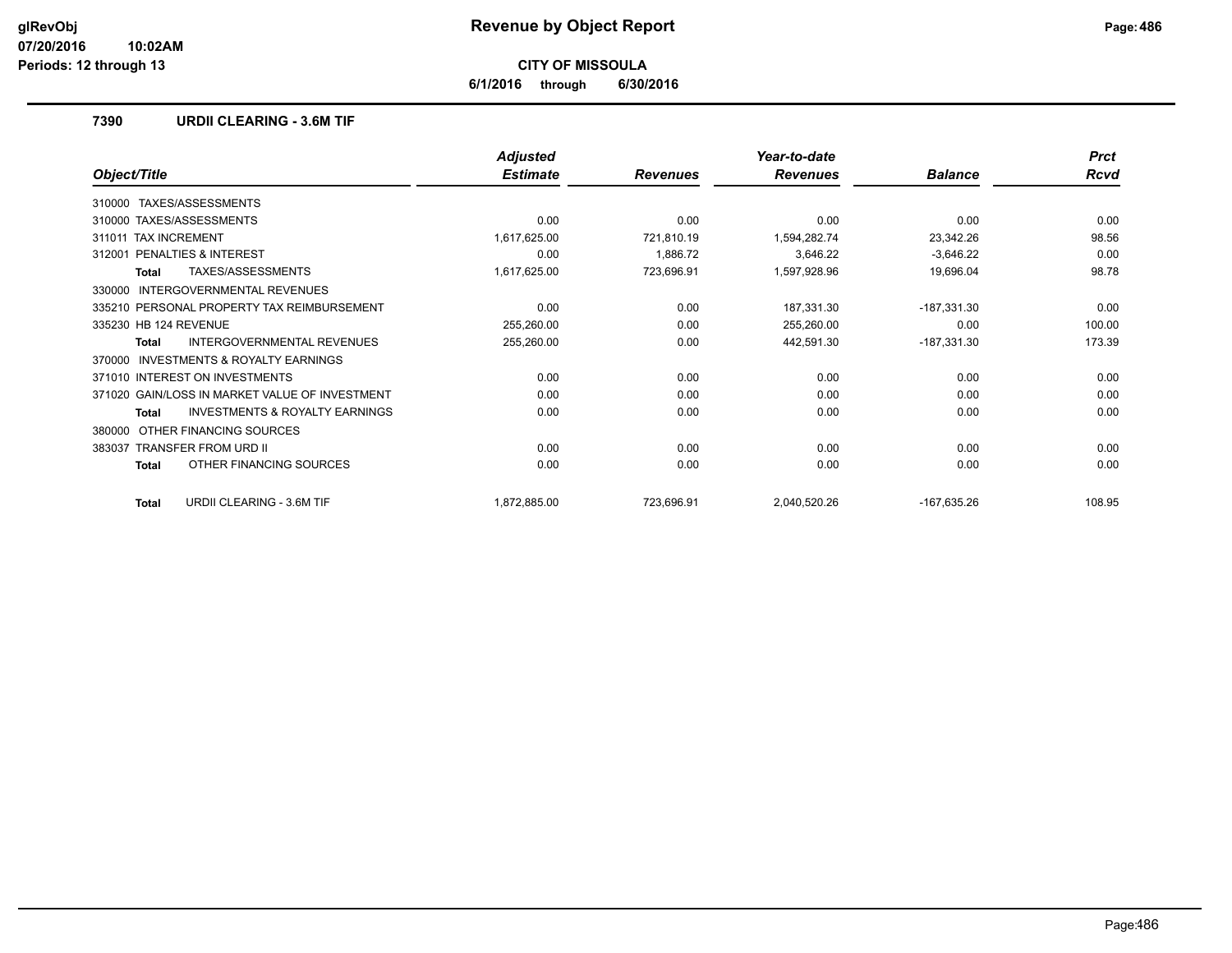**6/1/2016 through 6/30/2016**

**7391 MRA - URD I FUND**

| 7391 | <b>MRA-URDIFUND</b> |
|------|---------------------|
|      |                     |

|                                                    | <b>Adjusted</b> |                 | Year-to-date    |                | <b>Prct</b> |
|----------------------------------------------------|-----------------|-----------------|-----------------|----------------|-------------|
| Object/Title                                       | <b>Estimate</b> | <b>Revenues</b> | <b>Revenues</b> | <b>Balance</b> | <b>Rcvd</b> |
| 310000 TAXES/ASSESSMENTS                           |                 |                 |                 |                |             |
| 311011 TAX INCREMENT                               | 0.00            | 0.00            | 0.00            | 0.00           | 0.00        |
| 312001 PENALTIES & INTEREST                        | 0.00            | 0.00            | 0.00            | 0.00           | 0.00        |
| TAXES/ASSESSMENTS<br><b>Total</b>                  | 0.00            | 0.00            | 0.00            | 0.00           | 0.00        |
| 330000 INTERGOVERNMENTAL REVENUES                  |                 |                 |                 |                |             |
| 331050 ISTEA/CTEP GRANT                            | 0.00            | 0.00            | 0.00            | 0.00           | 0.00        |
| 336023 STATE CONTRIB. - PERS                       | 0.00            | 0.00            | 0.00            | 0.00           | 0.00        |
| <b>INTERGOVERNMENTAL REVENUES</b><br><b>Total</b>  | 0.00            | 0.00            | 0.00            | 0.00           | 0.00        |
| 360000 MISCELLANEOUS REVENUES                      |                 |                 |                 |                |             |
| 360000 MISCELLANEOUS REVENUES                      | 0.00            | 0.00            | 0.00            | 0.00           | 0.00        |
| 360010 MISCELLANEOUS                               | 0.00            | 0.00            | 0.00            | 0.00           | 0.00        |
| 364012 SALE OF SURPLUS PROPERTY                    | 0.00            | 0.00            | 0.00            | 0.00           | 0.00        |
| 365000 DONATIONS                                   | 0.00            | 0.00            | 0.00            | 0.00           | 0.00        |
| MISCELLANEOUS REVENUES<br>Total                    | 0.00            | 0.00            | 0.00            | 0.00           | 0.00        |
| 370000 INVESTMENTS & ROYALTY EARNINGS              |                 |                 |                 |                |             |
| 371010 INTEREST ON INVESTMENTS                     | 0.00            | 0.00            | 0.00            | 0.00           | 0.00        |
| 371020 GAIN/LOSS IN MARKET VALUE OF INVESTMENTS    | 0.00            | 0.00            | 0.00            | 0.00           | 0.00        |
| <b>INVESTMENTS &amp; ROYALTY EARNINGS</b><br>Total | 0.00            | 0.00            | 0.00            | 0.00           | 0.00        |
| 380000 OTHER FINANCING SOURCES                     |                 |                 |                 |                |             |
| 382010 SALE OF FIXED ASSETS                        | 0.00            | 0.00            | 0.00            | 0.00           | 0.00        |
| 383001 TRANS FR FLUSHING DISTRICT                  | 0.00            | 0.00            | 0.00            | 0.00           | 0.00        |
| 383016 TRANS FR TAX INCREMENT BOND                 | 0.00            | 0.00            | 0.00            | 0.00           | 0.00        |
| 383029 TRANS FR GENERAL                            | 0.00            | 0.00            | 0.00            | 0.00           | 0.00        |
| 383037 TRANSFER - URD II                           | 0.00            | 0.00            | 0.00            | 0.00           | 0.00        |
| 383038 TRANSFER - URD III                          | 0.00            | 0.00            | 0.00            | 0.00           | 0.00        |
| OTHER FINANCING SOURCES<br><b>Total</b>            | 0.00            | 0.00            | 0.00            | 0.00           | 0.00        |
|                                                    |                 |                 |                 |                |             |
| <b>MRA - URD I FUND</b><br>Total                   | 0.00            | 0.00            | 0.00            | 0.00           | 0.00        |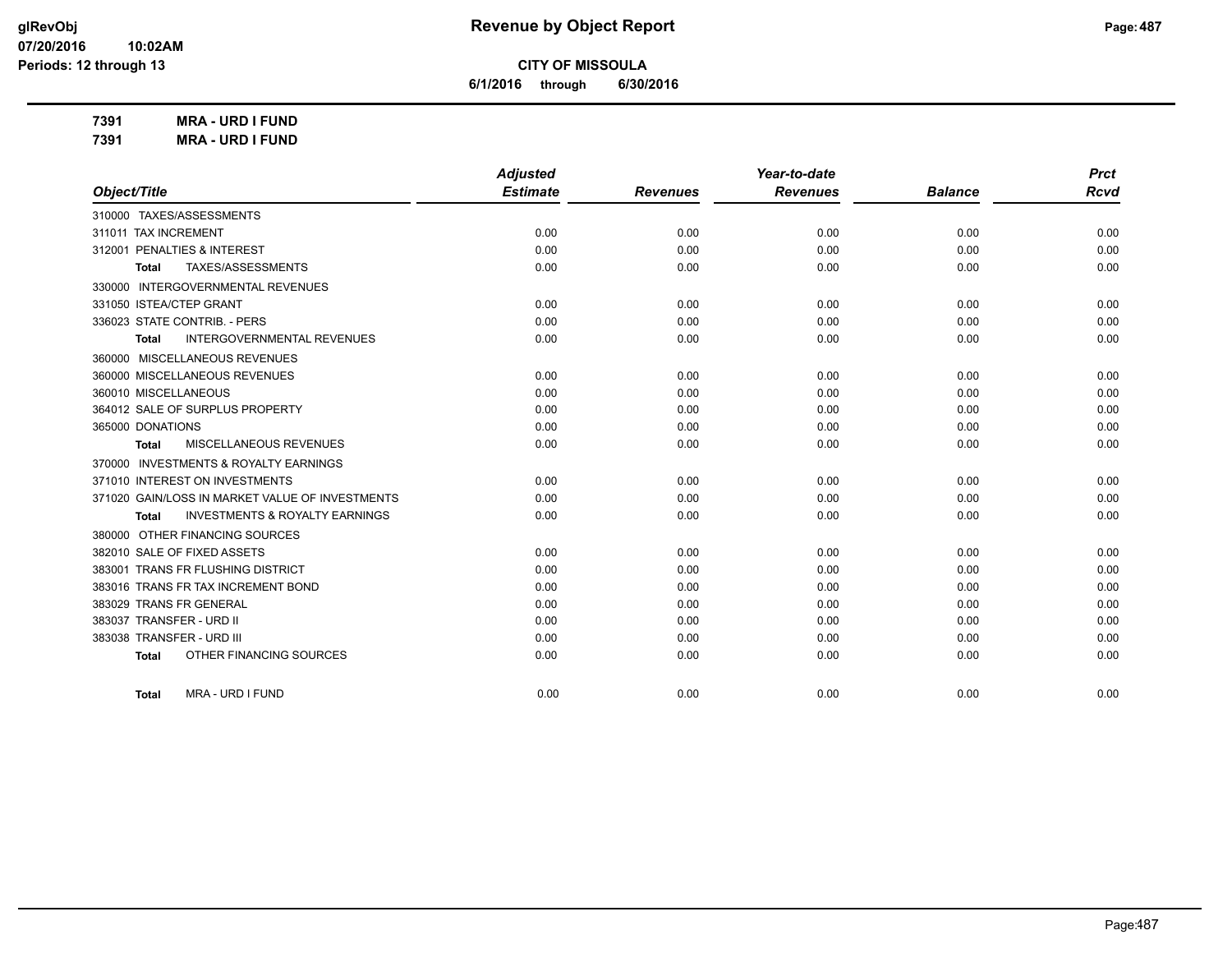**6/1/2016 through 6/30/2016**

#### **7391 MRA - URD I FUND**

|                                                    | <b>Adjusted</b> |                 | Year-to-date    |                | <b>Prct</b> |
|----------------------------------------------------|-----------------|-----------------|-----------------|----------------|-------------|
| Object/Title                                       | <b>Estimate</b> | <b>Revenues</b> | <b>Revenues</b> | <b>Balance</b> | <b>Rcvd</b> |
| 310000 TAXES/ASSESSMENTS                           |                 |                 |                 |                |             |
| 311011 TAX INCREMENT                               | 0.00            | 0.00            | 0.00            | 0.00           | 0.00        |
| 312001 PENALTIES & INTEREST                        | 0.00            | 0.00            | 0.00            | 0.00           | 0.00        |
| <b>TAXES/ASSESSMENTS</b><br><b>Total</b>           | 0.00            | 0.00            | 0.00            | 0.00           | 0.00        |
| 330000 INTERGOVERNMENTAL REVENUES                  |                 |                 |                 |                |             |
| 331050 ISTEA/CTEP GRANT                            | 0.00            | 0.00            | 0.00            | 0.00           | 0.00        |
| 336023 STATE CONTRIB. - PERS                       | 0.00            | 0.00            | 0.00            | 0.00           | 0.00        |
| <b>INTERGOVERNMENTAL REVENUES</b><br>Total         | 0.00            | 0.00            | 0.00            | 0.00           | 0.00        |
| 360000 MISCELLANEOUS REVENUES                      |                 |                 |                 |                |             |
| 360000 MISCELLANEOUS REVENUES                      | 0.00            | 0.00            | 0.00            | 0.00           | 0.00        |
| 360010 MISCELLANEOUS                               | 0.00            | 0.00            | 0.00            | 0.00           | 0.00        |
| 364012 SALE OF SURPLUS PROPERTY                    | 0.00            | 0.00            | 0.00            | 0.00           | 0.00        |
| 365000 DONATIONS                                   | 0.00            | 0.00            | 0.00            | 0.00           | 0.00        |
| MISCELLANEOUS REVENUES<br><b>Total</b>             | 0.00            | 0.00            | 0.00            | 0.00           | 0.00        |
| 370000 INVESTMENTS & ROYALTY EARNINGS              |                 |                 |                 |                |             |
| 371010 INTEREST ON INVESTMENTS                     | 0.00            | 0.00            | 0.00            | 0.00           | 0.00        |
| 371020 GAIN/LOSS IN MARKET VALUE OF INVESTMENT     | 0.00            | 0.00            | 0.00            | 0.00           | 0.00        |
| <b>INVESTMENTS &amp; ROYALTY EARNINGS</b><br>Total | 0.00            | 0.00            | 0.00            | 0.00           | 0.00        |
| 380000 OTHER FINANCING SOURCES                     |                 |                 |                 |                |             |
| 382010 SALE OF FIXED ASSETS                        | 0.00            | 0.00            | 0.00            | 0.00           | 0.00        |
| 383001 TRANS FR FLUSHING DISTRICT                  | 0.00            | 0.00            | 0.00            | 0.00           | 0.00        |
| 383016 TRANS FR TAX INCREMENT BOND                 | 0.00            | 0.00            | 0.00            | 0.00           | 0.00        |
| 383029 TRANS FR GENERAL                            | 0.00            | 0.00            | 0.00            | 0.00           | 0.00        |
| 383037 TRANSFER - URD II                           | 0.00            | 0.00            | 0.00            | 0.00           | 0.00        |
| 383038 TRANSFER - URD III                          | 0.00            | 0.00            | 0.00            | 0.00           | 0.00        |
| OTHER FINANCING SOURCES<br><b>Total</b>            | 0.00            | 0.00            | 0.00            | 0.00           | 0.00        |
| MRA - URD I FUND<br>Total                          | 0.00            | 0.00            | 0.00            | 0.00           | 0.00        |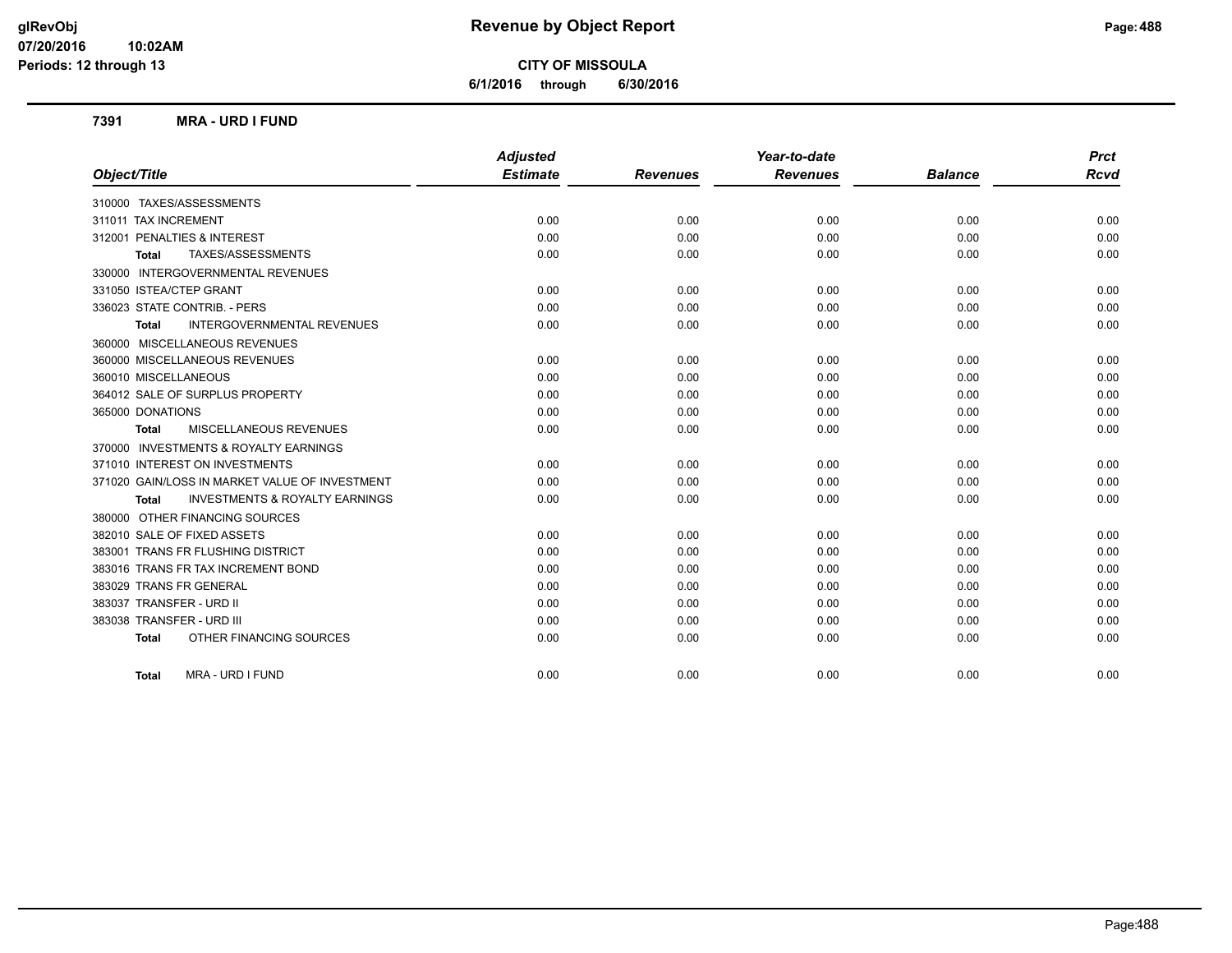**6/1/2016 through 6/30/2016**

**7392 MRA - URD II FUND 7392 MRA - URD II FUND**

|                                                           | <b>Adjusted</b> |                 | Year-to-date    |                | <b>Prct</b> |
|-----------------------------------------------------------|-----------------|-----------------|-----------------|----------------|-------------|
| Object/Title                                              | <b>Estimate</b> | <b>Revenues</b> | <b>Revenues</b> | <b>Balance</b> | <b>Rcvd</b> |
| 310000 TAXES/ASSESSMENTS                                  |                 |                 |                 |                |             |
| 311011 TAX INCREMENT                                      | 0.00            | 0.00            | 0.00            | 0.00           | 0.00        |
| TAXES/ASSESSMENTS<br><b>Total</b>                         | 0.00            | 0.00            | 0.00            | 0.00           | 0.00        |
| 330000 INTERGOVERNMENTAL REVENUES                         |                 |                 |                 |                |             |
| 330000 INTERGOVERNMENTAL REVENUES                         | 0.00            | 0.00            | 0.00            | 0.00           | 0.00        |
| 331050 ISTEA/CTEP GRANT                                   | 200,000.00      | 0.00            | 0.00            | 200,000.00     | 0.00        |
| 331060 NATL RECREATION TRAILS GRANTS                      | 0.00            | 0.00            | 0.00            | 0.00           | 0.00        |
| 335210 PERSONAL PROPERTY TAX REIMBURSEMENT                | 0.00            | 0.00            | 0.00            | 0.00           | 0.00        |
| 335230 HB 124 REVENUE                                     | 0.00            | 0.00            | 0.00            | 0.00           | 0.00        |
| 335250 STATE REIMB - SB #184                              | 0.00            | 0.00            | 0.00            | 0.00           | 0.00        |
| 336023 STATE CONTRIB. - PERS                              | 0.00            | 0.00            | 0.00            | 0.00           | 0.00        |
| <b>INTERGOVERNMENTAL REVENUES</b><br>Total                | 200,000.00      | 0.00            | 0.00            | 200,000.00     | 0.00        |
| 340000 CHARGES FOR SERVICES                               |                 |                 |                 |                |             |
| 343300 MISC CHARGES FOR SERVICES                          | 0.00            | 0.00            | 0.00            | 0.00           | 0.00        |
| <b>CHARGES FOR SERVICES</b><br><b>Total</b>               | 0.00            | 0.00            | 0.00            | 0.00           | 0.00        |
| 360000 MISCELLANEOUS REVENUES                             |                 |                 |                 |                |             |
| 360000 MISCELLANEOUS REVENUES                             | 0.00            | 0.00            | 237,869.88      | -237,869.88    | 0.00        |
| 360007 RLF REVENUES                                       | 0.00            | 0.00            | 0.00            | 0.00           | 0.00        |
| 360010 MISCELLANEOUS                                      | 0.00            | 0.00            | 0.00            | 0.00           | 0.00        |
| 365000 DONATIONS                                          | 0.00            | 0.00            | 0.00            | 0.00           | 0.00        |
| MISCELLANEOUS REVENUES<br><b>Total</b>                    | 0.00            | 0.00            | 237,869.88      | -237,869.88    | 0.00        |
| 370000 INVESTMENTS & ROYALTY EARNINGS                     |                 |                 |                 |                |             |
| 371010 INTEREST ON INVESTMENTS                            | 0.00            | 0.00            | 0.00            | 0.00           | 0.00        |
| 371020 GAIN/LOSS IN MARKET VALUE OF INVESTMENTS           | 0.00            | 0.00            | 0.00            | 0.00           | 0.00        |
| <b>INVESTMENTS &amp; ROYALTY EARNINGS</b><br><b>Total</b> | 0.00            | 0.00            | 0.00            | 0.00           | 0.00        |
| 380000 OTHER FINANCING SOURCES                            |                 |                 |                 |                |             |
| 381009 TRANSFERS IN                                       | 0.00            | 0.00            | 0.00            | 0.00           | 0.00        |
| 381025 BOND PROCEEDS                                      | 0.00            | 0.00            | 0.00            | 0.00           | 0.00        |
| 381026 DEBT SERVICE/BROWNSFIELD RLF 1.125M                | 0.00            | 0.00            | 0.00            | 0.00           | 0.00        |
| 381027 SOUTH RESERVE TRAIL CROSSING 5.M                   | 0.00            | 0.00            | 0.00            | 0.00           | 0.00        |
| 381028 BOND PROCEEDS-MILL SITE                            | 0.00            | 0.00            | 0.00            | 0.00           | 0.00        |
| 381074 CIVIC STADIUM TIF NOTES 1.5M                       | 0.00            | 0.00            | 0.00            | 0.00           | 0.00        |
| 383014 TRANS FR MRA                                       | 616,365.00      | 0.00            | 1,002,807.84    | -386,442.84    | 162.70      |
| 383037 TRANSFER - URD II                                  | 0.00            | 0.00            | 0.00            | 0.00           | 0.00        |
| 383038 TRANSFER - URD III                                 | 0.00            | 0.00            | 0.00            | 0.00           | 0.00        |
| 383039 FROM SID TRANSFERS                                 | 0.00            | 0.00            | 0.00            | 0.00           | 0.00        |
| 383060 TRANSFERS FROM FRONT ST URD                        | 0.00            | 0.00            | 0.00            | 0.00           | 0.00        |
| 383061 TRANSFERS FROM PARK IMPACT FEES                    | 0.00            | 0.00            | 0.00            | 0.00           | 0.00        |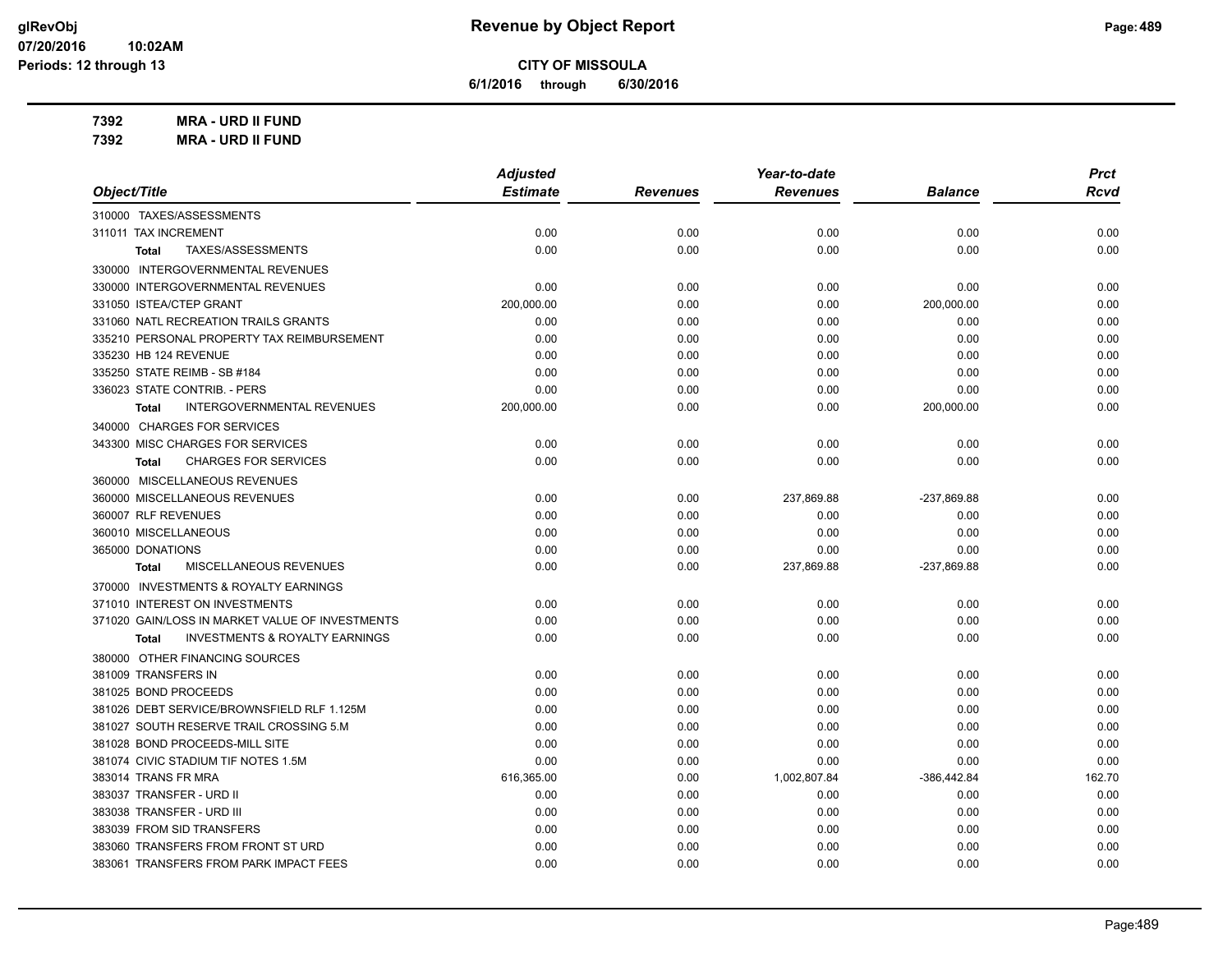**6/1/2016 through 6/30/2016**

**7392 MRA - URD II FUND 7392 MRA - URD II FUND**

|                                         | <b>Adjusted</b> |                 | Prct            |                |             |
|-----------------------------------------|-----------------|-----------------|-----------------|----------------|-------------|
| Object/Title                            | <b>Estimate</b> | <b>Revenues</b> | <b>Revenues</b> | <b>Balance</b> | <b>Rcvd</b> |
| 383062 TRANSFERS FROM PARK SIDS         | 0.00            | 0.00            | 0.00            | 0.00           | 0.00        |
| 383063 TRANSF FROM SAFETY-LU (CTEP)FUND | 0.00            | 0.00            | 0.00            | 0.00           | 0.00        |
| OTHER FINANCING SOURCES<br><b>Total</b> | 616.365.00      | 0.00            | 1.002.807.84    | -386.442.84    | 162.70      |
| MRA - URD II FUND<br><b>Total</b>       | 816,365.00      | 0.00            | 1.240.677.72    | -424.312.72    | 151.98      |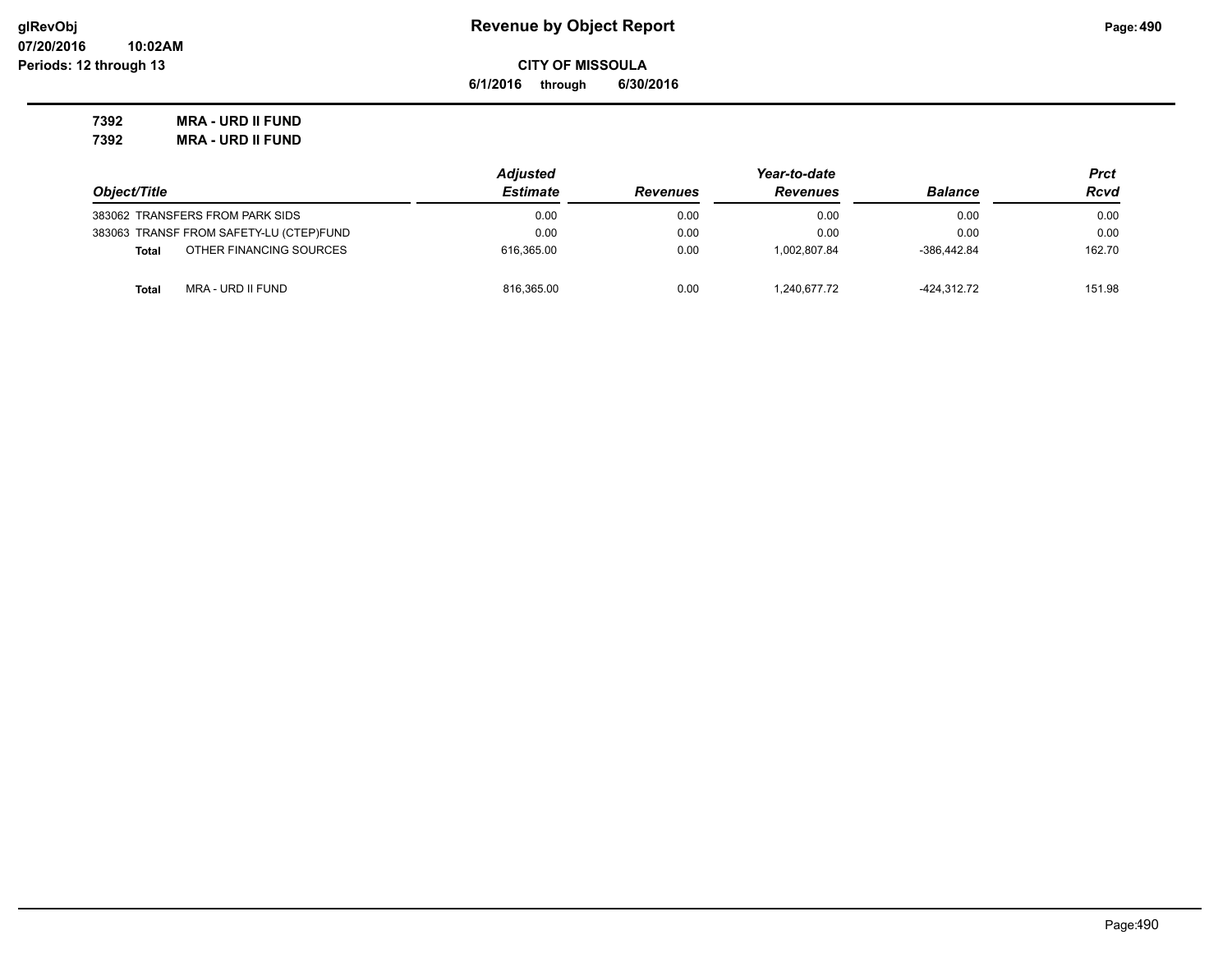**6/1/2016 through 6/30/2016**

#### **7392 MRA - URD II FUND**

| <b>Adjusted</b>                                                         | Year-to-date    |                | <b>Prct</b> |
|-------------------------------------------------------------------------|-----------------|----------------|-------------|
| Object/Title<br><b>Estimate</b><br><b>Revenues</b>                      | <b>Revenues</b> | <b>Balance</b> | <b>Rcvd</b> |
| 310000 TAXES/ASSESSMENTS                                                |                 |                |             |
| 311011 TAX INCREMENT<br>0.00<br>0.00                                    | 0.00            | 0.00           | 0.00        |
| 0.00<br>0.00<br>TAXES/ASSESSMENTS<br><b>Total</b>                       | 0.00            | 0.00           | 0.00        |
| 330000 INTERGOVERNMENTAL REVENUES                                       |                 |                |             |
| 330000 INTERGOVERNMENTAL REVENUES<br>0.00<br>0.00                       | 0.00            | 0.00           | 0.00        |
| 331050 ISTEA/CTEP GRANT<br>0.00<br>200,000.00                           | 0.00            | 200,000.00     | 0.00        |
| 331060 NATL RECREATION TRAILS GRANTS<br>0.00<br>0.00                    | 0.00            | 0.00           | 0.00        |
| 335210 PERSONAL PROPERTY TAX REIMBURSEMENT<br>0.00<br>0.00              | 0.00            | 0.00           | 0.00        |
| 335230 HB 124 REVENUE<br>0.00<br>0.00                                   | 0.00            | 0.00           | 0.00        |
| 335250 STATE REIMB - SB #184<br>0.00<br>0.00                            | 0.00            | 0.00           | 0.00        |
| 336023 STATE CONTRIB. - PERS<br>0.00<br>0.00                            | 0.00            | 0.00           | 0.00        |
| <b>INTERGOVERNMENTAL REVENUES</b><br>200,000.00<br>0.00<br><b>Total</b> | 0.00            | 200,000.00     | 0.00        |
| 340000 CHARGES FOR SERVICES                                             |                 |                |             |
| 343300 MISC CHARGES FOR SERVICES<br>0.00<br>0.00                        | 0.00            | 0.00           | 0.00        |
| 0.00<br>0.00<br><b>CHARGES FOR SERVICES</b><br><b>Total</b>             | 0.00            | 0.00           | 0.00        |
| 360000 MISCELLANEOUS REVENUES                                           |                 |                |             |
| 360000 MISCELLANEOUS REVENUES<br>0.00<br>0.00                           | 237,869.88      | -237,869.88    | 0.00        |
| 360007 RLF REVENUES<br>0.00<br>0.00                                     | 0.00            | 0.00           | 0.00        |
| 360010 MISCELLANEOUS<br>0.00<br>0.00                                    | 0.00            | 0.00           | 0.00        |
| 365000 DONATIONS<br>0.00<br>0.00                                        | 0.00            | 0.00           | 0.00        |
| MISCELLANEOUS REVENUES<br>0.00<br>0.00<br><b>Total</b>                  | 237,869.88      | -237,869.88    | 0.00        |
| 370000 INVESTMENTS & ROYALTY EARNINGS                                   |                 |                |             |
| 371010 INTEREST ON INVESTMENTS<br>0.00<br>0.00                          | 0.00            | 0.00           | 0.00        |
| 371020 GAIN/LOSS IN MARKET VALUE OF INVESTMENT<br>0.00<br>0.00          | 0.00            | 0.00           | 0.00        |
| <b>INVESTMENTS &amp; ROYALTY EARNINGS</b><br>0.00<br>0.00<br>Total      | 0.00            | 0.00           | 0.00        |
| 380000 OTHER FINANCING SOURCES                                          |                 |                |             |
| 381009 TRANSFERS IN<br>0.00<br>0.00                                     | 0.00            | 0.00           | 0.00        |
| 381025 BOND PROCEEDS<br>0.00<br>0.00                                    | 0.00            | 0.00           | 0.00        |
| 381026 DEBT SERVICE/BROWNSFIELD RLF 1.125M<br>0.00<br>0.00              | 0.00            | 0.00           | 0.00        |
| 381027 SOUTH RESERVE TRAIL CROSSING 5.M<br>0.00<br>0.00                 | 0.00            | 0.00           | 0.00        |
| 381028 BOND PROCEEDS-MILL SITE<br>0.00<br>0.00                          | 0.00            | 0.00           | 0.00        |
| 381074 CIVIC STADIUM TIF NOTES 1.5M<br>0.00<br>0.00                     | 0.00            | 0.00           | 0.00        |
| 383014 TRANS FR MRA<br>616,365.00<br>0.00                               | 1,002,807.84    | $-386,442.84$  | 162.70      |
| 383037 TRANSFER - URD II<br>0.00<br>0.00                                | 0.00            | 0.00           | 0.00        |
| 383038 TRANSFER - URD III<br>0.00<br>0.00                               | 0.00            | 0.00           | 0.00        |
| 383039 FROM SID TRANSFERS<br>0.00<br>0.00                               | 0.00            | 0.00           | 0.00        |
| 383060 TRANSFERS FROM FRONT ST URD<br>0.00<br>0.00                      | 0.00            | 0.00           | 0.00        |
| 383061 TRANSFERS FROM PARK IMPACT FEES<br>0.00<br>0.00                  | 0.00            | 0.00           | 0.00        |
| 383062 TRANSFERS FROM PARK SIDS<br>0.00<br>0.00                         | 0.00            | 0.00           | 0.00        |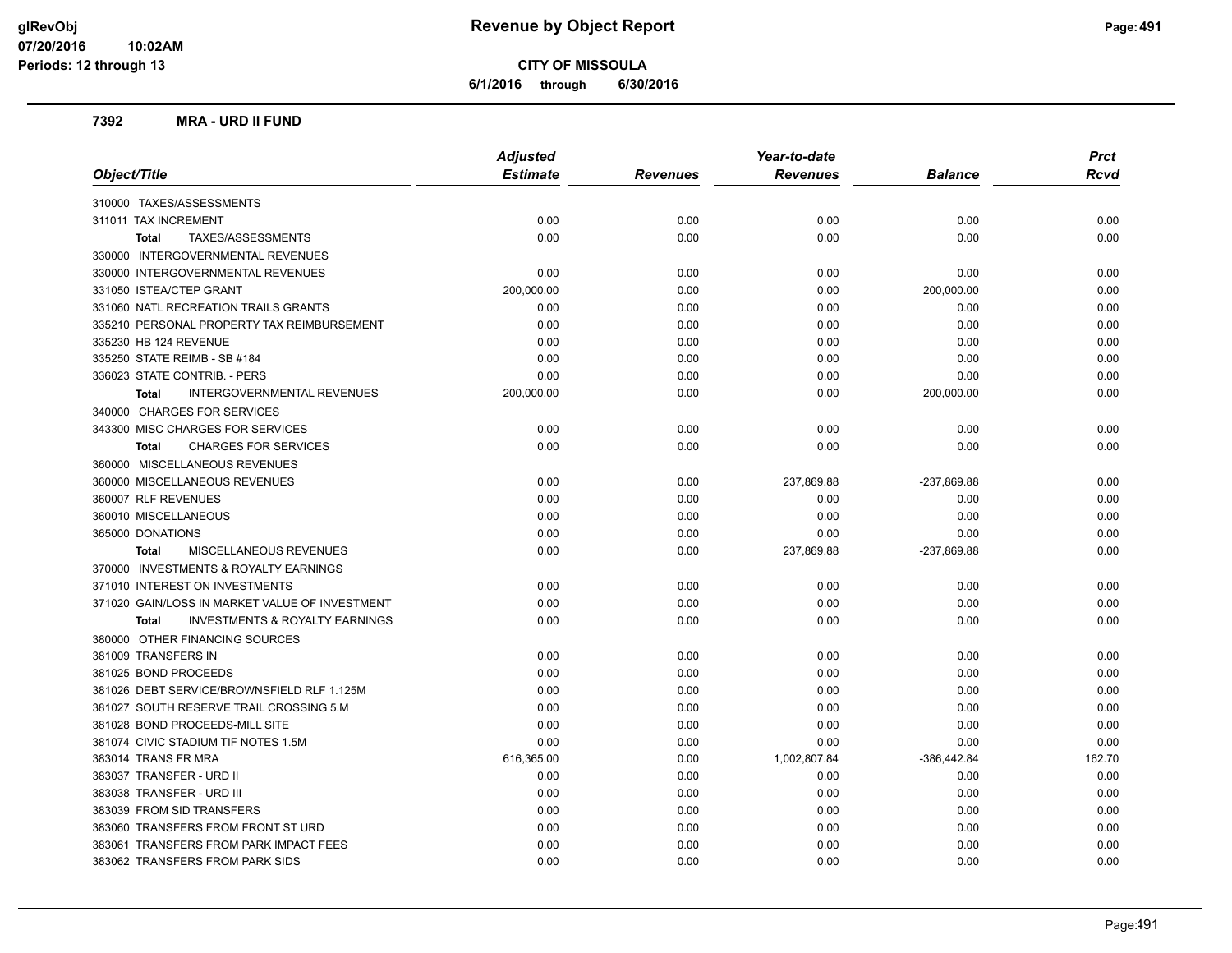**6/1/2016 through 6/30/2016**

#### **7392 MRA - URD II FUND**

|                                         | <b>Adjusted</b> | Year-to-date    |                 |                | <b>Prct</b> |
|-----------------------------------------|-----------------|-----------------|-----------------|----------------|-------------|
| Object/Title                            | <b>Estimate</b> | <b>Revenues</b> | <b>Revenues</b> | <b>Balance</b> | <b>Rcvd</b> |
| 383063 TRANSF FROM SAFETY-LU (CTEP)FUND | 0.00            | 0.00            | 0.00            | 0.00           | 0.00        |
| OTHER FINANCING SOURCES<br><b>Total</b> | 616.365.00      | 0.00            | 1.002.807.84    | $-386.442.84$  | 162.70      |
| MRA - URD II FUND<br><b>Total</b>       | 816,365.00      | 0.00            | 1,240,677.72    | -424.312.72    | 151.98      |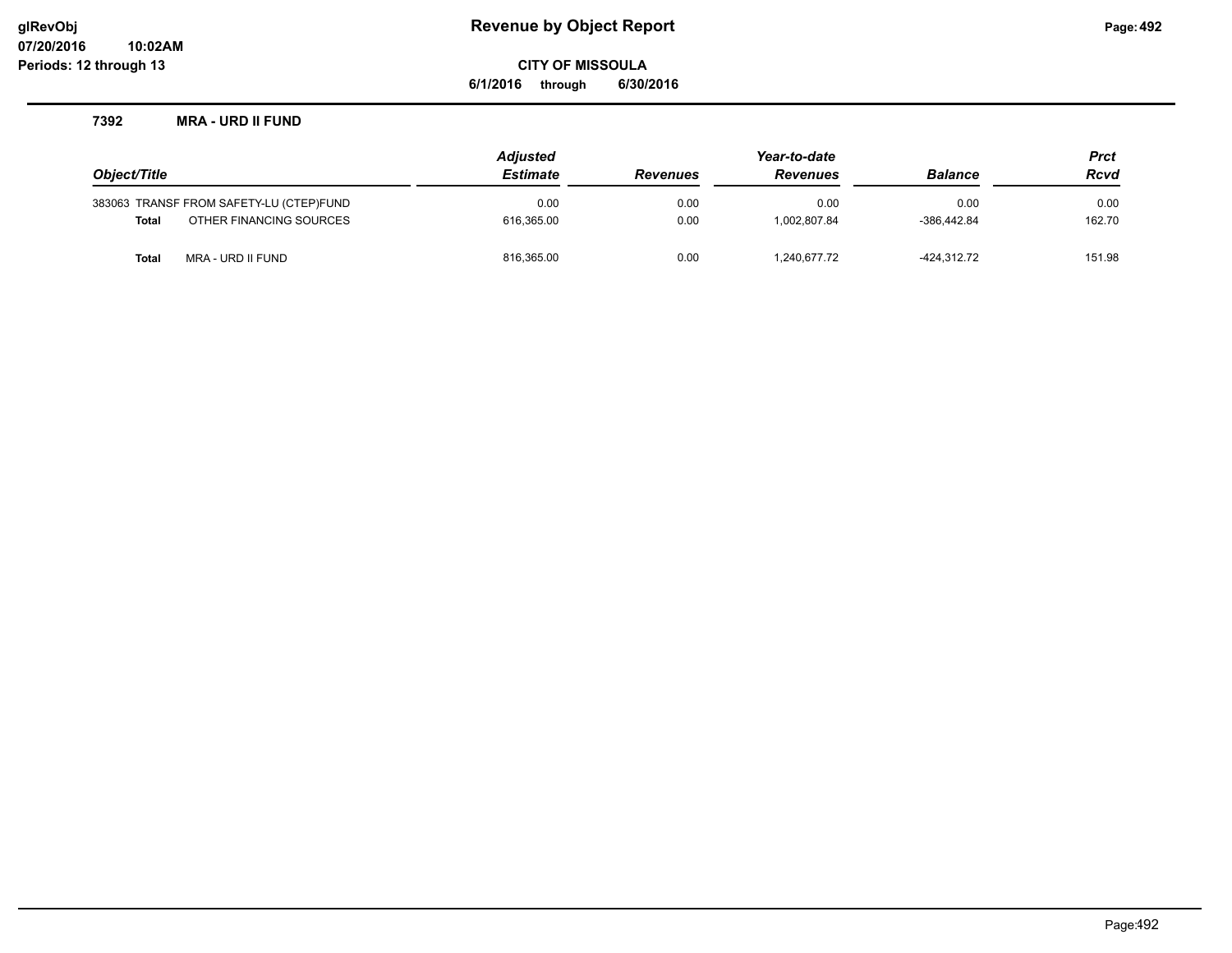**6/1/2016 through 6/30/2016**

**7393 MRA - URD III FUND**

|  | 7393 | <b>MRA - URD III FUND</b> |  |
|--|------|---------------------------|--|
|--|------|---------------------------|--|

|                                                    | <b>Adjusted</b> |                 | Year-to-date    |                 | <b>Prct</b> |
|----------------------------------------------------|-----------------|-----------------|-----------------|-----------------|-------------|
| Object/Title                                       | <b>Estimate</b> | <b>Revenues</b> | <b>Revenues</b> | <b>Balance</b>  | <b>Rcvd</b> |
| 310000 TAXES/ASSESSMENTS                           |                 |                 |                 |                 |             |
| 311011 TAX INCREMENT                               | 1,837,654.00    | 0.00            | 798,157.43      | 1,039,496.57    | 43.43       |
| 312001 PENALTIES & INTEREST                        | 0.00            | 0.00            | 2,262.43        | $-2,262.43$     | 0.00        |
| TAXES/ASSESSMENTS<br><b>Total</b>                  | 1.837.654.00    | 0.00            | 800,419.86      | 1,037,234.14    | 43.56       |
| 330000 INTERGOVERNMENTAL REVENUES                  |                 |                 |                 |                 |             |
| 331050 ISTEA/CTEP GRANT                            | 0.00            | 0.00            | 0.00            | 0.00            | 0.00        |
| 331060 NATL RECREATION TRAILS GRANTS               | 0.00            | 0.00            | 0.00            | 0.00            | 0.00        |
| 335210 PERSONAL PROPERTY TAX REIMBURSEMENT         | 121,116.00      | 0.00            | 277,850.04      | $-156,734.04$   | 229.41      |
| 336020 STATE PENSION CONTRIBUTION                  | 0.00            | 0.00            | 0.00            | 0.00            | 0.00        |
| 336023 STATE CONTRIB. - PERS                       | 0.00            | 27.84           | 302.08          | $-302.08$       | 0.00        |
| <b>INTERGOVERNMENTAL REVENUES</b><br><b>Total</b>  | 121,116.00      | 27.84           | 278,152.12      | $-157,036.12$   | 229.66      |
| 360000 MISCELLANEOUS REVENUES                      |                 |                 |                 |                 |             |
| 360000 MISCELLANEOUS REVENUES                      | 0.00            | 17.64           | 35.39           | $-35.39$        | 0.00        |
| 360010 MISCELLANEOUS                               | 0.00            | 0.00            | 0.00            | 0.00            | 0.00        |
| 362000 OTHER MISCELLANEOUS REVENUE                 | 0.00            | 0.00            | 0.00            | 0.00            | 0.00        |
| 362004 URD III FACADE IMPROVEMENT LOAN REC         | 0.00            | 0.00            | 0.00            | 0.00            | 0.00        |
| 365000 DONATIONS                                   | 0.00            | 0.00            | 3,500.00        | $-3,500.00$     | 0.00        |
| MISCELLANEOUS REVENUES<br><b>Total</b>             | 0.00            | 17.64           | 3,535.39        | $-3,535.39$     | 0.00        |
| 370000 INVESTMENTS & ROYALTY EARNINGS              |                 |                 |                 |                 |             |
| 371010 INTEREST ON INVESTMENTS                     | 0.00            | 0.00            | 0.00            | 0.00            | 0.00        |
| 371020 GAIN/LOSS IN MARKET VALUE OF INVESTMENTS    | 0.00            | 0.00            | 0.00            | 0.00            | 0.00        |
| <b>INVESTMENTS &amp; ROYALTY EARNINGS</b><br>Total | 0.00            | 0.00            | 0.00            | 0.00            | 0.00        |
| 380000 OTHER FINANCING SOURCES                     |                 |                 |                 |                 |             |
| 381000 LOAN PROCEEDS                               | 0.00            | 0.00            | 0.00            | 0.00            | 0.00        |
| 381024 MARY AVENUE BOND PROCEEDS                   | 0.00            | 0.00            | 0.00            | 0.00            | 0.00        |
| 381027 5M SO RESERVE TRAIL CROSSING                | 0.00            | 0.00            | 5,000,000.00    | $-5,000,000.00$ | 0.00        |
| 383014 TRANS FR MRA                                | 0.00            | 0.00            | 0.00            | 0.00            | 0.00        |
| 383037 TRANSFER - URD II                           | 250,000.00      | 0.00            | 0.00            | 250,000.00      | 0.00        |
| OTHER FINANCING SOURCES<br><b>Total</b>            | 250,000.00      | 0.00            | 5,000,000.00    | $-4,750,000.00$ | 2,000.00    |
| MRA - URD III FUND<br><b>Total</b>                 | 2.208.770.00    | 45.48           | 6.082.107.37    | $-3.873.337.37$ | 275.36      |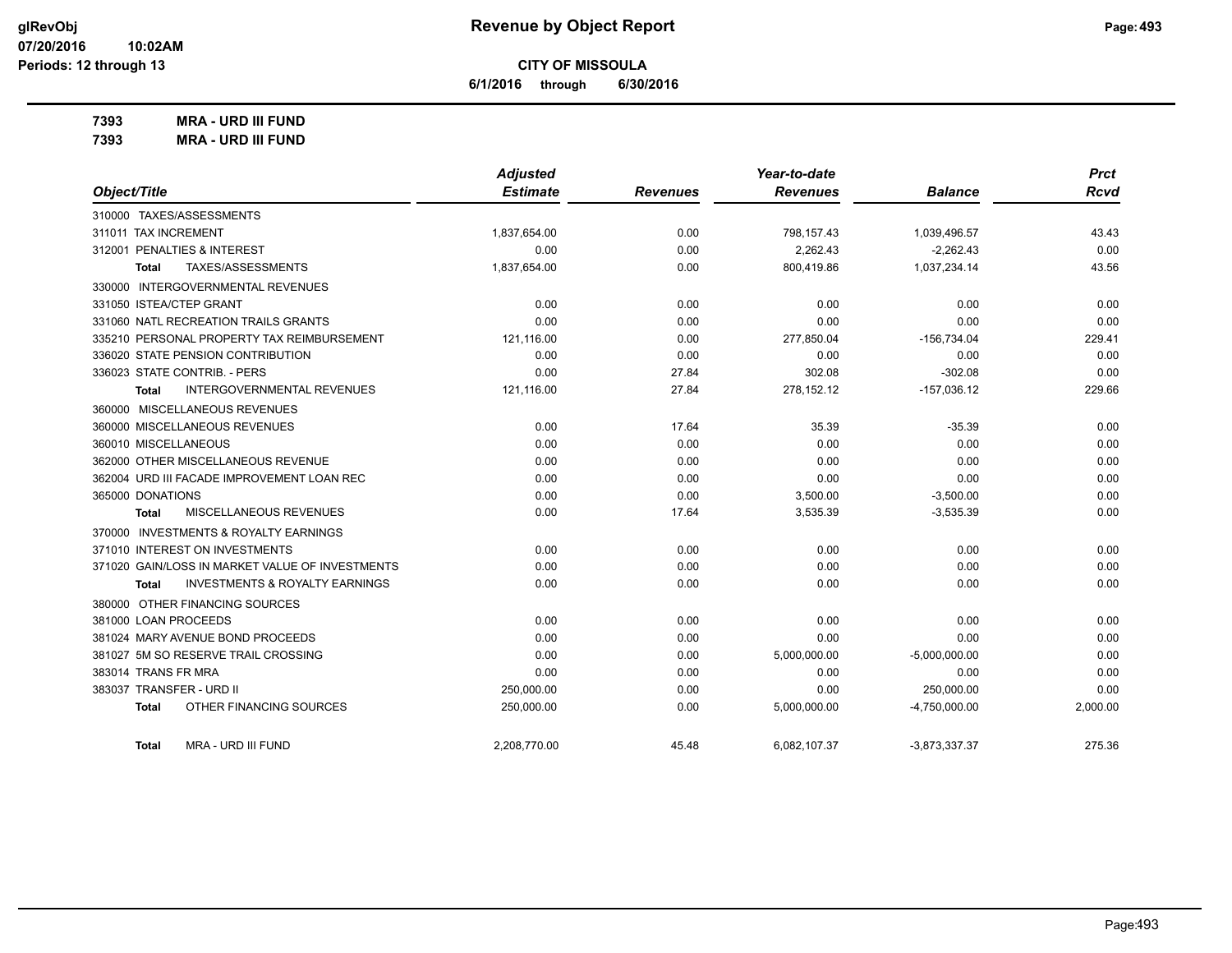**6/1/2016 through 6/30/2016**

#### **7393 MRA - URD III FUND**

|                                                    | <b>Adjusted</b> |                 | Year-to-date    | <b>Prct</b>     |             |
|----------------------------------------------------|-----------------|-----------------|-----------------|-----------------|-------------|
| Object/Title                                       | <b>Estimate</b> | <b>Revenues</b> | <b>Revenues</b> | <b>Balance</b>  | <b>Rcvd</b> |
| 310000 TAXES/ASSESSMENTS                           |                 |                 |                 |                 |             |
| 311011 TAX INCREMENT                               | 1,837,654.00    | 0.00            | 798.157.43      | 1,039,496.57    | 43.43       |
| 312001 PENALTIES & INTEREST                        | 0.00            | 0.00            | 2,262.43        | $-2.262.43$     | 0.00        |
| TAXES/ASSESSMENTS<br>Total                         | 1,837,654.00    | 0.00            | 800,419.86      | 1,037,234.14    | 43.56       |
| 330000 INTERGOVERNMENTAL REVENUES                  |                 |                 |                 |                 |             |
| 331050 ISTEA/CTEP GRANT                            | 0.00            | 0.00            | 0.00            | 0.00            | 0.00        |
| 331060 NATL RECREATION TRAILS GRANTS               | 0.00            | 0.00            | 0.00            | 0.00            | 0.00        |
| 335210 PERSONAL PROPERTY TAX REIMBURSEMENT         | 121,116.00      | 0.00            | 277,850.04      | $-156,734.04$   | 229.41      |
| 336020 STATE PENSION CONTRIBUTION                  | 0.00            | 0.00            | 0.00            | 0.00            | 0.00        |
| 336023 STATE CONTRIB. - PERS                       | 0.00            | 27.84           | 302.08          | $-302.08$       | 0.00        |
| <b>INTERGOVERNMENTAL REVENUES</b><br>Total         | 121,116.00      | 27.84           | 278,152.12      | $-157,036.12$   | 229.66      |
| 360000 MISCELLANEOUS REVENUES                      |                 |                 |                 |                 |             |
| 360000 MISCELLANEOUS REVENUES                      | 0.00            | 17.64           | 35.39           | $-35.39$        | 0.00        |
| 360010 MISCELLANEOUS                               | 0.00            | 0.00            | 0.00            | 0.00            | 0.00        |
| 362000 OTHER MISCELLANEOUS REVENUE                 | 0.00            | 0.00            | 0.00            | 0.00            | 0.00        |
| 362004 URD III FACADE IMPROVEMENT LOAN REC         | 0.00            | 0.00            | 0.00            | 0.00            | 0.00        |
| 365000 DONATIONS                                   | 0.00            | 0.00            | 3,500.00        | $-3,500.00$     | 0.00        |
| MISCELLANEOUS REVENUES<br><b>Total</b>             | 0.00            | 17.64           | 3,535.39        | $-3,535.39$     | 0.00        |
| 370000 INVESTMENTS & ROYALTY EARNINGS              |                 |                 |                 |                 |             |
| 371010 INTEREST ON INVESTMENTS                     | 0.00            | 0.00            | 0.00            | 0.00            | 0.00        |
| 371020 GAIN/LOSS IN MARKET VALUE OF INVESTMENT     | 0.00            | 0.00            | 0.00            | 0.00            | 0.00        |
| <b>INVESTMENTS &amp; ROYALTY EARNINGS</b><br>Total | 0.00            | 0.00            | 0.00            | 0.00            | 0.00        |
| 380000 OTHER FINANCING SOURCES                     |                 |                 |                 |                 |             |
| 381000 LOAN PROCEEDS                               | 0.00            | 0.00            | 0.00            | 0.00            | 0.00        |
| 381024 MARY AVENUE BOND PROCEEDS                   | 0.00            | 0.00            | 0.00            | 0.00            | 0.00        |
| 381027 5M SO RESERVE TRAIL CROSSING                | 0.00            | 0.00            | 5,000,000.00    | $-5,000,000.00$ | 0.00        |
| 383014 TRANS FR MRA                                | 0.00            | 0.00            | 0.00            | 0.00            | 0.00        |
| 383037 TRANSFER - URD II                           | 250,000.00      | 0.00            | 0.00            | 250,000.00      | 0.00        |
| OTHER FINANCING SOURCES<br><b>Total</b>            | 250,000.00      | 0.00            | 5,000,000.00    | $-4,750,000.00$ | 2,000.00    |
| MRA - URD III FUND<br><b>Total</b>                 | 2.208.770.00    | 45.48           | 6.082.107.37    | $-3.873.337.37$ | 275.36      |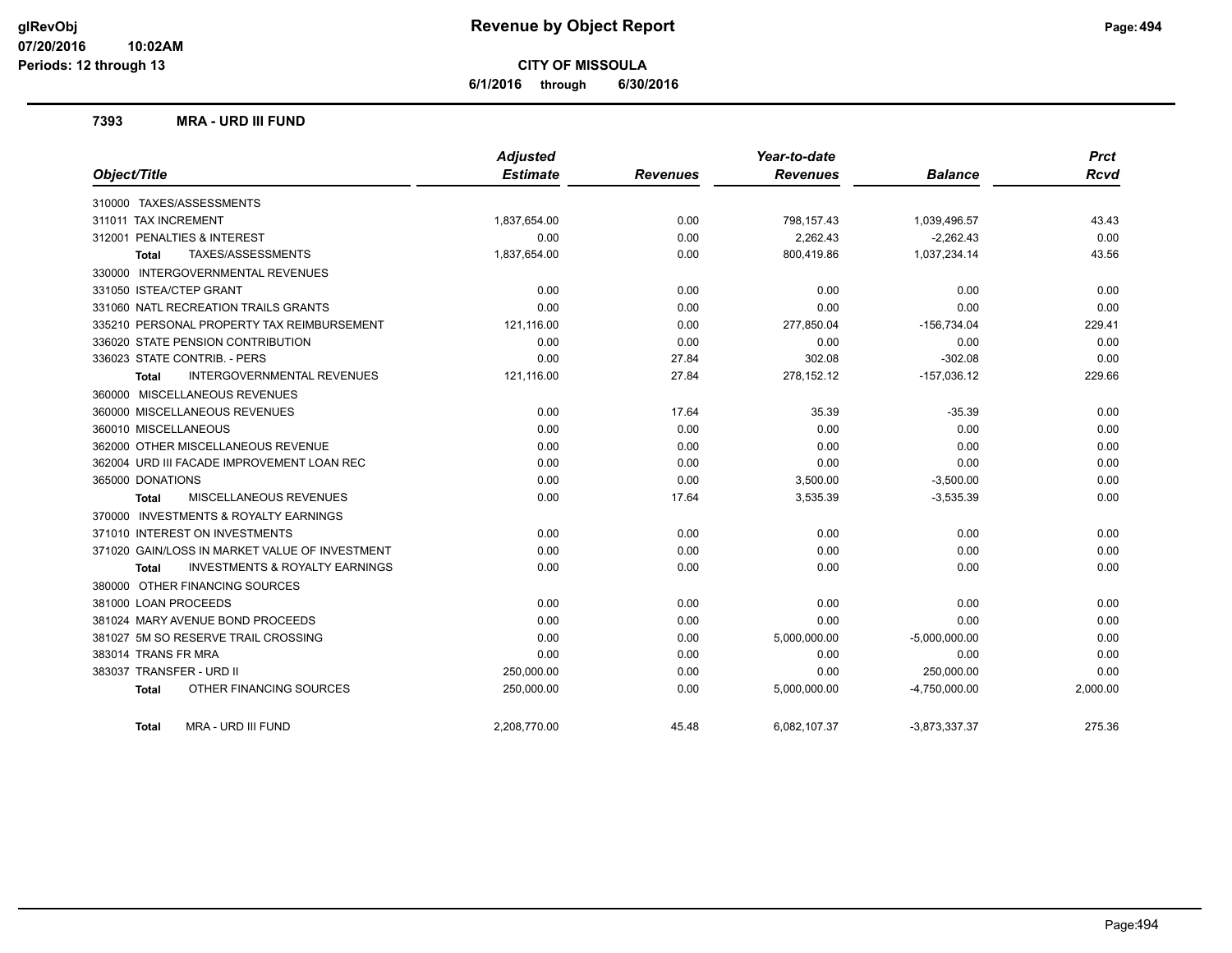**6/1/2016 through 6/30/2016**

## **7394 MRA URD III TI DEBT CLEARING FUND**

**7394 MRA URD III TI DEBT CLEARING FUND**

|                                                           | <b>Adjusted</b> |                 | Year-to-date    |                | <b>Prct</b> |
|-----------------------------------------------------------|-----------------|-----------------|-----------------|----------------|-------------|
| Object/Title                                              | <b>Estimate</b> | <b>Revenues</b> | <b>Revenues</b> | <b>Balance</b> | Rcvd        |
| TAXES/ASSESSMENTS<br>310000                               |                 |                 |                 |                |             |
| <b>TAX INCREMENT</b><br>311011                            | 0.00            | 659,236.97      | 659,236.97      | $-659,236.97$  | 0.00        |
| 312001 PENALTIES & INTEREST                               | 0.00            | 1,030.62        | 1,030.62        | $-1,030.62$    | 0.00        |
| TAXES/ASSESSMENTS<br><b>Total</b>                         | 0.00            | 660,267.59      | 660,267.59      | $-660,267.59$  | 0.00        |
| <b>INTERGOVERNMENTAL REVENUES</b><br>330000               |                 |                 |                 |                |             |
| 335210 PERSONAL PROPERTY TAX REIMBURSEMENT                | 0.00            | 0.00            | 0.00            | 0.00           | 0.00        |
| 335230 HB 124 REVENUE                                     | 0.00            | 0.00            | 0.00            | 0.00           | 0.00        |
| 335250 STATE REIMB - SB #184                              | 0.00            | 0.00            | 0.00            | 0.00           | 0.00        |
| <b>INTERGOVERNMENTAL REVENUES</b><br>Total                | 0.00            | 0.00            | 0.00            | 0.00           | 0.00        |
| <b>INVESTMENTS &amp; ROYALTY EARNINGS</b><br>370000       |                 |                 |                 |                |             |
| 371010 INTEREST ON INVESTMENTS                            | 0.00            | 0.00            | 0.00            | 0.00           | 0.00        |
| 371020 GAIN/LOSS IN MARKET VALUE OF INVESTMENTS           | 0.00            | 0.00            | 0.00            | 0.00           | 0.00        |
| <b>INVESTMENTS &amp; ROYALTY EARNINGS</b><br><b>Total</b> | 0.00            | 0.00            | 0.00            | 0.00           | 0.00        |
| OTHER FINANCING SOURCES<br>380000                         |                 |                 |                 |                |             |
| 383014 TRANS FR MRA                                       | 0.00            | 0.00            | 0.00            | 0.00           | 0.00        |
| OTHER FINANCING SOURCES<br><b>Total</b>                   | 0.00            | 0.00            | 0.00            | 0.00           | 0.00        |
| MRA URD III TI DEBT CLEARING FUND<br><b>Total</b>         | 0.00            | 660,267.59      | 660,267.59      | $-660,267.59$  | 0.00        |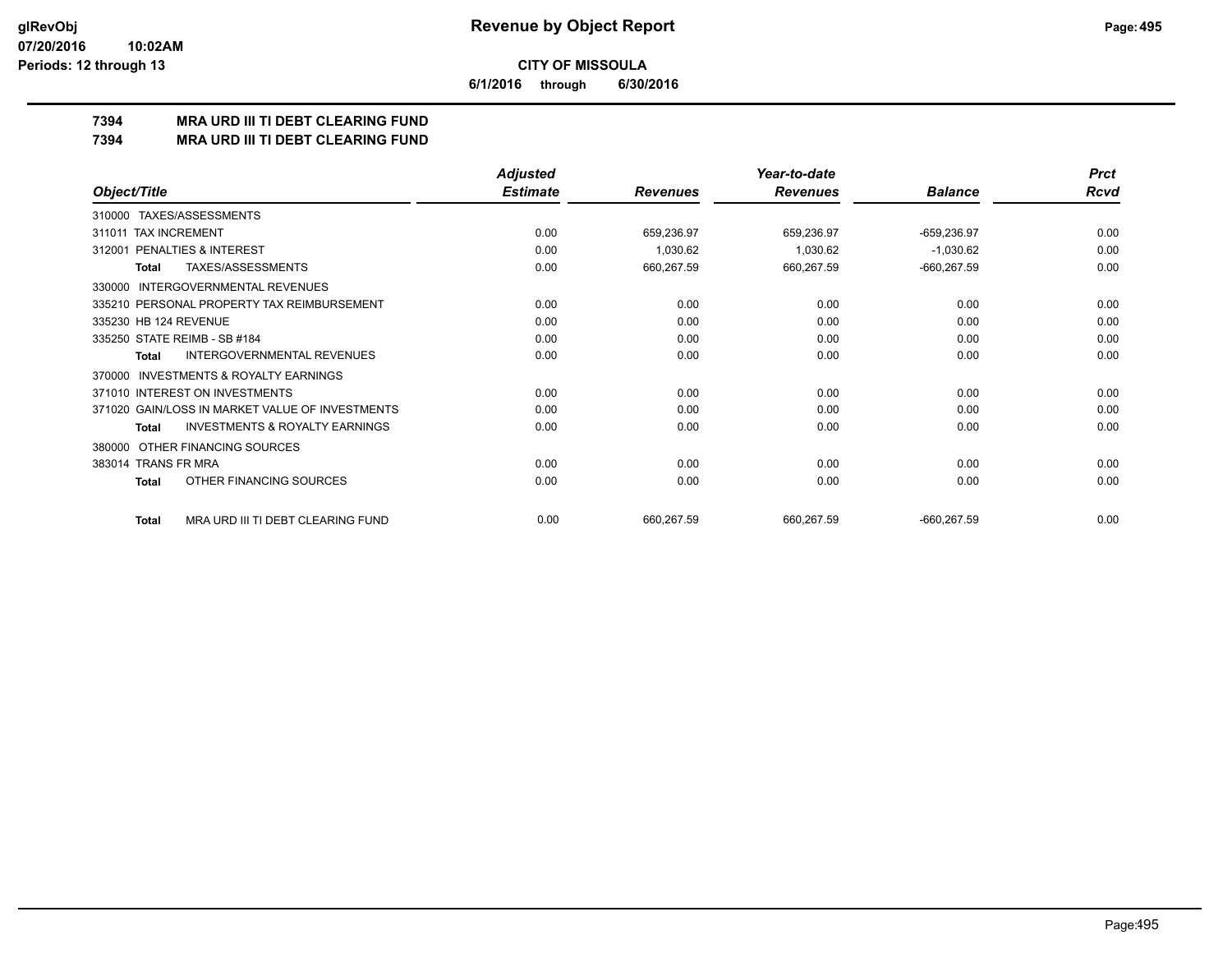**6/1/2016 through 6/30/2016**

## **7394 MRA URD III TI DEBT CLEARING FUND**

|                                                           | <b>Adjusted</b> |                 | Year-to-date    |                | <b>Prct</b> |
|-----------------------------------------------------------|-----------------|-----------------|-----------------|----------------|-------------|
| Object/Title                                              | <b>Estimate</b> | <b>Revenues</b> | <b>Revenues</b> | <b>Balance</b> | <b>Rcvd</b> |
| 310000 TAXES/ASSESSMENTS                                  |                 |                 |                 |                |             |
| 311011 TAX INCREMENT                                      | 0.00            | 659,236.97      | 659,236.97      | $-659,236.97$  | 0.00        |
| 312001 PENALTIES & INTEREST                               | 0.00            | 1,030.62        | 1,030.62        | $-1,030.62$    | 0.00        |
| TAXES/ASSESSMENTS<br>Total                                | 0.00            | 660,267.59      | 660,267.59      | $-660,267.59$  | 0.00        |
| 330000 INTERGOVERNMENTAL REVENUES                         |                 |                 |                 |                |             |
| 335210 PERSONAL PROPERTY TAX REIMBURSEMENT                | 0.00            | 0.00            | 0.00            | 0.00           | 0.00        |
| 335230 HB 124 REVENUE                                     | 0.00            | 0.00            | 0.00            | 0.00           | 0.00        |
| 335250 STATE REIMB - SB #184                              | 0.00            | 0.00            | 0.00            | 0.00           | 0.00        |
| <b>INTERGOVERNMENTAL REVENUES</b><br>Total                | 0.00            | 0.00            | 0.00            | 0.00           | 0.00        |
| 370000 INVESTMENTS & ROYALTY EARNINGS                     |                 |                 |                 |                |             |
| 371010 INTEREST ON INVESTMENTS                            | 0.00            | 0.00            | 0.00            | 0.00           | 0.00        |
| 371020 GAIN/LOSS IN MARKET VALUE OF INVESTMENT            | 0.00            | 0.00            | 0.00            | 0.00           | 0.00        |
| <b>INVESTMENTS &amp; ROYALTY EARNINGS</b><br><b>Total</b> | 0.00            | 0.00            | 0.00            | 0.00           | 0.00        |
| 380000 OTHER FINANCING SOURCES                            |                 |                 |                 |                |             |
| 383014 TRANS FR MRA                                       | 0.00            | 0.00            | 0.00            | 0.00           | 0.00        |
| OTHER FINANCING SOURCES<br><b>Total</b>                   | 0.00            | 0.00            | 0.00            | 0.00           | 0.00        |
| MRA URD III TI DEBT CLEARING FUND<br><b>Total</b>         | 0.00            | 660,267.59      | 660,267.59      | $-660, 267.59$ | 0.00        |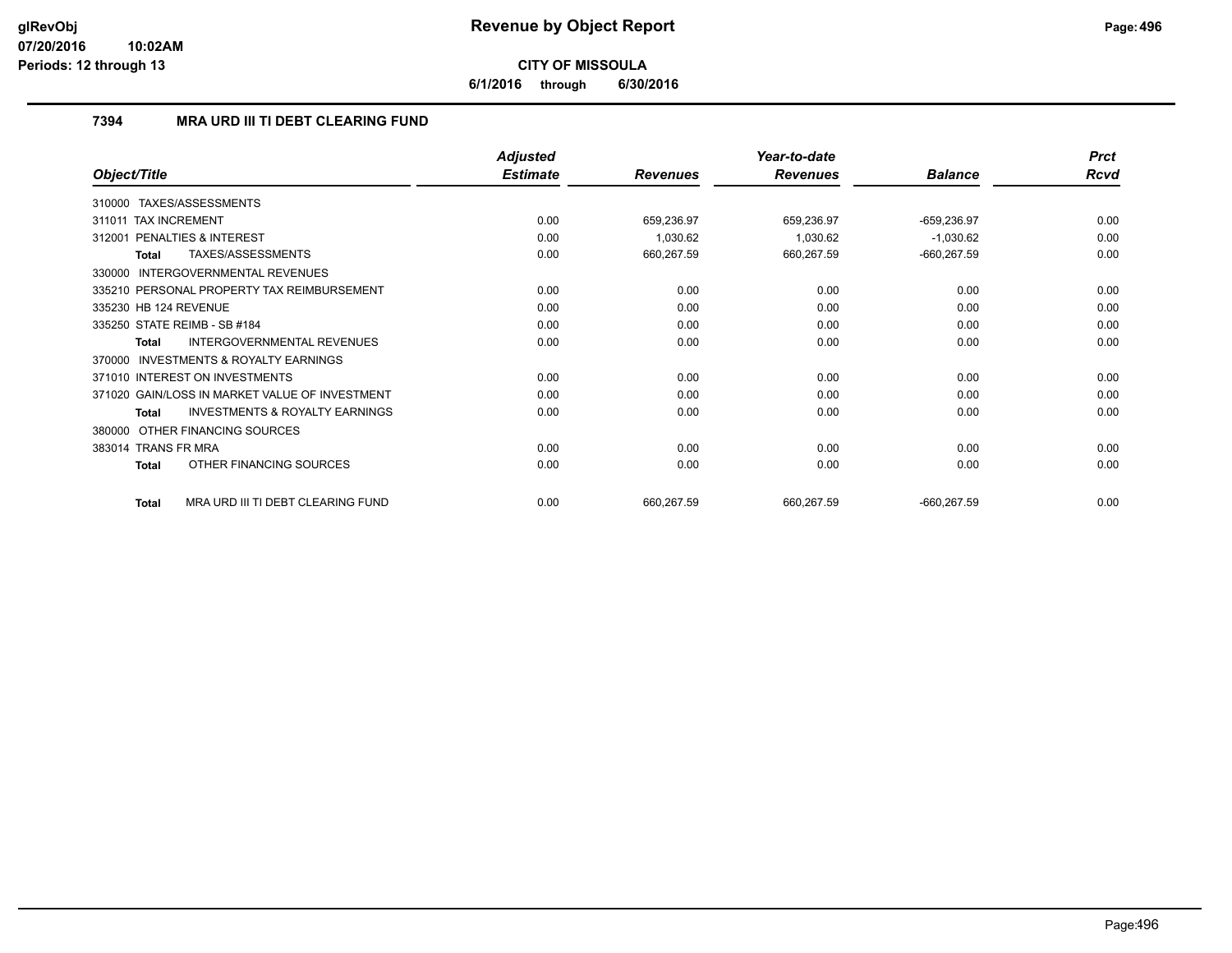**6/1/2016 through 6/30/2016**

## **7395 MRA TAX INCREMENT DEBT SERVICE**

#### **7395 MRA TAX INCREMENT DEBT SERVICE**

|                                                | <b>Adjusted</b> | Year-to-date    |                 |                | <b>Prct</b> |
|------------------------------------------------|-----------------|-----------------|-----------------|----------------|-------------|
| Object/Title                                   | <b>Estimate</b> | <b>Revenues</b> | <b>Revenues</b> | <b>Balance</b> | <b>Rcvd</b> |
| 370000 INVESTMENTS & ROYALTY EARNINGS          |                 |                 |                 |                |             |
| 371010 INTEREST ON INVESTMENTS                 | 0.00            | 0.00            | 0.00            | 0.00           | 0.00        |
| INVESTMENTS & ROYALTY EARNINGS<br>Total        | 0.00            | 0.00            | 0.00            | 0.00           | 0.00        |
| 380000 OTHER FINANCING SOURCES                 |                 |                 |                 |                |             |
| 383014 TRANS FR MRA                            | 0.00            | 144.296.63      | 144.296.63      | -144.296.63    | 0.00        |
| OTHER FINANCING SOURCES<br><b>Total</b>        | 0.00            | 144.296.63      | 144,296.63      | $-144.296.63$  | 0.00        |
| MRA TAX INCREMENT DEBT SERVICE<br><b>Total</b> | 0.00            | 144.296.63      | 144.296.63      | $-144.296.63$  | 0.00        |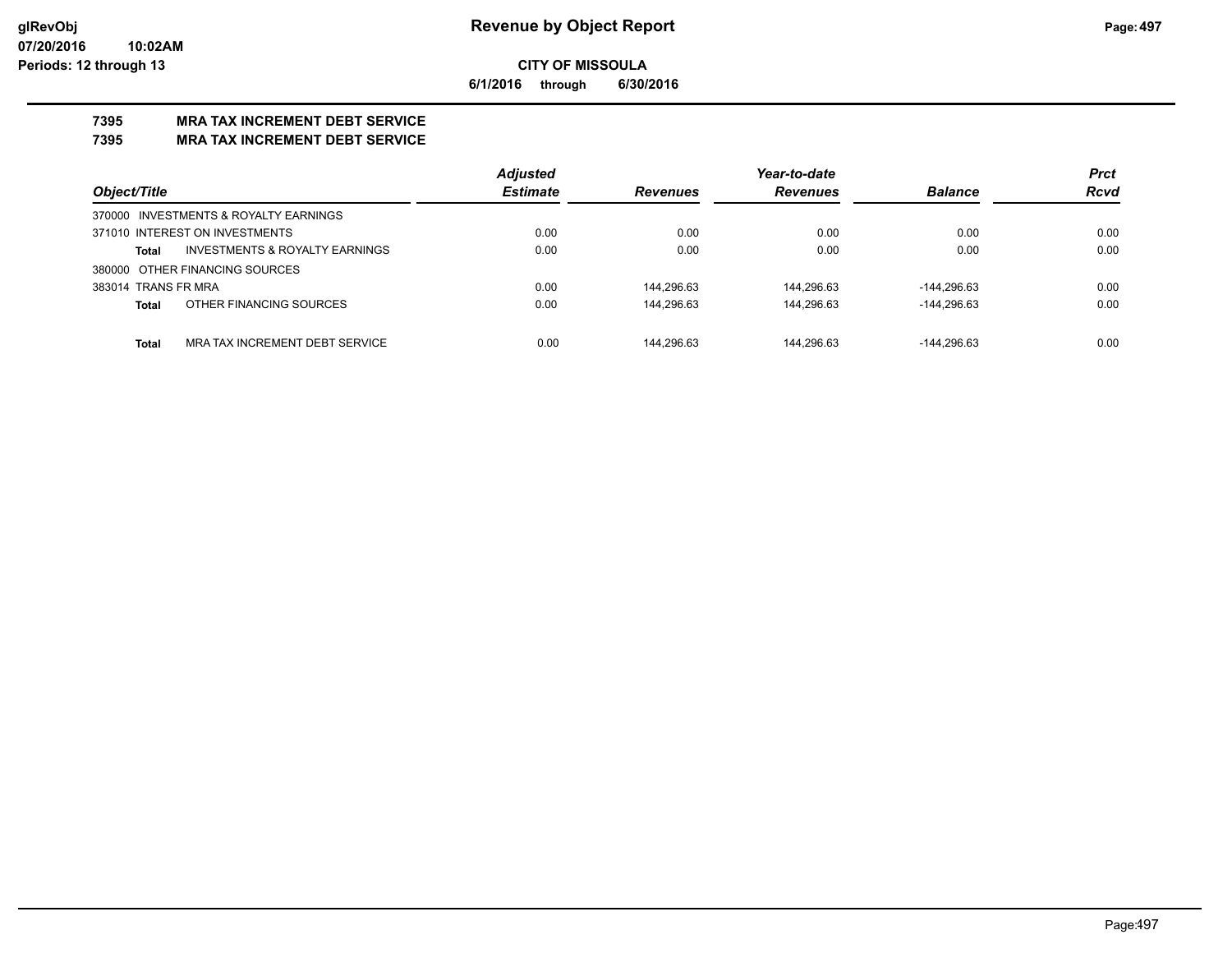**6/1/2016 through 6/30/2016**

## **7395 MRA TAX INCREMENT DEBT SERVICE**

| Object/Title                                       | <b>Adjusted</b><br><b>Estimate</b> | <b>Revenues</b> | Year-to-date<br><b>Revenues</b> | <b>Balance</b> | <b>Prct</b><br><b>Rcvd</b> |
|----------------------------------------------------|------------------------------------|-----------------|---------------------------------|----------------|----------------------------|
| 370000 INVESTMENTS & ROYALTY EARNINGS              |                                    |                 |                                 |                |                            |
| 371010 INTEREST ON INVESTMENTS                     | 0.00                               | 0.00            | 0.00                            | 0.00           | 0.00                       |
| <b>INVESTMENTS &amp; ROYALTY EARNINGS</b><br>Total | 0.00                               | 0.00            | 0.00                            | 0.00           | 0.00                       |
| 380000 OTHER FINANCING SOURCES                     |                                    |                 |                                 |                |                            |
| 383014 TRANS FR MRA                                | 0.00                               | 144.296.63      | 144.296.63                      | $-144.296.63$  | 0.00                       |
| OTHER FINANCING SOURCES<br><b>Total</b>            | 0.00                               | 144,296.63      | 144,296.63                      | $-144,296.63$  | 0.00                       |
|                                                    |                                    |                 |                                 |                |                            |
| MRA TAX INCREMENT DEBT SERVICE<br><b>Total</b>     | 0.00                               | 144.296.63      | 144.296.63                      | $-144.296.63$  | 0.00                       |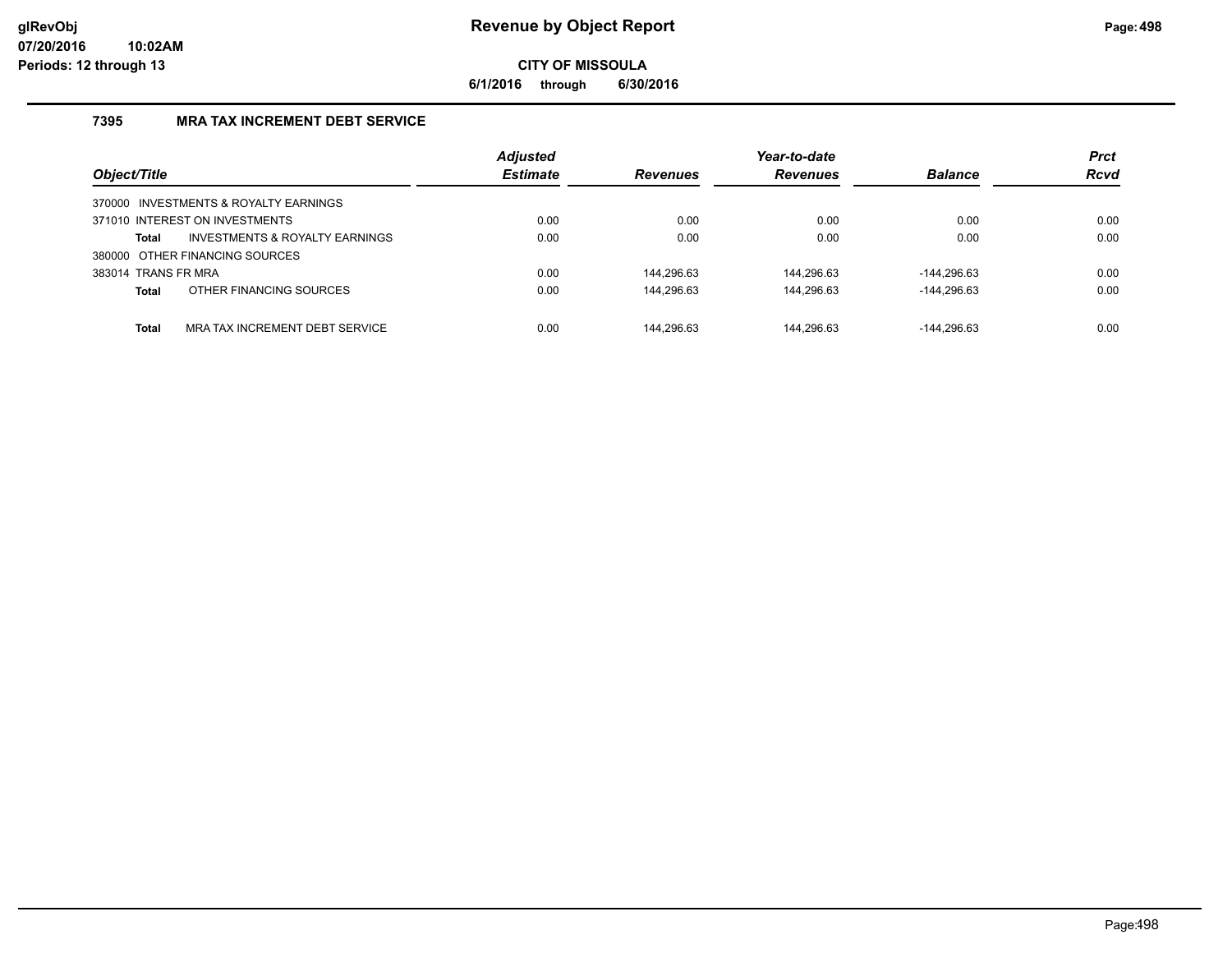**6/1/2016 through 6/30/2016**

## **7396 NRSS DEBT SERVICE SINKING FUND**

**7396 NRSS DEBT SERVICE SINKING FUND**

|                                                 | Adjusted        |                 | Year-to-date    |                | <b>Prct</b> |
|-------------------------------------------------|-----------------|-----------------|-----------------|----------------|-------------|
| Object/Title                                    | <b>Estimate</b> | <b>Revenues</b> | <b>Revenues</b> | <b>Balance</b> | <b>Rcvd</b> |
| 370000 INVESTMENTS & ROYALTY EARNINGS           |                 |                 |                 |                |             |
| 371010 INTEREST ON INVESTMENTS                  | 0.00            | 0.00            | 0.00            | 0.00           | 0.00        |
| 371020 GAIN/LOSS IN MARKET VALUE OF INVESTMENTS | 0.00            | 0.00            | 0.00            | 0.00           | 0.00        |
| INVESTMENTS & ROYALTY EARNINGS<br>Total         | 0.00            | 0.00            | 0.00            | 0.00           | 0.00        |
| 380000 OTHER FINANCING SOURCES                  |                 |                 |                 |                |             |
| 383014 TRANS FR MRA                             | 0.00            | 0.00            | 6.007.39        | $-6.007.39$    | 0.00        |
| OTHER FINANCING SOURCES<br><b>Total</b>         | 0.00            | 0.00            | 6.007.39        | $-6.007.39$    | 0.00        |
|                                                 |                 |                 |                 |                |             |
| <b>Total</b><br>NRSS DEBT SERVICE SINKING FUND  | 0.00            | 0.00            | 6.007.39        | $-6.007.39$    | 0.00        |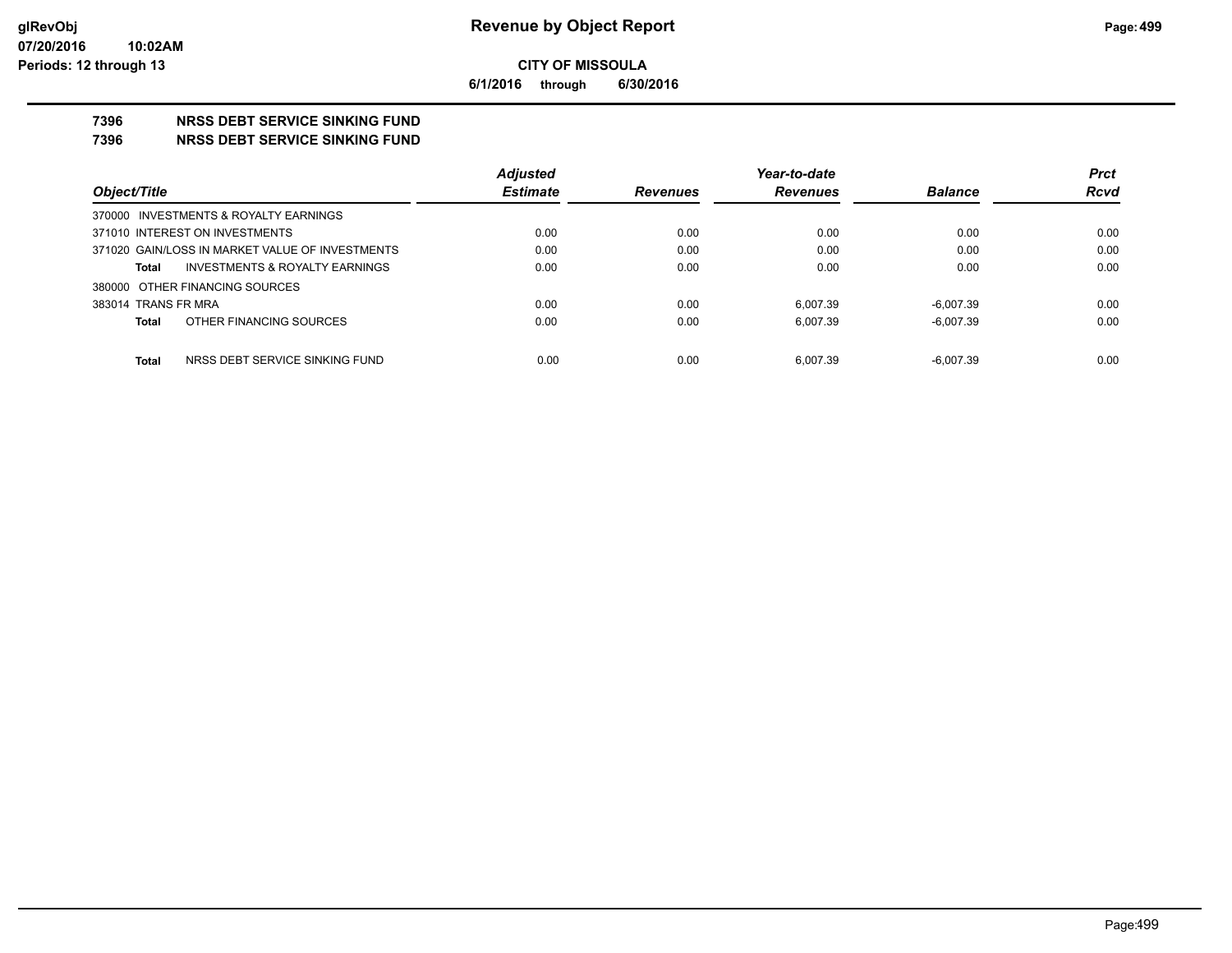**6/1/2016 through 6/30/2016**

## **7396 NRSS DEBT SERVICE SINKING FUND**

|                     |                                                | <b>Adjusted</b> |                 | Year-to-date    |                | <b>Prct</b> |
|---------------------|------------------------------------------------|-----------------|-----------------|-----------------|----------------|-------------|
| Object/Title        |                                                | <b>Estimate</b> | <b>Revenues</b> | <b>Revenues</b> | <b>Balance</b> | <b>Rcvd</b> |
|                     | 370000 INVESTMENTS & ROYALTY EARNINGS          |                 |                 |                 |                |             |
|                     | 371010 INTEREST ON INVESTMENTS                 | 0.00            | 0.00            | 0.00            | 0.00           | 0.00        |
|                     | 371020 GAIN/LOSS IN MARKET VALUE OF INVESTMENT | 0.00            | 0.00            | 0.00            | 0.00           | 0.00        |
| Total               | INVESTMENTS & ROYALTY EARNINGS                 | 0.00            | 0.00            | 0.00            | 0.00           | 0.00        |
|                     | 380000 OTHER FINANCING SOURCES                 |                 |                 |                 |                |             |
| 383014 TRANS FR MRA |                                                | 0.00            | 0.00            | 6.007.39        | $-6.007.39$    | 0.00        |
| <b>Total</b>        | OTHER FINANCING SOURCES                        | 0.00            | 0.00            | 6.007.39        | $-6.007.39$    | 0.00        |
| <b>Total</b>        | NRSS DEBT SERVICE SINKING FUND                 | 0.00            | 0.00            | 6.007.39        | $-6.007.39$    | 0.00        |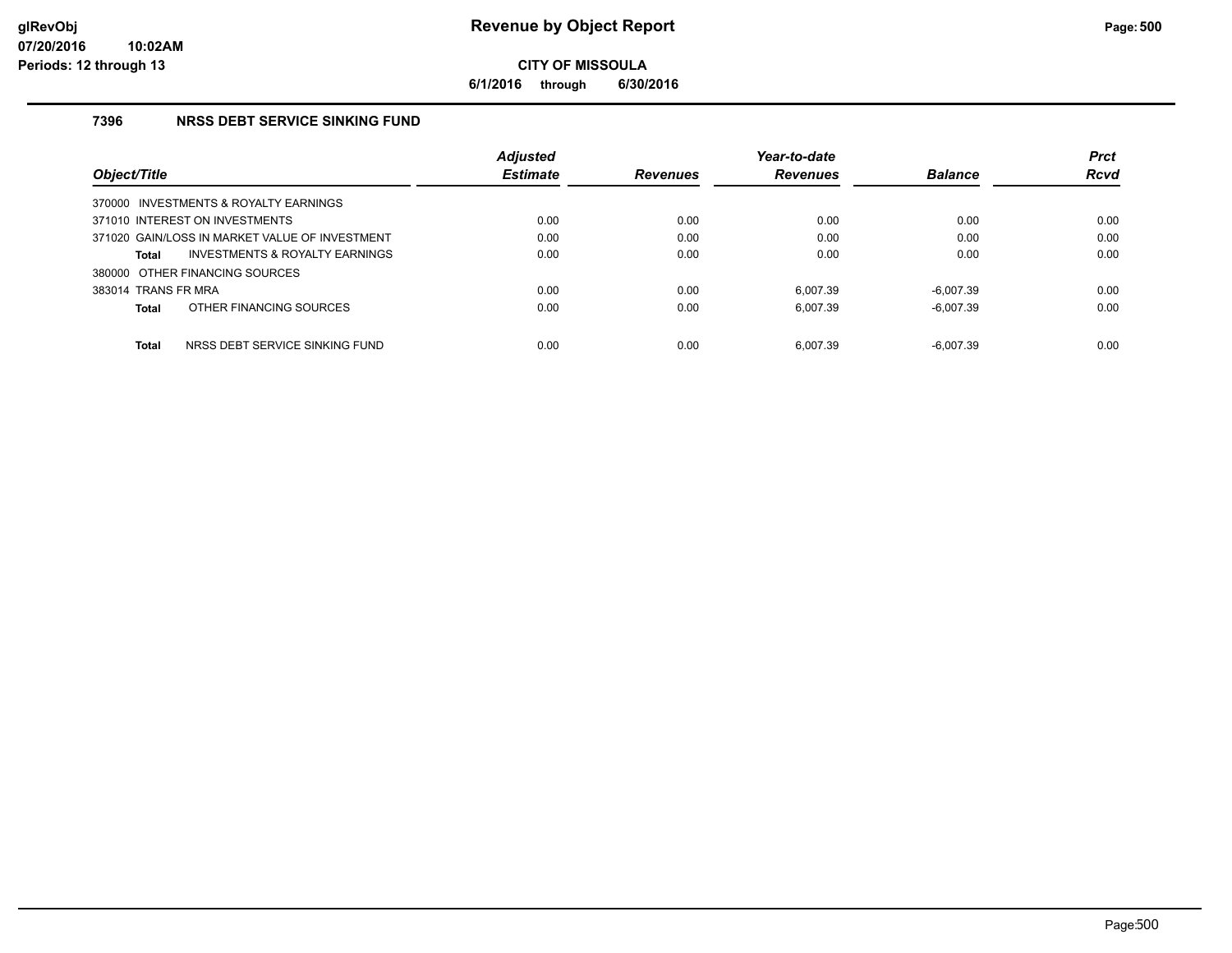**6/1/2016 through 6/30/2016**

**7397 NORTH RESERVE/SCOTT ST URD**

**7397 NORTH RESERVE/SCOTT ST URD**

|                                                           | <b>Adjusted</b> |                 | Year-to-date    |                | <b>Prct</b> |
|-----------------------------------------------------------|-----------------|-----------------|-----------------|----------------|-------------|
| Object/Title                                              | <b>Estimate</b> | <b>Revenues</b> | <b>Revenues</b> | <b>Balance</b> | <b>Rcvd</b> |
| <b>TAXES/ASSESSMENTS</b><br>310000                        |                 |                 |                 |                |             |
| 311011 TAX INCREMENT                                      | 0.00            | 0.00            | 34,331.28       | $-34,331.28$   | 0.00        |
| 312001 PENALTIES & INTEREST                               | 0.00            | 0.00            | 6.11            | $-6.11$        | 0.00        |
| <b>TAXES/ASSESSMENTS</b><br><b>Total</b>                  | 0.00            | 0.00            | 34,337.39       | $-34,337.39$   | 0.00        |
| <b>INTERGOVERNMENTAL REVENUES</b><br>330000               |                 |                 |                 |                |             |
| 335210 PERSONAL PROPERTY TAX REIMBURSEMENT                | 0.00            | 0.00            | 0.00            | 0.00           | 0.00        |
| <b>INTERGOVERNMENTAL REVENUES</b><br><b>Total</b>         | 0.00            | 0.00            | 0.00            | 0.00           | 0.00        |
| MISCELLANEOUS REVENUES<br>360000                          |                 |                 |                 |                |             |
| 360000 MISCELLANEOUS REVENUES                             | 0.00            | 0.00            | 0.00            | 0.00           | 0.00        |
| MISCELLANEOUS REVENUES<br><b>Total</b>                    | 0.00            | 0.00            | 0.00            | 0.00           | 0.00        |
| <b>INVESTMENTS &amp; ROYALTY EARNINGS</b><br>370000       |                 |                 |                 |                |             |
| 371010 INTEREST ON INVESTMENTS                            | 0.00            | 0.00            | 0.00            | 0.00           | 0.00        |
| <b>INVESTMENTS &amp; ROYALTY EARNINGS</b><br><b>Total</b> | 0.00            | 0.00            | 0.00            | 0.00           | 0.00        |
| OTHER FINANCING SOURCES<br>380000                         |                 |                 |                 |                |             |
| 381010 BOND PROCEEDS                                      | 0.00            | 0.00            | 177,726.00      | $-177,726.00$  | 0.00        |
| 383014 TRANS FR MRA                                       | 0.00            | 0.00            | 0.00            | 0.00           | 0.00        |
| OTHER FINANCING SOURCES<br><b>Total</b>                   | 0.00            | 0.00            | 177,726.00      | $-177,726.00$  | 0.00        |
| NORTH RESERVE/SCOTT ST URD<br><b>Total</b>                | 0.00            | 0.00            | 212,063.39      | $-212,063.39$  | 0.00        |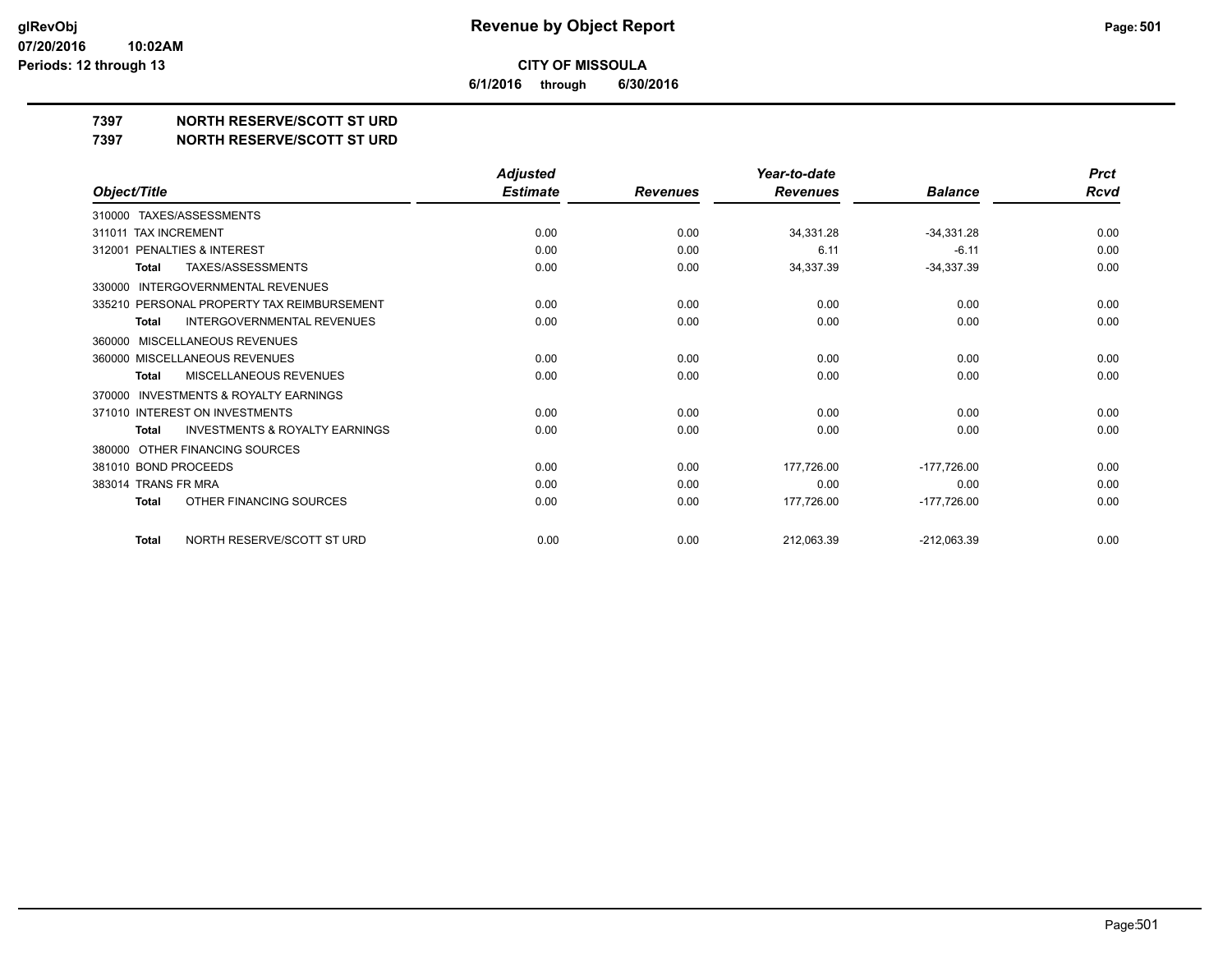**6/1/2016 through 6/30/2016**

## **7397 NORTH RESERVE/SCOTT ST URD**

|                                                           | <b>Adjusted</b> |                 | Year-to-date    |                | <b>Prct</b> |
|-----------------------------------------------------------|-----------------|-----------------|-----------------|----------------|-------------|
| Object/Title                                              | <b>Estimate</b> | <b>Revenues</b> | <b>Revenues</b> | <b>Balance</b> | Rcvd        |
| 310000 TAXES/ASSESSMENTS                                  |                 |                 |                 |                |             |
| 311011 TAX INCREMENT                                      | 0.00            | 0.00            | 34,331.28       | $-34,331.28$   | 0.00        |
| PENALTIES & INTEREST<br>312001                            | 0.00            | 0.00            | 6.11            | $-6.11$        | 0.00        |
| TAXES/ASSESSMENTS<br><b>Total</b>                         | 0.00            | 0.00            | 34,337.39       | $-34,337.39$   | 0.00        |
| <b>INTERGOVERNMENTAL REVENUES</b><br>330000               |                 |                 |                 |                |             |
| 335210 PERSONAL PROPERTY TAX REIMBURSEMENT                | 0.00            | 0.00            | 0.00            | 0.00           | 0.00        |
| <b>INTERGOVERNMENTAL REVENUES</b><br><b>Total</b>         | 0.00            | 0.00            | 0.00            | 0.00           | 0.00        |
| 360000 MISCELLANEOUS REVENUES                             |                 |                 |                 |                |             |
| 360000 MISCELLANEOUS REVENUES                             | 0.00            | 0.00            | 0.00            | 0.00           | 0.00        |
| MISCELLANEOUS REVENUES<br><b>Total</b>                    | 0.00            | 0.00            | 0.00            | 0.00           | 0.00        |
| 370000 INVESTMENTS & ROYALTY EARNINGS                     |                 |                 |                 |                |             |
| 371010 INTEREST ON INVESTMENTS                            | 0.00            | 0.00            | 0.00            | 0.00           | 0.00        |
| <b>INVESTMENTS &amp; ROYALTY EARNINGS</b><br><b>Total</b> | 0.00            | 0.00            | 0.00            | 0.00           | 0.00        |
| 380000 OTHER FINANCING SOURCES                            |                 |                 |                 |                |             |
| 381010 BOND PROCEEDS                                      | 0.00            | 0.00            | 177,726.00      | $-177,726.00$  | 0.00        |
| 383014 TRANS FR MRA                                       | 0.00            | 0.00            | 0.00            | 0.00           | 0.00        |
| OTHER FINANCING SOURCES<br><b>Total</b>                   | 0.00            | 0.00            | 177,726.00      | $-177,726.00$  | 0.00        |
| NORTH RESERVE/SCOTT ST URD<br><b>Total</b>                | 0.00            | 0.00            | 212,063.39      | $-212,063.39$  | 0.00        |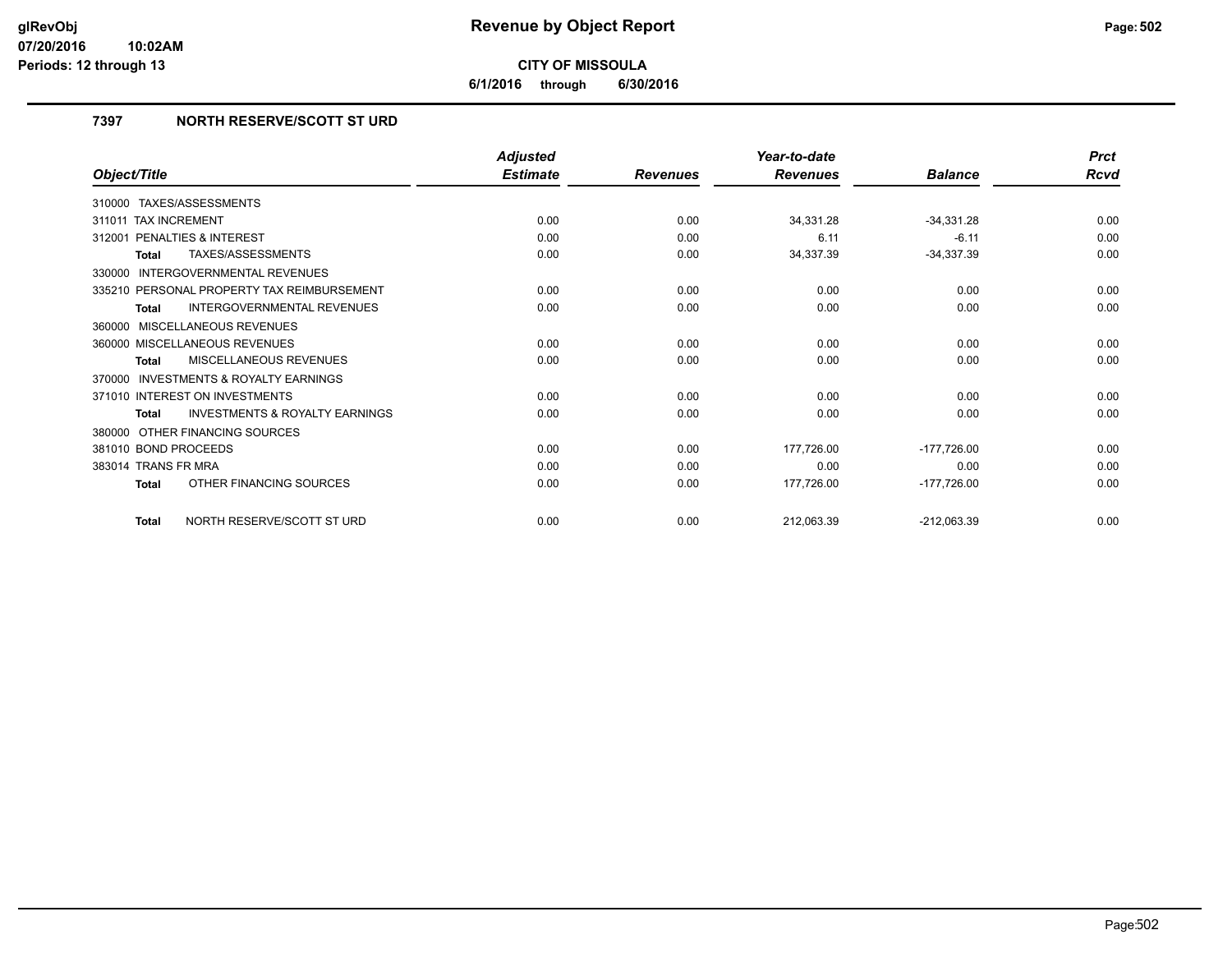**6/1/2016 through 6/30/2016**

## **7399 INTERMOUNTAIN BOND DEBT SERVICE**

**7399 INTERMOUNTAIN BOND DEBT SERVICE**

|                      |                                           | <b>Adjusted</b> |                 | Year-to-date   |             | <b>Prct</b> |
|----------------------|-------------------------------------------|-----------------|-----------------|----------------|-------------|-------------|
| Object/Title         | <b>Estimate</b>                           | <b>Revenues</b> | <b>Revenues</b> | <b>Balance</b> | <b>Rcvd</b> |             |
|                      | 310000 TAXES/ASSESSMENTS                  |                 |                 |                |             |             |
| 311011               | <b>TAX INCREMENT</b>                      | 0.00            | 0.00            | 0.00           | 0.00        | 0.00        |
| Total                | TAXES/ASSESSMENTS                         | 0.00            | 0.00            | 0.00           | 0.00        | 0.00        |
|                      | 370000 INVESTMENTS & ROYALTY EARNINGS     |                 |                 |                |             |             |
|                      | 371010 INTEREST ON INVESTMENTS            | 0.00            | 0.00            | 0.00           | 0.00        | 0.00        |
| Total                | <b>INVESTMENTS &amp; ROYALTY EARNINGS</b> | 0.00            | 0.00            | 0.00           | 0.00        | 0.00        |
|                      | 380000 OTHER FINANCING SOURCES            |                 |                 |                |             |             |
| 381025 BOND PROCEEDS |                                           | 0.00            | 0.00            | 0.00           | 0.00        | 0.00        |
|                      | 383000 OPERATING TRANSFERS                | 146,788.00      | 0.00            | 0.00           | 146,788.00  | 0.00        |
| 383014 TRANS FR MRA  |                                           | 0.00            | 0.00            | 0.00           | 0.00        | 0.00        |
| <b>Total</b>         | OTHER FINANCING SOURCES                   | 146,788.00      | 0.00            | 0.00           | 146,788.00  | 0.00        |
| Total                | <b>INTERMOUNTAIN BOND DEBT SERVICE</b>    | 146.788.00      | 0.00            | 0.00           | 146.788.00  | 0.00        |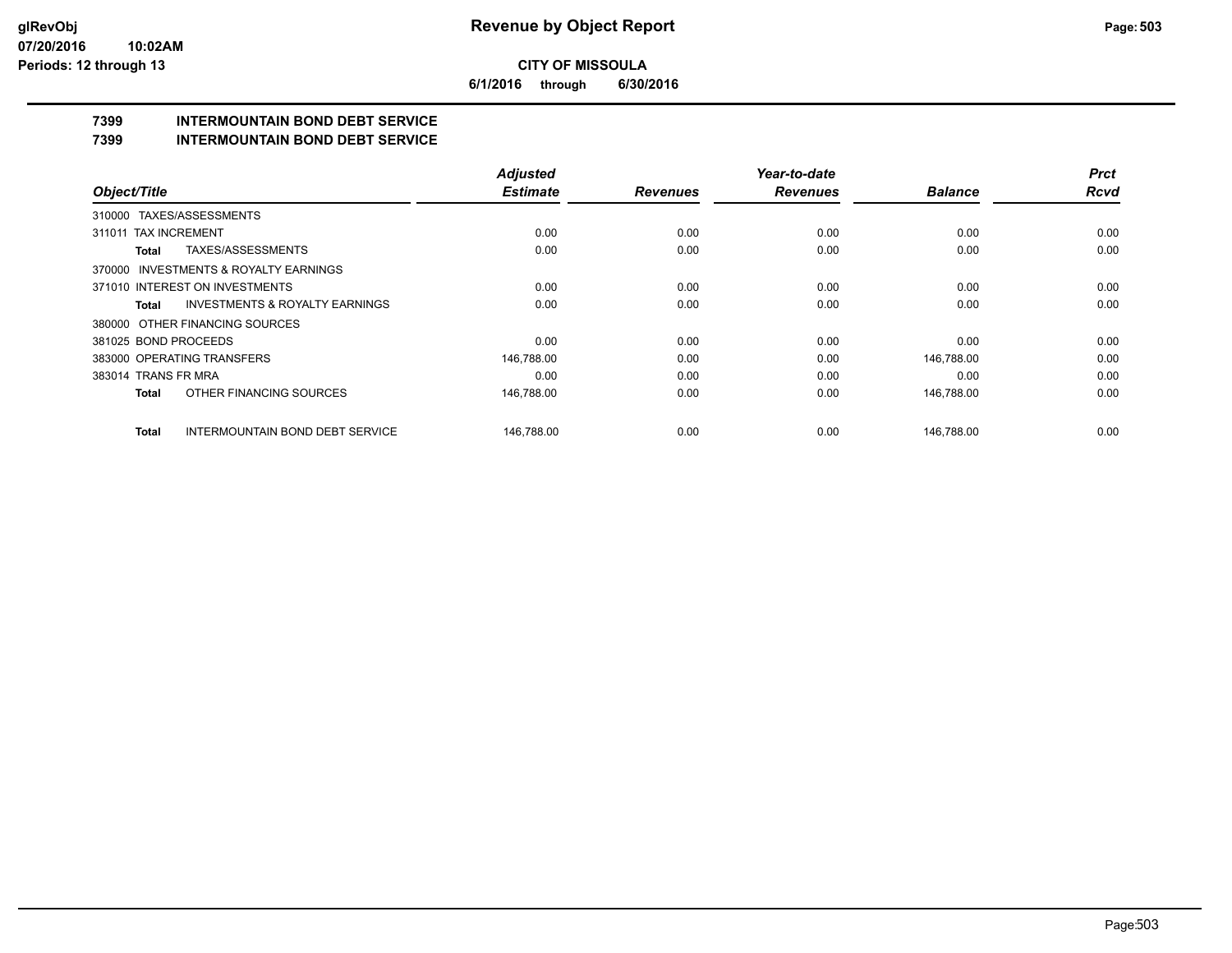**6/1/2016 through 6/30/2016**

## **7399 INTERMOUNTAIN BOND DEBT SERVICE**

|                                                        | <b>Adjusted</b> |                 | Year-to-date    |                | <b>Prct</b> |
|--------------------------------------------------------|-----------------|-----------------|-----------------|----------------|-------------|
| Object/Title                                           | <b>Estimate</b> | <b>Revenues</b> | <b>Revenues</b> | <b>Balance</b> | <b>Rcvd</b> |
| 310000 TAXES/ASSESSMENTS                               |                 |                 |                 |                |             |
| 311011 TAX INCREMENT                                   | 0.00            | 0.00            | 0.00            | 0.00           | 0.00        |
| TAXES/ASSESSMENTS<br><b>Total</b>                      | 0.00            | 0.00            | 0.00            | 0.00           | 0.00        |
| 370000 INVESTMENTS & ROYALTY EARNINGS                  |                 |                 |                 |                |             |
| 371010 INTEREST ON INVESTMENTS                         | 0.00            | 0.00            | 0.00            | 0.00           | 0.00        |
| <b>INVESTMENTS &amp; ROYALTY EARNINGS</b><br>Total     | 0.00            | 0.00            | 0.00            | 0.00           | 0.00        |
| 380000 OTHER FINANCING SOURCES                         |                 |                 |                 |                |             |
| 381025 BOND PROCEEDS                                   | 0.00            | 0.00            | 0.00            | 0.00           | 0.00        |
| 383000 OPERATING TRANSFERS                             | 146,788.00      | 0.00            | 0.00            | 146,788.00     | 0.00        |
| 383014 TRANS FR MRA                                    | 0.00            | 0.00            | 0.00            | 0.00           | 0.00        |
| OTHER FINANCING SOURCES<br><b>Total</b>                | 146,788.00      | 0.00            | 0.00            | 146,788.00     | 0.00        |
| <b>Total</b><br><b>INTERMOUNTAIN BOND DEBT SERVICE</b> | 146,788.00      | 0.00            | 0.00            | 146,788.00     | 0.00        |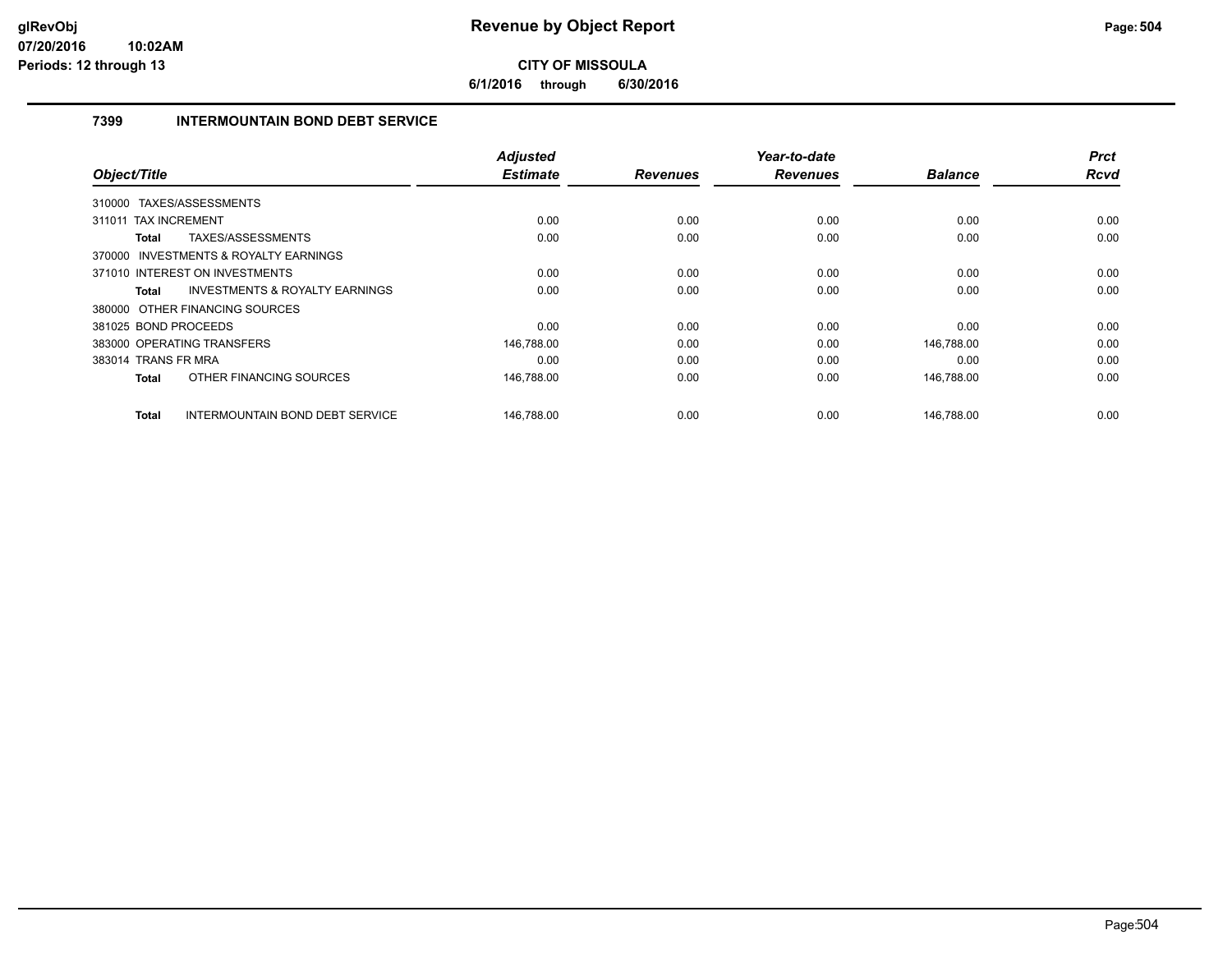**6/1/2016 through 6/30/2016**

#### **7400 FRONT ST BOND CLEARING**

**7400 FRONT ST BOND CLEARING**

|                                                    | <b>Adjusted</b> |                 | Year-to-date    |                | <b>Prct</b> |
|----------------------------------------------------|-----------------|-----------------|-----------------|----------------|-------------|
| Object/Title                                       | <b>Estimate</b> | <b>Revenues</b> | <b>Revenues</b> | <b>Balance</b> | <b>Rcvd</b> |
| 310000 TAXES/ASSESSMENTS                           |                 |                 |                 |                |             |
| 311011 TAX INCREMENT                               | 453.262.00      | 105.750.11      | 342.642.86      | 110.619.14     | 75.59       |
| 312001 PENALTIES & INTEREST                        | 0.00            | 428.90          | 617.26          | -617.26        | 0.00        |
| TAXES/ASSESSMENTS<br>Total                         | 453,262.00      | 106,179.01      | 343,260.12      | 110,001.88     | 75.73       |
| 330000 INTERGOVERNMENTAL REVENUES                  |                 |                 |                 |                |             |
| 335210 PERSONAL PROPERTY TAX REIMBURSEMENT         | 0.00            | 0.00            | 53.974.58       | $-53.974.58$   | 0.00        |
| INTERGOVERNMENTAL REVENUES<br>Total                | 0.00            | 0.00            | 53,974.58       | $-53,974.58$   | 0.00        |
| 370000 INVESTMENTS & ROYALTY EARNINGS              |                 |                 |                 |                |             |
| 371010 INTEREST ON INVESTMENTS                     | 0.00            | 0.00            | 0.00            | 0.00           | 0.00        |
| <b>INVESTMENTS &amp; ROYALTY EARNINGS</b><br>Total | 0.00            | 0.00            | 0.00            | 0.00           | 0.00        |
| FRONT ST BOND CLEARING<br>Total                    | 453.262.00      | 106.179.01      | 397.234.70      | 56.027.30      | 87.64       |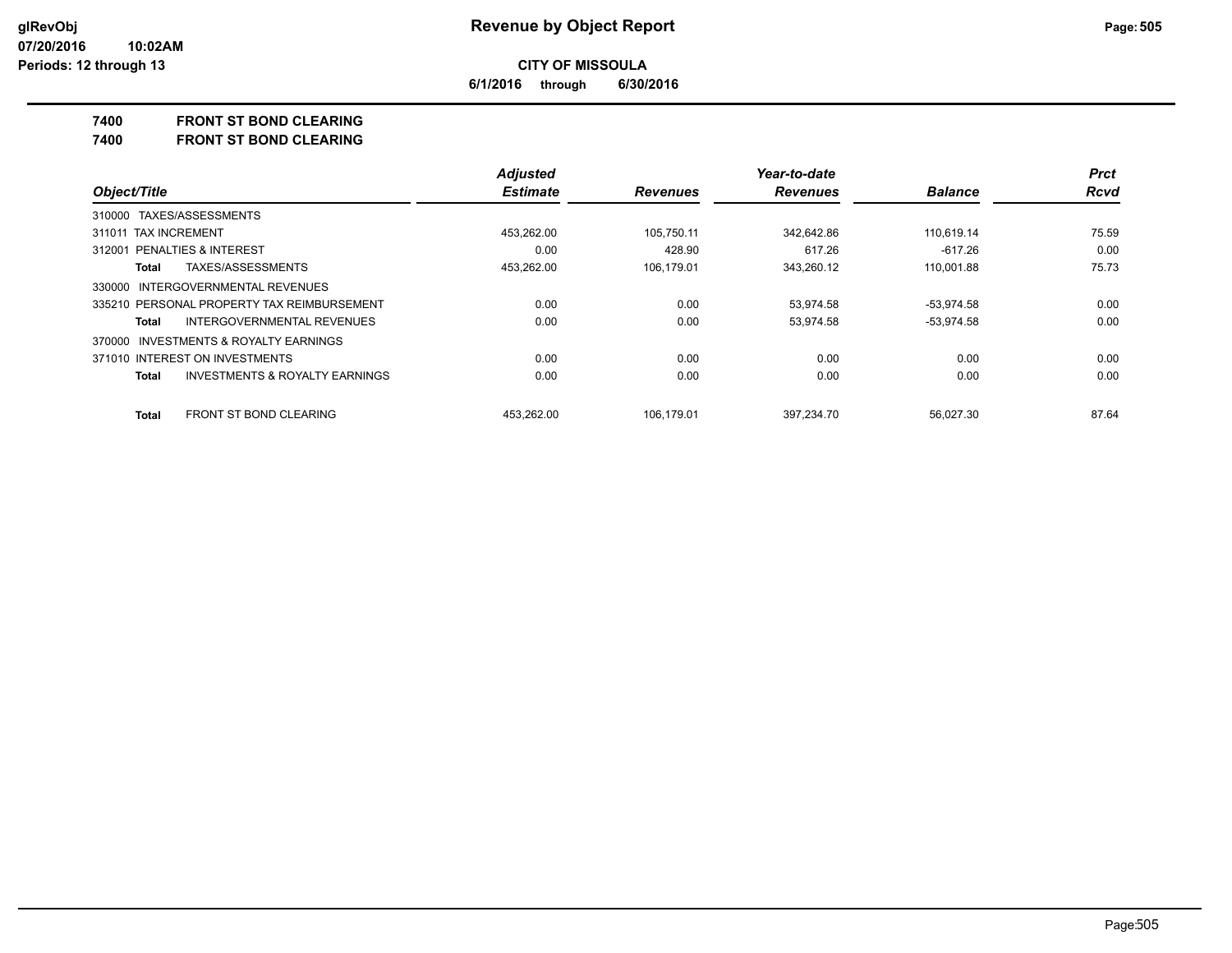**6/1/2016 through 6/30/2016**

#### **7400 FRONT ST BOND CLEARING**

|                                               | <b>Adjusted</b> |                 | Year-to-date    |                | <b>Prct</b> |
|-----------------------------------------------|-----------------|-----------------|-----------------|----------------|-------------|
| Object/Title                                  | <b>Estimate</b> | <b>Revenues</b> | <b>Revenues</b> | <b>Balance</b> | Rcvd        |
| 310000 TAXES/ASSESSMENTS                      |                 |                 |                 |                |             |
| 311011 TAX INCREMENT                          | 453,262.00      | 105,750.11      | 342.642.86      | 110.619.14     | 75.59       |
| 312001 PENALTIES & INTEREST                   | 0.00            | 428.90          | 617.26          | $-617.26$      | 0.00        |
| TAXES/ASSESSMENTS<br>Total                    | 453,262.00      | 106.179.01      | 343,260.12      | 110,001.88     | 75.73       |
| INTERGOVERNMENTAL REVENUES<br>330000          |                 |                 |                 |                |             |
| 335210 PERSONAL PROPERTY TAX REIMBURSEMENT    | 0.00            | 0.00            | 53,974.58       | $-53,974.58$   | 0.00        |
| INTERGOVERNMENTAL REVENUES<br>Total           | 0.00            | 0.00            | 53,974.58       | $-53,974.58$   | 0.00        |
| INVESTMENTS & ROYALTY EARNINGS<br>370000      |                 |                 |                 |                |             |
| 371010 INTEREST ON INVESTMENTS                | 0.00            | 0.00            | 0.00            | 0.00           | 0.00        |
| INVESTMENTS & ROYALTY EARNINGS<br>Total       | 0.00            | 0.00            | 0.00            | 0.00           | 0.00        |
| <b>FRONT ST BOND CLEARING</b><br><b>Total</b> | 453.262.00      | 106.179.01      | 397.234.70      | 56.027.30      | 87.64       |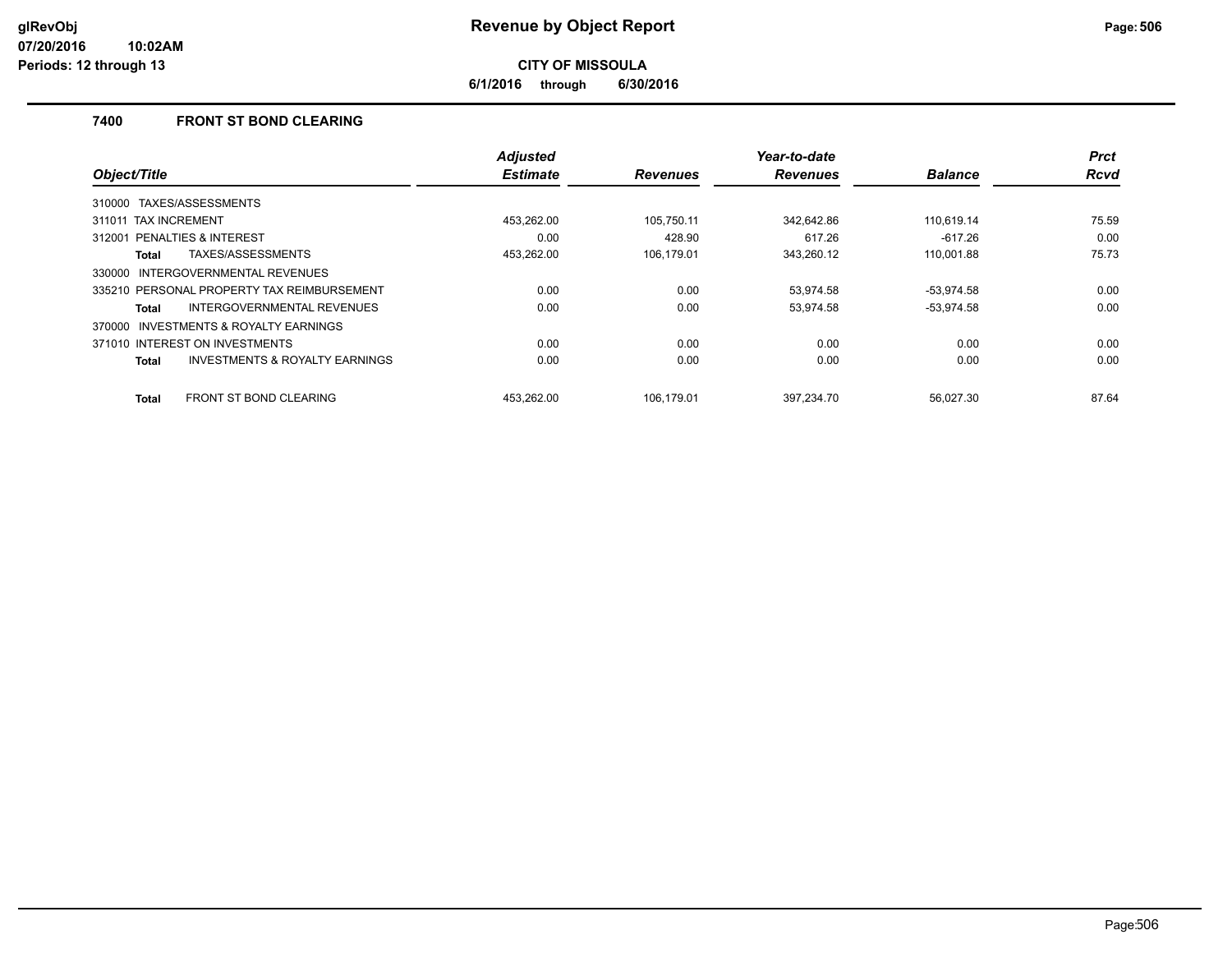**6/1/2016 through 6/30/2016**

# **7401 FRONT ST PARKING STRUCTURE**

**7401 FRONT ST PARKING STRUCTURE**

|                                            | <b>Adjusted</b> |                 | Year-to-date    |                | <b>Prct</b> |
|--------------------------------------------|-----------------|-----------------|-----------------|----------------|-------------|
| Object/Title                               | <b>Estimate</b> | <b>Revenues</b> | <b>Revenues</b> | <b>Balance</b> | <b>Rcvd</b> |
| 370000 INVESTMENTS & ROYALTY EARNINGS      |                 |                 |                 |                |             |
| 371010 INTEREST ON INVESTMENTS             | 0.00            | 0.00            | 0.00            | 0.00           | 0.00        |
| INVESTMENTS & ROYALTY EARNINGS<br>Total    | 0.00            | 0.00            | 0.00            | 0.00           | 0.00        |
| 380000 OTHER FINANCING SOURCES             |                 |                 |                 |                |             |
| 383066 TRANSFER FROM FRONT ST CLEARING     | 146.472.00      | 0.00            | 183.733.92      | $-37.261.92$   | 125.44      |
| OTHER FINANCING SOURCES<br>Total           | 146.472.00      | 0.00            | 183.733.92      | $-37.261.92$   | 125.44      |
|                                            |                 |                 |                 |                |             |
| <b>FRONT ST PARKING STRUCTURE</b><br>Total | 146.472.00      | 0.00            | 183.733.92      | $-37.261.92$   | 125.44      |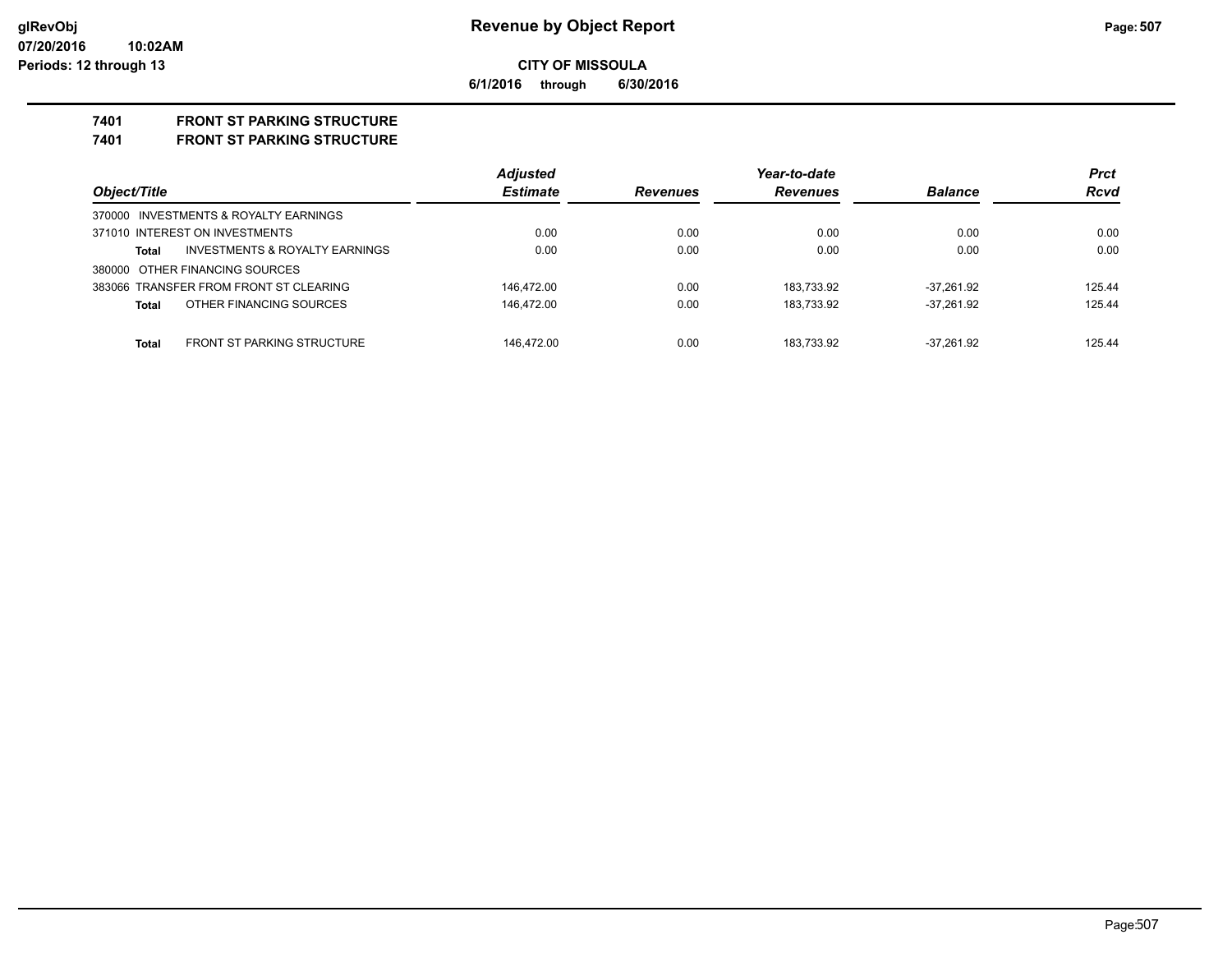**6/1/2016 through 6/30/2016**

#### **7401 FRONT ST PARKING STRUCTURE**

| Object/Title                                       | <b>Adjusted</b><br><b>Estimate</b> | <b>Revenues</b> | Year-to-date<br><b>Revenues</b> | <b>Balance</b> | <b>Prct</b><br><b>Rcvd</b> |
|----------------------------------------------------|------------------------------------|-----------------|---------------------------------|----------------|----------------------------|
| 370000 INVESTMENTS & ROYALTY EARNINGS              |                                    |                 |                                 |                |                            |
| 371010 INTEREST ON INVESTMENTS                     | 0.00                               | 0.00            | 0.00                            | 0.00           | 0.00                       |
| <b>INVESTMENTS &amp; ROYALTY EARNINGS</b><br>Total | 0.00                               | 0.00            | 0.00                            | 0.00           | 0.00                       |
| 380000 OTHER FINANCING SOURCES                     |                                    |                 |                                 |                |                            |
| 383066 TRANSFER FROM FRONT ST CLEARING             | 146.472.00                         | 0.00            | 183.733.92                      | $-37.261.92$   | 125.44                     |
| OTHER FINANCING SOURCES<br>Total                   | 146,472.00                         | 0.00            | 183,733.92                      | $-37,261.92$   | 125.44                     |
| FRONT ST PARKING STRUCTURE<br><b>Total</b>         | 146.472.00                         | 0.00            | 183.733.92                      | $-37.261.92$   | 125.44                     |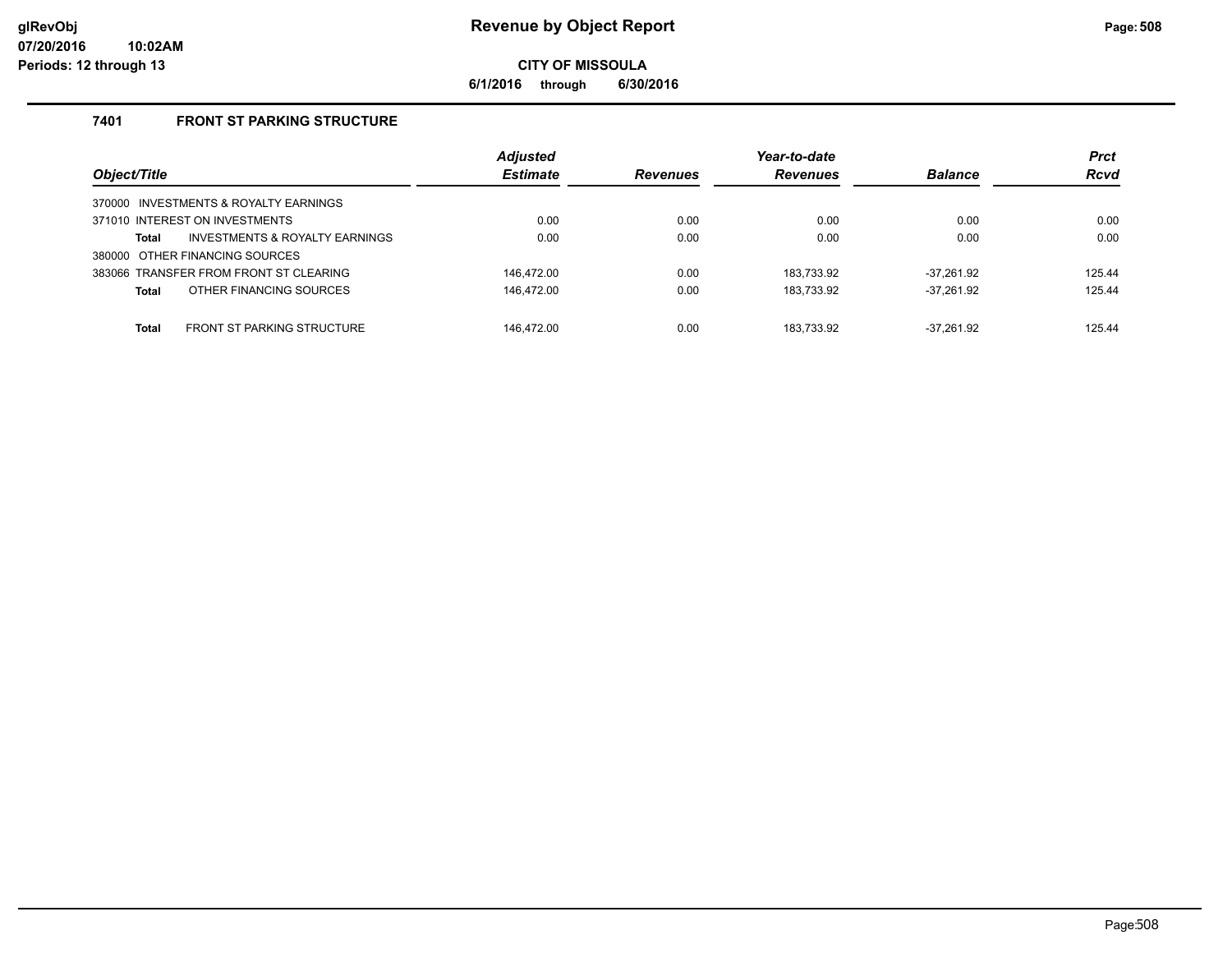**6/1/2016 through 6/30/2016**

# **7402 FRONT ST SUBORDINATE LIEN NOTE**

**7402 FRONT ST SUBORDINATE LIEN NOTE**

|                                                    | <b>Adjusted</b> |                 | Year-to-date    |                | <b>Prct</b> |
|----------------------------------------------------|-----------------|-----------------|-----------------|----------------|-------------|
| Object/Title                                       | <b>Estimate</b> | <b>Revenues</b> | <b>Revenues</b> | <b>Balance</b> | <b>Rcvd</b> |
| 330000 INTERGOVERNMENTAL REVENUES                  |                 |                 |                 |                |             |
| 338001 EXCESS PLEDGED TAX INCREMENT RETURNED       | 0.00            | 0.00            | 0.00            | 0.00           | 0.00        |
| <b>INTERGOVERNMENTAL REVENUES</b><br>Total         | 0.00            | 0.00            | 0.00            | 0.00           | 0.00        |
| 370000 INVESTMENTS & ROYALTY EARNINGS              |                 |                 |                 |                |             |
| 371010 INTEREST ON INVESTMENTS                     | 0.00            | 0.00            | 0.00            | 0.00           | 0.00        |
| <b>INVESTMENTS &amp; ROYALTY EARNINGS</b><br>Total | 0.00            | 0.00            | 0.00            | 0.00           | 0.00        |
| 380000 OTHER FINANCING SOURCES                     |                 |                 |                 |                |             |
| 383066 TRANSFER FROM FRONT ST CLEARING             | 142.630.00      | 0.00            | 84.798.00       | 57.832.00      | 59.45       |
| 383067 TRANSFER FROM FSPS                          | 0.00            | 0.00            | 0.00            | 0.00           | 0.00        |
| OTHER FINANCING SOURCES<br>Total                   | 142,630.00      | 0.00            | 84,798.00       | 57,832.00      | 59.45       |
| FRONT ST SUBORDINATE LIEN NOTE<br>Total            | 142.630.00      | 0.00            | 84.798.00       | 57.832.00      | 59.45       |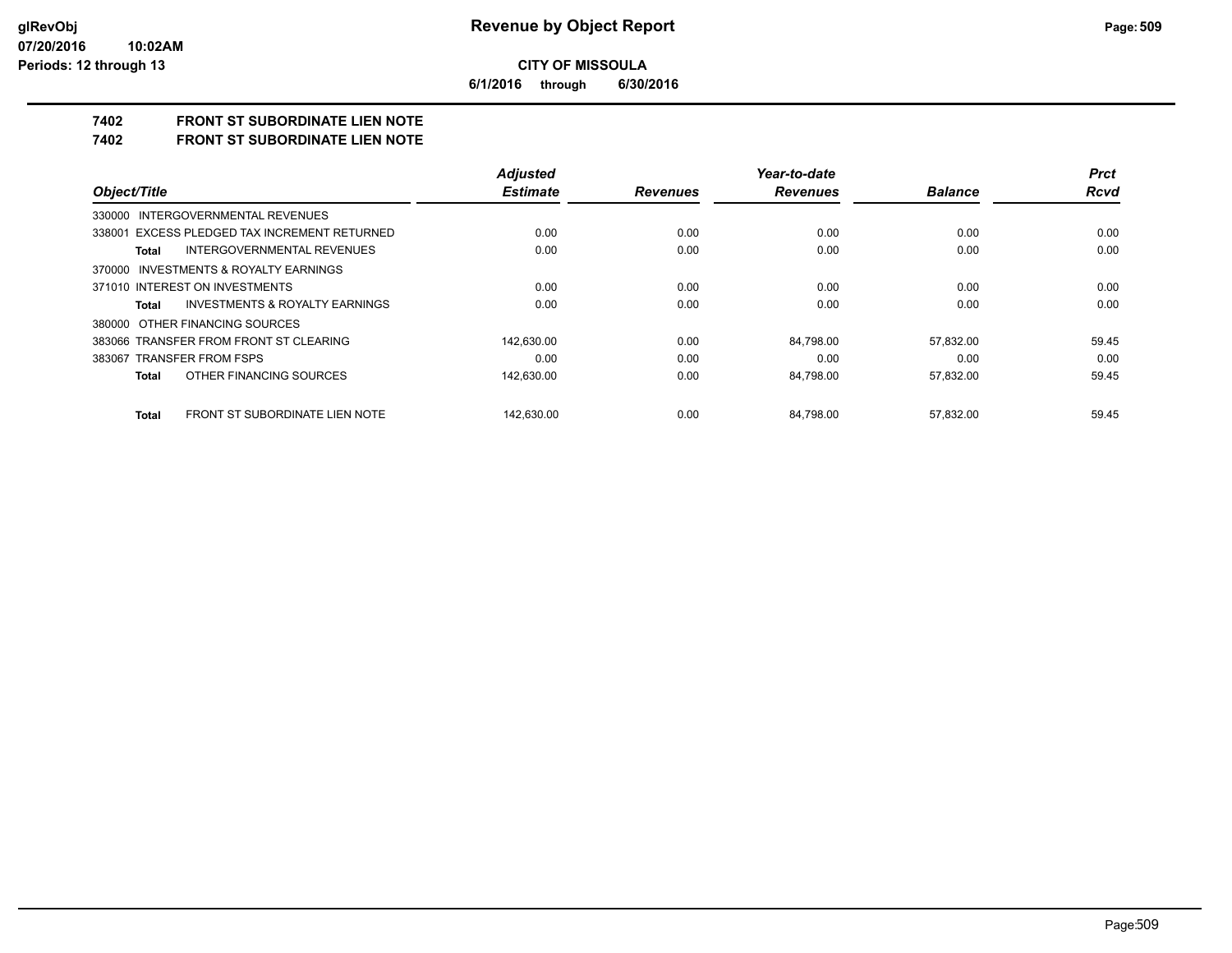**6/1/2016 through 6/30/2016**

### **7402 FRONT ST SUBORDINATE LIEN NOTE**

|                                                 | <b>Adjusted</b> |                 | Year-to-date    |                | <b>Prct</b> |
|-------------------------------------------------|-----------------|-----------------|-----------------|----------------|-------------|
| Object/Title                                    | <b>Estimate</b> | <b>Revenues</b> | <b>Revenues</b> | <b>Balance</b> | Rcvd        |
| INTERGOVERNMENTAL REVENUES<br>330000            |                 |                 |                 |                |             |
| EXCESS PLEDGED TAX INCREMENT RETURNED<br>338001 | 0.00            | 0.00            | 0.00            | 0.00           | 0.00        |
| INTERGOVERNMENTAL REVENUES<br>Total             | 0.00            | 0.00            | 0.00            | 0.00           | 0.00        |
| 370000 INVESTMENTS & ROYALTY EARNINGS           |                 |                 |                 |                |             |
| 371010 INTEREST ON INVESTMENTS                  | 0.00            | 0.00            | 0.00            | 0.00           | 0.00        |
| INVESTMENTS & ROYALTY EARNINGS<br>Total         | 0.00            | 0.00            | 0.00            | 0.00           | 0.00        |
| 380000 OTHER FINANCING SOURCES                  |                 |                 |                 |                |             |
| 383066 TRANSFER FROM FRONT ST CLEARING          | 142.630.00      | 0.00            | 84.798.00       | 57.832.00      | 59.45       |
| 383067 TRANSFER FROM FSPS                       | 0.00            | 0.00            | 0.00            | 0.00           | 0.00        |
| OTHER FINANCING SOURCES<br>Total                | 142,630.00      | 0.00            | 84.798.00       | 57,832.00      | 59.45       |
|                                                 |                 |                 |                 |                |             |
| FRONT ST SUBORDINATE LIEN NOTE<br><b>Total</b>  | 142.630.00      | 0.00            | 84.798.00       | 57.832.00      | 59.45       |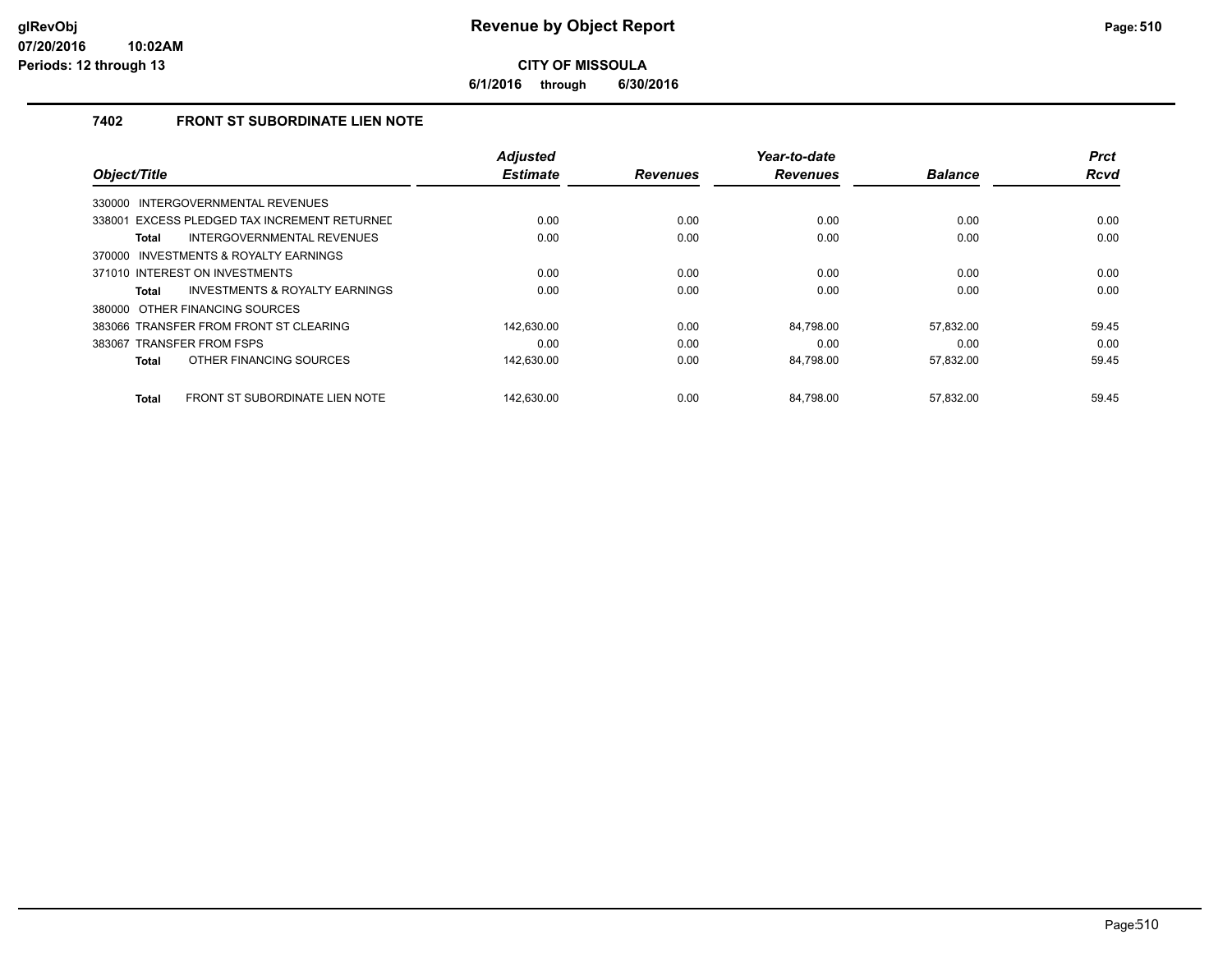**6/1/2016 through 6/30/2016**

### **7447 COURT COLLECTED PARKING FINES**

**7447 COURT COLLECTED PARKING FINES**

|                                                           | <b>Adjusted</b> |                 | Year-to-date    |                | <b>Prct</b> |
|-----------------------------------------------------------|-----------------|-----------------|-----------------|----------------|-------------|
| Object/Title                                              | <b>Estimate</b> | <b>Revenues</b> | <b>Revenues</b> | <b>Balance</b> | <b>Rcvd</b> |
| 350000 FINES & FORFEITURES                                |                 |                 |                 |                |             |
| 352002 PARKING FINES                                      | 0.00            | 0.00            | 0.00            | 0.00           | 0.00        |
| <b>FINES &amp; FORFEITURES</b><br><b>Total</b>            | 0.00            | 0.00            | 0.00            | 0.00           | 0.00        |
| 370000 INVESTMENTS & ROYALTY EARNINGS                     |                 |                 |                 |                |             |
| 371010 INTEREST ON INVESTMENTS                            | 0.00            | 0.00            | 0.00            | 0.00           | 0.00        |
| <b>INVESTMENTS &amp; ROYALTY EARNINGS</b><br><b>Total</b> | 0.00            | 0.00            | 0.00            | 0.00           | 0.00        |
|                                                           |                 |                 |                 |                |             |
| COURT COLLECTED PARKING FINES<br><b>Total</b>             | 0.00            | 0.00            | 0.00            | 0.00           | 0.00        |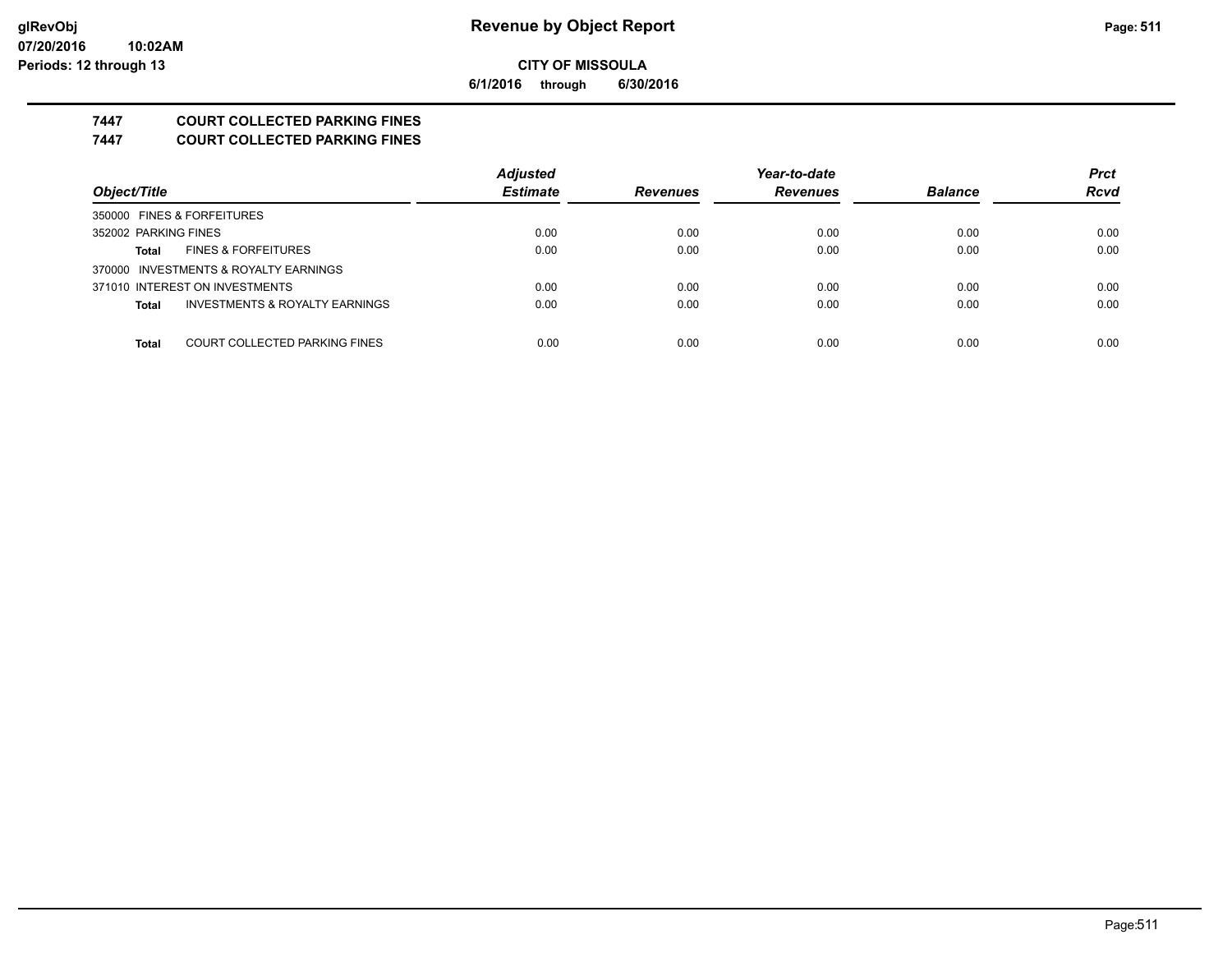**6/1/2016 through 6/30/2016**

#### **7447 COURT COLLECTED PARKING FINES**

| Object/Title                                         | <b>Adjusted</b><br><b>Estimate</b> | <b>Revenues</b> | Year-to-date<br><b>Revenues</b> | <b>Balance</b> | <b>Prct</b><br><b>Rcvd</b> |
|------------------------------------------------------|------------------------------------|-----------------|---------------------------------|----------------|----------------------------|
| 350000 FINES & FORFEITURES                           |                                    |                 |                                 |                |                            |
| 352002 PARKING FINES                                 | 0.00                               | 0.00            | 0.00                            | 0.00           | 0.00                       |
| <b>FINES &amp; FORFEITURES</b><br>Total              | 0.00                               | 0.00            | 0.00                            | 0.00           | 0.00                       |
| 370000 INVESTMENTS & ROYALTY EARNINGS                |                                    |                 |                                 |                |                            |
| 371010 INTEREST ON INVESTMENTS                       | 0.00                               | 0.00            | 0.00                            | 0.00           | 0.00                       |
| INVESTMENTS & ROYALTY EARNINGS<br><b>Total</b>       | 0.00                               | 0.00            | 0.00                            | 0.00           | 0.00                       |
|                                                      |                                    |                 |                                 |                |                            |
| <b>COURT COLLECTED PARKING FINES</b><br><b>Total</b> | 0.00                               | 0.00            | 0.00                            | 0.00           | 0.00                       |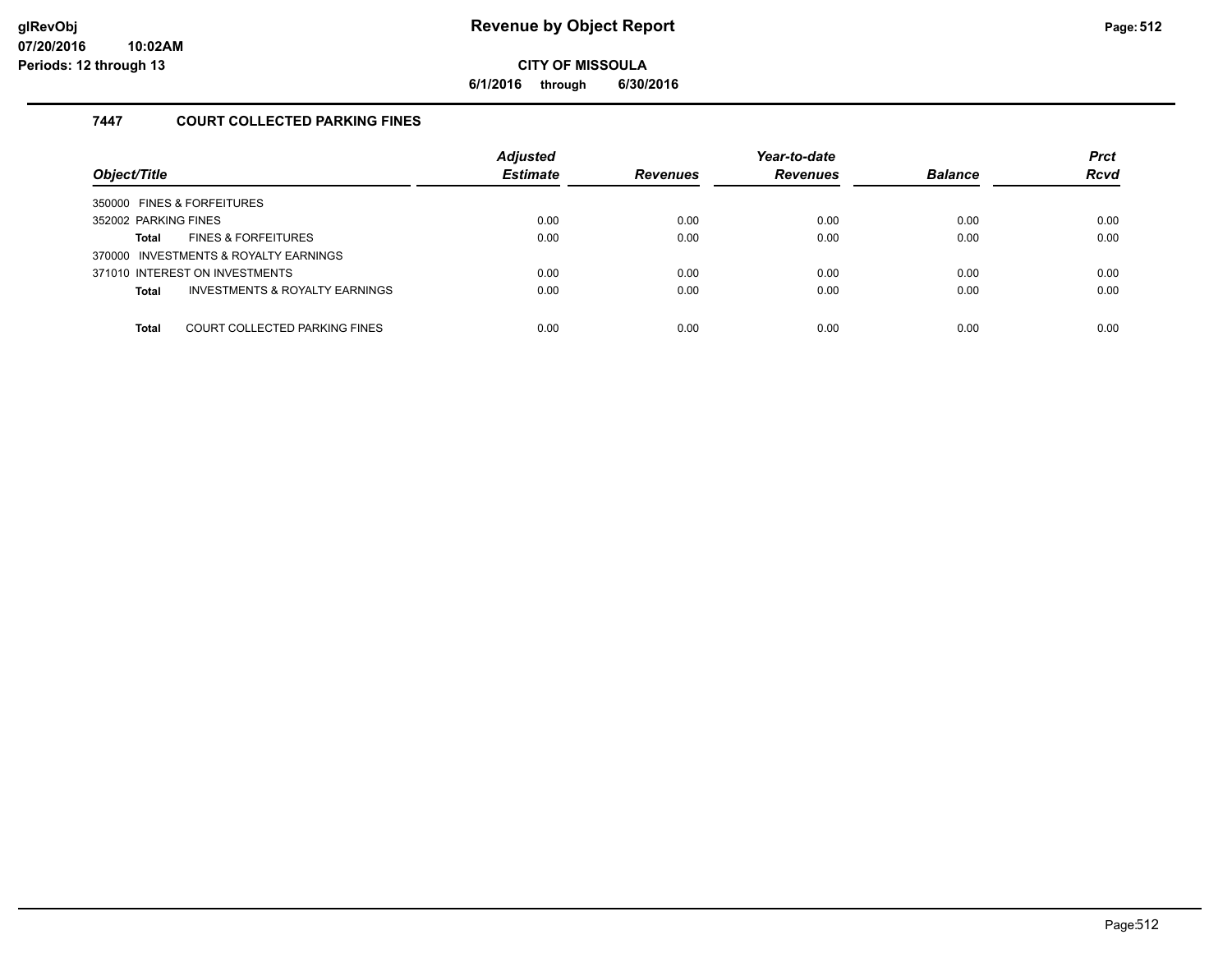**6/1/2016 through 6/30/2016**

**7458 COURT SURCHARGE**

**7458 COURT SURCHARGE**

|                                                    | <b>Adjusted</b> |                 | Year-to-date    |                | <b>Prct</b> |
|----------------------------------------------------|-----------------|-----------------|-----------------|----------------|-------------|
| Object/Title                                       | <b>Estimate</b> | <b>Revenues</b> | <b>Revenues</b> | <b>Balance</b> | <b>Rcvd</b> |
| 350000 FINES & FORFEITURES                         |                 |                 |                 |                |             |
| 351032 SURCHARGE ON FINES                          | 0.00            | 18.098.06       | 18.098.06       | $-18,098.06$   | 0.00        |
| <b>FINES &amp; FORFEITURES</b><br>Total            | 0.00            | 18.098.06       | 18.098.06       | $-18.098.06$   | 0.00        |
| 370000 INVESTMENTS & ROYALTY EARNINGS              |                 |                 |                 |                |             |
| 371010 INTEREST ON INVESTMENTS                     | 0.00            | 0.00            | 0.00            | 0.00           | 0.00        |
| 371020 GAIN/LOSS IN MARKET VALUE OF INVESTMENTS    | 0.00            | 0.00            | 0.00            | 0.00           | 0.00        |
| <b>INVESTMENTS &amp; ROYALTY EARNINGS</b><br>Total | 0.00            | 0.00            | 0.00            | 0.00           | 0.00        |
| <b>COURT SURCHARGE</b><br><b>Total</b>             | 0.00            | 18.098.06       | 18.098.06       | $-18.098.06$   | 0.00        |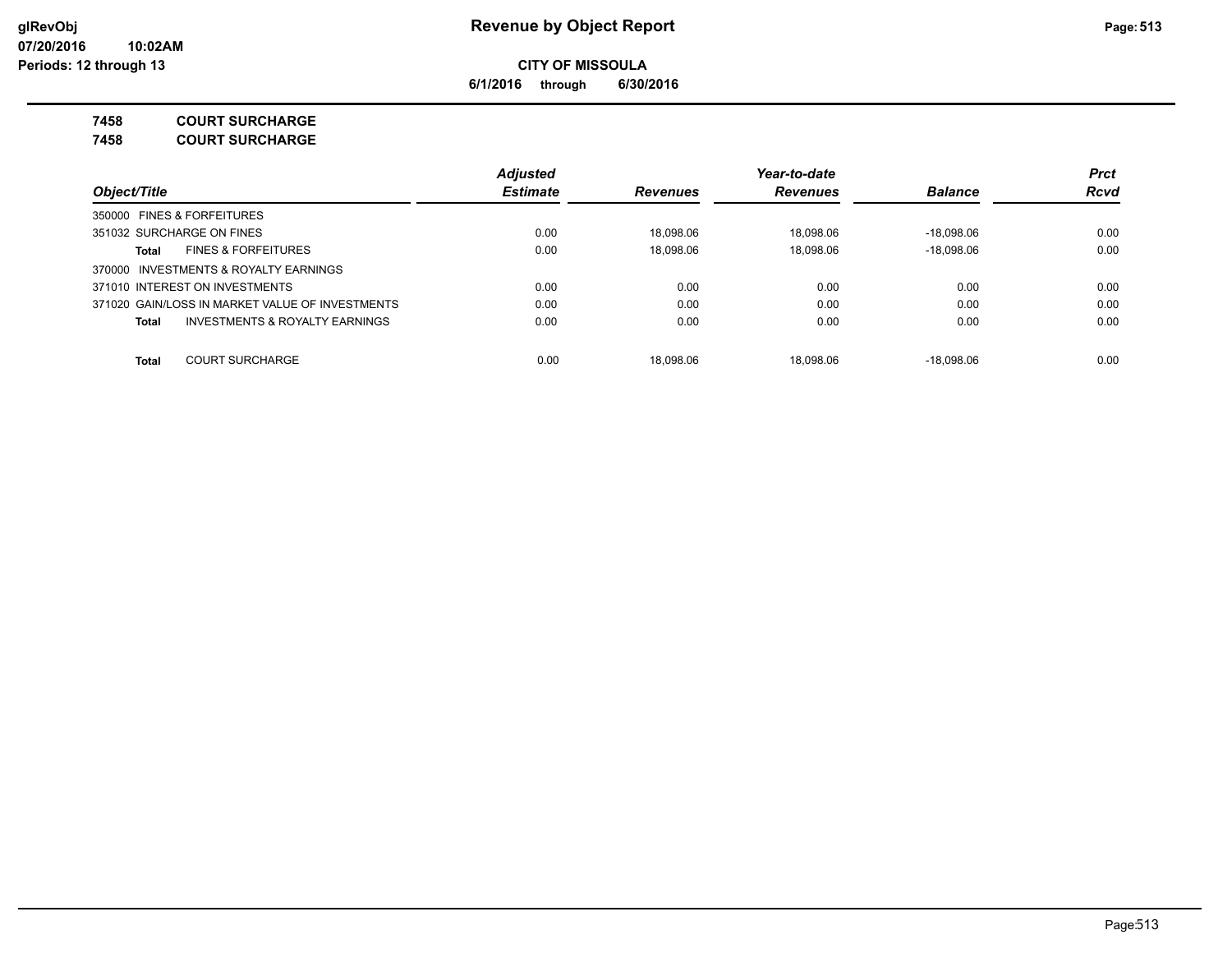**6/1/2016 through 6/30/2016**

#### **7458 COURT SURCHARGE**

|                                                | <b>Adjusted</b> |                 | Year-to-date    |                | <b>Prct</b> |
|------------------------------------------------|-----------------|-----------------|-----------------|----------------|-------------|
| Object/Title                                   | <b>Estimate</b> | <b>Revenues</b> | <b>Revenues</b> | <b>Balance</b> | <b>Rcvd</b> |
| 350000 FINES & FORFEITURES                     |                 |                 |                 |                |             |
| 351032 SURCHARGE ON FINES                      | 0.00            | 18.098.06       | 18.098.06       | $-18.098.06$   | 0.00        |
| <b>FINES &amp; FORFEITURES</b><br>Total        | 0.00            | 18.098.06       | 18.098.06       | $-18.098.06$   | 0.00        |
| 370000 INVESTMENTS & ROYALTY EARNINGS          |                 |                 |                 |                |             |
| 371010 INTEREST ON INVESTMENTS                 | 0.00            | 0.00            | 0.00            | 0.00           | 0.00        |
| 371020 GAIN/LOSS IN MARKET VALUE OF INVESTMENT | 0.00            | 0.00            | 0.00            | 0.00           | 0.00        |
| INVESTMENTS & ROYALTY EARNINGS<br>Total        | 0.00            | 0.00            | 0.00            | 0.00           | 0.00        |
| <b>Total</b><br><b>COURT SURCHARGE</b>         | 0.00            | 18.098.06       | 18.098.06       | $-18.098.06$   | 0.00        |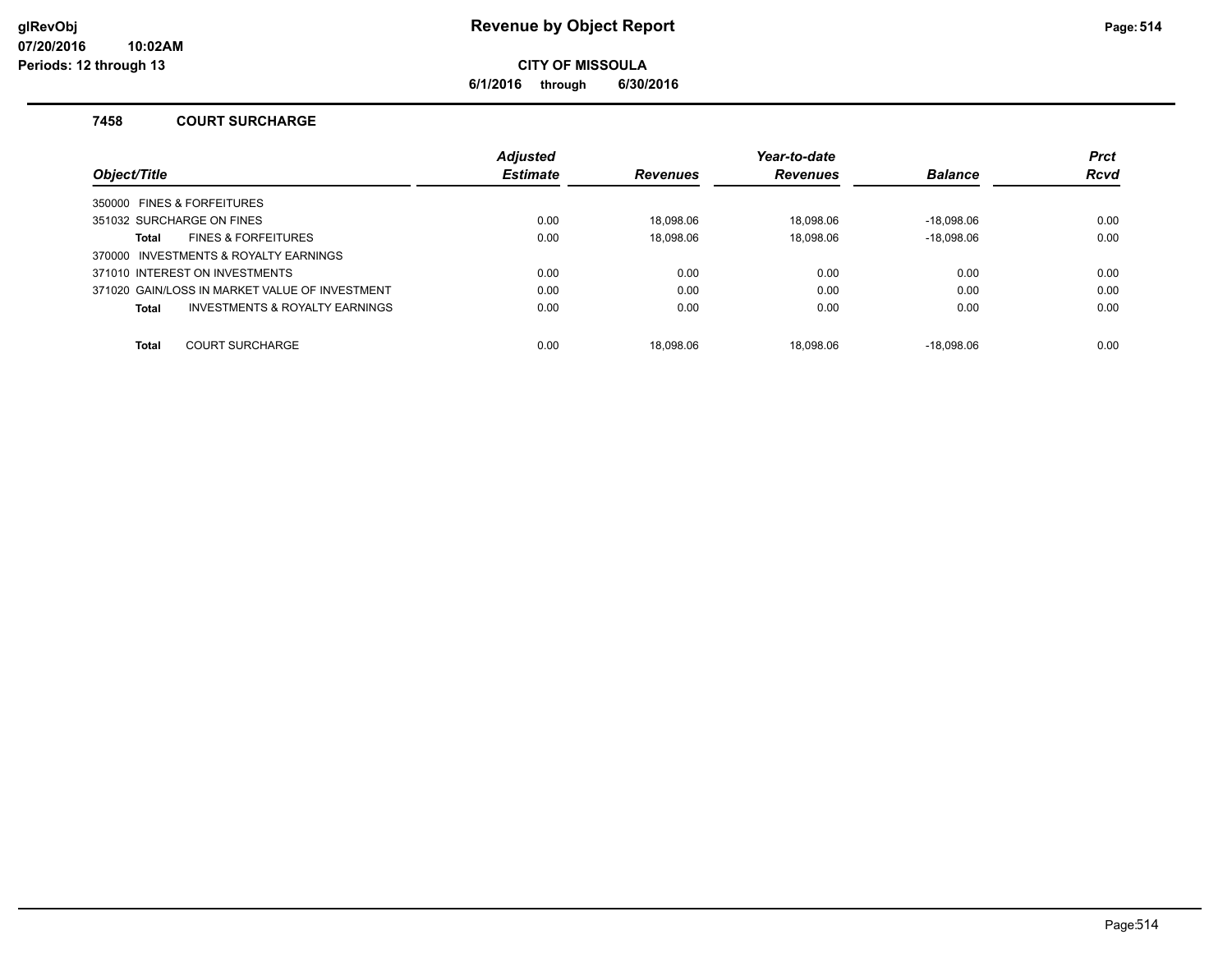**6/1/2016 through 6/30/2016**

**7469 PUBLIC DEFENDER FEES**

**7469 PUBLIC DEFENDER FEES**

|                                                    | <b>Adjusted</b> |                 | Year-to-date    |                | <b>Prct</b> |
|----------------------------------------------------|-----------------|-----------------|-----------------|----------------|-------------|
| Object/Title                                       | <b>Estimate</b> | <b>Revenues</b> | <b>Revenues</b> | <b>Balance</b> | <b>Rcvd</b> |
| 350000 FINES & FORFEITURES                         |                 |                 |                 |                |             |
| 351032 SURCHARGE ON FINES                          | 0.00            | 0.00            | 0.00            | 0.00           | 0.00        |
| 351033 PUBLIC DEFENDER FEES                        | 0.00            | 1.334.00        | 1.334.00        | $-1.334.00$    | 0.00        |
| <b>FINES &amp; FORFEITURES</b><br>Total            | 0.00            | 1.334.00        | 1.334.00        | $-1.334.00$    | 0.00        |
| 370000 INVESTMENTS & ROYALTY EARNINGS              |                 |                 |                 |                |             |
| 371010 INTEREST ON INVESTMENTS                     | 0.00            | 0.00            | 0.00            | 0.00           | 0.00        |
| 371020 GAIN/LOSS IN MARKET VALUE OF INVESTMENTS    | 0.00            | 0.00            | 0.00            | 0.00           | 0.00        |
| <b>INVESTMENTS &amp; ROYALTY EARNINGS</b><br>Total | 0.00            | 0.00            | 0.00            | 0.00           | 0.00        |
| PUBLIC DEFENDER FEES<br>Total                      | 0.00            | 1.334.00        | 1.334.00        | $-1.334.00$    | 0.00        |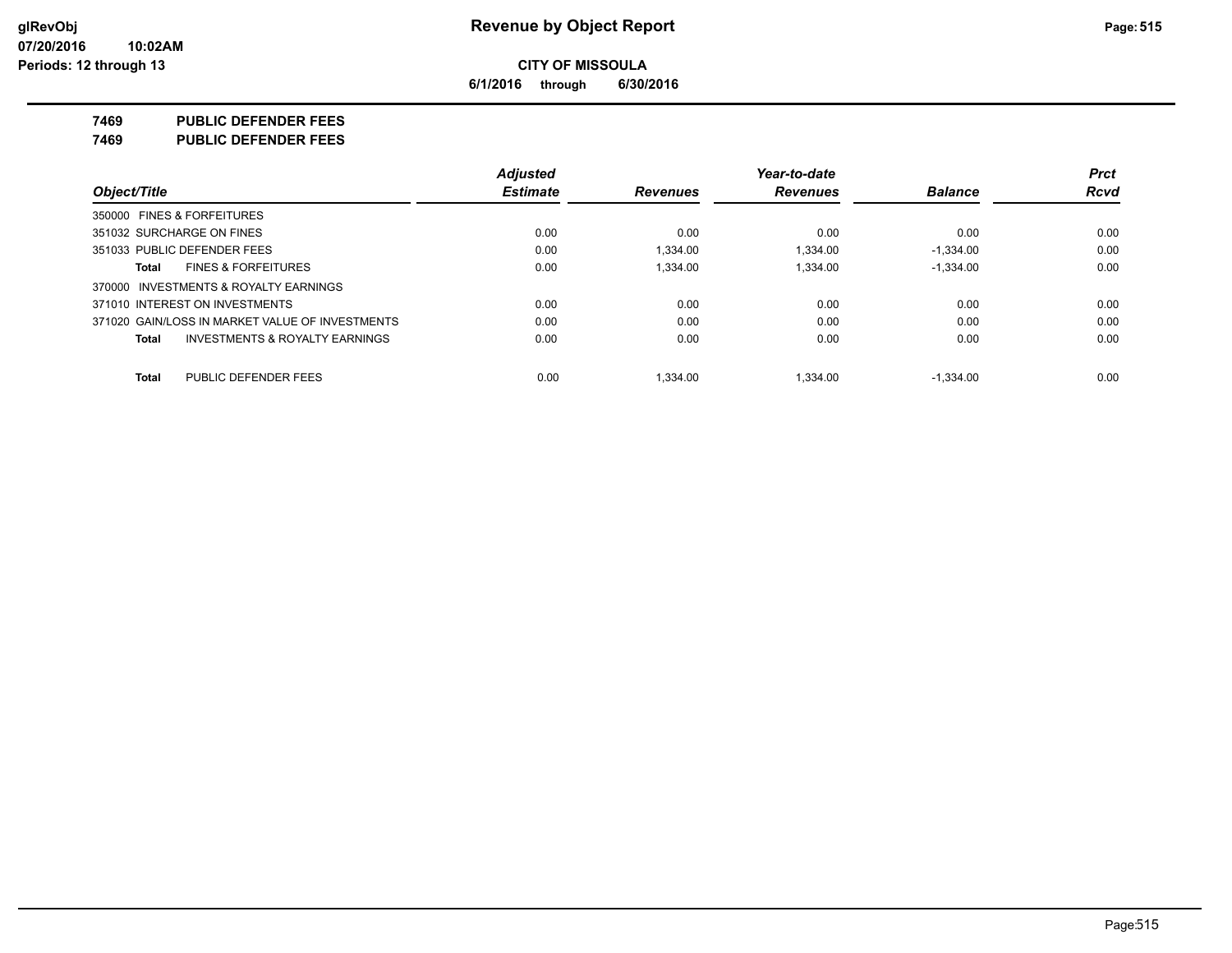**6/1/2016 through 6/30/2016**

#### **7469 PUBLIC DEFENDER FEES**

|                                                           | <b>Adjusted</b> |                 | Year-to-date    |                | <b>Prct</b> |
|-----------------------------------------------------------|-----------------|-----------------|-----------------|----------------|-------------|
| Object/Title                                              | <b>Estimate</b> | <b>Revenues</b> | <b>Revenues</b> | <b>Balance</b> | <b>Rcvd</b> |
| 350000 FINES & FORFEITURES                                |                 |                 |                 |                |             |
| 351032 SURCHARGE ON FINES                                 | 0.00            | 0.00            | 0.00            | 0.00           | 0.00        |
| 351033 PUBLIC DEFENDER FEES                               | 0.00            | 1.334.00        | 1.334.00        | $-1.334.00$    | 0.00        |
| <b>FINES &amp; FORFEITURES</b><br><b>Total</b>            | 0.00            | 1.334.00        | 1.334.00        | $-1.334.00$    | 0.00        |
| 370000 INVESTMENTS & ROYALTY EARNINGS                     |                 |                 |                 |                |             |
| 371010 INTEREST ON INVESTMENTS                            | 0.00            | 0.00            | 0.00            | 0.00           | 0.00        |
| 371020 GAIN/LOSS IN MARKET VALUE OF INVESTMENT            | 0.00            | 0.00            | 0.00            | 0.00           | 0.00        |
| <b>INVESTMENTS &amp; ROYALTY EARNINGS</b><br><b>Total</b> | 0.00            | 0.00            | 0.00            | 0.00           | 0.00        |
| PUBLIC DEFENDER FEES<br><b>Total</b>                      | 0.00            | 1.334.00        | 1.334.00        | $-1.334.00$    | 0.00        |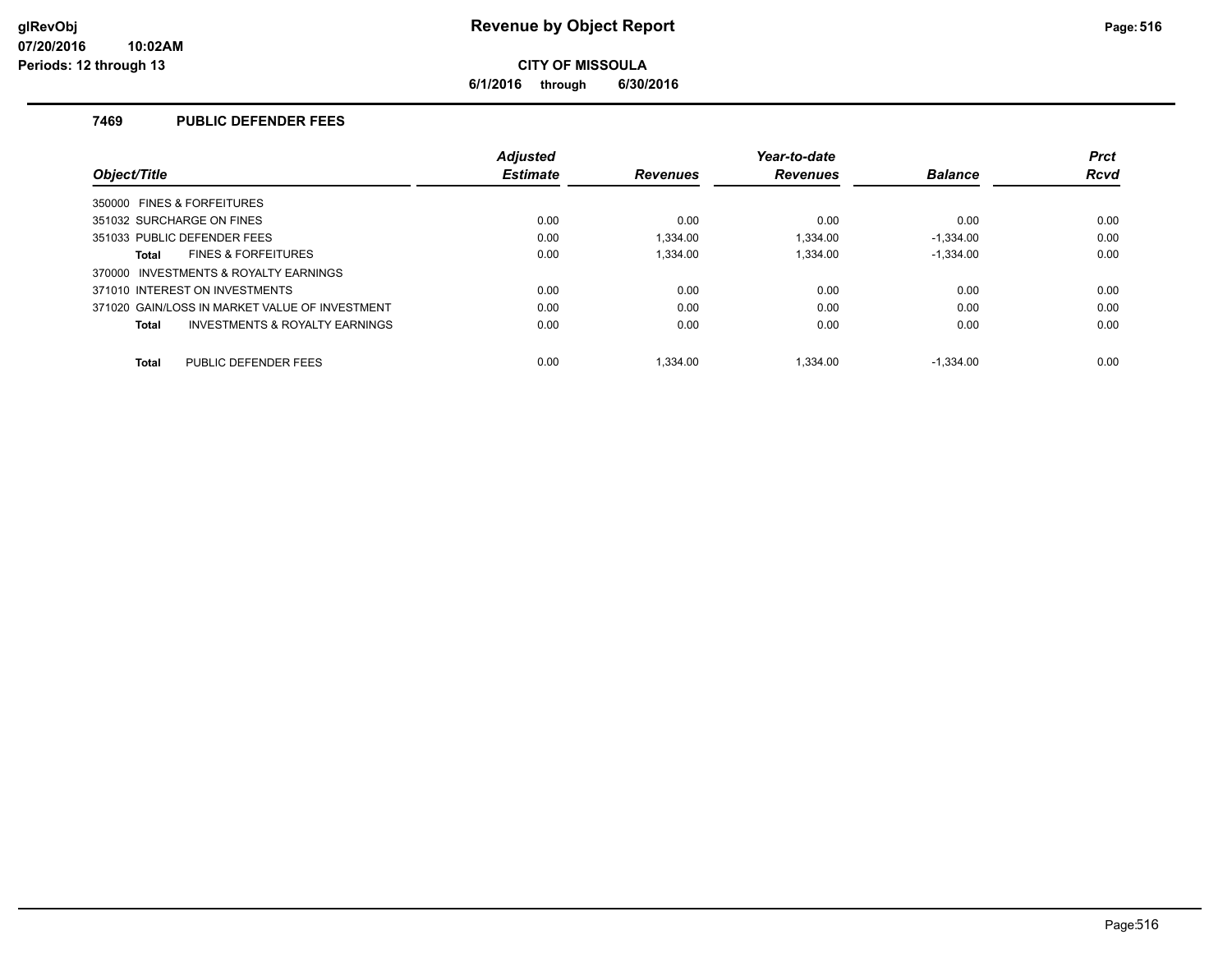**6/1/2016 through 6/30/2016**

**7900 PAYROLL CLEARING FUND 7900 PAYROLL CLEARING FUND**

|                                                 | <b>Adjusted</b> |                 | Year-to-date    |                | <b>Prct</b> |
|-------------------------------------------------|-----------------|-----------------|-----------------|----------------|-------------|
| Object/Title                                    | <b>Estimate</b> | <b>Revenues</b> | <b>Revenues</b> | <b>Balance</b> | <b>Rcvd</b> |
| 370000 INVESTMENTS & ROYALTY EARNINGS           |                 |                 |                 |                |             |
| 371010 INTEREST ON INVESTMENTS                  | 0.00            | 0.00            | 0.00            | 0.00           | 0.00        |
| 371020 GAIN/LOSS IN MARKET VALUE OF INVESTMENTS | 0.00            | 0.00            | 0.00            | 0.00           | 0.00        |
| INVESTMENTS & ROYALTY EARNINGS<br><b>Total</b>  | 0.00            | 0.00            | 0.00            | 0.00           | 0.00        |
|                                                 |                 |                 |                 |                |             |
| <b>Total</b><br>PAYROLL CLEARING FUND           | 0.00            | 0.00            | 0.00            | 0.00           | 0.00        |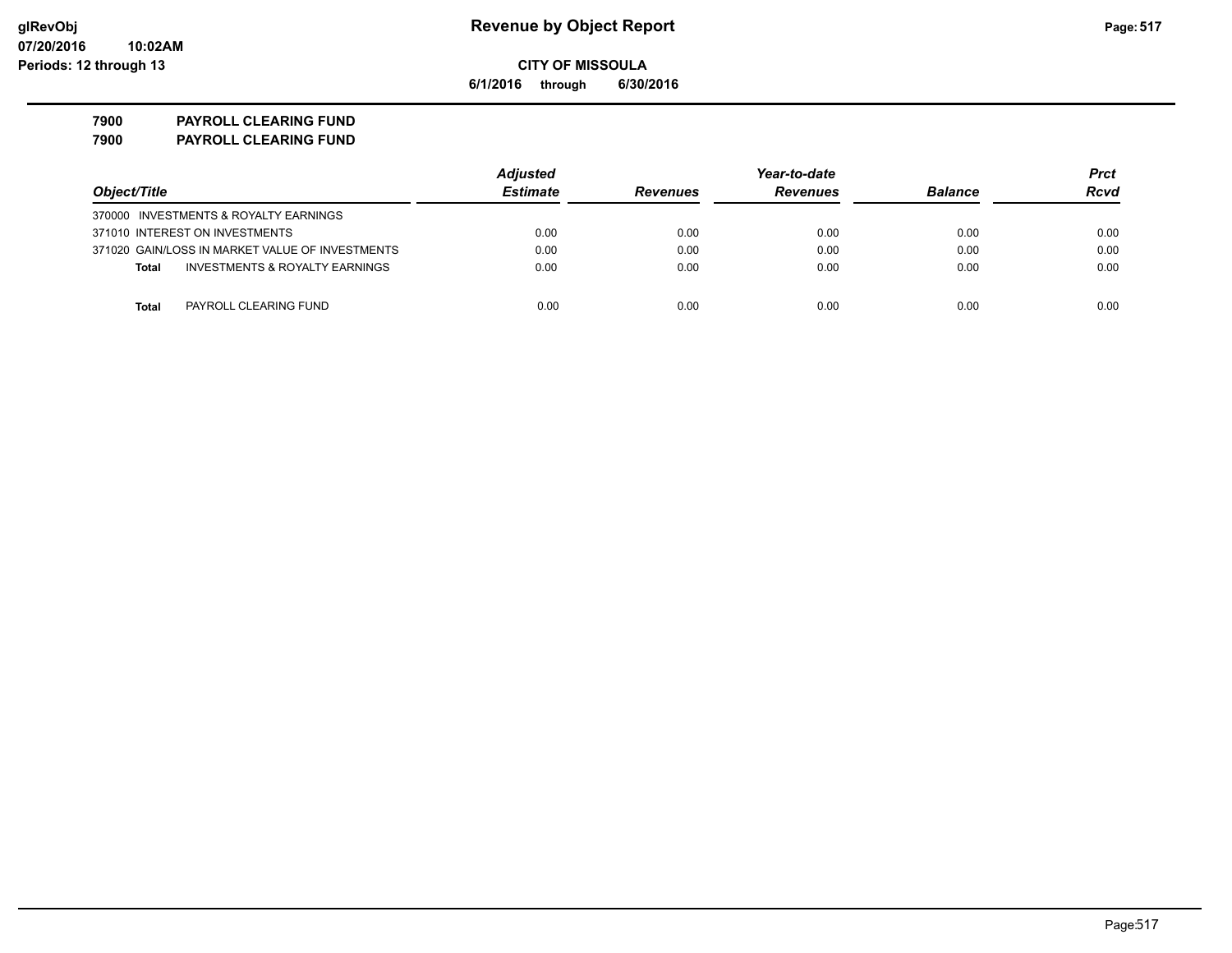### **glRevObj Revenue by Object Report Page:518**

**CITY OF MISSOULA**

**6/1/2016 through 6/30/2016**

#### **7900 PAYROLL CLEARING FUND**

| Object/Title |                                                | <b>Adjusted</b><br><b>Estimate</b> | <b>Revenues</b> | Year-to-date<br><b>Revenues</b> | <b>Balance</b> | <b>Prct</b><br><b>Rcvd</b> |
|--------------|------------------------------------------------|------------------------------------|-----------------|---------------------------------|----------------|----------------------------|
|              | 370000 INVESTMENTS & ROYALTY EARNINGS          |                                    |                 |                                 |                |                            |
|              | 371010 INTEREST ON INVESTMENTS                 | 0.00                               | 0.00            | 0.00                            | 0.00           | 0.00                       |
|              | 371020 GAIN/LOSS IN MARKET VALUE OF INVESTMENT | 0.00                               | 0.00            | 0.00                            | 0.00           | 0.00                       |
| <b>Total</b> | INVESTMENTS & ROYALTY EARNINGS                 | 0.00                               | 0.00            | 0.00                            | 0.00           | 0.00                       |
|              |                                                |                                    |                 |                                 |                |                            |
| Total        | PAYROLL CLEARING FUND                          | 0.00                               | 0.00            | 0.00                            | 0.00           | 0.00                       |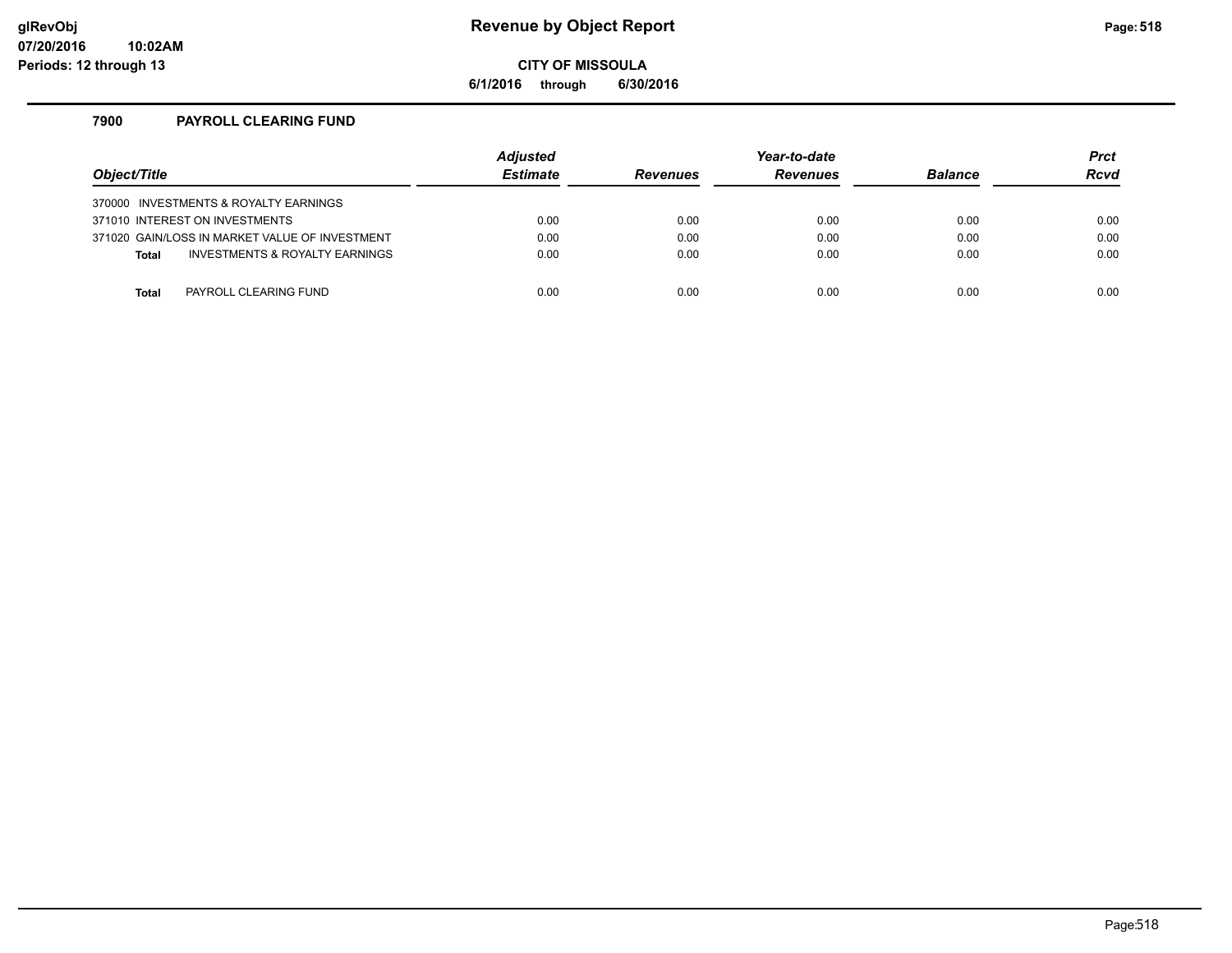**6/1/2016 through 6/30/2016**

**7903 COUNTY CLEARING**

**7903 COUNTY CLEARING**

|                                                    | <b>Adjusted</b> |                 | Year-to-date    |                | <b>Prct</b> |
|----------------------------------------------------|-----------------|-----------------|-----------------|----------------|-------------|
| Object/Title                                       | <b>Estimate</b> | <b>Revenues</b> | <b>Revenues</b> | <b>Balance</b> | <b>Rcvd</b> |
| 320000 LICENSES & PERMITS                          |                 |                 |                 |                |             |
| 323030 ANIMAL LICENSES                             | 0.00            | 686.00          | 9.255.10        | $-9,255.10$    | 0.00        |
| <b>LICENSES &amp; PERMITS</b><br>Total             | 0.00            | 686.00          | 9,255.10        | $-9,255.10$    | 0.00        |
| 360000 MISCELLANEOUS REVENUES                      |                 |                 |                 |                |             |
| 360010 MISCELLANEOUS                               | 0.00            | 0.00            | 0.00            | 0.00           | 0.00        |
| MISCELLANEOUS REVENUES<br>Total                    | 0.00            | 0.00            | 0.00            | 0.00           | 0.00        |
| 370000 INVESTMENTS & ROYALTY EARNINGS              |                 |                 |                 |                |             |
| 371010 INTEREST ON INVESTMENTS                     | 0.00            | 0.00            | 0.00            | 0.00           | 0.00        |
| 371020 GAIN/LOSS IN MARKET VALUE OF INVESTMENTS    | 0.00            | 0.00            | 0.00            | 0.00           | 0.00        |
| <b>INVESTMENTS &amp; ROYALTY EARNINGS</b><br>Total | 0.00            | 0.00            | 0.00            | 0.00           | 0.00        |
| <b>COUNTY CLEARING</b><br>Total                    | 0.00            | 686.00          | 9,255.10        | $-9,255.10$    | 0.00        |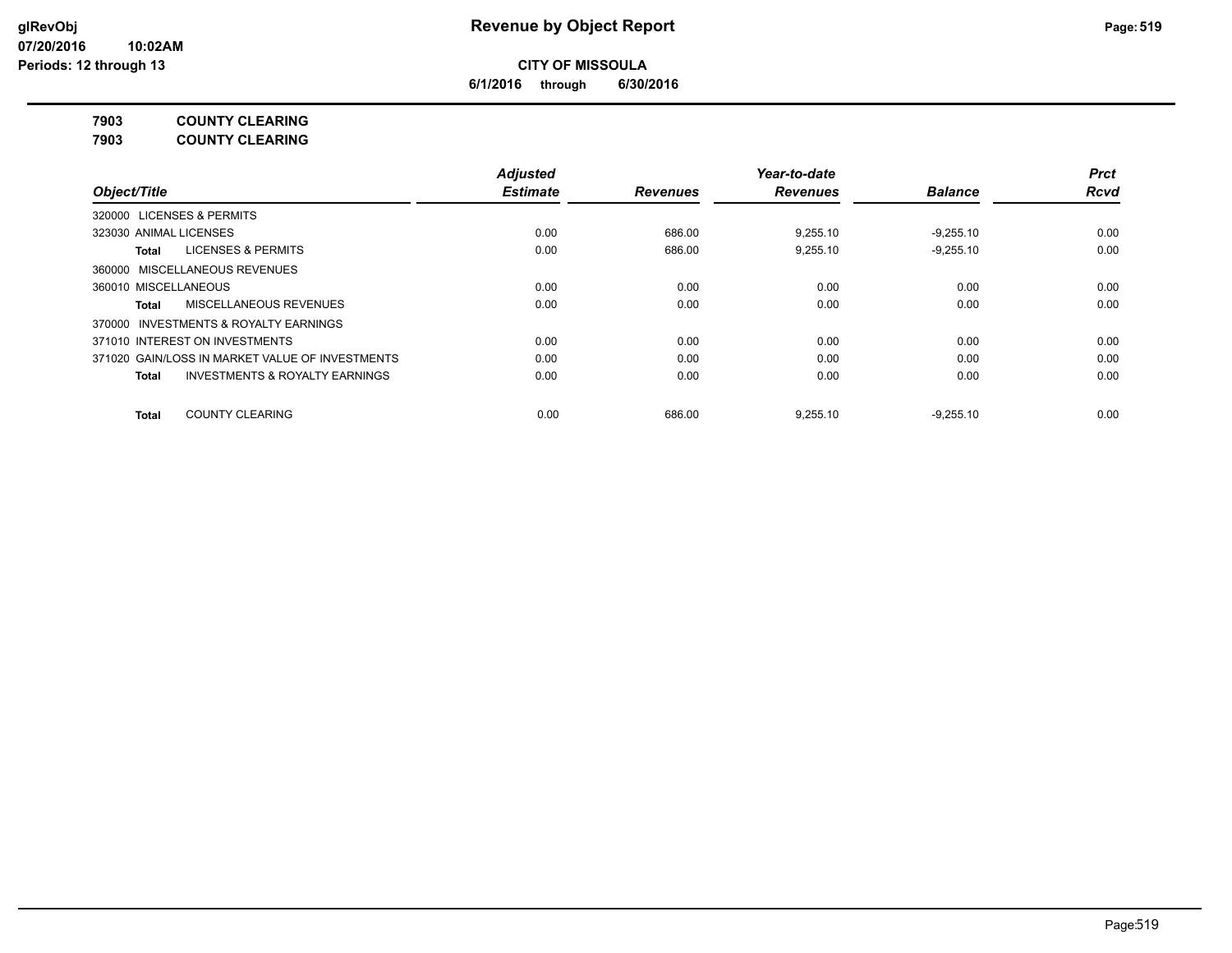**6/1/2016 through 6/30/2016**

#### **7903 COUNTY CLEARING**

|                                                           | <b>Adjusted</b> |                 | Year-to-date    |                | <b>Prct</b> |
|-----------------------------------------------------------|-----------------|-----------------|-----------------|----------------|-------------|
| Object/Title                                              | <b>Estimate</b> | <b>Revenues</b> | <b>Revenues</b> | <b>Balance</b> | <b>Rcvd</b> |
| 320000 LICENSES & PERMITS                                 |                 |                 |                 |                |             |
| 323030 ANIMAL LICENSES                                    | 0.00            | 686.00          | 9.255.10        | $-9.255.10$    | 0.00        |
| <b>LICENSES &amp; PERMITS</b><br>Total                    | 0.00            | 686.00          | 9.255.10        | $-9.255.10$    | 0.00        |
| 360000 MISCELLANEOUS REVENUES                             |                 |                 |                 |                |             |
| 360010 MISCELLANEOUS                                      | 0.00            | 0.00            | 0.00            | 0.00           | 0.00        |
| MISCELLANEOUS REVENUES<br>Total                           | 0.00            | 0.00            | 0.00            | 0.00           | 0.00        |
| <b>INVESTMENTS &amp; ROYALTY EARNINGS</b><br>370000       |                 |                 |                 |                |             |
| 371010 INTEREST ON INVESTMENTS                            | 0.00            | 0.00            | 0.00            | 0.00           | 0.00        |
| 371020 GAIN/LOSS IN MARKET VALUE OF INVESTMENT            | 0.00            | 0.00            | 0.00            | 0.00           | 0.00        |
| <b>INVESTMENTS &amp; ROYALTY EARNINGS</b><br><b>Total</b> | 0.00            | 0.00            | 0.00            | 0.00           | 0.00        |
| <b>COUNTY CLEARING</b><br><b>Total</b>                    | 0.00            | 686.00          | 9.255.10        | $-9.255.10$    | 0.00        |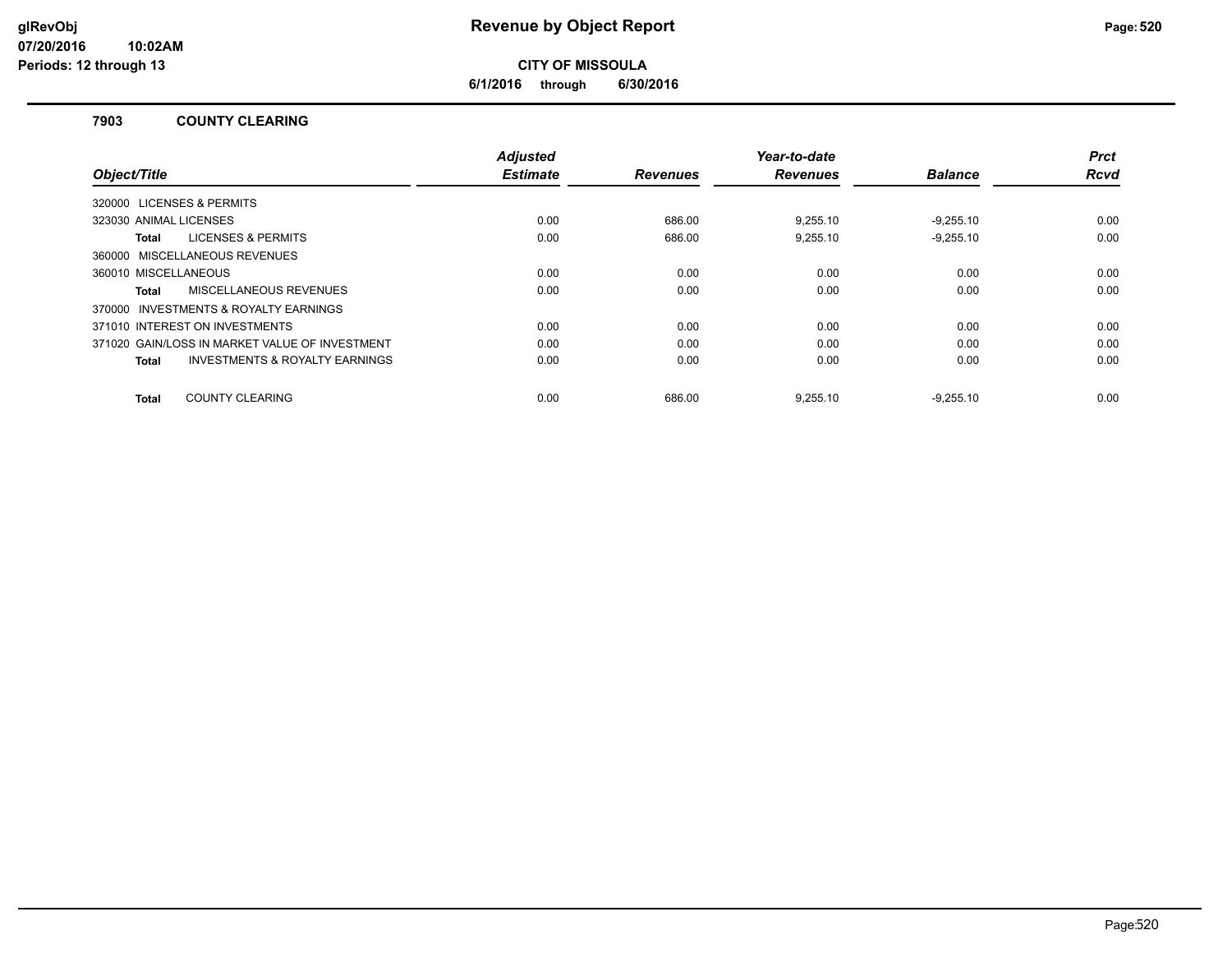**6/1/2016 through 6/30/2016**

**7904 SEWER REBATE**

**7904 SEWER REBATE**

|                                                    | <b>Adjusted</b> |                 | Year-to-date    |                | <b>Prct</b> |
|----------------------------------------------------|-----------------|-----------------|-----------------|----------------|-------------|
| Object/Title                                       | <b>Estimate</b> | <b>Revenues</b> | <b>Revenues</b> | <b>Balance</b> | <b>Rcvd</b> |
| 340000 CHARGES FOR SERVICES                        |                 |                 |                 |                |             |
| 343036 *** Title Not Found ***                     | 0.00            | 0.00            | 0.00            | 0.00           | 0.00        |
| <b>CHARGES FOR SERVICES</b><br>Total               | 0.00            | 0.00            | 0.00            | 0.00           | 0.00        |
| 360000 MISCELLANEOUS REVENUES                      |                 |                 |                 |                |             |
| 360010 MISCELLANEOUS                               | 0.00            | 0.00            | 0.00            | 0.00           | 0.00        |
| MISCELLANEOUS REVENUES<br>Total                    | 0.00            | 0.00            | 0.00            | 0.00           | 0.00        |
| 370000 INVESTMENTS & ROYALTY EARNINGS              |                 |                 |                 |                |             |
| 371010 INTEREST ON INVESTMENTS                     | 0.00            | 0.00            | 0.00            | 0.00           | 0.00        |
| 371020 GAIN/LOSS IN MARKET VALUE OF INVESTMENTS    | 0.00            | 0.00            | 0.00            | 0.00           | 0.00        |
| <b>INVESTMENTS &amp; ROYALTY EARNINGS</b><br>Total | 0.00            | 0.00            | 0.00            | 0.00           | 0.00        |
| <b>SEWER REBATE</b><br><b>Total</b>                | 0.00            | 0.00            | 0.00            | 0.00           | 0.00        |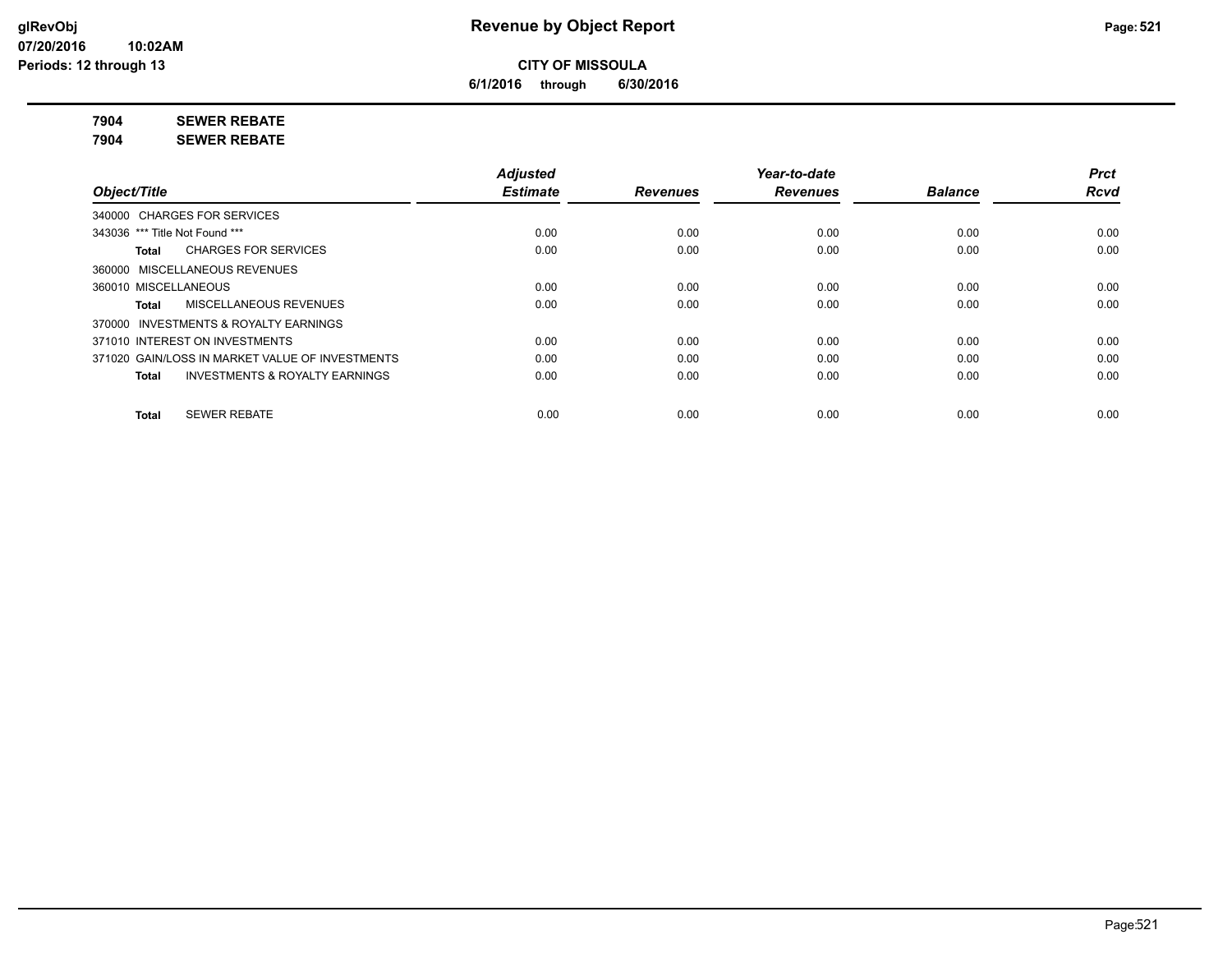**6/1/2016 through 6/30/2016**

#### **7904 SEWER REBATE**

|                                                    | <b>Adjusted</b> |                 | Year-to-date    |                | <b>Prct</b> |
|----------------------------------------------------|-----------------|-----------------|-----------------|----------------|-------------|
| Object/Title                                       | <b>Estimate</b> | <b>Revenues</b> | <b>Revenues</b> | <b>Balance</b> | <b>Rcvd</b> |
| 340000 CHARGES FOR SERVICES                        |                 |                 |                 |                |             |
| 343036 *** Title Not Found ***                     | 0.00            | 0.00            | 0.00            | 0.00           | 0.00        |
| <b>CHARGES FOR SERVICES</b><br>Total               | 0.00            | 0.00            | 0.00            | 0.00           | 0.00        |
| 360000 MISCELLANEOUS REVENUES                      |                 |                 |                 |                |             |
| 360010 MISCELLANEOUS                               | 0.00            | 0.00            | 0.00            | 0.00           | 0.00        |
| MISCELLANEOUS REVENUES<br>Total                    | 0.00            | 0.00            | 0.00            | 0.00           | 0.00        |
| 370000 INVESTMENTS & ROYALTY EARNINGS              |                 |                 |                 |                |             |
| 371010 INTEREST ON INVESTMENTS                     | 0.00            | 0.00            | 0.00            | 0.00           | 0.00        |
| 371020 GAIN/LOSS IN MARKET VALUE OF INVESTMENT     | 0.00            | 0.00            | 0.00            | 0.00           | 0.00        |
| <b>INVESTMENTS &amp; ROYALTY EARNINGS</b><br>Total | 0.00            | 0.00            | 0.00            | 0.00           | 0.00        |
|                                                    |                 |                 |                 |                |             |
| <b>SEWER REBATE</b><br>Total                       | 0.00            | 0.00            | 0.00            | 0.00           | 0.00        |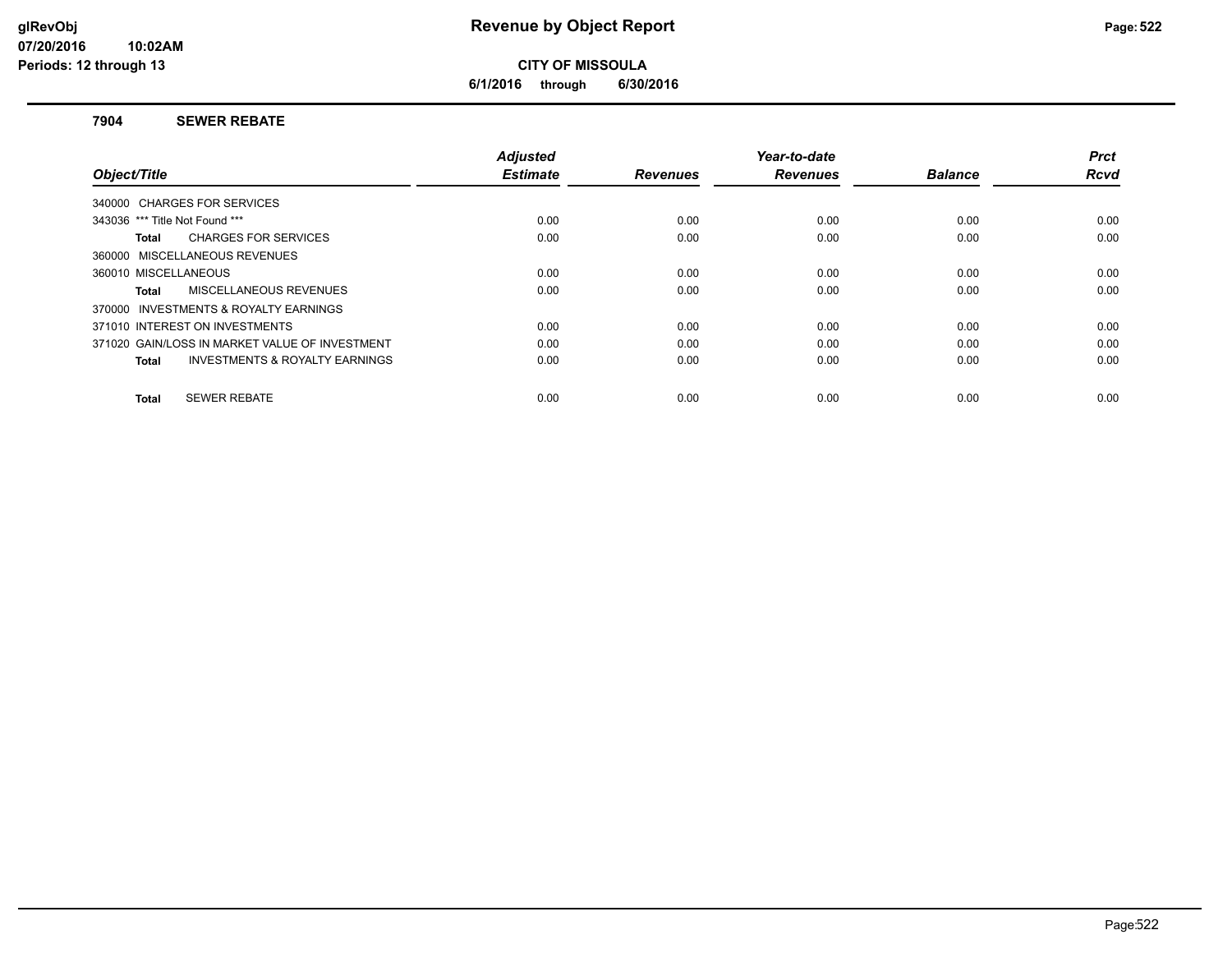**6/1/2016 through 6/30/2016**

**7905 WYE SEWER RSID 8489**

**7905 WYE SEWER RSID 8489**

|                                                 | <b>Adjusted</b> |                 | Year-to-date    |                | <b>Prct</b> |
|-------------------------------------------------|-----------------|-----------------|-----------------|----------------|-------------|
| Object/Title                                    | <b>Estimate</b> | <b>Revenues</b> | <b>Revenues</b> | <b>Balance</b> | <b>Rcvd</b> |
| 360000 MISCELLANEOUS REVENUES                   |                 |                 |                 |                |             |
| 360010 MISCELLANEOUS                            | 0.00            | 0.00            | 0.00            | 0.00           | 0.00        |
| MISCELLANEOUS REVENUES<br>Total                 | 0.00            | 0.00            | 0.00            | 0.00           | 0.00        |
| 370000 INVESTMENTS & ROYALTY EARNINGS           |                 |                 |                 |                |             |
| 371010 INTEREST ON INVESTMENTS                  | 0.00            | 0.00            | 0.00            | 0.00           | 0.00        |
| 371020 GAIN/LOSS IN MARKET VALUE OF INVESTMENTS | 0.00            | 0.00            | 0.00            | 0.00           | 0.00        |
| INVESTMENTS & ROYALTY EARNINGS<br><b>Total</b>  | 0.00            | 0.00            | 0.00            | 0.00           | 0.00        |
|                                                 |                 |                 |                 |                |             |
| WYE SEWER RSID 8489<br><b>Total</b>             | 0.00            | 0.00            | 0.00            | 0.00           | 0.00        |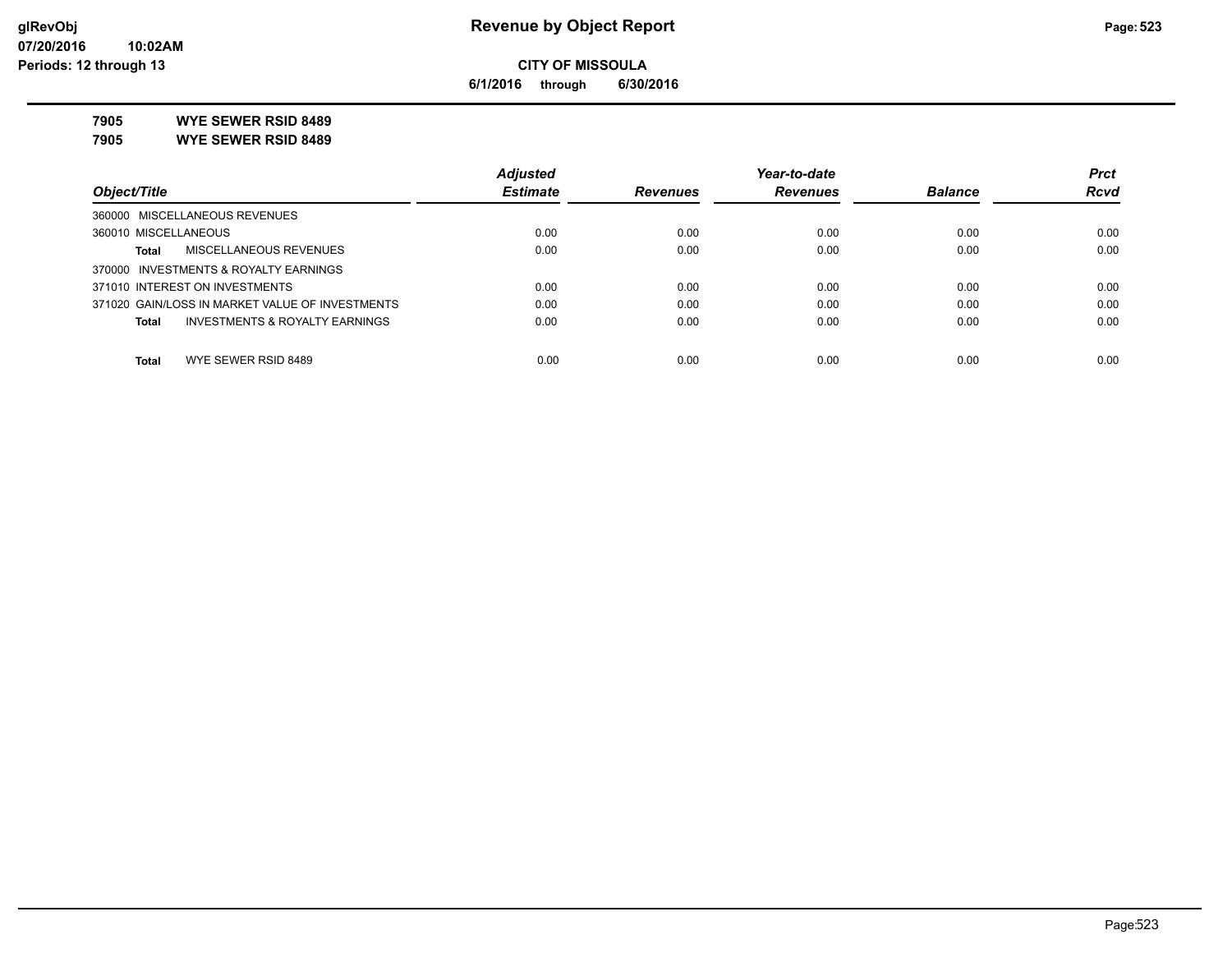**6/1/2016 through 6/30/2016**

#### **7905 WYE SEWER RSID 8489**

|                                                | <b>Adjusted</b> |                 | Year-to-date    |                | <b>Prct</b> |
|------------------------------------------------|-----------------|-----------------|-----------------|----------------|-------------|
| Object/Title                                   | <b>Estimate</b> | <b>Revenues</b> | <b>Revenues</b> | <b>Balance</b> | <b>Rcvd</b> |
| 360000 MISCELLANEOUS REVENUES                  |                 |                 |                 |                |             |
| 360010 MISCELLANEOUS                           | 0.00            | 0.00            | 0.00            | 0.00           | 0.00        |
| MISCELLANEOUS REVENUES<br>Total                | 0.00            | 0.00            | 0.00            | 0.00           | 0.00        |
| 370000 INVESTMENTS & ROYALTY EARNINGS          |                 |                 |                 |                |             |
| 371010 INTEREST ON INVESTMENTS                 | 0.00            | 0.00            | 0.00            | 0.00           | 0.00        |
| 371020 GAIN/LOSS IN MARKET VALUE OF INVESTMENT | 0.00            | 0.00            | 0.00            | 0.00           | 0.00        |
| INVESTMENTS & ROYALTY EARNINGS<br>Total        | 0.00            | 0.00            | 0.00            | 0.00           | 0.00        |
|                                                |                 |                 |                 |                |             |
| Total<br>WYE SEWER RSID 8489                   | 0.00            | 0.00            | 0.00            | 0.00           | 0.00        |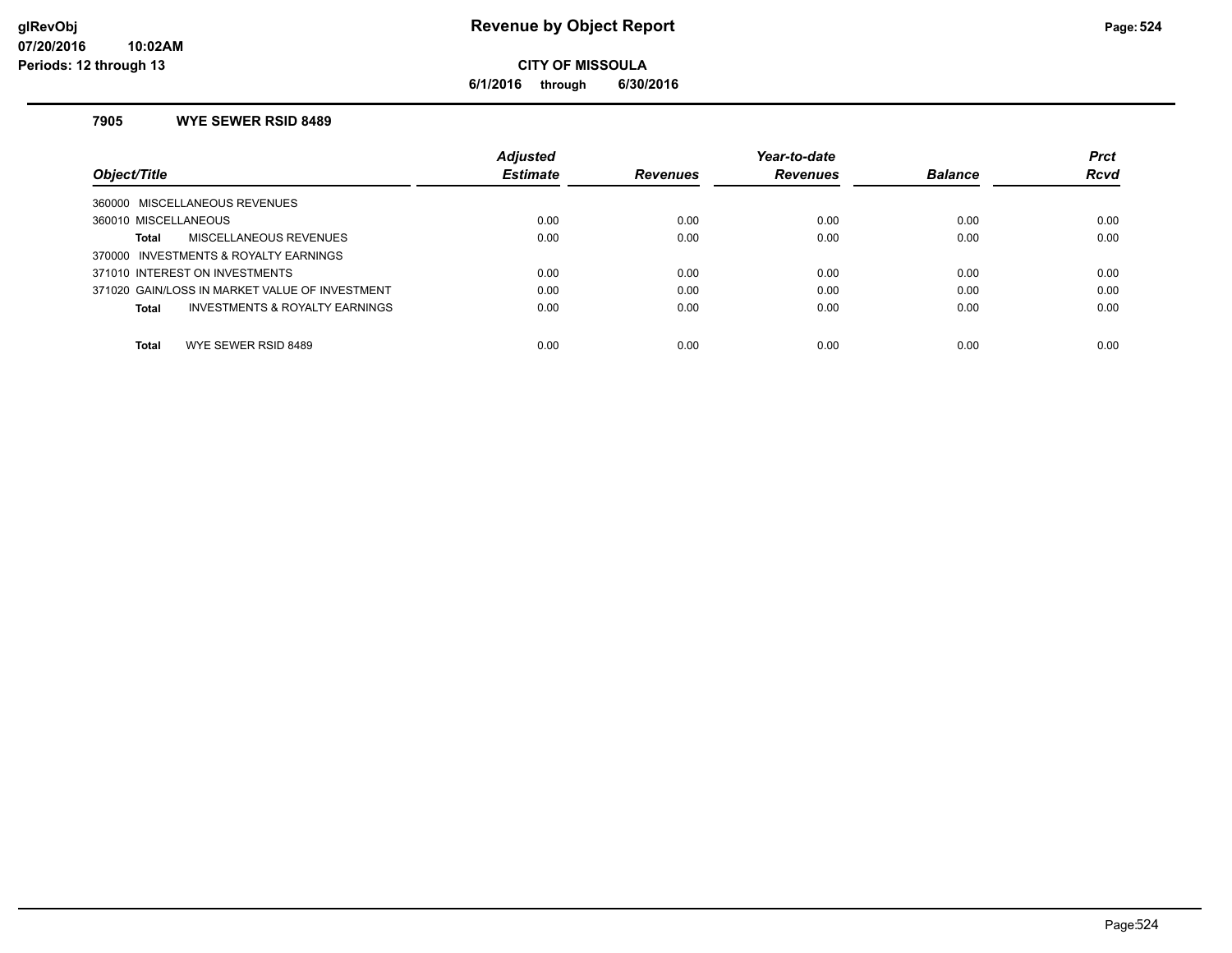**6/1/2016 through 6/30/2016**

**7906 COUNTY PARK BOARD CIP**

**7906 COUNTY PARK BOARD CIP**

|                                                           | <b>Adjusted</b> |                 | Year-to-date    |                | <b>Prct</b> |
|-----------------------------------------------------------|-----------------|-----------------|-----------------|----------------|-------------|
| Object/Title                                              | <b>Estimate</b> | <b>Revenues</b> | <b>Revenues</b> | <b>Balance</b> | <b>Rcvd</b> |
| 340000 CHARGES FOR SERVICES                               |                 |                 |                 |                |             |
| 346050 COUNTY PLAYGROUND CONTRACT                         | 0.00            | 0.00            | 0.00            | 0.00           | 0.00        |
| <b>CHARGES FOR SERVICES</b><br><b>Total</b>               | 0.00            | 0.00            | 0.00            | 0.00           | 0.00        |
| 370000 INVESTMENTS & ROYALTY EARNINGS                     |                 |                 |                 |                |             |
| 371010 INTEREST ON INVESTMENTS                            | 0.00            | 0.00            | 0.00            | 0.00           | 0.00        |
| 371020 GAIN/LOSS IN MARKET VALUE OF INVESTMENTS           | 0.00            | 0.00            | 0.00            | 0.00           | 0.00        |
| <b>INVESTMENTS &amp; ROYALTY EARNINGS</b><br><b>Total</b> | 0.00            | 0.00            | 0.00            | 0.00           | 0.00        |
|                                                           |                 |                 |                 |                |             |
| <b>Total</b><br>COUNTY PARK BOARD CIP                     | 0.00            | 0.00            | 0.00            | 0.00           | 0.00        |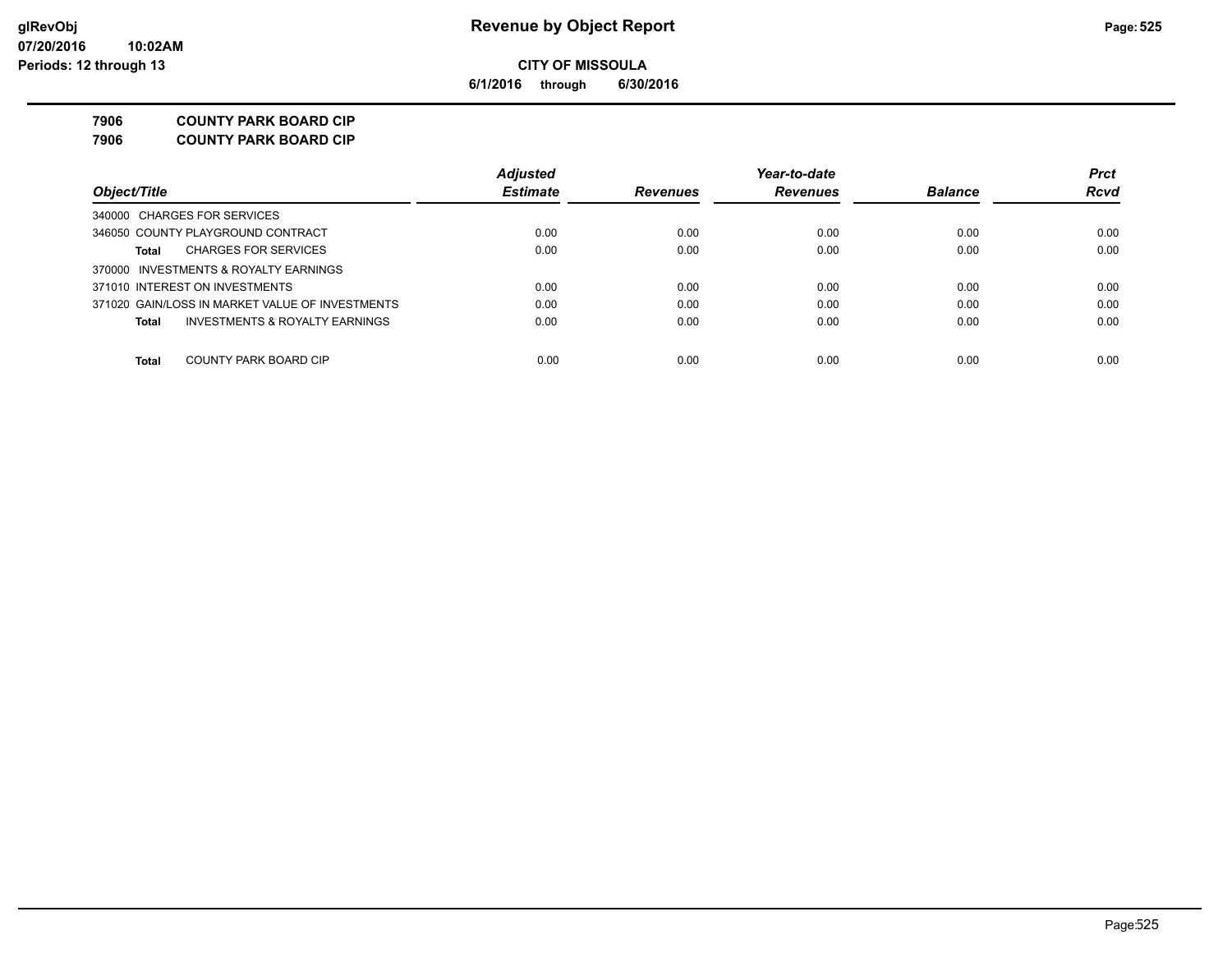**6/1/2016 through 6/30/2016**

#### **7906 COUNTY PARK BOARD CIP**

|                                                | <b>Adjusted</b> |                 | Year-to-date    |                | <b>Prct</b> |
|------------------------------------------------|-----------------|-----------------|-----------------|----------------|-------------|
| Object/Title                                   | <b>Estimate</b> | <b>Revenues</b> | <b>Revenues</b> | <b>Balance</b> | <b>Rcvd</b> |
| 340000 CHARGES FOR SERVICES                    |                 |                 |                 |                |             |
| 346050 COUNTY PLAYGROUND CONTRACT              | 0.00            | 0.00            | 0.00            | 0.00           | 0.00        |
| <b>CHARGES FOR SERVICES</b><br>Total           | 0.00            | 0.00            | 0.00            | 0.00           | 0.00        |
| 370000 INVESTMENTS & ROYALTY EARNINGS          |                 |                 |                 |                |             |
| 371010 INTEREST ON INVESTMENTS                 | 0.00            | 0.00            | 0.00            | 0.00           | 0.00        |
| 371020 GAIN/LOSS IN MARKET VALUE OF INVESTMENT | 0.00            | 0.00            | 0.00            | 0.00           | 0.00        |
| INVESTMENTS & ROYALTY EARNINGS<br>Total        | 0.00            | 0.00            | 0.00            | 0.00           | 0.00        |
|                                                |                 |                 |                 |                |             |
| <b>Total</b><br>COUNTY PARK BOARD CIP          | 0.00            | 0.00            | 0.00            | 0.00           | 0.00        |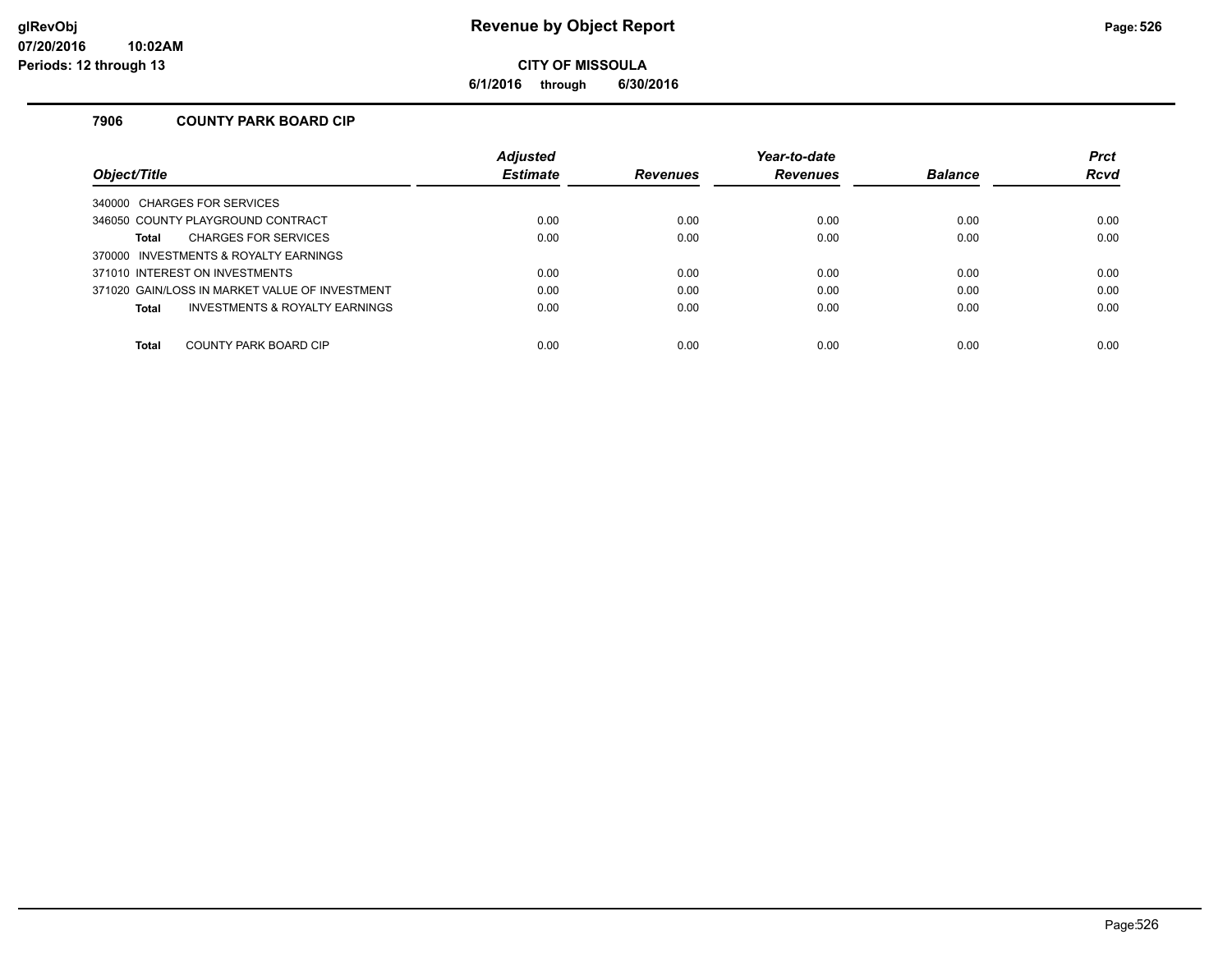**6/1/2016 through 6/30/2016**

#### **7907 ELK HILLS SUBDIVISION**

**7907 ELK HILLS SUBDIVISION**

|                                                 | <b>Adjusted</b> |                 | Year-to-date    |                | Prct |
|-------------------------------------------------|-----------------|-----------------|-----------------|----------------|------|
| Object/Title                                    | <b>Estimate</b> | <b>Revenues</b> | <b>Revenues</b> | <b>Balance</b> | Rcvd |
| 370000 INVESTMENTS & ROYALTY EARNINGS           |                 |                 |                 |                |      |
| 371010 INTEREST ON INVESTMENTS                  | 0.00            | 0.00            | 0.00            | 0.00           | 0.00 |
| 371020 GAIN/LOSS IN MARKET VALUE OF INVESTMENTS | 0.00            | 0.00            | 0.00            | 0.00           | 0.00 |
| INVESTMENTS & ROYALTY EARNINGS<br><b>Total</b>  | 0.00            | 0.00            | 0.00            | 0.00           | 0.00 |
|                                                 |                 |                 |                 |                |      |
| ELK HILLS SUBDIVISION<br>Total                  | 0.00            | 0.00            | 0.00            | 0.00           | 0.00 |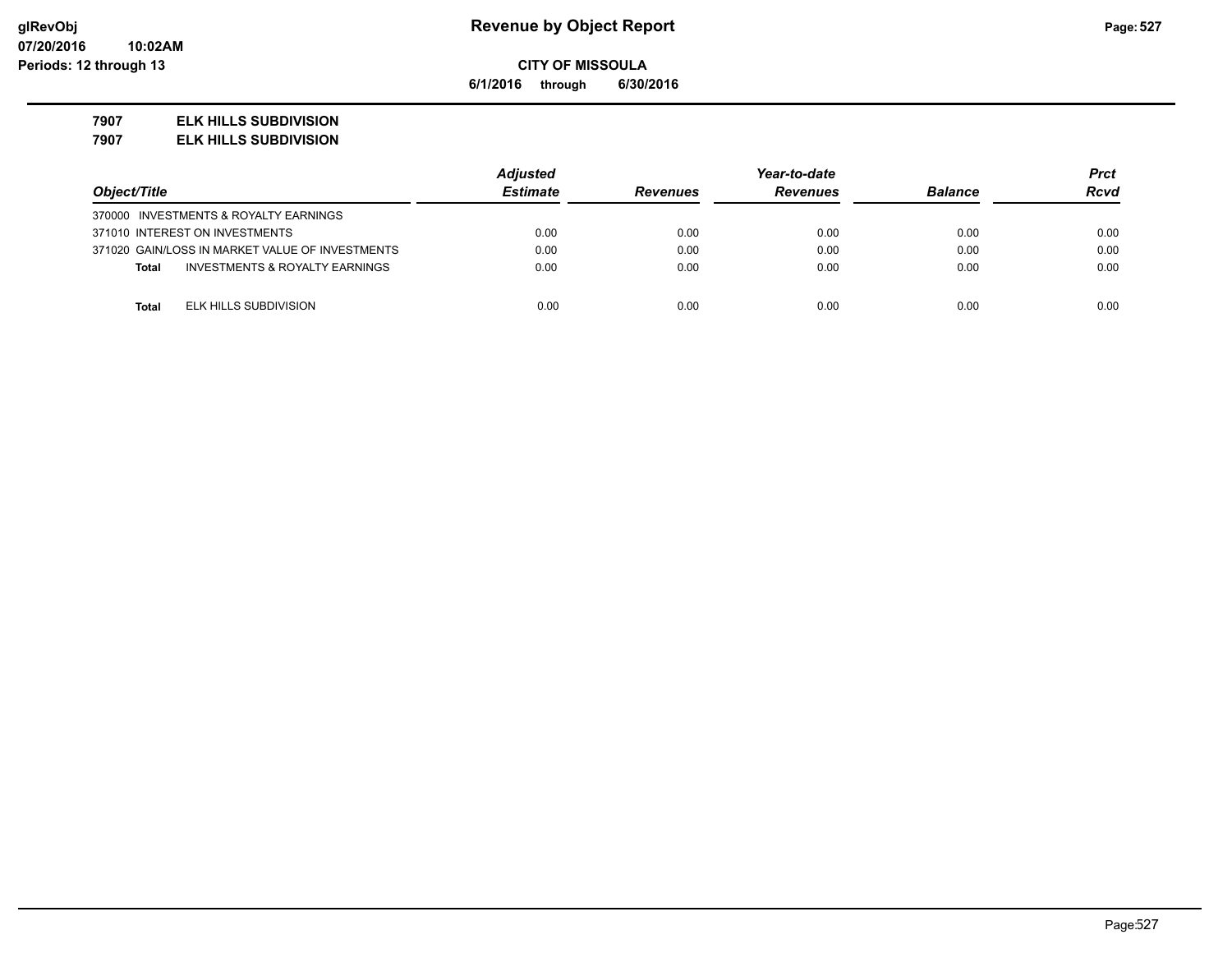#### **glRevObj Revenue by Object Report Page:528**

**CITY OF MISSOULA**

**6/1/2016 through 6/30/2016**

#### **7907 ELK HILLS SUBDIVISION**

| Object/Title |                                                | <b>Adjusted</b><br><b>Estimate</b> | <b>Revenues</b> | Year-to-date<br><b>Revenues</b> | <b>Balance</b> | <b>Prct</b><br><b>Rcvd</b> |
|--------------|------------------------------------------------|------------------------------------|-----------------|---------------------------------|----------------|----------------------------|
|              | 370000 INVESTMENTS & ROYALTY EARNINGS          |                                    |                 |                                 |                |                            |
|              | 371010 INTEREST ON INVESTMENTS                 | 0.00                               | 0.00            | 0.00                            | 0.00           | 0.00                       |
|              | 371020 GAIN/LOSS IN MARKET VALUE OF INVESTMENT | 0.00                               | 0.00            | 0.00                            | 0.00           | 0.00                       |
| <b>Total</b> | <b>INVESTMENTS &amp; ROYALTY EARNINGS</b>      | 0.00                               | 0.00            | 0.00                            | 0.00           | 0.00                       |
|              |                                                |                                    |                 |                                 |                |                            |
| Total        | ELK HILLS SUBDIVISION                          | 0.00                               | 0.00            | 0.00                            | 0.00           | 0.00                       |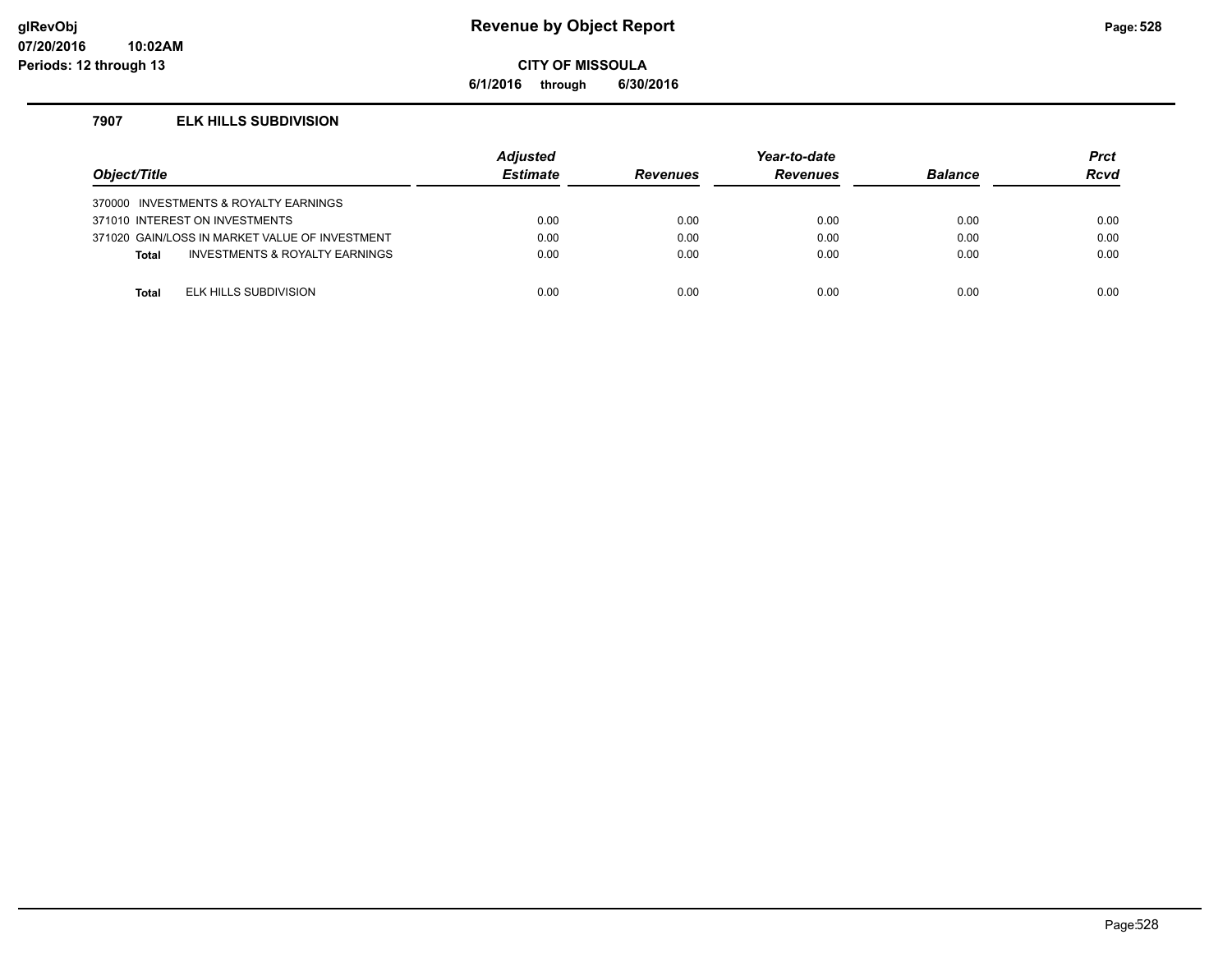**6/1/2016 through 6/30/2016**

# **7908 RATTLESNAKE-CORNERSTONE TRAIL SW**

### **7908 RATTLESNAKE-CORNERSTONE TRAIL SW**

|                                                    | <b>Adjusted</b> |                 | Year-to-date    |                | <b>Prct</b> |
|----------------------------------------------------|-----------------|-----------------|-----------------|----------------|-------------|
| Object/Title                                       | <b>Estimate</b> | <b>Revenues</b> | <b>Revenues</b> | <b>Balance</b> | <b>Rcvd</b> |
| 370000 INVESTMENTS & ROYALTY EARNINGS              |                 |                 |                 |                |             |
| 371010 INTEREST ON INVESTMENTS                     | 0.00            | 0.00            | 0.00            | 0.00           | 0.00        |
| 371020 GAIN/LOSS IN MARKET VALUE OF INVESTMENTS    | 0.00            | 0.00            | 0.00            | 0.00           | 0.00        |
| <b>INVESTMENTS &amp; ROYALTY EARNINGS</b><br>Total | 0.00            | 0.00            | 0.00            | 0.00           | 0.00        |
| 380000 OTHER FINANCING SOURCES                     |                 |                 |                 |                |             |
| 383000 OPERATING TRANSFERS                         | 0.00            | 0.00            | 0.00            | 0.00           | 0.00        |
| OTHER FINANCING SOURCES<br>Total                   | 0.00            | 0.00            | 0.00            | 0.00           | 0.00        |
|                                                    |                 |                 |                 |                |             |
| RATTLESNAKE-CORNERSTONE TRAIL SW<br>Total          | 0.00            | 0.00            | 0.00            | 0.00           | 0.00        |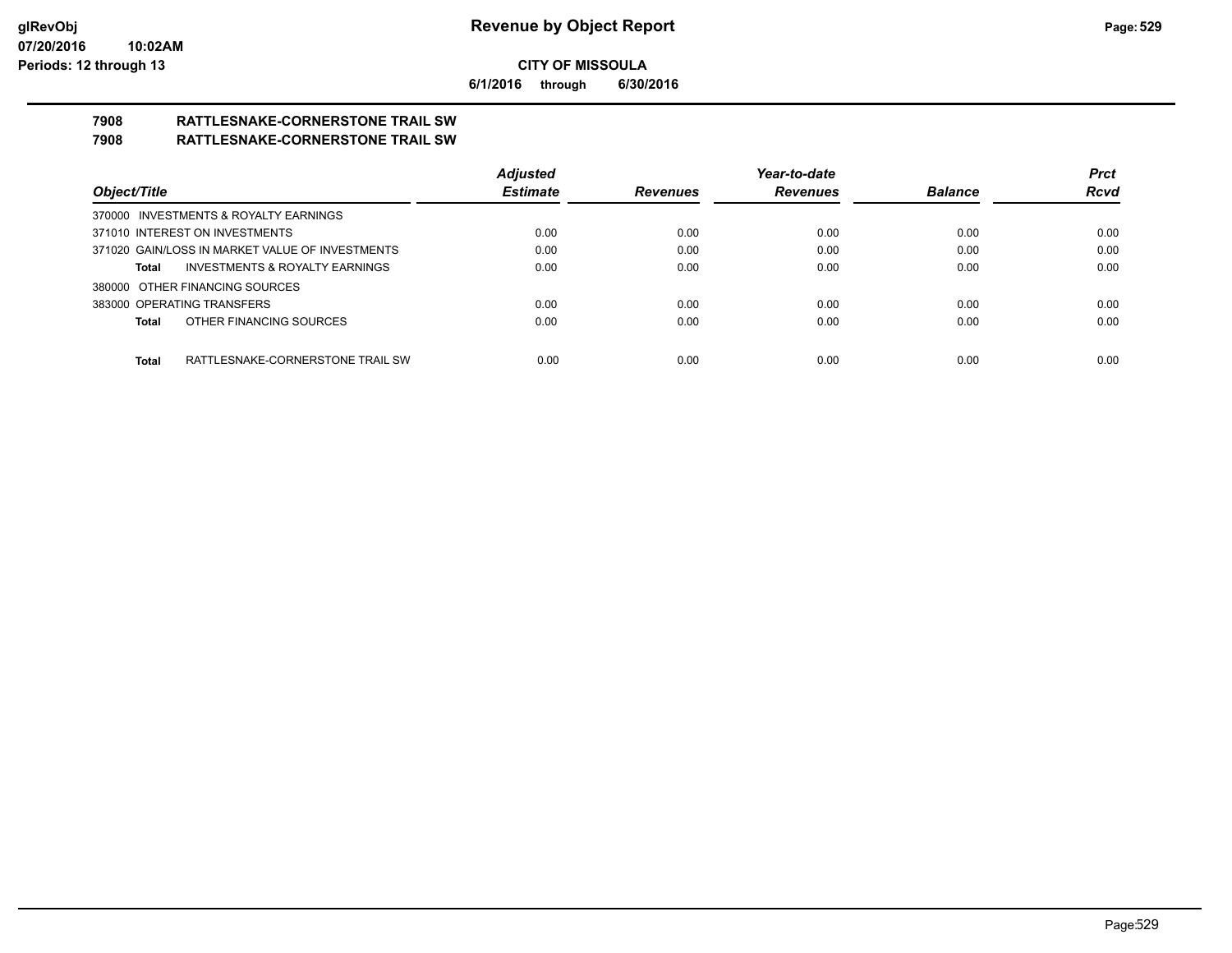**6/1/2016 through 6/30/2016**

#### **7908 RATTLESNAKE-CORNERSTONE TRAIL SW**

|              |                                                | <b>Adjusted</b> |                 | Year-to-date    |                | <b>Prct</b> |
|--------------|------------------------------------------------|-----------------|-----------------|-----------------|----------------|-------------|
| Object/Title |                                                | <b>Estimate</b> | <b>Revenues</b> | <b>Revenues</b> | <b>Balance</b> | <b>Rcvd</b> |
|              | 370000 INVESTMENTS & ROYALTY EARNINGS          |                 |                 |                 |                |             |
|              | 371010 INTEREST ON INVESTMENTS                 | 0.00            | 0.00            | 0.00            | 0.00           | 0.00        |
|              | 371020 GAIN/LOSS IN MARKET VALUE OF INVESTMENT | 0.00            | 0.00            | 0.00            | 0.00           | 0.00        |
| Total        | INVESTMENTS & ROYALTY EARNINGS                 | 0.00            | 0.00            | 0.00            | 0.00           | 0.00        |
|              | 380000 OTHER FINANCING SOURCES                 |                 |                 |                 |                |             |
|              | 383000 OPERATING TRANSFERS                     | 0.00            | 0.00            | 0.00            | 0.00           | 0.00        |
| Total        | OTHER FINANCING SOURCES                        | 0.00            | 0.00            | 0.00            | 0.00           | 0.00        |
| Total        | RATTLESNAKE-CORNERSTONE TRAIL SW               | 0.00            | 0.00            | 0.00            | 0.00           | 0.00        |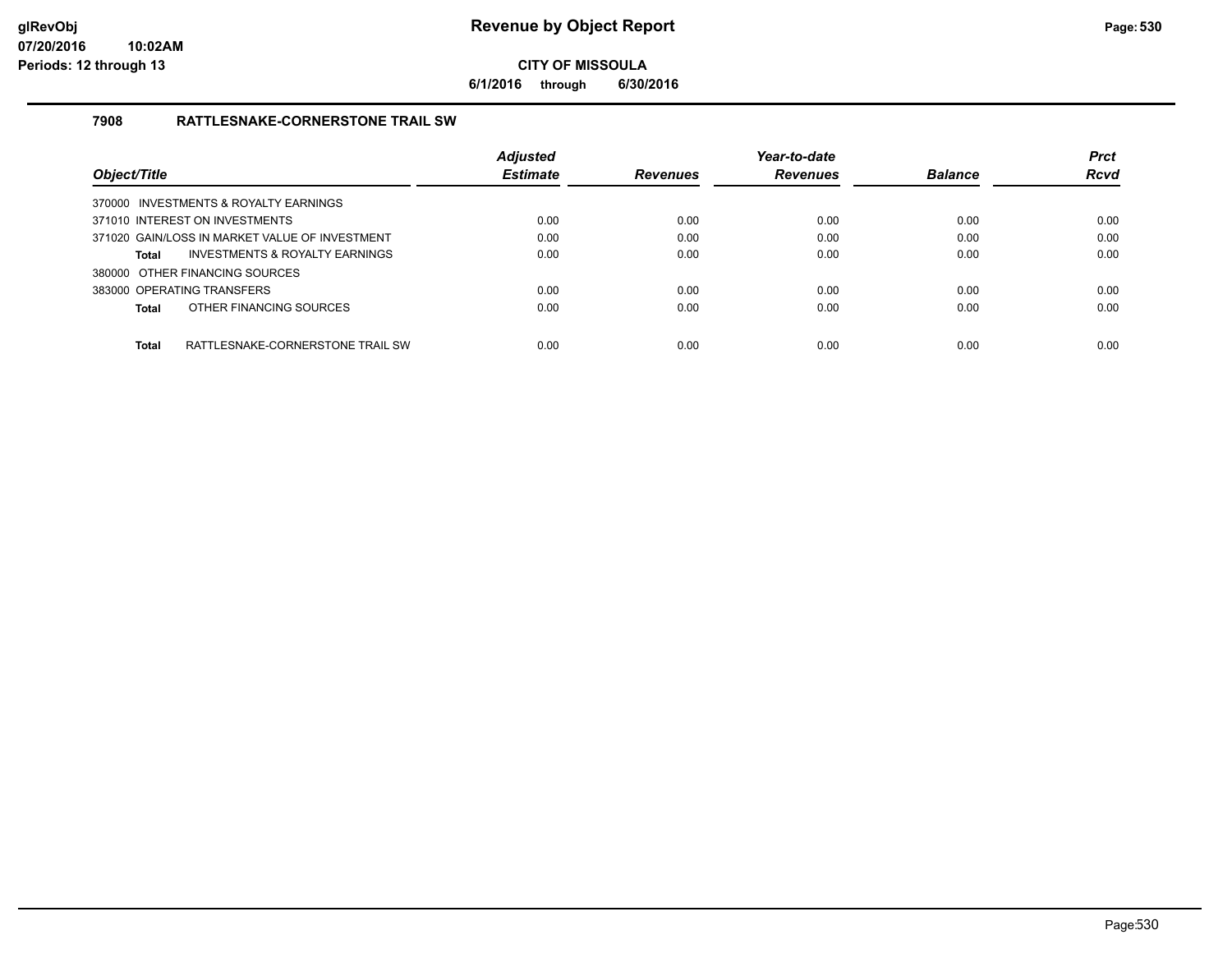**6/1/2016 through 6/30/2016**

**7909 YOUTH PROGRAMS**

**7909 YOUTH PROGRAMS**

|                                                 | <b>Adjusted</b> |                 | Year-to-date    |                | Prct        |
|-------------------------------------------------|-----------------|-----------------|-----------------|----------------|-------------|
| Object/Title                                    | <b>Estimate</b> | <b>Revenues</b> | <b>Revenues</b> | <b>Balance</b> | <b>Rcvd</b> |
| 370000 INVESTMENTS & ROYALTY EARNINGS           |                 |                 |                 |                |             |
| 371010 INTEREST ON INVESTMENTS                  | 0.00            | 0.00            | 0.00            | 0.00           | 0.00        |
| 371020 GAIN/LOSS IN MARKET VALUE OF INVESTMENTS | 0.00            | 0.00            | 0.00            | 0.00           | 0.00        |
| INVESTMENTS & ROYALTY EARNINGS<br><b>Total</b>  | 0.00            | 0.00            | 0.00            | 0.00           | 0.00        |
|                                                 |                 |                 |                 |                |             |
| YOUTH PROGRAMS<br><b>Total</b>                  | 0.00            | 0.00            | 0.00            | 0.00           | 0.00        |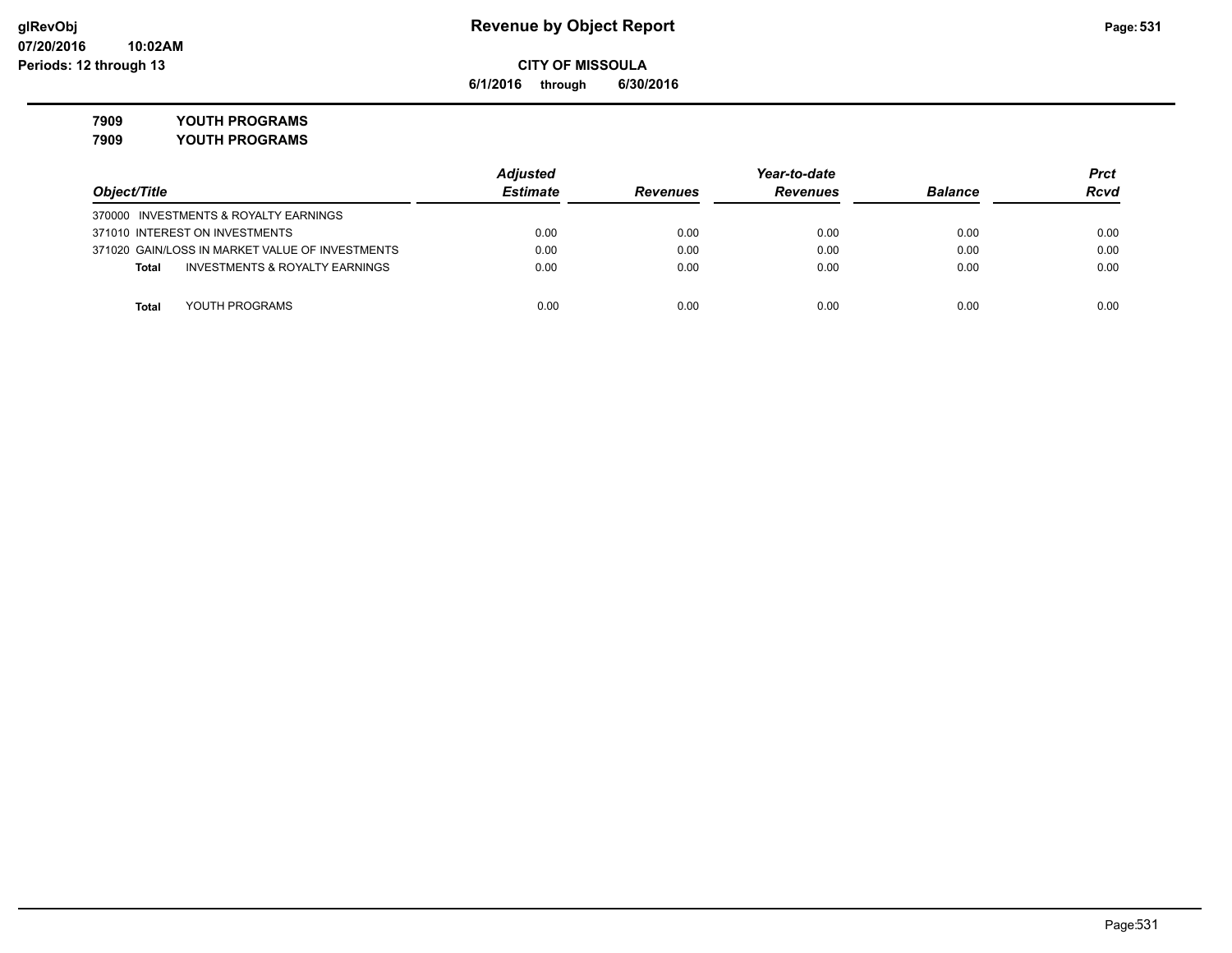#### **glRevObj Revenue by Object Report Page:532**

**CITY OF MISSOULA**

**6/1/2016 through 6/30/2016**

#### **7909 YOUTH PROGRAMS**

| Object/Title                                   | <b>Adjusted</b><br><b>Estimate</b> | <b>Revenues</b> | Year-to-date<br><b>Revenues</b> | <b>Balance</b> | <b>Prct</b><br>Rcvd |
|------------------------------------------------|------------------------------------|-----------------|---------------------------------|----------------|---------------------|
| 370000 INVESTMENTS & ROYALTY EARNINGS          |                                    |                 |                                 |                |                     |
| 371010 INTEREST ON INVESTMENTS                 | 0.00                               | 0.00            | 0.00                            | 0.00           | 0.00                |
| 371020 GAIN/LOSS IN MARKET VALUE OF INVESTMENT | 0.00                               | 0.00            | 0.00                            | 0.00           | 0.00                |
| INVESTMENTS & ROYALTY EARNINGS<br><b>Total</b> | 0.00                               | 0.00            | 0.00                            | 0.00           | 0.00                |
|                                                |                                    |                 |                                 |                |                     |
| YOUTH PROGRAMS<br>Total                        | 0.00                               | 0.00            | 0.00                            | 0.00           | 0.00                |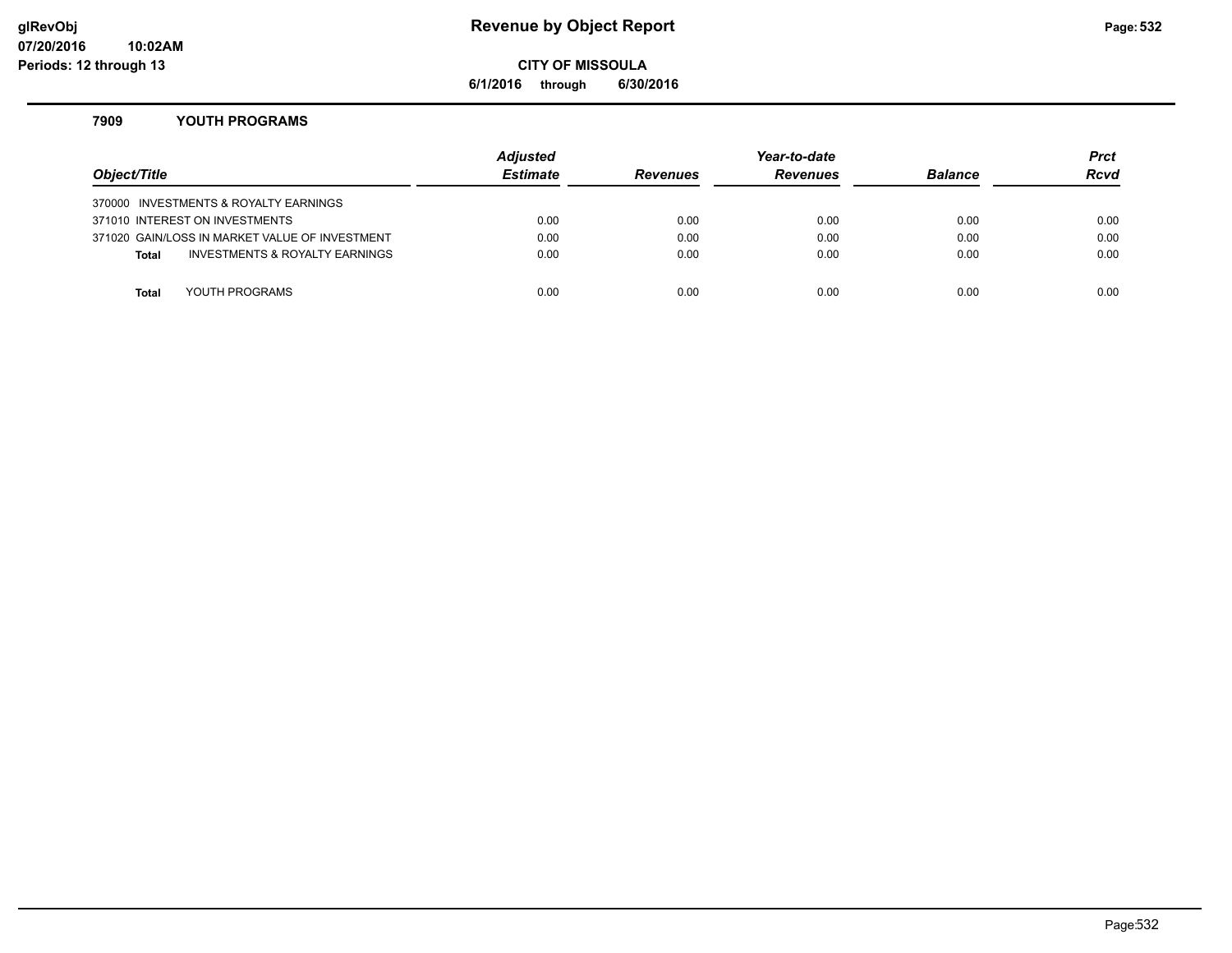**6/1/2016 through 6/30/2016**

### **7910 SIDEWALK & CURB LOAN FUND**

**7910 SIDEWALK & CURB LOAN FUND**

|                                                           | <b>Adjusted</b> |                 | Year-to-date    |                |             |
|-----------------------------------------------------------|-----------------|-----------------|-----------------|----------------|-------------|
| Object/Title                                              | <b>Estimate</b> | <b>Revenues</b> | <b>Revenues</b> | <b>Balance</b> | <b>Rcvd</b> |
| 370000 INVESTMENTS & ROYALTY EARNINGS                     |                 |                 |                 |                |             |
| 371010 INTEREST ON INVESTMENTS                            | 0.00            | 0.00            | 0.00            | 0.00           | 0.00        |
| 371020 GAIN/LOSS IN MARKET VALUE OF INVESTMENTS           | 0.00            | 0.00            | 0.00            | 0.00           | 0.00        |
| <b>INVESTMENTS &amp; ROYALTY EARNINGS</b><br><b>Total</b> | 0.00            | 0.00            | 0.00            | 0.00           | 0.00        |
|                                                           |                 |                 |                 |                |             |
| SIDEWALK & CURB LOAN FUND<br><b>Total</b>                 | 0.00            | 0.00            | 0.00            | 0.00           | 0.00        |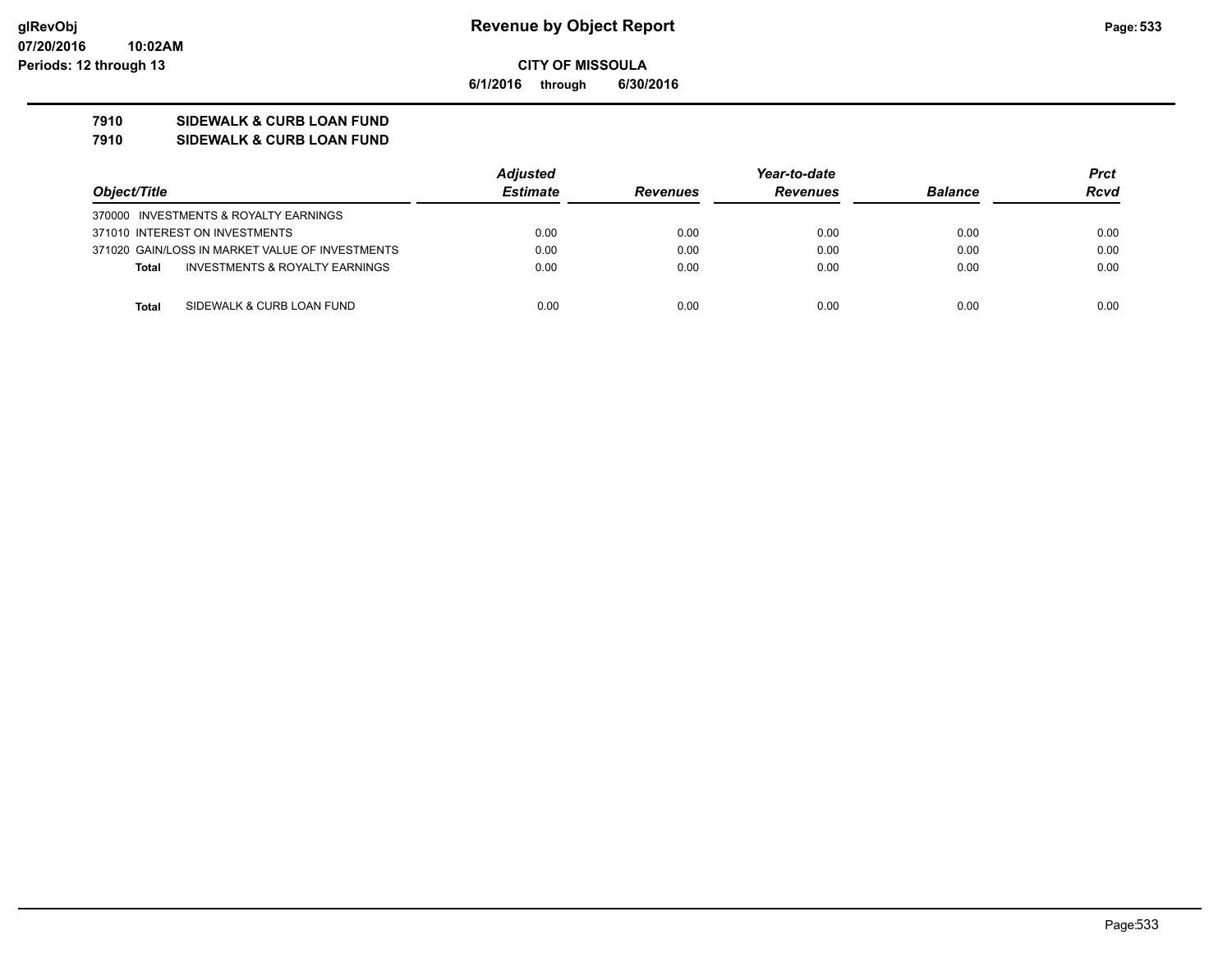**6/1/2016 through 6/30/2016**

#### **7910 SIDEWALK & CURB LOAN FUND**

| Object/Title |                                                | <b>Adjusted</b><br><b>Estimate</b> | <b>Revenues</b> | Year-to-date<br><b>Revenues</b> | <b>Balance</b> | <b>Prct</b><br><b>Rcvd</b> |
|--------------|------------------------------------------------|------------------------------------|-----------------|---------------------------------|----------------|----------------------------|
|              | 370000 INVESTMENTS & ROYALTY EARNINGS          |                                    |                 |                                 |                |                            |
|              | 371010 INTEREST ON INVESTMENTS                 | 0.00                               | 0.00            | 0.00                            | 0.00           | 0.00                       |
|              | 371020 GAIN/LOSS IN MARKET VALUE OF INVESTMENT | 0.00                               | 0.00            | 0.00                            | 0.00           | 0.00                       |
| <b>Total</b> | INVESTMENTS & ROYALTY EARNINGS                 | 0.00                               | 0.00            | 0.00                            | 0.00           | 0.00                       |
|              |                                                |                                    |                 |                                 |                |                            |
| <b>Total</b> | SIDEWALK & CURB LOAN FUND                      | 0.00                               | 0.00            | 0.00                            | 0.00           | 0.00                       |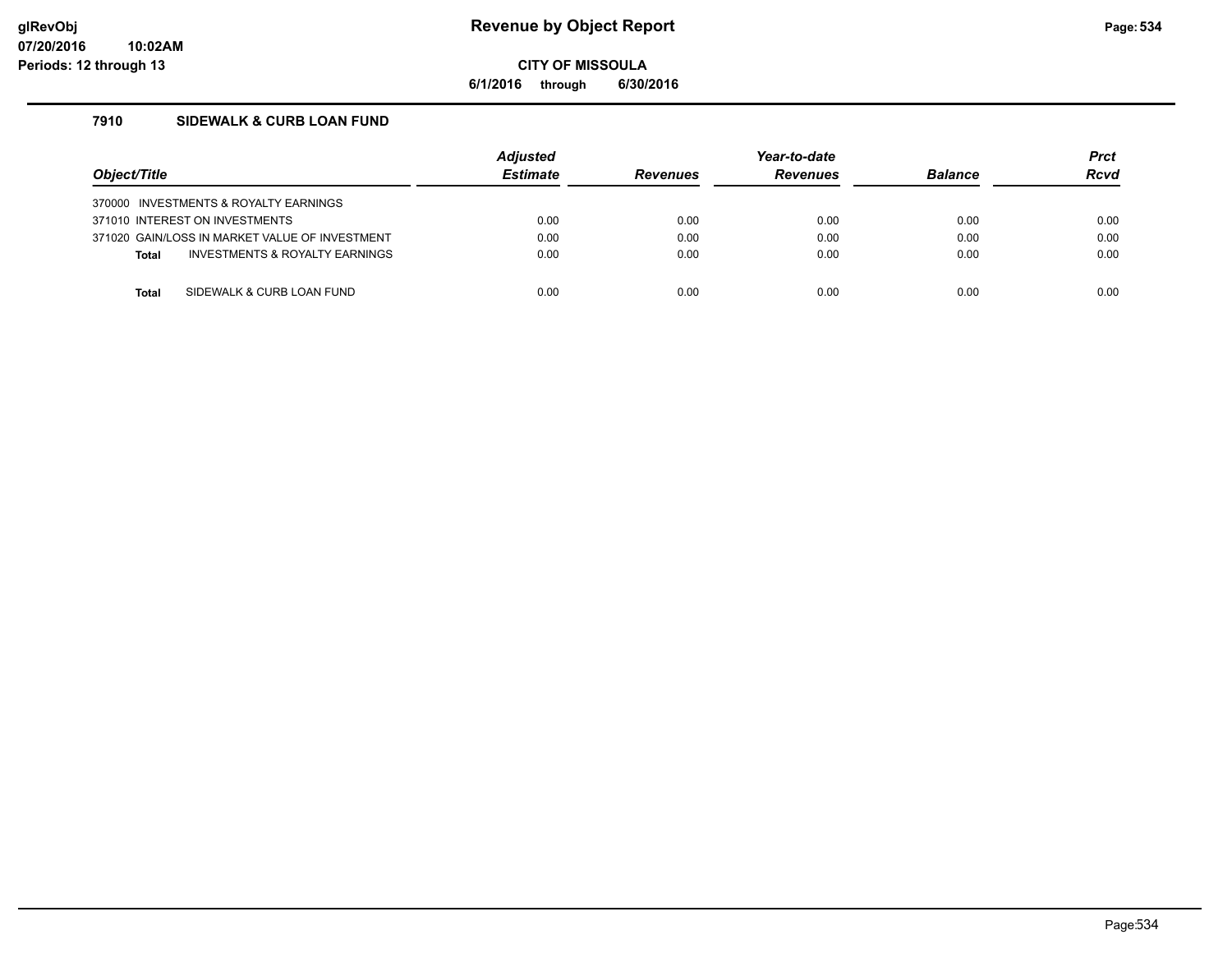**6/1/2016 through 6/30/2016**

**7911 RESIDENTIAL INSPECTION FUND**

**7911 RESIDENTIAL INSPECTION FUND**

|                                                    | <b>Adjusted</b> |                 | Year-to-date    |                | <b>Prct</b> |
|----------------------------------------------------|-----------------|-----------------|-----------------|----------------|-------------|
| Object/Title                                       | <b>Estimate</b> | <b>Revenues</b> | <b>Revenues</b> | <b>Balance</b> | <b>Rcvd</b> |
| 320000 LICENSES & PERMITS                          |                 |                 |                 |                |             |
| 323018 PAVING ASSESSMENTS                          | 0.00            | 0.00            | 15.00           | $-15.00$       | 0.00        |
| LICENSES & PERMITS<br>Total                        | 0.00            | 0.00            | 15.00           | $-15.00$       | 0.00        |
| 360000 MISCELLANEOUS REVENUES                      |                 |                 |                 |                |             |
| 360010 MISCELLANEOUS                               | 0.00            | 0.00            | 0.00            | 0.00           | 0.00        |
| 365001 *** Title Not Found ***                     | 0.00            | 0.00            | 0.00            | 0.00           | 0.00        |
| 365002 OTHER RECREATION DONATIONS                  | 0.00            | 0.00            | 0.00            | 0.00           | 0.00        |
| MISCELLANEOUS REVENUES<br>Total                    | 0.00            | 0.00            | 0.00            | 0.00           | 0.00        |
| 370000 INVESTMENTS & ROYALTY EARNINGS              |                 |                 |                 |                |             |
| 371010 INTEREST ON INVESTMENTS                     | 0.00            | 0.00            | 0.00            | 0.00           | 0.00        |
| 371020 GAIN/LOSS IN MARKET VALUE OF INVESTMENTS    | 0.00            | 0.00            | 0.00            | 0.00           | 0.00        |
| <b>INVESTMENTS &amp; ROYALTY EARNINGS</b><br>Total | 0.00            | 0.00            | 0.00            | 0.00           | 0.00        |
|                                                    |                 |                 |                 |                |             |
| RESIDENTIAL INSPECTION FUND<br>Total               | 0.00            | 0.00            | 15.00           | $-15.00$       | 0.00        |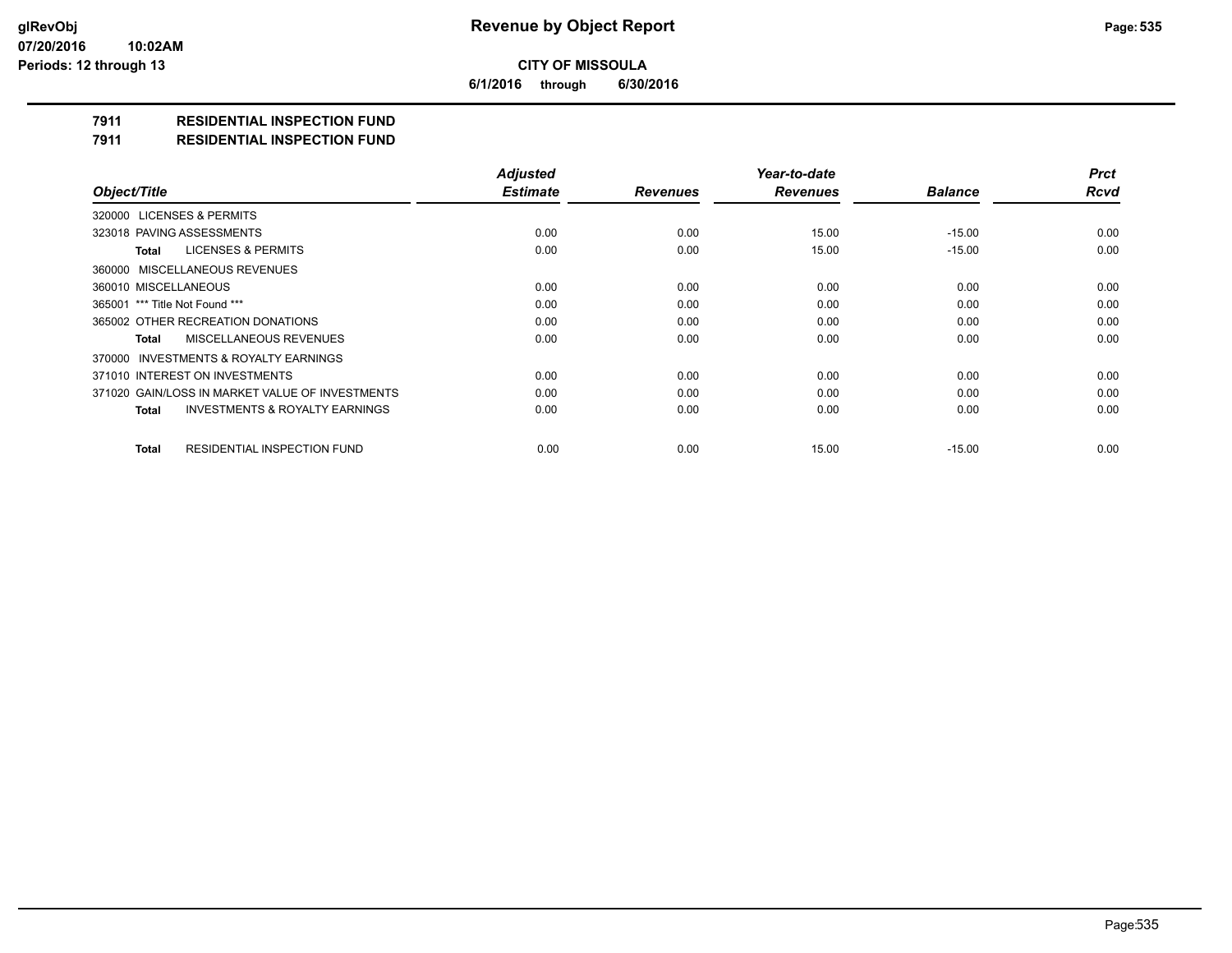**6/1/2016 through 6/30/2016**

### **7911 RESIDENTIAL INSPECTION FUND**

| Object/Title                                       | <b>Adjusted</b><br><b>Estimate</b> | <b>Revenues</b> | Year-to-date<br><b>Revenues</b> | <b>Balance</b> | <b>Prct</b><br>Rcvd |
|----------------------------------------------------|------------------------------------|-----------------|---------------------------------|----------------|---------------------|
| 320000 LICENSES & PERMITS                          |                                    |                 |                                 |                |                     |
| 323018 PAVING ASSESSMENTS                          | 0.00                               | 0.00            | 15.00                           | $-15.00$       | 0.00                |
| <b>LICENSES &amp; PERMITS</b><br>Total             | 0.00                               | 0.00            | 15.00                           | $-15.00$       | 0.00                |
| 360000 MISCELLANEOUS REVENUES                      |                                    |                 |                                 |                |                     |
| 360010 MISCELLANEOUS                               | 0.00                               | 0.00            | 0.00                            | 0.00           | 0.00                |
| 365001 *** Title Not Found ***                     | 0.00                               | 0.00            | 0.00                            | 0.00           | 0.00                |
| 365002 OTHER RECREATION DONATIONS                  | 0.00                               | 0.00            | 0.00                            | 0.00           | 0.00                |
| <b>MISCELLANEOUS REVENUES</b><br><b>Total</b>      | 0.00                               | 0.00            | 0.00                            | 0.00           | 0.00                |
| INVESTMENTS & ROYALTY EARNINGS<br>370000           |                                    |                 |                                 |                |                     |
| 371010 INTEREST ON INVESTMENTS                     | 0.00                               | 0.00            | 0.00                            | 0.00           | 0.00                |
| 371020 GAIN/LOSS IN MARKET VALUE OF INVESTMENT     | 0.00                               | 0.00            | 0.00                            | 0.00           | 0.00                |
| <b>INVESTMENTS &amp; ROYALTY EARNINGS</b><br>Total | 0.00                               | 0.00            | 0.00                            | 0.00           | 0.00                |
|                                                    |                                    |                 |                                 |                |                     |
| RESIDENTIAL INSPECTION FUND<br><b>Total</b>        | 0.00                               | 0.00            | 15.00                           | $-15.00$       | 0.00                |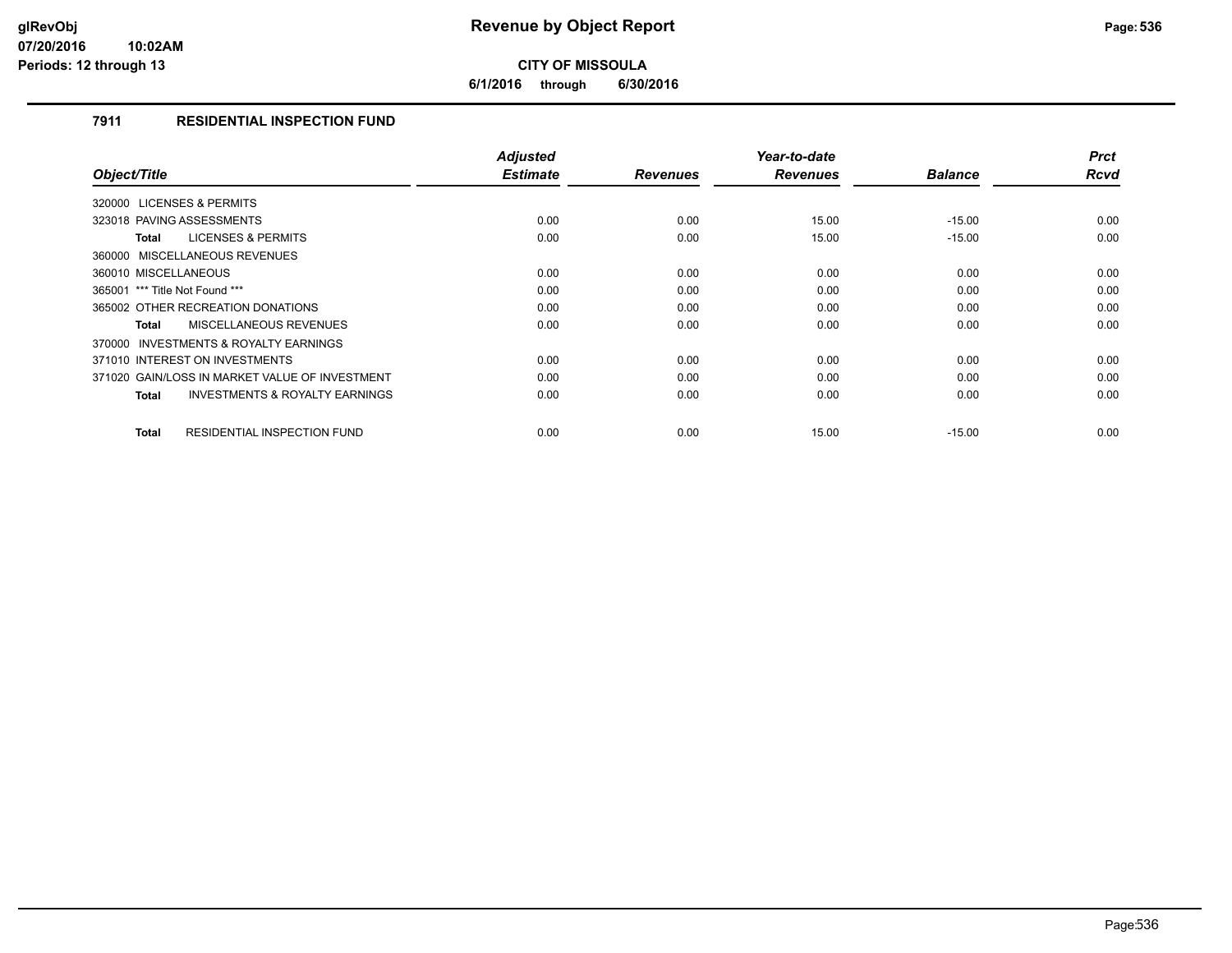**6/1/2016 through 6/30/2016**

#### **9000 GENERAL FIXED ASSETS ACCOUNT GROUP 9000 GENERAL FIXED ASSETS ACCOUNT GROUP**

|                                |                                           | <b>Adjusted</b> |                 | Year-to-date    |                | Prct |
|--------------------------------|-------------------------------------------|-----------------|-----------------|-----------------|----------------|------|
| Object/Title                   |                                           | <b>Estimate</b> | <b>Revenues</b> | <b>Revenues</b> | <b>Balance</b> | Rcvd |
|                                | 380000 OTHER FINANCING SOURCES            |                 |                 |                 |                |      |
| 382000 *** Title Not Found *** |                                           | 0.00            | 0.00            | 0.00            | 0.00           | 0.00 |
| <b>Total</b>                   | OTHER FINANCING SOURCES                   | 0.00            | 0.00            | 0.00            | 0.00           | 0.00 |
| <b>Total</b>                   | <b>GENERAL FIXED ASSETS ACCOUNT GROUP</b> | 0.00            | 0.00            | 0.00            | 0.00           | 0.00 |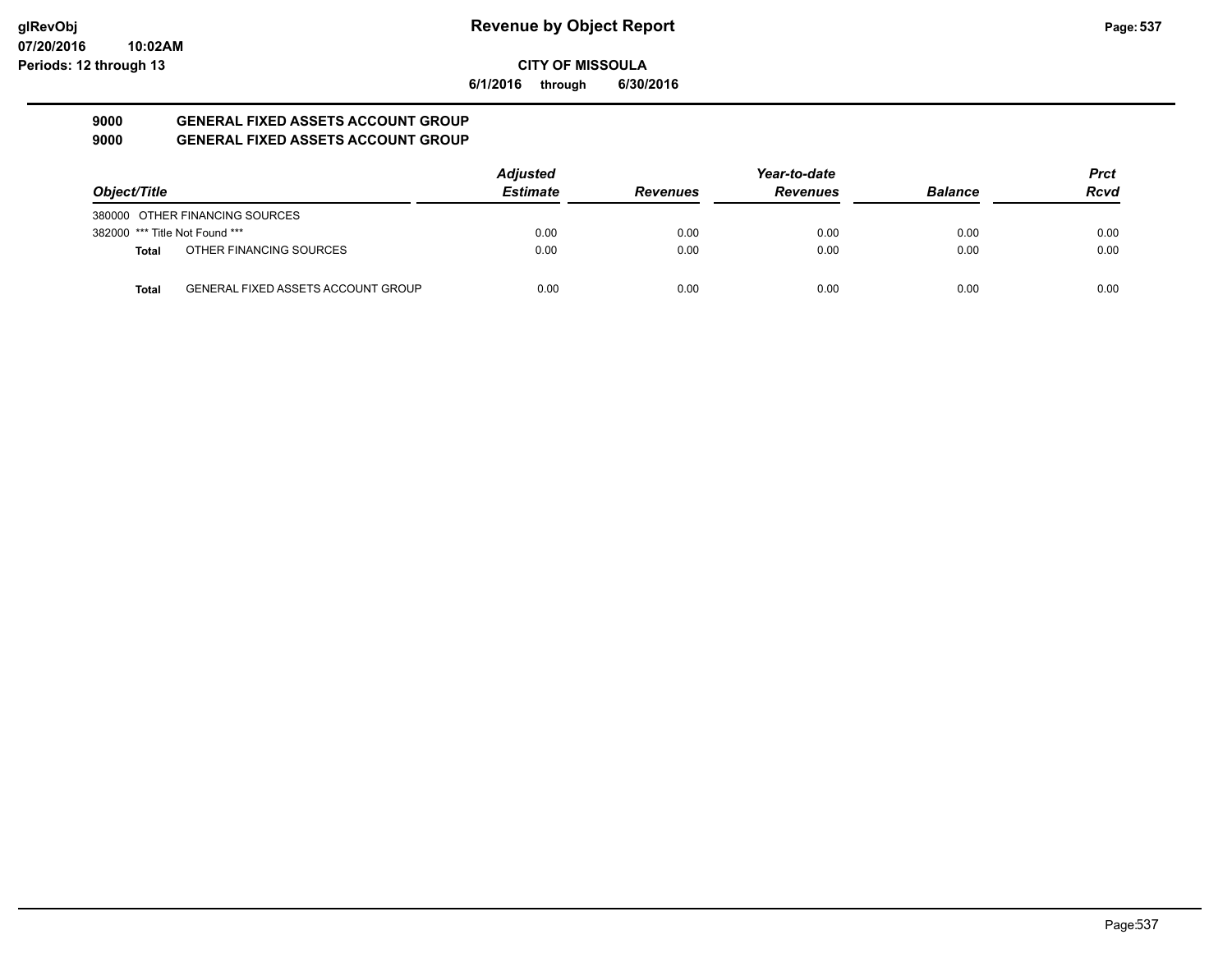**6/1/2016 through 6/30/2016**

#### **9000 GENERAL FIXED ASSETS ACCOUNT GROUP**

|                                |                                           | <b>Adjusted</b> |                 | Year-to-date    |                | <b>Prct</b> |
|--------------------------------|-------------------------------------------|-----------------|-----------------|-----------------|----------------|-------------|
| Object/Title                   |                                           | <b>Estimate</b> | <b>Revenues</b> | <b>Revenues</b> | <b>Balance</b> | <b>Rcvd</b> |
|                                | 380000 OTHER FINANCING SOURCES            |                 |                 |                 |                |             |
| 382000 *** Title Not Found *** |                                           | 0.00            | 0.00            | 0.00            | 0.00           | 0.00        |
| Total                          | OTHER FINANCING SOURCES                   | 0.00            | 0.00            | 0.00            | 0.00           | 0.00        |
| Total                          | <b>GENERAL FIXED ASSETS ACCOUNT GROUF</b> | 0.00            | 0.00            | 0.00            | 0.00           | 0.00        |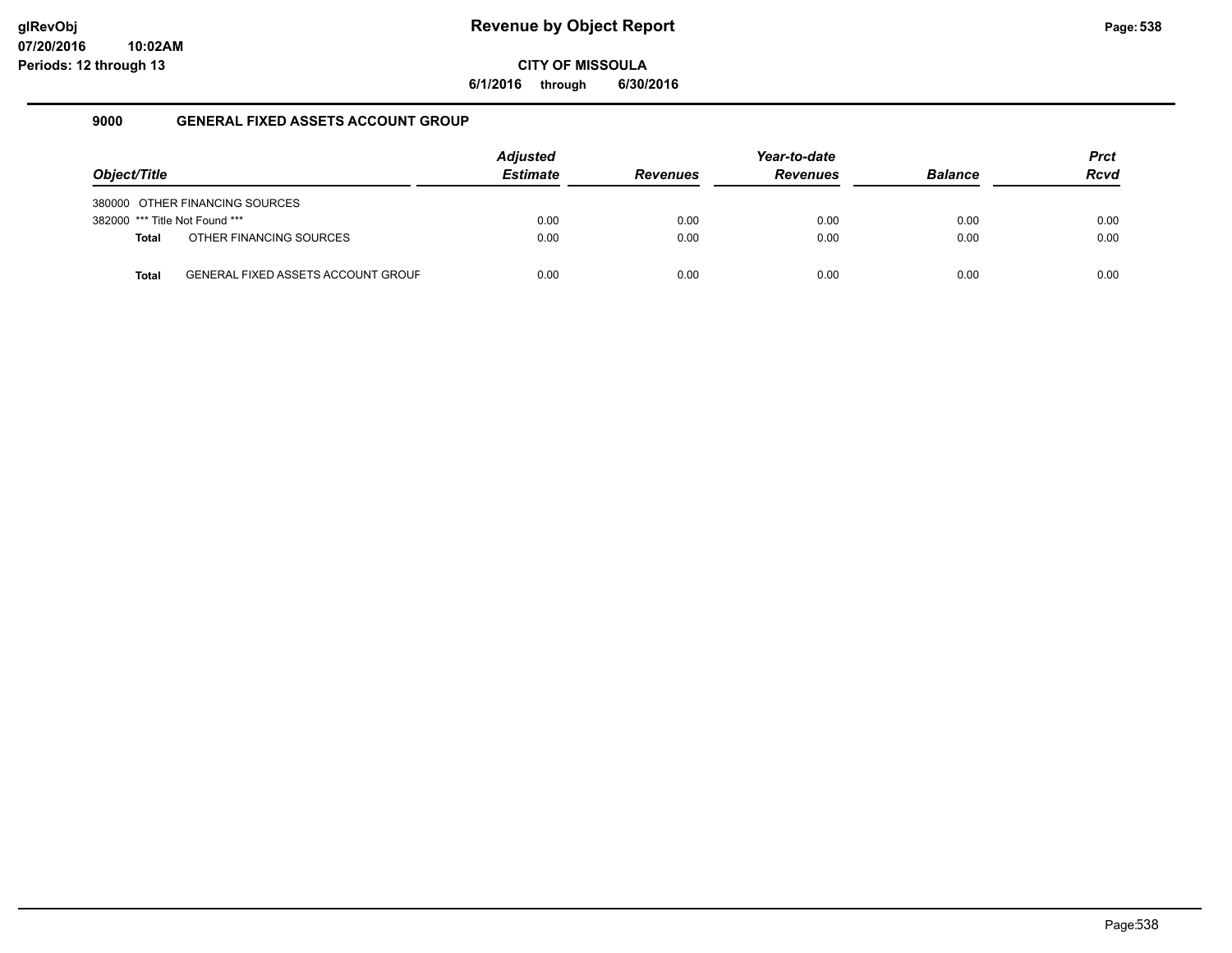**CITY OF MISSOULA 6/1/2016 through 6/30/2016**

#### *Grand Totals*

|                                                | <b>Adjusted</b> |                  | Year-to-date    |                | <b>Prct</b> |
|------------------------------------------------|-----------------|------------------|-----------------|----------------|-------------|
| Object/Title                                   | <b>Estimate</b> | <b>Revenues</b>  | <b>Revenues</b> | <b>Balance</b> | <b>Rcvd</b> |
| 310000 TAXES/ASSESSMENTS                       |                 |                  |                 |                |             |
| 310000 TAXES/ASSESSMENTS                       | 0.00            | 0.00             | 0.00            | 0.00           | 0.00        |
| 311000 GENERAL PROPERTY TAXES                  | 28,202,811.00   | 12,231,683.52    | 27,500,560.44   | 702,250.56     | 97.51       |
| 311001 CURRENT TAXES                           | 0.00            | 0.00             | 0.00            | 0.00           | 0.00        |
| 311005 DELINQUENT TAXES                        | 0.00            | 1,715.14         | 42,724.12       | $-42,724.12$   | 0.00        |
| 311011 TAX INCREMENT                           | 4,272,863.00    | 1,630,034.96     | 3,760,783.68    | 512,079.32     | 88.02       |
| 311030 MOTOR VEHICLE TAXES                     | 1,339,988.00    | 269,768.53       | 1,238,058.58    | 101,929.42     | 92.39       |
| 312000 PENALTIES & INTEREST - DELINQUENT TAXES | 0.00            | 0.00             | 0.00            | 0.00           | 0.00        |
| 312001 PENALTIES & INTEREST                    | 63,000.00       | 27,976.58        | 53,414.77       | 9,585.23       | 84.79       |
| 314000 PROP TAX - OTHER THAN ASSESSED VAL      | 0.00            | 0.00             | 0.00            | 0.00           | 0.00        |
| 314001 LIGHT VEHICLE TAX                       | 0.00            | 0.00             | 0.00            | 0.00           | 0.00        |
| 314100 TBID REVENUE                            | 680,350.00      | 0.00             | 0.00            | 680,350.00     | 0.00        |
| TAXES/ASSESSMENTS<br><b>Total</b>              | 34,559,012.00   | 14, 161, 178. 73 | 32,595,541.59   | 1,963,470.41   | 94.32       |
| 320000 LICENSES & PERMITS                      |                 |                  |                 |                |             |
| 322011 LIQUOR LICENSES                         | 33,975.00       | 0.00             | 33,313.00       | 662.00         | 98.05       |
| 322012 BEER LICENSES                           | 34,900.00       | 0.00             | 44,400.00       | $-9,500.00$    | 127.22      |
| 322013 WINE LICENSES                           | 11,700.00       | 0.00             | 0.00            | 11,700.00      | 0.00        |
| 322014 GOING OUT OF BUSINESS LICENSE           | 0.00            | 0.00             | 0.00            | 0.00           | 0.00        |
| 322020 GENERAL BUSINESS/PROF/OCCUPATIONAL LIC  | 642,344.00      | 151,009.25       | 631,441.29      | 10,902.71      | 98.30       |
| 322021 RENTAL LICENSES                         | 60,828.00       | 6,426.79         | 59,044.51       | 1,783.49       | 97.07       |
| 322022 BLIC PENALTIES & LICENSES               | 12,360.00       | 0.00             | 10,300.04       | 2,059.96       | 83.33       |
| 322031 FRANCHISE FEE - AT&T                    | 680,000.00      | 0.00             | 512,553.85      | 167,446.15     | 75.38       |
| 322034 PEG ACCESS                              | 56,000.00       | 0.00             | 29,795.47       | 26,204.53      | 53.21       |
| 323011 BUILDING PERMITS                        | 1,074,058.00    | 174,818.23       | 1,181,618.04    | $-107,560.04$  | 110.01      |
| 323012 ELECTRICAL PERMITS                      | 231,537.00      | 36,672.26        | 257,915.32      | $-26,378.32$   | 111.39      |
| 323013 PLUMBING PERMITS                        | 132,373.00      | 15,144.00        | 134,420.00      | $-2,047.00$    | 101.55      |
| 323014 BLDG PERMIT REVIEW FEE                  | 0.00            | 0.00             | 0.00            | 0.00           | 0.00        |
| 323015 EXCAVATING PERMITS                      | 396,550.00      | 62,894.95        | 490,323.91      | $-93,773.91$   | 123.65      |
| 323016 MOVING PERMITS                          | 0.00            | 0.00             | 848.00          | $-848.00$      | 0.00        |
| 323017 MECHANICAL PERMITS                      | 96,891.00       | 11,373.00        | 106,788.60      | $-9,897.60$    | 110.22      |
| 323018 PAVING ASSESSMENTS                      | 7,000.00        | 0.00             | 15.00           | 6,985.00       | 0.21        |
| 323019 ALARM USERS PERMITS                     | 16,068.00       | 1,066.00         | 8,449.00        | 7,619.00       | 52.58       |
| 323020 FENCE PERMITS                           | 13,792.00       | 2,524.00         | 8,835.00        | 4,957.00       | 64.06       |
| 323021 PAVING PERMITS                          | 32,960.00       | 5,437.35         | 41,815.23       | $-8,855.23$    | 126.87      |
| 323022 GRADING/DRAINAGE PERMITS                | 7,723.00        | 1,149.00         | 14,575.00       | $-6,852.00$    | 188.72      |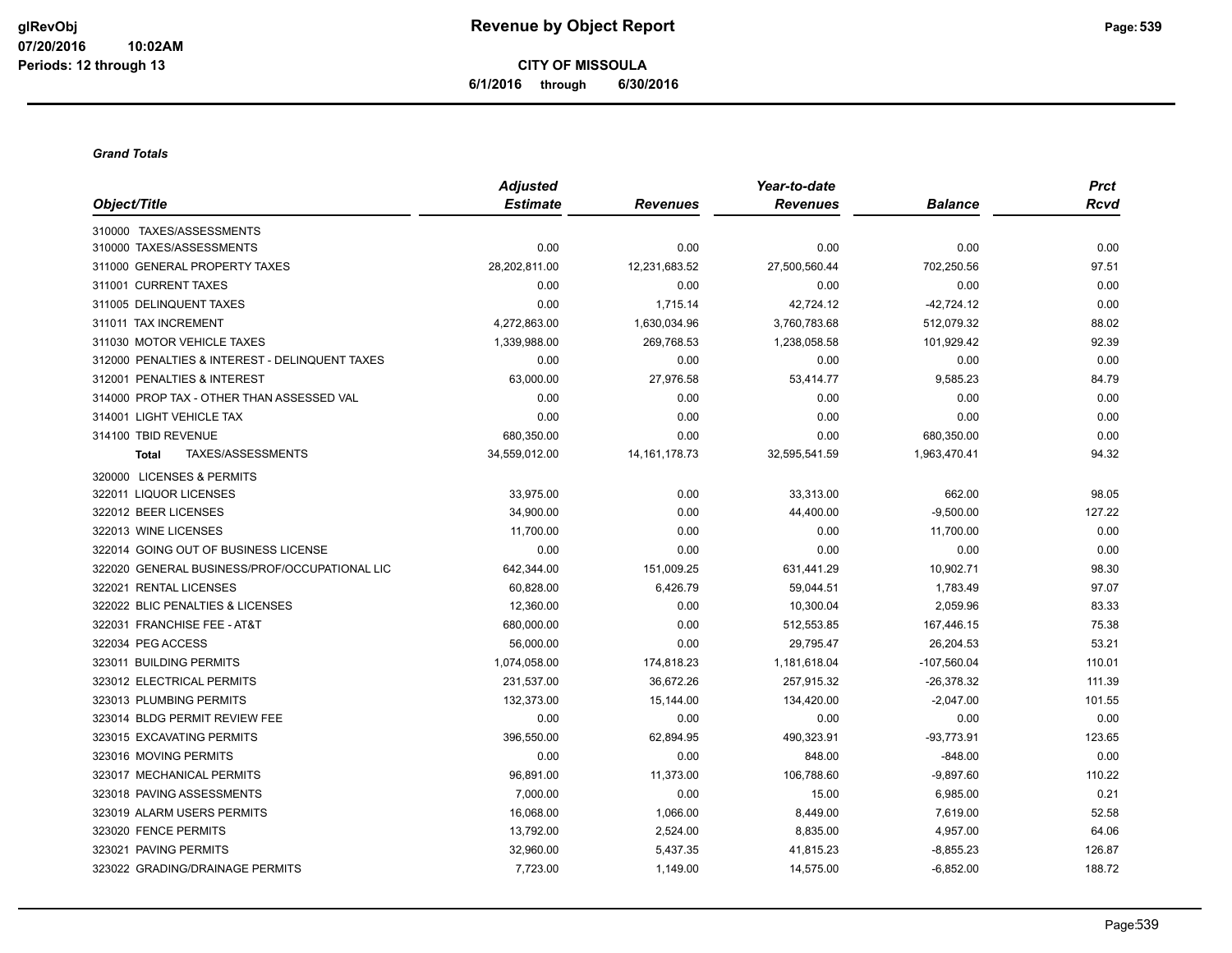**6/1/2016 through 6/30/2016**

#### *Grand Totals [Continued]*

| Object/Title                                   | <b>Adjusted</b><br><b>Estimate</b> | <b>Revenues</b> | Year-to-date<br><b>Revenues</b> | <b>Balance</b> | <b>Prct</b><br>Rcvd |
|------------------------------------------------|------------------------------------|-----------------|---------------------------------|----------------|---------------------|
| 323023 ADA ACCESS PERMITS                      | 14,343.00                          | 2,900.00        | 19,341.00                       | $-4,998.00$    | 134.85              |
| 323025 STREET USE PERMITS                      | 3,862.00                           | 580.00          | 4,350.00                        | $-488.00$      | 112.64              |
| 323026 PYROTECHNICS PERMITS                    | 3.000.00                           | 1,160.00        | 2,074.00                        | 926.00         | 69.13               |
| 323027 HAULER PERMITS                          | 0.00                               | 0.00            | 1,540.50                        | $-1,540.50$    | 0.00                |
| 323030 ANIMAL LICENSES                         | 0.00                               | 686.00          | 9,255.10                        | $-9,255.10$    | 0.00                |
| 323031 CHICKEN LICENSES                        | 477.00                             | 90.00           | 540.00                          | $-63.00$       | 113.21              |
| 323051 BICYCLE LICENSES                        | 0.00                               | 0.00            | 0.00                            | 0.00           | 0.00                |
| 323052 STORM WATER POLLUTION PREVENTION PERMIT | 3,811.00                           | 1,530.00        | 7,868.00                        | $-4,057.00$    | 206.45              |
| 323054 ZONING COMPLIANCE PERMITS               | 3,090.00                           | 1,943.00        | 17,807.00                       | $-14,717.00$   | 576.28              |
| 323055 FLOOD PLAIN PERMITS                     | 0.00                               | 0.00            | 1,790.00                        | $-1,790.00$    | 0.00                |
| 323056 SIGN PERMITS                            | 10,000.00                          | 1,060.00        | 14,985.00                       | $-4,985.00$    | 149.85              |
| 323057 SIDEWALK CAFE PERMIT                    | 0.00                               | 0.00            | 279.00                          | $-279.00$      | 0.00                |
| <b>LICENSES &amp; PERMITS</b><br><b>Total</b>  | 3,579,642.00                       | 478,463.83      | 3,646,280.86                    | $-66,638.86$   | 101.86              |
| 330000 INTERGOVERNMENTAL REVENUES              |                                    |                 |                                 |                |                     |
| 330000 INTERGOVERNMENTAL REVENUES              | 87,421.00                          | 7,707.70        | 728,500.29                      | $-641,079.29$  | 833.32              |
| 330005 MUTD GRANT ADMIN FEE                    | 0.00                               | 0.00            | 0.00                            | 0.00           | 0.00                |
| 331000 FEDERAL GRANTS                          | 38,973.00                          | 0.00            | 23,466.12                       | 15,506.88      | 60.21               |
| 331001 GRANTS                                  | 0.00                               | 0.00            | 0.00                            | 0.00           | 0.00                |
| 331002 COUNTY ASSISTANCE CIP PROJECTS          | 0.00                               | 0.00            | 0.00                            | 0.00           | 0.00                |
| 331003 STATE HOME PROGRAM INCOME               | 186,935.00                         | 0.00            | 0.00                            | 186,935.00     | 0.00                |
| 331004 CITY ASSESSMENTS                        | 0.00                               | 0.00            | 0.00                            | 0.00           | 0.00                |
| 331005 WESTERN FEDERAL LANDS GRANT             | 0.00                               | 0.00            | 0.00                            | 0.00           | 0.00                |
| 331010 ENTITLEMENT - CDBG                      | 405,605.00                         | 0.00            | 555,918.42                      | $-150,313.42$  | 137.06              |
| 331013 NORTHSIDE PED BRIDGE ARRA GRANT         | 0.00                               | 0.00            | 0.00                            | 0.00           | 0.00                |
| 331014 WHITE PINE PLAYGROUND-CDBG GRANT        | 158,650.00                         | 0.00            | 0.00                            | 158,650.00     | 0.00                |
| 331020 COPS GRANT                              | 0.00                               | 0.00            | 0.00                            | 0.00           | 0.00                |
| 331022 EQUIPMENT GRANT                         | 0.00                               | 0.00            | 254,143.40                      | $-254, 143.40$ | 0.00                |
| 331023 COPS HIRING GRANT 2011                  | 42,000.00                          | 0.00            | 35,483.03                       | 6,516.97       | 84.48               |
| 331024 DEPT OF JUSTICE GRANTS                  | 50,000.00                          | 0.00            | 66,009.99                       | $-16,009.99$   | 132.02              |
| 331025 DV ACCOUNTABILITY PROJECT               | 993,592.00                         | 0.00            | 0.00                            | 993,592.00     | 0.00                |
| 331026 FY09 POLICE ICAC FEDERAL GRANT          | 0.00                               | 0.00            | 65,523.51                       | $-65,523.51$   | 0.00                |
| 331027 JAG GRANTS REVENUE                      | 0.00                               | 11,257.41       | 70,680.47                       | $-70,680.47$   | 0.00                |
| 331028 DUI-COPS IN SHOPS                       | 5,000.00                           | 0.00            | 0.00                            | 5,000.00       | 0.00                |
| 331029 CHRP GRANT                              | 0.00                               | 0.00            | 0.00                            | 0.00           | 0.00                |
| 331030 COMMUNITY RESOURCE OFFICER/MCPS         | 0.00                               | 0.00            | 0.00                            | 0.00           | 0.00                |
| 331031 EECBG REVOLVING LOAN                    | 0.00                               | 0.00            | 0.00                            | 0.00           | 0.00                |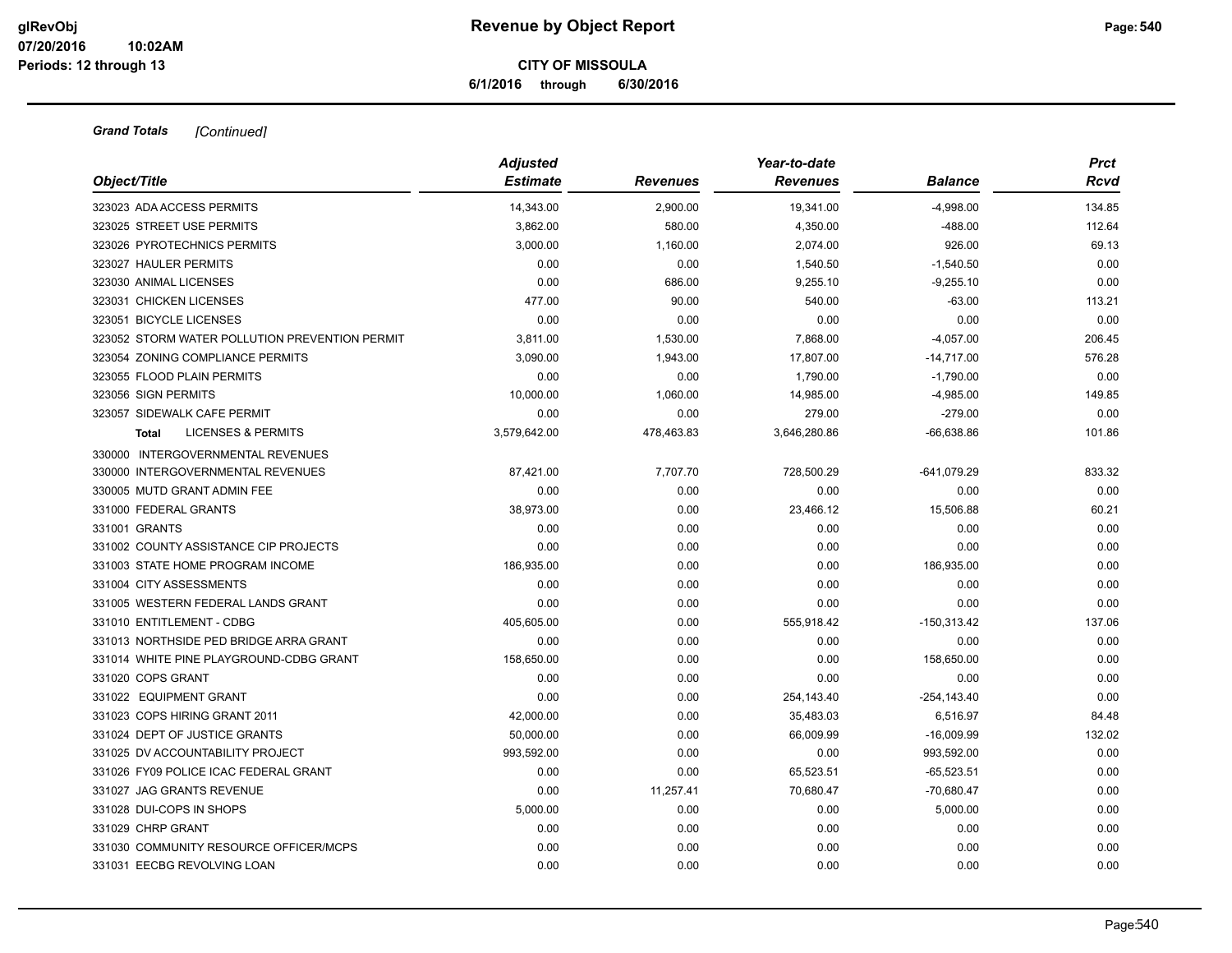**6/1/2016 through 6/30/2016**

| Object/Title                                | <b>Adjusted</b> |                 | Year-to-date    |                | <b>Prct</b> |
|---------------------------------------------|-----------------|-----------------|-----------------|----------------|-------------|
|                                             | <b>Estimate</b> | <b>Revenues</b> | <b>Revenues</b> | <b>Balance</b> | Rcvd        |
| 331033 WORD                                 | 0.00            | 0.00            | 10,218.88       | $-10,218.88$   | 0.00        |
| 331050 ISTEA/CTEP GRANT                     | 200,000.00      | 0.00            | 0.00            | 200,000.00     | 0.00        |
| 331053 CTEP PLAYFAIR                        | 0.00            | 0.00            | 38,890.21       | $-38,890.21$   | 0.00        |
| 331054 FHWA PL GRANT                        | 650,194.00      | 0.00            | 425,376.77      | 224,817.23     | 65.42       |
| 331055 FTA GRANT                            | 164,937.00      | 0.00            | 93,137.11       | 71,799.89      | 56.47       |
| 331056 MDT FEDERAL CMAQ                     | 285,698.00      | 168.50          | 172,748.70      | 112,949.30     | 60.47       |
| 331057 TRANSIT-MUTD CMAQ                    | 0.00            | 0.00            | 0.00            | 0.00           | 0.00        |
| 331060 NATL RECREATION TRAILS GRANTS        | 0.00            | 0.00            | 0.00            | 0.00           | 0.00        |
| 331090 EPA GRANT                            | 987,106.00      | 78,741.07       | 78,379.57       | 908,726.43     | 7.94        |
| 331091 US DOT HMEP GRANT                    | 0.00            | 0.00            | 12,000.00       | $-12,000.00$   | 0.00        |
| 331112 SAFER GRANT                          | 0.00            | 0.00            | 0.00            | 0.00           | 0.00        |
| 331113 *** Title Not Found ***              | 0.00            | 0.00            | 86,262.00       | $-86,262.00$   | 0.00        |
| 331114 TITLE III GRANT-MSLA CO              | 14,500.00       | 0.00            | 0.00            | 14,500.00      | 0.00        |
| 331153 RUSSELL S 3RD IMPROVEMENTS           | 0.00            | 0.00            | 0.00            | 0.00           | 0.00        |
| 331154 CTEP-MILWAUKEE RR TRAIL              | 0.00            | 0.00            | 0.00            | 0.00           | 0.00        |
| 331155 CTEP/GRANT CREEK TRAIL BCN           | 0.00            | 0.00            | 148,586.82      | $-148,586.82$  | 0.00        |
| 331156 CTEP GRANTS                          | 375,500.00      | 0.00            | 0.00            | 375,500.00     | 0.00        |
| 331160 SAFE ROUTES TO SCHOOLS fY08 \$82,500 | 0.00            | 0.00            | 0.00            | 0.00           | 0.00        |
| 331170 HISTORICAL PRESERVATION GRANT        | 5,500.00        | 0.00            | 5,500.00        | 0.00           | 100.00      |
| 331178 DUI TASK FORCE                       | 0.00            | 0.00            | 0.00            | 0.00           | 0.00        |
| 331180 LIBRARY LITERACY GRANT               | 0.00            | 0.00            | 0.00            | 0.00           | 0.00        |
| 331181 CTEP/CMAQ MADISON ST TO U CONNECTOR  | 0.00            | 0.00            | 0.00            | 0.00           | 0.00        |
| 331990 IRS REIMB/DEBT SVS INTEREST          | 253,177.00      | 117,980.65      | 235,961.30      | 17,215.70      | 93.20       |
| 331992 FEDERAL ARRA GRANTS                  | 0.00            | 0.00            | 0.00            | 0.00           | 0.00        |
| 334013 STATE GRANT - OT SEATBELT            | 60,000.00       | 0.00            | 41,377.46       | 18,622.54      | 68.96       |
| 334014 *** Title Not Found ***              | 0.00            | 0.00            | 0.00            | 0.00           | 0.00        |
| 334015 COPS TECHNOLOGY GRANT                | 299,498.00      | 0.00            | 148,506.76      | 150,991.24     | 49.59       |
| 334016 BULLETPROOF VEST GRANT               | 10,500.00       | 0.00            | 6,317.04        | 4,182.96       | 60.16       |
| 334017 SCHOOL RESOURCE OFFICER              | 240,000.00      | 0.00            | 248,850.00      | $-8,850.00$    | 103.69      |
| 334018 STATE GRANT - CAPITAL                | 0.00            | 0.00            | 0.00            | 0.00           | 0.00        |
| 334020 UNDERAGE DRINKING GRANT              | 0.00            | 0.00            | 0.00            | 0.00           | 0.00        |
| 334025 COUNTY WEED                          | 15,000.00       | 15,000.00       | 16,049.73       | $-1,049.73$    | 107.00      |
| 334026 FOREST HEALTH GRANT                  | 0.00            | 0.00            | 0.00            | 0.00           | 0.00        |
| 334028 DEPT OF AG INTERN GRANT              | 0.00            | 0.00            | 0.00            | 0.00           | 0.00        |
| 334040 GAS TAX APPORTIONMENT                | 1,080,419.00    | 0.00            | 990,383.69      | 90,035.31      | 91.67       |
| 334045 MONTANA DEPARTMENT TRANSPORTATION    | 0.00            | 0.00            | 0.00            | 0.00           | 0.00        |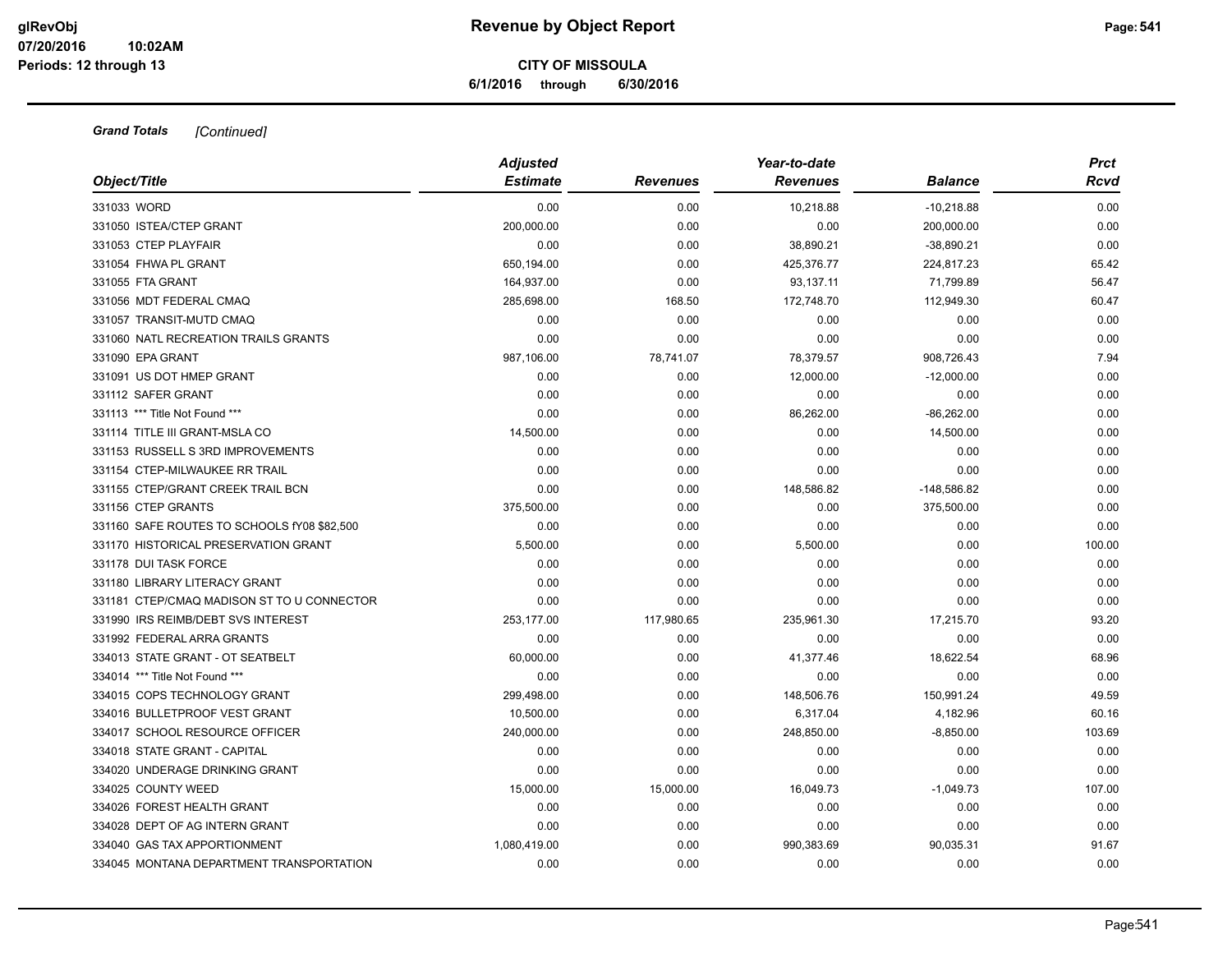**6/1/2016 through 6/30/2016**

| Object/Title                                  | <b>Adjusted</b> |                 | Year-to-date    | <b>Prct</b>    |       |
|-----------------------------------------------|-----------------|-----------------|-----------------|----------------|-------|
|                                               | <b>Estimate</b> | <b>Revenues</b> | <b>Revenues</b> | <b>Balance</b> | Rcvd  |
| 334056 BANK CORP. LIC. TAX - (PREVIOUS YEARS) | 0.00            | 0.00            | 0.00            | 0.00           | 0.00  |
| 334061 IMPACT FEES-CLEARING ACCOUNT           | 0.00            | 0.00            | 0.00            | 0.00           | 0.00  |
| 334071 DEQ/RIVER WATER SAMPLING               | 0.00            | 0.00            | 0.00            | 0.00           | 0.00  |
| 334076 BIG SKY TRUST FUND GRANTS              | 0.00            | 0.00            | 0.00            | 0.00           | 0.00  |
| 334112 WELLNESS GRANT                         | 0.00            | 0.00            | 0.00            | 0.00           | 0.00  |
| 334120 TSEP GRANT                             | 0.00            | 0.00            | 0.00            | 0.00           | 0.00  |
| 334121 DNRC GRANT                             | 59,000.00       | 0.00            | 30,000.00       | 29,000.00      | 50.85 |
| 334122 RENEWABLE RESOURCE GRANTS              | 0.00            | 0.00            | 0.00            | 0.00           | 0.00  |
| 334123 MAQI FEDERAL ASSISTANCE                | 0.00            | 0.00            | 0.00            | 0.00           | 0.00  |
| 334124 GRANTS-CIP                             | 0.00            | 0.00            | 0.00            | 0.00           | 0.00  |
| 334125 FIRE FIGHTER GRANT                     | 90,000.00       | 0.00            | 26,175.49       | 63,824.51      | 29.08 |
| 334126 DEVELOPER ASSESSMENTS                  | 0.00            | 0.00            | 0.00            | 0.00           | 0.00  |
| 334127 TONKIN TRAIL - FISH WILDLIFE PARKS     | 0.00            | 0.00            | 0.00            | 0.00           | 0.00  |
| 334128 CDBG FIRE HYDRANT GRANT                | 0.00            | 0.00            | 0.00            | 0.00           | 0.00  |
| 334140 DNRC GRANT                             | 0.00            | 0.00            | 0.00            | 0.00           | 0.00  |
| 334143 MONTANA TOURISM GRANT                  | 0.00            | 0.00            | 0.00            | 0.00           | 0.00  |
| 334145 WESTERN MT MENTAL HEALTH CTR           | 0.00            | 0.00            | 0.00            | 0.00           | 0.00  |
| 334146 ADDI FUNDS-1ST TIME HOMEBUYERS         | 12,846.00       | 0.00            | 0.00            | 12,846.00      | 0.00  |
| 334149 MISSOULA HOMEOWNERSHIP PROGRAM         | 335,666.00      | 0.00            | 0.00            | 335,666.00     | 0.00  |
| 334153 FY14 DISTRICT XI HRC TBRA              | 0.00            | 0.00            | 1,667.00        | $-1,667.00$    | 0.00  |
| 334154 HOMEWORD SWEETGRASS                    | 0.00            | 0.00            | 156,750.00      | $-156,750.00$  | 0.00  |
| 334156 HOME PROGRAM INCOME                    | 31,500.00       | 0.00            | 0.00            | 31,500.00      | 0.00  |
| 334161 FY10 DISTRICT XI HRC                   | 0.00            | 0.00            | 0.00            | 0.00           | 0.00  |
| 334251 RTP/TAP STATE GRANTS                   | 0.00            | 0.00            | 5,000.00        | $-5,000.00$    | 0.00  |
| 334990 ARRA FUNDING                           | 0.00            | 0.00            | 0.00            | 0.00           | 0.00  |
| 334991 ARRA HB645 FUNDING                     | 0.00            | 0.00            | 0.00            | 0.00           | 0.00  |
| 334992 ARRA LOAN                              | 0.00            | 0.00            | 0.00            | 0.00           | 0.00  |
| 335075 STATE GAMBLING/VIDEO/KENO/BINGO FEES   | 127,650.00      | 0.00            | 113,589.19      | 14,060.81      | 88.98 |
| 335076 STATE GAMBLING LICENSE FEES            | 0.00            | 0.00            | 0.00            | 0.00           | 0.00  |
| 335077 STATE KENO/BINGO PROCEEDS TAX          | 0.00            | 0.00            | 0.00            | 0.00           | 0.00  |
| 335210 PERSONAL PROPERTY TAX REIMBURSEMENT    | 561,664.00      | 0.00            | 528,471.76      | 33,192.24      | 94.09 |
| 335230 HB 124 REVENUE                         | 8,029,080.00    | 0.00            | 6,407,139.32    | 1,621,940.68   | 79.80 |
| 335250 STATE REIMB - SB #184                  | 0.00            | 0.00            | 0.00            | 0.00           | 0.00  |
| 336001 MDT REIMBURSEMENTS                     | 0.00            | 0.00            | 0.00            | 0.00           | 0.00  |
| 336020 STATE PENSION CONTRIBUTION             | 0.00            | 0.00            | 0.00            | 0.00           | 0.00  |
| 336021 STATE CONTRIB - POLICE RETIREMENT      | 2.257.772.00    | 0.00            | 2,031,554.32    | 226.217.68     | 89.98 |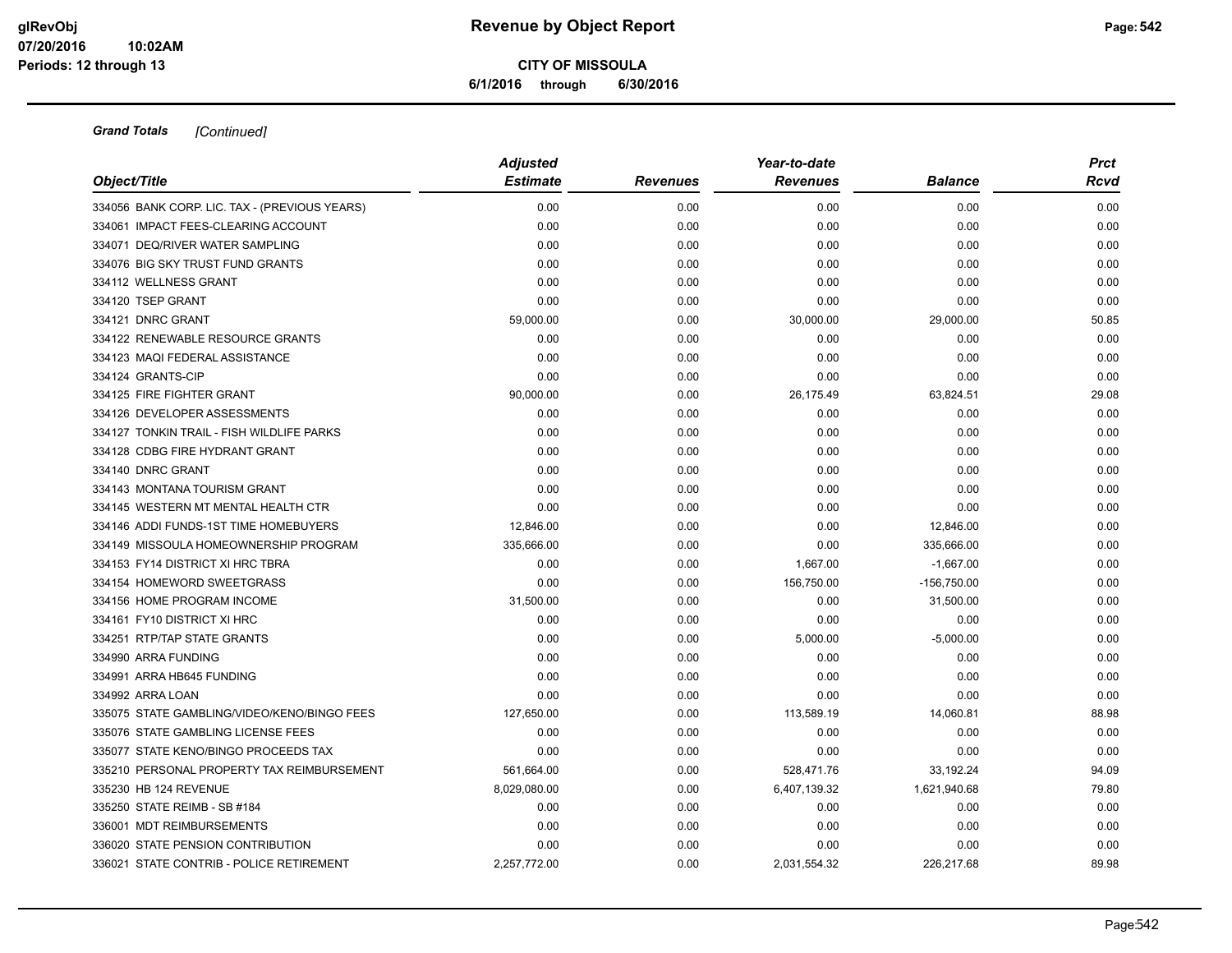**6/1/2016 through 6/30/2016**

| Object/Title                                      | <b>Adjusted</b><br><b>Estimate</b> | <b>Revenues</b> | Year-to-date<br><b>Revenues</b> | <b>Balance</b> | <b>Prct</b><br>Rcvd |
|---------------------------------------------------|------------------------------------|-----------------|---------------------------------|----------------|---------------------|
| 336022 STATE CONTRIB. - FIRE RETIREMENT           | 2,265,164.00                       | 0.00            | 2,038,762.63                    | 226,401.37     | 90.01               |
| 336023 STATE CONTRIB. - PERS                      | 9,986.00                           | 1,166.07        | 13,093.55                       | $-3,107.55$    | 131.12              |
| 336030 COUNTY CONTRIBUTION                        | 9,900.00                           | 0.00            | 30,121.67                       | $-20,221.67$   | 304.26              |
| 337000 LOCAL GRANTS                               | 0.00                               | 0.00            | 9,000.00                        | $-9,000.00$    | 0.00                |
| 337002 MRA GRANT                                  | 0.00                               | 0.00            | 0.00                            | 0.00           | 0.00                |
| 337003 HEALTH DEPT-STORM WATER MGMT               | 0.00                               | 0.00            | 0.00                            | 0.00           | 0.00                |
| 337004 MRA GRANTS                                 | 0.00                               | 25,000.00       | 25,000.00                       | $-25,000.00$   | 0.00                |
| 337009 *** Title Not Found ***                    | 0.00                               | 0.00            | 7,525.00                        | $-7,525.00$    | 0.00                |
| 337010 COUNTY REIMBURSEMENT-DEANOS                | 0.00                               | 0.00            | 0.00                            | 0.00           | 0.00                |
| 337012 LEGAL SERVICES-CONTRACTED/REIMB.           | 0.00                               | 0.00            | 6,000.00                        | $-6,000.00$    | 0.00                |
| 337013 MUTD SIGN MAINTENANCE AGREEMENT            | 3,000.00                           | 0.00            | 0.00                            | 3,000.00       | 0.00                |
| 338000 LOCAL SHARING OF TAX INCREMENT             | 266,850.00                         | 0.00            | 183,770.00                      | 83,080.00      | 68.87               |
| 338001 EXCESS PLEDGED TAX INCREMENT RETURNED      | 0.00                               | 0.00            | 0.00                            | 0.00           | 0.00                |
| 338100 PLANNING MILLS PASSED THRU COUNTY          | 329,157.00                         | 0.00            | 300,000.00                      | 29,157.00      | 91.14               |
| 339000 PAYMENT IN LIEU OF TAXES                   | 34,056.00                          | 0.00            | 14,678.00                       | 19,378.00      | 43.10               |
| <b>INTERGOVERNMENTAL REVENUES</b><br><b>Total</b> | 21,033,496.00                      | 257,021.40      | 16,486,569.20                   | 4,546,926.80   | 78.38               |
| 340000 CHARGES FOR SERVICES                       |                                    |                 |                                 |                |                     |
| 340051 GRILL VAN CONCESSIONS                      | 0.00                               | 8,468.10        | 30,322.50                       | $-30,322.50$   | 0.00                |
| 341009 BLDG ADMIN FEES                            | 310,310.00                         | 155,155.00      | 310,310.00                      | 0.00           | 100.00              |
| 341010 MISCELLANEOUS COLLECTIONS                  | 350.00                             | 75.00           | 1,265.00                        | $-915.00$      | 361.43              |
| 341011 TRANSPORTATION ADMIN FEES                  | 24,720.00                          | 12,360.00       | 24,720.00                       | 0.00           | 100.00              |
| 341012 MAYORS PROCLAMATION FEES                   | 100.00                             | 0.00            | 0.00                            | 100.00         | 0.00                |
| 341013 AIR FUND FEES                              | 250.00                             | 25.00           | 165.00                          | 85.00          | 66.00               |
| 341015 SEWER ADMINISTRATION FEES                  | 1,227,202.00                       | 640,538.00      | 1,227,202.00                    | 0.00           | 100.00              |
| 341016 MRA ADMINISTRATION FEES                    | 138,879.00                         | 54,369.00       | 123,809.00                      | 15,070.00      | 89.15               |
| 341017 LIGHTING ADMINISTRATION FEES               | 15,452.00                          | 7,726.00        | 15.452.00                       | 0.00           | 100.00              |
| 341018 PARKING COMM ADMIN FEES                    | 188,805.00                         | 94,403.00       | 188,806.00                      | $-1.00$        | 100.00              |
| 341019 *** Title Not Found ***                    | 4,512.00                           | 2,256.00        | 4,512.00                        | 0.00           | 100.00              |
| 341021 SID ADMINISTRATION FEES                    | 0.00                               | 0.00            | 0.00                            | 0.00           | 0.00                |
| 341022 PROJECT ADMIN FEES                         | 0.00                               | 0.00            | 0.00                            | 0.00           | 0.00                |
| 341023 PLANNING ADMIN FEES                        | 24,720.00                          | 12,720.00       | 24,720.00                       | 0.00           | 100.00              |
| 341031 STATE REIMB MUNI COURT                     | 0.00                               | 0.00            | 0.00                            | 0.00           | 0.00                |
| 341032 IMPACT FEE CLEARING ACCOUNT                | 1,200,000.00                       | $-1,016,274.73$ | 0.00                            | 1,200,000.00   | 0.00                |
| 341033 IMPACT FEES-PARKS SHARE                    | 0.00                               | 138,288.26      | 138,288.26                      | -138,288.26    | 0.00                |
| 341034 IMPACT FEES-FIRE SHARE                     | 0.00                               | 75,724.97       | 75,724.97                       | $-75,724.97$   | 0.00                |
| 341035 IMPACT FEES-POLICE SHARE                   | 0.00                               | 12,287.79       | 12.287.79                       | $-12.287.79$   | 0.00                |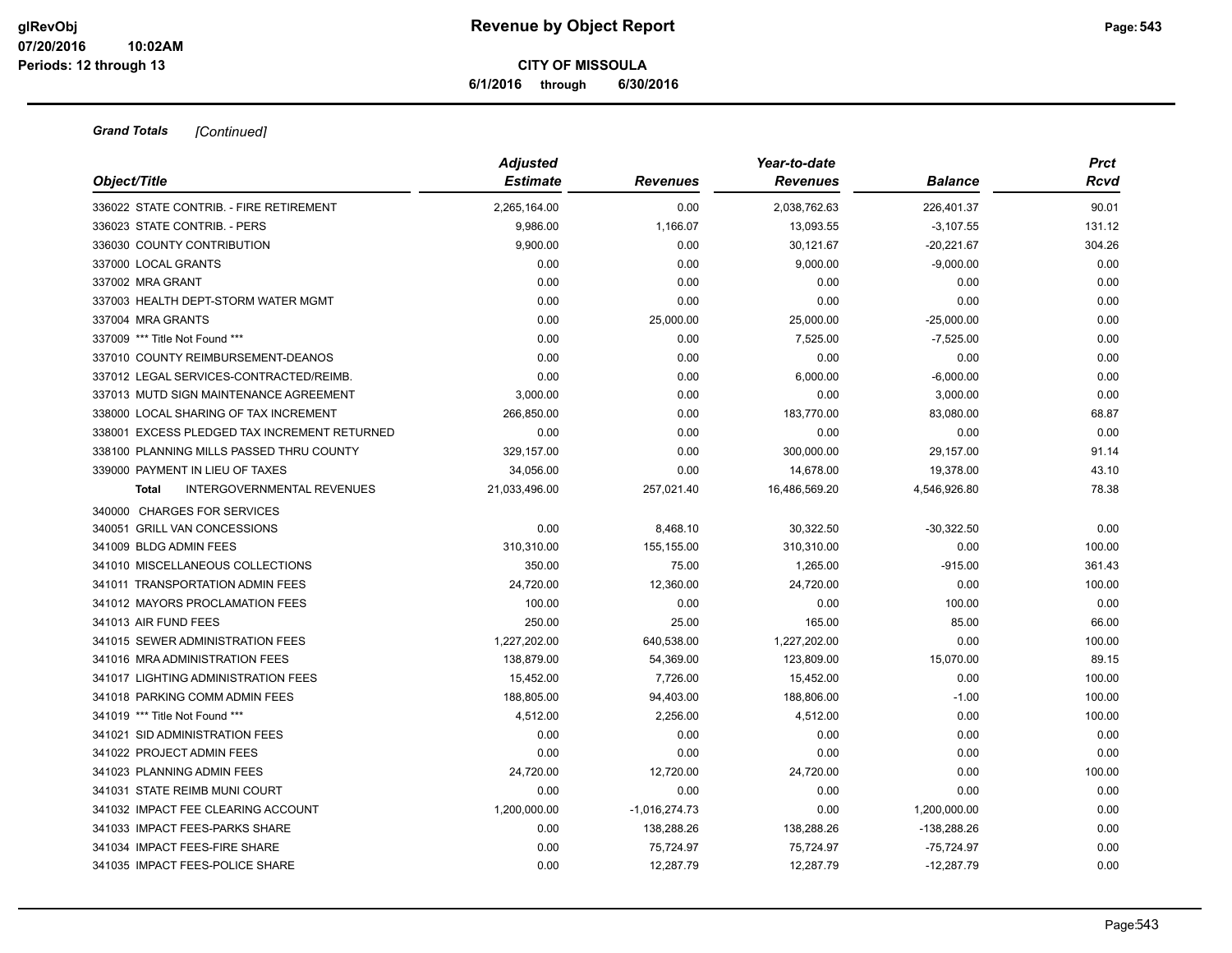**6/1/2016 through 6/30/2016**

| Object/Title                               | <b>Adjusted</b><br><b>Estimate</b> | <b>Revenues</b> | Year-to-date<br><b>Revenues</b> | <b>Balance</b> | <b>Prct</b><br>Rcvd |
|--------------------------------------------|------------------------------------|-----------------|---------------------------------|----------------|---------------------|
| 341036 IMPACT FEES-COMMUNITY SERVICE SHARE | 0.00                               | 156,405.35      | 156,405.35                      | $-156,405.35$  | 0.00                |
| 341037 IMPACT FEE-ROAD SHARE               | 0.00                               | 794,143.72      | 794,143.72                      | -794,143.72    | 0.00                |
| 341041 SEWER EXTENSION RECORDING FEES      | 4,500.00                           | 0.00            | 3,154.00                        | 1,346.00       | 70.09               |
| 341052 MUNICIPAL COURT FILING FEES         | 283,400.00                         | 97,508.60       | 342,816.09                      | $-59,416.09$   | 120.97              |
| 341055 CRIME VICTIM SURCHARGE              | 2,500.00                           | 6,746.57        | 7,969.56                        | $-5,469.56$    | 318.78              |
| 341067 SUBDIVISION EXEMPTION AFFIDAVITS    | 0.00                               | 1,400.00        | 7,400.00                        | $-7,400.00$    | 0.00                |
| 341068 SUBDIVISON FEES                     | 5,000.00                           | 5,463.00        | 11,234.00                       | $-6,234.00$    | 224.68              |
| 341069 REZONING FEES                       | 5,000.00                           | 0.00            | 12,752.00                       | $-7,752.00$    | 255.04              |
| 341070 DESIGN REVIEW BOARD                 | 15,000.00                          | 8,549.00        | 42,727.27                       | $-27,727.27$   | 284.85              |
| 341071 BOARD OF ADJUST. ZONING, SIGNS      | 0.00                               | 0.00            | 0.00                            | 0.00           | 0.00                |
| 341072 FLOOD PLAIN-0THER FEES              | 0.00                               | 0.00            | 0.00                            | 0.00           | 0.00                |
| 341073 FIRE PLAN CHECK FEES                | 27,981.00                          | 5,904.00        | 30,190.00                       | $-2,209.00$    | 107.89              |
| 341074 FIRE INSPECTION FEES                | 25,000.00                          | 9,341.00        | 55,840.49                       | $-30,840.49$   | 223.36              |
| 341076 ENGINEERING PLAN CHECK FEES         | 33,478.00                          | 4,037.00        | 44,613.00                       | $-11,135.00$   | 133.26              |
| 341077 ZONING COMPLIANCE INSPECTIONS       | 0.00                               | 0.00            | 0.00                            | 0.00           | 0.00                |
| 341078 ENGINEERING MAP FEES                | 120.00                             | 10.00           | 240.00                          | $-120.00$      | 200.00              |
| 341079 GREASE INTERCEPTOR APPEAL FEES      | 2,000.00                           | 0.00            | 463.50                          | 1,536.50       | 23.18               |
| 341090 STREET VACATION PETITION FEES       | 0.00                               | 0.00            | 3,962.00                        | $-3,962.00$    | 0.00                |
| 341091 INSPECTION CODE BOOKS & COPIES      | 1,346.00                           | 39.00           | 270.25                          | 1,075.75       | 20.08               |
| 341100 GRANT ADMINISTRATION SERVICE FEES   | 0.00                               | 0.00            | 0.00                            | 0.00           | 0.00                |
| 341450 *** Title Not Found ***             | 0.00                               | 0.00            | 0.00                            | 0.00           | 0.00                |
| 342000 ANTI-GRAFFITI PROJECT               | 5,000.00                           | 0.00            | 100.00                          | 4,900.00       | 2.00                |
| 342010 POLICE/BID AGREEMENT                | 0.00                               | 0.00            | 47,684.00                       | $-47,684.00$   | 0.00                |
| 342012 PD REIMBURSABLE SERVICES            | 0.00                               | 1,805.36        | 2,872.05                        | $-2,872.05$    | 0.00                |
| 342013 SECURITY INVEST FEES                | 61,000.00                          | 4,982.00        | 28,079.95                       | 32,920.05      | 46.03               |
| 342014 POLICE DEPARTMENT SERVICE FEES      | 157,300.00                         | 1,617.00        | 36,684.05                       | 120,615.95     | 23.32               |
| 342015 POLICE OVERTIME FEES                | 84,000.00                          | 7,622.75        | 92,618.76                       | $-8,618.76$    | 110.26              |
| 342016 POLICE TRAINING FEES                | 36,000.00                          | 6,550.12        | 21,851.54                       | 14,148.46      | 60.70               |
| 342017 CATERING FEES                       | 7,200.00                           | 245.00          | 5,005.00                        | 2,195.00       | 69.51               |
| 342018 DESK REPORTS                        | 20,000.00                          | 3,846.00        | 34,227.00                       | $-14,227.00$   | 171.14              |
| 342019 ABANDONED VEHICLE REVENUE FEES      | 12,500.00                          | 860.00          | 22,830.00                       | $-10,330.00$   | 182.64              |
| 342020 FIRE DEPARTMENT FEES                | 100.00                             | 183.00          | 664.50                          | -564.50        | 664.50              |
| 342021 CPR EDUCATION PROGRAM               | 7,435.00                           | 840.00          | 9,145.00                        | $-1,710.00$    | 123.00              |
| 342022 OUTSIDE HIRES                       | 524,890.00                         | 17,567.21       | 680,540.19                      | $-155,650.19$  | 129.65              |
| 342060 BIKE PROGRAM SALES & FEES           | 2,700.00                           | 0.00            | 0.00                            | 2,700.00       | 0.00                |
| 343000 PW REIMBURSABLE SERVICES            | 31,258.00                          | 0.00            | 11,997.33                       | 19,260.67      | 38.38               |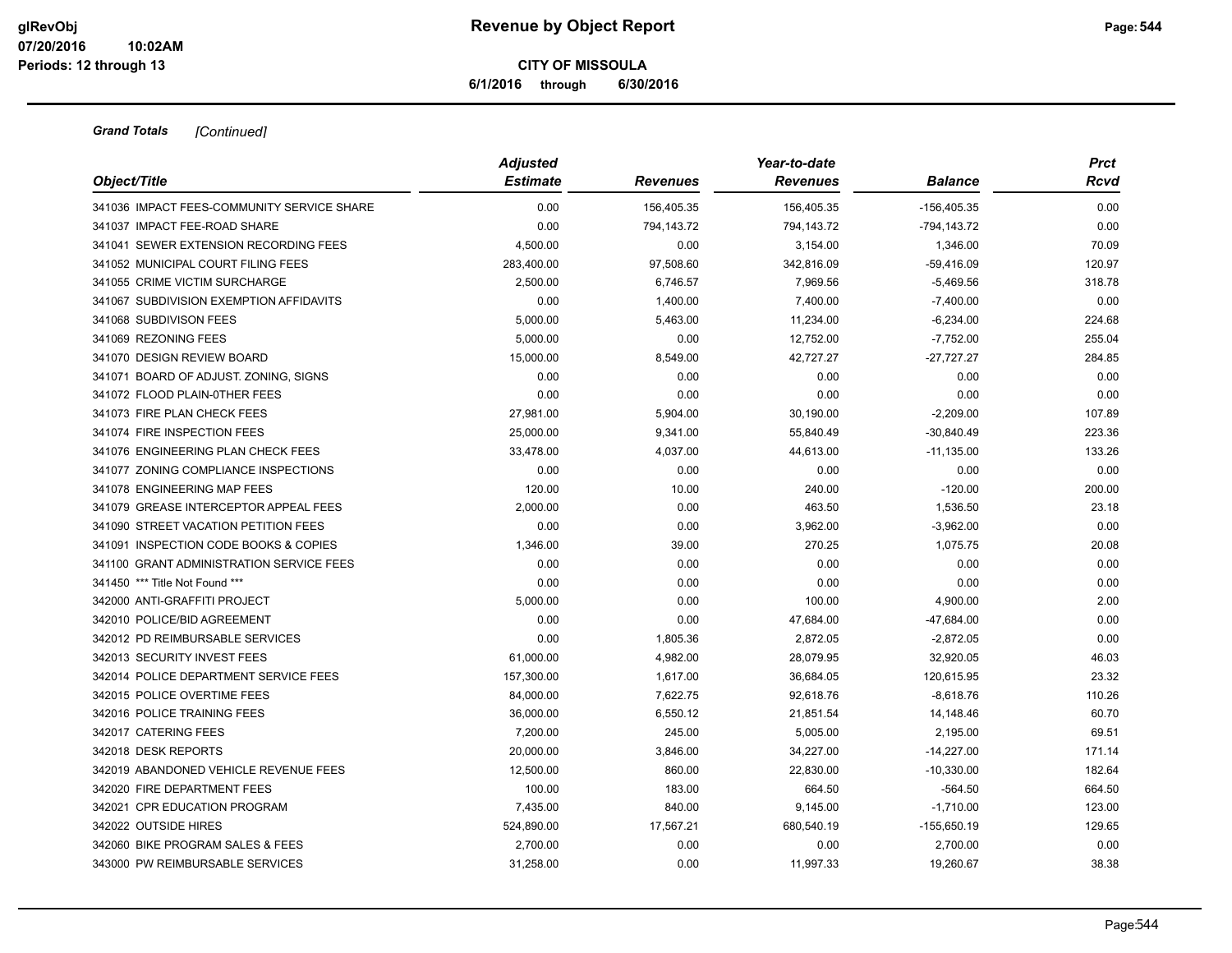**6/1/2016 through 6/30/2016**

|                                             | <b>Adjusted</b> |                 | Year-to-date    |                | <b>Prct</b> |
|---------------------------------------------|-----------------|-----------------|-----------------|----------------|-------------|
| Object/Title                                | <b>Estimate</b> | <b>Revenues</b> | <b>Revenues</b> | <b>Balance</b> | Rcvd        |
| 343001 SIGN FABRICATION & CONTRACTS         | 500.00          | 0.00            | 0.00            | 500.00         | 0.00        |
| 343002 OTHER AGENCIES - VEH MAINT           | 48,000.00       | 0.00            | 42,934.50       | 5,065.50       | 89.45       |
| 343003 STATE PAYMENT - TRAFFIC COUNTS       | 4,450.00        | 0.00            | 0.00            | 4,450.00       | 0.00        |
| 343004 SPECIAL STATE CONTRACTS              | 80.000.00       | 0.00            | 184,223.13      | $-104,223.13$  | 230.28      |
| 343005 NON-ARRA MOUNTAIN WATER CONTRACT     | 0.00            | 0.00            | 0.00            | 0.00           | 0.00        |
| 343006 OTHER GOVT AGENCY-STREET PROJECTS    | 98,318.00       | 0.00            | 0.00            | 98,318.00      | 0.00        |
| 343008 PRIVATE COMPANY STREET PAYMENTS      | 0.00            | 0.00            | 0.00            | 0.00           | 0.00        |
| 343009 TOW CHARGES                          | 0.00            | 0.00            | 0.00            | 0.00           | 0.00        |
| 343010 STREET DEPT SALES & SERVICES         | 19,195.00       | 0.00            | 0.00            | 19,195.00      | 0.00        |
| 343011 STREET AND ROADWAY REPAIR CHARGES    | 0.00            | 0.00            | 0.00            | 0.00           | 0.00        |
| 343013 SNOW REMOVAL FEES                    | 1,500.00        | 68.00           | 1,600.76        | $-100.76$      | 106.72      |
| 343015 PARKING                              | 1,598,000.00    | 0.00            | 0.00            | 1,598,000.00   | 0.00        |
| 343016 METER MONEY                          | 0.00            | 106,234.03      | 751,640.29      | -751,640.29    | 0.00        |
| 343017 PARKING LEASE REVENUE                | 0.00            | 143,420.00      | 833,070.50      | $-833,070.50$  | 0.00        |
| 343018 *** Title Not Found ***              | 0.00            | 11,952.76       | 109,298.00      | $-109,298.00$  | 0.00        |
| 343021 WATER FEES                           | 0.00            | 0.00            | 0.00            | 0.00           | 0.00        |
| 343026 WATER INSTALLATION CHARGES           | 0.00            | 0.00            | 0.00            | 0.00           | 0.00        |
| 343031 SEWER SERVICE CHARGES                | 0.00            | 0.00            | 6,140.00        | $-6,140.00$    | 0.00        |
| 343032 SEWER INSTALLATION CHARGES           | 79,000.00       | 19,800.00       | 129,895.70      | $-50,895.70$   | 164.42      |
| 343034 TREATMENT FACILITIES FEES            | 8,006,641.00    | 77,491.30       | 8,180,299.25    | $-173,658.25$  | 102.17      |
| 343035 SALE OF SEWER MATERIALS AND SUPPLIES | 0.00            | 3,844.37        | $-11,577.07$    | 11,577.07      | 0.00        |
| 343036 *** Title Not Found ***              | 0.00            | 0.00            | 0.00            | 0.00           | 0.00        |
| 343037 DELINQUENT SEWER FEES                | 0.00            | 0.00            | 0.00            | 0.00           | 0.00        |
| 343038 P & I TAX LIENS                      | 0.00            | 1,350.47        | 4,267.82        | $-4,267.82$    | 0.00        |
| 343039 DISPOSAL FEES                        | 0.00            | 2,814.08        | 28,720.20       | $-28,720.20$   | 0.00        |
| 343041 GARBAGE COLLECTION SERVICES          | 5,000.00        | 2,011.77        | 20,745.34       | $-15,745.34$   | 414.91      |
| 343065 BUILDING RENTALS                     | 0.00            | 0.00            | 0.00            | 0.00           | 0.00        |
| 343080 STATE MAINTENANCE CONTRACT           | 530,082.00      | 121,485.52      | 556,065.28      | $-25,983.28$   | 104.90      |
| 343082 MDT URBAN PROJECTS                   | 0.00            | 0.00            | 0.00            | 0.00           | 0.00        |
| 343083 CONTRACT SEWER APPLICATIONS          | 0.00            | 0.00            | 0.00            | 0.00           | 0.00        |
| 343084 STREET MAINTENANCE MATERIALS REIMB   | 55,500.00       | 14,396.00       | 96,328.31       | $-40,828.31$   | 173.56      |
| 343097 SIDEWALK AND CURB FEES               | 340,000.00      | 17,489.81       | 310,896.12      | 29,103.88      | 91.44       |
| 343300 MISC CHARGES FOR SERVICES            | 0.00            | 0.00            | 0.00            | 0.00           | 0.00        |
| 343301 BOOT REMOVAL                         | 0.00            | 855.00          | 8,370.00        | $-8,370.00$    | 0.00        |
| 343302 PARKS SOIL PROJECT                   | 0.00            | 0.00            | 0.00            | 0.00           | 0.00        |
| 343310 SALE OF NICHE NAMEPLATES & VASES     | 0.00            | 2,400.00        | 14,200.00       | $-14,200.00$   | 0.00        |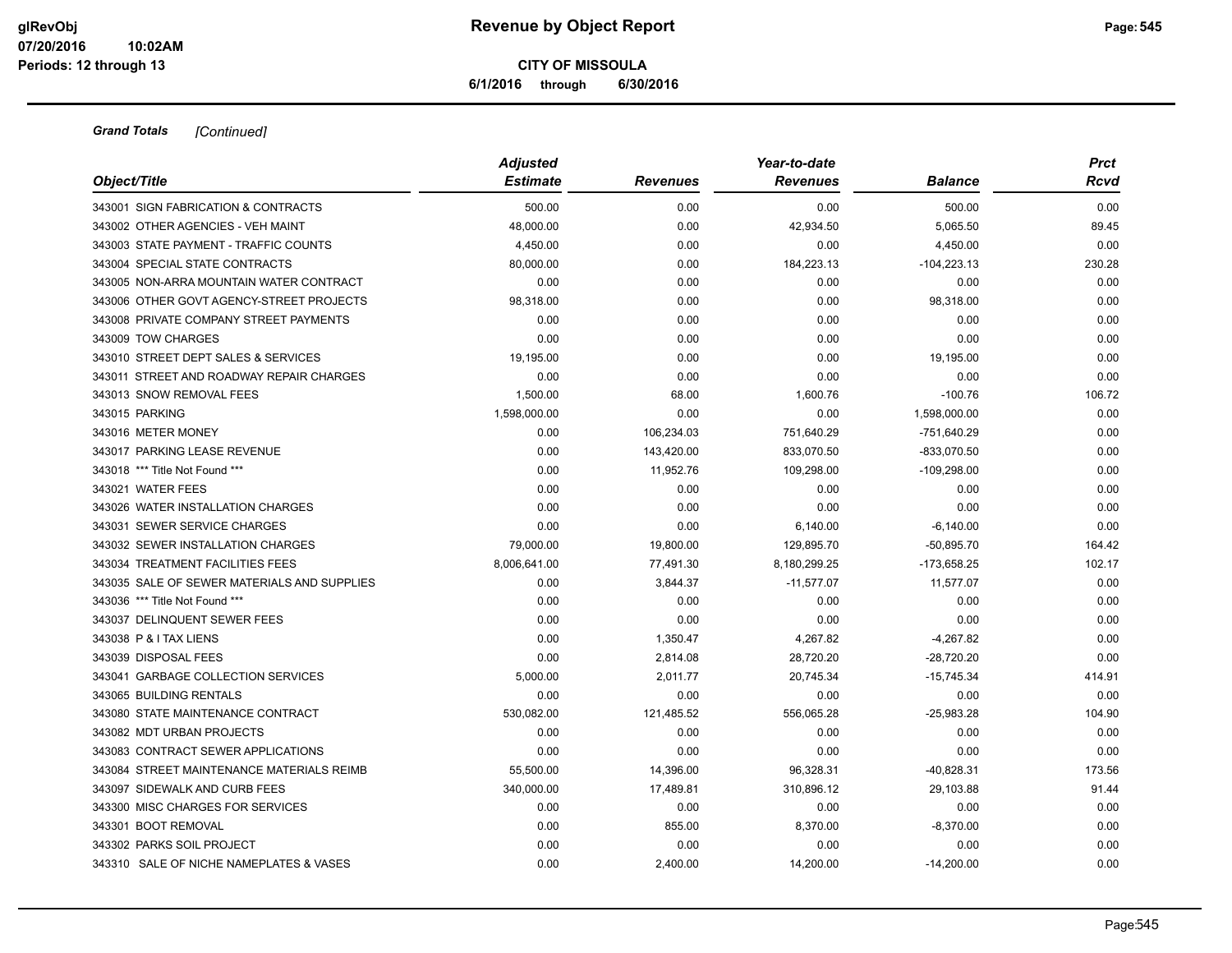**6/1/2016 through 6/30/2016**

| Object/Title                             | <b>Adjusted</b><br><b>Estimate</b> | <b>Revenues</b> | Year-to-date<br><b>Revenues</b> | <b>Balance</b> | <b>Prct</b><br><b>Rcvd</b> |
|------------------------------------------|------------------------------------|-----------------|---------------------------------|----------------|----------------------------|
|                                          |                                    |                 |                                 |                |                            |
| 343311 SALE OF NICHES                    | 3,200.00                           | 0.00            | 0.00                            | 3,200.00       | 0.00                       |
| 343320 CEMETERY - SALE OF PLOTS          | 12,870.00                          | 700.00          | 27,900.00                       | $-15,030.00$   | 216.78                     |
| 343321 CEMETERY FOUNDATIONS              | 1,570.00                           | 0.00            | 6,070.00                        | $-4,500.00$    | 386.62                     |
| 343322 CEMETERY FLOWER CARE              | 4,250.00                           | 200.00          | 8,300.00                        | $-4,050.00$    | 195.29                     |
| 343323 CEMETERY - LINER INSTALL FEES     | 5,580.00                           | 1,200.00        | 25,300.00                       | $-19,720.00$   | 453.41                     |
| 343324 OTHER CEMETERY FEES               | 1,500.00                           | 300.00          | 3,600.00                        | $-2,100.00$    | 240.00                     |
| 343325 2ND INTERMENT RIGHT               | 0.00                               | 400.00          | 4,000.00                        | $-4,000.00$    | 0.00                       |
| 343340 CEMETERY - OPENINGS & CLOSINGS    | 10,950.00                          | 1,400.00        | 25,800.00                       | $-14,850.00$   | 235.62                     |
| 343350 CEMETERY CARE, FEES               | 99,000.00                          | 0.00            | 0.00                            | 99,000.00      | 0.00                       |
| 343360 WEED CONTROL                      | 3,000.00                           | 0.00            | 1,024.93                        | 1,975.07       | 34.16                      |
| 346000 FEES                              | 220,000.00                         | 12,022.28       | 64,598.37                       | 155,401.63     | 29.36                      |
| 346001 TENNIS FEE                        | 0.00                               | 0.00            | 1,410.00                        | $-1,410.00$    | 0.00                       |
| 346029 PARKS PETTY CASH FUND             | 0.00                               | 0.00            | 0.00                            | 0.00           | 0.00                       |
| 346030 SWIMMING POOL FEES                | 1,298,086.00                       | 132,591.97      | 444,869.02                      | 853,216.98     | 34.27                      |
| 346031 RECREATION FEES                   | 273,988.00                         | 30,080.20       | 344,204.17                      | $-70,216.17$   | 125.63                     |
| 346032 PRESCHOOL PROGRAMS                | 0.00                               | 0.00            | 0.00                            | 0.00           | 0.00                       |
| 346033 PARK FEES/FACILITY RENTALS        | 170,000.00                         | 18,003.11       | 120,648.15                      | 49,351.85      | 70.97                      |
| 346034 GROUNDS MAINTENANCE CONTRACT      | 0.00                               | 0.00            | 96,734.40                       | $-96,734.40$   | 0.00                       |
| 346036 PARK CONCESSION FEES              | 3,000.00                           | 184.00          | 1,713.44                        | 1,286.56       | 57.11                      |
| 346037 YOUTH DRUG COURT CONTRACT         | 11,700.00                          | 0.00            | 0.00                            | 11,700.00      | 0.00                       |
| 346040 MCCORMICK SWIMMING POOL           | 0.00                               | 0.00            | 0.00                            | 0.00           | 0.00                       |
| 346050 COUNTY PLAYGROUND CONTRACT        | 3,150.00                           | 0.00            | 0.00                            | 3,150.00       | 0.00                       |
| 346051 MONTANA PARKS/REC CONFERENCE 2012 | 4,500.00                           | 0.00            | 3,094.40                        | 1,405.60       | 68.76                      |
| 346052 PLAYGROUND SAFETY TRAINING        | 0.00                               | 0.00            | 6,931.65                        | $-6,931.65$    | 0.00                       |
| 346053 CITY LIFE PROGRAMS                | 12,500.00                          | 0.00            | 8,380.00                        | 4,120.00       | 67.04                      |
| 346055 COUNTY PARK SUPPORT               | 0.00                               | 0.00            | 0.00                            | 0.00           | 0.00                       |
| 346056 PICNIC SITE FEES                  | 0.00                               | 0.00            | 0.00                            | 0.00           | 0.00                       |
| 346060 CURRENTS SWIMMING FACILITY        | 0.00                               | 59,833.44       | 468,943.21                      | -468,943.21    | 0.00                       |
| 346061 CURRENTS ENTERPRISE               | 0.00                               | 0.00            | 0.00                            | 0.00           | 0.00                       |
| 346062 SPLASH ENTERPRISE                 | 0.00                               | 0.00            | 0.00                            | 0.00           | 0.00                       |
| 346070 RECREATION GENERAL MERCHANDISE    | 0.00                               | 0.00            | 0.00                            | 0.00           | 0.00                       |
| 346080 PAYMENT IN LIEU OF PARKS          | 213,578.00                         | 0.00            | 4,822.25                        | 208,755.75     | 2.26                       |
| 346082 HIGH PARK EASEMENT EXCHANGE       | 0.00                               | 0.00            | 0.00                            | 0.00           | 0.00                       |
| <b>CHARGES FOR SERVICES</b><br>Total     | 17,708,616.00                      | 2,116,315.18    | 17,621,527.24                   | 87,088.76      | 99.51                      |
| 350000 FINES & FORFEITURES               |                                    |                 |                                 |                |                            |
| 351013 DRUG FORFEITURES                  | 16,800.00                          | 2,627.16        | 15,310.68                       | 1,489.32       | 91.14                      |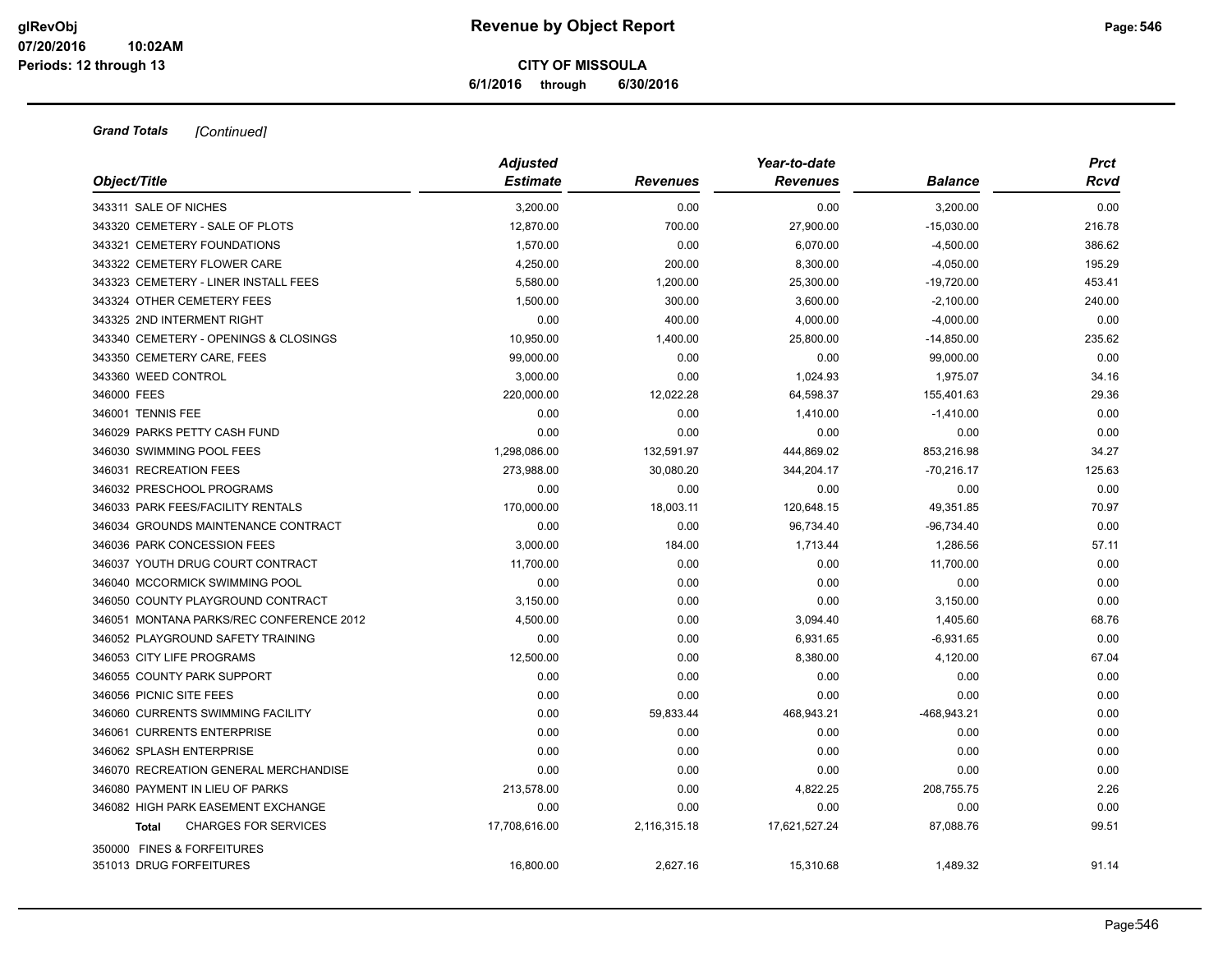**6/1/2016 through 6/30/2016**

| Object/Title                                   | <b>Adjusted</b><br><b>Estimate</b> | <b>Revenues</b> | Year-to-date<br><b>Revenues</b> | <b>Balance</b> | <b>Prct</b><br>Rcvd |
|------------------------------------------------|------------------------------------|-----------------|---------------------------------|----------------|---------------------|
| 351022 LAW ENFORCEMENT ACADEMY SURCHARGE #5    | 0.00                               | 18,037.57       | 18,037.57                       | $-18,037.57$   | 0.00                |
| 351031 TRAFFIC FINES                           | 1,325,000.00                       | 365,849.64      | 1,278,531.65                    | 46,468.35      | 96.49               |
| 351032 SURCHARGE ON FINES                      | 129,089.00                         | 58,348.07       | 197,248.44                      | $-68, 159.44$  | 152.80              |
| 351033 PUBLIC DEFENDER FEES                    | 0.00                               | 1,334.00        | 1,334.00                        | $-1,334.00$    | 0.00                |
| 351034 CELLULAR PHONE FINES                    | 80,000.00                          | 17,006.75       | 67,091.25                       | 12,908.75      | 83.86               |
| 351035 CELL PHONE FINES: EDUCATION             | 0.00                               | 17,006.75       | 67,091.25                       | $-67,091.25$   | 0.00                |
| 352000 TICKETS                                 | 0.00                               | 0.00            | 0.00                            | 0.00           | 0.00                |
| 352001 PARKING TICKET REVENUE                  | 270,000.00                         | 15,335.00       | 158,019.10                      | 111,980.90     | 58.53               |
| 352002 PARKING FINES                           | 0.00                               | $-20.00$        | $-60.00$                        | 60.00          | 0.00                |
| 355000 FALSE ALARM PENALTY                     | 10,000.00                          | 970.00          | 12,462.00                       | $-2,462.00$    | 124.62              |
| <b>FINES &amp; FORFEITURES</b><br><b>Total</b> | 1,830,889.00                       | 496,494.94      | 1,815,065.94                    | 15,823.06      | 99.14               |
| 360000 MISCELLANEOUS REVENUES                  |                                    |                 |                                 |                |                     |
| 360000 MISCELLANEOUS REVENUES                  | 25,000.00                          | 17.64           | 237,905.27                      | $-212,905.27$  | 951.62              |
| 360001 COPIES                                  | 2,200.00                           | 343.25          | 2,329.24                        | $-129.24$      | 105.87              |
| 360002 PHONES                                  | 0.00                               | 0.00            | 0.00                            | 0.00           | 0.00                |
| 360003 MMIA REIMBURSEMENT-ATTORNEY             | 0.00                               | 0.00            | 203.37                          | $-203.37$      | 0.00                |
| 360005 LOAN REPAYMENTS                         | 0.00                               | 0.00            | 45,242.50                       | $-45,242.50$   | 0.00                |
| 360007 RLF REVENUES                            | 0.00                               | 0.00            | 0.00                            | 0.00           | 0.00                |
| 360010 MISCELLANEOUS                           | 15,000.00                          | 11,721.32       | 188,251.61                      | $-173,251.61$  | 1,255.01            |
| 360011 YOUTH COUNCIL FUNDS                     | 9,010.00                           | 0.00            | 0.00                            | 9,010.00       | 0.00                |
| 360012 SEWER GRANT REPAYMENTS                  | 0.00                               | 0.00            | 0.00                            | 0.00           | 0.00                |
| 360013 REPAYMENT OF SEWER GRANT                | 7,000.00                           | 0.00            | 5,390.00                        | 1,610.00       | 77.00               |
| 360014 REPAYMENT OF LOAN/MHA                   | 0.00                               | 0.00            | 0.00                            | 0.00           | 0.00                |
| 360016 MRA SHARE OF CIVIC STADIUM PARKING      | 0.00                               | 0.00            | 0.00                            | 0.00           | 0.00                |
| 360017 PARK PLANS FORFEITURE                   | 0.00                               | 0.00            | 960.00                          | $-960.00$      | 0.00                |
| 360018 MARKET ON FRONT UTILITY PAYMENTS        | 0.00                               | 217.06          | 1,850.22                        | $-1,850.22$    | 0.00                |
| 360019 GARBAGE-MARKET ON FRONT                 | 0.00                               | 136.30          | 1,247.70                        | $-1,247.70$    | 0.00                |
| 360020 GREENOUGH PARK ENCROACHMENTS            | 0.00                               | 0.00            | 0.00                            | 0.00           | 0.00                |
| 360030 CONTRIBUTIONS FROM PROPERTY OWNERS      | 0.00                               | 0.00            | 0.00                            | 0.00           | 0.00                |
| 360050 OVER/SHORT                              | 0.00                               | $-5.00$         | $-30.00$                        | 30.00          | 0.00                |
| 360100 REFUNDS                                 | 200.00                             | 0.00            | 0.00                            | 200.00         | 0.00                |
| 361000 RATTLESNAKE LAND LEASES                 | 1,100.00                           | 0.00            | 100.00                          | 1,000.00       | 9.09                |
| 361003 CARAS PARK CONCERT REVENUE              | 0.00                               | 0.00            | 0.00                            | 0.00           | 0.00                |
| 361010 RENTAL REVENUE                          | 120,000.00                         | 30,000.00       | 30,000.00                       | 90,000.00      | 25.00               |
| 361013 CLOSED GRANT REPAYMENTS                 | 0.00                               | 0.00            | 0.00                            | 0.00           | 0.00                |
| 361200 RADIO TOWER LEASE PAYMENTS              | 0.00                               | 0.00            | 2.925.00                        | $-2.925.00$    | 0.00                |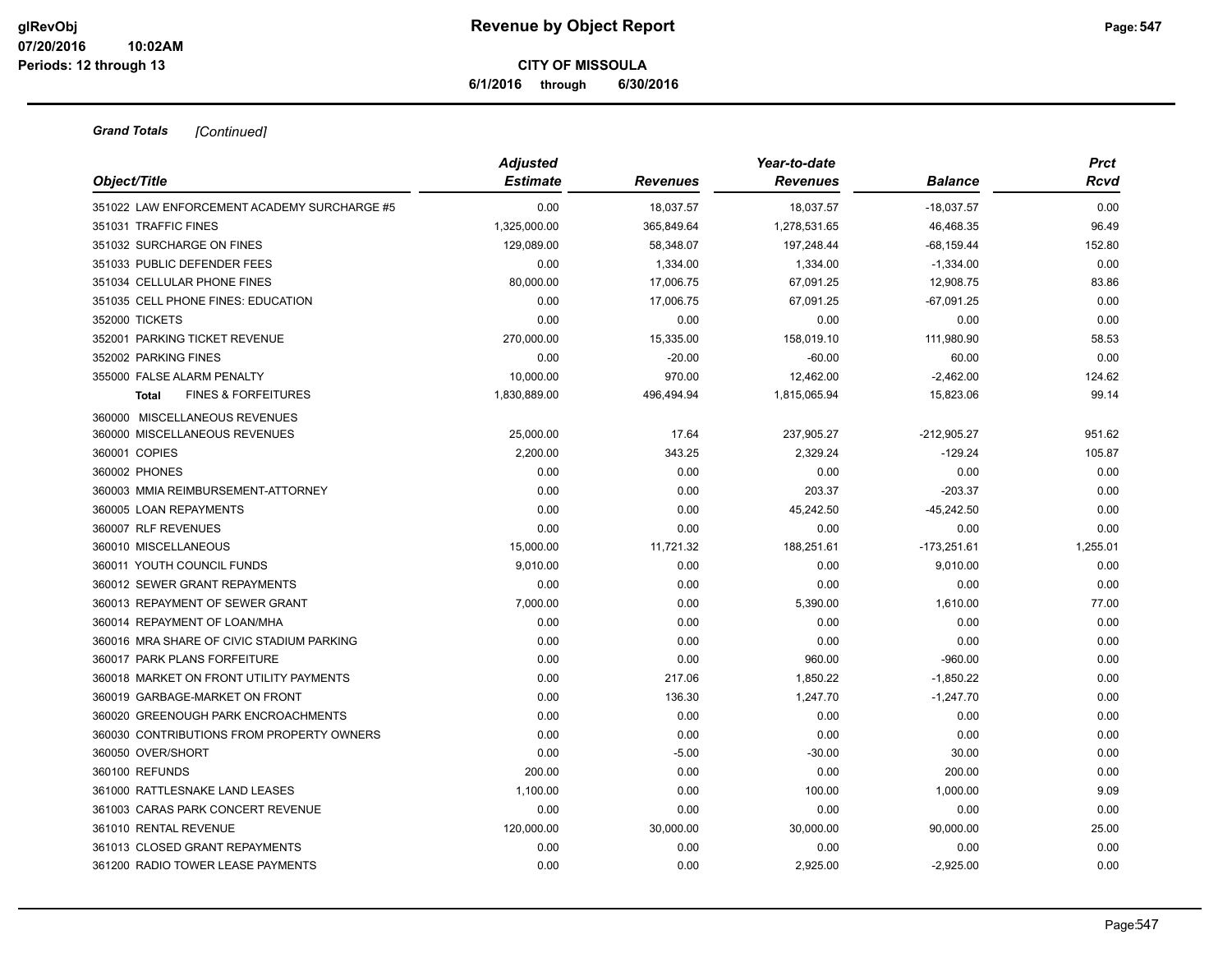**6/1/2016 through 6/30/2016**

| Object/Title                               | <b>Adjusted</b> |                 | Year-to-date<br><b>Revenues</b> |                | <b>Prct</b> |
|--------------------------------------------|-----------------|-----------------|---------------------------------|----------------|-------------|
|                                            | <b>Estimate</b> | <b>Revenues</b> |                                 | <b>Balance</b> | Rcvd        |
| 361201 EKO LAND LEASE                      | 0.00            | 0.00            | 37,985.91                       | $-37,985.91$   | 0.00        |
| 362000 OTHER MISCELLANEOUS REVENUE         | 18,000.00       | 3,206.55        | 35,517.10                       | $-17,517.10$   | 197.32      |
| 362001 MUNICIPAL COURT BAD CHECK CHARGES   | 0.00            | 0.00            | 0.00                            | 0.00           | 0.00        |
| 362002 BAD CHECK CHARGES                   | 500.00          | 15.00           | 315.00                          | 185.00         | 63.00       |
| 362003 US BANK FEE REIMBURSEMENT           | 0.00            | 0.00            | 0.00                            | 0.00           | 0.00        |
| 362004 URD III FACADE IMPROVEMENT LOAN REC | 0.00            | 0.00            | 0.00                            | 0.00           | 0.00        |
| 362005 LEASE LATE PAYMENT PENALTY          | 0.00            | 0.00            | 0.00                            | 0.00           | 0.00        |
| 362006 GAIC INSURANCE SETTLEMENT           | 0.00            | 0.00            | 0.00                            | 0.00           | 0.00        |
| 362007 *** Title Not Found ***             | 0.00            | 0.00            | 920.00                          | $-920.00$      | 0.00        |
| 362011 SALE OF UNCLAIMED PROPERTY          | 0.00            | 0.00            | 0.00                            | 0.00           | 0.00        |
| 362012 REC/GREEN TAG PROGRAM               | 300.00          | 0.00            | 0.00                            | 300.00         | 0.00        |
| 363000 ASSESSMENTS PAID                    | 15,000.00       | 0.00            | 0.00                            | 15,000.00      | 0.00        |
| 363010 LIGHTING ASSESSMENTS                | 404,652.00      | 24,337.01       | 370,972.55                      | 33,679.45      | 91.68       |
| 363020 PROPERTY ASSESSMENTS                | 4,272,171.00    | 1,723,459.82    | 4,067,615.73                    | 204,555.27     | 95.21       |
| 363021 PAYOFF PRINCIPAL ASSESSMENTS        | 0.00            | 21,885.99       | 156,410.80                      | $-156,410.80$  | 0.00        |
| 363022 BOND INTEREST ASSESSMENTS           | 0.00            | 0.00            | 0.00                            | 0.00           | 0.00        |
| 363030 SIDEWALK AND CURB ASSESSMENTS       | 0.00            | 0.00            | 0.00                            | 0.00           | 0.00        |
| 363040 PENALTY AND INTEREST                | 0.00            | 3,974.28        | 49,532.23                       | $-49,532.23$   | 0.00        |
| 364012 SALE OF SURPLUS PROPERTY            | 40,000.00       | 0.00            | 0.00                            | 40,000.00      | 0.00        |
| 364040 INSURANCE AND DAMAGE RECOVERY       | 40,000.00       | 784.70          | 30,277.11                       | 9,722.89       | 75.69       |
| 364041 WORKERS COMPENSATION REIMBURSEMENT  | 2,500.00        | 0.00            | 0.00                            | 2,500.00       | 0.00        |
| 364042 EXPENDITURE REIMBURSEMENTS          | 1,200.00        | 0.00            | 747.02                          | 452.98         | 62.25       |
| 364043 RATTLESNAKE CORRIDOR REIMBURSEMENT  | 10,000.00       | 2,288.00        | 7,436.00                        | 2,564.00       | 74.36       |
| 364044 EMERGENCY RESPONSE REIMBURSEMENT    | 50,000.00       | 0.00            | 0.00                            | 50,000.00      | 0.00        |
| 364047 MMIA EXPENDITURE REIMBURSEMENT      | 0.00            | 0.00            | 0.00                            | 0.00           | 0.00        |
| 364051 DOT RADAR GRANT                     | 0.00            | 0.00            | 0.00                            | 0.00           | 0.00        |
| 364053 EXPENDITURE REIMB-FIRE SERVICES     | 0.00            | 0.00            | 0.00                            | 0.00           | 0.00        |
| 364060 REIMB LETTER OF CREDIT-709 PARKVIEW | 0.00            | 0.00            | 0.00                            | 0.00           | 0.00        |
| 364061 REIMB LETTER OF CREDIT-LINNEA LANE  | 0.00            | 0.00            | 0.00                            | 0.00           | 0.00        |
| 365000 DONATIONS                           | 453,527.00      | 0.00            | 117,975.56                      | 335,551.44     | 26.01       |
| 365001 *** Title Not Found ***             | 0.00            | 27,199.64       | 231,203.95                      | -231,203.95    | 0.00        |
| 365002 OTHER RECREATION DONATIONS          | 70,000.00       | 250.00          | 14,976.25                       | 55,023.75      | 21.39       |
| 365003 DONATIONS - SMOKE ALARMS            | 0.00            | 0.00            | 99.45                           | $-99.45$       | 0.00        |
| 365004 GRANT CR TRAIL ASSN DONATION        | 0.00            | 0.00            | 0.00                            | 0.00           | 0.00        |
| 365005 DONATIONS - ARCO                    | 157,270.00      | 0.00            | 51,136.65                       | 106,133.35     | 32.52       |
| 365009 DONATIONS - BASKETBALL/TENNIS COURT | 65,000.00       | 0.00            | 7,000.00                        | 58,000.00      | 10.77       |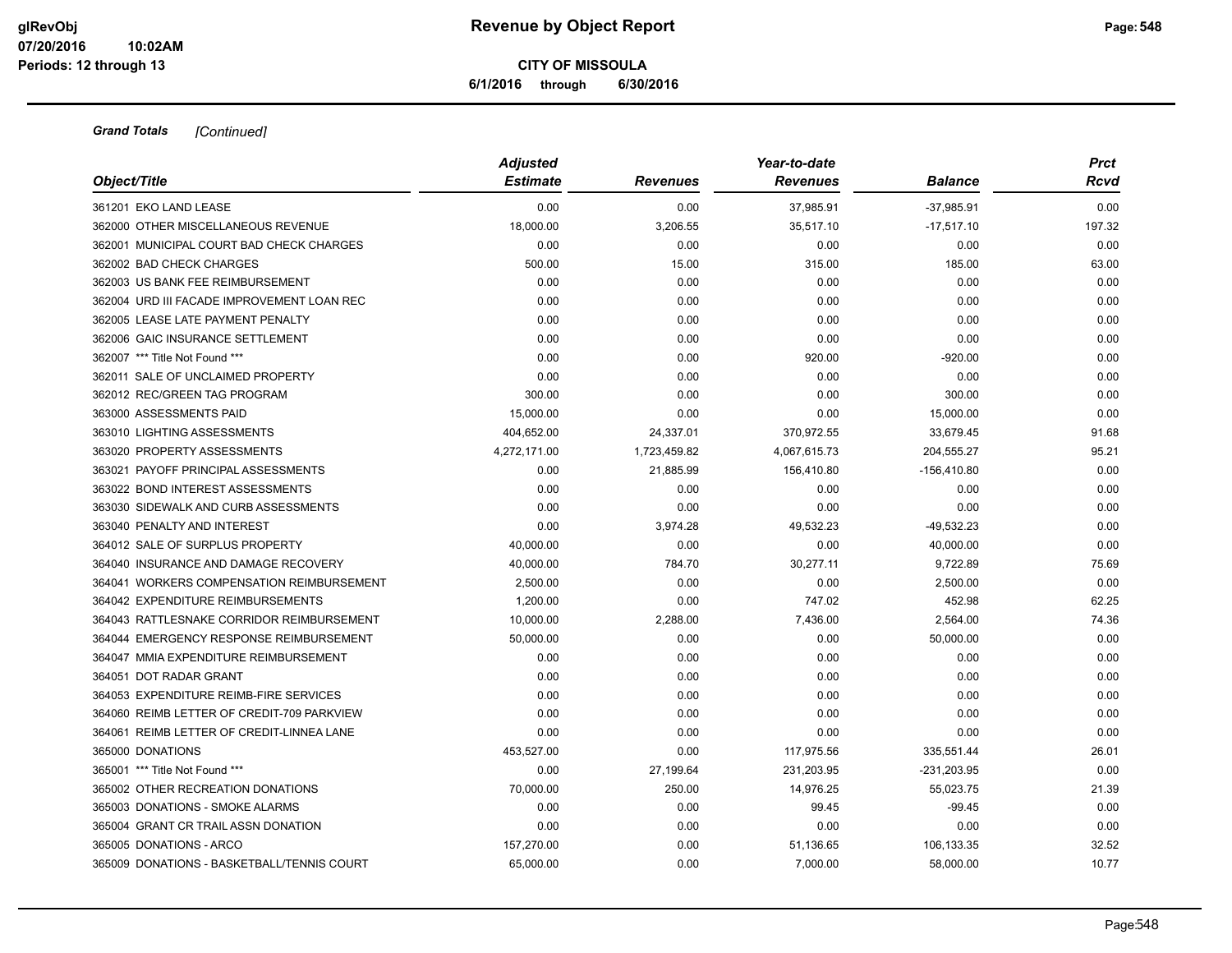**6/1/2016 through 6/30/2016**

|                                                           | <b>Adjusted</b> |                 | Year-to-date    |                 | <b>Prct</b> |
|-----------------------------------------------------------|-----------------|-----------------|-----------------|-----------------|-------------|
| Object/Title                                              | <b>Estimate</b> | <b>Revenues</b> | <b>Revenues</b> | <b>Balance</b>  | Rcvd        |
| 365010 FRIENDS OF MISSOULA PARKS DONATION                 | 0.00            | 0.00            | 0.00            | 0.00            | 0.00        |
| 365015 GREEN BLOCK PILOT PROJECT                          | 0.00            | 0.00            | 0.00            | 0.00            | 0.00        |
| 365016 LOCAL MATCH MDT                                    | 30,000.00       | 0.00            | 13,292.79       | 16,707.21       | 44.31       |
| 365017 LOCAL MATCH TRANSIT                                | 0.00            | 0.00            | 0.00            | 0.00            | 0.00        |
| 365018 DONATIONS - MLCT CONFERENCE                        | 0.00            | 0.00            | 0.00            | 0.00            | 0.00        |
| 365019 PARKS DONATIONS                                    | 715,861.00      | 765.86          | 46,331.03       | 669,529.97      | 6.47        |
| 365020 OPEN SPACE DONATIONS                               | 10,000.00       | 0.00            | 25.00           | 9,975.00        | 0.25        |
| 365021 COMBAT CHALLENGE DONATIONS                         | 0.00            | 0.00            | 0.00            | 0.00            | 0.00        |
| 365022 NEIGHBORHOOD COUNCIL DONATIONS                     | 0.00            | 0.00            | 0.00            | 0.00            | 0.00        |
| 365023 NORTHWESTERN ENERGY GRANT                          | 0.00            | 0.00            | 5,300.00        | $-5,300.00$     | 0.00        |
| 365030 DONATIONS STADIUM R&D                              | 0.00            | 2,000.00        | 2,000.00        | $-2,000.00$     | 0.00        |
| 365100 RECREATION OUTDOOR                                 | 30,000.00       | 100.00          | 3,432.00        | 26,568.00       | 11.44       |
| 365101 RECREATION SCHOLARSHIP                             | 0.00            | $-10,361.95$    | -4,144.29       | 4,144.29        | 0.00        |
| 365102 RECREATION YOUTH & ADULT SPORTS                    | 60,000.00       | 0.00            | 8.00            | 59,992.00       | 0.01        |
| 365103 URBAN FORESTRY PROGRAMS                            | 55,000.00       | 6,275.00        | 26,986.62       | 28,013.38       | 49.07       |
| 365109 CONSERVATION LANDS DONATIONS                       | 0.00            | 0.00            | 0.00            | 0.00            | 0.00        |
| 368000 SALE OF COINS                                      | 0.00            | 0.00            | 0.00            | 0.00            | 0.00        |
| 368001 SALE OF POLICE PROMOTIONS                          | 0.00            | 0.00            | 0.00            | 0.00            | 0.00        |
| 368002 SALE OF FIRE PROMOTIONS                            | 0.00            | 0.00            | 0.00            | 0.00            | 0.00        |
| MISCELLANEOUS REVENUES<br><b>Total</b>                    | 6,680,491.00    | 1,848,610.47    | 5,789,727.37    | 890,763.63      | 86.67       |
| 370000 INVESTMENTS & ROYALTY EARNINGS                     |                 |                 |                 |                 |             |
| 371010 INTEREST ON INVESTMENTS                            | 23,500.00       | 0.00            | $-26, 176.77$   | 49,676.77       | $-111.39$   |
| 371020 GAIN/LOSS IN MARKET VALUE OF INVESTMENTS           | 0.00            | 0.00            | 0.00            | 0.00            | 0.00        |
| 371500 INTEREST ON INTERFUND LOAN                         | 0.00            | 0.00            | 0.00            | 0.00            | 0.00        |
| 373002 LOAN REPAYMENT - FAMILY SERVICES                   | 70,000.00       | 0.00            | 0.00            | 70,000.00       | 0.00        |
| 373006 BURNS ST COMMONS                                   | 0.00            | 0.00            | 0.00            | 0.00            | 0.00        |
| <b>INVESTMENTS &amp; ROYALTY EARNINGS</b><br><b>Total</b> | 93,500.00       | 0.00            | $-26, 176.77$   | 119,676.77      | $-28.00$    |
| 380000 OTHER FINANCING SOURCES                            |                 |                 |                 |                 |             |
| 380000 OTHER FINANCING SOURCES                            | 0.00            | 0.00            | 0.00            | 0.00            | 0.00        |
| 381000 LOAN PROCEEDS                                      | 0.00            | 0.00            | 0.00            | 0.00            | 0.00        |
| 381002 SRF LOAN                                           | 0.00            | 0.00            | 460,002.00      | -460,002.00     | 0.00        |
| 381009 TRANSFERS IN                                       | 457,925.00      | 0.00            | 0.00            | 457,925.00      | 0.00        |
| 381010 BOND PROCEEDS                                      | 0.00            | 0.00            | 1,756,966.64    | $-1,756,966.64$ | 0.00        |
| 381011 \$1,860,000 General Fund Obligation Bond           | 0.00            | 0.00            | 0.00            | 0.00            | 0.00        |
| 381012 \$680,000 FIRE GF DEBT                             | 0.00            | 0.00            | 0.00            | 0.00            | 0.00        |
| 381015 \$1,010,000 LIMITED TAX GO BONDS 2010C             | 0.00            | 0.00            | 0.00            | 0.00            | 0.00        |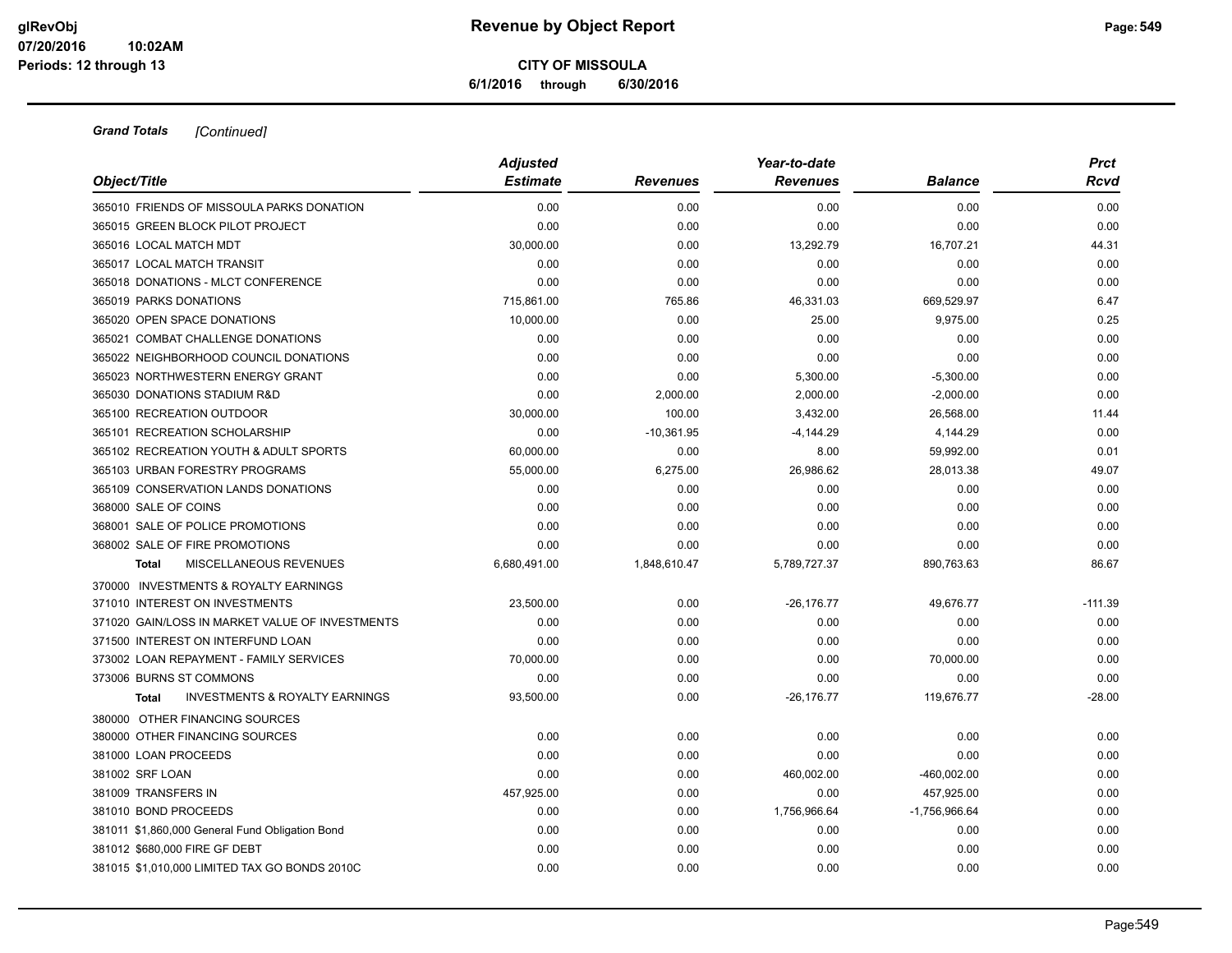**6/1/2016 through 6/30/2016**

| Object/Title                                   | <b>Adjusted</b> |                 | Year-to-date    |                 | <b>Prct</b> |  |
|------------------------------------------------|-----------------|-----------------|-----------------|-----------------|-------------|--|
|                                                | <b>Estimate</b> | <b>Revenues</b> | <b>Revenues</b> | <b>Balance</b>  | <b>Rcvd</b> |  |
| 381020 REVENUE BONDS                           | 3.496.300.00    | 0.00            | 0.00            | 3,496,300.00    | 0.00        |  |
| 381024 MARY AVENUE BOND PROCEEDS               | 0.00            | 0.00            | 0.00            | 0.00            | 0.00        |  |
| 381025 BOND PROCEEDS                           | 0.00            | 0.00            | 0.00            | 0.00            | 0.00        |  |
| 381026 DEBT SERVICE/BROWNSFIELD RLF 1.125M     | 0.00            | 0.00            | 0.00            | 0.00            | 0.00        |  |
| 381027 5M SO RESERVE TRAIL CROSSING            | 0.00            | 0.00            | 5,000,000.00    | $-5,000,000.00$ | 0.00        |  |
| 381028 BOND PROCEEDS-MILL SITE                 | 0.00            | 0.00            | 0.00            | 0.00            | 0.00        |  |
| 381029 PARKING STRUCTURE BOND PROCEEDS         | 0.00            | 0.00            | 0.00            | 0.00            | 0.00        |  |
| 381030 SID BONDS PROCEEDS                      | 0.00            | 0.00            | 628,530.00      | $-628,530.00$   | 0.00        |  |
| 381070 PROCEEDS FROM NOTES/LOANS/INTERCAP      | 0.00            | 0.00            | 0.00            | 0.00            | 0.00        |  |
| 381071 WILMA NOTE PROCEEDS                     | 0.00            | 0.00            | 0.00            | 0.00            | 0.00        |  |
| 381072 FIB NOTE PROCEEDS                       | 0.00            | 0.00            | 0.00            | 0.00            | 0.00        |  |
| 381074 CIVIC STADIUM TIF NOTES 1.5M            | 0.00            | 0.00            | 0.00            | 0.00            | 0.00        |  |
| 381090 PROCEEDS FROM CAPITAL LEASE             | 1,400,000.00    | 0.00            | 3,046,953.53    | $-1,646,953.53$ | 217.64      |  |
| 382000 *** Title Not Found ***                 | 0.00            | 0.00            | 0.00            | 0.00            | 0.00        |  |
| 382010 SALE OF FIXED ASSETS                    | 0.00            | 0.00            | 0.00            | 0.00            | 0.00        |  |
| 383000 OPERATING TRANSFERS                     | 325,338.00      | 36,036.25       | 342,379.31      | $-17,041.31$    | 105.24      |  |
| 383001 TRANS FR FLUSHING DISTRICT              | 27,281.00       | 13,640.00       | 27,281.00       | 0.00            | 100.00      |  |
| 383002 TRANS FR GAS TAX                        | 564,000.00      | 282,000.00      | 564,000.00      | 0.00            | 100.00      |  |
| 383003 TRANS FR COMPREHENSIVE INSURANCE LEVY   | 0.00            | 0.00            | 0.00            | 0.00            | 0.00        |  |
| 383004 TRANS FR EMPLOYEE HEALTH INSURANCE LEVY | 4,409,908.00    | 2,204,954.00    | 4,409,908.00    | 0.00            | 100.00      |  |
| 383007 TRANS FR CABLE FRANCHISE                | 251,433.00      | 125,716.00      | 251,433.00      | 0.00            | 100.00      |  |
| 383008 TRANS FR RUSSELL PARK DISTRICT          | 0.00            | 0.00            | 0.00            | 0.00            | 0.00        |  |
| 383009 TRANS FR TITLE I                        | 0.00            | 0.00            | 0.00            | 0.00            | 0.00        |  |
| 383010 TRANS FR CIP                            | 0.00            | 0.00            | 0.00            | 0.00            | 0.00        |  |
| 383011 TRANS FR SID REVOLVING                  | 100,000.00      | 0.00            | 0.00            | 100,000.00      | 0.00        |  |
| 383013 TRANS FR SID DEBT SERVICE               | 0.00            | 0.00            | 0.00            | 0.00            | 0.00        |  |
| 383014 TRANS FR MRA                            | 1,726,097.00    | 144,296.63      | 2,011,805.31    | -285,708.31     | 116.55      |  |
| 383015 TRANS FR MPC                            | 0.00            | 0.00            | 0.00            | 0.00            | 0.00        |  |
| 383016 TRANS FR TAX INCREMENT BOND             | 0.00            | 0.00            | 0.00            | 0.00            | 0.00        |  |
| 383017 TRANS FR BUILDING                       | 0.00            | 0.00            | 0.00            | 0.00            | 0.00        |  |
| 383018 TRANS FR WILLOWWOOD PARK DISTRICT       | 0.00            | 0.00            | 0.00            | 0.00            | 0.00        |  |
| 383020 TRANS FR CEMETERY CARE                  | 9,545.00        | 0.00            | 0.00            | 9,545.00        | 0.00        |  |
| 383021 TRANS FR P&R TRAILS DEVLP               | 50,000.00       | 0.00            | 0.00            | 50,000.00       | 0.00        |  |
| 383024 TRANS FR SEWER CLEARING                 | 6,677,663.00    | 0.00            | 0.00            | 6,677,663.00    | 0.00        |  |
| 383025 TRANS FR SEWER R & D                    | 0.00            | 0.00            | 0.00            | 0.00            | 0.00        |  |
| 383026 TRANS FR CDBG                           | 0.00            | 0.00            | 0.00            | 0.00            | 0.00        |  |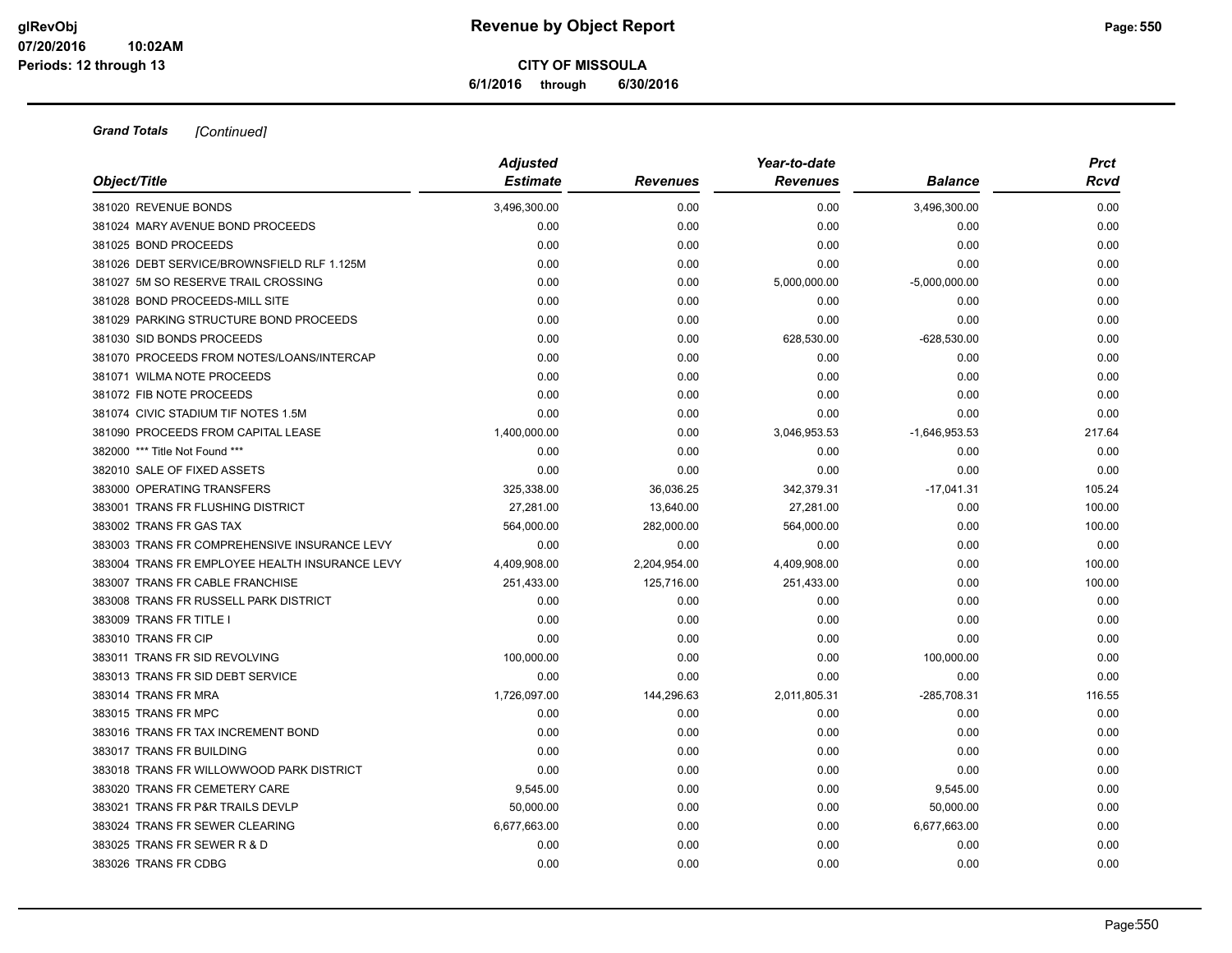**6/1/2016 through 6/30/2016**

| Object/Title                                                                    | <b>Adjusted</b><br><b>Estimate</b> | <b>Revenues</b> | Year-to-date<br><b>Revenues</b> | <b>Balance</b> | <b>Prct</b><br>Rcvd |
|---------------------------------------------------------------------------------|------------------------------------|-----------------|---------------------------------|----------------|---------------------|
| 383027 TRANS FR URD                                                             | 0.00                               | 0.00            | 0.00                            | 0.00           | 0.00                |
| 383028 TRANS FROM GF FOR HEALTH RESERVE                                         | 0.00                               | 36,833.33       | 442,000.00                      | $-442,000.00$  | 0.00                |
| 383029 TRANS FR GENERAL                                                         | 1,901,385.00                       | 1,293,510.12    | 1,379,086.66                    | 522,298.34     | 72.53               |
| 383034 TRANS FR 01 SERIES DEBT SERVICE                                          | 0.00                               | 0.00            | 0.00                            | 0.00           | 0.00                |
| 383037 TRANSFER - URD II                                                        | 250,000.00                         | 0.00            | 0.00                            | 250,000.00     | 0.00                |
| 383038 TRANSFER - URD III                                                       | 0.00                               | 0.00            | 0.00                            | 0.00           | 0.00                |
|                                                                                 |                                    |                 |                                 |                |                     |
| 383039 FROM SID TRANSFERS<br>383040 TRANSFER FROM CITY GRANTS                   | 0.00                               | 0.00            | 0.00                            | 0.00           | 0.00                |
| 383041 TRANS FR CDBG                                                            | 0.00<br>0.00                       | 0.00<br>0.00    | 0.00<br>0.00                    | 0.00<br>0.00   | 0.00<br>0.00        |
| 383042 TRANSFERS FROM OTHER FUNDS                                               |                                    | 0.00            | 62,238.00                       |                | 8.00                |
|                                                                                 | 777,816.00                         |                 |                                 | 715,578.00     | 0.00                |
| 383043 TRANSFERS FROM IMPACT FEES<br>383044 TRANSFER FROM PYMT IN LIEU OF PARKS | 0.00                               | 30,000.00       | 30,000.00                       | $-30,000.00$   |                     |
| 383045 TRANSFER FROM PARK ENTERPRISE                                            | 0.00                               | 0.00            | 0.00                            | 0.00           | 0.00                |
|                                                                                 | 0.00                               | 0.00            | 0.00                            | 0.00           | 0.00                |
| 383046 TRANS FR PARKS MAINTENANCE DIST                                          | 0.00                               | 0.00            | 0.00                            | 0.00           | 0.00                |
| 383047 TRANS FR STREET MAINTENANCE DISTRICT                                     | 0.00                               | 0.00            | 0.00                            | 0.00           | 0.00                |
| 383050 TRANSFER FROM IMPACT FEES                                                | 0.00                               | 0.00            | 0.00                            | 0.00           | 0.00                |
| 383060 TRANSFERS FROM FRONT ST URD                                              | 0.00                               | 0.00            | 0.00                            | 0.00           | 0.00                |
| 383061 TRANSFERS FROM PARK IMPACT FEES                                          | 0.00                               | 0.00            | 0.00                            | 0.00           | 0.00                |
| 383062 TRANSFERS FROM PARK SIDS                                                 | 0.00                               | 0.00            | 0.00                            | 0.00           | 0.00                |
| 383063 TRANSF FROM SAFETY-LU (CTEP)FUND                                         | 0.00                               | 0.00            | 0.00                            | 0.00           | 0.00                |
| 383065 TRANSFER FROM WWTF                                                       | 0.00                               | 0.00            | 0.00                            | 0.00           | 0.00                |
| 383066 TRANSFER FROM FRONT ST CLEARING                                          | 453,262.00                         | 0.00            | 319,066.51                      | 134,195.49     | 70.39               |
| 383067 TRANSFER FROM FSPS                                                       | 0.00                               | 0.00            | 0.00                            | 0.00           | 0.00                |
| 383068 TRANSFER FROM SUBORDINATE LIEN                                           | 0.00                               | 0.00            | 0.00                            | 0.00           | 0.00                |
| 383400 CAPITAL CONTRIBUTION                                                     | 0.00                               | 0.00            | 0.00                            | 0.00           | 0.00                |
| 384000 GUARANTOR REVENUE                                                        | 0.00                               | 0.00            | 0.00                            | 0.00           | 0.00                |
| OTHER FINANCING SOURCES<br><b>Total</b>                                         | 22,877,953.00                      | 4,166,986.33    | 20,731,649.96                   | 2,146,303.04   | 90.62               |
| 390000 INTERNAL SERVICES                                                        |                                    |                 |                                 |                |                     |
| 396001 INSURANCE REIMBURSEMENTS                                                 | 0.00                               | 0.00            | 0.00                            | 0.00           | 0.00                |
| 396002 CITY CONTRIBUTIONS                                                       | 3,210,660.00                       | 339,921.24      | 3,461,685.80                    | $-251,025.80$  | 107.82              |
| 396003 EMPLOYEE DEDUCTION CONTRIBUTIONS                                         | 734,400.00                         | 110,967.95      | 1,068,286.85                    | -333,886.85    | 145.46              |
| 396004 RETIREE CONTRIBUTIONS                                                    | 436,800.00                         | 33,058.23       | 430,647.27                      | 6,152.73       | 98.59               |
| 396005 FIRE + POLICE ADDTL HEALTH CONTRIB                                       | 1,340,640.00                       | 216,161.14      | 1,640,611.14                    | $-299,971.14$  | 122.38              |
| 396006 RX REBATES                                                               | 0.00                               | 0.00            | 44,089.58                       | $-44,089.58$   | 0.00                |
| 396007 OTHER PARTICIPANT HEALTH PREM CONTRIB                                    | 0.00                               | 0.00            | 2,630.86                        | $-2,630.86$    | 0.00                |
| 396008 COBRA CONTRIBUTIONS                                                      | 0.00                               | 0.00            | 4,212.01                        | $-4,212.01$    | 0.00                |